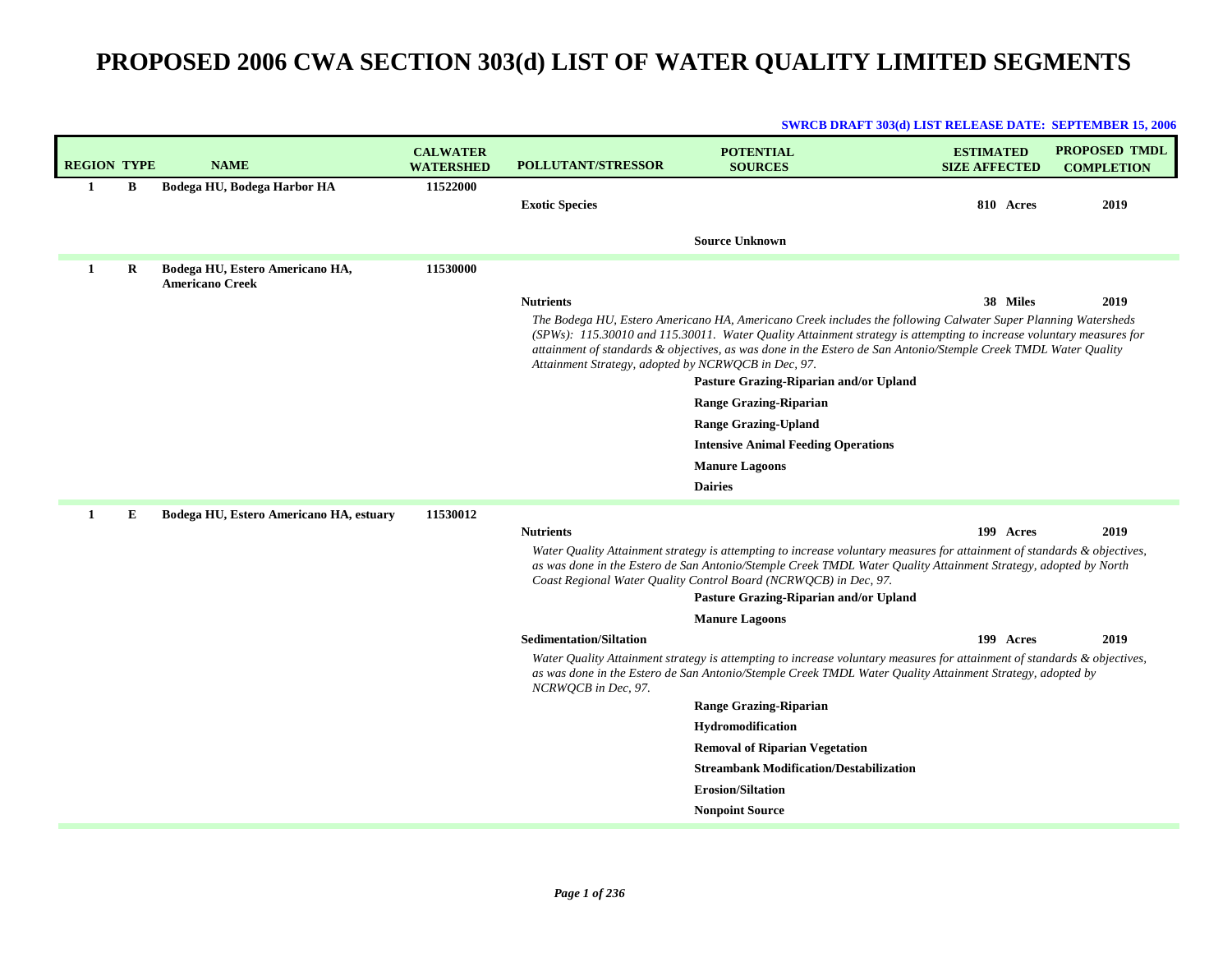| <b>REGION TYPE</b> |          | <b>NAME</b>                                                  | <b>CALWATER</b><br><b>WATERSHED</b> | <b>POLLUTANT/STRESSOR</b>                             | <b>POTENTIAL</b><br><b>SOURCES</b>                              | <b>ESTIMATED</b><br><b>SIZE AFFECTED</b> | <b>PROPOSED TMDL</b><br><b>COMPLETION</b> |
|--------------------|----------|--------------------------------------------------------------|-------------------------------------|-------------------------------------------------------|-----------------------------------------------------------------|------------------------------------------|-------------------------------------------|
| 1                  | R        | Cape Mendocino HU, Mattole River HA,<br><b>Mattole River</b> | 11230000                            |                                                       |                                                                 |                                          |                                           |
|                    |          |                                                              |                                     | Temperature, water                                    |                                                                 | 503 Miles                                | 2019                                      |
|                    |          |                                                              |                                     |                                                       | Range Grazing-Riparian and/or Upland                            |                                          |                                           |
|                    |          |                                                              |                                     |                                                       | <b>Silviculture</b>                                             |                                          |                                           |
|                    |          |                                                              |                                     |                                                       | <b>Road Construction</b>                                        |                                          |                                           |
|                    |          |                                                              |                                     |                                                       | <b>Habitat Modification</b>                                     |                                          |                                           |
|                    |          |                                                              |                                     |                                                       | <b>Removal of Riparian Vegetation</b>                           |                                          |                                           |
|                    |          |                                                              |                                     |                                                       | <b>Natural Sources</b><br><b>Nonpoint Source</b>                |                                          |                                           |
|                    |          |                                                              |                                     |                                                       |                                                                 |                                          |                                           |
| 1                  | R        | Eel River HU, Lower Eel River HA, Eel<br><b>River Delta</b>  | 11110000                            |                                                       |                                                                 |                                          |                                           |
|                    |          |                                                              |                                     | <b>Sedimentation/Siltation</b>                        |                                                                 | 426 Miles                                | 2019                                      |
|                    |          |                                                              |                                     |                                                       | Range Grazing-Riparian and/or Upland                            |                                          |                                           |
|                    |          |                                                              |                                     |                                                       | <b>Silviculture</b>                                             |                                          |                                           |
|                    |          |                                                              |                                     |                                                       | <b>Nonpoint Source</b>                                          |                                          |                                           |
|                    |          |                                                              |                                     | Temperature, water                                    |                                                                 | 426 Miles                                | 2019                                      |
|                    |          |                                                              |                                     |                                                       | <b>Removal of Riparian Vegetation</b><br><b>Nonpoint Source</b> |                                          |                                           |
|                    |          |                                                              |                                     |                                                       |                                                                 |                                          |                                           |
| 1                  | $\bf{R}$ | Eel River HU, Middle Fork HA                                 | 11170000                            | Temperature, water                                    |                                                                 | 1071 Miles                               | 2019                                      |
|                    |          |                                                              |                                     | USEPA will develop a TMDL for Eel River, Middle Fork. |                                                                 |                                          |                                           |
|                    |          |                                                              |                                     |                                                       | <b>Removal of Riparian Vegetation</b>                           |                                          |                                           |
|                    |          |                                                              |                                     |                                                       | <b>Nonpoint Source</b>                                          |                                          |                                           |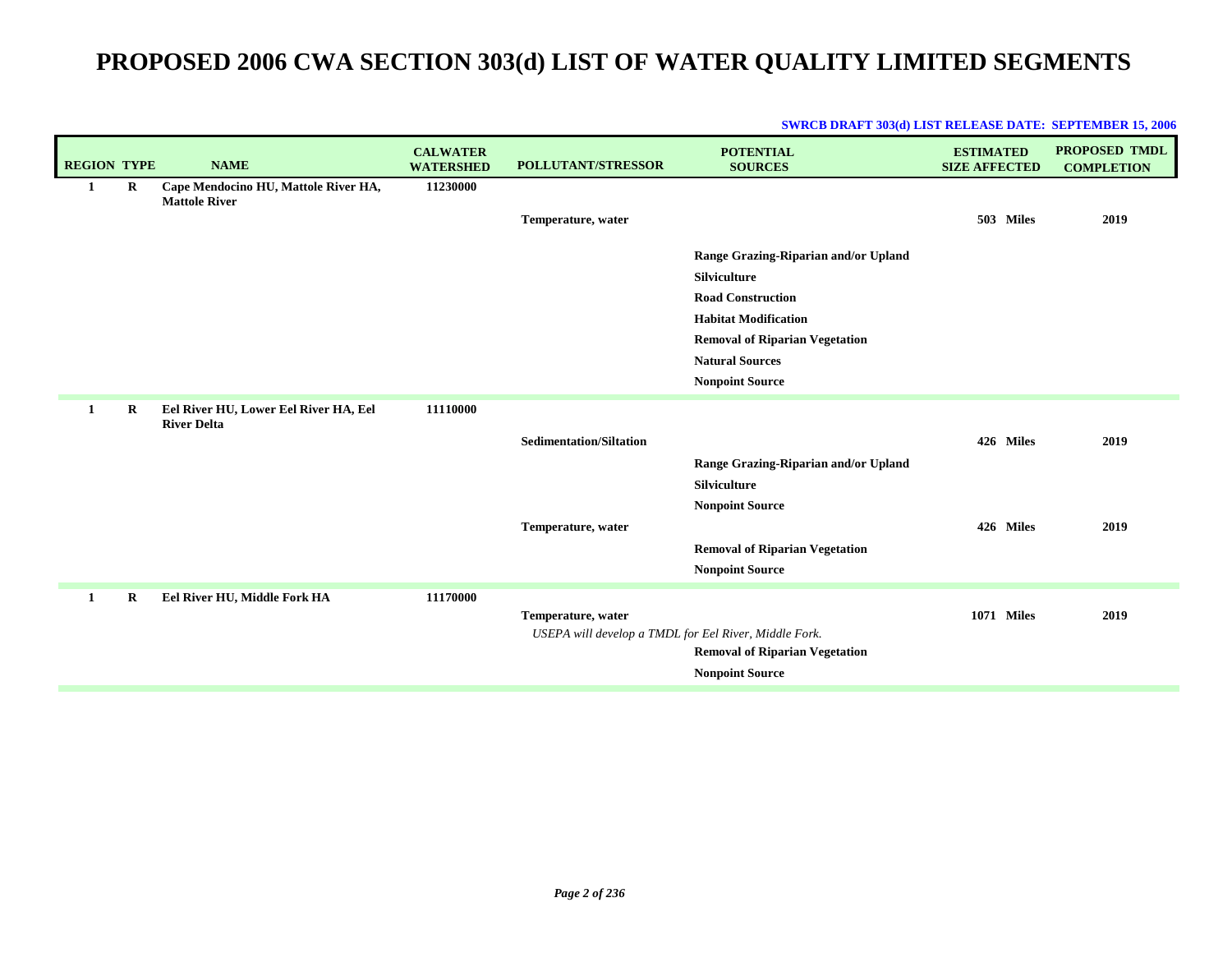| <b>REGION TYPE</b> |         | <b>NAME</b>                  | <b>CALWATER</b><br><b>WATERSHED</b> | POLLUTANT/STRESSOR             | <b>POTENTIAL</b><br><b>SOURCES</b>                                                                                                                                                                                                                                                                                                                                                                                                      | <b>ESTIMATED</b><br><b>SIZE AFFECTED</b> | <b>PROPOSED TMDL</b><br><b>COMPLETION</b> |
|--------------------|---------|------------------------------|-------------------------------------|--------------------------------|-----------------------------------------------------------------------------------------------------------------------------------------------------------------------------------------------------------------------------------------------------------------------------------------------------------------------------------------------------------------------------------------------------------------------------------------|------------------------------------------|-------------------------------------------|
| $\mathbf{1}$       | R       | Eel River HU, Middle Main HA | 11140000                            | <b>Sedimentation/Siltation</b> |                                                                                                                                                                                                                                                                                                                                                                                                                                         | 674 Miles                                | 2004                                      |
|                    |         |                              |                                     |                                | <b>Range Grazing-Riparian</b><br><b>Range Grazing-Upland</b><br><b>Silviculture</b><br>Harvesting, Restoration, Residue Management<br><b>Logging Road Construction/Maintenance</b><br><b>Construction/Land Development</b><br><b>Land Development</b><br>Hydromodification<br><b>Habitat Modification</b><br><b>Removal of Riparian Vegetation</b>                                                                                      |                                          |                                           |
|                    |         |                              |                                     | Temperature, water             | <b>Streambank Modification/Destabilization</b><br><b>Erosion/Siltation</b><br>USEPA has committed to developing TMDLs for sediment and temperature for the Middle Main Eel River.<br><b>Upstream Impoundment</b><br><b>Habitat Modification</b><br><b>Removal of Riparian Vegetation</b><br><b>Streambank Modification/Destabilization</b><br><b>Drainage/Filling Of Wetlands</b><br><b>Channel Erosion</b><br><b>Erosion/Siltation</b> | 674 Miles                                | 2019                                      |
| $\mathbf{1}$       | $\bf R$ | Eel River HU, North Fork HA  | 11150000                            | Temperature, water             | USEPA Will develop a Temperature TMDL for Eel River, North Fork.<br><b>Habitat Modification</b><br><b>Removal of Riparian Vegetation</b><br><b>Streambank Modification/Destabilization</b><br><b>Nonpoint Source</b>                                                                                                                                                                                                                    | 382 Miles                                | 2019                                      |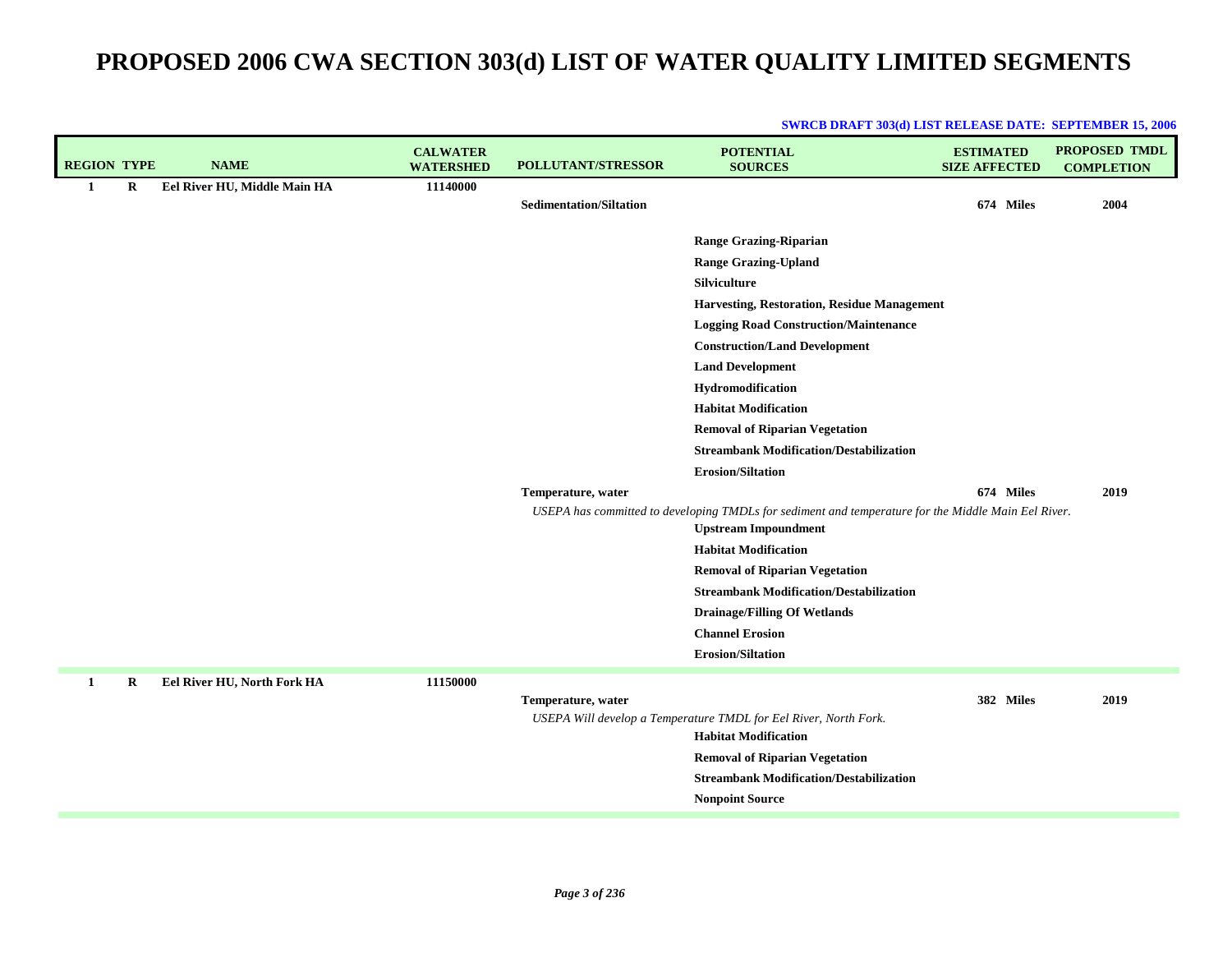| <b>REGION TYPE</b> |             | <b>NAME</b>                                                        | <b>CALWATER</b><br><b>WATERSHED</b> | <b>POLLUTANT/STRESSOR</b>      | <b>POTENTIAL</b><br><b>SOURCES</b>                                                                 | <b>ESTIMATED</b><br><b>SIZE AFFECTED</b> | PROPOSED TMDL<br><b>COMPLETION</b> |
|--------------------|-------------|--------------------------------------------------------------------|-------------------------------------|--------------------------------|----------------------------------------------------------------------------------------------------|------------------------------------------|------------------------------------|
| 1                  | $\mathbf R$ | Eel River HU, South Fork HA                                        | 11130000                            |                                |                                                                                                    |                                          |                                    |
|                    |             |                                                                    |                                     | Temperature, water             |                                                                                                    | 943 Miles                                | 2019                               |
|                    |             |                                                                    |                                     |                                | USEPA will develop a temperature TMDL for the Eel River, South Fork.<br>Hydromodification          |                                          |                                    |
|                    |             |                                                                    |                                     |                                | <b>Flow Regulation/Modification</b>                                                                |                                          |                                    |
|                    |             |                                                                    |                                     |                                | <b>Removal of Riparian Vegetation</b>                                                              |                                          |                                    |
|                    |             |                                                                    |                                     |                                | <b>Erosion/Siltation</b>                                                                           |                                          |                                    |
|                    |             |                                                                    |                                     |                                | <b>Nonpoint Source</b>                                                                             |                                          |                                    |
| $\mathbf{1}$       | R           | Eel River HU, Upper Main HA (Includes<br><b>Tomki Creek)</b>       | 11160000                            |                                |                                                                                                    |                                          |                                    |
|                    |             |                                                                    |                                     | <b>Sedimentation/Siltation</b> |                                                                                                    | 1141 Miles                               | 2019                               |
|                    |             |                                                                    |                                     |                                | USEPA will develop a TMDL for Eel River, Upper Main Fork.                                          |                                          |                                    |
|                    |             |                                                                    |                                     |                                | <b>Agriculture-grazing</b>                                                                         |                                          |                                    |
|                    |             |                                                                    |                                     |                                | Silviculture                                                                                       |                                          |                                    |
|                    |             |                                                                    |                                     |                                | <b>Harvesting, Restoration, Residue Management</b><br><b>Logging Road Construction/Maintenance</b> |                                          |                                    |
|                    |             |                                                                    |                                     |                                | <b>Silvicultural Point Sources</b>                                                                 |                                          |                                    |
|                    |             |                                                                    |                                     |                                | <b>Construction/Land Development</b>                                                               |                                          |                                    |
|                    |             |                                                                    |                                     |                                | Highway/Road/Bridge Construction                                                                   |                                          |                                    |
|                    |             |                                                                    |                                     |                                | <b>Removal of Riparian Vegetation</b>                                                              |                                          |                                    |
|                    |             |                                                                    |                                     |                                | <b>Streambank Modification/Destabilization</b>                                                     |                                          |                                    |
|                    |             |                                                                    |                                     |                                | <b>Erosion/Siltation</b>                                                                           |                                          |                                    |
|                    |             |                                                                    |                                     | Temperature, water             |                                                                                                    | 1141 Miles                               | 2019                               |
|                    |             |                                                                    |                                     |                                | USEPA will develop a TMDL for Eel River, Upper Main Fork.                                          |                                          |                                    |
|                    |             |                                                                    |                                     |                                | <b>Channelization</b>                                                                              |                                          |                                    |
|                    |             |                                                                    |                                     |                                | <b>Habitat Modification</b>                                                                        |                                          |                                    |
|                    |             |                                                                    |                                     |                                | <b>Removal of Riparian Vegetation</b>                                                              |                                          |                                    |
|                    |             |                                                                    |                                     |                                | <b>Streambank Modification/Destabilization</b>                                                     |                                          |                                    |
|                    |             |                                                                    |                                     |                                | <b>Drainage/Filling Of Wetlands</b>                                                                |                                          |                                    |
|                    |             |                                                                    |                                     |                                | <b>Nonpoint Source</b>                                                                             |                                          |                                    |
| $\mathbf{1}$       | L           | Eel River HU, Upper Main HA, Lake<br>Pillsbury HSA, Lake Pillsbury | 11163000                            |                                |                                                                                                    |                                          |                                    |
|                    |             |                                                                    |                                     | Mercury                        |                                                                                                    | 1973 Acres                               | 2019                               |
|                    |             |                                                                    |                                     |                                | <b>Natural Sources</b>                                                                             |                                          |                                    |
|                    |             |                                                                    |                                     |                                |                                                                                                    |                                          |                                    |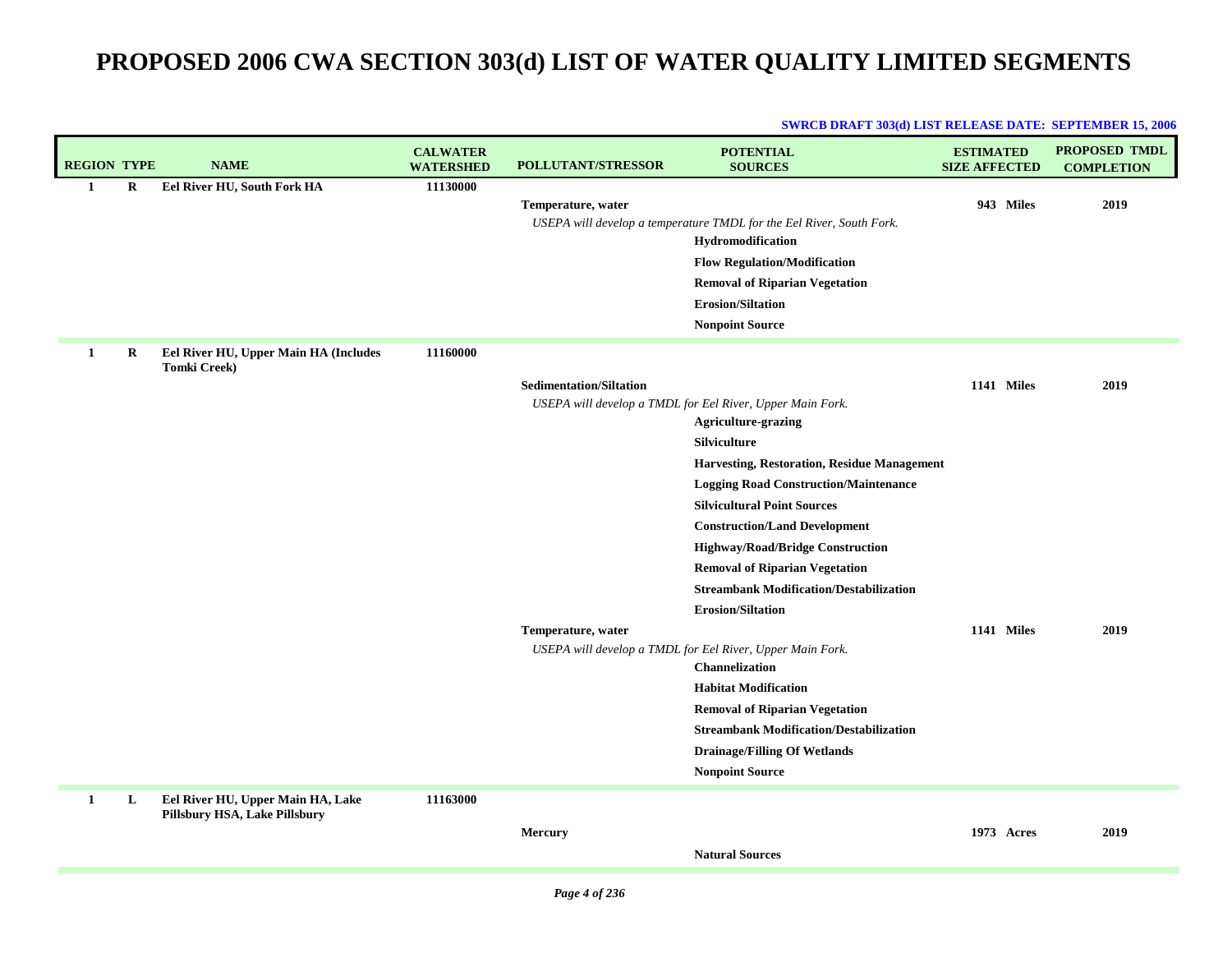| <b>REGION TYPE</b> |          | <b>NAME</b>                       | <b>CALWATER</b><br><b>WATERSHED</b> | <b>POLLUTANT/STRESSOR</b>                  | <b>POTENTIAL</b><br><b>SOURCES</b>                                                                                                                                                                                                                                                                                                                                                                                                                                                                       | <b>ESTIMATED</b><br><b>SIZE AFFECTED</b> | <b>PROPOSED TMDL</b><br><b>COMPLETION</b> |
|--------------------|----------|-----------------------------------|-------------------------------------|--------------------------------------------|----------------------------------------------------------------------------------------------------------------------------------------------------------------------------------------------------------------------------------------------------------------------------------------------------------------------------------------------------------------------------------------------------------------------------------------------------------------------------------------------------------|------------------------------------------|-------------------------------------------|
| 1                  | R        | Eureka Plain HU, Elk River        | 11000000                            |                                            |                                                                                                                                                                                                                                                                                                                                                                                                                                                                                                          |                                          |                                           |
|                    |          |                                   |                                     | <b>Sedimentation/Siltation</b>             |                                                                                                                                                                                                                                                                                                                                                                                                                                                                                                          | 88 Miles                                 | 2019                                      |
|                    |          |                                   |                                     | adherance to Forest Practice Rules.        | The Eureka Plain HU, Elk River, includes the following Calwater Planning Watersheds (PWS): 110.00021, 110.00030,<br>110.00032, and 110.00042. Sedimentation, threat of sedimentation, impaired irrigation water quality, impaired<br>domestic supply water quality, impaired spawning habitat, increased rate and depth of flooding due to sediment,<br>property damage. NCRWQCB and California Department of forestry staff are involved in ongoing efforts to attain                                   |                                          |                                           |
|                    |          |                                   |                                     |                                            | <b>Silviculture</b>                                                                                                                                                                                                                                                                                                                                                                                                                                                                                      |                                          |                                           |
|                    |          |                                   |                                     |                                            | <b>Harvesting, Restoration, Residue Management</b>                                                                                                                                                                                                                                                                                                                                                                                                                                                       |                                          |                                           |
|                    |          |                                   |                                     |                                            | <b>Logging Road Construction/Maintenance</b>                                                                                                                                                                                                                                                                                                                                                                                                                                                             |                                          |                                           |
|                    |          |                                   |                                     |                                            | <b>Removal of Riparian Vegetation</b>                                                                                                                                                                                                                                                                                                                                                                                                                                                                    |                                          |                                           |
|                    |          |                                   |                                     |                                            | <b>Streambank Modification/Destabilization</b>                                                                                                                                                                                                                                                                                                                                                                                                                                                           |                                          |                                           |
|                    |          |                                   |                                     |                                            | <b>Erosion/Siltation</b>                                                                                                                                                                                                                                                                                                                                                                                                                                                                                 |                                          |                                           |
|                    |          |                                   |                                     |                                            | <b>Natural Sources</b>                                                                                                                                                                                                                                                                                                                                                                                                                                                                                   |                                          |                                           |
|                    |          |                                   |                                     |                                            | <b>Nonpoint Source</b>                                                                                                                                                                                                                                                                                                                                                                                                                                                                                   |                                          |                                           |
| $\mathbf{1}$       | $\bf{R}$ | Eureka Plain HU, Freshwater Creek | 11000000                            |                                            |                                                                                                                                                                                                                                                                                                                                                                                                                                                                                                          |                                          |                                           |
|                    |          |                                   |                                     | <b>Sedimentation/Siltation</b>             |                                                                                                                                                                                                                                                                                                                                                                                                                                                                                                          | 84 Miles                                 | 2019                                      |
|                    |          |                                   |                                     | attain adherance to Forest Practice Rules. | The Eureka Plain HU, Freshwater Creek, includes the following Calwater Planning Watersheds (PWS): 110.00011,<br>110.00012, 110.00014, 110.00040, and 110.00050. Sedimentation, threat of sedimentation, impaired irrigation water<br>quality, impaired domestic supply water quality, impaired spawning habitat, increased rate and depth of flooding due to<br>sediment, property damage. NCRWQCB and California Department of forestry staff are involved in ongoing efforts to<br><b>Silviculture</b> |                                          |                                           |
|                    |          |                                   |                                     |                                            | <b>Harvesting, Restoration, Residue Management</b>                                                                                                                                                                                                                                                                                                                                                                                                                                                       |                                          |                                           |
|                    |          |                                   |                                     |                                            | <b>Logging Road Construction/Maintenance</b>                                                                                                                                                                                                                                                                                                                                                                                                                                                             |                                          |                                           |
|                    |          |                                   |                                     |                                            | <b>Removal of Riparian Vegetation</b>                                                                                                                                                                                                                                                                                                                                                                                                                                                                    |                                          |                                           |
|                    |          |                                   |                                     |                                            | <b>Streambank Modification/Destabilization</b>                                                                                                                                                                                                                                                                                                                                                                                                                                                           |                                          |                                           |
|                    |          |                                   |                                     |                                            | <b>Erosion/Siltation</b>                                                                                                                                                                                                                                                                                                                                                                                                                                                                                 |                                          |                                           |
|                    |          |                                   |                                     |                                            | <b>Natural Sources</b>                                                                                                                                                                                                                                                                                                                                                                                                                                                                                   |                                          |                                           |
|                    |          |                                   |                                     |                                            | <b>Nonpoint Source</b>                                                                                                                                                                                                                                                                                                                                                                                                                                                                                   |                                          |                                           |
| $\mathbf{1}$       | В        | Eureka Plain HU, Humboldt Bay     | 11000000                            |                                            |                                                                                                                                                                                                                                                                                                                                                                                                                                                                                                          |                                          |                                           |
|                    |          |                                   |                                     | <b>PCBs</b> (Polychlorinated biphenyls)    |                                                                                                                                                                                                                                                                                                                                                                                                                                                                                                          | 16075 Acres                              | 2019                                      |
|                    |          |                                   |                                     | This listing was made by USEPA.            |                                                                                                                                                                                                                                                                                                                                                                                                                                                                                                          |                                          |                                           |
|                    |          |                                   |                                     |                                            | <b>Source Unknown</b>                                                                                                                                                                                                                                                                                                                                                                                                                                                                                    |                                          |                                           |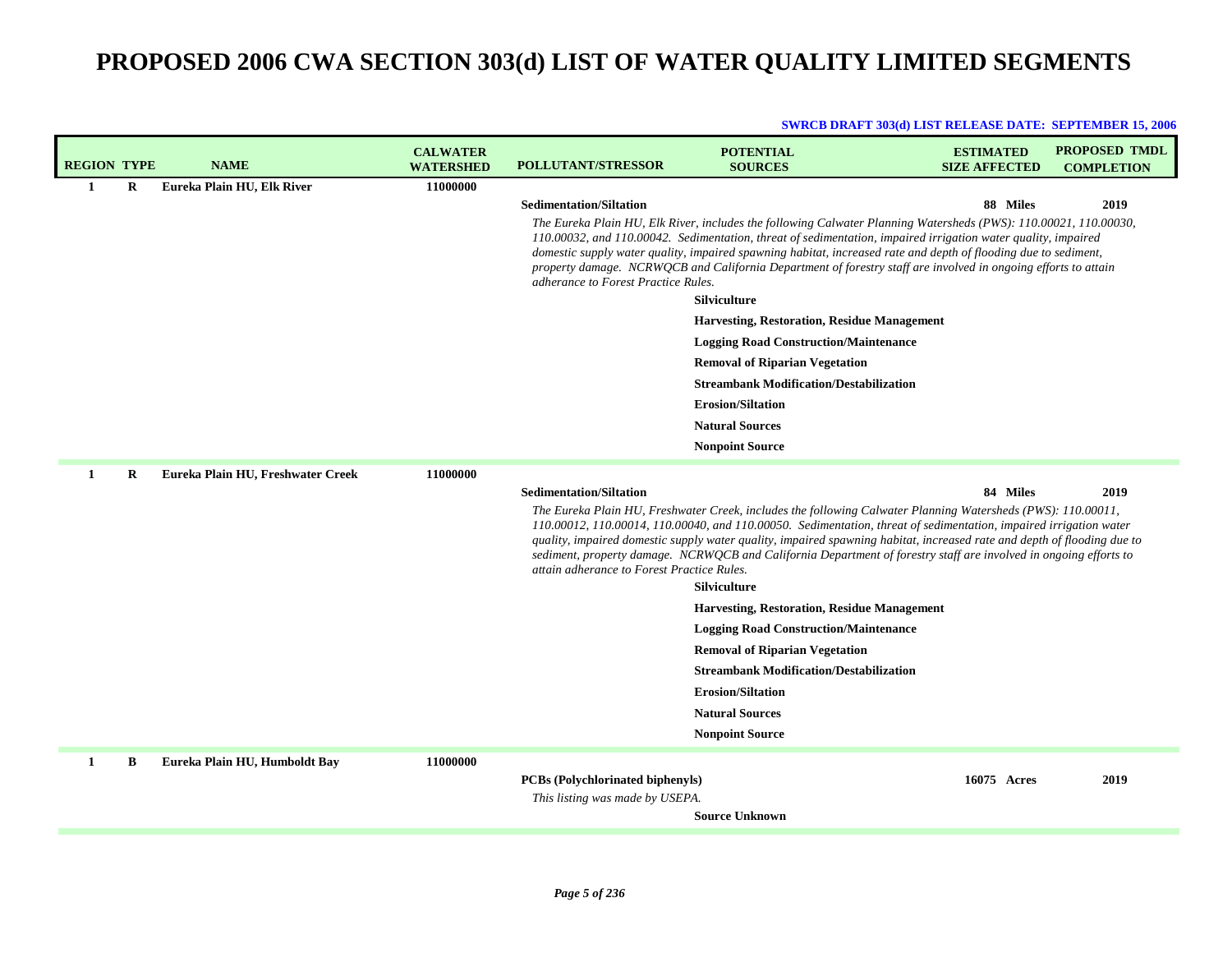| <b>REGION TYPE</b> |         | <b>NAME</b>                             | <b>CALWATER</b><br><b>WATERSHED</b> | <b>POLLUTANT/STRESSOR</b> | <b>POTENTIAL</b><br><b>SOURCES</b>                                                                                                                                                                                                                                                                                                                             | <b>ESTIMATED</b><br><b>SIZE AFFECTED</b> | <b>PROPOSED TMDL</b><br><b>COMPLETION</b> |
|--------------------|---------|-----------------------------------------|-------------------------------------|---------------------------|----------------------------------------------------------------------------------------------------------------------------------------------------------------------------------------------------------------------------------------------------------------------------------------------------------------------------------------------------------------|------------------------------------------|-------------------------------------------|
| 1                  | $\bf R$ | Eureka Plain HU, Jacoby Creek watershed | 11000000                            |                           |                                                                                                                                                                                                                                                                                                                                                                |                                          |                                           |
|                    |         |                                         |                                     | <b>Sediment</b>           |                                                                                                                                                                                                                                                                                                                                                                | 19 Miles                                 | 2019                                      |
|                    |         |                                         |                                     |                           | The Eureka Plain HU, Jacoby Creek watershed includes the following Calwater Planning Watersheds (PWS): 110.00010<br>and 110.00013. The beneficial uses of Jacoby Creek appear to be threatened. Specifically, records show a decline in the<br>salmonid fishery in Jacoby Creek, and this decline appears to be correlated with sedimentation.<br>Silviculture |                                          |                                           |
|                    |         |                                         |                                     |                           | <b>Road Construction</b>                                                                                                                                                                                                                                                                                                                                       |                                          |                                           |
|                    |         |                                         |                                     |                           | <b>Land Development</b>                                                                                                                                                                                                                                                                                                                                        |                                          |                                           |
|                    |         |                                         |                                     |                           | <b>Disturbed Sites (Land Develop.)</b>                                                                                                                                                                                                                                                                                                                         |                                          |                                           |
|                    |         |                                         |                                     |                           | <b>Urban Runoff/Storm Sewers</b>                                                                                                                                                                                                                                                                                                                               |                                          |                                           |
|                    |         |                                         |                                     |                           | Hydromodification                                                                                                                                                                                                                                                                                                                                              |                                          |                                           |
|                    |         |                                         |                                     |                           | <b>Channelization</b>                                                                                                                                                                                                                                                                                                                                          |                                          |                                           |
|                    |         |                                         |                                     |                           | <b>Removal of Riparian Vegetation</b>                                                                                                                                                                                                                                                                                                                          |                                          |                                           |
|                    |         |                                         |                                     |                           | <b>Streambank Modification/Destabilization</b>                                                                                                                                                                                                                                                                                                                 |                                          |                                           |
|                    |         |                                         |                                     |                           | <b>Drainage/Filling Of Wetlands</b>                                                                                                                                                                                                                                                                                                                            |                                          |                                           |
|                    |         |                                         |                                     |                           | <b>Channel Erosion</b>                                                                                                                                                                                                                                                                                                                                         |                                          |                                           |
|                    |         |                                         |                                     |                           | <b>Erosion/Siltation</b>                                                                                                                                                                                                                                                                                                                                       |                                          |                                           |
|                    |         |                                         |                                     |                           | <b>Sediment Resuspension</b>                                                                                                                                                                                                                                                                                                                                   |                                          |                                           |
|                    |         |                                         |                                     |                           | <b>Natural Sources</b>                                                                                                                                                                                                                                                                                                                                         |                                          |                                           |
|                    |         |                                         |                                     |                           | <b>Nonpoint Source</b>                                                                                                                                                                                                                                                                                                                                         |                                          |                                           |
| 1                  | $\bf R$ | Klamath River HU, Butte Valley HA       | 10580000                            |                           |                                                                                                                                                                                                                                                                                                                                                                |                                          |                                           |
|                    |         |                                         |                                     | <b>Nutrients</b>          |                                                                                                                                                                                                                                                                                                                                                                | 253 Miles                                | 2019                                      |

#### **SWRCB DRAFT 303(d) LIST RELEASE DATE: SEPTEMBER 15, 2006**

 **2019 Miles**

The Klamath River, from source to mouth, is listed as water quality impaired (by both Oregon and California) under Section 303(d) of the Federal Clean Water Act. In 1992 the California State Water Quality Control Board (SWQCB) proposed that the Klamath River be listed for both temperature and nutrients, requiring the development of Total *Maximum Daily Load (TMDL) limits and implementation plans. The United States Environmental Protection Agency* (USEPA) and the NCRWQCB accepted this action in 1993. The basis for listing the Klamath River as impaired was aquatic habitat degradation due to excessively warm water temperatures and algae blooms associated with high nutrient *loads, water impoundments, and agricultural water diversions.*

### **Nonpoint Source**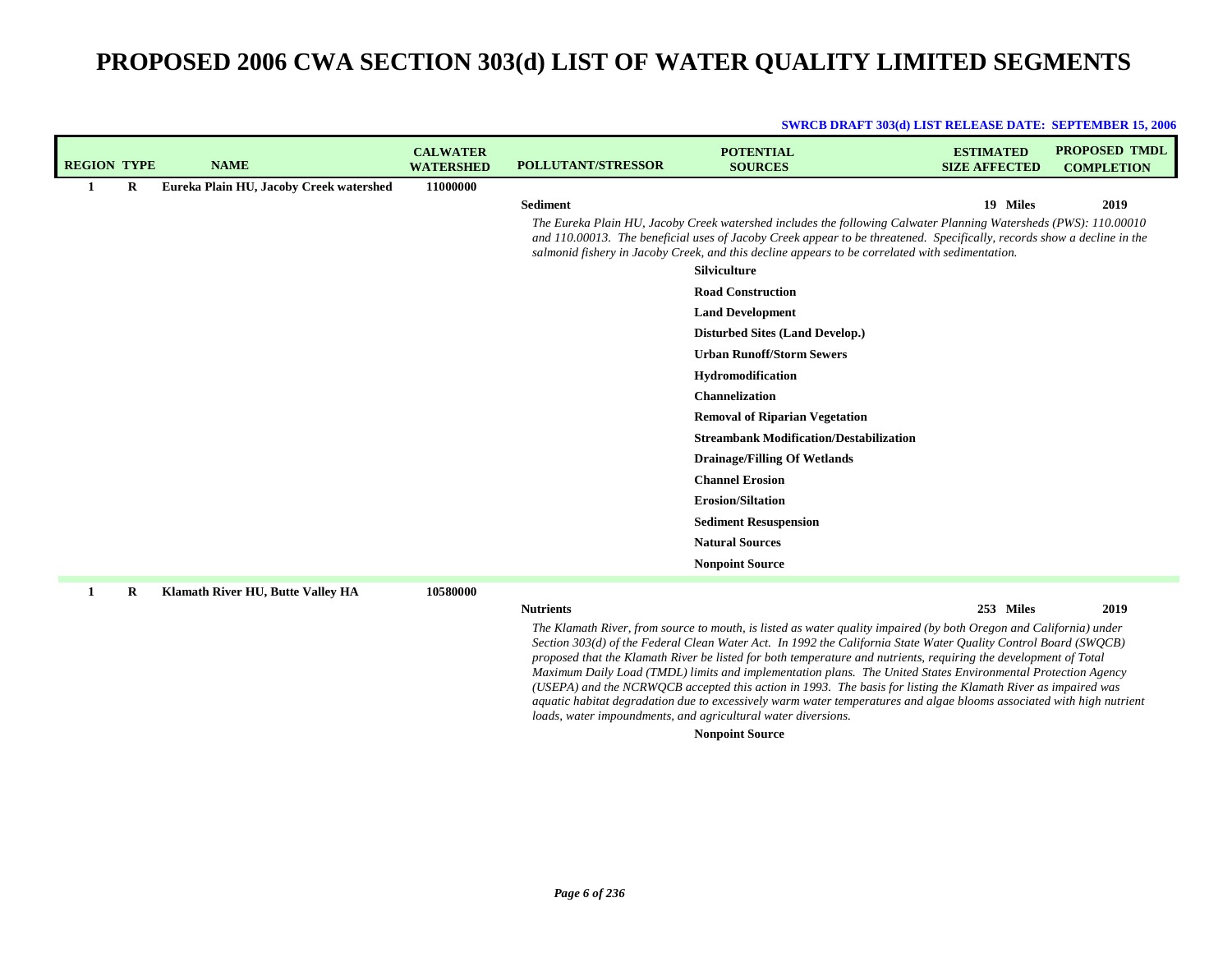| <b>REGION TYPE</b> | <b>NAME</b>                                                           | <b>CALWATER</b><br><b>WATERSHED</b> | <b>POLLUTANT/STRESSOR</b>         | <b>POTENTIAL</b><br><b>SOURCES</b>                                                                                                                                                                                                                                                                                                                                                                                                                                                                                                                                                                                                                                                                                                                                                                                                                                                                                                                                  | <b>ESTIMATED</b><br><b>SIZE AFFECTED</b> | <b>PROPOSED TMDL</b><br><b>COMPLETION</b> |
|--------------------|-----------------------------------------------------------------------|-------------------------------------|-----------------------------------|---------------------------------------------------------------------------------------------------------------------------------------------------------------------------------------------------------------------------------------------------------------------------------------------------------------------------------------------------------------------------------------------------------------------------------------------------------------------------------------------------------------------------------------------------------------------------------------------------------------------------------------------------------------------------------------------------------------------------------------------------------------------------------------------------------------------------------------------------------------------------------------------------------------------------------------------------------------------|------------------------------------------|-------------------------------------------|
|                    |                                                                       |                                     | Temperature, water<br>diversions. | The Klamath River, from source to mouth, is listed as water quality impaired (by both Oregon and California) under<br>Section 303(d) of the Federal Clean Water Act. In 1992 the SWQCB proposed that the Klamath River be listed for both<br>temperature and nutrients, requiring the development of Total Maximum Daily Load (TMDL) limits and implementation<br>plans. The United States Environmental Protection Agency (USEPA) and the NCRWOCB accepted this action in 1993.<br>The basis for listing the Klamath River as impaired was aquatic habitat degradation due to excessively warm water<br>temperatures and algae blooms associated with high nutrient loads, water impoundments, and agricultural water                                                                                                                                                                                                                                              | 253 Miles                                | 2019                                      |
|                    |                                                                       |                                     |                                   | <b>Nonpoint Source</b>                                                                                                                                                                                                                                                                                                                                                                                                                                                                                                                                                                                                                                                                                                                                                                                                                                                                                                                                              |                                          |                                           |
| 1<br>R             | Klamath River HU, Lost River HA, Tule<br><b>Lake and Mt Dome HSAs</b> | 10590000                            |                                   |                                                                                                                                                                                                                                                                                                                                                                                                                                                                                                                                                                                                                                                                                                                                                                                                                                                                                                                                                                     |                                          |                                           |
|                    |                                                                       |                                     | <b>Nutrients</b>                  |                                                                                                                                                                                                                                                                                                                                                                                                                                                                                                                                                                                                                                                                                                                                                                                                                                                                                                                                                                     | 612 Miles                                | 2006                                      |
|                    |                                                                       |                                     |                                   | The Klamath River HU, Lost River HA, Tule Lake and Mt Dome includes the following Hydrologic Sub Areas (HSAs):<br>Mt. Dome HSA 105.91 and Tule Lake HSA 105.92. The Klamath River, from source to mouth, is listed as water quality<br>impaired (by both Oregon and California) under Section 303(d) of the Federal Clean Water Act. In 1992 the California<br>State Water Quality Control Board (SWQCB) proposed that the Klamath River be listed for both temperature and<br>nutrients, requiring the development of Total Maximum Daily Load (TMDL) limits and implementation plans. The<br>United States Environmental Protection Agency (USEPA) and the NCRWQCB accepted this action in 1993. The basis<br>for listing the Klamath River as impaired was aquatic habitat degradation due to excessively warm water temperatures<br>and algae blooms associated with high nutrient loads, water impoundments, and agricultural water diversions.<br>Agriculture |                                          |                                           |
|                    |                                                                       |                                     |                                   | <b>Specialty Crop Production</b>                                                                                                                                                                                                                                                                                                                                                                                                                                                                                                                                                                                                                                                                                                                                                                                                                                                                                                                                    |                                          |                                           |
|                    |                                                                       |                                     |                                   | Agriculture-subsurface drainage                                                                                                                                                                                                                                                                                                                                                                                                                                                                                                                                                                                                                                                                                                                                                                                                                                                                                                                                     |                                          |                                           |
|                    |                                                                       |                                     |                                   | <b>Agriculture-irrigation tailwater</b><br><b>Agricultural Return Flows</b>                                                                                                                                                                                                                                                                                                                                                                                                                                                                                                                                                                                                                                                                                                                                                                                                                                                                                         |                                          |                                           |
|                    |                                                                       |                                     |                                   | <b>Water Diversions</b>                                                                                                                                                                                                                                                                                                                                                                                                                                                                                                                                                                                                                                                                                                                                                                                                                                                                                                                                             |                                          |                                           |
|                    |                                                                       |                                     |                                   | <b>Agricultural Water Diversion</b>                                                                                                                                                                                                                                                                                                                                                                                                                                                                                                                                                                                                                                                                                                                                                                                                                                                                                                                                 |                                          |                                           |
|                    |                                                                       |                                     |                                   | <b>Habitat Modification</b>                                                                                                                                                                                                                                                                                                                                                                                                                                                                                                                                                                                                                                                                                                                                                                                                                                                                                                                                         |                                          |                                           |
|                    |                                                                       |                                     |                                   | <b>Removal of Riparian Vegetation</b>                                                                                                                                                                                                                                                                                                                                                                                                                                                                                                                                                                                                                                                                                                                                                                                                                                                                                                                               |                                          |                                           |
|                    |                                                                       |                                     |                                   | <b>Drainage/Filling Of Wetlands</b>                                                                                                                                                                                                                                                                                                                                                                                                                                                                                                                                                                                                                                                                                                                                                                                                                                                                                                                                 |                                          |                                           |
|                    |                                                                       |                                     |                                   | <b>Natural Sources</b>                                                                                                                                                                                                                                                                                                                                                                                                                                                                                                                                                                                                                                                                                                                                                                                                                                                                                                                                              |                                          |                                           |
|                    |                                                                       |                                     |                                   | <b>Nonpoint Source</b>                                                                                                                                                                                                                                                                                                                                                                                                                                                                                                                                                                                                                                                                                                                                                                                                                                                                                                                                              |                                          |                                           |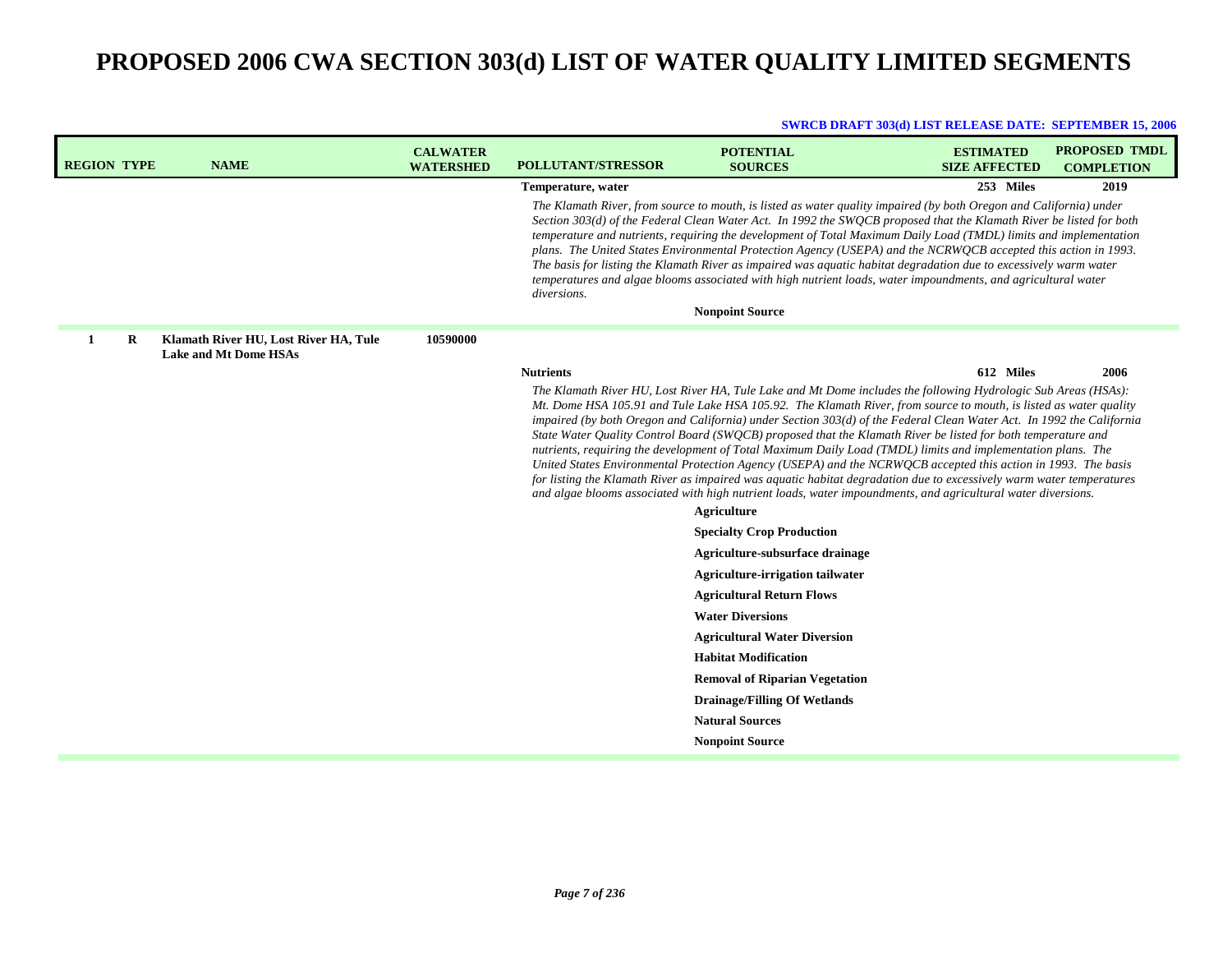|                    |   |                                                        |                                     |                           | <b>SWRCB DRAFT 303(d) LIST RELEASE DATE: SEPTEMBER 15, 2006</b>                                                                                                                                                                              |                                          |                                           |
|--------------------|---|--------------------------------------------------------|-------------------------------------|---------------------------|----------------------------------------------------------------------------------------------------------------------------------------------------------------------------------------------------------------------------------------------|------------------------------------------|-------------------------------------------|
| <b>REGION TYPE</b> |   | <b>NAME</b>                                            | <b>CALWATER</b><br><b>WATERSHED</b> | <b>POLLUTANT/STRESSOR</b> | <b>POTENTIAL</b><br><b>SOURCES</b>                                                                                                                                                                                                           | <b>ESTIMATED</b><br><b>SIZE AFFECTED</b> | <b>PROPOSED TMDL</b><br><b>COMPLETION</b> |
| 1                  | R | Klamath River HU, Lower HA, Klamath<br><b>Glen HSA</b> | 10511000                            |                           |                                                                                                                                                                                                                                              |                                          |                                           |
|                    |   |                                                        |                                     | <b>Nutrients</b>          |                                                                                                                                                                                                                                              | 609 Miles                                | 2006                                      |
|                    |   |                                                        |                                     |                           | Klamath Falls (Oregon) municipal wastewater discharge, industrial facilities, and US Bureau of Reclamation pumped<br>discharge of agricultural waste are significant sources of nutrient loads to the Klamath River as it enters California. |                                          |                                           |
|                    |   |                                                        |                                     |                           | <b>Industrial Point Sources</b>                                                                                                                                                                                                              |                                          |                                           |
|                    |   |                                                        |                                     |                           | <b>Major Industrial Point Source</b>                                                                                                                                                                                                         |                                          |                                           |
|                    |   |                                                        |                                     |                           | <b>Minor Industrial Point Source</b>                                                                                                                                                                                                         |                                          |                                           |
|                    |   |                                                        |                                     |                           | <b>Municipal Point Sources</b>                                                                                                                                                                                                               |                                          |                                           |
|                    |   |                                                        |                                     |                           | Major Municipal Point Source-dry and/or wet<br>weather discharge                                                                                                                                                                             |                                          |                                           |
|                    |   |                                                        |                                     |                           | Minor Municipal Point Source-dry and/or wet<br>weather discharge                                                                                                                                                                             |                                          |                                           |
|                    |   |                                                        |                                     |                           | <b>Agriculture</b>                                                                                                                                                                                                                           |                                          |                                           |
|                    |   |                                                        |                                     |                           | <b>Irrigated Crop Production</b>                                                                                                                                                                                                             |                                          |                                           |
|                    |   |                                                        |                                     |                           | <b>Specialty Crop Production</b>                                                                                                                                                                                                             |                                          |                                           |
|                    |   |                                                        |                                     |                           | Pasture Grazing-Riparian and/or Upland                                                                                                                                                                                                       |                                          |                                           |
|                    |   |                                                        |                                     |                           | <b>Range Grazing-Riparian</b>                                                                                                                                                                                                                |                                          |                                           |
|                    |   |                                                        |                                     |                           | <b>Intensive Animal Feeding Operations</b>                                                                                                                                                                                                   |                                          |                                           |
|                    |   |                                                        |                                     |                           | <b>Agriculture-storm runoff</b>                                                                                                                                                                                                              |                                          |                                           |
|                    |   |                                                        |                                     |                           | Agriculture-subsurface drainage                                                                                                                                                                                                              |                                          |                                           |
|                    |   |                                                        |                                     |                           | <b>Agriculture-irrigation tailwater</b>                                                                                                                                                                                                      |                                          |                                           |
|                    |   |                                                        |                                     |                           |                                                                                                                                                                                                                                              |                                          |                                           |
|                    |   |                                                        |                                     |                           |                                                                                                                                                                                                                                              |                                          |                                           |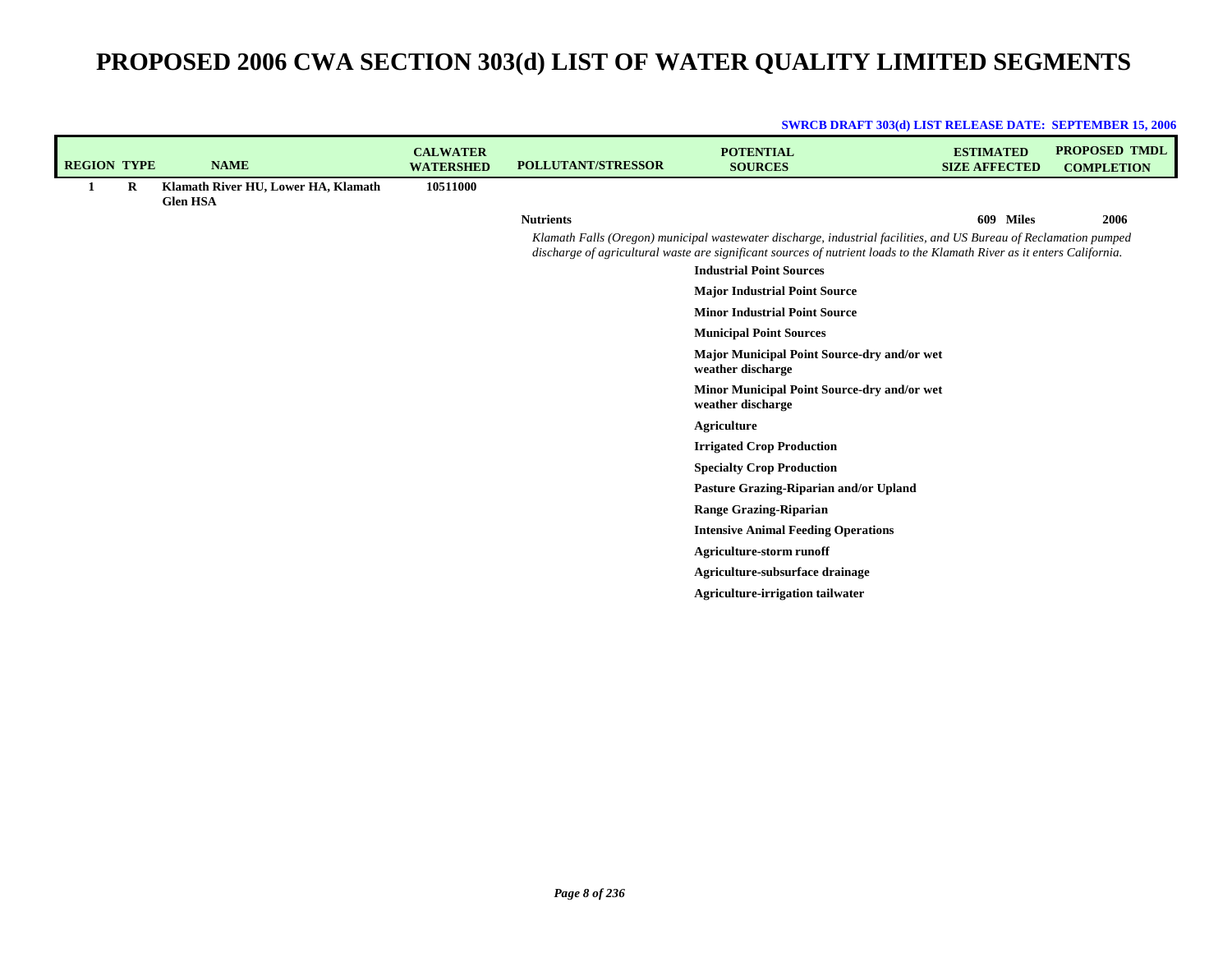#### **SWRCB DRAFT 303(d) LIST RELEASE DATE: SEPTEMBER 15, 2006**

| <b>REGION TYPE</b> |         | <b>NAME</b>                                                  | <b>CALWATER</b><br><b>WATERSHED</b> | <b>POLLUTANT/STRESSOR</b>                              | <b>POTENTIAL</b><br><b>SOURCES</b>                                                                                                                                                                                                    | <b>ESTIMATED</b><br><b>SIZE AFFECTED</b> | <b>PROPOSED TMDL</b><br><b>COMPLETION</b> |
|--------------------|---------|--------------------------------------------------------------|-------------------------------------|--------------------------------------------------------|---------------------------------------------------------------------------------------------------------------------------------------------------------------------------------------------------------------------------------------|------------------------------------------|-------------------------------------------|
|                    |         |                                                              |                                     | <b>Organic Enrichment/Low Dissolved Oxygen</b>         |                                                                                                                                                                                                                                       | 609 Miles                                | 2006                                      |
|                    |         |                                                              |                                     | California.                                            | Klamath Falls (Oregon) municipal wastewater discharge, industrial facilities, and US Bureau of Reclamation pumped<br>discharge of agricultural waste are significant sources of organic enrichment of Klamath River waters flowing to |                                          |                                           |
|                    |         |                                                              |                                     |                                                        | <b>Industrial Point Sources</b>                                                                                                                                                                                                       |                                          |                                           |
|                    |         |                                                              |                                     |                                                        | <b>Municipal Point Sources</b>                                                                                                                                                                                                        |                                          |                                           |
|                    |         |                                                              |                                     |                                                        | <b>Agriculture</b>                                                                                                                                                                                                                    |                                          |                                           |
|                    |         |                                                              |                                     |                                                        | <b>Irrigated Crop Production</b>                                                                                                                                                                                                      |                                          |                                           |
|                    |         |                                                              |                                     |                                                        | <b>Specialty Crop Production</b>                                                                                                                                                                                                      |                                          |                                           |
|                    |         |                                                              |                                     |                                                        | <b>Range Grazing-Riparian</b>                                                                                                                                                                                                         |                                          |                                           |
|                    |         |                                                              |                                     |                                                        | Agriculture-storm runoff                                                                                                                                                                                                              |                                          |                                           |
|                    |         |                                                              |                                     |                                                        | Agriculture-subsurface drainage                                                                                                                                                                                                       |                                          |                                           |
|                    |         |                                                              |                                     |                                                        | Agriculture-irrigation tailwater                                                                                                                                                                                                      |                                          |                                           |
|                    |         |                                                              |                                     |                                                        | <b>Agriculture-animal</b>                                                                                                                                                                                                             |                                          |                                           |
|                    |         |                                                              |                                     |                                                        | <b>Upstream Impoundment</b>                                                                                                                                                                                                           |                                          |                                           |
|                    |         |                                                              |                                     |                                                        | <b>Flow Regulation/Modification</b>                                                                                                                                                                                                   |                                          |                                           |
|                    |         |                                                              |                                     |                                                        | Out-of-state source                                                                                                                                                                                                                   |                                          |                                           |
|                    |         |                                                              |                                     | Temperature, water                                     |                                                                                                                                                                                                                                       | 609 Miles                                | 2006                                      |
|                    |         |                                                              |                                     | bottom, all contribute to elevated water temperatures. | Flow regulation and diversion, coupled with reduced riparian vegetative cover and darker material on the channel                                                                                                                      |                                          |                                           |
|                    |         |                                                              |                                     |                                                        | Hydromodification                                                                                                                                                                                                                     |                                          |                                           |
|                    |         |                                                              |                                     |                                                        | <b>Dam Construction</b>                                                                                                                                                                                                               |                                          |                                           |
|                    |         |                                                              |                                     |                                                        | <b>Upstream Impoundment</b>                                                                                                                                                                                                           |                                          |                                           |
|                    |         |                                                              |                                     |                                                        | <b>Flow Regulation/Modification</b>                                                                                                                                                                                                   |                                          |                                           |
|                    |         |                                                              |                                     |                                                        | <b>Water Diversions</b>                                                                                                                                                                                                               |                                          |                                           |
|                    |         |                                                              |                                     |                                                        | <b>Habitat Modification</b>                                                                                                                                                                                                           |                                          |                                           |
|                    |         |                                                              |                                     |                                                        | <b>Removal of Riparian Vegetation</b>                                                                                                                                                                                                 |                                          |                                           |
|                    |         |                                                              |                                     |                                                        | <b>Channel Erosion</b>                                                                                                                                                                                                                |                                          |                                           |
| $\mathbf{1}$       | $\bf R$ | Klamath River HU, Middle HA, Iron Gate<br>Dam to Scott River | 10530000                            |                                                        |                                                                                                                                                                                                                                       |                                          |                                           |
|                    |         |                                                              |                                     | <b>Nutrients</b>                                       |                                                                                                                                                                                                                                       | 548 Miles                                | 2006                                      |
|                    |         |                                                              |                                     |                                                        | The Klamath River HII Middle HA. Iron Gate Dam to Scott River includes the following Hydrologic Sub Areas (HSAs)                                                                                                                      |                                          |                                           |

The Klamath River HU, Middle HA, Iron Gate Dam to Scott River includes the following Hydrologic Sub Areas (HSAs) :<br>Beaver Creek HSA 105.35 and Hornbrook HSA 105.36. The Klamath River, from source to mouth, is listed as wa *quality impaired by both Oregon and California.*

#### **Out-of-state source**

**Nonpoint/Point Source**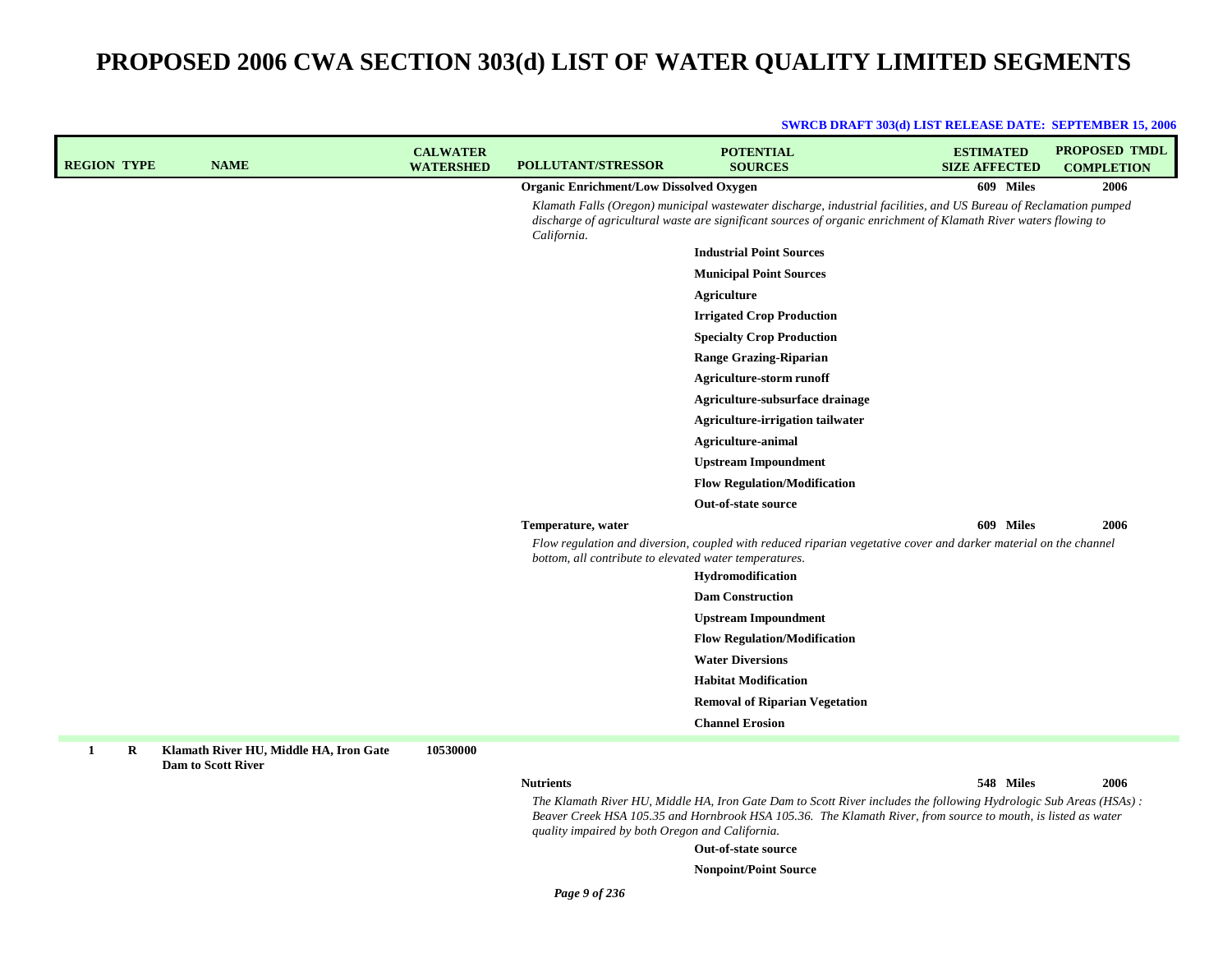| <b>REGION TYPE</b>      | <b>NAME</b>                                                | <b>CALWATER</b><br><b>WATERSHED</b> | <b>POLLUTANT/STRESSOR</b>                         | <b>POTENTIAL</b><br><b>SOURCES</b>                                                                                                                                                                                                                                                                 | <b>ESTIMATED</b><br><b>SIZE AFFECTED</b> | <b>PROPOSED TMDL</b><br><b>COMPLETION</b> |
|-------------------------|------------------------------------------------------------|-------------------------------------|---------------------------------------------------|----------------------------------------------------------------------------------------------------------------------------------------------------------------------------------------------------------------------------------------------------------------------------------------------------|------------------------------------------|-------------------------------------------|
|                         |                                                            |                                     | <b>Organic Enrichment/Low Dissolved Oxygen</b>    |                                                                                                                                                                                                                                                                                                    | 548 Miles                                | 2006                                      |
|                         |                                                            |                                     |                                                   | The Klamath River HU, Middle HA, Iron Gate Dam to Scott River includes the following Hydrologic Sub Areas (HSAs):<br>Beaver Creek HSA 105.35 and Hornbrook HSA 105.36. The impairment listing regarding dissolved oxygen was<br>prompted by a 1997 United States Fish and Wildlife Service Report. |                                          |                                           |
|                         |                                                            |                                     |                                                   | Out-of-state source                                                                                                                                                                                                                                                                                |                                          |                                           |
|                         |                                                            |                                     |                                                   | <b>Nonpoint/Point Source</b>                                                                                                                                                                                                                                                                       |                                          |                                           |
|                         |                                                            |                                     | Temperature, water                                |                                                                                                                                                                                                                                                                                                    | 548 Miles                                | 2006                                      |
|                         |                                                            |                                     | Beaver Creek HSA 105.35 and Hornbrook HSA 105.36. | The Klamath River HU, Middle HA, Iron Gate Dam to Scott River includes the following Hydrologic Sub Areas (HSAs):                                                                                                                                                                                  |                                          |                                           |
|                         |                                                            |                                     |                                                   | Hydromodification                                                                                                                                                                                                                                                                                  |                                          |                                           |
|                         |                                                            |                                     |                                                   | <b>Upstream Impoundment</b>                                                                                                                                                                                                                                                                        |                                          |                                           |
|                         |                                                            |                                     |                                                   | <b>Flow Regulation/Modification</b>                                                                                                                                                                                                                                                                |                                          |                                           |
|                         |                                                            |                                     |                                                   | <b>Habitat Modification</b>                                                                                                                                                                                                                                                                        |                                          |                                           |
|                         |                                                            |                                     |                                                   | <b>Removal of Riparian Vegetation</b>                                                                                                                                                                                                                                                              |                                          |                                           |
|                         |                                                            |                                     |                                                   | <b>Nonpoint Source</b>                                                                                                                                                                                                                                                                             |                                          |                                           |
| $\mathbf{1}$<br>$\bf R$ | Klamath River HU, Middle HA, Oregon to<br><b>Iron Gate</b> | 10530000                            |                                                   |                                                                                                                                                                                                                                                                                                    |                                          |                                           |
|                         |                                                            |                                     | <b>Nutrients</b>                                  |                                                                                                                                                                                                                                                                                                    | 129 Miles                                | 2006                                      |
|                         |                                                            |                                     | Iron Gate HSA 115.37 and Copco HSA 105.38.        | The Klamath River HU, Middle HA, Oregon to Iron Gate Dam includes the following Hydrologic Sub Areas (HSAs):                                                                                                                                                                                       |                                          |                                           |
|                         |                                                            |                                     |                                                   | <b>Industrial Point Sources</b>                                                                                                                                                                                                                                                                    |                                          |                                           |
|                         |                                                            |                                     |                                                   | <b>Municipal Point Sources</b>                                                                                                                                                                                                                                                                     |                                          |                                           |
|                         |                                                            |                                     |                                                   | Agriculture                                                                                                                                                                                                                                                                                        |                                          |                                           |
|                         |                                                            |                                     |                                                   | <b>Specialty Crop Production</b>                                                                                                                                                                                                                                                                   |                                          |                                           |
|                         |                                                            |                                     |                                                   | <b>Agricultural Return Flows</b>                                                                                                                                                                                                                                                                   |                                          |                                           |
|                         |                                                            |                                     |                                                   | <b>Internal Nutrient Cycling (primarily lakes)</b>                                                                                                                                                                                                                                                 |                                          |                                           |
|                         |                                                            |                                     |                                                   | <b>Natural Sources</b>                                                                                                                                                                                                                                                                             |                                          |                                           |
|                         |                                                            |                                     |                                                   | <b>Nonpoint Source</b>                                                                                                                                                                                                                                                                             |                                          |                                           |
|                         |                                                            |                                     |                                                   |                                                                                                                                                                                                                                                                                                    |                                          |                                           |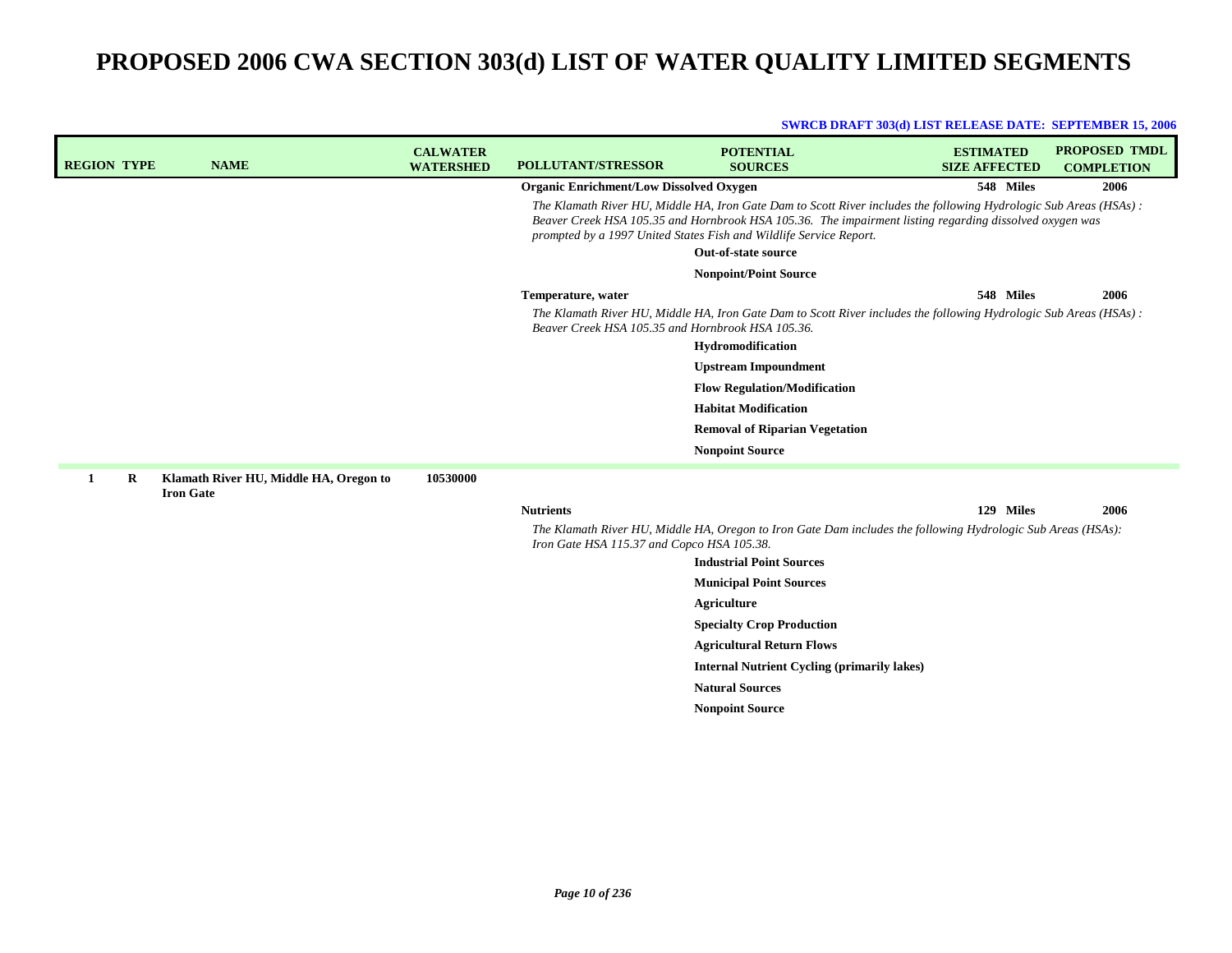|  | <b>SWRCB DRAFT 303(d) LIST RELEASE DATE: SEPTEMBER 15, 2006</b> |  |
|--|-----------------------------------------------------------------|--|
|--|-----------------------------------------------------------------|--|

| <b>REGION TYPE</b> | <b>NAME</b> | <b>CALWATER</b><br><b>WATERSHED</b> | <b>POLLUTANT/STRESSOR</b>                      | <b>POTENTIAL</b><br><b>SOURCES</b>                                                                           | <b>ESTIMATED</b><br><b>SIZE AFFECTED</b> | <b>PROPOSED TMDL</b><br><b>COMPLETION</b> |
|--------------------|-------------|-------------------------------------|------------------------------------------------|--------------------------------------------------------------------------------------------------------------|------------------------------------------|-------------------------------------------|
|                    |             |                                     | <b>Organic Enrichment/Low Dissolved Oxygen</b> |                                                                                                              | 129 Miles                                | 2006                                      |
|                    |             |                                     | Iron Gate HSA 115.37 and Copco HSA 105.38.     | The Klamath River HU, Middle HA, Oregon to Iron Gate Dam includes the following Hydrologic Sub Areas (HSAs): |                                          |                                           |
|                    |             |                                     |                                                | <b>Industrial Point Sources</b>                                                                              |                                          |                                           |
|                    |             |                                     |                                                | <b>Municipal Point Sources</b>                                                                               |                                          |                                           |
|                    |             |                                     |                                                | Agriculture                                                                                                  |                                          |                                           |
|                    |             |                                     |                                                | <b>Irrigated Crop Production</b>                                                                             |                                          |                                           |
|                    |             |                                     |                                                | <b>Specialty Crop Production</b>                                                                             |                                          |                                           |
|                    |             |                                     |                                                | Range Grazing-Riparian and/or Upland                                                                         |                                          |                                           |
|                    |             |                                     |                                                | <b>Agriculture-storm runoff</b>                                                                              |                                          |                                           |
|                    |             |                                     |                                                | Agriculture-subsurface drainage                                                                              |                                          |                                           |
|                    |             |                                     |                                                | <b>Agriculture-irrigation tailwater</b>                                                                      |                                          |                                           |
|                    |             |                                     |                                                | <b>Agriculture-animal</b>                                                                                    |                                          |                                           |
|                    |             |                                     |                                                | <b>Upstream Impoundment</b>                                                                                  |                                          |                                           |
|                    |             |                                     |                                                | <b>Flow Regulation/Modification</b>                                                                          |                                          |                                           |
|                    |             |                                     |                                                | Out-of-state source                                                                                          |                                          |                                           |
|                    |             |                                     | Temperature, water                             |                                                                                                              | 129 Miles                                | 2006                                      |
|                    |             |                                     | Iron Gate HSA 115.37 and Copco HSA 105.38.     | The Klamath River HU, Middle HA, Oregon to Iron Gate Dam includes the following Hydrologic Sub Areas (HSAs): |                                          |                                           |
|                    |             |                                     |                                                | Hydromodification                                                                                            |                                          |                                           |
|                    |             |                                     |                                                | <b>Upstream Impoundment</b>                                                                                  |                                          |                                           |
|                    |             |                                     |                                                | <b>Flow Regulation/Modification</b>                                                                          |                                          |                                           |
|                    |             |                                     |                                                | <b>Nonpoint Source</b>                                                                                       |                                          |                                           |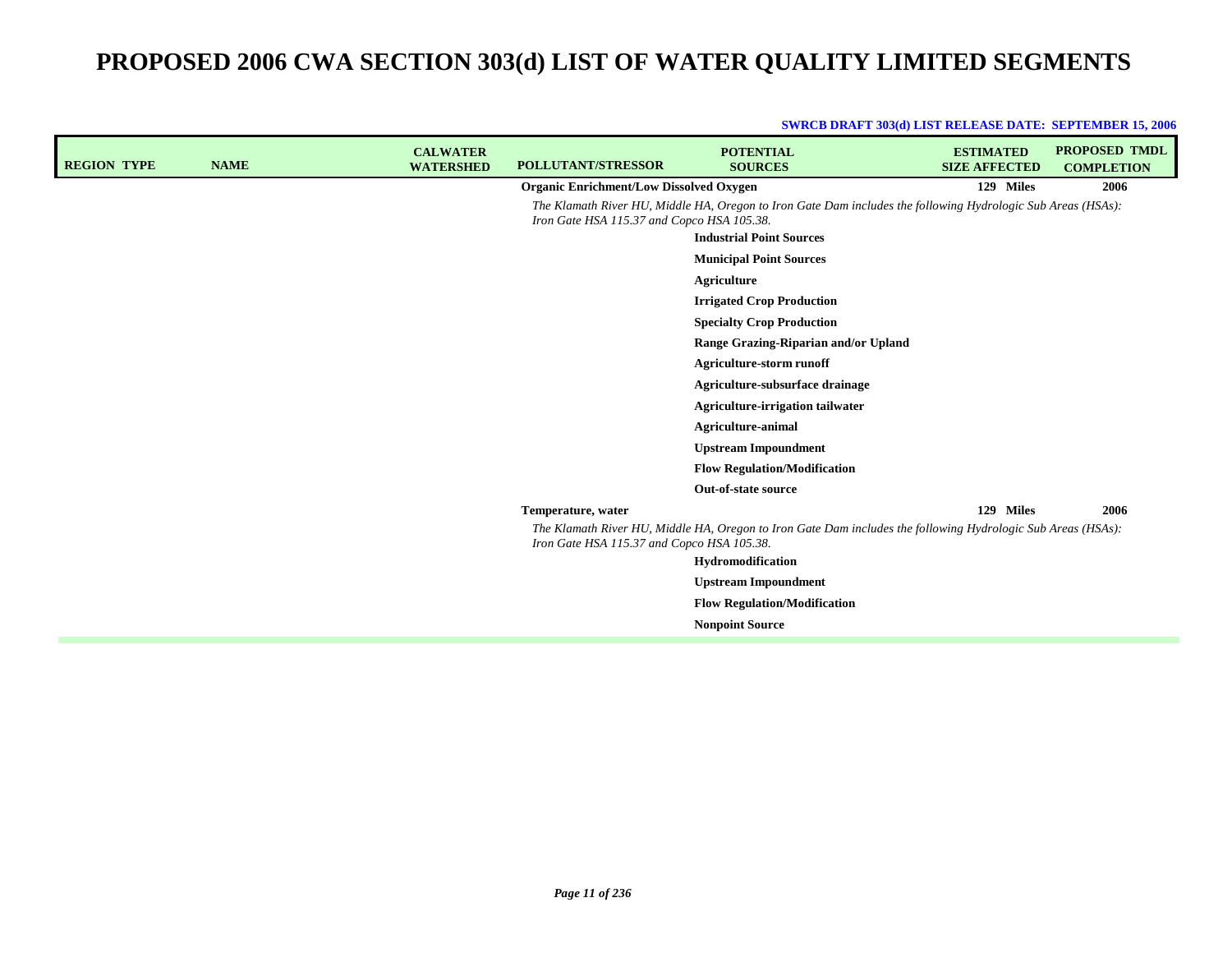|                    |   |                                                              |                                     |                                                | <b>SWRCB DRAFT 303(d) LIST RELEASE DATE: SEPTEMBER 15, 2006</b>                                                                                                                                                |                                          |                                    |
|--------------------|---|--------------------------------------------------------------|-------------------------------------|------------------------------------------------|----------------------------------------------------------------------------------------------------------------------------------------------------------------------------------------------------------------|------------------------------------------|------------------------------------|
| <b>REGION TYPE</b> |   | <b>NAME</b>                                                  | <b>CALWATER</b><br><b>WATERSHED</b> | <b>POLLUTANT/STRESSOR</b>                      | <b>POTENTIAL</b><br><b>SOURCES</b>                                                                                                                                                                             | <b>ESTIMATED</b><br><b>SIZE AFFECTED</b> | PROPOSED TMDL<br><b>COMPLETION</b> |
| 1                  | R | Klamath River HU, Middle HA, Scott River<br>to Trinity River | 10500000                            |                                                |                                                                                                                                                                                                                |                                          |                                    |
|                    |   |                                                              |                                     | <b>Nutrients</b>                               |                                                                                                                                                                                                                | 1389 Miles                               | 2006                               |
|                    |   |                                                              |                                     |                                                | The Klamath River HU, Middle HA, Scott River to Trinity River includes the following Hydrologic Sub Areas (HSAs):<br>Orleans HSA 105.12, Ukonom HSA 105.31, Happy Camp HSA 105.32, and Seiad Valley HSA 105.33 |                                          |                                    |
|                    |   |                                                              |                                     |                                                | <b>Industrial Point Sources</b>                                                                                                                                                                                |                                          |                                    |
|                    |   |                                                              |                                     |                                                | <b>Municipal Point Sources</b>                                                                                                                                                                                 |                                          |                                    |
|                    |   |                                                              |                                     |                                                | <b>Agriculture</b>                                                                                                                                                                                             |                                          |                                    |
|                    |   |                                                              |                                     |                                                | <b>Agriculture-storm runoff</b>                                                                                                                                                                                |                                          |                                    |
|                    |   |                                                              |                                     |                                                | Agriculture-irrigation tailwater                                                                                                                                                                               |                                          |                                    |
|                    |   |                                                              |                                     |                                                | Wastewater - land disposal                                                                                                                                                                                     |                                          |                                    |
|                    |   |                                                              |                                     |                                                | <b>Upstream Impoundment</b>                                                                                                                                                                                    |                                          |                                    |
|                    |   |                                                              |                                     |                                                | <b>Natural Sources</b>                                                                                                                                                                                         |                                          |                                    |
|                    |   |                                                              |                                     |                                                | <b>Nonpoint Source</b>                                                                                                                                                                                         |                                          |                                    |
|                    |   |                                                              |                                     |                                                | Out-of-state source                                                                                                                                                                                            |                                          |                                    |
|                    |   |                                                              |                                     | <b>Organic Enrichment/Low Dissolved Oxygen</b> |                                                                                                                                                                                                                | 1389 Miles                               | 2006                               |
|                    |   |                                                              |                                     |                                                | The Klamath River HU, Middle HA, Scott River to Trinity River includes the following Hydrologic Sub Areas (HSAs):<br>Orleans HSA 105.12, Ukonom HSA 105.31, Happy Camp HSA 105.32, and Seiad Valley HSA 105.33 |                                          |                                    |
|                    |   |                                                              |                                     |                                                | <b>Industrial Point Sources</b>                                                                                                                                                                                |                                          |                                    |
|                    |   |                                                              |                                     |                                                | <b>Municipal Point Sources</b>                                                                                                                                                                                 |                                          |                                    |
|                    |   |                                                              |                                     |                                                | <b>Combined Sewer Overflow</b>                                                                                                                                                                                 |                                          |                                    |
|                    |   |                                                              |                                     |                                                | <b>Agriculture</b>                                                                                                                                                                                             |                                          |                                    |
|                    |   |                                                              |                                     |                                                | <b>Agriculture-storm runoff</b>                                                                                                                                                                                |                                          |                                    |
|                    |   |                                                              |                                     |                                                | <b>Agriculture-irrigation tailwater</b>                                                                                                                                                                        |                                          |                                    |
|                    |   |                                                              |                                     |                                                | <b>Upstream Impoundment</b>                                                                                                                                                                                    |                                          |                                    |
|                    |   |                                                              |                                     |                                                | <b>Flow Regulation/Modification</b>                                                                                                                                                                            |                                          |                                    |
|                    |   |                                                              |                                     |                                                | Out-of-state source                                                                                                                                                                                            |                                          |                                    |
|                    |   |                                                              |                                     |                                                |                                                                                                                                                                                                                |                                          |                                    |
|                    |   |                                                              |                                     |                                                |                                                                                                                                                                                                                |                                          |                                    |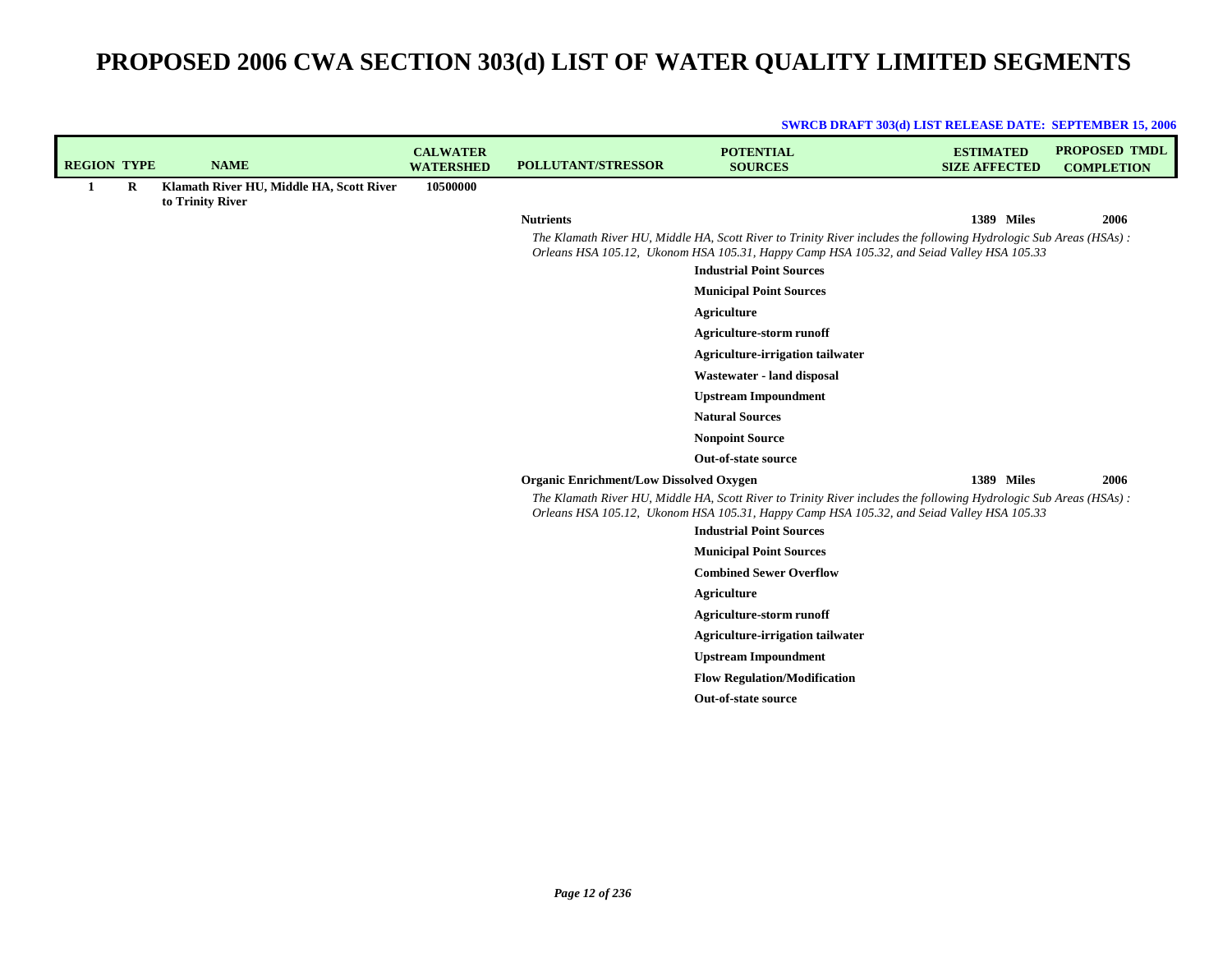| <b>REGION TYPE</b> |   | <b>NAME</b>                       | <b>CALWATER</b><br><b>WATERSHED</b> | POLLUTANT/STRESSOR                             | <b>POTENTIAL</b><br><b>SOURCES</b>                                                                                                                                                                                                  | <b>ESTIMATED</b><br><b>SIZE AFFECTED</b> | <b>PROPOSED TMDL</b><br><b>COMPLETION</b> |
|--------------------|---|-----------------------------------|-------------------------------------|------------------------------------------------|-------------------------------------------------------------------------------------------------------------------------------------------------------------------------------------------------------------------------------------|------------------------------------------|-------------------------------------------|
|                    |   |                                   |                                     | Temperature, water                             |                                                                                                                                                                                                                                     | 1389 Miles                               | 2006                                      |
|                    |   |                                   |                                     |                                                | The Klamath River HU, Middle HA, Scott River to Trinity River includes the following Hydrologic Sub Areas (HSAs):<br>Orleans HSA 105.12, Ukonom HSA 105.31, Happy Camp HSA 105.32, and Seiad Valley HSA 105.33<br>Hydromodification |                                          |                                           |
|                    |   |                                   |                                     |                                                | Channelization                                                                                                                                                                                                                      |                                          |                                           |
|                    |   |                                   |                                     |                                                | <b>Dam Construction</b>                                                                                                                                                                                                             |                                          |                                           |
|                    |   |                                   |                                     |                                                | <b>Upstream Impoundment</b>                                                                                                                                                                                                         |                                          |                                           |
|                    |   |                                   |                                     |                                                | <b>Flow Regulation/Modification</b>                                                                                                                                                                                                 |                                          |                                           |
|                    |   |                                   |                                     |                                                | <b>Water Diversions</b>                                                                                                                                                                                                             |                                          |                                           |
|                    |   |                                   |                                     |                                                | <b>Habitat Modification</b>                                                                                                                                                                                                         |                                          |                                           |
|                    |   |                                   |                                     |                                                | <b>Removal of Riparian Vegetation</b>                                                                                                                                                                                               |                                          |                                           |
|                    |   |                                   |                                     |                                                | <b>Streambank Modification/Destabilization</b>                                                                                                                                                                                      |                                          |                                           |
|                    |   |                                   |                                     |                                                | <b>Drainage/Filling Of Wetlands</b>                                                                                                                                                                                                 |                                          |                                           |
|                    |   |                                   |                                     |                                                | <b>Natural Sources</b>                                                                                                                                                                                                              |                                          |                                           |
|                    |   |                                   |                                     |                                                | <b>Nonpoint Source</b>                                                                                                                                                                                                              |                                          |                                           |
| 1                  | R | Klamath River HU, Shasta River HA | 10550000                            |                                                |                                                                                                                                                                                                                                     |                                          |                                           |
|                    |   |                                   |                                     | <b>Organic Enrichment/Low Dissolved Oxygen</b> |                                                                                                                                                                                                                                     | 630 Miles                                | 0000                                      |
|                    |   |                                   |                                     |                                                | Minor Municipal Point Source-dry and/or wet<br>weather discharge                                                                                                                                                                    |                                          |                                           |
|                    |   |                                   |                                     |                                                | Agriculture-storm runoff                                                                                                                                                                                                            |                                          |                                           |
|                    |   |                                   |                                     |                                                | Agriculture-irrigation tailwater                                                                                                                                                                                                    |                                          |                                           |
|                    |   |                                   |                                     |                                                | <b>Dairies</b>                                                                                                                                                                                                                      |                                          |                                           |
|                    |   |                                   |                                     |                                                | Hydromodification                                                                                                                                                                                                                   |                                          |                                           |
|                    |   |                                   |                                     |                                                | <b>Dam Construction</b>                                                                                                                                                                                                             |                                          |                                           |
|                    |   |                                   |                                     |                                                | <b>Flow Regulation/Modification</b>                                                                                                                                                                                                 |                                          |                                           |
|                    |   |                                   |                                     |                                                | <b>Habitat Modification</b>                                                                                                                                                                                                         |                                          |                                           |
|                    |   |                                   |                                     | Temperature, water                             |                                                                                                                                                                                                                                     | 630 Miles                                | 0000                                      |
|                    |   |                                   |                                     |                                                | Agriculture-irrigation tailwater                                                                                                                                                                                                    |                                          |                                           |
|                    |   |                                   |                                     |                                                | <b>Flow Regulation/Modification</b>                                                                                                                                                                                                 |                                          |                                           |
|                    |   |                                   |                                     |                                                | <b>Habitat Modification</b>                                                                                                                                                                                                         |                                          |                                           |
|                    |   |                                   |                                     |                                                | <b>Removal of Riparian Vegetation</b>                                                                                                                                                                                               |                                          |                                           |
|                    |   |                                   |                                     |                                                | <b>Drainage/Filling Of Wetlands</b>                                                                                                                                                                                                 |                                          |                                           |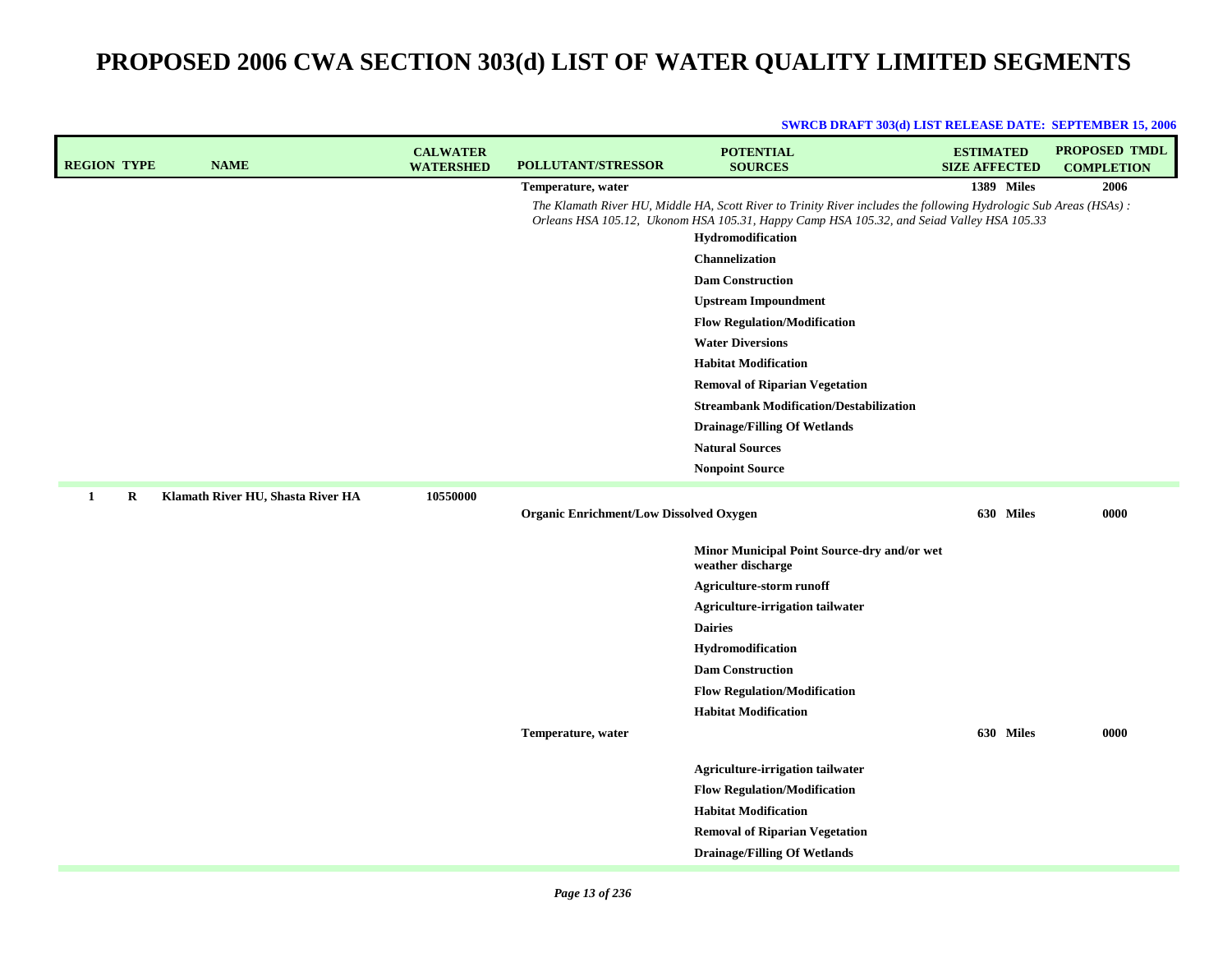|                    |   |                                                                                       |                                     |                                                                    | <b>SWRCB DRAFT 303(d) LIST RELEASE DATE: SEPTEMBER 15, 2006</b>                                                                                                                                                                                                                                                                                                                                                                                                                                                                                                                                                                                                                                                                                                                                                                      |                                          |                                           |
|--------------------|---|---------------------------------------------------------------------------------------|-------------------------------------|--------------------------------------------------------------------|--------------------------------------------------------------------------------------------------------------------------------------------------------------------------------------------------------------------------------------------------------------------------------------------------------------------------------------------------------------------------------------------------------------------------------------------------------------------------------------------------------------------------------------------------------------------------------------------------------------------------------------------------------------------------------------------------------------------------------------------------------------------------------------------------------------------------------------|------------------------------------------|-------------------------------------------|
| <b>REGION TYPE</b> |   | <b>NAME</b>                                                                           | <b>CALWATER</b><br><b>WATERSHED</b> | <b>POLLUTANT/STRESSOR</b>                                          | <b>POTENTIAL</b><br><b>SOURCES</b>                                                                                                                                                                                                                                                                                                                                                                                                                                                                                                                                                                                                                                                                                                                                                                                                   | <b>ESTIMATED</b><br><b>SIZE AFFECTED</b> | <b>PROPOSED TMDL</b><br><b>COMPLETION</b> |
| 1                  | L | Klamath River HU, Tule Lake and Lower<br><b>Klamath Lake National Wildlife Refuge</b> | 10590000                            |                                                                    |                                                                                                                                                                                                                                                                                                                                                                                                                                                                                                                                                                                                                                                                                                                                                                                                                                      |                                          |                                           |
|                    |   |                                                                                       |                                     | $pH$ (high)                                                        |                                                                                                                                                                                                                                                                                                                                                                                                                                                                                                                                                                                                                                                                                                                                                                                                                                      | 26998 Acres                              | 2006                                      |
|                    |   |                                                                                       |                                     |                                                                    | The Klamath River HU, Tule Lake and Lower Klamath Lake National Wildlife Refuge includes the following Calwater<br>Planning Watersheds (PWS): Lower Klamath Lake National Wildlife Refuge PWS 105.91020 and Tule Lake PWS<br>105.92020. The pH of surface water can influence the toxicity of dissolved materials resulting in synergistic and direct<br>effects on biological systems. High pH levels influence ammonia concentrations which can be toxic to fish. In addition,<br>high pH levels can increase the solubility of minerals and metals, which can effect fish and other aquatic organisms.<br>Photosynthetic activity of algae effects carbonate cycling, which influences pH. Elevated pH levels in Tule Lake and<br>Lower Klamath Lake National Wildlife Refuge are likely due to photosynthetic activity of algae. |                                          |                                           |
|                    |   |                                                                                       |                                     |                                                                    | <b>Internal Nutrient Cycling (primarily lakes)</b>                                                                                                                                                                                                                                                                                                                                                                                                                                                                                                                                                                                                                                                                                                                                                                                   |                                          |                                           |
|                    |   |                                                                                       |                                     |                                                                    | <b>Nonpoint Source</b>                                                                                                                                                                                                                                                                                                                                                                                                                                                                                                                                                                                                                                                                                                                                                                                                               |                                          |                                           |
| 1                  | R | <b>Mad River HU, Mad River</b>                                                        | 10900000                            |                                                                    |                                                                                                                                                                                                                                                                                                                                                                                                                                                                                                                                                                                                                                                                                                                                                                                                                                      |                                          |                                           |
|                    |   |                                                                                       |                                     | <b>Sedimentation/Siltation</b>                                     |                                                                                                                                                                                                                                                                                                                                                                                                                                                                                                                                                                                                                                                                                                                                                                                                                                      | 654 Miles                                | 2019                                      |
|                    |   |                                                                                       |                                     |                                                                    | USEPA will develop TMDL for the Mad River. Sediment TMDLS will be developed for the area tributary to and<br>including: $(1)$ the Mad River (North Fork), $(2)$ the mad River (Upper), and $(3)$ the Mad River (Middle).                                                                                                                                                                                                                                                                                                                                                                                                                                                                                                                                                                                                             |                                          |                                           |
|                    |   |                                                                                       |                                     |                                                                    | <b>Silviculture</b>                                                                                                                                                                                                                                                                                                                                                                                                                                                                                                                                                                                                                                                                                                                                                                                                                  |                                          |                                           |
|                    |   |                                                                                       |                                     |                                                                    | <b>Resource Extraction</b>                                                                                                                                                                                                                                                                                                                                                                                                                                                                                                                                                                                                                                                                                                                                                                                                           |                                          |                                           |
|                    |   |                                                                                       |                                     |                                                                    | <b>Nonpoint Source</b>                                                                                                                                                                                                                                                                                                                                                                                                                                                                                                                                                                                                                                                                                                                                                                                                               |                                          |                                           |
|                    |   |                                                                                       |                                     | Temperature, water                                                 |                                                                                                                                                                                                                                                                                                                                                                                                                                                                                                                                                                                                                                                                                                                                                                                                                                      | 654 Miles                                | 2019                                      |
|                    |   |                                                                                       |                                     |                                                                    | Recent (1997-2000) temperature data collected on the mainstem of the Mad River indicate that high temperature levels<br>may be a source of impairment of cold water fisheries in the river. Data were available from 11 locations, with at least<br>two years of record at most locations. MWAT values at all of the 11 locations exceeded 20°C, and are higher than any<br>available temperature criteria for sub-lethal effects (reduced growth) on juvenile salmonids. Records also indicate that<br>maximum temperatures at most of the 11 locations in most years are higher than $24^{\circ}$ C.                                                                                                                                                                                                                               |                                          |                                           |
|                    |   |                                                                                       |                                     |                                                                    | <b>Upstream Impoundment</b>                                                                                                                                                                                                                                                                                                                                                                                                                                                                                                                                                                                                                                                                                                                                                                                                          |                                          |                                           |
|                    |   |                                                                                       |                                     |                                                                    | <b>Flow Regulation/Modification</b>                                                                                                                                                                                                                                                                                                                                                                                                                                                                                                                                                                                                                                                                                                                                                                                                  |                                          |                                           |
|                    |   |                                                                                       |                                     |                                                                    | <b>Habitat Modification</b>                                                                                                                                                                                                                                                                                                                                                                                                                                                                                                                                                                                                                                                                                                                                                                                                          |                                          |                                           |
|                    |   |                                                                                       |                                     |                                                                    | <b>Removal of Riparian Vegetation</b>                                                                                                                                                                                                                                                                                                                                                                                                                                                                                                                                                                                                                                                                                                                                                                                                |                                          |                                           |
|                    |   |                                                                                       |                                     |                                                                    | <b>Nonpoint Source</b>                                                                                                                                                                                                                                                                                                                                                                                                                                                                                                                                                                                                                                                                                                                                                                                                               |                                          |                                           |
|                    |   |                                                                                       |                                     |                                                                    | <b>Unknown Nonpoint Source</b>                                                                                                                                                                                                                                                                                                                                                                                                                                                                                                                                                                                                                                                                                                                                                                                                       |                                          |                                           |
|                    |   |                                                                                       |                                     | <b>Turbidity</b><br>River (Upper), and (3) the Mad River (Middle). | Turbidity TMDLs will be developed for the area tributary to and including: (1) the Mad River (North Fork), (2) the Mad<br><b>Silviculture</b>                                                                                                                                                                                                                                                                                                                                                                                                                                                                                                                                                                                                                                                                                        | 654 Miles                                | 2019                                      |
|                    |   |                                                                                       |                                     |                                                                    | <b>Resource Extraction</b>                                                                                                                                                                                                                                                                                                                                                                                                                                                                                                                                                                                                                                                                                                                                                                                                           |                                          |                                           |
|                    |   |                                                                                       |                                     |                                                                    | <b>Nonpoint Source</b>                                                                                                                                                                                                                                                                                                                                                                                                                                                                                                                                                                                                                                                                                                                                                                                                               |                                          |                                           |
|                    |   |                                                                                       |                                     |                                                                    |                                                                                                                                                                                                                                                                                                                                                                                                                                                                                                                                                                                                                                                                                                                                                                                                                                      |                                          |                                           |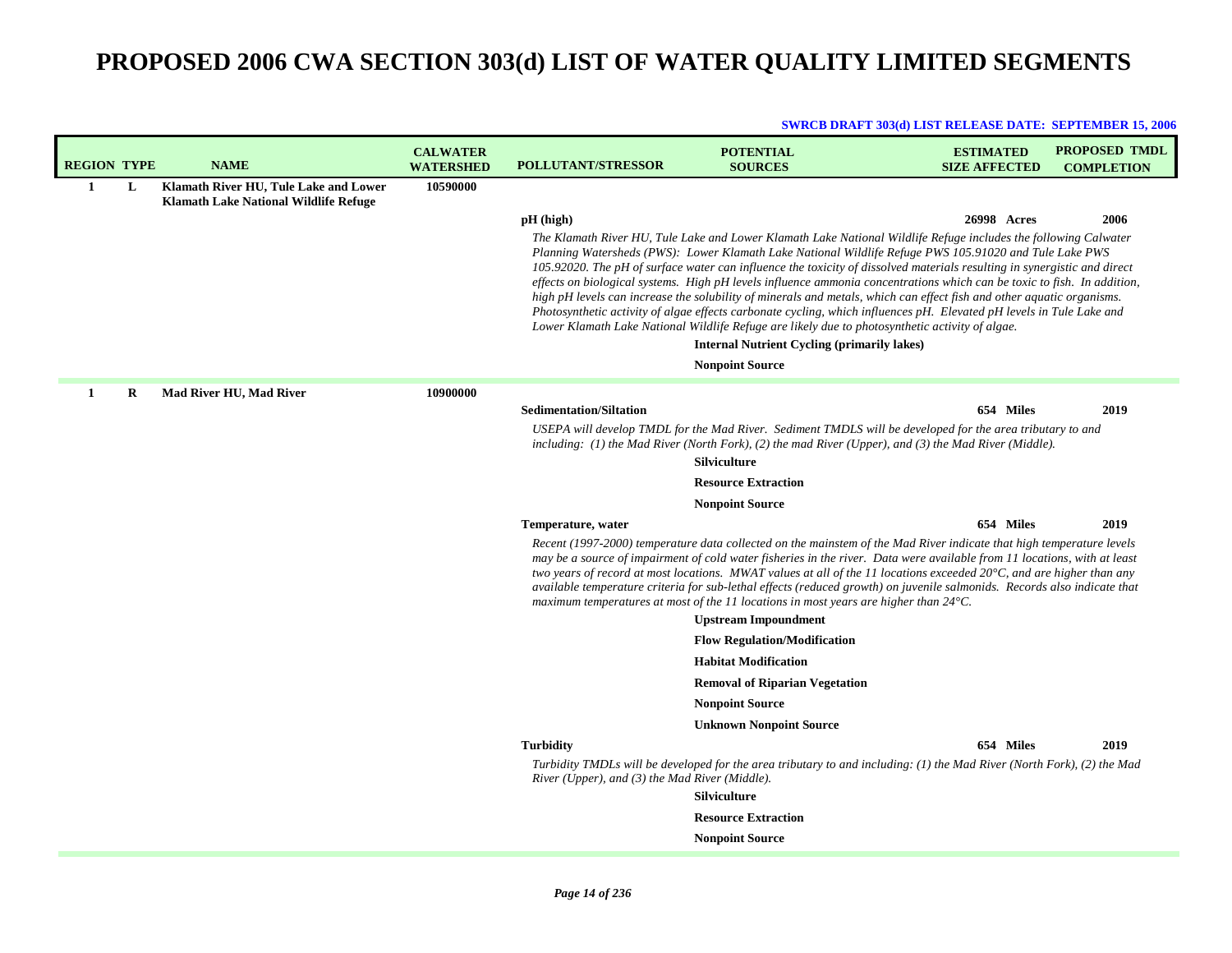| <b>REGION TYPE</b> |   | <b>NAME</b>                                                 | <b>CALWATER</b><br><b>WATERSHED</b> | <b>POLLUTANT/STRESSOR</b>                              | <b>POTENTIAL</b><br><b>SOURCES</b>                                                                                                                                                                                                                                                                                                                                                                                                                                                                                                                                                                                                                                                                                                                                                                                                                                                                                                                                          | <b>ESTIMATED</b><br><b>SIZE AFFECTED</b> | <b>PROPOSED TMDL</b><br><b>COMPLETION</b> |
|--------------------|---|-------------------------------------------------------------|-------------------------------------|--------------------------------------------------------|-----------------------------------------------------------------------------------------------------------------------------------------------------------------------------------------------------------------------------------------------------------------------------------------------------------------------------------------------------------------------------------------------------------------------------------------------------------------------------------------------------------------------------------------------------------------------------------------------------------------------------------------------------------------------------------------------------------------------------------------------------------------------------------------------------------------------------------------------------------------------------------------------------------------------------------------------------------------------------|------------------------------------------|-------------------------------------------|
| 1                  | R | Mendocino Coast HU, Albion River HA,<br><b>Albion River</b> | 11340000                            |                                                        |                                                                                                                                                                                                                                                                                                                                                                                                                                                                                                                                                                                                                                                                                                                                                                                                                                                                                                                                                                             |                                          |                                           |
|                    |   |                                                             |                                     | Temperature, water                                     |                                                                                                                                                                                                                                                                                                                                                                                                                                                                                                                                                                                                                                                                                                                                                                                                                                                                                                                                                                             | 91 Miles                                 | 2019                                      |
|                    |   |                                                             |                                     |                                                        |                                                                                                                                                                                                                                                                                                                                                                                                                                                                                                                                                                                                                                                                                                                                                                                                                                                                                                                                                                             |                                          |                                           |
|                    |   |                                                             |                                     |                                                        | <b>Source Unknown</b>                                                                                                                                                                                                                                                                                                                                                                                                                                                                                                                                                                                                                                                                                                                                                                                                                                                                                                                                                       |                                          |                                           |
| 1                  | R | Mendocino Coast HU, Big River HA, Big<br><b>River</b>       | 11330000                            |                                                        |                                                                                                                                                                                                                                                                                                                                                                                                                                                                                                                                                                                                                                                                                                                                                                                                                                                                                                                                                                             |                                          |                                           |
|                    |   |                                                             |                                     | Temperature, water                                     |                                                                                                                                                                                                                                                                                                                                                                                                                                                                                                                                                                                                                                                                                                                                                                                                                                                                                                                                                                             | 225 Miles                                | 2019                                      |
|                    |   |                                                             |                                     | watersheds of the mainstem Big and the North Fork Big. | The most sensitive beneficial uses supported by the Big River include uses associated with the cold water fishery and<br>municipal and domestic supply. The Big River provides habitat for coho salmon and steelhead trout, which are listed as<br>a threatened species under the federal Endangered Species Act. Populations of coho salmon and steelhead trout in the<br>Big River are extremely low compared to historical levels. Recent (1996-2000) temperature data gathered in the Big<br>River watershed indicate that high temperature levels may be a source of impairment of cold water fisheries in the river.<br>This listing is specific to the area of the watershed from the confluence with the North Fork Big River, including the<br><b>Habitat Modification</b><br><b>Removal of Riparian Vegetation</b><br><b>Streambank Modification/Destabilization</b><br><b>Drainage/Filling Of Wetlands</b><br><b>Erosion/Siltation</b><br><b>Nonpoint Source</b> |                                          |                                           |
| 1                  | R | Mendocino Coast HU, Garcia River HA,                        | 11370000                            |                                                        |                                                                                                                                                                                                                                                                                                                                                                                                                                                                                                                                                                                                                                                                                                                                                                                                                                                                                                                                                                             |                                          |                                           |
|                    |   | <b>Garcia River</b>                                         |                                     | Temperature, water                                     |                                                                                                                                                                                                                                                                                                                                                                                                                                                                                                                                                                                                                                                                                                                                                                                                                                                                                                                                                                             | 154 Miles                                | 2019                                      |
|                    |   |                                                             |                                     | of a TMDL for temperature.                             | Elevated temperatures impacting coldwater fisheries in these reaches and sub_areas: Planning Units 113.70010<br>(Pardaloe Creek), 113.70011, 12, 13, 14, 20, 21 and the entire mainstem Garcia River from Pardaloe Creek to the<br>estuary, which includes that portion of 113.70022, 23, 24, 25, and 26. February 2002- The Garcia River TMDL for<br>sediment has been adopted by NCRWQCB and approved by SWRCB and Office of Administrative Law. It is possible that<br>voluntary compliance with measures in this TMDL will improve conditions related to temperature prior to development                                                                                                                                                                                                                                                                                                                                                                               |                                          |                                           |
|                    |   |                                                             |                                     |                                                        | <b>Habitat Modification</b>                                                                                                                                                                                                                                                                                                                                                                                                                                                                                                                                                                                                                                                                                                                                                                                                                                                                                                                                                 |                                          |                                           |
|                    |   |                                                             |                                     |                                                        | <b>Removal of Riparian Vegetation</b>                                                                                                                                                                                                                                                                                                                                                                                                                                                                                                                                                                                                                                                                                                                                                                                                                                                                                                                                       |                                          |                                           |
|                    |   |                                                             |                                     |                                                        | <b>Streambank Modification/Destabilization</b>                                                                                                                                                                                                                                                                                                                                                                                                                                                                                                                                                                                                                                                                                                                                                                                                                                                                                                                              |                                          |                                           |
|                    |   |                                                             |                                     |                                                        | <b>Nonpoint Source</b>                                                                                                                                                                                                                                                                                                                                                                                                                                                                                                                                                                                                                                                                                                                                                                                                                                                                                                                                                      |                                          |                                           |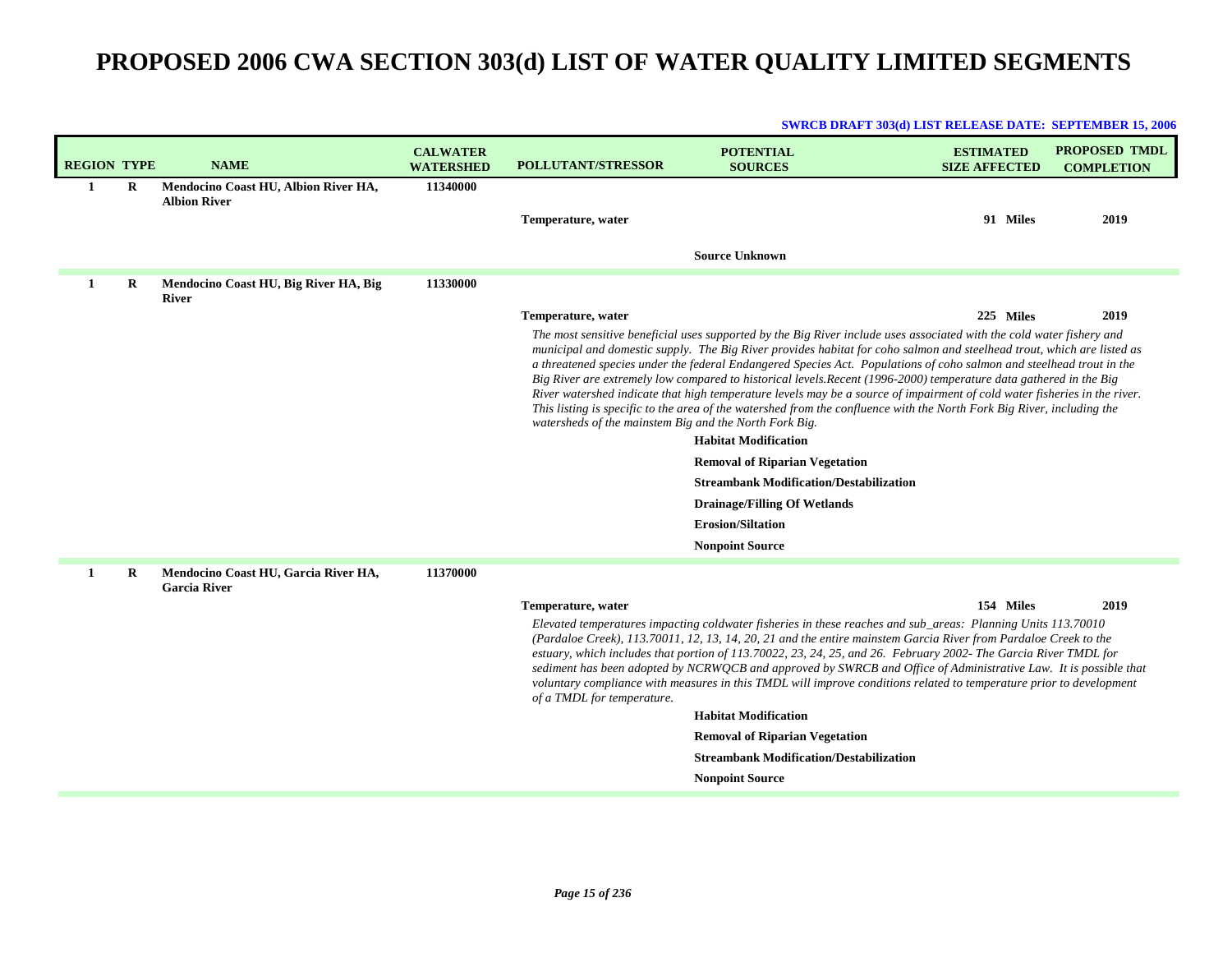|                    |          |                                                               |                                     |                                                           | <b>SWRCB DRAFT 303(d) LIST RELEASE DATE: SEPTEMBER 15, 2006</b>                                                                                                                                                                                                                                                                                                                                                                                                    |                                          |                                           |
|--------------------|----------|---------------------------------------------------------------|-------------------------------------|-----------------------------------------------------------|--------------------------------------------------------------------------------------------------------------------------------------------------------------------------------------------------------------------------------------------------------------------------------------------------------------------------------------------------------------------------------------------------------------------------------------------------------------------|------------------------------------------|-------------------------------------------|
| <b>REGION TYPE</b> |          | <b>NAME</b>                                                   | <b>CALWATER</b><br><b>WATERSHED</b> | <b>POLLUTANT/STRESSOR</b>                                 | <b>POTENTIAL</b><br><b>SOURCES</b>                                                                                                                                                                                                                                                                                                                                                                                                                                 | <b>ESTIMATED</b><br><b>SIZE AFFECTED</b> | <b>PROPOSED TMDL</b><br><b>COMPLETION</b> |
| 1                  | R        | Mendocino Coast HU, Gualala River HA,<br><b>Gualala River</b> | 11380000                            |                                                           |                                                                                                                                                                                                                                                                                                                                                                                                                                                                    |                                          |                                           |
|                    |          |                                                               |                                     | Temperature, water                                        |                                                                                                                                                                                                                                                                                                                                                                                                                                                                    | 455 Miles                                | 2019                                      |
|                    |          |                                                               |                                     |                                                           | Recent (1994-2000) temperature data collected in the Gualala River watershed indicate that high temperature levels may<br>be a source of impairment of cold water fisheries in the watershed. Temperatures in the Little North Fork are generally<br>below threshold levels and appear to exhibit properly functioning conditions with respect to stream temperature. The<br>Gualala River is listed for temperature, with the exception of the Little North Fork. |                                          |                                           |
|                    |          |                                                               |                                     |                                                           | <b>Removal of Riparian Vegetation</b>                                                                                                                                                                                                                                                                                                                                                                                                                              |                                          |                                           |
|                    |          |                                                               |                                     |                                                           | <b>Streambank Modification/Destabilization</b>                                                                                                                                                                                                                                                                                                                                                                                                                     |                                          |                                           |
|                    |          |                                                               |                                     |                                                           | <b>Channel Erosion</b>                                                                                                                                                                                                                                                                                                                                                                                                                                             |                                          |                                           |
|                    |          |                                                               |                                     |                                                           | <b>Erosion/Siltation</b>                                                                                                                                                                                                                                                                                                                                                                                                                                           |                                          |                                           |
|                    |          |                                                               |                                     |                                                           | <b>Nonpoint Source</b>                                                                                                                                                                                                                                                                                                                                                                                                                                             |                                          |                                           |
| 1                  | $\bf{R}$ | Mendocino Coast HU, Navarro River HA                          | 11350000                            |                                                           |                                                                                                                                                                                                                                                                                                                                                                                                                                                                    |                                          |                                           |
|                    |          |                                                               |                                     | Temperature, water                                        |                                                                                                                                                                                                                                                                                                                                                                                                                                                                    | 415 Miles                                | 2019                                      |
|                    |          |                                                               |                                     |                                                           | Temperature TMDLs have been developed for: (1) the area tributary to and including the Navarro River above Philo<br>and $(2)$ the area tributary to and including the Navarro River below Philo.                                                                                                                                                                                                                                                                   |                                          |                                           |
|                    |          |                                                               |                                     |                                                           | <b>Agriculture</b>                                                                                                                                                                                                                                                                                                                                                                                                                                                 |                                          |                                           |
|                    |          |                                                               |                                     |                                                           | <b>Agricultural Return Flows</b>                                                                                                                                                                                                                                                                                                                                                                                                                                   |                                          |                                           |
|                    |          |                                                               |                                     |                                                           | <b>Resource Extraction</b>                                                                                                                                                                                                                                                                                                                                                                                                                                         |                                          |                                           |
|                    |          |                                                               |                                     |                                                           | <b>Flow Regulation/Modification</b>                                                                                                                                                                                                                                                                                                                                                                                                                                |                                          |                                           |
|                    |          |                                                               |                                     |                                                           | <b>Water Diversions</b>                                                                                                                                                                                                                                                                                                                                                                                                                                            |                                          |                                           |
|                    |          |                                                               |                                     |                                                           | <b>Habitat Modification</b>                                                                                                                                                                                                                                                                                                                                                                                                                                        |                                          |                                           |
|                    |          |                                                               |                                     |                                                           | <b>Removal of Riparian Vegetation</b>                                                                                                                                                                                                                                                                                                                                                                                                                              |                                          |                                           |
|                    |          |                                                               |                                     |                                                           | <b>Streambank Modification/Destabilization</b>                                                                                                                                                                                                                                                                                                                                                                                                                     |                                          |                                           |
|                    |          |                                                               |                                     |                                                           | <b>Drainage/Filling Of Wetlands</b>                                                                                                                                                                                                                                                                                                                                                                                                                                |                                          |                                           |
|                    |          |                                                               |                                     |                                                           | <b>Nonpoint Source</b>                                                                                                                                                                                                                                                                                                                                                                                                                                             |                                          |                                           |
| 1                  | R        | Mendocino Coast HU, Noyo River HA,<br><b>Noyo River</b>       | 11320000                            |                                                           |                                                                                                                                                                                                                                                                                                                                                                                                                                                                    |                                          |                                           |
|                    |          |                                                               |                                     | Temperature, water                                        |                                                                                                                                                                                                                                                                                                                                                                                                                                                                    | 144 Miles                                | 2019                                      |
|                    |          |                                                               |                                     | Fork Noyo River, Duffy Gulch, and Kass Creek tributaries. | This listing only applies to the following areas of the Noyo River watershed:----The Noyo River mainstem from the<br>confluence of Duffy Gulch downtstream to the confluence with Hayshed Gulch;----The South Fork Noyo River mainstem<br>from the confluence of Kass Creek downstream to the confluence with Noyo River mainstem; and ----The Little North                                                                                                        |                                          |                                           |
|                    |          |                                                               |                                     |                                                           | <b>Source Unknown</b>                                                                                                                                                                                                                                                                                                                                                                                                                                              |                                          |                                           |
|                    |          |                                                               |                                     |                                                           |                                                                                                                                                                                                                                                                                                                                                                                                                                                                    |                                          |                                           |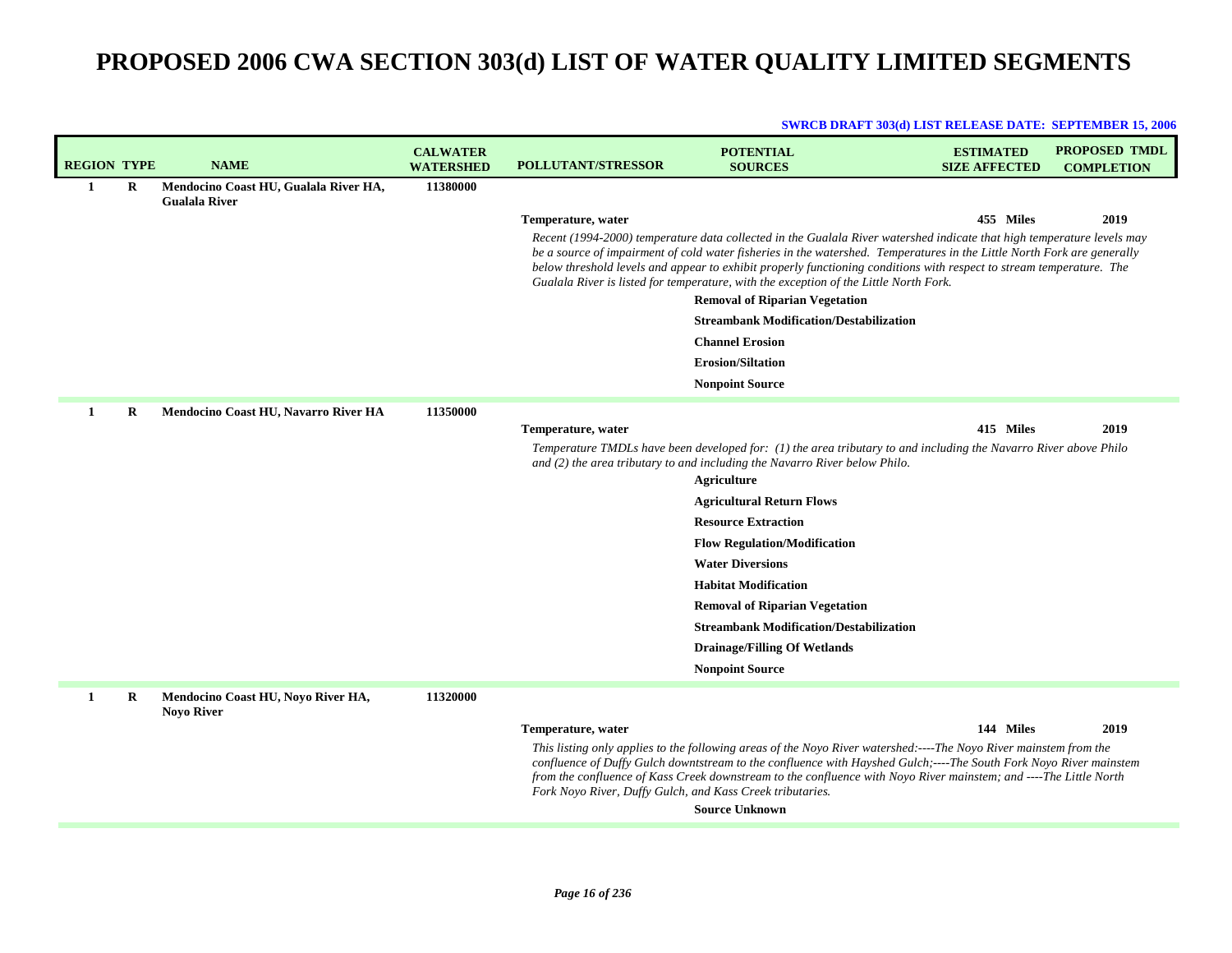| <b>REGION TYPE</b> |         | <b>NAME</b>                                                          | <b>CALWATER</b><br><b>WATERSHED</b> | POLLUTANT/STRESSOR             | <b>POTENTIAL</b><br><b>SOURCES</b>                                                                                                                                                                                                                                                                                                                                                                                   | <b>ESTIMATED</b><br><b>SIZE AFFECTED</b> | <b>PROPOSED TMDL</b><br><b>COMPLETION</b> |
|--------------------|---------|----------------------------------------------------------------------|-------------------------------------|--------------------------------|----------------------------------------------------------------------------------------------------------------------------------------------------------------------------------------------------------------------------------------------------------------------------------------------------------------------------------------------------------------------------------------------------------------------|------------------------------------------|-------------------------------------------|
| 1                  | $\bf R$ | Mendocino Coast HU, Noyo River HA,<br><b>Pudding Creek</b>           | 11320050                            | Temperature, water             | <b>Source Unknown</b>                                                                                                                                                                                                                                                                                                                                                                                                | 24 Miles                                 | 2019                                      |
| 1                  | $\bf R$ | Mendocino Coast HU, Rockport HA, Ten<br><b>Mile River HSA</b>        | 11310000                            | Temperature, water             | <b>Habitat Modification</b><br><b>Removal of Riparian Vegetation</b><br><b>Streambank Modification/Destabilization</b><br><b>Nonpoint Source</b>                                                                                                                                                                                                                                                                     | 162 Miles                                | 2019                                      |
| 1                  | R       | Redwood Creek HU, Redwood Creek                                      | 10700000                            | Temperature, water             | Recent (1994-2001) temperature data collected in the Redwood Creek watershed indicate that high temperature levels<br>may be a source of impairment of cold water fisheries in the river.<br><b>Logging Road Construction/Maintenance</b><br><b>Removal of Riparian Vegetation</b><br><b>Streambank Modification/Destabilization</b><br><b>Erosion/Siltation</b><br><b>Natural Sources</b><br><b>Nonpoint Source</b> | 332 Miles                                | 2019                                      |
| 1                  | $\bf R$ | <b>Russian River HU, Lower Russian River</b><br>HA, Austin Creek HSA | 11412000                            | <b>Sedimentation/Siltation</b> | Sediment impacts in Russian River tributaries prompted listing entire Russian River watershed for sediment.<br>Silviculture<br><b>Construction/Land Development</b><br><b>Disturbed Sites (Land Develop.)</b><br><b>Dam Construction</b><br><b>Flow Regulation/Modification</b><br><b>Erosion/Siltation</b>                                                                                                          | 81 Miles                                 | 2019                                      |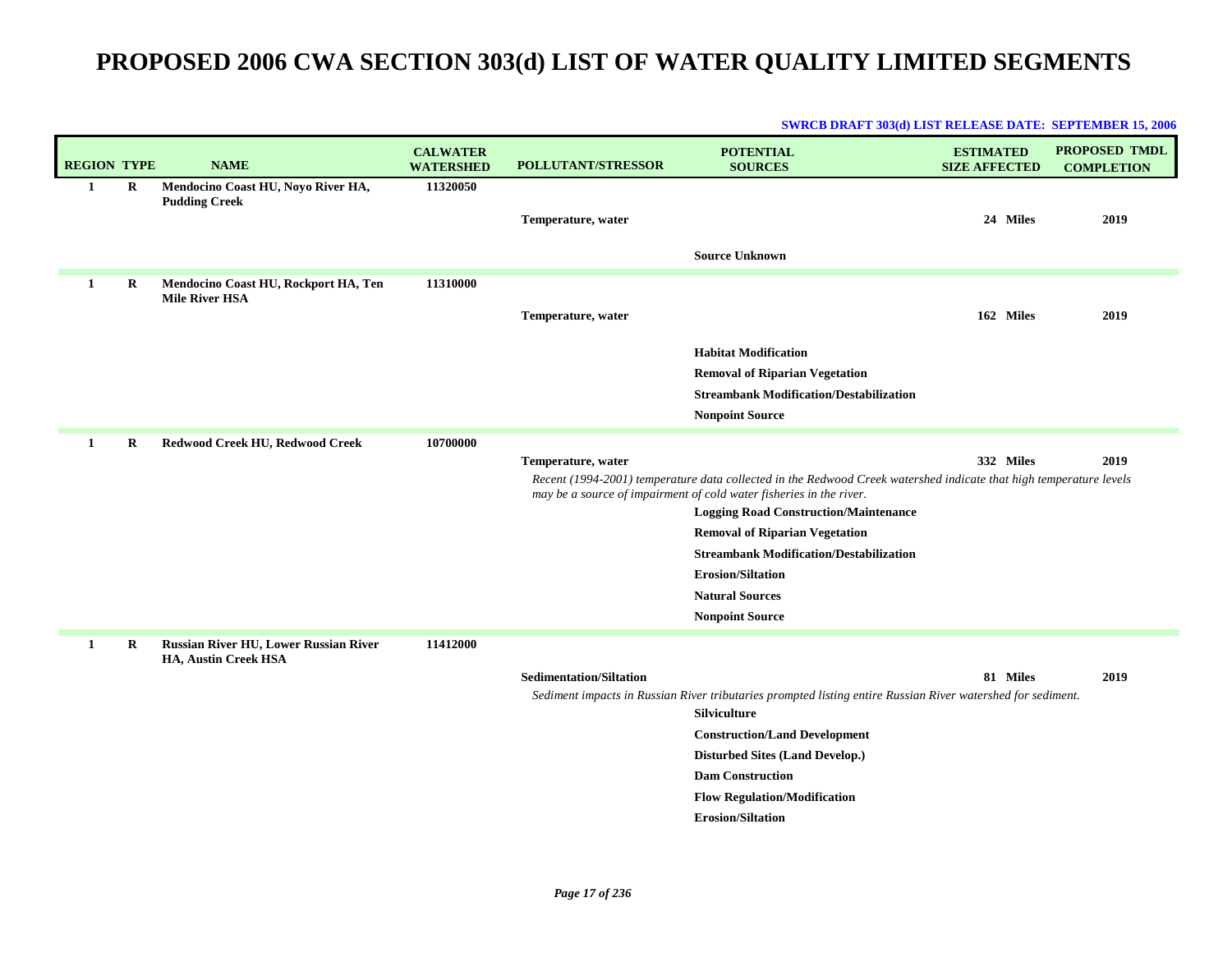| <b>REGION TYPE</b> | <b>NAME</b>                                                                | <b>CALWATER</b><br><b>WATERSHED</b> | <b>POLLUTANT/STRESSOR</b>   | <b>POTENTIAL</b><br><b>SOURCES</b>                                                                                                                                                                                                                                                                                                                                                                                                                                                         | <b>ESTIMATED</b><br><b>SIZE AFFECTED</b> | <b>PROPOSED TMDL</b><br><b>COMPLETION</b> |
|--------------------|----------------------------------------------------------------------------|-------------------------------------|-----------------------------|--------------------------------------------------------------------------------------------------------------------------------------------------------------------------------------------------------------------------------------------------------------------------------------------------------------------------------------------------------------------------------------------------------------------------------------------------------------------------------------------|------------------------------------------|-------------------------------------------|
|                    |                                                                            |                                     | Temperature, water          |                                                                                                                                                                                                                                                                                                                                                                                                                                                                                            | 81 Miles                                 | 2019                                      |
|                    |                                                                            |                                     | fisheries in the watershed. | The most sensitive beneficial uses supported by the Russian River include uses associated with the cold water fishery and<br>municipal and domestic supply. The Russian River provides habitat for coho salmon and steelhead trout, which are<br>listed as a threatened species under the federal Endangered Species Act.Recent (1997-2000) temperature data collected<br>in the Russian River watershed indicate that high temperature levels may be a source of impairment of cold water |                                          |                                           |
|                    |                                                                            |                                     |                             | <b>Hydromodification</b>                                                                                                                                                                                                                                                                                                                                                                                                                                                                   |                                          |                                           |
|                    |                                                                            |                                     |                             | <b>Flow Regulation/Modification</b>                                                                                                                                                                                                                                                                                                                                                                                                                                                        |                                          |                                           |
|                    |                                                                            |                                     |                             | <b>Habitat Modification</b>                                                                                                                                                                                                                                                                                                                                                                                                                                                                |                                          |                                           |
|                    |                                                                            |                                     |                             | <b>Removal of Riparian Vegetation</b>                                                                                                                                                                                                                                                                                                                                                                                                                                                      |                                          |                                           |
|                    |                                                                            |                                     |                             | <b>Nonpoint Source</b>                                                                                                                                                                                                                                                                                                                                                                                                                                                                     |                                          |                                           |
| R                  | <b>Russian River HU, Lower Russian River</b><br><b>HA, Guerneville HSA</b> | 11411000                            |                             |                                                                                                                                                                                                                                                                                                                                                                                                                                                                                            |                                          |                                           |
|                    |                                                                            |                                     | <b>Pathogens</b>            |                                                                                                                                                                                                                                                                                                                                                                                                                                                                                            | 195 Miles                                | 2008                                      |
|                    |                                                                            |                                     |                             | Listing covers only the Monte Rio area of this watershed from the confluence of Dutch Bill Creek to the confluence of<br>Fife Creek and Healdsburg Memorial Beach from the Hwy 101 crossing to the railroad crossing upstream of the Beach.                                                                                                                                                                                                                                                |                                          |                                           |
|                    |                                                                            |                                     |                             | <b>Nonpoint/Point Source</b>                                                                                                                                                                                                                                                                                                                                                                                                                                                               |                                          |                                           |
|                    |                                                                            |                                     | pH                          |                                                                                                                                                                                                                                                                                                                                                                                                                                                                                            | 195 Miles                                | 2019                                      |
|                    |                                                                            |                                     |                             | Listing only applies to Pocket Canyon Creek, a tributary to the lower Russian River within the greater Guerneville HSA.<br><b>Source Unknown</b>                                                                                                                                                                                                                                                                                                                                           |                                          |                                           |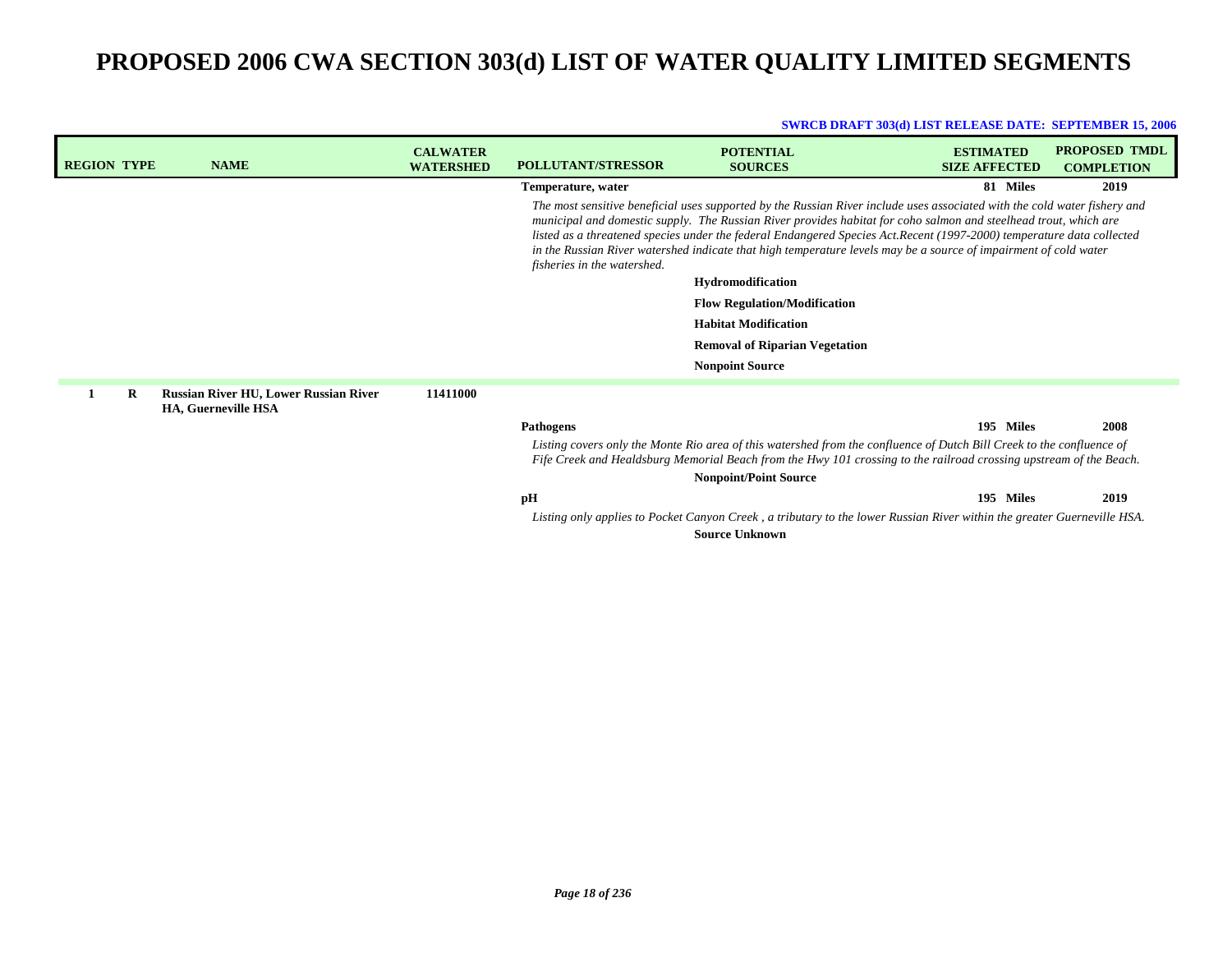| <b>REGION TYPE</b> | <b>NAME</b> | <b>CALWATER</b><br><b>WATERSHED</b> | POLLUTANT/STRESSOR             | <b>POTENTIAL</b><br><b>SOURCES</b>                                                                                                                                                                                                                                                                                                                                                                                                                                                         | <b>ESTIMATED</b><br><b>SIZE AFFECTED</b> | <b>PROPOSED TMDL</b><br><b>COMPLETION</b> |
|--------------------|-------------|-------------------------------------|--------------------------------|--------------------------------------------------------------------------------------------------------------------------------------------------------------------------------------------------------------------------------------------------------------------------------------------------------------------------------------------------------------------------------------------------------------------------------------------------------------------------------------------|------------------------------------------|-------------------------------------------|
|                    |             |                                     | <b>Sedimentation/Siltation</b> |                                                                                                                                                                                                                                                                                                                                                                                                                                                                                            | 195 Miles                                | 2019                                      |
|                    |             |                                     |                                | Sediment impacts in Russian River tributaries prompted listing entire Russian River watershed for sediment.                                                                                                                                                                                                                                                                                                                                                                                |                                          |                                           |
|                    |             |                                     |                                | Agriculture                                                                                                                                                                                                                                                                                                                                                                                                                                                                                |                                          |                                           |
|                    |             |                                     |                                | <b>Irrigated Crop Production</b>                                                                                                                                                                                                                                                                                                                                                                                                                                                           |                                          |                                           |
|                    |             |                                     |                                | <b>Specialty Crop Production</b>                                                                                                                                                                                                                                                                                                                                                                                                                                                           |                                          |                                           |
|                    |             |                                     |                                | Agriculture-storm runoff                                                                                                                                                                                                                                                                                                                                                                                                                                                                   |                                          |                                           |
|                    |             |                                     |                                | <b>Agriculture-grazing</b>                                                                                                                                                                                                                                                                                                                                                                                                                                                                 |                                          |                                           |
|                    |             |                                     |                                | Silviculture                                                                                                                                                                                                                                                                                                                                                                                                                                                                               |                                          |                                           |
|                    |             |                                     |                                | <b>Construction/Land Development</b>                                                                                                                                                                                                                                                                                                                                                                                                                                                       |                                          |                                           |
|                    |             |                                     |                                | <b>Highway/Road/Bridge Construction</b>                                                                                                                                                                                                                                                                                                                                                                                                                                                    |                                          |                                           |
|                    |             |                                     |                                | <b>Land Development</b>                                                                                                                                                                                                                                                                                                                                                                                                                                                                    |                                          |                                           |
|                    |             |                                     |                                | Hydromodification                                                                                                                                                                                                                                                                                                                                                                                                                                                                          |                                          |                                           |
|                    |             |                                     |                                | <b>Channelization</b>                                                                                                                                                                                                                                                                                                                                                                                                                                                                      |                                          |                                           |
|                    |             |                                     |                                | <b>Dam Construction</b>                                                                                                                                                                                                                                                                                                                                                                                                                                                                    |                                          |                                           |
|                    |             |                                     |                                | <b>Upstream Impoundment</b>                                                                                                                                                                                                                                                                                                                                                                                                                                                                |                                          |                                           |
|                    |             |                                     |                                | <b>Flow Regulation/Modification</b>                                                                                                                                                                                                                                                                                                                                                                                                                                                        |                                          |                                           |
|                    |             |                                     |                                | <b>Habitat Modification</b>                                                                                                                                                                                                                                                                                                                                                                                                                                                                |                                          |                                           |
|                    |             |                                     |                                | <b>Removal of Riparian Vegetation</b>                                                                                                                                                                                                                                                                                                                                                                                                                                                      |                                          |                                           |
|                    |             |                                     |                                | <b>Streambank Modification/Destabilization</b>                                                                                                                                                                                                                                                                                                                                                                                                                                             |                                          |                                           |
|                    |             |                                     |                                | <b>Drainage/Filling Of Wetlands</b>                                                                                                                                                                                                                                                                                                                                                                                                                                                        |                                          |                                           |
|                    |             |                                     |                                | <b>Channel Erosion</b>                                                                                                                                                                                                                                                                                                                                                                                                                                                                     |                                          |                                           |
|                    |             |                                     |                                | <b>Erosion/Siltation</b>                                                                                                                                                                                                                                                                                                                                                                                                                                                                   |                                          |                                           |
|                    |             |                                     | Temperature, water             |                                                                                                                                                                                                                                                                                                                                                                                                                                                                                            | 195 Miles                                | 2019                                      |
|                    |             |                                     | fisheries in the watershed.    | The most sensitive beneficial uses supported by the Russian River include uses associated with the cold water fishery and<br>municipal and domestic supply. The Russian River provides habitat for coho salmon and steelhead trout, which are<br>listed as a threatened species under the federal Endangered Species Act.Recent (1997-2000) temperature data collected<br>in the Russian River watershed indicate that high temperature levels may be a source of impairment of cold water |                                          |                                           |

| <b>Hydromodification</b>                       |
|------------------------------------------------|
| <b>Upstream Impoundment</b>                    |
| <b>Flow Regulation/Modification</b>            |
| Habitat Modification                           |
| <b>Removal of Riparian Vegetation</b>          |
| <b>Streambank Modification/Destabilization</b> |
| <b>Nonpoint Source</b>                         |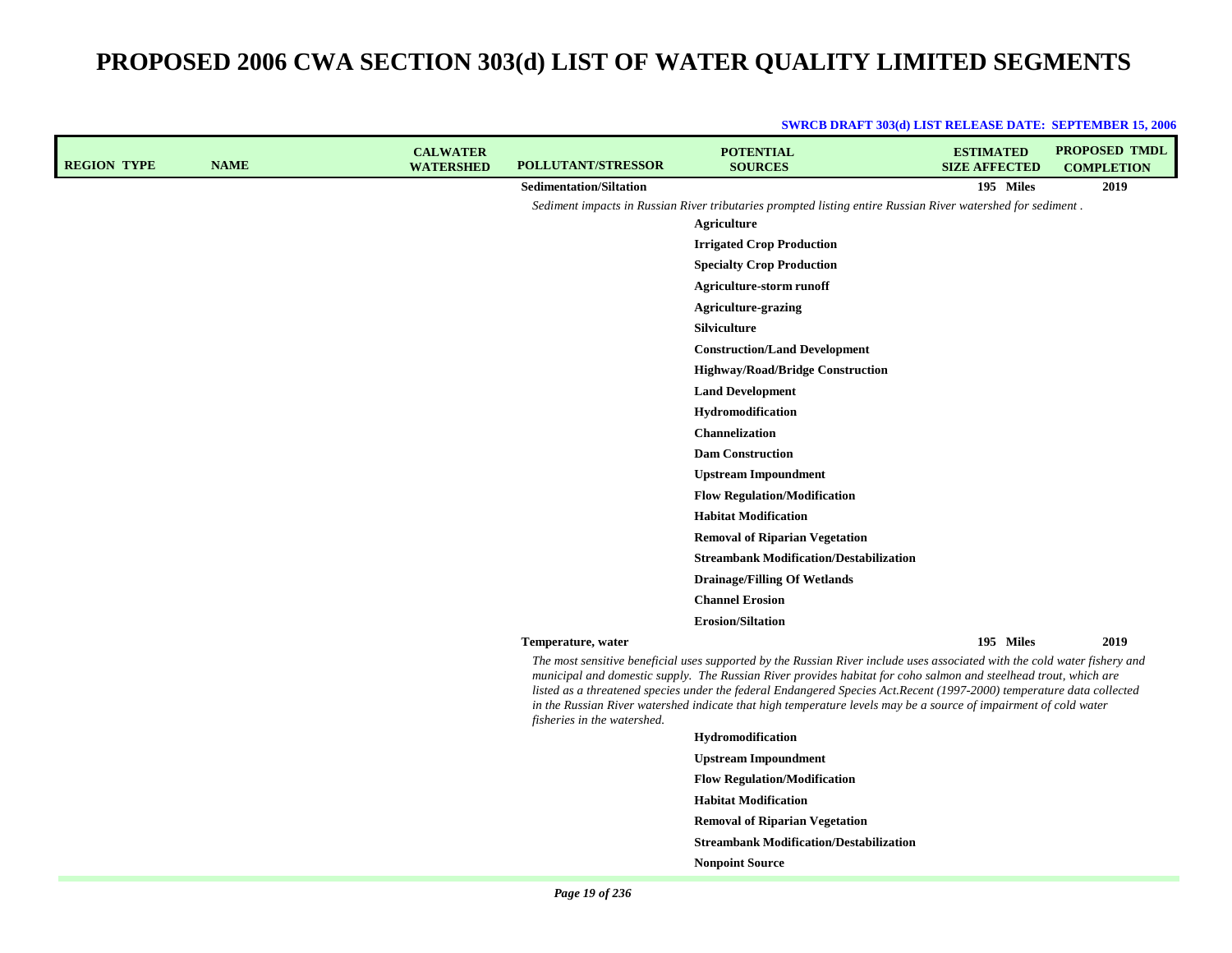| <b>REGION TYPE</b> |   | <b>NAME</b>                                                         | <b>CALWATER</b><br><b>WATERSHED</b> | <b>POLLUTANT/STRESSOR</b>                                                                                                                                                                                                                                                                                                                                                                                                                                                                                                  | <b>POTENTIAL</b><br><b>SOURCES</b>                                                                          | <b>ESTIMATED</b><br><b>SIZE AFFECTED</b> | <b>PROPOSED TMDL</b><br><b>COMPLETION</b> |
|--------------------|---|---------------------------------------------------------------------|-------------------------------------|----------------------------------------------------------------------------------------------------------------------------------------------------------------------------------------------------------------------------------------------------------------------------------------------------------------------------------------------------------------------------------------------------------------------------------------------------------------------------------------------------------------------------|-------------------------------------------------------------------------------------------------------------|------------------------------------------|-------------------------------------------|
|                    | R | Russian River HU, Middle Russian River<br>HA, Big Sulphur Creek HSA | 11426000                            |                                                                                                                                                                                                                                                                                                                                                                                                                                                                                                                            |                                                                                                             |                                          |                                           |
|                    |   |                                                                     |                                     | <b>Sedimentation/Siltation</b>                                                                                                                                                                                                                                                                                                                                                                                                                                                                                             |                                                                                                             | 85<br><b>Miles</b>                       | 2019                                      |
|                    |   |                                                                     |                                     |                                                                                                                                                                                                                                                                                                                                                                                                                                                                                                                            | Sediment impacts in Russian River tributaries prompted listing entire Russian River watershed for sediment. |                                          |                                           |
|                    |   |                                                                     |                                     |                                                                                                                                                                                                                                                                                                                                                                                                                                                                                                                            | <b>Geothermal Development</b>                                                                               |                                          |                                           |
|                    |   |                                                                     |                                     |                                                                                                                                                                                                                                                                                                                                                                                                                                                                                                                            | <b>Erosion/Siltation</b>                                                                                    |                                          |                                           |
|                    |   |                                                                     |                                     |                                                                                                                                                                                                                                                                                                                                                                                                                                                                                                                            | <b>Nonpoint Source</b>                                                                                      |                                          |                                           |
|                    |   |                                                                     |                                     | <b>Specific Conductivity</b>                                                                                                                                                                                                                                                                                                                                                                                                                                                                                               |                                                                                                             | 85<br><b>Miles</b>                       | 2019                                      |
|                    |   |                                                                     |                                     |                                                                                                                                                                                                                                                                                                                                                                                                                                                                                                                            | <b>Source Unknown</b>                                                                                       |                                          |                                           |
|                    |   |                                                                     |                                     | Temperature, water                                                                                                                                                                                                                                                                                                                                                                                                                                                                                                         |                                                                                                             | 85 Miles                                 | 2019                                      |
|                    |   |                                                                     |                                     | The most sensitive beneficial uses supported by the Russian River include uses associated with the cold water fishery and<br>municipal and domestic supply. The Russian River provides habitat for coho salmon and steelhead trout, which are<br>listed as a threatened species under the federal Endangered Species Act. Recent (1997-2000) temperature data collected<br>in the Russian River watershed indicate that high temperature levels may be a source of impairment of cold water<br>fisheries in the watershed. |                                                                                                             |                                          |                                           |
|                    |   |                                                                     |                                     |                                                                                                                                                                                                                                                                                                                                                                                                                                                                                                                            | <b>Flow Regulation/Modification</b>                                                                         |                                          |                                           |
|                    |   |                                                                     |                                     |                                                                                                                                                                                                                                                                                                                                                                                                                                                                                                                            | <b>Habitat Modification</b>                                                                                 |                                          |                                           |
|                    |   |                                                                     |                                     |                                                                                                                                                                                                                                                                                                                                                                                                                                                                                                                            | <b>Removal of Riparian Vegetation</b>                                                                       |                                          |                                           |
|                    |   |                                                                     |                                     |                                                                                                                                                                                                                                                                                                                                                                                                                                                                                                                            | <b>Nonpoint Source</b>                                                                                      |                                          |                                           |
|                    |   |                                                                     |                                     |                                                                                                                                                                                                                                                                                                                                                                                                                                                                                                                            |                                                                                                             |                                          |                                           |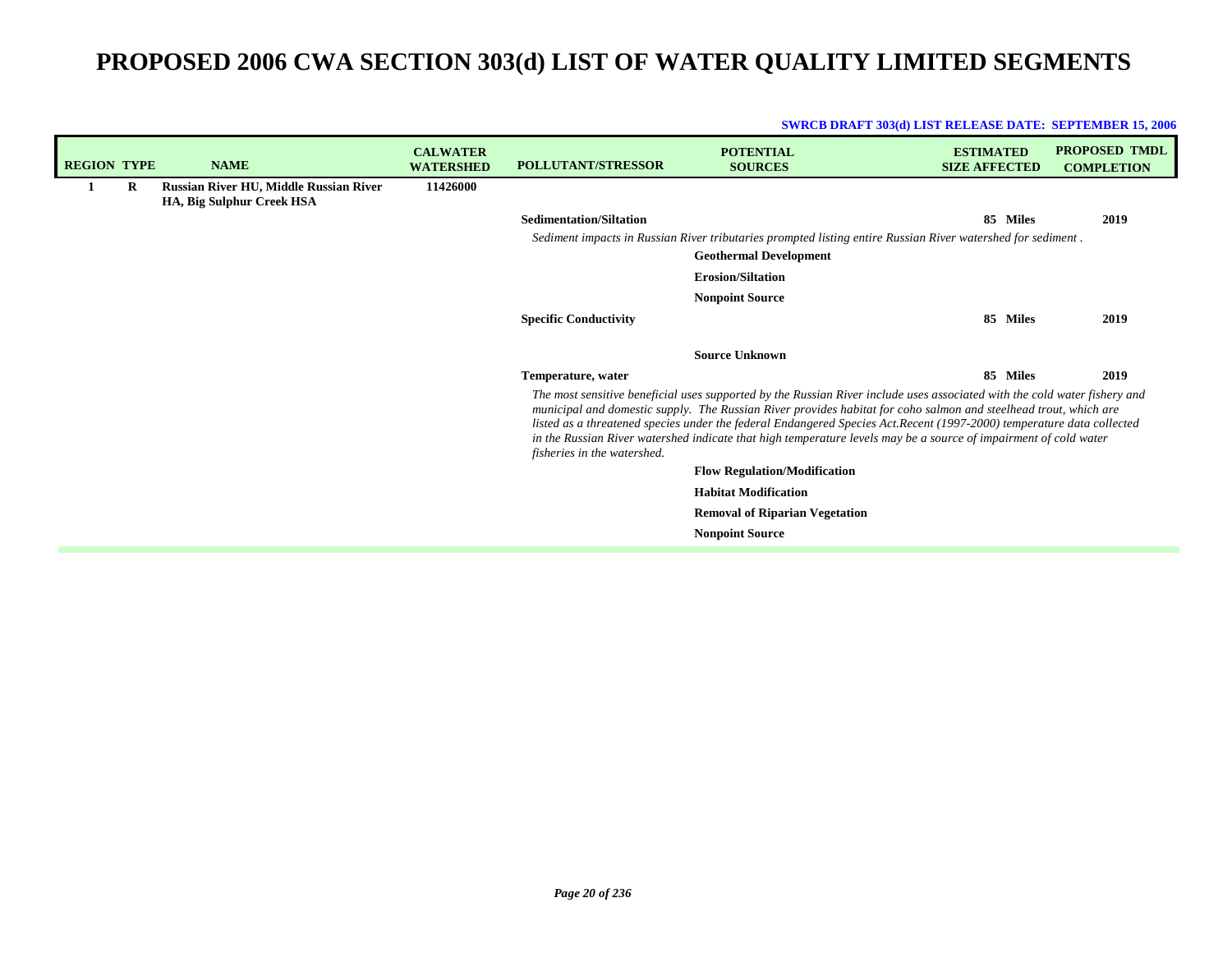| <b>REGION TYPE</b> |         | <b>NAME</b>                                                   | <b>CALWATER</b><br><b>WATERSHED</b> | POLLUTANT/STRESSOR             | <b>POTENTIAL</b><br><b>SOURCES</b>                                                                                                     | <b>ESTIMATED</b><br><b>SIZE AFFECTED</b> | <b>PROPOSED TMDL</b><br><b>COMPLETION</b> |
|--------------------|---------|---------------------------------------------------------------|-------------------------------------|--------------------------------|----------------------------------------------------------------------------------------------------------------------------------------|------------------------------------------|-------------------------------------------|
| 1                  | $\bf R$ | Russian River HU, Middle Russian River<br>HA, Geyserville HSA | 11425000                            |                                |                                                                                                                                        |                                          |                                           |
|                    |         |                                                               |                                     | <b>Sedimentation/Siltation</b> |                                                                                                                                        | 242 Miles                                | 2019                                      |
|                    |         |                                                               |                                     |                                | Sediment impacts in Russian River tributaries prompted listing entire Russian River watershed for sediment TMDL.<br><b>Agriculture</b> |                                          |                                           |
|                    |         |                                                               |                                     |                                | <b>Nonirrigated Crop Production</b>                                                                                                    |                                          |                                           |
|                    |         |                                                               |                                     |                                | <b>Irrigated Crop Production</b>                                                                                                       |                                          |                                           |
|                    |         |                                                               |                                     |                                | <b>Specialty Crop Production</b>                                                                                                       |                                          |                                           |
|                    |         |                                                               |                                     |                                | <b>Range Grazing-Riparian</b>                                                                                                          |                                          |                                           |
|                    |         |                                                               |                                     |                                | <b>Range Grazing-Upland</b>                                                                                                            |                                          |                                           |
|                    |         |                                                               |                                     |                                | Agriculture-storm runoff                                                                                                               |                                          |                                           |
|                    |         |                                                               |                                     |                                | <b>Agriculture-grazing</b>                                                                                                             |                                          |                                           |
|                    |         |                                                               |                                     |                                | Silviculture                                                                                                                           |                                          |                                           |
|                    |         |                                                               |                                     |                                | <b>Construction/Land Development</b>                                                                                                   |                                          |                                           |
|                    |         |                                                               |                                     |                                | <b>Geothermal Development</b>                                                                                                          |                                          |                                           |
|                    |         |                                                               |                                     |                                | <b>Disturbed Sites (Land Develop.)</b>                                                                                                 |                                          |                                           |
|                    |         |                                                               |                                     |                                | <b>Surface Runoff</b>                                                                                                                  |                                          |                                           |
|                    |         |                                                               |                                     |                                | <b>Resource Extraction</b>                                                                                                             |                                          |                                           |
|                    |         |                                                               |                                     |                                | Channelization                                                                                                                         |                                          |                                           |
|                    |         |                                                               |                                     |                                | <b>Bridge Construction</b>                                                                                                             |                                          |                                           |
|                    |         |                                                               |                                     |                                | <b>Removal of Riparian Vegetation</b>                                                                                                  |                                          |                                           |
|                    |         |                                                               |                                     |                                | <b>Streambank Modification/Destabilization</b>                                                                                         |                                          |                                           |
|                    |         |                                                               |                                     |                                | <b>Drainage/Filling Of Wetlands</b>                                                                                                    |                                          |                                           |
|                    |         |                                                               |                                     |                                | <b>Channel Erosion</b>                                                                                                                 |                                          |                                           |
|                    |         |                                                               |                                     |                                | <b>Erosion/Siltation</b>                                                                                                               |                                          |                                           |
|                    |         |                                                               |                                     |                                | <b>Natural Sources</b>                                                                                                                 |                                          |                                           |
|                    |         |                                                               |                                     |                                | <b>Nonpoint Source</b>                                                                                                                 |                                          |                                           |
|                    |         |                                                               |                                     |                                |                                                                                                                                        |                                          |                                           |
|                    |         |                                                               |                                     |                                |                                                                                                                                        |                                          |                                           |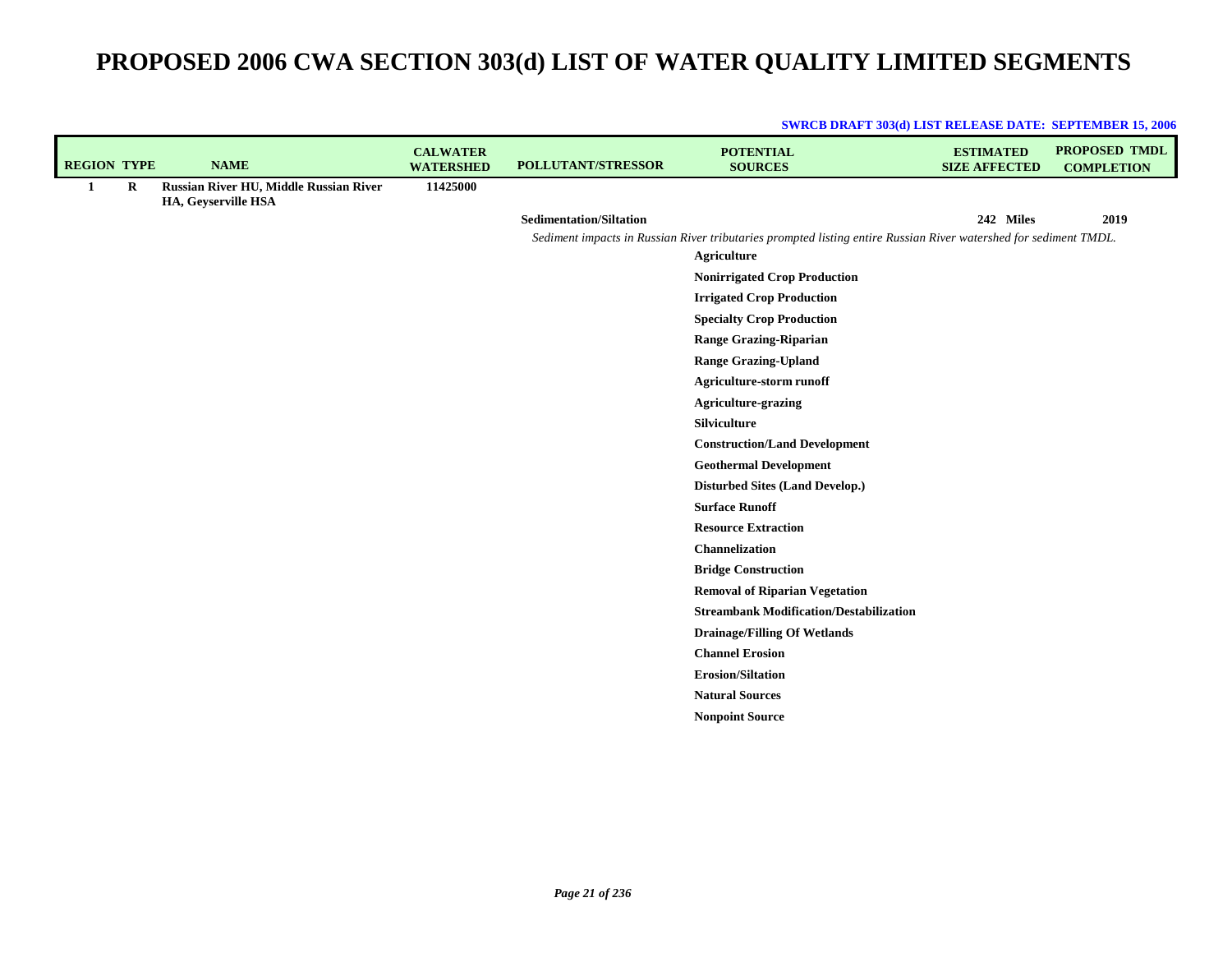| <b>REGION TYPE</b> | <b>NAME</b>                                                        | <b>CALWATER</b><br><b>WATERSHED</b> | <b>POLLUTANT/STRESSOR</b>   | <b>POTENTIAL</b><br><b>SOURCES</b>                                                                                                                                                                                                                                                                                                                                                                                                                                                                                                                                                                                                                                                                                                                                                                                                                                                                                                                                                                                                                                                                                                                                                                                                                                                                                                                                                                                                                                                                                                                                                                                                                                                                                                                                                                                                                                                                                                                   | <b>ESTIMATED</b><br><b>SIZE AFFECTED</b> | <b>PROPOSED TMDL</b><br><b>COMPLETION</b> |
|--------------------|--------------------------------------------------------------------|-------------------------------------|-----------------------------|------------------------------------------------------------------------------------------------------------------------------------------------------------------------------------------------------------------------------------------------------------------------------------------------------------------------------------------------------------------------------------------------------------------------------------------------------------------------------------------------------------------------------------------------------------------------------------------------------------------------------------------------------------------------------------------------------------------------------------------------------------------------------------------------------------------------------------------------------------------------------------------------------------------------------------------------------------------------------------------------------------------------------------------------------------------------------------------------------------------------------------------------------------------------------------------------------------------------------------------------------------------------------------------------------------------------------------------------------------------------------------------------------------------------------------------------------------------------------------------------------------------------------------------------------------------------------------------------------------------------------------------------------------------------------------------------------------------------------------------------------------------------------------------------------------------------------------------------------------------------------------------------------------------------------------------------------|------------------------------------------|-------------------------------------------|
|                    |                                                                    |                                     | Temperature, water          |                                                                                                                                                                                                                                                                                                                                                                                                                                                                                                                                                                                                                                                                                                                                                                                                                                                                                                                                                                                                                                                                                                                                                                                                                                                                                                                                                                                                                                                                                                                                                                                                                                                                                                                                                                                                                                                                                                                                                      | 242 Miles                                | 2019                                      |
|                    |                                                                    |                                     | fisheries in the watershed. | The most sensitive beneficial uses supported by the Russian River include uses associated with the cold water fishery and<br>municipal and domestic supply. The Russian River provides habitat for coho salmon and steelhead trout, which are<br>listed as a threatened species under the federal Endangered Species Act. Recent (1997-2000) temperature data collected<br>in the Russian River watershed indicate that high temperature levels may be a source of impairment of cold water                                                                                                                                                                                                                                                                                                                                                                                                                                                                                                                                                                                                                                                                                                                                                                                                                                                                                                                                                                                                                                                                                                                                                                                                                                                                                                                                                                                                                                                          |                                          |                                           |
|                    |                                                                    |                                     |                             | <b>Flow Regulation/Modification</b>                                                                                                                                                                                                                                                                                                                                                                                                                                                                                                                                                                                                                                                                                                                                                                                                                                                                                                                                                                                                                                                                                                                                                                                                                                                                                                                                                                                                                                                                                                                                                                                                                                                                                                                                                                                                                                                                                                                  |                                          |                                           |
|                    |                                                                    |                                     |                             | <b>Habitat Modification</b>                                                                                                                                                                                                                                                                                                                                                                                                                                                                                                                                                                                                                                                                                                                                                                                                                                                                                                                                                                                                                                                                                                                                                                                                                                                                                                                                                                                                                                                                                                                                                                                                                                                                                                                                                                                                                                                                                                                          |                                          |                                           |
|                    |                                                                    |                                     |                             | <b>Removal of Riparian Vegetation</b>                                                                                                                                                                                                                                                                                                                                                                                                                                                                                                                                                                                                                                                                                                                                                                                                                                                                                                                                                                                                                                                                                                                                                                                                                                                                                                                                                                                                                                                                                                                                                                                                                                                                                                                                                                                                                                                                                                                |                                          |                                           |
|                    |                                                                    |                                     |                             | <b>Nonpoint Source</b>                                                                                                                                                                                                                                                                                                                                                                                                                                                                                                                                                                                                                                                                                                                                                                                                                                                                                                                                                                                                                                                                                                                                                                                                                                                                                                                                                                                                                                                                                                                                                                                                                                                                                                                                                                                                                                                                                                                               |                                          |                                           |
| 1<br>R             | Russian River HU, Middle Russian River<br>HA, Laguna de Santa Rosa | 11421000                            |                             |                                                                                                                                                                                                                                                                                                                                                                                                                                                                                                                                                                                                                                                                                                                                                                                                                                                                                                                                                                                                                                                                                                                                                                                                                                                                                                                                                                                                                                                                                                                                                                                                                                                                                                                                                                                                                                                                                                                                                      |                                          |                                           |
|                    |                                                                    |                                     | <b>Low Dissolved Oxygen</b> |                                                                                                                                                                                                                                                                                                                                                                                                                                                                                                                                                                                                                                                                                                                                                                                                                                                                                                                                                                                                                                                                                                                                                                                                                                                                                                                                                                                                                                                                                                                                                                                                                                                                                                                                                                                                                                                                                                                                                      | 96 Miles                                 | 2008                                      |
|                    |                                                                    |                                     | objective attainment.       | (DO) concentrations. A TMDL was completed for the Laguna for ammonia and dissolved oxygen in 1995. The TMDL<br>concluded that high ammonia levels in the Laguna were the result of point and non-point source nitrogen inputs of<br>various forms. Low dissolved oxygen concentrations were a result of inputs of organic matter and nutrients which<br>stimulate algal growth and subsequently cause depressed dissolved oxygen levels when the algae dies and decays. The<br>TMDL took the form of a Waste Reduction Strategy (WRS) which addressed the reduction of nitrogen loading from point<br>and non-point sources. With the implementation of the WRS and operational improvements at the City of Santa Rosa<br>Waste Water Treatment Plant as well as improvements in waste storage and disposal activities at local dairies, nitrogen<br>inputs to the Laguna were significantly reduced. Following implementation of the WRS and the subsequent attainment of<br>nitrogen-ammonia interim concentration goals, as stated in the WRS, the Laguna was removed from the 303(d) List for<br>ammonia and dissolved oxygen in 1998, pursuant to a recommendation by US EPA. However, dissolved oxygen levels in<br>the Laguna continue to fall below the Regional Water Board Basin Plan minimum DO objective of 7.0 mg/L and in many<br>cases fluctuate significantly on a daily and seasonal basis. Based on available information, it appears that phosphorus<br>may contribute to the dissolved oxygen fluctuations. However, the cause of the low dissolved oxygen levels is not<br>certain. While elevated phosphorus levels may contribute to low DO, nitrogen to phosphorus ratios, based on recent<br>Laguna measurements, indicate that nitrogen may be the macronutrient controlling plant growth in the Laguna. A<br>TMDL addressing nutrients (both nitrogen and phosphorus) and dissolved oxygen is necessary for water quality |                                          |                                           |
|                    |                                                                    |                                     |                             | <b>Internal Nutrient Cycling (primarily lakes)</b>                                                                                                                                                                                                                                                                                                                                                                                                                                                                                                                                                                                                                                                                                                                                                                                                                                                                                                                                                                                                                                                                                                                                                                                                                                                                                                                                                                                                                                                                                                                                                                                                                                                                                                                                                                                                                                                                                                   |                                          |                                           |
|                    |                                                                    |                                     |                             | <b>Nonpoint Source</b>                                                                                                                                                                                                                                                                                                                                                                                                                                                                                                                                                                                                                                                                                                                                                                                                                                                                                                                                                                                                                                                                                                                                                                                                                                                                                                                                                                                                                                                                                                                                                                                                                                                                                                                                                                                                                                                                                                                               |                                          |                                           |
|                    |                                                                    |                                     |                             | <b>Point Source</b>                                                                                                                                                                                                                                                                                                                                                                                                                                                                                                                                                                                                                                                                                                                                                                                                                                                                                                                                                                                                                                                                                                                                                                                                                                                                                                                                                                                                                                                                                                                                                                                                                                                                                                                                                                                                                                                                                                                                  |                                          |                                           |
|                    |                                                                    |                                     | Mercury                     |                                                                                                                                                                                                                                                                                                                                                                                                                                                                                                                                                                                                                                                                                                                                                                                                                                                                                                                                                                                                                                                                                                                                                                                                                                                                                                                                                                                                                                                                                                                                                                                                                                                                                                                                                                                                                                                                                                                                                      | 96 Miles                                 | 2019                                      |
|                    |                                                                    |                                     |                             | <b>Source Unknown</b>                                                                                                                                                                                                                                                                                                                                                                                                                                                                                                                                                                                                                                                                                                                                                                                                                                                                                                                                                                                                                                                                                                                                                                                                                                                                                                                                                                                                                                                                                                                                                                                                                                                                                                                                                                                                                                                                                                                                |                                          |                                           |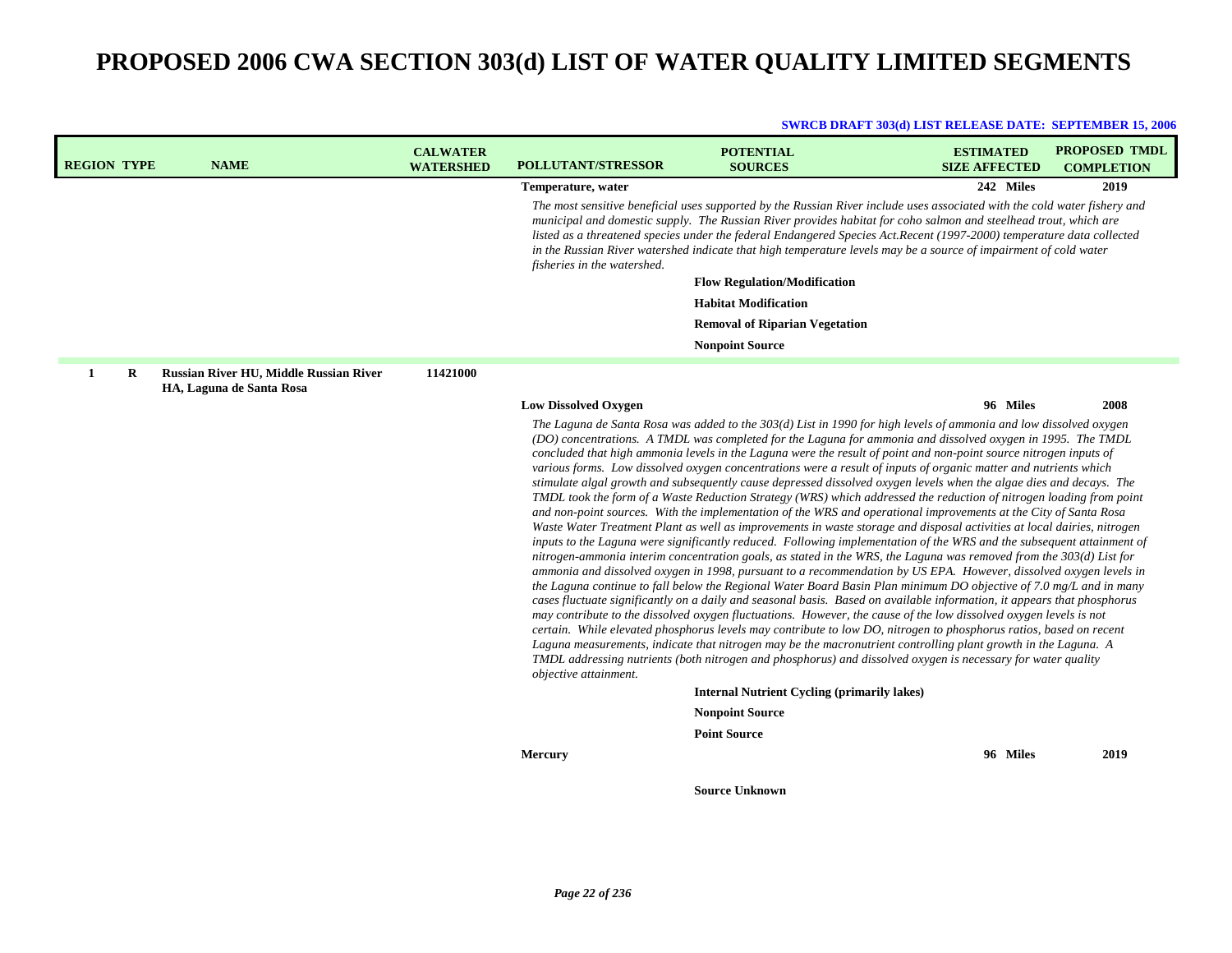|  | <b>SWRCB DRAFT 303(d) LIST RELEASE DATE: SEPTEMBER 15, 2006</b> |  |
|--|-----------------------------------------------------------------|--|
|--|-----------------------------------------------------------------|--|

| <b>REGION TYPE</b> | <b>NAME</b> | <b>CALWATER</b><br><b>WATERSHED</b> | POLLUTANT/STRESSOR              | <b>POTENTIAL</b><br><b>SOURCES</b>                                                                                       | <b>ESTIMATED</b><br><b>SIZE AFFECTED</b> | <b>PROPOSED TMDL</b><br><b>COMPLETION</b> |
|--------------------|-------------|-------------------------------------|---------------------------------|--------------------------------------------------------------------------------------------------------------------------|------------------------------------------|-------------------------------------------|
|                    |             |                                     | <b>Nitrogen</b>                 |                                                                                                                          | 96 Miles                                 | 2019                                      |
|                    |             |                                     | This listing was made by USEPA. |                                                                                                                          |                                          |                                           |
|                    |             |                                     |                                 | <b>Internal Nutrient Cycling (primarily lakes)</b>                                                                       |                                          |                                           |
|                    |             |                                     |                                 | <b>Nonpoint Source</b>                                                                                                   |                                          |                                           |
|                    |             |                                     |                                 | <b>Point Source</b>                                                                                                      |                                          |                                           |
|                    |             |                                     | Phosphorus                      |                                                                                                                          | 96 Miles                                 | 2019                                      |
|                    |             |                                     | This listing was made by USEPA. |                                                                                                                          |                                          |                                           |
|                    |             |                                     |                                 | <b>Internal Nutrient Cycling (primarily lakes)</b>                                                                       |                                          |                                           |
|                    |             |                                     |                                 | <b>Nonpoint Source</b>                                                                                                   |                                          |                                           |
|                    |             |                                     |                                 | <b>Point Source</b>                                                                                                      |                                          |                                           |
|                    |             |                                     | <b>Sedimentation/Siltation</b>  |                                                                                                                          | 96 Miles                                 | 2019                                      |
|                    |             |                                     |                                 | Entire Russian River watershed (including Laguna de Santa Rosa) is listed for sedimentation.<br><b>Road Construction</b> |                                          |                                           |
|                    |             |                                     |                                 | <b>Land Development</b>                                                                                                  |                                          |                                           |
|                    |             |                                     |                                 | <b>Disturbed Sites (Land Develop.)</b>                                                                                   |                                          |                                           |
|                    |             |                                     |                                 | <b>Urban Runoff/Storm Sewers</b>                                                                                         |                                          |                                           |
|                    |             |                                     |                                 | <b>Other Urban Runoff</b>                                                                                                |                                          |                                           |
|                    |             |                                     |                                 | <b>Highway/Road/Bridge Runoff</b>                                                                                        |                                          |                                           |
|                    |             |                                     |                                 | Hydromodification                                                                                                        |                                          |                                           |
|                    |             |                                     |                                 | Channelization                                                                                                           |                                          |                                           |
|                    |             |                                     |                                 | <b>Removal of Riparian Vegetation</b>                                                                                    |                                          |                                           |
|                    |             |                                     |                                 | <b>Streambank Modification/Destabilization</b>                                                                           |                                          |                                           |
|                    |             |                                     |                                 | <b>Drainage/Filling Of Wetlands</b>                                                                                      |                                          |                                           |
|                    |             |                                     |                                 | <b>Channel Erosion</b>                                                                                                   |                                          |                                           |
|                    |             |                                     |                                 | <b>Erosion/Siltation</b>                                                                                                 |                                          |                                           |
|                    |             |                                     |                                 | <b>Erosion From Derelict Land</b>                                                                                        |                                          |                                           |
|                    |             |                                     |                                 | <b>Highway Maintenance and Runoff</b>                                                                                    |                                          |                                           |
|                    |             |                                     |                                 | <b>Nonpoint Source</b>                                                                                                   |                                          |                                           |
|                    |             |                                     |                                 |                                                                                                                          |                                          |                                           |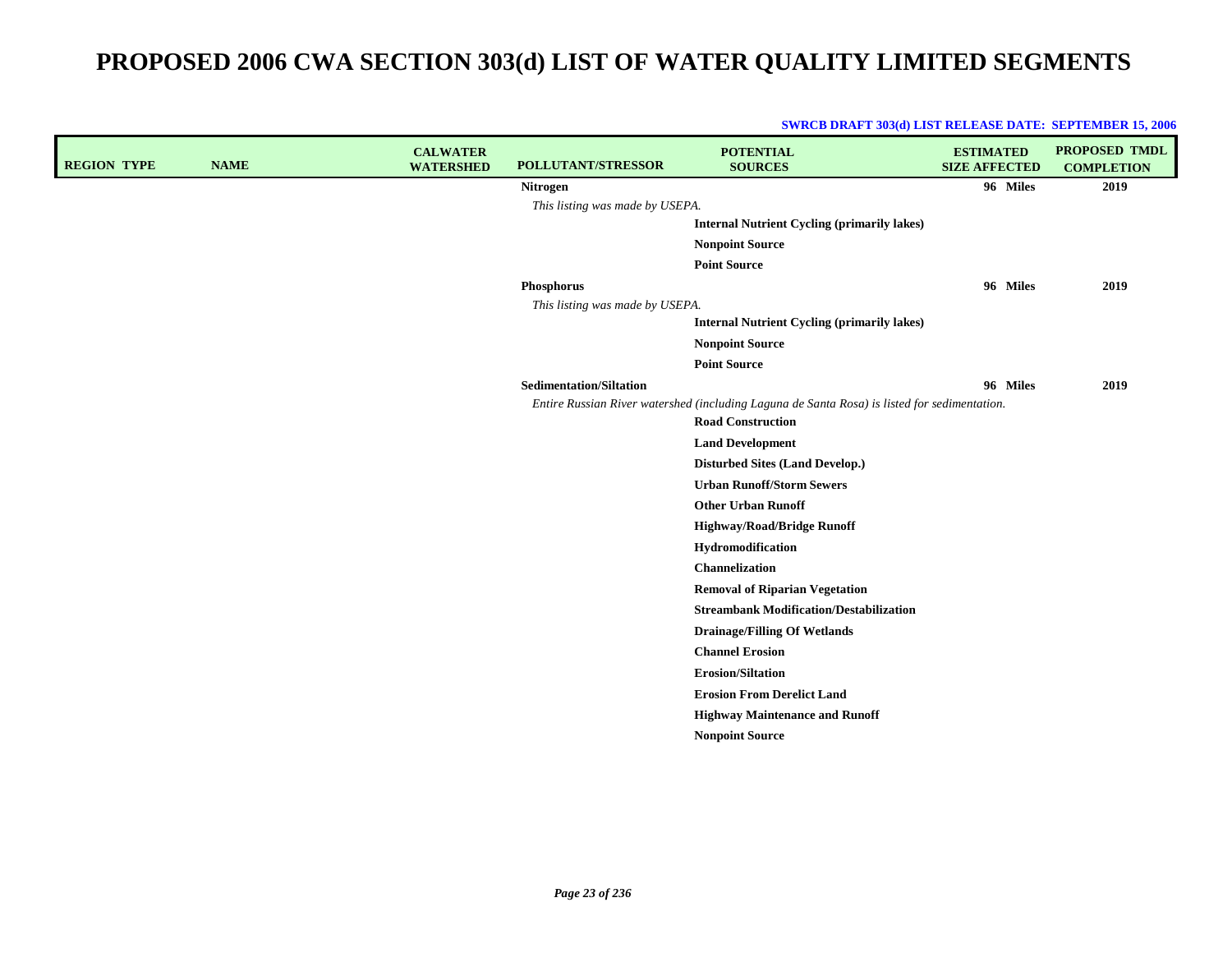|                                                                                                                                                                                                                                                                                                                                                                                                                                                                                                                                                                                                                         | 2008 |
|-------------------------------------------------------------------------------------------------------------------------------------------------------------------------------------------------------------------------------------------------------------------------------------------------------------------------------------------------------------------------------------------------------------------------------------------------------------------------------------------------------------------------------------------------------------------------------------------------------------------------|------|
| 96 Miles<br>Temperature, water                                                                                                                                                                                                                                                                                                                                                                                                                                                                                                                                                                                          |      |
| Entire Russian River watershed (including Laguna de Santa Rosa) is listed for temperature. The most sensitive<br>beneficial uses supported by the Russian River include uses associated with the cold water fishery and municipal and<br>domestic supply. The Russian River provides habitat for coho salmon and steelhead trout, which are listed as a<br>threatened species under the federal Endangered Species Act.Recent (1997-2000) temperature data collected in the<br>Russian River watershed indicate that high temperature levels may be a source of impairment of cold water fisheries in<br>the watershed. |      |
| <b>Hydromodification</b>                                                                                                                                                                                                                                                                                                                                                                                                                                                                                                                                                                                                |      |
| <b>Upstream Impoundment</b>                                                                                                                                                                                                                                                                                                                                                                                                                                                                                                                                                                                             |      |
| <b>Removal of Riparian Vegetation</b>                                                                                                                                                                                                                                                                                                                                                                                                                                                                                                                                                                                   |      |
| <b>Streambank Modification/Destabilization</b>                                                                                                                                                                                                                                                                                                                                                                                                                                                                                                                                                                          |      |
| <b>Nonpoint Source</b>                                                                                                                                                                                                                                                                                                                                                                                                                                                                                                                                                                                                  |      |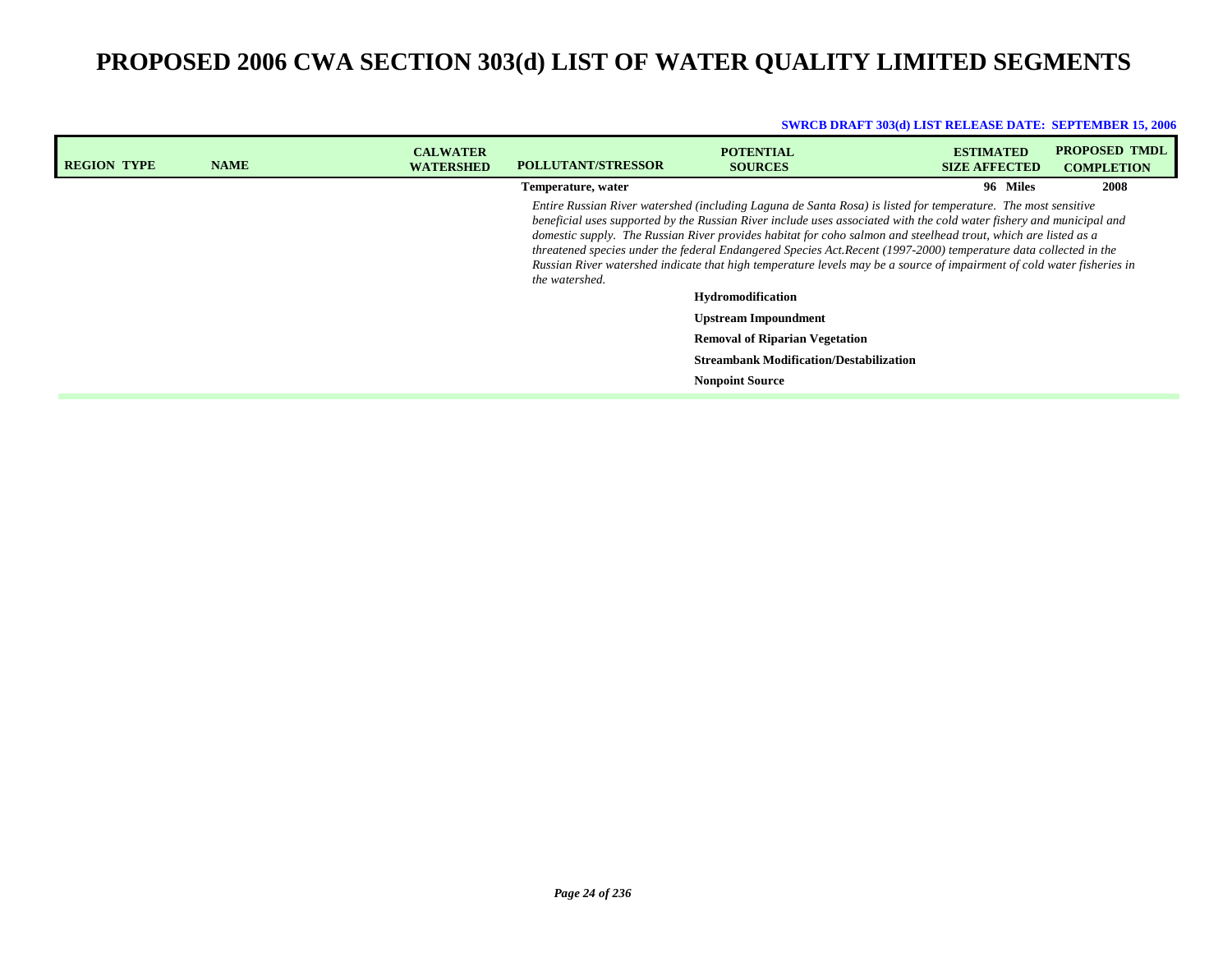| <b>REGION TYPE</b> |   | <b>NAME</b>                                                              | <b>CALWATER</b><br><b>WATERSHED</b> | <b>POLLUTANT/STRESSOR</b>      | <b>POTENTIAL</b><br><b>SOURCES</b>                                                                      | <b>ESTIMATED</b><br><b>SIZE AFFECTED</b> | <b>PROPOSED TMDL</b><br><b>COMPLETION</b> |
|--------------------|---|--------------------------------------------------------------------------|-------------------------------------|--------------------------------|---------------------------------------------------------------------------------------------------------|------------------------------------------|-------------------------------------------|
| 1                  | R | <b>Russian River HU, Middle Russian River</b><br>HA, Mark West Creek HSA | 11423000                            |                                |                                                                                                         |                                          |                                           |
|                    |   |                                                                          |                                     | <b>Sedimentation/Siltation</b> |                                                                                                         | 99 Miles                                 | 2019                                      |
|                    |   |                                                                          |                                     |                                | Russian River Watershed tributary sediment impairments led to listing of entire watershed for sediment. |                                          |                                           |
|                    |   |                                                                          |                                     |                                | <b>Agriculture</b>                                                                                      |                                          |                                           |
|                    |   |                                                                          |                                     |                                | <b>Irrigated Crop Production</b>                                                                        |                                          |                                           |
|                    |   |                                                                          |                                     |                                | <b>Specialty Crop Production</b>                                                                        |                                          |                                           |
|                    |   |                                                                          |                                     |                                | Range Grazing-Riparian and/or Upland                                                                    |                                          |                                           |
|                    |   |                                                                          |                                     |                                | <b>Range Grazing-Riparian</b>                                                                           |                                          |                                           |
|                    |   |                                                                          |                                     |                                | <b>Intensive Animal Feeding Operations</b>                                                              |                                          |                                           |
|                    |   |                                                                          |                                     |                                | Agriculture-storm runoff                                                                                |                                          |                                           |
|                    |   |                                                                          |                                     |                                | <b>Agriculture-grazing</b>                                                                              |                                          |                                           |
|                    |   |                                                                          |                                     |                                | Silviculture                                                                                            |                                          |                                           |
|                    |   |                                                                          |                                     |                                | <b>Harvesting, Restoration, Residue Management</b>                                                      |                                          |                                           |
|                    |   |                                                                          |                                     |                                | <b>Construction/Land Development</b>                                                                    |                                          |                                           |
|                    |   |                                                                          |                                     |                                | <b>Highway/Road/Bridge Construction</b>                                                                 |                                          |                                           |
|                    |   |                                                                          |                                     |                                | <b>Land Development</b>                                                                                 |                                          |                                           |
|                    |   |                                                                          |                                     |                                | <b>Disturbed Sites (Land Develop.)</b>                                                                  |                                          |                                           |
|                    |   |                                                                          |                                     |                                | <b>Other Urban Runoff</b>                                                                               |                                          |                                           |
|                    |   |                                                                          |                                     |                                | <b>Surface Runoff</b>                                                                                   |                                          |                                           |
|                    |   |                                                                          |                                     |                                | <b>Removal of Riparian Vegetation</b>                                                                   |                                          |                                           |
|                    |   |                                                                          |                                     |                                | <b>Streambank Modification/Destabilization</b>                                                          |                                          |                                           |
|                    |   |                                                                          |                                     |                                | <b>Drainage/Filling Of Wetlands</b>                                                                     |                                          |                                           |
|                    |   |                                                                          |                                     |                                | <b>Channel Erosion</b>                                                                                  |                                          |                                           |
|                    |   |                                                                          |                                     |                                | <b>Erosion/Siltation</b>                                                                                |                                          |                                           |
|                    |   |                                                                          |                                     |                                |                                                                                                         |                                          |                                           |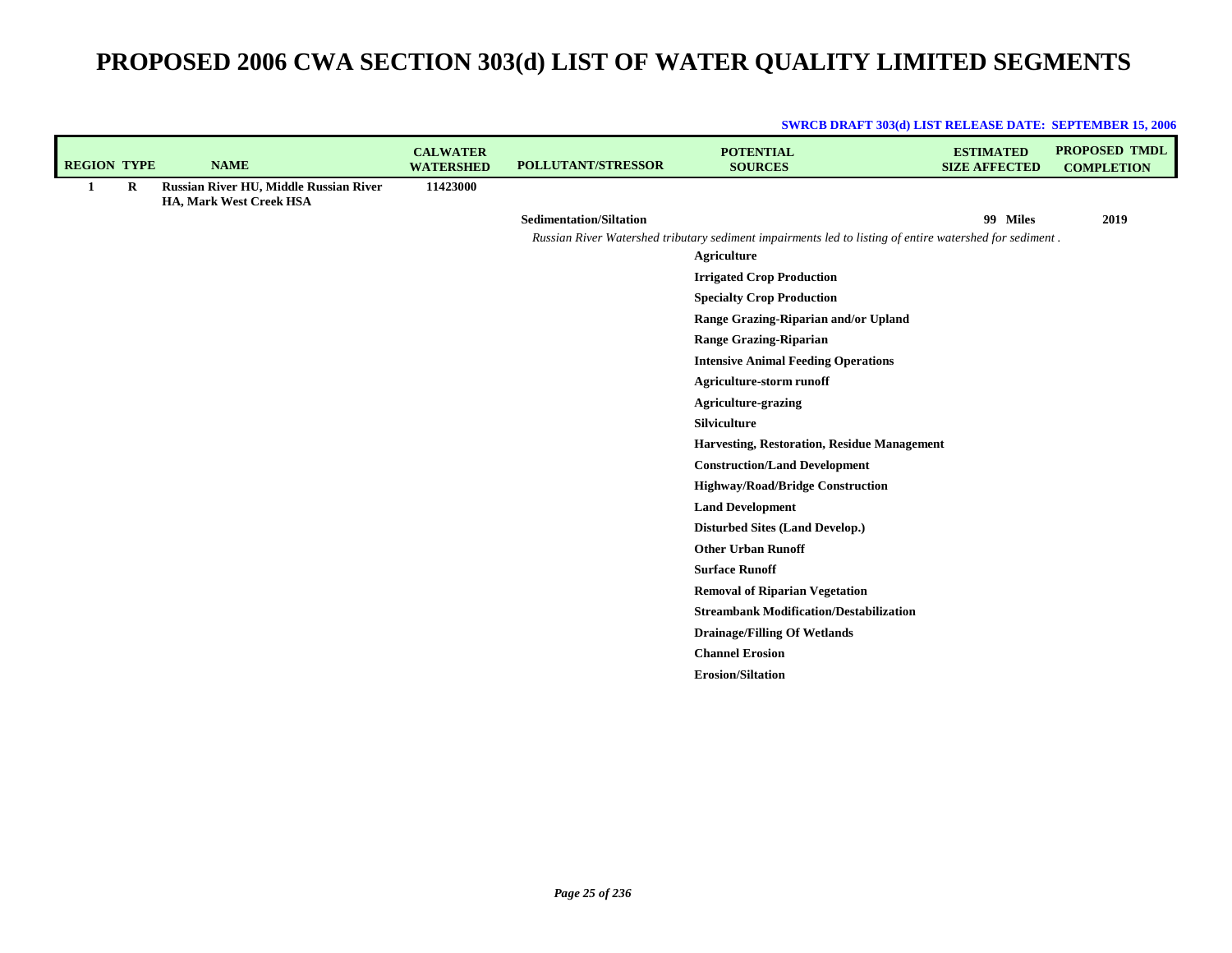| <b>REGION TYPE</b> |         | <b>NAME</b>                                                           | <b>CALWATER</b><br><b>WATERSHED</b> | <b>POLLUTANT/STRESSOR</b>   | <b>POTENTIAL</b><br><b>SOURCES</b>                                                                                                                                                                                                                                                                                                                                                                                                                                                         | <b>ESTIMATED</b><br><b>SIZE AFFECTED</b> | <b>PROPOSED TMDL</b><br><b>COMPLETION</b> |
|--------------------|---------|-----------------------------------------------------------------------|-------------------------------------|-----------------------------|--------------------------------------------------------------------------------------------------------------------------------------------------------------------------------------------------------------------------------------------------------------------------------------------------------------------------------------------------------------------------------------------------------------------------------------------------------------------------------------------|------------------------------------------|-------------------------------------------|
|                    |         |                                                                       |                                     | Temperature, water          |                                                                                                                                                                                                                                                                                                                                                                                                                                                                                            | 99 Miles                                 | 2019                                      |
|                    |         |                                                                       |                                     | fisheries in the watershed. | The most sensitive beneficial uses supported by the Russian River include uses associated with the cold water fishery and<br>municipal and domestic supply. The Russian River provides habitat for coho salmon and steelhead trout, which are<br>listed as a threatened species under the federal Endangered Species Act.Recent (1997-2000) temperature data collected<br>in the Russian River watershed indicate that high temperature levels may be a source of impairment of cold water |                                          |                                           |
|                    |         |                                                                       |                                     |                             | Hydromodification                                                                                                                                                                                                                                                                                                                                                                                                                                                                          |                                          |                                           |
|                    |         |                                                                       |                                     |                             | <b>Upstream Impoundment</b>                                                                                                                                                                                                                                                                                                                                                                                                                                                                |                                          |                                           |
|                    |         |                                                                       |                                     |                             | <b>Flow Regulation/Modification</b>                                                                                                                                                                                                                                                                                                                                                                                                                                                        |                                          |                                           |
|                    |         |                                                                       |                                     |                             | <b>Habitat Modification</b>                                                                                                                                                                                                                                                                                                                                                                                                                                                                |                                          |                                           |
|                    |         |                                                                       |                                     |                             | <b>Removal of Riparian Vegetation</b>                                                                                                                                                                                                                                                                                                                                                                                                                                                      |                                          |                                           |
|                    |         |                                                                       |                                     |                             | <b>Streambank Modification/Destabilization</b>                                                                                                                                                                                                                                                                                                                                                                                                                                             |                                          |                                           |
|                    |         |                                                                       |                                     |                             | <b>Nonpoint Source</b>                                                                                                                                                                                                                                                                                                                                                                                                                                                                     |                                          |                                           |
|                    | $\bf R$ | Russian River HU, Middle Russian River<br><b>HA, Santa Rosa Creek</b> | 11422000                            | Pathogens                   |                                                                                                                                                                                                                                                                                                                                                                                                                                                                                            | 87<br><b>Miles</b>                       | 2008                                      |
|                    |         |                                                                       |                                     |                             | <b>Nonpoint Source</b><br><b>Point Source</b>                                                                                                                                                                                                                                                                                                                                                                                                                                              |                                          |                                           |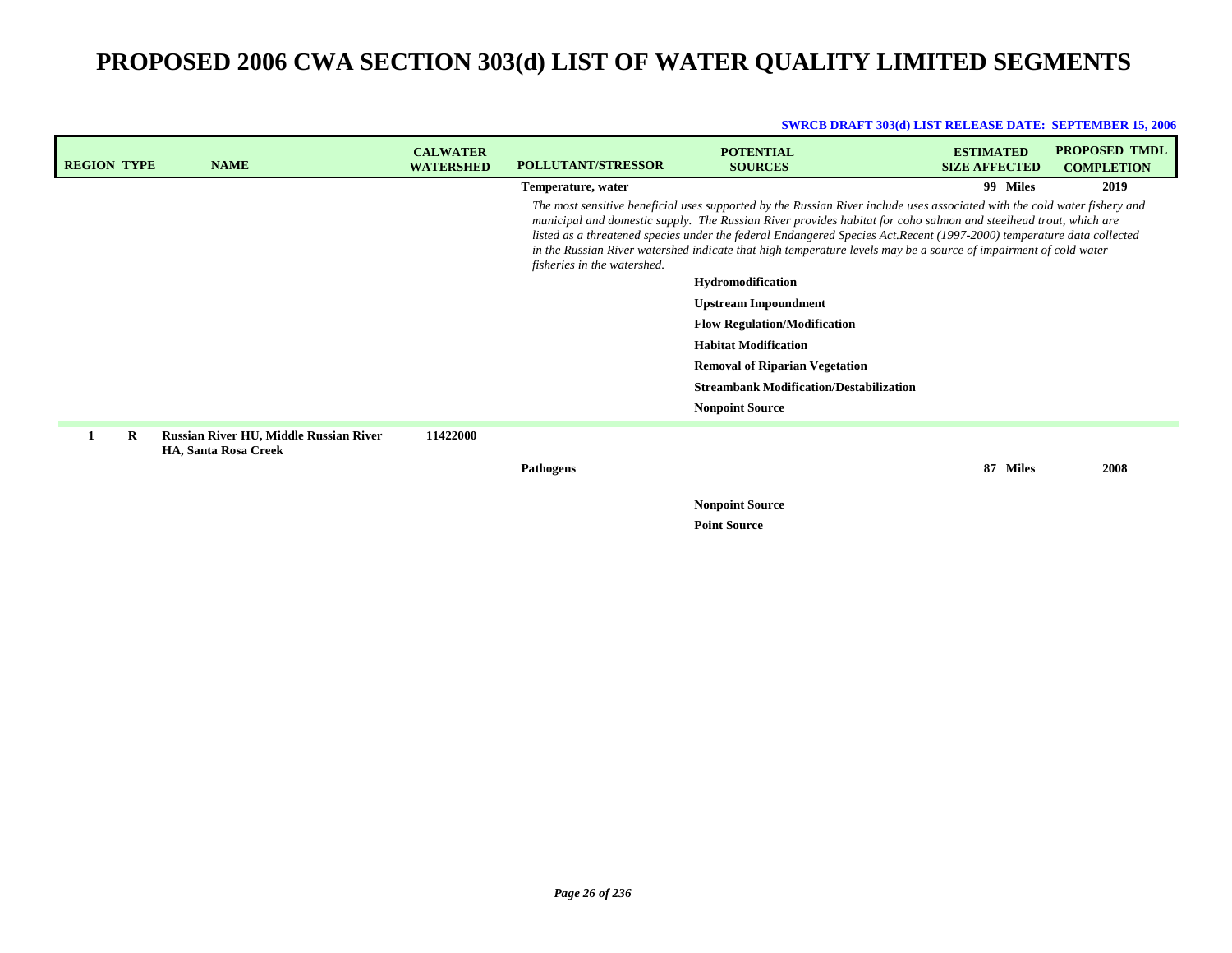| <b>REGION TYPE</b> | <b>NAME</b> | <b>CALWATER</b><br><b>WATERSHED</b> | <b>POLLUTANT/STRESSOR</b> | <b>POTENTIAL</b><br><b>SOURCES</b>                                                       | <b>ESTIMATED</b><br><b>SIZE AFFECTED</b> | <b>PROPOSED TMDL</b><br><b>COMPLETION</b> |
|--------------------|-------------|-------------------------------------|---------------------------|------------------------------------------------------------------------------------------|------------------------------------------|-------------------------------------------|
|                    |             |                                     | Sedimentation/Siltation   |                                                                                          | 87 Miles                                 | 2019                                      |
|                    |             |                                     |                           | Entire Russian River watershed (including Santa Rosa Creek) is listed for sedimentation. |                                          |                                           |
|                    |             |                                     |                           | <b>Agriculture</b>                                                                       |                                          |                                           |
|                    |             |                                     |                           | <b>Nonirrigated Crop Production</b>                                                      |                                          |                                           |
|                    |             |                                     |                           | <b>Irrigated Crop Production</b>                                                         |                                          |                                           |
|                    |             |                                     |                           | <b>Specialty Crop Production</b>                                                         |                                          |                                           |
|                    |             |                                     |                           | Pasture Grazing-Riparian and/or Upland                                                   |                                          |                                           |
|                    |             |                                     |                           | <b>Range Grazing-Riparian</b>                                                            |                                          |                                           |
|                    |             |                                     |                           | <b>Range Grazing-Upland</b>                                                              |                                          |                                           |
|                    |             |                                     |                           | <b>Dairies</b>                                                                           |                                          |                                           |
|                    |             |                                     |                           | <b>Construction/Land Development</b>                                                     |                                          |                                           |
|                    |             |                                     |                           | <b>Highway/Road/Bridge Construction</b>                                                  |                                          |                                           |
|                    |             |                                     |                           | <b>Land Development</b>                                                                  |                                          |                                           |
|                    |             |                                     |                           | <b>Urban Runoff/Storm Sewers</b>                                                         |                                          |                                           |
|                    |             |                                     |                           | <b>Urban Runoff--Non-industrial Permitted</b>                                            |                                          |                                           |
|                    |             |                                     |                           | <b>Other Urban Runoff</b>                                                                |                                          |                                           |
|                    |             |                                     |                           | <b>Surface Runoff</b>                                                                    |                                          |                                           |
|                    |             |                                     |                           | Hydromodification                                                                        |                                          |                                           |
|                    |             |                                     |                           | Channelization                                                                           |                                          |                                           |
|                    |             |                                     |                           | <b>Bridge Construction</b>                                                               |                                          |                                           |
|                    |             |                                     |                           | <b>Habitat Modification</b>                                                              |                                          |                                           |
|                    |             |                                     |                           | <b>Removal of Riparian Vegetation</b>                                                    |                                          |                                           |
|                    |             |                                     |                           | <b>Streambank Modification/Destabilization</b>                                           |                                          |                                           |
|                    |             |                                     |                           | <b>Drainage/Filling Of Wetlands</b>                                                      |                                          |                                           |
|                    |             |                                     |                           | <b>Channel Erosion</b>                                                                   |                                          |                                           |
|                    |             |                                     |                           | <b>Erosion/Siltation</b>                                                                 |                                          |                                           |
|                    |             |                                     |                           | <b>Natural Sources</b>                                                                   |                                          |                                           |
|                    |             |                                     |                           | <b>Nonpoint Source</b>                                                                   |                                          |                                           |
|                    |             |                                     |                           |                                                                                          |                                          |                                           |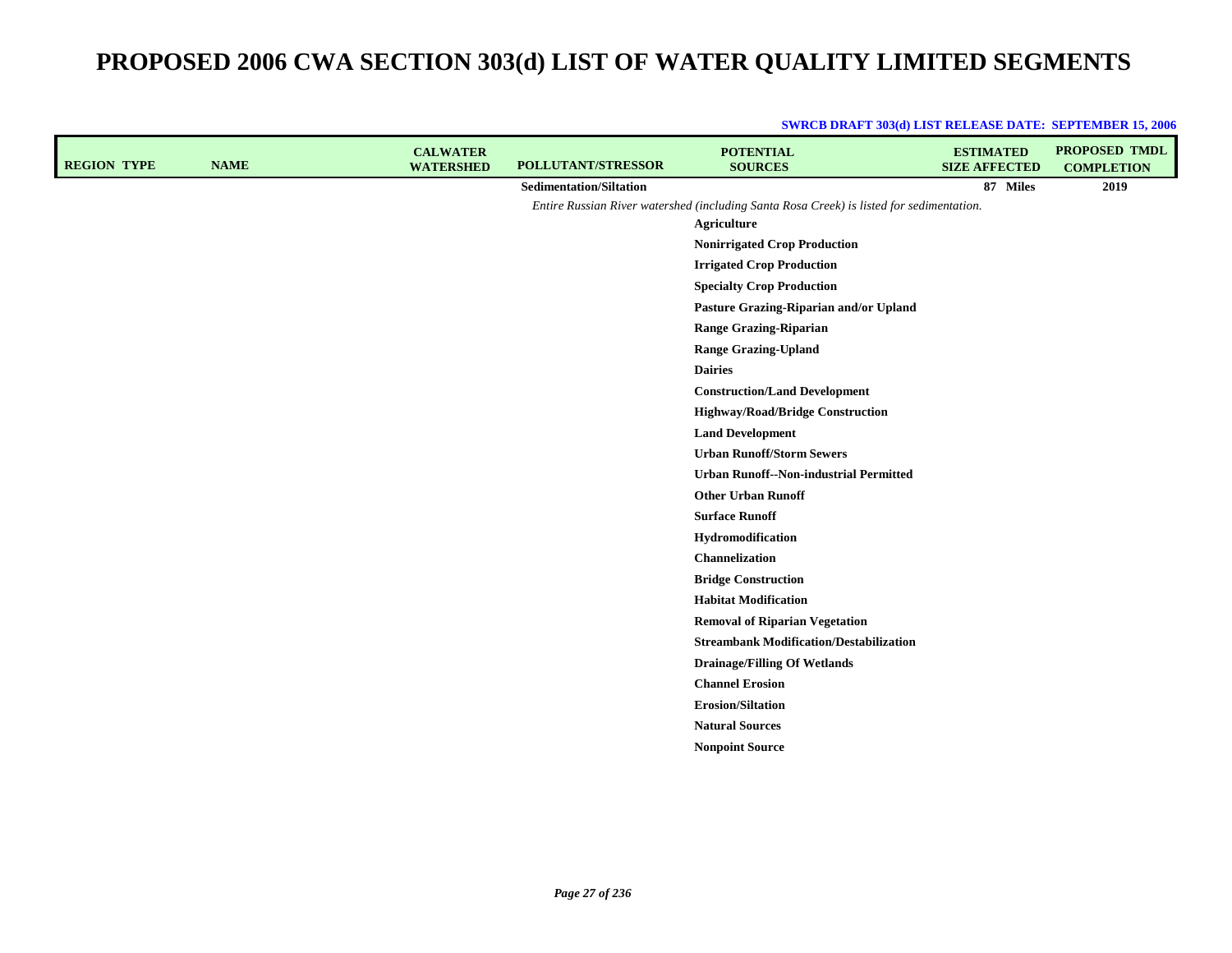| <b>REGION TYPE</b> | <b>NAME</b>                                                    | <b>CALWATER</b><br><b>WATERSHED</b> | POLLUTANT/STRESSOR             | <b>POTENTIAL</b><br><b>SOURCES</b>                                                                          | <b>ESTIMATED</b><br><b>SIZE AFFECTED</b> | <b>PROPOSED TMDL</b><br><b>COMPLETION</b> |
|--------------------|----------------------------------------------------------------|-------------------------------------|--------------------------------|-------------------------------------------------------------------------------------------------------------|------------------------------------------|-------------------------------------------|
|                    |                                                                |                                     | Temperature, water             |                                                                                                             | 87 Miles                                 | 2019                                      |
|                    |                                                                |                                     |                                | Entire Russian River watershed (including Santa Rosa Creek) is listed for temperature.                      |                                          |                                           |
|                    |                                                                |                                     |                                | Hydromodification                                                                                           |                                          |                                           |
|                    |                                                                |                                     |                                | <b>Upstream Impoundment</b>                                                                                 |                                          |                                           |
|                    |                                                                |                                     |                                | <b>Removal of Riparian Vegetation</b>                                                                       |                                          |                                           |
|                    |                                                                |                                     |                                | <b>Streambank Modification/Destabilization</b>                                                              |                                          |                                           |
|                    |                                                                |                                     |                                | <b>Nonpoint Source</b>                                                                                      |                                          |                                           |
| R<br>1             | Russian River HU, Middle Russian River<br>HA, Warm Springs HSA | 11424000                            |                                |                                                                                                             |                                          |                                           |
|                    |                                                                |                                     | <b>Sedimentation/Siltation</b> |                                                                                                             | 255 Miles                                | 2019                                      |
|                    |                                                                |                                     |                                | Sediment impacts in Russian River tributaries prompted listing entire Russian River watershed for sediment. |                                          |                                           |
|                    |                                                                |                                     |                                | <b>Agriculture</b>                                                                                          |                                          |                                           |
|                    |                                                                |                                     |                                | Agriculture-storm runoff                                                                                    |                                          |                                           |
|                    |                                                                |                                     |                                | <b>Silviculture</b>                                                                                         |                                          |                                           |
|                    |                                                                |                                     |                                | <b>Logging Road Construction/Maintenance</b>                                                                |                                          |                                           |
|                    |                                                                |                                     |                                | <b>Construction/Land Development</b>                                                                        |                                          |                                           |
|                    |                                                                |                                     |                                | <b>Highway/Road/Bridge Construction</b>                                                                     |                                          |                                           |
|                    |                                                                |                                     |                                | <b>Disturbed Sites (Land Develop.)</b>                                                                      |                                          |                                           |
|                    |                                                                |                                     |                                | Hydromodification                                                                                           |                                          |                                           |
|                    |                                                                |                                     |                                | <b>Channelization</b>                                                                                       |                                          |                                           |
|                    |                                                                |                                     |                                | <b>Dam Construction</b>                                                                                     |                                          |                                           |
|                    |                                                                |                                     |                                | <b>Upstream Impoundment</b>                                                                                 |                                          |                                           |
|                    |                                                                |                                     |                                | <b>Flow Regulation/Modification</b>                                                                         |                                          |                                           |
|                    |                                                                |                                     |                                | <b>Habitat Modification</b>                                                                                 |                                          |                                           |
|                    |                                                                |                                     |                                | <b>Removal of Riparian Vegetation</b>                                                                       |                                          |                                           |
|                    |                                                                |                                     |                                | <b>Streambank Modification/Destabilization</b>                                                              |                                          |                                           |
|                    |                                                                |                                     |                                | <b>Drainage/Filling Of Wetlands</b>                                                                         |                                          |                                           |
|                    |                                                                |                                     |                                | <b>Channel Erosion</b>                                                                                      |                                          |                                           |
|                    |                                                                |                                     |                                | <b>Erosion/Siltation</b>                                                                                    |                                          |                                           |
|                    |                                                                |                                     |                                | <b>Nonpoint Source</b>                                                                                      |                                          |                                           |
|                    |                                                                |                                     |                                |                                                                                                             |                                          |                                           |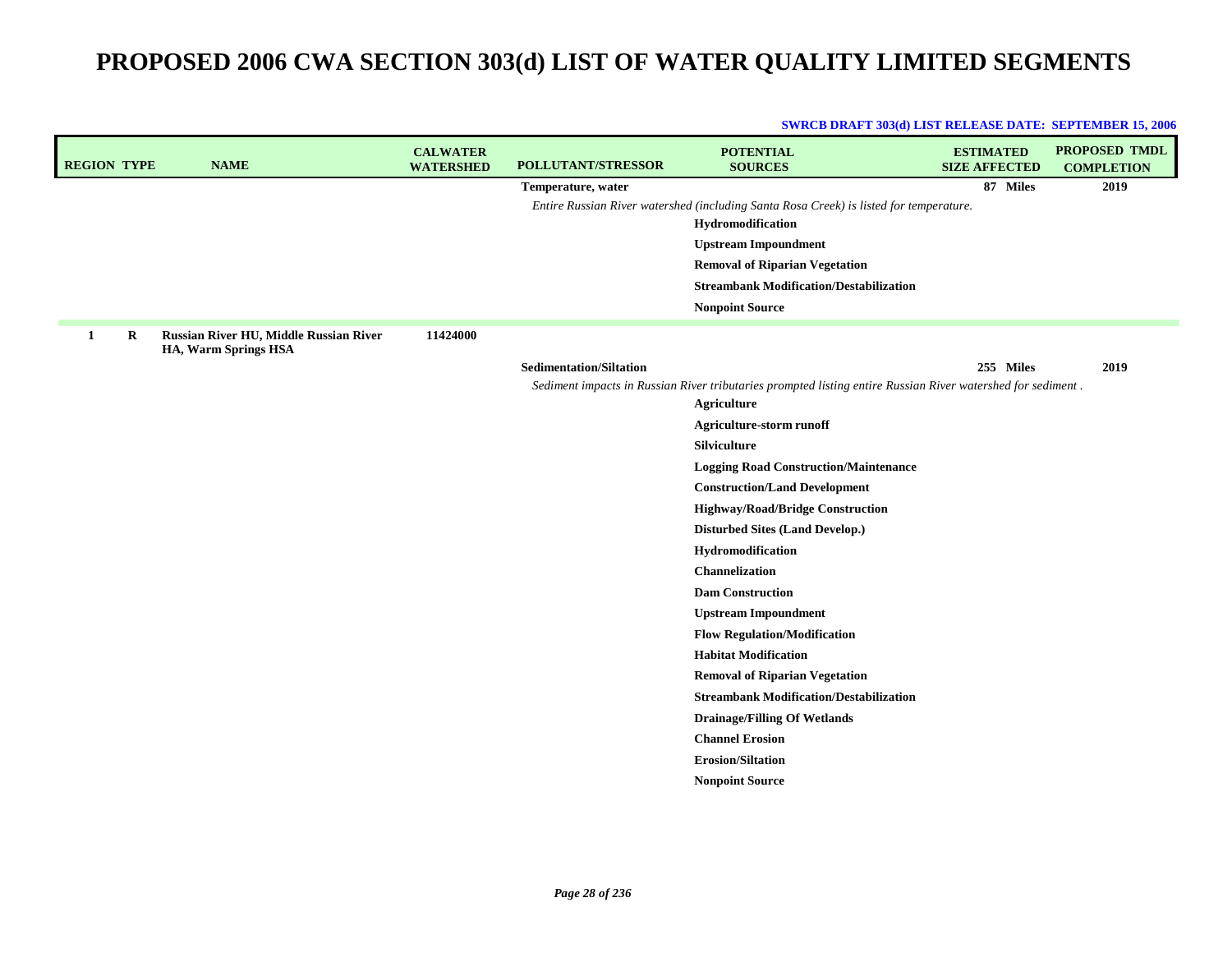| <b>REGION TYPE</b> | <b>NAME</b>                                                                                | <b>CALWATER</b><br><b>WATERSHED</b> | <b>POLLUTANT/STRESSOR</b>   | <b>POTENTIAL</b><br><b>SOURCES</b>                                                                                                                                                                                                                                                                                                                                                                                                                                                         | <b>ESTIMATED</b><br><b>SIZE AFFECTED</b> | <b>PROPOSED TMDL</b><br><b>COMPLETION</b> |
|--------------------|--------------------------------------------------------------------------------------------|-------------------------------------|-----------------------------|--------------------------------------------------------------------------------------------------------------------------------------------------------------------------------------------------------------------------------------------------------------------------------------------------------------------------------------------------------------------------------------------------------------------------------------------------------------------------------------------|------------------------------------------|-------------------------------------------|
|                    |                                                                                            |                                     | Temperature, water          |                                                                                                                                                                                                                                                                                                                                                                                                                                                                                            | 255 Miles                                | 2019                                      |
|                    |                                                                                            |                                     | fisheries in the watershed. | The most sensitive beneficial uses supported by the Russian River include uses associated with the cold water fishery and<br>municipal and domestic supply. The Russian River provides habitat for coho salmon and steelhead trout, which are<br>listed as a threatened species under the federal Endangered Species Act.Recent (1997-2000) temperature data collected<br>in the Russian River watershed indicate that high temperature levels may be a source of impairment of cold water |                                          |                                           |
|                    |                                                                                            |                                     |                             | Hydromodification                                                                                                                                                                                                                                                                                                                                                                                                                                                                          |                                          |                                           |
|                    |                                                                                            |                                     |                             | <b>Upstream Impoundment</b>                                                                                                                                                                                                                                                                                                                                                                                                                                                                |                                          |                                           |
|                    |                                                                                            |                                     |                             | <b>Flow Regulation/Modification</b>                                                                                                                                                                                                                                                                                                                                                                                                                                                        |                                          |                                           |
|                    |                                                                                            |                                     |                             | <b>Habitat Modification</b>                                                                                                                                                                                                                                                                                                                                                                                                                                                                |                                          |                                           |
|                    |                                                                                            |                                     |                             | <b>Removal of Riparian Vegetation</b>                                                                                                                                                                                                                                                                                                                                                                                                                                                      |                                          |                                           |
|                    |                                                                                            |                                     |                             | <b>Streambank Modification/Destabilization</b>                                                                                                                                                                                                                                                                                                                                                                                                                                             |                                          |                                           |
|                    |                                                                                            |                                     |                             | <b>Nonpoint Source</b>                                                                                                                                                                                                                                                                                                                                                                                                                                                                     |                                          |                                           |
| L                  | Russian River HU, Middle Russian River<br>HA, Warm Springs HSA, Lake Sonoma<br>[Reservoir] | 11424000                            |                             |                                                                                                                                                                                                                                                                                                                                                                                                                                                                                            |                                          |                                           |
|                    |                                                                                            |                                     | Mercury                     |                                                                                                                                                                                                                                                                                                                                                                                                                                                                                            | 2377 Acres                               | 2019                                      |
|                    |                                                                                            |                                     |                             | The Russian River HU, Middle Russian River HA, Warm Springs HSA, Lake Sonoma [Reservoir] includes the following<br>Calwater Planning Watersheds (PWS): 114.24022, 114.24030 and 114.24032.                                                                                                                                                                                                                                                                                                 |                                          |                                           |
|                    |                                                                                            |                                     |                             | <b>Resource Extraction</b>                                                                                                                                                                                                                                                                                                                                                                                                                                                                 |                                          |                                           |
|                    |                                                                                            |                                     |                             | <b>Nonpoint Source</b>                                                                                                                                                                                                                                                                                                                                                                                                                                                                     |                                          |                                           |
|                    |                                                                                            |                                     |                             |                                                                                                                                                                                                                                                                                                                                                                                                                                                                                            |                                          |                                           |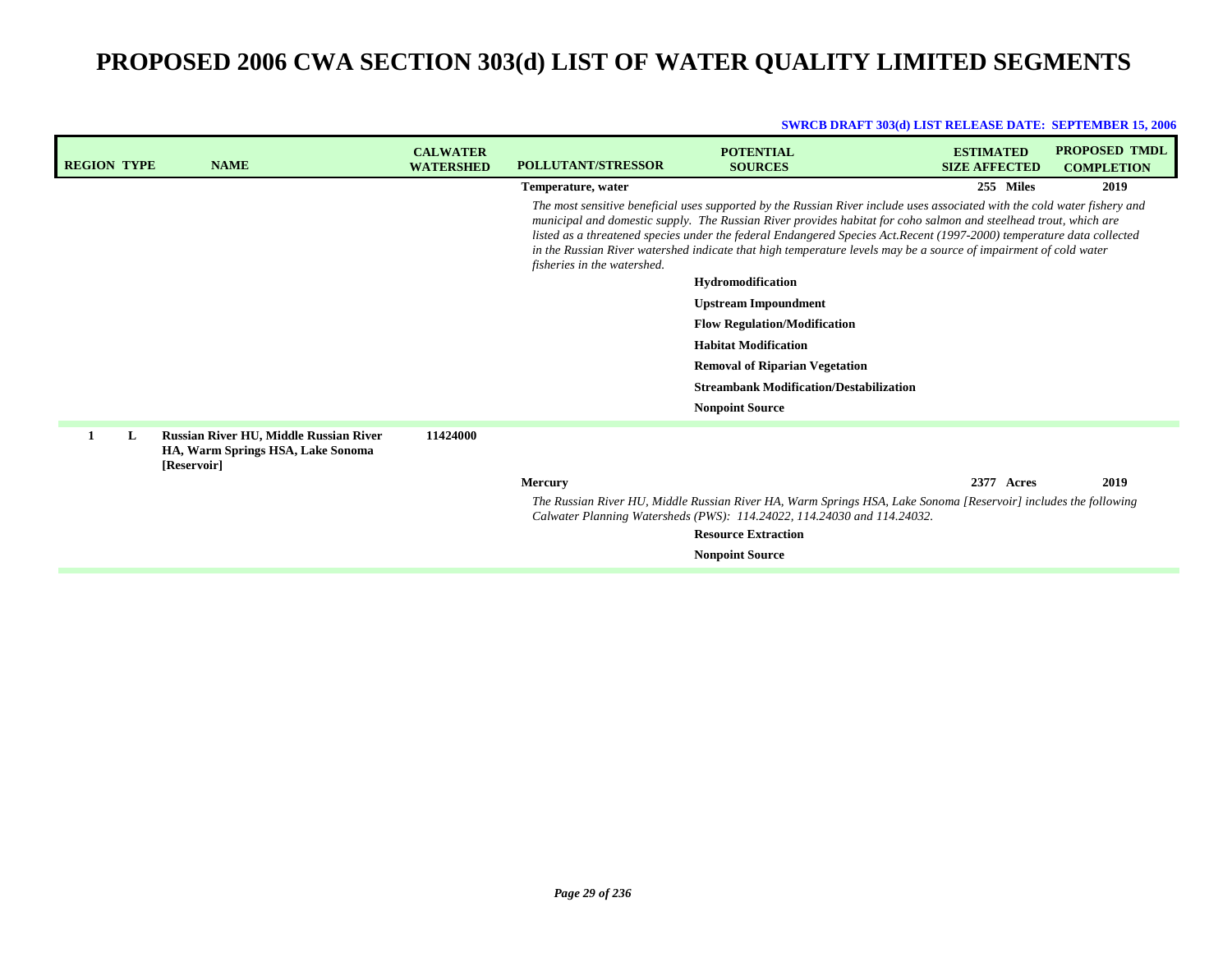| <b>REGION TYPE</b> |   | <b>NAME</b>                                                           | <b>CALWATER</b><br><b>WATERSHED</b> | <b>POLLUTANT/STRESSOR</b>      | <b>POTENTIAL</b><br><b>SOURCES</b>                                                                                                                                                                                                                                                                                                                                                                                                                                                         | <b>ESTIMATED</b><br><b>SIZE AFFECTED</b> | <b>PROPOSED TMDL</b><br><b>COMPLETION</b> |
|--------------------|---|-----------------------------------------------------------------------|-------------------------------------|--------------------------------|--------------------------------------------------------------------------------------------------------------------------------------------------------------------------------------------------------------------------------------------------------------------------------------------------------------------------------------------------------------------------------------------------------------------------------------------------------------------------------------------|------------------------------------------|-------------------------------------------|
| 1                  | R | Russian River HU, Upper Russian River<br><b>HA, Coyote Valley HSA</b> | 11432000                            |                                |                                                                                                                                                                                                                                                                                                                                                                                                                                                                                            |                                          |                                           |
|                    |   |                                                                       |                                     | <b>Sedimentation/Siltation</b> |                                                                                                                                                                                                                                                                                                                                                                                                                                                                                            | 171 Miles                                | 2019                                      |
|                    |   |                                                                       |                                     |                                | Russian River Watershed tributary sediment impairments led to listing of entire watershed for sediment.                                                                                                                                                                                                                                                                                                                                                                                    |                                          |                                           |
|                    |   |                                                                       |                                     |                                | <b>Agriculture</b>                                                                                                                                                                                                                                                                                                                                                                                                                                                                         |                                          |                                           |
|                    |   |                                                                       |                                     |                                | <b>Silviculture</b>                                                                                                                                                                                                                                                                                                                                                                                                                                                                        |                                          |                                           |
|                    |   |                                                                       |                                     |                                | <b>Construction/Land Development</b>                                                                                                                                                                                                                                                                                                                                                                                                                                                       |                                          |                                           |
|                    |   |                                                                       |                                     |                                | Hydromodification                                                                                                                                                                                                                                                                                                                                                                                                                                                                          |                                          |                                           |
|                    |   |                                                                       |                                     |                                | <b>Channelization</b>                                                                                                                                                                                                                                                                                                                                                                                                                                                                      |                                          |                                           |
|                    |   |                                                                       |                                     |                                | <b>Dam Construction</b>                                                                                                                                                                                                                                                                                                                                                                                                                                                                    |                                          |                                           |
|                    |   |                                                                       |                                     |                                | <b>Flow Regulation/Modification</b>                                                                                                                                                                                                                                                                                                                                                                                                                                                        |                                          |                                           |
|                    |   |                                                                       |                                     |                                | <b>Bridge Construction</b>                                                                                                                                                                                                                                                                                                                                                                                                                                                                 |                                          |                                           |
|                    |   |                                                                       |                                     |                                | <b>Habitat Modification</b>                                                                                                                                                                                                                                                                                                                                                                                                                                                                |                                          |                                           |
|                    |   |                                                                       |                                     |                                | <b>Removal of Riparian Vegetation</b>                                                                                                                                                                                                                                                                                                                                                                                                                                                      |                                          |                                           |
|                    |   |                                                                       |                                     |                                | <b>Streambank Modification/Destabilization</b>                                                                                                                                                                                                                                                                                                                                                                                                                                             |                                          |                                           |
|                    |   |                                                                       |                                     |                                | <b>Drainage/Filling Of Wetlands</b>                                                                                                                                                                                                                                                                                                                                                                                                                                                        |                                          |                                           |
|                    |   |                                                                       |                                     |                                | <b>Channel Erosion</b>                                                                                                                                                                                                                                                                                                                                                                                                                                                                     |                                          |                                           |
|                    |   |                                                                       |                                     |                                | <b>Erosion/Siltation</b>                                                                                                                                                                                                                                                                                                                                                                                                                                                                   |                                          |                                           |
|                    |   |                                                                       |                                     | Temperature, water             |                                                                                                                                                                                                                                                                                                                                                                                                                                                                                            | 171 Miles                                | 2019                                      |
|                    |   |                                                                       |                                     | fisheries in the watershed.    | The most sensitive beneficial uses supported by the Russian River include uses associated with the cold water fishery and<br>municipal and domestic supply. The Russian River provides habitat for coho salmon and steelhead trout, which are<br>listed as a threatened species under the federal Endangered Species Act.Recent (1997-2000) temperature data collected<br>in the Russian River watershed indicate that high temperature levels may be a source of impairment of cold water |                                          |                                           |
|                    |   |                                                                       |                                     |                                | Hydromodification                                                                                                                                                                                                                                                                                                                                                                                                                                                                          |                                          |                                           |
|                    |   |                                                                       |                                     |                                | <b>Upstream Impoundment</b>                                                                                                                                                                                                                                                                                                                                                                                                                                                                |                                          |                                           |
|                    |   |                                                                       |                                     |                                | <b>Flow Regulation/Modification</b>                                                                                                                                                                                                                                                                                                                                                                                                                                                        |                                          |                                           |
|                    |   |                                                                       |                                     |                                | <b>Habitat Modification</b>                                                                                                                                                                                                                                                                                                                                                                                                                                                                |                                          |                                           |
|                    |   |                                                                       |                                     |                                | <b>Removal of Riparian Vegetation</b>                                                                                                                                                                                                                                                                                                                                                                                                                                                      |                                          |                                           |
|                    |   |                                                                       |                                     |                                | <b>Streambank Modification/Destabilization</b>                                                                                                                                                                                                                                                                                                                                                                                                                                             |                                          |                                           |
|                    |   |                                                                       |                                     |                                | <b>Nonpoint Source</b>                                                                                                                                                                                                                                                                                                                                                                                                                                                                     |                                          |                                           |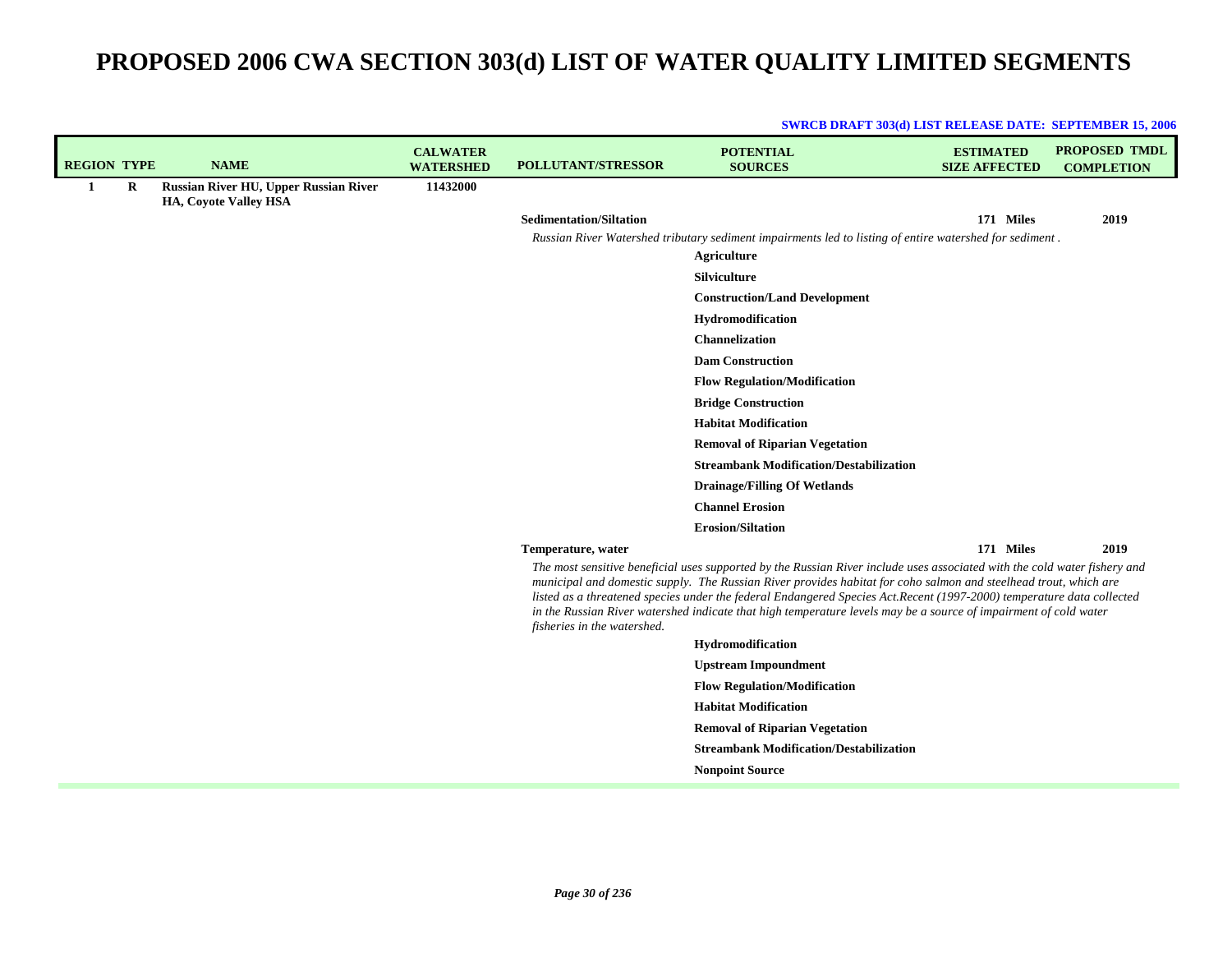| <b>REGION TYPE</b> |   | <b>NAME</b>                                                                                          | <b>CALWATER</b><br><b>WATERSHED</b> | <b>POLLUTANT/STRESSOR</b>      | <b>POTENTIAL</b><br><b>SOURCES</b>                                                                                                                                                                                                                                                                                                                                                                                                                                                         | <b>ESTIMATED</b><br><b>SIZE AFFECTED</b> | <b>PROPOSED TMDL</b><br><b>COMPLETION</b> |
|--------------------|---|------------------------------------------------------------------------------------------------------|-------------------------------------|--------------------------------|--------------------------------------------------------------------------------------------------------------------------------------------------------------------------------------------------------------------------------------------------------------------------------------------------------------------------------------------------------------------------------------------------------------------------------------------------------------------------------------------|------------------------------------------|-------------------------------------------|
| 1                  | L | <b>Russian River HU, Upper Russian River</b><br>HA, Coyote Valley HSA, Lake Mendocino<br>[Reservoir] | 11432060                            |                                |                                                                                                                                                                                                                                                                                                                                                                                                                                                                                            |                                          |                                           |
|                    |   |                                                                                                      |                                     | Mercury                        |                                                                                                                                                                                                                                                                                                                                                                                                                                                                                            | 1704 Acres                               | 2019                                      |
|                    |   |                                                                                                      |                                     |                                | <b>Resource Extraction</b>                                                                                                                                                                                                                                                                                                                                                                                                                                                                 |                                          |                                           |
|                    |   |                                                                                                      |                                     |                                | <b>Nonpoint Source</b>                                                                                                                                                                                                                                                                                                                                                                                                                                                                     |                                          |                                           |
|                    | R | <b>Russian River HU, Upper Russian River</b><br><b>HA, Forsythe Creek HSA</b>                        | 11433000                            |                                |                                                                                                                                                                                                                                                                                                                                                                                                                                                                                            |                                          |                                           |
|                    |   |                                                                                                      |                                     | <b>Sedimentation/Siltation</b> |                                                                                                                                                                                                                                                                                                                                                                                                                                                                                            | 122 Miles                                | 2019                                      |
|                    |   |                                                                                                      |                                     |                                | Russian River Watershed tributary sediment impairments led to listing of entire watershed for sediment.                                                                                                                                                                                                                                                                                                                                                                                    |                                          |                                           |
|                    |   |                                                                                                      |                                     |                                | <b>Erosion/Siltation</b>                                                                                                                                                                                                                                                                                                                                                                                                                                                                   |                                          |                                           |
|                    |   |                                                                                                      |                                     |                                | <b>Nonpoint Source</b>                                                                                                                                                                                                                                                                                                                                                                                                                                                                     |                                          |                                           |
|                    |   |                                                                                                      |                                     | Temperature, water             |                                                                                                                                                                                                                                                                                                                                                                                                                                                                                            | 122 Miles                                | 2019                                      |
|                    |   |                                                                                                      |                                     | fisheries in the watershed.    | The most sensitive beneficial uses supported by the Russian River include uses associated with the cold water fishery and<br>municipal and domestic supply. The Russian River provides habitat for coho salmon and steelhead trout, which are<br>listed as a threatened species under the federal Endangered Species Act.Recent (1997-2000) temperature data collected<br>in the Russian River watershed indicate that high temperature levels may be a source of impairment of cold water |                                          |                                           |
|                    |   |                                                                                                      |                                     |                                | Hydromodification                                                                                                                                                                                                                                                                                                                                                                                                                                                                          |                                          |                                           |
|                    |   |                                                                                                      |                                     |                                | <b>Upstream Impoundment</b>                                                                                                                                                                                                                                                                                                                                                                                                                                                                |                                          |                                           |
|                    |   |                                                                                                      |                                     |                                | <b>Flow Regulation/Modification</b>                                                                                                                                                                                                                                                                                                                                                                                                                                                        |                                          |                                           |
|                    |   |                                                                                                      |                                     |                                | <b>Habitat Modification</b>                                                                                                                                                                                                                                                                                                                                                                                                                                                                |                                          |                                           |
|                    |   |                                                                                                      |                                     |                                | <b>Removal of Riparian Vegetation</b>                                                                                                                                                                                                                                                                                                                                                                                                                                                      |                                          |                                           |
|                    |   |                                                                                                      |                                     |                                | <b>Streambank Modification/Destabilization</b>                                                                                                                                                                                                                                                                                                                                                                                                                                             |                                          |                                           |
|                    |   |                                                                                                      |                                     |                                | <b>Nonpoint Source</b>                                                                                                                                                                                                                                                                                                                                                                                                                                                                     |                                          |                                           |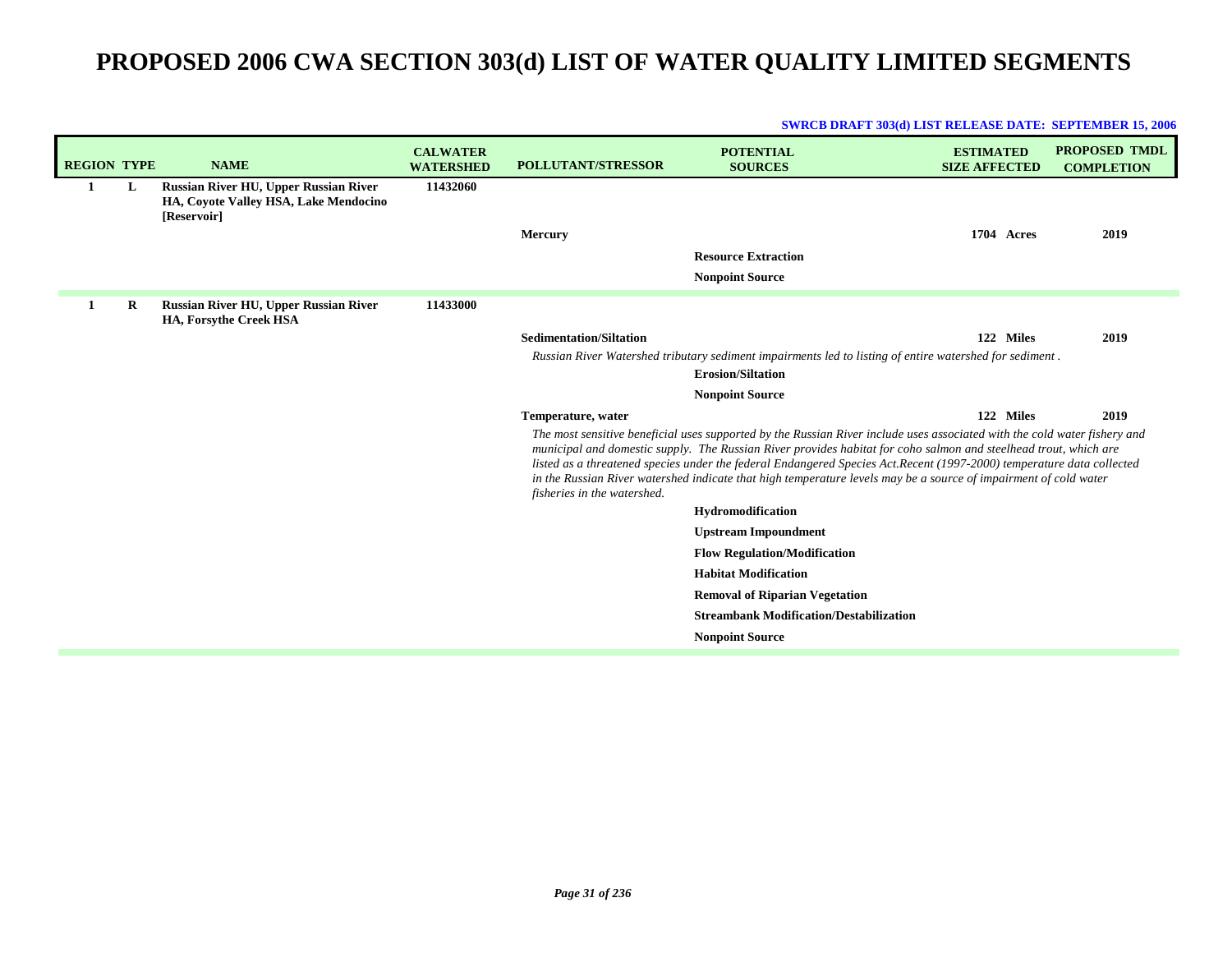|                    |         |                                                               |                                     |                                | <b>SWRCB DRAFT 303(d) LIST RELEASE DATE: SEPTEMBER 15, 2006</b>                                                                                                                                                                                                                                                                                                                                                                                                                            |                                          |                                           |
|--------------------|---------|---------------------------------------------------------------|-------------------------------------|--------------------------------|--------------------------------------------------------------------------------------------------------------------------------------------------------------------------------------------------------------------------------------------------------------------------------------------------------------------------------------------------------------------------------------------------------------------------------------------------------------------------------------------|------------------------------------------|-------------------------------------------|
| <b>REGION TYPE</b> |         | <b>NAME</b>                                                   | <b>CALWATER</b><br><b>WATERSHED</b> | <b>POLLUTANT/STRESSOR</b>      | <b>POTENTIAL</b><br><b>SOURCES</b>                                                                                                                                                                                                                                                                                                                                                                                                                                                         | <b>ESTIMATED</b><br><b>SIZE AFFECTED</b> | <b>PROPOSED TMDL</b><br><b>COMPLETION</b> |
| 1                  | $\bf R$ | <b>Russian River HU, Upper Russian River</b><br>HA, Ukiah HSA | 11431000                            |                                |                                                                                                                                                                                                                                                                                                                                                                                                                                                                                            |                                          |                                           |
|                    |         |                                                               |                                     | <b>Sedimentation/Siltation</b> |                                                                                                                                                                                                                                                                                                                                                                                                                                                                                            | 460 Miles                                | 2019                                      |
|                    |         |                                                               |                                     |                                | Russian River Watershed tributary sediment impairments led to listing of entire watershed for sediment.                                                                                                                                                                                                                                                                                                                                                                                    |                                          |                                           |
|                    |         |                                                               |                                     |                                | <b>Agriculture</b>                                                                                                                                                                                                                                                                                                                                                                                                                                                                         |                                          |                                           |
|                    |         |                                                               |                                     |                                | Silviculture                                                                                                                                                                                                                                                                                                                                                                                                                                                                               |                                          |                                           |
|                    |         |                                                               |                                     |                                | <b>Construction/Land Development</b>                                                                                                                                                                                                                                                                                                                                                                                                                                                       |                                          |                                           |
|                    |         |                                                               |                                     |                                | <b>Resource Extraction</b>                                                                                                                                                                                                                                                                                                                                                                                                                                                                 |                                          |                                           |
|                    |         |                                                               |                                     |                                | <b>Habitat Modification</b>                                                                                                                                                                                                                                                                                                                                                                                                                                                                |                                          |                                           |
|                    |         |                                                               |                                     |                                | <b>Removal of Riparian Vegetation</b>                                                                                                                                                                                                                                                                                                                                                                                                                                                      |                                          |                                           |
|                    |         |                                                               |                                     |                                | <b>Streambank Modification/Destabilization</b>                                                                                                                                                                                                                                                                                                                                                                                                                                             |                                          |                                           |
|                    |         |                                                               |                                     |                                | <b>Drainage/Filling Of Wetlands</b>                                                                                                                                                                                                                                                                                                                                                                                                                                                        |                                          |                                           |
|                    |         |                                                               |                                     |                                | <b>Channel Erosion</b>                                                                                                                                                                                                                                                                                                                                                                                                                                                                     |                                          |                                           |
|                    |         |                                                               |                                     |                                | <b>Erosion/Siltation</b>                                                                                                                                                                                                                                                                                                                                                                                                                                                                   |                                          |                                           |
|                    |         |                                                               |                                     |                                | <b>Highway Maintenance and Runoff</b>                                                                                                                                                                                                                                                                                                                                                                                                                                                      |                                          |                                           |
|                    |         |                                                               |                                     |                                | <b>Natural Sources</b>                                                                                                                                                                                                                                                                                                                                                                                                                                                                     |                                          |                                           |
|                    |         |                                                               |                                     | Temperature, water             |                                                                                                                                                                                                                                                                                                                                                                                                                                                                                            | 460 Miles                                | 2019                                      |
|                    |         |                                                               |                                     | fisheries in the watershed.    | The most sensitive beneficial uses supported by the Russian River include uses associated with the cold water fishery and<br>municipal and domestic supply. The Russian River provides habitat for coho salmon and steelhead trout, which are<br>listed as a threatened species under the federal Endangered Species Act.Recent (1997-2000) temperature data collected<br>in the Russian River watershed indicate that high temperature levels may be a source of impairment of cold water |                                          |                                           |
|                    |         |                                                               |                                     |                                | Hydromodification                                                                                                                                                                                                                                                                                                                                                                                                                                                                          |                                          |                                           |
|                    |         |                                                               |                                     |                                | <b>Upstream Impoundment</b>                                                                                                                                                                                                                                                                                                                                                                                                                                                                |                                          |                                           |
|                    |         |                                                               |                                     |                                | <b>Flow Regulation/Modification</b>                                                                                                                                                                                                                                                                                                                                                                                                                                                        |                                          |                                           |
|                    |         |                                                               |                                     |                                | <b>Habitat Modification</b>                                                                                                                                                                                                                                                                                                                                                                                                                                                                |                                          |                                           |
|                    |         |                                                               |                                     |                                | <b>Removal of Riparian Vegetation</b>                                                                                                                                                                                                                                                                                                                                                                                                                                                      |                                          |                                           |
|                    |         |                                                               |                                     |                                | <b>Streambank Modification/Destabilization</b>                                                                                                                                                                                                                                                                                                                                                                                                                                             |                                          |                                           |
|                    |         |                                                               |                                     |                                | <b>Nonpoint Source</b>                                                                                                                                                                                                                                                                                                                                                                                                                                                                     |                                          |                                           |
| $\mathbf{1}$       | L       | <b>Trinity Lake (was Claire Engle Lake)</b>                   | 10640000                            | <b>Mercury</b>                 |                                                                                                                                                                                                                                                                                                                                                                                                                                                                                            | 15985 Acres                              | 2019                                      |
|                    |         |                                                               |                                     |                                | <b>Source Unknown</b>                                                                                                                                                                                                                                                                                                                                                                                                                                                                      |                                          |                                           |
|                    |         |                                                               |                                     |                                |                                                                                                                                                                                                                                                                                                                                                                                                                                                                                            |                                          |                                           |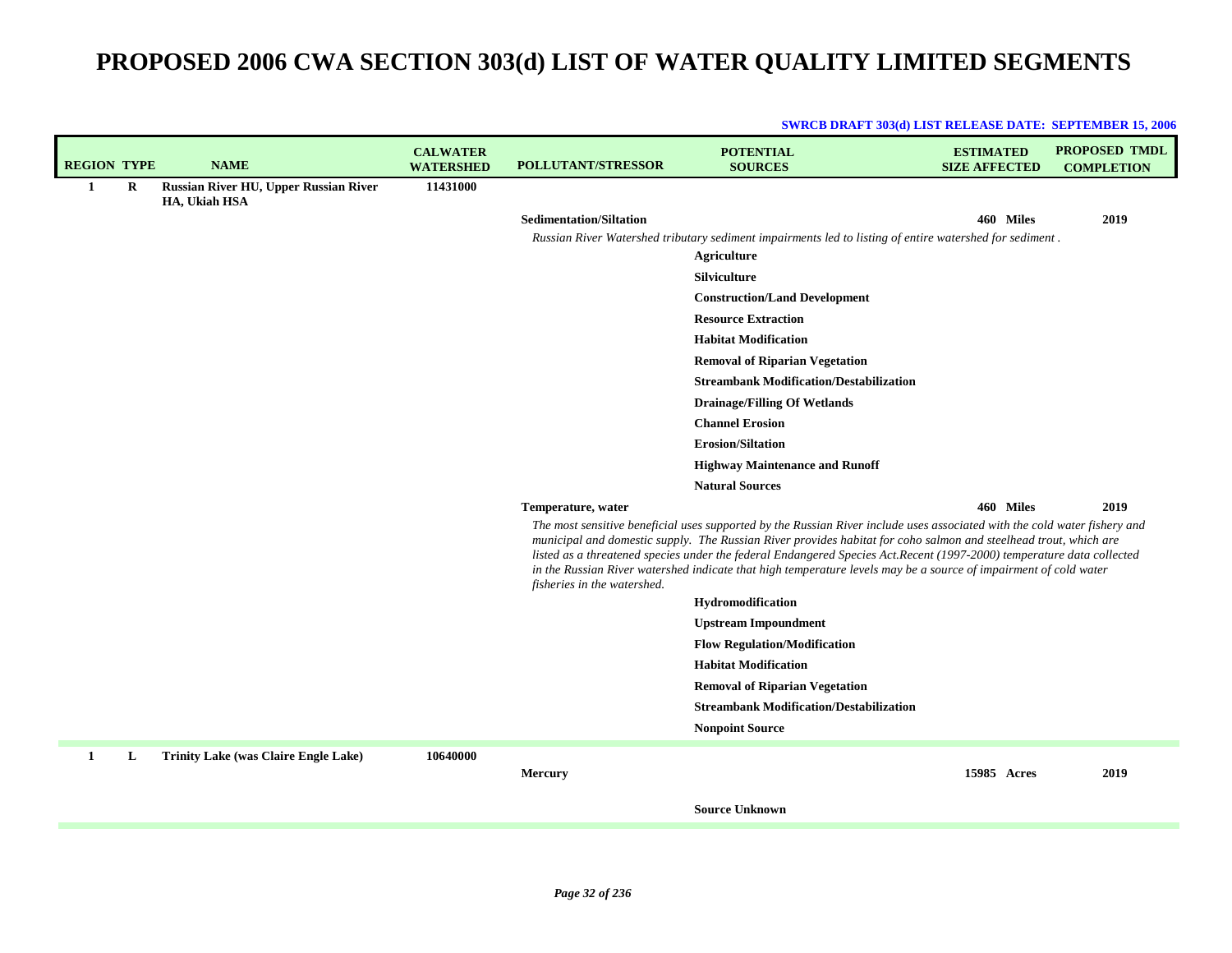| <b>REGION TYPE</b> |         | <b>NAME</b>                                                    | <b>CALWATER</b><br><b>WATERSHED</b> | <b>POLLUTANT/STRESSOR</b>                          | <b>POTENTIAL</b><br><b>SOURCES</b>                                                                                                                                                                             | <b>ESTIMATED</b><br><b>SIZE AFFECTED</b> | <b>PROPOSED TMDL</b><br><b>COMPLETION</b> |
|--------------------|---------|----------------------------------------------------------------|-------------------------------------|----------------------------------------------------|----------------------------------------------------------------------------------------------------------------------------------------------------------------------------------------------------------------|------------------------------------------|-------------------------------------------|
| 1                  | R       | <b>Trinity River HU, South Fork HA</b>                         | 10620000                            | Temperature, water<br>River.                       | Elevated temperatures impact coldwater fisheries. USEPA will be developing temperature TMDL for South Fork Trinity                                                                                             | 1161 Miles                               | 2019                                      |
|                    |         |                                                                |                                     |                                                    | <b>Range Grazing-Riparian</b><br><b>Water Diversions</b><br><b>Habitat Modification</b><br><b>Removal of Riparian Vegetation</b><br><b>Streambank Modification/Destabilization</b>                             |                                          |                                           |
| 1                  | R       | Trinity River HU, Upper HA, Trinity River,<br><b>East Fork</b> | 10640000                            | <b>Mercury</b>                                     | The Trinity River HU, Upper HA, Trinity River, East Fork includes the following Calwater Super Planning Watersheds<br>(SPWs): Mumbo Creek SPW 106.40030 and Blue Ridge SPW 106.40040.<br><b>Source Unknown</b> | 92 Miles                                 | 2019                                      |
| $\mathbf{2}$       | R       | <b>Alameda Creek</b>                                           | 20430051                            | <b>Diazinon</b><br>This listing was made by USEPA. | <b>Urban Runoff/Storm Sewers</b>                                                                                                                                                                               | 51 Miles                                 | 2005                                      |
| $\overline{2}$     | $\bf R$ | <b>Alamitos Creek</b>                                          | 20540041                            | <b>Mercury</b><br>assessment is needed.            | TMDL will be developed as part of the Santa Clara Basin Watershed Management Initiative. Additional monitoring and<br><b>Mine Tailings</b>                                                                     | 7.1 Miles                                | 2006                                      |
| $\overline{2}$     | L       | <b>Anderson Reservoir</b>                                      | 20530050                            | <b>Mercury</b>                                     |                                                                                                                                                                                                                | 1013 Acres                               | 2019                                      |
|                    |         |                                                                |                                     | <b>PCBs</b> (Polychlorinated biphenyls)            | <b>Source Unknown</b><br><b>Source Unknown</b>                                                                                                                                                                 | 1013 Acres                               | 2019                                      |
| $\overline{2}$     | R       | Arroyo Corte Madera Del Presidio                               | 20320020                            | <b>Diazinon</b><br>This listing was made by USEPA. | <b>Urban Runoff/Storm Sewers</b>                                                                                                                                                                               | 4 Miles                                  | 2005                                      |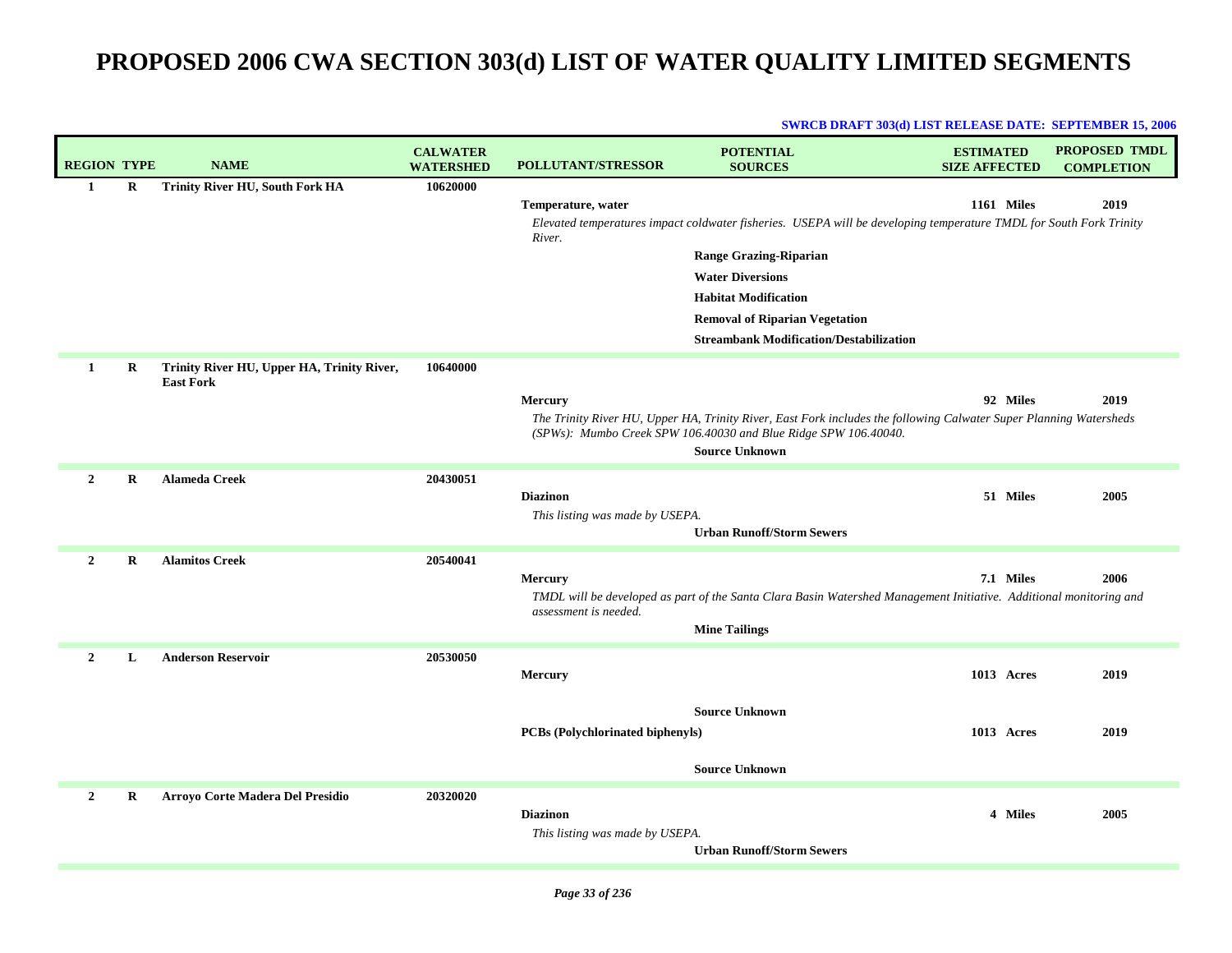| <b>REGION TYPE</b> |          | <b>NAME</b>                | <b>CALWATER</b><br><b>WATERSHED</b> | <b>POLLUTANT/STRESSOR</b>                                          | <b>POTENTIAL</b><br><b>SOURCES</b>                                                                                                                                  | <b>ESTIMATED</b><br><b>SIZE AFFECTED</b> | <b>PROPOSED TMDL</b><br><b>COMPLETION</b> |
|--------------------|----------|----------------------------|-------------------------------------|--------------------------------------------------------------------|---------------------------------------------------------------------------------------------------------------------------------------------------------------------|------------------------------------------|-------------------------------------------|
| $\mathbf{2}$       | $\bf R$  | Arroyo De La Laguna        | 20430084                            | <b>Diazinon</b><br>This listing was made by USEPA.                 | <b>Urban Runoff/Storm Sewers</b>                                                                                                                                    | 7.4 Miles                                | 2005                                      |
| $\overline{2}$     | R        | <b>Arroyo Del Valle</b>    | 20430023                            | <b>Diazinon</b><br>This listing was made by USEPA.                 | <b>Urban Runoff/Storm Sewers</b>                                                                                                                                    | 31 Miles                                 | 2005                                      |
| $\overline{2}$     | R        | <b>Arroyo Las Positas</b>  | 20430080                            | <b>Diazinon</b>                                                    | <b>Urban Runoff/Storm Sewers</b>                                                                                                                                    | 14 Miles                                 | 2005                                      |
| $\mathbf{2}$       | $\bf{R}$ | <b>Arroyo Mocho</b>        | 20430080                            | <b>Diazinon</b>                                                    | <b>Urban Runoff/Storm Sewers</b>                                                                                                                                    | 34 Miles                                 | 2005                                      |
| $\mathbf{2}$       | L        | <b>Bon Tempe Reservoir</b> | 20113020                            | Mercury                                                            | <b>Source Unknown</b>                                                                                                                                               | 120 Acres                                | 2019                                      |
| $\overline{2}$     | R        | <b>Butano Creek</b>        | 20240031                            | <b>Sedimentation/Siltation</b><br>Impairment to steelhead habitat. | <b>Nonpoint Source</b>                                                                                                                                              | 3.6 Miles                                | 2019                                      |
| $\overline{2}$     | $\bf R$  | <b>Calabazas Creek</b>     | 20640012                            | <b>Diazinon</b><br>This listing was made by USEPA.                 | <b>Urban Runoff/Storm Sewers</b>                                                                                                                                    | 4.7 Miles                                | 2005                                      |
| $\overline{2}$     | L        | <b>Calero Reservoir</b>    | 20540031                            | <b>Mercury</b><br>assessment is needed.                            | TMDL will be developed as part of the Santa Clara Basin Watershed Management Initiative. Additional monitoring and<br><b>Surface Mining</b><br><b>Mine Tailings</b> | 334 Acres                                | 2006                                      |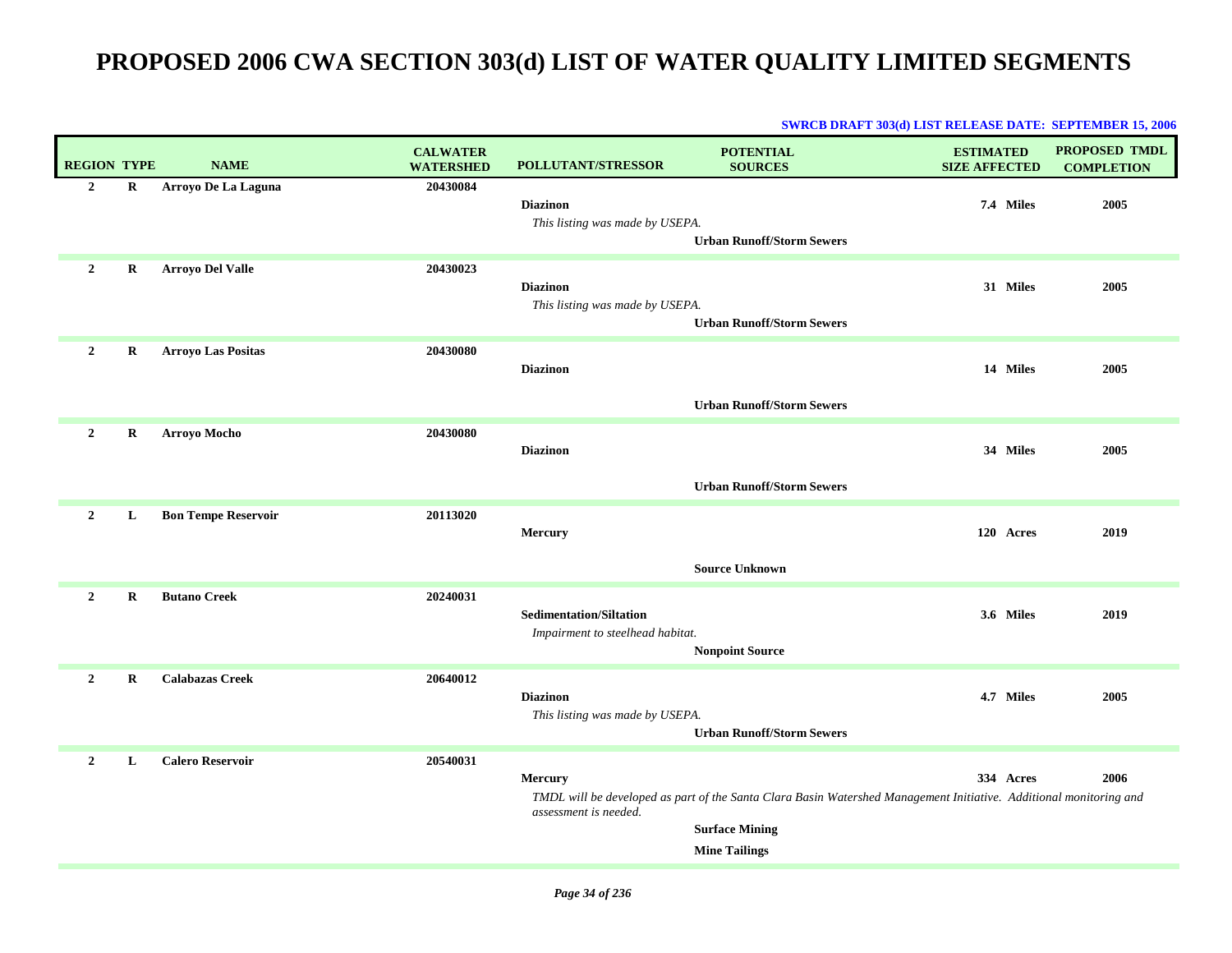| <b>REGION TYPE</b> |   | <b>NAME</b>             | <b>CALWATER</b><br><b>WATERSHED</b> | <b>POLLUTANT/STRESSOR</b>                                                                                                                                                                                                                                                                     | <b>POTENTIAL</b><br><b>SOURCES</b>                                                                                                                                                                                            | <b>ESTIMATED</b><br><b>SIZE AFFECTED</b> |                   | <b>PROPOSED TMDL</b><br><b>COMPLETION</b> |
|--------------------|---|-------------------------|-------------------------------------|-----------------------------------------------------------------------------------------------------------------------------------------------------------------------------------------------------------------------------------------------------------------------------------------------|-------------------------------------------------------------------------------------------------------------------------------------------------------------------------------------------------------------------------------|------------------------------------------|-------------------|-------------------------------------------|
| $\overline{2}$     | E | <b>Carquinez Strait</b> | 20710020                            |                                                                                                                                                                                                                                                                                               |                                                                                                                                                                                                                               |                                          |                   |                                           |
|                    |   |                         |                                     | <b>Chlordane</b>                                                                                                                                                                                                                                                                              |                                                                                                                                                                                                                               |                                          | 5657 Acres        | 2008                                      |
|                    |   |                         |                                     | This listing was made by USEPA.                                                                                                                                                                                                                                                               |                                                                                                                                                                                                                               |                                          |                   |                                           |
|                    |   |                         |                                     |                                                                                                                                                                                                                                                                                               | <b>Nonpoint Source</b>                                                                                                                                                                                                        |                                          |                   |                                           |
|                    |   |                         |                                     | <b>DDT</b>                                                                                                                                                                                                                                                                                    |                                                                                                                                                                                                                               |                                          | 5657 Acres        | 2008                                      |
|                    |   |                         |                                     |                                                                                                                                                                                                                                                                                               | <b>Nonpoint Source</b>                                                                                                                                                                                                        |                                          |                   |                                           |
|                    |   |                         |                                     | <b>Dieldrin</b>                                                                                                                                                                                                                                                                               |                                                                                                                                                                                                                               |                                          | 5657 Acres        | 2008                                      |
|                    |   |                         |                                     | This listing was made by USEPA.                                                                                                                                                                                                                                                               |                                                                                                                                                                                                                               |                                          |                   |                                           |
|                    |   |                         |                                     |                                                                                                                                                                                                                                                                                               | <b>Nonpoint Source</b>                                                                                                                                                                                                        |                                          |                   |                                           |
|                    |   |                         |                                     | Dioxin Compounds (including 2,3,7,8-TCDD)                                                                                                                                                                                                                                                     |                                                                                                                                                                                                                               |                                          | 5657 Acres        | 2019                                      |
|                    |   |                         |                                     |                                                                                                                                                                                                                                                                                               | The specific compounds are 2,3,7,8-TCDD, 1,2,3,7,8-PeCDD, 1,2,3,4,7,8-HxCDD, 1,2,3,6,7,8-HxCDD, 1,2,3,7,8,9-<br>HxCDD, 1,2,3,4,6,7,8-HpCDD, and OCDD. This listing was made by USEPA.                                         |                                          |                   |                                           |
|                    |   |                         |                                     |                                                                                                                                                                                                                                                                                               | <b>Atmospheric Deposition</b>                                                                                                                                                                                                 |                                          |                   |                                           |
|                    |   |                         |                                     | <b>Exotic Species</b>                                                                                                                                                                                                                                                                         |                                                                                                                                                                                                                               |                                          | 5657 Acres        | 2019                                      |
|                    |   |                         |                                     |                                                                                                                                                                                                                                                                                               | Disrupt natural benthos; change pollutant availability in food chain; disrupt food availability to native species.<br><b>Ballast Water</b>                                                                                    |                                          |                   |                                           |
|                    |   |                         |                                     | <b>Furan Compounds</b>                                                                                                                                                                                                                                                                        |                                                                                                                                                                                                                               |                                          | 5657 Acres        | 2019                                      |
|                    |   |                         |                                     | was made by USEPA.                                                                                                                                                                                                                                                                            | The specific compounds are 2,3,7,8-TCDF, 1,2,3,7,8-PeCDF, 2,3,4,7,8-PeCDF, 1,2,3,4,7,8-HxCDF, 1,2,3,6, 7,8,-<br>HxCDF, 1,2,3,7,8,9-HxCDF, 2,3,4,6,7,8-HxCDF, 1,2,3,4,6,7,8-HpCDF, 1,2,3,4,7,8,9-HpCDF, and OCDF. This listing |                                          |                   |                                           |
|                    |   |                         |                                     |                                                                                                                                                                                                                                                                                               | <b>Atmospheric Deposition</b>                                                                                                                                                                                                 |                                          |                   |                                           |
|                    |   |                         |                                     | <b>Mercury</b>                                                                                                                                                                                                                                                                                |                                                                                                                                                                                                                               |                                          | 5657 Acres        | 2006                                      |
|                    |   |                         |                                     | Current data indicate fish consumption and wildlife consumption impacted uses. Major source is historic: gold mining<br>sediments and local mercury mining; most significant ongoing source is erosion and drainage from abandoned mines;<br>moderate to low level inputs from point sources. |                                                                                                                                                                                                                               |                                          |                   |                                           |
|                    |   |                         |                                     |                                                                                                                                                                                                                                                                                               | <b>Industrial Point Sources</b>                                                                                                                                                                                               |                                          |                   |                                           |
|                    |   |                         |                                     |                                                                                                                                                                                                                                                                                               | <b>Municipal Point Sources</b>                                                                                                                                                                                                |                                          |                   |                                           |
|                    |   |                         |                                     |                                                                                                                                                                                                                                                                                               | <b>Resource Extraction</b>                                                                                                                                                                                                    |                                          |                   |                                           |
|                    |   |                         |                                     |                                                                                                                                                                                                                                                                                               | <b>Atmospheric Deposition</b>                                                                                                                                                                                                 |                                          |                   |                                           |
|                    |   |                         |                                     |                                                                                                                                                                                                                                                                                               | <b>Natural Sources</b>                                                                                                                                                                                                        |                                          |                   |                                           |
|                    |   |                         |                                     |                                                                                                                                                                                                                                                                                               | <b>Nonpoint Source</b>                                                                                                                                                                                                        |                                          |                   |                                           |
|                    |   |                         |                                     | <b>PCBs</b> (Polychlorinated biphenyls)                                                                                                                                                                                                                                                       |                                                                                                                                                                                                                               |                                          | <b>5657 Acres</b> | 2006                                      |
|                    |   |                         |                                     | concentration data.                                                                                                                                                                                                                                                                           | This listing covers non dioxin-like PCBs.Interim health advisory for fish; uncertainty regarding water column                                                                                                                 |                                          |                   |                                           |
|                    |   |                         |                                     |                                                                                                                                                                                                                                                                                               | <b>Unknown Nonpoint Source</b>                                                                                                                                                                                                |                                          |                   |                                           |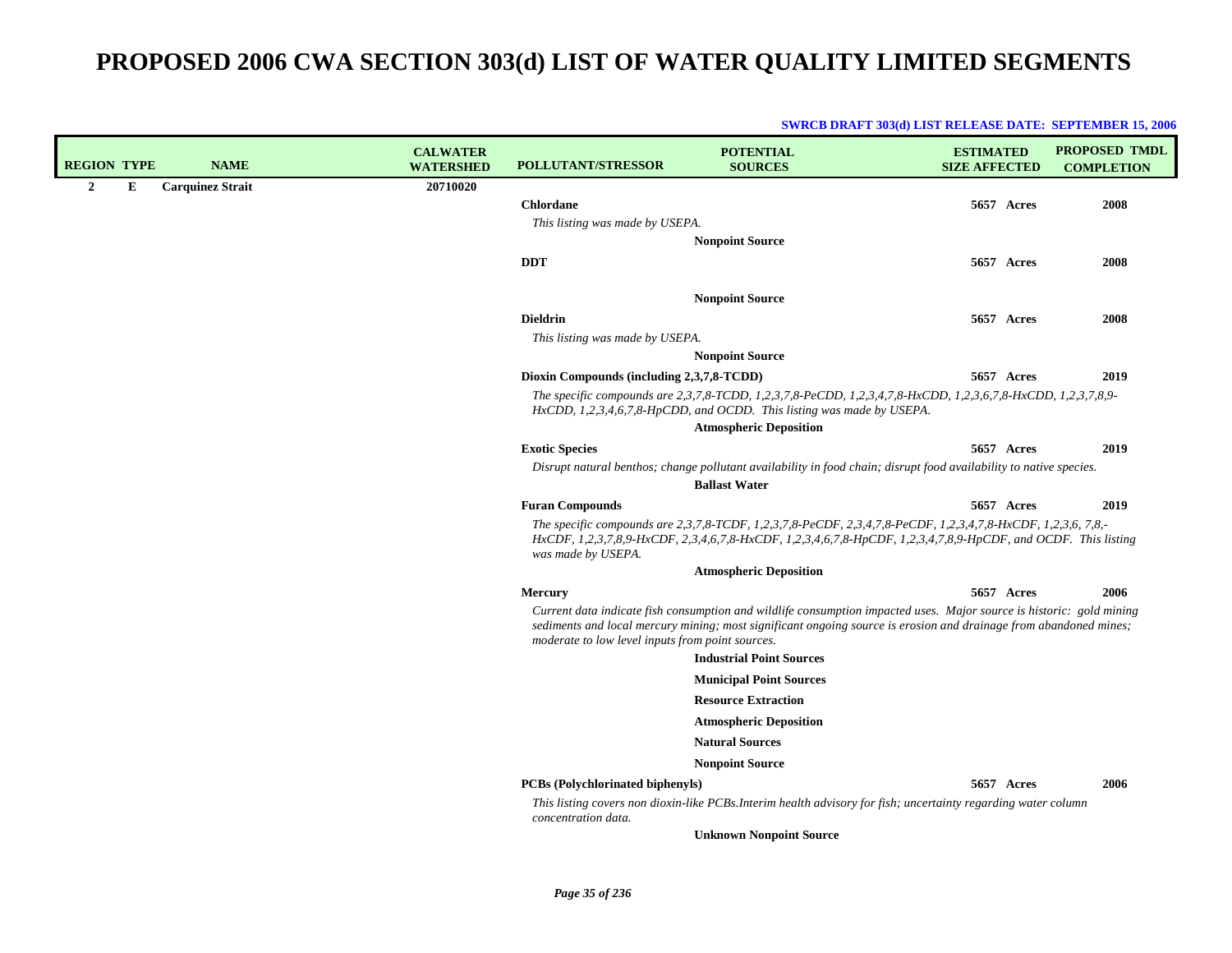| <b>REGION TYPE</b>  | <b>NAME</b>                                               | <b>CALWATER</b><br><b>WATERSHED</b> | <b>POLLUTANT/STRESSOR</b>                                                                                                                                                                                                                                                                                                                                                                                                                                                          | <b>POTENTIAL</b><br><b>SOURCES</b> | <b>ESTIMATED</b><br><b>SIZE AFFECTED</b> | <b>PROPOSED TMDL</b><br><b>COMPLETION</b> |
|---------------------|-----------------------------------------------------------|-------------------------------------|------------------------------------------------------------------------------------------------------------------------------------------------------------------------------------------------------------------------------------------------------------------------------------------------------------------------------------------------------------------------------------------------------------------------------------------------------------------------------------|------------------------------------|------------------------------------------|-------------------------------------------|
|                     |                                                           |                                     | PCBs (Polychlorinated biphenyls) (dioxin-like)                                                                                                                                                                                                                                                                                                                                                                                                                                     |                                    | 5657 Acres                               | 2019                                      |
|                     |                                                           |                                     | The specific dioxin like compounds are 3,4,4,5-TCB (81), 3,3,3,3-TCB (77), 3,3,4,4,5-PeCB (126), 3,3,4,4,4,4-HxCB<br>(169), 2,3,3,4,4-PeCB (105), 2,3,4,4,5-PeCB (114), 2,3,4,4,5-PeCB (118), 2,3,4,4,5-PeCB (123), 2,3,3,4,4,5-HxCB (156),<br>2,3,3,4,4,5-HxCB (157), 2,3,4,4,5,5,-HxCB (167), 2,3,3,4,4,5,5-HpCB (189). This listing was made by USEPA.                                                                                                                          |                                    |                                          |                                           |
|                     |                                                           |                                     |                                                                                                                                                                                                                                                                                                                                                                                                                                                                                    | <b>Unknown Nonpoint Source</b>     |                                          |                                           |
|                     |                                                           |                                     | <b>Selenium</b>                                                                                                                                                                                                                                                                                                                                                                                                                                                                    |                                    | 5657 Acres                               | 2019                                      |
|                     |                                                           |                                     | Affected use is one branch of the food chain; most sensitive indicator is hatchability in nesting diving birds, significant<br>contributions from oil refineries (control program in place) and agriculture (carried downstream by rivers); exotic<br>species may have made food chain more susceptible to accumulation of selenium; health consumption advisory in effect<br>for scaup and scoter (diving ducks); low TMDL priority because Individual Control Strategy in place. |                                    |                                          |                                           |
|                     |                                                           |                                     |                                                                                                                                                                                                                                                                                                                                                                                                                                                                                    | <b>Industrial Point Sources</b>    |                                          |                                           |
|                     |                                                           |                                     |                                                                                                                                                                                                                                                                                                                                                                                                                                                                                    | <b>Agriculture</b>                 |                                          |                                           |
| $\overline{2}$<br>E | Castro Cove, Richmond (San Pablo Basin)                   | 20660014                            |                                                                                                                                                                                                                                                                                                                                                                                                                                                                                    |                                    |                                          |                                           |
|                     |                                                           |                                     | Dieldrin (sediment)                                                                                                                                                                                                                                                                                                                                                                                                                                                                |                                    | 71 Acres                                 | 2008                                      |
|                     |                                                           |                                     |                                                                                                                                                                                                                                                                                                                                                                                                                                                                                    | <b>Urban Runoff/Storm Sewers</b>   |                                          |                                           |
|                     |                                                           |                                     |                                                                                                                                                                                                                                                                                                                                                                                                                                                                                    | <b>Point Source</b>                |                                          |                                           |
|                     |                                                           |                                     | Mercury (sediment)                                                                                                                                                                                                                                                                                                                                                                                                                                                                 |                                    | 71 Acres                                 | 2006                                      |
|                     |                                                           |                                     |                                                                                                                                                                                                                                                                                                                                                                                                                                                                                    | <b>Urban Runoff/Storm Sewers</b>   |                                          |                                           |
|                     |                                                           |                                     |                                                                                                                                                                                                                                                                                                                                                                                                                                                                                    | <b>Point Source</b>                |                                          |                                           |
|                     |                                                           |                                     | PAHs (Polycyclic Aromatic Hydrocarbons) (sediment)                                                                                                                                                                                                                                                                                                                                                                                                                                 |                                    | 71 Acres                                 | 2019                                      |
|                     |                                                           |                                     |                                                                                                                                                                                                                                                                                                                                                                                                                                                                                    | <b>Urban Runoff/Storm Sewers</b>   |                                          |                                           |
|                     |                                                           |                                     | Selenium (sediment)                                                                                                                                                                                                                                                                                                                                                                                                                                                                | <b>Point Source</b>                | 71 Acres                                 | 2019                                      |
|                     |                                                           |                                     |                                                                                                                                                                                                                                                                                                                                                                                                                                                                                    | <b>Urban Runoff/Storm Sewers</b>   |                                          |                                           |
|                     |                                                           |                                     |                                                                                                                                                                                                                                                                                                                                                                                                                                                                                    | <b>Point Source</b>                |                                          |                                           |
|                     |                                                           |                                     |                                                                                                                                                                                                                                                                                                                                                                                                                                                                                    |                                    |                                          |                                           |
| $\overline{2}$<br>B | Central Basin, San Francisco (part of SF<br>Bay, Central) | 20440010                            |                                                                                                                                                                                                                                                                                                                                                                                                                                                                                    |                                    |                                          |                                           |
|                     |                                                           |                                     | <b>Chlordane</b>                                                                                                                                                                                                                                                                                                                                                                                                                                                                   |                                    | 40 Acres                                 | 2008                                      |
|                     |                                                           |                                     | This listing was made by USEPA.                                                                                                                                                                                                                                                                                                                                                                                                                                                    |                                    |                                          |                                           |
|                     |                                                           |                                     |                                                                                                                                                                                                                                                                                                                                                                                                                                                                                    | <b>Nonpoint Source</b>             |                                          |                                           |
|                     |                                                           |                                     | <b>DDT</b>                                                                                                                                                                                                                                                                                                                                                                                                                                                                         |                                    | 40 Acres                                 | 2008                                      |
|                     |                                                           |                                     | This listing was made by USEPA.                                                                                                                                                                                                                                                                                                                                                                                                                                                    | <b>Nonpoint Source</b>             |                                          |                                           |
|                     |                                                           |                                     | <b>Dieldrin</b>                                                                                                                                                                                                                                                                                                                                                                                                                                                                    |                                    | 40 Acres                                 | 2019                                      |
|                     |                                                           |                                     | This listing was made by USEPA.                                                                                                                                                                                                                                                                                                                                                                                                                                                    |                                    |                                          |                                           |
|                     |                                                           |                                     |                                                                                                                                                                                                                                                                                                                                                                                                                                                                                    | <b>Nonpoint Source</b>             |                                          |                                           |
|                     |                                                           |                                     |                                                                                                                                                                                                                                                                                                                                                                                                                                                                                    |                                    |                                          |                                           |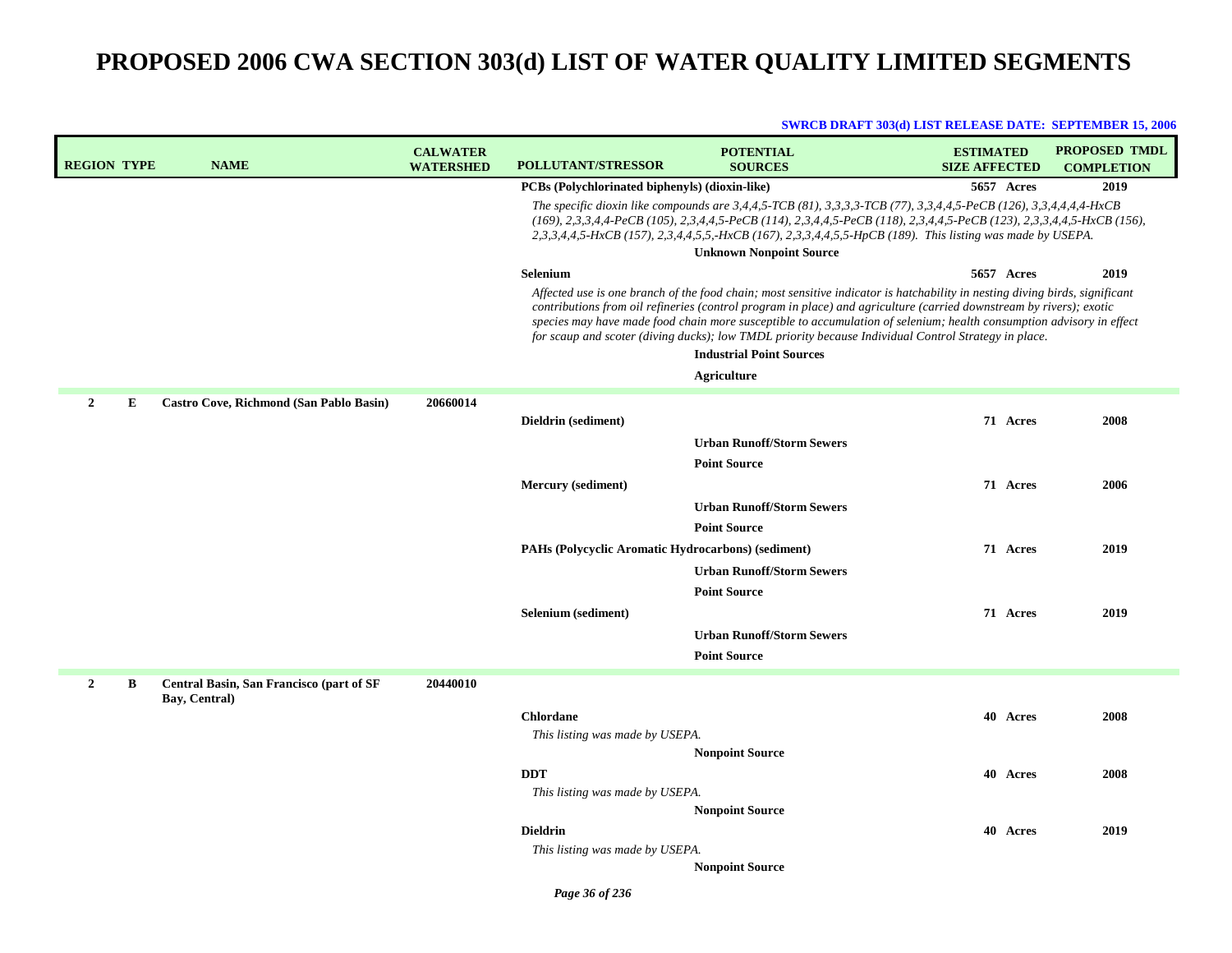| <b>REGION TYPE</b> | <b>NAME</b> | <b>CALWATER</b><br><b>WATERSHED</b> | <b>POLLUTANT/STRESSOR</b>                          | <b>POTENTIAL</b><br><b>SOURCES</b>                                                                                                                                                                                                                                                                                                                                   | <b>ESTIMATED</b><br><b>SIZE AFFECTED</b> |          | <b>PROPOSED TMDL</b><br><b>COMPLETION</b> |
|--------------------|-------------|-------------------------------------|----------------------------------------------------|----------------------------------------------------------------------------------------------------------------------------------------------------------------------------------------------------------------------------------------------------------------------------------------------------------------------------------------------------------------------|------------------------------------------|----------|-------------------------------------------|
|                    |             |                                     | Dioxin Compounds (including 2,3,7,8-TCDD)          |                                                                                                                                                                                                                                                                                                                                                                      |                                          | 40 Acres | 2019                                      |
|                    |             |                                     |                                                    | The specific compounds are 2,3,7,8-TCDD, 1,2,3,7,8-PeCDD, 1,2,3,4,7,8-HxCDD, 1,2,3,6,7,8-HxCDD, 1,2,3,7,8,9-<br>HxCDD, 1,2,3,4,6,7,8-HpCDD, and OCDD. This listing was made by USEPA.                                                                                                                                                                                |                                          |          |                                           |
|                    |             |                                     |                                                    | <b>Atmospheric Deposition</b>                                                                                                                                                                                                                                                                                                                                        |                                          |          |                                           |
|                    |             |                                     | <b>Exotic Species</b>                              |                                                                                                                                                                                                                                                                                                                                                                      |                                          | 40 Acres | 2019                                      |
|                    |             |                                     |                                                    | Disrupt natural benthos; change pollutant availability in food chain; disrupt food availability to native species.                                                                                                                                                                                                                                                   |                                          |          |                                           |
|                    |             |                                     |                                                    | <b>Ballast Water</b>                                                                                                                                                                                                                                                                                                                                                 |                                          |          |                                           |
|                    |             |                                     | <b>Furan Compounds</b>                             |                                                                                                                                                                                                                                                                                                                                                                      |                                          | 40 Acres | 2019                                      |
|                    |             |                                     | by USEPA.                                          | The specific compounds are 2,3,7,8-TCDF, 1,2,3,7,8-PeCDF, 2,3,4,7,8-PeCDF, 1,2,3,4,7,8-HxCDF, 1,2,3,6,7,8-HxCDF,<br>1,2,3,7,8,9-HxCDF, 2,3,4,6,7,8-HxCDF, 1,2,3,4,6,7,8-HpCDF, 1,2,3,4,7,8,9-HpCDF, and OCDF. This listing was made                                                                                                                                  |                                          |          |                                           |
|                    |             |                                     |                                                    | <b>Atmospheric Deposition</b>                                                                                                                                                                                                                                                                                                                                        |                                          |          |                                           |
|                    |             |                                     | <b>Mercury</b>                                     |                                                                                                                                                                                                                                                                                                                                                                      |                                          | 40 Acres | 2006                                      |
|                    |             |                                     | inputs from point sources.                         | Current data indicate fish consumption and wildlife consumption impacted uses: health consumption advisory in effect<br>for multiple fish species including striped bass and shark. Major source is historic: gold mining sediments and local<br>mercury mining; most significant ongoing source is erosion and drainage from abandoned mines; moderate to low level |                                          |          |                                           |
|                    |             |                                     |                                                    | <b>Industrial Point Sources</b>                                                                                                                                                                                                                                                                                                                                      |                                          |          |                                           |
|                    |             |                                     |                                                    | <b>Minor Industrial Point Source</b>                                                                                                                                                                                                                                                                                                                                 |                                          |          |                                           |
|                    |             |                                     |                                                    | <b>Municipal Point Sources</b>                                                                                                                                                                                                                                                                                                                                       |                                          |          |                                           |
|                    |             |                                     |                                                    | <b>Resource Extraction</b>                                                                                                                                                                                                                                                                                                                                           |                                          |          |                                           |
|                    |             |                                     |                                                    | <b>Atmospheric Deposition</b>                                                                                                                                                                                                                                                                                                                                        |                                          |          |                                           |
|                    |             |                                     |                                                    | <b>Natural Sources</b>                                                                                                                                                                                                                                                                                                                                               |                                          |          |                                           |
|                    |             |                                     |                                                    | <b>Nonpoint Source</b>                                                                                                                                                                                                                                                                                                                                               |                                          |          |                                           |
|                    |             |                                     | Mercury (sediment)                                 |                                                                                                                                                                                                                                                                                                                                                                      |                                          | 40 Acres | 2006                                      |
|                    |             |                                     |                                                    | <b>Urban Runoff/Storm Sewers</b>                                                                                                                                                                                                                                                                                                                                     |                                          |          |                                           |
|                    |             |                                     |                                                    | <b>Point Source</b>                                                                                                                                                                                                                                                                                                                                                  |                                          |          |                                           |
|                    |             |                                     | PAHs (Polycyclic Aromatic Hydrocarbons) (sediment) |                                                                                                                                                                                                                                                                                                                                                                      |                                          | 40 Acres | 2019                                      |
|                    |             |                                     |                                                    | <b>Urban Runoff/Storm Sewers</b>                                                                                                                                                                                                                                                                                                                                     |                                          |          |                                           |
|                    |             |                                     |                                                    | <b>Point Source</b>                                                                                                                                                                                                                                                                                                                                                  |                                          |          |                                           |
|                    |             |                                     | <b>PCBs</b> (Polychlorinated biphenyls)            |                                                                                                                                                                                                                                                                                                                                                                      |                                          | 40 Acres | 2006                                      |
|                    |             |                                     | concentration data.                                | This listing covers non dioxin-like PCBs. Interim health advisory for fish; uncertainty regarding water column                                                                                                                                                                                                                                                       |                                          |          |                                           |
|                    |             |                                     |                                                    | <b>Unknown Nonpoint Source</b>                                                                                                                                                                                                                                                                                                                                       |                                          |          |                                           |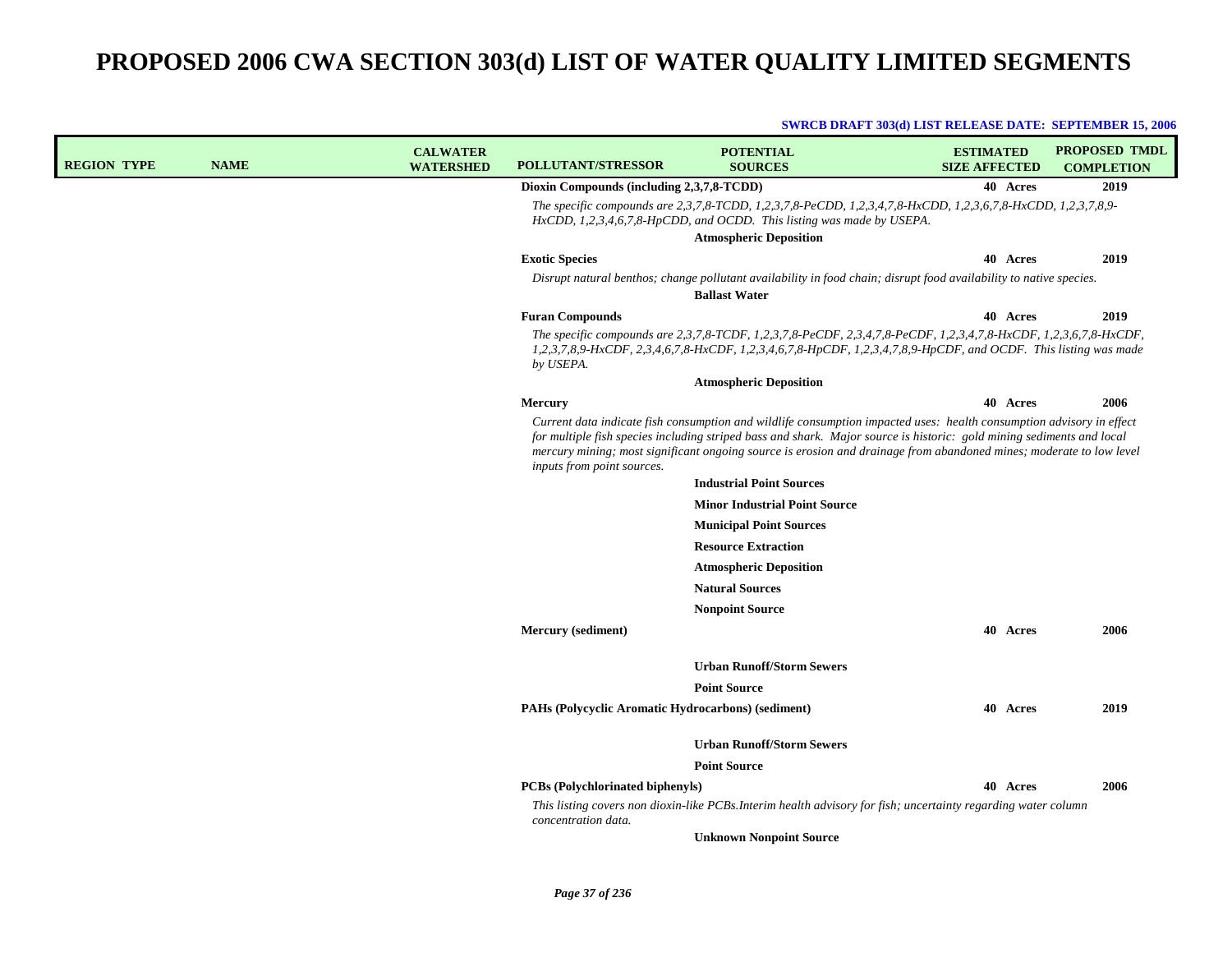| <b>REGION TYPE</b>         | <b>NAME</b>                        | <b>CALWATER</b><br><b>WATERSHED</b> | <b>POLLUTANT/STRESSOR</b>                             | <b>POTENTIAL</b><br><b>SOURCES</b>                                                                                                                                                                                                                                                                                                                                                                                                                                                 | <b>ESTIMATED</b><br><b>SIZE AFFECTED</b> | <b>PROPOSED TMDL</b><br><b>COMPLETION</b> |
|----------------------------|------------------------------------|-------------------------------------|-------------------------------------------------------|------------------------------------------------------------------------------------------------------------------------------------------------------------------------------------------------------------------------------------------------------------------------------------------------------------------------------------------------------------------------------------------------------------------------------------------------------------------------------------|------------------------------------------|-------------------------------------------|
|                            |                                    |                                     | <b>PCBs</b> (Polychlorinated biphenyls) (dioxin-like) |                                                                                                                                                                                                                                                                                                                                                                                                                                                                                    | 40 Acres                                 | 2019                                      |
|                            |                                    |                                     |                                                       | The specific dioxin like compounds are 3,4,4,5-TCB (81), 3,3,3,3-TCB (77), 3,3,4,4,5-PeCB (126), 3,3,4,4,4,4-HxCB<br>(169), 2,3,3,4,4-PeCB (105), 2,3,4,4,5-PeCB (114), 2,3,4,4,5-PeCB (118), 2,3,4,4,5-PeCB (123), 2,3,3,4,4,5-HxCB (156),<br>2,3,3,4,4,5-HxCB (157), 2,3,4,4,5,5,-HxCB (167), 2,3,3,4,4,5,5-HpCB (189). This listing was made by USEPA.                                                                                                                          |                                          |                                           |
|                            |                                    |                                     |                                                       | <b>Unknown Nonpoint Source</b>                                                                                                                                                                                                                                                                                                                                                                                                                                                     |                                          |                                           |
|                            |                                    |                                     | <b>Selenium</b>                                       |                                                                                                                                                                                                                                                                                                                                                                                                                                                                                    | 40 Acres                                 | 2019                                      |
|                            |                                    |                                     |                                                       | Affected use is one branch of the food chain; most sensitive indicator is hatchability in nesting diving birds, significant<br>contributions from oil refineries (control program in place) and agriculture (carried downstream by rivers); exotic<br>species may have made food chain more susceptible to accumulation of selenium; health consumption advisory in effect<br>for scaup and scoter (diving ducks); low TMDL priority because Individual Control Strategy in place. |                                          |                                           |
|                            |                                    |                                     |                                                       | <b>Industrial Point Sources</b>                                                                                                                                                                                                                                                                                                                                                                                                                                                    |                                          |                                           |
|                            |                                    |                                     |                                                       | Agriculture                                                                                                                                                                                                                                                                                                                                                                                                                                                                        |                                          |                                           |
|                            |                                    |                                     |                                                       | <b>Natural Sources</b>                                                                                                                                                                                                                                                                                                                                                                                                                                                             |                                          |                                           |
|                            |                                    |                                     |                                                       | <b>Exotic Species</b>                                                                                                                                                                                                                                                                                                                                                                                                                                                              |                                          |                                           |
| $\overline{2}$<br>$\bf{R}$ | <b>Corte Madera Creek</b>          | 20320011                            | <b>Diazinon</b><br>This listing was made by USEPA.    |                                                                                                                                                                                                                                                                                                                                                                                                                                                                                    | 4.1 Miles                                | 2005                                      |
|                            |                                    |                                     |                                                       | <b>Urban Runoff/Storm Sewers</b>                                                                                                                                                                                                                                                                                                                                                                                                                                                   |                                          |                                           |
| $\overline{2}$<br>R        | <b>Coyote Creek (Marin County)</b> | 20320020                            | <b>Diazinon</b><br>This listing was made by USEPA.    | <b>Urban Runoff/Storm Sewers</b>                                                                                                                                                                                                                                                                                                                                                                                                                                                   | 2.6 Miles                                | 2005                                      |
| $\overline{2}$<br>$\bf{R}$ | Coyote Creek (Santa Clara Co.)     | 20530021                            | <b>Diazinon</b>                                       |                                                                                                                                                                                                                                                                                                                                                                                                                                                                                    | 55 Miles                                 | 2005                                      |
|                            |                                    |                                     | This listing was made by USEPA.                       |                                                                                                                                                                                                                                                                                                                                                                                                                                                                                    |                                          |                                           |
|                            |                                    |                                     |                                                       | <b>Urban Runoff/Storm Sewers</b>                                                                                                                                                                                                                                                                                                                                                                                                                                                   |                                          |                                           |
| $\mathbf{2}$<br>L          | <b>Del Valle Reservoir</b>         | 20430024                            |                                                       |                                                                                                                                                                                                                                                                                                                                                                                                                                                                                    |                                          |                                           |
|                            |                                    |                                     | <b>Mercury</b>                                        |                                                                                                                                                                                                                                                                                                                                                                                                                                                                                    | 1022 Acres                               | 2019                                      |
|                            |                                    |                                     |                                                       |                                                                                                                                                                                                                                                                                                                                                                                                                                                                                    |                                          |                                           |
|                            |                                    |                                     |                                                       | <b>Source Unknown</b>                                                                                                                                                                                                                                                                                                                                                                                                                                                              |                                          |                                           |
|                            |                                    |                                     | <b>PCBs</b> (Polychlorinated biphenyls)               |                                                                                                                                                                                                                                                                                                                                                                                                                                                                                    | 1022 Acres                               | 2019                                      |
|                            |                                    |                                     |                                                       | <b>Source Unknown</b>                                                                                                                                                                                                                                                                                                                                                                                                                                                              |                                          |                                           |
|                            |                                    |                                     |                                                       |                                                                                                                                                                                                                                                                                                                                                                                                                                                                                    |                                          |                                           |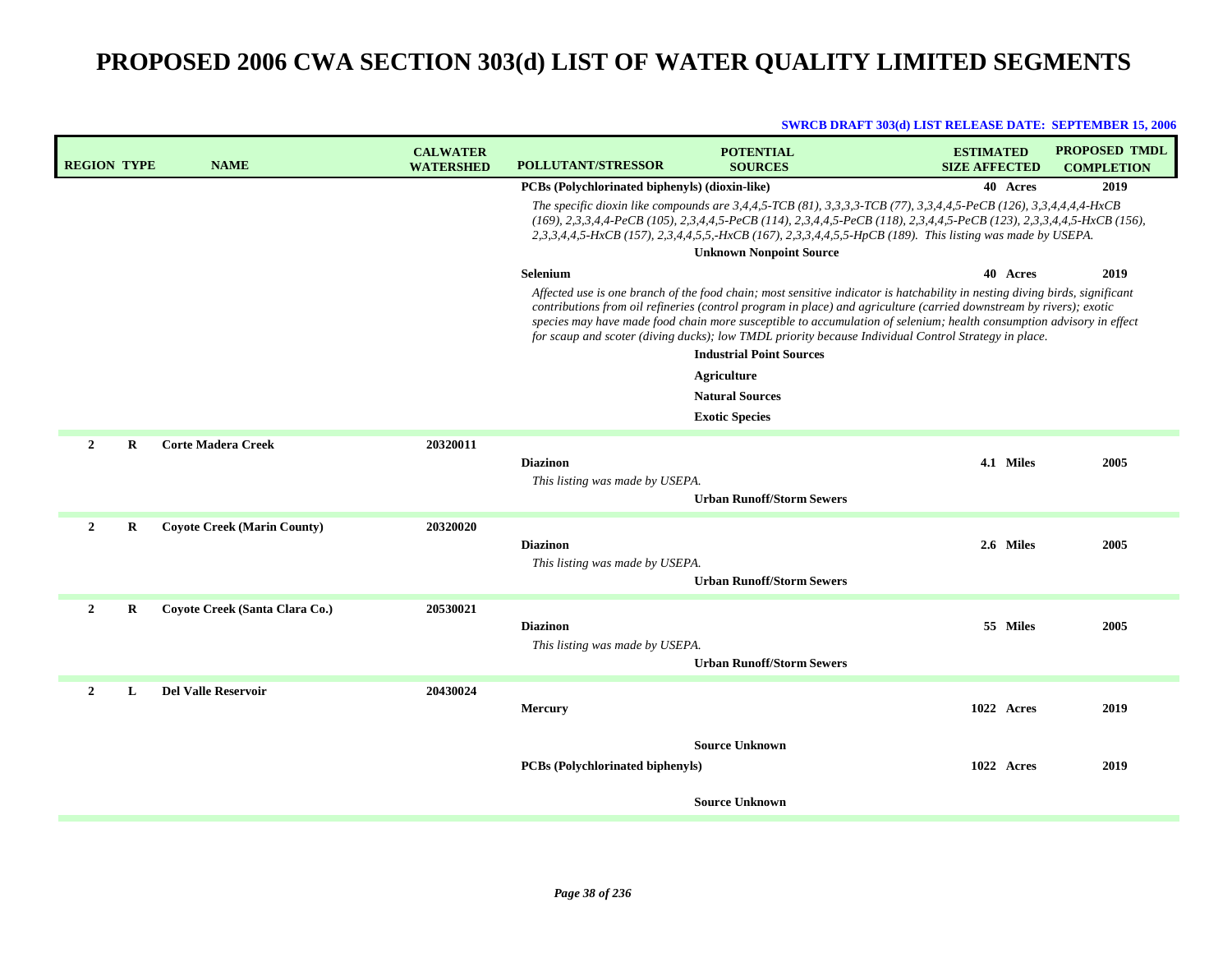| <b>REGION TYPE</b> |         | <b>NAME</b>                | <b>CALWATER</b><br><b>WATERSHED</b> | <b>POLLUTANT/STRESSOR</b>                                                              | <b>POTENTIAL</b><br><b>SOURCES</b>                                                                                                                                             | <b>ESTIMATED</b><br><b>SIZE AFFECTED</b> |                      | <b>PROPOSED TMDL</b><br><b>COMPLETION</b> |
|--------------------|---------|----------------------------|-------------------------------------|----------------------------------------------------------------------------------------|--------------------------------------------------------------------------------------------------------------------------------------------------------------------------------|------------------------------------------|----------------------|-------------------------------------------|
| $\overline{2}$     | $\bf R$ | <b>Gallinas Creek</b>      | 20620013                            | <b>Diazinon</b><br>This listing was made by USEPA.                                     | <b>Urban Runoff/Storm Sewers</b>                                                                                                                                               |                                          | 2.1 Miles            | 2005                                      |
| $\overline{2}$     | R       | <b>Guadalupe Creek</b>     | 20540050                            | <b>Mercury</b><br>assessment is needed.                                                | TMDL will be developed as part of the Santa Clara Basin Watershed Management Initiative. Additional monitoring and<br><b>Mine Tailings</b>                                     |                                          | 8.1 Miles            | 2006                                      |
| $\overline{2}$     | L       | <b>Guadalupe Reservoir</b> | 20540040                            | <b>Mercury</b><br>assessment is needed.                                                | TMDL will be developed as part of the Santa Clara Basin Watershed Management Initiative. Additional monitoring and<br><b>Surface Mining</b><br><b>Mine Tailings</b>            |                                          | 63 Acres             | 2006                                      |
| $\overline{2}$     | R       | <b>Guadalupe River</b>     | 20540050                            | <b>Diazinon</b><br>This listing was made by USEPA.<br>Mercury<br>assessment is needed. | <b>Urban Runoff/Storm Sewers</b><br>TMDL will be developed as part of the Santa Clara Basin Watershed Management Initiative. Additional monitoring and<br><b>Mine Tailings</b> |                                          | 18 Miles<br>18 Miles | 2005<br>2006                              |
| $\overline{2}$     | E       | <b>Islais Creek</b>        | 20440010                            | Ammonia<br>Chlordane (sediment)                                                        | <b>Industrial Point Sources</b><br><b>Combined Sewer Overflow</b>                                                                                                              |                                          | 46 Acres<br>46 Acres | 2019<br>2008                              |
|                    |         |                            |                                     | Dieldrin (sediment)                                                                    | <b>Industrial Point Sources</b><br><b>Combined Sewer Overflow</b><br><b>Industrial Point Sources</b><br><b>Combined Sewer Overflow</b>                                         |                                          | 46 Acres             | 2008                                      |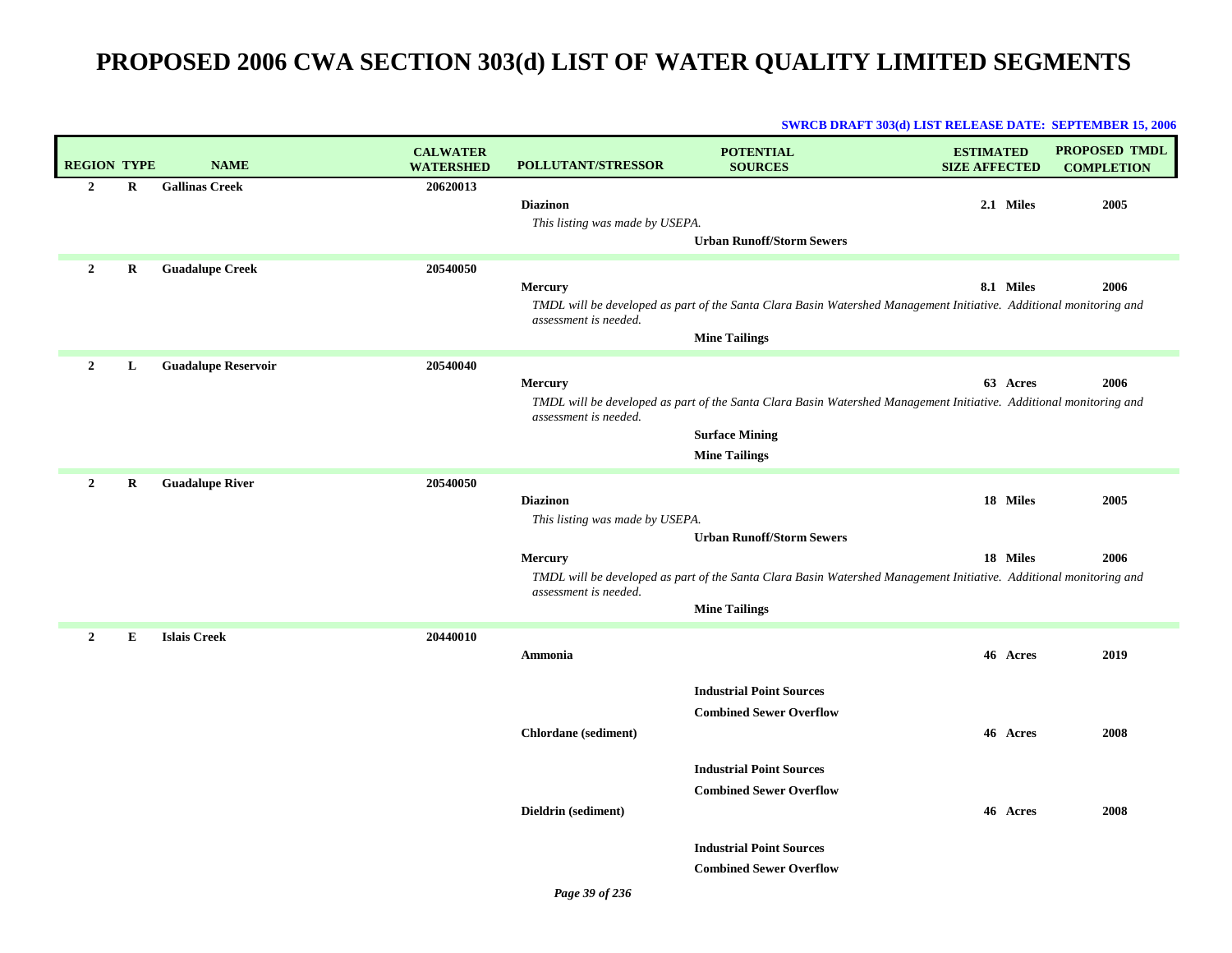| <b>REGION TYPE</b>            | <b>NAME</b>                | <b>CALWATER</b><br><b>WATERSHED</b> | POLLUTANT/STRESSOR                                 | <b>POTENTIAL</b><br><b>SOURCES</b>                                                                            | <b>ESTIMATED</b><br><b>SIZE AFFECTED</b> | <b>PROPOSED TMDL</b><br><b>COMPLETION</b> |
|-------------------------------|----------------------------|-------------------------------------|----------------------------------------------------|---------------------------------------------------------------------------------------------------------------|------------------------------------------|-------------------------------------------|
|                               |                            |                                     | <b>Hydrogen Sulfide</b>                            |                                                                                                               | 46 Acres                                 | 2019                                      |
|                               |                            |                                     |                                                    | <b>Industrial Point Sources</b><br><b>Combined Sewer Overflow</b>                                             |                                          |                                           |
|                               |                            |                                     | PAHs (Polycyclic Aromatic Hydrocarbons) (sediment) |                                                                                                               | 46 Acres                                 | 2019                                      |
|                               |                            |                                     |                                                    |                                                                                                               |                                          |                                           |
|                               |                            |                                     |                                                    | <b>Industrial Point Sources</b>                                                                               |                                          |                                           |
|                               |                            |                                     |                                                    | <b>Combined Sewer Overflow</b>                                                                                |                                          |                                           |
|                               |                            |                                     | <b>Sediment Toxicity</b>                           |                                                                                                               | 46 Acres                                 | 2019                                      |
|                               |                            |                                     |                                                    | <b>Source Unknown</b>                                                                                         |                                          |                                           |
| $\overline{2}$<br>L           | <b>Lafayette Reservoir</b> | 20732010                            |                                                    |                                                                                                               |                                          |                                           |
|                               |                            |                                     | Mercury                                            |                                                                                                               | 114 Acres                                | 2019                                      |
|                               |                            |                                     |                                                    | <b>Source Unknown</b>                                                                                         |                                          |                                           |
|                               |                            |                                     | PCBs (Polychlorinated biphenyls)                   |                                                                                                               | 114 Acres                                | 2019                                      |
|                               |                            |                                     |                                                    | <b>Source Unknown</b>                                                                                         |                                          |                                           |
| $\overline{2}$<br>$\mathbf R$ | <b>Lagunitas Creek</b>     | 20113020                            |                                                    |                                                                                                               |                                          |                                           |
|                               |                            |                                     | <b>Nutrients</b>                                   | Tributary to Tomales Bay. TMDLs will be developed as part of evolving watershed management effort. Additional | 17 Miles                                 | 2019                                      |
|                               |                            |                                     | monitoring and assessment needed.                  |                                                                                                               |                                          |                                           |
|                               |                            |                                     |                                                    | <b>Agriculture</b>                                                                                            |                                          |                                           |
|                               |                            |                                     |                                                    | <b>Urban Runoff/Storm Sewers</b>                                                                              |                                          |                                           |
|                               |                            |                                     | <b>Sedimentation/Siltation</b>                     | Tributary to Tomales Bay. TMDLs will be developed as part of evolving watershed management effort. Additional | 17 Miles                                 | 2009                                      |
|                               |                            |                                     | monitoring and assessment needed.                  |                                                                                                               |                                          |                                           |
|                               |                            |                                     |                                                    | <b>Agriculture</b><br><b>Urban Runoff/Storm Sewers</b>                                                        |                                          |                                           |
|                               |                            |                                     |                                                    |                                                                                                               |                                          |                                           |
| $\overline{2}$<br>L           | Lake Chabot (Alameda Co)   | 20420030                            | <b>Chlordane</b>                                   |                                                                                                               | 312 Acres                                | 2019                                      |
|                               |                            |                                     |                                                    |                                                                                                               |                                          |                                           |
|                               |                            |                                     |                                                    | <b>Source Unknown</b>                                                                                         |                                          |                                           |
|                               |                            |                                     | <b>DDT</b>                                         |                                                                                                               | 312 Acres                                | 2019                                      |
|                               |                            |                                     |                                                    | <b>Source Unknown</b>                                                                                         |                                          |                                           |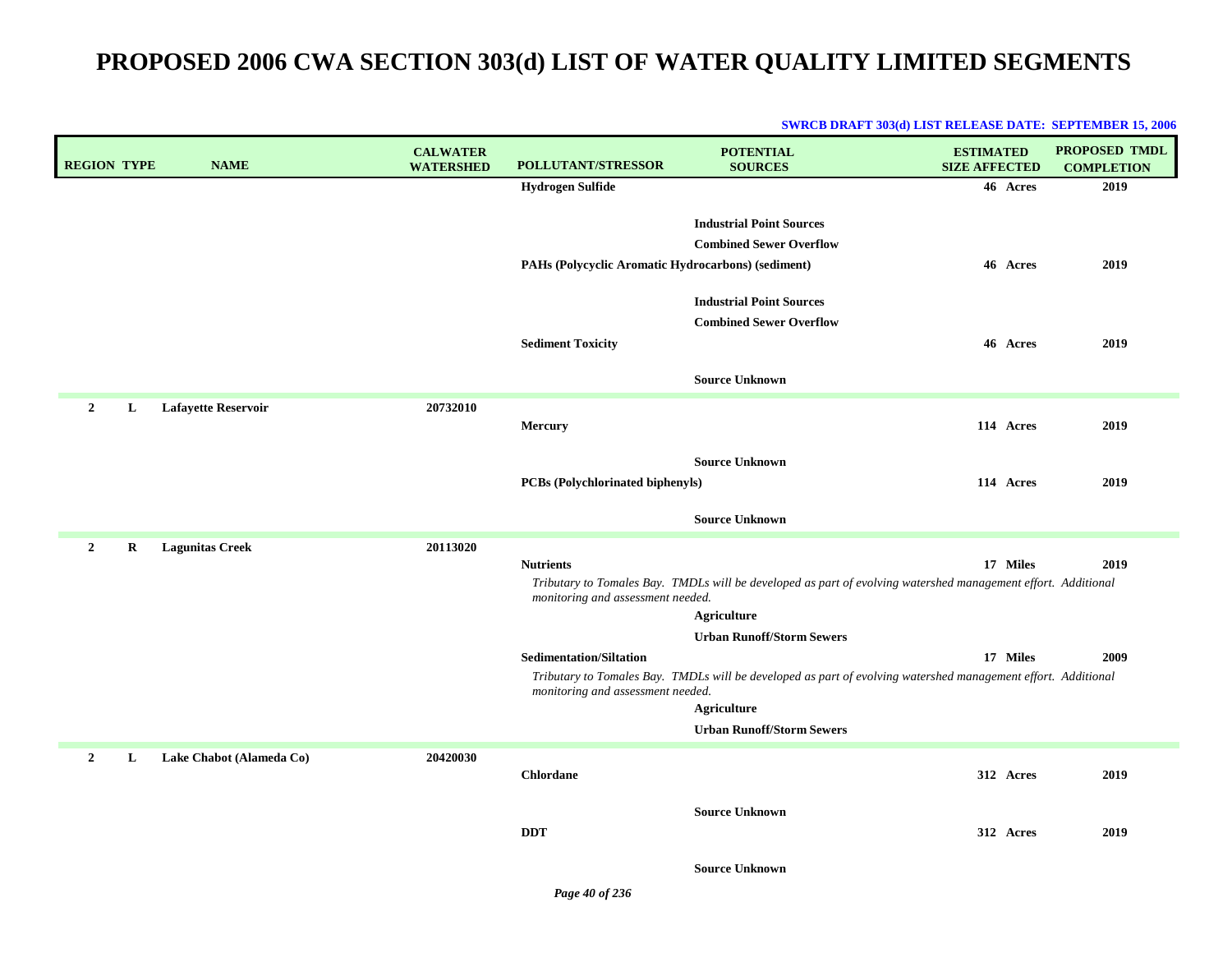| <b>REGION TYPE</b> |         | <b>NAME</b>              | <b>CALWATER</b><br><b>WATERSHED</b> | <b>POLLUTANT/STRESSOR</b>                                                         | <b>POTENTIAL</b><br><b>SOURCES</b>                                                                      | <b>ESTIMATED</b><br><b>SIZE AFFECTED</b> | PROPOSED TMDL<br><b>COMPLETION</b> |
|--------------------|---------|--------------------------|-------------------------------------|-----------------------------------------------------------------------------------|---------------------------------------------------------------------------------------------------------|------------------------------------------|------------------------------------|
|                    |         |                          |                                     | <b>Dieldrin</b>                                                                   |                                                                                                         | 312 Acres                                | 2019                               |
|                    |         |                          |                                     | <b>Mercury</b>                                                                    | <b>Source Unknown</b>                                                                                   | 312 Acres                                | 2019                               |
|                    |         |                          |                                     | PCBs (Polychlorinated biphenyls)                                                  | <b>Source Unknown</b><br><b>Source Unknown</b>                                                          | 312 Acres                                | 2019                               |
|                    |         |                          |                                     |                                                                                   |                                                                                                         |                                          |                                    |
| $\overline{2}$     | L       | <b>Lake Herman</b>       | 20721030                            | <b>Mercury</b>                                                                    | Additional monitoring and assessment needed. Problem due to historical mining.<br><b>Surface Mining</b> | 108 Acres                                | 2019                               |
| $\overline{2}$     | L       | <b>Lake Merced</b>       | 20210010                            | <b>Low Dissolved Oxygen</b><br>This listing was made by USEPA.                    |                                                                                                         | 299 Acres                                | 2019                               |
|                    |         |                          |                                     | pH<br>This listing was made by USEPA.                                             | <b>Source Unknown</b><br><b>Source Unknown</b>                                                          | 299 Acres                                | 2019                               |
| $\overline{2}$     | L       | <b>Lake Merritt</b>      | 20420040                            | <b>Organic Enrichment/Low Dissolved Oxygen</b><br>This listing was made by USEPA. |                                                                                                         | 142 Acres                                | 2019                               |
|                    |         |                          |                                     | Trash                                                                             | <b>Source Unknown</b><br><b>Urban Runoff/Storm Sewers</b>                                               | 142 Acres                                | 2019                               |
| $\overline{2}$     | $\bf R$ | Laurel Creek (Solano Co) | 20440040                            | <b>Diazinon</b><br>This listing was made by USEPA.                                | <b>Urban Runoff/Storm Sewers</b>                                                                        | 3 Miles                                  | 2005                               |
| $\overline{2}$     | $\bf R$ | <b>Ledgewood Creek</b>   | 20723010                            | <b>Diazinon</b><br>This listing was made by USEPA.                                | <b>Urban Runoff/Storm Sewers</b>                                                                        | 12 Miles                                 | 2005                               |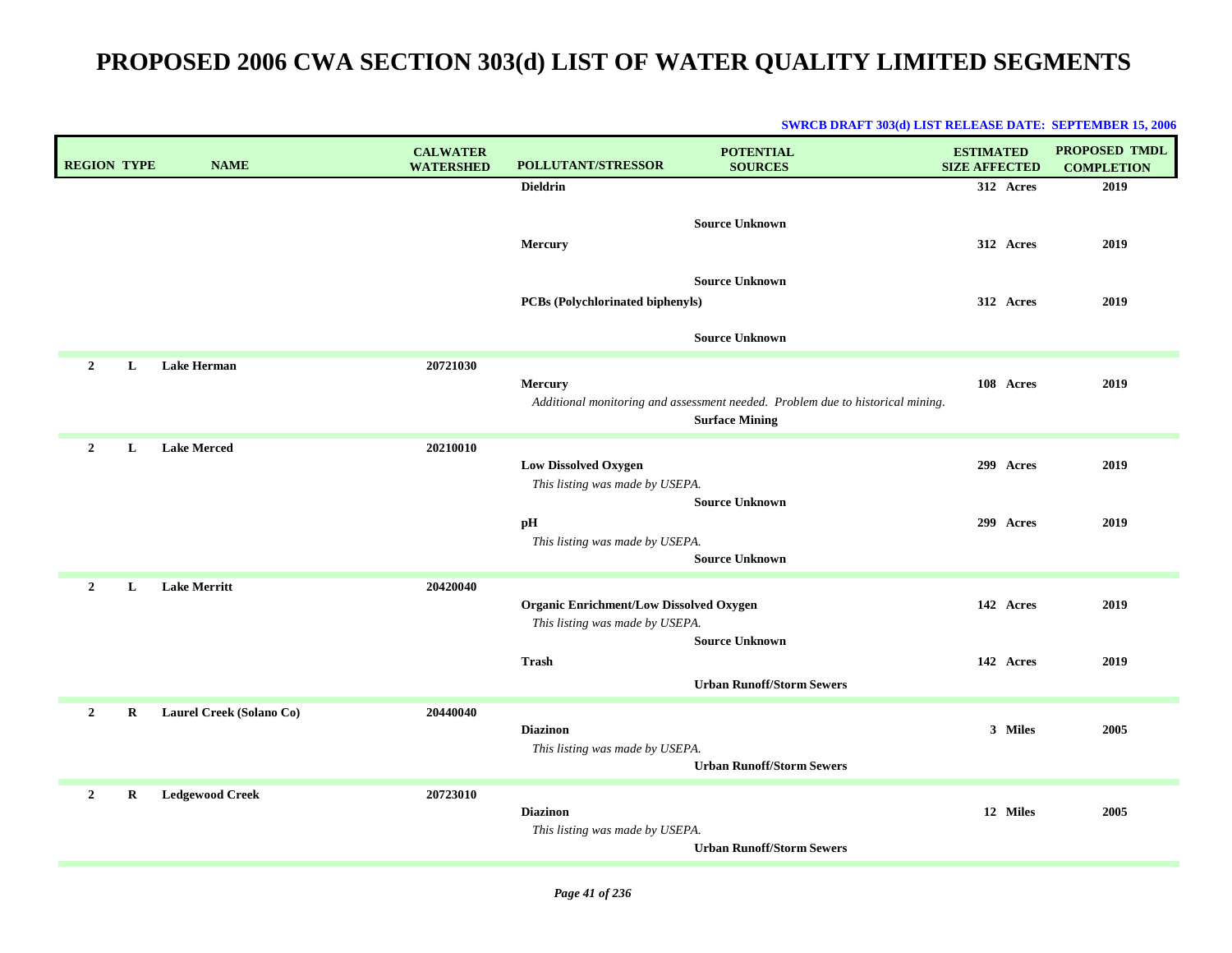| <b>REGION TYPE</b> |             | <b>NAME</b>                      | <b>CALWATER</b><br><b>WATERSHED</b> | POLLUTANT/STRESSOR                                 | <b>POTENTIAL</b><br><b>SOURCES</b> | <b>ESTIMATED</b><br><b>SIZE AFFECTED</b> | <b>PROPOSED TMDL</b><br><b>COMPLETION</b> |
|--------------------|-------------|----------------------------------|-------------------------------------|----------------------------------------------------|------------------------------------|------------------------------------------|-------------------------------------------|
| $\overline{2}$     | $\mathbf R$ | Los Gatos Creek (R2)             | 20540011                            |                                                    |                                    | 19 Miles                                 | 2005                                      |
|                    |             |                                  |                                     | <b>Diazinon</b><br>This listing was made by USEPA. |                                    |                                          |                                           |
|                    |             |                                  |                                     |                                                    | <b>Urban Runoff/Storm Sewers</b>   |                                          |                                           |
| $\overline{2}$     | ${\bf E}$   | Marina Lagoon (San Mateo County) | 20440040                            |                                                    |                                    |                                          |                                           |
|                    |             |                                  |                                     | <b>Coliform Bacteria</b>                           |                                    | 169 Acres                                | 2019                                      |
|                    |             |                                  |                                     |                                                    | <b>Urban Runoff/Storm Sewers</b>   |                                          |                                           |
|                    |             |                                  |                                     |                                                    | <b>Nonpoint Source</b>             |                                          |                                           |
| $\overline{2}$     | R           | <b>Matadero Creek</b>            | 20550040                            |                                                    |                                    |                                          |                                           |
|                    |             |                                  |                                     | <b>Diazinon</b>                                    |                                    | 7.3 Miles                                | 2005                                      |
|                    |             |                                  |                                     | This listing was made by USEPA.                    | <b>Urban Runoff/Storm Sewers</b>   |                                          |                                           |
|                    |             |                                  |                                     |                                                    |                                    |                                          |                                           |
| $\overline{2}$     | $\mathbf R$ | <b>Miller Creek</b>              | 20620012                            |                                                    |                                    |                                          |                                           |
|                    |             |                                  |                                     | <b>Diazinon</b>                                    |                                    | 9 Miles                                  | 2005                                      |
|                    |             |                                  |                                     | This listing was made by USEPA.                    | <b>Urban Runoff/Storm Sewers</b>   |                                          |                                           |
|                    |             |                                  |                                     |                                                    |                                    |                                          |                                           |
| $\overline{2}$     | ${\bf E}$   | <b>Mission Creek</b>             | 20440010                            | <b>Ammonia</b>                                     |                                    | 8.5 Acres                                | 2019                                      |
|                    |             |                                  |                                     |                                                    | <b>Industrial Point Sources</b>    |                                          |                                           |
|                    |             |                                  |                                     |                                                    | <b>Combined Sewer Overflow</b>     |                                          |                                           |
|                    |             |                                  |                                     | <b>Chlordane</b> (sediment)                        |                                    | 8.5 Acres                                | 2008                                      |
|                    |             |                                  |                                     |                                                    | <b>Industrial Point Sources</b>    |                                          |                                           |
|                    |             |                                  |                                     |                                                    | <b>Combined Sewer Overflow</b>     |                                          |                                           |
|                    |             |                                  |                                     | Dieldrin (sediment)                                |                                    | 8.5 Acres                                | 2008                                      |
|                    |             |                                  |                                     |                                                    | <b>Industrial Point Sources</b>    |                                          |                                           |
|                    |             |                                  |                                     |                                                    | <b>Combined Sewer Overflow</b>     |                                          |                                           |
|                    |             |                                  |                                     | <b>Hydrogen Sulfide</b>                            |                                    | 8.5 Acres                                | 2019                                      |
|                    |             |                                  |                                     |                                                    | <b>Industrial Point Sources</b>    |                                          |                                           |
|                    |             |                                  |                                     |                                                    | <b>Combined Sewer Overflow</b>     |                                          |                                           |
|                    |             |                                  |                                     | Lead (sediment)                                    |                                    | 8.5 Acres                                | 2019                                      |
|                    |             |                                  |                                     |                                                    | <b>Industrial Point Sources</b>    |                                          |                                           |
|                    |             |                                  |                                     |                                                    | <b>Combined Sewer Overflow</b>     |                                          |                                           |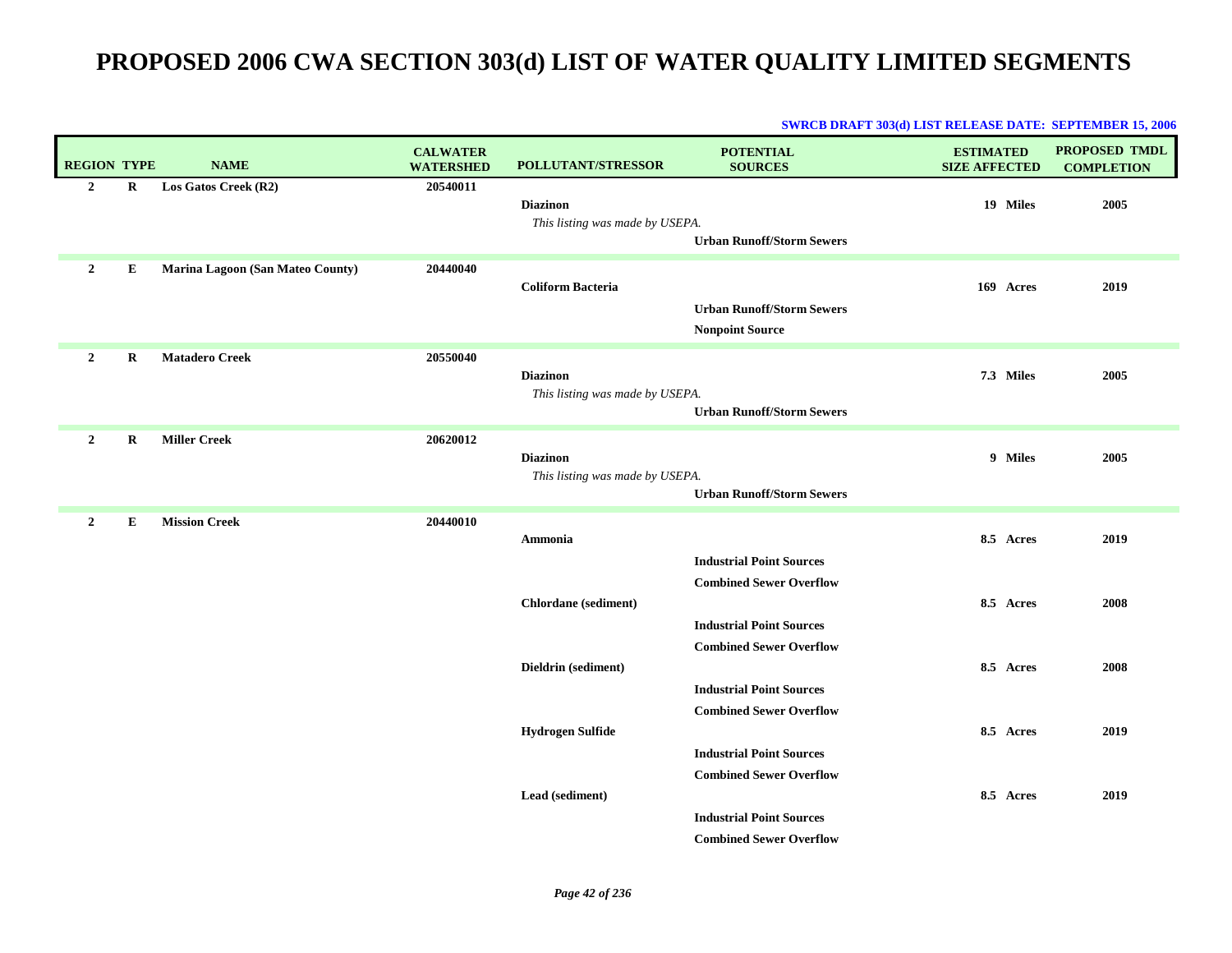|  | <b>SWRCB DRAFT 303(d) LIST RELEASE DATE: SEPTEMBER 15, 2006</b> |  |  |
|--|-----------------------------------------------------------------|--|--|
|--|-----------------------------------------------------------------|--|--|

| <b>REGION TYPE</b> |         | <b>NAME</b>      | <b>CALWATER</b><br><b>WATERSHED</b> | POLLUTANT/STRESSOR                          | <b>POTENTIAL</b><br><b>SOURCES</b>                                                                          | <b>ESTIMATED</b><br><b>SIZE AFFECTED</b> | <b>PROPOSED TMDL</b><br><b>COMPLETION</b> |
|--------------------|---------|------------------|-------------------------------------|---------------------------------------------|-------------------------------------------------------------------------------------------------------------|------------------------------------------|-------------------------------------------|
|                    |         |                  |                                     | Mercury (sediment)                          |                                                                                                             | 8.5 Acres                                | 2019                                      |
|                    |         |                  |                                     |                                             | <b>Industrial Point Sources</b>                                                                             |                                          |                                           |
|                    |         |                  |                                     |                                             | <b>Combined Sewer Overflow</b>                                                                              |                                          |                                           |
|                    |         |                  |                                     | PAHs (Polycyclic Aromatic Hydrocarbons)     |                                                                                                             | 8.5 Acres                                | 2019                                      |
|                    |         |                  |                                     |                                             | <b>Industrial Point Sources</b>                                                                             |                                          |                                           |
|                    |         |                  |                                     |                                             | <b>Combined Sewer Overflow</b>                                                                              |                                          |                                           |
|                    |         |                  |                                     | PCBs (Polychlorinated biphenyls) (sediment) |                                                                                                             | 8.5 Acres                                | 2006                                      |
|                    |         |                  |                                     |                                             | <b>Industrial Point Sources</b>                                                                             |                                          |                                           |
|                    |         |                  |                                     |                                             | <b>Combined Sewer Overflow</b>                                                                              |                                          |                                           |
|                    |         |                  |                                     | Silver (sediment)                           |                                                                                                             | 8.5 Acres                                | 2019                                      |
|                    |         |                  |                                     |                                             | <b>Industrial Point Sources</b>                                                                             |                                          |                                           |
|                    |         |                  |                                     |                                             | <b>Combined Sewer Overflow</b>                                                                              |                                          |                                           |
|                    |         |                  |                                     | Zinc (sediment)                             |                                                                                                             | 8.5 Acres                                | 2019                                      |
|                    |         |                  |                                     |                                             | <b>Industrial Point Sources</b>                                                                             |                                          |                                           |
|                    |         |                  |                                     |                                             | <b>Combined Sewer Overflow</b>                                                                              |                                          |                                           |
| $\overline{2}$     | $\bf R$ | Mt. Diablo Creek | 20731040                            |                                             |                                                                                                             |                                          |                                           |
|                    |         |                  |                                     | <b>Diazinon</b>                             |                                                                                                             | 13 Miles                                 | 2005                                      |
|                    |         |                  |                                     | This listing was made by USEPA.             |                                                                                                             |                                          |                                           |
|                    |         |                  |                                     |                                             | <b>Urban Runoff/Storm Sewers</b>                                                                            |                                          |                                           |
| $\overline{2}$     | R       | Napa River       | 20650010                            |                                             |                                                                                                             |                                          |                                           |
|                    |         |                  |                                     | <b>Nutrients</b>                            |                                                                                                             | 65 Miles                                 | 2008                                      |
|                    |         |                  |                                     | needed.                                     | TMDL will be developed as part of ongoing watershed management effort. Additional monitoring and assessment |                                          |                                           |
|                    |         |                  |                                     |                                             | <b>Agriculture</b>                                                                                          |                                          |                                           |
|                    |         |                  |                                     | Pathogens                                   |                                                                                                             | 65 Miles                                 | 2006                                      |
|                    |         |                  |                                     | needed.                                     | TMDL will be developed as part of ongoing watershed management effort. Additional monitoring and assessment |                                          |                                           |
|                    |         |                  |                                     |                                             | <b>Agriculture</b>                                                                                          |                                          |                                           |
|                    |         |                  |                                     |                                             | <b>Urban Runoff/Storm Sewers</b>                                                                            |                                          |                                           |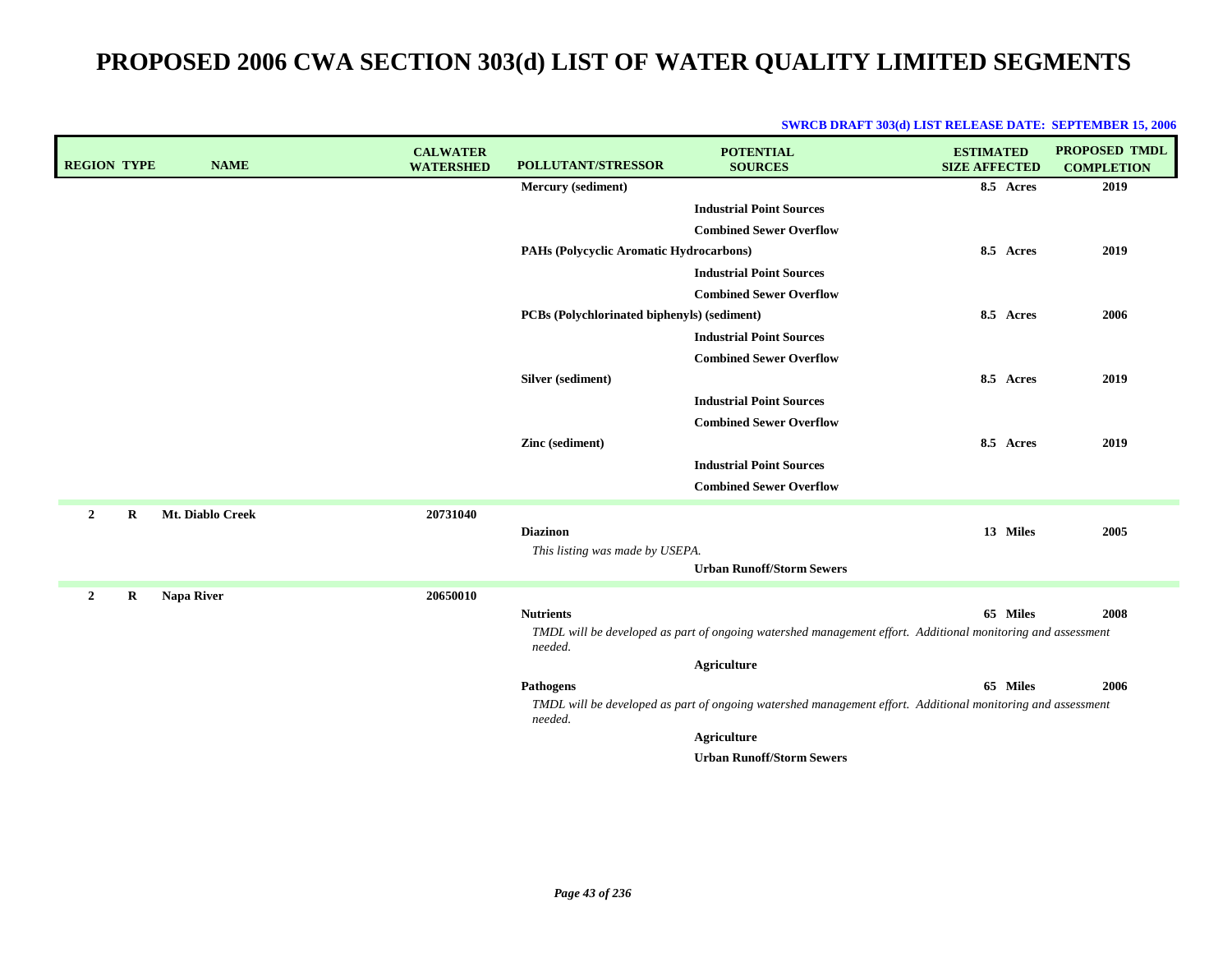| <b>REGION TYPE</b> |         | <b>NAME</b>                                | <b>CALWATER</b><br><b>WATERSHED</b> | POLLUTANT/STRESSOR                        | <b>POTENTIAL</b><br><b>SOURCES</b>                                                                                 | <b>ESTIMATED</b><br><b>SIZE AFFECTED</b> |            | <b>PROPOSED TMDL</b><br><b>COMPLETION</b> |
|--------------------|---------|--------------------------------------------|-------------------------------------|-------------------------------------------|--------------------------------------------------------------------------------------------------------------------|------------------------------------------|------------|-------------------------------------------|
|                    |         |                                            |                                     | <b>Sedimentation/Siltation</b>            |                                                                                                                    |                                          | 65 Miles   | 2006                                      |
|                    |         |                                            |                                     | needed.                                   | TMDL will be developed as part of ongoing watershed management effort. Additional monitoring and assessment        |                                          |            |                                           |
|                    |         |                                            |                                     |                                           | <b>Agriculture</b>                                                                                                 |                                          |            |                                           |
|                    |         |                                            |                                     |                                           | <b>Construction/Land Development</b>                                                                               |                                          |            |                                           |
|                    |         |                                            |                                     |                                           | <b>Land Development</b>                                                                                            |                                          |            |                                           |
|                    |         |                                            |                                     |                                           | <b>Urban Runoff/Storm Sewers</b>                                                                                   |                                          |            |                                           |
| $\overline{2}$     | L       | <b>Nicasio Reservoir</b>                   | 20113012                            |                                           |                                                                                                                    |                                          |            |                                           |
|                    |         |                                            |                                     | <b>Mercury</b>                            |                                                                                                                    |                                          | 829 Acres  | 2019                                      |
|                    |         |                                            |                                     |                                           |                                                                                                                    |                                          |            |                                           |
|                    |         |                                            |                                     |                                           | <b>Source Unknown</b>                                                                                              |                                          |            |                                           |
| $\overline{2}$     | $\bf R$ | <b>Novato Creek</b>                        | 20620010                            |                                           |                                                                                                                    |                                          |            |                                           |
|                    |         |                                            |                                     | <b>Diazinon</b>                           |                                                                                                                    |                                          | 17 Miles   | 2005                                      |
|                    |         |                                            |                                     | This listing was made by USEPA.           |                                                                                                                    |                                          |            |                                           |
|                    |         |                                            |                                     |                                           | <b>Urban Runoff/Storm Sewers</b>                                                                                   |                                          |            |                                           |
| $\overline{2}$     | B       | Oakland Inner Harbor (Fruitvale Site, part | 20420040                            |                                           |                                                                                                                    |                                          |            |                                           |
|                    |         | of SF Bay, Central)                        |                                     | <b>Chlordane</b>                          |                                                                                                                    |                                          | 0.93 Acres | 2008                                      |
|                    |         |                                            |                                     | This listing was made by USEPA.           |                                                                                                                    |                                          |            |                                           |
|                    |         |                                            |                                     |                                           | <b>Nonpoint Source</b>                                                                                             |                                          |            |                                           |
|                    |         |                                            |                                     | <b>Chlordane</b> (sediment)               |                                                                                                                    |                                          | 0.93 Acres | 2008                                      |
|                    |         |                                            |                                     |                                           |                                                                                                                    |                                          |            |                                           |
|                    |         |                                            |                                     |                                           | <b>Source Unknown</b>                                                                                              |                                          |            |                                           |
|                    |         |                                            |                                     | <b>DDT</b>                                |                                                                                                                    |                                          | 0.93 Acres | 2008                                      |
|                    |         |                                            |                                     | This listing was made by USEPA.           |                                                                                                                    |                                          |            |                                           |
|                    |         |                                            |                                     |                                           | <b>Nonpoint Source</b>                                                                                             |                                          |            |                                           |
|                    |         |                                            |                                     | <b>Dieldrin</b>                           |                                                                                                                    |                                          | 0.93 Acres | 2008                                      |
|                    |         |                                            |                                     | This listing was made by USEPA.           | <b>Nonpoint Source</b>                                                                                             |                                          |            |                                           |
|                    |         |                                            |                                     | Dioxin Compounds (including 2,3,7,8-TCDD) |                                                                                                                    |                                          | 0.93 Acres | 2019                                      |
|                    |         |                                            |                                     |                                           | The specific compounds are 2,3,7,8-TCDD, 1,2,3,7,8-PeCDD, 1,2,3,4,7,8-HxCDD, 1,2,3,6,7,8-HxCDD, 1,2,3,7,8,9-       |                                          |            |                                           |
|                    |         |                                            |                                     |                                           | HxCDD, 1,2,3,4,6,7,8-HpCDD, and OCDD. This listing was made by USEPA.                                              |                                          |            |                                           |
|                    |         |                                            |                                     |                                           | <b>Atmospheric Deposition</b>                                                                                      |                                          |            |                                           |
|                    |         |                                            |                                     | <b>Exotic Species</b>                     |                                                                                                                    |                                          | 0.93 Acres | 2019                                      |
|                    |         |                                            |                                     |                                           | Disrupt natural benthos; change pollutant availability in food chain; disrupt food availability to native species. |                                          |            |                                           |
|                    |         |                                            |                                     |                                           | <b>Ballast Water</b>                                                                                               |                                          |            |                                           |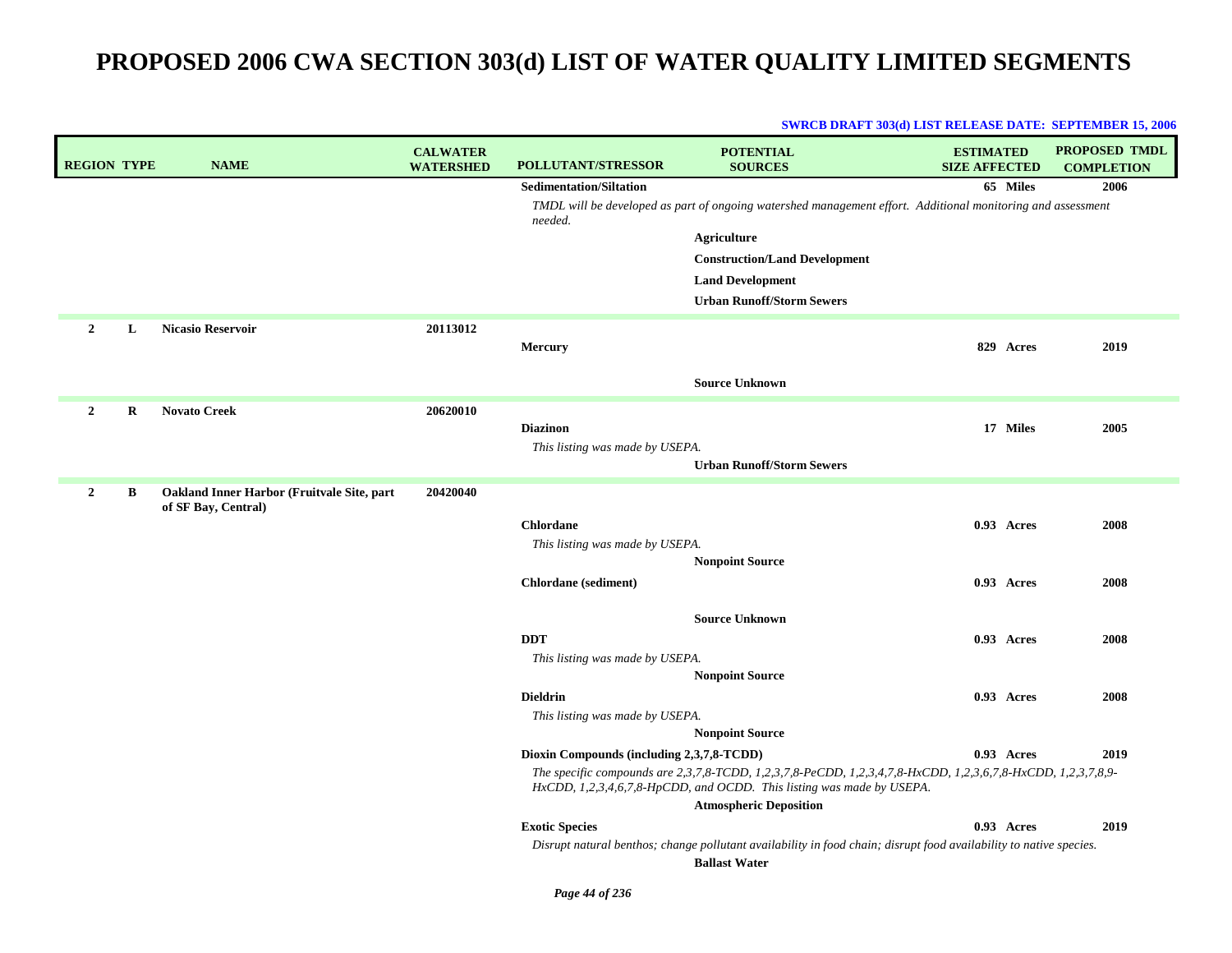| <b>REGION TYPE</b> | <b>NAME</b> | <b>CALWATER</b><br><b>WATERSHED</b> | <b>POLLUTANT/STRESSOR</b>                                                | <b>POTENTIAL</b><br><b>SOURCES</b>                                                                                                                                                                                                                                                                                                                                   | <b>ESTIMATED</b><br><b>SIZE AFFECTED</b> | <b>PROPOSED TMDL</b><br><b>COMPLETION</b> |
|--------------------|-------------|-------------------------------------|--------------------------------------------------------------------------|----------------------------------------------------------------------------------------------------------------------------------------------------------------------------------------------------------------------------------------------------------------------------------------------------------------------------------------------------------------------|------------------------------------------|-------------------------------------------|
|                    |             |                                     | <b>Furan Compounds</b>                                                   |                                                                                                                                                                                                                                                                                                                                                                      | 0.93 Acres                               | 2019                                      |
|                    |             |                                     | by USEPA.                                                                | The specific compounds are 2,3,7,8-TCDF, 1,2,3,7,8-PeCDF, 2,3,4,7,8-PeCDF, 1,2,3,4,7,8-HxCDF, 1,2,3,6,7,8-HxCDF,<br>1,2,3,7,8,9-HxCDF, 2,3,4,6,7,8-HxCDF, 1,2,3,4,6,7,8-HpCDF, 1,2,3,4,7,8,9-HpCDF, and OCDF. This listing was made                                                                                                                                  |                                          |                                           |
|                    |             |                                     |                                                                          | <b>Atmospheric Deposition</b>                                                                                                                                                                                                                                                                                                                                        |                                          |                                           |
|                    |             |                                     | Mercury                                                                  |                                                                                                                                                                                                                                                                                                                                                                      | 0.93 Acres                               | 2006                                      |
|                    |             |                                     | inputs from point sources.                                               | Current data indicate fish consumption and wildlife consumption impacted uses: health consumption advisory in effect<br>for multiple fish species including striped bass and shark. Major source is historic: gold mining sediments and local<br>mercury mining; most significant ongoing source is erosion and drainage from abandoned mines; moderate to low level |                                          |                                           |
|                    |             |                                     |                                                                          | <b>Industrial Point Sources</b>                                                                                                                                                                                                                                                                                                                                      |                                          |                                           |
|                    |             |                                     |                                                                          | <b>Municipal Point Sources</b>                                                                                                                                                                                                                                                                                                                                       |                                          |                                           |
|                    |             |                                     |                                                                          | <b>Resource Extraction</b>                                                                                                                                                                                                                                                                                                                                           |                                          |                                           |
|                    |             |                                     |                                                                          | <b>Atmospheric Deposition</b>                                                                                                                                                                                                                                                                                                                                        |                                          |                                           |
|                    |             |                                     |                                                                          | <b>Natural Sources</b>                                                                                                                                                                                                                                                                                                                                               |                                          |                                           |
|                    |             |                                     |                                                                          | <b>Nonpoint Source</b>                                                                                                                                                                                                                                                                                                                                               |                                          |                                           |
|                    |             |                                     | PCBs (Polychlorinated biphenyls)                                         |                                                                                                                                                                                                                                                                                                                                                                      | $0.93$ Acres                             | 2006                                      |
|                    |             |                                     | concentration data.                                                      | This listing covers non dioxin-like PCBs.Interim health advisory for fish; uncertainty regarding water column                                                                                                                                                                                                                                                        |                                          |                                           |
|                    |             |                                     |                                                                          | <b>Unknown Nonpoint Source</b>                                                                                                                                                                                                                                                                                                                                       |                                          |                                           |
|                    |             |                                     | PCBs (Polychlorinated biphenyls) (dioxin-like)                           |                                                                                                                                                                                                                                                                                                                                                                      | 0.93 Acres                               | 2019                                      |
|                    |             |                                     |                                                                          | The specific dioxin like compounds are 3,4,4,5-TCB (81), 3,3,3,3-TCB (77), 3,3,4,4,5-PeCB (126), 3,3,4,4,4,4-HxCB<br>(169), 2,3,3,4,4-PeCB (105), 2,3,4,4,5-PeCB (114), 2,3,4,4,5-PeCB (118), 2,3,4,4,5-PeCB (123), 2,3,3,4,4,5-HxCB (156),<br>2,3,3,4,4,5-HxCB (157), 2,3,4,4,5,5,-HxCB (167), 2,3,3,4,4,5,5-HpCB (189). This listing was made by USEPA.            |                                          |                                           |
|                    |             |                                     |                                                                          | <b>Unknown Nonpoint Source</b>                                                                                                                                                                                                                                                                                                                                       |                                          |                                           |
|                    |             |                                     | PCBs (Polychlorinated biphenyls) (sediment)<br>columnconcentration data. | This listing covers non dioxin-like PCBs. Interim health advisory for fish; uncertainty regarding water                                                                                                                                                                                                                                                              | $0.93$ Acres                             | 2006                                      |
|                    |             |                                     |                                                                          | <b>Source Unknown</b>                                                                                                                                                                                                                                                                                                                                                |                                          |                                           |
|                    |             |                                     | <b>Sediment Toxicity</b>                                                 |                                                                                                                                                                                                                                                                                                                                                                      | $0.93$ Acres                             | 2019                                      |
|                    |             |                                     |                                                                          | <b>Source Unknown</b>                                                                                                                                                                                                                                                                                                                                                |                                          |                                           |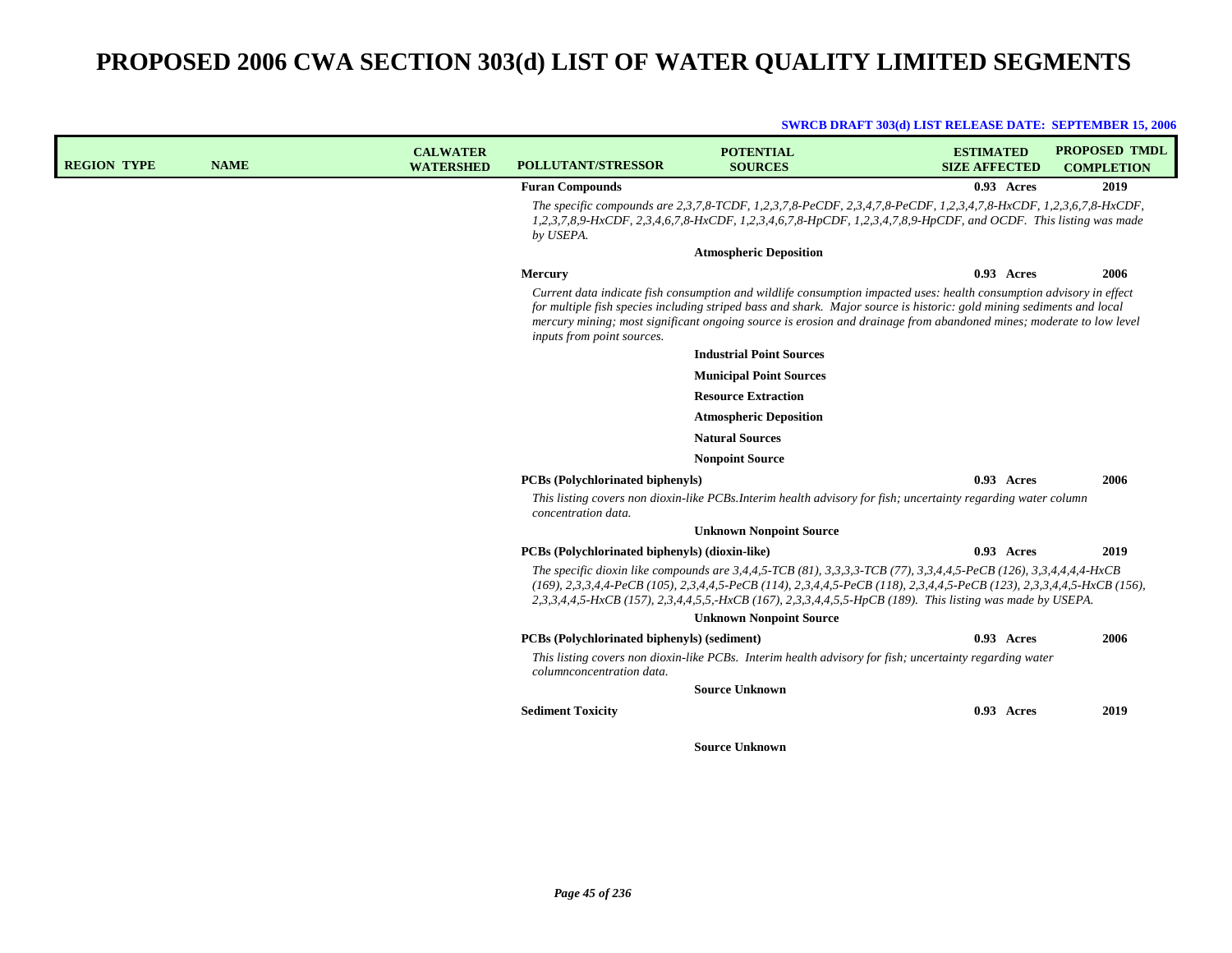| <b>REGION TYPE</b> | <b>NAME</b>                                                                            | <b>CALWATER</b><br><b>WATERSHED</b> | <b>POLLUTANT/STRESSOR</b>                 | <b>POTENTIAL</b><br><b>SOURCES</b>                                                                                                                                                                                                                                                                                                                                                                                                                                                                                  | <b>ESTIMATED</b><br><b>SIZE AFFECTED</b> |           | <b>PROPOSED TMDL</b><br><b>COMPLETION</b> |
|--------------------|----------------------------------------------------------------------------------------|-------------------------------------|-------------------------------------------|---------------------------------------------------------------------------------------------------------------------------------------------------------------------------------------------------------------------------------------------------------------------------------------------------------------------------------------------------------------------------------------------------------------------------------------------------------------------------------------------------------------------|------------------------------------------|-----------|-------------------------------------------|
|                    |                                                                                        |                                     | Selenium                                  |                                                                                                                                                                                                                                                                                                                                                                                                                                                                                                                     | 0.93 Acres                               |           | 2019                                      |
|                    |                                                                                        |                                     |                                           | Affected use is one branch of the food chain; most sensitive indicator is hatchability in nesting diving birds,<br>significant contributions from oil refineries (control program in place) and agriculture (carried downstream by rivers);<br>exotic speciesmay have made food chain more susceptible to accumulation of selenium; health consumption advisory in<br>effect for scaupand scoter (diving ducks); low TMDL priority because Individual Control Strategy in place.<br><b>Industrial Point Sources</b> |                                          |           |                                           |
|                    |                                                                                        |                                     |                                           | <b>Agriculture</b>                                                                                                                                                                                                                                                                                                                                                                                                                                                                                                  |                                          |           |                                           |
|                    |                                                                                        |                                     |                                           | <b>Natural Sources</b>                                                                                                                                                                                                                                                                                                                                                                                                                                                                                              |                                          |           |                                           |
|                    |                                                                                        |                                     |                                           | <b>Exotic Species</b>                                                                                                                                                                                                                                                                                                                                                                                                                                                                                               |                                          |           |                                           |
| $\mathbf{2}$<br>B  | <b>Oakland Inner Harbor (Pacific Dry-dock</b><br>Yard 1 Site, part of SF Bay, Central) | 20420040                            |                                           |                                                                                                                                                                                                                                                                                                                                                                                                                                                                                                                     |                                          |           |                                           |
|                    |                                                                                        |                                     | <b>Chlordane</b>                          |                                                                                                                                                                                                                                                                                                                                                                                                                                                                                                                     |                                          | 1.8 Acres | 2008                                      |
|                    |                                                                                        |                                     | This listing was made by USEPA.           |                                                                                                                                                                                                                                                                                                                                                                                                                                                                                                                     |                                          |           |                                           |
|                    |                                                                                        |                                     |                                           | <b>Nonpoint Source</b>                                                                                                                                                                                                                                                                                                                                                                                                                                                                                              |                                          |           |                                           |
|                    |                                                                                        |                                     | Chlordane (sediment)                      |                                                                                                                                                                                                                                                                                                                                                                                                                                                                                                                     |                                          | 1.8 Acres | 2008                                      |
|                    |                                                                                        |                                     |                                           | <b>Source Unknown</b>                                                                                                                                                                                                                                                                                                                                                                                                                                                                                               |                                          |           |                                           |
|                    |                                                                                        |                                     | Copper (sediment)                         |                                                                                                                                                                                                                                                                                                                                                                                                                                                                                                                     |                                          | 1.8 Acres | 2019                                      |
|                    |                                                                                        |                                     |                                           | <b>Source Unknown</b>                                                                                                                                                                                                                                                                                                                                                                                                                                                                                               |                                          |           |                                           |
|                    |                                                                                        |                                     | <b>DDT</b>                                |                                                                                                                                                                                                                                                                                                                                                                                                                                                                                                                     |                                          | 1.8 Acres | 2008                                      |
|                    |                                                                                        |                                     | This listing was made by USEPA.           |                                                                                                                                                                                                                                                                                                                                                                                                                                                                                                                     |                                          |           |                                           |
|                    |                                                                                        |                                     |                                           | <b>Nonpoint Source</b>                                                                                                                                                                                                                                                                                                                                                                                                                                                                                              |                                          |           |                                           |
|                    |                                                                                        |                                     | <b>Dieldrin</b>                           |                                                                                                                                                                                                                                                                                                                                                                                                                                                                                                                     |                                          | 1.8 Acres | 2008                                      |
|                    |                                                                                        |                                     | This listing was made by USEPA.           | <b>Nonpoint Source</b>                                                                                                                                                                                                                                                                                                                                                                                                                                                                                              |                                          |           |                                           |
|                    |                                                                                        |                                     | Dieldrin (sediment)                       |                                                                                                                                                                                                                                                                                                                                                                                                                                                                                                                     |                                          | 1.8 Acres | 2008                                      |
|                    |                                                                                        |                                     |                                           |                                                                                                                                                                                                                                                                                                                                                                                                                                                                                                                     |                                          |           |                                           |
|                    |                                                                                        |                                     |                                           | <b>Source Unknown</b>                                                                                                                                                                                                                                                                                                                                                                                                                                                                                               |                                          |           |                                           |
|                    |                                                                                        |                                     | Dioxin Compounds (including 2,3,7,8-TCDD) |                                                                                                                                                                                                                                                                                                                                                                                                                                                                                                                     |                                          | 1.8 Acres | 2019                                      |
|                    |                                                                                        |                                     |                                           | The specific compounds are 2,3,7,8-TCDD, 1,2,3,7,8-PeCDD, 1,2,3,4,7,8-HxCDD, 1,2,3,6,7,8-HxCDD, 1,2,3,7,8,9-<br>$HxCDD$ , 1,2,3,4,6,7,8-HpCDD, and OCDD. This listing was made by USEPA.                                                                                                                                                                                                                                                                                                                            |                                          |           |                                           |
|                    |                                                                                        |                                     |                                           | <b>Atmospheric Deposition</b>                                                                                                                                                                                                                                                                                                                                                                                                                                                                                       |                                          |           |                                           |
|                    |                                                                                        |                                     | <b>Exotic Species</b>                     | Disrupt natural benthos; change pollutant availability in food chain; disrupt food availability to native species.                                                                                                                                                                                                                                                                                                                                                                                                  |                                          | 1.8 Acres | 2019                                      |
|                    |                                                                                        |                                     |                                           | <b>Ballast Water</b>                                                                                                                                                                                                                                                                                                                                                                                                                                                                                                |                                          |           |                                           |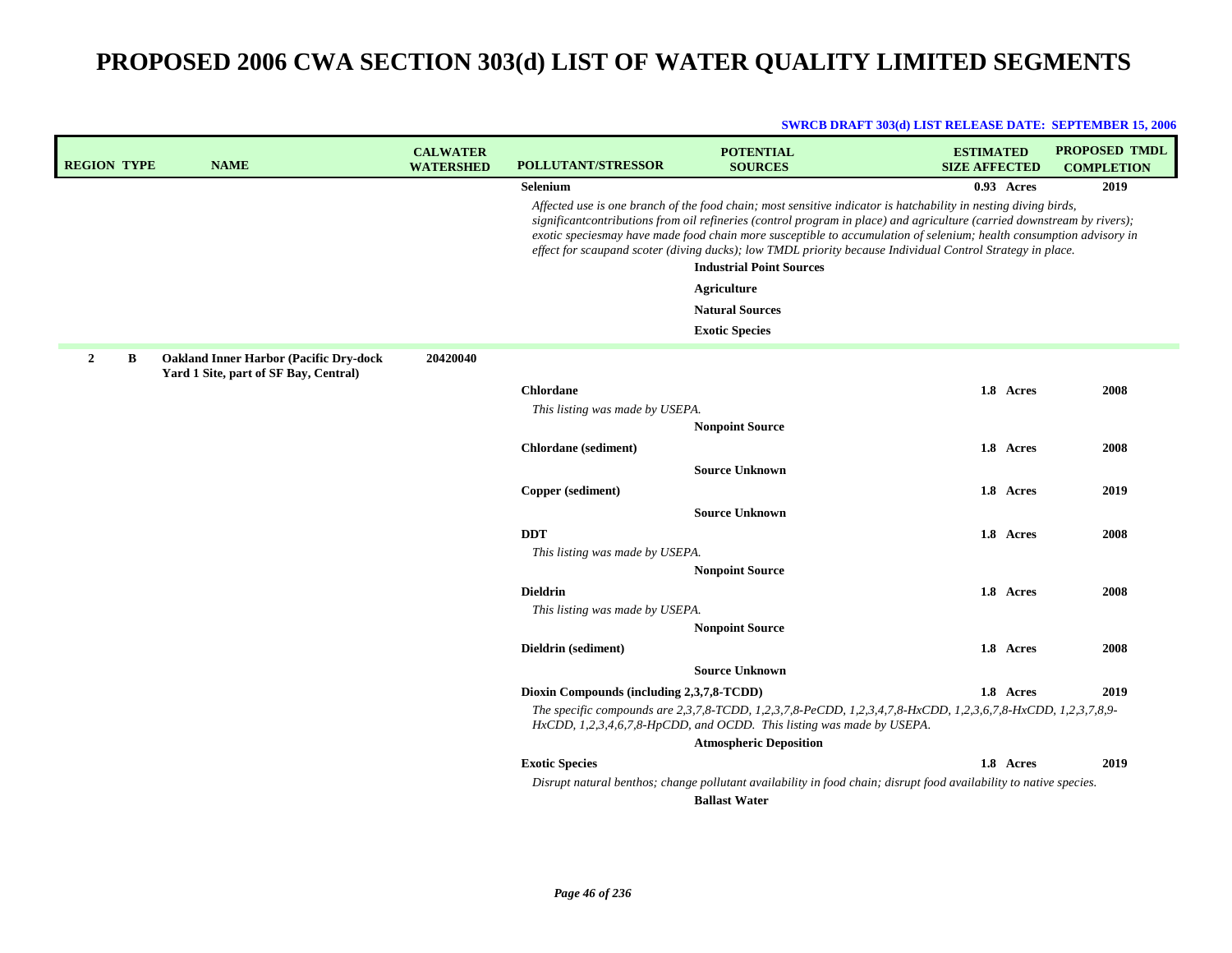| <b>REGION TYPE</b> | <b>NAME</b> | <b>CALWATER</b><br><b>WATERSHED</b> | POLLUTANT/STRESSOR                                 | <b>POTENTIAL</b><br><b>SOURCES</b>                                                                                                                                                                                                                                                                                                                                                                      | <b>ESTIMATED</b><br><b>SIZE AFFECTED</b> | <b>PROPOSED TMDL</b><br><b>COMPLETION</b> |
|--------------------|-------------|-------------------------------------|----------------------------------------------------|---------------------------------------------------------------------------------------------------------------------------------------------------------------------------------------------------------------------------------------------------------------------------------------------------------------------------------------------------------------------------------------------------------|------------------------------------------|-------------------------------------------|
|                    |             |                                     | <b>Furan Compounds</b>                             |                                                                                                                                                                                                                                                                                                                                                                                                         | 1.8 Acres                                | 2019                                      |
|                    |             |                                     | by USEPA.                                          | The specific compounds are 2,3,7,8-TCDF, 1,2,3,7,8-PeCDF, 2,3,4,7,8-PeCDF, 1,2,3,4,7,8-HxCDF, 1,2,3,6,7,8-HxCDF,<br>1,2,3,7,8,9-HxCDF, 2,3,4,6,7,8-HxCDF, 1,2,3,4,6,7,8-HpCDF, 1,2,3,4,7,8,9-HpCDF, and OCDF. This listing was made                                                                                                                                                                     |                                          |                                           |
|                    |             |                                     |                                                    | <b>Atmospheric Deposition</b>                                                                                                                                                                                                                                                                                                                                                                           |                                          |                                           |
|                    |             |                                     | Lead (sediment)                                    |                                                                                                                                                                                                                                                                                                                                                                                                         | 1.8 Acres                                | 2019                                      |
|                    |             |                                     |                                                    | <b>Source Unknown</b>                                                                                                                                                                                                                                                                                                                                                                                   |                                          |                                           |
|                    |             |                                     | <b>Mercury</b>                                     |                                                                                                                                                                                                                                                                                                                                                                                                         | 1.8 Acres                                | 2006                                      |
|                    |             |                                     | inputs from point sources.                         | Current data indicate fish consumption and wildlife consumption impacted uses: health consumption advisory in effect<br>for multiple fish species including striped bass and shark. Major source is historic: gold mining sediments and local<br>mercury mining; most significant ongoing source is erosion and drainage from abandoned mines; moderate to low level<br><b>Industrial Point Sources</b> |                                          |                                           |
|                    |             |                                     |                                                    |                                                                                                                                                                                                                                                                                                                                                                                                         |                                          |                                           |
|                    |             |                                     |                                                    | <b>Municipal Point Sources</b><br><b>Resource Extraction</b>                                                                                                                                                                                                                                                                                                                                            |                                          |                                           |
|                    |             |                                     |                                                    | <b>Atmospheric Deposition</b>                                                                                                                                                                                                                                                                                                                                                                           |                                          |                                           |
|                    |             |                                     |                                                    | <b>Natural Sources</b>                                                                                                                                                                                                                                                                                                                                                                                  |                                          |                                           |
|                    |             |                                     |                                                    | <b>Nonpoint Source</b>                                                                                                                                                                                                                                                                                                                                                                                  |                                          |                                           |
|                    |             |                                     | <b>Mercury</b> (sediment)                          |                                                                                                                                                                                                                                                                                                                                                                                                         | 1.8 Acres                                | 2006                                      |
|                    |             |                                     |                                                    | <b>Source Unknown</b>                                                                                                                                                                                                                                                                                                                                                                                   |                                          |                                           |
|                    |             |                                     | PAHs (Polycyclic Aromatic Hydrocarbons) (sediment) |                                                                                                                                                                                                                                                                                                                                                                                                         | 1.8 Acres                                | 2019                                      |
|                    |             |                                     |                                                    | <b>Source Unknown</b>                                                                                                                                                                                                                                                                                                                                                                                   |                                          |                                           |
|                    |             |                                     | <b>PCBs</b> (Polychlorinated biphenyls)            |                                                                                                                                                                                                                                                                                                                                                                                                         | 1.8 Acres                                | 2006                                      |
|                    |             |                                     | concentration data.                                | This listing covers non dioxin-like PCBs.Interim health advisory for fish; uncertainty regarding water column                                                                                                                                                                                                                                                                                           |                                          |                                           |
|                    |             |                                     |                                                    | <b>Unknown Nonpoint Source</b>                                                                                                                                                                                                                                                                                                                                                                          |                                          |                                           |
|                    |             |                                     | PCBs (Polychlorinated biphenyls) (dioxin-like)     |                                                                                                                                                                                                                                                                                                                                                                                                         | 1.8 Acres                                | 2019                                      |
|                    |             |                                     |                                                    | The specific dioxin like compounds are 3,4,4,5-TCB (81), 3,3,3,3-TCB (77), 3,3,4,4,5-PeCB (126), 3,3,4,4,4-HxCB<br>(169), 2,3,3,4,4-PeCB (105), 2,3,4,4,5-PeCB (114), 2,3,4,4,5-PeCB (118), 2,3,4,4,5-PeCB (123), 2,3,3,4,4,5-HxCB (156),<br>2,3,3,4,4,5-HxCB (157), 2,3,4,4,5,5,-HxCB (167), 2,3,3,4,4,5,5-HpCB (189). This listing was made by USEPA.                                                 |                                          |                                           |
|                    |             |                                     |                                                    | <b>Unknown Nonpoint Source</b>                                                                                                                                                                                                                                                                                                                                                                          |                                          |                                           |
|                    |             |                                     | <b>PCBs (Polychlorinated biphenyls) (sediment)</b> |                                                                                                                                                                                                                                                                                                                                                                                                         | 1.8 Acres                                | 2006                                      |
|                    |             |                                     |                                                    | <b>Source Unknown</b>                                                                                                                                                                                                                                                                                                                                                                                   |                                          |                                           |
|                    |             |                                     |                                                    |                                                                                                                                                                                                                                                                                                                                                                                                         |                                          |                                           |
|                    |             |                                     |                                                    |                                                                                                                                                                                                                                                                                                                                                                                                         |                                          |                                           |
|                    |             |                                     |                                                    |                                                                                                                                                                                                                                                                                                                                                                                                         |                                          |                                           |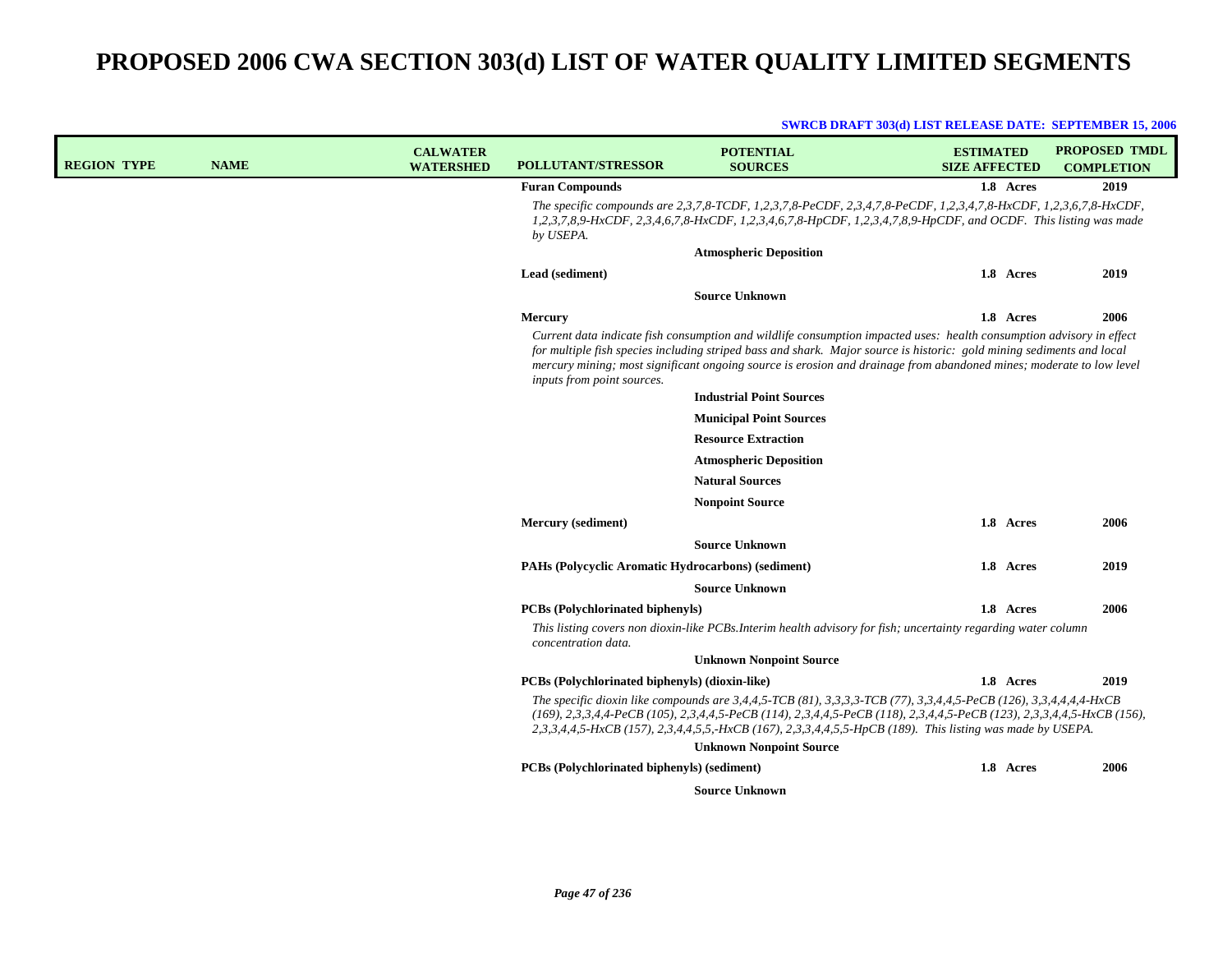| <b>REGION TYPE</b> |              | <b>NAME</b>                                | <b>CALWATER</b><br><b>WATERSHED</b> | <b>POLLUTANT/STRESSOR</b>                               | <b>POTENTIAL</b><br><b>SOURCES</b>                                                                                                                                                                                                                                                                                                                                                     | <b>ESTIMATED</b><br><b>SIZE AFFECTED</b> | <b>PROPOSED TMDL</b><br><b>COMPLETION</b> |
|--------------------|--------------|--------------------------------------------|-------------------------------------|---------------------------------------------------------|----------------------------------------------------------------------------------------------------------------------------------------------------------------------------------------------------------------------------------------------------------------------------------------------------------------------------------------------------------------------------------------|------------------------------------------|-------------------------------------------|
|                    |              |                                            |                                     | <b>Selenium</b>                                         | Affected use is one branch of the food chain; most sensitive indicator is hatchability in nesting diving birds, significant                                                                                                                                                                                                                                                            | 1.8 Acres                                | 2019                                      |
|                    |              |                                            |                                     |                                                         | contributions from oil refineries (control program in place) and agriculture (carried downstream by rivers); exotic<br>species may have made food chain more susceptible to accumulation of selenium; health consumption advisory in effect<br>for scaup and scoter (diving ducks); low TMDL priority because Individual Control Strategy in place.<br><b>Industrial Point Sources</b> |                                          |                                           |
|                    |              |                                            |                                     |                                                         | Agriculture                                                                                                                                                                                                                                                                                                                                                                            |                                          |                                           |
|                    |              |                                            |                                     |                                                         | <b>Natural Sources</b>                                                                                                                                                                                                                                                                                                                                                                 |                                          |                                           |
|                    |              |                                            |                                     |                                                         | <b>Exotic Species</b>                                                                                                                                                                                                                                                                                                                                                                  |                                          |                                           |
|                    |              |                                            |                                     | Zinc (sediment)                                         |                                                                                                                                                                                                                                                                                                                                                                                        | 1.8 Acres                                | 2019                                      |
|                    |              |                                            |                                     |                                                         | <b>Source Unknown</b>                                                                                                                                                                                                                                                                                                                                                                  |                                          |                                           |
| $\overline{2}$     | $\mathbf c$  | Pacific Ocean at Fitzgerald Marine Reserve | 20221012                            |                                                         |                                                                                                                                                                                                                                                                                                                                                                                        |                                          |                                           |
|                    |              |                                            |                                     | <b>Coliform Bacteria</b>                                |                                                                                                                                                                                                                                                                                                                                                                                        | 0.46 Miles                               | 2019                                      |
|                    |              |                                            |                                     |                                                         | <b>Nonpoint Source</b>                                                                                                                                                                                                                                                                                                                                                                 |                                          |                                           |
| $\overline{2}$     | $\mathbf c$  | Pacific Ocean at Pacifica State Beach      | 20221011                            |                                                         |                                                                                                                                                                                                                                                                                                                                                                                        |                                          |                                           |
|                    |              |                                            |                                     | <b>Coliform Bacteria</b>                                |                                                                                                                                                                                                                                                                                                                                                                                        | 0.87 Miles                               | 2019                                      |
|                    |              |                                            |                                     | Linda Mar and San Pedro beaches are the areas affected. | <b>Urban Runoff/Storm Sewers</b>                                                                                                                                                                                                                                                                                                                                                       |                                          |                                           |
|                    |              |                                            |                                     |                                                         | <b>Nonpoint Source</b>                                                                                                                                                                                                                                                                                                                                                                 |                                          |                                           |
| $\overline{2}$     | $\mathbf{C}$ | <b>Pacific Ocean at Pillar Point</b>       | 20221012                            |                                                         |                                                                                                                                                                                                                                                                                                                                                                                        |                                          |                                           |
|                    |              |                                            |                                     | Mercury                                                 |                                                                                                                                                                                                                                                                                                                                                                                        | 0.62 Miles                               | 2019                                      |
|                    |              |                                            |                                     |                                                         |                                                                                                                                                                                                                                                                                                                                                                                        |                                          |                                           |
|                    |              |                                            |                                     |                                                         | <b>Source Unknown</b>                                                                                                                                                                                                                                                                                                                                                                  |                                          |                                           |
| $\overline{2}$     | $\mathbf C$  | Pacific Ocean at Pillar Point Beach        | 20221012                            |                                                         |                                                                                                                                                                                                                                                                                                                                                                                        |                                          |                                           |
|                    |              |                                            |                                     | <b>Coliform Bacteria</b>                                |                                                                                                                                                                                                                                                                                                                                                                                        | 1.1 Miles                                | 2019                                      |
|                    |              |                                            |                                     |                                                         | <b>Nonpoint Source</b>                                                                                                                                                                                                                                                                                                                                                                 |                                          |                                           |
|                    |              |                                            |                                     |                                                         |                                                                                                                                                                                                                                                                                                                                                                                        |                                          |                                           |
| $\overline{2}$     | $\mathbf c$  | Pacific Ocean at Rockaway Beach            | 20221011                            | <b>Coliform Bacteria</b>                                |                                                                                                                                                                                                                                                                                                                                                                                        | 0.29 Miles                               | 2019                                      |
|                    |              |                                            |                                     |                                                         | <b>Urban Runoff/Storm Sewers</b>                                                                                                                                                                                                                                                                                                                                                       |                                          |                                           |
|                    |              |                                            |                                     |                                                         | <b>Nonpoint Source</b>                                                                                                                                                                                                                                                                                                                                                                 |                                          |                                           |
| $\overline{2}$     | C            | <b>Pacific Ocean at Venice Beach</b>       | 20222011                            |                                                         |                                                                                                                                                                                                                                                                                                                                                                                        |                                          |                                           |
|                    |              |                                            |                                     | <b>Coliform Bacteria</b>                                |                                                                                                                                                                                                                                                                                                                                                                                        | 0.38 Miles                               | 2019                                      |
|                    |              |                                            |                                     |                                                         | <b>Nonpoint Source</b>                                                                                                                                                                                                                                                                                                                                                                 |                                          |                                           |
|                    |              |                                            |                                     |                                                         |                                                                                                                                                                                                                                                                                                                                                                                        |                                          |                                           |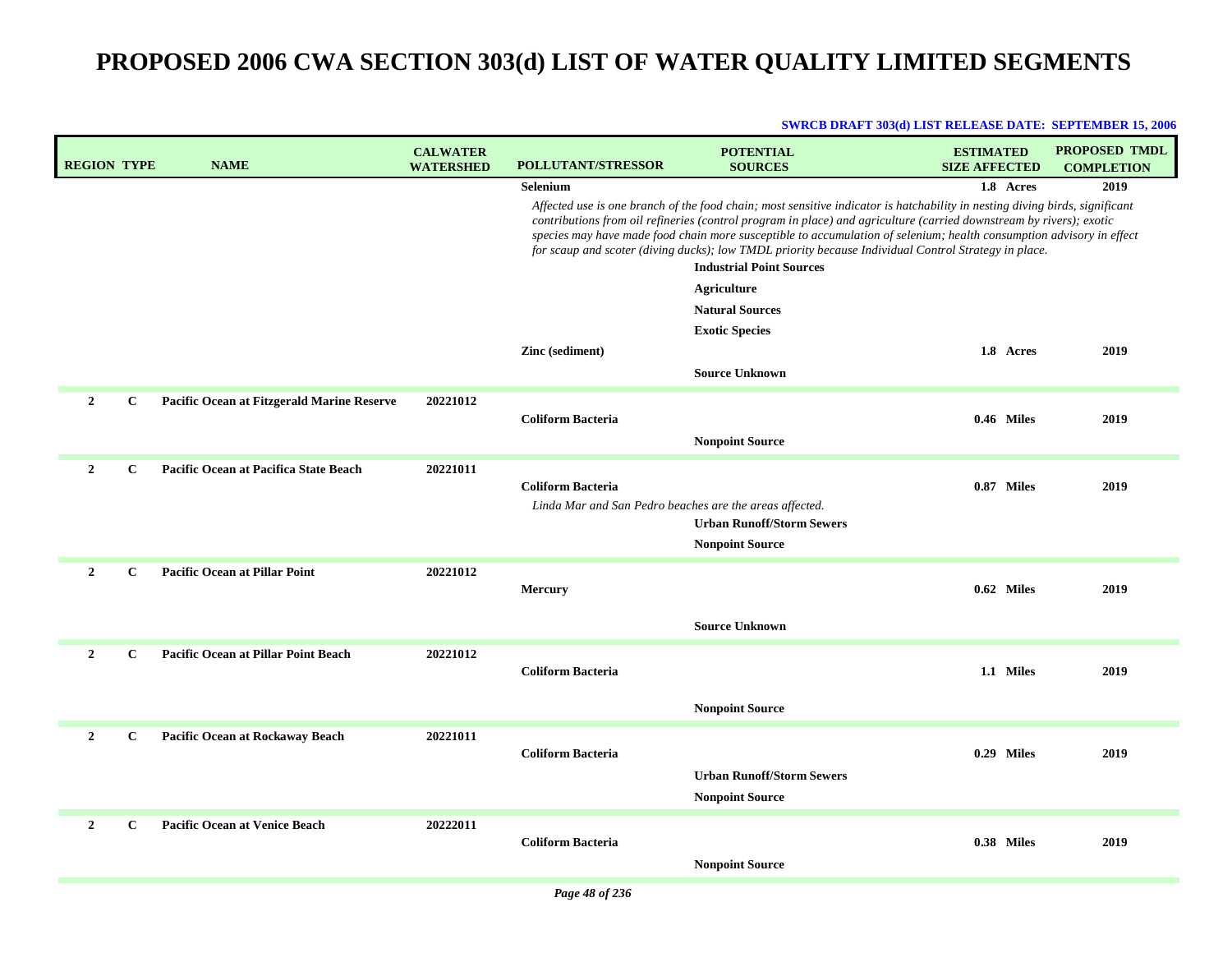| <b>REGION TYPE</b> |          | <b>NAME</b>                           | <b>CALWATER</b><br><b>WATERSHED</b> | <b>POLLUTANT/STRESSOR</b>                                                  | <b>POTENTIAL</b><br><b>SOURCES</b>                                                                          | <b>ESTIMATED</b><br><b>SIZE AFFECTED</b> | <b>PROPOSED TMDL</b><br><b>COMPLETION</b> |
|--------------------|----------|---------------------------------------|-------------------------------------|----------------------------------------------------------------------------|-------------------------------------------------------------------------------------------------------------|------------------------------------------|-------------------------------------------|
| $\overline{2}$     | R        | <b>Permanente Creek</b>               | 20550021                            |                                                                            |                                                                                                             |                                          |                                           |
|                    |          |                                       |                                     | <b>Diazinon</b>                                                            |                                                                                                             | 13 Miles                                 | 2005                                      |
|                    |          |                                       |                                     | This listing was made by USEPA.                                            | <b>Urban Runoff/Storm Sewers</b>                                                                            |                                          |                                           |
|                    |          |                                       |                                     |                                                                            |                                                                                                             |                                          |                                           |
| $\overline{2}$     | $\bf{R}$ | <b>Pescadero Creek</b>                | 20240013                            |                                                                            |                                                                                                             |                                          |                                           |
|                    |          |                                       |                                     | <b>Sedimentation/Siltation</b>                                             |                                                                                                             | 26 Miles                                 | 2019                                      |
|                    |          |                                       |                                     | Impairment to steelhead habitat.                                           | <b>Nonpoint Source</b>                                                                                      |                                          |                                           |
|                    |          |                                       |                                     |                                                                            |                                                                                                             |                                          |                                           |
| $\overline{2}$     | R        | <b>Petaluma River</b>                 | 20630020                            |                                                                            |                                                                                                             |                                          |                                           |
|                    |          |                                       |                                     | <b>Diazinon</b><br>Data source: Abelli-Amen, Petaluma Tree Planters, 1999. |                                                                                                             | 22 Miles                                 | 2005                                      |
|                    |          |                                       |                                     |                                                                            | <b>Urban Runoff/Storm Sewers</b>                                                                            |                                          |                                           |
|                    |          |                                       |                                     | <b>Nutrients</b>                                                           |                                                                                                             | 22 Miles                                 | 2019                                      |
|                    |          |                                       |                                     | needed.                                                                    | TMDL will be developed as part of ongoing watershed management effort. Additional monitoring and assessment |                                          |                                           |
|                    |          |                                       |                                     |                                                                            | <b>Agriculture</b>                                                                                          |                                          |                                           |
|                    |          |                                       |                                     |                                                                            | <b>Construction/Land Development</b>                                                                        |                                          |                                           |
|                    |          |                                       |                                     |                                                                            | <b>Urban Runoff/Storm Sewers</b>                                                                            |                                          |                                           |
|                    |          |                                       |                                     | Pathogens                                                                  |                                                                                                             | 22 Miles                                 | 2019                                      |
|                    |          |                                       |                                     | needed.                                                                    | TMDL will be developed as part of ongoing watershed management effort. Additional monitoring and assessment |                                          |                                           |
|                    |          |                                       |                                     |                                                                            | <b>Agriculture</b>                                                                                          |                                          |                                           |
|                    |          |                                       |                                     |                                                                            | <b>Construction/Land Development</b>                                                                        |                                          |                                           |
|                    |          |                                       |                                     |                                                                            | <b>Urban Runoff/Storm Sewers</b>                                                                            |                                          |                                           |
|                    |          |                                       |                                     | <b>Sedimentation/Siltation</b>                                             |                                                                                                             | 22 Miles                                 | 2019                                      |
|                    |          |                                       |                                     |                                                                            | <b>Agriculture</b>                                                                                          |                                          |                                           |
|                    |          |                                       |                                     |                                                                            | <b>Construction/Land Development</b>                                                                        |                                          |                                           |
|                    |          |                                       |                                     |                                                                            | <b>Urban Runoff/Storm Sewers</b>                                                                            |                                          |                                           |
| $\overline{2}$     | R        | <b>Petaluma River (tidal portion)</b> | 20630040                            |                                                                            |                                                                                                             |                                          |                                           |
|                    |          |                                       |                                     | <b>Diazinon</b>                                                            |                                                                                                             | 1.1 Miles                                | 2005                                      |
|                    |          |                                       |                                     | Data source: Abelli-Amen, Petaluma Tree Planters, 1999.                    |                                                                                                             |                                          |                                           |
|                    |          |                                       |                                     |                                                                            | <b>Urban Runoff/Storm Sewers</b>                                                                            |                                          |                                           |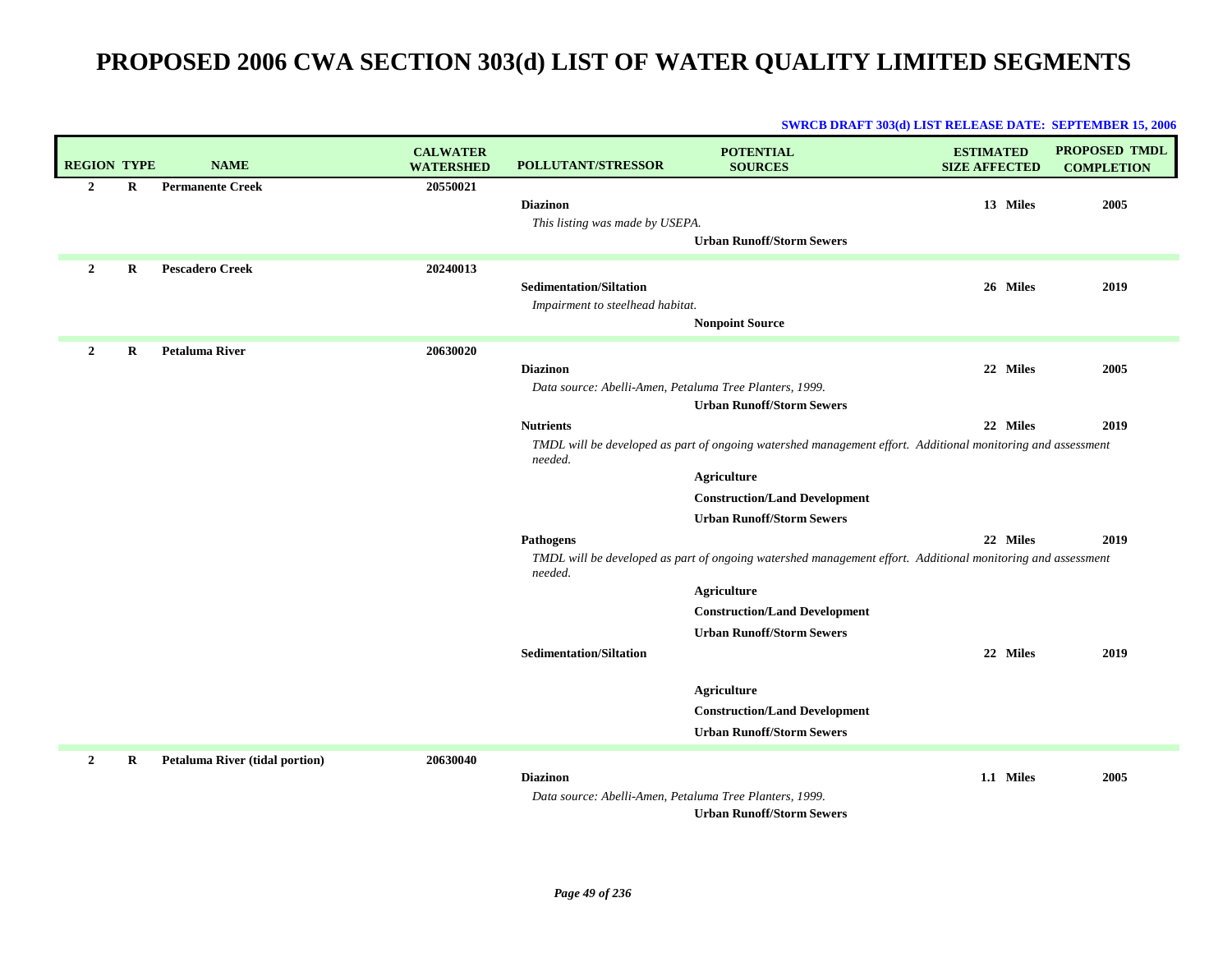| <b>REGION TYPE</b>         | <b>NAME</b>                  | <b>CALWATER</b><br><b>WATERSHED</b> | <b>POLLUTANT/STRESSOR</b>       | <b>POTENTIAL</b><br><b>SOURCES</b>                                                                                | <b>ESTIMATED</b><br><b>SIZE AFFECTED</b> | <b>PROPOSED TMDL</b><br><b>COMPLETION</b> |
|----------------------------|------------------------------|-------------------------------------|---------------------------------|-------------------------------------------------------------------------------------------------------------------|------------------------------------------|-------------------------------------------|
|                            |                              |                                     | <b>Nickel</b>                   |                                                                                                                   | 1.1 Miles                                | 2019                                      |
|                            |                              |                                     | sediment tissue levels.         | Exceedance of California Toxic Rule dissolved criteria and National Toxic Rule total criteria; elevated water and |                                          |                                           |
|                            |                              |                                     |                                 | <b>Municipal Point Sources</b>                                                                                    |                                          |                                           |
|                            |                              |                                     |                                 | <b>Urban Runoff/Storm Sewers</b>                                                                                  |                                          |                                           |
|                            |                              |                                     |                                 | <b>Atmospheric Deposition</b>                                                                                     |                                          |                                           |
|                            |                              |                                     | <b>Nutrients</b>                |                                                                                                                   | 1.1 Miles                                | 2019                                      |
|                            |                              |                                     | needed.                         | TMDL will be developed as part of ongoing watershed management effort. Additional monitoring and assessment       |                                          |                                           |
|                            |                              |                                     |                                 | <b>Agriculture</b>                                                                                                |                                          |                                           |
|                            |                              |                                     |                                 | <b>Construction/Land Development</b>                                                                              |                                          |                                           |
|                            |                              |                                     |                                 | <b>Urban Runoff/Storm Sewers</b>                                                                                  |                                          |                                           |
|                            |                              |                                     | <b>Pathogens</b>                |                                                                                                                   | 1.1 Miles                                | 2019                                      |
|                            |                              |                                     | needed.                         | TMDL will be developed as part of ongoing watershed management effort. Additional monitoring and assessment       |                                          |                                           |
|                            |                              |                                     |                                 | <b>Agriculture</b>                                                                                                |                                          |                                           |
|                            |                              |                                     |                                 | <b>Construction/Land Development</b>                                                                              |                                          |                                           |
|                            |                              |                                     |                                 | <b>Urban Runoff/Storm Sewers</b>                                                                                  |                                          |                                           |
| $\overline{2}$<br>R        | Pine Creek (Contra Costa Co) | 20731011                            |                                 |                                                                                                                   |                                          |                                           |
|                            |                              |                                     | <b>Diazinon</b>                 |                                                                                                                   | 13 Miles                                 | 2005                                      |
|                            |                              |                                     | This listing was made by USEPA. |                                                                                                                   |                                          |                                           |
|                            |                              |                                     |                                 | <b>Urban Runoff/Storm Sewers</b>                                                                                  |                                          |                                           |
| $\overline{2}$<br>$\bf{R}$ | <b>Pinole Creek</b>          | 20660020                            |                                 |                                                                                                                   |                                          |                                           |
|                            |                              |                                     | <b>Diazinon</b>                 |                                                                                                                   | 9.2 Miles                                | 2005                                      |
|                            |                              |                                     | This listing was made by USEPA. |                                                                                                                   |                                          |                                           |
|                            |                              |                                     |                                 | <b>Urban Runoff/Storm Sewers</b>                                                                                  |                                          |                                           |
| $\overline{2}$<br>R        | <b>Pomponio Creek</b>        | 20240020                            |                                 |                                                                                                                   |                                          |                                           |
|                            |                              |                                     | <b>Coliform Bacteria</b>        |                                                                                                                   | 7.1 Miles                                | 2019                                      |
|                            |                              |                                     |                                 | <b>Nonpoint Source</b>                                                                                            |                                          |                                           |
| $\overline{2}$<br>B        | <b>Richardson Bay</b>        | 20312010                            |                                 |                                                                                                                   |                                          |                                           |
|                            |                              |                                     | <b>Chlordane</b>                |                                                                                                                   | 2439 Acres                               | 2008                                      |
|                            |                              |                                     | This listing was made by USEPA. |                                                                                                                   |                                          |                                           |
|                            |                              |                                     |                                 | <b>Nonpoint Source</b>                                                                                            |                                          |                                           |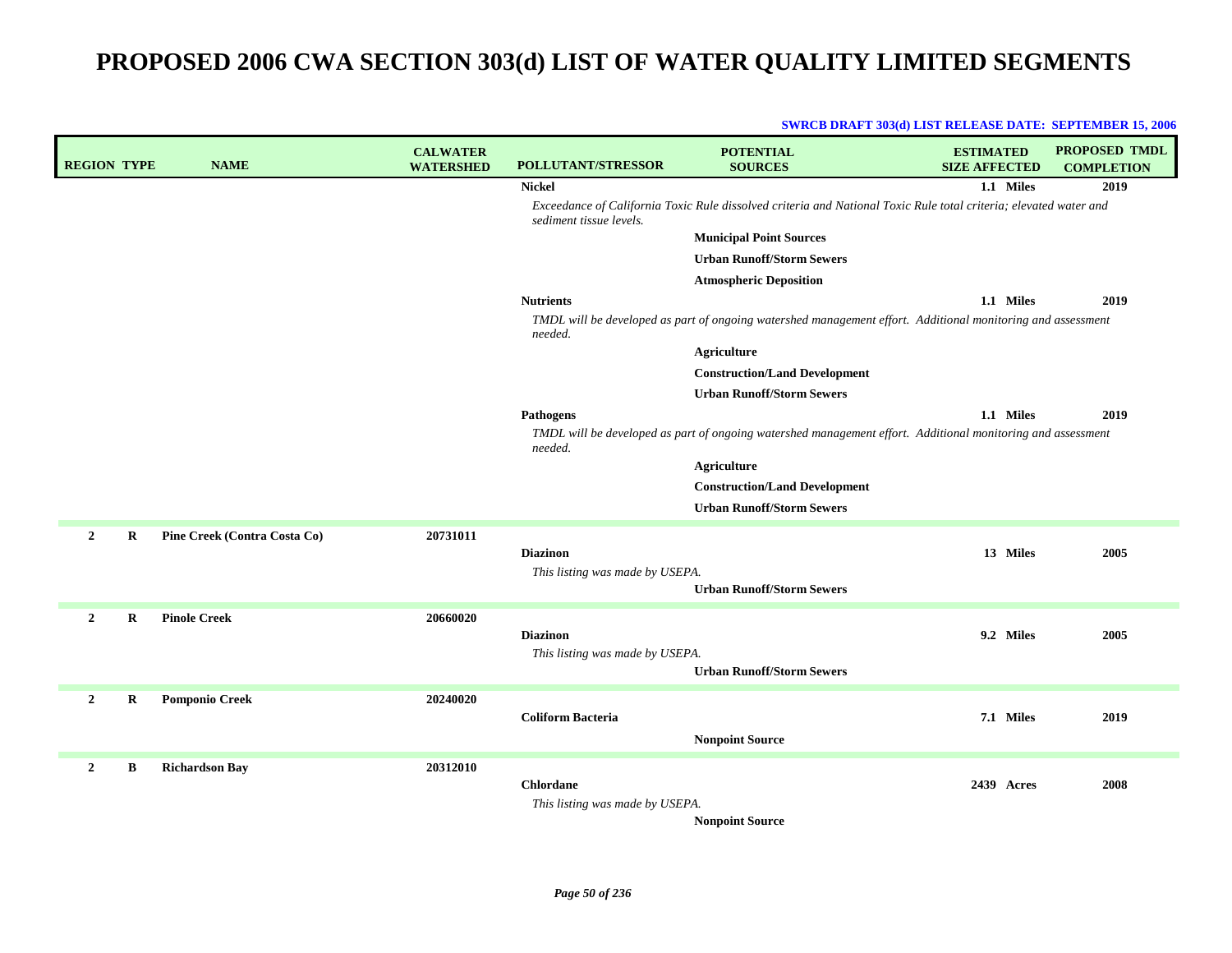| <b>REGION TYPE</b> | <b>NAME</b> | <b>CALWATER</b><br><b>WATERSHED</b> | <b>POLLUTANT/STRESSOR</b>                 | <b>POTENTIAL</b><br><b>SOURCES</b>                                                                                                                                                                                                                                                                                                                                   | <b>ESTIMATED</b><br><b>SIZE AFFECTED</b> | <b>PROPOSED TMDL</b><br><b>COMPLETION</b> |
|--------------------|-------------|-------------------------------------|-------------------------------------------|----------------------------------------------------------------------------------------------------------------------------------------------------------------------------------------------------------------------------------------------------------------------------------------------------------------------------------------------------------------------|------------------------------------------|-------------------------------------------|
|                    |             |                                     | <b>Coliform Bacteria</b>                  |                                                                                                                                                                                                                                                                                                                                                                      | 2439 Acres                               | 2019                                      |
|                    |             |                                     | <i>improvements.</i>                      | Affected area, Waldo Point Harbor, is less than 10% of embayment; source has been positively identified as substandard<br>sewage systems in some houseboat areas; extensive local control program in place with significant water quality                                                                                                                            |                                          |                                           |
|                    |             |                                     |                                           | <b>Urban Runoff/Storm Sewers</b>                                                                                                                                                                                                                                                                                                                                     |                                          |                                           |
|                    |             |                                     |                                           | <b>Septage Disposal</b>                                                                                                                                                                                                                                                                                                                                              |                                          |                                           |
|                    |             |                                     |                                           | <b>Boat Discharges/Vessel Wastes</b>                                                                                                                                                                                                                                                                                                                                 |                                          |                                           |
|                    |             |                                     | <b>DDT</b>                                |                                                                                                                                                                                                                                                                                                                                                                      | 2439 Acres                               | 2008                                      |
|                    |             |                                     | This listing was made by USEPA.           |                                                                                                                                                                                                                                                                                                                                                                      |                                          |                                           |
|                    |             |                                     |                                           | <b>Nonpoint Source</b>                                                                                                                                                                                                                                                                                                                                               |                                          |                                           |
|                    |             |                                     | <b>Dieldrin</b>                           |                                                                                                                                                                                                                                                                                                                                                                      | 2439 Acres                               | 2008                                      |
|                    |             |                                     | This listing was made by USEPA.           |                                                                                                                                                                                                                                                                                                                                                                      |                                          |                                           |
|                    |             |                                     |                                           | <b>Unknown Nonpoint Source</b>                                                                                                                                                                                                                                                                                                                                       |                                          |                                           |
|                    |             |                                     | Dioxin Compounds (including 2,3,7,8-TCDD) |                                                                                                                                                                                                                                                                                                                                                                      | 2439 Acres                               | 2019                                      |
|                    |             |                                     |                                           | The specific compounds are 2,3,7,8-TCDD, 1,2,3,7,8-PeCDD, 1,2,3,4,7,8-HxCDD, 1,2,3,6,7,8-HxCDD, 1,2,3,7,8,9-<br>HxCDD, 1,2,3,4,6,7,8-HpCDD, and OCDD. This listing was made by USEPA.                                                                                                                                                                                |                                          |                                           |
|                    |             |                                     |                                           | <b>Atmospheric Deposition</b>                                                                                                                                                                                                                                                                                                                                        |                                          |                                           |
|                    |             |                                     | <b>Exotic Species</b>                     |                                                                                                                                                                                                                                                                                                                                                                      | 2439 Acres                               | 2019                                      |
|                    |             |                                     |                                           | Disrupt natural benthos; change pollutant availability in food chain; disrupt food availability to native species.                                                                                                                                                                                                                                                   |                                          |                                           |
|                    |             |                                     |                                           | <b>Ballast Water</b>                                                                                                                                                                                                                                                                                                                                                 |                                          |                                           |
|                    |             |                                     | <b>Furan Compounds</b>                    |                                                                                                                                                                                                                                                                                                                                                                      | 2439 Acres                               | 2019                                      |
|                    |             |                                     | was made by USEPA.                        | The specific compounds are $2,3,7,8$ -TCDF, $1,2,3,7,8$ -PeCDF, $2,3,4,7,8$ -PeCDF, $1,2,3,4,7,8$ -HxCDF, $1,2,3,6,7,8$ -<br>HxCDF, 1,2,3,7,8,9-HxCDF, 2,3,4,6,7,8-HxCDF, 1,2,3,4,6,7,8-HpCDF, 1,2,3,4,7,8,9-HpCDF, and OCDF. This listing                                                                                                                           |                                          |                                           |
|                    |             |                                     |                                           | <b>Atmospheric Deposition</b>                                                                                                                                                                                                                                                                                                                                        |                                          |                                           |
|                    |             |                                     | Mercury                                   |                                                                                                                                                                                                                                                                                                                                                                      | 2439 Acres                               | 2006                                      |
|                    |             |                                     | inputs from point sources.                | Current data indicate fish consumption and wildlife consumption impacted uses: health consumption advisory in effect<br>for multiple fish species including striped bass and shark. Major source is historic: gold mining sediments and local<br>mercury mining; most significant ongoing source is erosion and drainage from abandoned mines; moderate to low level |                                          |                                           |
|                    |             |                                     |                                           | <b>Municipal Point Sources</b>                                                                                                                                                                                                                                                                                                                                       |                                          |                                           |
|                    |             |                                     |                                           | <b>Resource Extraction</b>                                                                                                                                                                                                                                                                                                                                           |                                          |                                           |
|                    |             |                                     |                                           | <b>Atmospheric Deposition</b>                                                                                                                                                                                                                                                                                                                                        |                                          |                                           |
|                    |             |                                     |                                           | <b>Natural Sources</b>                                                                                                                                                                                                                                                                                                                                               |                                          |                                           |
|                    |             |                                     |                                           | <b>Nonpoint Source</b>                                                                                                                                                                                                                                                                                                                                               |                                          |                                           |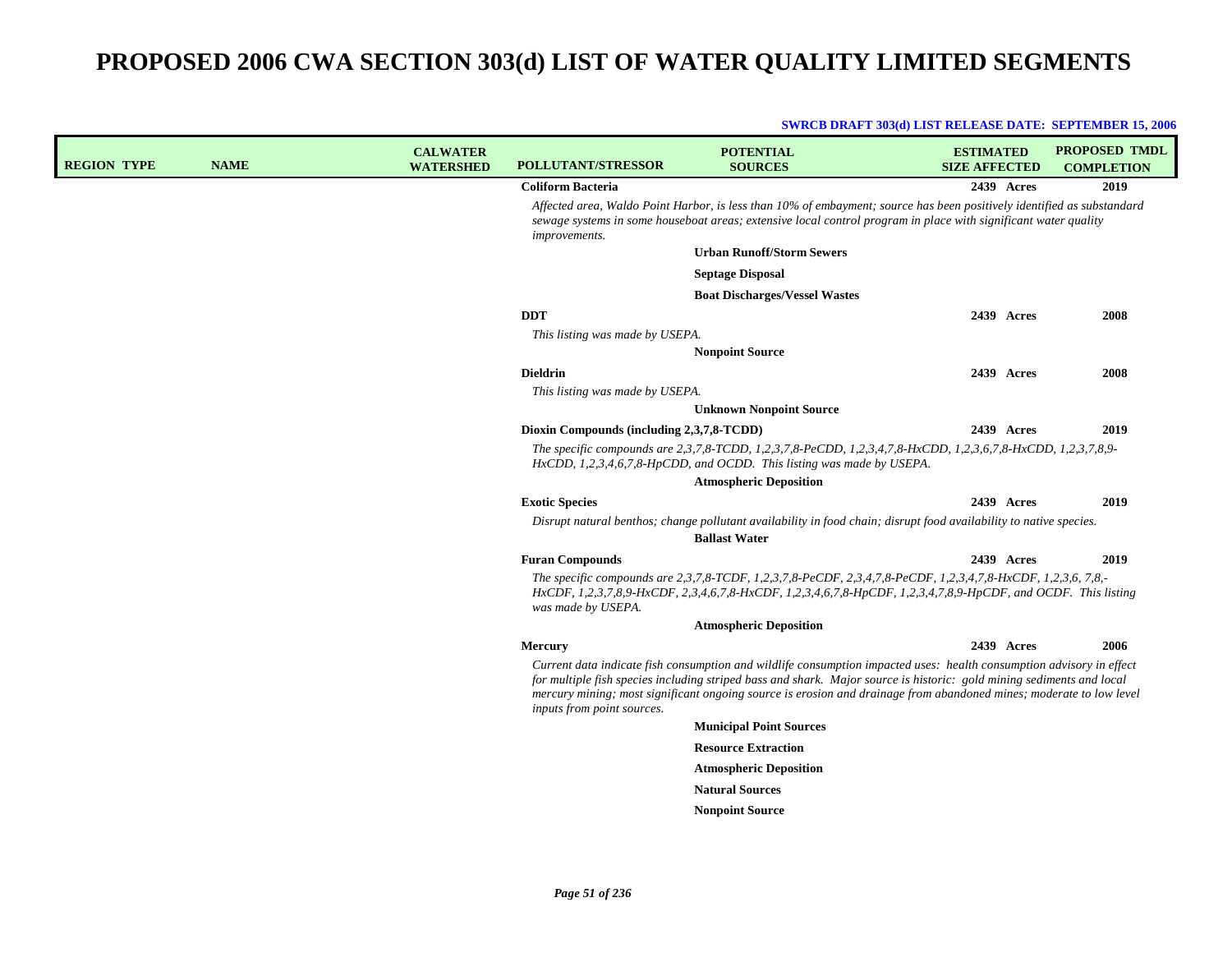| <b>REGION TYPE</b> |   | <b>NAME</b>                  | <b>CALWATER</b><br><b>WATERSHED</b> | <b>POLLUTANT/STRESSOR</b>                      | <b>POTENTIAL</b><br><b>SOURCES</b>                                                                                                                                                                                                                                                                                                                      | <b>ESTIMATED</b><br><b>SIZE AFFECTED</b> | <b>PROPOSED TMDL</b><br><b>COMPLETION</b> |
|--------------------|---|------------------------------|-------------------------------------|------------------------------------------------|---------------------------------------------------------------------------------------------------------------------------------------------------------------------------------------------------------------------------------------------------------------------------------------------------------------------------------------------------------|------------------------------------------|-------------------------------------------|
|                    |   |                              |                                     | PCBs (Polychlorinated biphenyls)               |                                                                                                                                                                                                                                                                                                                                                         | 2439 Acres                               | 2006                                      |
|                    |   |                              |                                     | concentration data.                            | This listing covers non dioxin-like PCBs. Interim health advisory for fish; uncertainty regarding water column                                                                                                                                                                                                                                          |                                          |                                           |
|                    |   |                              |                                     |                                                | <b>Unknown Nonpoint Source</b>                                                                                                                                                                                                                                                                                                                          |                                          |                                           |
|                    |   |                              |                                     | PCBs (Polychlorinated biphenyls) (dioxin-like) |                                                                                                                                                                                                                                                                                                                                                         | 2439 Acres                               | 2019                                      |
|                    |   |                              |                                     |                                                | The specific dioxin like compounds are 3,4,4,5-TCB (81), 3,3,3,3-TCB (77), 3,3,4,4,5-PeCB (126), 3,3,4,4,4-HxCB<br>(169), 2,3,3,4,4-PeCB (105), 2,3,4,4,5-PeCB (114), 2,3,4,4,5-PeCB (118), 2,3,4,4,5-PeCB (123), 2,3,3,4,4,5-HxCB (156),<br>2,3,3,4,4,5-HxCB (157), 2,3,4,4,5,5,-HxCB (167), 2,3,3,4,4,5,5-HpCB (189). This listing was made by USEPA. |                                          |                                           |
|                    |   |                              |                                     |                                                | <b>Unknown Nonpoint Source</b>                                                                                                                                                                                                                                                                                                                          |                                          |                                           |
| $\overline{2}$     | R | <b>Rodeo Creek</b>           | 20660022                            |                                                |                                                                                                                                                                                                                                                                                                                                                         |                                          |                                           |
|                    |   |                              |                                     | <b>Diazinon</b>                                |                                                                                                                                                                                                                                                                                                                                                         | 8 Miles                                  | 2005                                      |
|                    |   |                              |                                     | This listing was made by USEPA.                |                                                                                                                                                                                                                                                                                                                                                         |                                          |                                           |
|                    |   |                              |                                     |                                                | <b>Urban Runoff/Storm Sewers</b>                                                                                                                                                                                                                                                                                                                        |                                          |                                           |
| $\mathbf{2}$       | Е | Sacramento San Joaquin Delta | 20710010                            |                                                |                                                                                                                                                                                                                                                                                                                                                         |                                          |                                           |
|                    |   |                              |                                     | <b>Chlordane</b>                               |                                                                                                                                                                                                                                                                                                                                                         | 41736 Acres                              | 2008                                      |
|                    |   |                              |                                     | This listing was made by USEPA.                |                                                                                                                                                                                                                                                                                                                                                         |                                          |                                           |
|                    |   |                              |                                     |                                                | <b>Nonpoint Source</b>                                                                                                                                                                                                                                                                                                                                  |                                          |                                           |
|                    |   |                              |                                     | <b>DDT</b>                                     |                                                                                                                                                                                                                                                                                                                                                         | 41736 Acres                              | 2008                                      |
|                    |   |                              |                                     | This listing was made by USEPA.                |                                                                                                                                                                                                                                                                                                                                                         |                                          |                                           |
|                    |   |                              |                                     |                                                | <b>Nonpoint Source</b>                                                                                                                                                                                                                                                                                                                                  |                                          |                                           |
|                    |   |                              |                                     | <b>Dieldrin</b>                                |                                                                                                                                                                                                                                                                                                                                                         | 41736 Acres                              | 2008                                      |
|                    |   |                              |                                     | This listing was made by USEPA.                |                                                                                                                                                                                                                                                                                                                                                         |                                          |                                           |
|                    |   |                              |                                     |                                                | <b>Nonpoint Source</b>                                                                                                                                                                                                                                                                                                                                  |                                          |                                           |
|                    |   |                              |                                     | Dioxin Compounds (including 2,3,7,8-TCDD)      |                                                                                                                                                                                                                                                                                                                                                         | 41736 Acres                              | 2019                                      |
|                    |   |                              |                                     |                                                | The specific compounds are 2,3,7,8-TCDD, 1,2,3,7,8-PeCDD, 1,2,3,4,7,8-HxCDD, 1,2,3,6,7,8-HxCDD, 1,2,3,7,8,9-<br>HxCDD, 1,2,3,4,6,7,8-HpCDD, and OCDD. This listing was made by USEPA.<br><b>Atmospheric Deposition</b>                                                                                                                                  |                                          |                                           |
|                    |   |                              |                                     | <b>Exotic Species</b>                          |                                                                                                                                                                                                                                                                                                                                                         | 41736 Acres                              | 2019                                      |
|                    |   |                              |                                     |                                                | Disrupt natural benthos; change pollutant availability in food chain; disrupt food availability to native species.                                                                                                                                                                                                                                      |                                          |                                           |
|                    |   |                              |                                     |                                                | <b>Ballast Water</b>                                                                                                                                                                                                                                                                                                                                    |                                          |                                           |
|                    |   |                              |                                     | <b>Furan Compounds</b>                         |                                                                                                                                                                                                                                                                                                                                                         | 41736 Acres                              | 2019                                      |
|                    |   |                              |                                     | was made by USEPA.                             | The specific compounds are 2,3,7,8-TCDF, 1,2,3,7,8-PeCDF, 2,3,4,7,8-PeCDF, 1,2,3,4,7,8-HxCDF, 1,2,3,6, 7,8,-<br>HxCDF, 1,2,3,7,8,9-HxCDF, 2,3,4,6,7,8-HxCDF, 1,2,3,4,6,7,8-HpCDF, 1,2,3,4,7,8,9-HpCDF, and OCDF. This listing                                                                                                                           |                                          |                                           |
|                    |   |                              |                                     |                                                | <b>Atmospheric Deposition</b>                                                                                                                                                                                                                                                                                                                           |                                          |                                           |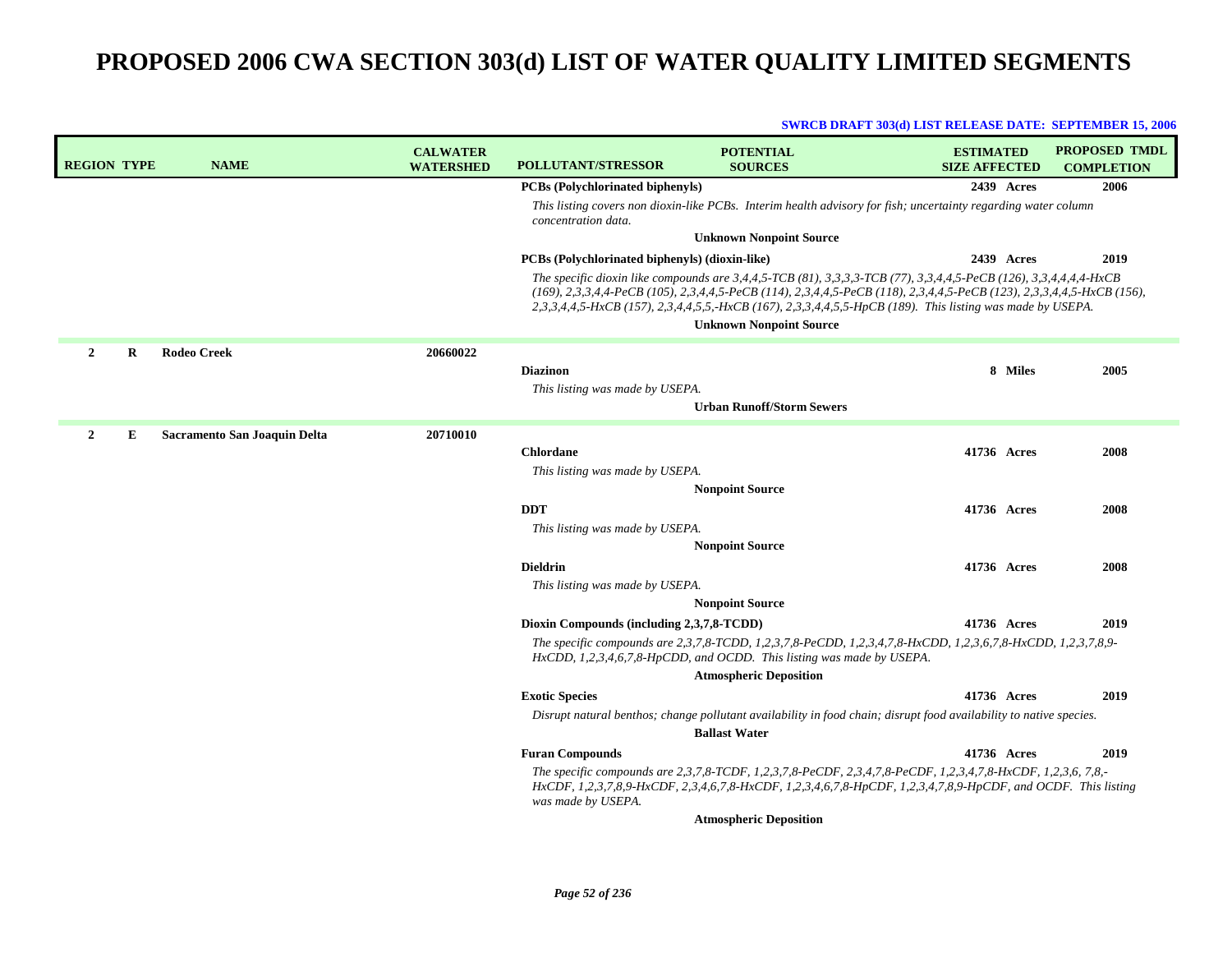| <b>REGION TYPE</b>       | <b>NAME</b>                         | <b>CALWATER</b><br><b>WATERSHED</b> | <b>POLLUTANT/STRESSOR</b>                          | <b>POTENTIAL</b><br><b>SOURCES</b>                                                                                                                                                                                                                                                                                                                                                                                                                                                                   | <b>ESTIMATED</b><br><b>SIZE AFFECTED</b> |          | <b>PROPOSED TMDL</b><br><b>COMPLETION</b> |
|--------------------------|-------------------------------------|-------------------------------------|----------------------------------------------------|------------------------------------------------------------------------------------------------------------------------------------------------------------------------------------------------------------------------------------------------------------------------------------------------------------------------------------------------------------------------------------------------------------------------------------------------------------------------------------------------------|------------------------------------------|----------|-------------------------------------------|
|                          |                                     |                                     | <b>Mercury</b>                                     |                                                                                                                                                                                                                                                                                                                                                                                                                                                                                                      | 41736 Acres                              |          | 2006                                      |
|                          |                                     |                                     | moderate to low level inputs from point sources.   | Current data indicate fish consumption and wildlife consumption impacted uses. Major source is historic: gold mining<br>sediments and local mercury mining; most significant ongoing source is erosion and drainage from abandoned mines;                                                                                                                                                                                                                                                            |                                          |          |                                           |
|                          |                                     |                                     |                                                    | <b>Industrial Point Sources</b>                                                                                                                                                                                                                                                                                                                                                                                                                                                                      |                                          |          |                                           |
|                          |                                     |                                     |                                                    | <b>Municipal Point Sources</b>                                                                                                                                                                                                                                                                                                                                                                                                                                                                       |                                          |          |                                           |
|                          |                                     |                                     |                                                    | <b>Resource Extraction</b>                                                                                                                                                                                                                                                                                                                                                                                                                                                                           |                                          |          |                                           |
|                          |                                     |                                     |                                                    | <b>Atmospheric Deposition</b>                                                                                                                                                                                                                                                                                                                                                                                                                                                                        |                                          |          |                                           |
|                          |                                     |                                     |                                                    | <b>Nonpoint Source</b>                                                                                                                                                                                                                                                                                                                                                                                                                                                                               |                                          |          |                                           |
|                          |                                     |                                     | <b>Nickel</b>                                      |                                                                                                                                                                                                                                                                                                                                                                                                                                                                                                      | 41736 Acres                              |          | 2019                                      |
|                          |                                     |                                     | This listing was made by USEPA.                    |                                                                                                                                                                                                                                                                                                                                                                                                                                                                                                      |                                          |          |                                           |
|                          |                                     |                                     |                                                    | <b>Source Unknown</b>                                                                                                                                                                                                                                                                                                                                                                                                                                                                                |                                          |          |                                           |
|                          |                                     |                                     | <b>PCBs</b> (Polychlorinated biphenyls)            |                                                                                                                                                                                                                                                                                                                                                                                                                                                                                                      | 41736 Acres                              |          | 2006                                      |
|                          |                                     |                                     | concentration data.                                | This listing covers non dioxin-like PCBs. Interim health advisory for fish; uncertainty regarding water column                                                                                                                                                                                                                                                                                                                                                                                       |                                          |          |                                           |
|                          |                                     |                                     |                                                    | <b>Unknown Nonpoint Source</b>                                                                                                                                                                                                                                                                                                                                                                                                                                                                       |                                          |          |                                           |
|                          |                                     |                                     | PCBs (Polychlorinated biphenyls) (dioxin-like)     |                                                                                                                                                                                                                                                                                                                                                                                                                                                                                                      | 41736 Acres                              |          | 2019                                      |
|                          |                                     |                                     |                                                    | The specific dioxin like compounds are 3,4,4,5-TCB (81), 3,3,3,3-TCB (77), 3,3,4,4,5-PeCB (126), 3,3,4,4,4,4-HxCB<br>(169), 2,3,3,4,4-PeCB (105), 2,3,4,4,5-PeCB (114), 2,3,4,4,5-PeCB (118), 2,3,4,4,5-PeCB (123), 2,3,3,4,4,5-HxCB (156),<br>2,3,3,4,4,5-HxCB (157), 2,3,4,4,5,5,-HxCB (167), 2,3,3,4,4,5,5-HpCB (189). This listing was made by USEPA.                                                                                                                                            |                                          |          |                                           |
|                          |                                     |                                     |                                                    | <b>Unknown Nonpoint Source</b>                                                                                                                                                                                                                                                                                                                                                                                                                                                                       |                                          |          |                                           |
|                          |                                     |                                     | <b>Selenium</b>                                    |                                                                                                                                                                                                                                                                                                                                                                                                                                                                                                      | 41736 Acres                              |          | 2019                                      |
|                          |                                     |                                     | exotic species.                                    | Affected use is one branch of the food chain; most sensitive indicator is hatchability in nesting diving birds, significant<br>contributions from oil refineries (control program in place) and agriculture (carried downstream by rivers); exotic<br>species may have made food chain more susceptible to accumulation of selenium; health consumption advisory in effect<br>for scaup and scoter (diving ducks); low TMDL priority because Individual Control Strategy in place. Another source is |                                          |          |                                           |
|                          |                                     |                                     |                                                    | <b>Industrial Point Sources</b>                                                                                                                                                                                                                                                                                                                                                                                                                                                                      |                                          |          |                                           |
|                          |                                     |                                     |                                                    | Agriculture                                                                                                                                                                                                                                                                                                                                                                                                                                                                                          |                                          |          |                                           |
|                          |                                     |                                     |                                                    | <b>Natural Sources</b>                                                                                                                                                                                                                                                                                                                                                                                                                                                                               |                                          |          |                                           |
|                          |                                     |                                     |                                                    | <b>Exotic Species</b>                                                                                                                                                                                                                                                                                                                                                                                                                                                                                |                                          |          |                                           |
| $\mathbf{2}$<br>$\bf{R}$ | San Antonio Creek (Marin/Sonoma Co) | 20630031                            | <b>Diazinon</b><br>This listing was made by USEPA. |                                                                                                                                                                                                                                                                                                                                                                                                                                                                                                      |                                          | 18 Miles | 2005                                      |
|                          |                                     |                                     |                                                    | <b>Urban Runoff/Storm Sewers</b>                                                                                                                                                                                                                                                                                                                                                                                                                                                                     |                                          |          |                                           |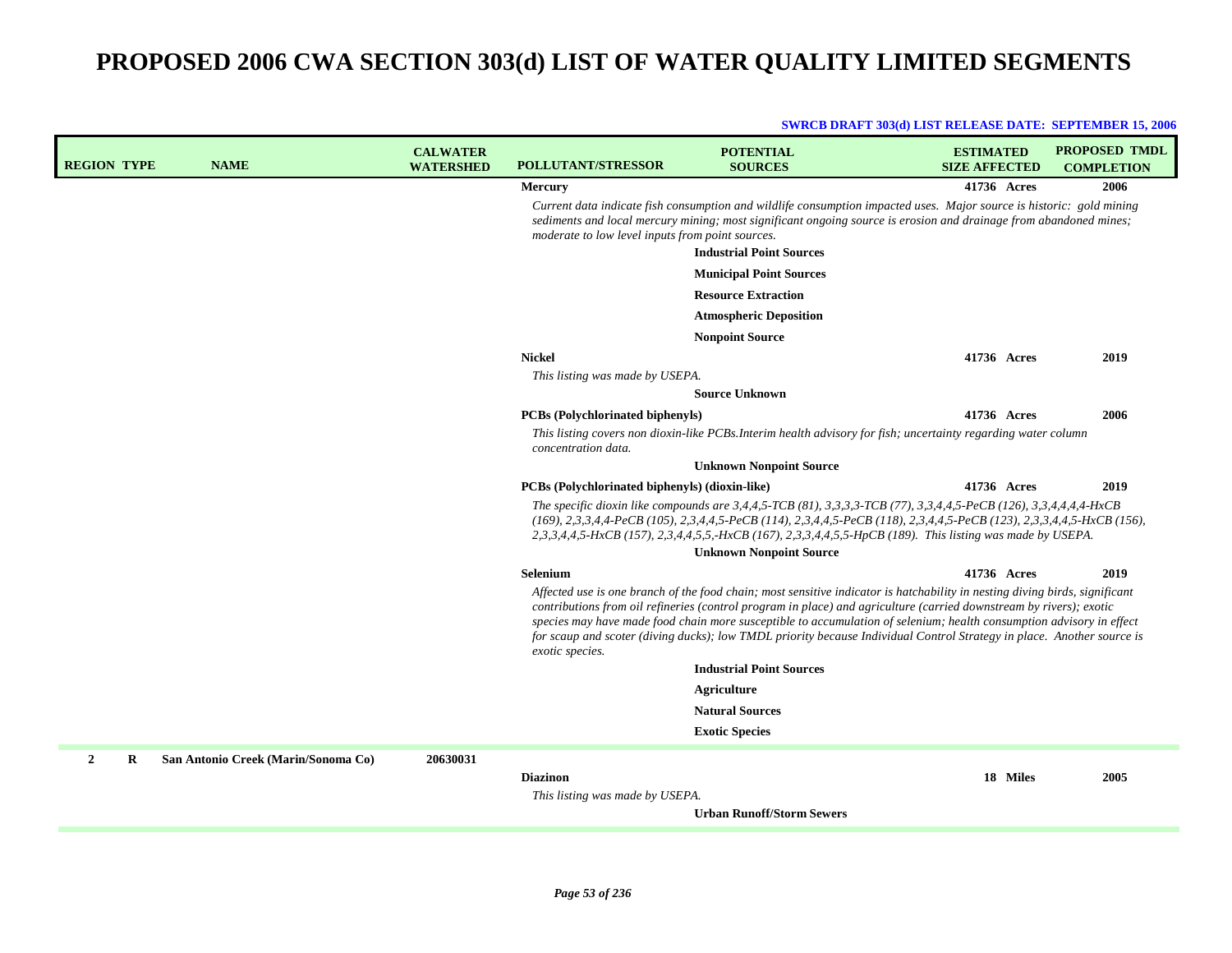| <b>REGION TYPE</b> |   | <b>NAME</b>                | <b>CALWATER</b><br><b>WATERSHED</b> | <b>POLLUTANT/STRESSOR</b>                 | <b>POTENTIAL</b><br><b>SOURCES</b>                                                                                                                                                                                                                                                                                                                                   | <b>ESTIMATED</b><br><b>SIZE AFFECTED</b> |          | <b>PROPOSED TMDL</b><br><b>COMPLETION</b> |
|--------------------|---|----------------------------|-------------------------------------|-------------------------------------------|----------------------------------------------------------------------------------------------------------------------------------------------------------------------------------------------------------------------------------------------------------------------------------------------------------------------------------------------------------------------|------------------------------------------|----------|-------------------------------------------|
| $\overline{2}$     | R | <b>San Felipe Creek</b>    | 20530041                            |                                           |                                                                                                                                                                                                                                                                                                                                                                      |                                          |          |                                           |
|                    |   |                            |                                     | <b>Diazinon</b>                           |                                                                                                                                                                                                                                                                                                                                                                      |                                          | 15 Miles | 2005                                      |
|                    |   |                            |                                     | This listing was made by USEPA.           |                                                                                                                                                                                                                                                                                                                                                                      |                                          |          |                                           |
|                    |   |                            |                                     |                                           | <b>Urban Runoff/Storm Sewers</b>                                                                                                                                                                                                                                                                                                                                     |                                          |          |                                           |
| $\overline{2}$     | В | San Francisco Bay, Central | 20312010                            |                                           |                                                                                                                                                                                                                                                                                                                                                                      |                                          |          |                                           |
|                    |   |                            |                                     | <b>Chlordane</b>                          |                                                                                                                                                                                                                                                                                                                                                                      | 70992 Acres                              |          | 2008                                      |
|                    |   |                            |                                     | This listing was made by USEPA.           |                                                                                                                                                                                                                                                                                                                                                                      |                                          |          |                                           |
|                    |   |                            |                                     | <b>DDT</b>                                | <b>Nonpoint Source</b>                                                                                                                                                                                                                                                                                                                                               |                                          |          |                                           |
|                    |   |                            |                                     | This listing was made by USEPA.           |                                                                                                                                                                                                                                                                                                                                                                      | 70992 Acres                              |          | 2008                                      |
|                    |   |                            |                                     |                                           | <b>Nonpoint Source</b>                                                                                                                                                                                                                                                                                                                                               |                                          |          |                                           |
|                    |   |                            |                                     | <b>Dieldrin</b>                           |                                                                                                                                                                                                                                                                                                                                                                      | 70992 Acres                              |          | 2008                                      |
|                    |   |                            |                                     | This listing was made by USEPA.           |                                                                                                                                                                                                                                                                                                                                                                      |                                          |          |                                           |
|                    |   |                            |                                     |                                           | <b>Nonpoint Source</b>                                                                                                                                                                                                                                                                                                                                               |                                          |          |                                           |
|                    |   |                            |                                     | Dioxin Compounds (including 2,3,7,8-TCDD) |                                                                                                                                                                                                                                                                                                                                                                      | 70992 Acres                              |          | 2019                                      |
|                    |   |                            |                                     |                                           | The specific compounds are 2,3,7,8-TCDD, 1,2,3,7,8-PeCDD, 1,2,3,4,7,8-HxCDD, 1,2,3,6,7,8-HxCDD, 1,2,3,7,8,9-<br>HxCDD, 1,2,3,4,6,7,8-HpCDD, and OCDD. This listing was made by USEPA.                                                                                                                                                                                |                                          |          |                                           |
|                    |   |                            |                                     |                                           | <b>Atmospheric Deposition</b>                                                                                                                                                                                                                                                                                                                                        |                                          |          |                                           |
|                    |   |                            |                                     | <b>Exotic Species</b>                     |                                                                                                                                                                                                                                                                                                                                                                      | 70992 Acres                              |          | 2019                                      |
|                    |   |                            |                                     |                                           | Disrupt natural benthos; change pollutant availability in food chain; disrupt food availability to native species.<br><b>Ballast Water</b>                                                                                                                                                                                                                           |                                          |          |                                           |
|                    |   |                            |                                     | <b>Furan Compounds</b>                    |                                                                                                                                                                                                                                                                                                                                                                      | 70992 Acres                              |          | 2019                                      |
|                    |   |                            |                                     | by USEPA.                                 | The specific compounds are 2,3,7,8-TCDF, 1,2,3,7,8-PeCDF, 2,3,4,7,8-PeCDF, 1,2,3,4,7,8-HxCDF, 1,2,3,6,7,8-HxCDF,<br>1,2,3,7,8,9-HxCDF, 2,3,4,6,7,8-HxCDF, 1,2,3,4,6,7,8-HpCDF, 1,2,3,4,7,8,9-HpCDF, and OCDF. This listing was made                                                                                                                                  |                                          |          |                                           |
|                    |   |                            |                                     |                                           | <b>Atmospheric Deposition</b>                                                                                                                                                                                                                                                                                                                                        |                                          |          |                                           |
|                    |   |                            |                                     | <b>Mercury</b>                            |                                                                                                                                                                                                                                                                                                                                                                      | 70992 Acres                              |          | 2006                                      |
|                    |   |                            |                                     | inputs from point sources.                | Current data indicate fish consumption and wildlife consumption impacted uses: health consumption advisory in effect<br>for multiple fish species including striped bass and shark. Major source is historic: gold mining sediments and local<br>mercury mining; most significant ongoing source is erosion and drainage from abandoned mines; moderate to low level |                                          |          |                                           |
|                    |   |                            |                                     |                                           | <b>Industrial Point Sources</b>                                                                                                                                                                                                                                                                                                                                      |                                          |          |                                           |
|                    |   |                            |                                     |                                           | <b>Municipal Point Sources</b>                                                                                                                                                                                                                                                                                                                                       |                                          |          |                                           |
|                    |   |                            |                                     |                                           | <b>Resource Extraction</b>                                                                                                                                                                                                                                                                                                                                           |                                          |          |                                           |
|                    |   |                            |                                     |                                           | <b>Atmospheric Deposition</b>                                                                                                                                                                                                                                                                                                                                        |                                          |          |                                           |
|                    |   |                            |                                     |                                           | <b>Natural Sources</b>                                                                                                                                                                                                                                                                                                                                               |                                          |          |                                           |
|                    |   |                            |                                     |                                           | <b>Nonpoint Source</b>                                                                                                                                                                                                                                                                                                                                               |                                          |          |                                           |
|                    |   |                            |                                     |                                           |                                                                                                                                                                                                                                                                                                                                                                      |                                          |          |                                           |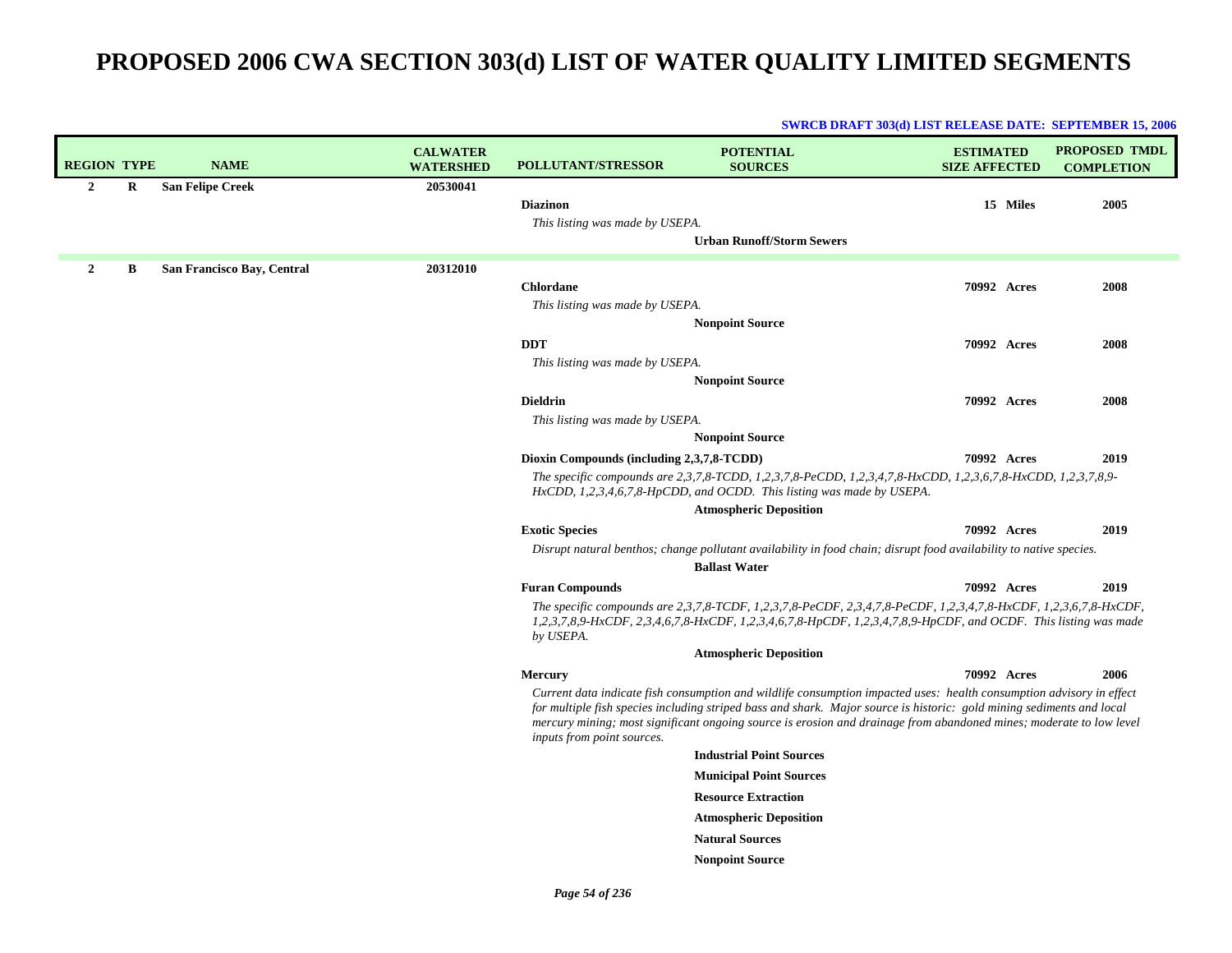| <b>REGION TYPE</b>  | <b>NAME</b>              | <b>CALWATER</b><br><b>WATERSHED</b> | <b>POLLUTANT/STRESSOR</b>                          | <b>POTENTIAL</b><br><b>SOURCES</b>                                                                                                                                                                                                                                                                                                                                                                                                                                                                                                                                                      | <b>ESTIMATED</b><br><b>SIZE AFFECTED</b> | <b>PROPOSED TMDL</b><br><b>COMPLETION</b> |
|---------------------|--------------------------|-------------------------------------|----------------------------------------------------|-----------------------------------------------------------------------------------------------------------------------------------------------------------------------------------------------------------------------------------------------------------------------------------------------------------------------------------------------------------------------------------------------------------------------------------------------------------------------------------------------------------------------------------------------------------------------------------------|------------------------------------------|-------------------------------------------|
|                     |                          |                                     | <b>PCBs</b> (Polychlorinated biphenyls)            |                                                                                                                                                                                                                                                                                                                                                                                                                                                                                                                                                                                         | 70992 Acres                              | 2006                                      |
|                     |                          |                                     | concentration data.                                | This listing covers non dioxin-like PCBs. Interim health advisory for fish; uncertainty regarding water column                                                                                                                                                                                                                                                                                                                                                                                                                                                                          |                                          |                                           |
|                     |                          |                                     |                                                    | <b>Unknown Nonpoint Source</b>                                                                                                                                                                                                                                                                                                                                                                                                                                                                                                                                                          |                                          |                                           |
|                     |                          |                                     | PCBs (Polychlorinated biphenyls) (dioxin-like)     |                                                                                                                                                                                                                                                                                                                                                                                                                                                                                                                                                                                         | 70992 Acres                              | 2019                                      |
|                     |                          |                                     |                                                    | The specific dioxin like compounds are 3,4,4,5-TCB (81), 3,3,3,3-TCB (77), 3,3,4,4,5-PeCB (126), 3,3,4,4,4,4-HxCB<br>(169), 2,3,3,4,4-PeCB (105), 2,3,4,4,5-PeCB (114), 2,3,4,4,5-PeCB (118), 2,3,4,4,5-PeCB (123), 2,3,3,4,4,5-HxCB (156),<br>2,3,3,4,4,5-HxCB (157), 2,3,4,4,5,5,-HxCB (167), 2,3,3,4,4,5,5-HpCB (189). This listing was made by USEPA.                                                                                                                                                                                                                               |                                          |                                           |
|                     |                          |                                     |                                                    | <b>Unknown Nonpoint Source</b>                                                                                                                                                                                                                                                                                                                                                                                                                                                                                                                                                          |                                          |                                           |
|                     |                          |                                     | Selenium                                           |                                                                                                                                                                                                                                                                                                                                                                                                                                                                                                                                                                                         | 70992 Acres                              | 2019                                      |
|                     |                          |                                     |                                                    | Affected use is one branch of the food chain; most sensitive indicator is hatchability in nesting diving birds, significant<br>contributions from oil refineries (control program in place) and agriculture (carried downstream by rivers); exotic<br>species may have made food chain more susceptible to accumulation of selenium; health consumption advisory in effect<br>for scaup and scoter (diving ducks); low TMDL priority because Individual Control Strategy in place.<br><b>Industrial Point Sources</b><br>Agriculture<br><b>Natural Sources</b><br><b>Exotic Species</b> |                                          |                                           |
| $\overline{2}$<br>B | San Francisco Bay, Lower | 20410010                            |                                                    |                                                                                                                                                                                                                                                                                                                                                                                                                                                                                                                                                                                         |                                          |                                           |
|                     |                          |                                     | <b>Chlordane</b>                                   |                                                                                                                                                                                                                                                                                                                                                                                                                                                                                                                                                                                         | 92274 Acres                              | 2008                                      |
|                     |                          |                                     | This listing was made by USEPA.                    |                                                                                                                                                                                                                                                                                                                                                                                                                                                                                                                                                                                         |                                          |                                           |
|                     |                          |                                     |                                                    | <b>Nonpoint Source</b>                                                                                                                                                                                                                                                                                                                                                                                                                                                                                                                                                                  |                                          |                                           |
|                     |                          |                                     | <b>DDT</b>                                         |                                                                                                                                                                                                                                                                                                                                                                                                                                                                                                                                                                                         | 92274 Acres                              | 2008                                      |
|                     |                          |                                     | This listing was made by USEPA.                    |                                                                                                                                                                                                                                                                                                                                                                                                                                                                                                                                                                                         |                                          |                                           |
|                     |                          |                                     |                                                    | <b>Nonpoint Source</b>                                                                                                                                                                                                                                                                                                                                                                                                                                                                                                                                                                  |                                          |                                           |
|                     |                          |                                     | <b>Dieldrin</b><br>This listing was made by USEPA. |                                                                                                                                                                                                                                                                                                                                                                                                                                                                                                                                                                                         | 92274 Acres                              | 2008                                      |
|                     |                          |                                     |                                                    | <b>Nonpoint Source</b>                                                                                                                                                                                                                                                                                                                                                                                                                                                                                                                                                                  |                                          |                                           |
|                     |                          |                                     | Dioxin Compounds (including 2,3,7,8-TCDD)          |                                                                                                                                                                                                                                                                                                                                                                                                                                                                                                                                                                                         | 92274 Acres                              | 2019                                      |
|                     |                          |                                     |                                                    | The specific compounds are 2,3,7,8-TCDD, 1,2,3,7,8-PeCDD, 1,2,3,4,7,8-HxCDD, 1,2,3,6,7,8-HxCDD, 1,2,3,7,8,9-<br>$HxCDD$ , 1,2,3,4,6,7,8-HpCDD, and OCDD. This listing was made by USEPA.<br><b>Atmospheric Deposition</b>                                                                                                                                                                                                                                                                                                                                                               |                                          |                                           |
|                     |                          |                                     | <b>Exotic Species</b>                              |                                                                                                                                                                                                                                                                                                                                                                                                                                                                                                                                                                                         | 92274 Acres                              | 2019                                      |
|                     |                          |                                     |                                                    | Disrupt natural benthos; change pollutant availability in food chain; disrupt food availability to native species.<br><b>Ballast Water</b>                                                                                                                                                                                                                                                                                                                                                                                                                                              |                                          |                                           |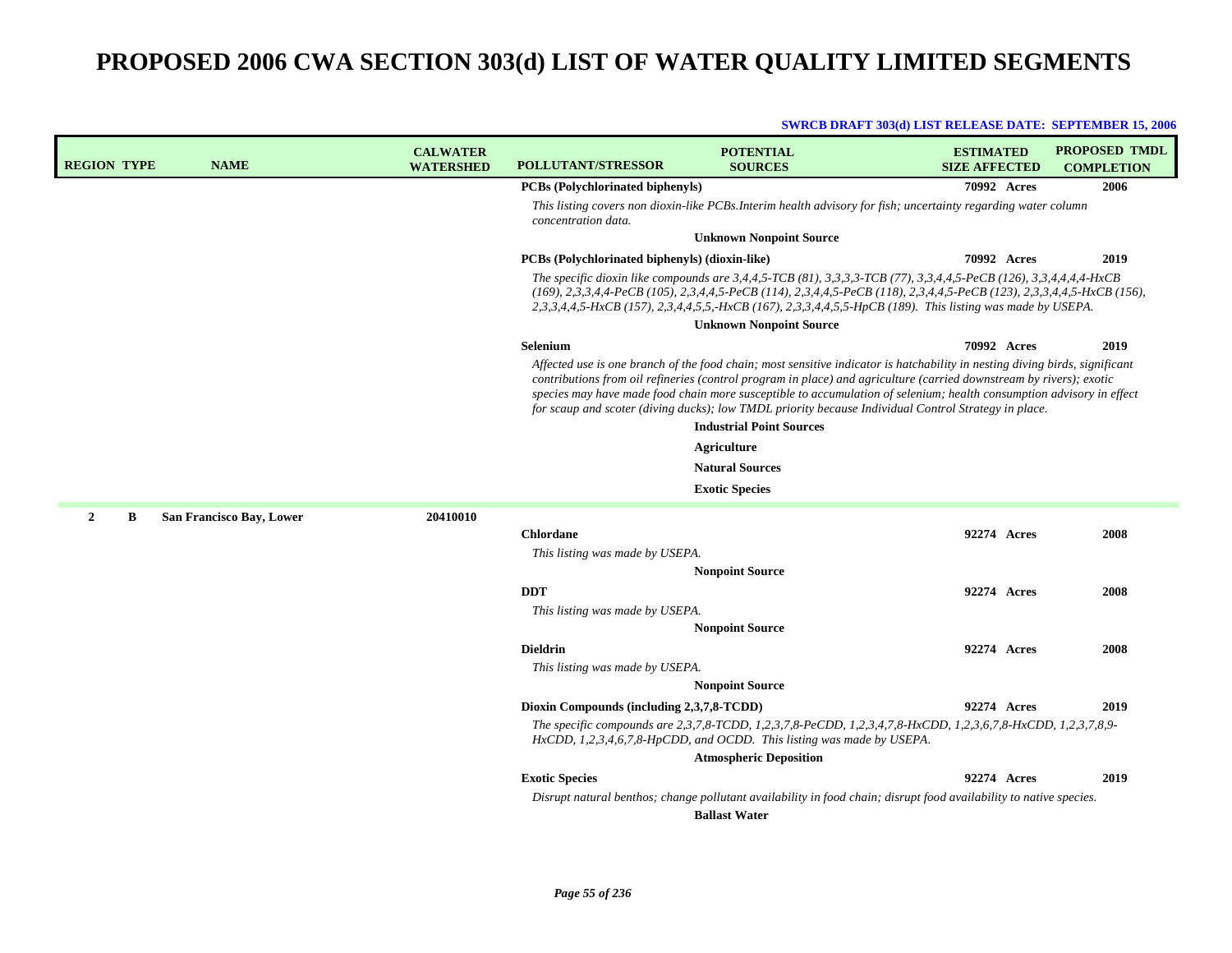#### **SWRCB DRAFT 303(d) LIST RELEASE DATE: SEPTEMBER 15, 2006**

| <b>REGION TYPE</b>  | <b>NAME</b>              | <b>CALWATER</b><br><b>WATERSHED</b> | <b>POLLUTANT/STRESSOR</b>                         | <b>POTENTIAL</b><br><b>SOURCES</b>                                                                                                                                                                                                                                                                                                                                                                                                                                                           | <b>ESTIMATED</b><br><b>SIZE AFFECTED</b> | <b>PROPOSED TMDL</b><br><b>COMPLETION</b> |
|---------------------|--------------------------|-------------------------------------|---------------------------------------------------|----------------------------------------------------------------------------------------------------------------------------------------------------------------------------------------------------------------------------------------------------------------------------------------------------------------------------------------------------------------------------------------------------------------------------------------------------------------------------------------------|------------------------------------------|-------------------------------------------|
|                     |                          |                                     | <b>Furan Compounds</b>                            |                                                                                                                                                                                                                                                                                                                                                                                                                                                                                              | 92274 Acres                              | 2019                                      |
|                     |                          |                                     | was made by USEPA.                                | The specific compounds are $2,3,7,8$ -TCDF, $1,2,3,7,8$ -PeCDF, $2,3,4,7,8$ -PeCDF, $1,2,3,4,7,8$ -HxCDF, $1,2,3,6,7,8$ -<br>HxCDF, 1,2,3,7,8,9-HxCDF, 2,3,4,6,7,8-HxCDF, 1,2,3,4,6,7,8-HpCDF, 1,2,3,4,7,8,9-HpCDF, and OCDF. This listing                                                                                                                                                                                                                                                   |                                          |                                           |
|                     |                          |                                     |                                                   | <b>Atmospheric Deposition</b>                                                                                                                                                                                                                                                                                                                                                                                                                                                                |                                          |                                           |
|                     |                          |                                     | Mercury                                           |                                                                                                                                                                                                                                                                                                                                                                                                                                                                                              | 92274 Acres                              | 2006                                      |
|                     |                          |                                     |                                                   | Current data indicate fish consumption and wildlife consumption impacted uses: health consumption advisory in effect<br>for multiple fish species including striped bass and shark. Major source is historic: gold mining sediments and local<br>mercury mining; most significant ongoing source is erosion and drainage from abandoned mines; moderate to low level<br>inputs from point sources: water quality objective exceedances. Elevated sediment levels and elevated tissue levels. |                                          |                                           |
|                     |                          |                                     |                                                   | <b>Industrial Point Sources</b>                                                                                                                                                                                                                                                                                                                                                                                                                                                              |                                          |                                           |
|                     |                          |                                     |                                                   | <b>Municipal Point Sources</b>                                                                                                                                                                                                                                                                                                                                                                                                                                                               |                                          |                                           |
|                     |                          |                                     |                                                   | <b>Resource Extraction</b>                                                                                                                                                                                                                                                                                                                                                                                                                                                                   |                                          |                                           |
|                     |                          |                                     |                                                   | <b>Atmospheric Deposition</b>                                                                                                                                                                                                                                                                                                                                                                                                                                                                |                                          |                                           |
|                     |                          |                                     |                                                   | <b>Natural Sources</b>                                                                                                                                                                                                                                                                                                                                                                                                                                                                       |                                          |                                           |
|                     |                          |                                     |                                                   | <b>Nonpoint Source</b>                                                                                                                                                                                                                                                                                                                                                                                                                                                                       |                                          |                                           |
|                     |                          |                                     | <b>Nickel</b>                                     |                                                                                                                                                                                                                                                                                                                                                                                                                                                                                              | 92274 Acres                              | 2019                                      |
|                     |                          |                                     | This listing was made by USEPA.                   |                                                                                                                                                                                                                                                                                                                                                                                                                                                                                              |                                          |                                           |
|                     |                          |                                     |                                                   | <b>Source Unknown</b>                                                                                                                                                                                                                                                                                                                                                                                                                                                                        |                                          |                                           |
|                     |                          |                                     | <b>PCBs</b> (Polychlorinated biphenyls)           |                                                                                                                                                                                                                                                                                                                                                                                                                                                                                              | 92274 Acres                              | 2006                                      |
|                     |                          |                                     | concentration data.                               | This listing covers non dioxin-like PCBs. Interim health advisory for fish; uncertainty regarding water column                                                                                                                                                                                                                                                                                                                                                                               |                                          |                                           |
|                     |                          |                                     |                                                   | <b>Unknown Nonpoint Source</b>                                                                                                                                                                                                                                                                                                                                                                                                                                                               |                                          |                                           |
|                     |                          |                                     | PCBs (Polychlorinated biphenyls) (dioxin-like)    |                                                                                                                                                                                                                                                                                                                                                                                                                                                                                              | 92274 Acres                              | 2019                                      |
|                     |                          |                                     |                                                   | The specific dioxin like compounds are 3,4,4,5-TCB (81), 3,3,3,3-TCB (77), 3,3,4,4,5-PeCB (126), 3,3,4,4,4,4-HxCB<br>(169), 2,3,3,4,4-PeCB (105), 2,3,4,4,5-PeCB (114), 2,3,4,4,5-PeCB (118), 2,3,4,4,5-PeCB (123), 2,3,3,4,4,5-HxCB (156),<br>2,3,3,4,4,5-HxCB (157), 2,3,4,4,5,5,-HxCB (167), 2,3,3,4,4,5,5-HpCB (189). This listing was made by USEPA.                                                                                                                                    |                                          |                                           |
|                     |                          |                                     |                                                   | <b>Unknown Nonpoint Source</b>                                                                                                                                                                                                                                                                                                                                                                                                                                                               |                                          |                                           |
| $\overline{2}$<br>B | San Francisco Bay, South | 20510000                            |                                                   |                                                                                                                                                                                                                                                                                                                                                                                                                                                                                              |                                          |                                           |
|                     |                          |                                     | <b>Chlordane</b>                                  |                                                                                                                                                                                                                                                                                                                                                                                                                                                                                              | 9204 Acres                               | 2008                                      |
|                     |                          |                                     | This listing was made by USEPA.                   |                                                                                                                                                                                                                                                                                                                                                                                                                                                                                              |                                          |                                           |
|                     |                          |                                     |                                                   | <b>Nonpoint Source</b>                                                                                                                                                                                                                                                                                                                                                                                                                                                                       |                                          |                                           |
|                     |                          |                                     | <b>DDT</b>                                        |                                                                                                                                                                                                                                                                                                                                                                                                                                                                                              | 9204 Acres                               | 2008                                      |
|                     |                          |                                     | This listing was made by USEPA.                   |                                                                                                                                                                                                                                                                                                                                                                                                                                                                                              |                                          |                                           |
|                     |                          |                                     |                                                   | <b>Nonpoint Source</b>                                                                                                                                                                                                                                                                                                                                                                                                                                                                       |                                          |                                           |
|                     |                          |                                     | <b>Dieldrin</b>                                   |                                                                                                                                                                                                                                                                                                                                                                                                                                                                                              | 9204 Acres                               | 2008                                      |
|                     |                          |                                     | This listing was made by USEPA.                   |                                                                                                                                                                                                                                                                                                                                                                                                                                                                                              |                                          |                                           |
|                     |                          |                                     | $D_{\text{max}}$ , $E \left( \frac{1}{2} \right)$ | <b>Nonpoint Source</b>                                                                                                                                                                                                                                                                                                                                                                                                                                                                       |                                          |                                           |

*Page 56 of 236*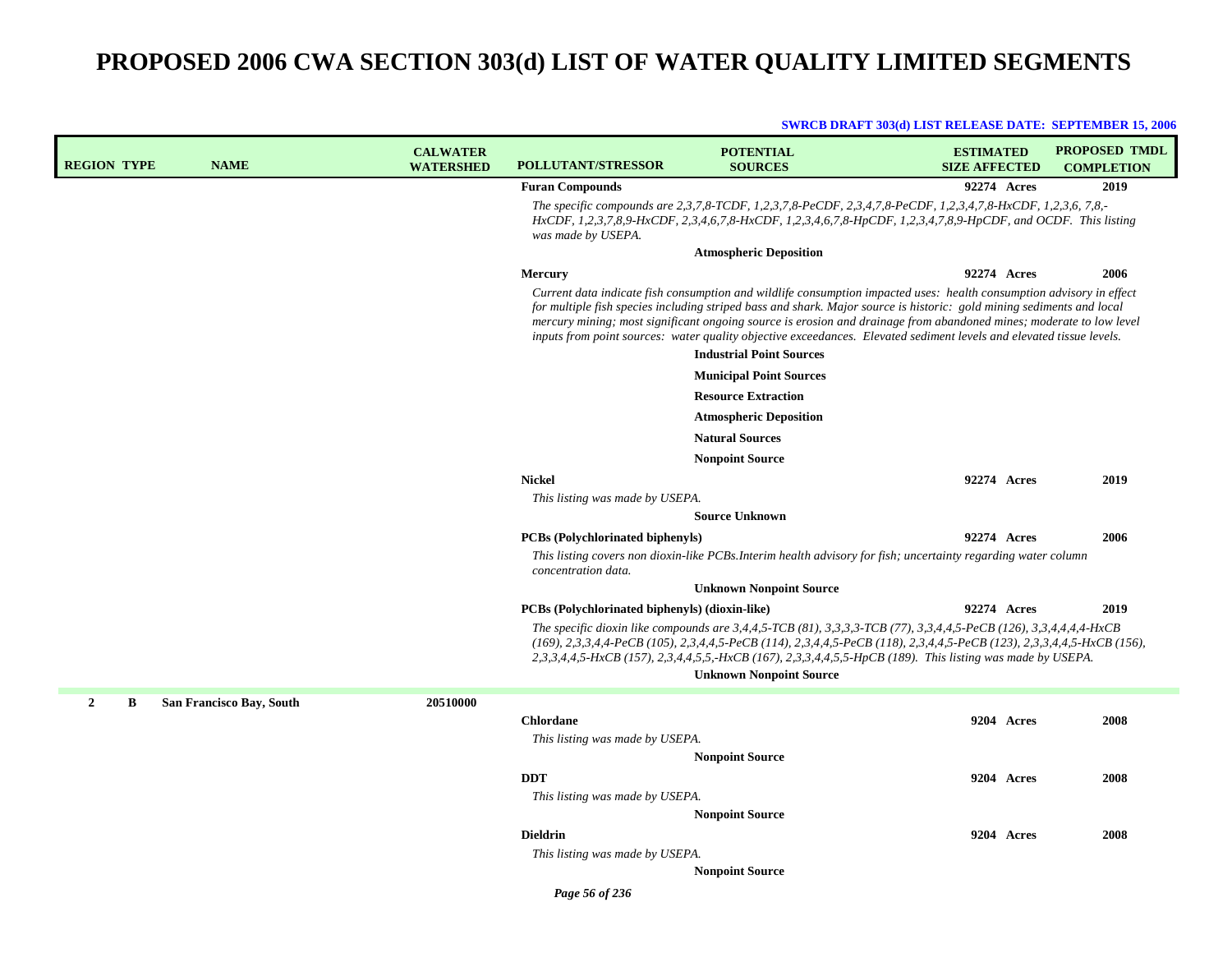| <b>REGION TYPE</b> | <b>NAME</b> | <b>CALWATER</b><br><b>WATERSHED</b> | <b>POLLUTANT/STRESSOR</b>                      | <b>POTENTIAL</b><br><b>SOURCES</b>                                                                                                                                                                                                                                                                                                                                                                                                                                                                                            | <b>ESTIMATED</b><br><b>SIZE AFFECTED</b> | <b>PROPOSED TMDL</b><br><b>COMPLETION</b> |
|--------------------|-------------|-------------------------------------|------------------------------------------------|-------------------------------------------------------------------------------------------------------------------------------------------------------------------------------------------------------------------------------------------------------------------------------------------------------------------------------------------------------------------------------------------------------------------------------------------------------------------------------------------------------------------------------|------------------------------------------|-------------------------------------------|
|                    |             |                                     | Dioxin Compounds (including 2,3,7,8-TCDD)      |                                                                                                                                                                                                                                                                                                                                                                                                                                                                                                                               | 9204 Acres                               | 2019                                      |
|                    |             |                                     |                                                | The specific compounds are 2,3,7,8-TCDD, 1,2,3,7,8-PeCDD, 1,2,3,4,7,8-HxCDD, 1,2,3,6,7,8-HxCDD, 1,2,3,7,8,9-<br>HxCDD, 1,2,3,4,6,7,8-HpCDD, and OCDD. This listing was made by USEPA.                                                                                                                                                                                                                                                                                                                                         |                                          |                                           |
|                    |             |                                     |                                                | <b>Atmospheric Deposition</b>                                                                                                                                                                                                                                                                                                                                                                                                                                                                                                 |                                          |                                           |
|                    |             |                                     | <b>Exotic Species</b>                          |                                                                                                                                                                                                                                                                                                                                                                                                                                                                                                                               | 9204 Acres                               | 2019                                      |
|                    |             |                                     |                                                | Disrupt natural benthos; change pollutant availability in food chain; disrupt food availability to native species.                                                                                                                                                                                                                                                                                                                                                                                                            |                                          |                                           |
|                    |             |                                     |                                                | <b>Ballast Water</b>                                                                                                                                                                                                                                                                                                                                                                                                                                                                                                          |                                          |                                           |
|                    |             |                                     | <b>Furan Compounds</b>                         |                                                                                                                                                                                                                                                                                                                                                                                                                                                                                                                               | 9204 Acres                               | 2019                                      |
|                    |             |                                     | by USEPA.                                      | The specific compounds are $2,3,7,8$ -TCDF, 1,2,3,7,8-PeCDF, 2,3,4,7,8-PeCDF, 1,2,3,4,7,8-HxCDF, 1,2,3,6,7,8-HxCDF,<br>1,2,3,7,8,9-HxCDF, 2,3,4,6,7,8-HxCDF, 1,2,3,4,6,7,8-HpCDF, 1,2,3,4,7,8,9-HpCDF, and OCDF. This listing was made                                                                                                                                                                                                                                                                                        |                                          |                                           |
|                    |             |                                     |                                                | <b>Atmospheric Deposition</b>                                                                                                                                                                                                                                                                                                                                                                                                                                                                                                 |                                          |                                           |
|                    |             |                                     | <b>Mercury</b>                                 |                                                                                                                                                                                                                                                                                                                                                                                                                                                                                                                               | 9204 Acres                               | 2006                                      |
|                    |             |                                     |                                                | Current data indicate fish consumption and wildlife consumption impacted uses: health consumption advisory in effect<br>for multiple fish species including striped bass and shark. Major source is historic: gold mining sediments and local<br>mercury mining; most significant ongoing source is erosion and drainage from abandoned mines; moderate to low level<br>inputs frompoint sources: water quality objective exceedances. Elevated sediment level and elevated tissue levels.<br><b>Industrial Point Sources</b> |                                          |                                           |
|                    |             |                                     |                                                | <b>Municipal Point Sources</b>                                                                                                                                                                                                                                                                                                                                                                                                                                                                                                |                                          |                                           |
|                    |             |                                     |                                                | <b>Resource Extraction</b>                                                                                                                                                                                                                                                                                                                                                                                                                                                                                                    |                                          |                                           |
|                    |             |                                     |                                                | <b>Atmospheric Deposition</b>                                                                                                                                                                                                                                                                                                                                                                                                                                                                                                 |                                          |                                           |
|                    |             |                                     |                                                | <b>Natural Sources</b>                                                                                                                                                                                                                                                                                                                                                                                                                                                                                                        |                                          |                                           |
|                    |             |                                     |                                                | <b>Nonpoint Source</b>                                                                                                                                                                                                                                                                                                                                                                                                                                                                                                        |                                          |                                           |
|                    |             |                                     | <b>PCBs (Polychlorinated biphenyls)</b>        |                                                                                                                                                                                                                                                                                                                                                                                                                                                                                                                               | 9204 Acres                               | 2006                                      |
|                    |             |                                     | concentration data.                            | This listing covers non dioxin-like PCBs.Interim health advisory for fish; uncertainty regarding water column                                                                                                                                                                                                                                                                                                                                                                                                                 |                                          |                                           |
|                    |             |                                     |                                                | <b>Unknown Nonpoint Source</b>                                                                                                                                                                                                                                                                                                                                                                                                                                                                                                |                                          |                                           |
|                    |             |                                     | PCBs (Polychlorinated biphenyls) (dioxin-like) |                                                                                                                                                                                                                                                                                                                                                                                                                                                                                                                               | 9204 Acres                               | 2019                                      |
|                    |             |                                     |                                                | The specific dioxin like compounds are 3,4,4,5-TCB (81), 3,3,3,3-TCB (77), 3,3,4,4,5-PeCB (126), 3,3,4,4,4,4-HxCB<br>$(169), 2,3,3,4,4$ -PeCB $(105), 2,3,4,4,5$ -PeCB $(114), 2,3,4,4,5$ -PeCB $(118), 2,3,4,4,5$ -PeCB $(123), 2,3,3,4,4,5$ -HxCB $(156),$<br>2,3,3,4,4,5-HxCB (157), 2,3,4,4,5,5,-HxCB (167), 2,3,3,4,4,5,5-HpCB (189). This listing was made by USEPA.                                                                                                                                                    |                                          |                                           |
|                    |             |                                     |                                                | <b>Unknown Nonpoint Source</b>                                                                                                                                                                                                                                                                                                                                                                                                                                                                                                |                                          |                                           |
|                    |             |                                     | Selenium                                       |                                                                                                                                                                                                                                                                                                                                                                                                                                                                                                                               | 9204 Acres                               | 2019                                      |
|                    |             |                                     | not fully met.                                 | A formal health advisory has been issued by OEHHA for benthic-feeding ducks in South San Francisco Bay. This health<br>advisory clearly establishes that water contact recreation beneficial use (REC-1) is not fully supported and standards are                                                                                                                                                                                                                                                                             |                                          |                                           |
|                    |             |                                     |                                                | Agriculture                                                                                                                                                                                                                                                                                                                                                                                                                                                                                                                   |                                          |                                           |
|                    |             |                                     |                                                | <b>Domestic Use of Ground Water</b>                                                                                                                                                                                                                                                                                                                                                                                                                                                                                           |                                          |                                           |
|                    |             |                                     |                                                |                                                                                                                                                                                                                                                                                                                                                                                                                                                                                                                               |                                          |                                           |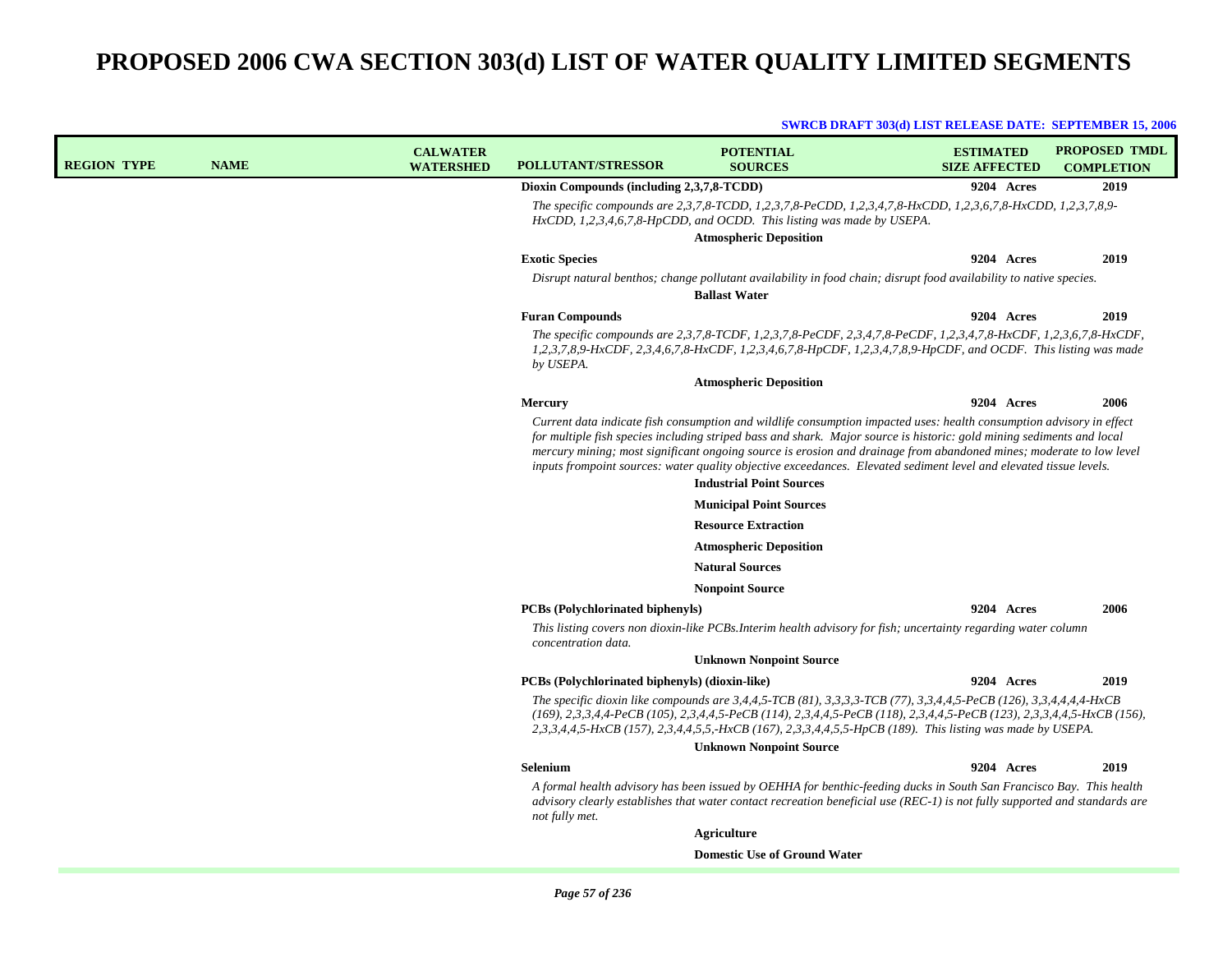| <b>REGION TYPE</b> |         | <b>NAME</b>                               | <b>CALWATER</b><br><b>WATERSHED</b> | <b>POLLUTANT/STRESSOR</b>                 | <b>POTENTIAL</b><br><b>SOURCES</b>                                                                                                                                                                                                  | <b>ESTIMATED</b><br><b>SIZE AFFECTED</b> |           | <b>PROPOSED TMDL</b><br><b>COMPLETION</b> |
|--------------------|---------|-------------------------------------------|-------------------------------------|-------------------------------------------|-------------------------------------------------------------------------------------------------------------------------------------------------------------------------------------------------------------------------------------|------------------------------------------|-----------|-------------------------------------------|
| $\overline{2}$     | $\bf R$ | San Francisquito Creek                    | 20550040                            |                                           |                                                                                                                                                                                                                                     |                                          |           |                                           |
|                    |         |                                           |                                     | <b>Diazinon</b>                           |                                                                                                                                                                                                                                     |                                          | 12 Miles  | 2005                                      |
|                    |         |                                           |                                     | This listing was made by USEPA.           |                                                                                                                                                                                                                                     |                                          |           |                                           |
|                    |         |                                           |                                     |                                           | <b>Urban Runoff/Storm Sewers</b>                                                                                                                                                                                                    |                                          |           |                                           |
|                    |         |                                           |                                     | <b>Sedimentation/Siltation</b>            |                                                                                                                                                                                                                                     |                                          | 12 Miles  | 2008                                      |
|                    |         |                                           |                                     | Impairment to steelhead habitat.          |                                                                                                                                                                                                                                     |                                          |           |                                           |
|                    |         |                                           |                                     |                                           | <b>Nonpoint Source</b>                                                                                                                                                                                                              |                                          |           |                                           |
| $\overline{2}$     | R       | <b>San Gregorio Creek</b>                 | 20230014                            |                                           |                                                                                                                                                                                                                                     |                                          |           |                                           |
|                    |         |                                           |                                     | <b>Coliform Bacteria</b>                  |                                                                                                                                                                                                                                     |                                          | 11 Miles  | 2019                                      |
|                    |         |                                           |                                     |                                           | <b>Nonpoint Source</b>                                                                                                                                                                                                              |                                          |           |                                           |
|                    |         |                                           |                                     | <b>Sedimentation/Siltation</b>            |                                                                                                                                                                                                                                     |                                          | 11 Miles  | 2019                                      |
|                    |         |                                           |                                     | Impairment to steelhead habitat.          |                                                                                                                                                                                                                                     |                                          |           |                                           |
|                    |         |                                           |                                     |                                           | <b>Nonpoint Source</b>                                                                                                                                                                                                              |                                          |           |                                           |
| $\mathbf{2}$       | В       | San Leandro Bay (part of SF Bay, Central) | 20420040                            |                                           |                                                                                                                                                                                                                                     |                                          |           |                                           |
|                    |         |                                           |                                     | <b>Chlordane</b>                          |                                                                                                                                                                                                                                     |                                          | 588 Acres | 2008                                      |
|                    |         |                                           |                                     | This listing was made by USEPA.           |                                                                                                                                                                                                                                     |                                          |           |                                           |
|                    |         |                                           |                                     |                                           | <b>Nonpoint Source</b>                                                                                                                                                                                                              |                                          |           |                                           |
|                    |         |                                           |                                     | <b>Dieldrin</b>                           |                                                                                                                                                                                                                                     |                                          | 588 Acres | 2008                                      |
|                    |         |                                           |                                     | This listing was made by USEPA.           |                                                                                                                                                                                                                                     |                                          |           |                                           |
|                    |         |                                           |                                     |                                           | <b>Nonpoint Source</b>                                                                                                                                                                                                              |                                          |           |                                           |
|                    |         |                                           |                                     | Dioxin Compounds (including 2,3,7,8-TCDD) |                                                                                                                                                                                                                                     |                                          | 588 Acres | 2019                                      |
|                    |         |                                           |                                     |                                           | <b>Atmospheric Deposition</b>                                                                                                                                                                                                       |                                          |           |                                           |
|                    |         |                                           |                                     | <b>Exotic Species</b>                     |                                                                                                                                                                                                                                     |                                          | 588 Acres | 2019                                      |
|                    |         |                                           |                                     |                                           | Disrupt natural benthos; change pollutant availability in food chain; disrupt food availability to native species.                                                                                                                  |                                          |           |                                           |
|                    |         |                                           |                                     |                                           | <b>Ballast Water</b>                                                                                                                                                                                                                |                                          |           |                                           |
|                    |         |                                           |                                     | <b>Furan Compounds</b>                    |                                                                                                                                                                                                                                     |                                          | 588 Acres | 2019                                      |
|                    |         |                                           |                                     | by USEPA.                                 | The specific compounds are 2,3,7,8-TCDF, 1,2,3,7,8-PeCDF, 2,3,4,7,8-PeCDF, 1,2,3,4,7,8-HxCDF, 1,2,3,6,7,8-HxCDF,<br>1,2,3,7,8,9-HxCDF, 2,3,4,6,7,8-HxCDF, 1,2,3,4,6,7,8-HpCDF, 1,2,3,4,7,8,9-HpCDF, and OCDF. This listing was made |                                          |           |                                           |
|                    |         |                                           |                                     |                                           | <b>Atmospheric Deposition</b>                                                                                                                                                                                                       |                                          |           |                                           |
|                    |         |                                           |                                     | Lead (sediment)                           |                                                                                                                                                                                                                                     |                                          | 588 Acres | 2019                                      |
|                    |         |                                           |                                     |                                           | <b>Source Unknown</b>                                                                                                                                                                                                               |                                          |           |                                           |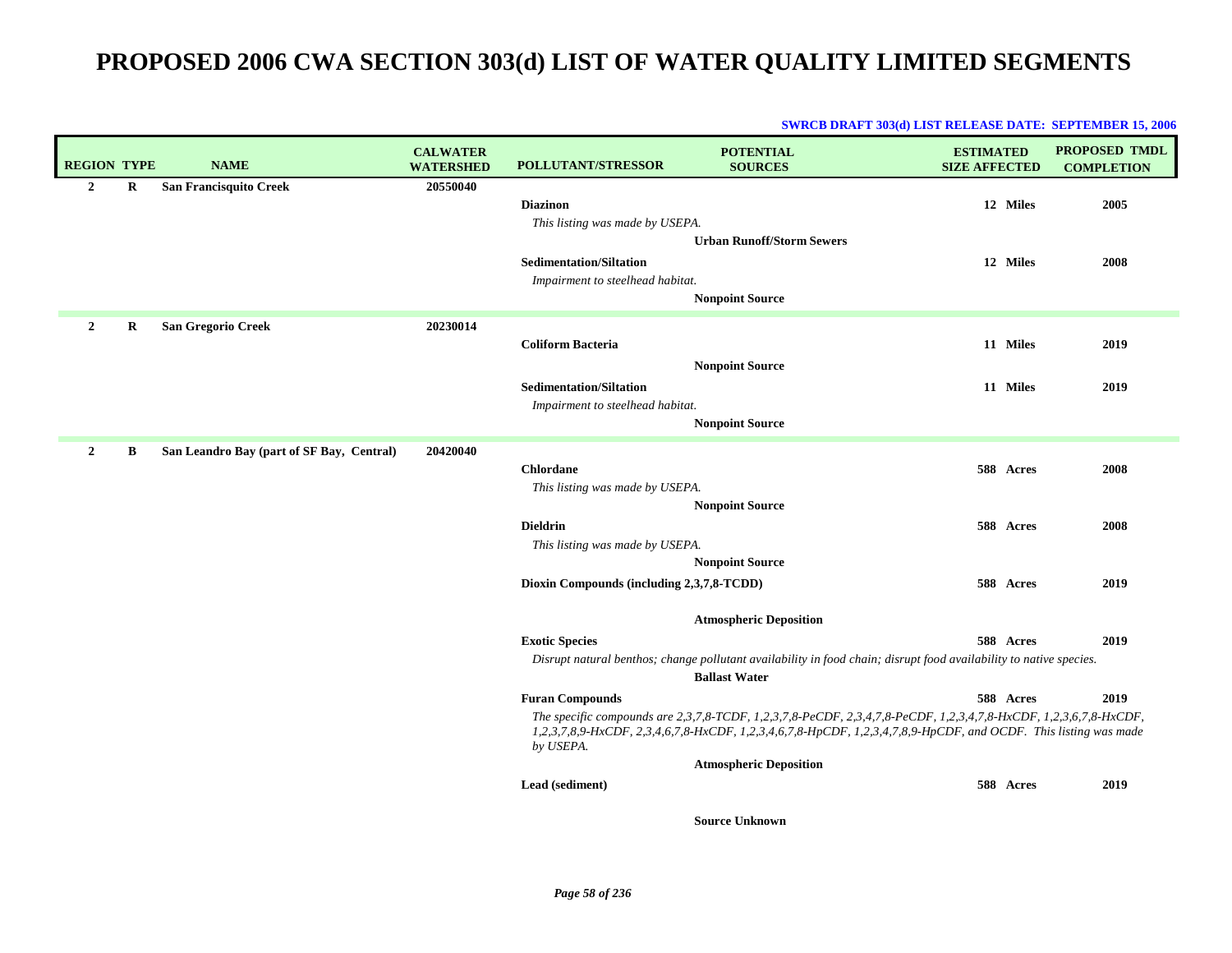| <b>REGION TYPE</b> |          | <b>NAME</b>              | <b>CALWATER</b><br><b>WATERSHED</b> | <b>POLLUTANT/STRESSOR</b>                          | <b>POTENTIAL</b><br><b>SOURCES</b>                                                                                                                                                                                                                                                                                                                                   | <b>ESTIMATED</b><br><b>SIZE AFFECTED</b> | <b>PROPOSED TMDL</b><br><b>COMPLETION</b> |
|--------------------|----------|--------------------------|-------------------------------------|----------------------------------------------------|----------------------------------------------------------------------------------------------------------------------------------------------------------------------------------------------------------------------------------------------------------------------------------------------------------------------------------------------------------------------|------------------------------------------|-------------------------------------------|
|                    |          |                          |                                     | Mercury<br>inputs from point sources.              | Current data indicate fish consumption and wildlife consumption impacted uses: health consumption advisory in effect<br>for multiple fish species including striped bass and shark. Major source is historic: gold mining sediments and local<br>mercury mining; most significant ongoing source is erosion and drainage from abandoned mines; moderate to low level | 588 Acres                                | 2006                                      |
|                    |          |                          |                                     |                                                    | <b>Industrial Point Sources</b><br><b>Municipal Point Sources</b><br><b>Resource Extraction</b><br><b>Atmospheric Deposition</b>                                                                                                                                                                                                                                     |                                          |                                           |
|                    |          |                          |                                     |                                                    | <b>Natural Sources</b><br><b>Nonpoint Source</b>                                                                                                                                                                                                                                                                                                                     |                                          |                                           |
|                    |          |                          |                                     | Mercury (sediment)                                 | <b>Source Unknown</b>                                                                                                                                                                                                                                                                                                                                                | 588 Acres                                | 2006                                      |
|                    |          |                          |                                     | PAHs (Polycyclic Aromatic Hydrocarbons) (sediment) |                                                                                                                                                                                                                                                                                                                                                                      | 588 Acres                                | 2019                                      |
|                    |          |                          |                                     | <b>Pesticides (sediment)</b>                       | <b>Source Unknown</b>                                                                                                                                                                                                                                                                                                                                                | 588 Acres                                | 2019                                      |
|                    |          |                          |                                     | Zinc (sediment)                                    | <b>Source Unknown</b><br><b>Source Unknown</b>                                                                                                                                                                                                                                                                                                                       | 588 Acres                                | 2019                                      |
| $\overline{2}$     | R        | San Leandro Creek, Lower | 20420012                            | <b>Diazinon</b><br>This listing was made by USEPA. | <b>Urban Runoff/Storm Sewers</b>                                                                                                                                                                                                                                                                                                                                     | 9.3 Miles                                | 2005                                      |
| $\overline{2}$     | $\bf{R}$ | <b>San Lorenzo Creek</b> | 20420023                            | <b>Diazinon</b><br>This listing was made by USEPA. | <b>Urban Runoff/Storm Sewers</b>                                                                                                                                                                                                                                                                                                                                     | 11 Miles                                 | 2005                                      |
| $\overline{2}$     | R        | <b>San Mateo Creek</b>   | 20440032                            | <b>Diazinon</b><br>This listing was made by USEPA. | <b>Urban Runoff/Storm Sewers</b>                                                                                                                                                                                                                                                                                                                                     | 11 Miles                                 | 2005                                      |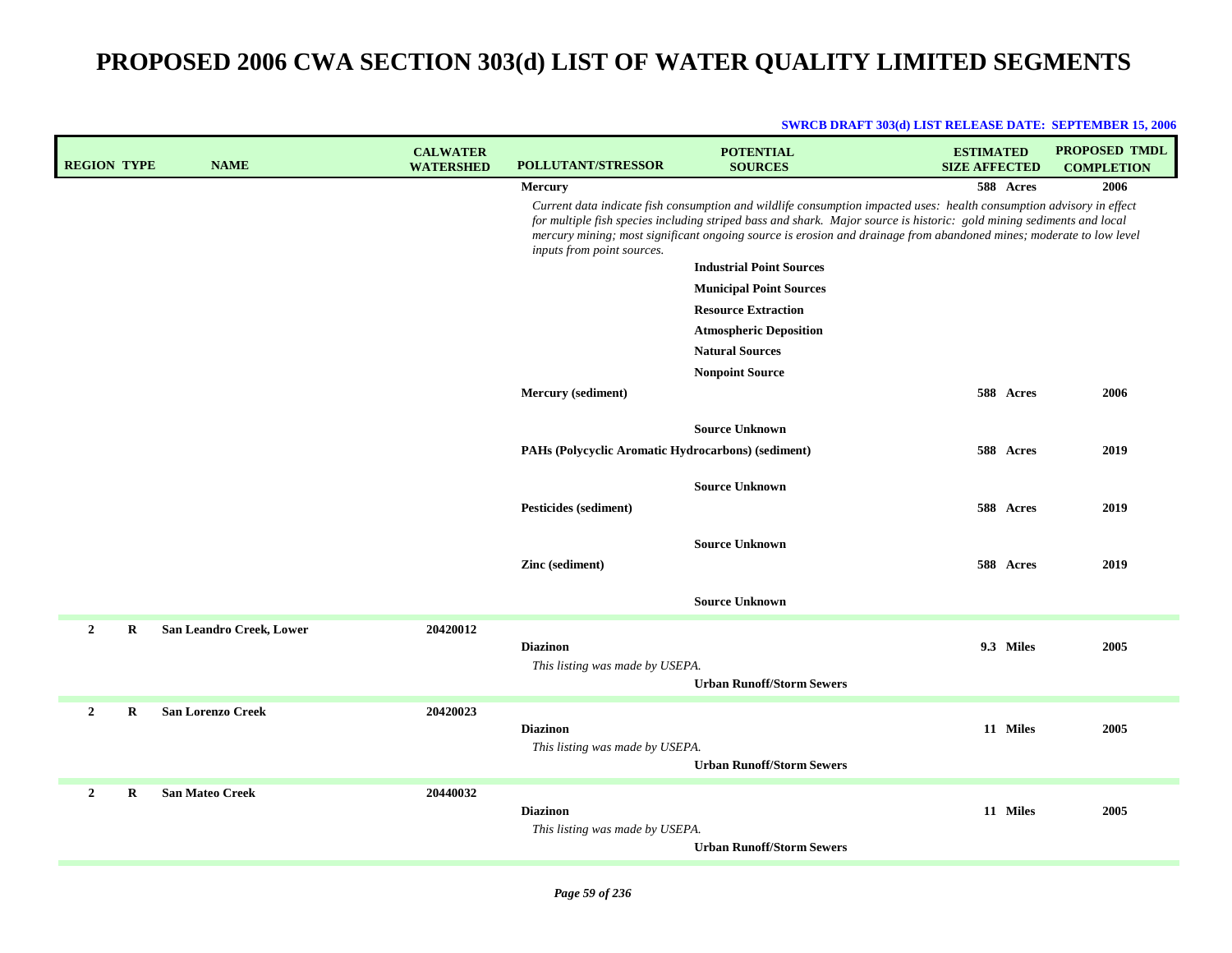| <b>REGION TYPE</b> |   | <b>NAME</b>   | <b>CALWATER</b><br><b>WATERSHED</b> | <b>POLLUTANT/STRESSOR</b>                 | <b>POTENTIAL</b><br><b>SOURCES</b>                                                                                                                                                                                                                                                                                                                                   | <b>ESTIMATED</b><br><b>SIZE AFFECTED</b> | <b>PROPOSED TMDL</b><br><b>COMPLETION</b> |
|--------------------|---|---------------|-------------------------------------|-------------------------------------------|----------------------------------------------------------------------------------------------------------------------------------------------------------------------------------------------------------------------------------------------------------------------------------------------------------------------------------------------------------------------|------------------------------------------|-------------------------------------------|
| $\overline{2}$     | B | San Pablo Bay | 20610010                            |                                           |                                                                                                                                                                                                                                                                                                                                                                      |                                          |                                           |
|                    |   |               |                                     | <b>Chlordane</b>                          |                                                                                                                                                                                                                                                                                                                                                                      | 68349 Acres                              | 2008                                      |
|                    |   |               |                                     | This listing was made by USEPA.           |                                                                                                                                                                                                                                                                                                                                                                      |                                          |                                           |
|                    |   |               |                                     |                                           | <b>Nonpoint Source</b>                                                                                                                                                                                                                                                                                                                                               |                                          |                                           |
|                    |   |               |                                     | <b>DDT</b>                                |                                                                                                                                                                                                                                                                                                                                                                      | 68349 Acres                              | 2008                                      |
|                    |   |               |                                     | This listing was made by USEPA.           |                                                                                                                                                                                                                                                                                                                                                                      |                                          |                                           |
|                    |   |               |                                     |                                           | <b>Nonpoint Source</b>                                                                                                                                                                                                                                                                                                                                               |                                          |                                           |
|                    |   |               |                                     | <b>Dieldrin</b>                           |                                                                                                                                                                                                                                                                                                                                                                      | 68349 Acres                              | 2008                                      |
|                    |   |               |                                     | This listing was made by USEPA.           | <b>Nonpoint Source</b>                                                                                                                                                                                                                                                                                                                                               |                                          |                                           |
|                    |   |               |                                     | Dioxin Compounds (including 2,3,7,8-TCDD) |                                                                                                                                                                                                                                                                                                                                                                      | 68349 Acres                              | 2019                                      |
|                    |   |               |                                     |                                           | The specific compounds are 2,3,7,8-TCDD, 1,2,3,7,8-PeCDD, 1,2,3,4,7,8-HxCDD, 1,2,3,6,7,8-HxCDD, 1,2,3,7,8,9-<br>HxCDD, 1,2,3,4,6,7,8-HpCDD, and OCDD. This listing was made by USEPA.                                                                                                                                                                                |                                          |                                           |
|                    |   |               |                                     |                                           | <b>Atmospheric Deposition</b>                                                                                                                                                                                                                                                                                                                                        |                                          |                                           |
|                    |   |               |                                     | <b>Exotic Species</b>                     |                                                                                                                                                                                                                                                                                                                                                                      | <b>68349 Acres</b>                       | 2019                                      |
|                    |   |               |                                     |                                           | Disrupt natural benthos; change pollutant availability in food chain; disrupt food availability to native species.<br><b>Ballast Water</b>                                                                                                                                                                                                                           |                                          |                                           |
|                    |   |               |                                     | <b>Furan Compounds</b>                    |                                                                                                                                                                                                                                                                                                                                                                      | <b>68349 Acres</b>                       | 2019                                      |
|                    |   |               |                                     | was made by USEPA.                        | The specific compounds are 2,3,7,8-TCDF, 1,2,3,7,8-PeCDF, 2,3,4,7,8-PeCDF, 1,2,3,4,7,8-HxCDF, 1,2,3,6, 7,8,-<br>HxCDF, 1,2,3,7,8,9-HxCDF, 2,3,4,6,7,8-HxCDF, 1,2,3,4,6,7,8-HpCDF, 1,2,3,4,7,8,9-HpCDF, and OCDF. This listing                                                                                                                                        |                                          |                                           |
|                    |   |               |                                     |                                           | <b>Atmospheric Deposition</b>                                                                                                                                                                                                                                                                                                                                        |                                          |                                           |
|                    |   |               |                                     | <b>Mercury</b>                            |                                                                                                                                                                                                                                                                                                                                                                      | <b>68349 Acres</b>                       | 2006                                      |
|                    |   |               |                                     | inputs from point sources.                | Current data indicate fish consumption and wildlife consumption impacted uses: health consumption advisory in effect<br>for multiple fish species including striped bass and shark. Major source is historic: gold mining sediments and local<br>mercury mining; most significant ongoing source is erosion and drainage from abandoned mines; moderate to low level |                                          |                                           |
|                    |   |               |                                     |                                           | <b>Municipal Point Sources</b>                                                                                                                                                                                                                                                                                                                                       |                                          |                                           |
|                    |   |               |                                     |                                           | <b>Resource Extraction</b>                                                                                                                                                                                                                                                                                                                                           |                                          |                                           |
|                    |   |               |                                     |                                           | <b>Atmospheric Deposition</b>                                                                                                                                                                                                                                                                                                                                        |                                          |                                           |
|                    |   |               |                                     |                                           | <b>Natural Sources</b>                                                                                                                                                                                                                                                                                                                                               |                                          |                                           |
|                    |   |               |                                     |                                           | <b>Nonpoint Source</b>                                                                                                                                                                                                                                                                                                                                               |                                          |                                           |
|                    |   |               |                                     | <b>Nickel</b>                             |                                                                                                                                                                                                                                                                                                                                                                      | <b>68349 Acres</b>                       | 2019                                      |
|                    |   |               |                                     | This listing was made by USEPA.           |                                                                                                                                                                                                                                                                                                                                                                      |                                          |                                           |
|                    |   |               |                                     |                                           | <b>Source Unknown</b>                                                                                                                                                                                                                                                                                                                                                |                                          |                                           |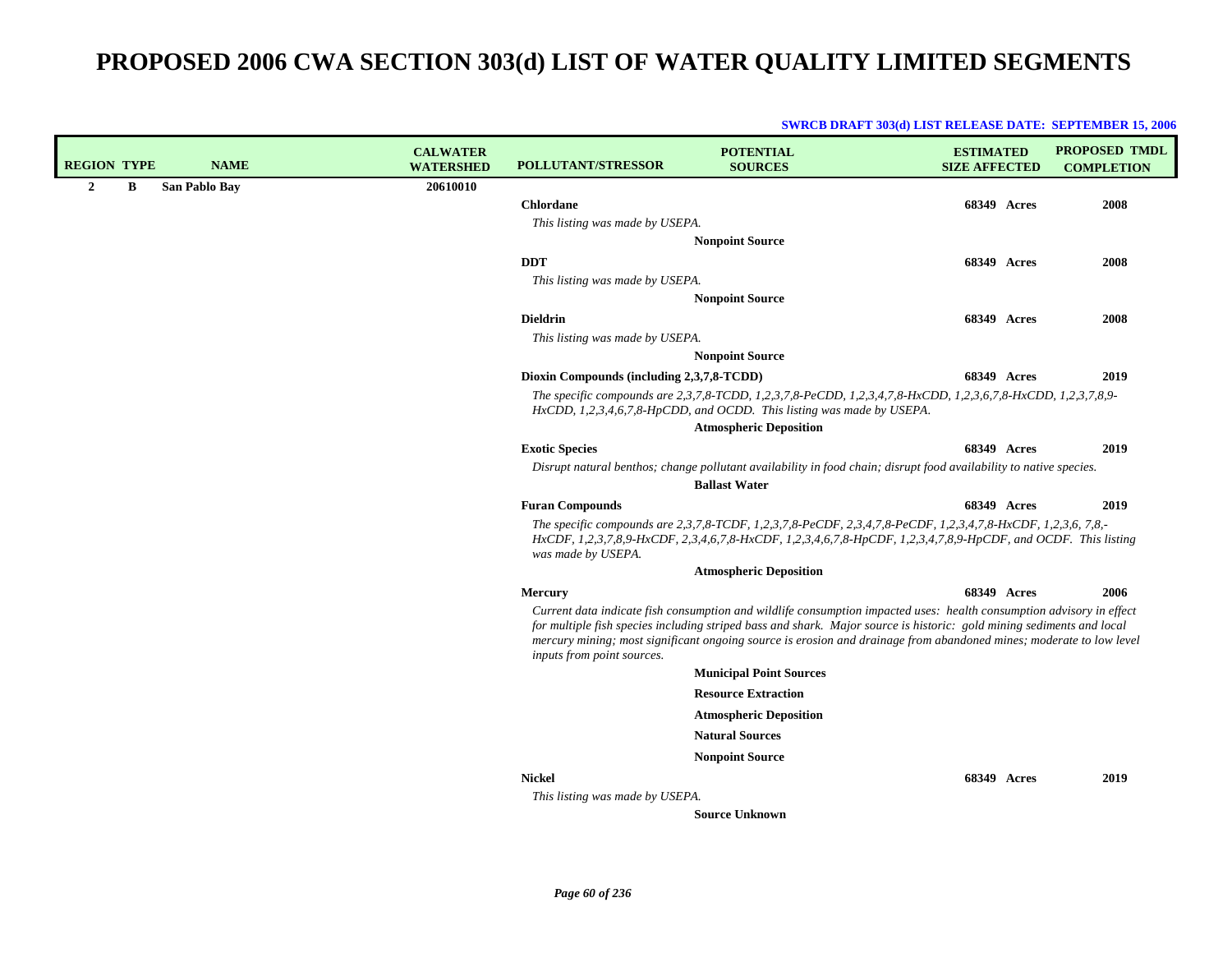| <b>REGION TYPE</b>  | <b>NAME</b>                | <b>CALWATER</b><br><b>WATERSHED</b> | <b>POLLUTANT/STRESSOR</b>                      | <b>POTENTIAL</b><br><b>SOURCES</b>                                                                                                                                                                                                                                                                                                                                                                                                                                                                                                                                                      | <b>ESTIMATED</b><br><b>SIZE AFFECTED</b> |           | <b>PROPOSED TMDL</b><br><b>COMPLETION</b> |
|---------------------|----------------------------|-------------------------------------|------------------------------------------------|-----------------------------------------------------------------------------------------------------------------------------------------------------------------------------------------------------------------------------------------------------------------------------------------------------------------------------------------------------------------------------------------------------------------------------------------------------------------------------------------------------------------------------------------------------------------------------------------|------------------------------------------|-----------|-------------------------------------------|
|                     |                            |                                     | <b>PCBs</b> (Polychlorinated biphenyls)        |                                                                                                                                                                                                                                                                                                                                                                                                                                                                                                                                                                                         | 68349 Acres                              |           | 2006                                      |
|                     |                            |                                     | concentration data.                            | This listing covers non dioxin-like PCBs.Interim health advisory for fish; uncertainty regarding water column                                                                                                                                                                                                                                                                                                                                                                                                                                                                           |                                          |           |                                           |
|                     |                            |                                     |                                                | <b>Unknown Nonpoint Source</b>                                                                                                                                                                                                                                                                                                                                                                                                                                                                                                                                                          |                                          |           |                                           |
|                     |                            |                                     | PCBs (Polychlorinated biphenyls) (dioxin-like) |                                                                                                                                                                                                                                                                                                                                                                                                                                                                                                                                                                                         | 68349 Acres                              |           | 2019                                      |
|                     |                            |                                     |                                                | The specific dioxin like compounds are 3,4,4,5-TCB (81), 3,3,3,3-TCB (77), 3,3,4,4,5-PeCB (126), 3,3,4,4,4,4-HxCB<br>(169), 2,3,3,4,4-PeCB (105), 2,3,4,4,5-PeCB (114), 2,3,4,4,5-PeCB (118), 2,3,4,4,5-PeCB (123), 2,3,3,4,4,5-HxCB (156),<br>2,3,3,4,4,5-HxCB (157), 2,3,4,4,5,5,-HxCB (167), 2,3,3,4,4,5,5-HpCB (189). This listing was made by USEPA.                                                                                                                                                                                                                               |                                          |           |                                           |
|                     |                            |                                     |                                                | <b>Unknown Nonpoint Source</b>                                                                                                                                                                                                                                                                                                                                                                                                                                                                                                                                                          |                                          |           |                                           |
|                     |                            |                                     | Selenium                                       |                                                                                                                                                                                                                                                                                                                                                                                                                                                                                                                                                                                         | <b>68349 Acres</b>                       |           | 2019                                      |
|                     |                            |                                     |                                                | Affected use is one branch of the food chain; most sensitive indicator is hatchability in nesting diving birds, significant<br>contributions from oil refineries (control program in place) and agriculture (carried downstream by rivers); exotic<br>species may have made food chain more susceptible to accumulation of selenium; health consumption advisory in effect<br>for scaup and scoter (diving ducks); low TMDL priority because Individual Control Strategy in place.<br><b>Industrial Point Sources</b><br>Agriculture<br><b>Natural Sources</b><br><b>Exotic Species</b> |                                          |           |                                           |
| $\overline{2}$<br>R | <b>San Pablo Creek</b>     | 20660014                            |                                                |                                                                                                                                                                                                                                                                                                                                                                                                                                                                                                                                                                                         |                                          |           |                                           |
|                     |                            |                                     | <b>Diazinon</b>                                |                                                                                                                                                                                                                                                                                                                                                                                                                                                                                                                                                                                         |                                          | 9.9 Miles | 2005                                      |
|                     |                            |                                     | This listing was made by USEPA.                | <b>Urban Runoff/Storm Sewers</b>                                                                                                                                                                                                                                                                                                                                                                                                                                                                                                                                                        |                                          |           |                                           |
|                     |                            |                                     |                                                |                                                                                                                                                                                                                                                                                                                                                                                                                                                                                                                                                                                         |                                          |           |                                           |
| $\overline{2}$<br>L | <b>San Pablo Reservoir</b> | 20660012                            | <b>Chlordane</b>                               |                                                                                                                                                                                                                                                                                                                                                                                                                                                                                                                                                                                         |                                          | 784 Acres | 2019                                      |
|                     |                            |                                     |                                                | <b>Source Unknown</b>                                                                                                                                                                                                                                                                                                                                                                                                                                                                                                                                                                   |                                          |           |                                           |
|                     |                            |                                     | <b>Dieldrin</b>                                |                                                                                                                                                                                                                                                                                                                                                                                                                                                                                                                                                                                         |                                          | 784 Acres | 2019                                      |
|                     |                            |                                     |                                                |                                                                                                                                                                                                                                                                                                                                                                                                                                                                                                                                                                                         |                                          |           |                                           |
|                     |                            |                                     |                                                | <b>Source Unknown</b>                                                                                                                                                                                                                                                                                                                                                                                                                                                                                                                                                                   |                                          |           |                                           |
|                     |                            |                                     | <b>Heptachlor</b> epoxide                      |                                                                                                                                                                                                                                                                                                                                                                                                                                                                                                                                                                                         |                                          | 784 Acres | 2019                                      |
|                     |                            |                                     |                                                |                                                                                                                                                                                                                                                                                                                                                                                                                                                                                                                                                                                         |                                          |           |                                           |
|                     |                            |                                     |                                                | <b>Source Unknown</b>                                                                                                                                                                                                                                                                                                                                                                                                                                                                                                                                                                   |                                          |           |                                           |
|                     |                            |                                     | Mercury                                        |                                                                                                                                                                                                                                                                                                                                                                                                                                                                                                                                                                                         |                                          | 784 Acres | 2019                                      |
|                     |                            |                                     |                                                | <b>Atmospheric Deposition</b>                                                                                                                                                                                                                                                                                                                                                                                                                                                                                                                                                           |                                          |           |                                           |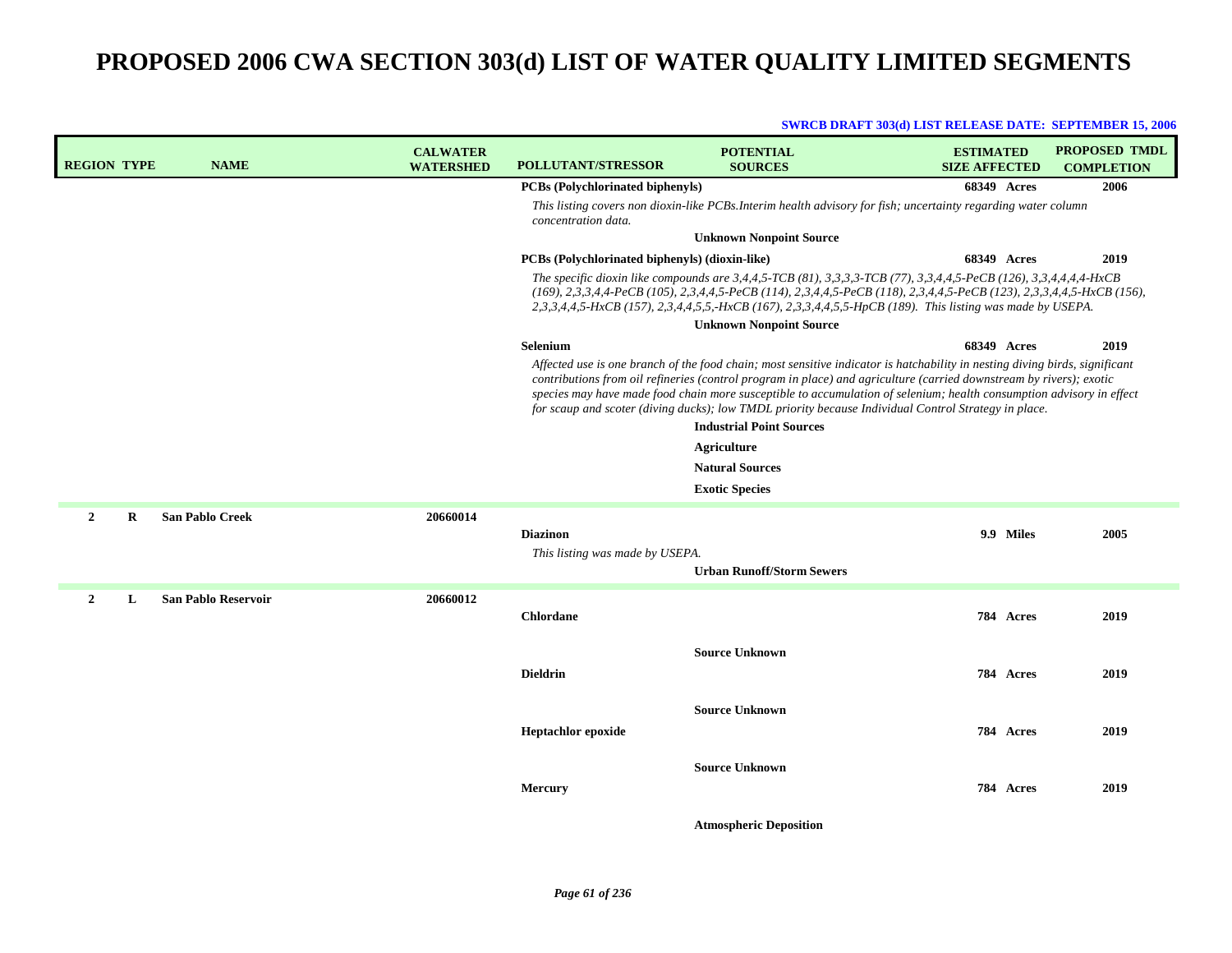| <b>REGION TYPE</b>            | <b>NAME</b>                    | <b>CALWATER</b><br><b>WATERSHED</b> | <b>POLLUTANT/STRESSOR</b>                          | <b>POTENTIAL</b><br><b>SOURCES</b> | <b>ESTIMATED</b><br><b>SIZE AFFECTED</b> | <b>PROPOSED TMDL</b><br><b>COMPLETION</b> |
|-------------------------------|--------------------------------|-------------------------------------|----------------------------------------------------|------------------------------------|------------------------------------------|-------------------------------------------|
|                               |                                |                                     | <b>PCBs (Polychlorinated biphenyls)</b>            |                                    | 784 Acres                                | 2019                                      |
|                               |                                |                                     | <b>Toxaphene</b>                                   | <b>Source Unknown</b>              | 784 Acres                                | 2019                                      |
|                               |                                |                                     |                                                    | <b>Source Unknown</b>              |                                          |                                           |
| $\overline{2}$<br>$\bf R$     | <b>San Pedro Creek</b>         | 20221011                            | <b>Coliform Bacteria</b>                           | <b>Urban Runoff/Storm Sewers</b>   | 2.4 Miles                                | 2019                                      |
|                               |                                |                                     |                                                    | <b>Nonpoint Source</b>             |                                          |                                           |
| $\overline{2}$<br>$\bf{R}$    | <b>San Rafael Creek</b>        | 20320012                            | <b>Diazinon</b><br>This listing was made by USEPA. | <b>Urban Runoff/Storm Sewers</b>   | 3.6 Miles                                | 2005                                      |
| $\overline{2}$<br>$\bf R$     | <b>San Vicente Creek</b>       | 20221012                            | <b>Coliform Bacteria</b>                           | <b>Nonpoint Source</b>             | 3.8 Miles                                | 2019                                      |
| $\overline{2}$<br>$\mathbf R$ | Saratoga Creek                 | 20550040                            | <b>Diazinon</b><br>This listing was made by USEPA. | <b>Urban Runoff/Storm Sewers</b>   | 18 Miles                                 | 2005                                      |
| $\overline{2}$<br>L           | <b>Shadow Cliffs Reservoir</b> | 20430080                            | <b>Mercury</b>                                     |                                    | 90 Acres                                 | 2019                                      |
|                               |                                |                                     | <b>PCBs (Polychlorinated biphenyls)</b>            | <b>Source Unknown</b>              | 90 Acres                                 | 2019                                      |
|                               |                                |                                     |                                                    | <b>Source Unknown</b>              |                                          |                                           |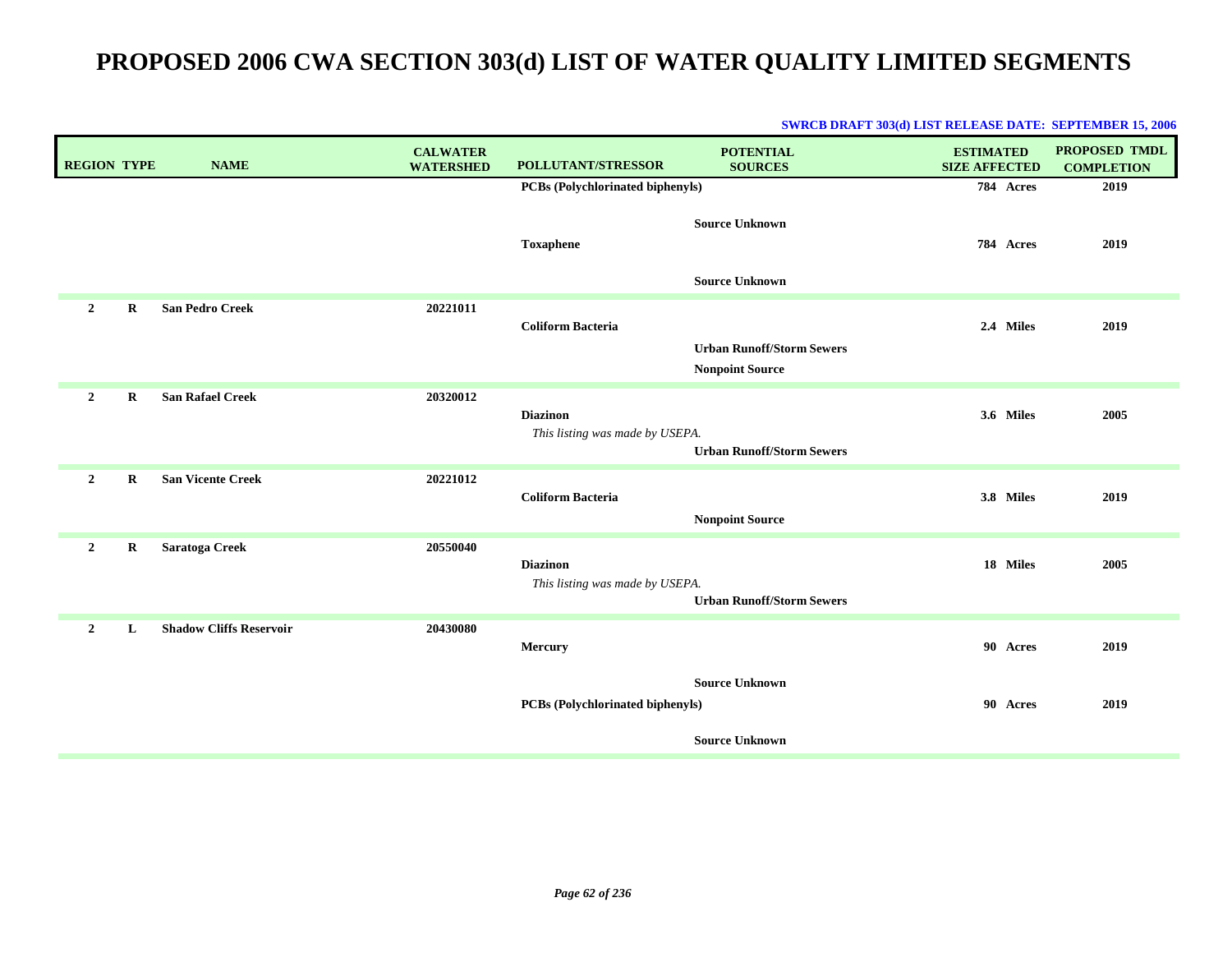| <b>SWRCB DRAFT 303(d) LIST RELEASE DATE: SEPTEMBER 15, 2006</b> |
|-----------------------------------------------------------------|
|-----------------------------------------------------------------|

| <b>REGION TYPE</b> |   | <b>NAME</b>                | <b>CALWATER</b><br><b>WATERSHED</b> | <b>POLLUTANT/STRESSOR</b>                                             | <b>POTENTIAL</b><br><b>SOURCES</b>                                                                                                                                                                                                                                           | <b>ESTIMATED</b><br><b>SIZE AFFECTED</b> | PROPOSED TMDL<br><b>COMPLETION</b> |
|--------------------|---|----------------------------|-------------------------------------|-----------------------------------------------------------------------|------------------------------------------------------------------------------------------------------------------------------------------------------------------------------------------------------------------------------------------------------------------------------|------------------------------------------|------------------------------------|
| $\overline{2}$     | R | <b>Sonoma Creek</b>        | 20640050                            | <b>Nutrients</b><br>needed.                                           | TMDL will be developed as part of ongoing watershed management effort. Additional monitoring and assessment<br><b>Agriculture</b>                                                                                                                                            | 30 Miles                                 | 2008                               |
|                    |   |                            |                                     |                                                                       | <b>Construction/Land Development</b><br><b>Land Development</b><br><b>Urban Runoff/Storm Sewers</b>                                                                                                                                                                          |                                          |                                    |
|                    |   |                            |                                     | Pathogens<br>needed.                                                  | TMDL will be developed as part of ongoing watershed management effort. Additional monitoring and assessment                                                                                                                                                                  | 30 Miles                                 | 2006                               |
|                    |   |                            |                                     |                                                                       | <b>Agriculture</b><br><b>Construction/Land Development</b><br><b>Land Development</b>                                                                                                                                                                                        |                                          |                                    |
|                    |   |                            |                                     | <b>Sedimentation/Siltation</b><br>needed.                             | <b>Urban Runoff/Storm Sewers</b><br>TMDL will be developed as part of ongoing watershed management effort. Additional monitoring and assessment<br><b>Agriculture</b><br><b>Construction/Land Development</b><br><b>Land Development</b><br><b>Urban Runoff/Storm Sewers</b> | 30 Miles                                 | 2008                               |
| $\overline{2}$     | L | <b>Soulajule Reservoir</b> | 20112012                            | Mercury<br><b>PCBs</b> (Polychlorinated biphenyls)                    | <b>Source Unknown</b><br><b>Source Unknown</b>                                                                                                                                                                                                                               | 49 Acres<br>49 Acres                     | 2019<br>2019                       |
| $\overline{2}$     | R | <b>Stevens Creek</b>       | 20550020                            | <b>Diazinon</b><br>This listing was made by USEPA.<br><b>Toxicity</b> | <b>Urban Runoff/Storm Sewers</b><br><b>Source Unknown</b>                                                                                                                                                                                                                    | 20 Miles<br>20 Miles                     | 2005<br>2019                       |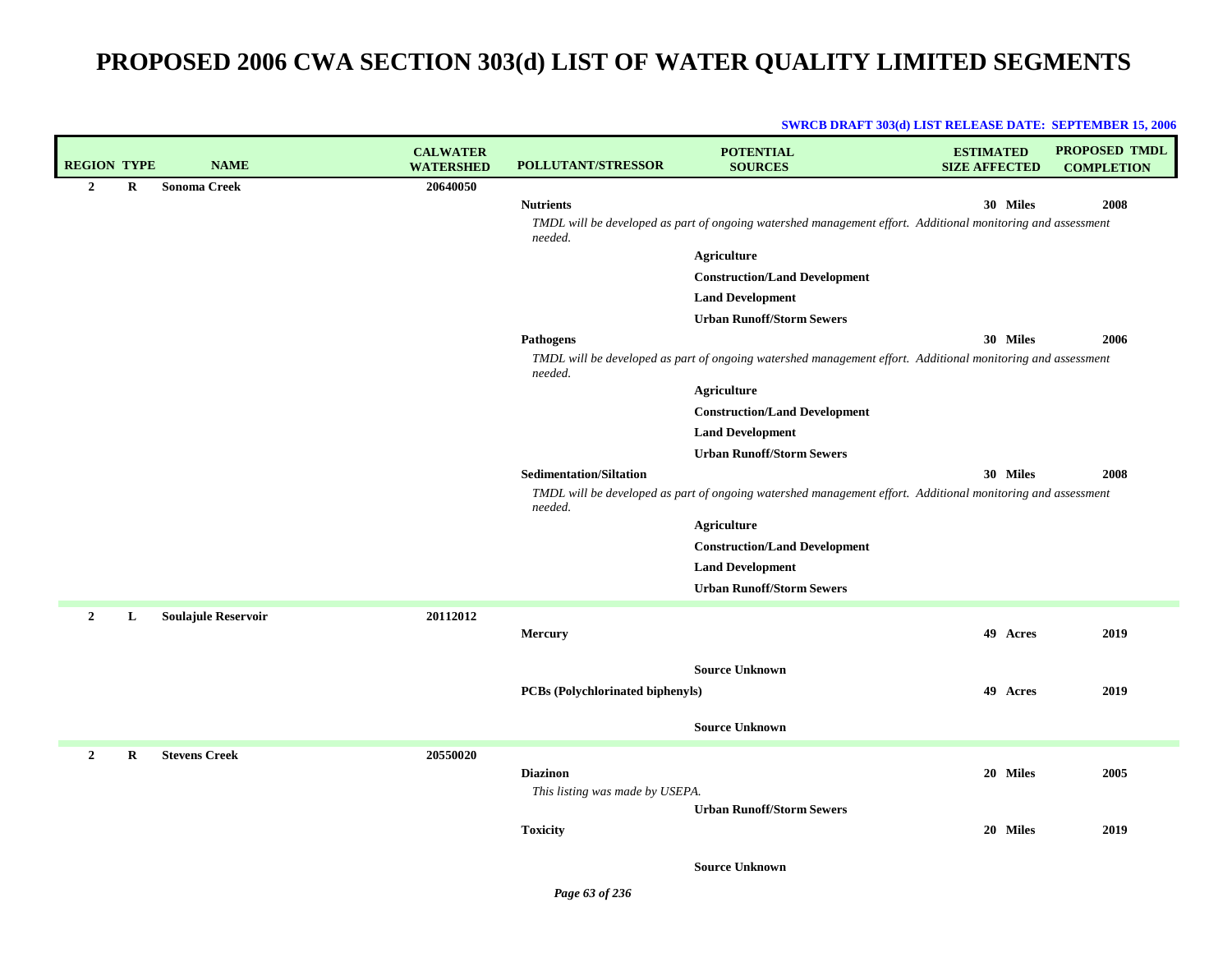| <b>REGION TYPE</b> |   | <b>NAME</b>                    | <b>CALWATER</b><br><b>WATERSHED</b> | <b>POLLUTANT/STRESSOR</b>                           | <b>POTENTIAL</b><br><b>SOURCES</b>                                                                                                                                                                                                  | <b>ESTIMATED</b><br><b>SIZE AFFECTED</b> | PROPOSED TMDL<br><b>COMPLETION</b> |
|--------------------|---|--------------------------------|-------------------------------------|-----------------------------------------------------|-------------------------------------------------------------------------------------------------------------------------------------------------------------------------------------------------------------------------------------|------------------------------------------|------------------------------------|
| $\overline{2}$     | L | <b>Stevens Creek Reservoir</b> | 20550031                            | <b>Chlordane</b>                                    |                                                                                                                                                                                                                                     | 85 Acres                                 | 2019                               |
|                    |   |                                |                                     | <b>Dieldrin</b>                                     | <b>Source Unknown</b>                                                                                                                                                                                                               | 85 Acres                                 | 2019                               |
|                    |   |                                |                                     | <b>Mercury</b>                                      | <b>Source Unknown</b>                                                                                                                                                                                                               | 85 Acres                                 | 2019                               |
|                    |   |                                |                                     | <b>PCBs</b> (Polychlorinated biphenyls)             | <b>Source Unknown</b>                                                                                                                                                                                                               | 85 Acres                                 | 2019                               |
|                    |   |                                |                                     |                                                     | <b>Source Unknown</b>                                                                                                                                                                                                               |                                          |                                    |
| $\mathbf{2}$       | B | <b>Suisun Bay</b>              | 20710020                            | <b>Chlordane</b><br>This listing was made by USEPA. |                                                                                                                                                                                                                                     | 25335 Acres                              | 2008                               |
|                    |   |                                |                                     | <b>DDT</b><br>This listing was made by USEPA.       | <b>Nonpoint Source</b>                                                                                                                                                                                                              | 25335 Acres                              | 2008                               |
|                    |   |                                |                                     | <b>Dieldrin</b><br>This listing was made by USEPA.  | <b>Nonpoint Source</b>                                                                                                                                                                                                              | 25335 Acres                              | 2008                               |
|                    |   |                                |                                     | Dioxin Compounds (including 2,3,7,8-TCDD)           | <b>Nonpoint Source</b><br>The specific compounds are 2,3,7,8-TCDD, 1,2,3,7,8-PeCDD, 1,2,3,4,7,8-HxCDD, 1,2,3,6,7,8-HxCDD, 1,2,3,7,8,9-<br>HxCDD, 1,2,3,4,6,7,8-HpCDD, and OCDD. This listing was made by USEPA.                     | 25335 Acres                              | 2019                               |
|                    |   |                                |                                     | <b>Exotic Species</b>                               | <b>Atmospheric Deposition</b>                                                                                                                                                                                                       | 25335 Acres                              | 2019                               |
|                    |   |                                |                                     |                                                     | Disrupt natural benthos; change pollutant availability in food chain; disrupt food availability to native species.<br><b>Ballast Water</b>                                                                                          |                                          |                                    |
|                    |   |                                |                                     | <b>Furan Compounds</b><br>by USEPA.                 | The specific compounds are 2,3,7,8-TCDF, 1,2,3,7,8-PeCDF, 2,3,4,7,8-PeCDF, 1,2,3,4,7,8-HxCDF, 1,2,3,6,7,8-HxCDF,<br>1,2,3,7,8,9-HxCDF, 2,3,4,6,7,8-HxCDF, 1,2,3,4,6,7,8-HpCDF, 1,2,3,4,7,8,9-HpCDF, and OCDF. This listing was made | 25335 Acres                              | 2019                               |
|                    |   |                                |                                     |                                                     | <b>Atmospheric Deposition</b>                                                                                                                                                                                                       |                                          |                                    |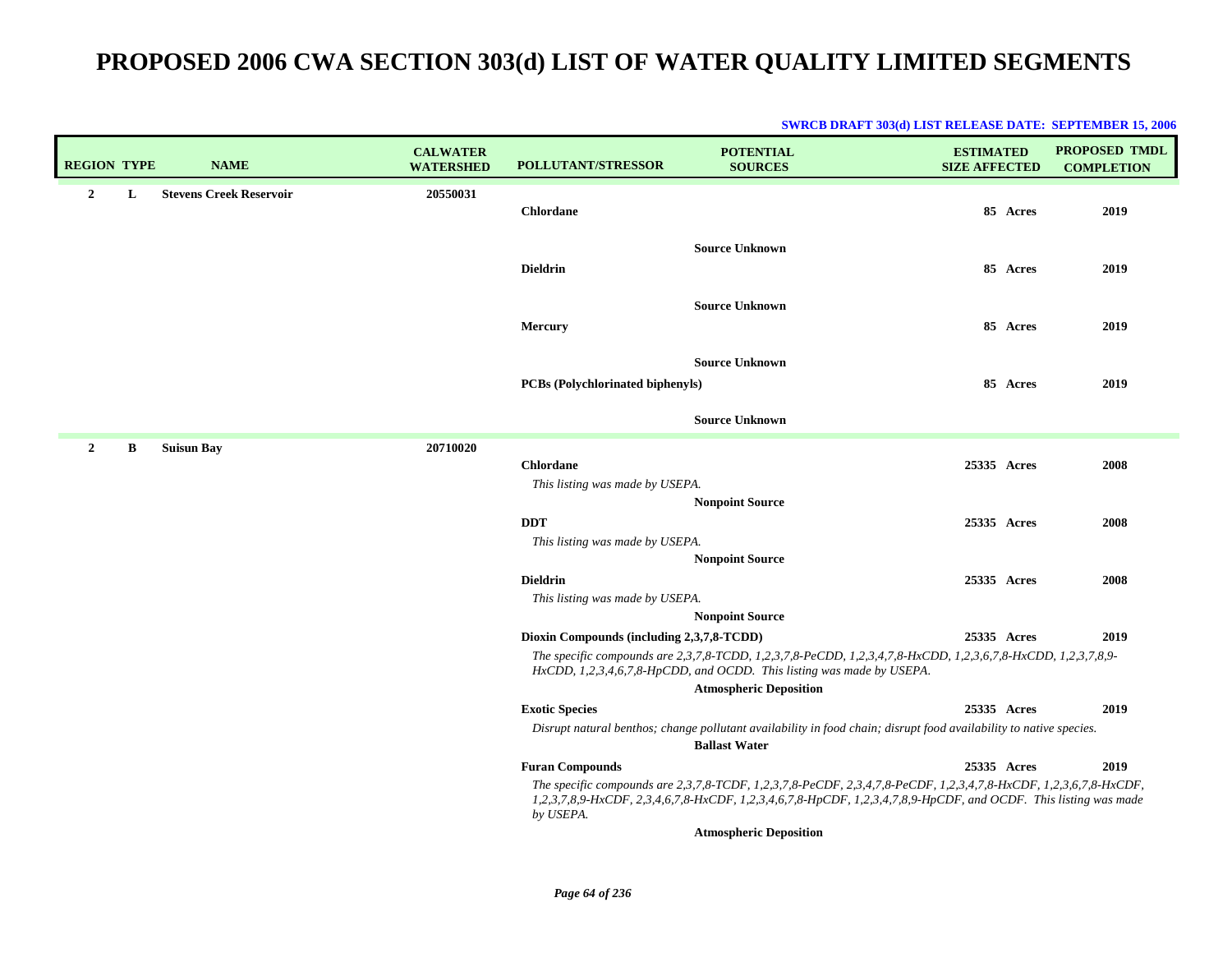| <b>REGION TYPE</b>  | <b>NAME</b>                  | <b>CALWATER</b><br><b>WATERSHED</b> | <b>POLLUTANT/STRESSOR</b>                                          | <b>POTENTIAL</b><br><b>SOURCES</b>                                                                                                                                                                                                                                                                                                                                                                                                                                                                                    | <b>ESTIMATED</b><br><b>SIZE AFFECTED</b> | <b>PROPOSED TMDL</b><br><b>COMPLETION</b> |
|---------------------|------------------------------|-------------------------------------|--------------------------------------------------------------------|-----------------------------------------------------------------------------------------------------------------------------------------------------------------------------------------------------------------------------------------------------------------------------------------------------------------------------------------------------------------------------------------------------------------------------------------------------------------------------------------------------------------------|------------------------------------------|-------------------------------------------|
|                     |                              |                                     | <b>Mercury</b><br>moderate to low level inputs from point sources. | Current data indicate fish consumption and wildlife consumption impacted uses. Major source is historic: gold mining<br>sediments and local mercury mining; most significant ongoing source is erosion and drainage from abandoned mines;                                                                                                                                                                                                                                                                             | 25335 Acres                              | 2006                                      |
|                     |                              |                                     |                                                                    | <b>Industrial Point Sources</b>                                                                                                                                                                                                                                                                                                                                                                                                                                                                                       |                                          |                                           |
|                     |                              |                                     |                                                                    | <b>Resource Extraction</b>                                                                                                                                                                                                                                                                                                                                                                                                                                                                                            |                                          |                                           |
|                     |                              |                                     |                                                                    | <b>Atmospheric Deposition</b>                                                                                                                                                                                                                                                                                                                                                                                                                                                                                         |                                          |                                           |
|                     |                              |                                     |                                                                    | <b>Natural Sources</b>                                                                                                                                                                                                                                                                                                                                                                                                                                                                                                |                                          |                                           |
|                     |                              |                                     |                                                                    | <b>Nonpoint Source</b>                                                                                                                                                                                                                                                                                                                                                                                                                                                                                                |                                          |                                           |
|                     |                              |                                     | <b>Nickel</b>                                                      |                                                                                                                                                                                                                                                                                                                                                                                                                                                                                                                       | 25335 Acres                              | 2019                                      |
|                     |                              |                                     | This listing was made by USEPA.                                    | <b>Source Unknown</b>                                                                                                                                                                                                                                                                                                                                                                                                                                                                                                 |                                          |                                           |
|                     |                              |                                     | PCBs (Polychlorinated biphenyls)                                   |                                                                                                                                                                                                                                                                                                                                                                                                                                                                                                                       | 25335 Acres                              | 2006                                      |
|                     |                              |                                     | concentration data.                                                | This listing covers non-dioxin-like PCBs. Interim health advisory for fish; uncertainty regarding water column                                                                                                                                                                                                                                                                                                                                                                                                        |                                          |                                           |
|                     |                              |                                     |                                                                    | <b>Unknown point source</b>                                                                                                                                                                                                                                                                                                                                                                                                                                                                                           |                                          |                                           |
|                     |                              |                                     | PCBs (Polychlorinated biphenyls) (dioxin-like)                     |                                                                                                                                                                                                                                                                                                                                                                                                                                                                                                                       | 25335 Acres                              | 2019                                      |
|                     |                              |                                     |                                                                    | The specific dioxin-like compounds are $3,4,4,5$ -TCB (81), $3,3,3,3$ -TCB (77), $3,3,4,4,5$ -PeCB (126), $3,3,4,4,4,4$ -HxCB<br>(169), 2,3,3,4,4-PeCB (105), 2,3,4,4,5-PeCB (114), 2,3,4,4,5-PeCB (118), 2,3,4,4,5-PeCB (123), 2,3,3,4,4,5-HxCB (156),<br>2,3,3,4,4,5-HxCB (157), 2,3,4,4,5,5-HxCB (167), 2,3,3,4,4,5,5-HpCB (189). This listing was made by USEPA.                                                                                                                                                  |                                          |                                           |
|                     |                              |                                     |                                                                    | <b>Unknown Nonpoint Source</b>                                                                                                                                                                                                                                                                                                                                                                                                                                                                                        |                                          |                                           |
|                     |                              |                                     | Selenium                                                           |                                                                                                                                                                                                                                                                                                                                                                                                                                                                                                                       | 25335 Acres                              | 2019                                      |
|                     |                              |                                     |                                                                    | Affected use is one branch of the food chain; most sensitive indicator is hatchability in nesting diving birds, significant<br>contributions from oil refineries (control program in place) and agriculture (carried downstream by rivers); exotic<br>species may have made food chain more susceptible to accumulation of selenium; health consumption advisory in effect<br>for scaup and scoter (diving ducks); low TMDL priority because Individual Control Strategy in place.<br><b>Industrial Point Sources</b> |                                          |                                           |
|                     |                              |                                     |                                                                    | <b>Natural Sources</b>                                                                                                                                                                                                                                                                                                                                                                                                                                                                                                |                                          |                                           |
|                     |                              |                                     |                                                                    | <b>Exotic Species</b>                                                                                                                                                                                                                                                                                                                                                                                                                                                                                                 |                                          |                                           |
| $\overline{2}$<br>T | <b>Suisun Marsh Wetlands</b> | 20723000                            |                                                                    |                                                                                                                                                                                                                                                                                                                                                                                                                                                                                                                       |                                          |                                           |
|                     |                              |                                     | <b>Metals</b>                                                      |                                                                                                                                                                                                                                                                                                                                                                                                                                                                                                                       | 66339 Acres                              | 2019                                      |
|                     |                              |                                     | Additional monitoring and assessment needed.                       |                                                                                                                                                                                                                                                                                                                                                                                                                                                                                                                       |                                          |                                           |
|                     |                              |                                     |                                                                    | Agriculture                                                                                                                                                                                                                                                                                                                                                                                                                                                                                                           |                                          |                                           |
|                     |                              |                                     |                                                                    | <b>Urban Runoff/Storm Sewers</b>                                                                                                                                                                                                                                                                                                                                                                                                                                                                                      |                                          |                                           |
|                     |                              |                                     |                                                                    | <b>Flow Regulation/Modification</b>                                                                                                                                                                                                                                                                                                                                                                                                                                                                                   |                                          |                                           |
|                     |                              |                                     |                                                                    |                                                                                                                                                                                                                                                                                                                                                                                                                                                                                                                       |                                          |                                           |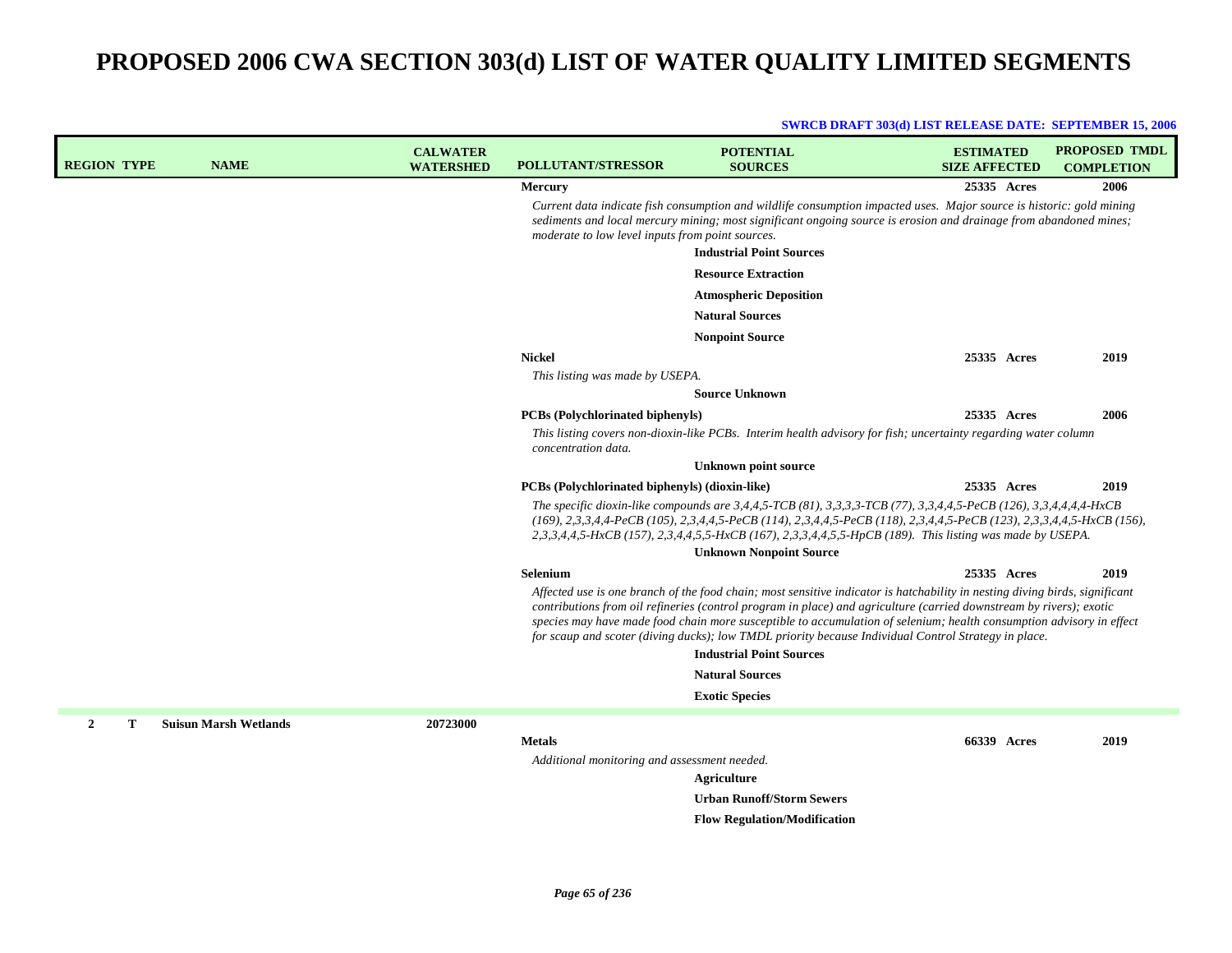| <b>REGION TYPE</b> |   | <b>NAME</b>          | <b>CALWATER</b><br><b>WATERSHED</b> | <b>POLLUTANT/STRESSOR</b>                      | <b>POTENTIAL</b><br><b>SOURCES</b>                                                                                                                                                                                                                                                                                                                                   | <b>ESTIMATED</b><br><b>SIZE AFFECTED</b> |            | <b>PROPOSED TMDL</b><br><b>COMPLETION</b> |
|--------------------|---|----------------------|-------------------------------------|------------------------------------------------|----------------------------------------------------------------------------------------------------------------------------------------------------------------------------------------------------------------------------------------------------------------------------------------------------------------------------------------------------------------------|------------------------------------------|------------|-------------------------------------------|
|                    |   |                      |                                     | <b>Nutrients</b>                               |                                                                                                                                                                                                                                                                                                                                                                      | 66339 Acres                              |            | 2019                                      |
|                    |   |                      |                                     | Additional monitoring and assessment needed.   |                                                                                                                                                                                                                                                                                                                                                                      |                                          |            |                                           |
|                    |   |                      |                                     |                                                | <b>Agriculture</b>                                                                                                                                                                                                                                                                                                                                                   |                                          |            |                                           |
|                    |   |                      |                                     |                                                | <b>Urban Runoff/Storm Sewers</b>                                                                                                                                                                                                                                                                                                                                     |                                          |            |                                           |
|                    |   |                      |                                     |                                                | <b>Flow Regulation/Modification</b>                                                                                                                                                                                                                                                                                                                                  |                                          |            |                                           |
|                    |   |                      |                                     | <b>Organic Enrichment/Low Dissolved Oxygen</b> |                                                                                                                                                                                                                                                                                                                                                                      | 66339 Acres                              |            | 2019                                      |
|                    |   |                      |                                     | Additional monitoring and assessment needed.   |                                                                                                                                                                                                                                                                                                                                                                      |                                          |            |                                           |
|                    |   |                      |                                     |                                                | Agriculture                                                                                                                                                                                                                                                                                                                                                          |                                          |            |                                           |
|                    |   |                      |                                     |                                                | <b>Urban Runoff/Storm Sewers</b>                                                                                                                                                                                                                                                                                                                                     |                                          |            |                                           |
|                    |   |                      |                                     |                                                | <b>Flow Regulation/Modification</b>                                                                                                                                                                                                                                                                                                                                  |                                          |            |                                           |
|                    |   |                      |                                     | Salinity/TDS/Chlorides                         |                                                                                                                                                                                                                                                                                                                                                                      | 66339 Acres                              |            | 2019                                      |
|                    |   |                      |                                     | Additional monitoring and assessment needed.   |                                                                                                                                                                                                                                                                                                                                                                      |                                          |            |                                           |
|                    |   |                      |                                     |                                                | <b>Agriculture</b>                                                                                                                                                                                                                                                                                                                                                   |                                          |            |                                           |
|                    |   |                      |                                     |                                                | <b>Urban Runoff/Storm Sewers</b>                                                                                                                                                                                                                                                                                                                                     |                                          |            |                                           |
|                    |   |                      |                                     |                                                | <b>Flow Regulation/Modification</b>                                                                                                                                                                                                                                                                                                                                  |                                          |            |                                           |
| $\mathbf{2}$       | Е | <b>Suisun Slough</b> | 20723000                            |                                                |                                                                                                                                                                                                                                                                                                                                                                      |                                          |            |                                           |
|                    |   |                      |                                     | <b>Diazinon</b>                                |                                                                                                                                                                                                                                                                                                                                                                      |                                          | 1124 Acres | 2005                                      |
|                    |   |                      |                                     | This listing was made by USEPA.                |                                                                                                                                                                                                                                                                                                                                                                      |                                          |            |                                           |
|                    |   |                      |                                     |                                                | <b>Urban Runoff/Storm Sewers</b>                                                                                                                                                                                                                                                                                                                                     |                                          |            |                                           |
| 2                  | В | <b>Tomales Bay</b>   | 20114033                            |                                                |                                                                                                                                                                                                                                                                                                                                                                      |                                          |            |                                           |
|                    |   |                      |                                     | <b>Mercury</b>                                 |                                                                                                                                                                                                                                                                                                                                                                      |                                          | 8545 Acres | 2010                                      |
|                    |   |                      |                                     | inputs from point sources.                     | Current data indicate fish consumption and wildlife consumption impacted uses: health consumption advisory in effect<br>for multiple fish species including striped bass and shark. Major source is historic: gold mining sediments and local<br>mercury mining; most significant ongoing source is erosion and drainage from abandoned mines; moderate to low level |                                          |            |                                           |
|                    |   |                      |                                     |                                                | <b>Mine Tailings</b>                                                                                                                                                                                                                                                                                                                                                 |                                          |            |                                           |
|                    |   |                      |                                     | <b>Nutrients</b>                               |                                                                                                                                                                                                                                                                                                                                                                      |                                          | 8545 Acres | 2019                                      |
|                    |   |                      |                                     |                                                | TMDL will be developed as part of ongoing watershed management effort. Tributary streams, Lagunitas Creek and<br>Walker Creek, must be managed first. Additional monitoring and assessment needed.                                                                                                                                                                   |                                          |            |                                           |
|                    |   |                      |                                     | <b>Sedimentation/Siltation</b>                 | Agriculture                                                                                                                                                                                                                                                                                                                                                          |                                          | 8545 Acres | 2008                                      |
|                    |   |                      |                                     |                                                | TMDL will be developed as part of ongoing watershed management effort. Tributary streams, Lagunitas Creek and                                                                                                                                                                                                                                                        |                                          |            |                                           |
|                    |   |                      |                                     |                                                | Walker Creek, must be managed first. Additional monitoring and assessment needed.                                                                                                                                                                                                                                                                                    |                                          |            |                                           |
|                    |   |                      |                                     |                                                | <b>Agriculture</b>                                                                                                                                                                                                                                                                                                                                                   |                                          |            |                                           |
|                    |   |                      |                                     |                                                | <b>Upstream Impoundment</b>                                                                                                                                                                                                                                                                                                                                          |                                          |            |                                           |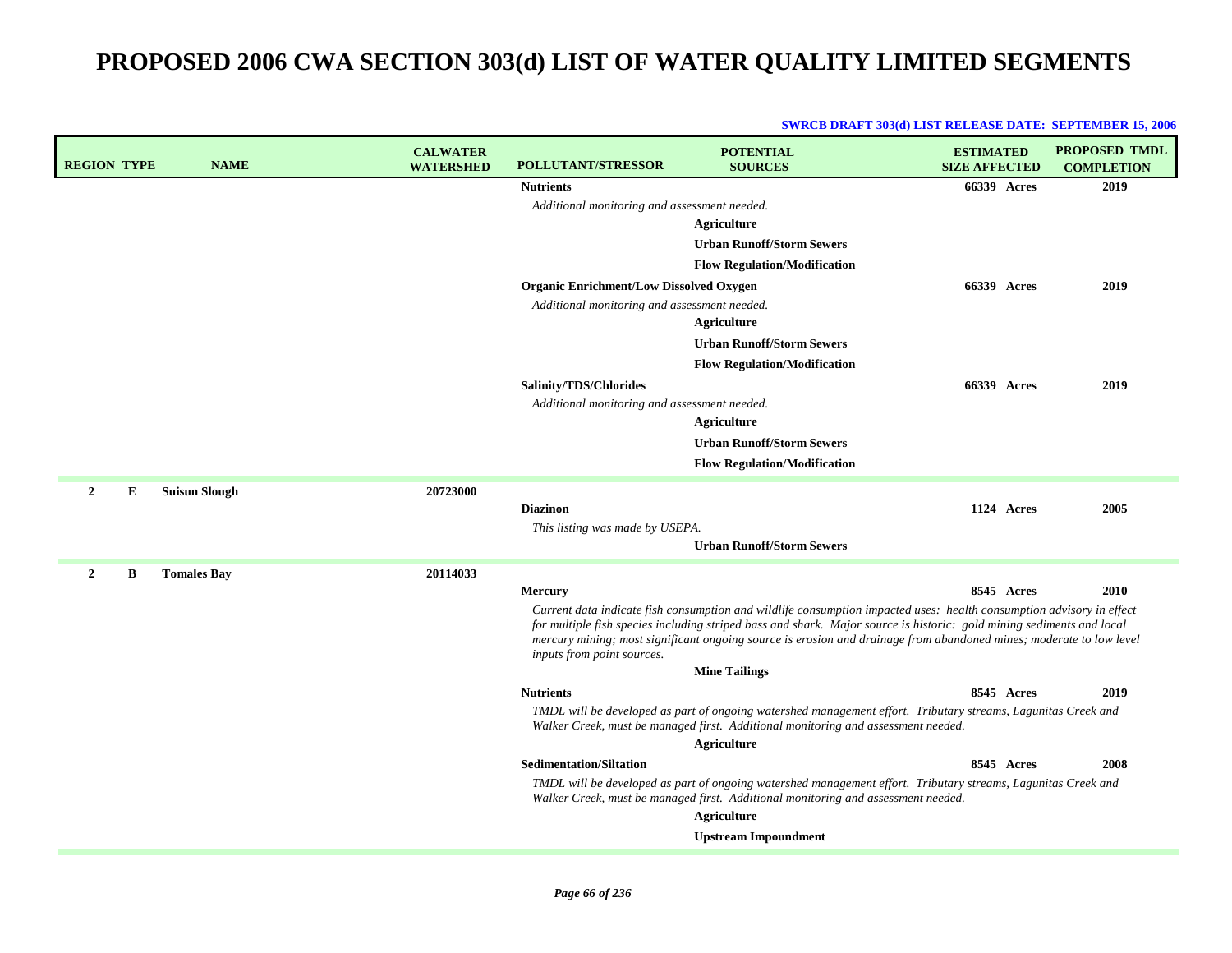| <b>REGION TYPE</b> |   | <b>NAME</b>                   | <b>CALWATER</b><br><b>WATERSHED</b> | POLLUTANT/STRESSOR                | <b>POTENTIAL</b><br><b>SOURCES</b>                                                                            | <b>ESTIMATED</b><br><b>SIZE AFFECTED</b> | PROPOSED TMDL<br><b>COMPLETION</b> |
|--------------------|---|-------------------------------|-------------------------------------|-----------------------------------|---------------------------------------------------------------------------------------------------------------|------------------------------------------|------------------------------------|
| $\overline{2}$     | R | <b>Walker Creek</b>           | 20112013                            |                                   |                                                                                                               |                                          |                                    |
|                    |   |                               |                                     | <b>Mercury</b>                    |                                                                                                               | 16 Miles                                 | 2006                               |
|                    |   |                               |                                     | monitoring and assessment needed. | Tributary to Tomales Bay. TMDLs will be developed as part of evolving watershed management effort. Additional |                                          |                                    |
|                    |   |                               |                                     |                                   | <b>Surface Mining</b>                                                                                         |                                          |                                    |
|                    |   |                               |                                     |                                   | <b>Mine Tailings</b>                                                                                          |                                          |                                    |
|                    |   |                               |                                     | <b>Nutrients</b>                  |                                                                                                               | 16 Miles                                 | 2019                               |
|                    |   |                               |                                     | monitoring and assessment needed. | Tributary to Tomales Bay. TMDLs will be developed as part of evolving watershed management effort. Additional |                                          |                                    |
|                    |   |                               |                                     |                                   | <b>Agriculture</b>                                                                                            |                                          |                                    |
|                    |   |                               |                                     | <b>Sedimentation/Siltation</b>    |                                                                                                               | 16 Miles                                 | 2009                               |
|                    |   |                               |                                     | monitoring and assessment needed. | Tributary to Tomales Bay. TMDLs will be developed as part of evolving watershed management effort. Additional |                                          |                                    |
|                    |   |                               |                                     |                                   | <b>Agriculture</b>                                                                                            |                                          |                                    |
| $\overline{2}$     | R | <b>Walnut Creek</b>           | 20731040                            |                                   |                                                                                                               |                                          |                                    |
|                    |   |                               |                                     | <b>Diazinon</b>                   |                                                                                                               | 9 Miles                                  | 2005                               |
|                    |   |                               |                                     | This listing was made by USEPA.   | <b>Urban Runoff/Storm Sewers</b>                                                                              |                                          |                                    |
|                    |   |                               |                                     |                                   |                                                                                                               |                                          |                                    |
| $\overline{2}$     | R | <b>Wildcat Creek</b>          | 20660013                            | <b>Diazinon</b>                   |                                                                                                               | 12 Miles                                 | 2005                               |
|                    |   |                               |                                     | This listing was made by USEPA.   |                                                                                                               |                                          |                                    |
|                    |   |                               |                                     |                                   | <b>Urban Runoff/Storm Sewers</b>                                                                              |                                          |                                    |
| $\mathbf{3}$       | R | <b>Alamo Creek</b>            | 31230071                            |                                   |                                                                                                               |                                          |                                    |
|                    |   |                               |                                     | <b>Fecal Coliform</b>             |                                                                                                               | 7.8 Miles                                | 2008                               |
|                    |   |                               |                                     |                                   |                                                                                                               |                                          |                                    |
|                    |   |                               |                                     |                                   | <b>Agriculture</b>                                                                                            |                                          |                                    |
|                    |   |                               |                                     |                                   | Range Grazing-Riparian and/or Upland                                                                          |                                          |                                    |
|                    |   |                               |                                     |                                   | <b>Natural Sources</b>                                                                                        |                                          |                                    |
| $\mathbf{3}$       | R | <b>Alisal Creek (Salinas)</b> | 30970093                            |                                   |                                                                                                               |                                          |                                    |
|                    |   |                               |                                     | <b>Fecal Coliform</b>             |                                                                                                               | 7.4 Miles                                | 2007                               |
|                    |   |                               |                                     |                                   | <b>Agriculture</b>                                                                                            |                                          |                                    |
|                    |   |                               |                                     |                                   | <b>Urban Runoff/Storm Sewers</b>                                                                              |                                          |                                    |
|                    |   |                               |                                     |                                   | <b>Natural Sources</b>                                                                                        |                                          |                                    |
|                    |   |                               |                                     |                                   | <b>Nonpoint Source</b>                                                                                        |                                          |                                    |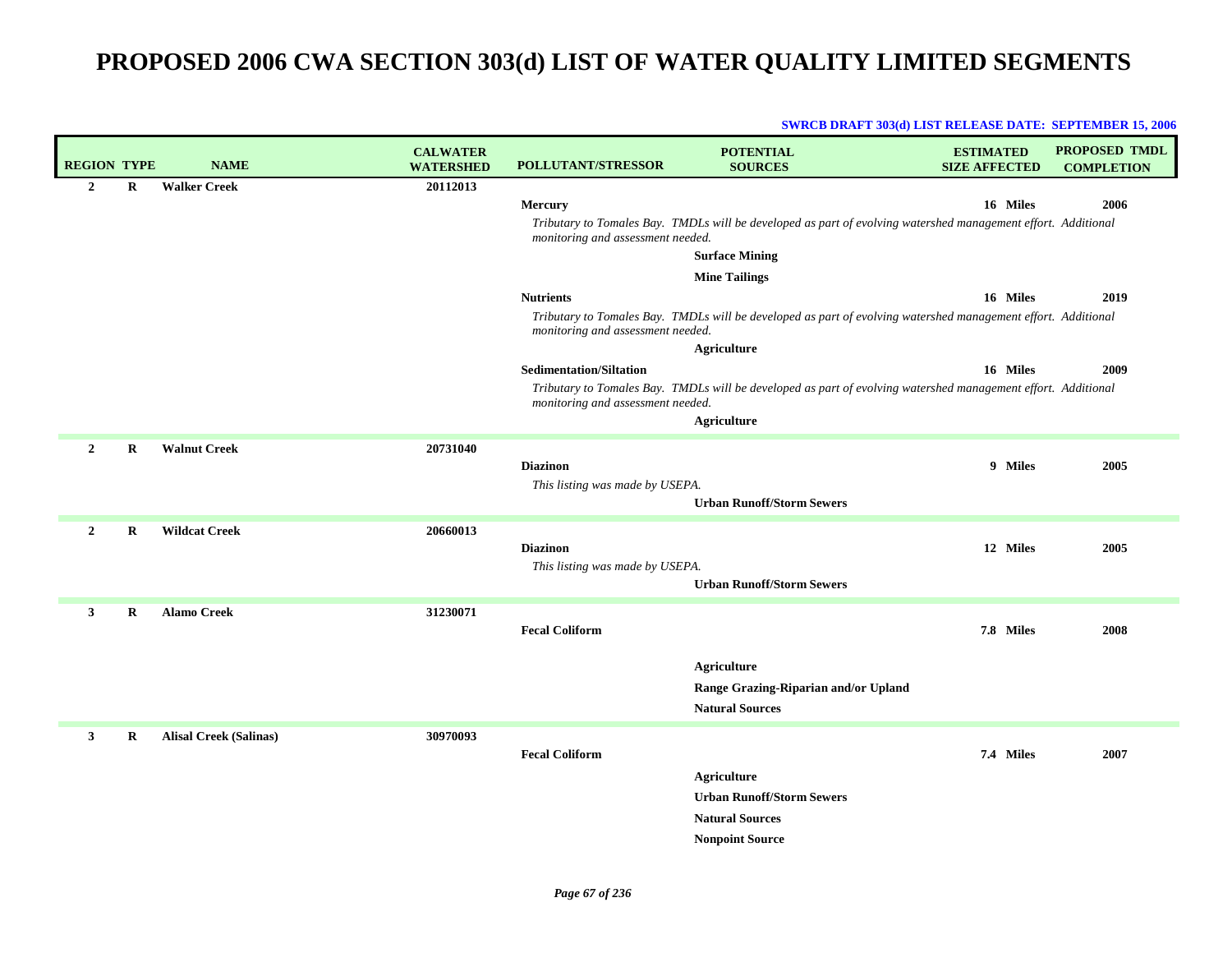| <b>REGION TYPE</b> |   | <b>NAME</b>                               | <b>CALWATER</b><br><b>WATERSHED</b> | <b>POLLUTANT/STRESSOR</b>      | <b>POTENTIAL</b><br><b>SOURCES</b>                                                        | <b>ESTIMATED</b><br><b>SIZE AFFECTED</b> | <b>PROPOSED TMDL</b><br><b>COMPLETION</b> |
|--------------------|---|-------------------------------------------|-------------------------------------|--------------------------------|-------------------------------------------------------------------------------------------|------------------------------------------|-------------------------------------------|
|                    |   |                                           |                                     | <b>Nitrate</b>                 |                                                                                           | 7.4 Miles                                | 2006                                      |
|                    |   |                                           |                                     |                                | <b>Source Unknown</b>                                                                     |                                          |                                           |
| 3                  | R | <b>Aptos Creek</b>                        | 30413023                            | Pathogens                      | Impaired length for pathogens is below Bridge Creek to the mouth (approximately 5 miles). | 8.4 Miles                                | 2007                                      |
|                    |   |                                           |                                     | <b>Sedimentation/Siltation</b> | <b>Urban Runoff/Storm Sewers</b>                                                          | 8.4 Miles                                | 2006                                      |
|                    |   |                                           |                                     |                                | <b>Disturbed Sites (Land Develop.)</b><br><b>Channel Erosion</b>                          |                                          |                                           |
| $\mathbf{3}$       | R | <b>Arroyo Burro Creek</b>                 | 31532010                            | <b>Pathogens</b>               |                                                                                           | 6.1 Miles                                | 2019                                      |
|                    |   |                                           |                                     |                                | <b>Urban Runoff/Storm Sewers</b><br><b>Nonpoint Source</b>                                |                                          |                                           |
| $\mathbf{3}$       | R | <b>Arroyo Paredon</b>                     | 31534010                            | <b>Boron</b>                   |                                                                                           | 5.2 Miles                                | 2019                                      |
|                    |   |                                           |                                     | Nitrate as Nitrate (NO3)       | <b>Source Unknown</b>                                                                     | 5.2 Miles                                | 2019                                      |
|                    |   |                                           |                                     | <b>Toxicity</b>                | <b>Source Unknown</b>                                                                     | 5.2 Miles                                | 2019                                      |
|                    |   |                                           |                                     |                                | <b>Source Unknown</b>                                                                     |                                          |                                           |
| 3                  | R | Atascadero Creek (San Luis Obispo County) | 30981124                            | <b>Fecal Coliform</b>          |                                                                                           | 5.4 Miles                                | 2007                                      |
|                    |   |                                           |                                     | <b>Low Dissolved Oxygen</b>    | <b>Source Unknown</b>                                                                     | 5.4 Miles                                | 2019                                      |
|                    |   |                                           |                                     |                                | <b>Source Unknown</b>                                                                     |                                          |                                           |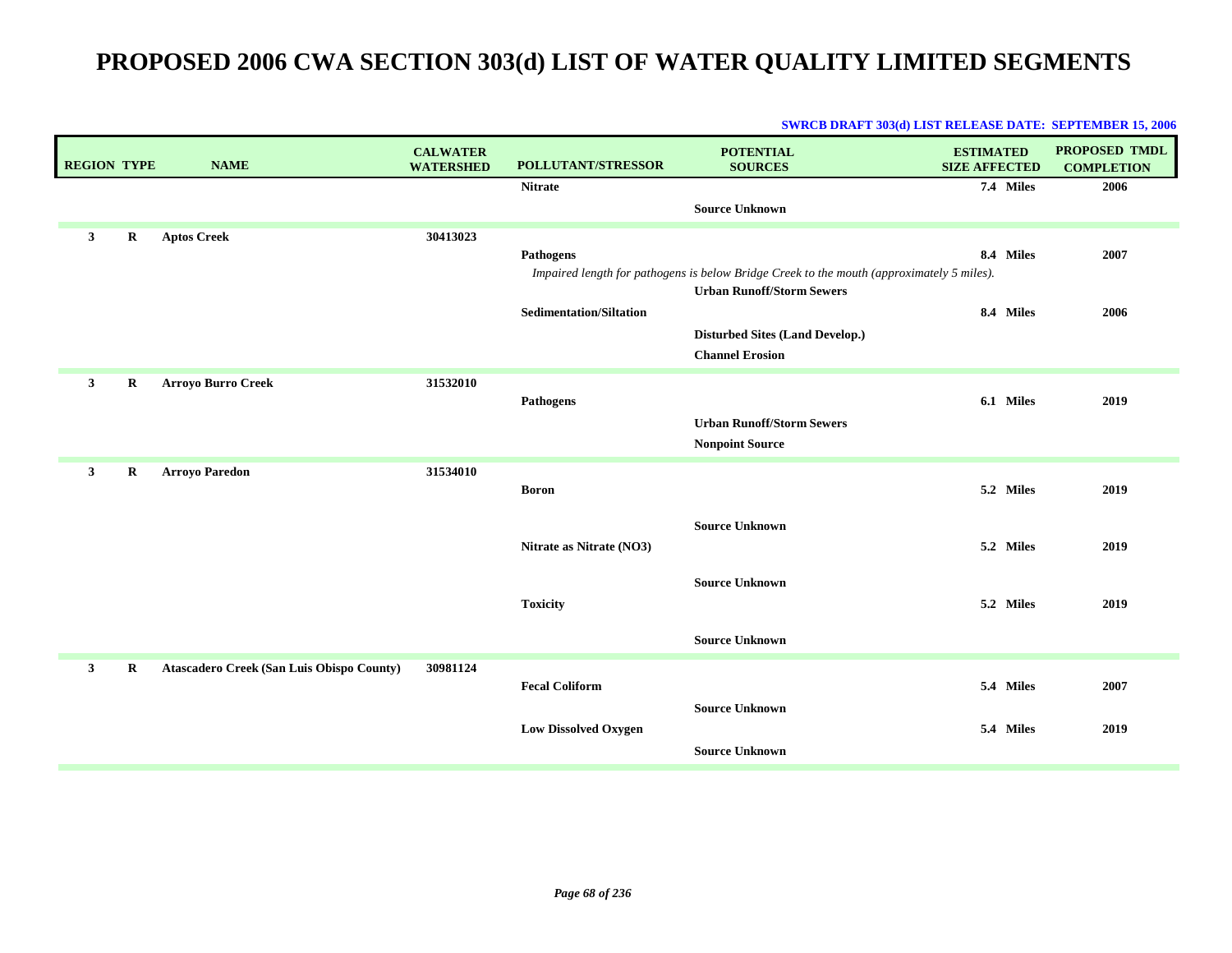| <b>REGION TYPE</b> |             | <b>NAME</b>                          | <b>CALWATER</b><br><b>WATERSHED</b> | <b>POLLUTANT/STRESSOR</b>      | <b>POTENTIAL</b><br><b>SOURCES</b>                                                                                                                                                   | <b>ESTIMATED</b><br><b>SIZE AFFECTED</b> | <b>PROPOSED TMDL</b><br><b>COMPLETION</b> |
|--------------------|-------------|--------------------------------------|-------------------------------------|--------------------------------|--------------------------------------------------------------------------------------------------------------------------------------------------------------------------------------|------------------------------------------|-------------------------------------------|
| 3                  | $\bf R$     | <b>Bean Creek</b>                    | 30412041                            | <b>Sedimentation/Siltation</b> | <b>Road Construction</b><br>Disturbed Sites (Land Develop.)<br><b>Resource Extraction</b><br><b>Erosion/Siltation</b>                                                                | 8.9 Miles                                | 2019                                      |
| 3                  | $\bf R$     | <b>Bear Creek(Santa Cruz County)</b> | 30412030                            | <b>Sedimentation/Siltation</b> | <b>Nonpoint Source</b><br><b>Silviculture</b><br><b>Road Construction</b><br><b>Disturbed Sites (Land Develop.)</b><br><b>Erosion/Siltation</b><br><b>Nonpoint Source</b>            | 6.3 Miles                                | 2019                                      |
| $\mathbf{3}$       | $\mathbf R$ | <b>Bell Creek (Santa Barbara Co)</b> | 31510013                            | Nitrate as Nitrate (NO3)       | <b>Source Unknown</b>                                                                                                                                                                | 1.1 Miles                                | 2019                                      |
| 3                  | $\mathbf R$ | <b>Blanco Drain</b>                  | 30911010                            | <b>Pesticides</b>              | <b>Agriculture</b><br><b>Irrigated Crop Production</b><br>Agriculture-storm runoff<br>Agriculture-irrigation tailwater<br><b>Agricultural Return Flows</b><br><b>Nonpoint Source</b> | 15 Miles                                 | 2006                                      |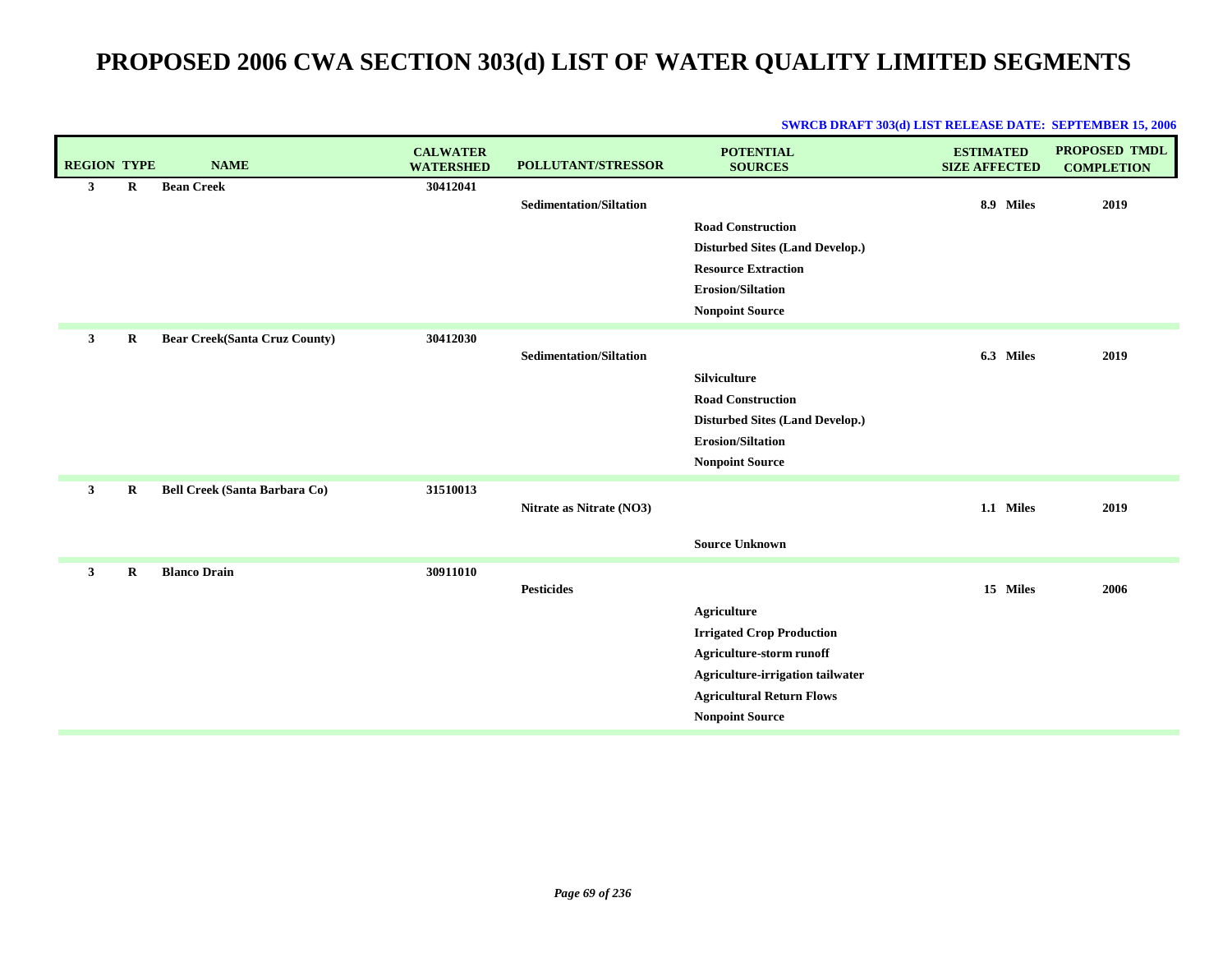| <b>REGION TYPE</b> |             | <b>NAME</b>                 | <b>CALWATER</b><br><b>WATERSHED</b> | POLLUTANT/STRESSOR             | <b>POTENTIAL</b><br><b>SOURCES</b>                                                                                                                                                  | <b>ESTIMATED</b><br><b>SIZE AFFECTED</b> | PROPOSED TMDL<br><b>COMPLETION</b> |
|--------------------|-------------|-----------------------------|-------------------------------------|--------------------------------|-------------------------------------------------------------------------------------------------------------------------------------------------------------------------------------|------------------------------------------|------------------------------------|
| $\mathbf{3}$       | $\mathbf R$ | <b>Boulder Creek</b>        | 30412020                            | <b>Sedimentation/Siltation</b> | <b>Specialty Crop Production</b><br><b>Silviculture</b><br><b>Road Construction</b><br><b>Disturbed Sites (Land Develop.)</b><br><b>Erosion/Siltation</b><br><b>Nonpoint Source</b> | 7.6 Miles                                | 2019                               |
| $\mathbf{3}$       | $\bf R$     | <b>Bradley Canyon Creek</b> | 31210030                            | Ammonia (Unionized)            |                                                                                                                                                                                     | 17 Miles                                 | 2019                               |
|                    |             |                             |                                     | <b>Fecal Coliform</b>          | <b>Source Unknown</b>                                                                                                                                                               | 17 Miles                                 | 2008                               |
|                    |             |                             |                                     |                                | <b>Agriculture</b><br>Pasture Grazing-Riparian and/or Upland<br><b>Urban Runoff/Storm Sewers</b><br><b>Natural Sources</b>                                                          |                                          |                                    |
|                    |             |                             |                                     | Nitrate as Nitrate (NO3)       | <b>Source Unknown</b>                                                                                                                                                               | 17 Miles                                 | 2019                               |
| $\mathbf{3}$       | ${\bf R}$   | <b>Bradley Channel</b>      | 31210030                            | <b>Fecal Coliform</b>          |                                                                                                                                                                                     | 3.1 Miles                                | 2008                               |
|                    |             |                             |                                     | Nitrate as Nitrate (NO3)       | <b>Source Unknown</b>                                                                                                                                                               | 3.1 Miles                                | 2019                               |
|                    |             |                             |                                     |                                | <b>Source Unknown</b>                                                                                                                                                               |                                          |                                    |
| $\mathbf{3}$       | $\mathbf R$ | <b>Branciforte Creek</b>    | 30412051                            | <b>Sedimentation/Siltation</b> | <b>Silviculture</b><br><b>Road Construction</b><br><b>Nonpoint Source</b>                                                                                                           | 5.8 Miles                                | 2019                               |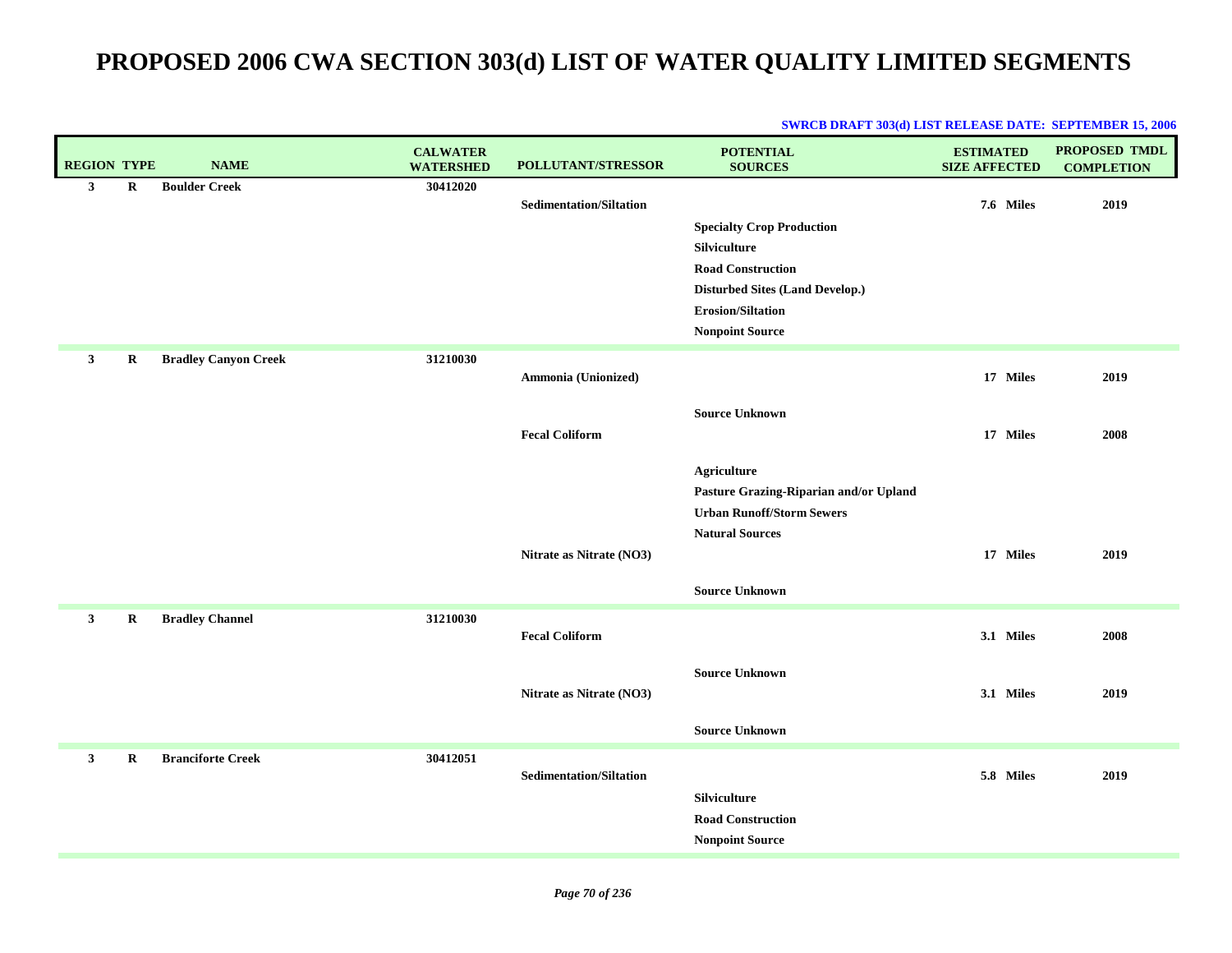| <b>REGION TYPE</b> |           | <b>NAME</b>                         | <b>CALWATER</b><br><b>WATERSHED</b> | POLLUTANT/STRESSOR                             | <b>POTENTIAL</b><br><b>SOURCES</b>                         | <b>ESTIMATED</b><br><b>SIZE AFFECTED</b> | <b>PROPOSED TMDL</b><br><b>COMPLETION</b> |
|--------------------|-----------|-------------------------------------|-------------------------------------|------------------------------------------------|------------------------------------------------------------|------------------------------------------|-------------------------------------------|
| $\mathbf{3}$       | ${\bf R}$ | Canada De La Gaviota                | 31510031                            | <b>Boron</b>                                   |                                                            | 7 Miles                                  | 2019                                      |
|                    |           |                                     |                                     |                                                | <b>Source Unknown</b>                                      |                                          |                                           |
| $\mathbf{3}$       | $\bf R$   | <b>Carbonera Creek</b>              | 30412050                            | Pathogens                                      |                                                            | 10 Miles                                 | 2007                                      |
|                    |           |                                     |                                     |                                                | <b>Urban Runoff/Storm Sewers</b><br><b>Nonpoint Source</b> |                                          |                                           |
| $\mathbf{3}$       | R         | <b>Carneros Creek</b>               | 31531020                            | Ammonia (Unionized)                            |                                                            | 3.4 Miles                                | 2019                                      |
|                    |           |                                     |                                     |                                                | <b>Source Unknown</b>                                      |                                          |                                           |
| $\mathbf{3}$       | R         | Carpinteria Creek                   | 31534020                            | <b>Pathogens</b>                               |                                                            | 5.8 Miles                                | 2019                                      |
|                    |           |                                     |                                     |                                                | <b>Agriculture</b><br><b>Land Disposal</b>                 |                                          |                                           |
|                    |           |                                     |                                     |                                                | <b>Septage Disposal</b>                                    |                                          |                                           |
| $\mathbf{3}$       | E         | Carpinteria Marsh (El Estero Marsh) | 31534020                            | <b>Nutrients</b>                               |                                                            | 188 Acres                                | 2019                                      |
|                    |           |                                     |                                     | <b>Organic Enrichment/Low Dissolved Oxygen</b> | <b>Agriculture</b>                                         | 188 Acres                                | 2019                                      |
|                    |           |                                     |                                     | <b>Priority Organics</b>                       | <b>Agriculture</b>                                         | 188 Acres                                | 2019                                      |
|                    |           |                                     |                                     |                                                | <b>Urban Runoff/Storm Sewers</b>                           |                                          |                                           |
| $\mathbf{3}$       | R         | <b>Casmalia Canyon Creek</b>        | 31300040                            | <b>Sedimentation/Siltation</b>                 |                                                            | 5 Miles                                  | 2019                                      |
|                    |           |                                     |                                     |                                                | <b>Source Unknown</b>                                      |                                          |                                           |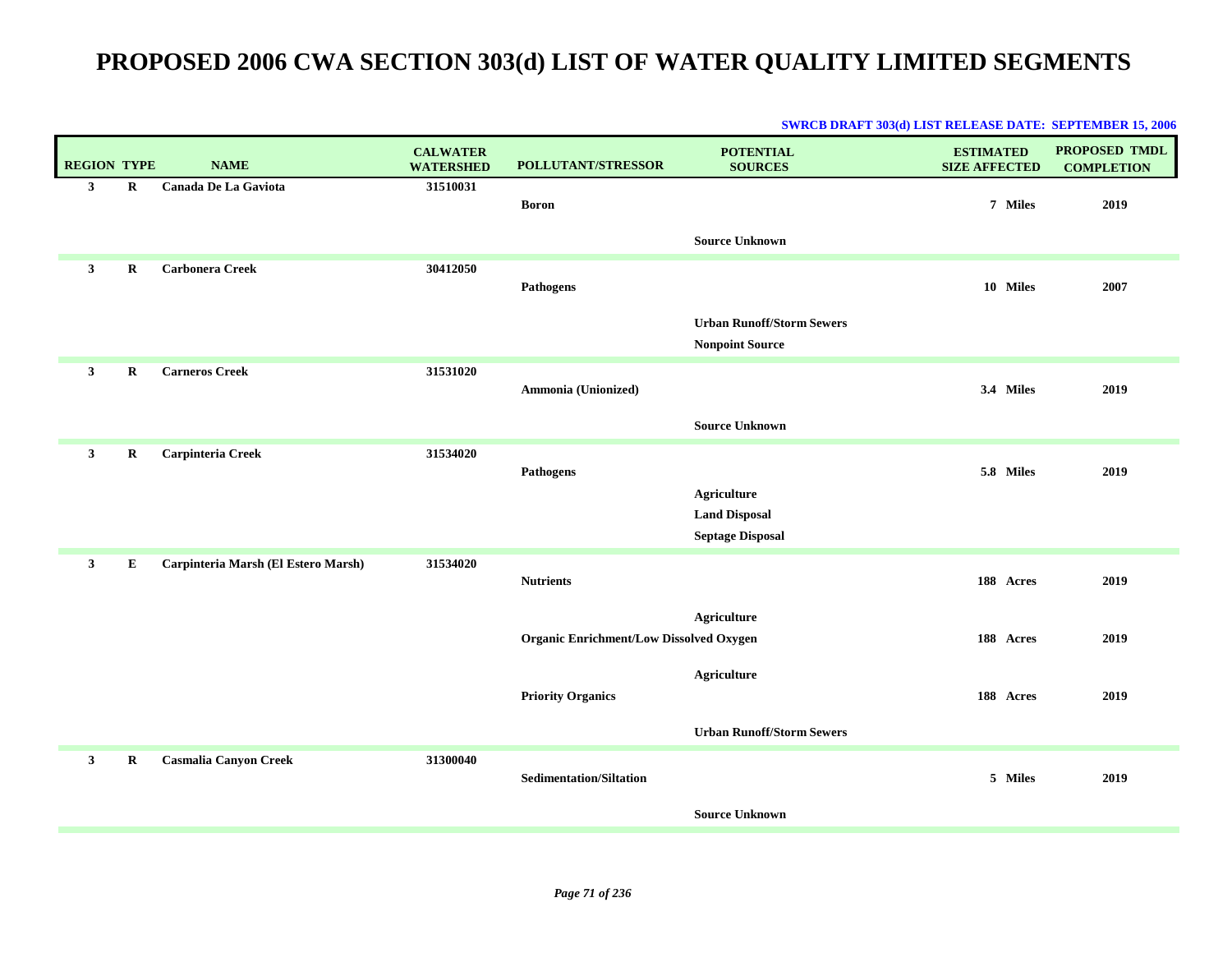| <b>REGION TYPE</b> |             | <b>NAME</b>                            | <b>CALWATER</b><br><b>WATERSHED</b> | <b>POLLUTANT/STRESSOR</b> | <b>POTENTIAL</b><br><b>SOURCES</b>                           | <b>ESTIMATED</b><br><b>SIZE AFFECTED</b> | PROPOSED TMDL<br><b>COMPLETION</b> |
|--------------------|-------------|----------------------------------------|-------------------------------------|---------------------------|--------------------------------------------------------------|------------------------------------------|------------------------------------|
| $\mathbf{3}$       | $\mathbf R$ | <b>Cholame Creek</b>                   | 31700053                            |                           |                                                              |                                          |                                    |
|                    |             |                                        |                                     | <b>Boron</b>              |                                                              | 8.7 Miles                                | 2019                               |
|                    |             |                                        |                                     |                           | <b>Source Unknown</b>                                        |                                          |                                    |
|                    |             |                                        |                                     | <b>Fecal Coliform</b>     |                                                              | 8.7 Miles                                | 2019                               |
|                    |             |                                        |                                     |                           | <b>Agriculture</b><br>Pasture Grazing-Riparian and/or Upland |                                          |                                    |
|                    |             |                                        |                                     |                           | <b>Natural Sources</b>                                       |                                          |                                    |
|                    |             |                                        |                                     |                           | <b>Nonpoint Source</b>                                       |                                          |                                    |
|                    |             |                                        |                                     |                           |                                                              |                                          |                                    |
| 3 <sup>1</sup>     | $\bf R$     | <b>Chorro Creek</b>                    | 31022012                            | <b>Nutrients</b>          |                                                              | 14 Miles                                 | 2005                               |
|                    |             |                                        |                                     |                           |                                                              |                                          |                                    |
|                    |             |                                        |                                     |                           | <b>Municipal Point Sources</b>                               |                                          |                                    |
|                    |             |                                        |                                     |                           | <b>Agriculture</b>                                           |                                          |                                    |
|                    |             |                                        |                                     |                           | <b>Irrigated Crop Production</b>                             |                                          |                                    |
|                    |             |                                        |                                     |                           | Agriculture-storm runoff                                     |                                          |                                    |
|                    |             |                                        |                                     | Oxygen, Dissolved         |                                                              | 14 Miles                                 | 2019                               |
|                    |             |                                        |                                     |                           | <b>Source Unknown</b>                                        |                                          |                                    |
|                    |             |                                        |                                     |                           |                                                              |                                          |                                    |
| $\mathbf{3}$       | R           | <b>Clear Creek (San Benito County)</b> | 30550013                            | Mercury                   |                                                              | 9.6 Miles                                | 2004                               |
|                    |             |                                        |                                     |                           |                                                              |                                          |                                    |
|                    |             |                                        |                                     |                           | <b>Resource Extraction</b>                                   |                                          |                                    |
| $\mathbf{3}$       | $\bf R$     | <b>Corralitos Creek</b>                | 30510010                            |                           |                                                              |                                          |                                    |
|                    |             |                                        |                                     | <b>Fecal Coliform</b>     |                                                              | 13 Miles                                 | 2006                               |
|                    |             |                                        |                                     |                           | <b>Source Unknown</b>                                        |                                          |                                    |
| $\mathbf{3}$       | $\mathbf R$ | <b>Cuyama River</b>                    | 31210030                            |                           |                                                              |                                          |                                    |
|                    |             |                                        |                                     | <b>Boron</b>              |                                                              | 134 Miles                                | 2019                               |
|                    |             |                                        |                                     |                           | <b>Source Unknown</b>                                        |                                          |                                    |
|                    |             |                                        |                                     |                           |                                                              |                                          |                                    |
| $\mathbf{3}$       | E           | <b>Elkhorn Slough</b>                  | 30600014                            | Pathogens                 |                                                              | 2034 Acres                               | 2007                               |
|                    |             |                                        |                                     |                           | <b>Natural Sources</b>                                       |                                          |                                    |
|                    |             |                                        |                                     |                           | <b>Nonpoint Source</b>                                       |                                          |                                    |
|                    |             |                                        |                                     |                           |                                                              |                                          |                                    |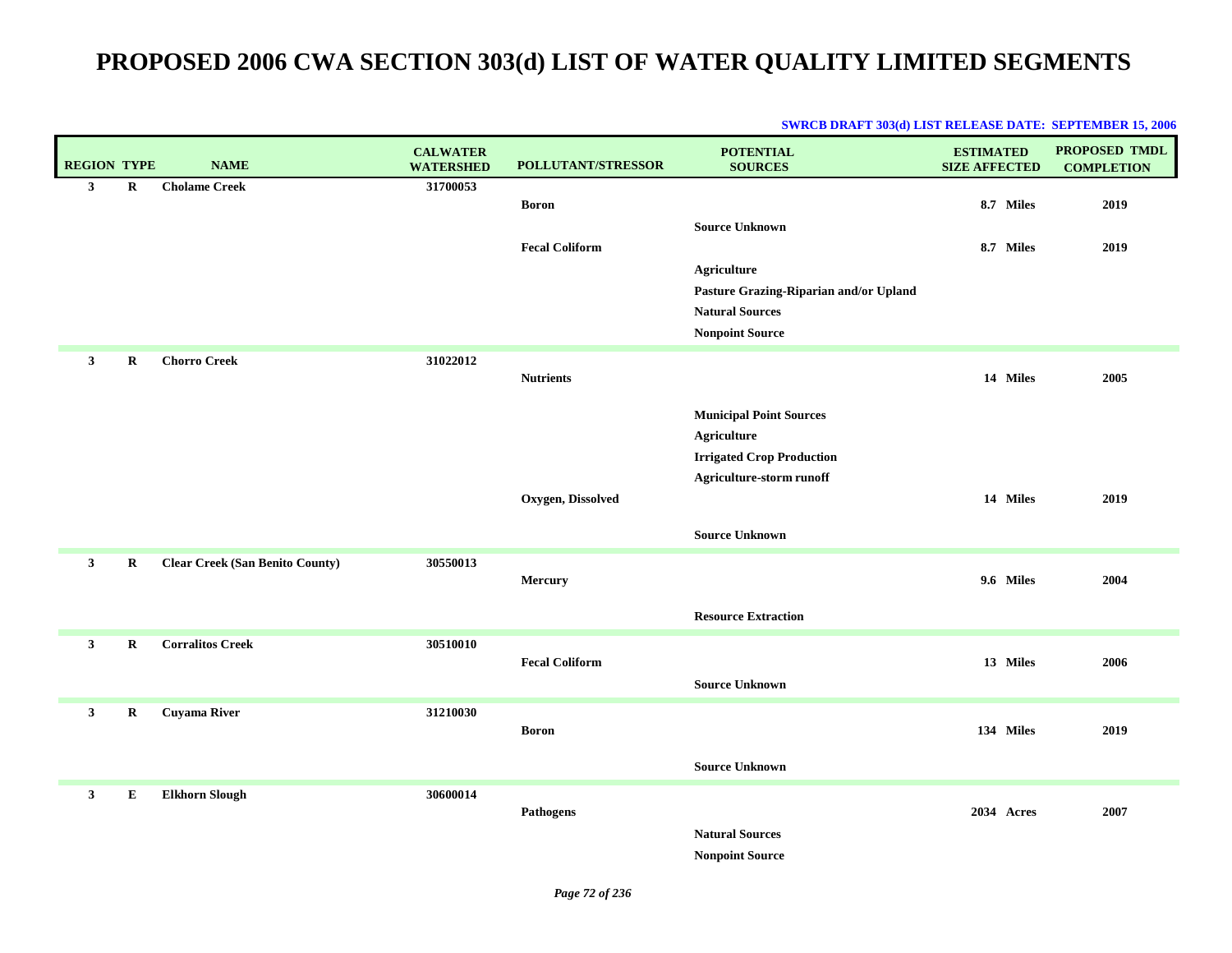| <b>REGION TYPE</b><br><b>NAME</b>                | <b>CALWATER</b><br><b>WATERSHED</b> | POLLUTANT/STRESSOR             | <b>POTENTIAL</b><br><b>SOURCES</b> | <b>ESTIMATED</b><br><b>SIZE AFFECTED</b> | PROPOSED TMDL<br><b>COMPLETION</b> |
|--------------------------------------------------|-------------------------------------|--------------------------------|------------------------------------|------------------------------------------|------------------------------------|
|                                                  |                                     | <b>Pesticides</b>              |                                    | 2034 Acres                               | 2006                               |
|                                                  |                                     |                                | <b>Agriculture</b>                 |                                          |                                    |
|                                                  |                                     |                                | <b>Irrigated Crop Production</b>   |                                          |                                    |
|                                                  |                                     |                                | Agriculture-storm runoff           |                                          |                                    |
|                                                  |                                     |                                | <b>Agricultural Return Flows</b>   |                                          |                                    |
|                                                  |                                     |                                | <b>Erosion/Siltation</b>           |                                          |                                    |
|                                                  |                                     |                                | <b>Contaminated Sediments</b>      |                                          |                                    |
|                                                  |                                     |                                | <b>Nonpoint Source</b>             |                                          |                                    |
|                                                  |                                     | <b>Sedimentation/Siltation</b> |                                    | 2034 Acres                               | 2019                               |
|                                                  |                                     |                                | <b>Agriculture</b>                 |                                          |                                    |
|                                                  |                                     |                                | <b>Irrigated Crop Production</b>   |                                          |                                    |
|                                                  |                                     |                                | Agriculture-storm runoff           |                                          |                                    |
|                                                  |                                     |                                | <b>Channel Erosion</b>             |                                          |                                    |
|                                                  |                                     |                                | <b>Nonpoint Source</b>             |                                          |                                    |
| <b>Espinosa Slough</b><br>$\mathbf{3}$<br>R      | 30911010                            |                                |                                    |                                          |                                    |
|                                                  |                                     | <b>Pesticides</b>              |                                    | 1.5 Miles                                | 2006                               |
|                                                  |                                     |                                |                                    |                                          |                                    |
|                                                  |                                     |                                | <b>Agriculture</b>                 |                                          |                                    |
|                                                  |                                     |                                | <b>Urban Runoff/Storm Sewers</b>   |                                          |                                    |
|                                                  |                                     | <b>Priority Organics</b>       |                                    | 1.5 Miles                                | 2006                               |
|                                                  |                                     |                                | <b>Nonpoint Source</b>             |                                          |                                    |
|                                                  |                                     |                                |                                    |                                          |                                    |
| <b>Fall Creek</b><br>$\mathbf{3}$<br>R           | 30412022                            | <b>Sedimentation/Siltation</b> |                                    | 5.1 Miles                                | 2019                               |
|                                                  |                                     |                                | <b>Road Construction</b>           |                                          |                                    |
|                                                  |                                     |                                | <b>Habitat Modification</b>        |                                          |                                    |
|                                                  |                                     |                                | <b>Erosion/Siltation</b>           |                                          |                                    |
|                                                  |                                     |                                | <b>Nonpoint Source</b>             |                                          |                                    |
|                                                  |                                     |                                |                                    |                                          |                                    |
| <b>Franklin Creek</b><br>$\mathbf{3}$<br>$\bf R$ | 31534020                            |                                |                                    |                                          |                                    |
|                                                  |                                     | Nitrate as Nitrate (NO3)       |                                    | 2.8 Miles                                | 2019                               |
|                                                  |                                     |                                | <b>Source Unknown</b>              |                                          |                                    |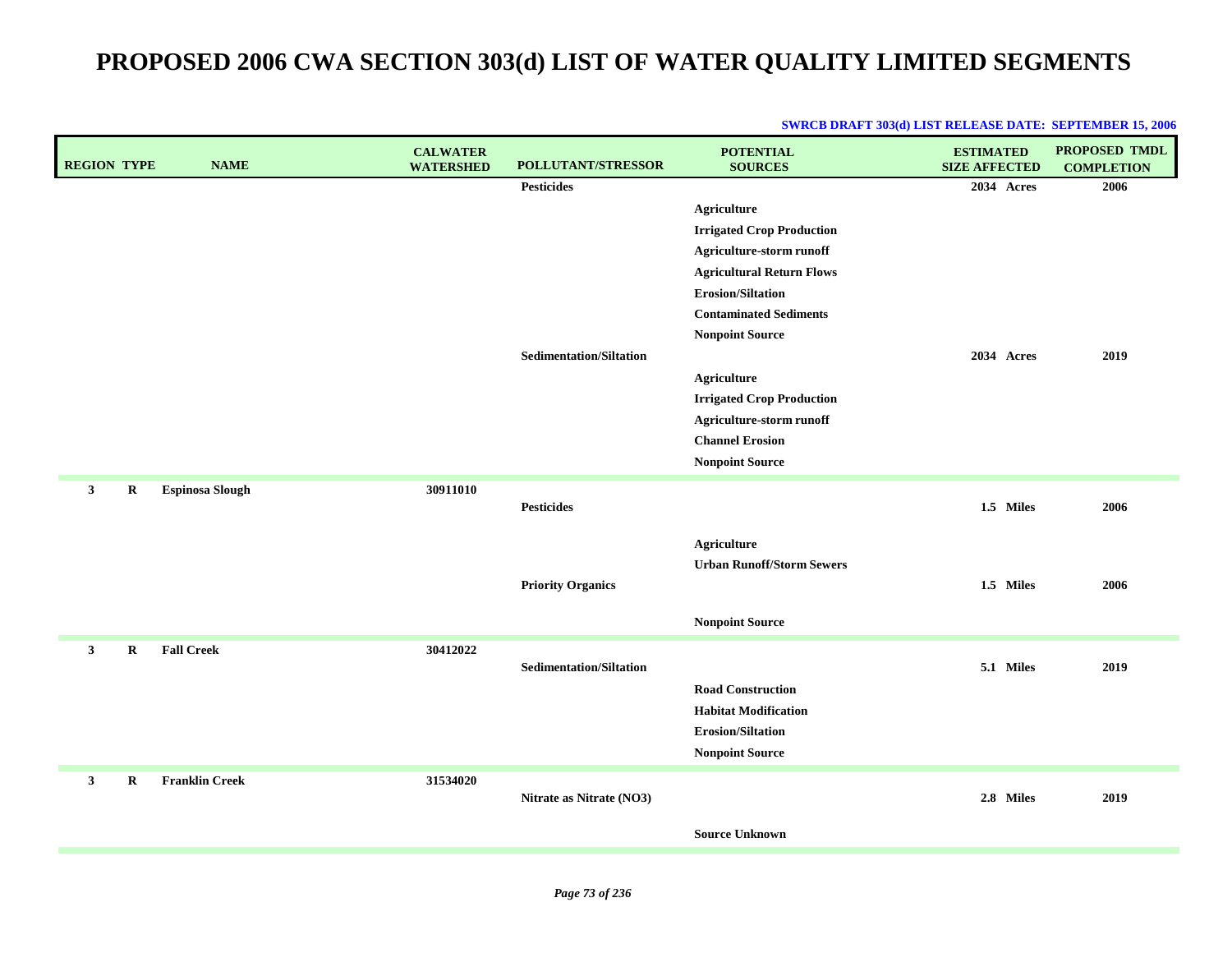| <b>REGION TYPE</b> |          | <b>NAME</b>                  | <b>CALWATER</b><br><b>WATERSHED</b> | POLLUTANT/STRESSOR             | <b>POTENTIAL</b><br><b>SOURCES</b>                          | <b>ESTIMATED</b><br><b>SIZE AFFECTED</b> | <b>PROPOSED TMDL</b><br><b>COMPLETION</b> |
|--------------------|----------|------------------------------|-------------------------------------|--------------------------------|-------------------------------------------------------------|------------------------------------------|-------------------------------------------|
| $\mathbf{3}$       | $\bf R$  | <b>Gabilan Creek</b>         | 30919000                            | <b>Fecal Coliform</b>          |                                                             | 6.4 Miles                                | 2007                                      |
|                    |          |                              |                                     |                                |                                                             |                                          |                                           |
|                    |          |                              |                                     |                                | <b>Urban Runoff/Storm Sewers</b><br><b>Natural Sources</b>  |                                          |                                           |
|                    |          |                              |                                     |                                | <b>Nonpoint Source</b>                                      |                                          |                                           |
|                    |          |                              |                                     | Nitrate as Nitrate (NO3)       |                                                             | 6.4 Miles                                | 2019                                      |
|                    |          |                              |                                     |                                | <b>Source Unknown</b>                                       |                                          |                                           |
| $\mathbf{3}$       | $\bf R$  | <b>Glen Annie Canyon</b>     | 31531020                            |                                |                                                             |                                          |                                           |
|                    |          |                              |                                     | Nitrate as Nitrate (NO3)       |                                                             | 5.7 Miles                                | 2019                                      |
|                    |          |                              |                                     |                                | <b>Source Unknown</b>                                       |                                          |                                           |
| $\mathbf{3}$       | Е        | <b>Goleta Slough/Estuary</b> | 31531020                            |                                |                                                             |                                          |                                           |
|                    |          |                              |                                     | Pathogens                      |                                                             | 196 Acres                                | 2019                                      |
|                    |          |                              |                                     |                                | <b>Urban Runoff/Storm Sewers</b>                            |                                          |                                           |
|                    |          |                              |                                     | <b>Priority Organics</b>       |                                                             | 196 Acres                                | 2019                                      |
|                    |          |                              |                                     |                                | <b>Nonpoint Source</b>                                      |                                          |                                           |
| $\mathbf{3}$       | L        | <b>Hernandez Reservoir</b>   | 30550016                            |                                |                                                             |                                          |                                           |
|                    |          |                              |                                     | Mercury                        |                                                             | 626 Acres                                | 2005                                      |
|                    |          |                              |                                     |                                | <b>Surface Mining</b>                                       |                                          |                                           |
| $\mathbf{3}$       | $\bf R$  | <b>Kings Creek</b>           | 30412011                            |                                |                                                             |                                          |                                           |
|                    |          |                              |                                     | <b>Sedimentation/Siltation</b> |                                                             | 4.4 Miles                                | 2019                                      |
|                    |          |                              |                                     |                                | <b>Silviculture</b>                                         |                                          |                                           |
|                    |          |                              |                                     |                                | <b>Road Construction</b><br>Disturbed Sites (Land Develop.) |                                          |                                           |
|                    |          |                              |                                     |                                | <b>Erosion/Siltation</b>                                    |                                          |                                           |
|                    |          |                              |                                     |                                | <b>Nonpoint Source</b>                                      |                                          |                                           |
| $\mathbf{3}$       | $\bf{R}$ | <b>Las Tablas Creek</b>      | 30981293                            |                                |                                                             |                                          |                                           |
|                    |          |                              |                                     | <b>Metals</b>                  |                                                             | 5.7 Miles                                | 2019                                      |
|                    |          |                              |                                     |                                | <b>Surface Mining</b>                                       |                                          |                                           |

#### **SWRCB DRAFT 303(d) LIST RELEASE DATE: SEPTEMBER 15, 2006**

*Page 74 of 236*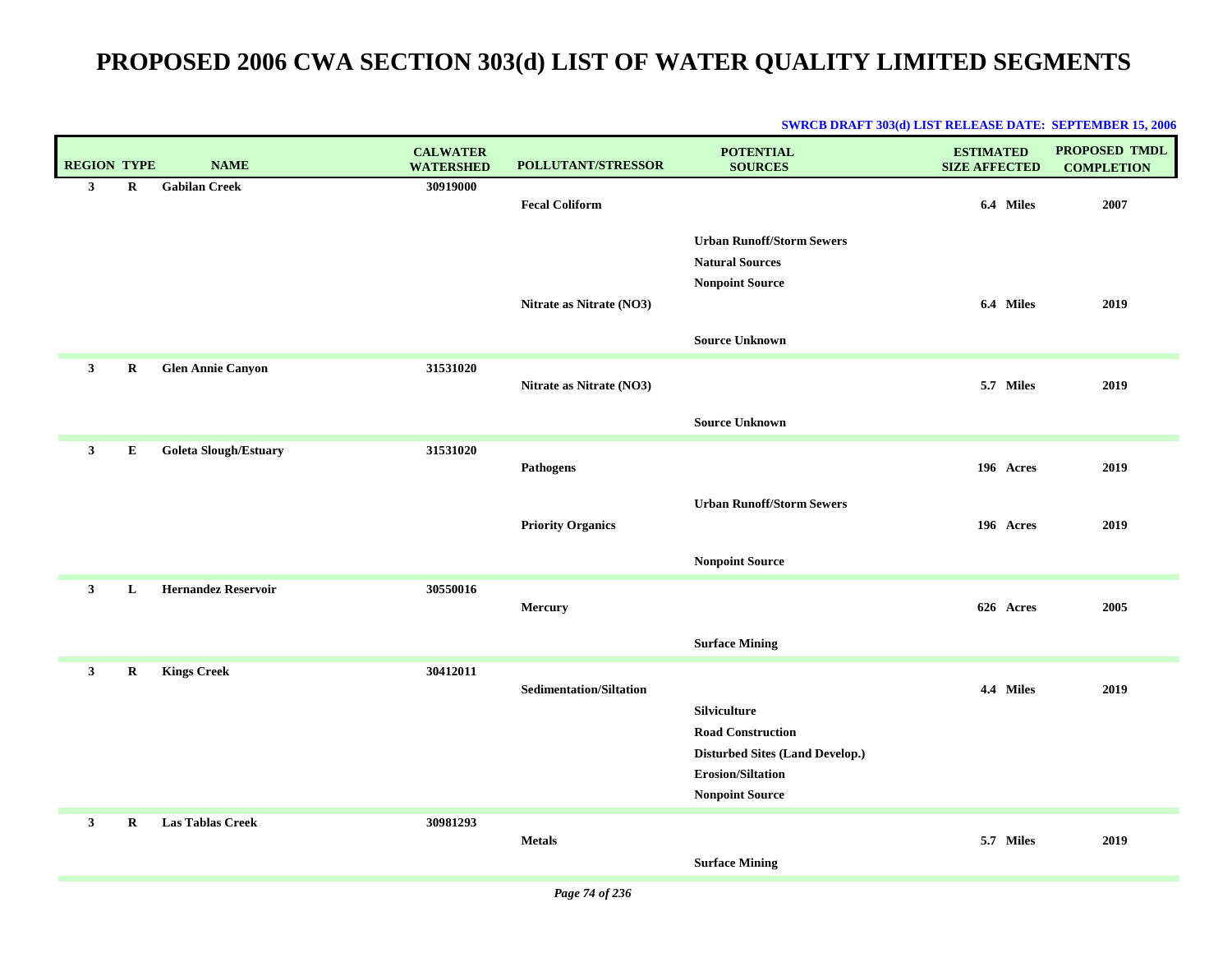| <b>REGION TYPE</b> |         | <b>NAME</b>                  | <b>CALWATER</b><br><b>WATERSHED</b> | <b>POLLUTANT/STRESSOR</b>                                | <b>POTENTIAL</b><br><b>SOURCES</b>                                                                                                                        | <b>ESTIMATED</b><br><b>SIZE AFFECTED</b> | <b>PROPOSED TMDL</b><br><b>COMPLETION</b> |
|--------------------|---------|------------------------------|-------------------------------------|----------------------------------------------------------|-----------------------------------------------------------------------------------------------------------------------------------------------------------|------------------------------------------|-------------------------------------------|
| $\mathbf{3}$       | R       | Las Tablas Creek, North Fork | 30981290                            |                                                          |                                                                                                                                                           |                                          |                                           |
|                    |         |                              |                                     | <b>Metals</b>                                            |                                                                                                                                                           | 6.5 Miles                                | 2019                                      |
|                    |         |                              |                                     |                                                          | <b>Surface Mining</b>                                                                                                                                     |                                          |                                           |
| $\mathbf{3}$       | R       | Las Tablas Creek, South Fork | 30981290                            |                                                          |                                                                                                                                                           |                                          |                                           |
|                    |         |                              |                                     | <b>Metals</b>                                            |                                                                                                                                                           | 4.7 Miles                                | 2019                                      |
|                    |         |                              |                                     |                                                          | <b>Surface Mining</b>                                                                                                                                     |                                          |                                           |
| $\mathbf{3}$       | $\bf R$ | <b>Llagas Creek</b>          | 30530020                            |                                                          |                                                                                                                                                           |                                          |                                           |
|                    |         |                              |                                     | <b>Chloride</b>                                          |                                                                                                                                                           | 16 Miles                                 | 2019                                      |
|                    |         |                              |                                     | near Southside Drive).                                   | Impaired section for Chlorides is located downstream of confluence with Miller Slough (approximately 1 mile of stream                                     |                                          |                                           |
|                    |         |                              |                                     |                                                          | <b>Nonpoint Source</b>                                                                                                                                    |                                          |                                           |
|                    |         |                              |                                     |                                                          | <b>Point Source</b>                                                                                                                                       |                                          |                                           |
|                    |         |                              |                                     | <b>Fecal Coliform</b>                                    |                                                                                                                                                           | 16 Miles                                 | 2011                                      |
|                    |         |                              |                                     | Pajaro River (approximately 9.5 miles of stream length). | Impaired section for Fecal Coliform is located between the confluence with Church Creek and the confluence with<br>Pasture Grazing-Riparian and/or Upland |                                          |                                           |
|                    |         |                              |                                     |                                                          | <b>Natural Sources</b>                                                                                                                                    |                                          |                                           |
|                    |         |                              |                                     |                                                          | <b>Nonpoint Source</b>                                                                                                                                    |                                          |                                           |
|                    |         |                              |                                     | <b>Low Dissolved Oxygen</b>                              |                                                                                                                                                           | 16 Miles                                 | 2019                                      |
|                    |         |                              |                                     | This listing was made by USEPA.                          |                                                                                                                                                           |                                          |                                           |
|                    |         |                              |                                     |                                                          | <b>Municipal Point Sources</b>                                                                                                                            |                                          |                                           |
|                    |         |                              |                                     |                                                          | <b>Irrigated Crop Production</b>                                                                                                                          |                                          |                                           |
|                    |         |                              |                                     |                                                          | <b>Agricultural Return Flows</b>                                                                                                                          |                                          |                                           |
|                    |         |                              |                                     |                                                          | <b>Habitat Modification</b>                                                                                                                               |                                          |                                           |
|                    |         |                              |                                     | Nitrate as Nitrate (NO3)                                 |                                                                                                                                                           | 16 Miles                                 | 2019                                      |
|                    |         |                              |                                     |                                                          | <b>Source Unknown</b>                                                                                                                                     |                                          |                                           |
|                    |         |                              |                                     | pH                                                       |                                                                                                                                                           | 16 Miles                                 | 2019                                      |
|                    |         |                              |                                     |                                                          |                                                                                                                                                           |                                          |                                           |
|                    |         |                              |                                     |                                                          | <b>Source Unknown</b>                                                                                                                                     |                                          |                                           |
|                    |         |                              |                                     | Sodium                                                   |                                                                                                                                                           | 16 Miles                                 | 2019                                      |
|                    |         |                              |                                     | near Southside Drive).                                   | Impaired section for Sodium is located downstream of confluence with Miller Slough (approximately 1 mile of stream                                        |                                          |                                           |
|                    |         |                              |                                     |                                                          | <b>Source Unknown</b>                                                                                                                                     |                                          |                                           |
|                    |         |                              |                                     |                                                          | <b>Nonpoint Source</b>                                                                                                                                    |                                          |                                           |
|                    |         |                              |                                     |                                                          |                                                                                                                                                           |                                          |                                           |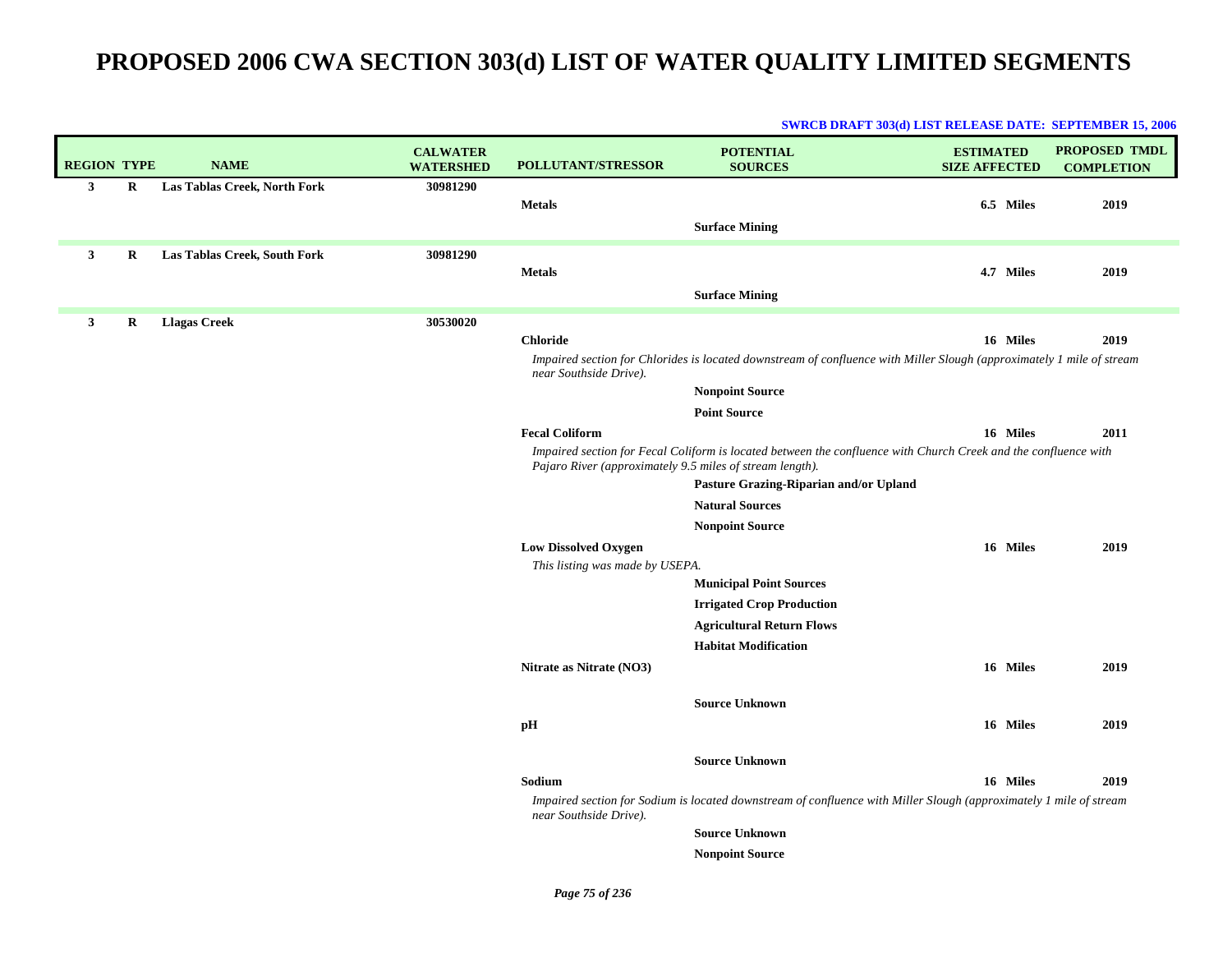| <b>REGION TYPE</b> |   | <b>NAME</b>              | <b>CALWATER</b><br><b>WATERSHED</b> | <b>POLLUTANT/STRESSOR</b>       | <b>POTENTIAL</b><br><b>SOURCES</b>                                                                                 | <b>ESTIMATED</b><br><b>SIZE AFFECTED</b> | <b>PROPOSED TMDL</b><br><b>COMPLETION</b> |
|--------------------|---|--------------------------|-------------------------------------|---------------------------------|--------------------------------------------------------------------------------------------------------------------|------------------------------------------|-------------------------------------------|
|                    |   |                          |                                     | <b>Total Dissolved Solids</b>   | Impaired section for Total Dissolved Solids is located between the confluence with Church Creek and the confluence | 16 Miles                                 | 2019                                      |
|                    |   |                          |                                     |                                 | with Pajaro River (approximately 9.5 miles of stream length).                                                      |                                          |                                           |
|                    |   |                          |                                     |                                 | <b>Nonpoint Source</b>                                                                                             |                                          |                                           |
|                    |   |                          |                                     |                                 | <b>Point Source</b>                                                                                                |                                          |                                           |
| $\mathbf{3}$       | R | <b>Lompico Creek</b>     | 30412040                            |                                 |                                                                                                                    |                                          |                                           |
|                    |   |                          |                                     | Pathogens                       |                                                                                                                    | 4.5 Miles                                | 2007                                      |
|                    |   |                          |                                     |                                 | <b>Septage Disposal</b>                                                                                            |                                          |                                           |
|                    |   |                          |                                     |                                 | <b>Natural Sources</b>                                                                                             |                                          |                                           |
|                    |   |                          |                                     |                                 | <b>Nonpoint Source</b>                                                                                             |                                          |                                           |
| $\mathbf{3}$       | R | <b>Los Osos Creek</b>    | 31023012                            |                                 |                                                                                                                    |                                          |                                           |
|                    |   |                          |                                     | <b>Low Dissolved Oxygen</b>     |                                                                                                                    | 4.1 Miles                                | 2015                                      |
|                    |   |                          |                                     | This listing was made by USEPA. |                                                                                                                    |                                          |                                           |
|                    |   |                          |                                     |                                 | Agriculture                                                                                                        |                                          |                                           |
|                    |   |                          |                                     |                                 | Pasture Grazing-Riparian and/or Upland<br><b>Urban Runoff/Storm Sewers</b>                                         |                                          |                                           |
|                    |   |                          |                                     |                                 | <b>Natural Sources</b>                                                                                             |                                          |                                           |
|                    |   |                          |                                     |                                 |                                                                                                                    |                                          |                                           |
| $\mathbf{3}$       | R | <b>Love Creek</b>        | 30412021                            | <b>Sedimentation/Siltation</b>  |                                                                                                                    | 3.8 Miles                                | 2019                                      |
|                    |   |                          |                                     |                                 | <b>Agriculture</b>                                                                                                 |                                          |                                           |
|                    |   |                          |                                     |                                 | <b>Silviculture</b>                                                                                                |                                          |                                           |
|                    |   |                          |                                     |                                 | <b>Road Construction</b>                                                                                           |                                          |                                           |
|                    |   |                          |                                     |                                 | <b>Disturbed Sites (Land Develop.)</b>                                                                             |                                          |                                           |
|                    |   |                          |                                     |                                 | <b>Erosion/Siltation</b>                                                                                           |                                          |                                           |
|                    |   |                          |                                     |                                 | <b>Nonpoint Source</b>                                                                                             |                                          |                                           |
| $\mathbf{3}$       | R | <b>Main Street Canal</b> | 31210030                            |                                 |                                                                                                                    |                                          |                                           |
|                    |   |                          |                                     | Ammonia (Unionized)             |                                                                                                                    | 5.1 Miles                                | 2019                                      |
|                    |   |                          |                                     |                                 | <b>Source Unknown</b>                                                                                              |                                          |                                           |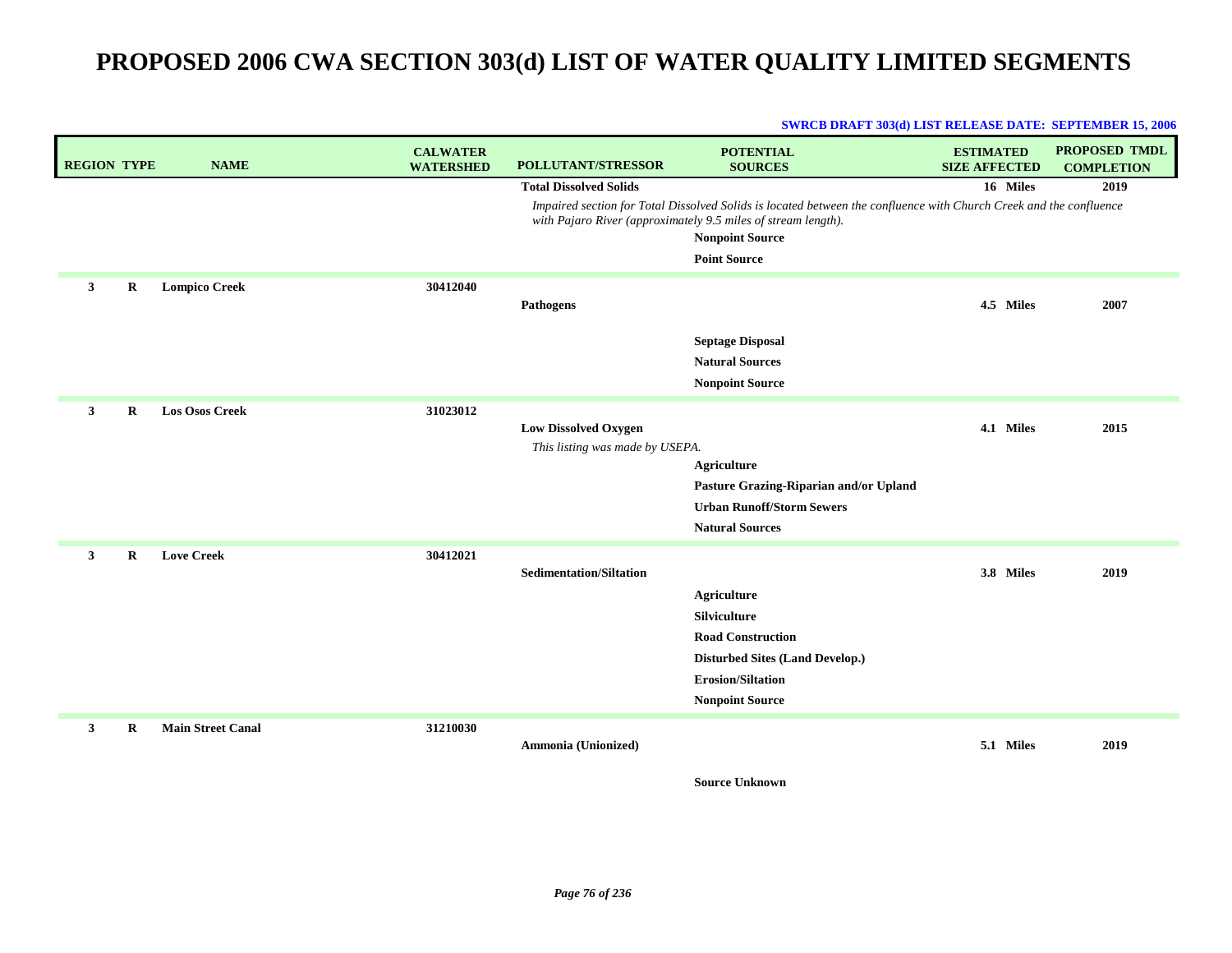| <b>REGION TYPE</b> |          | <b>NAME</b>            | <b>CALWATER</b><br><b>WATERSHED</b> | <b>POLLUTANT/STRESSOR</b>   | <b>POTENTIAL</b><br><b>SOURCES</b>                                               | <b>ESTIMATED</b><br><b>SIZE AFFECTED</b> | <b>PROPOSED TMDL</b><br><b>COMPLETION</b> |
|--------------------|----------|------------------------|-------------------------------------|-----------------------------|----------------------------------------------------------------------------------|------------------------------------------|-------------------------------------------|
|                    |          |                        |                                     | <b>Nitrate</b>              |                                                                                  | 5.1 Miles                                | 2015                                      |
|                    |          |                        |                                     |                             | <b>Agriculture</b><br><b>Urban Runoff/Storm Sewers</b><br><b>Nonpoint Source</b> |                                          |                                           |
| $\mathbf{3}$       | $\bf{R}$ | <b>Mission Creek</b>   | 31532011                            | <b>Pathogens</b>            |                                                                                  | 8.6 Miles                                | 2019                                      |
|                    |          |                        |                                     |                             | <b>Urban Runoff/Storm Sewers</b>                                                 |                                          |                                           |
|                    |          |                        |                                     |                             | <b>Transient encampments</b>                                                     |                                          |                                           |
|                    |          |                        |                                     | <b>Unknown Toxicity</b>     |                                                                                  | 8.6 Miles                                | 2019                                      |
|                    |          |                        |                                     |                             | <b>Urban Runoff/Storm Sewers</b>                                                 |                                          |                                           |
| $\mathbf{3}$       | B        | <b>Monterey Harbor</b> | 30950042                            |                             |                                                                                  |                                          |                                           |
|                    |          |                        |                                     | <b>Metals</b>               |                                                                                  | 76 Acres                                 | 2007                                      |
|                    |          |                        |                                     | <b>Unknown Toxicity</b>     | <b>Railroad Slag Pile</b>                                                        | 76 Acres                                 | 2019                                      |
|                    |          |                        |                                     |                             | <b>Source Unknown</b>                                                            |                                          |                                           |
| $\mathbf{3}$       | Е        | Moro Cojo Slough       | 30913011                            |                             |                                                                                  |                                          |                                           |
|                    |          |                        |                                     | Ammonia (Unionized)         |                                                                                  | 62 Acres                                 | 2019                                      |
|                    |          |                        |                                     |                             | <b>Source Unknown</b>                                                            |                                          |                                           |
|                    |          |                        |                                     | <b>Low Dissolved Oxygen</b> |                                                                                  | 62 Acres                                 | 2019                                      |
|                    |          |                        |                                     |                             | <b>Source Unknown</b>                                                            |                                          |                                           |
|                    |          |                        |                                     | <b>Pesticides</b>           |                                                                                  | 62 Acres                                 | 2006                                      |
|                    |          |                        |                                     |                             |                                                                                  |                                          |                                           |
|                    |          |                        |                                     |                             | <b>Agriculture</b>                                                               |                                          |                                           |
|                    |          |                        |                                     |                             | <b>Irrigated Crop Production</b><br>Agriculture-storm runoff                     |                                          |                                           |
|                    |          |                        |                                     |                             | <b>Agricultural Return Flows</b>                                                 |                                          |                                           |
|                    |          |                        |                                     |                             | <b>Nonpoint Source</b>                                                           |                                          |                                           |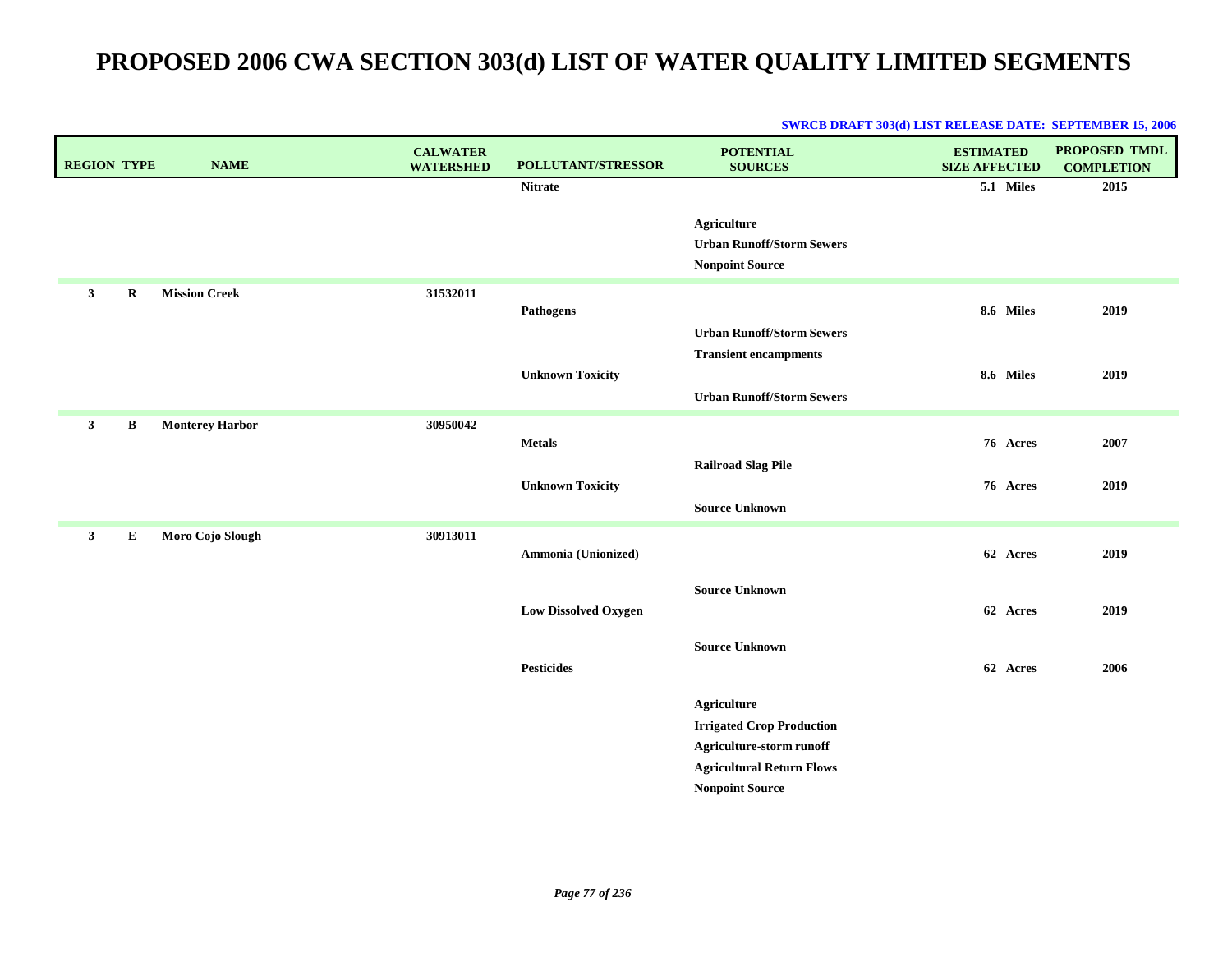| <b>REGION TYPE</b> |   | <b>NAME</b>                | <b>CALWATER</b><br><b>WATERSHED</b> | POLLUTANT/STRESSOR             | <b>POTENTIAL</b><br><b>SOURCES</b>                                                                                                                   | <b>ESTIMATED</b><br><b>SIZE AFFECTED</b> | PROPOSED TMDL<br><b>COMPLETION</b> |
|--------------------|---|----------------------------|-------------------------------------|--------------------------------|------------------------------------------------------------------------------------------------------------------------------------------------------|------------------------------------------|------------------------------------|
|                    |   |                            |                                     | <b>Sedimentation/Siltation</b> |                                                                                                                                                      | 62 Acres                                 | 2019                               |
|                    |   |                            |                                     |                                | <b>Agriculture</b><br><b>Irrigated Crop Production</b><br>Agriculture-storm runoff<br><b>Construction/Land Development</b><br><b>Nonpoint Source</b> |                                          |                                    |
| $\mathbf{3}$       | B | <b>Morro Bay</b>           | 31022012                            | Oxygen, Dissolved              |                                                                                                                                                      | 1922 Acres                               | 2019                               |
|                    |   |                            |                                     |                                | <b>Source Unknown</b>                                                                                                                                |                                          |                                    |
| $\mathbf{3}$       | B | <b>Moss Landing Harbor</b> | 30600014                            | <b>Pathogens</b>               |                                                                                                                                                      | 79 Acres                                 | 2019                               |
|                    |   |                            |                                     |                                | <b>Agriculture</b>                                                                                                                                   |                                          |                                    |
|                    |   |                            |                                     |                                | <b>Nonpoint Source</b>                                                                                                                               |                                          |                                    |
|                    |   |                            |                                     |                                | <b>Boat Discharges/Vessel Wastes</b>                                                                                                                 |                                          |                                    |
|                    |   |                            |                                     | <b>Pesticides</b>              |                                                                                                                                                      | 79 Acres                                 | 2006                               |
|                    |   |                            |                                     |                                | <b>Agriculture</b>                                                                                                                                   |                                          |                                    |
|                    |   |                            |                                     |                                | <b>Irrigated Crop Production</b>                                                                                                                     |                                          |                                    |
|                    |   |                            |                                     |                                | <b>Specialty Crop Production</b>                                                                                                                     |                                          |                                    |
|                    |   |                            |                                     | <b>Sedimentation/Siltation</b> |                                                                                                                                                      | 79 Acres                                 | 2019                               |
|                    |   |                            |                                     |                                | <b>Agriculture</b>                                                                                                                                   |                                          |                                    |
|                    |   |                            |                                     |                                | <b>Irrigated Crop Production</b>                                                                                                                     |                                          |                                    |
|                    |   |                            |                                     |                                | Agriculture-storm runoff<br>Hydromodification                                                                                                        |                                          |                                    |
|                    |   |                            |                                     |                                | <b>Dredging</b>                                                                                                                                      |                                          |                                    |
|                    |   |                            |                                     |                                | <b>Channel Erosion</b>                                                                                                                               |                                          |                                    |
|                    |   |                            |                                     |                                | <b>Erosion/Siltation</b>                                                                                                                             |                                          |                                    |
|                    |   |                            |                                     |                                | <b>Nonpoint Source</b>                                                                                                                               |                                          |                                    |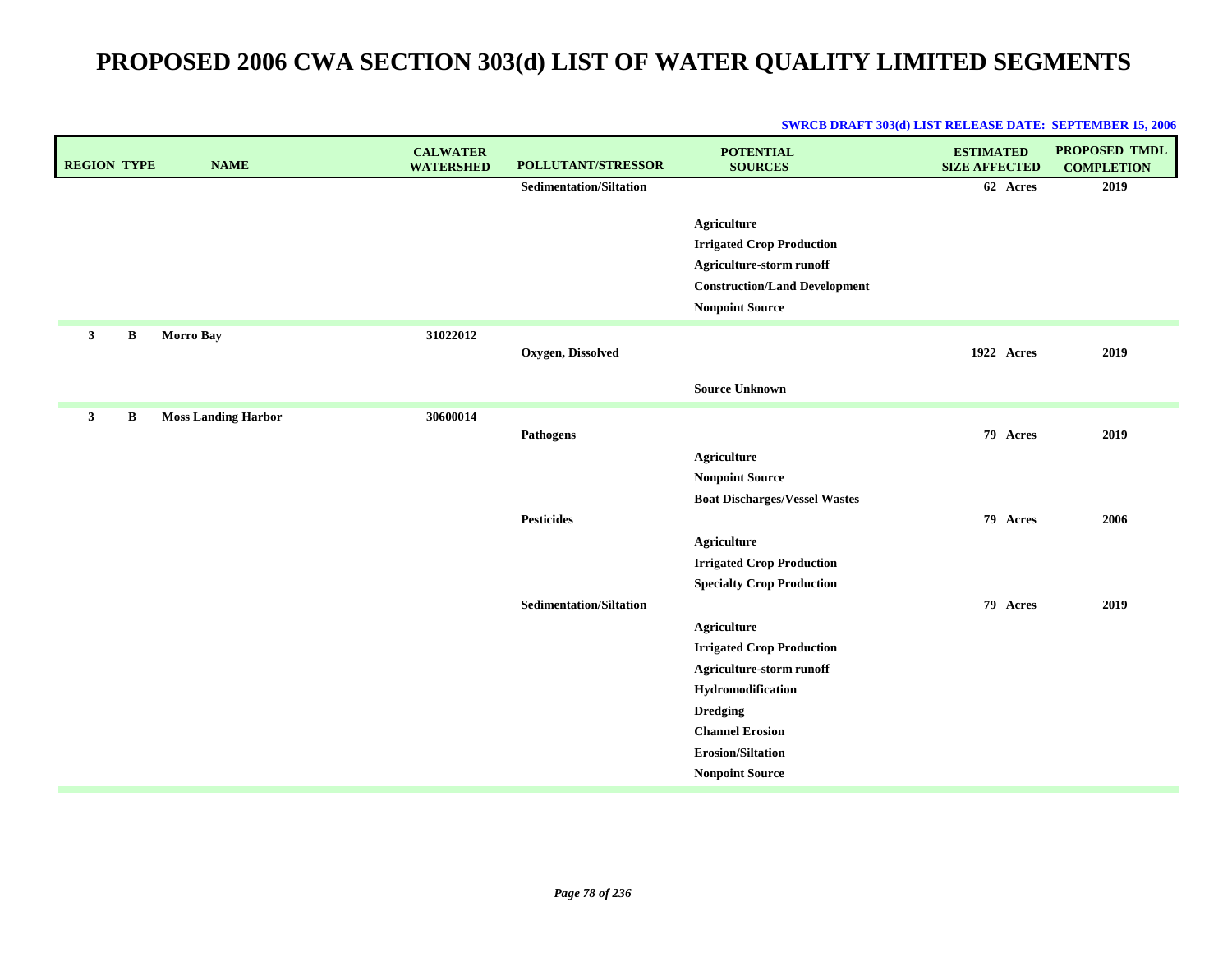| <b>REGION TYPE</b> |             | <b>NAME</b>                      | <b>CALWATER</b><br><b>WATERSHED</b> | <b>POLLUTANT/STRESSOR</b>      | <b>POTENTIAL</b><br><b>SOURCES</b>     | <b>ESTIMATED</b><br><b>SIZE AFFECTED</b> | PROPOSED TMDL<br><b>COMPLETION</b> |
|--------------------|-------------|----------------------------------|-------------------------------------|--------------------------------|----------------------------------------|------------------------------------------|------------------------------------|
| $\mathbf{3}$       | $\bf R$     | <b>Mountain Charlie Gulch</b>    | 30412040                            |                                |                                        |                                          |                                    |
|                    |             |                                  |                                     | <b>Sedimentation/Siltation</b> |                                        | 3.9 Miles                                | 2019                               |
|                    |             |                                  |                                     |                                | Silviculture                           |                                          |                                    |
|                    |             |                                  |                                     |                                | <b>Road Construction</b>               |                                          |                                    |
|                    |             |                                  |                                     |                                | <b>Erosion/Siltation</b>               |                                          |                                    |
|                    |             |                                  |                                     |                                | <b>Nonpoint Source</b>                 |                                          |                                    |
| $\mathbf{3}$       | L           | <b>Nacimiento Reservoir</b>      | 30982000                            |                                |                                        |                                          |                                    |
|                    |             |                                  |                                     | <b>Metals</b>                  |                                        | 5736 Acres                               | 2019                               |
|                    |             |                                  |                                     |                                | <b>Surface Mining</b>                  |                                          |                                    |
|                    |             |                                  |                                     |                                | <b>Natural Sources</b>                 |                                          |                                    |
|                    |             |                                  |                                     |                                |                                        |                                          |                                    |
| $\mathbf{3}$       | $\mathbf R$ | <b>Natividad Creek</b>           | 30911010                            | Nitrate as Nitrate (NO3)       |                                        | 7 Miles                                  | 2019                               |
|                    |             |                                  |                                     |                                |                                        |                                          |                                    |
|                    |             |                                  |                                     |                                | <b>Source Unknown</b>                  |                                          |                                    |
| $\mathbf{3}$       | $\bf R$     | <b>Newell Creek (Upper)</b>      | 30412031                            |                                |                                        |                                          |                                    |
|                    |             |                                  |                                     | <b>Sedimentation/Siltation</b> |                                        | 3.5 Miles                                | 2019                               |
|                    |             |                                  |                                     |                                | <b>Agriculture</b>                     |                                          |                                    |
|                    |             |                                  |                                     |                                | Silviculture                           |                                          |                                    |
|                    |             |                                  |                                     |                                | <b>Road Construction</b>               |                                          |                                    |
|                    |             |                                  |                                     |                                | <b>Disturbed Sites (Land Develop.)</b> |                                          |                                    |
|                    |             |                                  |                                     |                                | <b>Channel Erosion</b>                 |                                          |                                    |
|                    |             |                                  |                                     |                                | <b>Erosion/Siltation</b>               |                                          |                                    |
|                    |             |                                  |                                     |                                | <b>Nonpoint Source</b>                 |                                          |                                    |
| $\mathbf{3}$       | $\bf R$     | <b>Nipomo Creek</b>              | 31210011                            |                                |                                        |                                          |                                    |
|                    |             |                                  |                                     | <b>Fecal Coliform</b>          |                                        | 9.3 Miles                                | 2008                               |
|                    |             |                                  |                                     |                                | <b>Agriculture</b>                     |                                          |                                    |
|                    |             |                                  |                                     |                                | <b>Urban Runoff/Storm Sewers</b>       |                                          |                                    |
|                    |             |                                  |                                     |                                | <b>Natural Sources</b>                 |                                          |                                    |
| $\mathbf{3}$       | ${\bf E}$   | <b>Old Salinas River Estuary</b> | 30911010                            |                                |                                        |                                          |                                    |
|                    |             |                                  |                                     | Ammonia (Unionized)            |                                        | 74 Acres                                 | 2019                               |
|                    |             |                                  |                                     |                                |                                        |                                          |                                    |
|                    |             |                                  |                                     |                                | <b>Source Unknown</b>                  |                                          |                                    |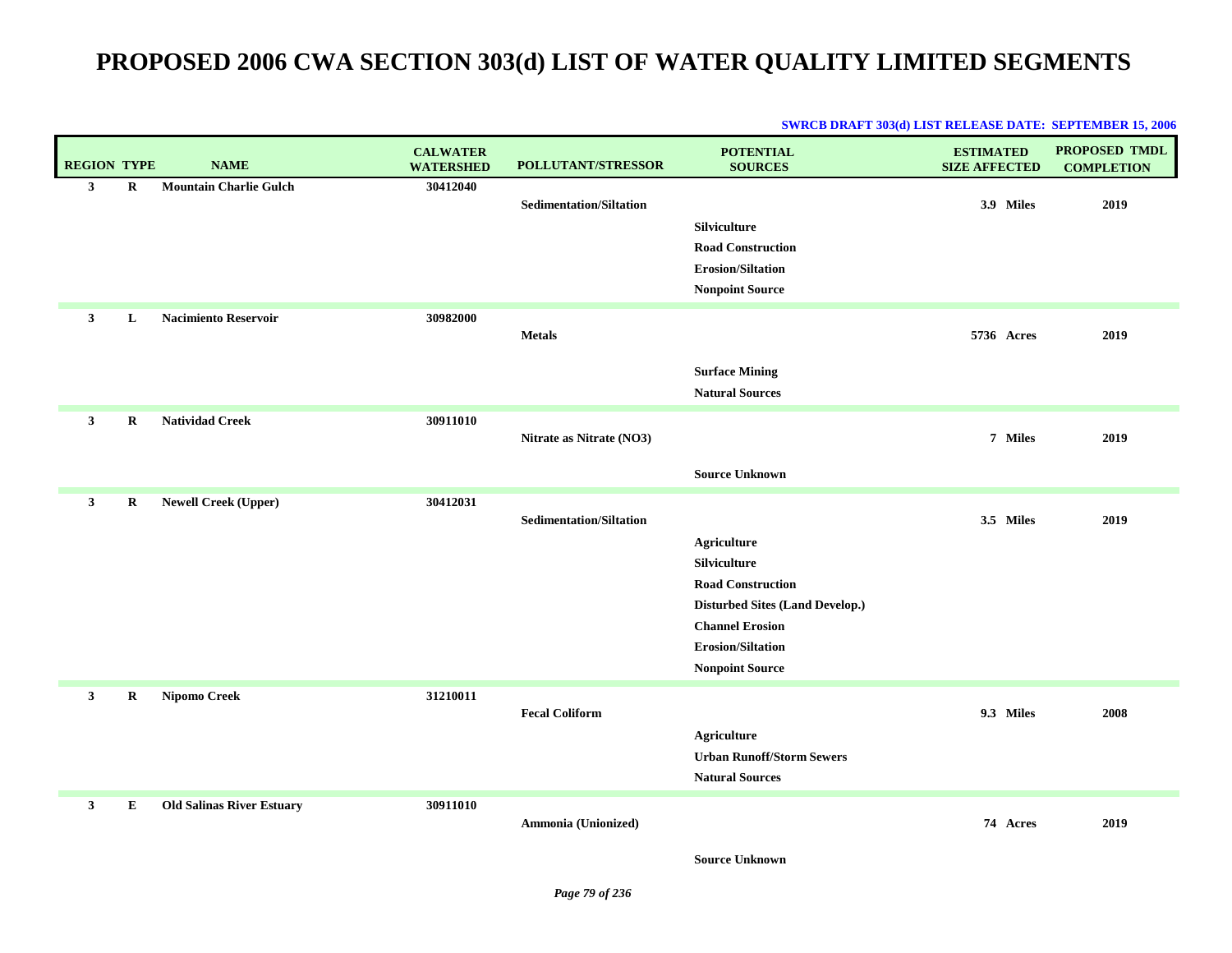| <b>REGION TYPE</b>          | <b>NAME</b>         | <b>CALWATER</b><br><b>WATERSHED</b> | POLLUTANT/STRESSOR                              | <b>POTENTIAL</b><br><b>SOURCES</b>                                                                                                                                                                                                                                                 | <b>ESTIMATED</b><br><b>SIZE AFFECTED</b> | <b>PROPOSED TMDL</b><br><b>COMPLETION</b> |
|-----------------------------|---------------------|-------------------------------------|-------------------------------------------------|------------------------------------------------------------------------------------------------------------------------------------------------------------------------------------------------------------------------------------------------------------------------------------|------------------------------------------|-------------------------------------------|
|                             |                     |                                     | <b>Fecal Coliform</b>                           |                                                                                                                                                                                                                                                                                    | 74 Acres                                 | 2007                                      |
|                             |                     |                                     | <b>Low Dissolved Oxygen</b>                     | <b>Source Unknown</b>                                                                                                                                                                                                                                                              | 74 Acres                                 | 2019                                      |
|                             |                     |                                     | <b>Nutrients</b>                                | <b>Source Unknown</b>                                                                                                                                                                                                                                                              | 74 Acres                                 | 2006                                      |
|                             |                     |                                     | <b>Pesticides</b>                               | <b>Agriculture</b><br><b>Irrigated Crop Production</b><br>Agriculture-irrigation tailwater<br><b>Nonpoint Source</b><br><b>Agriculture</b><br><b>Irrigated Crop Production</b><br>Agriculture-storm runoff<br>Agriculture-irrigation tailwater<br><b>Agricultural Return Flows</b> | 74 Acres                                 | 2006                                      |
|                             |                     |                                     |                                                 | <b>Nonpoint Source</b>                                                                                                                                                                                                                                                             |                                          |                                           |
| $\mathbf{3}$<br>$\mathbf R$ | <b>Orcutt Creek</b> | 31210030                            | Ammonia (Unionized)                             |                                                                                                                                                                                                                                                                                    | 10 Miles                                 | 2019                                      |
|                             |                     |                                     | <b>Boron</b><br>This listing was made by USEPA. | <b>Source Unknown</b>                                                                                                                                                                                                                                                              | 10 Miles                                 | 2019                                      |
|                             |                     |                                     | <b>Chlorpyrifos</b>                             | <b>Natural Sources</b>                                                                                                                                                                                                                                                             | 10 Miles                                 | 2019                                      |
|                             |                     |                                     | <b>DDT</b>                                      | <b>Source Unknown</b>                                                                                                                                                                                                                                                              | 10 Miles                                 | 2019                                      |
|                             |                     |                                     |                                                 | <b>Source Unknown</b>                                                                                                                                                                                                                                                              |                                          |                                           |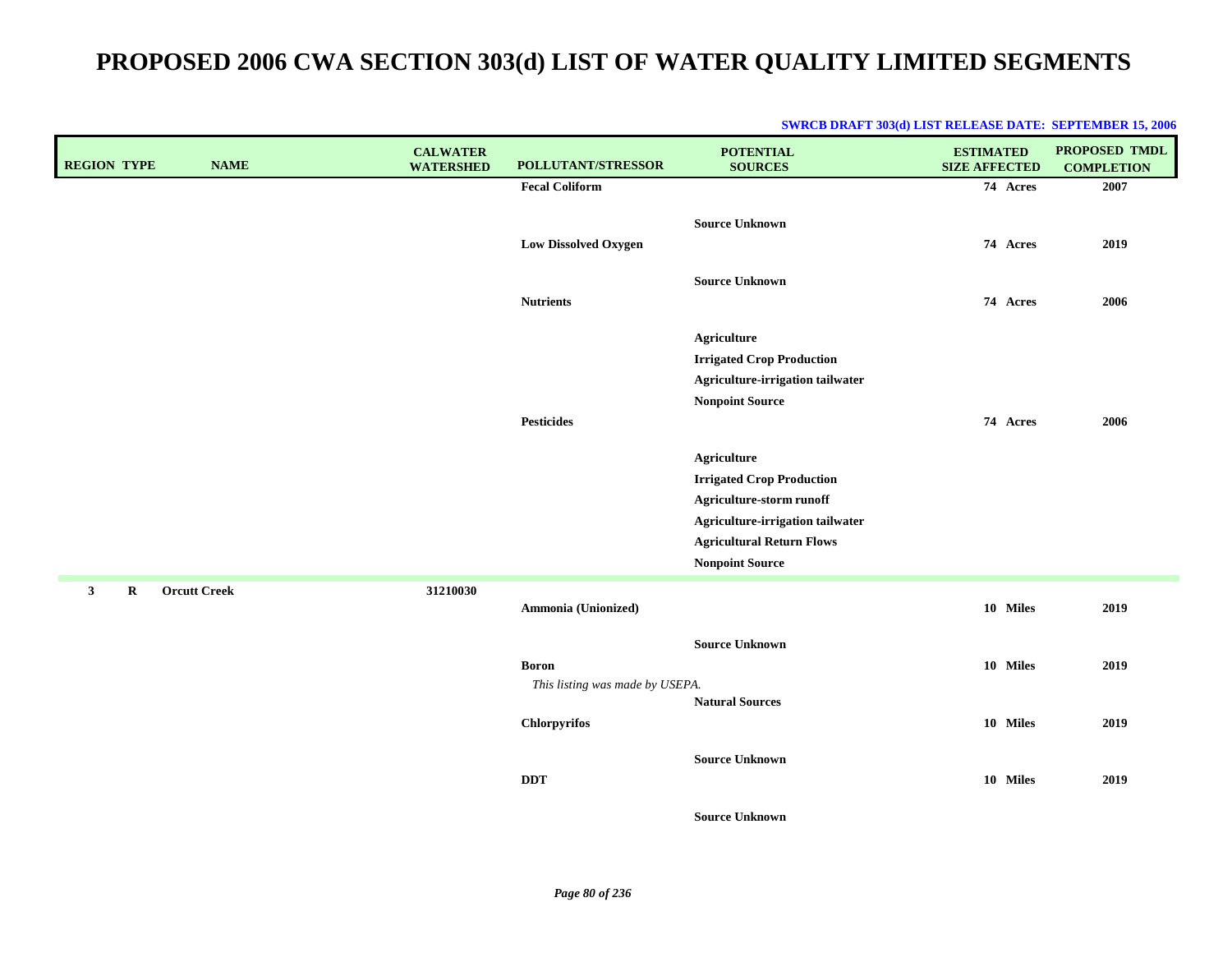| <b>REGION TYPE</b> |              | <b>NAME</b>                                                   | <b>CALWATER</b><br><b>WATERSHED</b> | POLLUTANT/STRESSOR    | <b>POTENTIAL</b><br><b>SOURCES</b>     | <b>ESTIMATED</b><br><b>SIZE AFFECTED</b> | <b>PROPOSED TMDL</b><br><b>COMPLETION</b> |
|--------------------|--------------|---------------------------------------------------------------|-------------------------------------|-----------------------|----------------------------------------|------------------------------------------|-------------------------------------------|
|                    |              |                                                               |                                     | <b>Dieldrin</b>       |                                        | 10 Miles                                 | 2019                                      |
|                    |              |                                                               |                                     | <b>Fecal Coliform</b> | <b>Source Unknown</b>                  | 10 Miles                                 | 2008                                      |
|                    |              |                                                               |                                     |                       | Agriculture                            |                                          |                                           |
|                    |              |                                                               |                                     |                       | Pasture Grazing-Riparian and/or Upland |                                          |                                           |
|                    |              |                                                               |                                     |                       | <b>Natural Sources</b>                 |                                          |                                           |
|                    |              |                                                               |                                     | <b>Nitrate</b>        | <b>Nonpoint Source</b>                 | 10 Miles                                 | 2015                                      |
|                    |              |                                                               |                                     |                       |                                        |                                          |                                           |
|                    |              |                                                               |                                     |                       | <b>Source Unknown</b>                  |                                          |                                           |
| $\mathbf{3}$       | $\bf R$      | Oso Flaco Creek                                               | 31210030                            | Ammonia (Unionized)   |                                        | 6.3 Miles                                | 2019                                      |
|                    |              |                                                               |                                     | <b>Fecal Coliform</b> | <b>Source Unknown</b>                  | 6.3 Miles                                | 2008                                      |
|                    |              |                                                               |                                     | <b>Nitrate</b>        | <b>Source Unknown</b>                  | 6.3 Miles                                | 2015                                      |
|                    |              |                                                               |                                     |                       | <b>Source Unknown</b>                  |                                          |                                           |
| $\mathbf{3}$       | L            | Oso Flaco Lake                                                | 31210030                            | <b>Dieldrin</b>       |                                        | 56 Acres                                 | 2019                                      |
|                    |              |                                                               |                                     | <b>Nitrate</b>        | <b>Source Unknown</b>                  | 56 Acres                                 | 2015                                      |
|                    |              |                                                               |                                     |                       | Agriculture<br><b>Nonpoint Source</b>  |                                          |                                           |
| $\mathbf{3}$       | $\mathbf{C}$ | Pacific Ocean at Arroyo Burro Beach<br>(Santa Barbara County) | 31532010                            | <b>Total Coliform</b> | <b>Source Unknown</b>                  | 0.06 Miles                               | 2019                                      |
|                    |              |                                                               |                                     |                       |                                        |                                          |                                           |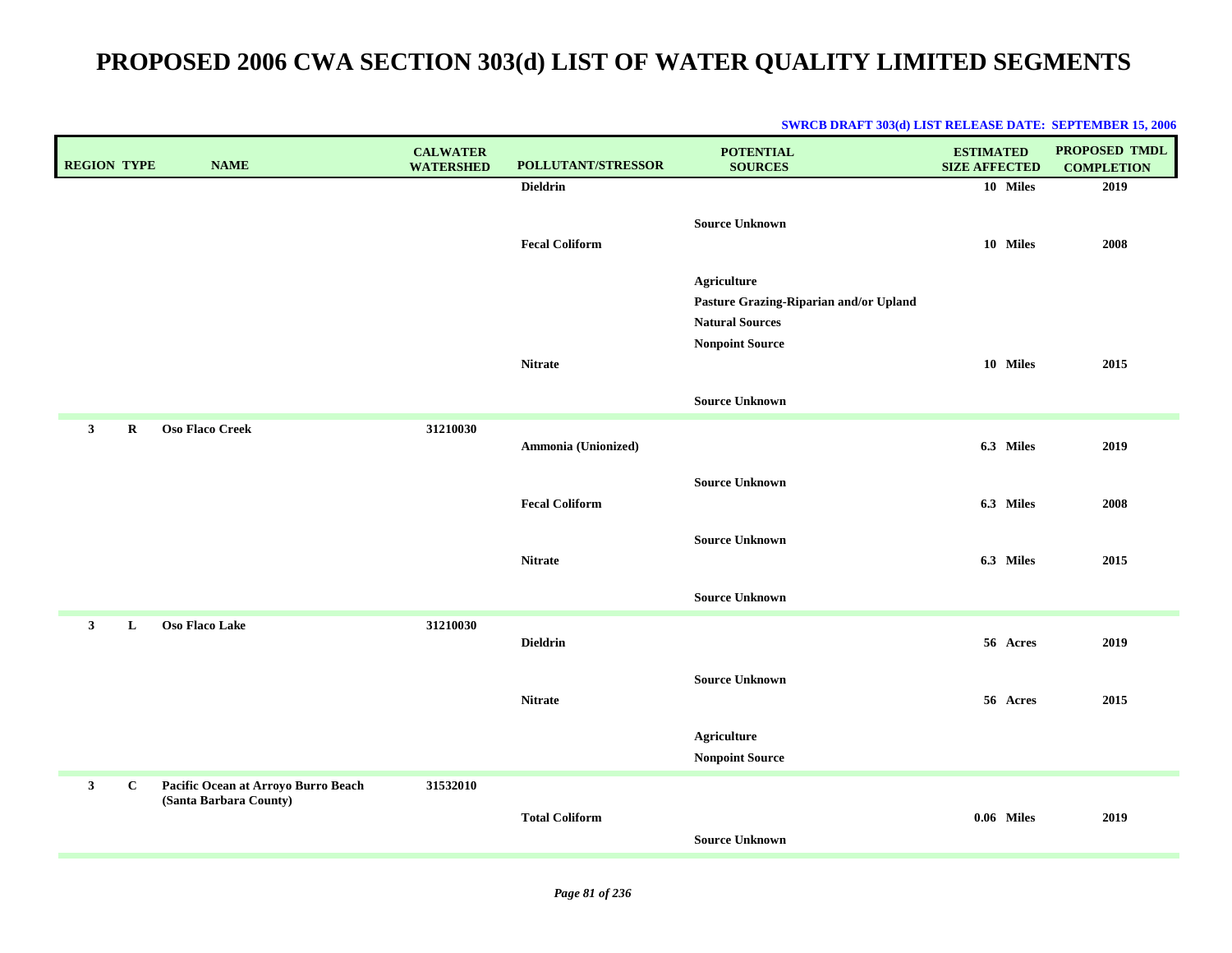| <b>REGION TYPE</b> |              | <b>NAME</b>                                                                                             | <b>CALWATER</b><br><b>WATERSHED</b> | <b>POLLUTANT/STRESSOR</b>                      | <b>POTENTIAL</b><br><b>SOURCES</b>                                                                                                                                 | <b>ESTIMATED</b><br><b>SIZE AFFECTED</b> | <b>PROPOSED TMDL</b><br><b>COMPLETION</b> |
|--------------------|--------------|---------------------------------------------------------------------------------------------------------|-------------------------------------|------------------------------------------------|--------------------------------------------------------------------------------------------------------------------------------------------------------------------|------------------------------------------|-------------------------------------------|
| $\mathbf{3}$       | $\mathbf{C}$ | Pacific Ocean at Carpinteria State Beach<br>(Carpinteria Creek mouth, Santa Barbara<br>County)          | 31534020                            | <b>Fecal Coliform</b>                          |                                                                                                                                                                    | 0.06 Miles                               | 2019                                      |
|                    |              |                                                                                                         |                                     | <b>Total Coliform</b>                          | <b>Source Unknown</b><br><b>Source Unknown</b>                                                                                                                     | $0.06$ Miles                             | 2019                                      |
| $\mathbf{3}$       | $\mathbf{C}$ | Pacific Ocean at East Beach (mouth of<br><b>Mission Creek, Santa Barbara County)</b>                    | 31532011                            |                                                |                                                                                                                                                                    |                                          |                                           |
|                    |              |                                                                                                         |                                     | <b>Fecal Coliform</b><br><b>Total Coliform</b> | <b>Agriculture</b><br><b>Urban Runoff/Storm Sewers</b><br><b>Natural Sources</b><br><b>Nonpoint Source</b><br><b>Unknown Nonpoint Source</b><br><b>Agriculture</b> | 0.06 Miles<br>0.06 Miles                 | 2019<br>2019                              |
|                    |              |                                                                                                         |                                     |                                                | <b>Urban Runoff/Storm Sewers</b><br><b>Nonpoint Source</b><br><b>Unknown Nonpoint Source</b>                                                                       |                                          |                                           |
| $\mathbf{3}$       | $\mathbf C$  | Pacific Ocean at East Beach (mouth of<br>Sycamore Creek, Santa Barbara County)                          | 31532012                            | <b>Total Coliform</b>                          | <b>Source Unknown</b>                                                                                                                                              | 0.06 Miles                               | 2019                                      |
| $\mathbf{3}$       | $\mathbf{C}$ | Pacific Ocean at Gaviota Beach (mouth of<br>Canada de la Gaviota Creek, Santa<br><b>Barbara County)</b> | 31510031                            | <b>Total Coliform</b>                          | <b>Source Unknown</b>                                                                                                                                              | 0.06 Miles                               | 2019                                      |
| 3                  | $\mathbf{C}$ | Pacific Ocean at Hammonds Beach (Santa<br><b>Barbara County)</b>                                        | 31533010                            | <b>Fecal Coliform</b>                          | <b>Source Unknown</b>                                                                                                                                              | 0.06 Miles                               | 2019                                      |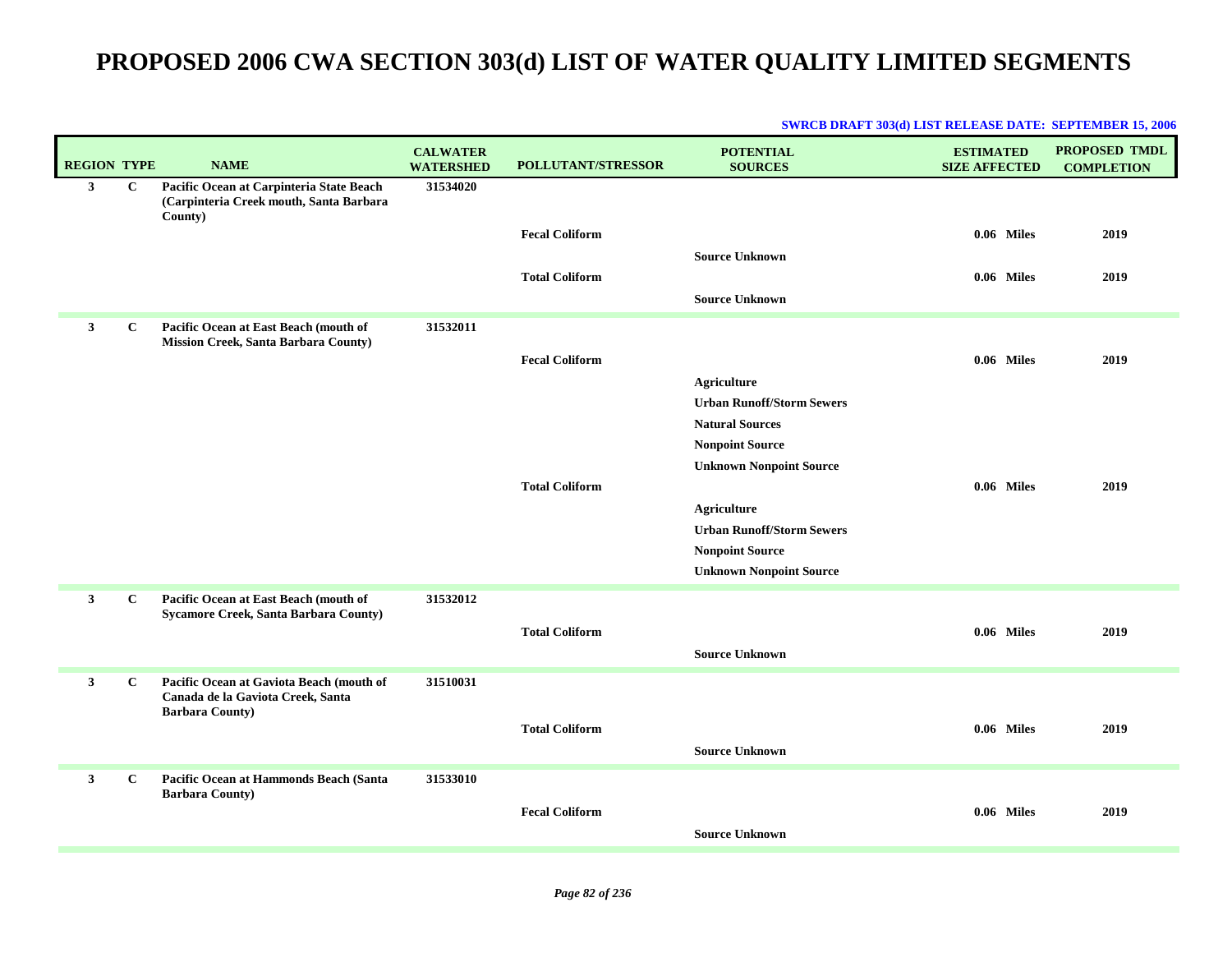| <b>REGION TYPE</b> |              | <b>NAME</b>                                                                 | <b>CALWATER</b><br><b>WATERSHED</b> | POLLUTANT/STRESSOR    | <b>POTENTIAL</b><br><b>SOURCES</b>     | <b>ESTIMATED</b><br><b>SIZE AFFECTED</b> | PROPOSED TMDL<br><b>COMPLETION</b> |
|--------------------|--------------|-----------------------------------------------------------------------------|-------------------------------------|-----------------------|----------------------------------------|------------------------------------------|------------------------------------|
| $\mathbf{3}$       | $\mathbf{C}$ | Pacific Ocean at Hope Ranch Beach (Santa<br><b>Barbara County)</b>          | 31532010                            | <b>Fecal Coliform</b> | <b>Source Unknown</b>                  | 0.06 Miles                               | 2019                               |
| $\mathbf{3}$       | $\mathbf C$  | Pacific Ocean at Jalama Beach (Santa<br><b>Barbara County)</b>              | 31510051                            |                       |                                        |                                          |                                    |
|                    |              |                                                                             |                                     | <b>Fecal Coliform</b> |                                        | 0.06 Miles                               | 2019                               |
|                    |              |                                                                             |                                     |                       | <b>Agriculture</b>                     |                                          |                                    |
|                    |              |                                                                             |                                     |                       | Pasture Grazing-Riparian and/or Upland |                                          |                                    |
|                    |              |                                                                             |                                     |                       | <b>Natural Sources</b>                 |                                          |                                    |
|                    |              |                                                                             |                                     |                       | <b>Nonpoint Source</b>                 |                                          |                                    |
|                    |              |                                                                             |                                     | <b>Total Coliform</b> |                                        | 0.06 Miles                               | 2019                               |
|                    |              |                                                                             |                                     |                       | <b>Agriculture</b>                     |                                          |                                    |
|                    |              |                                                                             |                                     |                       | Pasture Grazing-Riparian and/or Upland |                                          |                                    |
|                    |              |                                                                             |                                     |                       | <b>Natural Sources</b>                 |                                          |                                    |
|                    |              |                                                                             |                                     |                       | <b>Nonpoint Source</b>                 |                                          |                                    |
| $\mathbf{3}$       | $\mathbf C$  | Pacific Ocean at Ocean Beach (Santa<br><b>Barbara County)</b>               | 31410050                            |                       |                                        |                                          |                                    |
|                    |              |                                                                             |                                     | <b>Fecal Coliform</b> |                                        | 0.06 Miles                               | 2019                               |
|                    |              |                                                                             |                                     |                       | <b>Source Unknown</b>                  |                                          |                                    |
|                    |              |                                                                             |                                     | <b>Total Coliform</b> |                                        | 0.06 Miles                               | 2019                               |
|                    |              |                                                                             |                                     |                       | <b>Source Unknown</b>                  |                                          |                                    |
| $\mathbf{3}$       | $\mathbf{C}$ | Pacific Ocean at Point Rincon (mouth of<br>Rincon Cr, Santa Barbara County) | 31534012                            |                       |                                        |                                          |                                    |
|                    |              |                                                                             |                                     | <b>Fecal Coliform</b> |                                        | 0.06 Miles                               | 2019                               |
|                    |              |                                                                             |                                     |                       | <b>Source Unknown</b>                  |                                          |                                    |
|                    |              |                                                                             |                                     | <b>Total Coliform</b> |                                        | 0.06 Miles                               | 2019                               |
|                    |              |                                                                             |                                     |                       | <b>Source Unknown</b>                  |                                          |                                    |
| $\mathbf{3}$       | $\bf C$      | Pacific Ocean at Refugio Beach (Santa<br><b>Barbara County)</b>             | 31510022                            |                       |                                        |                                          |                                    |
|                    |              |                                                                             |                                     | <b>Total Coliform</b> |                                        | 0.06 Miles                               | 2019                               |
|                    |              |                                                                             |                                     |                       | <b>Source Unknown</b>                  |                                          |                                    |
|                    |              |                                                                             |                                     |                       |                                        |                                          |                                    |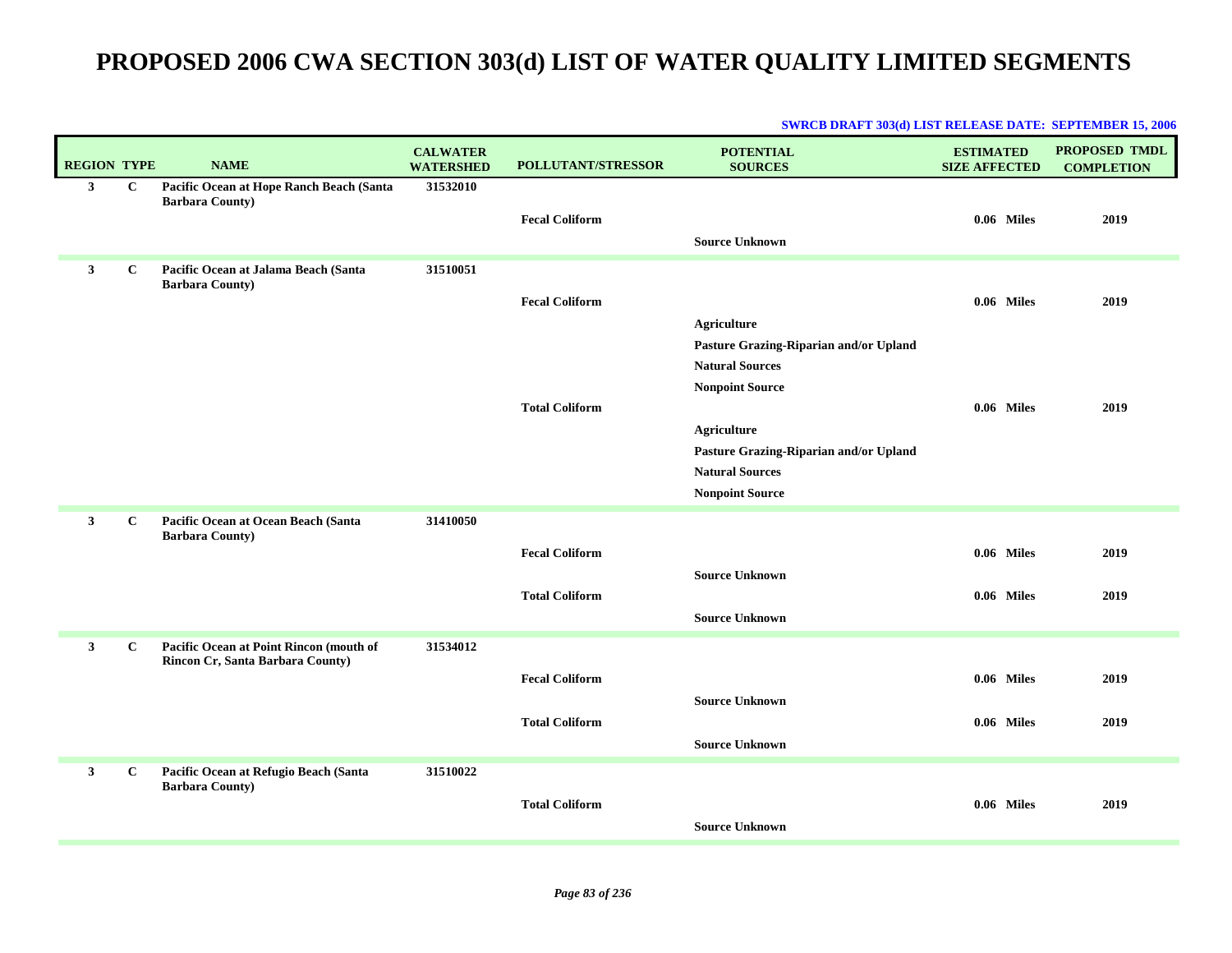|                    |             |                                  | <b>CALWATER</b>  |                          | D'URCD DRII I 909(U) DIO I REEERDE DITTE, OEI TERIDER IS, 2000<br><b>POTENTIAL</b> | <b>ESTIMATED</b>     | PROPOSED TMDL     |
|--------------------|-------------|----------------------------------|------------------|--------------------------|------------------------------------------------------------------------------------|----------------------|-------------------|
| <b>REGION TYPE</b> |             | <b>NAME</b>                      | <b>WATERSHED</b> | POLLUTANT/STRESSOR       | <b>SOURCES</b>                                                                     | <b>SIZE AFFECTED</b> | <b>COMPLETION</b> |
| $\mathbf{3}$       | $\bf R$     | Pajaro River                     | 30510030         |                          |                                                                                    |                      |                   |
|                    |             |                                  |                  | <b>Boron</b>             |                                                                                    | 32 Miles             | 2019              |
|                    |             |                                  |                  |                          | <b>Source Unknown</b>                                                              |                      |                   |
|                    |             |                                  |                  | <b>Fecal Coliform</b>    |                                                                                    | 32 Miles             | 2011              |
|                    |             |                                  |                  |                          | Impaired length is above Llagas Creek (approximately 4.5 miles).                   |                      |                   |
|                    |             |                                  |                  |                          | Pasture Grazing-Riparian and/or Upland<br><b>Natural Sources</b>                   |                      |                   |
|                    |             |                                  |                  |                          | <b>Nonpoint Source</b>                                                             |                      |                   |
|                    |             |                                  |                  |                          |                                                                                    |                      |                   |
| $\mathbf{3}$       | $\bf R$     | <b>Prefumo Creek</b>             | 31024012         | Nitrate as Nitrate (NO3) |                                                                                    | 7.7 Miles            | 2019              |
|                    |             |                                  |                  |                          |                                                                                    |                      |                   |
|                    |             |                                  |                  |                          | <b>Source Unknown</b>                                                              |                      |                   |
| 3                  | $\mathbf R$ | <b>Quail Creek</b>               | 30919000         |                          |                                                                                    |                      |                   |
|                    |             |                                  |                  | Nitrate as Nitrate (NO3) |                                                                                    | 4.2 Miles            | 2019              |
|                    |             |                                  |                  |                          | <b>Source Unknown</b>                                                              |                      |                   |
|                    |             | <b>Rincon Creek</b>              | 31534012         |                          |                                                                                    |                      |                   |
| 3                  | R           |                                  |                  | <b>Boron</b>             |                                                                                    | 10 Miles             | 2019              |
|                    |             |                                  |                  |                          |                                                                                    |                      |                   |
|                    |             |                                  |                  |                          | <b>Source Unknown</b>                                                              |                      |                   |
|                    |             |                                  |                  | <b>Toxicity</b>          |                                                                                    | 10 Miles             | 2019              |
|                    |             |                                  |                  |                          | <b>Source Unknown</b>                                                              |                      |                   |
| 3 <sup>1</sup>     | R           | <b>Salinas Reclamation Canal</b> | 30911010         |                          |                                                                                    |                      |                   |
|                    |             |                                  |                  | Ammonia (Unionized)      |                                                                                    | 14 Miles             | 2019              |
|                    |             |                                  |                  |                          |                                                                                    |                      |                   |
|                    |             |                                  |                  |                          | <b>Source Unknown</b>                                                              |                      |                   |
|                    |             |                                  |                  | <b>Fecal Coliform</b>    |                                                                                    | 14 Miles             | 2007              |
|                    |             |                                  |                  |                          | <b>Agriculture</b>                                                                 |                      |                   |
|                    |             |                                  |                  |                          | Pasture Grazing-Riparian and/or Upland                                             |                      |                   |
|                    |             |                                  |                  |                          | <b>Urban Runoff/Storm Sewers</b>                                                   |                      |                   |
|                    |             |                                  |                  |                          | <b>Natural Sources</b>                                                             |                      |                   |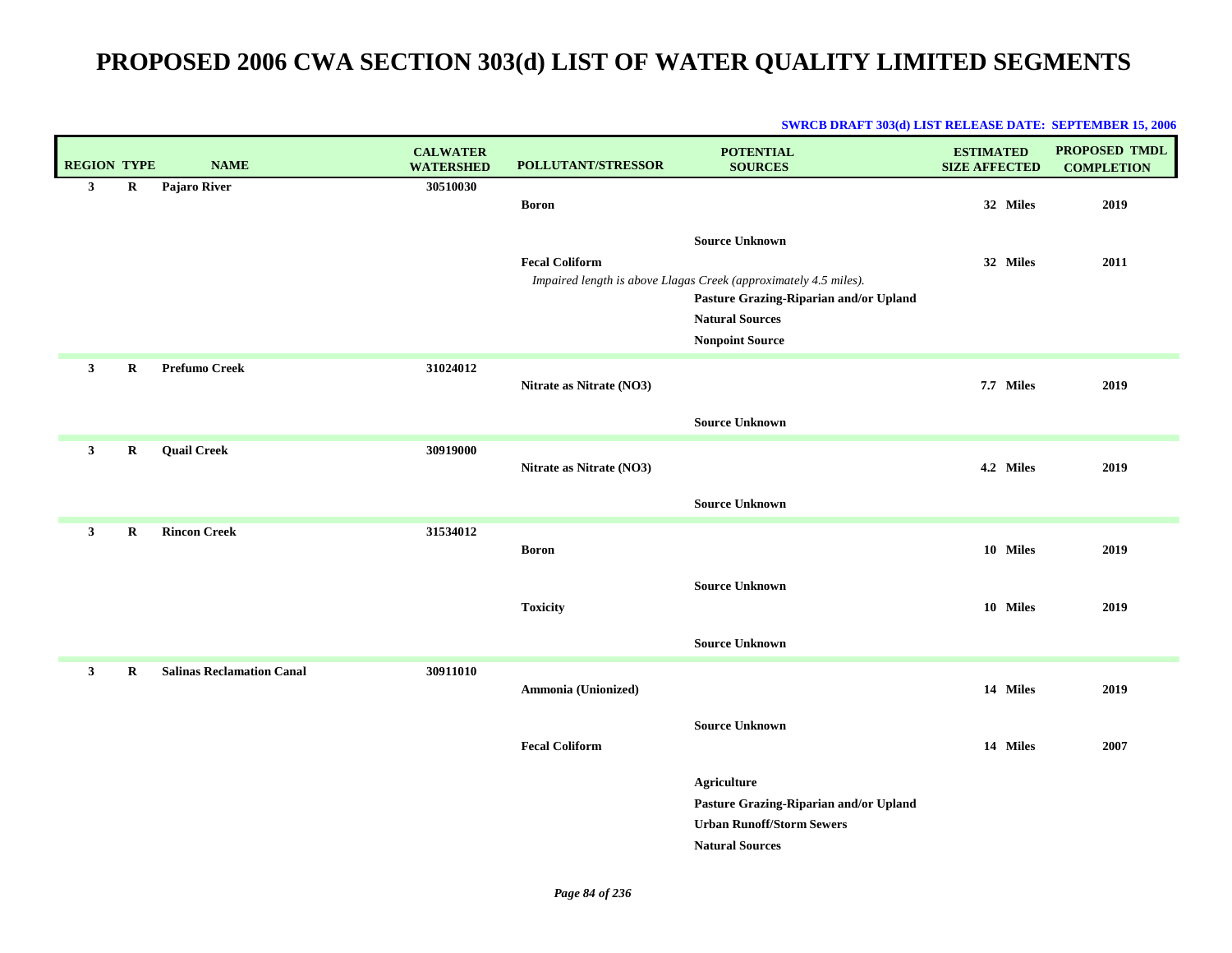| <b>REGION TYPE</b>      | <b>NAME</b>                                                                                   | <b>CALWATER</b><br><b>WATERSHED</b> | <b>POLLUTANT/STRESSOR</b>   | <b>POTENTIAL</b><br><b>SOURCES</b>                                                                                                                                                                                                                                                        | <b>ESTIMATED</b><br><b>SIZE AFFECTED</b> | <b>PROPOSED TMDL</b><br><b>COMPLETION</b> |
|-------------------------|-----------------------------------------------------------------------------------------------|-------------------------------------|-----------------------------|-------------------------------------------------------------------------------------------------------------------------------------------------------------------------------------------------------------------------------------------------------------------------------------------|------------------------------------------|-------------------------------------------|
|                         |                                                                                               |                                     | <b>Low Dissolved Oxygen</b> |                                                                                                                                                                                                                                                                                           | 14 Miles                                 | 2019                                      |
|                         |                                                                                               |                                     | <b>Pesticides</b>           | <b>Source Unknown</b>                                                                                                                                                                                                                                                                     | 14 Miles                                 | 2006                                      |
|                         |                                                                                               |                                     |                             | <b>Minor Industrial Point Source</b><br><b>Agriculture</b><br><b>Irrigated Crop Production</b><br>Agriculture-storm runoff<br>Agriculture-irrigation tailwater<br><b>Agricultural Return Flows</b>                                                                                        |                                          |                                           |
|                         |                                                                                               |                                     |                             | <b>Nonpoint Source</b>                                                                                                                                                                                                                                                                    |                                          |                                           |
|                         |                                                                                               |                                     | <b>Priority Organics</b>    | <b>Minor Industrial Point Source</b><br><b>Agriculture</b><br><b>Irrigated Crop Production</b><br>Agriculture-storm runoff<br>Agriculture-irrigation tailwater<br><b>Agricultural Return Flows</b><br><b>Urban Runoff/Storm Sewers</b><br><b>Source Unknown</b><br><b>Nonpoint Source</b> | 14 Miles                                 | 2006                                      |
| $\mathbf{3}$<br>$\bf R$ | Salinas River (lower, estuary to near<br>Gonzales Rd crossing, watersheds 30910<br>and 30920) | 30917000                            | <b>Fecal Coliform</b>       |                                                                                                                                                                                                                                                                                           | 31 Miles                                 | 2007                                      |
|                         |                                                                                               |                                     | Nitrate as Nitrate (NO3)    | <b>Source Unknown</b>                                                                                                                                                                                                                                                                     | 31 Miles                                 | 2019                                      |
|                         |                                                                                               |                                     | <b>Nutrients</b>            | <b>Source Unknown</b>                                                                                                                                                                                                                                                                     | 31 Miles                                 | 2006                                      |
|                         |                                                                                               |                                     |                             | <b>Agriculture</b>                                                                                                                                                                                                                                                                        |                                          |                                           |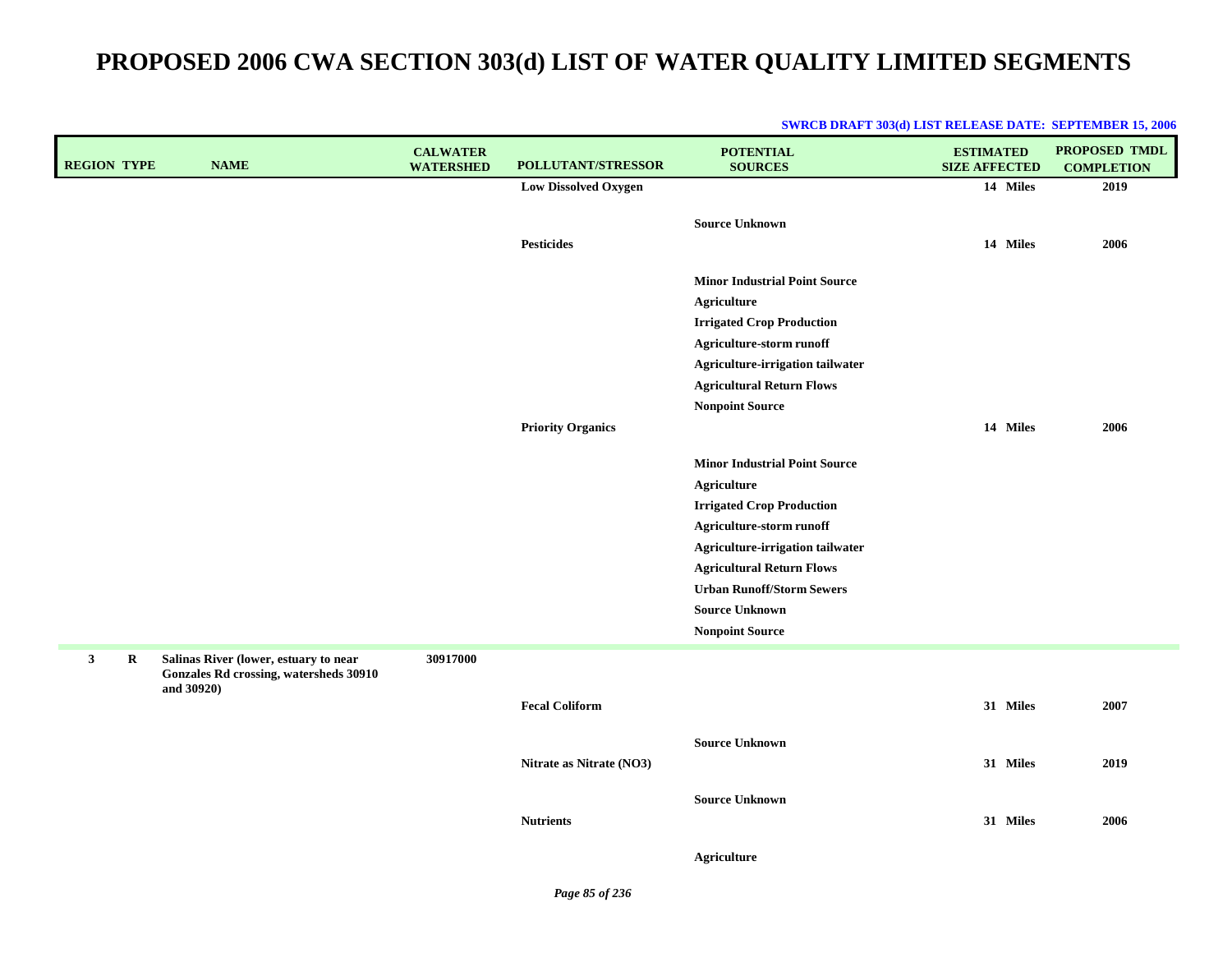| <b>REGION TYPE</b>      | <b>NAME</b>                                                                                         | <b>CALWATER</b><br><b>WATERSHED</b> | POLLUTANT/STRESSOR     | <b>POTENTIAL</b><br><b>SOURCES</b>                                                                                                         | <b>ESTIMATED</b><br><b>SIZE AFFECTED</b> | <b>PROPOSED TMDL</b><br><b>COMPLETION</b> |
|-------------------------|-----------------------------------------------------------------------------------------------------|-------------------------------------|------------------------|--------------------------------------------------------------------------------------------------------------------------------------------|------------------------------------------|-------------------------------------------|
|                         |                                                                                                     |                                     | <b>Pesticides</b>      |                                                                                                                                            | 31 Miles                                 | 2006                                      |
|                         |                                                                                                     |                                     |                        | <b>Agriculture</b><br><b>Irrigated Crop Production</b><br>Agriculture-storm runoff                                                         |                                          |                                           |
|                         |                                                                                                     |                                     |                        | Agriculture-irrigation tailwater                                                                                                           |                                          |                                           |
|                         |                                                                                                     |                                     |                        | <b>Agricultural Return Flows</b><br><b>Nonpoint Source</b>                                                                                 |                                          |                                           |
|                         |                                                                                                     |                                     | Salinity/TDS/Chlorides |                                                                                                                                            | 31 Miles                                 | 2019                                      |
|                         |                                                                                                     |                                     |                        | <b>Agriculture</b><br><b>Natural Sources</b><br><b>Nonpoint Source</b>                                                                     |                                          |                                           |
|                         |                                                                                                     |                                     | <b>Toxaphene</b>       |                                                                                                                                            | 31 Miles                                 | 2019                                      |
|                         |                                                                                                     |                                     |                        | <b>Source Unknown</b>                                                                                                                      |                                          |                                           |
| $\mathbf{3}$<br>$\bf R$ | Salinas River (middle, near Gonzales Rd<br>crossing to confluence with Nacimiento<br><b>River</b> ) | 30917000                            |                        |                                                                                                                                            |                                          |                                           |
|                         |                                                                                                     |                                     | <b>Pesticides</b>      | Area affected is the lower 20 miles of the middle Salinas River.<br><b>Agriculture</b><br><b>Irrigated Crop Production</b>                 | 72 Miles                                 | 2006                                      |
|                         |                                                                                                     |                                     |                        | Agriculture-storm runoff                                                                                                                   |                                          |                                           |
|                         |                                                                                                     |                                     |                        | Agriculture-irrigation tailwater                                                                                                           |                                          |                                           |
|                         |                                                                                                     |                                     |                        | <b>Agricultural Return Flows</b><br><b>Nonpoint Source</b>                                                                                 |                                          |                                           |
|                         |                                                                                                     |                                     | Salinity/TDS/Chlorides | Area affected is the lower 20 miles of the middle Salinas River.<br><b>Agriculture</b><br><b>Natural Sources</b><br><b>Nonpoint Source</b> | 72 Miles                                 | 2019                                      |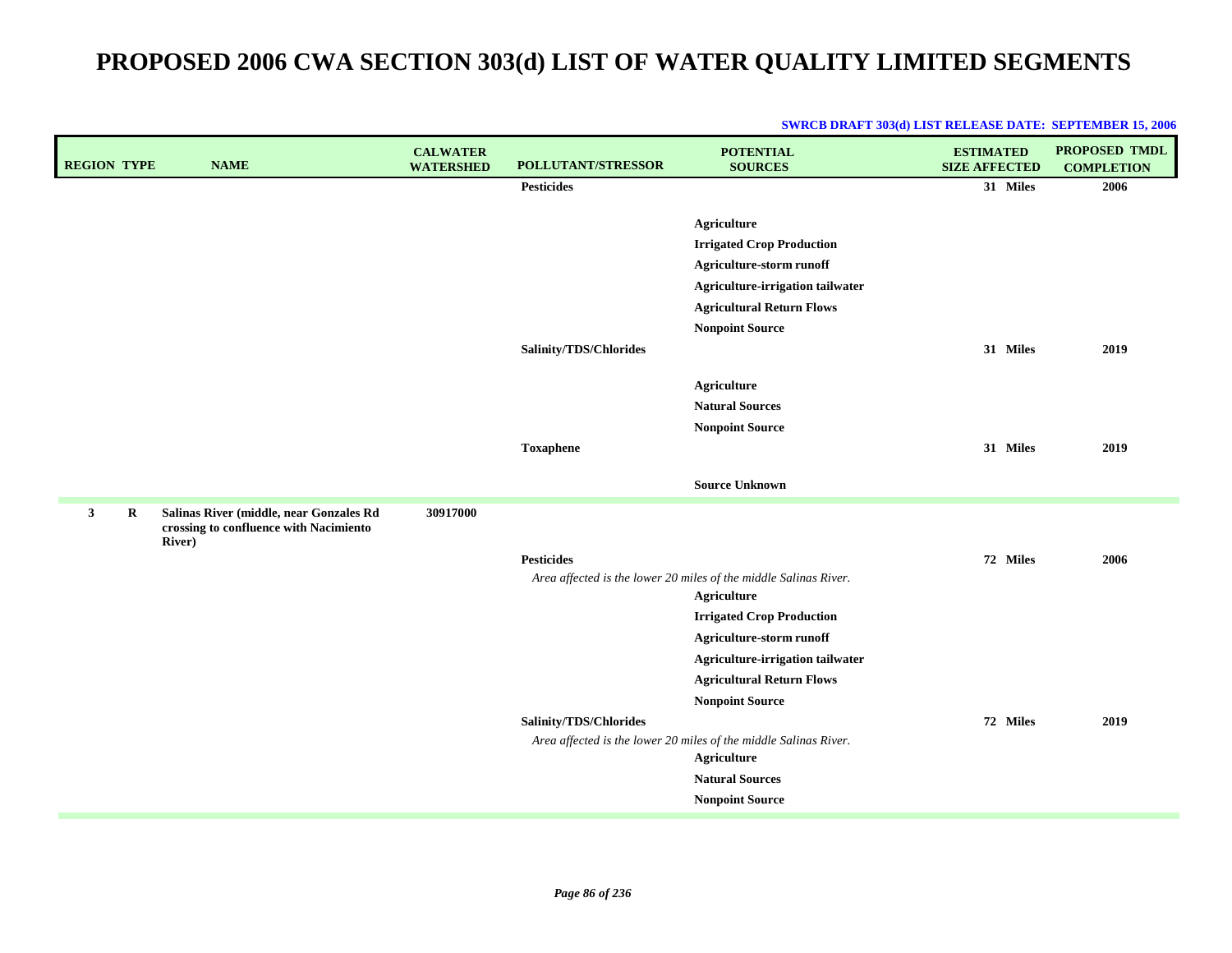| <b>REGION TYPE</b> |           | <b>NAME</b>                                                                                                               | <b>CALWATER</b><br><b>WATERSHED</b> | POLLUTANT/STRESSOR                              | <b>POTENTIAL</b><br><b>SOURCES</b>                                                                                                                 | <b>ESTIMATED</b><br><b>SIZE AFFECTED</b> | <b>PROPOSED TMDL</b><br><b>COMPLETION</b> |
|--------------------|-----------|---------------------------------------------------------------------------------------------------------------------------|-------------------------------------|-------------------------------------------------|----------------------------------------------------------------------------------------------------------------------------------------------------|------------------------------------------|-------------------------------------------|
| 3 <sup>1</sup>     | $\bf R$   | Salinas River (upper, confluence of<br>Nacimiento River to Santa Margarita<br>Reservoir)                                  | 30981112                            | <b>Chloride</b>                                 |                                                                                                                                                    | 49 Miles                                 | 2019                                      |
|                    |           |                                                                                                                           |                                     | Sodium                                          | Agriculture<br>Pasture Grazing-Riparian and/or Upland<br><b>Urban Runoff/Storm Sewers</b><br>Agriculture<br>Pasture Grazing-Riparian and/or Upland | 49 Miles                                 | 2019                                      |
|                    |           |                                                                                                                           |                                     |                                                 | <b>Urban Runoff/Storm Sewers</b>                                                                                                                   |                                          |                                           |
| $\mathbf{3}$       | ${\bf E}$ | <b>Salinas River Lagoon (North)</b>                                                                                       | 30911010                            | <b>Nutrients</b>                                | <b>Nonpoint Source</b>                                                                                                                             | 197 Acres                                | 2006                                      |
|                    |           |                                                                                                                           |                                     | <b>Pesticides</b>                               | <b>Agriculture</b>                                                                                                                                 | 197 Acres                                | 2006                                      |
| 3 <sup>1</sup>     | $\bf R$   | San Antonio Creek (San Antonio<br>Watershed, Rancho del las Flores Bridge at<br>Hwy 135 to downstream at Railroad Bridge) | 31300050                            |                                                 |                                                                                                                                                    |                                          |                                           |
|                    |           |                                                                                                                           |                                     | Ammonia as Nitrogen                             |                                                                                                                                                    | 14 Miles                                 | 2019                                      |
|                    |           |                                                                                                                           |                                     |                                                 | <b>Source Unknown</b>                                                                                                                              |                                          |                                           |
|                    |           |                                                                                                                           |                                     | <b>Boron</b><br>This listing was made by USEPA. |                                                                                                                                                    | 14 Miles                                 | 2019                                      |
|                    |           |                                                                                                                           |                                     | Nitrogen, Nitrite                               | <b>Natural Sources</b>                                                                                                                             | 14 Miles                                 | 2019                                      |
|                    |           |                                                                                                                           |                                     |                                                 | <b>Source Unknown</b>                                                                                                                              |                                          |                                           |
| $\mathbf{3}$       | $\bf{R}$  | <b>San Benito River</b>                                                                                                   | 30530020                            | <b>Fecal Coliform</b>                           |                                                                                                                                                    | 86 Miles                                 | 2011                                      |
|                    |           |                                                                                                                           |                                     |                                                 | <b>Source Unknown</b>                                                                                                                              |                                          |                                           |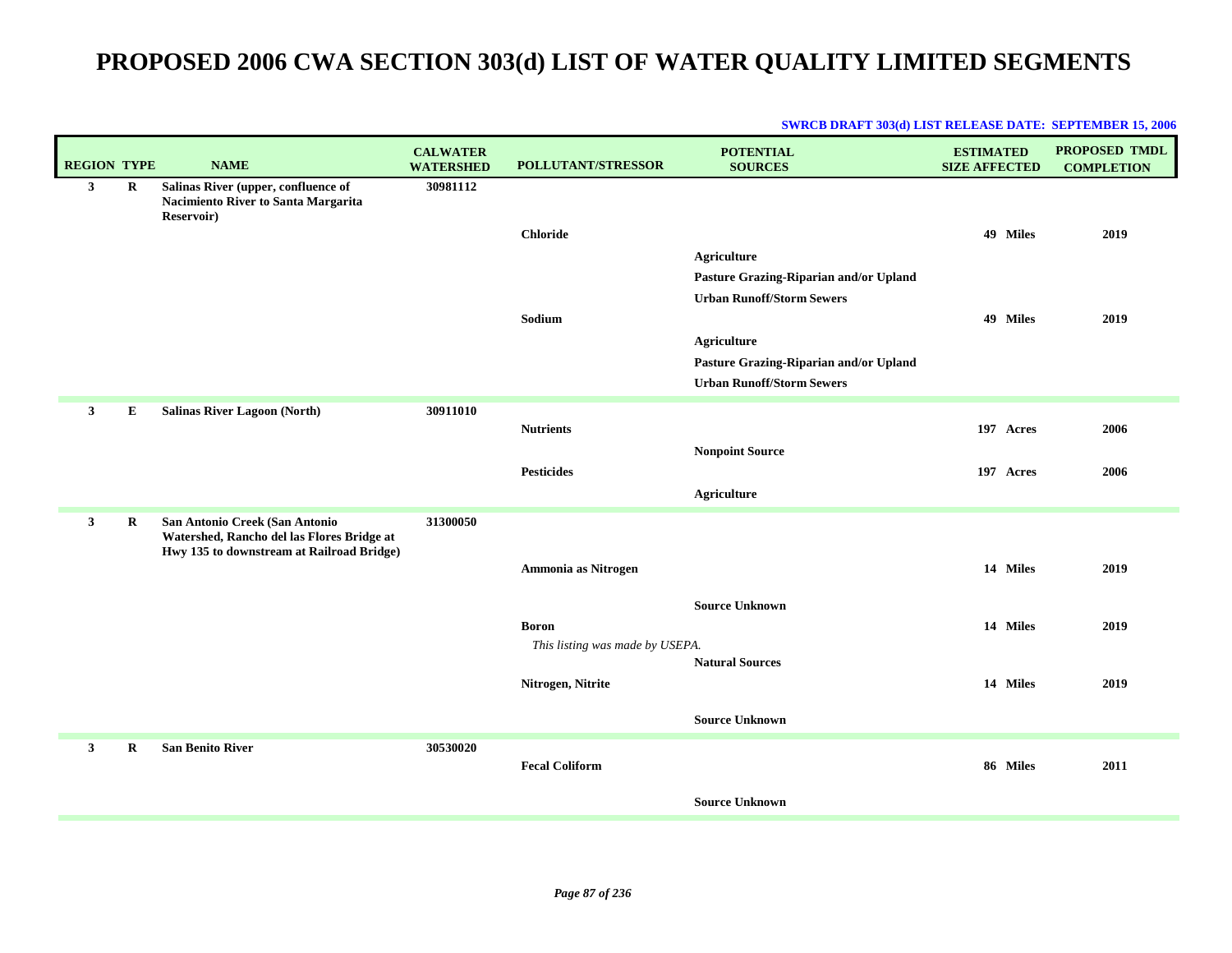| <b>REGION TYPE</b> |             | <b>NAME</b>                                     | <b>CALWATER</b><br><b>WATERSHED</b> | POLLUTANT/STRESSOR       | <b>POTENTIAL</b><br><b>SOURCES</b>                                                                                         | <b>ESTIMATED</b><br><b>SIZE AFFECTED</b> | PROPOSED TMDL<br><b>COMPLETION</b> |
|--------------------|-------------|-------------------------------------------------|-------------------------------------|--------------------------|----------------------------------------------------------------------------------------------------------------------------|------------------------------------------|------------------------------------|
| $\mathbf{3}$       | $\mathbf R$ | <b>San Diego Creek</b>                          | 31100050                            | <b>Toxaphene</b>         |                                                                                                                            | 4.6 Miles                                | 2019                               |
|                    |             |                                                 |                                     |                          | <b>Source Unknown</b>                                                                                                      |                                          |                                    |
| $\mathbf{3}$       | $\mathbf R$ | <b>San Lorenzo Creek</b>                        | 30970023                            | <b>Boron</b>             |                                                                                                                            | 49 Miles                                 | 2019                               |
|                    |             |                                                 |                                     | <b>Fecal Coliform</b>    | <b>Source Unknown</b>                                                                                                      | 49 Miles                                 | 2004                               |
|                    |             |                                                 |                                     |                          | <b>Agriculture</b><br>Pasture Grazing-Riparian and/or Upland<br><b>Urban Runoff/Storm Sewers</b><br><b>Natural Sources</b> |                                          |                                    |
| $\mathbf{3}$       | R           | <b>San Lorenzo River</b>                        | 30412022                            | Pathogens                |                                                                                                                            | 27 Miles                                 | 2007                               |
|                    |             |                                                 |                                     |                          | <b>Urban Runoff/Storm Sewers</b><br><b>Septage Disposal</b>                                                                |                                          |                                    |
| $\mathbf{3}$       | E           | San Lorenzo River Lagoon                        | 30412053                            | <b>Pathogens</b>         |                                                                                                                            | 66 Acres                                 | 2007                               |
|                    |             |                                                 |                                     |                          | <b>Urban Runoff/Storm Sewers</b><br><b>Natural Sources</b>                                                                 |                                          |                                    |
| $\mathbf{3}$       | $\mathbf R$ | San Luis Obispo Creek                           | 31024011                            | Nitrate as Nitrate (NO3) |                                                                                                                            | 1.6 Miles                                | 2019                               |
|                    |             |                                                 |                                     |                          | <b>Source Unknown</b>                                                                                                      |                                          |                                    |
| $\mathbf{3}$       | R           | San Luis Obispo Creek (Below W Marsh<br>Street) | 31024012                            | Nitrate as Nitrate (NO3) |                                                                                                                            | 9.6 Miles                                | 2019                               |
|                    |             |                                                 |                                     |                          | <b>Source Unknown</b>                                                                                                      |                                          |                                    |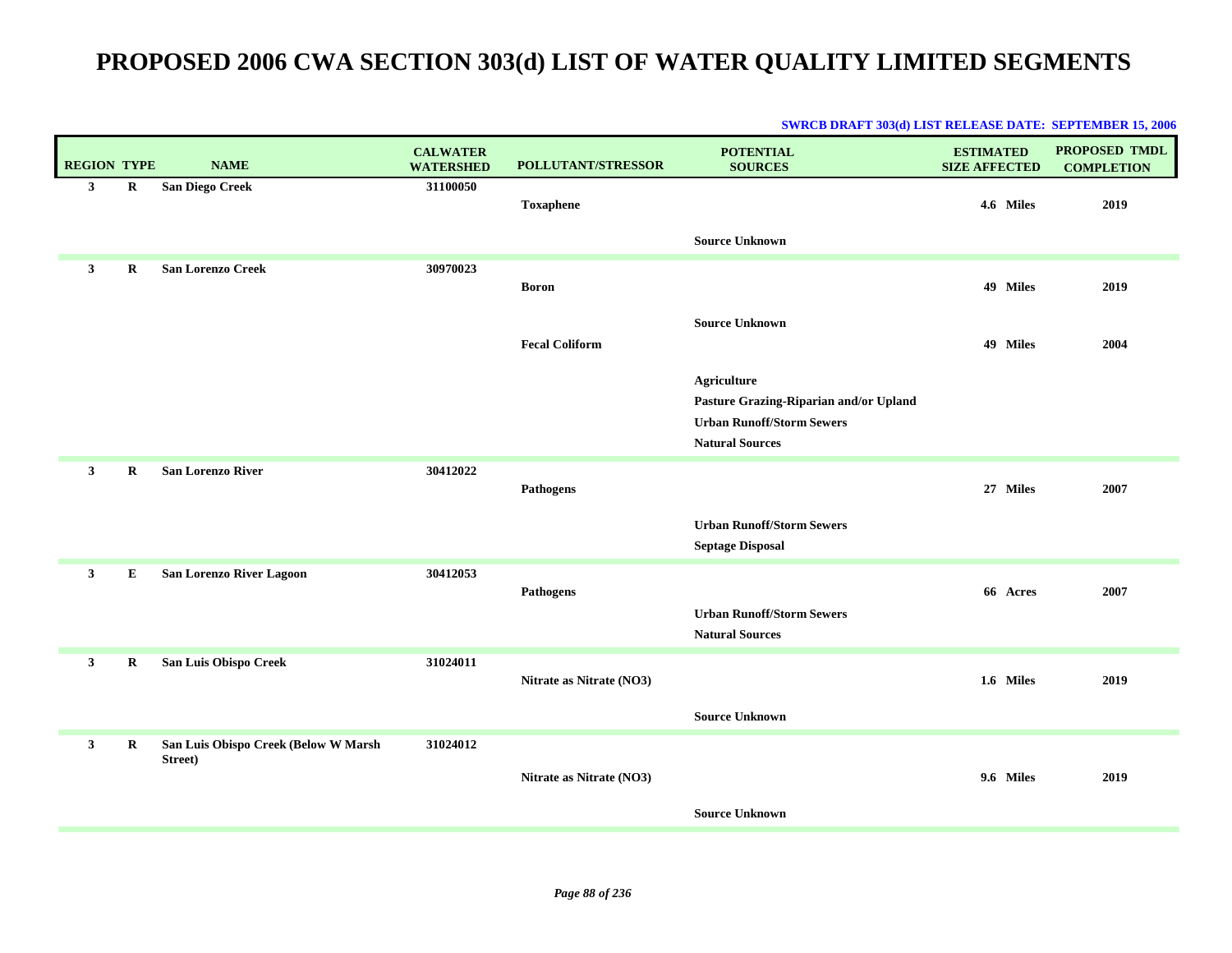| <b>REGION TYPE</b>      | <b>NAME</b>                        | <b>CALWATER</b><br><b>WATERSHED</b> | POLLUTANT/STRESSOR       | <b>POTENTIAL</b><br><b>SOURCES</b>                                                                                  | <b>ESTIMATED</b><br><b>SIZE AFFECTED</b> | <b>PROPOSED TMDL</b><br><b>COMPLETION</b> |
|-------------------------|------------------------------------|-------------------------------------|--------------------------|---------------------------------------------------------------------------------------------------------------------|------------------------------------------|-------------------------------------------|
| $\mathbf{3}$<br>R       | <b>San Vicente Creek</b>           | 30411023                            | <b>Turbidity</b>         |                                                                                                                     | 9.1 Miles                                | 2019                                      |
|                         |                                    |                                     |                          | <b>Source Unknown</b>                                                                                               |                                          |                                           |
| $\mathbf{3}$<br>$\bf R$ | Santa Maria River                  | 31210030                            | Ammonia (Unionized)      |                                                                                                                     | 51 Miles                                 | 2019                                      |
|                         |                                    |                                     | <b>Chlorpyrifos</b>      | <b>Source Unknown</b>                                                                                               | 51 Miles                                 | 2019                                      |
|                         |                                    |                                     | <b>DDT</b>               | <b>Source Unknown</b>                                                                                               | 51 Miles                                 | 2019                                      |
|                         |                                    |                                     | <b>Dieldrin</b>          | <b>Source Unknown</b>                                                                                               |                                          |                                           |
|                         |                                    |                                     |                          | <b>Source Unknown</b>                                                                                               | 51 Miles                                 | 2019                                      |
|                         |                                    |                                     | Endrin                   |                                                                                                                     | 51 Miles                                 | 2019                                      |
|                         |                                    |                                     | <b>Fecal Coliform</b>    | <b>Source Unknown</b>                                                                                               | 51 Miles                                 | 2008                                      |
|                         |                                    |                                     |                          | Agriculture<br>Pasture Grazing-Riparian and/or Upland<br><b>Urban Runoff/Storm Sewers</b><br><b>Natural Sources</b> |                                          |                                           |
|                         |                                    |                                     | <b>Nitrate</b>           |                                                                                                                     | 51 Miles                                 | 2015                                      |
|                         |                                    |                                     |                          | <b>Agriculture</b><br>Pasture Grazing-Riparian and/or Upland<br><b>Urban Runoff/Storm Sewers</b>                    |                                          |                                           |
| $\mathbf{3}$<br>$\bf R$ | Santa Rita Creek (Monterey County) | 30919000                            | Nitrate as Nitrate (NO3) |                                                                                                                     | 11 Miles                                 | 2019                                      |
|                         |                                    |                                     |                          | <b>Source Unknown</b>                                                                                               |                                          |                                           |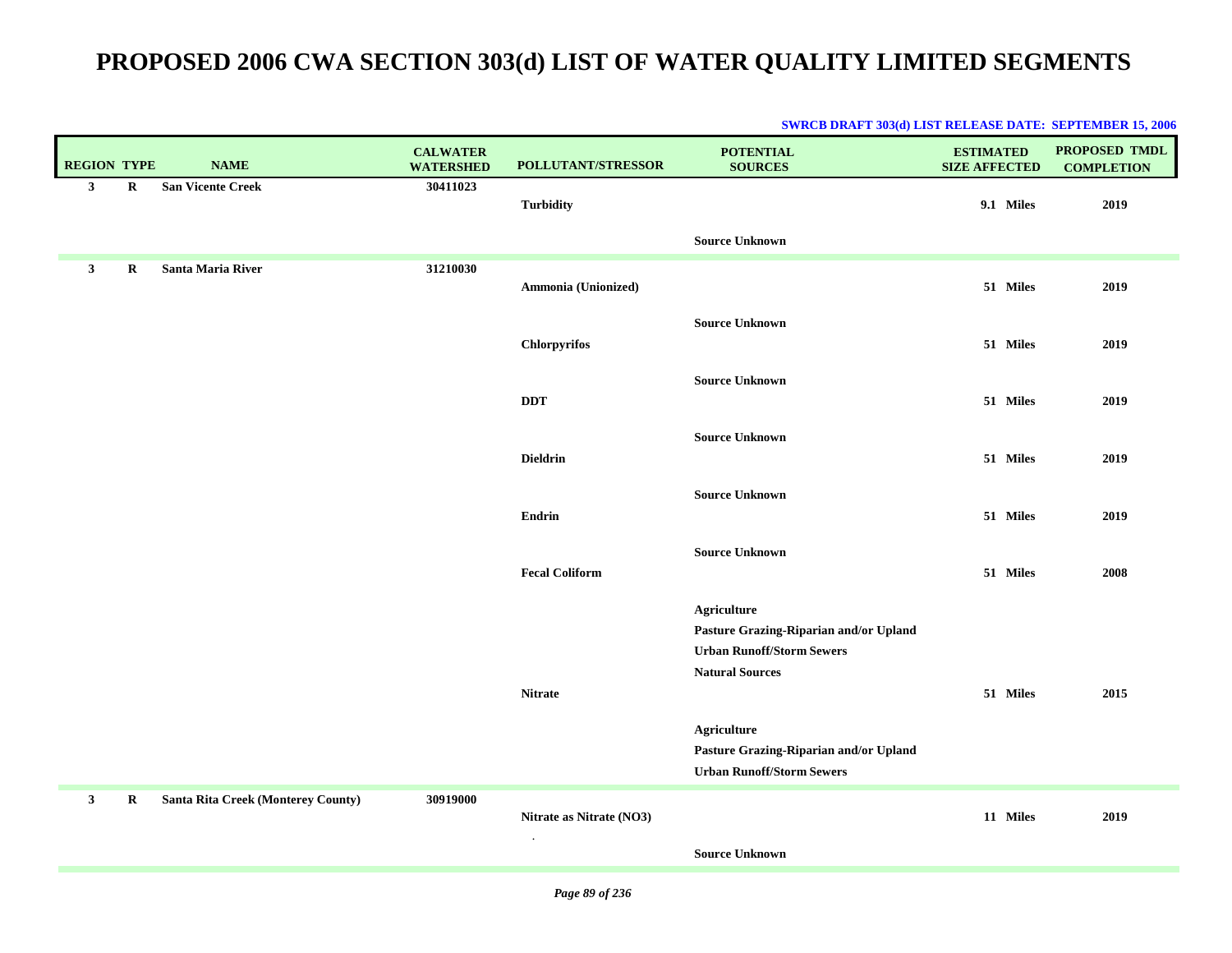| <b>REGION TYPE</b> |             | <b>NAME</b>                                                | <b>CALWATER</b><br><b>WATERSHED</b> | POLLUTANT/STRESSOR             | <b>POTENTIAL</b><br><b>SOURCES</b>                                                   | <b>ESTIMATED</b><br><b>SIZE AFFECTED</b> | PROPOSED TMDL<br><b>COMPLETION</b> |
|--------------------|-------------|------------------------------------------------------------|-------------------------------------|--------------------------------|--------------------------------------------------------------------------------------|------------------------------------------|------------------------------------|
| $\mathbf{3}$       | $\mathbf R$ | Santa Ynez River (below city of Lompoc to<br>Ocean)        | 31410040                            | Nitrate as Nitrate (NO3)       |                                                                                      | 3.8 Miles                                | 2019                               |
|                    |             |                                                            |                                     | Salinity/TDS/Chlorides         | <b>Source Unknown</b>                                                                | 3.8 Miles                                | 2019                               |
|                    |             |                                                            |                                     | <b>Sedimentation/Siltation</b> | <b>Agriculture</b>                                                                   | 3.8 Miles                                | 2019                               |
|                    |             |                                                            |                                     |                                | <b>Agriculture</b><br><b>Urban Runoff/Storm Sewers</b><br><b>Resource Extraction</b> |                                          |                                    |
| $\mathbf{3}$       | $\mathbf R$ | Santa Ynez River (Cachuma Lake to below<br>city of Lompoc) | 31440050                            | Salinity/TDS/Chlorides         |                                                                                      | 43 Miles                                 | 2019                               |
|                    |             |                                                            |                                     | <b>Sedimentation/Siltation</b> | <b>Agriculture</b>                                                                   | 43 Miles                                 | 2019                               |
|                    |             |                                                            |                                     |                                | <b>Agriculture</b><br><b>Urban Runoff/Storm Sewers</b><br><b>Resource Extraction</b> |                                          |                                    |
| $\mathbf{3}$       | L           | <b>Schwan Lake</b>                                         | 30412053                            | <b>Nutrients</b>               | <b>Nonpoint Source</b>                                                               | 23 Acres                                 | 2019                               |
|                    |             |                                                            |                                     | Pathogens                      | <b>Urban Runoff/Storm Sewers</b><br><b>Natural Sources</b>                           | 23 Acres                                 | 2007                               |
| $\mathbf{3}$       | $\bf R$     | <b>Shuman Canyon Creek</b>                                 | 31300041                            | <b>Sedimentation/Siltation</b> |                                                                                      | 8.5 Miles                                | 2019                               |
|                    |             |                                                            |                                     |                                | <b>Source Unknown</b>                                                                |                                          |                                    |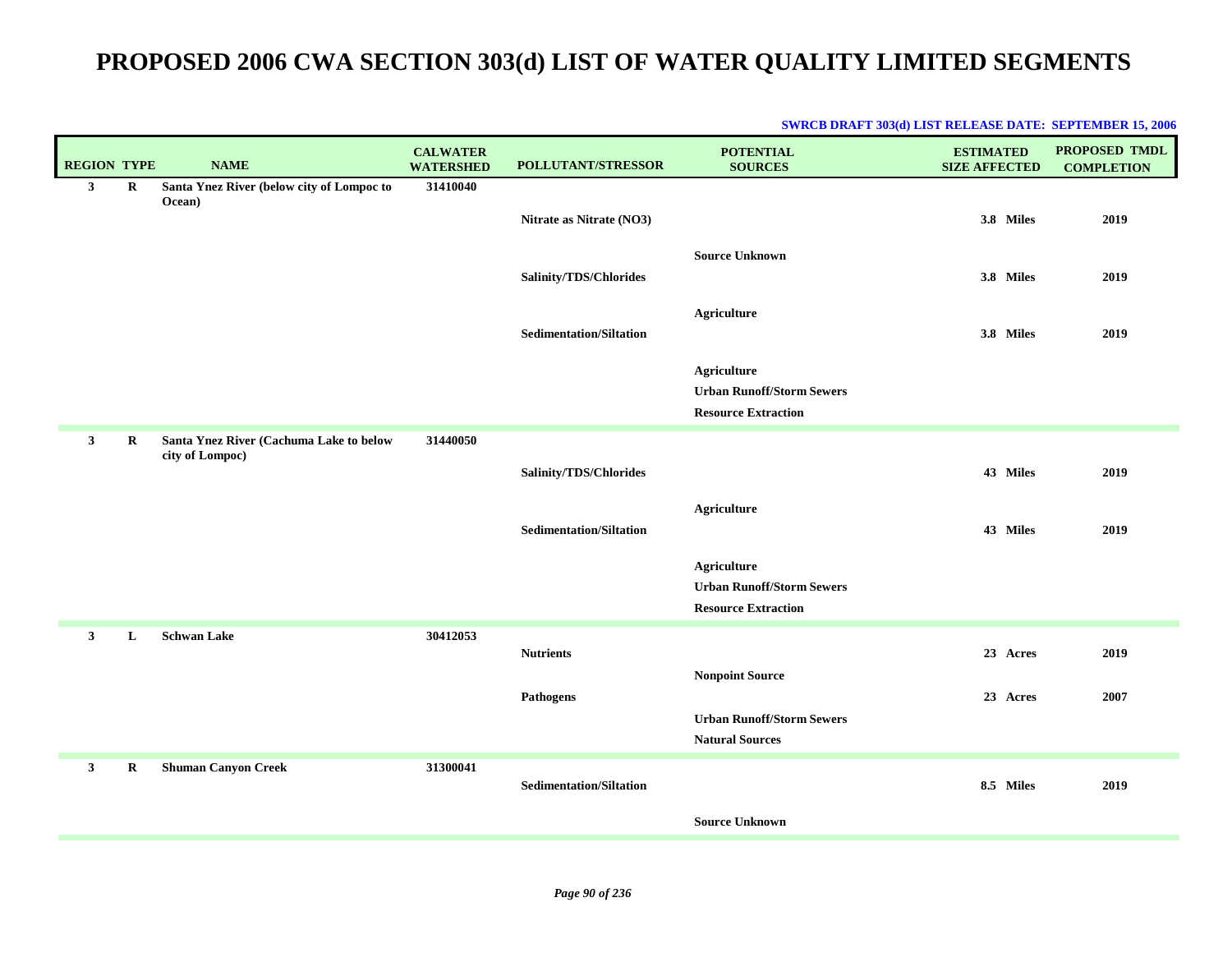| <b>REGION TYPE</b> |   | <b>NAME</b>              | <b>CALWATER</b><br><b>WATERSHED</b> | POLLUTANT/STRESSOR             | <b>POTENTIAL</b><br><b>SOURCES</b>                | <b>ESTIMATED</b><br><b>SIZE AFFECTED</b> | PROPOSED TMDL<br><b>COMPLETION</b> |
|--------------------|---|--------------------------|-------------------------------------|--------------------------------|---------------------------------------------------|------------------------------------------|------------------------------------|
| $\mathbf{3}$       | S | Soda Lake                | 31100050                            | Ammonia (Unionized)            |                                                   | 2627 Acres                               | 2019                               |
|                    |   |                          |                                     |                                | <b>Source Unknown</b>                             |                                          |                                    |
| $\mathbf{3}$       | Е | <b>Soquel Lagoon</b>     | 30413014                            |                                |                                                   |                                          |                                    |
|                    |   |                          |                                     | <b>Nutrients</b>               |                                                   | 1.2 Acres                                | 2019                               |
|                    |   |                          |                                     |                                | <b>Septage Disposal</b><br><b>Nonpoint Source</b> |                                          |                                    |
|                    |   |                          |                                     | <b>Pathogens</b>               |                                                   | 1.2 Acres                                | 2007                               |
|                    |   |                          |                                     |                                | <b>Urban Runoff/Storm Sewers</b>                  |                                          |                                    |
|                    |   |                          |                                     |                                | <b>Natural Sources</b>                            |                                          |                                    |
|                    |   |                          |                                     |                                | <b>Nonpoint Source</b>                            |                                          |                                    |
|                    |   |                          |                                     | <b>Sedimentation/Siltation</b> |                                                   | 1.2 Acres                                | 2011                               |
|                    |   |                          |                                     |                                | <b>Construction/Land Development</b>              |                                          |                                    |
| $\mathbf{3}$       | R | <b>Tembladero Slough</b> | 30911010                            |                                |                                                   |                                          |                                    |
|                    |   |                          |                                     | Ammonia (Unionized)            |                                                   | 5 Miles                                  | 2019                               |
|                    |   |                          |                                     |                                | <b>Source Unknown</b>                             |                                          |                                    |
|                    |   |                          |                                     | <b>Fecal Coliform</b>          |                                                   | 5 Miles                                  | 2007                               |
|                    |   |                          |                                     |                                |                                                   |                                          |                                    |
|                    |   |                          |                                     |                                | <b>Agriculture</b>                                |                                          |                                    |
|                    |   |                          |                                     |                                | Pasture Grazing-Riparian and/or Upland            |                                          |                                    |
|                    |   |                          |                                     |                                | <b>Urban Runoff/Storm Sewers</b>                  |                                          |                                    |
|                    |   |                          |                                     |                                | <b>Natural Sources</b>                            |                                          |                                    |
|                    |   |                          |                                     | <b>Nutrients</b>               |                                                   | 5 Miles                                  | 2006                               |
|                    |   |                          |                                     |                                | <b>Agriculture</b>                                |                                          |                                    |
|                    |   |                          |                                     |                                | <b>Irrigated Crop Production</b>                  |                                          |                                    |
|                    |   |                          |                                     |                                | Agriculture-storm runoff                          |                                          |                                    |
|                    |   |                          |                                     |                                | Agriculture-irrigation tailwater                  |                                          |                                    |
|                    |   |                          |                                     |                                | <b>Agricultural Return Flows</b>                  |                                          |                                    |
|                    |   |                          |                                     |                                | <b>Nonpoint Source</b>                            |                                          |                                    |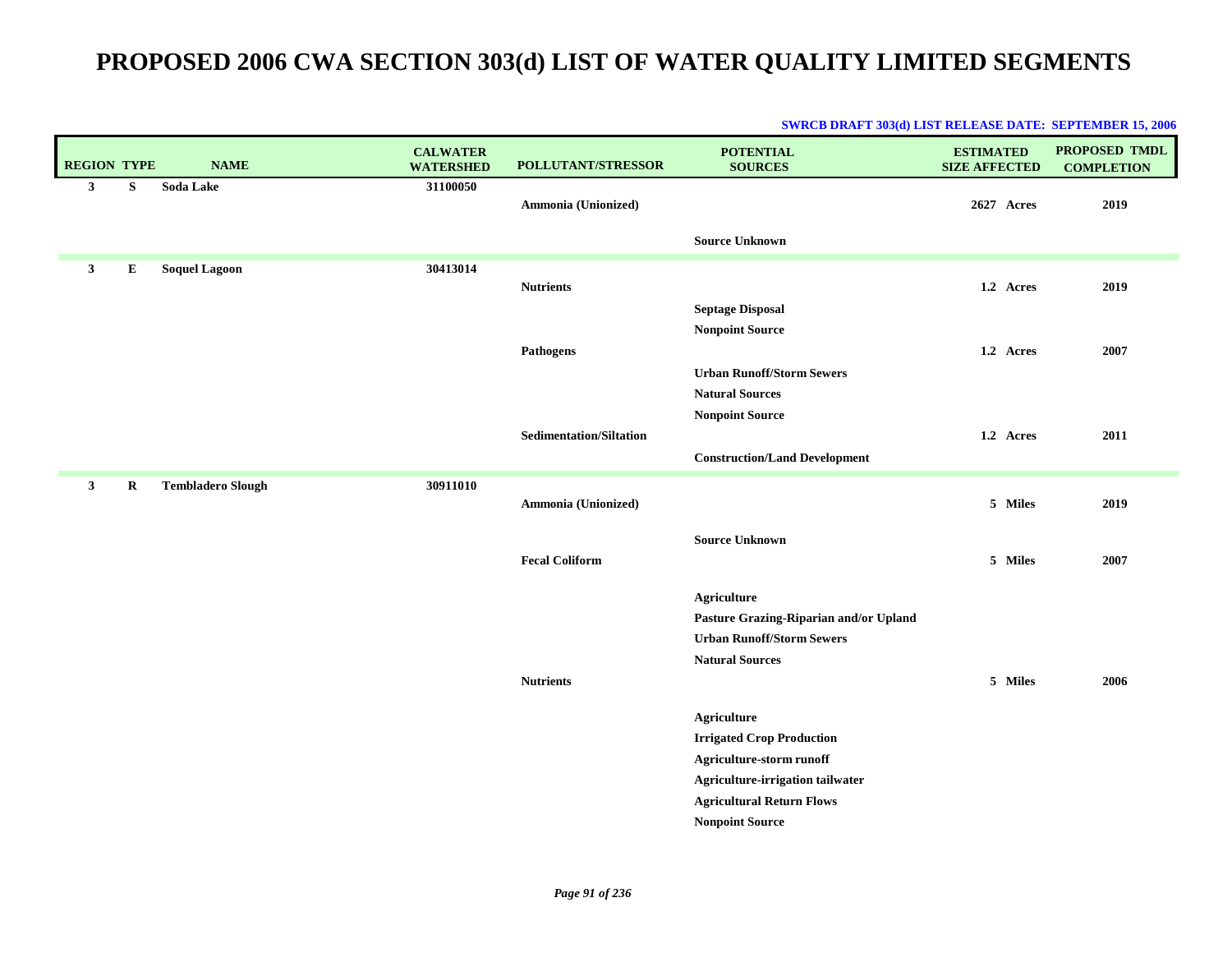| <b>REGION TYPE</b>          | <b>NAME</b>               | <b>CALWATER</b><br><b>WATERSHED</b> | POLLUTANT/STRESSOR             | <b>POTENTIAL</b><br><b>SOURCES</b>                         | <b>ESTIMATED</b><br><b>SIZE AFFECTED</b> | PROPOSED TMDL<br><b>COMPLETION</b> |
|-----------------------------|---------------------------|-------------------------------------|--------------------------------|------------------------------------------------------------|------------------------------------------|------------------------------------|
|                             |                           |                                     | <b>Pesticides</b>              |                                                            | 5 Miles                                  | 2006                               |
|                             |                           |                                     |                                | <b>Agriculture</b>                                         |                                          |                                    |
|                             |                           |                                     |                                | <b>Irrigated Crop Production</b>                           |                                          |                                    |
|                             |                           |                                     |                                | Agriculture-storm runoff                                   |                                          |                                    |
|                             |                           |                                     |                                | <b>Agricultural Return Flows</b>                           |                                          |                                    |
|                             |                           |                                     |                                | <b>Nonpoint Source</b>                                     |                                          |                                    |
| $\mathbf{3}$<br>R           | <b>Tequisquita Slough</b> | 30530020                            |                                |                                                            |                                          |                                    |
|                             |                           |                                     | <b>Fecal Coliform</b>          |                                                            | 7.2 Miles                                | 2011                               |
|                             |                           |                                     |                                | <b>Agriculture</b>                                         |                                          |                                    |
|                             |                           |                                     |                                | <b>Natural Sources</b>                                     |                                          |                                    |
|                             |                           |                                     |                                | <b>Nonpoint Source</b>                                     |                                          |                                    |
| $\mathbf{3}$<br>R           | Valencia Creek            | 30413023                            |                                |                                                            |                                          |                                    |
|                             |                           |                                     | <b>Pathogens</b>               |                                                            | 6.2 Miles                                | 2007                               |
|                             |                           |                                     |                                | <b>Agriculture</b>                                         |                                          |                                    |
|                             |                           |                                     |                                | <b>Septage Disposal</b>                                    |                                          |                                    |
|                             |                           |                                     | <b>Sedimentation/Siltation</b> |                                                            | 6.2 Miles                                | 2006                               |
|                             |                           |                                     |                                | <b>Agriculture</b>                                         |                                          |                                    |
|                             |                           |                                     |                                | <b>Construction/Land Development</b>                       |                                          |                                    |
| $\mathbf{3}$<br>$\mathbf R$ | <b>Warden Creek</b>       | 31023010                            |                                |                                                            |                                          |                                    |
|                             |                           |                                     | <b>Low Dissolved Oxygen</b>    |                                                            | 6 Miles                                  | 2019                               |
|                             |                           |                                     |                                | <b>Source Unknown</b>                                      |                                          |                                    |
| $\mathbf{3}$<br>R           | <b>Watsonville Slough</b> | 30510030                            |                                |                                                            |                                          |                                    |
|                             |                           |                                     | <b>Pesticides</b>              |                                                            | 6.2 Miles                                | 2007                               |
|                             |                           |                                     |                                |                                                            |                                          |                                    |
|                             |                           |                                     |                                | <b>Agriculture</b>                                         |                                          |                                    |
|                             |                           |                                     |                                | <b>Irrigated Crop Production</b>                           |                                          |                                    |
|                             |                           |                                     |                                | Agriculture-storm runoff                                   |                                          |                                    |
|                             |                           |                                     |                                | Agriculture-irrigation tailwater<br><b>Nonpoint Source</b> |                                          |                                    |
|                             |                           |                                     |                                |                                                            |                                          |                                    |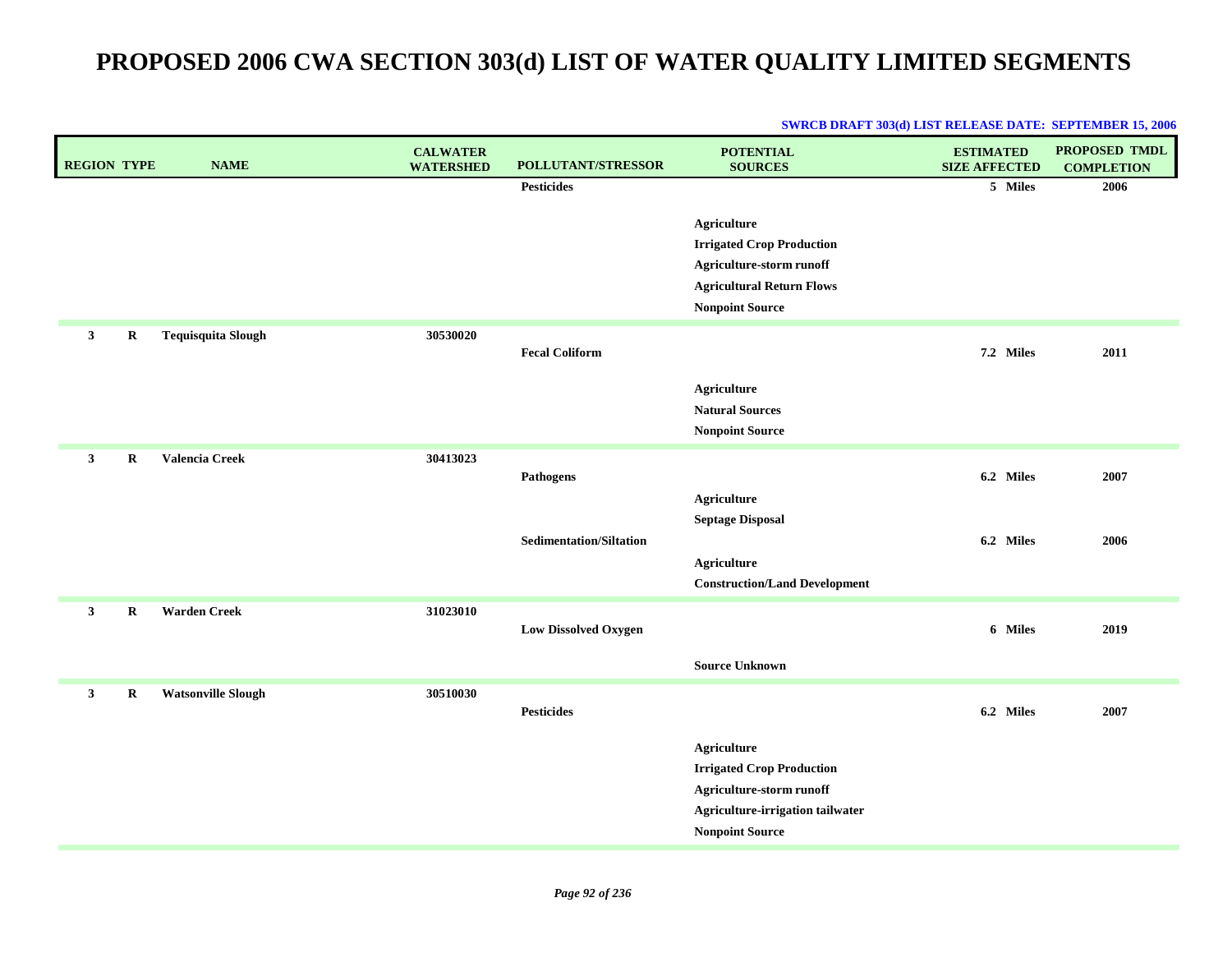| <b>REGION TYPE</b> |              | <b>NAME</b>                           | <b>CALWATER</b><br><b>WATERSHED</b> | POLLUTANT/STRESSOR                  | <b>POTENTIAL</b><br><b>SOURCES</b>                          | <b>ESTIMATED</b><br><b>SIZE AFFECTED</b> | PROPOSED TMDL<br><b>COMPLETION</b> |
|--------------------|--------------|---------------------------------------|-------------------------------------|-------------------------------------|-------------------------------------------------------------|------------------------------------------|------------------------------------|
| $\mathbf{3}$       | $\mathbf R$  | <b>Zayante Creek</b>                  | 30412040                            |                                     |                                                             |                                          |                                    |
|                    |              |                                       |                                     | <b>Sedimentation/Siltation</b>      |                                                             | 9.2 Miles                                | 2019                               |
|                    |              |                                       |                                     |                                     | <b>Agriculture</b>                                          |                                          |                                    |
|                    |              |                                       |                                     |                                     | <b>Silviculture</b>                                         |                                          |                                    |
|                    |              |                                       |                                     |                                     | <b>Road Construction</b>                                    |                                          |                                    |
|                    |              |                                       |                                     |                                     | <b>Disturbed Sites (Land Develop.)</b><br>Erosion/Siltation |                                          |                                    |
|                    |              |                                       |                                     |                                     | <b>Nonpoint Source</b>                                      |                                          |                                    |
|                    |              |                                       |                                     |                                     |                                                             |                                          |                                    |
| $\overline{4}$     | $\mathbf{C}$ | <b>Abalone Cove Beach</b>             | 40511000                            | <b>DDT</b> (sediment)               |                                                             | 1.1 Miles                                | 2019                               |
|                    |              |                                       |                                     |                                     |                                                             |                                          |                                    |
|                    |              |                                       |                                     |                                     | <b>Nonpoint Source</b>                                      |                                          |                                    |
|                    |              |                                       |                                     | PCBs (Polychlorinated biphenyls)    |                                                             | 1.1 Miles                                | 2019                               |
|                    |              |                                       |                                     | Fish Consumption Advisory for PCBs. |                                                             |                                          |                                    |
|                    |              |                                       |                                     |                                     | <b>Nonpoint Source</b>                                      |                                          |                                    |
| 4                  | R            | <b>Aliso Canyon Wash</b>              | 40521000                            |                                     |                                                             |                                          |                                    |
|                    |              |                                       |                                     | Copper                              |                                                             | 10 Miles                                 | 2019                               |
|                    |              |                                       |                                     |                                     | <b>Source Unknown</b>                                       |                                          |                                    |
|                    |              |                                       |                                     | <b>Fecal Coliform</b>               |                                                             | 10 Miles                                 | 2019                               |
|                    |              |                                       |                                     |                                     |                                                             |                                          |                                    |
|                    |              |                                       |                                     |                                     | <b>Source Unknown</b>                                       |                                          |                                    |
| $\overline{4}$     | $\mathbf{C}$ | <b>Amarillo Beach</b>                 | 40431000                            |                                     |                                                             |                                          |                                    |
|                    |              |                                       |                                     | <b>DDT</b>                          |                                                             | 0.64 Miles                               | 2019                               |
|                    |              |                                       |                                     | Fish Consumption Advisory for DDT.  |                                                             |                                          |                                    |
|                    |              |                                       |                                     | PCBs (Polychlorinated biphenyls)    | <b>Nonpoint Source</b>                                      | 0.64 Miles                               | 2019                               |
|                    |              |                                       |                                     | Fish Consumption Advisory for PCBs. |                                                             |                                          |                                    |
|                    |              |                                       |                                     |                                     | <b>Nonpoint Source</b>                                      |                                          |                                    |
| 4                  | R            | Arroyo Seco Reach 1 (LA River to West | 40515010                            |                                     |                                                             |                                          |                                    |
|                    |              | Holly Ave.)                           |                                     |                                     |                                                             |                                          |                                    |
|                    |              |                                       |                                     | <b>Coliform Bacteria</b>            |                                                             | 5.2 Miles                                | 2009                               |
|                    |              |                                       |                                     |                                     | <b>Nonpoint Source</b>                                      |                                          |                                    |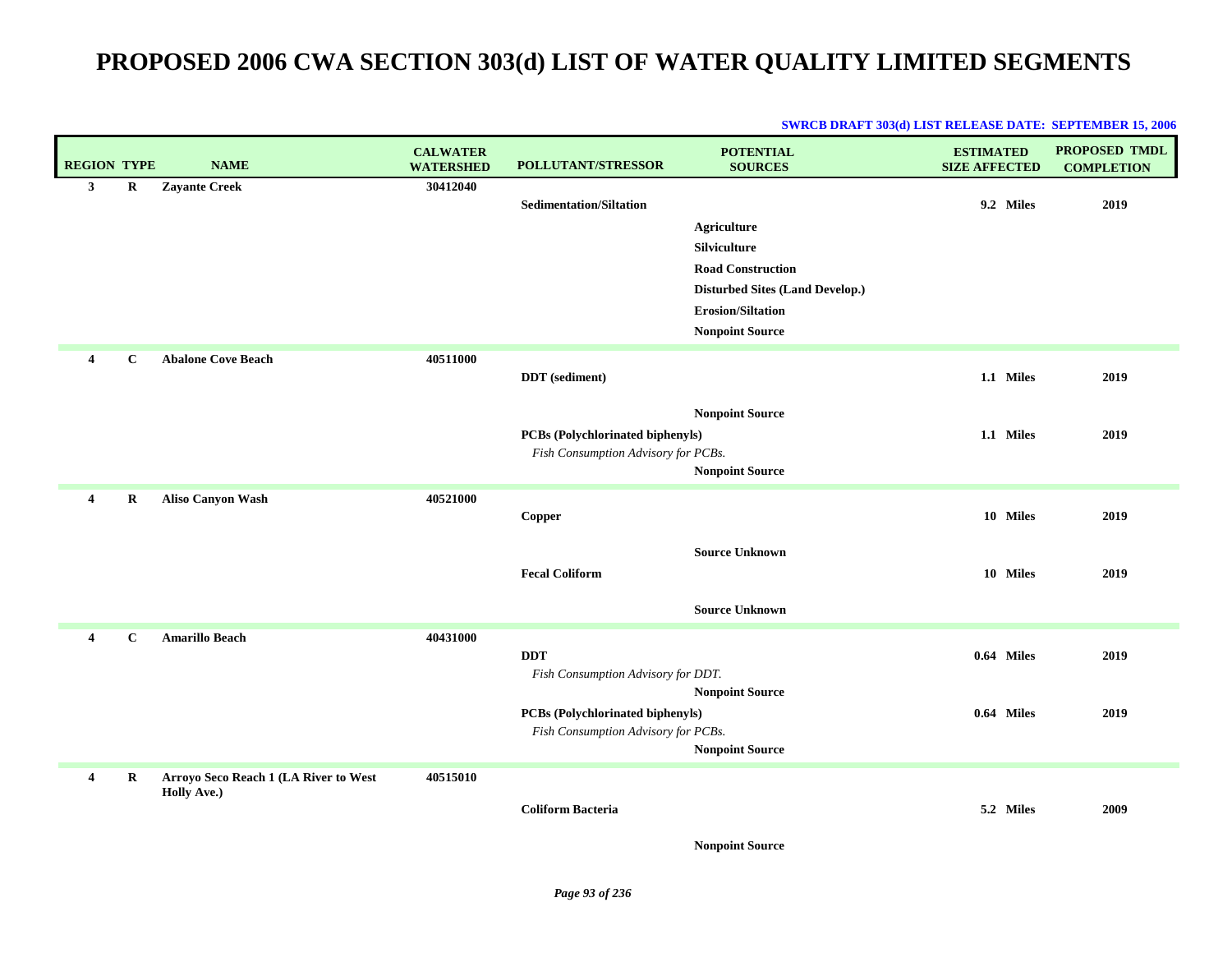| <b>REGION TYPE</b>      |             | <b>NAME</b>                                            | <b>CALWATER</b><br><b>WATERSHED</b> | POLLUTANT/STRESSOR                                       | <b>POTENTIAL</b><br><b>SOURCES</b>                                                                                           | <b>ESTIMATED</b><br><b>SIZE AFFECTED</b> | PROPOSED TMDL<br><b>COMPLETION</b> |
|-------------------------|-------------|--------------------------------------------------------|-------------------------------------|----------------------------------------------------------|------------------------------------------------------------------------------------------------------------------------------|------------------------------------------|------------------------------------|
|                         |             |                                                        |                                     | <b>Trash</b>                                             |                                                                                                                              | 5.2 Miles                                | 2002                               |
|                         |             |                                                        |                                     |                                                          | <b>Nonpoint Source</b>                                                                                                       |                                          |                                    |
| 4                       | $\mathbf R$ | Arroyo Seco Reach 2 (Figueroa St. to<br>Riverside Dr.) | 40515010                            |                                                          |                                                                                                                              |                                          |                                    |
|                         |             |                                                        |                                     | <b>Coliform Bacteria</b>                                 |                                                                                                                              | 4.4 Miles                                | 2009                               |
|                         |             |                                                        |                                     |                                                          | <b>Nonpoint Source</b>                                                                                                       |                                          |                                    |
|                         |             |                                                        |                                     | <b>Trash</b>                                             |                                                                                                                              | 4.4 Miles                                | 2002                               |
|                         |             |                                                        |                                     |                                                          | <b>Nonpoint Source</b>                                                                                                       |                                          |                                    |
| $\overline{4}$          | $\mathbf C$ | <b>Avalon Beach</b>                                    | 40511000                            |                                                          |                                                                                                                              |                                          |                                    |
|                         |             |                                                        |                                     | <b>Indicator bacteria</b>                                | Area affected is between Pier and BB restaurant ( $2/3$ ), between Pier and BB restaurant ( $1/3$ ), between storm drain and | 0.67 Miles                               | 2019                               |
|                         |             |                                                        |                                     | Pier (1/3). and between BB restaurant and the Tuna Club. | <b>Nonpoint/Point Source</b>                                                                                                 |                                          |                                    |
| $\overline{\mathbf{4}}$ | $\bf R$     | <b>Ballona Creek</b>                                   | 40513000                            |                                                          |                                                                                                                              |                                          |                                    |
|                         |             |                                                        |                                     | <b>Coliform Bacteria</b>                                 |                                                                                                                              | 6.5 Miles                                | 2006                               |
|                         |             |                                                        |                                     |                                                          | <b>Nonpoint/Point Source</b>                                                                                                 |                                          |                                    |
|                         |             |                                                        |                                     | Cyanide                                                  |                                                                                                                              | 6.5 Miles                                | 2019                               |
|                         |             |                                                        |                                     |                                                          | <b>Source Unknown</b>                                                                                                        |                                          |                                    |
| $\overline{\mathbf{4}}$ | $\bf R$     | <b>Ballona Creek Estuary</b>                           | 40513000                            | <b>Coliform Bacteria</b>                                 |                                                                                                                              | 2.3 Miles                                | 2006                               |
|                         |             |                                                        |                                     |                                                          |                                                                                                                              |                                          |                                    |
|                         |             |                                                        |                                     | <b>Shellfish Harvesting Advisory</b>                     | <b>Nonpoint/Point Source</b>                                                                                                 | 2.3 Miles                                | 2006                               |
|                         |             |                                                        |                                     |                                                          |                                                                                                                              |                                          |                                    |
|                         |             |                                                        |                                     |                                                          | <b>Nonpoint/Point Source</b>                                                                                                 |                                          |                                    |
| 4                       | Т           | <b>Ballona Creek Wetlands</b>                          | 40517000                            | <b>Exotic Vegetation</b>                                 |                                                                                                                              | 289 Acres                                | 2019                               |
|                         |             |                                                        |                                     |                                                          | <b>Nonpoint Source</b>                                                                                                       |                                          |                                    |
|                         |             |                                                        |                                     | <b>Habitat alterations</b>                               |                                                                                                                              | 289 Acres                                | 2019                               |
|                         |             |                                                        |                                     |                                                          | <b>Nonpoint Source</b>                                                                                                       |                                          |                                    |

#### **SWRCB DRAFT 303(d) LIST RELEASE DATE: SEPTEMBER 15, 2006**

*Page 94 of 236*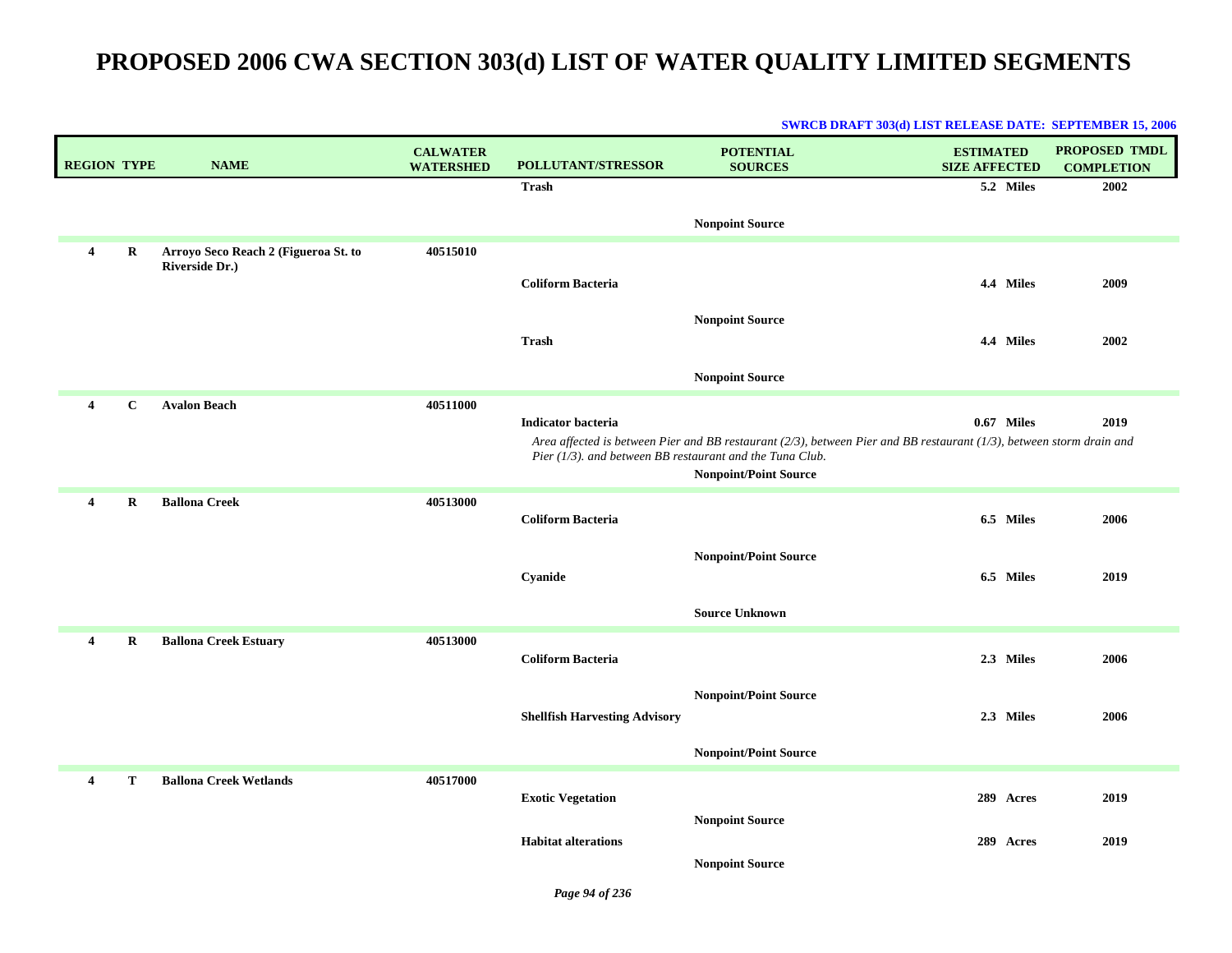| <b>REGION TYPE</b>                     | <b>NAME</b>                       | <b>CALWATER</b><br><b>WATERSHED</b> | <b>POLLUTANT/STRESSOR</b>                                                      | <b>POTENTIAL</b><br><b>SOURCES</b>               | <b>ESTIMATED</b><br><b>SIZE AFFECTED</b> | PROPOSED TMDL<br><b>COMPLETION</b> |
|----------------------------------------|-----------------------------------|-------------------------------------|--------------------------------------------------------------------------------|--------------------------------------------------|------------------------------------------|------------------------------------|
|                                        |                                   |                                     | Hydromodification                                                              |                                                  | 289 Acres                                | 2019                               |
|                                        |                                   |                                     | <b>Reduced Tidal Flushing</b>                                                  | <b>Nonpoint Source</b><br><b>Nonpoint Source</b> | 289 Acres                                | 2019                               |
|                                        |                                   |                                     | Trash                                                                          | <b>Nonpoint Source</b>                           | 289 Acres                                | 2019                               |
| $\bf R$<br>4                           | <b>Bell Creek</b>                 | 40521000                            | <b>Coliform Bacteria</b>                                                       | <b>Nonpoint/Point Source</b>                     | 8.9 Miles                                | 2009                               |
| $\mathbf C$<br>4                       | <b>Big Rock Beach</b>             | 40431000                            | <b>DDT</b><br>Fish consumption advisory for DDT.                               |                                                  | 0.74 Miles                               | 2019                               |
|                                        |                                   |                                     | <b>PCBs</b> (Polychlorinated biphenyls)<br>Fish Consumption Advisory for PCBs. | <b>Nonpoint Source</b><br><b>Nonpoint Source</b> | $0.74$ Miles                             | 2019                               |
| $\mathbf C$<br>4                       | <b>Bluff Cove Beach</b>           | 40511000                            | <b>DDT</b><br>Fish Consumption Advisory for DDT.                               | <b>Nonpoint Source</b>                           | 0.55 Miles                               | 2019                               |
|                                        |                                   |                                     | <b>PCBs</b> (Polychlorinated biphenyls)<br>Fish Consumption Advisory for PCBs. | <b>Nonpoint Source</b>                           | 0.55 Miles                               | 2019                               |
| $\mathbf R$<br>$\overline{\mathbf{4}}$ | <b>Brown Barranca/Long Canyon</b> | 40321000                            | <b>Nitrate and Nitrite</b>                                                     | <b>Nonpoint Source</b>                           | 2.6 Miles                                | 2003                               |
| $\mathbf R$<br>4                       | <b>Burbank Western Channel</b>    | 40521000                            | Copper                                                                         |                                                  | 13 Miles                                 | 2019                               |
|                                        |                                   |                                     | Cyanide                                                                        | <b>Source Unknown</b>                            | 13 Miles                                 | 2019                               |
|                                        |                                   |                                     |                                                                                | <b>Source Unknown</b>                            |                                          |                                    |

#### **SWRCB DRAFT 303(d) LIST RELEASE DATE: SEPTEMBER 15, 2006**

*Page 95 of 236*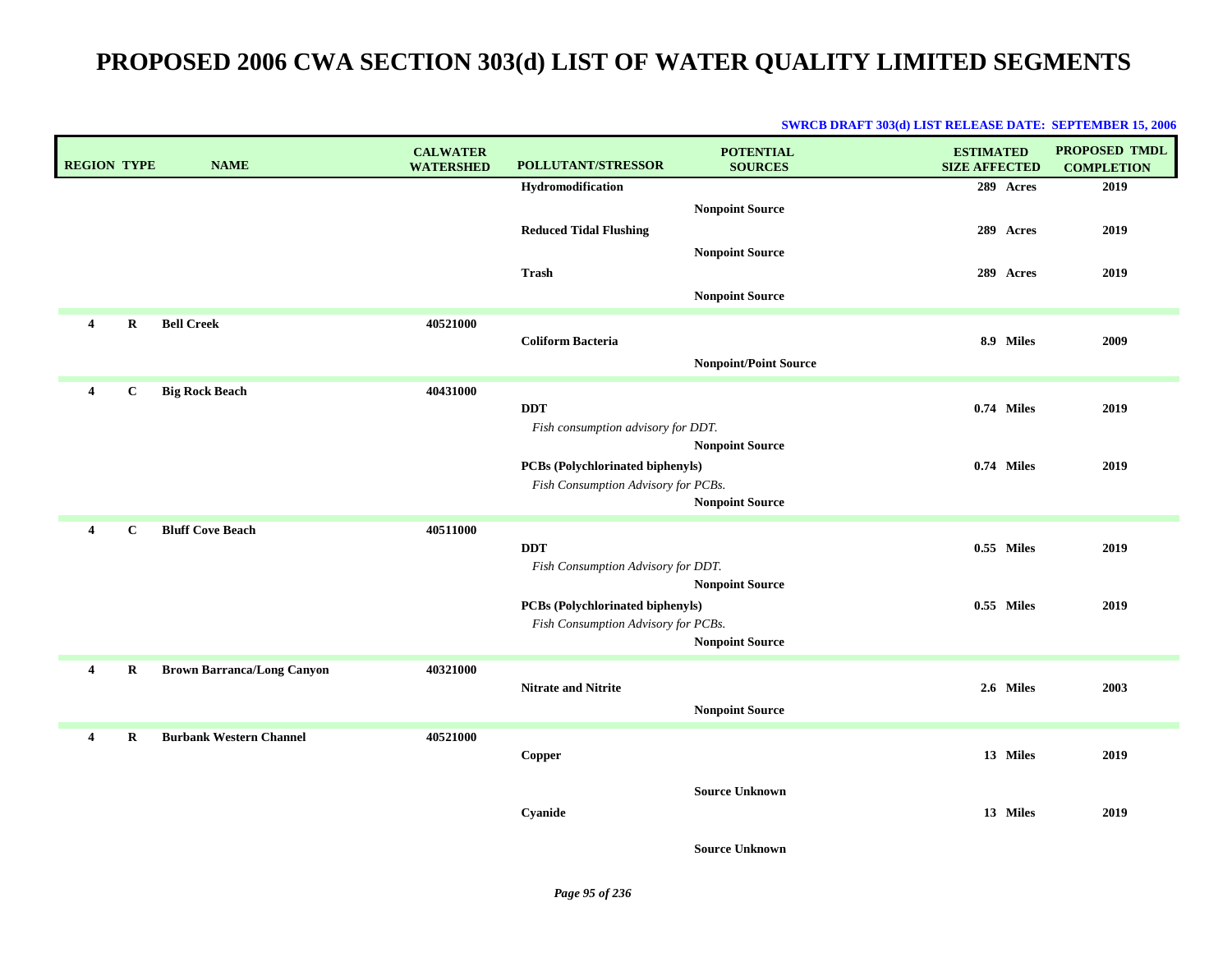| <b>REGION TYPE</b>      |              | <b>NAME</b>                                                                                                  | <b>CALWATER</b><br><b>WATERSHED</b> | <b>POLLUTANT/STRESSOR</b>                                               | <b>POTENTIAL</b><br><b>SOURCES</b>               | <b>ESTIMATED</b><br><b>SIZE AFFECTED</b> | <b>PROPOSED TMDL</b><br><b>COMPLETION</b> |
|-------------------------|--------------|--------------------------------------------------------------------------------------------------------------|-------------------------------------|-------------------------------------------------------------------------|--------------------------------------------------|------------------------------------------|-------------------------------------------|
|                         |              |                                                                                                              |                                     | <b>Trash</b>                                                            |                                                  | 13 Miles                                 | 2002                                      |
|                         |              |                                                                                                              |                                     |                                                                         | <b>Nonpoint/Point Source</b>                     |                                          |                                           |
| $\overline{\mathbf{4}}$ | $\mathbf{C}$ | <b>Cabrillo Beach (Outer)</b>                                                                                | 40512000                            | <b>DDT</b><br>Fish consumption advisory for DDT.                        |                                                  | 0.58 Miles                               | 2019                                      |
|                         |              |                                                                                                              |                                     | PCBs (Polychlorinated biphenyls)<br>Fish consumption advisory for PCBs. | <b>Nonpoint Source</b><br><b>Nonpoint Source</b> | 0.58 Miles                               | 2019                                      |
| $\overline{4}$          | ${\bf E}$    | Calleguas Creek Reach 1 (was Mugu                                                                            | 40311000                            |                                                                         |                                                  |                                          |                                           |
|                         |              | Lagoon on 1998 303(d) list)                                                                                  |                                     | Copper                                                                  |                                                  | 344 Acres                                | 2006                                      |
|                         |              |                                                                                                              |                                     | <b>Mercury</b>                                                          | <b>Nonpoint/Point Source</b>                     | 344 Acres                                | 2006                                      |
|                         |              |                                                                                                              |                                     |                                                                         | <b>Nonpoint/Point Source</b>                     |                                          |                                           |
|                         |              |                                                                                                              |                                     | <b>Nickel</b>                                                           |                                                  | 344 Acres                                | 2006                                      |
|                         |              |                                                                                                              |                                     | <b>Sedimentation/Siltation</b>                                          | <b>Nonpoint/Point Source</b>                     | 344 Acres                                | 2019                                      |
|                         |              |                                                                                                              |                                     |                                                                         | <b>Agriculture</b><br><b>Natural Sources</b>     |                                          |                                           |
| $\overline{4}$          | R            | Calleguas Creek Reach 2 (estuary to<br>Potrero Rd- was Calleguas Creek Reaches 1<br>and 2 on 1998 303d list) | 40312000                            |                                                                         |                                                  |                                          |                                           |
|                         |              |                                                                                                              |                                     | Copper, Dissolved                                                       |                                                  | 4.3 Miles                                | 2006                                      |
|                         |              |                                                                                                              |                                     | <b>Fecal Coliform</b>                                                   | <b>Nonpoint Source</b>                           | 4.3 Miles                                | 2006                                      |
|                         |              |                                                                                                              |                                     | Area affected is at the mouth of the creek.                             | <b>Nonpoint/Point Source</b>                     |                                          |                                           |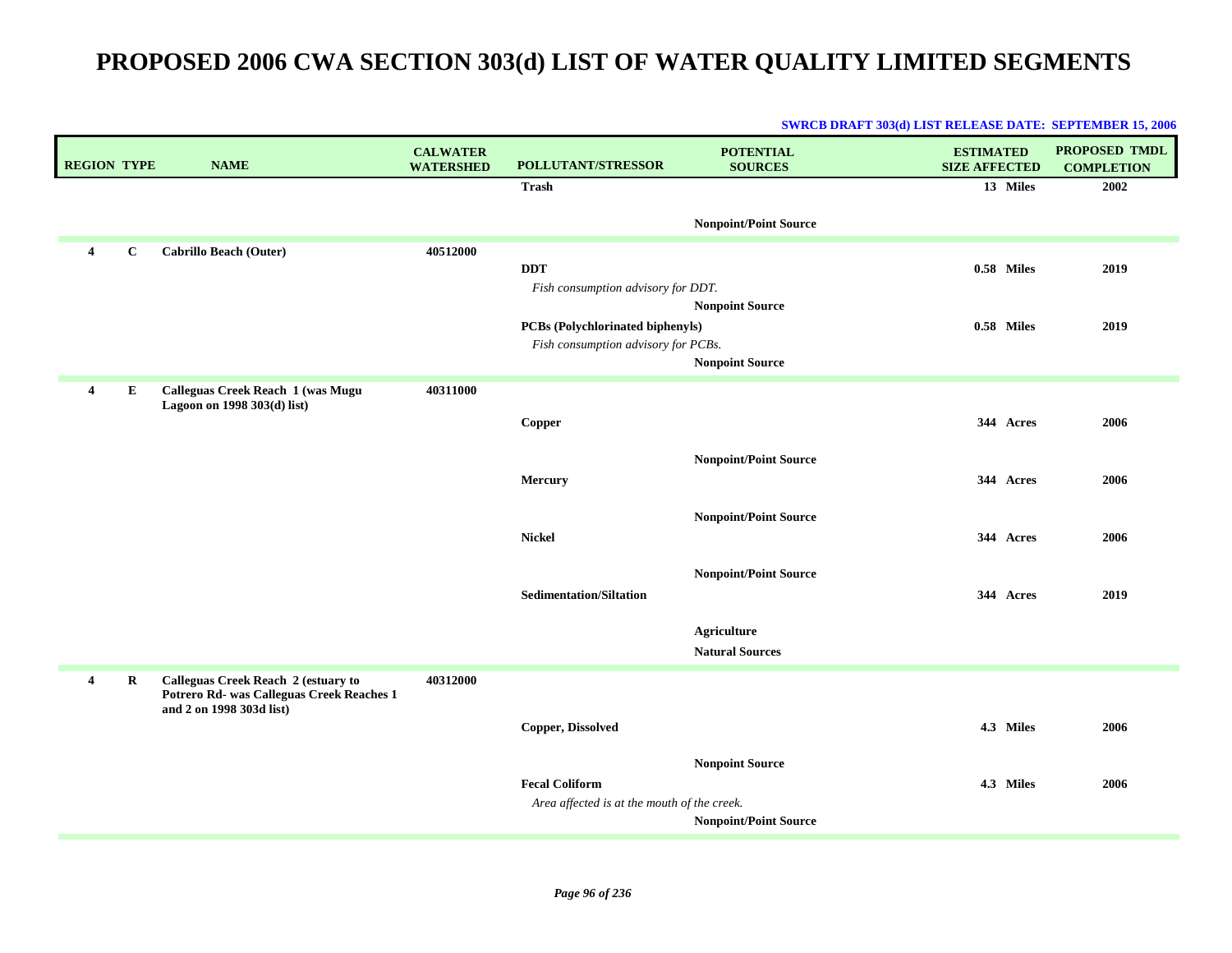| <b>REGION TYPE</b> |             | <b>NAME</b>                                                                                                            | <b>CALWATER</b><br><b>WATERSHED</b> | <b>POLLUTANT/STRESSOR</b>                          | <b>POTENTIAL</b><br><b>SOURCES</b> | <b>ESTIMATED</b><br><b>SIZE AFFECTED</b> | PROPOSED TMDL<br><b>COMPLETION</b> |
|--------------------|-------------|------------------------------------------------------------------------------------------------------------------------|-------------------------------------|----------------------------------------------------|------------------------------------|------------------------------------------|------------------------------------|
| $\overline{4}$     | $\mathbf R$ | Calleguas Creek Reach 3 (Potrero Road<br>upstream to confluence with Conejo Creek<br>on 1998 303d list)                | 40312000                            | <b>Chlordane</b>                                   |                                    | 3.5 Miles                                | 2019                               |
|                    |             |                                                                                                                        |                                     | <b>Chloride</b>                                    | <b>Source Unknown</b>              | 3.5 Miles                                | 2002                               |
|                    |             |                                                                                                                        |                                     | $\bf DDT$                                          | <b>Nonpoint/Point Source</b>       | 3.5 Miles                                | 2019                               |
|                    |             |                                                                                                                        |                                     | <b>Dieldrin</b>                                    | <b>Source Unknown</b>              | 3.5 Miles                                | 2019                               |
|                    |             |                                                                                                                        |                                     | <b>Total Dissolved Solids</b>                      | <b>Source Unknown</b>              | 3.5 Miles                                | 2019                               |
|                    |             |                                                                                                                        |                                     | <b>Toxaphene</b>                                   | <b>Nonpoint/Point Source</b>       | 3.5 Miles                                | 2019                               |
|                    |             |                                                                                                                        |                                     |                                                    | <b>Source Unknown</b>              |                                          |                                    |
| $\overline{4}$     | R           | <b>Calleguas Creek Reach 4 (was Revolon</b><br>Slough Main Branch: Mugu Lagoon to<br>Central Avenue on 1998 303d list) | 40311000                            |                                                    |                                    |                                          |                                    |
|                    |             |                                                                                                                        |                                     | <b>Boron</b><br>This listing was made by USEPA.    | <b>Nonpoint Source</b>             | 7.2 Miles                                | 2019                               |
|                    |             |                                                                                                                        |                                     | <b>Fecal Coliform</b>                              |                                    | 7.2 Miles                                | 2006                               |
|                    |             |                                                                                                                        |                                     | Selenium                                           | <b>Nonpoint/Point Source</b>       | 7.2 Miles                                | 2006                               |
|                    |             |                                                                                                                        |                                     | <b>Sulfates</b><br>This listing was made by USEPA. | <b>Nonpoint Source</b>             | 7.2 Miles                                | 2019                               |
|                    |             |                                                                                                                        |                                     |                                                    | <b>Nonpoint Source</b>             |                                          |                                    |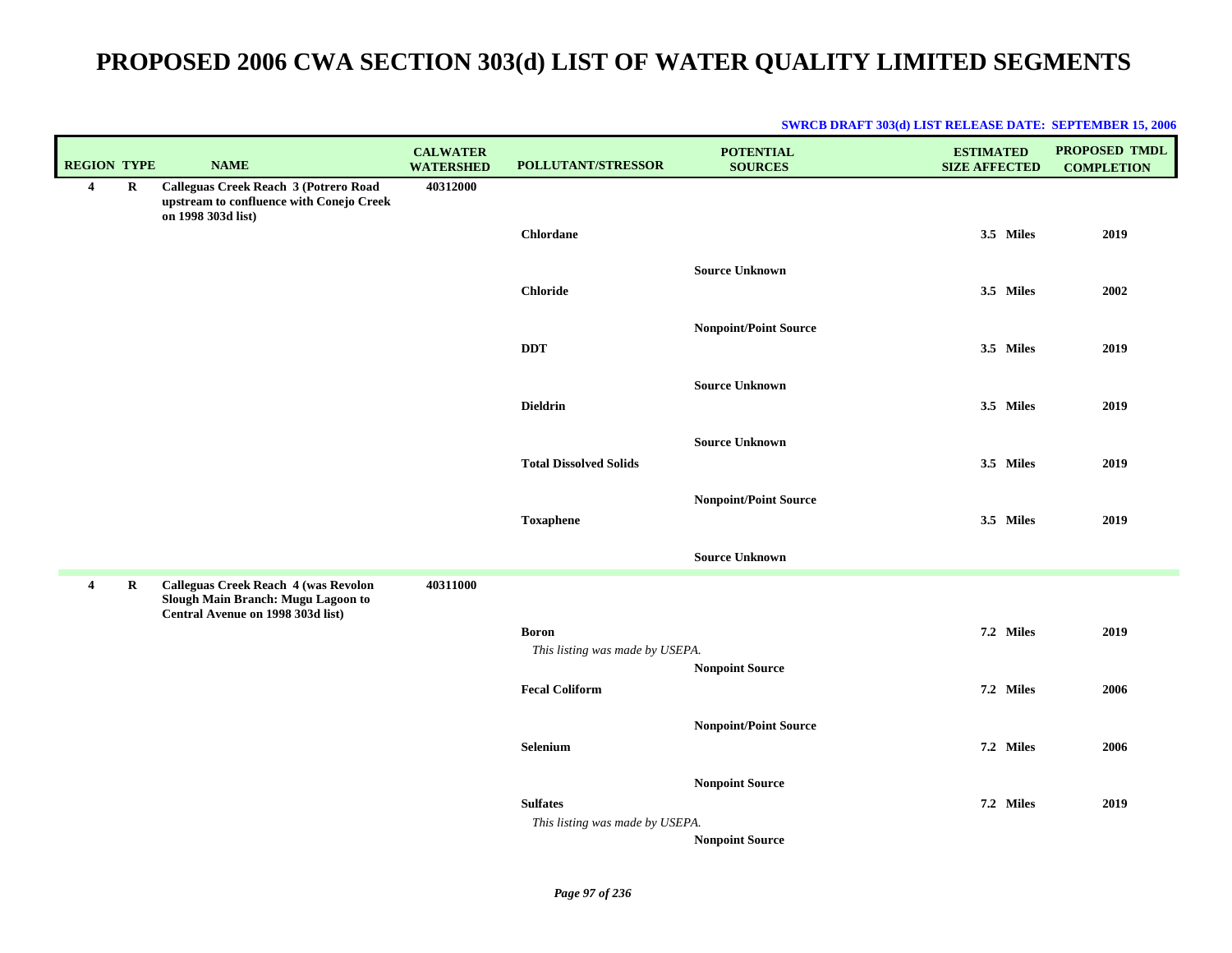| <b>REGION TYPE</b> |             | <b>NAME</b>                                                                         | <b>CALWATER</b><br><b>WATERSHED</b> | POLLUTANT/STRESSOR              | <b>POTENTIAL</b><br><b>SOURCES</b> | <b>ESTIMATED</b><br><b>SIZE AFFECTED</b> | PROPOSED TMDL<br><b>COMPLETION</b> |
|--------------------|-------------|-------------------------------------------------------------------------------------|-------------------------------------|---------------------------------|------------------------------------|------------------------------------------|------------------------------------|
|                    |             |                                                                                     |                                     | <b>Total Dissolved Solids</b>   |                                    | 7.2 Miles                                | 2019                               |
|                    |             |                                                                                     |                                     | This listing was made by USEPA. | <b>Nonpoint Source</b>             |                                          |                                    |
|                    |             |                                                                                     |                                     | <b>Trash</b>                    |                                    | 7.2 Miles                                | 2019                               |
|                    |             |                                                                                     |                                     |                                 | <b>Nonpoint Source</b>             |                                          |                                    |
| 4                  | $\bf R$     | <b>Calleguas Creek Reach 5 (was Beardsley</b><br>Channel on 1998 303d list)         | 40311000                            |                                 |                                    |                                          |                                    |
|                    |             |                                                                                     |                                     | <b>Trash</b>                    |                                    | 4.3 Miles                                | 2019                               |
|                    |             |                                                                                     |                                     |                                 | <b>Nonpoint Source</b>             |                                          |                                    |
| 4                  | $\mathbf R$ | Calleguas Creek Reach 6 (was Arroyo Las<br>Posas Reaches 1 and 2 on 1998 303d list) | 40362000                            |                                 |                                    |                                          |                                    |
|                    |             |                                                                                     |                                     | Chloride                        |                                    | 15 Miles                                 | 2002                               |
|                    |             |                                                                                     |                                     |                                 | <b>Nonpoint/Point Source</b>       |                                          |                                    |
|                    |             |                                                                                     |                                     | <b>Fecal Coliform</b>           |                                    | 15 Miles                                 | 2006                               |
|                    |             |                                                                                     |                                     |                                 | <b>Nonpoint/Point Source</b>       |                                          |                                    |
|                    |             |                                                                                     |                                     | <b>Sulfates</b>                 |                                    | 15 Miles                                 | 2019                               |
|                    |             |                                                                                     |                                     |                                 | <b>Nonpoint/Point Source</b>       |                                          |                                    |
|                    |             |                                                                                     |                                     | <b>Total Dissolved Solids</b>   |                                    | 15 Miles                                 | 2019                               |
|                    |             |                                                                                     |                                     |                                 | <b>Nonpoint/Point Source</b>       |                                          |                                    |
| 4                  | $\bf R$     | Calleguas Creek Reach 7 (was Arroyo<br>Simi Reaches 1 and 2 on 1998 303d list)      | 40367000                            |                                 |                                    |                                          |                                    |
|                    |             |                                                                                     |                                     | <b>Boron</b>                    |                                    | 14 Miles                                 | 2019                               |
|                    |             |                                                                                     |                                     |                                 | <b>Nonpoint Source</b>             |                                          |                                    |
|                    |             |                                                                                     |                                     | <b>Chloride</b>                 |                                    | 14 Miles                                 | 2002                               |
|                    |             |                                                                                     |                                     |                                 | <b>Nonpoint Source</b>             |                                          |                                    |
|                    |             |                                                                                     |                                     | <b>Fecal Coliform</b>           |                                    | 14 Miles                                 | 2006                               |
|                    |             |                                                                                     |                                     |                                 | <b>Nonpoint Source</b>             |                                          |                                    |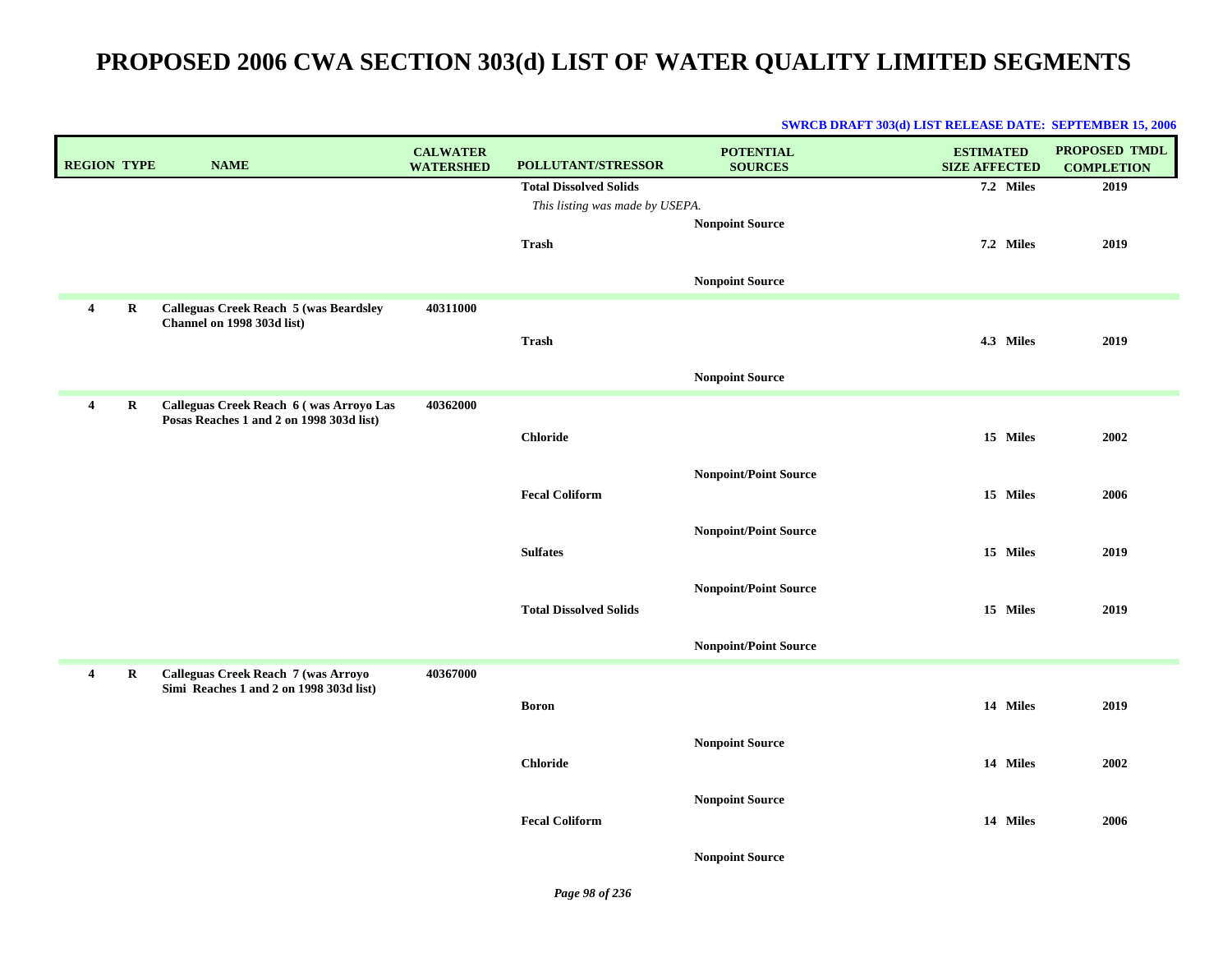|                                        |                                                                                             |                                     |                               | <b>SWRCB DRAFT 303(d) LIST RELEASE DATE: SEPTEMBER 15, 2006</b> |                                          |                                    |
|----------------------------------------|---------------------------------------------------------------------------------------------|-------------------------------------|-------------------------------|-----------------------------------------------------------------|------------------------------------------|------------------------------------|
| <b>REGION TYPE</b>                     | <b>NAME</b>                                                                                 | <b>CALWATER</b><br><b>WATERSHED</b> | POLLUTANT/STRESSOR            | <b>POTENTIAL</b><br><b>SOURCES</b>                              | <b>ESTIMATED</b><br><b>SIZE AFFECTED</b> | PROPOSED TMDL<br><b>COMPLETION</b> |
|                                        |                                                                                             |                                     | <b>Sulfates</b>               |                                                                 | 14 Miles                                 | 2019                               |
|                                        |                                                                                             |                                     | <b>Total Dissolved Solids</b> | <b>Nonpoint Source</b>                                          | 14 Miles                                 | 2019                               |
|                                        |                                                                                             |                                     |                               | <b>Nonpoint Source</b>                                          |                                          |                                    |
| $\boldsymbol{4}$<br>$\bf R$            | Calleguas Creek Reach 8 (was Tapo<br>Canyon Reach 1)                                        | 40366000                            |                               |                                                                 |                                          |                                    |
|                                        |                                                                                             |                                     | <b>Boron</b>                  |                                                                 | 7.2 Miles                                | 2019                               |
|                                        |                                                                                             |                                     | <b>Chloride</b>               | <b>Nonpoint/Point Source</b>                                    | 7.2 Miles                                | 2002                               |
|                                        |                                                                                             |                                     |                               |                                                                 |                                          |                                    |
|                                        |                                                                                             |                                     | <b>Sulfates</b>               | <b>Nonpoint/Point Source</b>                                    | 7.2 Miles                                | 2019                               |
|                                        |                                                                                             |                                     |                               | <b>Nonpoint/Point Source</b>                                    |                                          |                                    |
|                                        |                                                                                             |                                     | <b>Total Dissolved Solids</b> |                                                                 | 7.2 Miles                                | 2019                               |
|                                        |                                                                                             |                                     |                               | Nonpoint/Point Source                                           |                                          |                                    |
| $\overline{\mathbf{4}}$<br>$\mathbf R$ | Calleguas Creek Reach 9A (was lower part<br>of Conejo Creek Reach 1 on 1998 303d list)      | 40312000                            |                               |                                                                 |                                          |                                    |
|                                        |                                                                                             |                                     | <b>Fecal Coliform</b>         |                                                                 | 1.7 Miles                                | 2006                               |
|                                        |                                                                                             |                                     |                               | <b>Nonpoint/Point Source</b>                                    |                                          |                                    |
|                                        |                                                                                             |                                     | <b>Sulfates</b>               |                                                                 | 1.7 Miles                                | 2019                               |
|                                        |                                                                                             |                                     |                               | <b>Nonpoint/Point Source</b>                                    |                                          |                                    |
|                                        |                                                                                             |                                     | <b>Total Dissolved Solids</b> |                                                                 | 1.7 Miles                                | 2019                               |
|                                        |                                                                                             |                                     |                               | <b>Nonpoint/Point Source</b>                                    |                                          |                                    |
| $\overline{4}$<br>R                    | Calleguas Creek Reach 9B (was part of<br>Conejo Creek Reaches 1 and 2 on 1998<br>303d list) | 40363000                            |                               |                                                                 |                                          |                                    |
|                                        |                                                                                             |                                     | <b>Chloride</b>               |                                                                 | 6.2 Miles                                | 2002                               |
|                                        |                                                                                             |                                     |                               | <b>Nonpoint/Point Source</b>                                    |                                          |                                    |
|                                        |                                                                                             |                                     |                               |                                                                 |                                          |                                    |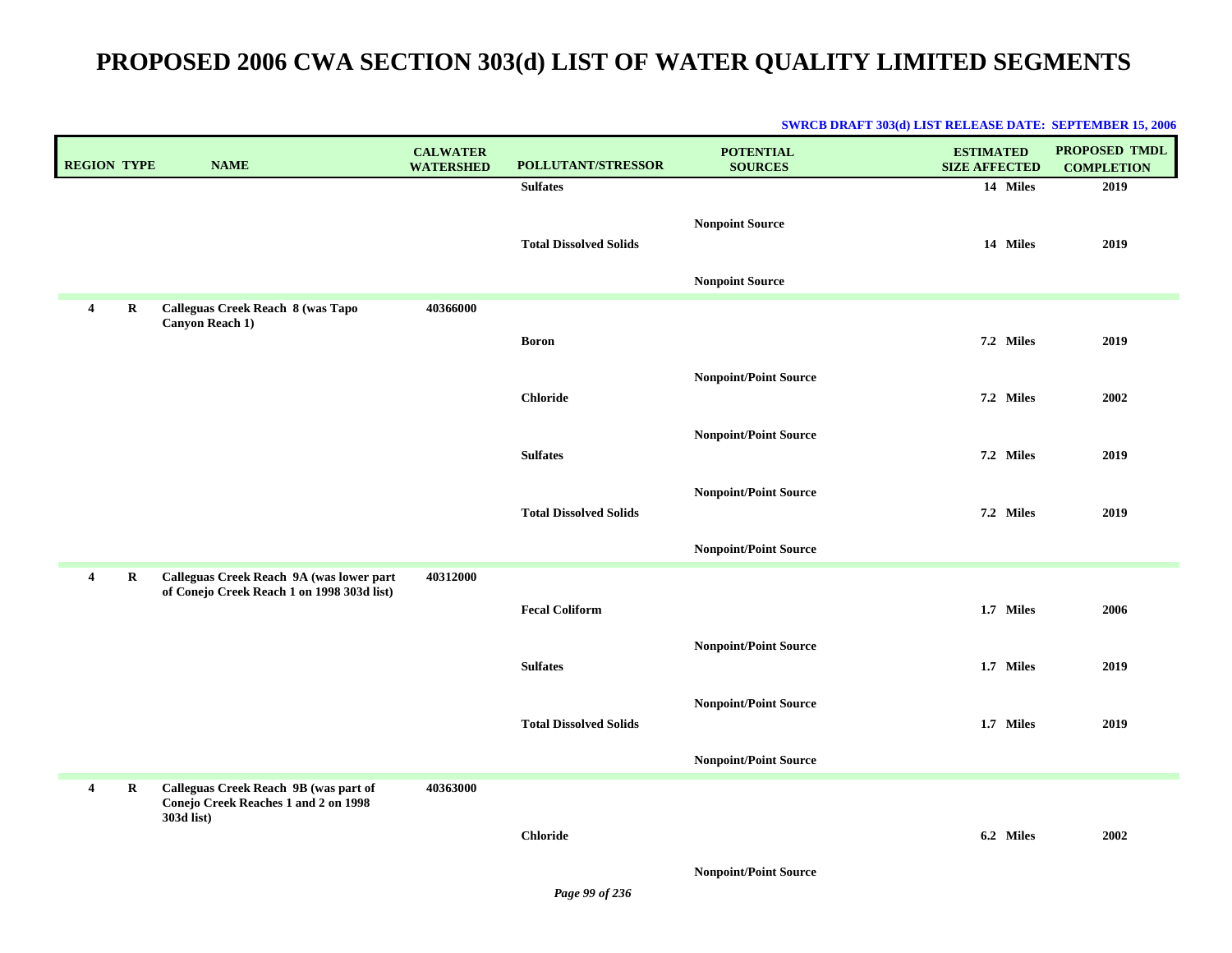| <b>REGION TYPE</b>            | <b>NAME</b>                                                                                                                                                    | <b>CALWATER</b><br><b>WATERSHED</b> | POLLUTANT/STRESSOR            | <b>POTENTIAL</b><br><b>SOURCES</b> | <b>ESTIMATED</b><br><b>SIZE AFFECTED</b> | PROPOSED TMDL<br><b>COMPLETION</b> |
|-------------------------------|----------------------------------------------------------------------------------------------------------------------------------------------------------------|-------------------------------------|-------------------------------|------------------------------------|------------------------------------------|------------------------------------|
|                               |                                                                                                                                                                |                                     | <b>Fecal Coliform</b>         |                                    | 6.2 Miles                                | 2006                               |
|                               |                                                                                                                                                                |                                     | <b>Sulfates</b>               | <b>Nonpoint/Point Source</b>       | 6.2 Miles                                | 2019                               |
|                               |                                                                                                                                                                |                                     | <b>Total Dissolved Solids</b> | <b>Nonpoint/Point Source</b>       | 6.2 Miles                                | 2019                               |
|                               |                                                                                                                                                                |                                     |                               | <b>Nonpoint/Point Source</b>       |                                          |                                    |
| $\overline{4}$<br>$\mathbf R$ | Calleguas Creek Reach 10 (Conejo Creek<br>(Hill Canyon)-was part of Conejo Crk<br>Reaches 2 & 3, and lower Conejo<br>Crk/Arroyo Conejo N Fk on 1998 303d list) | 40364000                            |                               |                                    |                                          |                                    |
|                               |                                                                                                                                                                |                                     | Ammonia                       |                                    | 3 Miles                                  | 2002                               |
|                               |                                                                                                                                                                |                                     | <b>Chloride</b>               | <b>Nonpoint/Point Source</b>       | 3 Miles                                  | 2019                               |
|                               |                                                                                                                                                                |                                     | <b>Fecal Coliform</b>         | <b>Nonpoint/Point Source</b>       | 3 Miles                                  | 2006                               |
|                               |                                                                                                                                                                |                                     | <b>Sulfates</b>               | <b>Nonpoint Source</b>             | 3 Miles                                  | 2019                               |
|                               |                                                                                                                                                                |                                     | <b>Total Dissolved Solids</b> | <b>Nonpoint Source</b>             | 3 Miles                                  | 2019                               |
|                               |                                                                                                                                                                |                                     |                               | <b>Nonpoint/Point Source</b>       |                                          |                                    |
| $\overline{4}$<br>R           | Calleguas Creek Reach 11 (Arroyo Santa<br>Rosa, was part of Conejo Creek Reach 3 on<br>1998 303d list)                                                         | 40365000                            |                               |                                    |                                          |                                    |
|                               |                                                                                                                                                                |                                     | <b>Fecal Coliform</b>         |                                    | 8.7 Miles                                | 2006                               |
|                               |                                                                                                                                                                |                                     | <b>Sulfates</b>               | <b>Nonpoint/Point Source</b>       | 8.7 Miles                                | 2019                               |
|                               |                                                                                                                                                                |                                     |                               | <b>Nonpoint/Point Source</b>       |                                          |                                    |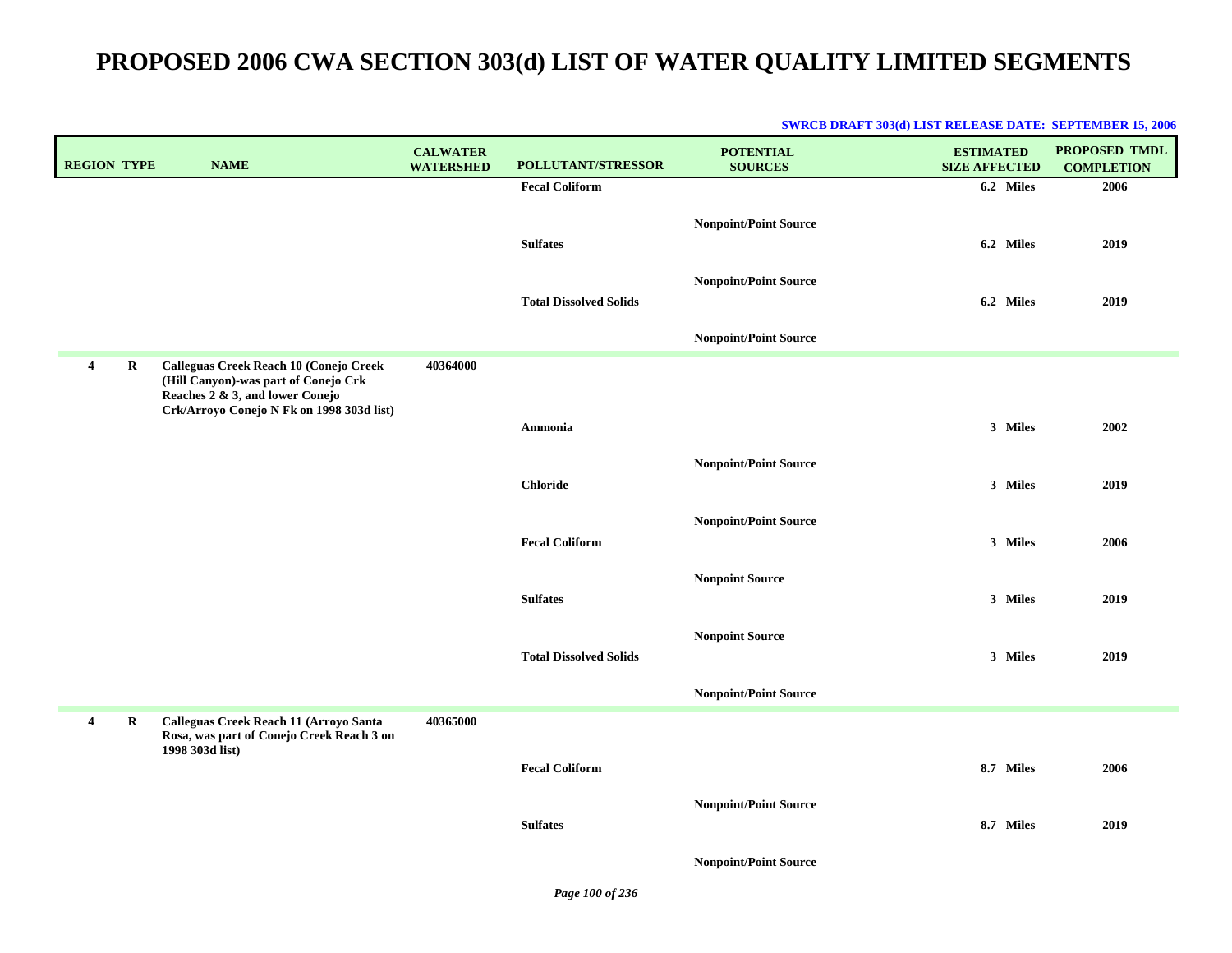| <b>REGION TYPE</b> |             | <b>NAME</b>                                                                                                           | <b>CALWATER</b><br><b>WATERSHED</b> | POLLUTANT/STRESSOR                                            | <b>POTENTIAL</b><br><b>SOURCES</b> | <b>ESTIMATED</b><br><b>SIZE AFFECTED</b> | <b>PROPOSED TMDL</b><br><b>COMPLETION</b> |
|--------------------|-------------|-----------------------------------------------------------------------------------------------------------------------|-------------------------------------|---------------------------------------------------------------|------------------------------------|------------------------------------------|-------------------------------------------|
|                    |             |                                                                                                                       |                                     | <b>Total Dissolved Solids</b>                                 |                                    | 8.7 Miles                                | 2019                                      |
|                    |             |                                                                                                                       |                                     |                                                               |                                    |                                          |                                           |
|                    |             |                                                                                                                       |                                     |                                                               | <b>Nonpoint/Point Source</b>       |                                          |                                           |
| 4                  | $\mathbf R$ | Calleguas Creek Reach 12 (was Conejo<br>Creek/Arroyo Conejo North Fork on 1998<br>303d list)                          | 40364000                            |                                                               |                                    |                                          |                                           |
|                    |             |                                                                                                                       |                                     | <b>Sulfates</b>                                               |                                    | 5.5 Miles                                | 2019                                      |
|                    |             |                                                                                                                       |                                     |                                                               | <b>Nonpoint/Point Source</b>       |                                          |                                           |
|                    |             |                                                                                                                       |                                     | <b>Total Dissolved Solids</b>                                 |                                    | 5.5 Miles                                | 2019                                      |
|                    |             |                                                                                                                       |                                     |                                                               |                                    |                                          |                                           |
|                    |             |                                                                                                                       |                                     |                                                               | <b>Nonpoint/Point Source</b>       |                                          |                                           |
| 4                  | $\bf R$     | Calleguas Creek Reach 13 (Conejo Creek<br>South Fork, was Conejo Cr Reach 4 and<br>part of Reach 3 on 1998 303d list) | 40368000                            |                                                               |                                    |                                          |                                           |
|                    |             |                                                                                                                       |                                     | <b>Chloride</b>                                               |                                    | 17 Miles                                 | 2002                                      |
|                    |             |                                                                                                                       |                                     |                                                               | <b>Nonpoint/Point Source</b>       |                                          |                                           |
|                    |             |                                                                                                                       |                                     | <b>Sulfates</b>                                               |                                    | 17 Miles                                 | 2019                                      |
|                    |             |                                                                                                                       |                                     |                                                               | <b>Nonpoint/Point Source</b>       |                                          |                                           |
|                    |             |                                                                                                                       |                                     | <b>Total Dissolved Solids</b>                                 |                                    | 17 Miles                                 | 2019                                      |
|                    |             |                                                                                                                       |                                     |                                                               | <b>Nonpoint/Point Source</b>       |                                          |                                           |
| 4                  | $\bf R$     | Canada Larga (Ventura River Watershed)                                                                                | 40210010                            |                                                               |                                    |                                          |                                           |
|                    |             |                                                                                                                       |                                     | <b>Fecal Coliform</b>                                         |                                    | 8 Miles                                  | 2019                                      |
|                    |             |                                                                                                                       |                                     | Horse stables, land use, cattle, and wildlife may be sources. |                                    |                                          |                                           |
|                    |             |                                                                                                                       |                                     |                                                               | <b>Nonpoint Source</b>             | 8 Miles                                  | 2019                                      |
|                    |             |                                                                                                                       |                                     | <b>Low Dissolved Oxygen</b>                                   |                                    |                                          |                                           |
|                    |             |                                                                                                                       |                                     |                                                               | <b>Nonpoint Source</b>             |                                          |                                           |
| 4                  | $\mathbf C$ | <b>Carbon Beach</b>                                                                                                   | 40416000                            | <b>DDT</b>                                                    |                                    | 1.5 Miles                                | 2019                                      |
|                    |             |                                                                                                                       |                                     | Fish consumption advisory for DDT.                            |                                    |                                          |                                           |
|                    |             |                                                                                                                       |                                     |                                                               | <b>Nonpoint Source</b>             |                                          |                                           |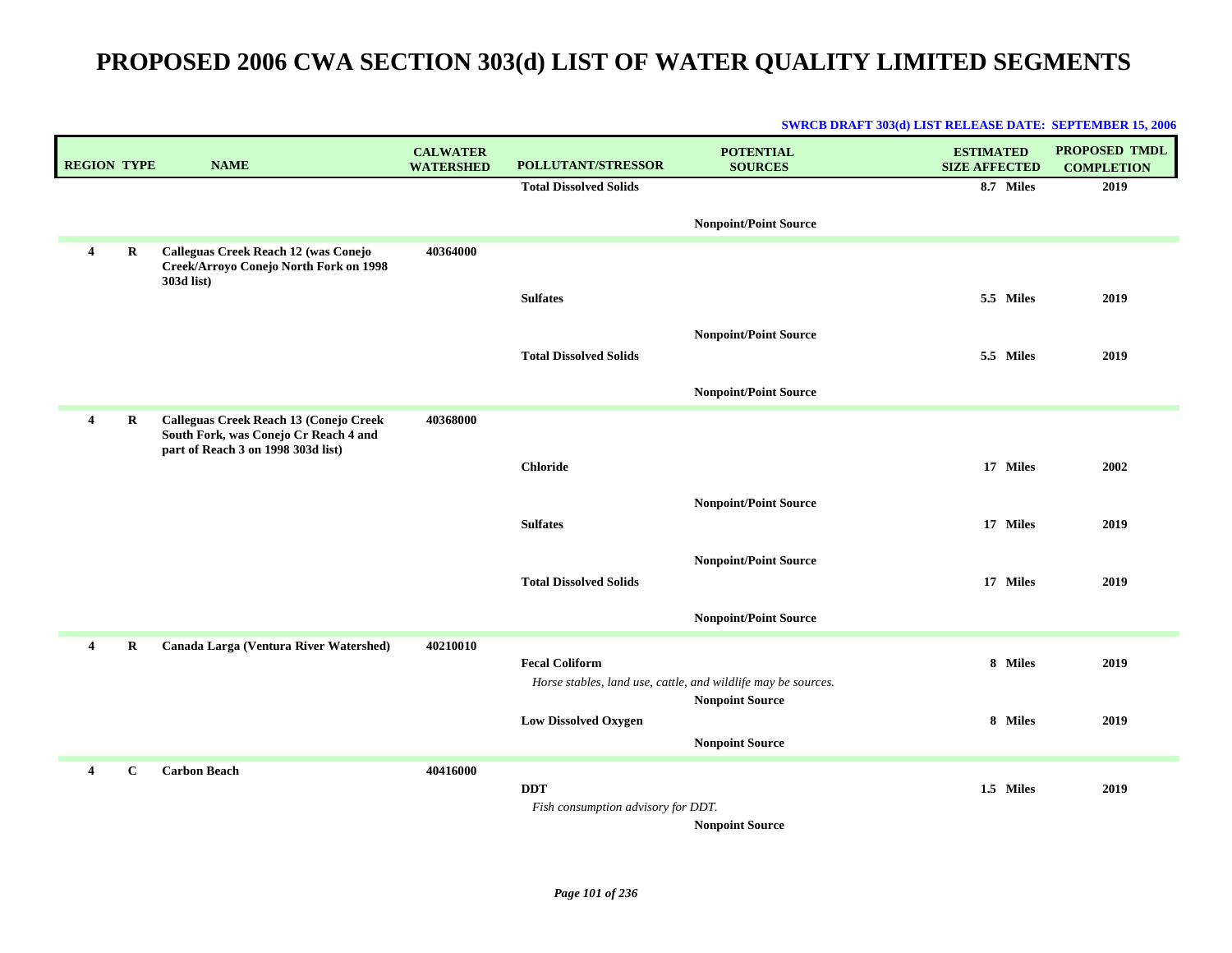| <b>REGION TYPE</b>      |              | <b>NAME</b>                         | <b>CALWATER</b><br><b>WATERSHED</b> | POLLUTANT/STRESSOR                                 | <b>POTENTIAL</b><br><b>SOURCES</b> | <b>ESTIMATED</b><br><b>SIZE AFFECTED</b> | <b>PROPOSED TMDL</b><br><b>COMPLETION</b> |
|-------------------------|--------------|-------------------------------------|-------------------------------------|----------------------------------------------------|------------------------------------|------------------------------------------|-------------------------------------------|
|                         |              |                                     |                                     | PCBs (Polychlorinated biphenyls)                   |                                    | 1.5 Miles                                | 2019                                      |
|                         |              |                                     |                                     | Fish consumption advisory for PCBs.                |                                    |                                          |                                           |
|                         |              |                                     |                                     |                                                    | <b>Nonpoint Source</b>             |                                          |                                           |
| 4                       | $\mathbf C$  | <b>Castlerock Beach</b>             | 40513000                            |                                                    |                                    |                                          |                                           |
|                         |              |                                     |                                     | <b>DDT</b>                                         |                                    | 0.21 Miles                               | 2019                                      |
|                         |              |                                     |                                     | Fish Consumption Advisory for DDT.                 | <b>Nonpoint Source</b>             |                                          |                                           |
|                         |              |                                     |                                     | PCBs (Polychlorinated biphenyls)                   |                                    | 0.21 Miles                               | 2019                                      |
|                         |              |                                     |                                     | Fish Consumption Advisory for PCBs.                |                                    |                                          |                                           |
|                         |              |                                     |                                     |                                                    | <b>Nonpoint Source</b>             |                                          |                                           |
| 4                       | $\, {\bf B}$ | <b>Channel Islands Harbor</b>       | 40311000                            |                                                    |                                    |                                          |                                           |
|                         |              |                                     |                                     | Lead (sediment)                                    |                                    | 209 Acres                                | 2019                                      |
|                         |              |                                     |                                     |                                                    | <b>Nonpoint Source</b>             |                                          |                                           |
|                         |              |                                     |                                     | Zinc (sediment)                                    |                                    | 209 Acres                                | 2019                                      |
|                         |              |                                     |                                     |                                                    | <b>Nonpoint Source</b>             |                                          |                                           |
|                         |              |                                     |                                     |                                                    |                                    |                                          |                                           |
| $\overline{4}$          | $\mathbf C$  | <b>Channel Islands Harbor Beach</b> | 40311000                            | <b>Indicator bacteria</b>                          |                                    | 0.08 Miles                               | 2019                                      |
|                         |              |                                     |                                     |                                                    |                                    |                                          |                                           |
|                         |              |                                     |                                     |                                                    | <b>Nonpoint/Point Source</b>       |                                          |                                           |
| $\overline{\mathbf{4}}$ | T            | Colorado Lagoon                     | 40512000                            |                                                    |                                    |                                          |                                           |
|                         |              |                                     |                                     | Chlordane (tissue & sediment)                      |                                    | 13 Acres                                 | 2019                                      |
|                         |              |                                     |                                     |                                                    | <b>Nonpoint Source</b>             |                                          |                                           |
|                         |              |                                     |                                     | DDT (tissue)                                       |                                    | 13 Acres                                 | 2019                                      |
|                         |              |                                     |                                     |                                                    | <b>Nonpoint Source</b>             |                                          |                                           |
|                         |              |                                     |                                     | Dieldrin (tissue)                                  |                                    | 13 Acres                                 | 2019                                      |
|                         |              |                                     |                                     |                                                    | <b>Nonpoint Source</b>             |                                          |                                           |
|                         |              |                                     |                                     | Lead (sediment)                                    |                                    | 13 Acres                                 | 2019                                      |
|                         |              |                                     |                                     |                                                    | <b>Nonpoint Source</b>             |                                          |                                           |
|                         |              |                                     |                                     | PAHs (Polycyclic Aromatic Hydrocarbons) (sediment) |                                    | 13 Acres                                 | 2019                                      |
|                         |              |                                     |                                     |                                                    | <b>Nonpoint Source</b>             |                                          |                                           |
|                         |              |                                     |                                     | PCBs (Polychlorinated biphenyls) (tissue)          |                                    | 13 Acres                                 | 2019                                      |
|                         |              |                                     |                                     |                                                    | <b>Nonpoint Source</b>             |                                          |                                           |
|                         |              |                                     |                                     | <b>Sediment Toxicity</b>                           |                                    | 13 Acres                                 | 2019                                      |
|                         |              |                                     |                                     |                                                    | <b>Nonpoint Source</b>             |                                          |                                           |
|                         |              |                                     |                                     |                                                    |                                    |                                          |                                           |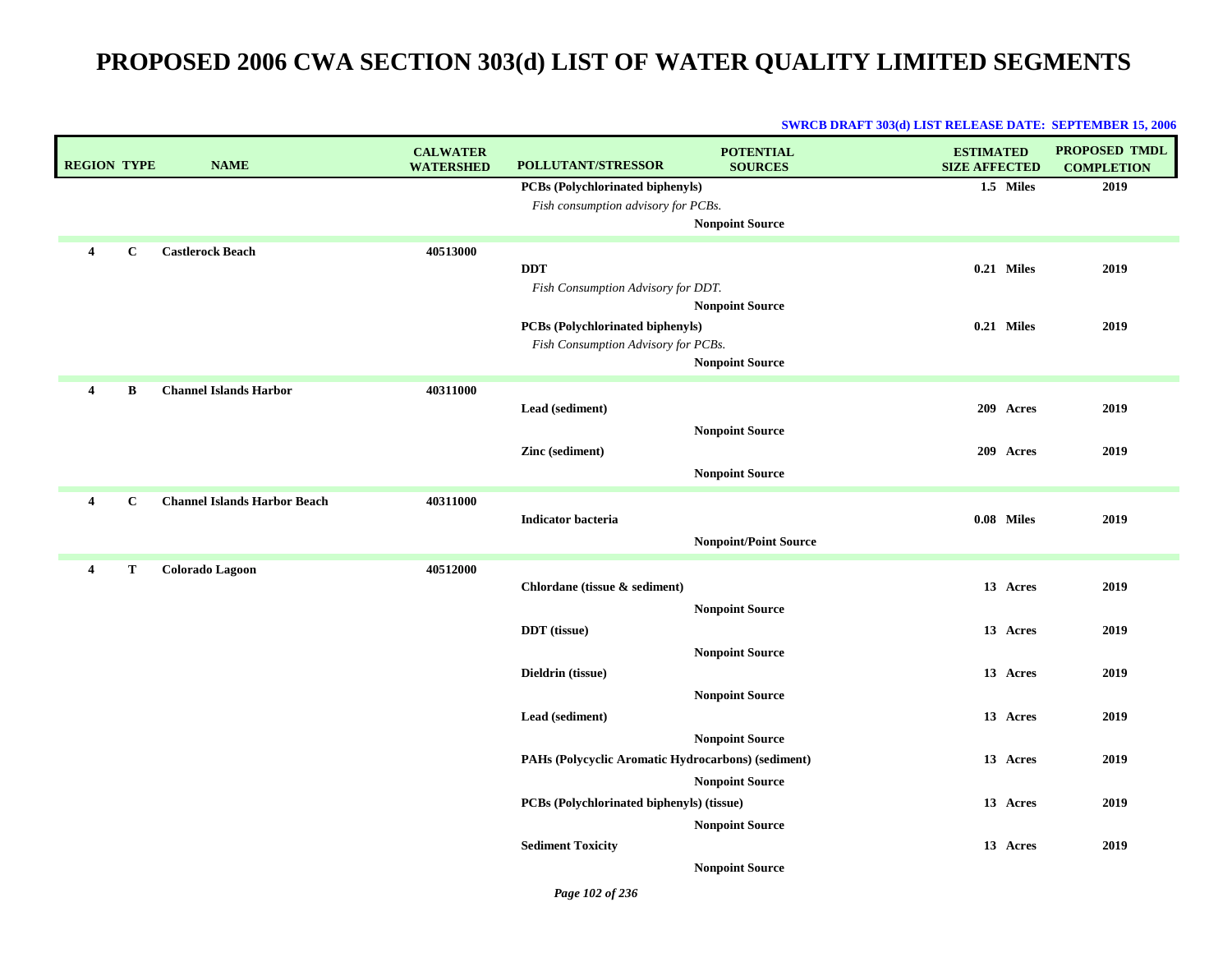| <b>SWRCB DRAFT 303(d) LIST RELEASE DATE: SEPTEMBER 15, 2006</b> |  |
|-----------------------------------------------------------------|--|
|                                                                 |  |

| <b>REGION TYPE</b> |             | <b>NAME</b>          | <b>CALWATER</b><br><b>WATERSHED</b> | POLLUTANT/STRESSOR                             | <b>POTENTIAL</b><br><b>SOURCES</b> | <b>ESTIMATED</b><br><b>SIZE AFFECTED</b> | PROPOSED TMDL<br><b>COMPLETION</b> |
|--------------------|-------------|----------------------|-------------------------------------|------------------------------------------------|------------------------------------|------------------------------------------|------------------------------------|
|                    |             |                      |                                     | Zinc (sediment)                                |                                    | 13 Acres                                 | 2019                               |
|                    |             |                      |                                     |                                                | <b>Nonpoint Source</b>             |                                          |                                    |
| 4                  | $\mathbf R$ | <b>Compton Creek</b> | 40515010                            |                                                |                                    |                                          |                                    |
|                    |             |                      |                                     | <b>Coliform Bacteria</b>                       |                                    | 8.5 Miles                                | 2009                               |
|                    |             |                      |                                     |                                                | <b>Nonpoint/Point Source</b>       |                                          |                                    |
|                    |             |                      |                                     | <b>Trash</b>                                   |                                    | 8.5 Miles                                | 2019                               |
|                    |             |                      |                                     |                                                |                                    |                                          |                                    |
|                    |             |                      |                                     |                                                | <b>Source Unknown</b>              |                                          |                                    |
| $\overline{4}$     | $\bf R$     | <b>Coyote Creek</b>  | 40515010                            | <b>Coliform Bacteria</b>                       |                                    | 13 Miles                                 | 2019                               |
|                    |             |                      |                                     |                                                |                                    |                                          |                                    |
|                    |             |                      |                                     |                                                | <b>Nonpoint/Point Source</b>       |                                          |                                    |
|                    |             |                      |                                     | Copper, Dissolved                              |                                    | 13 Miles                                 | 2006                               |
|                    |             |                      |                                     |                                                | <b>Nonpoint Source</b>             |                                          |                                    |
|                    |             |                      |                                     | <b>Diazinon</b>                                |                                    | 13 Miles                                 | 2019                               |
|                    |             |                      |                                     |                                                | <b>Source Unknown</b>              |                                          |                                    |
|                    |             |                      |                                     | Nitrogen, Nitrite                              |                                    | 13 Miles                                 | 2019                               |
|                    |             |                      |                                     |                                                |                                    |                                          |                                    |
|                    |             |                      |                                     |                                                | <b>Source Unknown</b>              |                                          |                                    |
|                    |             |                      |                                     | pН                                             |                                    | 13 Miles                                 | 2019                               |
|                    |             |                      |                                     |                                                | <b>Source Unknown</b>              |                                          |                                    |
|                    |             |                      |                                     | <b>Toxicity</b>                                |                                    | 13 Miles                                 | 2007                               |
|                    |             |                      |                                     | This listing was made by USEPA.                |                                    |                                          |                                    |
|                    |             |                      |                                     |                                                | <b>Point Source</b>                |                                          |                                    |
| $\overline{4}$     | L           | <b>Crystal Lake</b>  | 40543000                            |                                                |                                    |                                          |                                    |
|                    |             |                      |                                     | <b>Organic Enrichment/Low Dissolved Oxygen</b> | <b>Nonpoint Source</b>             | 3.7 Acres                                | 2019                               |
|                    |             |                      |                                     |                                                |                                    |                                          |                                    |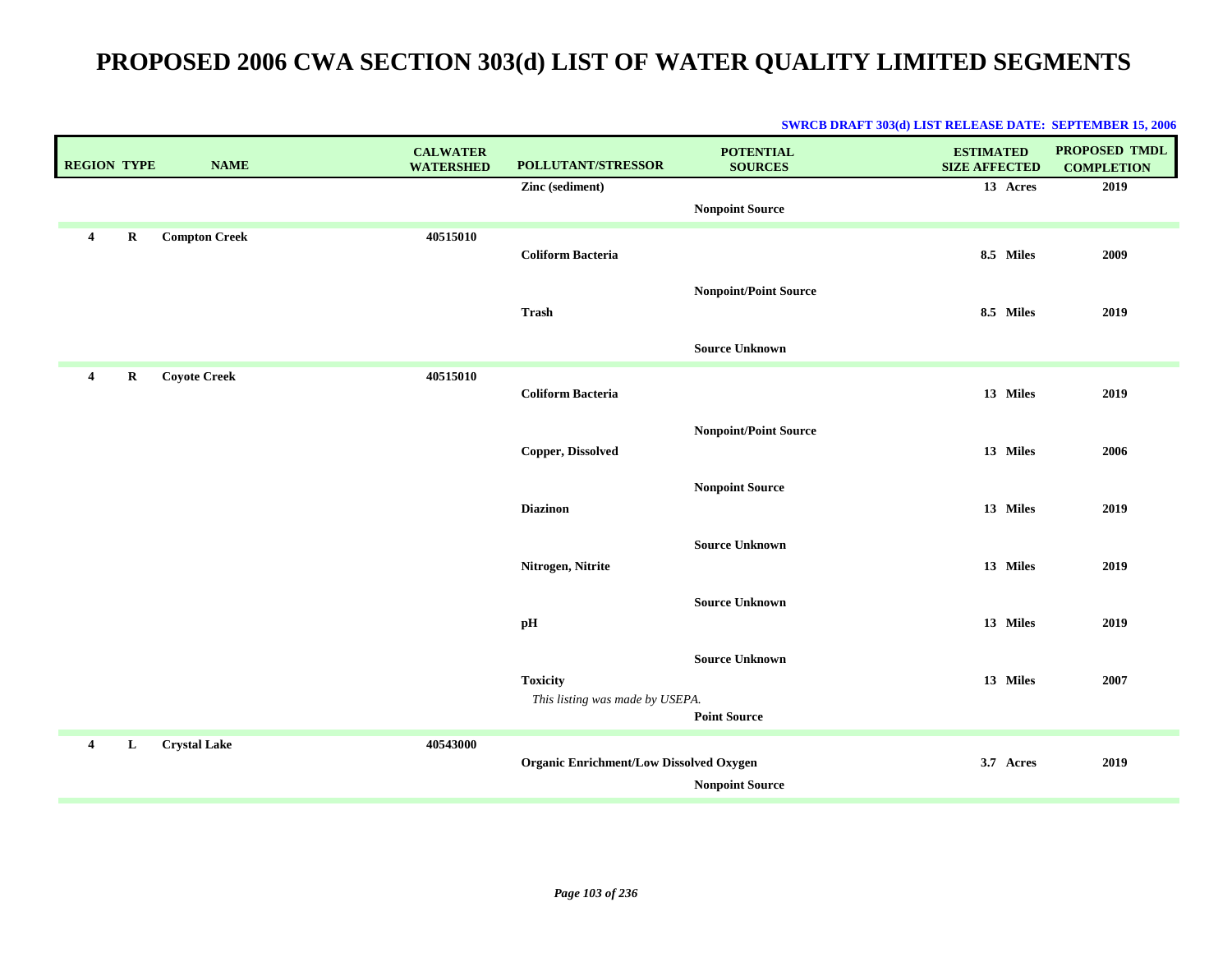| <b>REGION TYPE</b>      |   | <b>NAME</b>                                                   | <b>CALWATER</b><br><b>WATERSHED</b> | POLLUTANT/STRESSOR                                 | <b>POTENTIAL</b><br><b>SOURCES</b>                           | <b>ESTIMATED</b><br><b>SIZE AFFECTED</b> | <b>PROPOSED TMDL</b><br><b>COMPLETION</b> |
|-------------------------|---|---------------------------------------------------------------|-------------------------------------|----------------------------------------------------|--------------------------------------------------------------|------------------------------------------|-------------------------------------------|
| $\overline{\mathbf{4}}$ | R | Dominguez Channel (lined portion above<br><b>Vermont Ave)</b> | 40351000                            | Aldrin (tissue)                                    |                                                              | 6.7 Miles                                | 2019                                      |
|                         |   |                                                               |                                     | Ammonia                                            | <b>Nonpoint/Point Source</b>                                 | 6.7 Miles                                | 2019                                      |
|                         |   |                                                               |                                     | ChemA (tissue)                                     | <b>Nonpoint/Point Source</b>                                 | 6.7 Miles                                | 2019                                      |
|                         |   |                                                               |                                     | Chlordane (tissue)                                 | <b>Nonpoint/Point Source</b>                                 | 6.7 Miles                                | 2019                                      |
|                         |   |                                                               |                                     | Chromium (sediment)                                | <b>Nonpoint/Point Source</b>                                 | 6.7 Miles                                | 2019                                      |
|                         |   |                                                               |                                     | Copper                                             | <b>Nonpoint/Point Source</b>                                 | 6.7 Miles                                | 2019                                      |
|                         |   |                                                               |                                     | DDT (tissue & sediment)                            | <b>Nonpoint/Point Source</b>                                 | 6.7 Miles                                | 2019                                      |
|                         |   |                                                               |                                     | Dieldrin (tissue)                                  | <b>Nonpoint/Point Source</b>                                 | 6.7 Miles                                | 2019                                      |
|                         |   |                                                               |                                     | <b>Indicator bacteria</b>                          | <b>Nonpoint/Point Source</b>                                 | 6.7 Miles                                | 2007                                      |
|                         |   |                                                               |                                     | Lead (tissue)                                      | <b>Nonpoint/Point Source</b>                                 | 6.7 Miles                                | 2019                                      |
|                         |   |                                                               |                                     | PAHs (Polycyclic Aromatic Hydrocarbons) (sediment) | <b>Nonpoint/Point Source</b><br><b>Nonpoint/Point Source</b> | 6.7 Miles                                | 2019                                      |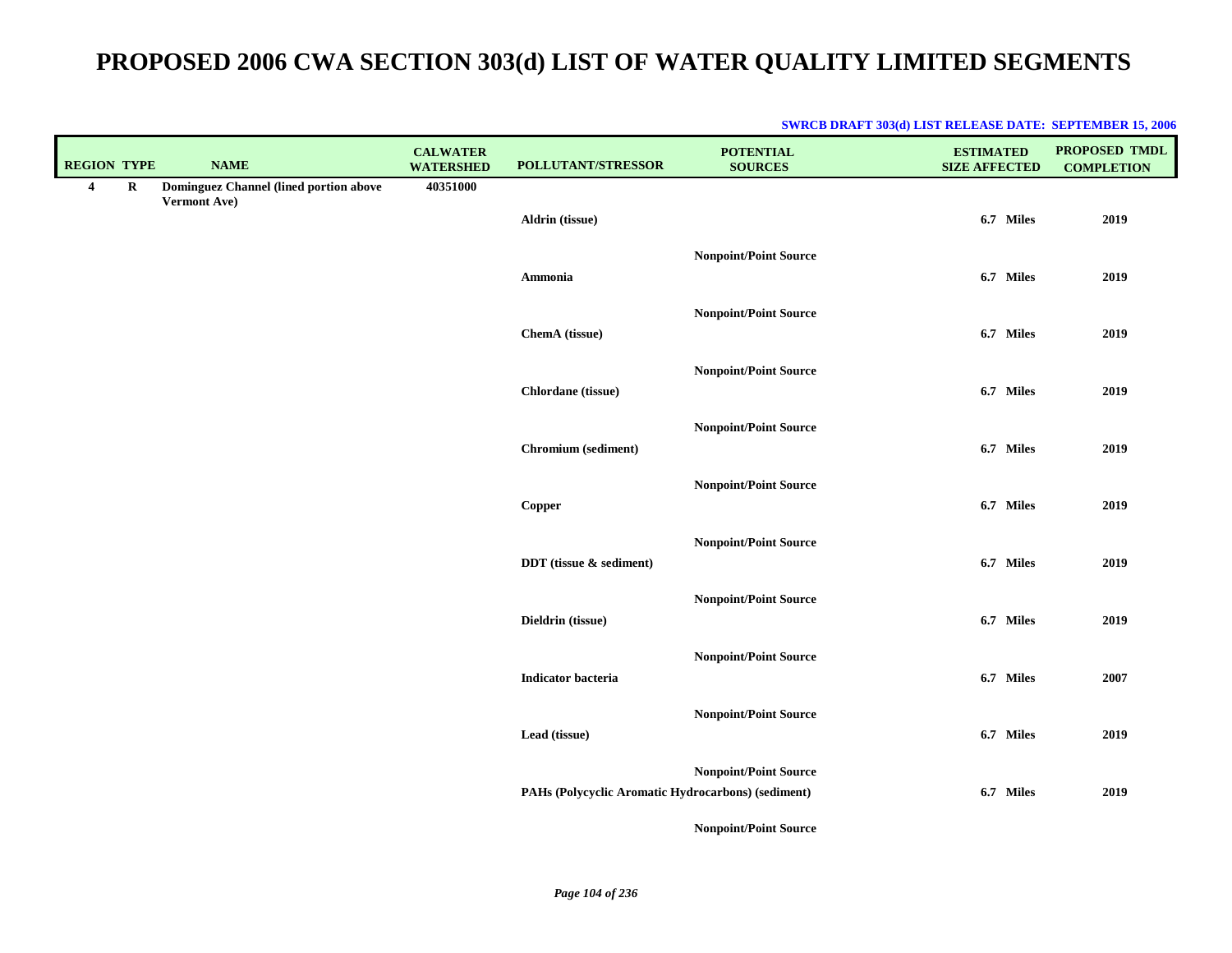| <b>REGION TYPE</b> |   | <b>NAME</b>                                                             | <b>CALWATER</b><br><b>WATERSHED</b> | POLLUTANT/STRESSOR                        | <b>POTENTIAL</b><br><b>SOURCES</b> | <b>ESTIMATED</b><br><b>SIZE AFFECTED</b> | PROPOSED TMDL<br><b>COMPLETION</b> |
|--------------------|---|-------------------------------------------------------------------------|-------------------------------------|-------------------------------------------|------------------------------------|------------------------------------------|------------------------------------|
|                    |   |                                                                         |                                     | PCBs (Polychlorinated biphenyls) (tissue) |                                    | 6.7 Miles                                | 2019                               |
|                    |   |                                                                         |                                     | <b>Sediment Toxicity</b>                  | <b>Nonpoint/Point Source</b>       | 6.7 Miles                                | 2019                               |
|                    |   |                                                                         |                                     | Zinc (sediment)                           | <b>Source Unknown</b>              | 6.7 Miles                                | 2019                               |
|                    |   |                                                                         |                                     |                                           | <b>Nonpoint/Point Source</b>       |                                          |                                    |
| $\overline{4}$     | Е | <b>Dominguez Channel Estuary (unlined</b><br>portion below Vermont Ave) | 40512000                            | Aldrin (tissue)                           |                                    | 140 Acres                                | 2019                               |
|                    |   | Ammonia                                                                 | <b>Nonpoint/Point Source</b>        | 140 Acres                                 | 2019                               |                                          |                                    |
|                    |   |                                                                         | <b>Benthic Community Effects</b>    | Nonpoint/Point Source                     | 140 Acres                          | 2019                                     |                                    |
|                    |   |                                                                         |                                     | Benzo(a)pyrene (PAHs)                     | <b>Nonpoint/Point Source</b>       | 140 Acres                                | 2019                               |
|                    |   |                                                                         |                                     | Benzo[a]anthracene                        | <b>Source Unknown</b>              | 140 Acres                                | 2019                               |
|                    |   |                                                                         |                                     | ChemA (tissue)                            | <b>Source Unknown</b>              | 140 Acres                                | 2019                               |
|                    |   |                                                                         |                                     | Chlordane (tissue)                        | <b>Nonpoint/Point Source</b>       | 140 Acres                                | 2019                               |
|                    |   |                                                                         |                                     | Chrysene (C1-C4)                          | <b>Nonpoint/Point Source</b>       | 140 Acres                                | 2019                               |
|                    |   |                                                                         |                                     |                                           | <b>Source Unknown</b>              |                                          |                                    |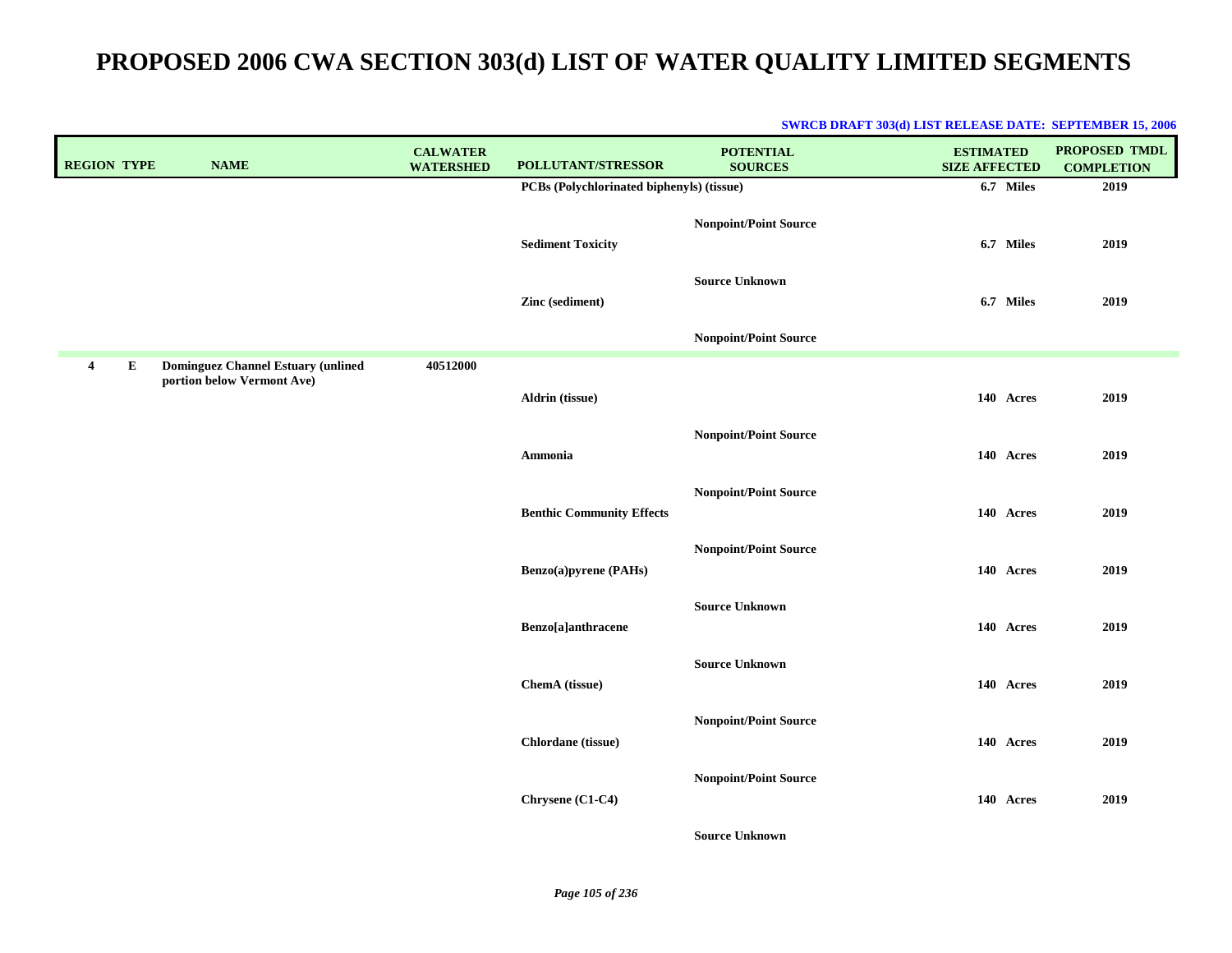| <b>REGION TYPE</b>            | <b>NAME</b>           | <b>CALWATER</b><br><b>WATERSHED</b> | <b>POLLUTANT/STRESSOR</b>        | <b>POTENTIAL</b><br><b>SOURCES</b>                         | <b>ESTIMATED</b><br><b>SIZE AFFECTED</b> | <b>PROPOSED TMDL</b><br><b>COMPLETION</b> |
|-------------------------------|-----------------------|-------------------------------------|----------------------------------|------------------------------------------------------------|------------------------------------------|-------------------------------------------|
|                               |                       |                                     | <b>Coliform Bacteria</b>         |                                                            | 140 Acres                                | 2007                                      |
|                               |                       |                                     | DDT (tissue & sediment)          | <b>Nonpoint/Point Source</b>                               | 140 Acres                                | 2019                                      |
|                               |                       |                                     | Dieldrin (tissue)                | <b>Nonpoint/Point Source</b>                               | 140 Acres                                | 2019                                      |
|                               |                       |                                     | Lead (tissue)                    | <b>Nonpoint/Point Source</b>                               | 140 Acres                                | 2019                                      |
|                               |                       |                                     | PCBs (Polychlorinated biphenyls) | <b>Nonpoint/Point Source</b>                               | 140 Acres                                | 2019                                      |
|                               |                       |                                     | Phenanthrene                     | <b>Source Unknown</b>                                      | 140 Acres                                | 2019                                      |
|                               |                       |                                     | Pyrene                           | <b>Source Unknown</b>                                      | 140 Acres                                | 2019                                      |
|                               |                       |                                     | Zinc (sediment)                  | <b>Source Unknown</b>                                      | 140 Acres                                | 2019                                      |
|                               |                       |                                     |                                  | <b>Nonpoint/Point Source</b>                               |                                          |                                           |
| $\mathbf R$<br>$\overline{4}$ | Dry Canyon Creek      | 40521000                            | <b>Fecal Coliform</b>            |                                                            | 3.9 Miles                                | 2009                                      |
|                               |                       |                                     |                                  | <b>Urban Runoff/Storm Sewers</b><br><b>Natural Sources</b> |                                          |                                           |
| 4<br>L                        | <b>Echo Park Lake</b> | 40515010                            | Algae                            |                                                            | 13 Acres                                 | 2019                                      |
|                               |                       |                                     | Ammonia                          | <b>Nonpoint Source</b>                                     | 13 Acres                                 | 2019                                      |
|                               |                       |                                     |                                  | <b>Nonpoint Source</b>                                     |                                          |                                           |

#### **SWRCB DRAFT 303(d) LIST RELEASE DATE: SEPTEMBER 15, 2006**

*Page 106 of 236*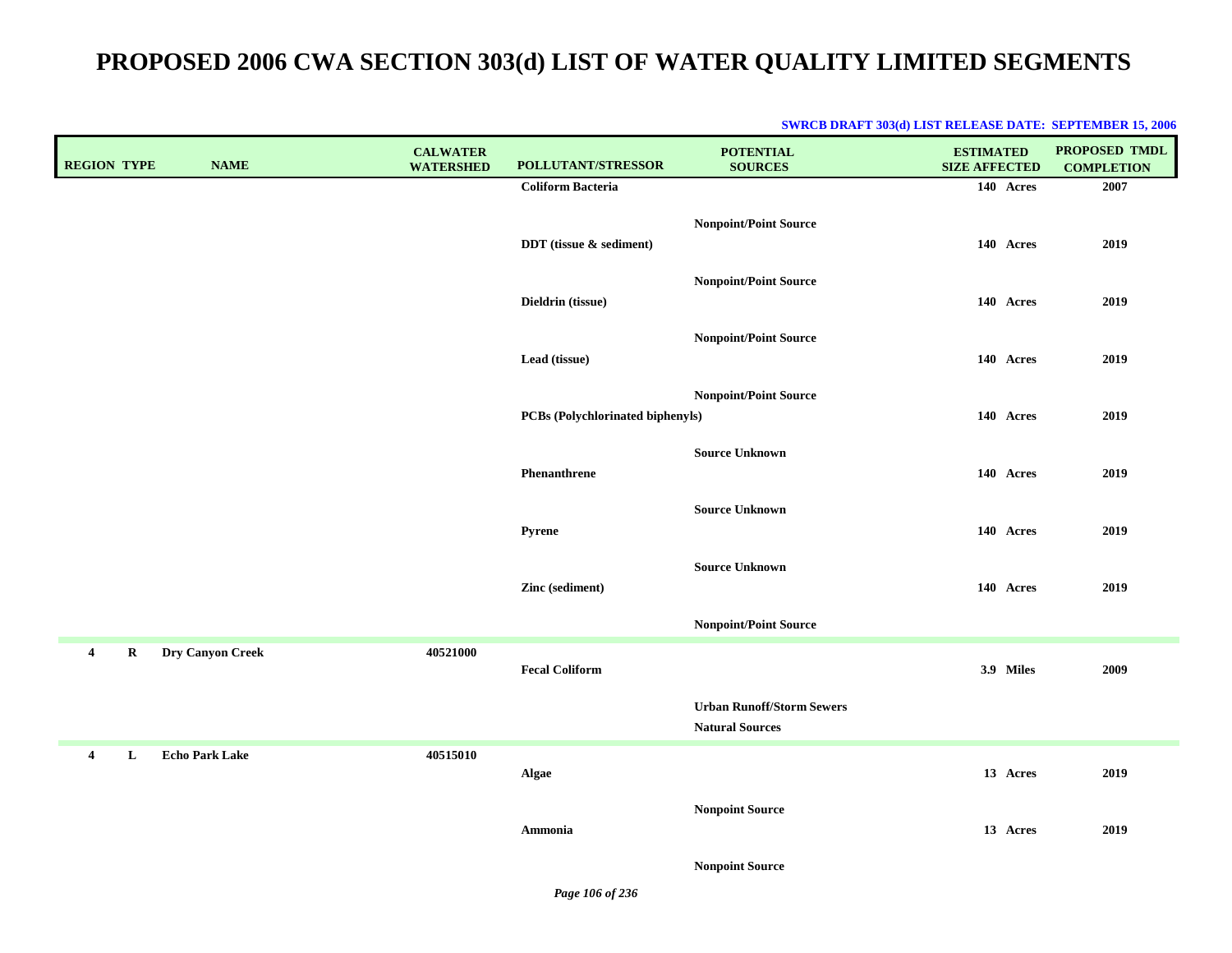| <b>REGION TYPE</b>      |   | <b>NAME</b>            | <b>CALWATER</b><br><b>WATERSHED</b> | POLLUTANT/STRESSOR                        | <b>POTENTIAL</b><br><b>SOURCES</b>               | <b>ESTIMATED</b><br><b>SIZE AFFECTED</b> | <b>PROPOSED TMDL</b><br><b>COMPLETION</b> |
|-------------------------|---|------------------------|-------------------------------------|-------------------------------------------|--------------------------------------------------|------------------------------------------|-------------------------------------------|
|                         |   |                        |                                     | Copper                                    |                                                  | 13 Acres                                 | 2019                                      |
|                         |   |                        |                                     | Eutrophic                                 | <b>Nonpoint Source</b>                           | 13 Acres                                 | 2019                                      |
|                         |   |                        |                                     | Lead                                      | <b>Nonpoint Source</b>                           | 13 Acres                                 | 2019                                      |
|                         |   |                        |                                     | Odor                                      | <b>Nonpoint Source</b>                           | 13 Acres                                 | 2019                                      |
|                         |   |                        |                                     | PCBs (Polychlorinated biphenyls) (tissue) | <b>Nonpoint Source</b>                           | 13 Acres                                 | 2019                                      |
|                         |   |                        |                                     | pH                                        | <b>Nonpoint Source</b>                           | 13 Acres                                 | 2019                                      |
|                         |   |                        |                                     |                                           | <b>Nonpoint Source</b>                           |                                          |                                           |
| $\overline{\mathbf{4}}$ | L | <b>El Dorado Lakes</b> | 40515010                            | Algae                                     |                                                  | 35 Acres                                 | 2019                                      |
|                         |   |                        |                                     | Ammonia                                   | <b>Nonpoint Source</b><br><b>Nonpoint Source</b> | 35 Acres                                 | 2019                                      |
|                         |   |                        |                                     | Copper                                    | <b>Nonpoint Source</b>                           | 35 Acres                                 | 2019                                      |
|                         |   |                        |                                     | Eutrophic                                 | <b>Nonpoint Source</b>                           | 35 Acres                                 | 2019                                      |
|                         |   |                        |                                     | Lead                                      | <b>Nonpoint Source</b>                           | 35 Acres                                 | 2019                                      |
|                         |   |                        |                                     | Mercury (tissue)                          |                                                  | 35 Acres                                 | 2019                                      |
|                         |   |                        |                                     | $\mathbf{p} \mathbf{H}$                   | <b>Nonpoint Source</b>                           | 35 Acres                                 | 2019                                      |
|                         |   |                        |                                     |                                           | <b>Nonpoint Source</b>                           |                                          |                                           |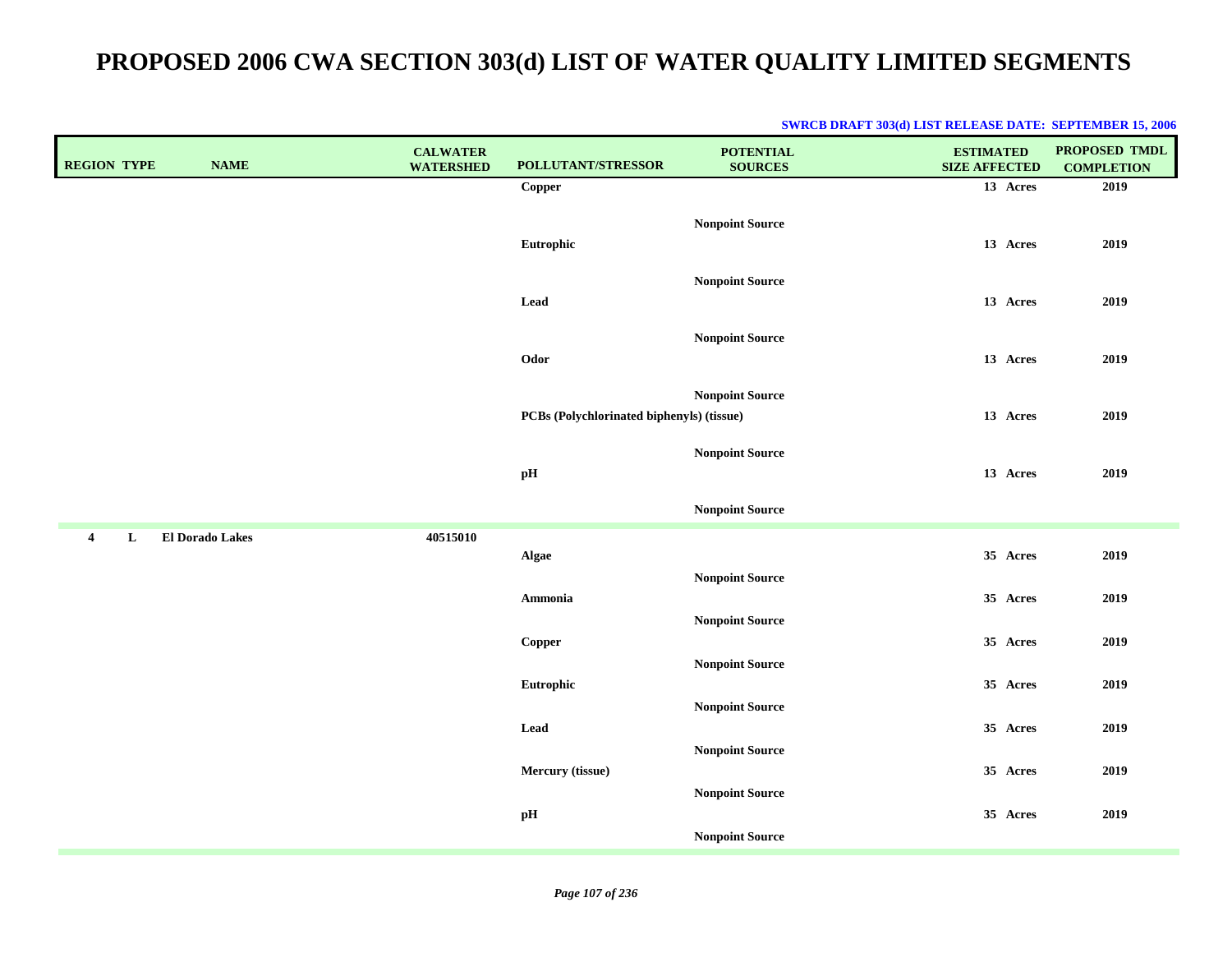| <b>REGION TYPE</b>      |              | <b>NAME</b>                                | <b>CALWATER</b><br><b>WATERSHED</b> | POLLUTANT/STRESSOR                             | <b>POTENTIAL</b><br><b>SOURCES</b> | <b>ESTIMATED</b><br><b>SIZE AFFECTED</b> | <b>PROPOSED TMDL</b><br><b>COMPLETION</b> |
|-------------------------|--------------|--------------------------------------------|-------------------------------------|------------------------------------------------|------------------------------------|------------------------------------------|-------------------------------------------|
| $\overline{4}$          | L            | <b>Elizabeth Lake</b>                      | 40351000                            |                                                |                                    |                                          |                                           |
|                         |              |                                            |                                     | Eutrophic                                      |                                    | 123 Acres                                | 2019                                      |
|                         |              |                                            |                                     |                                                | <b>Nonpoint Source</b>             |                                          |                                           |
|                         |              |                                            |                                     | <b>Organic Enrichment/Low Dissolved Oxygen</b> |                                    | 123 Acres                                | 2019                                      |
|                         |              |                                            |                                     |                                                | <b>Nonpoint Source</b>             |                                          |                                           |
|                         |              |                                            |                                     | pH                                             |                                    | 123 Acres                                | 2019                                      |
|                         |              |                                            |                                     |                                                | <b>Nonpoint Source</b>             |                                          |                                           |
|                         |              |                                            |                                     | <b>Trash</b>                                   |                                    | 123 Acres                                | 2019                                      |
|                         |              |                                            |                                     |                                                | <b>Nonpoint Source</b>             |                                          |                                           |
| $\overline{\mathbf{4}}$ | $\mathbf{C}$ | <b>Escondido Beach</b>                     | 40434000                            |                                                |                                    |                                          |                                           |
|                         |              |                                            |                                     | <b>DDT</b>                                     |                                    | 1.2 Miles                                | 2019                                      |
|                         |              |                                            |                                     | Fish consumption advisory for DDT.             |                                    |                                          |                                           |
|                         |              |                                            |                                     |                                                | <b>Nonpoint Source</b>             |                                          |                                           |
|                         |              |                                            |                                     | <b>PCBs</b> (Polychlorinated biphenyls)        |                                    | 1.2 Miles                                | 2019                                      |
|                         |              |                                            |                                     | Fish consumption advisory for PCBs.            | <b>Nonpoint Source</b>             |                                          |                                           |
|                         |              |                                            |                                     |                                                |                                    |                                          |                                           |
| $\overline{4}$          | $\bf C$      | <b>Flat Rock Point Beach Area</b>          | 40511000                            | <b>DDT</b>                                     |                                    | $0.11$ Miles                             |                                           |
|                         |              |                                            |                                     | Fish Consumption Advisory for DDT.             |                                    |                                          | 2019                                      |
|                         |              |                                            |                                     |                                                | <b>Nonpoint Source</b>             |                                          |                                           |
|                         |              |                                            |                                     | <b>PCBs (Polychlorinated biphenyls)</b>        |                                    | 0.11 Miles                               | 2019                                      |
|                         |              |                                            |                                     | Fish Consumption Advisory for PCBs.            |                                    |                                          |                                           |
|                         |              |                                            |                                     |                                                | <b>Nonpoint Source</b>             |                                          |                                           |
| $\overline{4}$          | R            | Fox Barranca (tributary to Calleguas Creek | 40362000                            |                                                |                                    |                                          |                                           |
|                         |              | Reach 6)                                   |                                     |                                                |                                    |                                          |                                           |
|                         |              |                                            |                                     | <b>Boron</b>                                   |                                    | 6.7 Miles                                | 2019                                      |
|                         |              |                                            |                                     |                                                | <b>Nonpoint Source</b>             |                                          |                                           |
|                         |              |                                            |                                     | <b>Sulfates</b>                                |                                    | 6.7 Miles                                | 2019                                      |
|                         |              |                                            |                                     |                                                |                                    |                                          |                                           |
|                         |              |                                            |                                     |                                                | <b>Nonpoint Source</b>             |                                          |                                           |
|                         |              |                                            |                                     | <b>Total Dissolved Solids</b>                  |                                    | 6.7 Miles                                | 2019                                      |
|                         |              |                                            |                                     |                                                |                                    |                                          |                                           |
|                         |              |                                            |                                     |                                                | <b>Nonpoint Source</b>             |                                          |                                           |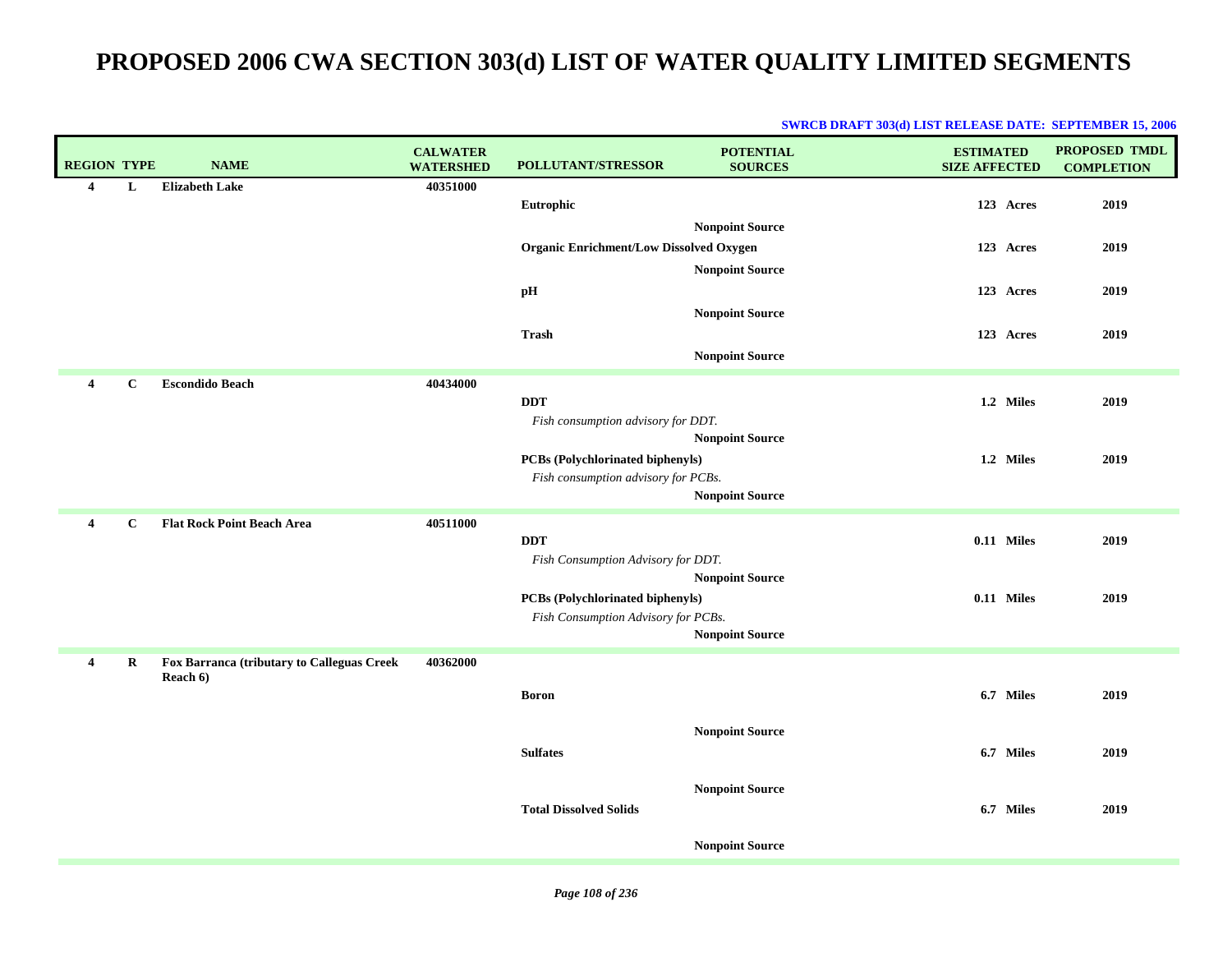| <b>REGION TYPE</b>      |              | <b>NAME</b>                          | <b>CALWATER</b><br><b>WATERSHED</b> | <b>POLLUTANT/STRESSOR</b>                        | <b>POTENTIAL</b><br><b>SOURCES</b> | <b>ESTIMATED</b><br><b>SIZE AFFECTED</b> | <b>PROPOSED TMDL</b><br><b>COMPLETION</b> |
|-------------------------|--------------|--------------------------------------|-------------------------------------|--------------------------------------------------|------------------------------------|------------------------------------------|-------------------------------------------|
| 4                       | $\mathbf{C}$ | Hobie Beach (Channel Islands Harbor) | 40311000                            |                                                  |                                    |                                          |                                           |
|                         |              |                                      |                                     | <b>Indicator bacteria</b>                        |                                    | 0.06 Miles                               | 2019                                      |
|                         |              |                                      |                                     |                                                  | <b>Nonpoint/Point Source</b>       |                                          |                                           |
| $\overline{4}$          | R            | <b>Hopper Creek</b>                  | 40341000                            |                                                  |                                    |                                          |                                           |
|                         |              |                                      |                                     | <b>Sulfates</b>                                  |                                    | 13 Miles                                 | 2019                                      |
|                         |              |                                      |                                     |                                                  | <b>Nonpoint/Point Source</b>       |                                          |                                           |
|                         |              |                                      |                                     | <b>Total Dissolved Solids</b>                    |                                    | 13 Miles                                 | 2019                                      |
|                         |              |                                      |                                     |                                                  | <b>Nonpoint/Point Source</b>       |                                          |                                           |
| $\overline{\mathbf{4}}$ | $\mathbf{C}$ | <b>Inspiration Point Beach</b>       | 40511000                            |                                                  |                                    |                                          |                                           |
|                         |              |                                      |                                     | <b>DDT</b><br>Fish Consumption Advisory for DDT. |                                    | 0.14 Miles                               | 2019                                      |
|                         |              |                                      |                                     |                                                  | <b>Nonpoint Source</b>             |                                          |                                           |
|                         |              |                                      |                                     | PCBs (Polychlorinated biphenyls)                 |                                    | 0.14 Miles                               | 2019                                      |
|                         |              |                                      |                                     | Fish Consumption Advisroy for PCBs.              |                                    |                                          |                                           |
|                         |              |                                      |                                     |                                                  | <b>Nonpoint Source</b>             |                                          |                                           |
| $\boldsymbol{4}$        | C            | La Costa Beach                       | 40416000                            |                                                  |                                    |                                          |                                           |
|                         |              |                                      |                                     | <b>DDT</b>                                       |                                    | 0.74 Miles                               | 2019                                      |
|                         |              |                                      |                                     | Fish Consumption Advisory for DDT.               | <b>Nonpoint Source</b>             |                                          |                                           |
|                         |              |                                      |                                     | PCBs (Polychlorinated biphenyls)                 |                                    | 0.74 Miles                               | 2019                                      |
|                         |              |                                      |                                     | Fish Consumption Advisory for PCBs.              |                                    |                                          |                                           |
|                         |              |                                      |                                     |                                                  | <b>Nonpoint Source</b>             |                                          |                                           |
| $\boldsymbol{4}$        | L            | <b>Lake Calabasas</b>                | 40521000                            |                                                  |                                    |                                          |                                           |
|                         |              |                                      |                                     | Ammonia                                          |                                    | 18 Acres                                 | 2006                                      |
|                         |              |                                      |                                     |                                                  | <b>Nonpoint Source</b>             |                                          |                                           |
|                         |              |                                      |                                     | <b>DDT</b> (tissue)                              |                                    | 18 Acres                                 | 2019                                      |
|                         |              |                                      |                                     |                                                  | <b>Nonpoint Source</b>             |                                          |                                           |
|                         |              |                                      |                                     | Eutrophic                                        |                                    | 18 Acres                                 | 2019                                      |
|                         |              |                                      |                                     |                                                  | <b>Nonpoint Source</b>             |                                          |                                           |
|                         |              |                                      |                                     | Odor                                             |                                    | 18 Acres                                 | 2019                                      |
|                         |              |                                      |                                     |                                                  | <b>Nonpoint Source</b>             |                                          |                                           |
|                         |              |                                      |                                     | <b>Organic Enrichment/Low Dissolved Oxygen</b>   |                                    | 18 Acres                                 | 2019                                      |
|                         |              |                                      |                                     |                                                  | <b>Nonpoint Source</b>             |                                          |                                           |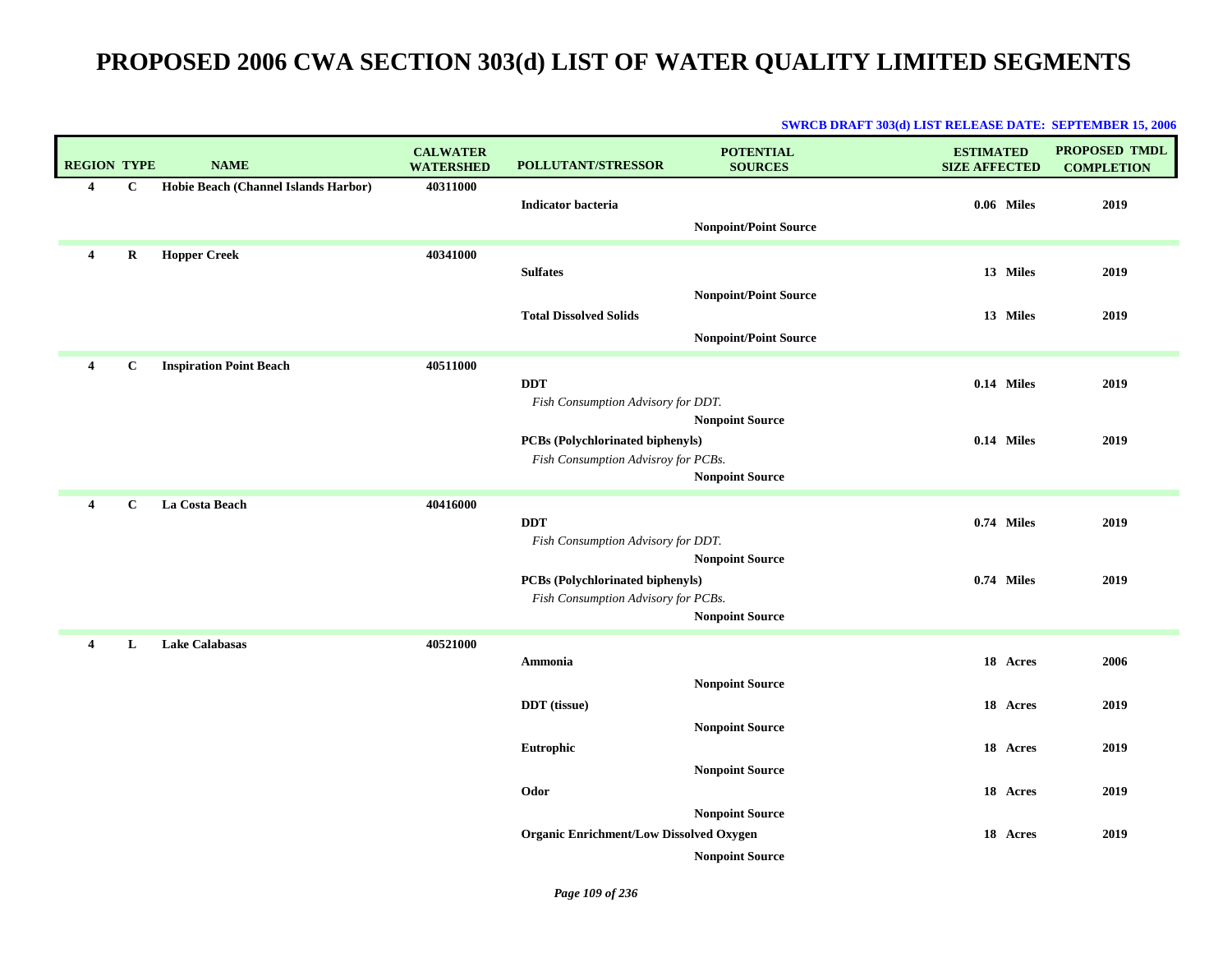| <b>REGION TYPE</b> |   | <b>NAME</b>         | <b>CALWATER</b><br><b>WATERSHED</b> | POLLUTANT/STRESSOR           | <b>POTENTIAL</b><br><b>SOURCES</b> | <b>ESTIMATED</b><br><b>SIZE AFFECTED</b> | PROPOSED TMDL<br><b>COMPLETION</b> |
|--------------------|---|---------------------|-------------------------------------|------------------------------|------------------------------------|------------------------------------------|------------------------------------|
|                    |   |                     |                                     | pH                           |                                    | 18 Acres                                 | 2019                               |
|                    |   |                     |                                     |                              | <b>Nonpoint Source</b>             |                                          |                                    |
| $\overline{4}$     | L | <b>Lake Hughes</b>  | 40351000                            |                              |                                    |                                          |                                    |
|                    |   |                     |                                     | Algae                        | <b>Nonpoint Source</b>             | 21 Acres                                 | 2019                               |
|                    |   |                     |                                     | Eutrophic                    |                                    | 21 Acres                                 | 2019                               |
|                    |   |                     |                                     |                              | <b>Nonpoint Source</b>             |                                          |                                    |
|                    |   |                     |                                     | <b>Fish Kills</b>            |                                    | 21 Acres                                 | 2019                               |
|                    |   |                     |                                     |                              | <b>Nonpoint Source</b>             |                                          |                                    |
|                    |   |                     |                                     | Odor                         |                                    | 21 Acres                                 | 2019                               |
|                    |   |                     |                                     | Trash                        | <b>Nonpoint Source</b>             | 21 Acres                                 | 2019                               |
|                    |   |                     |                                     |                              | <b>Nonpoint Source</b>             |                                          |                                    |
| $\overline{4}$     | L | <b>Lake Lindero</b> | 40423000                            |                              |                                    |                                          |                                    |
|                    |   |                     |                                     | Algae                        |                                    | 15 Acres                                 | 2006                               |
|                    |   |                     |                                     |                              |                                    |                                          |                                    |
|                    |   |                     |                                     | <b>Chloride</b>              | <b>Nonpoint Source</b>             | 15 Acres                                 | 2019                               |
|                    |   |                     |                                     |                              |                                    |                                          |                                    |
|                    |   |                     |                                     |                              | <b>Nonpoint Source</b>             |                                          |                                    |
|                    |   |                     |                                     | Eutrophic                    |                                    | 15 Acres                                 | 2006                               |
|                    |   |                     |                                     |                              | <b>Nonpoint Source</b>             |                                          |                                    |
|                    |   |                     |                                     | Odor                         |                                    | 15 Acres                                 | 2006                               |
|                    |   |                     |                                     |                              | <b>Nonpoint Source</b>             |                                          |                                    |
|                    |   |                     |                                     | Selenium                     |                                    | 15 Acres                                 | 2019                               |
|                    |   |                     |                                     |                              |                                    |                                          |                                    |
|                    |   |                     |                                     | <b>Specific Conductivity</b> | <b>Source Unknown</b>              | 15 Acres                                 | 2019                               |
|                    |   |                     |                                     |                              |                                    |                                          |                                    |
|                    |   |                     |                                     |                              | <b>Nonpoint Source</b>             |                                          |                                    |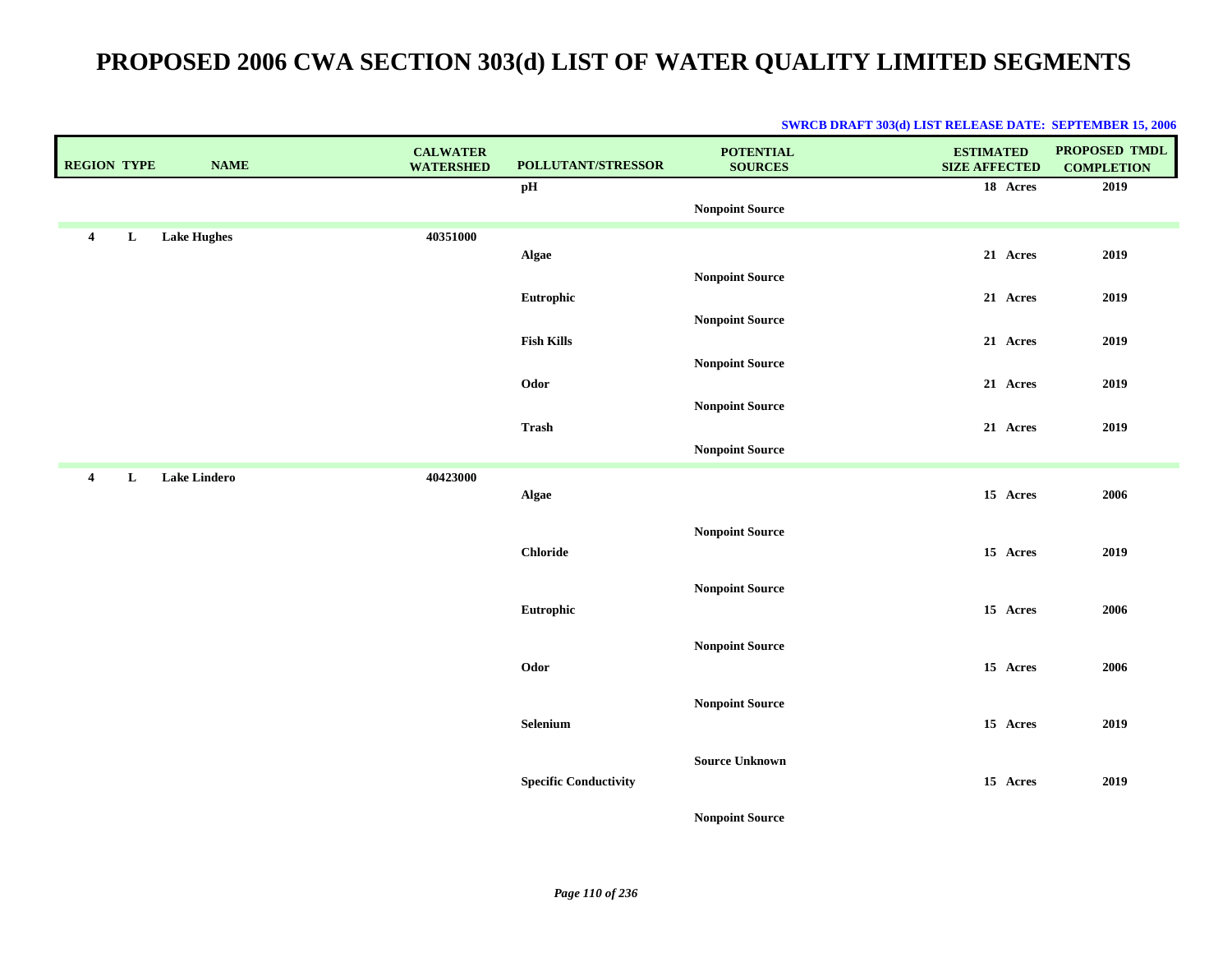| <b>REGION TYPE</b>             | <b>NAME</b>               | <b>CALWATER</b><br><b>WATERSHED</b> | <b>POLLUTANT/STRESSOR</b>                      | <b>POTENTIAL</b><br><b>SOURCES</b> | <b>ESTIMATED</b><br><b>SIZE AFFECTED</b> | <b>PROPOSED TMDL</b><br><b>COMPLETION</b> |
|--------------------------------|---------------------------|-------------------------------------|------------------------------------------------|------------------------------------|------------------------------------------|-------------------------------------------|
|                                |                           |                                     | <b>Trash</b>                                   |                                    | 15 Acres                                 | 2019                                      |
|                                |                           |                                     |                                                | <b>Nonpoint Source</b>             |                                          |                                           |
| $\overline{\mathbf{4}}$<br>L   | <b>Lake Sherwood</b>      | 40426000                            |                                                |                                    |                                          |                                           |
|                                |                           |                                     | Algae                                          |                                    | 135 Acres                                | 2006                                      |
|                                |                           |                                     |                                                | <b>Nonpoint Source</b>             |                                          |                                           |
|                                |                           |                                     | Ammonia                                        |                                    | 135 Acres                                | 2006                                      |
|                                |                           |                                     |                                                | <b>Nonpoint Source</b>             |                                          |                                           |
|                                |                           |                                     | Eutrophic                                      |                                    | 135 Acres                                | 2006                                      |
|                                |                           |                                     |                                                | <b>Nonpoint Source</b>             |                                          |                                           |
|                                |                           |                                     | Mercury (tissue)                               |                                    | 135 Acres                                | 2019                                      |
|                                |                           |                                     |                                                | <b>Nonpoint Source</b>             |                                          |                                           |
|                                |                           |                                     | <b>Organic Enrichment/Low Dissolved Oxygen</b> |                                    | 135 Acres                                | 2006                                      |
|                                |                           |                                     |                                                | <b>Nonpoint Source</b>             |                                          |                                           |
| $\overline{4}$<br>$\mathbf{C}$ | <b>Las Flores Beach</b>   | 40415000                            |                                                |                                    |                                          |                                           |
|                                |                           |                                     | <b>DDT</b>                                     |                                    | 1.1 Miles                                | 2019                                      |
|                                |                           |                                     | Fish Consumption Advisory for DDT.             |                                    |                                          |                                           |
|                                |                           |                                     |                                                | <b>Nonpoint Source</b>             |                                          |                                           |
|                                |                           |                                     | PCBs (Polychlorinated biphenyls)               |                                    | 1.1 Miles                                | 2019                                      |
|                                |                           |                                     | Fish Consumption Advisory for PCBs.            | <b>Nonpoint Source</b>             |                                          |                                           |
|                                |                           |                                     |                                                |                                    |                                          |                                           |
| $\overline{4}$<br>$\mathbf{C}$ | <b>Las Tunas Beach</b>    | 40412000                            | <b>DDT</b>                                     |                                    | 1.2 Miles                                | 2019                                      |
|                                |                           |                                     | Fish Consumption Advisory for DDT.             |                                    |                                          |                                           |
|                                |                           |                                     |                                                | <b>Nonpoint Source</b>             |                                          |                                           |
|                                |                           |                                     | PCBs (Polychlorinated biphenyls)               |                                    | 1.2 Miles                                | 2019                                      |
|                                |                           |                                     | Fish Consumption Advisory for PCBs.            |                                    |                                          |                                           |
|                                |                           |                                     |                                                | <b>Nonpoint Source</b>             |                                          |                                           |
| R<br>4                         | <b>Las Virgenes Creek</b> | 40422010                            |                                                |                                    |                                          |                                           |
|                                |                           |                                     | <b>Coliform Bacteria</b>                       |                                    | 12 Miles                                 | 2005                                      |
|                                |                           |                                     |                                                | <b>Nonpoint Source</b>             |                                          |                                           |
|                                |                           |                                     | <b>Nutrients (Algae)</b>                       |                                    | 12 Miles                                 | 2006                                      |
|                                |                           |                                     |                                                | <b>Nonpoint Source</b>             |                                          |                                           |

### **SWRCB DRAFT 303(d) LIST RELEASE DATE: SEPTEMBER 15, 2006**

*Page 111 of 236*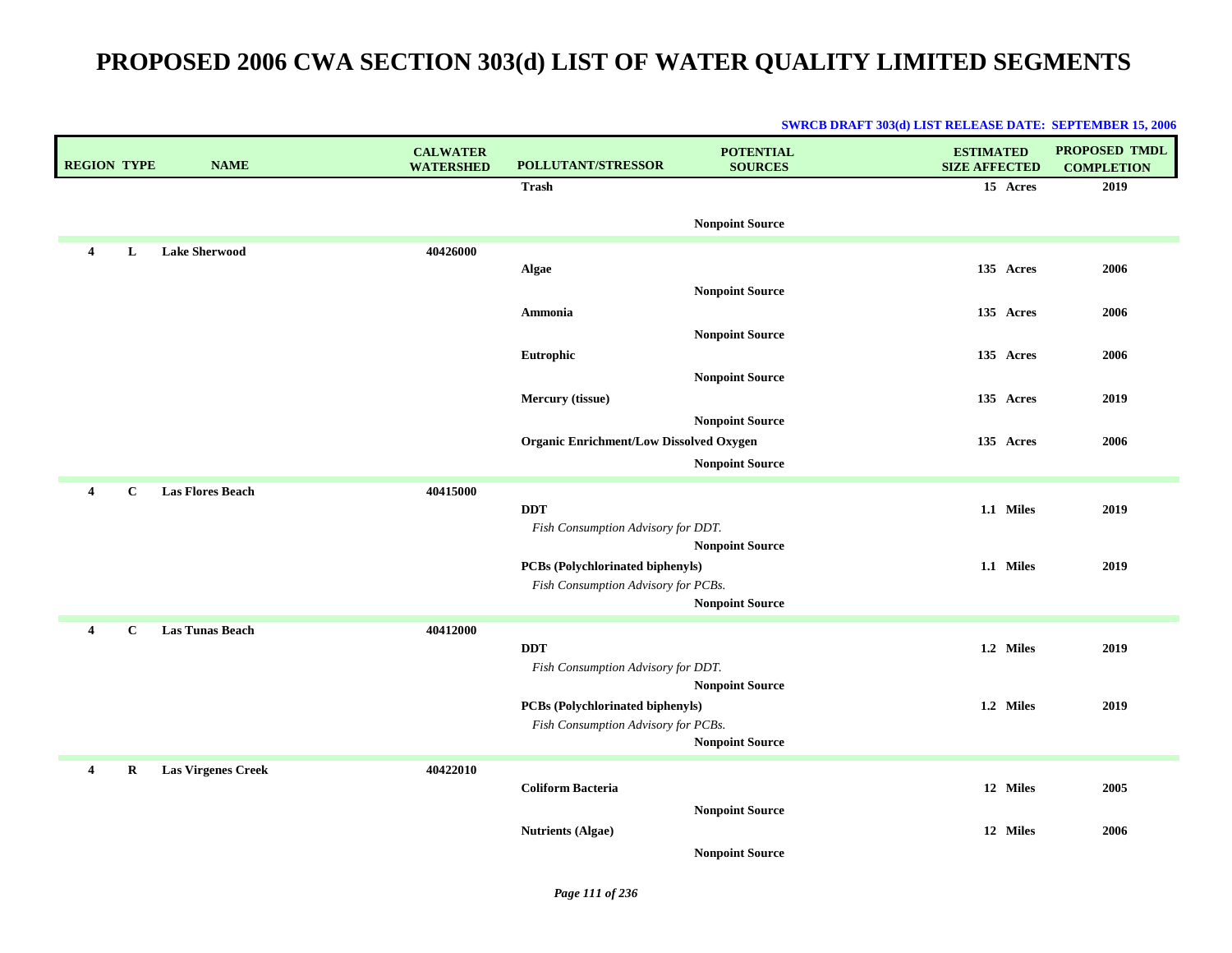| <b>REGION TYPE</b>  | <b>NAME</b>              | <b>CALWATER</b><br><b>WATERSHED</b> | POLLUTANT/STRESSOR                             | <b>POTENTIAL</b><br><b>SOURCES</b> | <b>ESTIMATED</b><br><b>SIZE AFFECTED</b> | PROPOSED TMDL<br><b>COMPLETION</b> |
|---------------------|--------------------------|-------------------------------------|------------------------------------------------|------------------------------------|------------------------------------------|------------------------------------|
|                     |                          |                                     | <b>Organic Enrichment/Low Dissolved Oxygen</b> |                                    | 12 Miles                                 | 2006                               |
|                     |                          |                                     |                                                | <b>Nonpoint Source</b>             |                                          |                                    |
|                     |                          |                                     | Scum/Foam-unnatural                            |                                    | 12 Miles                                 | 2006                               |
|                     |                          |                                     |                                                | <b>Nonpoint Source</b>             |                                          |                                    |
|                     |                          |                                     | <b>Sedimentation/Siltation</b>                 |                                    | 12 Miles                                 | 2019                               |
|                     |                          |                                     |                                                | <b>Source Unknown</b>              |                                          |                                    |
|                     |                          |                                     | ${\bf S}$ elenium                              |                                    | 12 Miles                                 | 2019                               |
|                     |                          |                                     |                                                | <b>Nonpoint Source</b>             |                                          |                                    |
|                     |                          |                                     | <b>Trash</b>                                   |                                    | 12 Miles                                 | 2019                               |
|                     |                          |                                     |                                                | <b>Nonpoint Source</b>             |                                          |                                    |
| 4<br>L              | <b>Legg Lake</b>         | 40531000                            |                                                |                                    |                                          |                                    |
|                     |                          |                                     | Ammonia                                        |                                    | 25 Acres                                 | 2019                               |
|                     |                          |                                     |                                                | <b>Nonpoint Source</b>             |                                          |                                    |
|                     |                          |                                     | Copper                                         |                                    | 25 Acres                                 | 2019                               |
|                     |                          |                                     |                                                | <b>Nonpoint Source</b>             |                                          |                                    |
|                     |                          |                                     | Lead                                           |                                    | 25 Acres                                 | 2019                               |
|                     |                          |                                     |                                                | <b>Nonpoint Source</b>             |                                          |                                    |
|                     |                          |                                     | Odor                                           |                                    | 25 Acres                                 | 2019                               |
|                     |                          |                                     |                                                | <b>Nonpoint Source</b>             |                                          |                                    |
|                     |                          |                                     | pH                                             |                                    | 25 Acres                                 | 2019                               |
|                     |                          |                                     |                                                | <b>Nonpoint Source</b>             |                                          |                                    |
|                     |                          |                                     | ${\bf Trash}$                                  |                                    | 25 Acres                                 | 2019                               |
|                     |                          |                                     |                                                | <b>Nonpoint Source</b>             |                                          |                                    |
| $\overline{4}$<br>L | <b>Lincoln Park Lake</b> | 40515010                            |                                                |                                    |                                          |                                    |
|                     |                          |                                     | Ammonia                                        |                                    | 3.8 Acres                                | 2019                               |
|                     |                          |                                     |                                                |                                    |                                          |                                    |
|                     |                          |                                     |                                                | <b>Nonpoint Source</b>             | 3.8 Acres                                |                                    |
|                     |                          |                                     | Eutrophic                                      |                                    |                                          | 2019                               |
|                     |                          |                                     |                                                | <b>Nonpoint Source</b>             |                                          |                                    |
|                     |                          |                                     | Lead                                           |                                    | 3.8 Acres                                | 2019                               |
|                     |                          |                                     |                                                |                                    |                                          |                                    |
|                     |                          |                                     |                                                | <b>Nonpoint Source</b>             |                                          |                                    |

### **SWRCB DRAFT 303(d) LIST RELEASE DATE: SEPTEMBER 15, 2006**

*Page 112 of 236*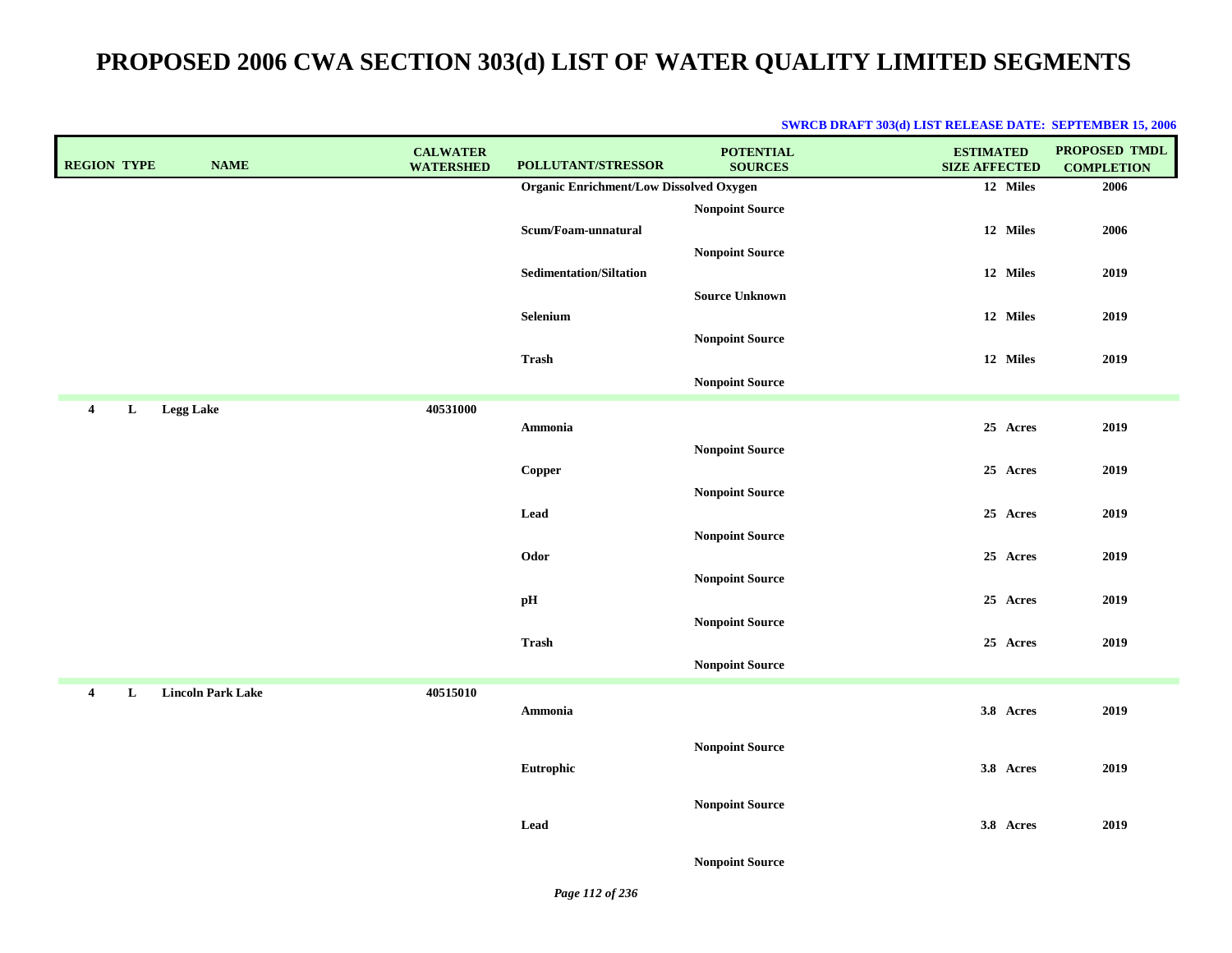| <b>REGION TYPE</b> |              | <b>NAME</b>                        | <b>CALWATER</b><br><b>WATERSHED</b> | POLLUTANT/STRESSOR                              | <b>POTENTIAL</b><br><b>SOURCES</b>               | <b>ESTIMATED</b><br><b>SIZE AFFECTED</b> | <b>PROPOSED TMDL</b><br><b>COMPLETION</b> |
|--------------------|--------------|------------------------------------|-------------------------------------|-------------------------------------------------|--------------------------------------------------|------------------------------------------|-------------------------------------------|
|                    |              |                                    |                                     | Odor                                            |                                                  | 3.8 Acres                                | 2019                                      |
|                    |              |                                    |                                     | <b>Organic Enrichment/Low Dissolved Oxygen</b>  | <b>Nonpoint Source</b>                           | 3.8 Acres                                | 2019                                      |
|                    |              |                                    |                                     |                                                 | <b>Nonpoint Source</b>                           |                                          |                                           |
| 4                  | $\bf R$      | <b>Lindero Creek Reach 1</b>       | 40423000                            | Algae                                           |                                                  | 3 Miles                                  | 2006                                      |
|                    |              |                                    |                                     | <b>Coliform Bacteria</b>                        | <b>Nonpoint Source</b><br><b>Nonpoint Source</b> | 3 Miles                                  | 2005                                      |
|                    |              |                                    |                                     | Scum/Foam-unnatural                             | <b>Nonpoint Source</b>                           | 3 Miles                                  | 2006                                      |
|                    |              |                                    |                                     | Selenium                                        | <b>Nonpoint Source</b>                           | 3 Miles                                  | 2019                                      |
|                    |              |                                    |                                     | <b>Trash</b>                                    | <b>Nonpoint Source</b>                           | 3 Miles                                  | 2019                                      |
| 4                  | R            | Lindero Creek Reach 2 (Above Lake) | 40425000                            | Algae                                           |                                                  | 4.5 Miles                                | 2006                                      |
|                    |              |                                    |                                     | <b>Coliform Bacteria</b>                        | <b>Nonpoint Source</b><br><b>Nonpoint Source</b> | 4.5 Miles                                | 2005                                      |
|                    |              |                                    |                                     | Scum/Foam-unnatural                             | <b>Nonpoint Source</b>                           | 4.5 Miles                                | 2006                                      |
|                    |              |                                    |                                     | Selenium                                        | <b>Nonpoint Source</b>                           | 4.5 Miles                                | 2019                                      |
|                    |              |                                    |                                     | <b>Trash</b>                                    | <b>Nonpoint Source</b>                           | 4.5 Miles                                | 2019                                      |
| 4                  | $\mathbf{C}$ | <b>Long Point Beach</b>            | 40511000                            | $\bf DDT$<br>Fish Consumption Advisory for DDT. | <b>Nonpoint Source</b>                           | 0.7 Miles                                | 2019                                      |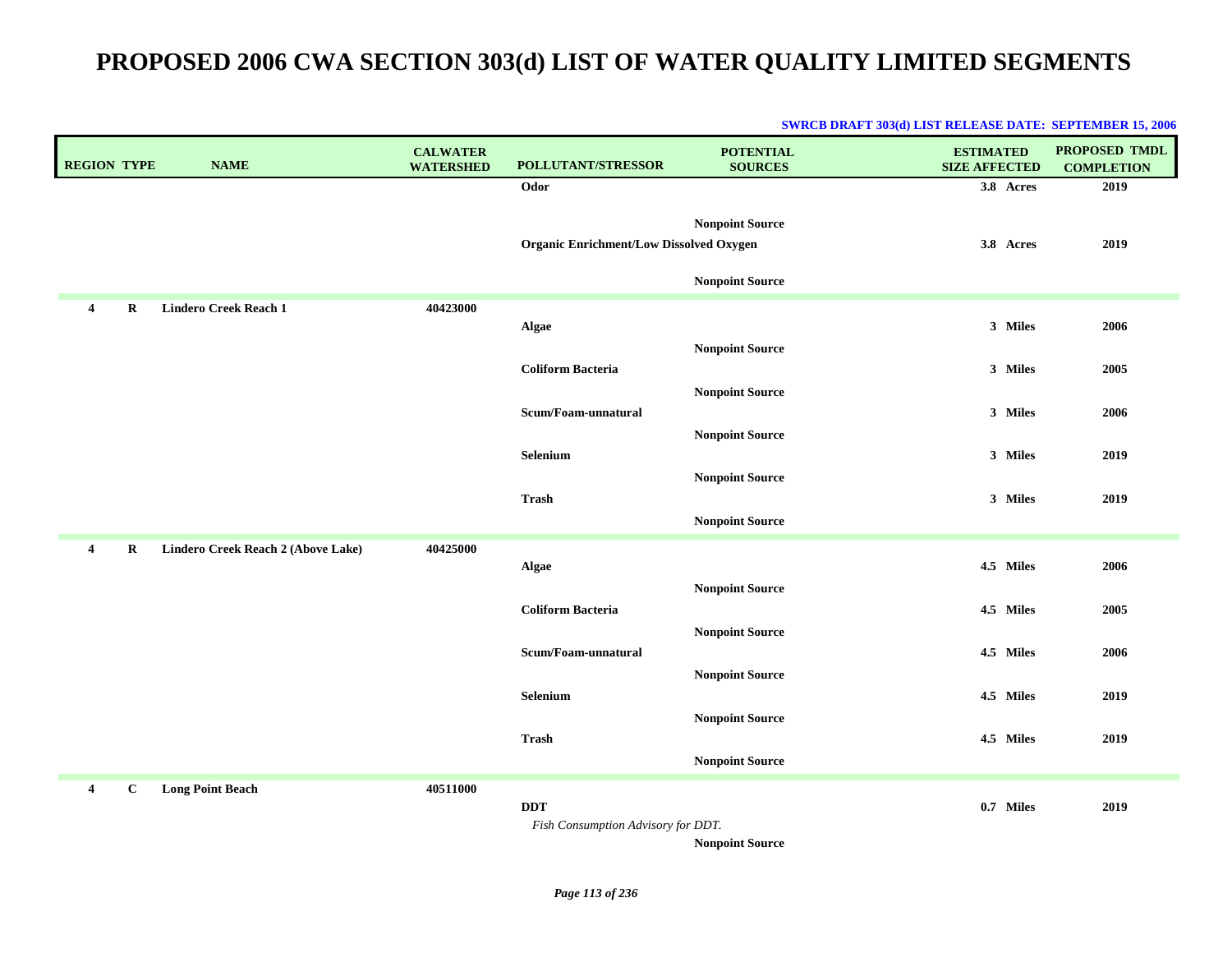| <b>REGION TYPE</b> |              | <b>NAME</b>                                   | <b>CALWATER</b><br><b>WATERSHED</b> | POLLUTANT/STRESSOR                      | <b>POTENTIAL</b><br><b>SOURCES</b>                                                                                       | <b>ESTIMATED</b><br><b>SIZE AFFECTED</b> | PROPOSED TMDL<br><b>COMPLETION</b> |
|--------------------|--------------|-----------------------------------------------|-------------------------------------|-----------------------------------------|--------------------------------------------------------------------------------------------------------------------------|------------------------------------------|------------------------------------|
|                    |              |                                               |                                     | PCBs (Polychlorinated biphenyls)        |                                                                                                                          | 0.7 Miles                                | 2019                               |
|                    |              |                                               |                                     | Fish Consumption Advisory for PCBs.     |                                                                                                                          |                                          |                                    |
|                    |              |                                               |                                     |                                         | <b>Nonpoint Source</b>                                                                                                   |                                          |                                    |
| 4                  | B            | Los Angeles Harbor - Cabrillo Marina          | 40512000                            | <b>DDT</b>                              |                                                                                                                          | 77 Acres                                 | 2019                               |
|                    |              |                                               |                                     | <b>PCBs</b> (Polychlorinated biphenyls) | <b>Source Unknown</b>                                                                                                    | 77 Acres                                 | 2019                               |
|                    |              |                                               |                                     |                                         |                                                                                                                          |                                          |                                    |
|                    |              |                                               |                                     |                                         | <b>Source Unknown</b>                                                                                                    |                                          |                                    |
| $\overline{4}$     | $\, {\bf B}$ | <b>Los Angeles Harbor - Consolidated Slip</b> | 40512000                            | <b>Benthic Community Effects</b>        |                                                                                                                          | 36 Acres                                 | 2019                               |
|                    |              |                                               |                                     |                                         | <b>Nonpoint Source</b>                                                                                                   |                                          |                                    |
|                    |              |                                               |                                     | Cadmium (sediment)                      |                                                                                                                          | 36 Acres                                 | 2019                               |
|                    |              |                                               |                                     |                                         | Historical use of pesticides and lubricants, stormwater runoff, aerial deposition, and historical discharges for metals. |                                          |                                    |
|                    |              |                                               |                                     | Chlordane (tissue & sediment)           | <b>Nonpoint Source</b>                                                                                                   | 36 Acres                                 | 2019                               |
|                    |              |                                               |                                     |                                         |                                                                                                                          |                                          |                                    |
|                    |              |                                               |                                     |                                         | <b>Nonpoint Source</b>                                                                                                   |                                          |                                    |
|                    |              |                                               |                                     | Chromium (sediment)                     |                                                                                                                          | 36 Acres                                 | 2019                               |
|                    |              |                                               |                                     |                                         | <b>Nonpoint Source</b>                                                                                                   |                                          |                                    |
|                    |              |                                               |                                     | Copper (sediment)                       |                                                                                                                          | 36 Acres                                 | 2019                               |
|                    |              |                                               |                                     |                                         |                                                                                                                          |                                          |                                    |
|                    |              |                                               |                                     | DDT (tissue & sediment)                 | <b>Nonpoint Source</b>                                                                                                   | 36 Acres                                 | 2019                               |
|                    |              |                                               |                                     | Fish Consumption Advisory for DDT.      |                                                                                                                          |                                          |                                    |
|                    |              |                                               |                                     |                                         | <b>Nonpoint Source</b>                                                                                                   |                                          |                                    |
|                    |              |                                               |                                     | <b>Dieldrin</b>                         |                                                                                                                          | 36 Acres                                 | 2019                               |
|                    |              |                                               |                                     |                                         | <b>Nonpoint Source</b>                                                                                                   |                                          |                                    |
|                    |              |                                               |                                     | Lead (sediment)                         |                                                                                                                          | 36 Acres                                 | 2019                               |
|                    |              |                                               |                                     |                                         | <b>Nonpoint Source</b>                                                                                                   |                                          |                                    |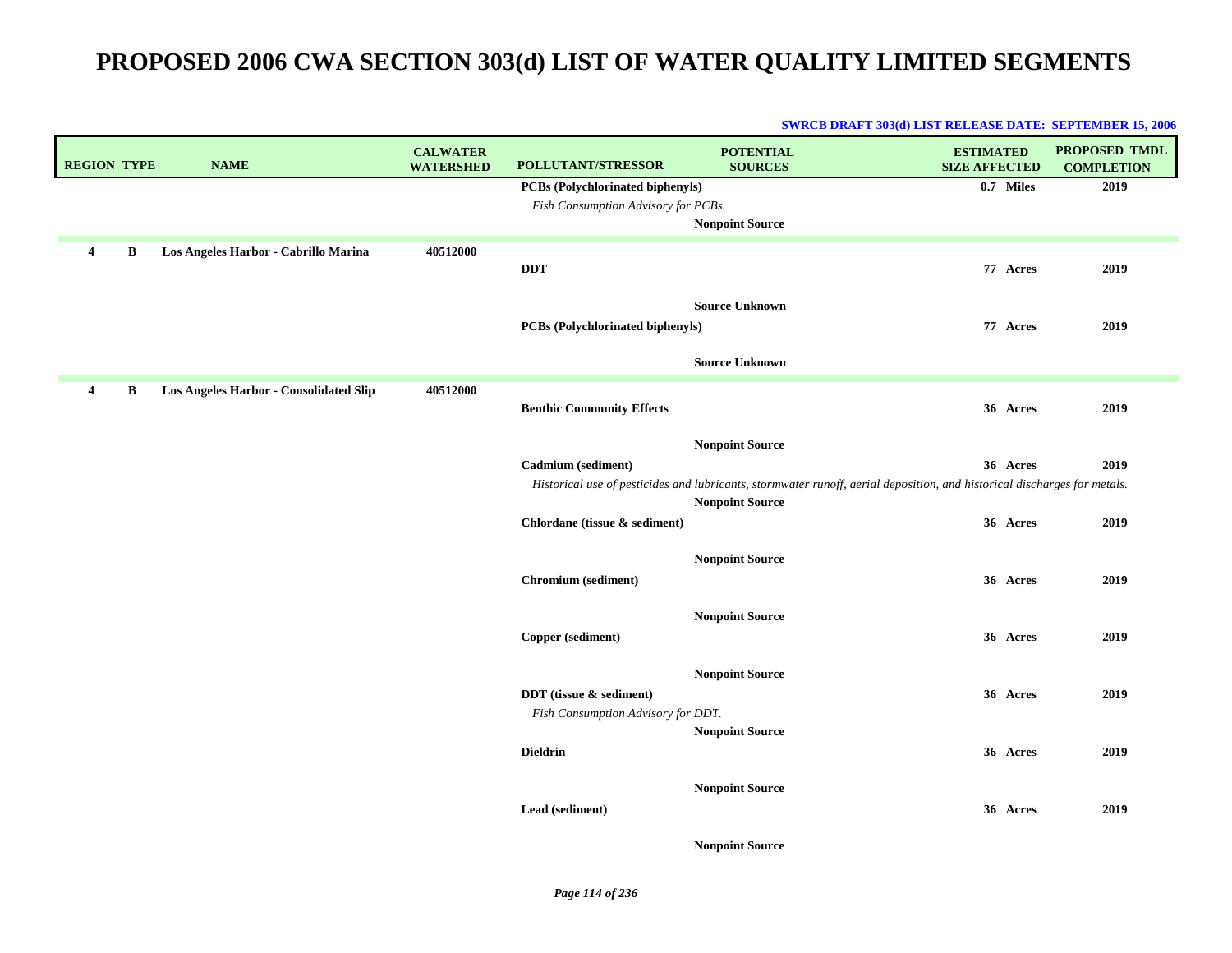| <b>REGION TYPE</b> | <b>NAME</b>                      | <b>CALWATER</b><br><b>WATERSHED</b> | <b>POLLUTANT/STRESSOR</b>                            | <b>POTENTIAL</b><br><b>SOURCES</b>                                                                                       | <b>ESTIMATED</b><br><b>SIZE AFFECTED</b> | <b>PROPOSED TMDL</b><br><b>COMPLETION</b> |
|--------------------|----------------------------------|-------------------------------------|------------------------------------------------------|--------------------------------------------------------------------------------------------------------------------------|------------------------------------------|-------------------------------------------|
|                    |                                  |                                     | Mercury (sediment)                                   |                                                                                                                          | 36 Acres                                 | 2019                                      |
|                    |                                  |                                     |                                                      | Historical use of pesticides and lubricants, stormwater runoff, aerial deposition, and historical discharges for metals. |                                          |                                           |
|                    |                                  |                                     |                                                      | <b>Nonpoint Source</b>                                                                                                   |                                          |                                           |
|                    |                                  |                                     | PCBs (Polychlorinated biphenyls) (tissue & sediment) |                                                                                                                          | 36 Acres                                 | 2019                                      |
|                    |                                  |                                     | Fish Consumption Advisory for PCBs.                  |                                                                                                                          |                                          |                                           |
|                    |                                  |                                     |                                                      | <b>Nonpoint Source</b>                                                                                                   |                                          |                                           |
|                    |                                  |                                     | <b>Sediment Toxicity</b>                             |                                                                                                                          | 36 Acres                                 | 2019                                      |
|                    |                                  |                                     |                                                      |                                                                                                                          |                                          |                                           |
|                    |                                  |                                     |                                                      | <b>Nonpoint Source</b>                                                                                                   |                                          |                                           |
|                    |                                  |                                     | Toxaphene (tissue)                                   |                                                                                                                          | 36 Acres                                 | 2019                                      |
|                    |                                  |                                     |                                                      | <b>Nonpoint Source</b>                                                                                                   |                                          |                                           |
|                    |                                  |                                     | Zinc (sediment)                                      |                                                                                                                          | 36 Acres                                 | 2019                                      |
|                    |                                  |                                     |                                                      | Historical use of pesticides and lubricants, stormwater runoff, aerial deposition, and historical discharges for metals. |                                          |                                           |
|                    |                                  |                                     |                                                      | <b>Nonpoint Source</b>                                                                                                   |                                          |                                           |
| B<br>4             | Los Angeles Harbor - Fish Harbor | 40518000                            |                                                      |                                                                                                                          |                                          |                                           |
|                    |                                  |                                     | Benzo[a]anthracene                                   |                                                                                                                          | 91 Acres                                 | 2019                                      |
|                    |                                  |                                     |                                                      |                                                                                                                          |                                          |                                           |
|                    |                                  |                                     |                                                      | <b>Source Unknown</b>                                                                                                    |                                          |                                           |
|                    |                                  |                                     | Chlordane                                            |                                                                                                                          | 91 Acres                                 | 2019                                      |
|                    |                                  |                                     |                                                      |                                                                                                                          |                                          |                                           |
|                    |                                  |                                     |                                                      | <b>Source Unknown</b>                                                                                                    |                                          |                                           |
|                    |                                  |                                     | Chrysene (C1-C4)                                     |                                                                                                                          | 91 Acres                                 | 2019                                      |
|                    |                                  |                                     |                                                      | <b>Source Unknown</b>                                                                                                    |                                          |                                           |
|                    |                                  |                                     | <b>Copper</b>                                        |                                                                                                                          | 91 Acres                                 | 2019                                      |
|                    |                                  |                                     |                                                      |                                                                                                                          |                                          |                                           |
|                    |                                  |                                     |                                                      | <b>Source Unknown</b>                                                                                                    |                                          |                                           |
|                    |                                  |                                     | <b>DDT</b>                                           |                                                                                                                          | 91 Acres                                 | 2019                                      |
|                    |                                  |                                     |                                                      |                                                                                                                          |                                          |                                           |
|                    |                                  |                                     |                                                      | <b>Nonpoint Source</b>                                                                                                   |                                          |                                           |
|                    |                                  |                                     | Dibenz[a,h]anthracene                                |                                                                                                                          | 91 Acres                                 | 2019                                      |
|                    |                                  |                                     |                                                      |                                                                                                                          |                                          |                                           |
|                    |                                  |                                     |                                                      | <b>Source Unknown</b>                                                                                                    |                                          |                                           |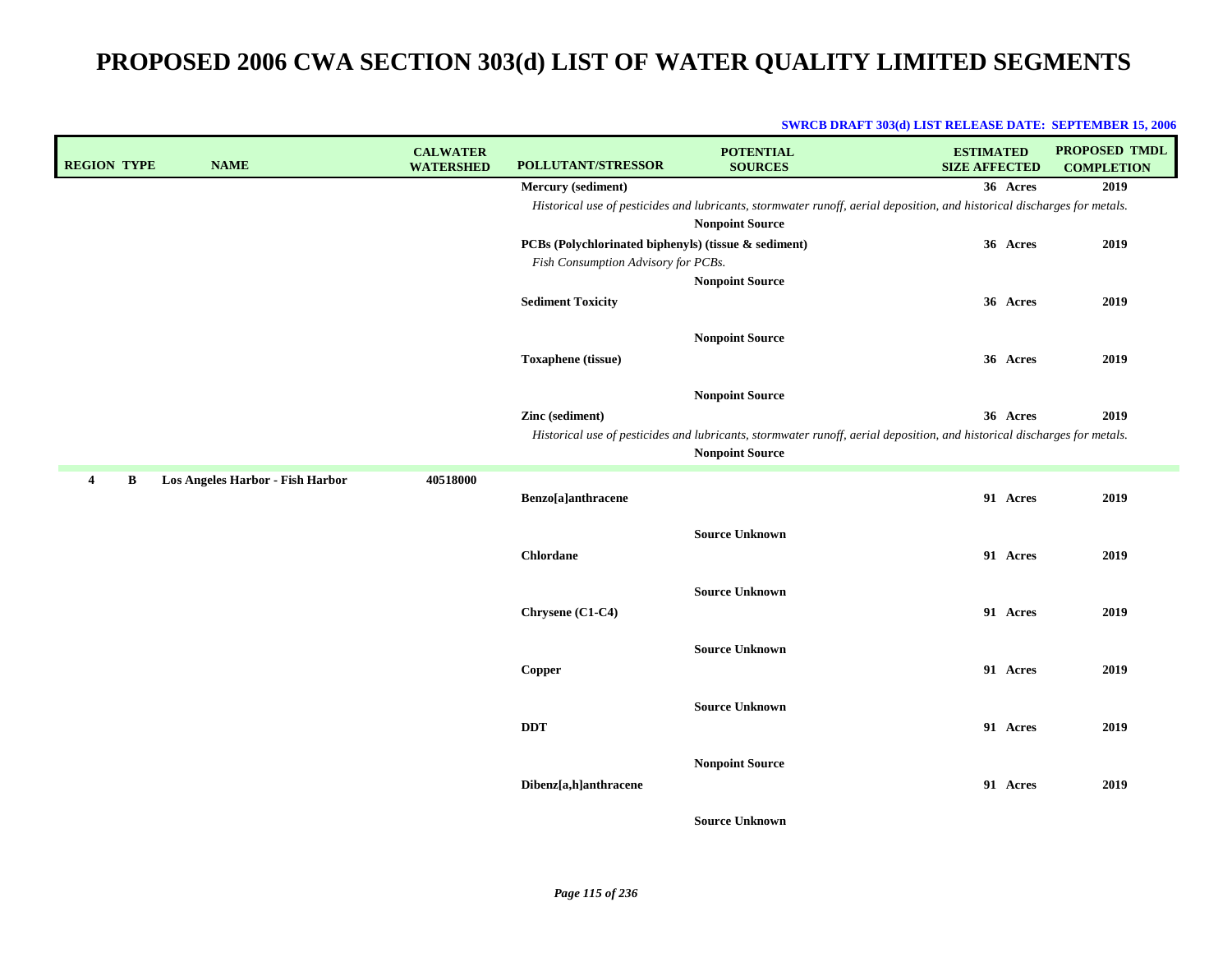| <b>REGION TYPE</b> | <b>NAME</b>                                       | <b>CALWATER</b><br><b>WATERSHED</b> | POLLUTANT/STRESSOR                                                      | <b>POTENTIAL</b><br><b>SOURCES</b>        | <b>ESTIMATED</b><br><b>SIZE AFFECTED</b> | <b>PROPOSED TMDL</b><br><b>COMPLETION</b> |
|--------------------|---------------------------------------------------|-------------------------------------|-------------------------------------------------------------------------|-------------------------------------------|------------------------------------------|-------------------------------------------|
|                    |                                                   |                                     | Lead                                                                    |                                           | 91 Acres                                 | 2019                                      |
|                    |                                                   |                                     | Mercury                                                                 | <b>Source Unknown</b>                     | 91 Acres                                 | 2019                                      |
|                    |                                                   |                                     | PAHs (Polycyclic Aromatic Hydrocarbons)                                 | <b>Source Unknown</b>                     | 91 Acres                                 | 2019                                      |
|                    |                                                   |                                     | PCBs (Polychlorinated biphenyls)                                        | <b>Nonpoint Source</b>                    | 91 Acres                                 | 2019                                      |
|                    |                                                   |                                     | Phenanthrene                                                            | <b>Nonpoint Source</b>                    | 91 Acres                                 | 2019                                      |
|                    |                                                   |                                     | Pyrene                                                                  | <b>Source Unknown</b>                     | 91 Acres                                 | 2019                                      |
|                    |                                                   |                                     | <b>Sediment Toxicity</b>                                                | <b>Source Unknown</b>                     | 91 Acres                                 | 2019                                      |
|                    |                                                   |                                     | Zinc                                                                    | <b>Source Unknown</b>                     | 91 Acres                                 | 2019                                      |
|                    |                                                   |                                     |                                                                         | <b>Source Unknown</b>                     |                                          |                                           |
| 4<br>в             | Los Angeles Harbor - Inner Cabrillo Beach<br>Area | 40512000                            | Copper                                                                  |                                           | 82 Acres                                 | 2019                                      |
|                    |                                                   |                                     |                                                                         |                                           |                                          |                                           |
|                    |                                                   |                                     | <b>DDT</b><br>Fish consumption advisory for DDT.                        | <b>Source Unknown</b>                     | 82 Acres                                 | 2019                                      |
|                    |                                                   |                                     | PCBs (Polychlorinated biphenyls)<br>Fish Consumption Advisory for PCBs. | Nonpoint Source<br><b>Nonpoint Source</b> | 82 Acres                                 | 2019                                      |
|                    |                                                   |                                     |                                                                         |                                           |                                          |                                           |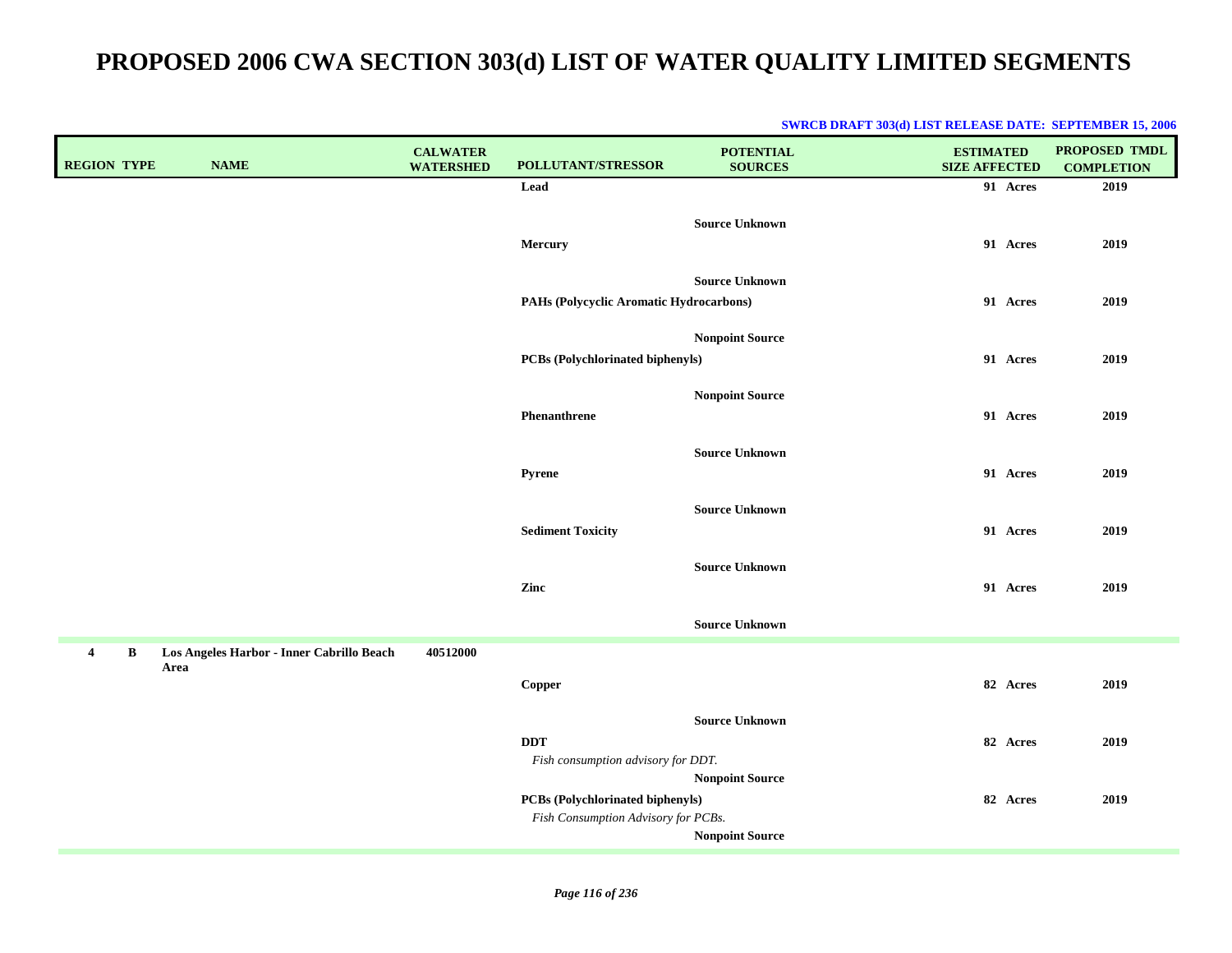| <b>REGION TYPE</b>      |   | <b>NAME</b>                                                     | <b>CALWATER</b><br><b>WATERSHED</b> | <b>POLLUTANT/STRESSOR</b>                     | <b>POTENTIAL</b><br><b>SOURCES</b> | <b>ESTIMATED</b><br><b>SIZE AFFECTED</b> | PROPOSED TMDL<br><b>COMPLETION</b> |
|-------------------------|---|-----------------------------------------------------------------|-------------------------------------|-----------------------------------------------|------------------------------------|------------------------------------------|------------------------------------|
| $\overline{4}$          | Е | Los Angeles River Estuary (Queensway<br>Bay)                    | 40512000                            |                                               |                                    |                                          |                                    |
|                         |   |                                                                 |                                     | Chlordane (sediment)                          |                                    | 207 Acres                                | 2019                               |
|                         |   |                                                                 |                                     | Historical use of pesticides and lubricants.  |                                    |                                          |                                    |
|                         |   |                                                                 |                                     |                                               | <b>Nonpoint Source</b>             |                                          |                                    |
|                         |   |                                                                 |                                     | <b>DDT</b> (sediment)                         |                                    | 207 Acres                                | 2019                               |
|                         |   |                                                                 |                                     | Historical use of pesticides and lubricants.  |                                    |                                          |                                    |
|                         |   |                                                                 |                                     |                                               | <b>Nonpoint Source</b>             |                                          |                                    |
|                         |   |                                                                 |                                     | $\boldsymbol{\operatorname{Lead}}$ (sediment) |                                    | 207 Acres                                | 2019                               |
|                         |   |                                                                 |                                     | Historical use of pesticides and lubricants.  |                                    |                                          |                                    |
|                         |   |                                                                 |                                     |                                               | <b>Nonpoint Source</b>             |                                          |                                    |
|                         |   |                                                                 |                                     | PCBs (Polychlorinated biphenyls) (sediment)   |                                    | 207 Acres                                | 2019                               |
|                         |   |                                                                 |                                     | Historical use of pesticides and lubricants.  |                                    |                                          |                                    |
|                         |   |                                                                 |                                     |                                               | <b>Nonpoint Source</b>             |                                          |                                    |
|                         |   |                                                                 |                                     | <b>Sediment Toxicity</b>                      |                                    | 207 Acres                                | 2019                               |
|                         |   |                                                                 |                                     |                                               |                                    |                                          |                                    |
|                         |   |                                                                 |                                     |                                               | <b>Source Unknown</b>              |                                          |                                    |
|                         |   |                                                                 |                                     | Zinc (sediment)                               |                                    | 207 Acres                                | 2019                               |
|                         |   |                                                                 |                                     | Historical use of pesticides and lubricants.  |                                    |                                          |                                    |
|                         |   |                                                                 |                                     |                                               | <b>Nonpoint Source</b>             |                                          |                                    |
| $\overline{\mathbf{4}}$ | R | Los Angeles River Reach 1 (Estuary to<br><b>Carson Street</b> ) | 40512000                            |                                               |                                    |                                          |                                    |
|                         |   |                                                                 |                                     | <b>Coliform Bacteria</b>                      |                                    | 3.4 Miles                                | 2009                               |
|                         |   |                                                                 |                                     |                                               |                                    |                                          |                                    |
|                         |   |                                                                 |                                     |                                               | <b>Nonpoint/Point Source</b>       |                                          |                                    |
|                         |   |                                                                 |                                     | Cyanide                                       |                                    | 3.4 Miles                                | 2019                               |
|                         |   |                                                                 |                                     |                                               |                                    |                                          |                                    |
|                         |   |                                                                 |                                     |                                               | <b>Source Unknown</b>              |                                          |                                    |
|                         |   |                                                                 |                                     | <b>Diazinon</b>                               |                                    | 3.4 Miles                                | 2019                               |
|                         |   |                                                                 |                                     |                                               |                                    |                                          |                                    |
|                         |   |                                                                 |                                     |                                               | <b>Source Unknown</b>              |                                          |                                    |
| $\overline{\mathbf{4}}$ | R | Los Angeles River Reach 2 (Carson to                            | 40515010                            |                                               |                                    |                                          |                                    |
|                         |   | <b>Figueroa Street)</b>                                         |                                     |                                               |                                    |                                          |                                    |
|                         |   |                                                                 |                                     | <b>Coliform Bacteria</b>                      |                                    | 19 Miles                                 | 2009                               |
|                         |   |                                                                 |                                     |                                               |                                    |                                          |                                    |
|                         |   |                                                                 |                                     |                                               | <b>Nonpoint/Point Source</b>       |                                          |                                    |
|                         |   |                                                                 |                                     |                                               |                                    |                                          |                                    |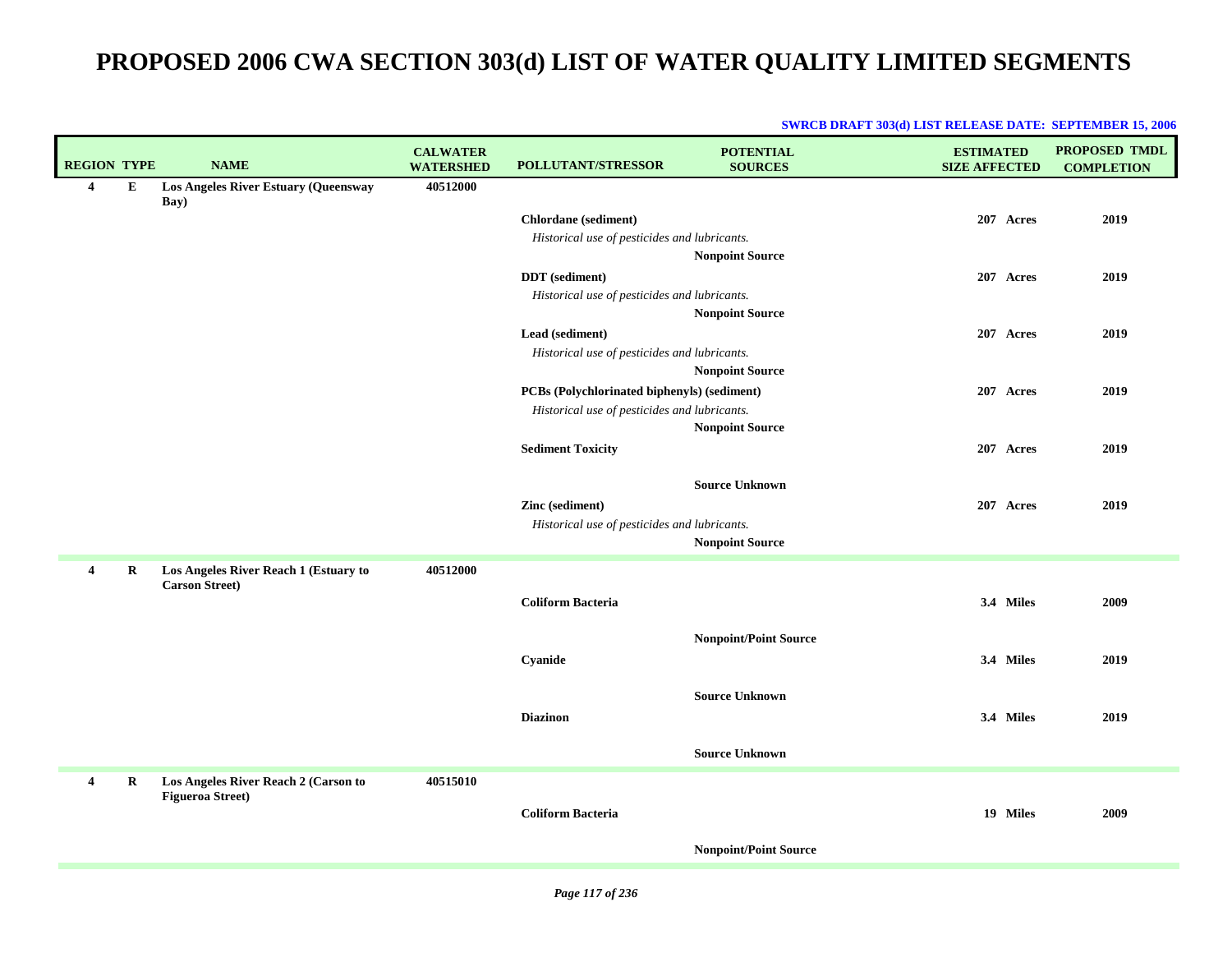| <b>REGION TYPE</b> |         | <b>NAME</b>                                                        | <b>CALWATER</b><br><b>WATERSHED</b> | POLLUTANT/STRESSOR                               | <b>POTENTIAL</b><br><b>SOURCES</b> | <b>ESTIMATED</b><br><b>SIZE AFFECTED</b> | <b>PROPOSED TMDL</b><br><b>COMPLETION</b> |
|--------------------|---------|--------------------------------------------------------------------|-------------------------------------|--------------------------------------------------|------------------------------------|------------------------------------------|-------------------------------------------|
| 4                  | $\bf R$ | Los Angeles River Reach 4 (Sepulveda Dr.<br>to Sepulveda Dam)      | 40521000                            | <b>Coliform Bacteria</b>                         | <b>Nonpoint/Point Source</b>       | 11 Miles                                 | 2009                                      |
| 4                  | R       | Los Angeles River Reach 5 (within<br>Sepulveda Basin)              | 40521000                            | Oil                                              | <b>Nonpoint/Point Source</b>       | 1.9 Miles                                | 2019                                      |
| 4                  | R       | Los Angeles River Reach 6 (Above<br>Sepulveda Flood Control Basin) | 40521000                            | 1,1-Dichloroethane (1,1-DCE)/Vinylidene chloride |                                    | 7 Miles                                  | 2019                                      |
|                    |         |                                                                    |                                     |                                                  | <b>Nonpoint Source</b>             |                                          |                                           |
|                    |         |                                                                    |                                     | <b>Coliform Bacteria</b>                         |                                    | 7 Miles                                  | 2009                                      |
|                    |         |                                                                    |                                     |                                                  | <b>Nonpoint Source</b>             |                                          |                                           |
|                    |         |                                                                    |                                     | Tetrachloroethylene/PCE                          |                                    | 7 Miles                                  | 2019                                      |
|                    |         |                                                                    |                                     | Trichloroethylene/TCE                            | <b>Nonpoint Source</b>             | 7 Miles                                  | 2019                                      |
|                    |         |                                                                    |                                     |                                                  | <b>Nonpoint Source</b>             |                                          |                                           |
| 4                  | B       | Los Angeles/Long Beach Inner Harbor                                | 40518000                            | <b>Beach Closures</b>                            |                                    | 3003 Acres                               | 2004                                      |
|                    |         |                                                                    |                                     | <b>Benthic Community Effects</b>                 | <b>Nonpoint/Point Source</b>       | 3003 Acres                               | 2019                                      |
|                    |         |                                                                    |                                     | <b>DDT</b><br>$\cdot$                            | <b>Nonpoint Source</b>             | 3003 Acres                               | 2019                                      |
|                    |         |                                                                    |                                     | PCBs (Polychlorinated biphenyls)                 | <b>Nonpoint/Point Source</b>       | 3003 Acres                               | 2019                                      |
|                    |         |                                                                    |                                     | $\cdot$                                          | <b>Nonpoint/Point Source</b>       |                                          |                                           |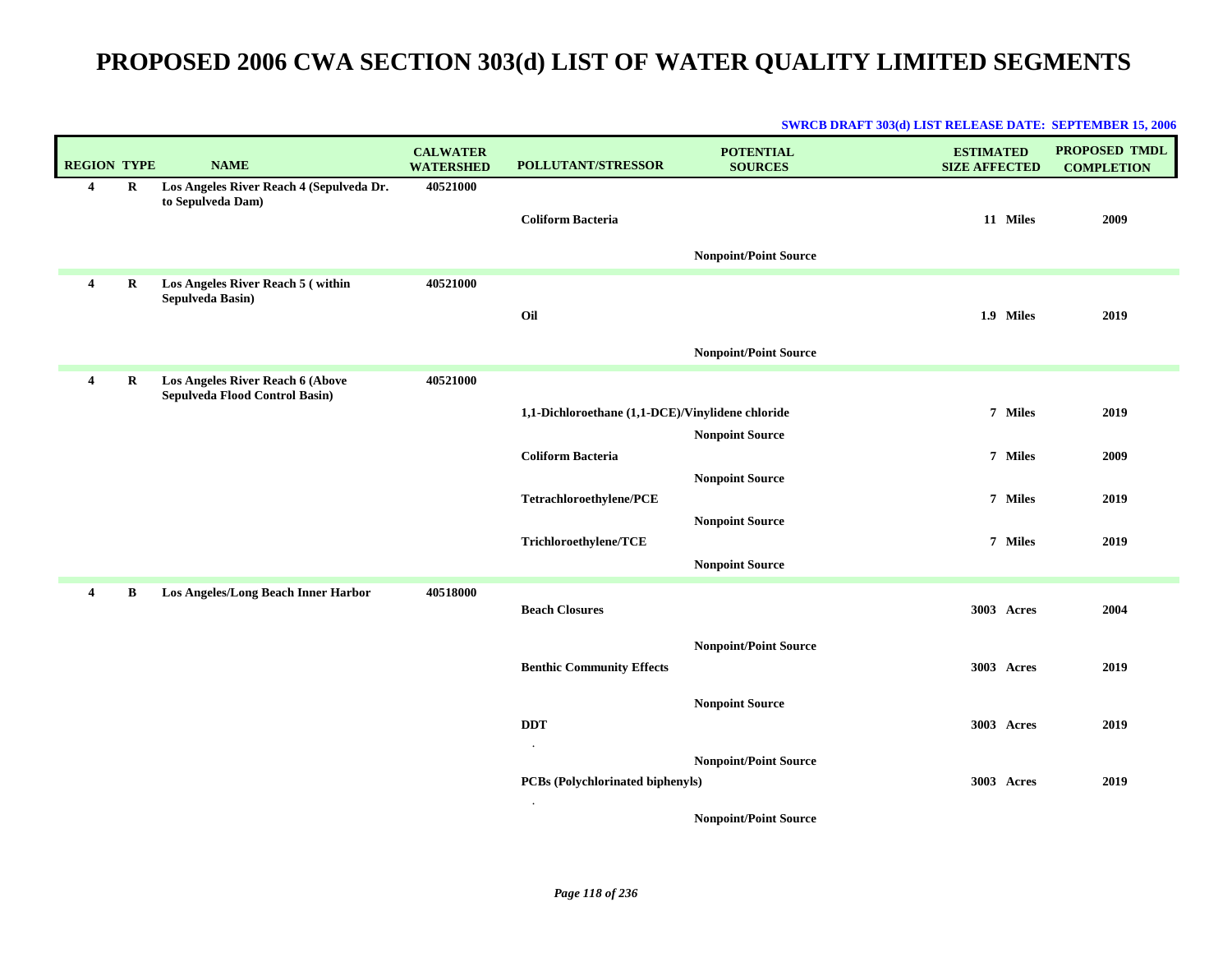| <b>REGION TYPE</b> |              | <b>NAME</b>                                                | <b>CALWATER</b><br><b>WATERSHED</b> | POLLUTANT/STRESSOR               | <b>POTENTIAL</b><br><b>SOURCES</b> | <b>ESTIMATED</b><br><b>SIZE AFFECTED</b> | PROPOSED TMDL<br><b>COMPLETION</b> |
|--------------------|--------------|------------------------------------------------------------|-------------------------------------|----------------------------------|------------------------------------|------------------------------------------|------------------------------------|
|                    |              |                                                            |                                     | <b>Sediment Toxicity</b>         |                                    | 3003 Acres                               | 2019                               |
|                    |              |                                                            |                                     | $\cdot$                          | <b>Nonpoint/Point Source</b>       |                                          |                                    |
| $\overline{4}$     | $\, {\bf B}$ | Los Angeles/Long Beach Outer Harbor<br>(inside breakwater) | 40512000                            |                                  |                                    |                                          |                                    |
|                    |              |                                                            |                                     | <b>DDT</b>                       |                                    | 4042 Acres                               | 2019                               |
|                    |              |                                                            |                                     |                                  | <b>Nonpoint Source</b>             |                                          |                                    |
|                    |              |                                                            |                                     | PCBs (Polychlorinated biphenyls) |                                    | 4042 Acres                               | 2019                               |
|                    |              |                                                            |                                     |                                  | <b>Nonpoint Source</b>             |                                          |                                    |
| $\overline{4}$     | Т            | <b>Los Cerritos Channel</b>                                | 40515010                            | Ammonia                          |                                    | 31 Acres                                 | 2019                               |
|                    |              |                                                            |                                     |                                  |                                    |                                          |                                    |
|                    |              |                                                            |                                     | Bis(2ethylhexyl)phthalate/DEHP   | <b>Nonpoint Source</b>             | 31 Acres                                 | 2019                               |
|                    |              |                                                            |                                     |                                  |                                    |                                          |                                    |
|                    |              |                                                            |                                     | Chlordane (sediment)             | <b>Source Unknown</b>              | 31 Acres                                 | 2019                               |
|                    |              |                                                            |                                     |                                  | <b>Source Unknown</b>              |                                          |                                    |
|                    |              |                                                            |                                     | <b>Coliform Bacteria</b>         |                                    | 31 Acres                                 | 2019                               |
|                    |              |                                                            |                                     |                                  | <b>Nonpoint Source</b>             |                                          |                                    |
|                    |              |                                                            |                                     | Copper                           |                                    | 31 Acres                                 | 2019                               |
|                    |              |                                                            |                                     |                                  | <b>Nonpoint Source</b>             |                                          |                                    |
|                    |              |                                                            |                                     | Lead                             |                                    | 31 Acres                                 | 2019                               |
|                    |              |                                                            |                                     |                                  | <b>Nonpoint Source</b>             |                                          |                                    |
|                    |              |                                                            |                                     | <b>Trash</b>                     |                                    | 31 Acres                                 | 2019                               |
|                    |              |                                                            |                                     |                                  | <b>Source Unknown</b>              |                                          |                                    |
|                    |              |                                                            |                                     | Zinc                             |                                    | 31 Acres                                 | 2019                               |
|                    |              |                                                            |                                     |                                  | <b>Nonpoint Source</b>             |                                          |                                    |
|                    |              |                                                            |                                     |                                  |                                    |                                          |                                    |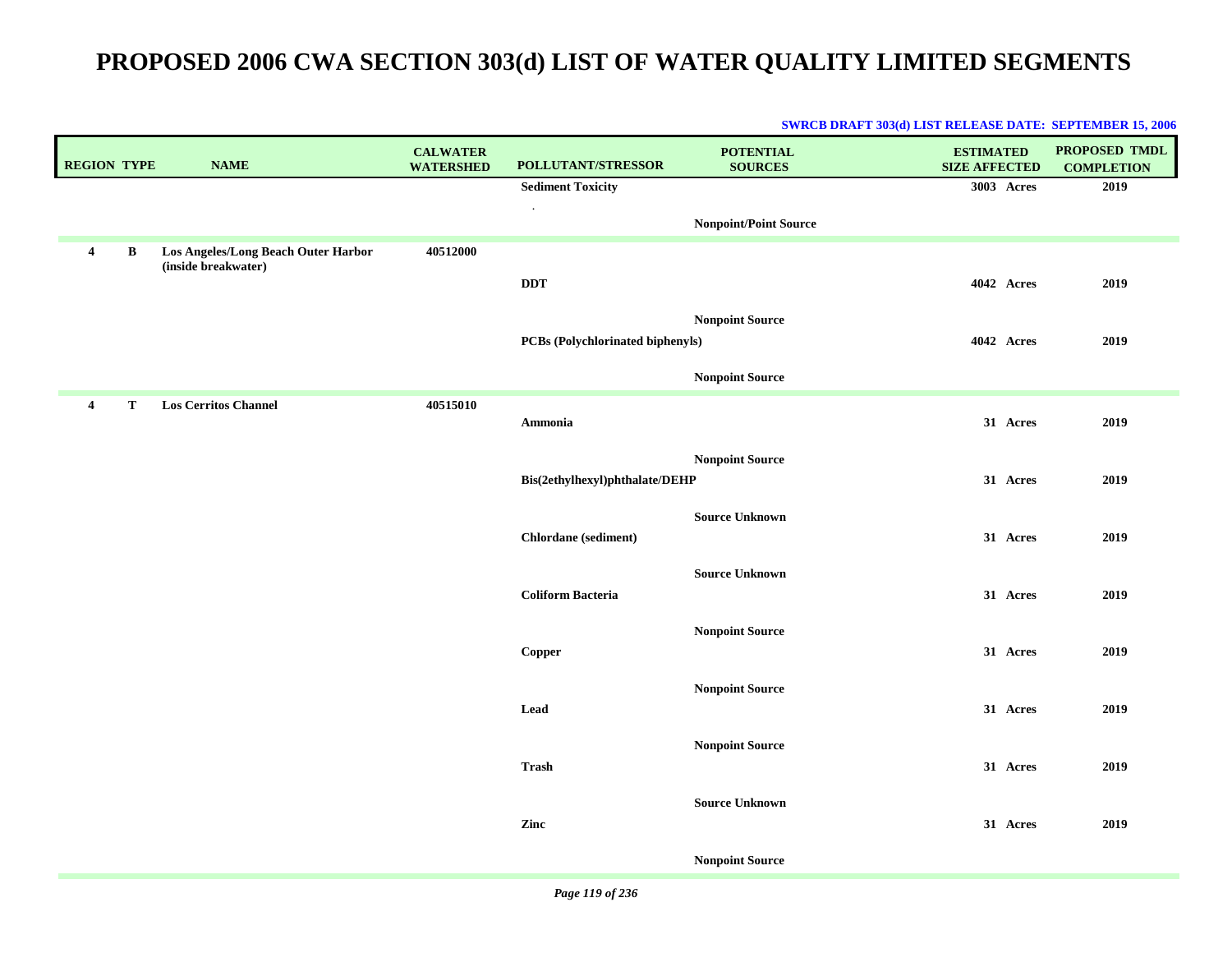| <b>REGION TYPE</b>  | <b>NAME</b>                            | <b>CALWATER</b><br><b>WATERSHED</b> | POLLUTANT/STRESSOR                           | <b>POTENTIAL</b><br><b>SOURCES</b> | <b>ESTIMATED</b><br><b>SIZE AFFECTED</b> | <b>PROPOSED TMDL</b><br><b>COMPLETION</b> |
|---------------------|----------------------------------------|-------------------------------------|----------------------------------------------|------------------------------------|------------------------------------------|-------------------------------------------|
| $\overline{4}$<br>L | <b>Machado Lake (Harbor Park Lake)</b> | 40512000                            |                                              |                                    |                                          |                                           |
|                     |                                        |                                     | Algae                                        |                                    | 45 Acres                                 | 2019                                      |
|                     |                                        |                                     |                                              |                                    |                                          |                                           |
|                     |                                        |                                     |                                              | <b>Nonpoint Source</b>             |                                          |                                           |
|                     |                                        |                                     | Ammonia                                      |                                    | 45 Acres                                 | 2019                                      |
|                     |                                        |                                     |                                              | <b>Nonpoint Source</b>             |                                          |                                           |
|                     |                                        |                                     | ChemA (tissue)                               |                                    | 45 Acres                                 | 2019                                      |
|                     |                                        |                                     | Historical use of pesticides and lubricants. |                                    |                                          |                                           |
|                     |                                        |                                     |                                              | <b>Nonpoint Source</b>             |                                          |                                           |
|                     |                                        |                                     | Chlordane (tissue)                           |                                    | 45 Acres                                 | 2019                                      |
|                     |                                        |                                     |                                              |                                    |                                          |                                           |
|                     |                                        |                                     | Fish Consumption Advisory.                   |                                    |                                          |                                           |
|                     |                                        |                                     |                                              | <b>Nonpoint Source</b>             |                                          |                                           |
|                     |                                        |                                     | <b>DDT</b> (tissue)                          |                                    | 45 Acres                                 | 2019                                      |
|                     |                                        |                                     | Fish Consumption Advisory.                   |                                    |                                          |                                           |
|                     |                                        |                                     |                                              | <b>Nonpoint Source</b>             |                                          |                                           |
|                     |                                        |                                     | Dieldrin (tissue)                            |                                    | 45 Acres                                 | 2019                                      |
|                     |                                        |                                     |                                              | <b>Nonpoint Source</b>             |                                          |                                           |
|                     |                                        |                                     |                                              |                                    |                                          |                                           |
|                     |                                        |                                     | Eutrophic                                    |                                    | 45 Acres                                 | 2019                                      |
|                     |                                        |                                     |                                              | <b>Nonpoint Source</b>             |                                          |                                           |
|                     |                                        |                                     | Odor                                         |                                    | 45 Acres                                 | 2019                                      |
|                     |                                        |                                     |                                              | <b>Nonpoint Source</b>             |                                          |                                           |
|                     |                                        |                                     | PCBs (Polychlorinated biphenyls) (tissue)    |                                    | 45 Acres                                 | 2019                                      |
|                     |                                        |                                     |                                              | <b>Nonpoint Source</b>             |                                          |                                           |
|                     |                                        |                                     |                                              |                                    |                                          |                                           |
|                     |                                        |                                     | <b>Trash</b>                                 |                                    | 45 Acres                                 | 2019                                      |
|                     |                                        |                                     |                                              | <b>Nonpoint Source</b>             |                                          |                                           |
| $\mathbf{C}$<br>4   | <b>Malaga Cove Beach</b>               | 40511000                            |                                              |                                    |                                          |                                           |
|                     |                                        |                                     | <b>DDT</b>                                   |                                    | <b>0.39 Miles</b>                        | 2019                                      |
|                     |                                        |                                     | Fish Consumption Advisory for DDT.           |                                    |                                          |                                           |
|                     |                                        |                                     |                                              |                                    |                                          |                                           |
|                     |                                        |                                     |                                              | <b>Nonpoint Source</b>             |                                          |                                           |
|                     |                                        |                                     | <b>PCBs (Polychlorinated biphenyls)</b>      |                                    | <b>0.39 Miles</b>                        | 2019                                      |
|                     |                                        |                                     | Fish Consumption Advisory for PCBs.          |                                    |                                          |                                           |
|                     |                                        |                                     |                                              | <b>Nonpoint Source</b>             |                                          |                                           |
| L<br>4              | <b>Malibou Lake</b>                    | 40424000                            |                                              |                                    |                                          |                                           |
|                     |                                        |                                     | Algae                                        |                                    | 40 Acres                                 | 2006                                      |
|                     |                                        |                                     |                                              |                                    |                                          |                                           |
|                     |                                        |                                     |                                              | <b>Nonpoint Source</b>             |                                          |                                           |

#### **SWRCB DRAFT 303(d) LIST RELEASE DATE: SEPTEMBER 15, 2006**

*Page 120 of 236*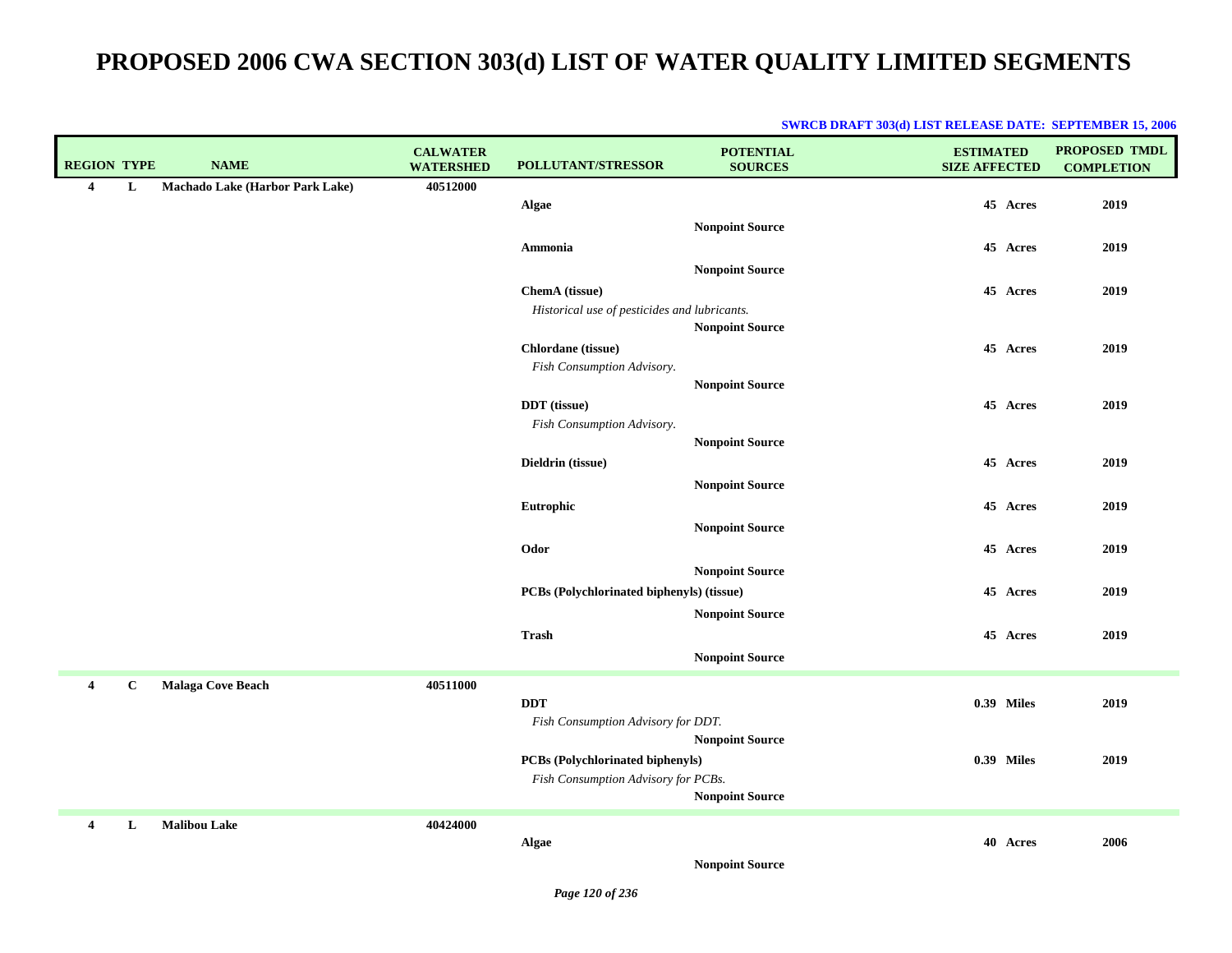| <b>REGION TYPE</b> |             | <b>NAME</b>         | <b>CALWATER</b><br><b>WATERSHED</b> | POLLUTANT/STRESSOR                               | <b>POTENTIAL</b><br><b>SOURCES</b>               | <b>ESTIMATED</b><br><b>SIZE AFFECTED</b> | PROPOSED TMDL<br><b>COMPLETION</b> |
|--------------------|-------------|---------------------|-------------------------------------|--------------------------------------------------|--------------------------------------------------|------------------------------------------|------------------------------------|
|                    |             |                     |                                     | Eutrophic                                        |                                                  | 40 Acres                                 | 2006                               |
|                    |             |                     |                                     | <b>Organic Enrichment/Low Dissolved Oxygen</b>   | <b>Nonpoint Source</b><br><b>Nonpoint Source</b> | 40 Acres                                 | 2006                               |
| $\overline{4}$     | $\mathbf C$ | <b>Malibu Beach</b> | 40421000                            | <b>DDT</b><br>Fish Consumption Advisory for DDT. | <b>Nonpoint Source</b>                           | 0.77 Miles                               | 2019                               |
| $\boldsymbol{4}$   | $\mathbf R$ | <b>Malibu Creek</b> | 40421000                            | <b>Coliform Bacteria</b>                         |                                                  | 11 Miles                                 | 2002                               |
|                    |             |                     |                                     | <b>Fish Barriers (Fish Passage)</b>              | <b>Nonpoint/Point Source</b>                     | 11 Miles                                 | 2019                               |
|                    |             |                     |                                     | <b>Nutrients (Algae)</b>                         | <b>Dam Construction</b>                          | 11 Miles                                 | 2006                               |
|                    |             |                     |                                     | Scum/Foam-unnatural                              | <b>Nonpoint/Point Source</b>                     | 11 Miles                                 | 2006                               |
|                    |             |                     |                                     | <b>Sedimentation/Siltation</b>                   | <b>Nonpoint/Point Source</b>                     | 11 Miles                                 | 2019                               |
|                    |             |                     |                                     | Selenium                                         | <b>Source Unknown</b>                            | 11 Miles                                 | 2019                               |
|                    |             |                     |                                     | <b>Sulfates</b>                                  | <b>Source Unknown</b>                            | 11 Miles                                 | 2019                               |
|                    |             |                     |                                     | Trash                                            | <b>Source Unknown</b>                            | 11 Miles                                 | 2019                               |
|                    |             |                     |                                     |                                                  | <b>Nonpoint Source</b>                           |                                          |                                    |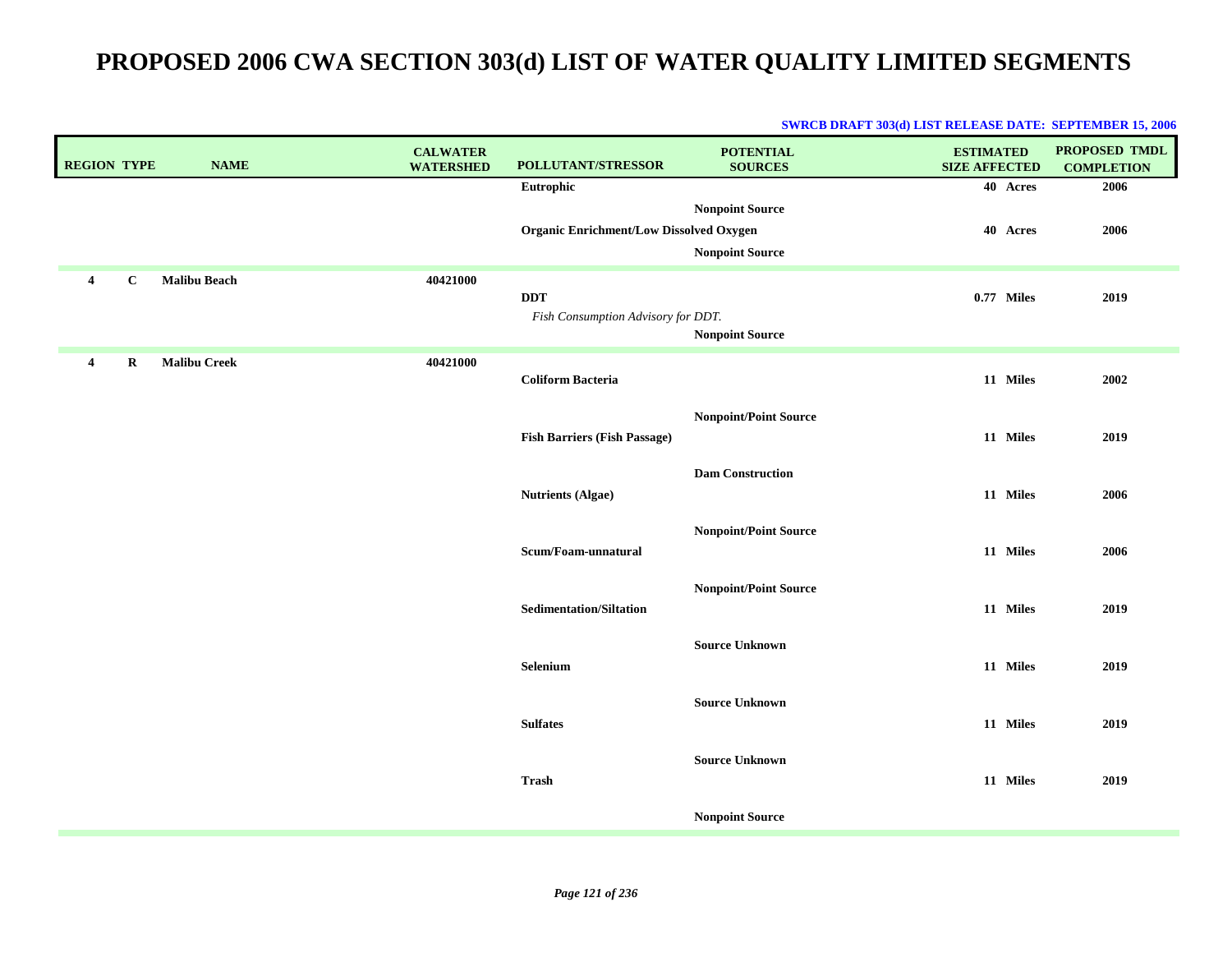| <b>REGION TYPE</b>      |             | <b>NAME</b>                               | <b>CALWATER</b><br><b>WATERSHED</b> | <b>POLLUTANT/STRESSOR</b>                                               | <b>POTENTIAL</b><br><b>SOURCES</b>                                                          | <b>ESTIMATED</b><br><b>SIZE AFFECTED</b> | PROPOSED TMDL<br><b>COMPLETION</b> |
|-------------------------|-------------|-------------------------------------------|-------------------------------------|-------------------------------------------------------------------------|---------------------------------------------------------------------------------------------|------------------------------------------|------------------------------------|
| $\overline{\mathbf{4}}$ | E           | <b>Malibu Lagoon</b>                      | 40421000                            |                                                                         |                                                                                             |                                          |                                    |
|                         |             |                                           |                                     | <b>Benthic Community Effects</b>                                        |                                                                                             | 15 Acres                                 | 2019                               |
|                         |             |                                           |                                     |                                                                         | <b>Nonpoint/Point Source</b>                                                                |                                          |                                    |
|                         |             |                                           |                                     | <b>Coliform Bacteria</b>                                                |                                                                                             | 15 Acres                                 | 2005                               |
|                         |             |                                           |                                     |                                                                         | <b>Nonpoint/Point Source</b>                                                                |                                          |                                    |
|                         |             |                                           |                                     | Eutrophic                                                               |                                                                                             | 15 Acres                                 | 2006                               |
|                         |             |                                           |                                     |                                                                         | <b>Nonpoint/Point Source</b>                                                                |                                          |                                    |
|                         |             |                                           |                                     | pH                                                                      |                                                                                             | 15 Acres                                 | 2006                               |
|                         |             |                                           |                                     |                                                                         | Possible sources might be septic systems, storm drains, and birds.<br><b>Source Unknown</b> |                                          |                                    |
|                         |             |                                           |                                     | <b>Shellfish Harvesting Advisory</b>                                    |                                                                                             | 15 Acres                                 | 2005                               |
|                         |             |                                           |                                     |                                                                         | <b>Nonpoint/Point Source</b>                                                                |                                          |                                    |
|                         |             |                                           |                                     | <b>Swimming Restrictions</b>                                            |                                                                                             | 15 Acres                                 | 2005                               |
|                         |             |                                           |                                     |                                                                         | <b>Nonpoint/Point Source</b>                                                                |                                          |                                    |
|                         |             |                                           |                                     | Viruses (enteric)                                                       |                                                                                             | 15 Acres                                 | 2005                               |
|                         |             |                                           |                                     |                                                                         | <b>Nonpoint/Point Source</b>                                                                |                                          |                                    |
| 4                       | $\mathbf c$ | <b>Malibu Lagoon Beach (Surfrider)</b>    | 40421000                            |                                                                         |                                                                                             |                                          |                                    |
|                         |             |                                           |                                     | <b>DDT</b>                                                              |                                                                                             | 1 Miles                                  | 2019                               |
|                         |             |                                           |                                     | Fish Consumption Advisory for DDT.                                      |                                                                                             |                                          |                                    |
|                         |             |                                           |                                     |                                                                         | <b>Nonpoint Source</b>                                                                      | 1 Miles                                  |                                    |
|                         |             |                                           |                                     | PCBs (Polychlorinated biphenyls)<br>Fish Consumption Advisory for PCBs. |                                                                                             |                                          | 2019                               |
|                         |             |                                           |                                     |                                                                         | <b>Nonpoint Source</b>                                                                      |                                          |                                    |
| 4                       | R           | Matilija Creek Reach 1 (Jct. With N. Fork | 40220012                            |                                                                         |                                                                                             |                                          |                                    |
|                         |             | to Reservoir)                             |                                     |                                                                         |                                                                                             |                                          |                                    |
|                         |             |                                           |                                     | <b>Fish Barriers (Fish Passage)</b>                                     |                                                                                             | 0.63 Miles                               | 2019                               |
|                         |             |                                           |                                     |                                                                         | <b>Dam Construction</b>                                                                     |                                          |                                    |
| $\overline{\mathbf{4}}$ | $\bf R$     | Matilija Creek Reach 2 (Above Reservoir)  | 40220010                            |                                                                         |                                                                                             |                                          |                                    |
|                         |             |                                           |                                     | <b>Fish Barriers (Fish Passage)</b>                                     |                                                                                             | 15 Miles                                 | 2019                               |
|                         |             |                                           |                                     |                                                                         | <b>Dam Construction</b>                                                                     |                                          |                                    |
| 4                       | L           | Matilija Reservoir                        | 40220012                            |                                                                         |                                                                                             |                                          |                                    |
|                         |             |                                           |                                     | <b>Fish Barriers (Fish Passage)</b>                                     |                                                                                             | 121 Acres                                | 2019                               |
|                         |             |                                           |                                     |                                                                         | <b>Dam Construction</b>                                                                     |                                          |                                    |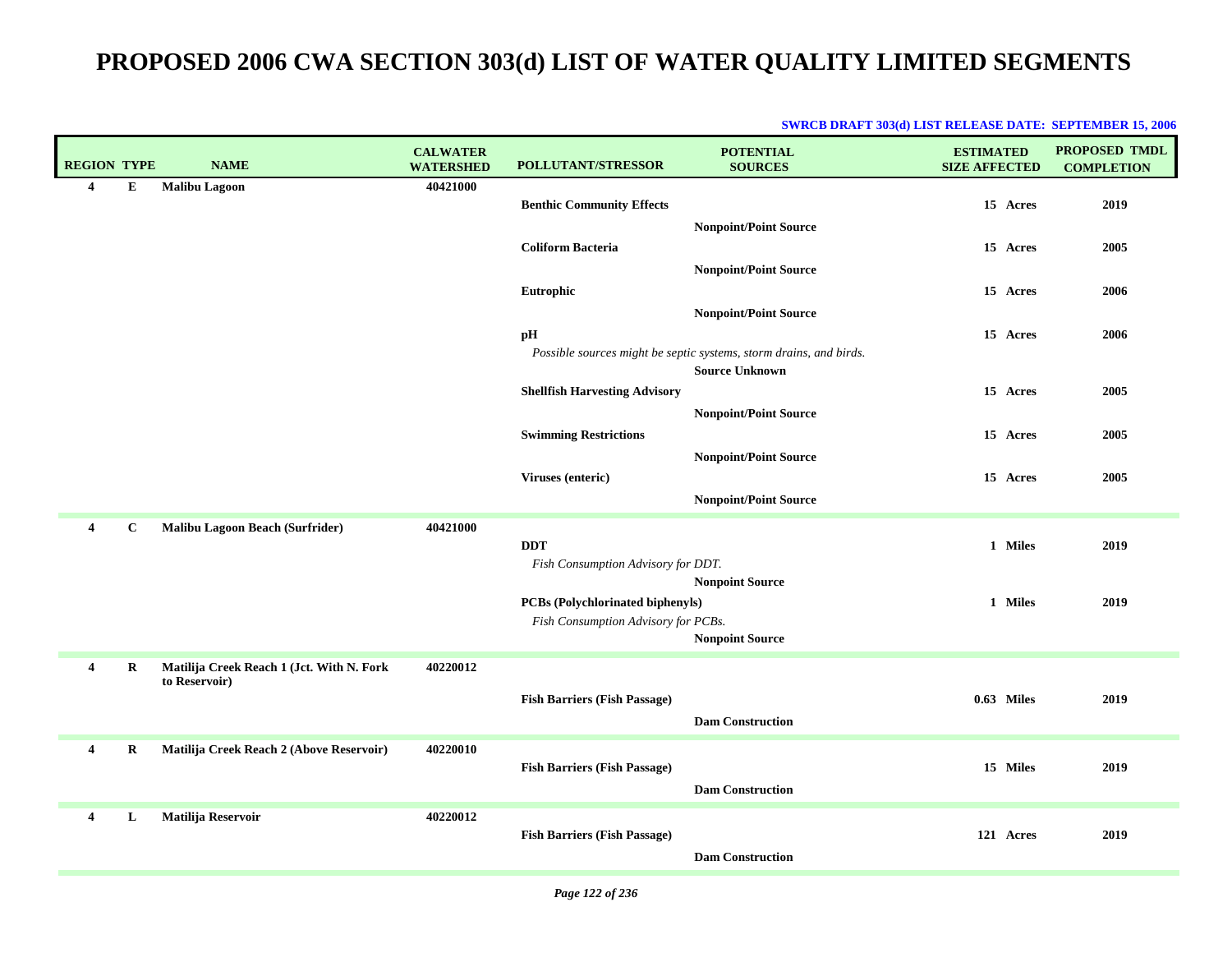| <b>REGION TYPE</b> |         | <b>NAME</b>                                          | <b>CALWATER</b><br><b>WATERSHED</b> | <b>POLLUTANT/STRESSOR</b>                   | <b>POTENTIAL</b><br><b>SOURCES</b>                                                                                                    | <b>ESTIMATED</b><br><b>SIZE AFFECTED</b> | <b>PROPOSED TMDL</b><br><b>COMPLETION</b> |
|--------------------|---------|------------------------------------------------------|-------------------------------------|---------------------------------------------|---------------------------------------------------------------------------------------------------------------------------------------|------------------------------------------|-------------------------------------------|
| $\overline{4}$     | $\bf R$ | <b>McCoy Canyon Creek</b>                            | 40521000                            | <b>Fecal Coliform</b>                       |                                                                                                                                       | 4 Miles                                  | 2009                                      |
|                    |         |                                                      |                                     | <b>Nitrate</b>                              | <b>Nonpoint Source</b>                                                                                                                | 4 Miles                                  | 2019                                      |
|                    |         |                                                      |                                     |                                             | <b>Nonpoint Source</b>                                                                                                                |                                          |                                           |
|                    |         |                                                      |                                     | Nitrogen, Nitrate                           |                                                                                                                                       | 4 Miles                                  | 2019                                      |
|                    |         |                                                      |                                     |                                             | <b>Urban Runoff/Storm Sewers</b><br><b>Natural Sources</b>                                                                            |                                          |                                           |
|                    |         |                                                      |                                     |                                             |                                                                                                                                       |                                          |                                           |
| $\boldsymbol{4}$   | L       | McGrath Lake                                         | 40311000                            | Chlordane (sediment)                        |                                                                                                                                       | 20 Acres                                 | 2019                                      |
|                    |         |                                                      |                                     | <b>DDT</b> (sediment)                       | <b>Nonpoint Source</b>                                                                                                                | 20 Acres                                 | 2019                                      |
|                    |         |                                                      |                                     |                                             | <b>Nonpoint Source</b>                                                                                                                |                                          |                                           |
|                    |         |                                                      |                                     | Dieldrin (sediment)                         |                                                                                                                                       | 20 Acres                                 | 2019                                      |
|                    |         |                                                      |                                     |                                             | Historical use of pesticides and lubricants, storm water runoff/aerial deposition from agricultural fields.                           |                                          |                                           |
|                    |         |                                                      |                                     |                                             | <b>Nonpoint Source</b>                                                                                                                |                                          |                                           |
|                    |         |                                                      |                                     | <b>Fecal Coliform</b>                       |                                                                                                                                       | 20 Acres                                 | 2019                                      |
|                    |         |                                                      |                                     |                                             | <b>Agriculture</b>                                                                                                                    |                                          |                                           |
|                    |         |                                                      |                                     |                                             | <b>Landfills</b>                                                                                                                      |                                          |                                           |
|                    |         |                                                      |                                     |                                             | <b>Natural Sources</b>                                                                                                                |                                          |                                           |
|                    |         |                                                      |                                     | PCBs (Polychlorinated biphenyls) (sediment) | Historical use of pesticides and lubricants, storm water runoff/aerial deposition from agricultural fields.<br><b>Nonpoint Source</b> | 20 Acres                                 | 2019                                      |
|                    |         |                                                      |                                     | <b>Sediment Toxicity</b>                    |                                                                                                                                       | 20 Acres                                 | 2019                                      |
|                    |         |                                                      |                                     |                                             | <b>Nonpoint Source</b>                                                                                                                |                                          |                                           |
| $\overline{4}$     | R       | Medea Creek Reach 1 (Lake to Confl. with<br>Lindero) | 40424000                            |                                             |                                                                                                                                       |                                          |                                           |
|                    |         |                                                      |                                     | Algae                                       |                                                                                                                                       | 2.6 Miles                                | 2006                                      |
|                    |         |                                                      |                                     |                                             | <b>Nonpoint Source</b>                                                                                                                |                                          |                                           |
|                    |         |                                                      |                                     | <b>Coliform Bacteria</b>                    |                                                                                                                                       | 2.6 Miles                                | 2005                                      |
|                    |         |                                                      |                                     |                                             | <b>Nonpoint Source</b>                                                                                                                |                                          |                                           |

#### **SWRCB DRAFT 303(d) LIST RELEASE DATE: SEPTEMBER 15, 2006**

*Page 123 of 236*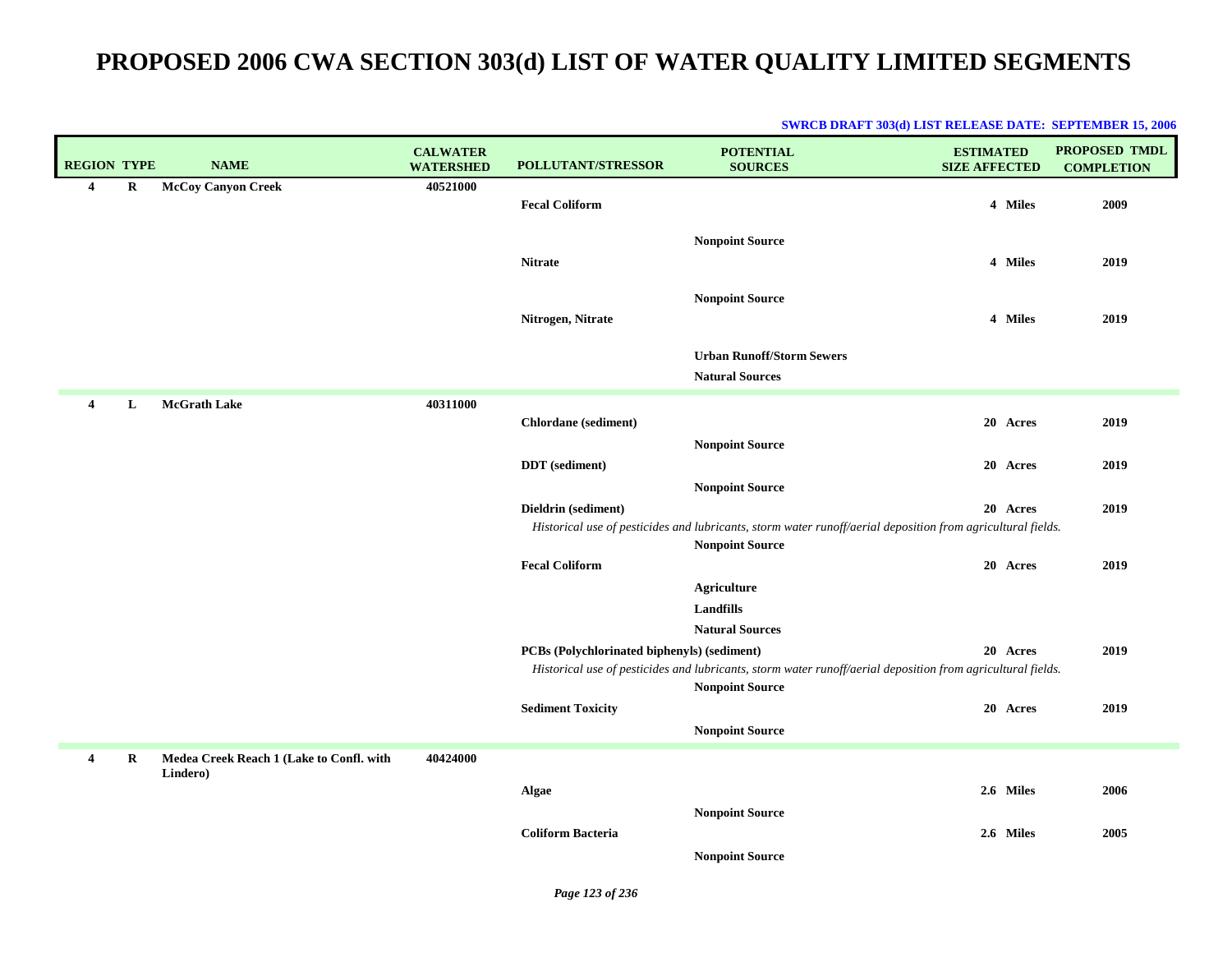| <b>REGION TYPE</b>      |              | <b>NAME</b>                                      | <b>CALWATER</b><br><b>WATERSHED</b> | POLLUTANT/STRESSOR                      | <b>POTENTIAL</b><br><b>SOURCES</b> | <b>ESTIMATED</b><br><b>SIZE AFFECTED</b> | PROPOSED TMDL<br><b>COMPLETION</b> |
|-------------------------|--------------|--------------------------------------------------|-------------------------------------|-----------------------------------------|------------------------------------|------------------------------------------|------------------------------------|
|                         |              |                                                  |                                     | <b>Sedimentation/Siltation</b>          |                                    | 2.6 Miles                                | 2019                               |
|                         |              |                                                  |                                     |                                         | <b>Source Unknown</b>              |                                          |                                    |
|                         |              |                                                  |                                     | Selenium                                |                                    | 2.6 Miles                                | 2019                               |
|                         |              |                                                  |                                     |                                         | <b>Nonpoint Source</b>             |                                          |                                    |
|                         |              |                                                  |                                     | <b>Trash</b>                            |                                    | 2.6 Miles                                | 2019                               |
|                         |              |                                                  |                                     |                                         | <b>Nonpoint Source</b>             |                                          |                                    |
| $\overline{\mathbf{4}}$ | R            | Medea Creek Reach 2 (Abv Confl. with<br>Lindero) | 40423000                            |                                         |                                    |                                          |                                    |
|                         |              |                                                  |                                     | Algae                                   |                                    | 5.4 Miles                                | 2006                               |
|                         |              |                                                  |                                     |                                         | <b>Nonpoint Source</b>             |                                          |                                    |
|                         |              |                                                  |                                     | <b>Coliform Bacteria</b>                |                                    | 5.4 Miles                                | 2005                               |
|                         |              |                                                  |                                     |                                         | <b>Nonpoint Source</b>             |                                          |                                    |
|                         |              |                                                  |                                     | <b>Sedimentation/Siltation</b>          |                                    | 5.4 Miles                                | 2019                               |
|                         |              |                                                  |                                     | Selenium                                | <b>Source Unknown</b>              | 5.4 Miles                                | 2019                               |
|                         |              |                                                  |                                     |                                         | <b>Nonpoint Source</b>             |                                          |                                    |
|                         |              |                                                  |                                     | <b>Trash</b>                            |                                    | 5.4 Miles                                | 2019                               |
|                         |              |                                                  |                                     |                                         | <b>Nonpoint Source</b>             |                                          |                                    |
| $\overline{4}$          | L            | <b>Munz Lake</b>                                 | 40351000                            |                                         |                                    |                                          |                                    |
|                         |              |                                                  |                                     | Eutrophic                               |                                    | 6.6 Acres                                | 2019                               |
|                         |              |                                                  |                                     |                                         | <b>Nonpoint Source</b>             |                                          |                                    |
|                         |              |                                                  |                                     | Trash                                   |                                    | 6.6 Acres                                | 2019                               |
|                         |              |                                                  |                                     |                                         | <b>Nonpoint Source</b>             |                                          |                                    |
| $\overline{\mathbf{4}}$ | $\mathbf{C}$ | <b>Nicholas Canyon Beach</b>                     | 40444000                            |                                         |                                    |                                          |                                    |
|                         |              |                                                  |                                     | <b>DDT</b>                              |                                    | 1.7 Miles                                | 2019                               |
|                         |              |                                                  |                                     | Fish Consumption Advisory for DDT.      |                                    |                                          |                                    |
|                         |              |                                                  |                                     | <b>PCBs</b> (Polychlorinated biphenyls) | <b>Nonpoint Source</b>             | 1.7 Miles                                | 2019                               |
|                         |              |                                                  |                                     | Fish Consumption Advisory for PCBs.     |                                    |                                          |                                    |
|                         |              |                                                  |                                     |                                         | <b>Nonpoint Source</b>             |                                          |                                    |
| $\overline{\mathbf{4}}$ | $\bf{R}$     | Palo Comado Creek                                | 40423000                            |                                         |                                    |                                          |                                    |
|                         |              |                                                  |                                     | <b>Coliform Bacteria</b>                |                                    | 6.8 Miles                                | 2005                               |
|                         |              |                                                  |                                     |                                         | <b>Nonpoint Source</b>             |                                          |                                    |

*Page 124 of 236*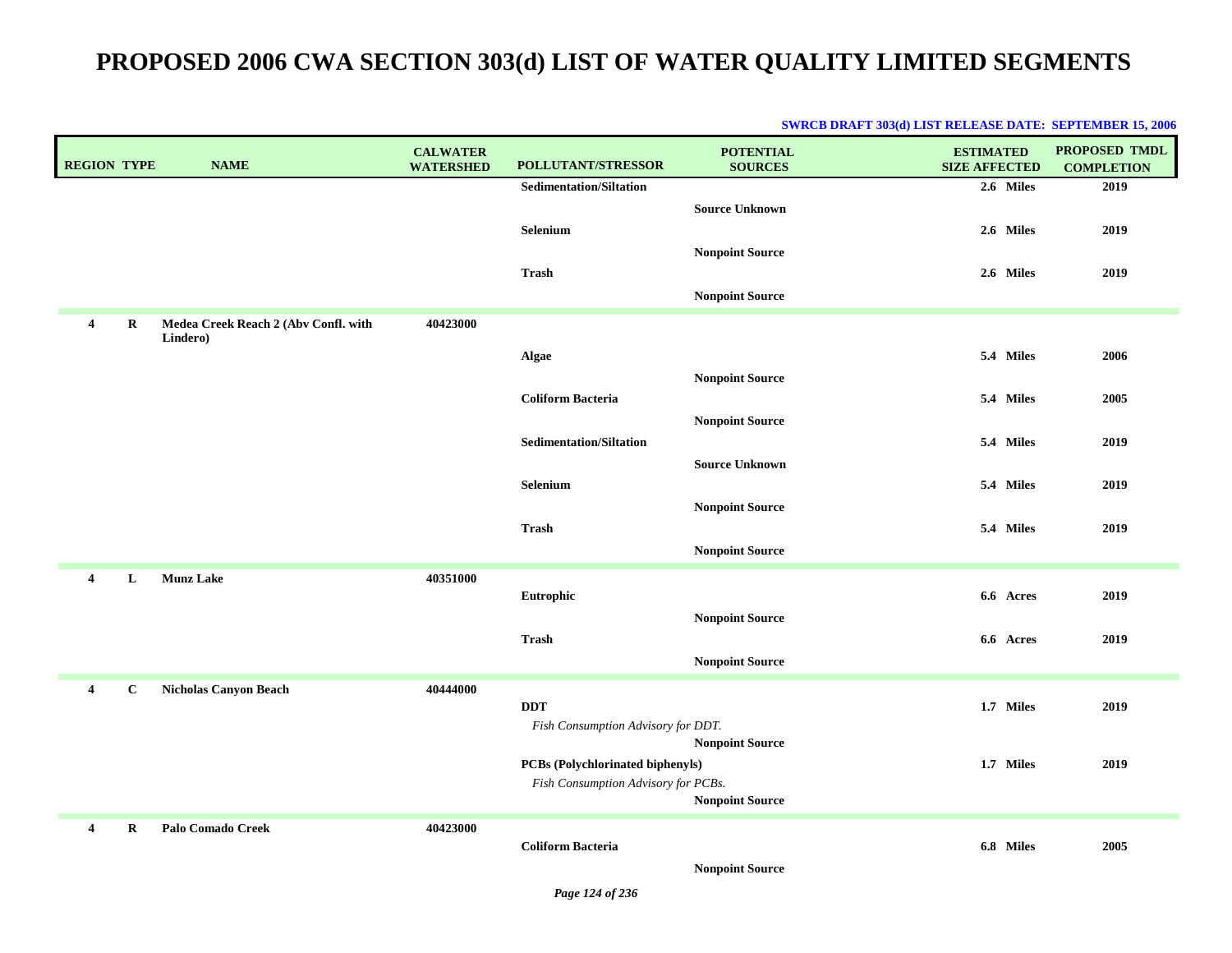| <b>REGION TYPE</b> |              | <b>NAME</b>                                                               | <b>CALWATER</b><br><b>WATERSHED</b> | POLLUTANT/STRESSOR                                                             | <b>POTENTIAL</b><br><b>SOURCES</b> | <b>ESTIMATED</b><br><b>SIZE AFFECTED</b> | PROPOSED TMDL<br><b>COMPLETION</b> |
|--------------------|--------------|---------------------------------------------------------------------------|-------------------------------------|--------------------------------------------------------------------------------|------------------------------------|------------------------------------------|------------------------------------|
| $\overline{4}$     | $\mathbf{C}$ | <b>Palo Verde Shoreline Park Beach</b>                                    | 40511000                            | <b>Pesticides</b>                                                              | <b>Source Unknown</b>              | 0.24 Miles                               | 2019                               |
| $\overline{4}$     | $\mathbf C$  | <b>Paradise Cove Beach</b>                                                | 40435000                            | <b>DDT</b><br>Fish consumption advisory for DDT.                               | <b>Nonpoint Source</b>             | 1.7 Miles                                | 2019                               |
|                    |              |                                                                           |                                     | <b>PCBs (Polychlorinated biphenyls)</b><br>Fish consumption advisory for PCBs. | <b>Nonpoint Source</b>             | 1.7 Miles                                | 2019                               |
| 4                  | L            | <b>Peck Road Park Lake</b>                                                | 40531000                            | Chlordane (tissue)                                                             |                                    | 103 Acres                                | 2019                               |
|                    |              |                                                                           |                                     | <b>DDT</b> (tissue)                                                            | <b>Nonpoint Source</b>             | 103 Acres                                | 2019                               |
|                    |              |                                                                           |                                     | Lead                                                                           | <b>Nonpoint Source</b>             | 103 Acres                                | 2019                               |
|                    |              |                                                                           |                                     | Odor                                                                           | <b>Nonpoint Source</b>             | 103 Acres                                | 2019                               |
|                    |              |                                                                           |                                     | <b>Organic Enrichment/Low Dissolved Oxygen</b>                                 | <b>Nonpoint Source</b>             | 103 Acres                                | 2019                               |
|                    |              |                                                                           |                                     |                                                                                | <b>Nonpoint Source</b>             |                                          |                                    |
| $\overline{4}$     | R            | Piru Creek (from gaging station below<br>Santa Felicia Dam to headwaters) | 40342000                            | <b>Chloride</b>                                                                | <b>Source Unknown</b>              | 67 Miles                                 | 2019                               |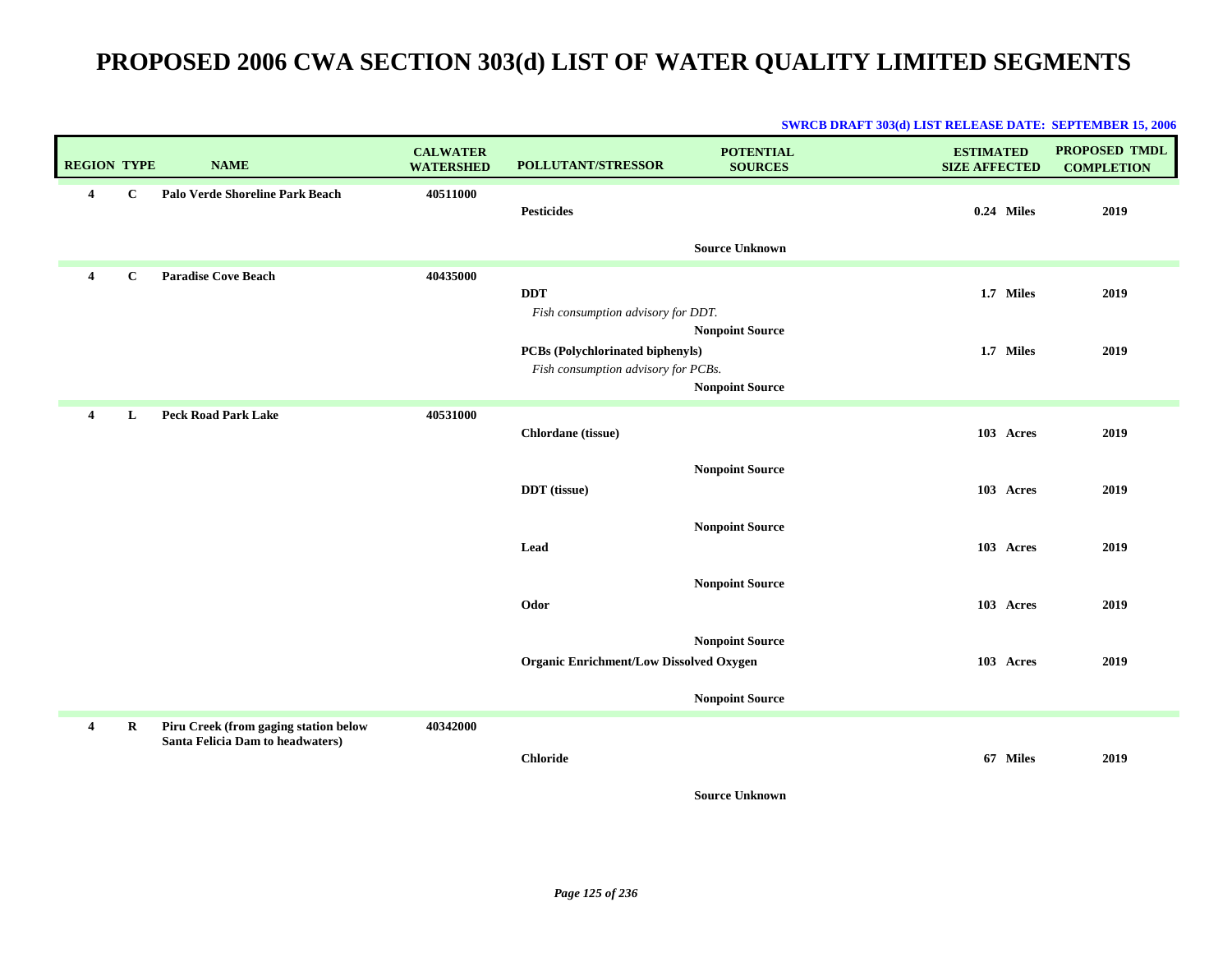| <b>REGION TYPE</b>      |              | <b>NAME</b>                                       | <b>CALWATER</b><br><b>WATERSHED</b> | POLLUTANT/STRESSOR                        | <b>POTENTIAL</b><br><b>SOURCES</b>     | <b>ESTIMATED</b><br><b>SIZE AFFECTED</b> | <b>PROPOSED TMDL</b><br><b>COMPLETION</b> |
|-------------------------|--------------|---------------------------------------------------|-------------------------------------|-------------------------------------------|----------------------------------------|------------------------------------------|-------------------------------------------|
|                         |              |                                                   |                                     | pH                                        |                                        | 67 Miles                                 | 2019                                      |
|                         |              |                                                   |                                     |                                           | <b>Nonpoint Source</b>                 |                                          |                                           |
|                         |              |                                                   |                                     |                                           | <b>Conservation Discharge Releases</b> |                                          |                                           |
| $\overline{\mathbf{4}}$ | $\mathbf{C}$ | <b>Point Dume Beach</b>                           | 40435000                            |                                           |                                        |                                          |                                           |
|                         |              |                                                   |                                     | <b>DDT</b>                                |                                        | 2.5 Miles                                | 2019                                      |
|                         |              |                                                   |                                     | Fish consumption advisory for DDT.        | <b>Nonpoint Source</b>                 |                                          |                                           |
|                         |              |                                                   |                                     | PCBs (Polychlorinated biphenyls)          |                                        | 2.5 Miles                                | 2019                                      |
|                         |              |                                                   |                                     | Fish consumtiion advisory for PCBs.       |                                        |                                          |                                           |
|                         |              |                                                   |                                     |                                           | <b>Nonpoint Source</b>                 |                                          |                                           |
| 4                       | $\mathbf{C}$ | <b>Point Fermin Park Beach</b>                    | 40512000                            |                                           |                                        |                                          |                                           |
|                         |              |                                                   |                                     | <b>DDT</b>                                |                                        | 1.6 Miles                                | 2019                                      |
|                         |              |                                                   |                                     | Fish consumption advisory for DDT.        |                                        |                                          |                                           |
|                         |              |                                                   |                                     |                                           | <b>Nonpoint Source</b>                 |                                          |                                           |
|                         |              |                                                   |                                     | PCBs (Polychlorinated biphenyls)          |                                        | 1.6 Miles                                | 2019                                      |
|                         |              |                                                   |                                     | Fish consumption advisory for PCBs.       |                                        |                                          |                                           |
|                         |              |                                                   |                                     |                                           | <b>Nonpoint Source</b>                 |                                          |                                           |
| $\overline{\mathbf{4}}$ | R            | Pole Creek (trib to Santa Clara River Reach<br>3) | 40331000                            |                                           |                                        |                                          |                                           |
|                         |              |                                                   |                                     | <b>Sulfates</b>                           |                                        | 9 Miles                                  | 2019                                      |
|                         |              |                                                   |                                     |                                           | <b>Nonpoint Source</b>                 |                                          |                                           |
|                         |              |                                                   |                                     | <b>Total Dissolved Solids</b>             |                                        | 9 Miles                                  | 2019                                      |
|                         |              |                                                   |                                     |                                           | <b>Nonpoint Source</b>                 |                                          |                                           |
| $\overline{4}$          |              | <b>Port Hueneme Harbor (Back Basins)</b>          |                                     |                                           |                                        |                                          |                                           |
|                         | $\, {\bf B}$ |                                                   | 40311000                            | <b>DDT</b> (tissue)                       |                                        | 65 Acres                                 | 2019                                      |
|                         |              |                                                   |                                     |                                           | <b>Nonpoint Source</b>                 |                                          |                                           |
|                         |              |                                                   |                                     | PCBs (Polychlorinated biphenyls) (tissue) |                                        | 65 Acres                                 | 2019                                      |
|                         |              |                                                   |                                     |                                           | <b>Nonpoint Source</b>                 |                                          |                                           |
|                         |              |                                                   |                                     |                                           |                                        |                                          |                                           |
| 4                       | $\mathbf C$  | <b>Port Hueneme Pier</b>                          | 40311000                            | <b>PCBs</b> (Polychlorinated biphenyls)   |                                        | 0.33 Miles                               | 2019                                      |
|                         |              |                                                   |                                     |                                           |                                        |                                          |                                           |
|                         |              |                                                   |                                     |                                           | <b>Source Unknown</b>                  |                                          |                                           |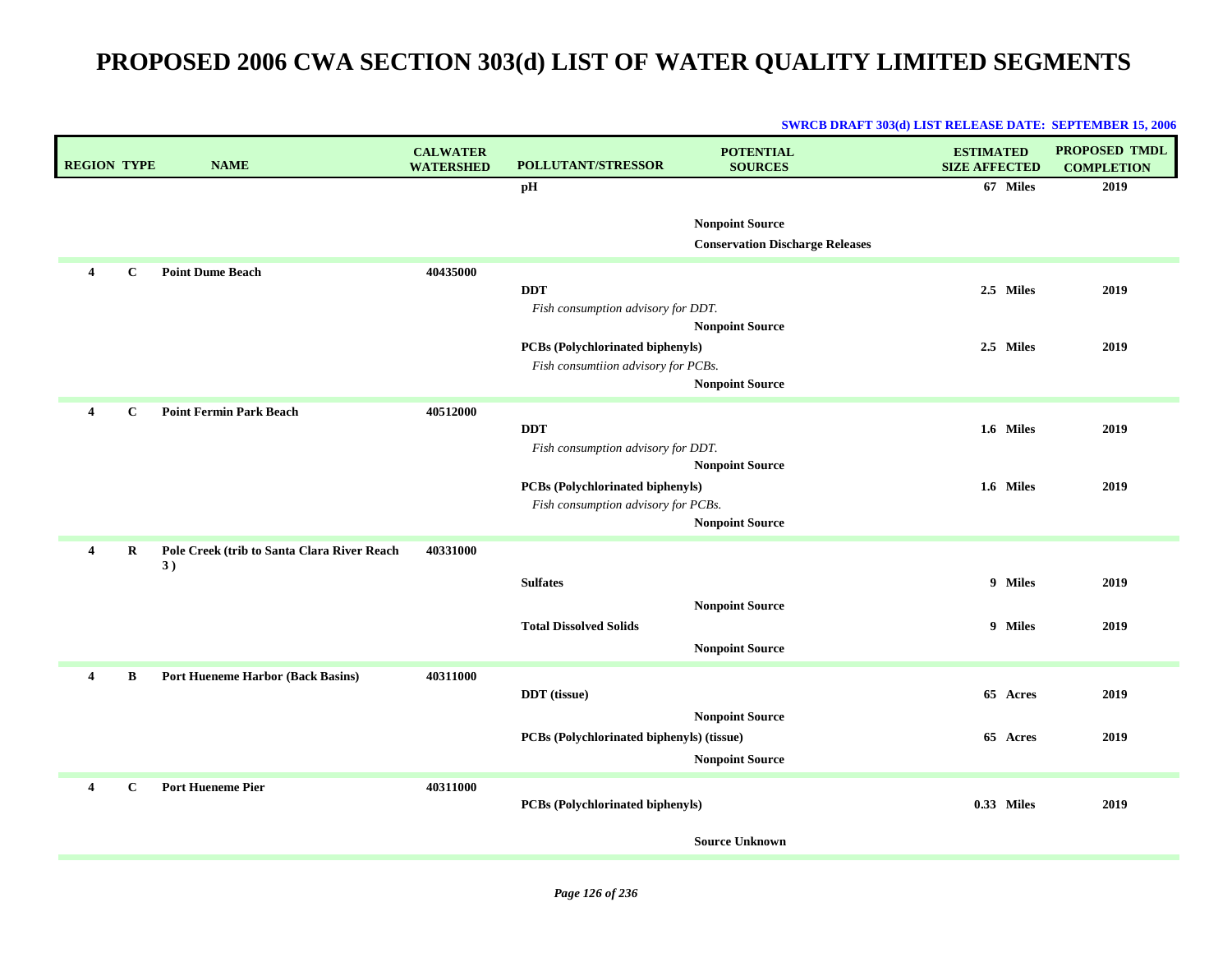| <b>REGION TYPE</b> |              | <b>NAME</b>                   | <b>CALWATER</b><br><b>WATERSHED</b> | <b>POLLUTANT/STRESSOR</b>                                               | <b>POTENTIAL</b><br><b>SOURCES</b>               | <b>ESTIMATED</b><br><b>SIZE AFFECTED</b> | <b>PROPOSED TMDL</b><br><b>COMPLETION</b> |
|--------------------|--------------|-------------------------------|-------------------------------------|-------------------------------------------------------------------------|--------------------------------------------------|------------------------------------------|-------------------------------------------|
| $\overline{4}$     | C            | <b>Portuguese Bend Beach</b>  | 40511000                            | <b>DDT</b><br>Fish Consumption Advisory for DDT.                        |                                                  | 1.4 Miles                                | 2019                                      |
|                    |              |                               |                                     | PCBs (Polychlorinated biphenyls)<br>Fish Consumption Advisory for PCB.  | <b>Nonpoint Source</b><br><b>Nonpoint Source</b> | 1.4 Miles                                | 2019                                      |
| $\overline{4}$     | L            | <b>Puddingstone Reservoir</b> | 40552000                            | Chlordane (tissue)                                                      |                                                  | 243 Acres                                | 2019                                      |
|                    |              |                               |                                     | <b>DDT</b> (tissue)                                                     | <b>Nonpoint Source</b><br><b>Nonpoint Source</b> | 243 Acres                                | 2019                                      |
|                    |              |                               |                                     | Mercury (tissue)                                                        | <b>Nonpoint Source</b>                           | 243 Acres                                | 2019                                      |
|                    |              |                               |                                     | <b>Organic Enrichment/Low Dissolved Oxygen</b>                          | <b>Nonpoint Source</b>                           | 243 Acres                                | 2019                                      |
|                    |              |                               |                                     | PCBs (Polychlorinated biphenyls) (tissue)                               | <b>Nonpoint Source</b>                           | 243 Acres                                | 2019                                      |
| $\overline{4}$     | $\mathbf C$  | <b>Puerco Beach</b>           | 40431000                            | <b>DDT</b><br>Fish Consumption Advisory for DDT.                        | <b>Nonpoint Source</b>                           | 0.5 Miles                                | 2019                                      |
|                    |              |                               |                                     | PCBs (Polychlorinated biphenyls)<br>Fish Consumption Advisory for PCBs. | <b>Nonpoint Source</b>                           | 0.5 Miles                                | 2019                                      |
| 4                  | $\mathbf{C}$ | <b>Redondo Beach</b>          | 40512000                            | <b>DDT</b><br>Fish Consumption Advisory for DDT.                        |                                                  | 1.5 Miles                                | 2019                                      |
|                    |              |                               |                                     | PCBs (Polychlorinated biphenyls)<br>Fish Consumption Advisory for PCBs. | <b>Nonpoint Source</b><br><b>Nonpoint Source</b> | 1.5 Miles                                | 2019                                      |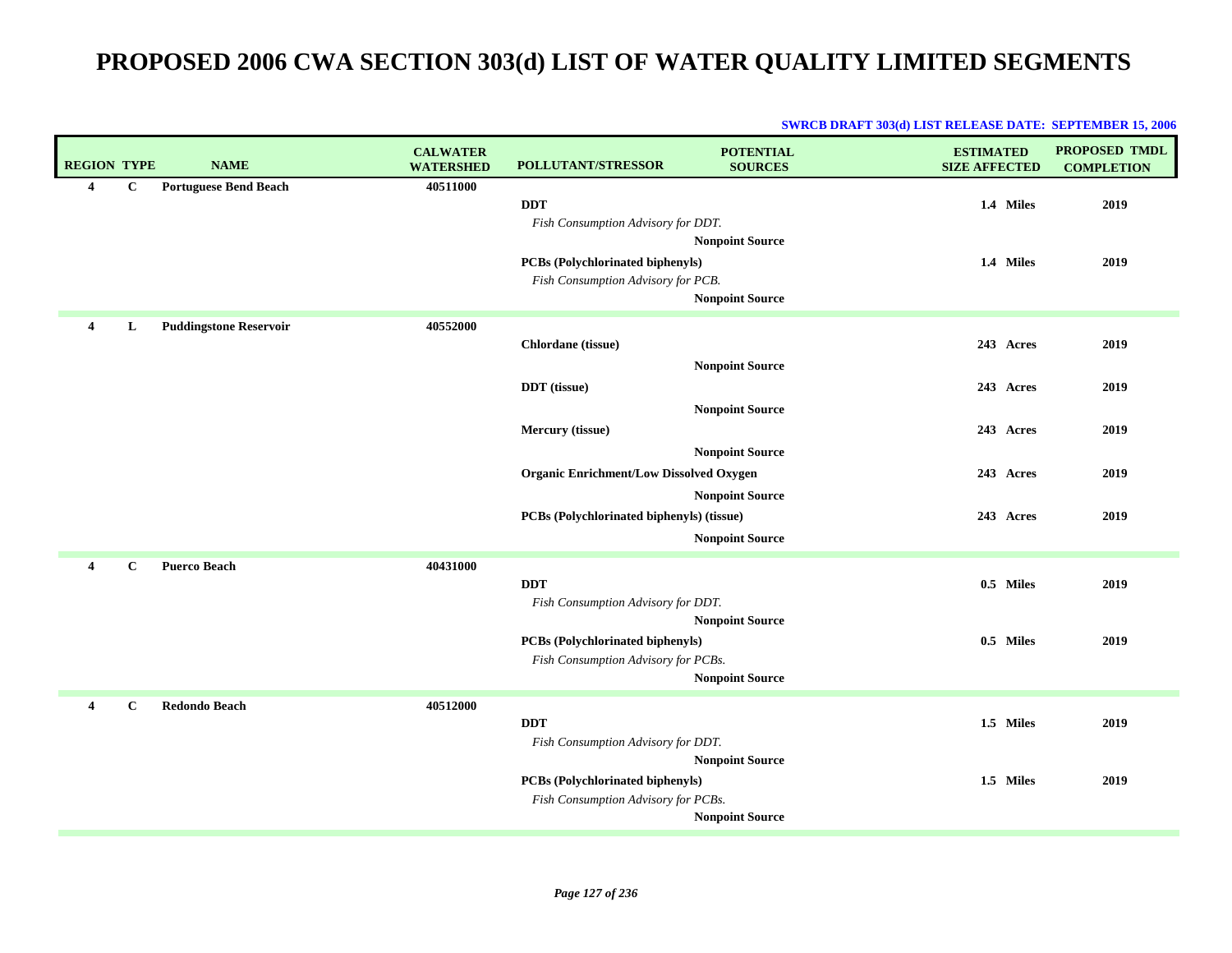| <b>REGION TYPE</b>      |              | <b>NAME</b>                                           | <b>CALWATER</b><br><b>WATERSHED</b> | <b>POLLUTANT/STRESSOR</b>                 | <b>POTENTIAL</b><br><b>SOURCES</b> | <b>ESTIMATED</b><br><b>SIZE AFFECTED</b> | <b>PROPOSED TMDL</b><br><b>COMPLETION</b> |
|-------------------------|--------------|-------------------------------------------------------|-------------------------------------|-------------------------------------------|------------------------------------|------------------------------------------|-------------------------------------------|
| 4                       | R            | Rio De Santa Clara/Oxnard Drain No. 3                 | 40311000                            |                                           |                                    |                                          |                                           |
|                         |              |                                                       |                                     | ChemA (tissue)                            |                                    | 1.9 Miles                                | 2019                                      |
|                         |              |                                                       |                                     |                                           | <b>Nonpoint Source</b>             |                                          |                                           |
|                         |              |                                                       |                                     | Chlordane (tissue)                        |                                    | 1.9 Miles                                | 2019                                      |
|                         |              |                                                       |                                     |                                           | <b>Nonpoint Source</b>             |                                          |                                           |
|                         |              |                                                       |                                     | DDT (tissue)                              |                                    | 1.9 Miles                                | 2019                                      |
|                         |              |                                                       |                                     |                                           | <b>Nonpoint Source</b>             |                                          |                                           |
|                         |              |                                                       |                                     | Nitrogen                                  |                                    | 1.9 Miles                                | 2019                                      |
|                         |              |                                                       |                                     |                                           | <b>Nonpoint Source</b>             | 1.9 Miles                                | 2019                                      |
|                         |              |                                                       |                                     | PCBs (Polychlorinated biphenyls) (tissue) | <b>Nonpoint Source</b>             |                                          |                                           |
|                         |              |                                                       |                                     | <b>Sediment Toxicity</b>                  |                                    | 1.9 Miles                                | 2019                                      |
|                         |              |                                                       |                                     |                                           | <b>Nonpoint Source</b>             |                                          |                                           |
|                         |              |                                                       |                                     | <b>Toxaphene</b> (tissue)                 |                                    | 1.9 Miles                                | 2019                                      |
|                         |              |                                                       |                                     |                                           | <b>Nonpoint Source</b>             |                                          |                                           |
|                         |              |                                                       |                                     |                                           |                                    |                                          |                                           |
| $\overline{4}$          | $\bf R$      | Rio Hondo Reach 1 (Confl. LA River to Snt<br>Ana Fwy) | 40515010                            |                                           |                                    |                                          |                                           |
|                         |              |                                                       |                                     | <b>Coliform Bacteria</b>                  |                                    | 4.6 Miles                                | 2009                                      |
|                         |              |                                                       |                                     |                                           |                                    |                                          |                                           |
|                         |              |                                                       |                                     |                                           | <b>Nonpoint/Point Source</b>       |                                          |                                           |
|                         |              |                                                       |                                     | <b>Trash</b>                              |                                    | 4.6 Miles                                | 2002                                      |
|                         |              |                                                       |                                     |                                           | <b>Nonpoint/Point Source</b>       |                                          |                                           |
| $\overline{\mathbf{4}}$ | $\bf R$      | Rio Hondo Reach 2 (At Spreading Grounds)              | 40515010                            |                                           |                                    |                                          |                                           |
|                         |              |                                                       |                                     | <b>Coliform Bacteria</b>                  |                                    | 4.9 Miles                                | 2009                                      |
|                         |              |                                                       |                                     |                                           |                                    |                                          |                                           |
|                         |              |                                                       |                                     |                                           | <b>Nonpoint/Point Source</b>       |                                          |                                           |
| $\overline{\mathbf{4}}$ | $\mathbf{C}$ | Robert H. Meyer Memorial Beach                        | 40441000                            |                                           |                                    |                                          |                                           |
|                         |              |                                                       |                                     | <b>Beach Closures</b>                     |                                    | 1.2 Miles                                | 2019                                      |
|                         |              |                                                       |                                     |                                           | <b>Nonpoint Source</b>             |                                          |                                           |
|                         |              |                                                       |                                     | <b>DDT</b>                                |                                    | 1.2 Miles                                | 2019                                      |
|                         |              |                                                       |                                     | Fish Consumption Advisory for DDT.        |                                    |                                          |                                           |
|                         |              |                                                       |                                     |                                           | <b>Nonpoint Source</b>             |                                          |                                           |

#### **SWRCB DRAFT 303(d) LIST RELEASE DATE: SEPTEMBER 15, 2006**

*Page 128 of 236*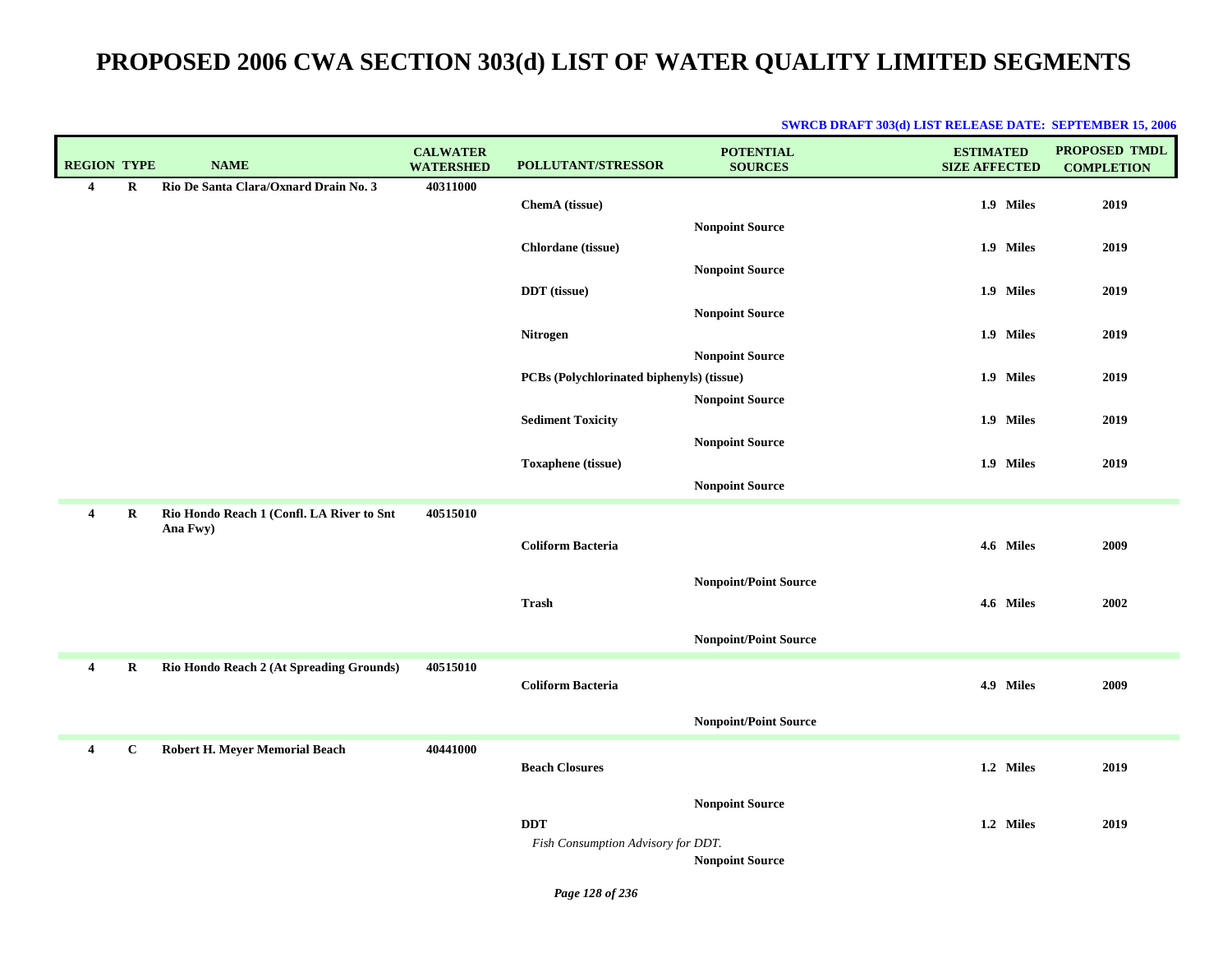| <b>REGION TYPE</b> |             | <b>NAME</b>                                                            | <b>CALWATER</b><br><b>WATERSHED</b> | POLLUTANT/STRESSOR                  | <b>POTENTIAL</b><br><b>SOURCES</b> | <b>ESTIMATED</b><br><b>SIZE AFFECTED</b> | <b>PROPOSED TMDL</b><br><b>COMPLETION</b> |
|--------------------|-------------|------------------------------------------------------------------------|-------------------------------------|-------------------------------------|------------------------------------|------------------------------------------|-------------------------------------------|
|                    |             |                                                                        |                                     | PCBs (Polychlorinated biphenyls)    |                                    | 1.2 Miles                                | 2019                                      |
|                    |             |                                                                        |                                     | Fish Consumption Advisory for PCBs. |                                    |                                          |                                           |
|                    |             |                                                                        |                                     |                                     | <b>Nonpoint Source</b>             |                                          |                                           |
| 4                  | $\mathbf C$ | <b>Royal Palms Beach</b>                                               | 40511000                            |                                     |                                    |                                          |                                           |
|                    |             |                                                                        |                                     | <b>DDT</b>                          |                                    | 1.1 Miles                                | 2019                                      |
|                    |             |                                                                        |                                     | Fish consumption advisory for DDT.  | <b>Nonpoint Source</b>             |                                          |                                           |
|                    |             |                                                                        |                                     | PCBs (Polychlorinated biphenyls)    |                                    | 1.1 Miles                                | 2019                                      |
|                    |             |                                                                        |                                     | Fish consumption advisory for PCBs. |                                    |                                          |                                           |
|                    |             |                                                                        |                                     |                                     | <b>Nonpoint Source</b>             |                                          |                                           |
| 4                  | $\bf R$     | San Antonio Creek (Tributary to Ventura                                | 40220023                            |                                     |                                    |                                          |                                           |
|                    |             | <b>River Reach 4)</b>                                                  |                                     |                                     |                                    |                                          |                                           |
|                    |             |                                                                        |                                     | <b>Nitrogen</b>                     |                                    | 9.8 Miles                                | 2019                                      |
|                    |             |                                                                        |                                     |                                     | <b>Nonpoint Source</b>             |                                          |                                           |
| $\overline{4}$     | R           | San Gabriel River Reach 1 (Estuary to                                  | 40515010                            |                                     |                                    |                                          |                                           |
|                    |             | Firestone)                                                             |                                     | <b>Coliform Bacteria</b>            |                                    | 6.4 Miles                                | 2019                                      |
|                    |             |                                                                        |                                     |                                     |                                    |                                          |                                           |
|                    |             |                                                                        |                                     |                                     | <b>Nonpoint/Point Source</b>       |                                          |                                           |
|                    |             |                                                                        |                                     | pH                                  |                                    | 6.4 Miles                                | 2019                                      |
|                    |             |                                                                        |                                     |                                     |                                    |                                          |                                           |
|                    |             |                                                                        |                                     |                                     | <b>Source Unknown</b>              |                                          |                                           |
| 4                  | R           | San Gabriel River Reach 2 (Firestone to<br><b>Whittier Narrows Dam</b> | 40515010                            |                                     |                                    |                                          |                                           |
|                    |             |                                                                        |                                     | <b>Coliform Bacteria</b>            |                                    | 12 Miles                                 | 2019                                      |
|                    |             |                                                                        |                                     |                                     |                                    |                                          |                                           |
|                    |             |                                                                        |                                     |                                     | <b>Nonpoint/Point Source</b>       |                                          |                                           |
|                    |             |                                                                        |                                     | Lead                                |                                    | 12 Miles                                 | 2019                                      |
|                    |             |                                                                        |                                     |                                     |                                    |                                          |                                           |
|                    |             |                                                                        |                                     |                                     | <b>Nonpoint/Point Source</b>       |                                          |                                           |
| $\overline{4}$     | $\bf R$     | San Jose Creek Reach 1 (SG Confluence to<br>Temple St.)                | 40531000                            |                                     |                                    |                                          |                                           |
|                    |             |                                                                        |                                     | <b>Coliform Bacteria</b>            |                                    | 2.7 Miles                                | 2019                                      |
|                    |             |                                                                        |                                     |                                     |                                    |                                          |                                           |
|                    |             |                                                                        |                                     |                                     | <b>Nonpoint/Point Source</b>       |                                          |                                           |
|                    |             |                                                                        |                                     |                                     |                                    |                                          |                                           |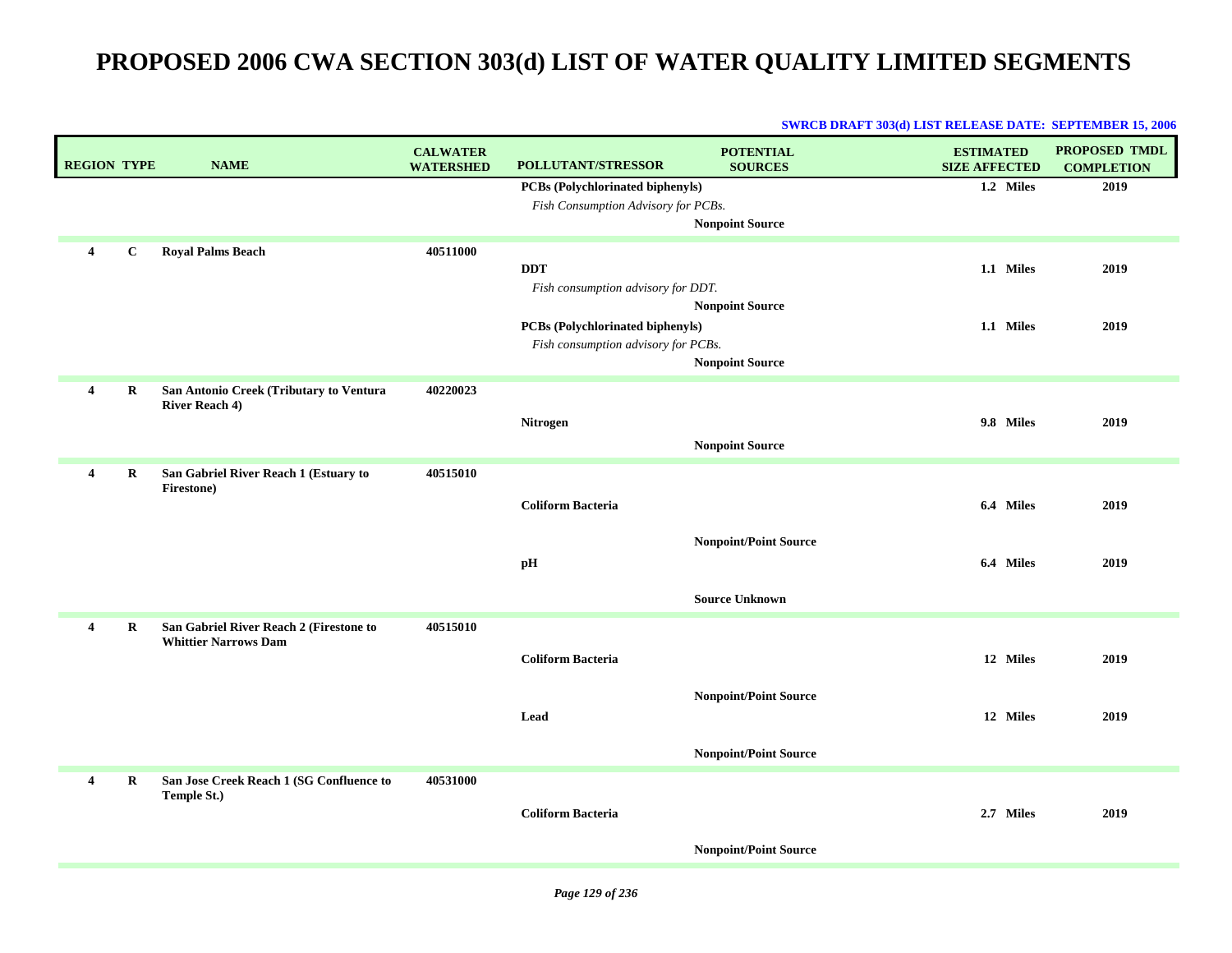| <b>REGION TYPE</b>      |   | <b>NAME</b>                                              | <b>CALWATER</b><br><b>WATERSHED</b> | <b>POLLUTANT/STRESSOR</b>                                                      | <b>POTENTIAL</b><br><b>SOURCES</b>              | <b>ESTIMATED</b><br><b>SIZE AFFECTED</b> | <b>PROPOSED TMDL</b><br><b>COMPLETION</b> |
|-------------------------|---|----------------------------------------------------------|-------------------------------------|--------------------------------------------------------------------------------|-------------------------------------------------|------------------------------------------|-------------------------------------------|
| $\overline{4}$          | R | San Jose Creek Reach 2 (Temple to I-10 at<br>White Ave.) | 40531000                            | <b>Coliform Bacteria</b>                                                       | <b>Nonpoint/Point Source</b>                    | 17 Miles                                 | 2019                                      |
| $\boldsymbol{4}$        | В | San Pedro Bay Near/Off Shore Zones                       | 40512000                            | <b>Chlordane</b>                                                               |                                                 | 8173 Acres                               | 2019                                      |
|                         |   |                                                          |                                     | Chromium (sediment)                                                            | <b>Source Unknown</b>                           | 8173 Acres                               | 2019                                      |
|                         |   |                                                          |                                     | Copper (sediment)                                                              | <b>Nonpoint/Point Source</b>                    | 8173 Acres                               | 2019                                      |
|                         |   |                                                          |                                     | DDT (tissue $\&$ sediment)<br>Fish Consumption Advisory for DDT.               | <b>Nonpoint/Point Source</b>                    | <b>8173</b> Acres                        | 2019                                      |
|                         |   |                                                          |                                     | <b>PAHs (Polycyclic Aromatic Hydrocarbons) (sediment)</b>                      | <b>Nonpoint/Point Source</b>                    | 8173 Acres                               | 2019                                      |
|                         |   |                                                          |                                     | <b>PCBs</b> (Polychlorinated biphenyls)<br>Fish consumption advisory for PCBs. | <b>Nonpoint/Point Source</b>                    | <b>8173</b> Acres                        | 2019                                      |
|                         |   |                                                          |                                     | <b>Sediment Toxicity</b>                                                       | <b>Nonpoint/Point Source</b>                    | 8173 Acres                               | 2019                                      |
|                         |   |                                                          |                                     | Zinc (sediment)                                                                | <b>Nonpoint/Point Source</b>                    | 8173 Acres                               | 2019                                      |
|                         |   |                                                          |                                     |                                                                                | <b>Nonpoint/Point Source</b>                    |                                          |                                           |
| $\overline{\mathbf{4}}$ | Е | Santa Clara River Estuary                                | 40311000                            | <b>ChemA</b>                                                                   |                                                 | 49 Acres                                 | 2019                                      |
|                         |   |                                                          |                                     | <b>Coliform Bacteria</b>                                                       | <b>Source Unknown</b><br><b>Nonpoint Source</b> | 49 Acres                                 | 2019                                      |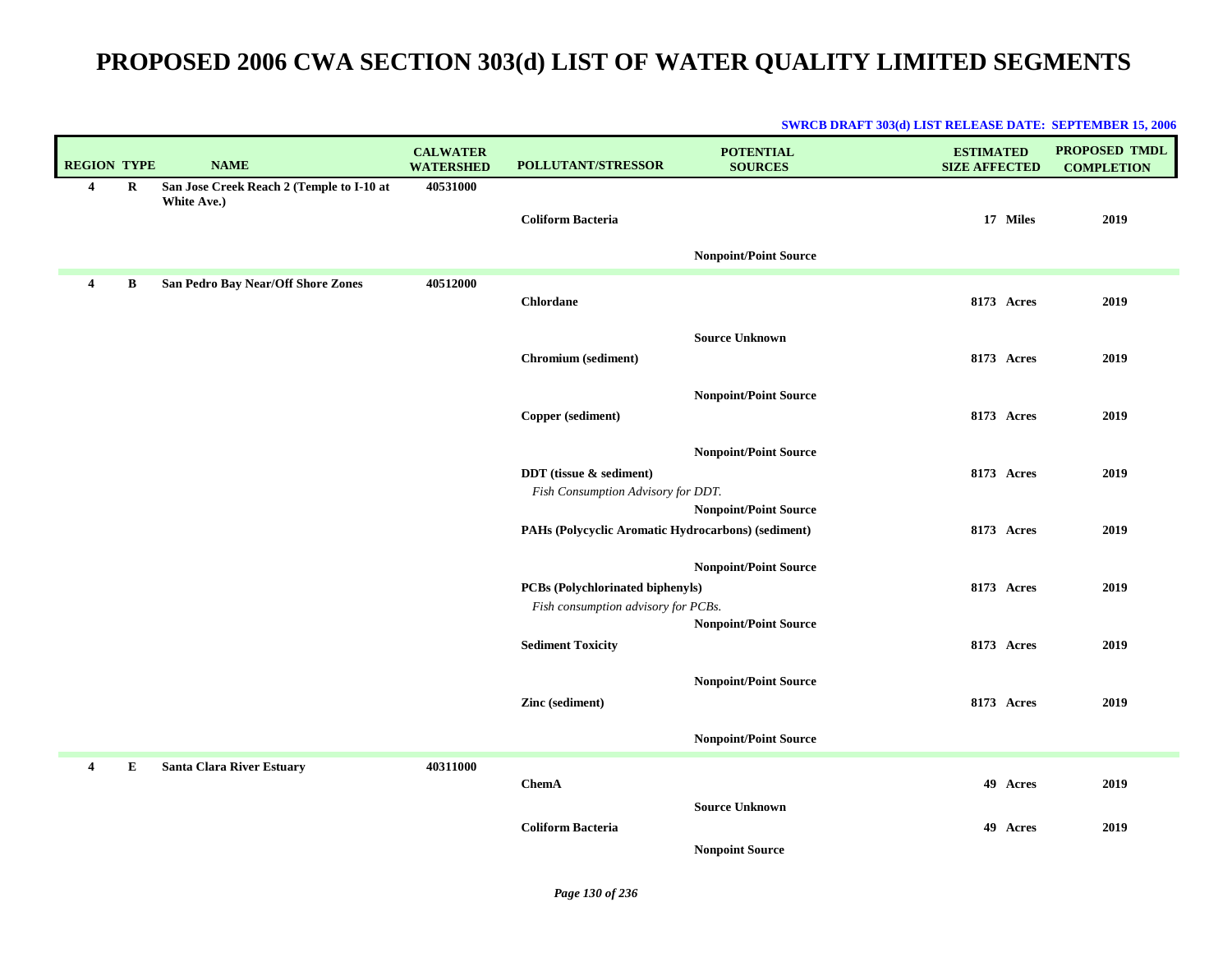| <b>REGION TYPE</b> |          | <b>NAME</b>                                                                                                                                        | <b>CALWATER</b><br><b>WATERSHED</b> | POLLUTANT/STRESSOR            | <b>POTENTIAL</b><br><b>SOURCES</b> | <b>ESTIMATED</b><br><b>SIZE AFFECTED</b> | PROPOSED TMDL<br><b>COMPLETION</b> |
|--------------------|----------|----------------------------------------------------------------------------------------------------------------------------------------------------|-------------------------------------|-------------------------------|------------------------------------|------------------------------------------|------------------------------------|
|                    |          |                                                                                                                                                    |                                     | <b>Toxaphene</b>              |                                    | 49 Acres                                 | 2019                               |
|                    |          |                                                                                                                                                    |                                     |                               | <b>Nonpoint Source</b>             |                                          |                                    |
| $\overline{4}$     | $\bf{R}$ | Santa Clara River Reach 1 (Estuary to<br>Hwy 101 Bridge)                                                                                           | 40311000                            | <b>Toxicity</b>               |                                    | 10 Miles                                 | 2019                               |
|                    |          |                                                                                                                                                    |                                     |                               | <b>Source Unknown</b>              |                                          |                                    |
| $\overline{4}$     | $\bf{R}$ | Santa Clara River Reach 3 (Freeman<br>Diversion to A Street)                                                                                       | 40331000                            | <b>Total Dissolved Solids</b> |                                    | 31 Miles                                 | 2019                               |
|                    |          |                                                                                                                                                    |                                     |                               | <b>Nonpoint/Point Source</b>       |                                          |                                    |
| $\overline{4}$     | R        | Santa Clara River Reach 5 (Blue Cut<br>gaging station to West Pier Hwy 99 Bridge)<br>(was named Santa Clara River Reach 7 on<br>$2002303(d)$ list) | 40351000                            | <b>Coliform Bacteria</b>      |                                    | 9.4 Miles                                | 2019                               |
|                    |          |                                                                                                                                                    |                                     |                               | <b>Nonpoint/Point Source</b>       |                                          |                                    |
| $\overline{4}$     | $\bf R$  | Santa Clara River Reach 6 (W Pier Hwy 99<br>to Bouquet Cyn Rd) (was named Santa<br>Clara River Reach 8 on 2002 303(d) list)                        | 40351000                            | <b>Chlorpyrifos</b>           |                                    | 5.2 Miles                                | 2019                               |
|                    |          |                                                                                                                                                    |                                     | <b>Coliform Bacteria</b>      | <b>Source Unknown</b>              | 5.2 Miles                                | 2019                               |
|                    |          |                                                                                                                                                    |                                     | <b>Diazinon</b>               | <b>Nonpoint/Point Source</b>       | 5.2 Miles                                | 2019                               |
|                    |          |                                                                                                                                                    |                                     | <b>Toxicity</b>               | <b>Source Unknown</b>              | 5.2 Miles                                | 2019                               |
|                    |          |                                                                                                                                                    |                                     |                               | <b>Source Unknown</b>              |                                          |                                    |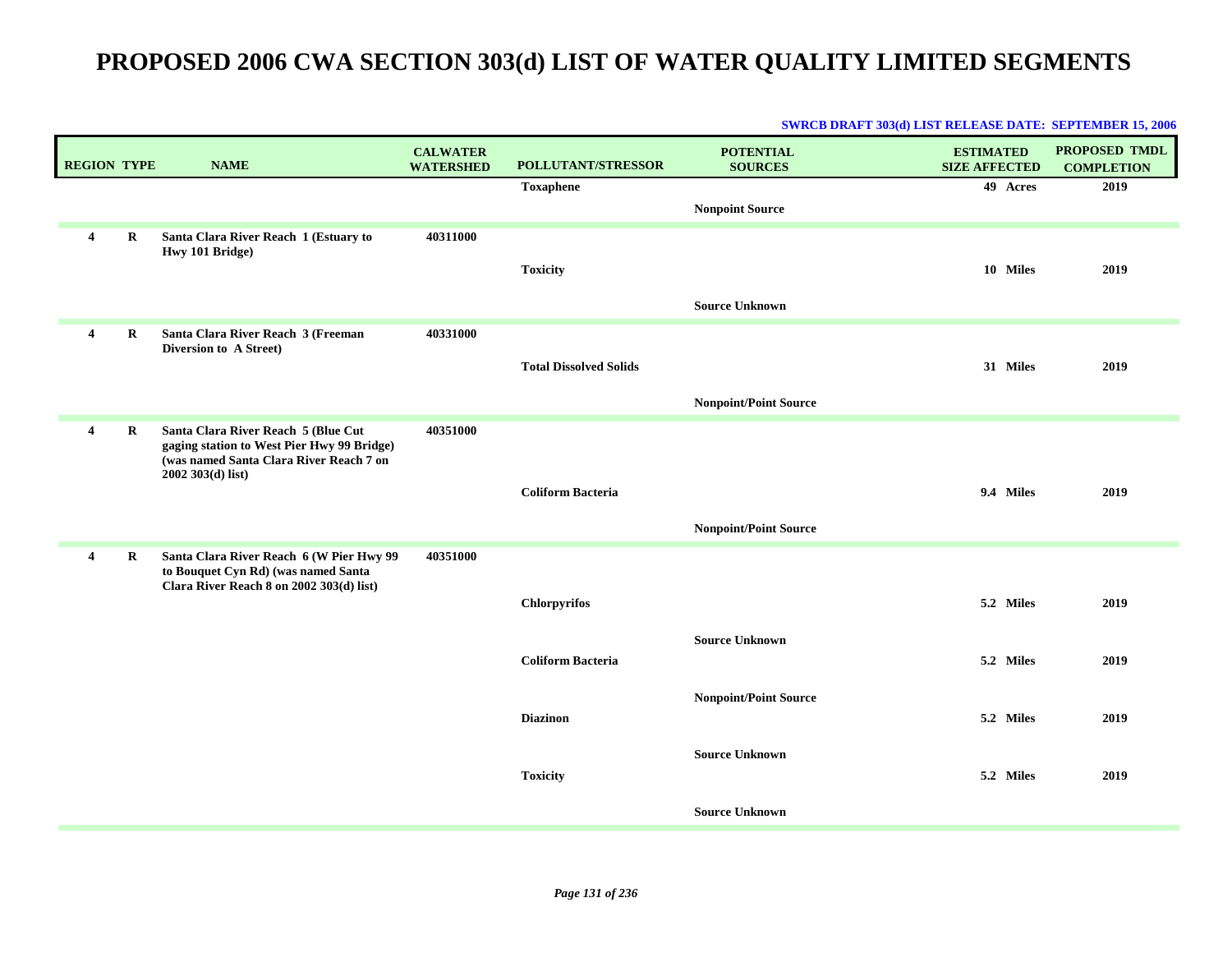| <b>REGION TYPE</b> |         | <b>NAME</b>                                                                                                                                           | <b>CALWATER</b><br><b>WATERSHED</b> | POLLUTANT/STRESSOR                                         | <b>POTENTIAL</b><br><b>SOURCES</b>               | <b>ESTIMATED</b><br><b>SIZE AFFECTED</b> | PROPOSED TMDL<br><b>COMPLETION</b> |
|--------------------|---------|-------------------------------------------------------------------------------------------------------------------------------------------------------|-------------------------------------|------------------------------------------------------------|--------------------------------------------------|------------------------------------------|------------------------------------|
| 4                  | R       | Santa Clara River Reach 7 (Bouquet<br><b>Canyon Rd to above Lang Gaging Station)</b><br>(was named Santa Clara River Reach 9 on<br>$2002303(d)$ list) | 40351000                            | <b>Coliform Bacteria</b>                                   | <b>Nonpoint/Point Source</b>                     | 21 Miles                                 | 2019                               |
| $\overline{4}$     | $\bf R$ | Santa Clara River Reach 11 (Piru Creek,<br>from confluence with Santa Clara River<br>Reach 4 to gaging station below Santa<br><b>Felicia Dam</b> )    | 40341000                            |                                                            |                                                  |                                          |                                    |
|                    |         |                                                                                                                                                       |                                     | <b>Boron</b>                                               |                                                  | 6.2 Miles                                | 2019                               |
|                    |         |                                                                                                                                                       |                                     | <b>Sulfates</b>                                            | <b>Source Unknown</b>                            | 6.2 Miles                                | 2019                               |
|                    |         |                                                                                                                                                       |                                     |                                                            | <b>Source Unknown</b>                            |                                          |                                    |
| 4                  | L       | Santa Fe Dam Park Lake                                                                                                                                | 40531000                            | Copper                                                     |                                                  | 20 Acres                                 | 2019                               |
|                    |         |                                                                                                                                                       |                                     | Lead                                                       | <b>Nonpoint Source</b><br><b>Nonpoint Source</b> | 20 Acres                                 | 2019                               |
|                    |         |                                                                                                                                                       |                                     | pH                                                         | <b>Nonpoint Source</b>                           | 20 Acres                                 | 2019                               |
| 4                  | B       | Santa Monica Bay Offshore/Nearshore                                                                                                                   | 40513000                            |                                                            |                                                  |                                          |                                    |
|                    |         |                                                                                                                                                       |                                     | DDT (tissue & sediment)<br>Centered on Palos Verdes Shelf. |                                                  | 146645 Acres                             | 2019                               |
|                    |         |                                                                                                                                                       |                                     | <b>Debris</b>                                              | <b>Nonpoint/Point Source</b>                     | 146645 Acres                             | 2019                               |
|                    |         |                                                                                                                                                       |                                     | <b>Fish Consumption Advisory</b>                           | <b>Nonpoint/Point Source</b>                     | 146645 Acres                             | 2019                               |
|                    |         |                                                                                                                                                       |                                     |                                                            | <b>Nonpoint/Point Source</b>                     |                                          |                                    |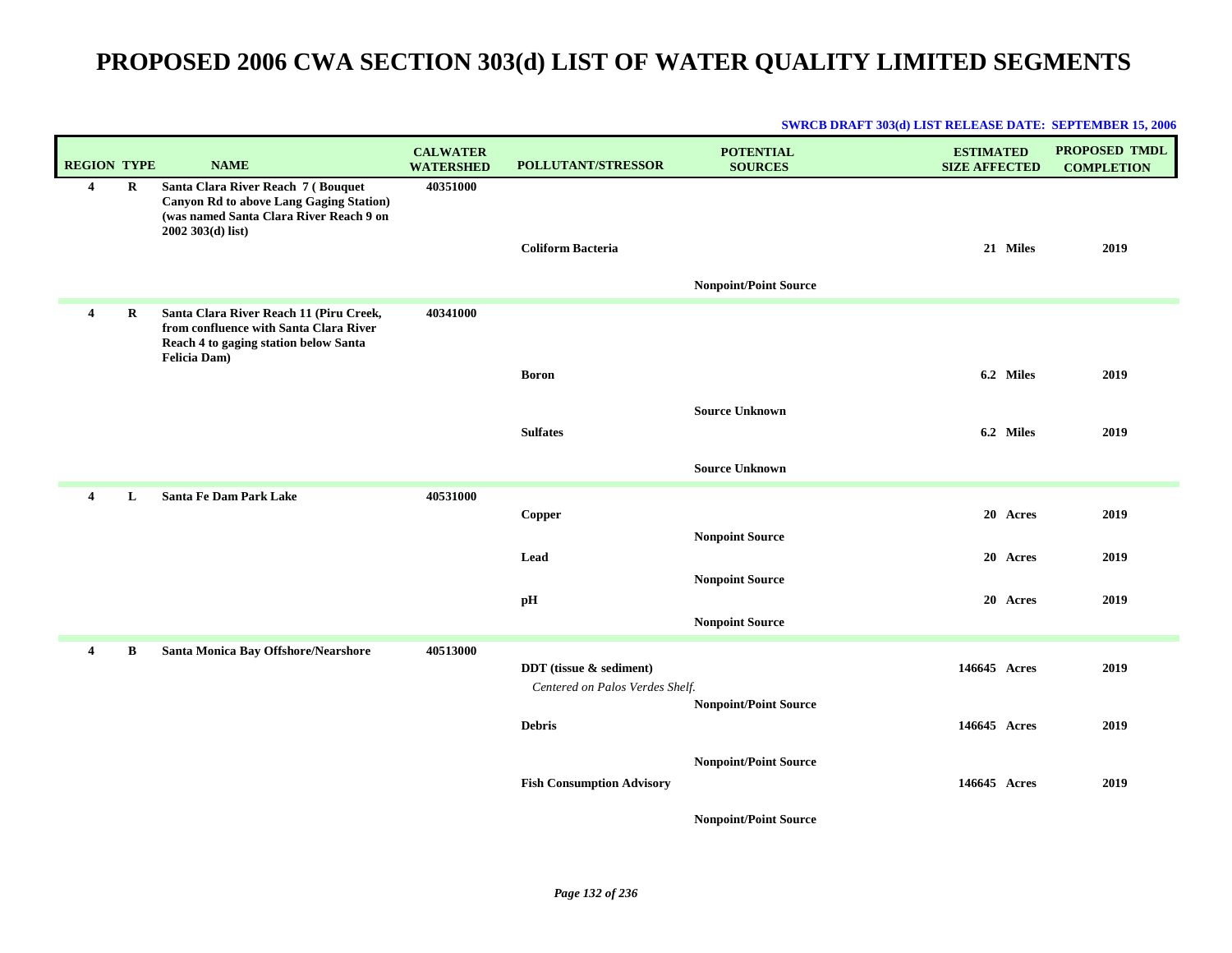| <b>REGION TYPE</b>      |              | <b>NAME</b>            | <b>CALWATER</b><br><b>WATERSHED</b> | POLLUTANT/STRESSOR                                                             | <b>POTENTIAL</b><br><b>SOURCES</b> | <b>ESTIMATED</b><br><b>SIZE AFFECTED</b> | <b>PROPOSED TMDL</b><br><b>COMPLETION</b> |
|-------------------------|--------------|------------------------|-------------------------------------|--------------------------------------------------------------------------------|------------------------------------|------------------------------------------|-------------------------------------------|
|                         |              |                        |                                     | PCBs (Polychlorinated biphenyls) (tissue & sediment)                           |                                    | 146645 Acres                             | 2019                                      |
|                         |              |                        |                                     | <b>Sediment Toxicity</b>                                                       | <b>Nonpoint/Point Source</b>       | 146645 Acres                             | 2019                                      |
|                         |              |                        |                                     |                                                                                | <b>Nonpoint/Point Source</b>       |                                          |                                           |
| $\overline{\mathbf{4}}$ | R            | Santa Monica Canyon    | 40513000                            | Lead                                                                           |                                    | 2.7 Miles                                | 2019                                      |
|                         |              |                        |                                     |                                                                                | <b>Nonpoint Source</b>             |                                          |                                           |
| $\overline{4}$          | $\bf R$      | <b>Sawpit Creek</b>    | 40531000                            | Bis(2ethylhexyl)phthalate/DEHP                                                 |                                    | 3.9 Miles                                | 2019                                      |
|                         |              |                        |                                     | <b>Fecal Coliform</b>                                                          | <b>Source Unknown</b>              | 3.9 Miles                                | 2019                                      |
|                         |              |                        |                                     |                                                                                | <b>Source Unknown</b>              |                                          |                                           |
| $\overline{4}$          | $\mathbf{C}$ | <b>Sea Level Beach</b> | 40441000                            | <b>DDT</b><br>Fish Consumption Advisory for DDT.                               |                                    | 0.21 Miles                               | 2019                                      |
|                         |              |                        |                                     |                                                                                | <b>Nonpoint Source</b>             |                                          |                                           |
|                         |              |                        |                                     | <b>PCBs</b> (Polychlorinated biphenyls)<br>Fish Consumption Advisory for PCBs. | <b>Nonpoint Source</b>             | 0.21 Miles                               | 2019                                      |
| 4                       | R            | Sepulveda Canyon       | 405.13                              |                                                                                |                                    |                                          |                                           |
|                         |              |                        |                                     | Ammonia                                                                        |                                    | 0.83 Miles                               | 2019                                      |
|                         |              |                        |                                     | Lead                                                                           | <b>Nonpoint Source</b>             | 0.83 Miles                               | 2019                                      |
|                         |              |                        |                                     |                                                                                | <b>Nonpoint Source</b>             |                                          |                                           |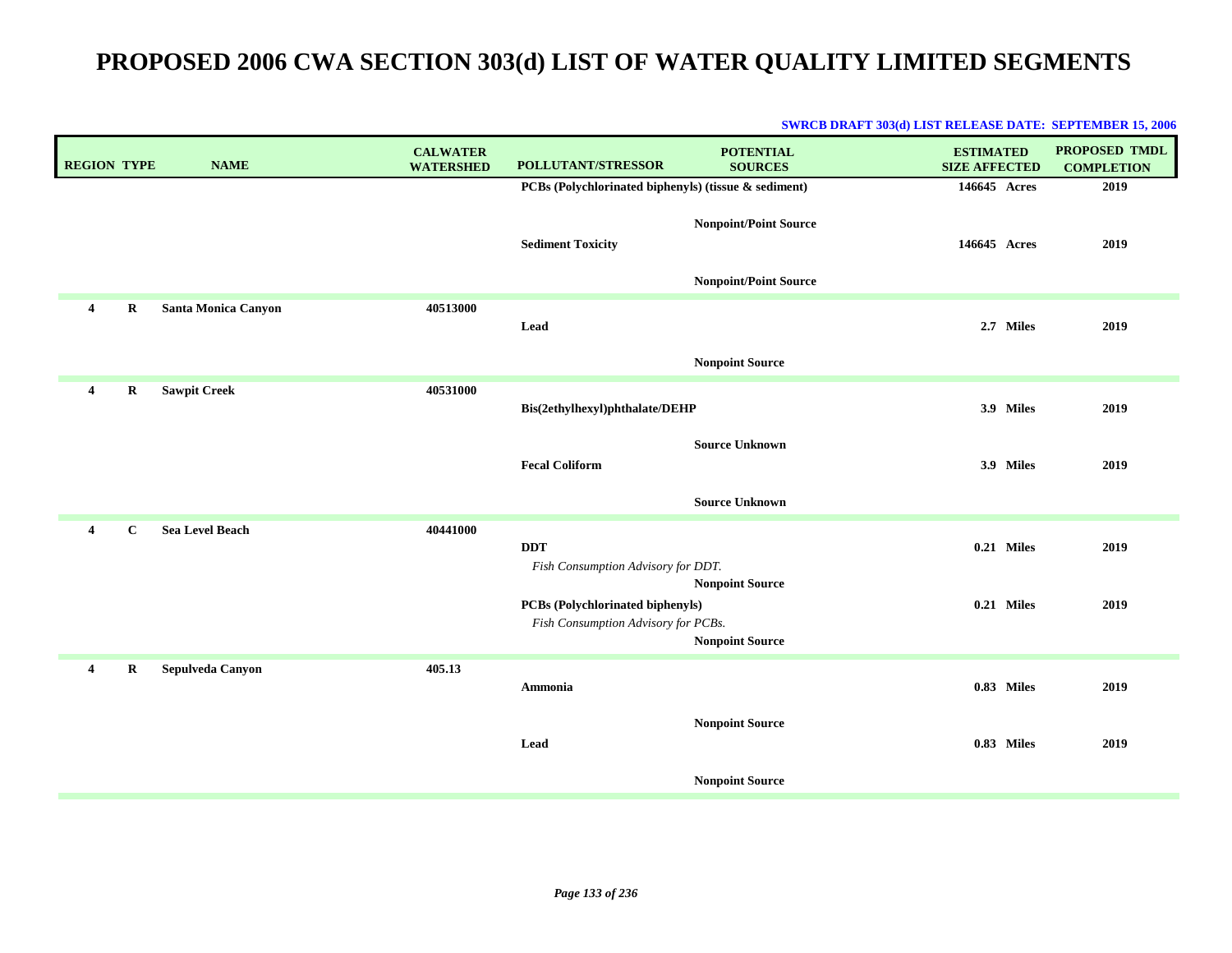| <b>REGION TYPE</b>      |              | <b>NAME</b>                                                                      | <b>CALWATER</b><br><b>WATERSHED</b> | POLLUTANT/STRESSOR                                                      | <b>POTENTIAL</b><br><b>SOURCES</b>               | <b>ESTIMATED</b><br><b>SIZE AFFECTED</b> | PROPOSED TMDL<br><b>COMPLETION</b> |
|-------------------------|--------------|----------------------------------------------------------------------------------|-------------------------------------|-------------------------------------------------------------------------|--------------------------------------------------|------------------------------------------|------------------------------------|
| $\overline{4}$          | $\mathbf R$  | Sespe Creek (from 500 ft below confluence<br>with Little Sespe Cr to headwaters) | 40332020                            | <b>Chloride</b><br>pH                                                   | <b>Nonpoint Source</b><br><b>Nonpoint Source</b> | 54 Miles<br>54 Miles                     | 2019<br>2019                       |
| $\overline{\mathbf{4}}$ | $\mathbf R$  | <b>Stokes Creek</b>                                                              | 40422020                            | <b>Coliform Bacteria</b>                                                | <b>Nonpoint Source</b>                           | 4.7 Miles                                | 2005                               |
| 4                       | С            | <b>Topanga Beach</b>                                                             | 40413000                            | <b>DDT</b><br>Fish Consumption Advisory for DDT.                        | <b>Nonpoint Source</b>                           | 2.5 Miles                                | 2019                               |
|                         |              |                                                                                  |                                     | PCBs (Polychlorinated biphenyls)<br>Fish Consumption Advisory for PCBs. | <b>Nonpoint Source</b>                           | 2.5 Miles                                | 2019                               |
| $\overline{4}$          | $\mathbf R$  | <b>Topanga Canyon Creek</b>                                                      | 40411000                            | Lead                                                                    | <b>Nonpoint Source</b>                           | 8.6 Miles                                | 2019                               |
| $\boldsymbol{4}$        | $\bf R$      | <b>Torrance Carson Channel</b>                                                   | 40512000                            | <b>Coliform Bacteria</b>                                                | <b>Nonpoint Source</b>                           | 3.4 Miles                                | 2007                               |
|                         |              |                                                                                  |                                     | Copper                                                                  | <b>Nonpoint Source</b>                           | 3.4 Miles                                | 2019                               |
|                         |              |                                                                                  |                                     | Lead                                                                    | <b>Nonpoint Source</b>                           | 3.4 Miles                                | 2019                               |
| $\overline{4}$          | $\mathbf{C}$ | <b>Trancas Beach (Broad Beach)</b>                                               | 40437000                            | <b>DDT</b><br>Fish Consumption Advisory for DDT.                        | <b>Nonpoint Source</b>                           | 1.7 Miles                                | 2019                               |

### **SWRCB DRAFT 303(d) LIST RELEASE DATE: SEPTEMBER 15, 2006**

*Page 134 of 236*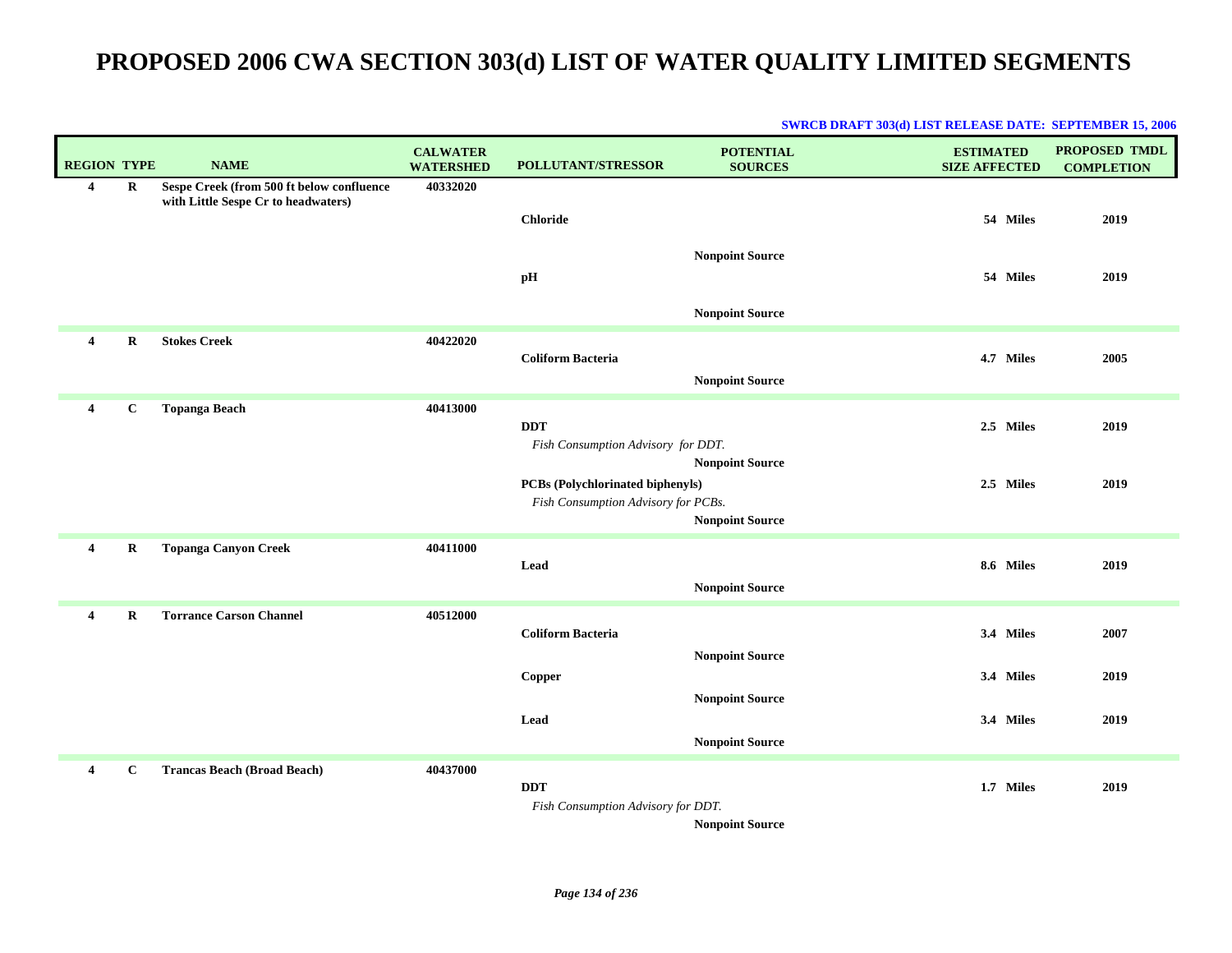### **SWRCB DRAFT 303(d) LIST RELEASE DATE: SEPTEMBER 15, 2006**

|                         | <b>REGION TYPE</b> | <b>NAME</b>                           | <b>CALWATER</b><br><b>WATERSHED</b> | <b>POLLUTANT/STRESSOR</b>               | <b>POTENTIAL</b><br><b>SOURCES</b> | <b>ESTIMATED</b><br><b>SIZE AFFECTED</b> | <b>PROPOSED TMDL</b><br><b>COMPLETION</b> |
|-------------------------|--------------------|---------------------------------------|-------------------------------------|-----------------------------------------|------------------------------------|------------------------------------------|-------------------------------------------|
|                         |                    |                                       |                                     | <b>PCBs</b> (Polychlorinated biphenyls) |                                    | 1.7 Miles                                | 2019                                      |
|                         |                    |                                       |                                     | Fish Consumption Advisory for PCBs.     |                                    |                                          |                                           |
|                         |                    |                                       |                                     |                                         | <b>Nonpoint Source</b>             |                                          |                                           |
| $\overline{4}$          | $\bf R$            | <b>Triunfo Canyon Creek Reach 1</b>   | 40424000                            |                                         |                                    |                                          |                                           |
|                         |                    |                                       |                                     | Lead                                    |                                    | 2.5 Miles                                | 2019                                      |
|                         |                    |                                       |                                     |                                         | <b>Nonpoint Source</b>             |                                          |                                           |
|                         |                    |                                       |                                     | Mercury                                 |                                    | 2.5 Miles                                | 2019                                      |
|                         |                    |                                       |                                     |                                         | <b>Nonpoint Source</b>             |                                          |                                           |
|                         |                    |                                       |                                     | <b>Sedimentation/Siltation</b>          |                                    | 2.5 Miles                                | 2019                                      |
|                         |                    |                                       |                                     |                                         | <b>Source Unknown</b>              |                                          |                                           |
| 4                       | R                  | <b>Triunfo Canyon Creek Reach 2</b>   | 40424000                            |                                         |                                    |                                          |                                           |
|                         |                    |                                       |                                     | Lead                                    |                                    | 3.3 Miles                                | 2019                                      |
|                         |                    |                                       |                                     |                                         | <b>Nonpoint Source</b>             |                                          |                                           |
|                         |                    |                                       |                                     | Mercury                                 |                                    | 3.3 Miles                                | 2019                                      |
|                         |                    |                                       |                                     |                                         | <b>Nonpoint Source</b>             |                                          |                                           |
|                         |                    |                                       |                                     | <b>Sedimentation/Siltation</b>          |                                    | 3.3 Miles                                | 2019                                      |
|                         |                    |                                       |                                     |                                         | <b>Source Unknown</b>              |                                          |                                           |
|                         |                    |                                       |                                     |                                         |                                    |                                          |                                           |
| $\overline{\mathbf{4}}$ | R                  | Tujunga Wash (LA River to Hansen Dam) | 40521000                            | <b>Coliform Bacteria</b>                |                                    | 9.7 Miles                                | 2009                                      |
|                         |                    |                                       |                                     |                                         |                                    |                                          |                                           |
|                         |                    |                                       |                                     |                                         | <b>Nonpoint Source</b>             |                                          |                                           |
|                         |                    |                                       |                                     | Trash                                   |                                    | 9.7 Miles                                | 2019                                      |
|                         |                    |                                       |                                     |                                         |                                    |                                          |                                           |
|                         |                    |                                       |                                     |                                         | <b>Nonpoint Source</b>             |                                          |                                           |
| $\overline{4}$          | В                  | Ventura Harbor: Ventura Keys          | 40311000                            |                                         |                                    |                                          |                                           |
|                         |                    |                                       |                                     | <b>Coliform Bacteria</b>                |                                    | 179 Acres                                | 2019                                      |
|                         |                    |                                       |                                     |                                         | <b>Nonpoint Source</b>             |                                          |                                           |
| 4                       | $\mathbf{C}$       | <b>Ventura Marina Jetties</b>         | 40311000                            |                                         |                                    |                                          |                                           |
|                         |                    |                                       |                                     | <b>DDT</b>                              |                                    | 0.69 Miles                               | 2019                                      |
|                         |                    |                                       |                                     |                                         |                                    |                                          |                                           |

**Source Unknown**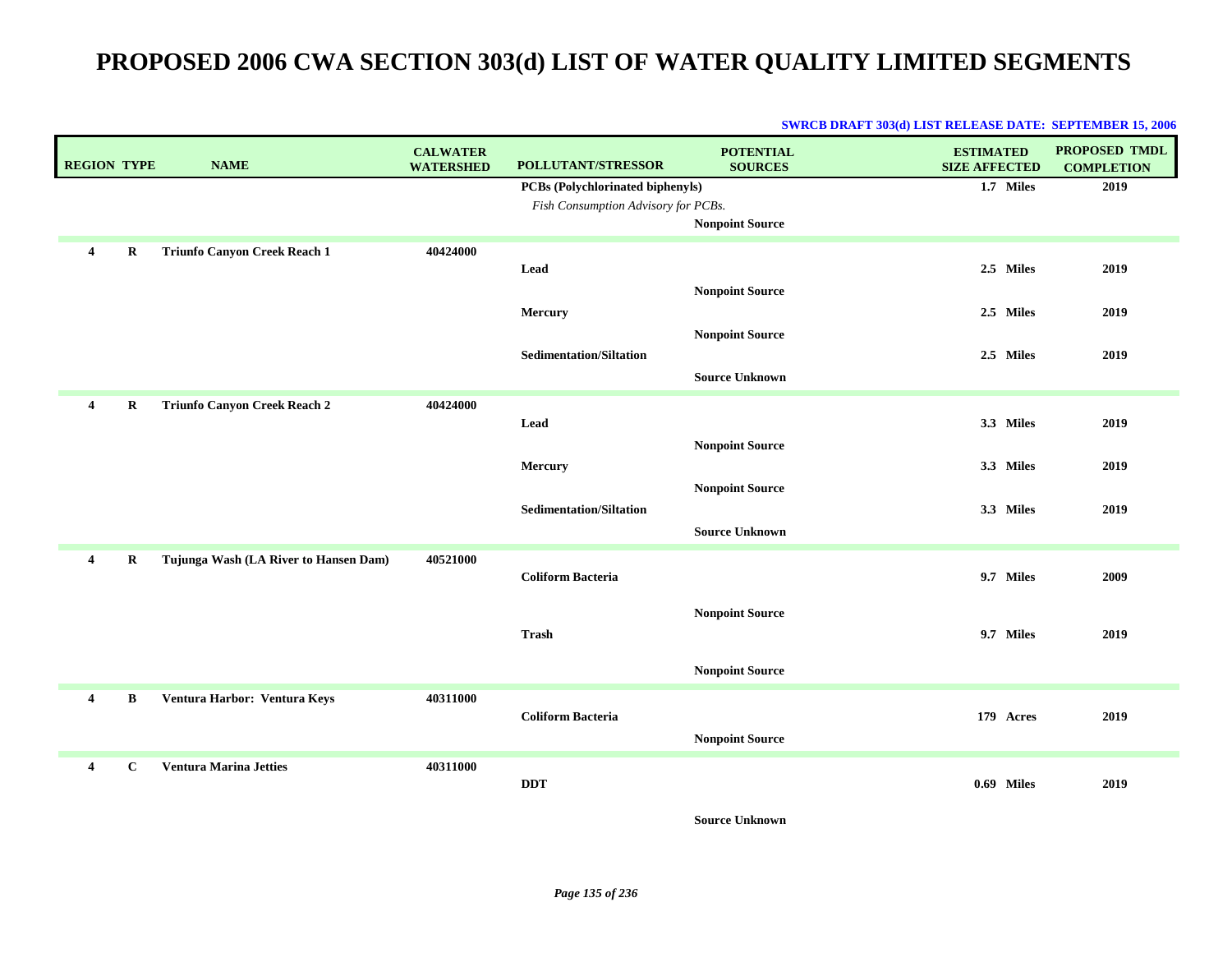| <b>REGION TYPE</b> |             | <b>NAME</b>                                                      | <b>CALWATER</b><br><b>WATERSHED</b> | <b>POLLUTANT/STRESSOR</b>                                               | <b>POTENTIAL</b><br><b>SOURCES</b> | <b>ESTIMATED</b><br><b>SIZE AFFECTED</b> | <b>PROPOSED TMDL</b><br><b>COMPLETION</b> |
|--------------------|-------------|------------------------------------------------------------------|-------------------------------------|-------------------------------------------------------------------------|------------------------------------|------------------------------------------|-------------------------------------------|
|                    |             |                                                                  |                                     | PCBs (Polychlorinated biphenyls)                                        |                                    | 0.69 Miles                               | 2019                                      |
|                    |             |                                                                  |                                     |                                                                         | <b>Source Unknown</b>              |                                          |                                           |
| 4                  | $\bf R$     | <b>Ventura River Estuary</b>                                     | 40210011                            |                                                                         |                                    |                                          |                                           |
|                    |             |                                                                  |                                     | <b>Algae</b>                                                            |                                    | 0.2 Miles                                | 2019                                      |
|                    |             |                                                                  |                                     |                                                                         | <b>Nonpoint/Point Source</b>       |                                          |                                           |
|                    |             |                                                                  |                                     | Eutrophic                                                               |                                    | 0.2 Miles                                | 2019                                      |
|                    |             |                                                                  |                                     |                                                                         | <b>Nonpoint/Point Source</b>       |                                          |                                           |
|                    |             |                                                                  |                                     | <b>Total Coliform</b><br>Stables and horse property may be the sources. |                                    | 0.2 Miles                                | 2019                                      |
|                    |             |                                                                  |                                     |                                                                         | <b>Nonpoint Source</b>             |                                          |                                           |
|                    |             |                                                                  |                                     | Trash                                                                   |                                    | 0.2 Miles                                | 2019                                      |
|                    |             |                                                                  |                                     |                                                                         | <b>Nonpoint/Point Source</b>       |                                          |                                           |
| 4                  | $\mathbf R$ | Ventura River Reach 1 and 2 (Estuary to<br><b>Weldon Canyon)</b> | 40210011                            |                                                                         |                                    |                                          |                                           |
|                    |             |                                                                  |                                     | Algae                                                                   |                                    | 4.5 Miles                                | 2019                                      |
|                    |             |                                                                  |                                     |                                                                         | <b>Nonpoint/Point Source</b>       |                                          |                                           |
| 4                  | R           | Ventura River Reach 3 (Weldon Canyon to                          | 40210011                            |                                                                         |                                    |                                          |                                           |
|                    |             | Confl. w/ Coyote Cr)                                             |                                     |                                                                         |                                    |                                          |                                           |
|                    |             |                                                                  |                                     | <b>Pumping</b>                                                          |                                    | 2.8 Miles                                | 2019                                      |
|                    |             |                                                                  |                                     |                                                                         | <b>Nonpoint Source</b>             |                                          |                                           |
|                    |             |                                                                  |                                     | <b>Water Diversion</b>                                                  |                                    | 2.8 Miles                                | 2019                                      |
|                    |             |                                                                  |                                     |                                                                         | <b>Nonpoint Source</b>             |                                          |                                           |
| 4                  | $\mathbf R$ | Ventura River Reach 4 (Coyote Creek to<br>Camino Cielo Rd)       | 40220021                            |                                                                         |                                    |                                          |                                           |
|                    |             |                                                                  |                                     | <b>Pumping</b>                                                          |                                    | 19 Miles                                 | 2019                                      |
|                    |             |                                                                  |                                     |                                                                         | <b>Nonpoint Source</b>             |                                          |                                           |
|                    |             |                                                                  |                                     | <b>Water Diversion</b>                                                  |                                    | 19 Miles                                 | 2019                                      |
|                    |             |                                                                  |                                     |                                                                         | <b>Nonpoint Source</b>             |                                          |                                           |
| 4                  | R           | Verdugo Wash Reach 1 (LA River to                                | 40521000                            |                                                                         |                                    |                                          |                                           |
|                    |             | Verdugo Rd.)                                                     |                                     | <b>Coliform Bacteria</b>                                                |                                    | 2 Miles                                  | 2009                                      |
|                    |             |                                                                  |                                     |                                                                         |                                    |                                          |                                           |
|                    |             |                                                                  |                                     |                                                                         | <b>Nonpoint Source</b>             |                                          |                                           |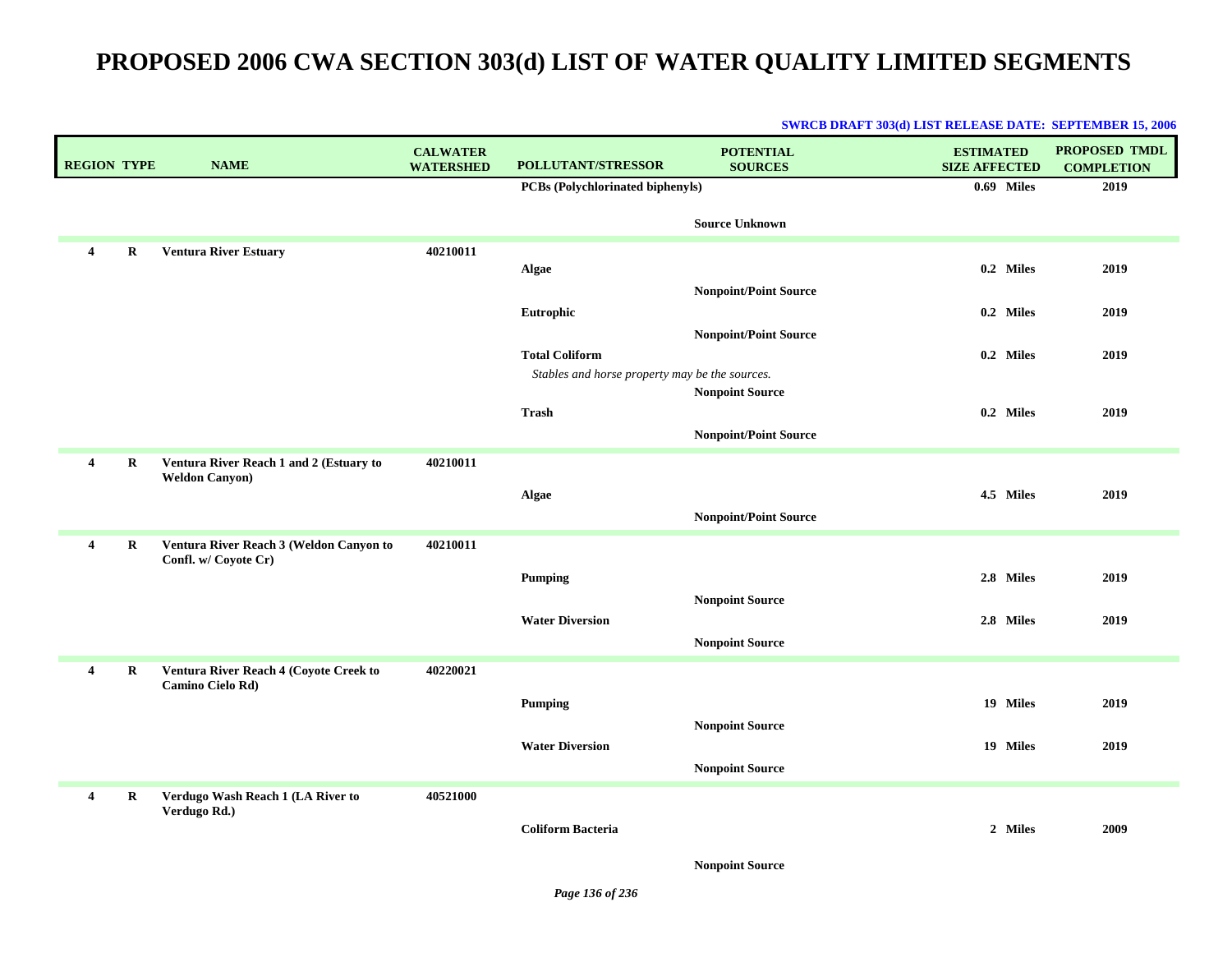| <b>REGION TYPE</b> |         | <b>NAME</b>                                                       | <b>CALWATER</b><br><b>WATERSHED</b> | POLLUTANT/STRESSOR                             | <b>POTENTIAL</b><br><b>SOURCES</b> | <b>ESTIMATED</b><br><b>SIZE AFFECTED</b> | <b>PROPOSED TMDL</b><br><b>COMPLETION</b> |
|--------------------|---------|-------------------------------------------------------------------|-------------------------------------|------------------------------------------------|------------------------------------|------------------------------------------|-------------------------------------------|
|                    |         |                                                                   |                                     | <b>Trash</b>                                   |                                    | 2 Miles                                  | 2002                                      |
|                    |         |                                                                   |                                     |                                                |                                    |                                          |                                           |
|                    |         |                                                                   |                                     |                                                | <b>Nonpoint Source</b>             |                                          |                                           |
| $\overline{4}$     | $\bf R$ | Verdugo Wash Reach 2 (Above Verdugo<br>Road)                      | 40524000                            |                                                |                                    |                                          |                                           |
|                    |         |                                                                   |                                     | <b>Coliform Bacteria</b>                       |                                    | 7.6 Miles                                | 2009                                      |
|                    |         |                                                                   |                                     |                                                | <b>Nonpoint Source</b>             |                                          |                                           |
|                    |         |                                                                   |                                     | <b>Trash</b>                                   |                                    | 7.6 Miles                                | 2002                                      |
|                    |         |                                                                   |                                     |                                                | <b>Nonpoint Source</b>             |                                          |                                           |
| 4                  | R       | <b>Walnut Creek Wash (Drains from</b><br><b>Puddingstone Res)</b> | 40531000                            |                                                |                                    |                                          |                                           |
|                    |         |                                                                   |                                     | pH                                             |                                    | 12 Miles                                 | 2007                                      |
|                    |         |                                                                   |                                     |                                                | <b>Nonpoint/Point Source</b>       |                                          |                                           |
|                    |         |                                                                   |                                     | <b>Toxicity</b>                                |                                    | 12 Miles                                 | 2007                                      |
|                    |         |                                                                   |                                     |                                                | <b>Nonpoint/Point Source</b>       |                                          |                                           |
| 4                  | L       | <b>Westlake Lake</b>                                              | 40425000                            |                                                |                                    |                                          |                                           |
|                    |         |                                                                   |                                     | Algae                                          |                                    | 119 Acres                                | 2006                                      |
|                    |         |                                                                   |                                     |                                                | <b>Nonpoint Source</b>             |                                          |                                           |
|                    |         |                                                                   |                                     | Ammonia                                        |                                    | 119 Acres                                | 2006                                      |
|                    |         |                                                                   |                                     |                                                | <b>Nonpoint Source</b>             |                                          |                                           |
|                    |         |                                                                   |                                     | Eutrophic                                      |                                    | 119 Acres                                | 2006                                      |
|                    |         |                                                                   |                                     |                                                | <b>Nonpoint Source</b>             |                                          |                                           |
|                    |         |                                                                   |                                     | Lead                                           |                                    | 119 Acres                                | 2019                                      |
|                    |         |                                                                   |                                     |                                                | <b>Nonpoint Source</b>             |                                          |                                           |
|                    |         |                                                                   |                                     | <b>Organic Enrichment/Low Dissolved Oxygen</b> |                                    | 119 Acres                                | 2006                                      |
|                    |         |                                                                   |                                     |                                                | <b>Nonpoint Source</b>             |                                          |                                           |
| 4                  | R       | <b>Wheeler Canyon/Todd Barranca</b>                               | 40321000                            |                                                |                                    |                                          |                                           |
|                    |         |                                                                   |                                     | <b>Sulfates</b>                                |                                    | 10 Miles                                 | 2019                                      |
|                    |         |                                                                   |                                     |                                                |                                    |                                          |                                           |

#### **SWRCB DRAFT 303(d) LIST RELEASE DATE: SEPTEMBER 15, 2006**

**Nonpoint Source**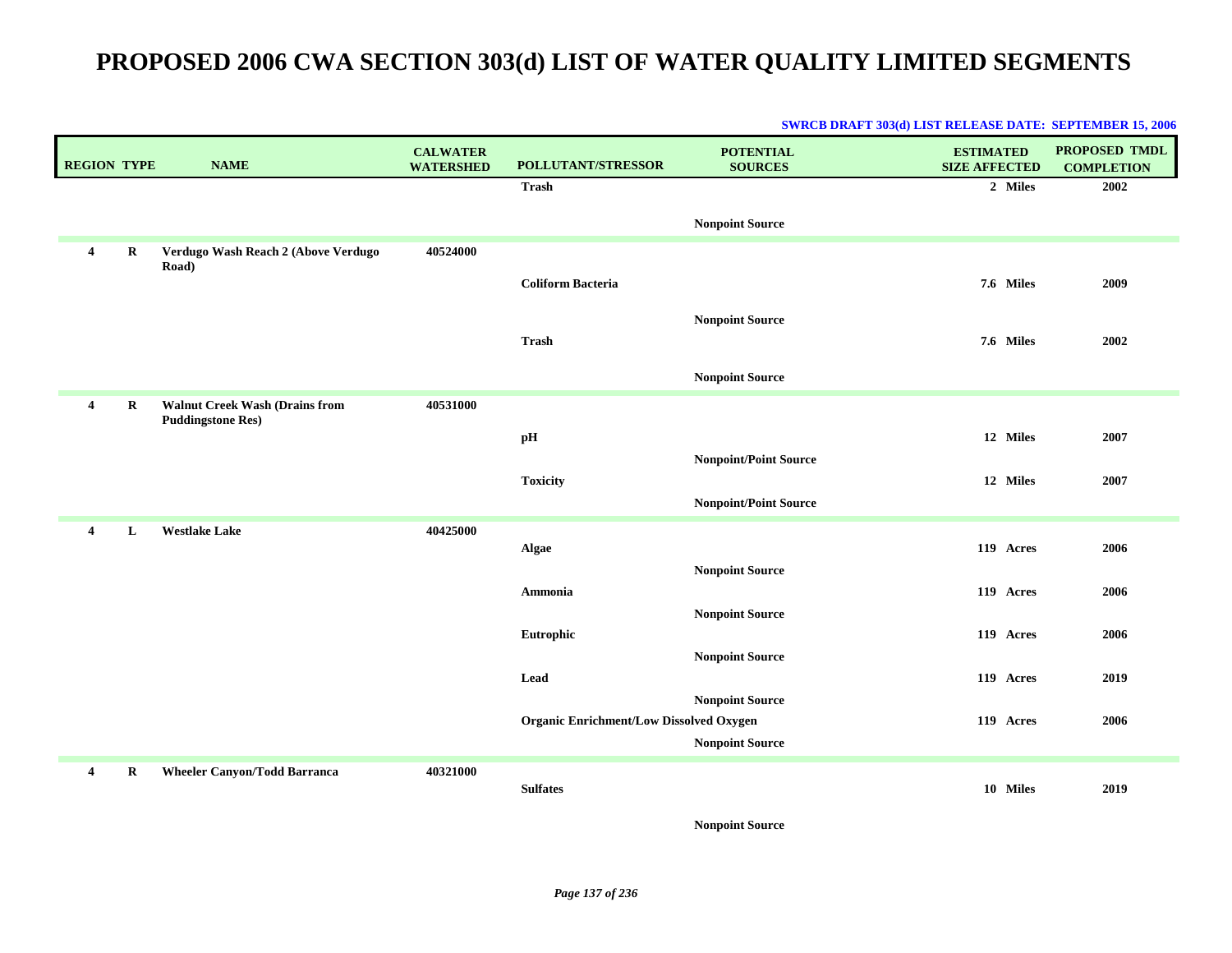| <b>REGION TYPE</b>      |             | <b>NAME</b>                                                               | <b>CALWATER</b><br><b>WATERSHED</b> | <b>POLLUTANT/STRESSOR</b>                                                      | <b>POTENTIAL</b><br><b>SOURCES</b>               | <b>ESTIMATED</b><br><b>SIZE AFFECTED</b> | <b>PROPOSED TMDL</b><br><b>COMPLETION</b> |
|-------------------------|-------------|---------------------------------------------------------------------------|-------------------------------------|--------------------------------------------------------------------------------|--------------------------------------------------|------------------------------------------|-------------------------------------------|
|                         |             |                                                                           |                                     | <b>Total Dissolved Solids</b>                                                  |                                                  | 10 Miles                                 | 2019                                      |
|                         |             |                                                                           |                                     |                                                                                | <b>Nonpoint Source</b>                           |                                          |                                           |
| $\overline{4}$          | $\mathbf C$ | <b>Whites Point Beach</b>                                                 | 40511000                            | <b>DDT</b><br>Fish Consumption Advisory for DDT.                               |                                                  | 1.1 Miles                                | 2019                                      |
|                         |             |                                                                           |                                     | PCBs (Polychlorinated biphenyls)<br>Fish Consumption Advisory for PCBs.        | <b>Nonpoint Source</b>                           | 1.1 Miles                                | 2019                                      |
|                         |             |                                                                           |                                     |                                                                                | <b>Nonpoint Source</b>                           |                                          |                                           |
| $\overline{4}$          | R           | <b>Wilmington Drain</b>                                                   | 40342000                            | Ammonia                                                                        |                                                  | 0.56 Miles                               | 2019                                      |
|                         |             |                                                                           |                                     | <b>Coliform Bacteria</b>                                                       | <b>Nonpoint Source</b>                           | 0.56 Miles                               | 2007                                      |
|                         |             |                                                                           |                                     | Copper                                                                         | <b>Nonpoint Source</b><br><b>Nonpoint Source</b> | 0.56 Miles                               | 2019                                      |
|                         |             |                                                                           |                                     | Lead                                                                           | <b>Nonpoint Source</b>                           | 0.56 Miles                               | 2019                                      |
| $\overline{\mathbf{4}}$ | $\mathbf C$ | Zuma Beach (Westward Beach)                                               | 40436000                            | <b>DDT</b><br>Fish Consumption Advisory for DDT.                               |                                                  | 1.6 Miles                                | 2019                                      |
|                         |             |                                                                           |                                     | <b>PCBs</b> (Polychlorinated biphenyls)<br>Fish Consumption Advisory for PCBs. | <b>Nonpoint Source</b><br><b>Nonpoint Source</b> | 1.6 Miles                                | 2019                                      |
| 5                       | R           | American River, Lower (Nimbus Dam to<br>confluence with Sacramento River) | 51921000                            |                                                                                |                                                  |                                          |                                           |
|                         |             |                                                                           |                                     | <b>Mercury</b><br>All resource extraction sources are abandoned mines.         | <b>Resource Extraction</b>                       | 27 Miles                                 | 2008                                      |
|                         |             |                                                                           |                                     | <b>Unknown Toxicity</b>                                                        |                                                  | 27 Miles                                 | 2019                                      |
|                         |             |                                                                           |                                     |                                                                                | <b>Source Unknown</b>                            |                                          |                                           |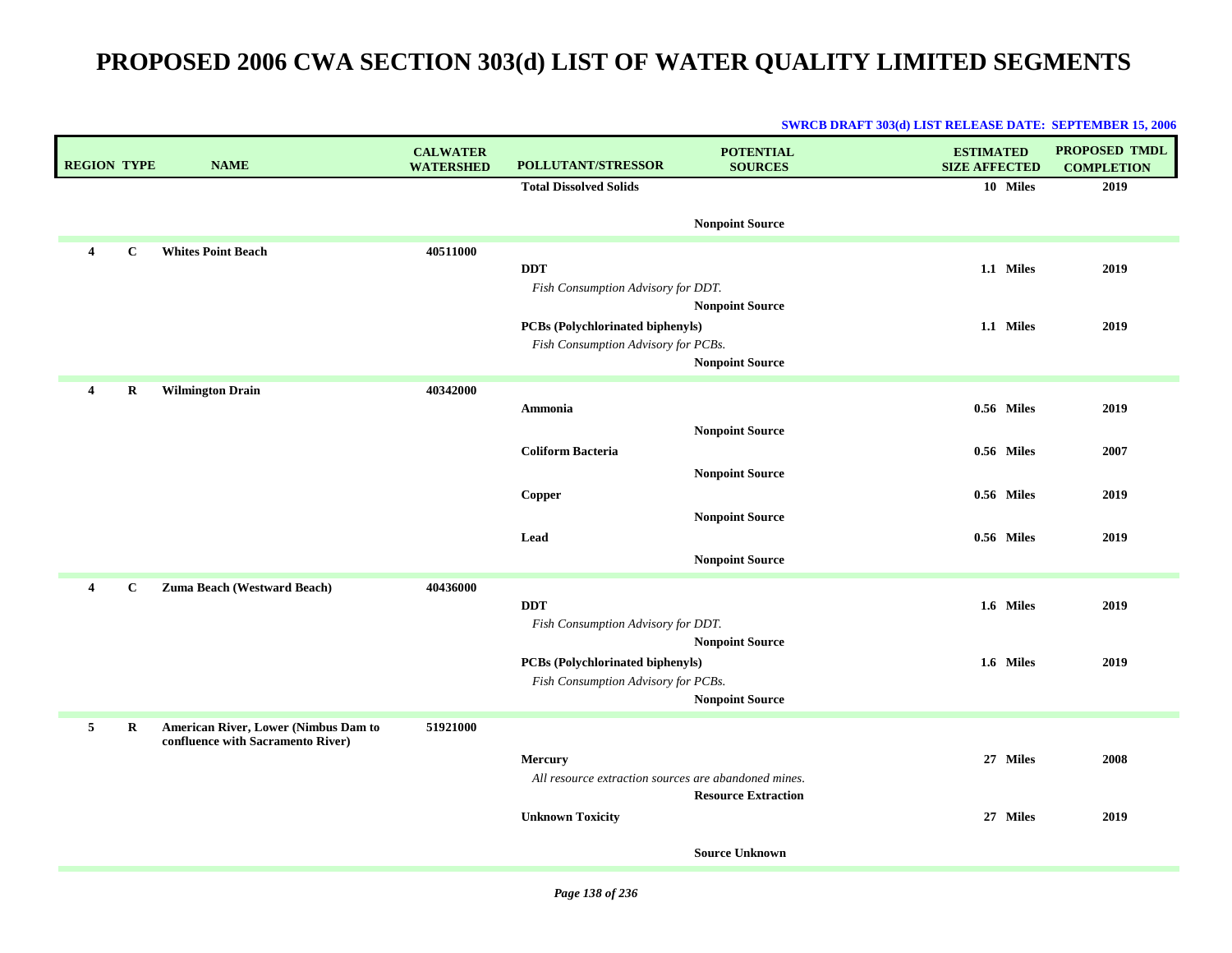| <b>REGION TYPE</b> |             | <b>NAME</b>                                                                             | <b>CALWATER</b><br><b>WATERSHED</b> | POLLUTANT/STRESSOR   | <b>POTENTIAL</b><br><b>SOURCES</b>   | <b>ESTIMATED</b><br><b>SIZE AFFECTED</b> | <b>PROPOSED TMDL</b><br><b>COMPLETION</b> |
|--------------------|-------------|-----------------------------------------------------------------------------------------|-------------------------------------|----------------------|--------------------------------------|------------------------------------------|-------------------------------------------|
| $5\phantom{.0}$    | $\mathbf R$ | American River, South Fork (below Slab<br><b>Creek Reservoir to Folsom Lake)</b>        | 51432060                            | Mercury<br>$\bullet$ | <b>Source Unknown</b>                | 37 Miles                                 | 2019                                      |
| 5                  | $\bf R$     | <b>Arcade Creek</b>                                                                     | 51921000                            | Copper               | <b>Urban Runoff/Storm Sewers</b>     | 9.9 Miles                                | 2020                                      |
| 5 <sub>5</sub>     | R           | <b>Avena Drain</b>                                                                      | 53140000                            | Ammonia              | Agriculture<br><b>Dairies</b>        | 6.4 Miles                                | 2020                                      |
|                    |             |                                                                                         |                                     | <b>Pathogens</b>     | <b>Agriculture</b><br><b>Dairies</b> | 6.4 Miles                                | 2020                                      |
| 5 <sub>5</sub>     | R           | Bear River (Amador Co, Lower Bear River<br><b>Reservoir to Mokelumne River, N Fork)</b> | 53260050                            | Copper               | <b>Source Unknown</b>                | 5.4 Miles                                | 2019                                      |
| 5                  | $\bf R$     | Bear River, Lower (below Camp Far West<br>Reservoir)                                    | 51510000                            | <b>Diazinon</b>      | <b>Agriculture</b>                   | 21 Miles                                 | 2008                                      |
| 5                  | $\bf R$     | <b>Bear River, Upper</b>                                                                | 51633010                            | Mercury              | <b>Resource Extraction</b>           | 10 Miles                                 | 2011                                      |
| 5                  | L           | Berryessa, Lake                                                                         | 51221010                            | Mercury              | <b>Resource Extraction</b>           | 19083 Acres                              | 2015                                      |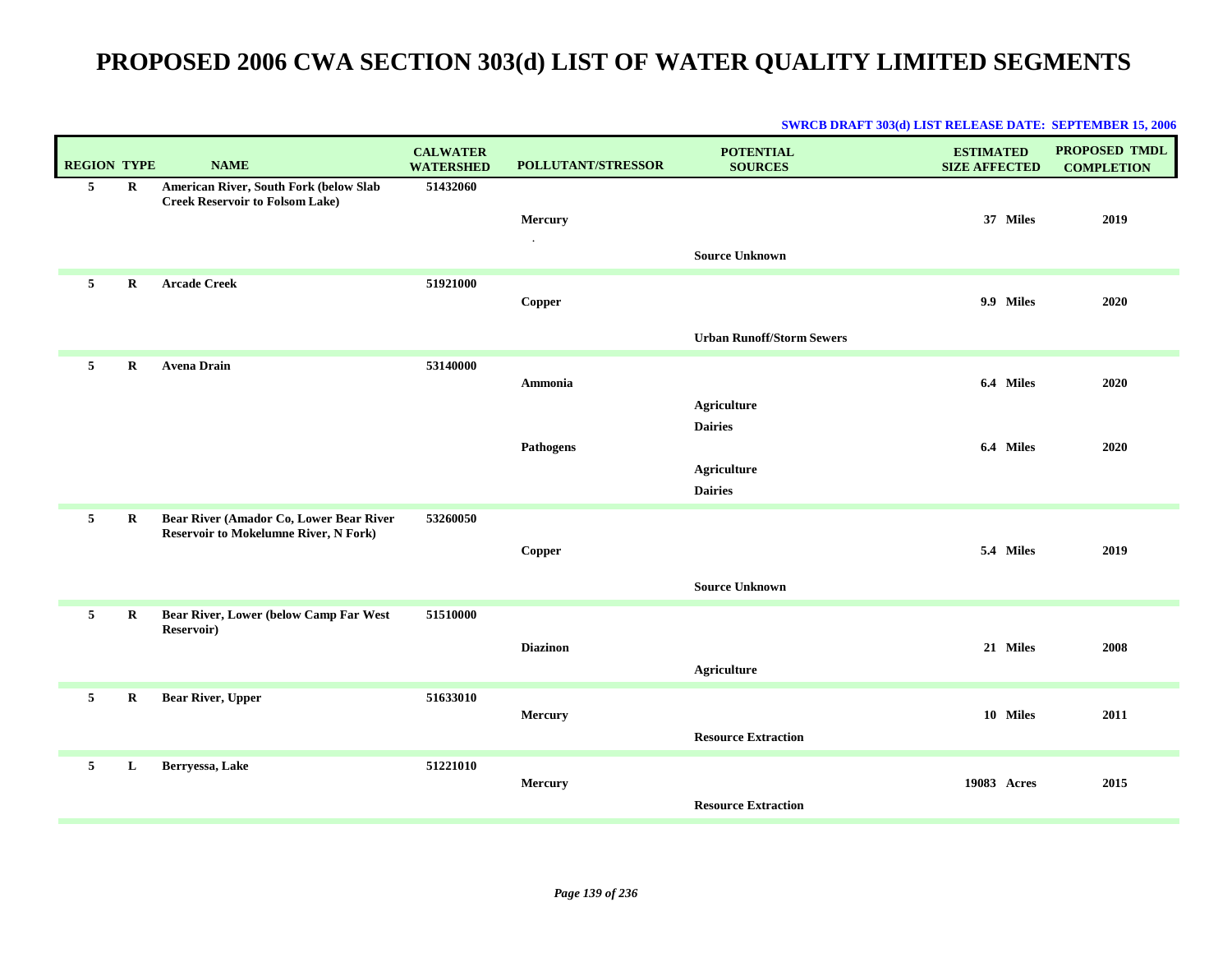|                    |             |                                               |                                     |                                         | <u>DWINCD DINAFT JOJQU) ERST INEDEFINIE DATE. DEI TEMDEN 15, 2000</u> |                                          |                                    |
|--------------------|-------------|-----------------------------------------------|-------------------------------------|-----------------------------------------|-----------------------------------------------------------------------|------------------------------------------|------------------------------------|
| <b>REGION TYPE</b> |             | <b>NAME</b>                                   | <b>CALWATER</b><br><b>WATERSHED</b> | POLLUTANT/STRESSOR                      | <b>POTENTIAL</b><br><b>SOURCES</b>                                    | <b>ESTIMATED</b><br><b>SIZE AFFECTED</b> | PROPOSED TMDL<br><b>COMPLETION</b> |
| 5                  | L           | <b>Black Butte Reservoir</b>                  | 50432000                            |                                         |                                                                       |                                          |                                    |
|                    |             |                                               |                                     | Mercury                                 |                                                                       | 4507 Acres                               | 2015                               |
|                    |             |                                               |                                     |                                         | <b>Resource Extraction</b>                                            |                                          |                                    |
| 5                  | $\bf R$     | <b>Butte Slough</b>                           | 52030000                            |                                         |                                                                       |                                          |                                    |
|                    |             |                                               |                                     | <b>Diazinon</b>                         |                                                                       | 8.9 Miles                                | 2008                               |
|                    |             |                                               |                                     |                                         |                                                                       |                                          |                                    |
|                    |             |                                               |                                     |                                         | <b>Crop-Related Sources</b>                                           |                                          |                                    |
| 5                  | $\bf R$     | Cache Creek, Lower (Clear Lake Dam to         | 51120000                            |                                         |                                                                       |                                          |                                    |
|                    |             | <b>Cache Creek Settling Basin near Yolo</b>   |                                     |                                         |                                                                       |                                          |                                    |
|                    |             | <b>Bypass</b> )                               |                                     | <b>Unknown Toxicity</b>                 |                                                                       | 96 Miles                                 | 2019                               |
|                    |             |                                               |                                     |                                         | <b>Source Unknown</b>                                                 |                                          |                                    |
|                    |             |                                               |                                     |                                         |                                                                       |                                          |                                    |
| 5                  | $\bf R$     | <b>Calaveras River, Lower</b>                 | 54400000                            |                                         |                                                                       |                                          |                                    |
|                    |             |                                               |                                     | Organic Enrichment/Low Dissolved Oxygen |                                                                       | 5.8 Miles                                | 2008                               |
|                    |             |                                               |                                     |                                         | <b>Urban Runoff/Storm Sewers</b>                                      |                                          |                                    |
|                    |             |                                               |                                     | <b>Pathogens</b>                        |                                                                       | 5.8 Miles                                | 2008                               |
|                    |             |                                               |                                     |                                         | <b>Urban Runoff/Storm Sewers</b>                                      |                                          |                                    |
|                    |             |                                               |                                     |                                         | <b>Recreational and Tourism Activities (non-boating)</b>              |                                          |                                    |
| $5^{\circ}$        | L           | <b>Camanche Reservoir</b>                     | 53120000                            |                                         |                                                                       |                                          |                                    |
|                    |             |                                               |                                     | Copper                                  |                                                                       | <b>7389 Acres</b>                        | 2020                               |
|                    |             |                                               |                                     |                                         |                                                                       |                                          |                                    |
|                    |             |                                               |                                     |                                         | <b>Resource Extraction</b>                                            |                                          |                                    |
|                    |             |                                               |                                     | Zinc                                    |                                                                       | 7389 Acres                               | 2020                               |
|                    |             |                                               |                                     |                                         |                                                                       |                                          |                                    |
|                    |             |                                               |                                     |                                         | <b>Resource Extraction</b>                                            |                                          |                                    |
| 5                  | L           | <b>Camp Far West Reservoir</b>                | 51631013                            |                                         |                                                                       |                                          |                                    |
|                    |             |                                               |                                     | <b>Mercury</b>                          |                                                                       | 1945 Acres                               | 2011                               |
|                    |             |                                               |                                     |                                         | <b>Resource Extraction</b>                                            |                                          |                                    |
| 5                  | $\mathbf R$ | <b>Carson Creek (from WWTP to Deer Creek)</b> | 53222013                            |                                         |                                                                       |                                          |                                    |
|                    |             |                                               |                                     | <b>Aluminum</b>                         |                                                                       | 12 Miles                                 | 2019                               |
|                    |             |                                               |                                     |                                         |                                                                       |                                          |                                    |
|                    |             |                                               |                                     |                                         | <b>Source Unknown</b>                                                 |                                          |                                    |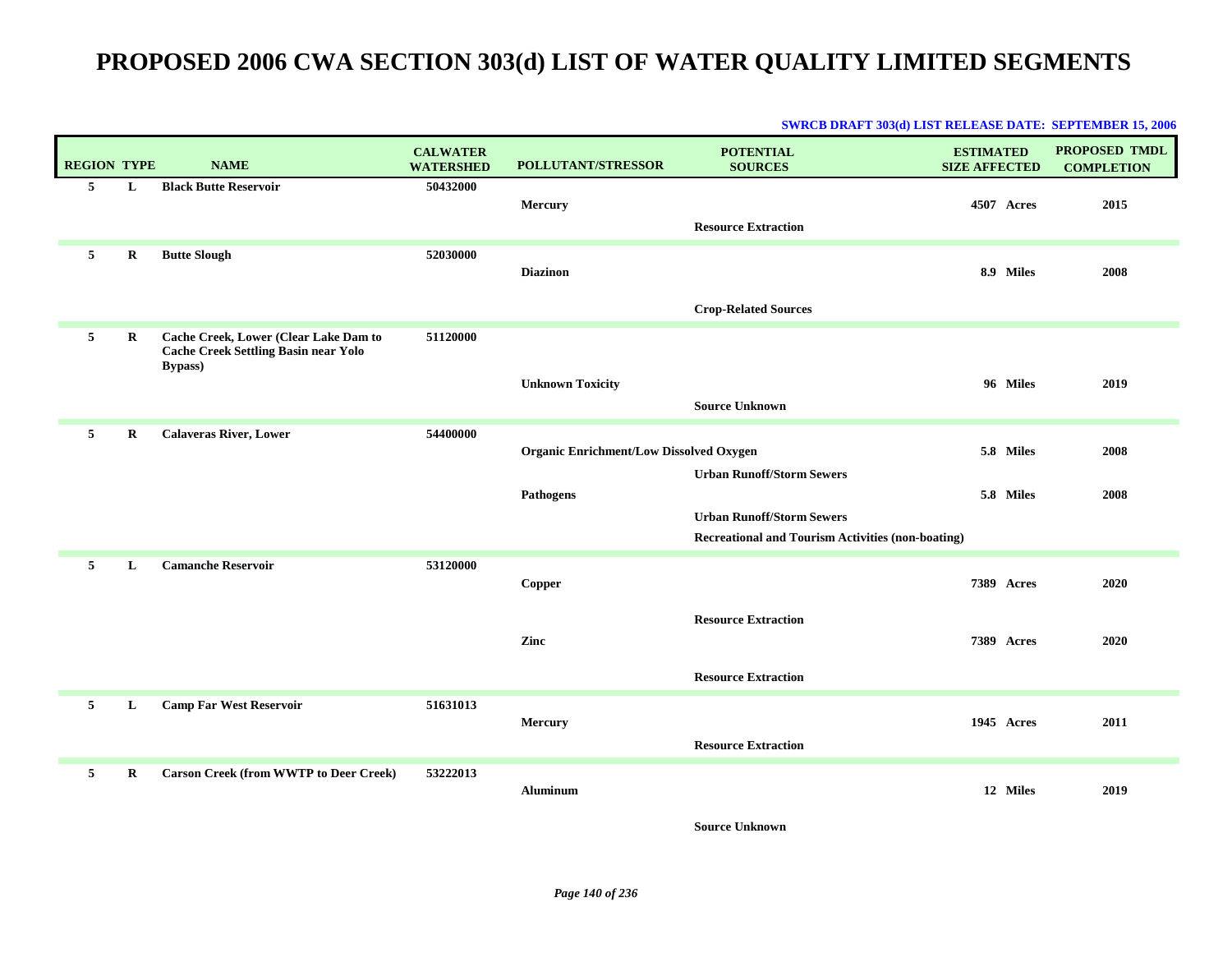| <b>REGION TYPE</b> |         | <b>NAME</b>               | <b>CALWATER</b><br><b>WATERSHED</b> | POLLUTANT/STRESSOR               | <b>POTENTIAL</b><br><b>SOURCES</b>      | <b>ESTIMATED</b><br><b>SIZE AFFECTED</b> | PROPOSED TMDL<br><b>COMPLETION</b> |
|--------------------|---------|---------------------------|-------------------------------------|----------------------------------|-----------------------------------------|------------------------------------------|------------------------------------|
|                    |         |                           |                                     | <b>Manganese</b>                 |                                         | 12 Miles                                 | 2019                               |
|                    |         |                           |                                     |                                  | <b>Source Unknown</b>                   |                                          |                                    |
| 5                  | L       | <b>Clear Lake</b>         | 51352000                            | <b>Nutrients</b>                 |                                         | 40070 Acres                              | 2006                               |
|                    |         |                           |                                     |                                  | <b>Source Unknown</b>                   |                                          |                                    |
| $5\phantom{.0}$    | $\bf R$ | <b>Clover Creek</b>       | 50732000                            | <b>Fecal Coliform</b>            |                                         | 11 Miles                                 | 2012                               |
|                    |         |                           |                                     |                                  | Agriculture-grazing<br>Other            |                                          |                                    |
| 5                  | R       | <b>Colusa Basin Drain</b> | 52010000                            | <b>Azinphos-methyl (Guthion)</b> |                                         | 49 Miles                                 | 2008                               |
|                    |         |                           |                                     |                                  |                                         |                                          |                                    |
|                    |         |                           |                                     | Carbofuran                       | <b>Agriculture</b>                      | 49 Miles                                 | 2008                               |
|                    |         |                           |                                     |                                  | <b>Agriculture</b>                      |                                          |                                    |
|                    |         |                           |                                     | <b>Diazinon</b>                  |                                         | 49 Miles                                 | 2008                               |
|                    |         |                           |                                     | <b>Group A Pesticides</b>        | <b>Agriculture</b>                      | 49 Miles                                 | 2011                               |
|                    |         |                           |                                     |                                  | <b>Agriculture</b>                      |                                          |                                    |
|                    |         |                           |                                     | <b>Malathion</b>                 |                                         | 49 Miles                                 | 2008                               |
|                    |         |                           |                                     |                                  | <b>Agriculture</b>                      |                                          |                                    |
|                    |         |                           |                                     | <b>Methyl Parathion</b>          |                                         | 49 Miles                                 | 2008                               |
|                    |         |                           |                                     | Molinate/Ordram                  | <b>Agriculture</b>                      | 49 Miles                                 | 2008                               |
|                    |         |                           |                                     |                                  | <b>Agriculture-irrigation tailwater</b> |                                          |                                    |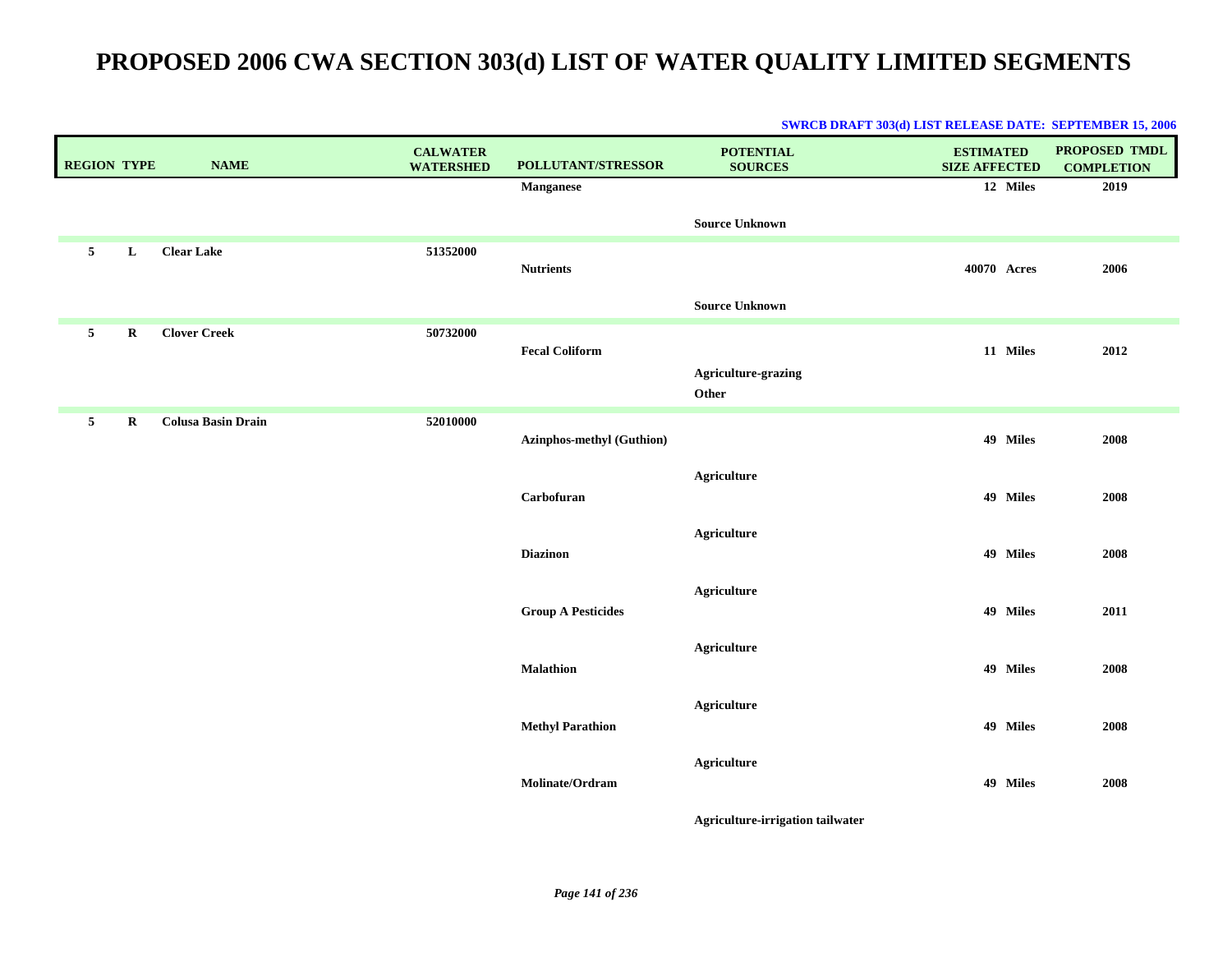| <b>REGION TYPE</b> |         | <b>NAME</b>                           | <b>CALWATER</b><br><b>WATERSHED</b> | <b>POLLUTANT/STRESSOR</b>                                       | <b>POTENTIAL</b><br><b>SOURCES</b>                                                                                                                | <b>ESTIMATED</b><br><b>SIZE AFFECTED</b> | <b>PROPOSED TMDL</b><br><b>COMPLETION</b> |
|--------------------|---------|---------------------------------------|-------------------------------------|-----------------------------------------------------------------|---------------------------------------------------------------------------------------------------------------------------------------------------|------------------------------------------|-------------------------------------------|
|                    |         |                                       |                                     | <b>Unknown Toxicity</b>                                         |                                                                                                                                                   | 49 Miles                                 | 2019                                      |
|                    |         |                                       |                                     |                                                                 | <b>Agriculture</b>                                                                                                                                |                                          |                                           |
| 5                  | L       | <b>Combie, Lake</b>                   | 51633011                            | Mercury<br>All resource extraction sources are abandoned mines. | <b>Resource Extraction</b>                                                                                                                        | 362 Acres                                | 2011                                      |
| 5                  | $\bf R$ | <b>Cosumnes River</b>                 | 53111000                            | <b>Exotic Species</b><br>Cosumnes River.                        | This exotic species listing covers the entire watershed, i.e., the mainstem and the North, Middle and South Forks of the<br><b>Source Unknown</b> | 53 Miles                                 | 2019                                      |
| 5                  | L       | <b>Davis Creek Reservoir</b>          | 51332010                            | Mercury                                                         |                                                                                                                                                   | 163 Acres                                | 2010                                      |
|                    |         |                                       |                                     |                                                                 | <b>Resource Extraction</b>                                                                                                                        |                                          |                                           |
| 5 <sub>1</sub>     | $\bf R$ | <b>Deer Creek (Sacramento County)</b> | 53222012                            | <b>Iron</b>                                                     |                                                                                                                                                   | 12 Miles                                 | 2019                                      |
|                    |         |                                       |                                     |                                                                 | <b>Source Unknown</b>                                                                                                                             |                                          |                                           |
| 5                  | $\bf R$ | Deer Creek (Yuba County)              | 51712014                            | pH                                                              | <b>Internal Nutrient Cycling (primarily lakes)</b>                                                                                                | 4.3 Miles                                | 2011                                      |
| 5                  | $\bf R$ | <b>Del Puerto Creek</b>               | 54110000                            | Chlorpyrifos                                                    |                                                                                                                                                   | 6.5 Miles                                | 2008                                      |
|                    |         |                                       |                                     | <b>Diazinon</b>                                                 | <b>Agriculture</b>                                                                                                                                | 6.5 Miles                                | 2008                                      |
|                    |         |                                       |                                     | Pyrethroids                                                     | <b>Agriculture</b>                                                                                                                                | 6.5 Miles                                | 2019                                      |
|                    |         |                                       |                                     |                                                                 | <b>Source Unknown</b>                                                                                                                             |                                          |                                           |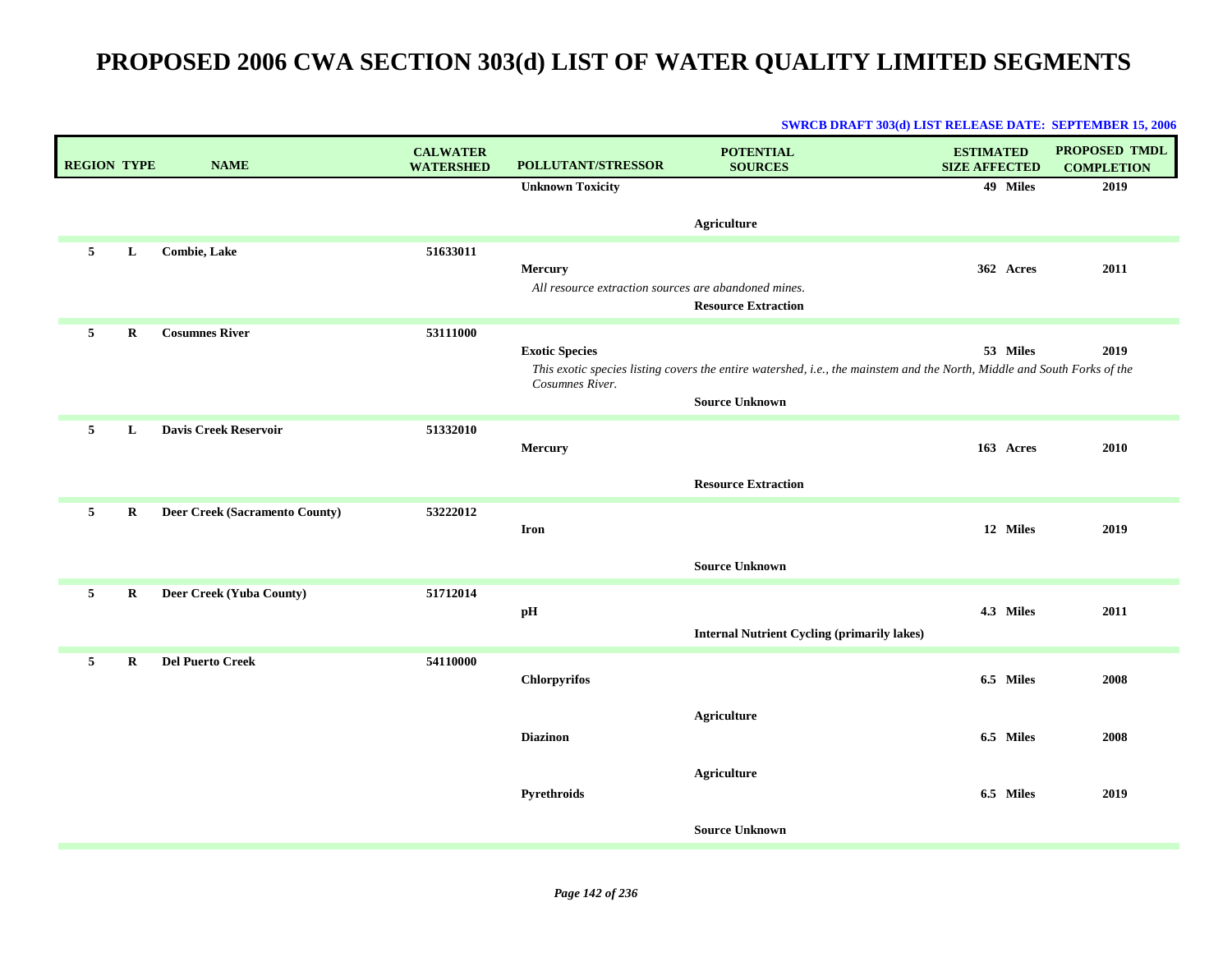| <b>REGION TYPE</b> |           | <b>NAME</b>                       | <b>CALWATER</b><br><b>WATERSHED</b> | POLLUTANT/STRESSOR                                   | <b>POTENTIAL</b><br><b>SOURCES</b> | <b>ESTIMATED</b><br><b>SIZE AFFECTED</b> | PROPOSED TMDL<br><b>COMPLETION</b> |
|--------------------|-----------|-----------------------------------|-------------------------------------|------------------------------------------------------|------------------------------------|------------------------------------------|------------------------------------|
| 5                  | ${\bf E}$ | Delta Waterways (central portion) | 54400000                            | Chlorpyrifos                                         |                                    | 11425 Acres                              | 2019                               |
|                    |           |                                   |                                     |                                                      | Agriculture                        |                                          |                                    |
|                    |           |                                   |                                     |                                                      | <b>Urban Runoff/Storm Sewers</b>   |                                          |                                    |
|                    |           |                                   |                                     | <b>DDT</b>                                           |                                    | 11425 Acres                              | 2011                               |
|                    |           |                                   |                                     |                                                      | <b>Agriculture</b>                 |                                          |                                    |
|                    |           |                                   |                                     | <b>Diazinon</b>                                      |                                    | 11425 Acres                              | 2019                               |
|                    |           |                                   |                                     |                                                      | <b>Agriculture</b>                 |                                          |                                    |
|                    |           |                                   |                                     |                                                      | <b>Urban Runoff/Storm Sewers</b>   |                                          |                                    |
|                    |           |                                   |                                     | <b>Exotic Species</b>                                |                                    | 11425 Acres                              | 2019                               |
|                    |           |                                   |                                     |                                                      | <b>Source Unknown</b>              |                                          |                                    |
|                    |           |                                   |                                     | <b>Group A Pesticides</b>                            |                                    | 11425 Acres                              | 2011                               |
|                    |           |                                   |                                     |                                                      | <b>Agriculture</b>                 |                                          |                                    |
|                    |           |                                   |                                     | Mercury                                              |                                    | 11425 Acres                              | 2006                               |
|                    |           |                                   |                                     | All resource extraction sources are abandoned mines. | <b>Resource Extraction</b>         |                                          |                                    |
|                    |           |                                   |                                     | <b>Unknown Toxicity</b>                              |                                    | 11425 Acres                              | 2019                               |
|                    |           |                                   |                                     |                                                      | <b>Source Unknown</b>              |                                          |                                    |
| $5\overline{5}$    | ${\bf E}$ | Delta Waterways (eastern portion) | 54400000                            |                                                      |                                    |                                          |                                    |
|                    |           |                                   |                                     | <b>DDT</b>                                           |                                    | 2972 Acres                               | 2011                               |
|                    |           |                                   |                                     |                                                      | <b>Agriculture</b>                 |                                          |                                    |
|                    |           |                                   |                                     | <b>Exotic Species</b>                                |                                    | 2972 Acres                               | 2019                               |
|                    |           |                                   |                                     |                                                      | <b>Source Unknown</b>              |                                          |                                    |
|                    |           |                                   |                                     | <b>Group A Pesticides</b>                            |                                    | 2972 Acres                               | 2011                               |
|                    |           |                                   |                                     |                                                      | <b>Agriculture</b>                 |                                          |                                    |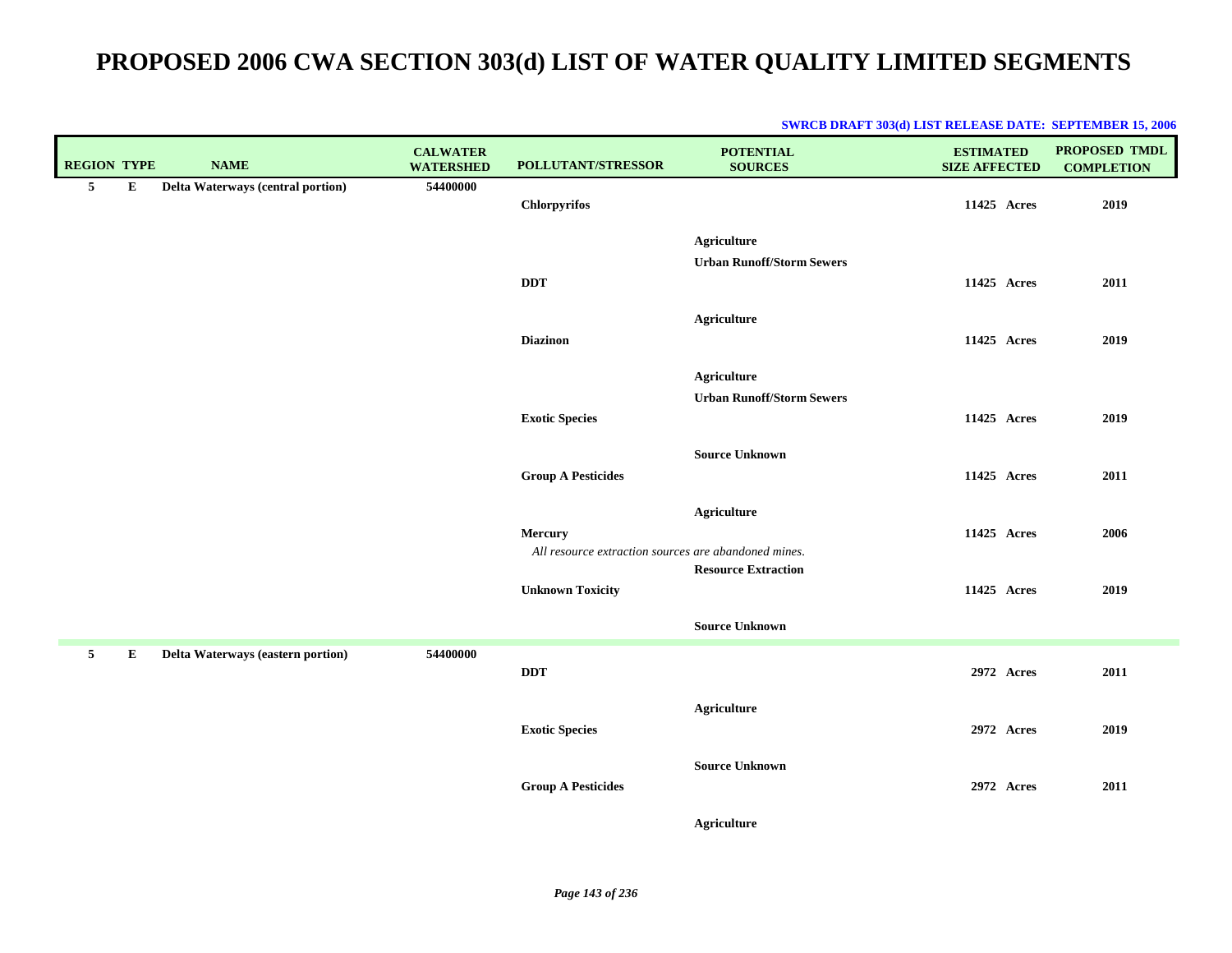| <b>REGION TYPE</b>  | <b>NAME</b>                   | <b>CALWATER</b><br><b>WATERSHED</b> | POLLUTANT/STRESSOR                                   | <b>POTENTIAL</b><br><b>SOURCES</b> | <b>ESTIMATED</b><br><b>SIZE AFFECTED</b> | PROPOSED TMDL<br><b>COMPLETION</b> |
|---------------------|-------------------------------|-------------------------------------|------------------------------------------------------|------------------------------------|------------------------------------------|------------------------------------|
|                     |                               |                                     | Mercury                                              |                                    | 2972 Acres                               | 2006                               |
|                     |                               |                                     | All resource extraction sources are abandoned mines. |                                    |                                          |                                    |
|                     |                               |                                     |                                                      | <b>Resource Extraction</b>         |                                          |                                    |
|                     |                               |                                     | <b>Unknown Toxicity</b>                              |                                    | 2972 Acres                               | 2019                               |
|                     |                               |                                     |                                                      | <b>Source Unknown</b>              |                                          |                                    |
|                     |                               |                                     |                                                      |                                    |                                          |                                    |
| 5 <sup>5</sup><br>Е | Delta Waterways (export area) | 54400000                            |                                                      |                                    | 583 Acres                                | 2019                               |
|                     |                               |                                     | <b>Chlorpyrifos</b>                                  |                                    |                                          |                                    |
|                     |                               |                                     |                                                      | <b>Agriculture</b>                 |                                          |                                    |
|                     |                               |                                     |                                                      | <b>Urban Runoff/Storm Sewers</b>   |                                          |                                    |
|                     |                               |                                     | <b>DDT</b>                                           |                                    | 583 Acres                                | 2011                               |
|                     |                               |                                     |                                                      |                                    |                                          |                                    |
|                     |                               |                                     |                                                      | <b>Agriculture</b>                 |                                          |                                    |
|                     |                               |                                     | <b>Diazinon</b>                                      |                                    | 583 Acres                                | 2019                               |
|                     |                               |                                     |                                                      |                                    |                                          |                                    |
|                     |                               |                                     |                                                      | <b>Agriculture</b>                 |                                          |                                    |
|                     |                               |                                     |                                                      | <b>Urban Runoff/Storm Sewers</b>   |                                          |                                    |
|                     |                               |                                     | <b>Electrical Conductivity</b>                       |                                    | 583 Acres                                | 2019                               |
|                     |                               |                                     |                                                      | <b>Agriculture</b>                 |                                          |                                    |
|                     |                               |                                     | <b>Exotic Species</b>                                |                                    | 583 Acres                                | 2019                               |
|                     |                               |                                     |                                                      |                                    |                                          |                                    |
|                     |                               |                                     |                                                      | <b>Source Unknown</b>              |                                          |                                    |
|                     |                               |                                     | <b>Group A Pesticides</b>                            |                                    | 583 Acres                                | 2011                               |
|                     |                               |                                     |                                                      |                                    |                                          |                                    |
|                     |                               |                                     |                                                      | <b>Agriculture</b>                 |                                          |                                    |
|                     |                               |                                     | Mercury                                              |                                    | 583 Acres                                | 2006                               |
|                     |                               |                                     | All resource extraction sources are abandoned mines. |                                    |                                          |                                    |
|                     |                               |                                     |                                                      | <b>Resource Extraction</b>         |                                          |                                    |
|                     |                               |                                     | <b>Unknown Toxicity</b>                              |                                    | 583 Acres                                | 2019                               |
|                     |                               |                                     |                                                      | <b>Source Unknown</b>              |                                          |                                    |
|                     |                               |                                     |                                                      |                                    |                                          |                                    |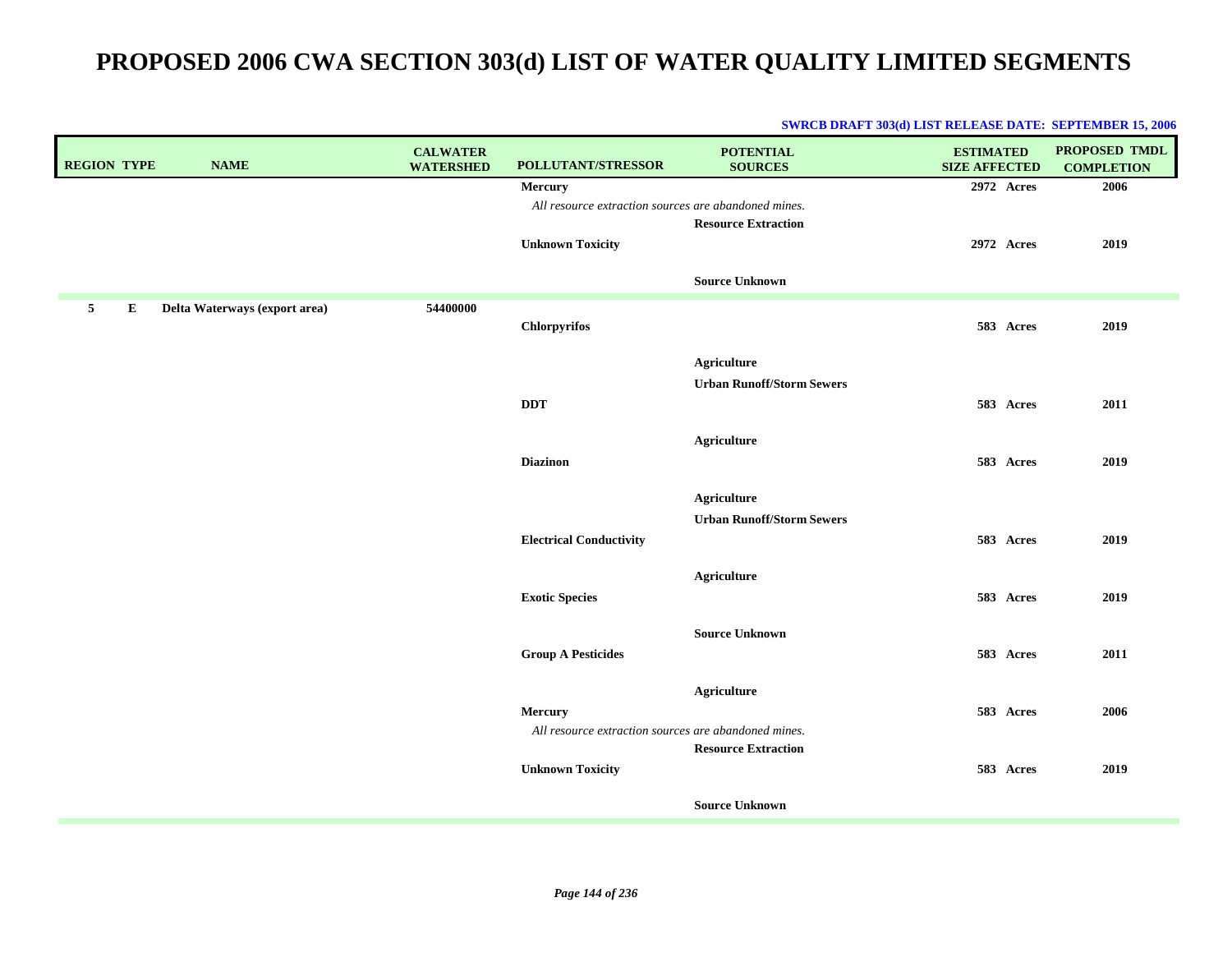| <b>REGION TYPE</b> |   | <b>NAME</b>                            | <b>CALWATER</b><br><b>WATERSHED</b> | POLLUTANT/STRESSOR                                                     | <b>POTENTIAL</b><br><b>SOURCES</b>                     | <b>ESTIMATED</b><br><b>SIZE AFFECTED</b> | PROPOSED TMDL<br><b>COMPLETION</b> |
|--------------------|---|----------------------------------------|-------------------------------------|------------------------------------------------------------------------|--------------------------------------------------------|------------------------------------------|------------------------------------|
| 5                  | Е | Delta Waterways (northern portion)     | 51000000                            | <b>Chlorpyrifos</b>                                                    |                                                        | 6795 Acres                               | 2019                               |
|                    |   |                                        |                                     |                                                                        | <b>Agriculture</b>                                     |                                          |                                    |
|                    |   |                                        |                                     | <b>DDT</b>                                                             | <b>Urban Runoff/Storm Sewers</b>                       | 6795 Acres                               | 2011                               |
|                    |   |                                        |                                     | <b>Diazinon</b>                                                        | Agriculture                                            | 6795 Acres                               | 2019                               |
|                    |   |                                        |                                     |                                                                        | <b>Agriculture</b>                                     |                                          |                                    |
|                    |   |                                        |                                     | <b>Exotic Species</b>                                                  | <b>Urban Runoff/Storm Sewers</b>                       | 6795 Acres                               | 2019                               |
|                    |   |                                        |                                     |                                                                        | <b>Source Unknown</b>                                  |                                          |                                    |
|                    |   |                                        |                                     | <b>Group A Pesticides</b>                                              |                                                        | 6795 Acres                               | 2011                               |
|                    |   |                                        |                                     | <b>Mercury</b><br>All resource extraction sources are abandoned mines. | <b>Agriculture</b>                                     | 6795 Acres                               | 2006                               |
|                    |   |                                        |                                     | PCBs (Polychlorinated biphenyls)                                       | <b>Resource Extraction</b>                             | 6795 Acres                               | 2019                               |
|                    |   |                                        |                                     |                                                                        | <b>Source Unknown</b>                                  |                                          |                                    |
|                    |   |                                        |                                     | <b>Unknown Toxicity</b>                                                |                                                        | 6795 Acres                               | 2019                               |
|                    |   |                                        |                                     |                                                                        | <b>Source Unknown</b>                                  |                                          |                                    |
| 5 <sub>5</sub>     | E | Delta Waterways (northwestern portion) | 51000000                            | <b>Chlorpyrifos</b>                                                    |                                                        | 2587 Acres                               | 2019                               |
|                    |   |                                        |                                     |                                                                        | <b>Agriculture</b><br><b>Urban Runoff/Storm Sewers</b> |                                          |                                    |
|                    |   |                                        |                                     | <b>DDT</b>                                                             |                                                        | 2587 Acres                               | 2011                               |
|                    |   |                                        |                                     |                                                                        | Agriculture                                            |                                          |                                    |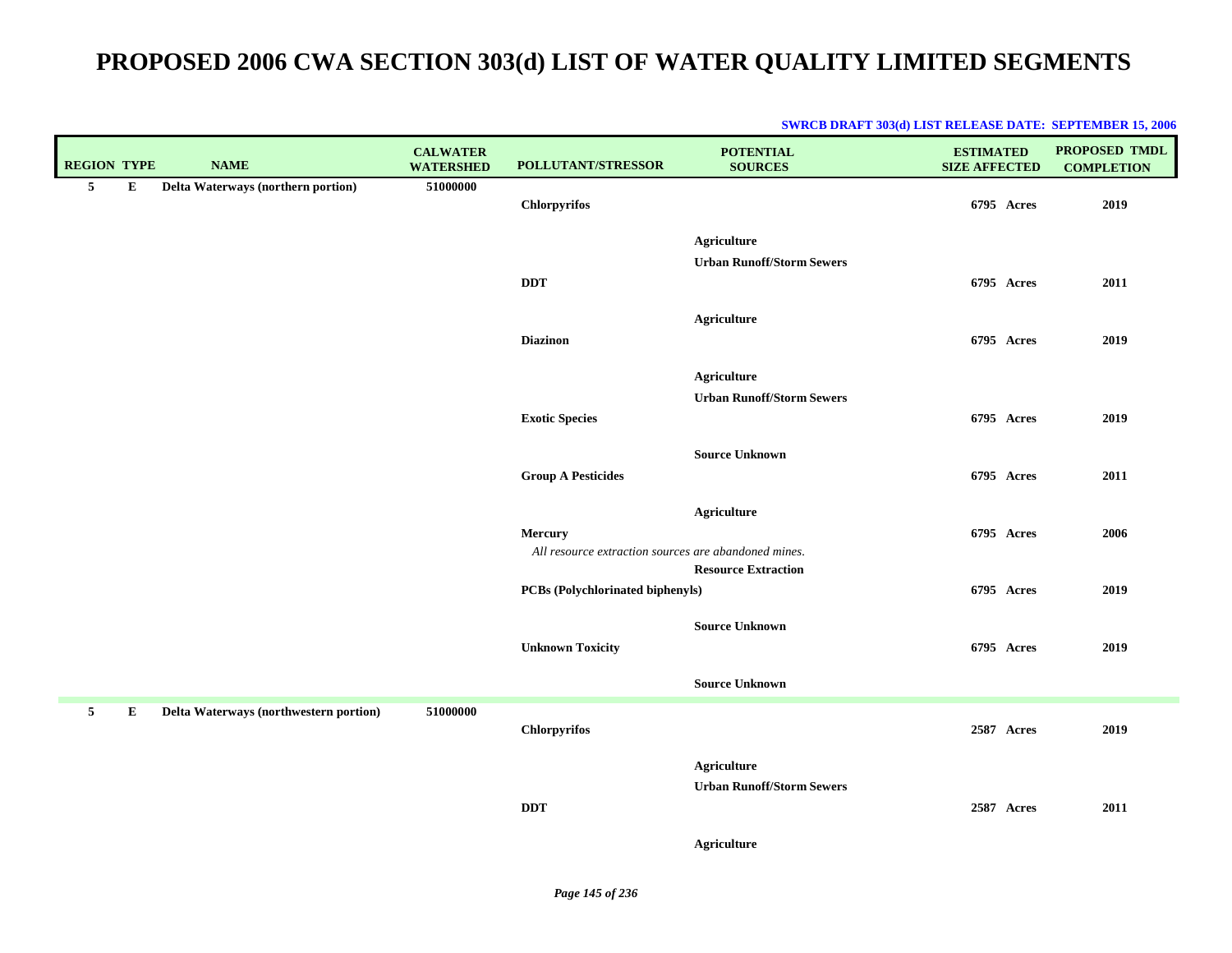| <b>REGION TYPE</b> | <b>NAME</b>                        | <b>CALWATER</b><br><b>WATERSHED</b> | POLLUTANT/STRESSOR                                              | <b>POTENTIAL</b><br><b>SOURCES</b>                     | <b>ESTIMATED</b><br><b>SIZE AFFECTED</b> | <b>PROPOSED TMDL</b><br><b>COMPLETION</b> |
|--------------------|------------------------------------|-------------------------------------|-----------------------------------------------------------------|--------------------------------------------------------|------------------------------------------|-------------------------------------------|
|                    |                                    |                                     | <b>Diazinon</b>                                                 |                                                        | 2587 Acres                               | 2019                                      |
|                    |                                    |                                     | <b>Electrical Conductivity</b>                                  | <b>Agriculture</b><br><b>Urban Runoff/Storm Sewers</b> | 2587 Acres                               | 2019                                      |
|                    |                                    |                                     | <b>Exotic Species</b>                                           | Agriculture                                            | 2587 Acres                               | 2019                                      |
|                    |                                    |                                     | <b>Group A Pesticides</b>                                       | <b>Source Unknown</b>                                  | 2587 Acres                               | 2011                                      |
|                    |                                    |                                     | Mercury<br>All resource extraction sources are abandoned mines. | <b>Agriculture</b>                                     | 2587 Acres                               | 2006                                      |
|                    |                                    |                                     | <b>Unknown Toxicity</b>                                         | <b>Resource Extraction</b>                             | 2587 Acres                               | 2019                                      |
|                    |                                    | 54400000                            |                                                                 | <b>Source Unknown</b>                                  |                                          |                                           |
| 5<br>${\bf E}$     | Delta Waterways (southern portion) |                                     | <b>Chlorpyrifos</b>                                             |                                                        | 3125 Acres                               | 2019                                      |
|                    |                                    |                                     |                                                                 | <b>Agriculture</b><br><b>Urban Runoff/Storm Sewers</b> |                                          |                                           |
|                    |                                    |                                     | <b>DDT</b>                                                      |                                                        | 3125 Acres                               | 2011                                      |
|                    |                                    |                                     | <b>Diazinon</b>                                                 | <b>Agriculture</b>                                     | 3125 Acres                               | 2019                                      |
|                    |                                    |                                     | <b>Electrical Conductivity</b>                                  | <b>Agriculture</b><br><b>Urban Runoff/Storm Sewers</b> | 3125 Acres                               | 2019                                      |
|                    |                                    |                                     |                                                                 | Agriculture                                            |                                          |                                           |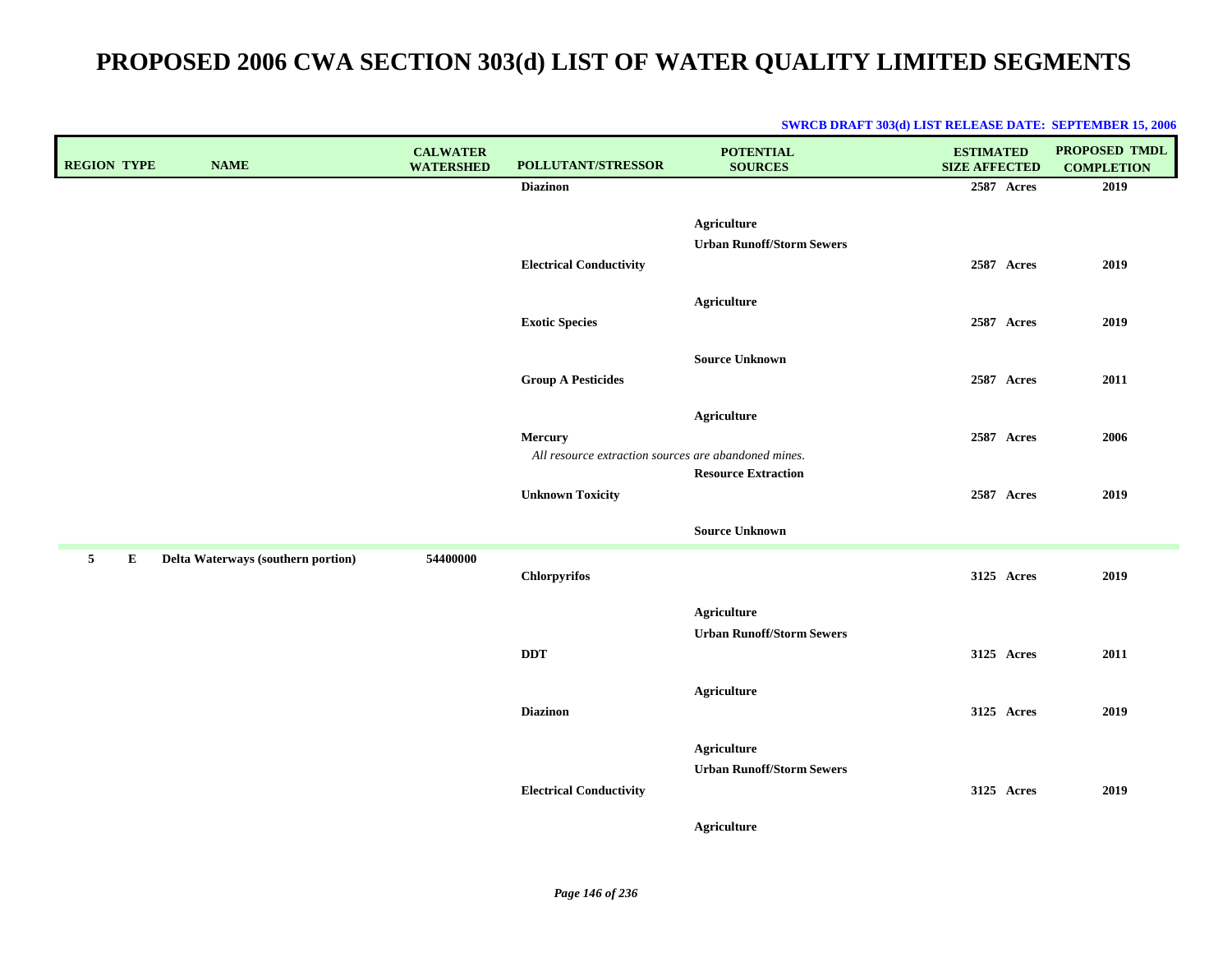| <b>REGION TYPE</b> |   | <b>NAME</b>                                    | <b>CALWATER</b><br><b>WATERSHED</b> | <b>POLLUTANT/STRESSOR</b>                                              | <b>POTENTIAL</b><br><b>SOURCES</b>                                                                                                                                                                                                                                                                                                                                                                                                                                                                                                                                                  | <b>ESTIMATED</b><br><b>SIZE AFFECTED</b> | <b>PROPOSED TMDL</b><br><b>COMPLETION</b> |
|--------------------|---|------------------------------------------------|-------------------------------------|------------------------------------------------------------------------|-------------------------------------------------------------------------------------------------------------------------------------------------------------------------------------------------------------------------------------------------------------------------------------------------------------------------------------------------------------------------------------------------------------------------------------------------------------------------------------------------------------------------------------------------------------------------------------|------------------------------------------|-------------------------------------------|
|                    |   |                                                |                                     | <b>Exotic Species</b>                                                  |                                                                                                                                                                                                                                                                                                                                                                                                                                                                                                                                                                                     | 3125 Acres                               | 2019                                      |
|                    |   |                                                |                                     | <b>Group A Pesticides</b>                                              | <b>Source Unknown</b>                                                                                                                                                                                                                                                                                                                                                                                                                                                                                                                                                               | 3125 Acres                               | 2011                                      |
|                    |   |                                                |                                     | <b>Mercury</b><br>All resource extraction sources are abandoned mines. | <b>Agriculture</b>                                                                                                                                                                                                                                                                                                                                                                                                                                                                                                                                                                  | 3125 Acres                               | 2006                                      |
|                    |   |                                                |                                     | <b>Unknown Toxicity</b>                                                | <b>Resource Extraction</b>                                                                                                                                                                                                                                                                                                                                                                                                                                                                                                                                                          | 3125 Acres                               | 2019                                      |
|                    |   |                                                |                                     |                                                                        | <b>Source Unknown</b>                                                                                                                                                                                                                                                                                                                                                                                                                                                                                                                                                               |                                          |                                           |
| 5                  | E | <b>Delta Waterways (Stockton Ship Channel)</b> | 54400000                            | <b>DDT</b>                                                             |                                                                                                                                                                                                                                                                                                                                                                                                                                                                                                                                                                                     | 1603 Acres                               | 2011                                      |
|                    |   |                                                |                                     |                                                                        | Agriculture                                                                                                                                                                                                                                                                                                                                                                                                                                                                                                                                                                         |                                          |                                           |
|                    |   |                                                |                                     | <b>Dioxin</b>                                                          |                                                                                                                                                                                                                                                                                                                                                                                                                                                                                                                                                                                     | 1603 Acres                               | 2019                                      |
|                    |   |                                                |                                     |                                                                        | The areas of the ship channel impacted by dioxin contamination in sportfish encompass Old Mormon Slough, New<br>Mormon Slough, McLeod Lake, Turning Basin, Morrelli Boat Ramp, and Louis Park Boat Ramp (California Department<br>of Health Services 1998 warning). This listing was made by USEPA in 1998 and was under the Stockton Turning Basin,<br>upper (Port Turning Basin) on previous lists. In order to consolidate listings for same areas, all listings for Stockton<br>Turning Basin are now under the Delta Waterways (Stockton Ship Channel).<br><b>Point Source</b> |                                          |                                           |
|                    |   |                                                |                                     | <b>Exotic Species</b>                                                  |                                                                                                                                                                                                                                                                                                                                                                                                                                                                                                                                                                                     | 1603 Acres                               | 2019                                      |
|                    |   |                                                |                                     |                                                                        | <b>Source Unknown</b>                                                                                                                                                                                                                                                                                                                                                                                                                                                                                                                                                               |                                          |                                           |
|                    |   |                                                |                                     | <b>Furan Compounds</b>                                                 | This listing was previously under Stockton Turning Basin, upper (Port Turning Basin). In order to consolidate listings<br>for same areas, all listings for Stockton Turning Basin are now under the Delta Waterways (Stockton Ship Channel).<br><b>Contaminated Sediments</b>                                                                                                                                                                                                                                                                                                       | 1603 Acres                               | 2019                                      |
|                    |   |                                                |                                     | <b>Group A Pesticides</b>                                              |                                                                                                                                                                                                                                                                                                                                                                                                                                                                                                                                                                                     | 1603 Acres                               | 2011                                      |
|                    |   |                                                |                                     |                                                                        | Agriculture                                                                                                                                                                                                                                                                                                                                                                                                                                                                                                                                                                         |                                          |                                           |
|                    |   |                                                |                                     | <b>Mercury</b>                                                         |                                                                                                                                                                                                                                                                                                                                                                                                                                                                                                                                                                                     | 1603 Acres                               | 2006                                      |
|                    |   |                                                |                                     | All resource extraction sources are abandoned mines.                   | <b>Resource Extraction</b>                                                                                                                                                                                                                                                                                                                                                                                                                                                                                                                                                          |                                          |                                           |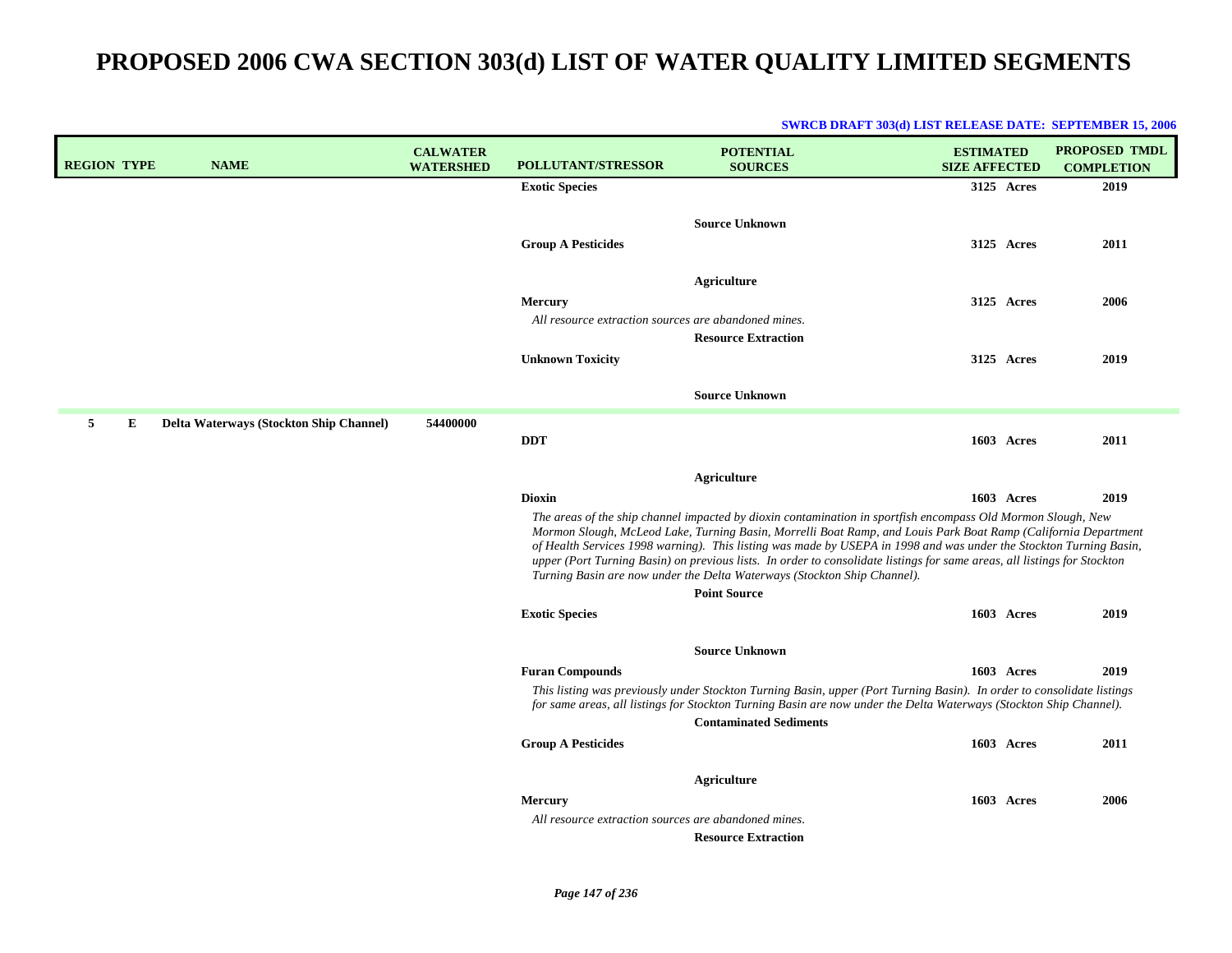| <b>REGION TYPE</b> | <b>NAME</b>                       | <b>CALWATER</b><br><b>WATERSHED</b> | <b>POLLUTANT/STRESSOR</b>                                              | <b>POTENTIAL</b><br><b>SOURCES</b>                                                                                                                                                                                                                                                                                                                                                                                                                                                                                                                                               | <b>ESTIMATED</b><br><b>SIZE AFFECTED</b> | <b>PROPOSED TMDL</b><br><b>COMPLETION</b> |
|--------------------|-----------------------------------|-------------------------------------|------------------------------------------------------------------------|----------------------------------------------------------------------------------------------------------------------------------------------------------------------------------------------------------------------------------------------------------------------------------------------------------------------------------------------------------------------------------------------------------------------------------------------------------------------------------------------------------------------------------------------------------------------------------|------------------------------------------|-------------------------------------------|
|                    |                                   |                                     | <b>Pathogens</b>                                                       |                                                                                                                                                                                                                                                                                                                                                                                                                                                                                                                                                                                  | 1603 Acres                               | 2008                                      |
|                    |                                   |                                     |                                                                        | This listing was previously under Stockton Turning Basin, upper (Port Turning Basin). In order to consolidate listings<br>for same areas, all listings for Stockton Turning Basin are now under the Delta Waterways (Stockton Ship Channel).<br><b>Urban Runoff/Storm Sewers</b>                                                                                                                                                                                                                                                                                                 |                                          |                                           |
|                    |                                   |                                     |                                                                        | <b>Recreational and Tourism Activities (non-boating)</b>                                                                                                                                                                                                                                                                                                                                                                                                                                                                                                                         |                                          |                                           |
|                    |                                   |                                     | <b>PCBs</b> (Polychlorinated biphenyls)                                |                                                                                                                                                                                                                                                                                                                                                                                                                                                                                                                                                                                  | 1603 Acres                               | 2019                                      |
|                    |                                   |                                     |                                                                        | The areas of the ship channel impacted by PCB contamination in sportfish encompass Old Mormon Slough, New<br>Mormon Slough, McLeod Lake, Turning Basin, Morrelli Boat Ramp, and Louis Park Boat Ramp (California Department<br>of Health Services 1998 warning). This listing was made by USEPA in 1998 and was under the Stockton Turning Basin,<br>upper (Port Turning Basin) on previous lists. In order to consolidate listings for same areas, all listings for Stockton<br>Turning Basin are now under the Delta Waterways (Stockton Ship Channel).<br><b>Point Source</b> |                                          |                                           |
|                    |                                   |                                     | <b>Unknown Toxicity</b>                                                |                                                                                                                                                                                                                                                                                                                                                                                                                                                                                                                                                                                  | 1603 Acres                               | 2019                                      |
|                    |                                   |                                     |                                                                        | <b>Source Unknown</b>                                                                                                                                                                                                                                                                                                                                                                                                                                                                                                                                                            |                                          |                                           |
| 5<br>E             | Delta Waterways (western portion) | 54400000                            |                                                                        |                                                                                                                                                                                                                                                                                                                                                                                                                                                                                                                                                                                  |                                          |                                           |
|                    |                                   |                                     | <b>DDT</b>                                                             |                                                                                                                                                                                                                                                                                                                                                                                                                                                                                                                                                                                  | 14524 Acres                              | 2011                                      |
|                    |                                   |                                     |                                                                        | Agriculture                                                                                                                                                                                                                                                                                                                                                                                                                                                                                                                                                                      |                                          |                                           |
|                    |                                   |                                     | <b>Electrical Conductivity</b>                                         |                                                                                                                                                                                                                                                                                                                                                                                                                                                                                                                                                                                  | 14524 Acres                              | 2019                                      |
|                    |                                   |                                     |                                                                        | Agriculture                                                                                                                                                                                                                                                                                                                                                                                                                                                                                                                                                                      |                                          |                                           |
|                    |                                   |                                     | <b>Exotic Species</b>                                                  |                                                                                                                                                                                                                                                                                                                                                                                                                                                                                                                                                                                  | 14524 Acres                              | 2019                                      |
|                    |                                   |                                     |                                                                        |                                                                                                                                                                                                                                                                                                                                                                                                                                                                                                                                                                                  |                                          |                                           |
|                    |                                   |                                     | <b>Group A Pesticides</b>                                              | <b>Source Unknown</b>                                                                                                                                                                                                                                                                                                                                                                                                                                                                                                                                                            | 14524 Acres                              | 2011                                      |
|                    |                                   |                                     |                                                                        |                                                                                                                                                                                                                                                                                                                                                                                                                                                                                                                                                                                  |                                          |                                           |
|                    |                                   |                                     |                                                                        | Agriculture                                                                                                                                                                                                                                                                                                                                                                                                                                                                                                                                                                      |                                          |                                           |
|                    |                                   |                                     | <b>Mercury</b><br>All resource extraction sources are abandoned mines. |                                                                                                                                                                                                                                                                                                                                                                                                                                                                                                                                                                                  | 14524 Acres                              | 2006                                      |
|                    |                                   |                                     |                                                                        | <b>Resource Extraction</b>                                                                                                                                                                                                                                                                                                                                                                                                                                                                                                                                                       |                                          |                                           |
|                    |                                   |                                     | <b>Unknown Toxicity</b>                                                |                                                                                                                                                                                                                                                                                                                                                                                                                                                                                                                                                                                  | 14524 Acres                              | 2019                                      |
|                    |                                   |                                     |                                                                        | <b>Source Unknown</b>                                                                                                                                                                                                                                                                                                                                                                                                                                                                                                                                                            |                                          |                                           |
|                    |                                   |                                     |                                                                        |                                                                                                                                                                                                                                                                                                                                                                                                                                                                                                                                                                                  |                                          |                                           |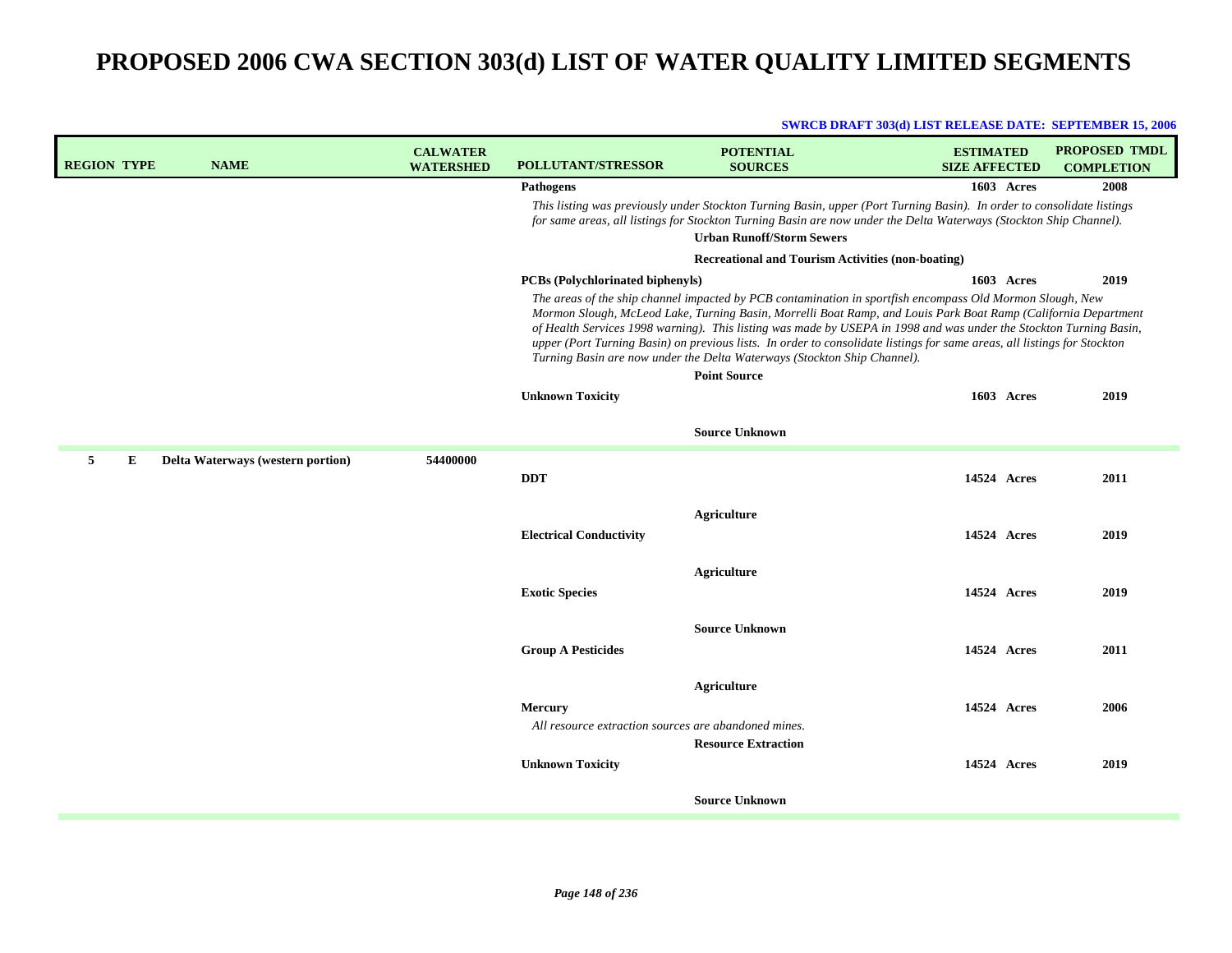### **SWRCB DRAFT 303(d) LIST RELEASE DATE: SEPTEMBER 15, 2006**

| <b>REGION TYPE</b> | <b>NAME</b>                                                                     | <b>CALWATER</b><br><b>WATERSHED</b> | <b>POLLUTANT/STRESSOR</b>                                                                                                                | <b>POTENTIAL</b><br><b>SOURCES</b>                                                                                  | <b>ESTIMATED</b><br><b>SIZE AFFECTED</b> | <b>PROPOSED TMDL</b><br><b>COMPLETION</b> |
|--------------------|---------------------------------------------------------------------------------|-------------------------------------|------------------------------------------------------------------------------------------------------------------------------------------|---------------------------------------------------------------------------------------------------------------------|------------------------------------------|-------------------------------------------|
| 5<br>R             | <b>Dolly Creek</b>                                                              | 51854030                            | Copper<br>All resource extraction sources are abandoned mines.                                                                           | <b>Resource Extraction</b>                                                                                          | 1.5 Miles                                | 2020                                      |
|                    |                                                                                 |                                     | Zinc<br>All resource extraction sources are abandoned mines.                                                                             | <b>Resource Extraction</b>                                                                                          | 1.5 Miles                                | 2020                                      |
| 5<br>L             | Don Pedro Lake                                                                  | 53632010                            | Mercury                                                                                                                                  | <b>Resource Extraction</b>                                                                                          | 11056 Acres                              | 2020                                      |
| 5<br>$\bf R$       | Dunn Creek (Mt Diablo Mine to Marsh<br>Creek)                                   | 54300021                            | Mercury<br>All resource extraction sources are abandoned mines.<br><b>Metals</b><br>All resource extraction sources are abandoned mines. | <b>Resource Extraction</b><br><b>Resource Extraction</b>                                                            | 0.7 Miles<br>0.7 Miles                   | 2013<br>2020                              |
| 5<br>L             | <b>Englebright Lake</b>                                                         | 51714013                            | Mercury<br>All resource extraction sources are abandoned mines.                                                                          | <b>Resource Extraction</b>                                                                                          | 754 Acres                                | 2012                                      |
| 5<br>$\bf R$       | <b>Fall River (Pit)</b>                                                         | 52641031                            | <b>Sedimentation/Siltation</b>                                                                                                           | <b>Agriculture-grazing</b><br><b>Historic Land Management Activities</b><br><b>Highway/Road/Bridge Construction</b> | 8.6 Miles                                | 2016                                      |
| 5<br>$\bf R$       | Feather River, Lower (Lake Oroville Dam<br>to Confluence with Sacramento River) | 51922000                            | <b>Chlorpyrifos</b>                                                                                                                      |                                                                                                                     | 42 Miles                                 | 2019                                      |

**Source Unknown**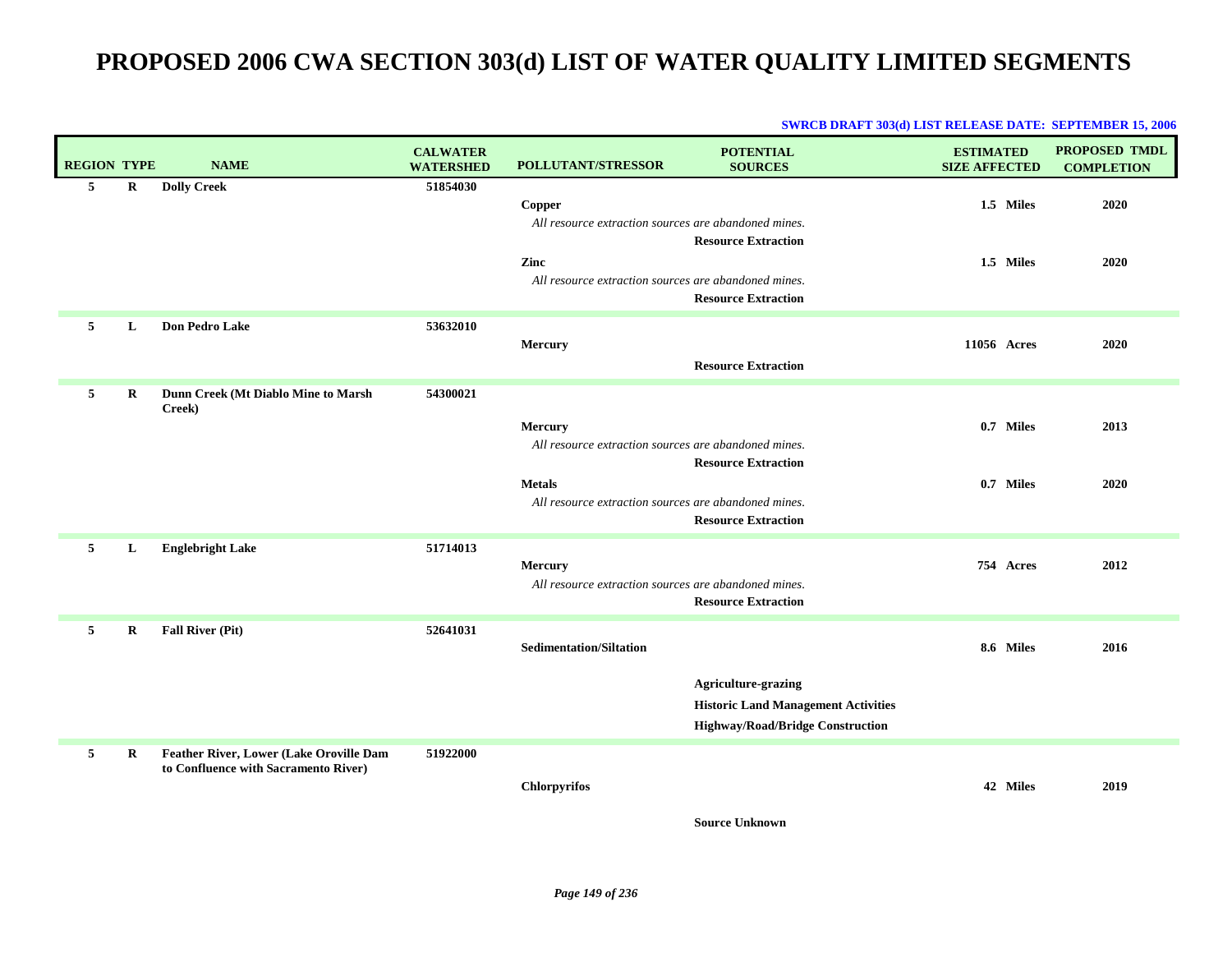| <b>REGION TYPE</b> |         | <b>NAME</b>                                       | <b>CALWATER</b><br><b>WATERSHED</b> | <b>POLLUTANT/STRESSOR</b>                                              | <b>POTENTIAL</b><br><b>SOURCES</b>                                                    | <b>ESTIMATED</b><br><b>SIZE AFFECTED</b> |           | <b>PROPOSED TMDL</b><br><b>COMPLETION</b> |
|--------------------|---------|---------------------------------------------------|-------------------------------------|------------------------------------------------------------------------|---------------------------------------------------------------------------------------|------------------------------------------|-----------|-------------------------------------------|
|                    |         |                                                   |                                     | <b>Group A Pesticides</b>                                              |                                                                                       |                                          | 42 Miles  | 2011                                      |
|                    |         |                                                   |                                     | <b>Mercury</b><br>All resource extraction sources are abandoned mines. | <b>Agriculture</b>                                                                    |                                          | 42 Miles  | 2009                                      |
|                    |         |                                                   |                                     | <b>Unknown Toxicity</b>                                                | <b>Resource Extraction</b>                                                            |                                          | 42 Miles  | 2019                                      |
|                    |         |                                                   |                                     |                                                                        |                                                                                       |                                          |           |                                           |
|                    |         |                                                   |                                     |                                                                        | <b>Source Unknown</b>                                                                 |                                          |           |                                           |
| 5                  | $\bf R$ | Feather River, North Fork (below Lake<br>Almanor) | 51812000                            |                                                                        |                                                                                       |                                          |           |                                           |
|                    |         |                                                   |                                     | Mercury                                                                |                                                                                       |                                          | 49 Miles  | 2019                                      |
|                    |         |                                                   |                                     |                                                                        | <b>Source Unknown</b>                                                                 |                                          |           |                                           |
|                    |         |                                                   |                                     | Temperature, water                                                     |                                                                                       |                                          | 49 Miles  | 2019                                      |
|                    |         |                                                   |                                     |                                                                        | <b>Source Unknown</b>                                                                 |                                          |           |                                           |
| 5                  | $\bf R$ | Five Mile Slough (Alexandria Place to             | 54400000                            |                                                                        |                                                                                       |                                          |           |                                           |
|                    |         | <b>Fourteen Mile Slough)</b>                      |                                     | <b>Organic Enrichment/Low Dissolved Oxygen</b>                         |                                                                                       |                                          | 1.6 Miles | 2008                                      |
|                    |         |                                                   |                                     |                                                                        | <b>Urban Runoff/Storm Sewers</b>                                                      |                                          |           |                                           |
|                    |         |                                                   |                                     | <b>Pathogens</b>                                                       |                                                                                       |                                          | 1.6 Miles | 2008                                      |
|                    |         |                                                   |                                     |                                                                        | <b>Other Urban Runoff</b><br><b>Recreational and Tourism Activities (non-boating)</b> |                                          |           |                                           |
| 5                  | R       | <b>French Ravine</b>                              | 51632011                            |                                                                        |                                                                                       |                                          |           |                                           |
|                    |         |                                                   |                                     | <b>Bacteria</b>                                                        | <b>Land Disposal</b>                                                                  |                                          | 1.7 Miles | 2019                                      |
| 5                  | W       | <b>Grasslands Marshes</b>                         | 54120000                            |                                                                        |                                                                                       |                                          |           |                                           |
|                    |         |                                                   |                                     | <b>Electrical Conductivity</b>                                         |                                                                                       | 7962 Acres                               |           | 2008                                      |
|                    |         |                                                   |                                     |                                                                        |                                                                                       |                                          |           |                                           |
|                    |         |                                                   |                                     |                                                                        | <b>Agriculture</b>                                                                    |                                          |           |                                           |
| 5                  | R       | <b>Grayson Drain (at outfall)</b>                 | 54110000                            | <b>Sediment Toxicity</b>                                               |                                                                                       | 0.03 Miles                               |           | 2019                                      |
|                    |         |                                                   |                                     |                                                                        | <b>Source Unknown</b>                                                                 |                                          |           |                                           |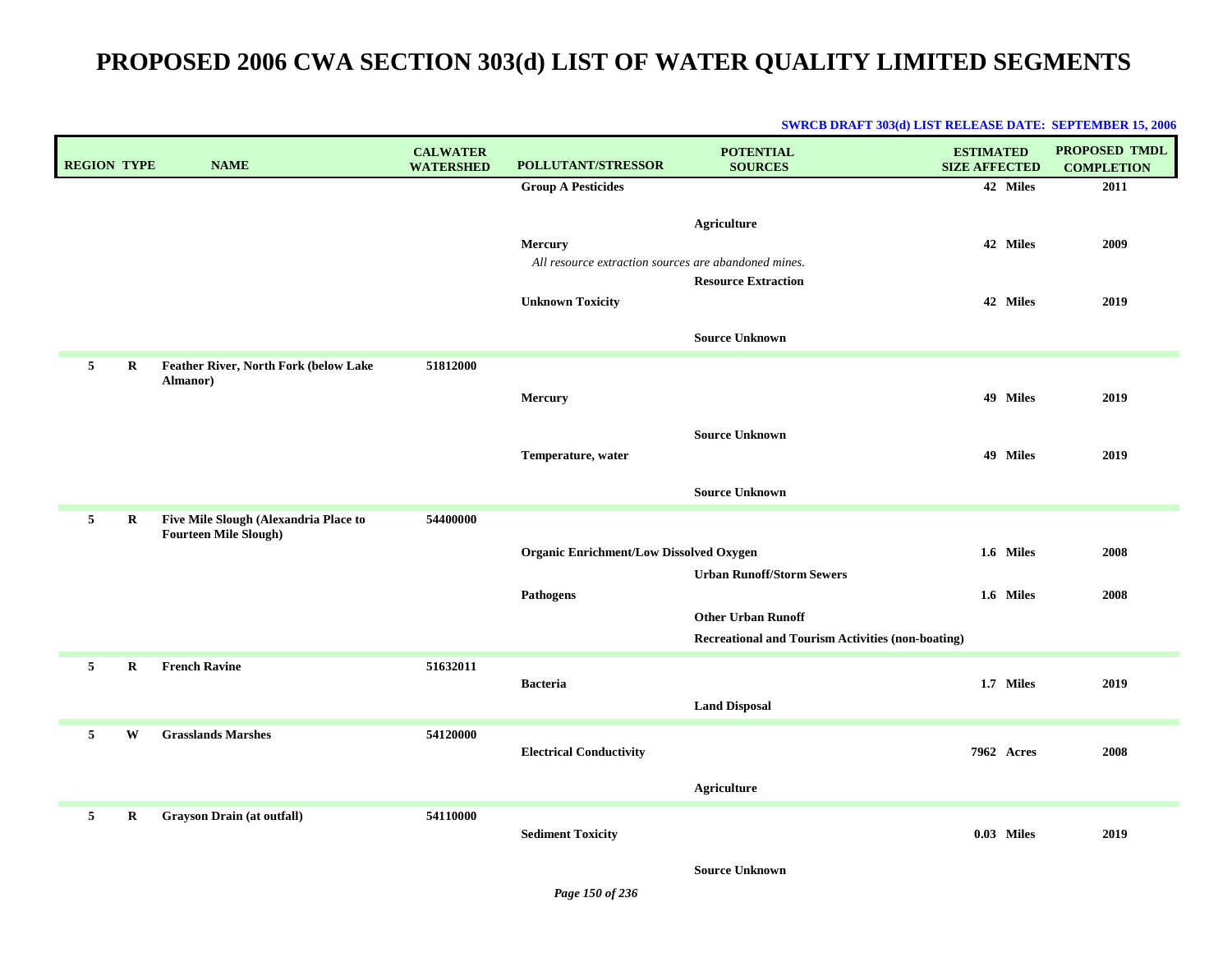| <b>REGION TYPE</b> |         | <b>NAME</b>                                                      | <b>CALWATER</b><br><b>WATERSHED</b> | POLLUTANT/STRESSOR                                                                                                                                                                                                                                                                          | <b>POTENTIAL</b><br><b>SOURCES</b>                                                                                                                 | <b>ESTIMATED</b><br><b>SIZE AFFECTED</b>             | PROPOSED TMDL<br><b>COMPLETION</b> |
|--------------------|---------|------------------------------------------------------------------|-------------------------------------|---------------------------------------------------------------------------------------------------------------------------------------------------------------------------------------------------------------------------------------------------------------------------------------------|----------------------------------------------------------------------------------------------------------------------------------------------------|------------------------------------------------------|------------------------------------|
| 5                  | R       | <b>Harding Drain (Turlock Irrigation District</b><br>Lateral #5) | 53550000                            | <b>Chlorpyrifos</b><br><b>Unknown Toxicity</b>                                                                                                                                                                                                                                              | <b>Agriculture</b><br><b>Agriculture</b>                                                                                                           | 8.3 Miles<br>8.3 Miles                               | 2008<br>2019                       |
| 5                  | $\bf R$ | Horse Creek (Rising Star Mine to Shasta<br>Lake)                 | 50610000                            | Cadmium<br>All resource extraction sources are abandoned mines.<br>Copper<br>All resource extraction sources are abandoned mines.<br>Lead<br>All resource extraction sources are abandoned mines.<br>Zinc<br>All resource extraction sources are abandoned mines.                           | <b>Resource Extraction</b><br><b>Resource Extraction</b><br><b>Resource Extraction</b>                                                             | 0.52 Miles<br>0.52 Miles<br>0.52 Miles<br>0.52 Miles | 2020<br>2020<br>2020<br>2020       |
| 5                  | R       | <b>Humbug Creek</b>                                              | 51732030                            | Copper<br>All resource extraction sources are abandoned mines.<br>Mercury<br>All resource extraction sources are abandoned mines.<br><b>Sedimentation/Siltation</b><br>All resource extraction sources are abandoned mines.<br>Zinc<br>All resource extraction sources are abandoned mines. | <b>Resource Extraction</b><br><b>Resource Extraction</b><br><b>Resource Extraction</b><br><b>Resource Extraction</b><br><b>Resource Extraction</b> | 2.2 Miles<br>2.2 Miles<br>2.2 Miles<br>2.2 Miles     | 2020<br>2012<br>2012<br>2020       |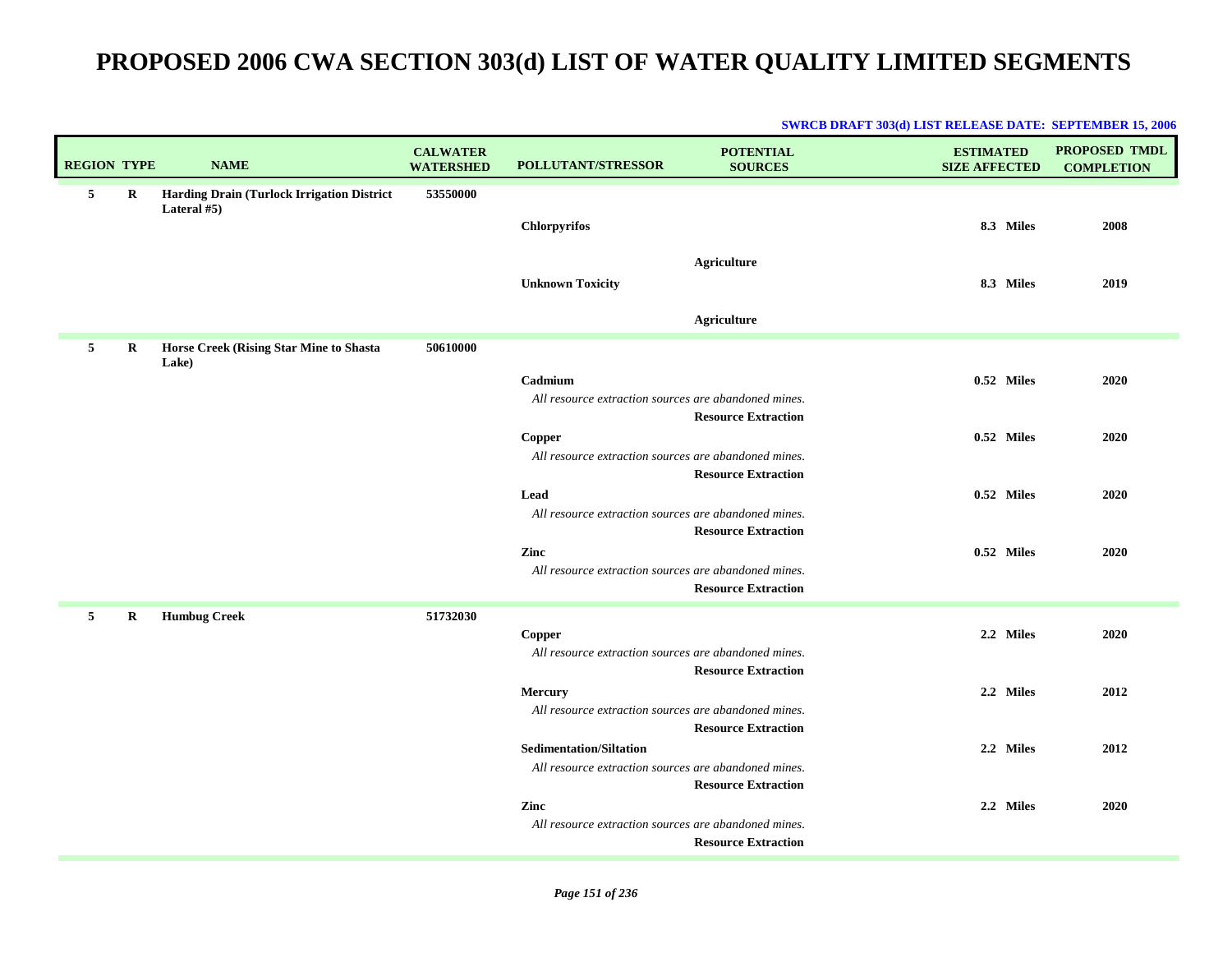| <b>REGION TYPE</b> |         | <b>NAME</b>                                                                                          | <b>CALWATER</b><br><b>WATERSHED</b> | <b>POLLUTANT/STRESSOR</b>                                              | <b>POTENTIAL</b><br><b>SOURCES</b>                       | <b>ESTIMATED</b><br><b>SIZE AFFECTED</b> | PROPOSED TMDL<br><b>COMPLETION</b> |
|--------------------|---------|------------------------------------------------------------------------------------------------------|-------------------------------------|------------------------------------------------------------------------|----------------------------------------------------------|------------------------------------------|------------------------------------|
| 5 <sub>5</sub>     | R       | <b>Ingram Creek (from confluence with</b><br>Hospital Creek to Hwy 33 crossing)                      | 54110000                            | Pyrethroids                                                            | <b>Source Unknown</b>                                    | 2.8 Miles                                | 2019                               |
| 5                  | R       | <b>Ingram Creek (from confluence with San</b><br>Joaquin River to confluence with Hospital<br>Creek) | 54110000                            | <b>Chlorpyrifos</b>                                                    |                                                          | 2.1 Miles                                | 2008                               |
|                    |         |                                                                                                      |                                     | <b>Diazinon</b>                                                        | <b>Agricultural Return Flows</b>                         | 2.1 Miles                                | 2008                               |
|                    |         |                                                                                                      |                                     | Pyrethroids                                                            | <b>Agricultural Return Flows</b>                         | 2.1 Miles                                | 2019                               |
|                    |         |                                                                                                      |                                     |                                                                        | <b>Source Unknown</b>                                    |                                          |                                    |
| 5                  | $\bf R$ | <b>Jack Slough</b>                                                                                   | 51540000                            | <b>Diazinon</b>                                                        | <b>Agriculture</b>                                       | 14 Miles                                 | 2008                               |
| 5                  | R       | <b>James Creek</b>                                                                                   | 51224010                            | Mercury<br>Resource extraction sources are abandoned mines.            |                                                          | 6.3 Miles                                | 2015                               |
|                    |         |                                                                                                      |                                     | <b>Nickel</b><br>Resource extraction sources are abandoned mines.      | <b>Resource Extraction</b><br><b>Resource Extraction</b> | 6.3 Miles                                | 2020                               |
| 5                  | $\bf R$ | <b>Kanaka Creek</b>                                                                                  | 51742022                            | <b>Arsenic</b><br>All resource extraction sources are abandoned mines. | <b>Resource Extraction</b>                               | 9.7 Miles                                | 2020                               |
| 5                  | L       | <b>Kaweah Lake</b>                                                                                   | 55344010                            | Mercury                                                                |                                                          | 1702 Acres                               | 2019                               |
|                    |         |                                                                                                      |                                     |                                                                        | <b>Source Unknown</b>                                    |                                          |                                    |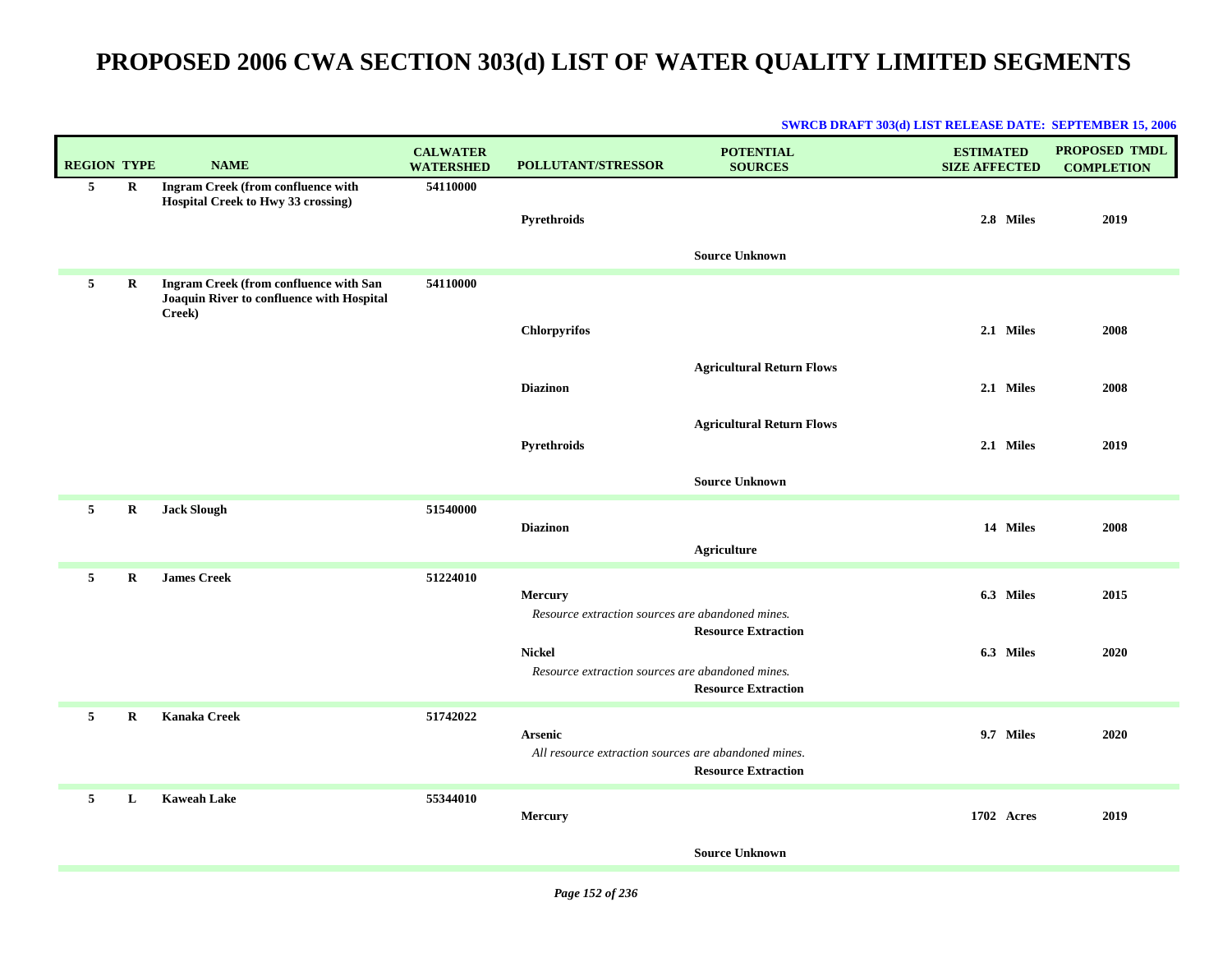|                    |         |                                                                       | <b>CALWATER</b>  |                                                      | <b>POTENTIAL</b>           | <b>ESTIMATED</b>     | <b>PROPOSED TMDL</b> |
|--------------------|---------|-----------------------------------------------------------------------|------------------|------------------------------------------------------|----------------------------|----------------------|----------------------|
| <b>REGION TYPE</b> |         | <b>NAME</b>                                                           | <b>WATERSHED</b> | POLLUTANT/STRESSOR                                   | <b>SOURCES</b>             | <b>SIZE AFFECTED</b> | <b>COMPLETION</b>    |
| 5                  | L       | <b>Keswick Reservoir (portion downstream</b><br>from Spring Creek)    | 52440013         |                                                      |                            |                      |                      |
|                    |         |                                                                       |                  | Cadmium                                              |                            | 135 Acres            | 2020                 |
|                    |         |                                                                       |                  |                                                      | <b>Resource Extraction</b> |                      |                      |
|                    |         |                                                                       |                  | Copper                                               |                            | 135 Acres            | 2020                 |
|                    |         |                                                                       |                  |                                                      | <b>Resource Extraction</b> |                      |                      |
|                    |         |                                                                       |                  | Zinc                                                 |                            | 135 Acres            | 2020                 |
|                    |         |                                                                       |                  |                                                      | <b>Resource Extraction</b> |                      |                      |
| 5                  | R       | Kings River, Lower (Island Weir to Stinson<br>and Empire Weirs)       | 55190000         |                                                      |                            |                      |                      |
|                    |         |                                                                       |                  | <b>Electrical Conductivity</b>                       |                            | 36 Miles             | 2015                 |
|                    |         |                                                                       |                  |                                                      | <b>Agriculture</b>         |                      |                      |
|                    |         |                                                                       |                  | Molybdenum                                           |                            | 36 Miles             | 2015                 |
|                    |         |                                                                       |                  |                                                      | <b>Agriculture</b>         |                      |                      |
|                    |         |                                                                       |                  | <b>Toxaphene</b>                                     |                            | 36 Miles             | 2015                 |
|                    |         |                                                                       |                  |                                                      | <b>Agriculture</b>         |                      |                      |
| 5                  | R       | Little Backbone Creek, Lower                                          | 50620010         |                                                      |                            |                      |                      |
|                    |         |                                                                       |                  | <b>Acid Mine Drainage</b>                            |                            | 0.95 Miles           | 2020                 |
|                    |         |                                                                       |                  |                                                      | <b>Resource Extraction</b> |                      |                      |
|                    |         |                                                                       |                  | Cadmium                                              |                            | 0.95 Miles           | 2020                 |
|                    |         |                                                                       |                  | All resource extraction sources are abandoned mines. | <b>Resource Extraction</b> |                      |                      |
|                    |         |                                                                       |                  | Copper                                               |                            | 0.95 Miles           | 2020                 |
|                    |         |                                                                       |                  | All resource extraction sources are abandoned mines. |                            |                      |                      |
|                    |         |                                                                       |                  |                                                      | <b>Resource Extraction</b> |                      |                      |
|                    |         |                                                                       |                  | Zinc                                                 |                            | 0.95 Miles           | 2020                 |
|                    |         |                                                                       |                  | All resource extraction sources are abandoned mines. |                            |                      |                      |
|                    |         |                                                                       |                  |                                                      | <b>Resource Extraction</b> |                      |                      |
| 5                  | $\bf R$ | <b>Little Cow Creek (downstream from</b><br><b>Afterthought Mine)</b> | 50733023         |                                                      |                            |                      |                      |
|                    |         |                                                                       |                  | Cadmium                                              |                            | 1.1 Miles            | 2020                 |
|                    |         |                                                                       |                  | Resource extraction sources are abandoned mines.     |                            |                      |                      |
|                    |         |                                                                       |                  |                                                      | <b>Resource Extraction</b> |                      |                      |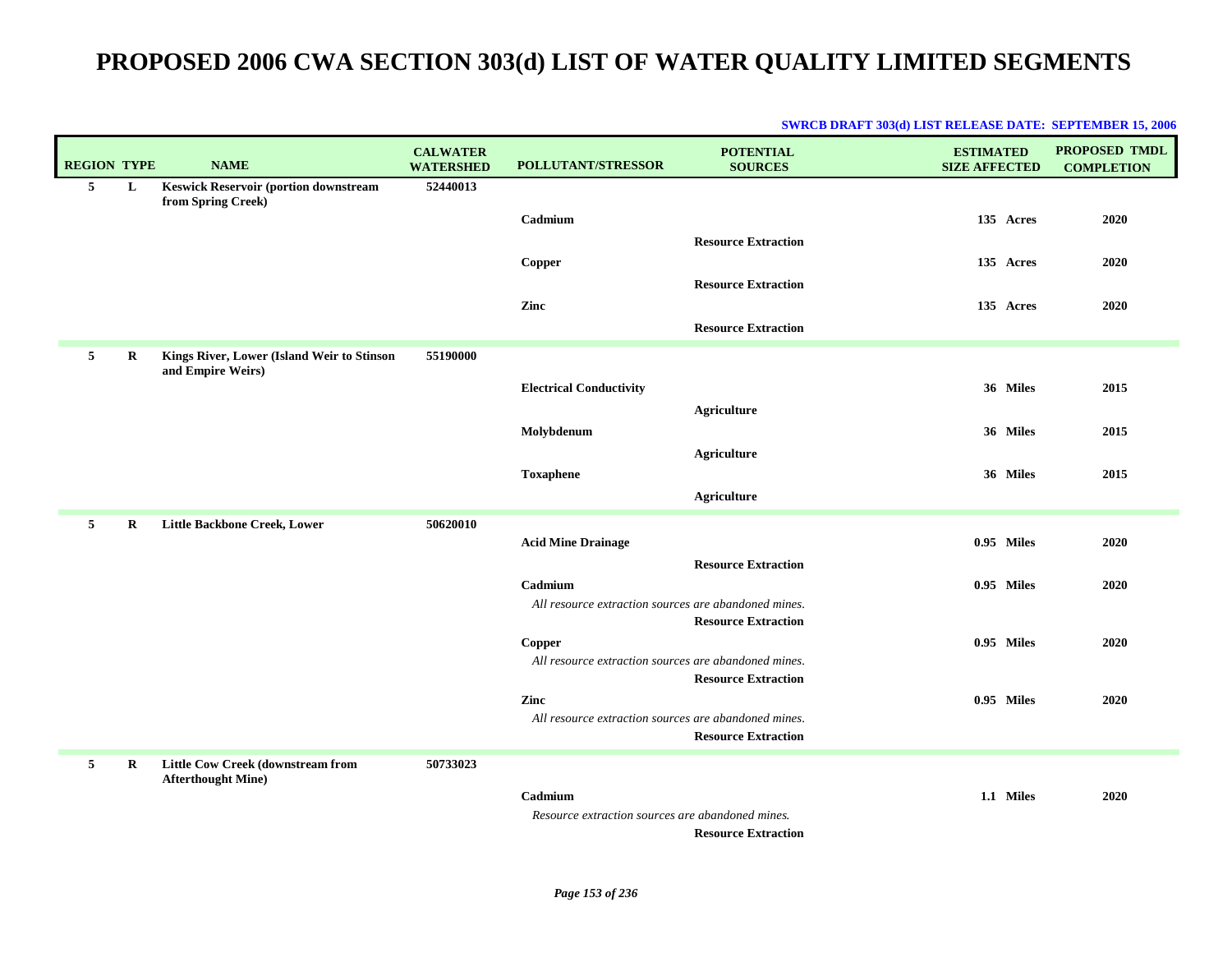| <b>REGION TYPE</b> |         | <b>NAME</b>                       | <b>CALWATER</b><br><b>WATERSHED</b> | POLLUTANT/STRESSOR                                                                                                            | <b>POTENTIAL</b><br><b>SOURCES</b>                       | <b>ESTIMATED</b><br><b>SIZE AFFECTED</b> | <b>PROPOSED TMDL</b><br><b>COMPLETION</b> |
|--------------------|---------|-----------------------------------|-------------------------------------|-------------------------------------------------------------------------------------------------------------------------------|----------------------------------------------------------|------------------------------------------|-------------------------------------------|
|                    |         |                                   |                                     | <b>Copper</b><br>Resource extraction sources are abandoned mines.<br>Zinc<br>Resource extraction sources are abandoned mines. | <b>Resource Extraction</b><br><b>Resource Extraction</b> | 1.1 Miles<br>1.1 Miles                   | 2020<br>2020                              |
| 5                  | R       | <b>Little Deer Creek</b>          | 51720012                            | Mercury                                                                                                                       | <b>Resource Extraction</b>                               | 4.1 Miles                                | 2012                                      |
| 5                  | $\bf R$ | <b>Little Grizzly Creek</b>       | 51854031                            | Copper                                                                                                                        | <b>Mine Tailings</b>                                     | 9.4 Miles                                | 2020                                      |
|                    |         |                                   |                                     | Zinc                                                                                                                          | <b>Mine Tailings</b>                                     | 9.4 Miles                                | 2020                                      |
| 5                  | R       | <b>Lone Tree Creek</b>            | 53140000                            | <b>Ammonia</b>                                                                                                                | <b>Dairies</b>                                           | 15 Miles                                 | 2020                                      |
|                    |         |                                   |                                     | <b>BOD, Biochemical oxygen demand</b>                                                                                         | <b>Dairies</b>                                           | 15 Miles                                 | 2020                                      |
|                    |         |                                   |                                     | <b>Electrical Conductivity</b>                                                                                                | <b>Dairies</b>                                           | 15 Miles                                 | 2020                                      |
| 5                  | L       | <b>Lower Bear River Reservoir</b> | 53260043                            | Copper                                                                                                                        | <b>Source Unknown</b>                                    | 725 Acres                                | 2019                                      |
| 5                  | $\bf R$ | <b>Main Drainage Canal</b>        | 52040000                            | <b>Diazinon</b>                                                                                                               |                                                          | 9.2 Miles                                | 2019                                      |
|                    |         |                                   |                                     |                                                                                                                               | <b>Source Unknown</b>                                    |                                          |                                           |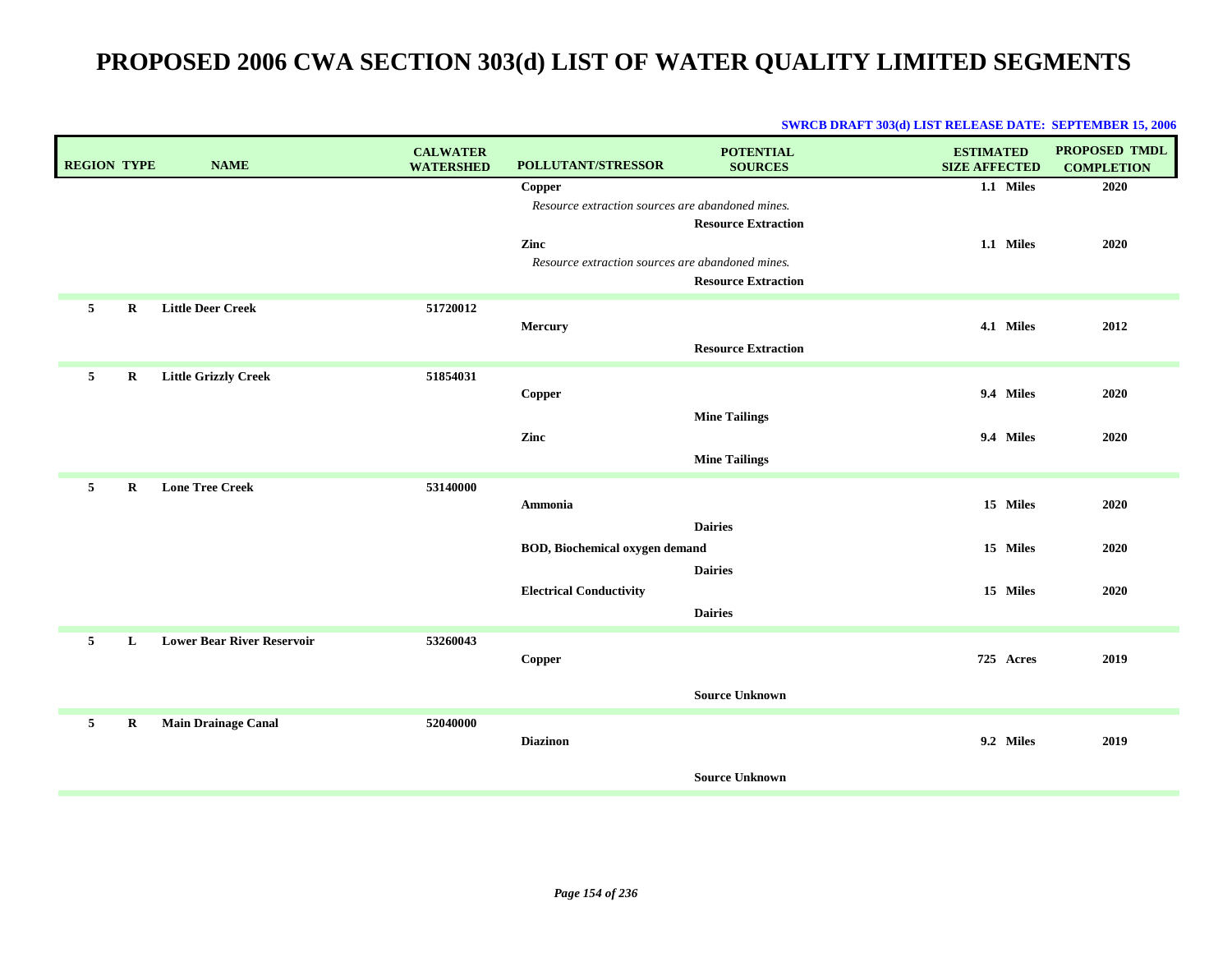| <b>REGION TYPE</b> |             | <b>NAME</b>                                                     | <b>CALWATER</b><br><b>WATERSHED</b> | POLLUTANT/STRESSOR                                   | <b>POTENTIAL</b><br><b>SOURCES</b> | <b>ESTIMATED</b><br><b>SIZE AFFECTED</b> | <b>PROPOSED TMDL</b><br><b>COMPLETION</b> |
|--------------------|-------------|-----------------------------------------------------------------|-------------------------------------|------------------------------------------------------|------------------------------------|------------------------------------------|-------------------------------------------|
| 5                  | $\mathbf R$ | <b>Marsh Creek (Dunn Creek to Marsh Creek</b><br>Reservoir)     | 54300023                            |                                                      |                                    |                                          |                                           |
|                    |             |                                                                 |                                     | Mercury                                              |                                    | 11 Miles                                 | 2019                                      |
|                    |             |                                                                 |                                     | All resource extraction sources are abandoned mines. |                                    |                                          |                                           |
|                    |             |                                                                 |                                     |                                                      | <b>Resource Extraction</b>         |                                          |                                           |
|                    |             |                                                                 |                                     | <b>Metals</b>                                        |                                    | 11 Miles                                 | 2020                                      |
|                    |             |                                                                 |                                     | All resource extraction sources are abandoned mines. |                                    |                                          |                                           |
|                    |             |                                                                 |                                     |                                                      | <b>Resource Extraction</b>         |                                          |                                           |
| 5                  | R           | Marsh Creek (Marsh Creek Reservoir to<br>San Joaquin River)     | 54400000                            |                                                      |                                    |                                          |                                           |
|                    |             |                                                                 |                                     | Mercury                                              |                                    | 10 Miles                                 | 2013                                      |
|                    |             |                                                                 |                                     | All resource extraction sources are abandoned mines. |                                    |                                          |                                           |
|                    |             |                                                                 |                                     |                                                      | <b>Resource Extraction</b>         |                                          |                                           |
| 5                  | L           | <b>Marsh Creek Reservoir</b>                                    | 54300023                            |                                                      |                                    |                                          |                                           |
|                    |             |                                                                 |                                     | Mercury                                              |                                    | 278 Acres                                | 2013                                      |
|                    |             |                                                                 |                                     |                                                      | <b>Resource Extraction</b>         |                                          |                                           |
| 5                  | $\bf R$     | Merced River, Lower (McSwain Reservoir<br>to San Joaquin River) | 53550000                            |                                                      |                                    |                                          |                                           |
|                    |             |                                                                 |                                     | Chlorpyrifos                                         |                                    | 50 Miles                                 | 2008                                      |
|                    |             |                                                                 |                                     |                                                      | <b>Agriculture</b>                 |                                          |                                           |
|                    |             |                                                                 |                                     | <b>Diazinon</b>                                      |                                    | 50 Miles                                 | 2008                                      |
|                    |             |                                                                 |                                     |                                                      |                                    |                                          |                                           |
|                    |             |                                                                 |                                     |                                                      | <b>Agriculture</b>                 |                                          |                                           |
|                    |             |                                                                 |                                     | <b>Group A Pesticides</b>                            |                                    | 50 Miles                                 | 2011                                      |
|                    |             |                                                                 |                                     |                                                      |                                    |                                          |                                           |
|                    |             |                                                                 |                                     |                                                      | <b>Agriculture</b>                 |                                          |                                           |
|                    |             |                                                                 |                                     | Mercury                                              |                                    | 50 Miles                                 | 2019                                      |
|                    |             |                                                                 |                                     |                                                      | <b>Source Unknown</b>              |                                          |                                           |
| 5                  | $\bf{R}$    | <b>Middle River</b>                                             | 54400000                            |                                                      |                                    |                                          |                                           |
|                    |             |                                                                 |                                     | <b>Low Dissolved Oxygen</b>                          |                                    | 9.7 Miles                                | 2019                                      |
|                    |             |                                                                 |                                     |                                                      | Hydromodification                  |                                          |                                           |
|                    |             |                                                                 |                                     |                                                      | <b>Source Unknown</b>              |                                          |                                           |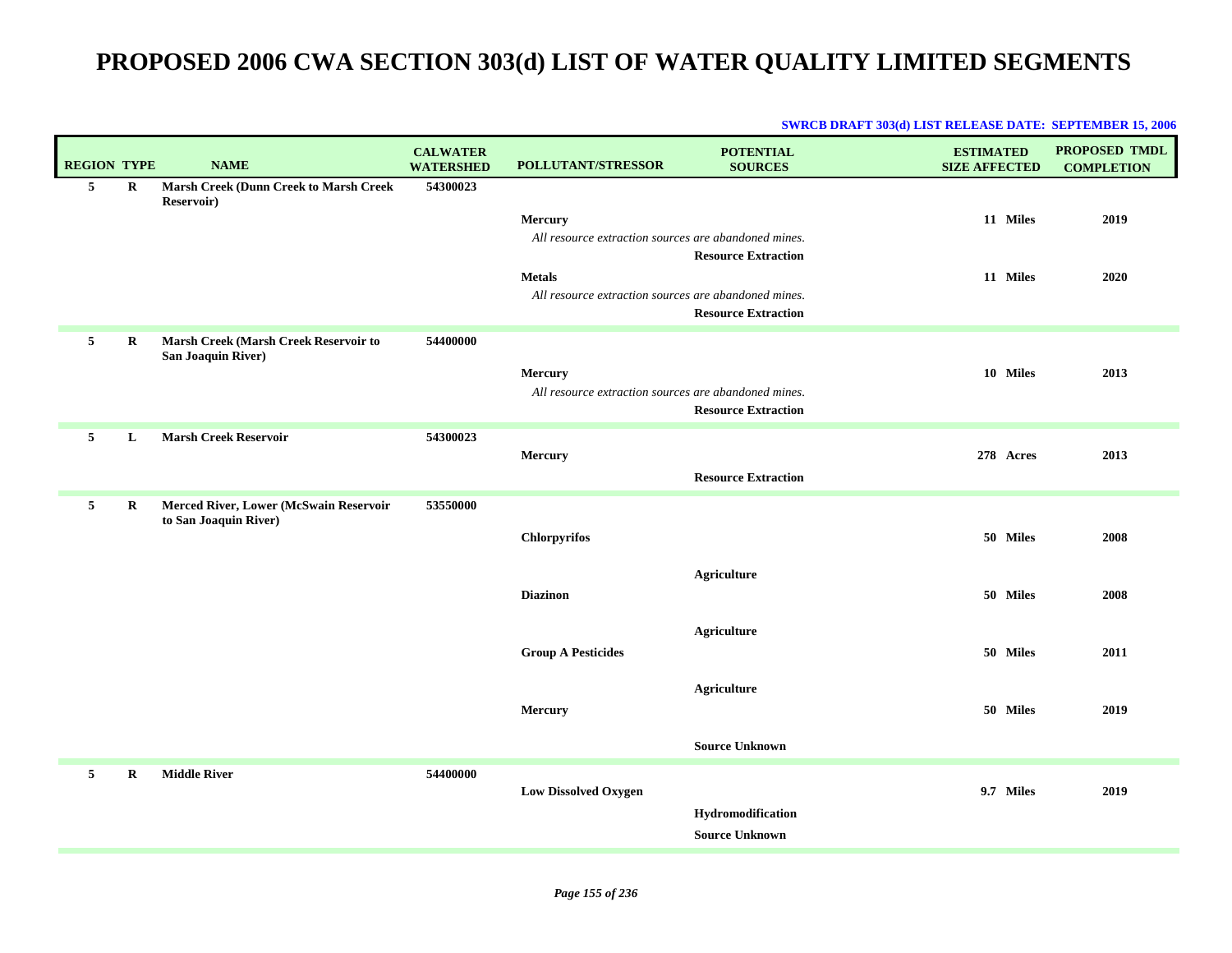| <b>REGION TYPE</b> |   | <b>NAME</b>                                                                     | <b>CALWATER</b><br><b>WATERSHED</b> | POLLUTANT/STRESSOR                             | <b>POTENTIAL</b><br><b>SOURCES</b>                                                                                                  | <b>ESTIMATED</b><br><b>SIZE AFFECTED</b> | PROPOSED TMDL<br><b>COMPLETION</b> |
|--------------------|---|---------------------------------------------------------------------------------|-------------------------------------|------------------------------------------------|-------------------------------------------------------------------------------------------------------------------------------------|------------------------------------------|------------------------------------|
| 5                  | R | <b>Mokelumne River, Lower</b>                                                   | 54400000                            | Copper                                         |                                                                                                                                     | 29 Miles                                 | 2020                               |
|                    |   |                                                                                 |                                     | Zinc                                           | <b>Resource Extraction</b><br><b>Resource Extraction</b>                                                                            | 29 Miles                                 | 2020                               |
| 5                  | R | <b>Mokelumne River, North Fork</b>                                              | 53260014                            | Copper                                         |                                                                                                                                     | 43 Miles                                 | 2019                               |
|                    |   |                                                                                 |                                     |                                                | <b>Source Unknown</b>                                                                                                               |                                          |                                    |
| 5                  | R | <b>Mormon Slough (Commerce Street to</b><br><b>Stockton Deep Water Channel)</b> | 54400000                            | <b>Organic Enrichment/Low Dissolved Oxygen</b> |                                                                                                                                     | 0.93 Miles                               | 2008                               |
|                    |   |                                                                                 |                                     |                                                | <b>Urban Runoff/Storm Sewers</b>                                                                                                    |                                          |                                    |
|                    |   |                                                                                 |                                     | <b>Pathogens</b>                               | <b>Urban Runoff/Storm Sewers</b>                                                                                                    | 0.93 Miles                               | 2008                               |
|                    |   |                                                                                 |                                     |                                                | <b>Recreational and Tourism Activities (non-boating)</b>                                                                            |                                          |                                    |
| 5                  | R | <b>Mormon Slough (Stockton Diverting Canal</b><br>to Commerce Street)           | 53130000                            | Pathogens                                      |                                                                                                                                     | 5.2 Miles                                | 2008                               |
|                    |   |                                                                                 |                                     |                                                | <b>Urban Runoff/Storm Sewers</b>                                                                                                    |                                          |                                    |
|                    |   |                                                                                 |                                     |                                                | <b>Recreational and Tourism Activities (non-boating)</b>                                                                            |                                          |                                    |
| 5                  | R | <b>Morrison Creek</b>                                                           | 51911000                            | Chlorpyrifos                                   | This chlorpyrifos listing on applies to the area of Morrison Creek from Elk Grove-Florin Rd to Beach Lake.<br><b>Source Unknown</b> | 26 Miles                                 | 2019                               |
| 5                  | R | Mosher Slough (downstream of I-5)                                               | 54400000                            | <b>Organic Enrichment/Low Dissolved Oxygen</b> |                                                                                                                                     | 1.3 Miles                                | 2008                               |
|                    |   |                                                                                 |                                     | <b>Pathogens</b>                               | <b>Urban Runoff/Storm Sewers</b><br><b>Urban Runoff/Storm Sewers</b>                                                                | 1.3 Miles                                | 2008                               |
|                    |   |                                                                                 |                                     |                                                |                                                                                                                                     |                                          |                                    |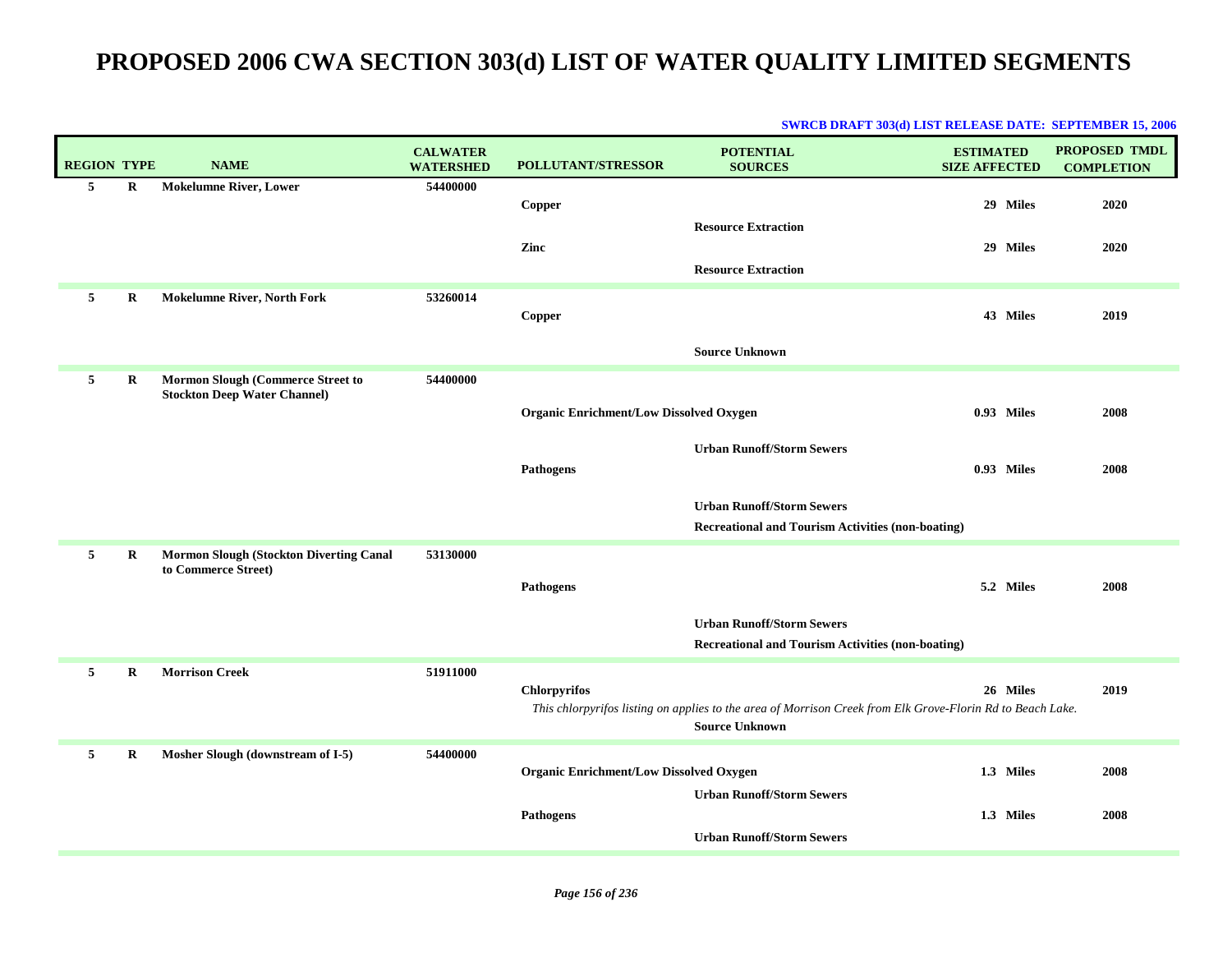| <b>REGION TYPE</b> |   | <b>NAME</b>                                                                                              | <b>CALWATER</b><br><b>WATERSHED</b> | POLLUTANT/STRESSOR                                 | <b>POTENTIAL</b><br><b>SOURCES</b>                     | <b>ESTIMATED</b><br><b>SIZE AFFECTED</b> | PROPOSED TMDL<br><b>COMPLETION</b> |
|--------------------|---|----------------------------------------------------------------------------------------------------------|-------------------------------------|----------------------------------------------------|--------------------------------------------------------|------------------------------------------|------------------------------------|
| 5                  | R | Mosher Slough (upstream of I-5)                                                                          | 54400000                            | Pathogens                                          | <b>Urban Runoff/Storm Sewers</b>                       | 3.5 Miles                                | 2008                               |
| 5                  | R | <b>Mud Slough</b>                                                                                        | 54120000                            | <b>Boron</b>                                       | <b>Agriculture</b>                                     | 13 Miles                                 | 2008                               |
|                    |   |                                                                                                          |                                     | <b>Electrical Conductivity</b>                     | <b>Agriculture</b>                                     | 13 Miles                                 | 2008                               |
|                    |   |                                                                                                          |                                     | <b>Pesticides</b>                                  | <b>Agriculture</b>                                     | 13 Miles                                 | 2019                               |
|                    |   |                                                                                                          |                                     | <b>Unknown Toxicity</b>                            | <b>Agriculture</b>                                     | 13 Miles                                 | 2019                               |
| 5                  | L | Natoma, Lake                                                                                             | 51921000                            | Mercury                                            |                                                        | 485 Acres                                | 2019                               |
|                    |   |                                                                                                          |                                     |                                                    | <b>Source Unknown</b>                                  |                                          |                                    |
| $\mathbf{5}$       | R | Natomas East Main Drainage Canal (aka<br>Steelhead Creek, downstream of confluence<br>with Arcade Creek) | 51921000                            |                                                    |                                                        |                                          |                                    |
|                    |   |                                                                                                          |                                     | <b>Diazinon</b>                                    |                                                        | 3.5 Miles                                | 2008                               |
|                    |   |                                                                                                          |                                     | The agricultural source is from aerial deposition. |                                                        |                                          |                                    |
|                    |   |                                                                                                          |                                     |                                                    | <b>Agriculture</b><br><b>Urban Runoff/Storm Sewers</b> |                                          |                                    |
|                    |   |                                                                                                          |                                     | PCBs (Polychlorinated biphenyls)                   |                                                        | 3.5 Miles                                | 2020                               |
|                    |   |                                                                                                          |                                     |                                                    | <b>Industrial Point Sources</b>                        |                                          |                                    |
|                    |   |                                                                                                          |                                     |                                                    | <b>Agriculture</b>                                     |                                          |                                    |
|                    |   |                                                                                                          |                                     |                                                    | <b>Urban Runoff/Storm Sewers</b>                       |                                          |                                    |
| 5                  | R | Natomas East Main Drainage Canal (aka<br>Steelhead Creek, upstream of confluence<br>with Arcade Creek)   | 51921000                            |                                                    |                                                        |                                          |                                    |
|                    |   |                                                                                                          |                                     | PCBs (Polychlorinated biphenyls)                   | <b>Industrial Point Sources</b><br><b>Agriculture</b>  | 12 Miles                                 | 2020                               |
|                    |   |                                                                                                          |                                     |                                                    | <b>Urban Runoff/Storm Sewers</b>                       |                                          |                                    |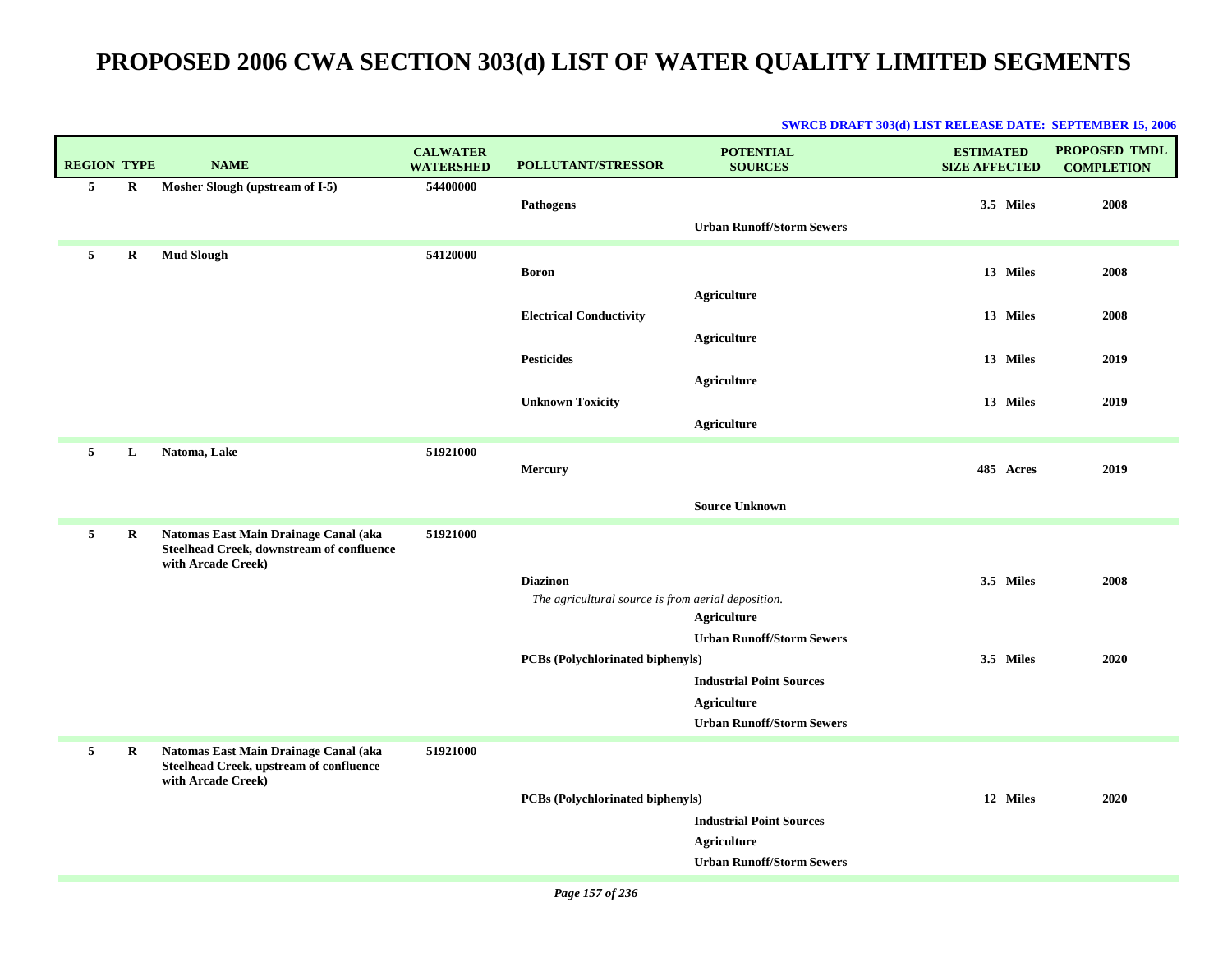| <b>REGION TYPE</b> |         | <b>NAME</b>                                                     | <b>CALWATER</b><br><b>WATERSHED</b> | POLLUTANT/STRESSOR                         | <b>POTENTIAL</b><br><b>SOURCES</b>                                                                                                                | <b>ESTIMATED</b><br><b>SIZE AFFECTED</b> | <b>PROPOSED TMDL</b><br><b>COMPLETION</b> |
|--------------------|---------|-----------------------------------------------------------------|-------------------------------------|--------------------------------------------|---------------------------------------------------------------------------------------------------------------------------------------------------|------------------------------------------|-------------------------------------------|
| 5                  | $\bf R$ | <b>Newman Wasteway</b>                                          | 54120000                            | <b>Chlorpyrifos</b>                        |                                                                                                                                                   | 8.3 Miles                                | 2008                                      |
|                    |         |                                                                 |                                     | <b>Diazinon</b>                            | <b>Agriculture</b><br><b>Agriculture</b>                                                                                                          | 8.3 Miles                                | 2008                                      |
| 5                  | $\bf R$ | <b>Oak Run Creek</b>                                            | 50733000                            | <b>Fecal Coliform</b>                      |                                                                                                                                                   | 5.6 Miles                                | 2012                                      |
|                    |         |                                                                 |                                     |                                            | <b>Combined Sewer Overflow</b><br><b>Agriculture</b><br><b>Grazing-Related Sources</b><br><b>Pasture Grazing-Upland</b><br><b>Natural Sources</b> |                                          |                                           |
| $5^{\circ}$        | $\bf R$ | Old River (San Joaquin River to Delta-<br><b>Mendota Canal)</b> | 54400000                            | <b>Low Dissolved Oxygen</b>                | Hydromodification<br><b>Source Unknown</b>                                                                                                        | 15 Miles                                 | 2019                                      |
| 5                  | $\bf R$ | Orestimba Creek (above Kilburn Road)                            | 54110000                            | Azinphos-methyl (Guthion)                  |                                                                                                                                                   | 9.1 Miles                                | 2008                                      |
|                    |         |                                                                 |                                     | <b>Chlorpyrifos</b>                        | <b>Agriculture</b>                                                                                                                                | 9.1 Miles                                | 2008                                      |
|                    |         |                                                                 |                                     | <b>DDE</b><br>Historical agricultural use. | <b>Agriculture</b>                                                                                                                                | 9.1 Miles                                | 2011                                      |
|                    |         |                                                                 |                                     | <b>Diazinon</b>                            | <b>Agriculture</b>                                                                                                                                | 9.1 Miles                                | 2008                                      |
|                    |         |                                                                 |                                     |                                            | <b>Agriculture</b>                                                                                                                                |                                          |                                           |
| 5                  | $\bf R$ | Orestimba Creek (below Kilburn Road)                            | 54110000                            | Azinphos-methyl (Guthion)                  |                                                                                                                                                   | 2.7 Miles                                | 2008                                      |
|                    |         |                                                                 |                                     |                                            | Agriculture                                                                                                                                       |                                          |                                           |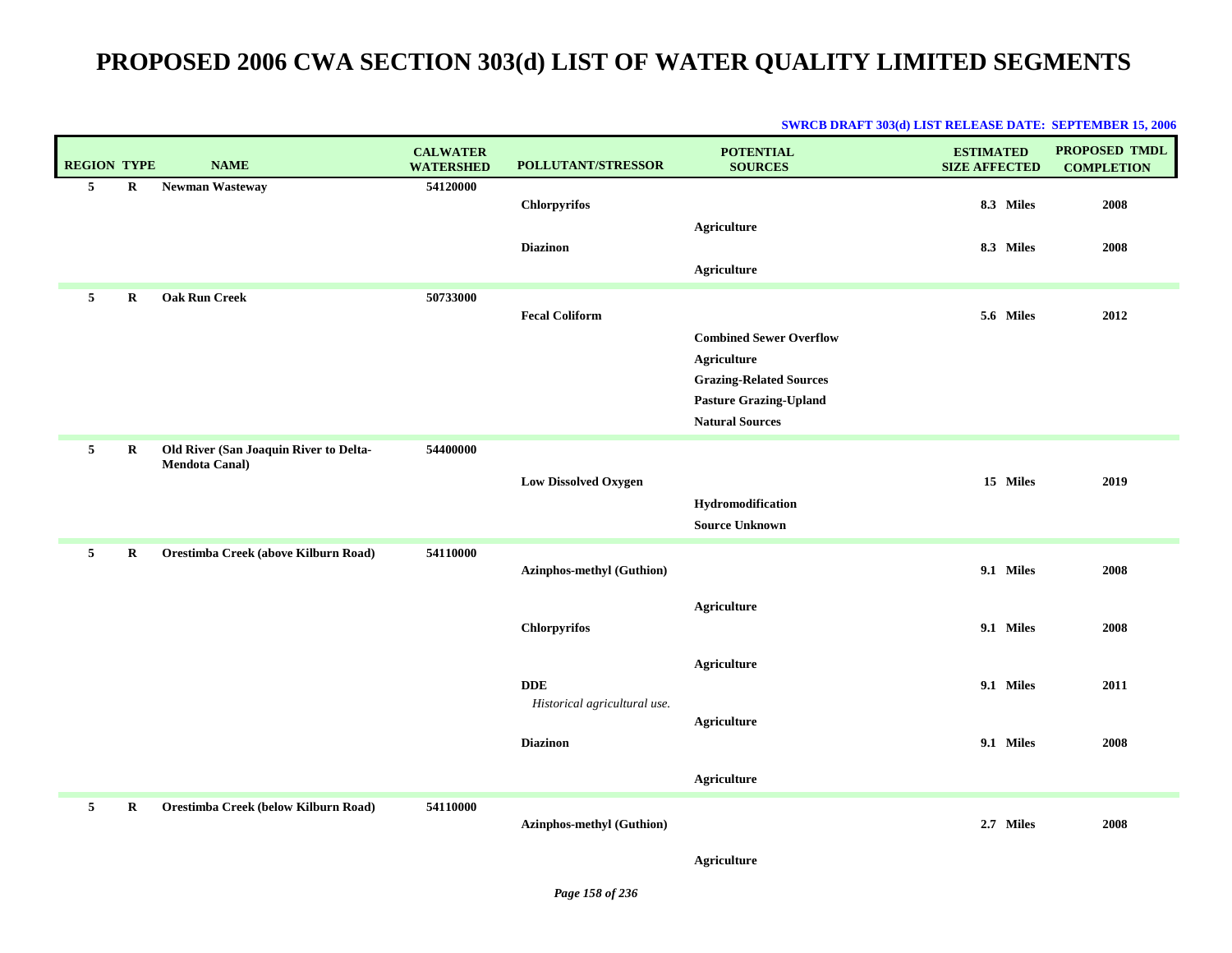| <b>REGION TYPE</b>         | <b>NAME</b>                                       | <b>CALWATER</b><br><b>WATERSHED</b> | POLLUTANT/STRESSOR                                              | <b>POTENTIAL</b><br><b>SOURCES</b>                                                   | <b>ESTIMATED</b><br><b>SIZE AFFECTED</b> | PROPOSED TMDL<br><b>COMPLETION</b> |
|----------------------------|---------------------------------------------------|-------------------------------------|-----------------------------------------------------------------|--------------------------------------------------------------------------------------|------------------------------------------|------------------------------------|
|                            |                                                   |                                     | <b>Chlorpyrifos</b>                                             |                                                                                      | 2.7 Miles                                | 2008                               |
|                            |                                                   |                                     | <b>DDE</b>                                                      | <b>Agriculture</b>                                                                   | 2.7 Miles                                | 2011                               |
|                            |                                                   |                                     | <b>Diazinon</b>                                                 | Agriculture                                                                          | 2.7 Miles                                | 2008                               |
|                            |                                                   |                                     | <b>Sediment Toxicity</b>                                        | <b>Agriculture</b>                                                                   | 2.7 Miles                                | 2019                               |
|                            |                                                   |                                     | <b>Unknown Toxicity</b>                                         | <b>Source Unknown</b>                                                                | 2.7 Miles                                | 2019                               |
|                            |                                                   |                                     |                                                                 | <b>Agriculture</b>                                                                   |                                          |                                    |
| $5\phantom{.0}$<br>$\bf R$ | Panoche Creek (Silver Creek to Belmont<br>Avenue) | 55112000                            |                                                                 |                                                                                      | 18 Miles                                 | 2020                               |
|                            |                                                   |                                     | Mercury<br>All resource extraction sources are abandoned mines. | <b>Resource Extraction</b>                                                           |                                          |                                    |
|                            |                                                   |                                     | Sedimentation/Siltation                                         |                                                                                      | 18 Miles                                 | 2007                               |
|                            |                                                   |                                     | Selenium                                                        | <b>Agriculture</b><br>Agriculture-grazing<br>Highway/Road/Bridge Construction        | 18 Miles                                 | 2007                               |
|                            |                                                   |                                     |                                                                 | <b>Agriculture</b><br>Agriculture-grazing<br><b>Highway/Road/Bridge Construction</b> |                                          |                                    |
| 5<br>$\mathbf R$           | <b>Pit River</b>                                  | 52661080                            | <b>Nutrients</b>                                                |                                                                                      | 123 Miles                                | 2013                               |
|                            |                                                   |                                     |                                                                 | Agriculture<br>Agriculture-grazing                                                   |                                          |                                    |

#### **SWRCB DRAFT 303(d) LIST RELEASE DATE: SEPTEMBER 15, 2006**

*Page 159 of 236*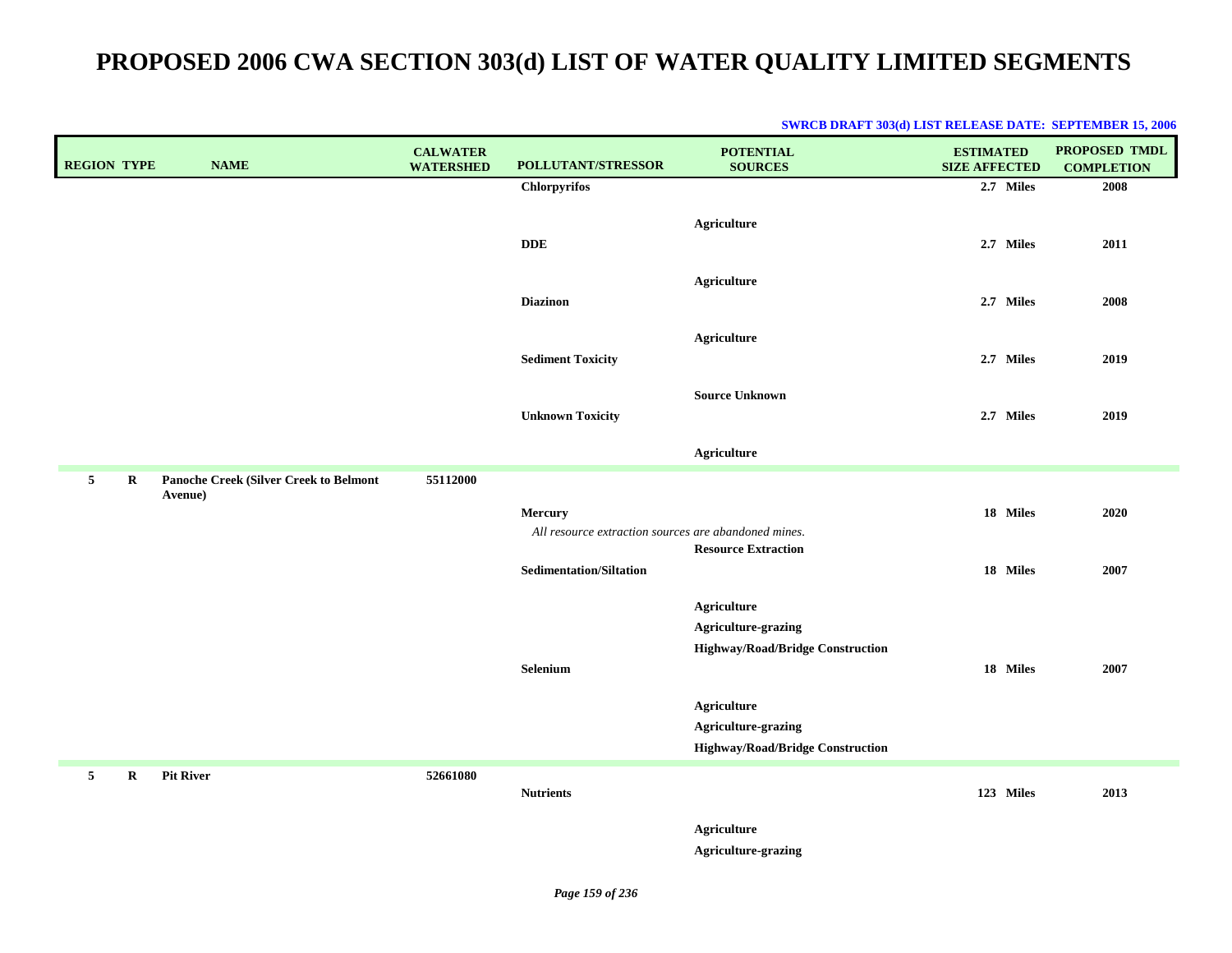| <b>REGION TYPE</b> |         | <b>NAME</b>                                                         | <b>CALWATER</b><br><b>WATERSHED</b> | <b>POLLUTANT/STRESSOR</b>                                              | <b>POTENTIAL</b><br><b>SOURCES</b>                                                                                                                | <b>ESTIMATED</b><br><b>SIZE AFFECTED</b> | <b>PROPOSED TMDL</b><br><b>COMPLETION</b> |
|--------------------|---------|---------------------------------------------------------------------|-------------------------------------|------------------------------------------------------------------------|---------------------------------------------------------------------------------------------------------------------------------------------------|------------------------------------------|-------------------------------------------|
|                    |         |                                                                     |                                     | <b>Organic Enrichment/Low Dissolved Oxygen</b>                         |                                                                                                                                                   | 123 Miles                                | 2013                                      |
|                    |         |                                                                     |                                     | Temperature, water                                                     | <b>Agriculture</b><br>Agriculture-grazing<br><b>Agriculture</b><br>Agriculture-grazing                                                            | 123 Miles                                | 2013                                      |
| 5                  | R       | <b>Putah Creek (Solano Lake to Putah Creek</b><br>Sinks)            | 51120000                            | <b>Mercury</b><br>All resource extraction sources are abandoned mines. | <b>Resource Extraction</b><br><b>Source Unknown</b>                                                                                               | 27 Miles                                 | 2015                                      |
| 5                  | L       | <b>Rollins Reservoir</b>                                            | 51634033                            | Mercury                                                                | <b>Resource Extraction</b>                                                                                                                        | 774 Acres                                | 2012                                      |
| 5                  | $\bf R$ | <b>Sacramento River (Keswick Dam to</b><br><b>Cottonwood Creek)</b> | 52440014                            | <b>Unknown Toxicity</b>                                                | <b>Source Unknown</b>                                                                                                                             | 15 Miles                                 | 2019                                      |
| 5                  | $\bf R$ | <b>Sacramento River (Cottonwood Creek to</b><br><b>Red Bluff</b> )  | 50810000                            | <b>Unknown Toxicity</b>                                                | <b>Source Unknown</b>                                                                                                                             | 16 Miles                                 | 2019                                      |
| 5                  | $\bf R$ | <b>Sacramento River (Red Bluff to Knights)</b><br>Landing)          | 50420070                            | Mercury<br><b>Unknown Toxicity</b>                                     | This mercury listing only applies to the area from Hamilton City downstream to Knights Landing.<br><b>Source Unknown</b><br><b>Source Unknown</b> | 82 Miles<br>82 Miles                     | 2019<br>2019                              |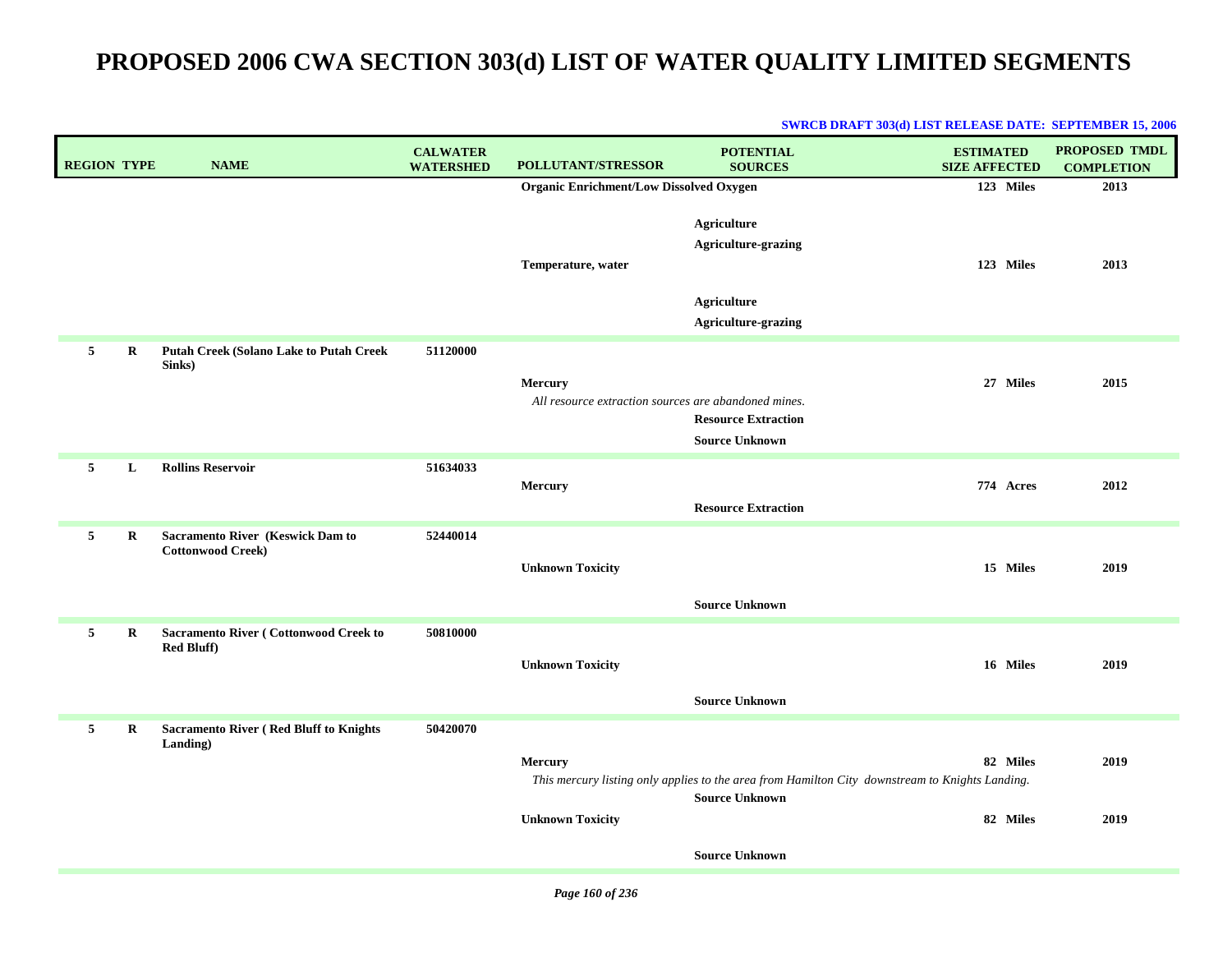### **REGIONTYPE NAME WATERSHED POLLUTANT/STRESSOR CALWATERWATERSHED ESTIMATEDSIZE AFFECTED POTENTIALSOURCES COMPLETIONPROPOSED TMDL Sacramento River (Knights Landing to the 51000000 Delta) 5 RMercury 16 2010** *All resource extraction sources are abandoned mines.* **MilesResource ExtractionUnknown Toxicity 16 Miles 2019 Source Unknown 5 R Sacramento Slough 51922000 Mercury 1.7 Miles 2020 Source UnknownSalt Slough (upstream from confluence with 54120000 San Joaquin River) 5 RBoron 17 Miles 2008 Agriculture Chlorpyrifos 17 Miles 2008 Agriculture Diazinon 17 Miles 2008 Agriculture Electrical Conductivity 17 Miles 2008 Agriculture Unknown Toxicity 17 Miles 2019 Agriculture San Carlos Creek (downstream of New 55911085 Idria Mine) 5 RMercury 5.1 2020** *All resource extraction sources are abandoned mines.* **MilesResource ExtractionAcid Mine Drainage**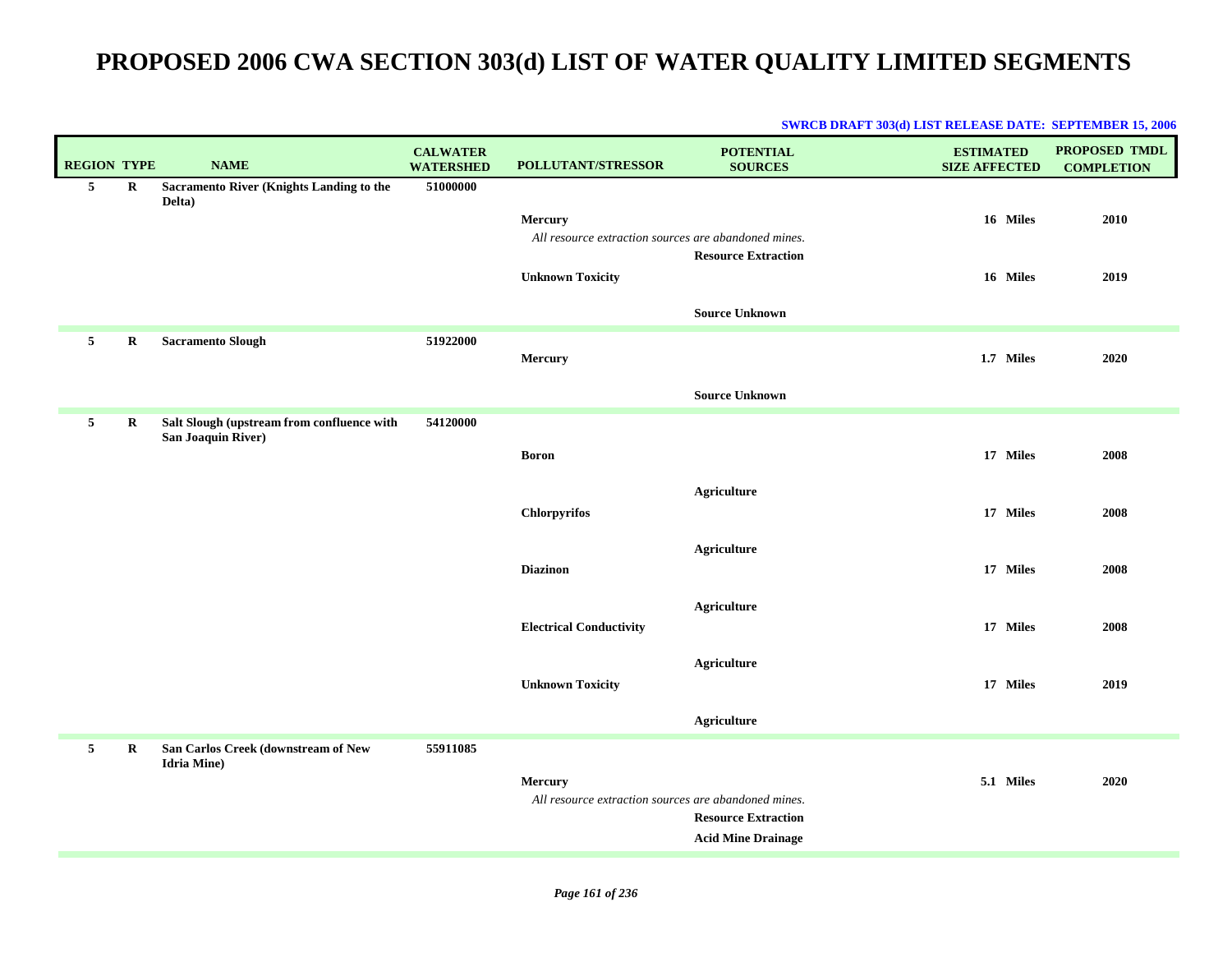| <b>REGION TYPE</b> |             | <b>NAME</b>                                       | <b>CALWATER</b><br><b>WATERSHED</b> | POLLUTANT/STRESSOR             | <b>POTENTIAL</b><br><b>SOURCES</b> | <b>ESTIMATED</b><br><b>SIZE AFFECTED</b> | PROPOSED TMDL<br><b>COMPLETION</b> |
|--------------------|-------------|---------------------------------------------------|-------------------------------------|--------------------------------|------------------------------------|------------------------------------------|------------------------------------|
| 5                  | $\bf R$     | San Joaquin River (Mendota Pool to Bear<br>Creek) | 54110000                            | <b>Boron</b>                   |                                    | 88 Miles                                 | 2006                               |
|                    |             |                                                   |                                     |                                |                                    |                                          |                                    |
|                    |             |                                                   |                                     | $\bf DDT$                      | <b>Agriculture</b>                 | 88 Miles                                 | 2011                               |
|                    |             |                                                   |                                     | <b>Electrical Conductivity</b> | Agriculture                        | 88 Miles                                 | 2006                               |
|                    |             |                                                   |                                     | <b>Group A Pesticides</b>      | <b>Agriculture</b>                 | 88 Miles                                 | 2011                               |
|                    |             |                                                   |                                     |                                | Agriculture                        |                                          |                                    |
|                    |             |                                                   |                                     | <b>Unknown Toxicity</b>        |                                    | 88 Miles                                 | 2019                               |
|                    |             |                                                   |                                     |                                | <b>Source Unknown</b>              |                                          |                                    |
| 5                  | $\mathbf R$ | San Joaquin River (Bear Creek to Mud<br>Slough)   | 54120000                            |                                |                                    |                                          |                                    |
|                    |             |                                                   |                                     | <b>Boron</b>                   |                                    | 14 Miles                                 | 2006                               |
|                    |             |                                                   |                                     | $\mathbf{DDT}$                 | <b>Agriculture</b>                 | 14 Miles                                 | 2011                               |
|                    |             |                                                   |                                     |                                |                                    |                                          |                                    |
|                    |             |                                                   |                                     | <b>Electrical Conductivity</b> | <b>Agriculture</b>                 | 14 Miles                                 | 2006                               |
|                    |             |                                                   |                                     | <b>Group A Pesticides</b>      | <b>Agriculture</b>                 | 14 Miles                                 | 2011                               |
|                    |             |                                                   |                                     |                                | <b>Agriculture</b>                 |                                          |                                    |
|                    |             |                                                   |                                     | Mercury                        |                                    | 14 Miles                                 | 2020                               |
|                    |             |                                                   |                                     | <b>Unknown Toxicity</b>        | <b>Resource Extraction</b>         | 14 Miles                                 | 2019                               |
|                    |             |                                                   |                                     |                                | <b>Source Unknown</b>              |                                          |                                    |

### **SWRCB DRAFT 303(d) LIST RELEASE DATE: SEPTEMBER 15, 2006**

*Page 162 of 236*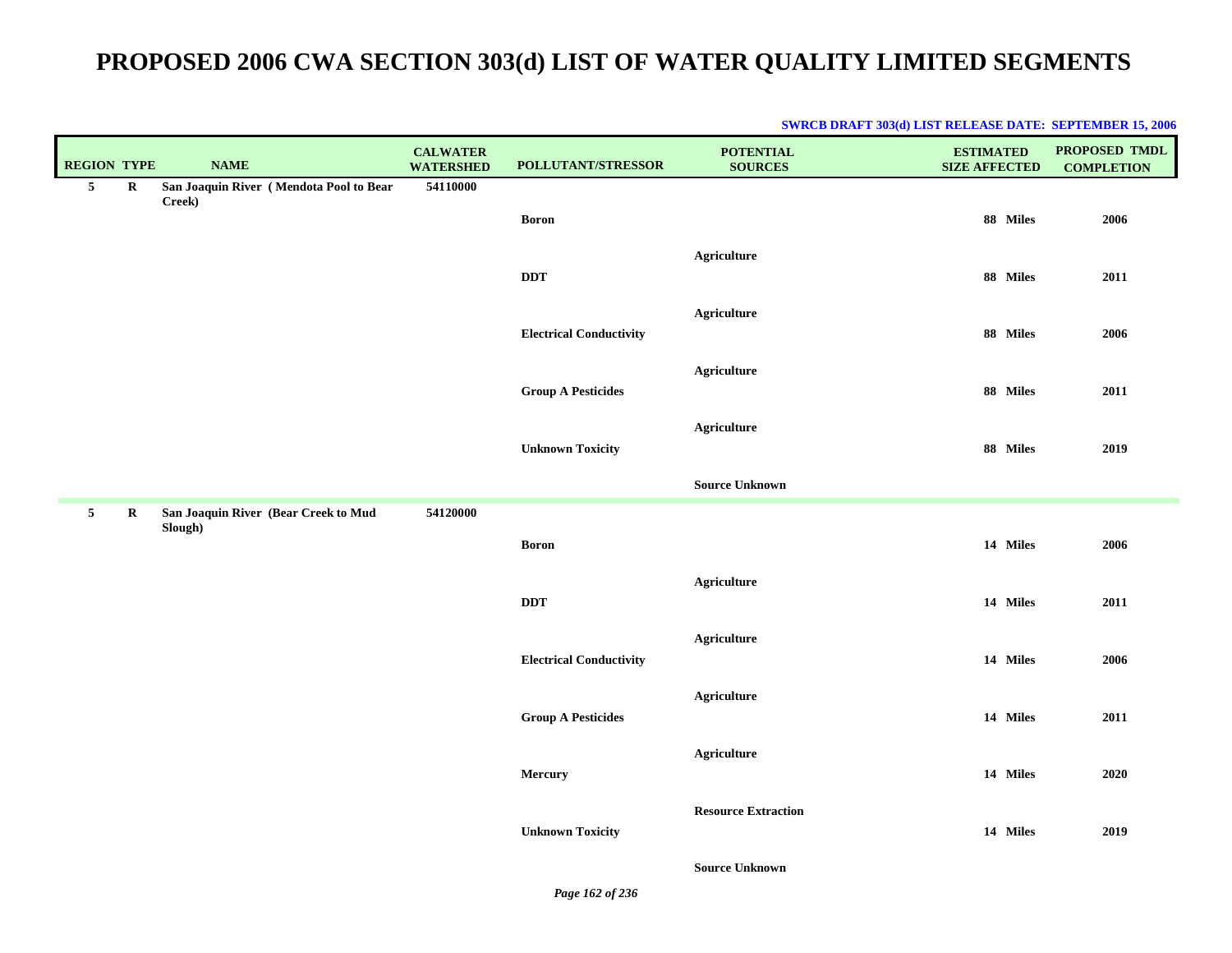| <b>REGION TYPE</b> |   | $\mathbf{NAME}$                                              | <b>CALWATER</b><br><b>WATERSHED</b> | POLLUTANT/STRESSOR             | <b>POTENTIAL</b><br><b>SOURCES</b> | <b>ESTIMATED</b><br><b>SIZE AFFECTED</b> | PROPOSED TMDL<br><b>COMPLETION</b> |
|--------------------|---|--------------------------------------------------------------|-------------------------------------|--------------------------------|------------------------------------|------------------------------------------|------------------------------------|
| $5\overline{5}$    | R | San Joaquin River (Mud Slough to Merced<br><b>River</b> )    | 54110000                            | <b>Boron</b>                   |                                    | 3 Miles                                  | 2006                               |
|                    |   |                                                              |                                     | <b>DDT</b>                     | <b>Agriculture</b>                 | 3 Miles                                  | 2011                               |
|                    |   |                                                              |                                     | <b>Electrical Conductivity</b> | <b>Agriculture</b>                 | 3 Miles                                  | 2006                               |
|                    |   |                                                              |                                     | <b>Group A Pesticides</b>      | <b>Agriculture</b>                 | 3 Miles                                  | 2011                               |
|                    |   |                                                              |                                     | Mercury                        | <b>Agriculture</b>                 | 3 Miles                                  | 2020                               |
|                    |   |                                                              |                                     | <b>Unknown Toxicity</b>        | <b>Resource Extraction</b>         | 3 Miles                                  | 2019                               |
|                    |   |                                                              |                                     |                                | <b>Source Unknown</b>              |                                          |                                    |
| $5\phantom{.0}$    | R | San Joaquin River (Merced River to<br><b>Tuolumne River)</b> | 54110000                            | <b>Boron</b>                   |                                    | 29 Miles                                 | 2006                               |
|                    |   |                                                              |                                     | <b>DDT</b>                     | <b>Agriculture</b>                 | 29 Miles                                 | 2011                               |
|                    |   |                                                              |                                     | <b>Electrical Conductivity</b> | <b>Agriculture</b>                 | 29 Miles                                 | 2006                               |
|                    |   |                                                              |                                     | <b>Group A Pesticides</b>      | <b>Agriculture</b>                 | 29 Miles                                 | 2011                               |
|                    |   |                                                              |                                     |                                | Agriculture                        |                                          |                                    |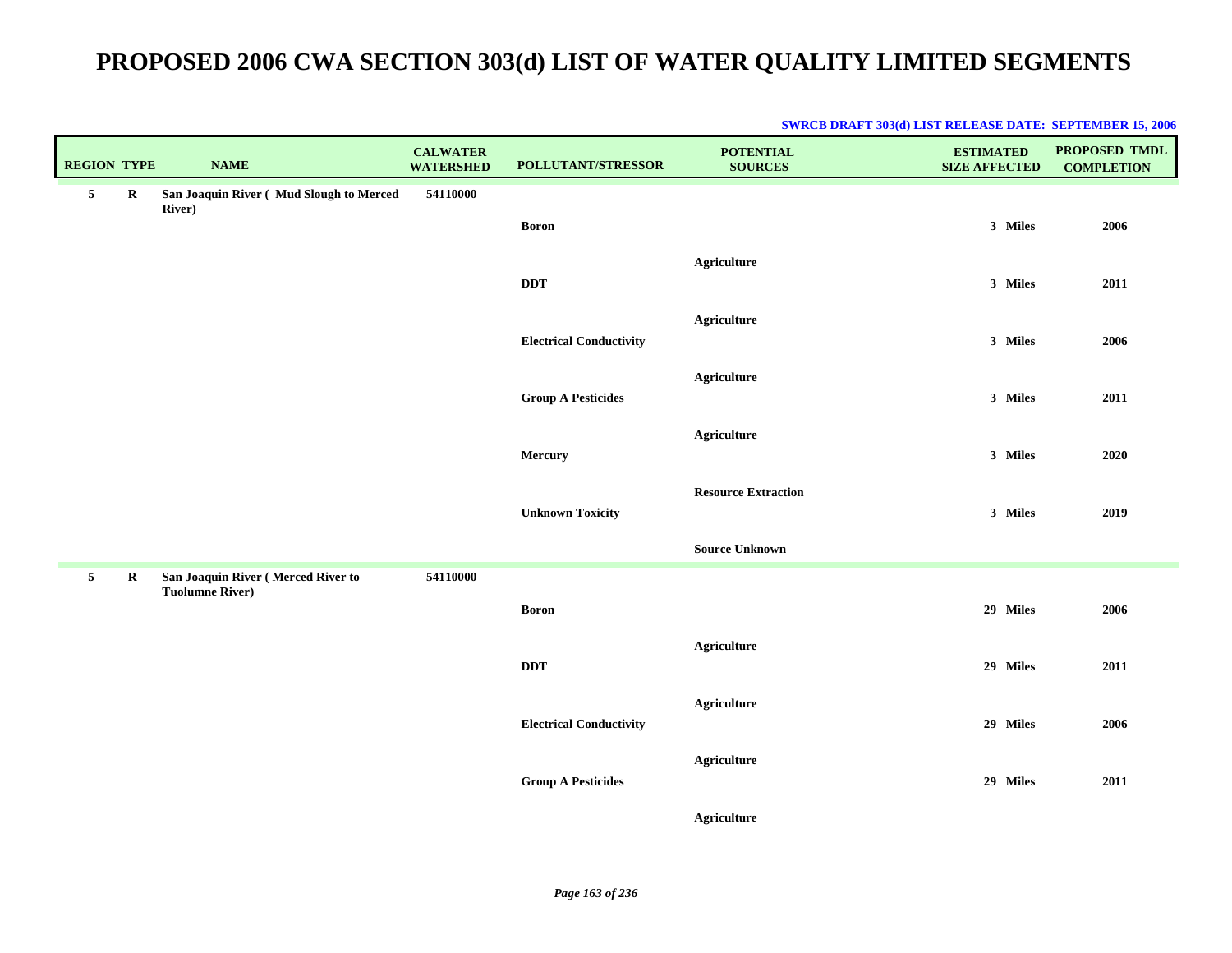| <b>REGION TYPE</b> |             | <b>NAME</b>                                                       | <b>CALWATER</b><br><b>WATERSHED</b> | POLLUTANT/STRESSOR                   | <b>POTENTIAL</b><br><b>SOURCES</b> | <b>ESTIMATED</b><br><b>SIZE AFFECTED</b> | <b>PROPOSED TMDL</b><br><b>COMPLETION</b> |
|--------------------|-------------|-------------------------------------------------------------------|-------------------------------------|--------------------------------------|------------------------------------|------------------------------------------|-------------------------------------------|
|                    |             |                                                                   |                                     | Mercury                              |                                    | 29 Miles                                 | 2020                                      |
|                    |             |                                                                   |                                     | <b>Unknown Toxicity</b>              | <b>Resource Extraction</b>         | 29 Miles                                 | 2019                                      |
|                    |             |                                                                   |                                     |                                      | <b>Source Unknown</b>              |                                          |                                           |
| $5\overline{5}$    | R           | San Joaquin River (Tuolumne River to<br><b>Stanislaus River)</b>  | 53530000                            | <b>Boron</b>                         |                                    | 8.4 Miles                                | 2006                                      |
|                    |             |                                                                   |                                     | $\cdot$                              |                                    |                                          |                                           |
|                    |             |                                                                   |                                     | $\mathbf{DDT}$                       | <b>Agriculture</b>                 | 8.4 Miles                                | 2011                                      |
|                    |             |                                                                   |                                     | $\cdot$                              |                                    |                                          |                                           |
|                    |             |                                                                   |                                     | <b>Electrical Conductivity</b>       | <b>Agriculture</b>                 | 8.4 Miles                                | 2006                                      |
|                    |             |                                                                   |                                     |                                      |                                    |                                          |                                           |
|                    |             |                                                                   |                                     |                                      | <b>Agriculture</b>                 |                                          |                                           |
|                    |             |                                                                   |                                     | <b>Group A Pesticides</b><br>$\cdot$ |                                    | 8.4 Miles                                | 2011                                      |
|                    |             |                                                                   |                                     |                                      | <b>Agriculture</b>                 |                                          |                                           |
|                    |             |                                                                   |                                     | Mercury                              |                                    | 8.4 Miles                                | 2020                                      |
|                    |             |                                                                   |                                     | $\bullet$                            | <b>Resource Extraction</b>         |                                          |                                           |
|                    |             |                                                                   |                                     | <b>Unknown Toxicity</b>              |                                    | 8.4 Miles                                | 2019                                      |
|                    |             |                                                                   |                                     |                                      | <b>Agriculture</b>                 |                                          |                                           |
| $5\overline{5}$    | $\bf R$     | San Joaquin River (Friant Dam to Mendota                          | 54510000                            |                                      |                                    |                                          |                                           |
|                    |             | Pool)                                                             |                                     | <b>Exotic Species</b>                |                                    | 70 Miles                                 | 2019                                      |
|                    |             |                                                                   |                                     |                                      |                                    |                                          |                                           |
|                    |             |                                                                   |                                     |                                      | <b>Source Unknown</b>              |                                          |                                           |
| $5\phantom{.0}$    | $\mathbf R$ | San Joaquin River (Stanislaus River to<br><b>Delta Boundary</b> ) | 54400000                            |                                      |                                    |                                          |                                           |
|                    |             |                                                                   |                                     | <b>Boron</b>                         |                                    | 3 Miles                                  | 2004                                      |
|                    |             |                                                                   |                                     |                                      | <b>Agriculture</b>                 |                                          |                                           |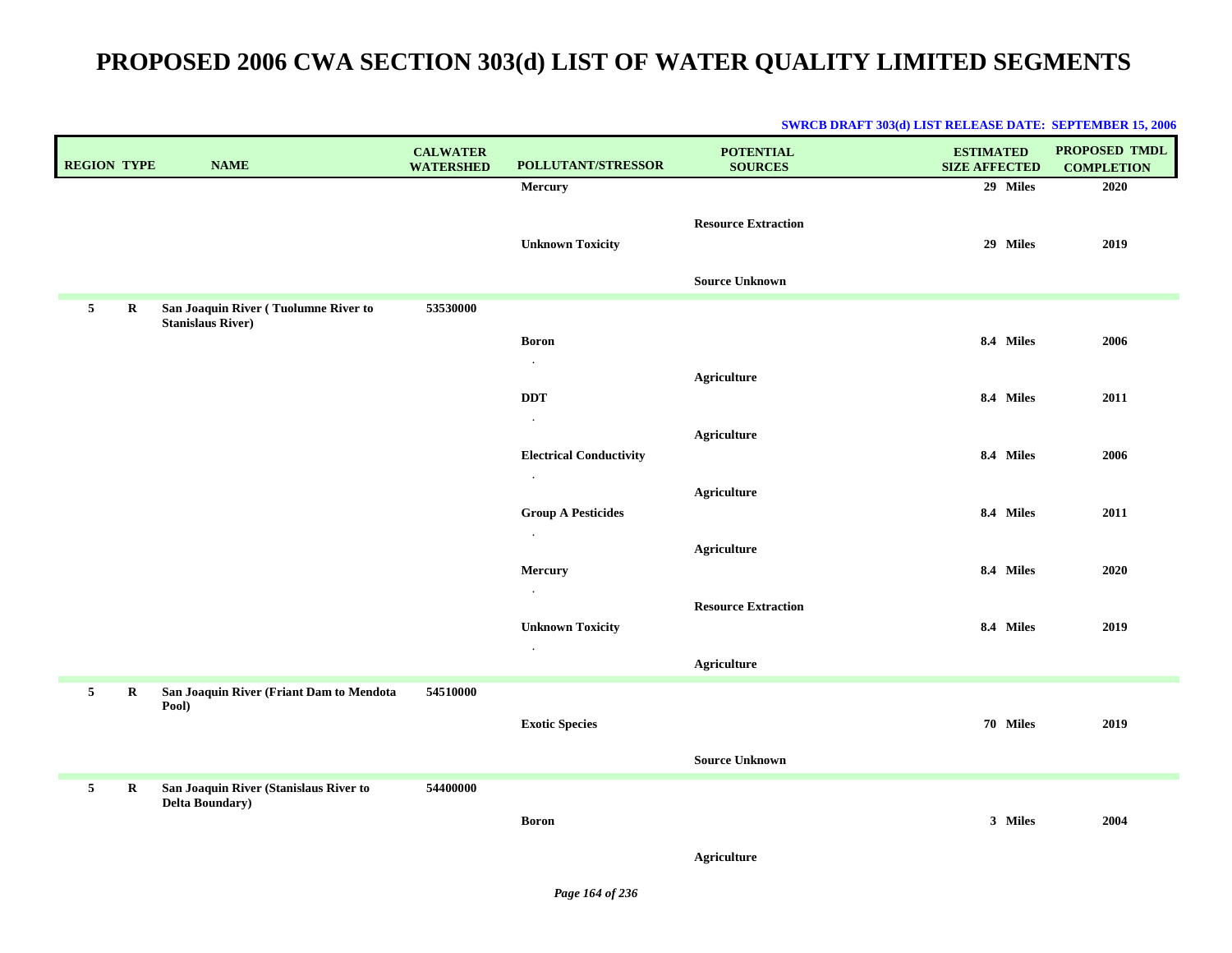| <b>REGION TYPE</b> |         | <b>NAME</b>                        | <b>CALWATER</b><br><b>WATERSHED</b> | POLLUTANT/STRESSOR                             | <b>POTENTIAL</b><br><b>SOURCES</b> | <b>ESTIMATED</b><br><b>SIZE AFFECTED</b> | PROPOSED TMDL<br><b>COMPLETION</b> |
|--------------------|---------|------------------------------------|-------------------------------------|------------------------------------------------|------------------------------------|------------------------------------------|------------------------------------|
|                    |         |                                    |                                     | <b>DDT</b>                                     |                                    | 3 Miles                                  | 2011                               |
|                    |         |                                    |                                     | <b>Electrical Conductivity</b>                 | <b>Agriculture</b>                 | 3 Miles                                  | 2004                               |
|                    |         |                                    |                                     | <b>Group A Pesticides</b>                      | <b>Agriculture</b>                 | 3 Miles                                  | 2011                               |
|                    |         |                                    |                                     | Mercury                                        | <b>Agriculture</b>                 | 3 Miles                                  | 2020                               |
|                    |         |                                    |                                     | <b>Toxaphene</b>                               | <b>Resource Extraction</b>         | 3 Miles                                  | 2019                               |
|                    |         |                                    |                                     | <b>Unknown Toxicity</b>                        | <b>Source Unknown</b>              | 3 Miles                                  | 2019                               |
|                    |         |                                    |                                     |                                                | <b>Agriculture</b>                 |                                          |                                    |
| 5                  | L       | <b>Scotts Flat Reservoir</b>       | 51720011                            | <b>Mercury</b>                                 | <b>Resource Extraction</b>         | 660 Acres                                | 2012                               |
| $5^{\circ}$        | L       | Shasta Lake (area where West Squaw | 50620010                            |                                                |                                    |                                          |                                    |
|                    |         | Creek enters)                      |                                     | Cadmium                                        | <b>Resource Extraction</b>         | 20 Acres                                 | 2020                               |
|                    |         |                                    |                                     | Copper                                         | <b>Resource Extraction</b>         | 20 Acres                                 | 2020                               |
|                    |         |                                    |                                     | Zinc                                           | <b>Resource Extraction</b>         | 20 Acres                                 | 2020                               |
| $5^{\circ}$        | $\bf R$ | <b>Smith Canal</b>                 | 54400000                            | <b>Organic Enrichment/Low Dissolved Oxygen</b> |                                    | 2.4 Miles                                | 2008                               |

### **SWRCB DRAFT 303(d) LIST RELEASE DATE: SEPTEMBER 15, 2006**

**Urban Runoff/Storm Sewers**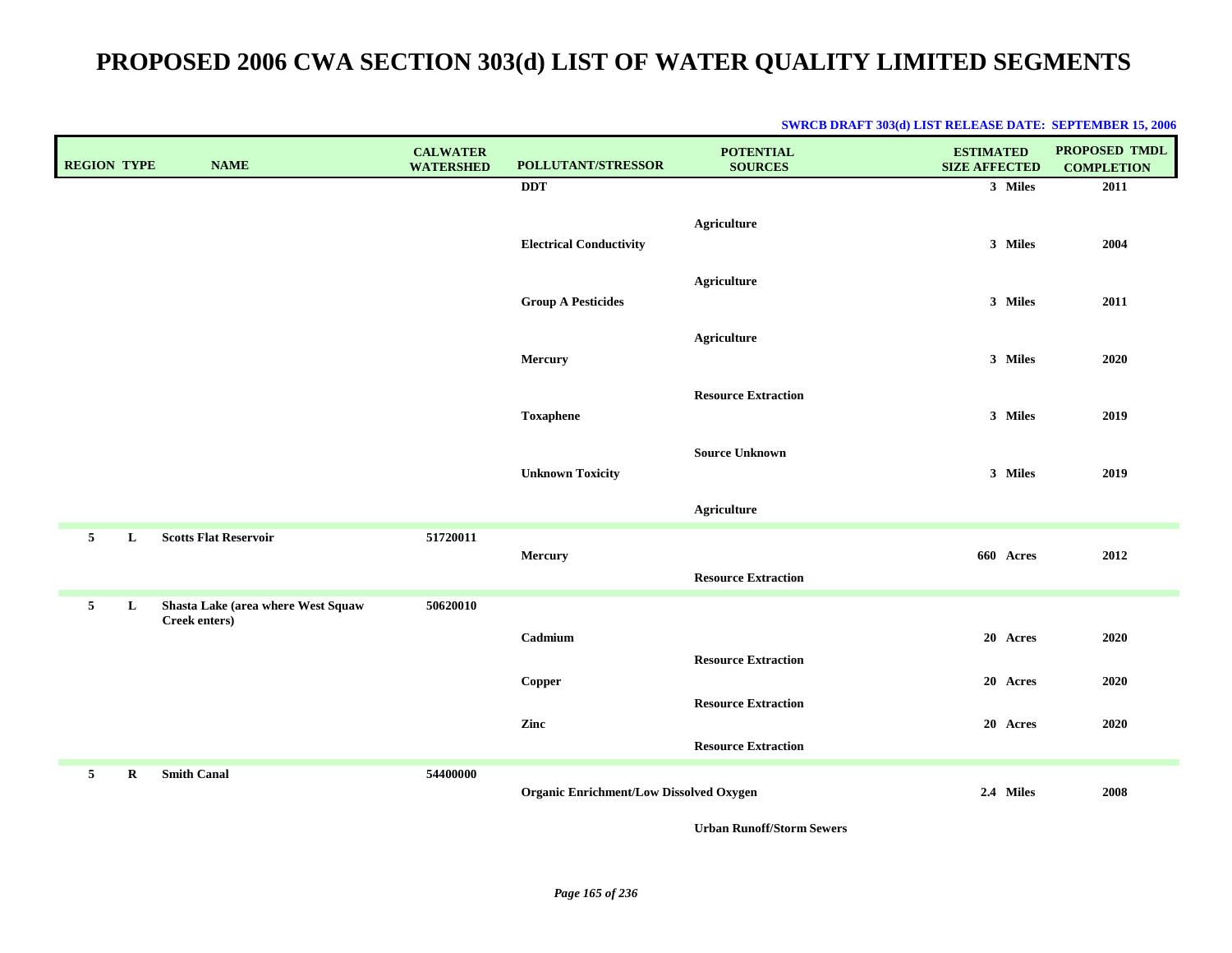|                    |   |                                                                         |                  |                                                      | o whole diving a <i>ooo (u)</i> that indication divide, but fundently, 2000 |                      |                   |
|--------------------|---|-------------------------------------------------------------------------|------------------|------------------------------------------------------|-----------------------------------------------------------------------------|----------------------|-------------------|
|                    |   |                                                                         | <b>CALWATER</b>  |                                                      | <b>POTENTIAL</b>                                                            | <b>ESTIMATED</b>     | PROPOSED TMDL     |
| <b>REGION TYPE</b> |   | <b>NAME</b>                                                             | <b>WATERSHED</b> | POLLUTANT/STRESSOR                                   | <b>SOURCES</b>                                                              | <b>SIZE AFFECTED</b> | <b>COMPLETION</b> |
|                    |   |                                                                         |                  | <b>Pathogens</b>                                     |                                                                             | 2.4 Miles            | 2008              |
|                    |   |                                                                         |                  |                                                      |                                                                             |                      |                   |
|                    |   |                                                                         |                  |                                                      | <b>Urban Runoff/Storm Sewers</b>                                            |                      |                   |
|                    |   |                                                                         |                  |                                                      | <b>Recreational and Tourism Activities (non-boating)</b>                    |                      |                   |
| 5                  | R | <b>South Cow Creek</b>                                                  | 50731000         |                                                      |                                                                             |                      |                   |
|                    |   |                                                                         |                  | <b>Fecal Coliform</b>                                |                                                                             | 7.9 Miles            | 2012              |
|                    |   |                                                                         |                  |                                                      |                                                                             |                      |                   |
|                    |   |                                                                         |                  |                                                      | <b>Agriculture</b>                                                          |                      |                   |
|                    |   |                                                                         |                  |                                                      | <b>Grazing-Related Sources</b>                                              |                      |                   |
|                    |   |                                                                         |                  |                                                      | Other                                                                       |                      |                   |
| 5                  | R | <b>Spring Creek, Lower (Iron Mountain Mine</b><br>to Keswick Reservoir) | 52440010         |                                                      |                                                                             |                      |                   |
|                    |   |                                                                         |                  | <b>Acid Mine Drainage</b>                            |                                                                             | 2.6 Miles            | 2020              |
|                    |   |                                                                         |                  | All resource extraction sources are abandoned mines. |                                                                             |                      |                   |
|                    |   |                                                                         |                  |                                                      | <b>Resource Extraction</b>                                                  |                      |                   |
|                    |   |                                                                         |                  | Cadmium                                              |                                                                             | 2.6 Miles            | 2020              |
|                    |   |                                                                         |                  | All resource extraction sources are abandoned mines. |                                                                             |                      |                   |
|                    |   |                                                                         |                  |                                                      | <b>Resource Extraction</b>                                                  |                      |                   |
|                    |   |                                                                         |                  | Copper                                               |                                                                             | 2.6 Miles            | 2020              |
|                    |   |                                                                         |                  | All resource extraction sources are abandoned mines. |                                                                             |                      |                   |
|                    |   |                                                                         |                  |                                                      | <b>Resource Extraction</b>                                                  |                      |                   |
|                    |   |                                                                         |                  | Zinc                                                 |                                                                             | 2.6 Miles            | 2020              |
|                    |   |                                                                         |                  | All resource extraction sources are abandoned mines. |                                                                             |                      |                   |
|                    |   |                                                                         |                  |                                                      | <b>Resource Extraction</b>                                                  |                      |                   |
|                    |   |                                                                         |                  |                                                      |                                                                             |                      |                   |
| 5                  | R | <b>Stanislaus River, Lower</b>                                          | 53530000         |                                                      |                                                                             |                      |                   |
|                    |   |                                                                         |                  | <b>Diazinon</b>                                      |                                                                             | 59 Miles             | 2008              |
|                    |   |                                                                         |                  |                                                      | <b>Agriculture</b>                                                          |                      |                   |
|                    |   |                                                                         |                  | <b>Group A Pesticides</b>                            |                                                                             | 59 Miles             | 2011              |
|                    |   |                                                                         |                  |                                                      | <b>Agriculture</b>                                                          |                      |                   |
|                    |   |                                                                         |                  | Mercury                                              |                                                                             | 59 Miles             | 2020              |
|                    |   |                                                                         |                  |                                                      |                                                                             |                      |                   |
|                    |   |                                                                         |                  |                                                      | <b>Resource Extraction</b>                                                  |                      |                   |
|                    |   |                                                                         |                  | <b>Unknown Toxicity</b>                              |                                                                             | 59 Miles             | 2019              |
|                    |   |                                                                         |                  |                                                      | <b>Source Unknown</b>                                                       |                      |                   |
|                    |   |                                                                         |                  |                                                      |                                                                             |                      |                   |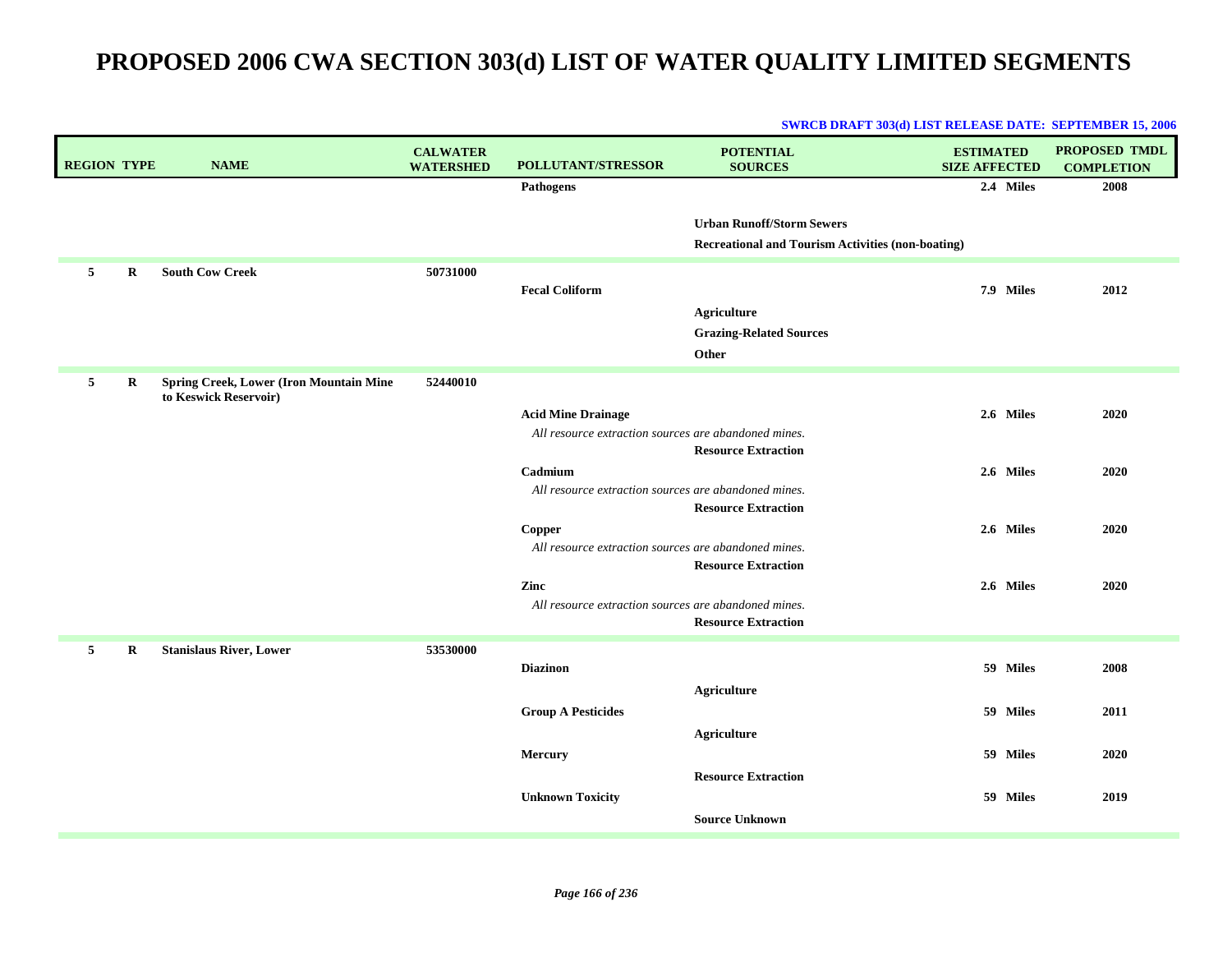| <b>REGION TYPE</b> |             | <b>NAME</b>                                                                 | <b>CALWATER</b><br><b>WATERSHED</b> | <b>POLLUTANT/STRESSOR</b>                                       | <b>POTENTIAL</b><br><b>SOURCES</b> | <b>ESTIMATED</b><br><b>SIZE AFFECTED</b> | PROPOSED TMDL<br><b>COMPLETION</b> |
|--------------------|-------------|-----------------------------------------------------------------------------|-------------------------------------|-----------------------------------------------------------------|------------------------------------|------------------------------------------|------------------------------------|
| $5\phantom{.0}$    | $\mathbf R$ | <b>Sugar Pine Creek (tributary to Lower Bear</b><br><b>River Reservoir)</b> | 53260043                            | $\label{eq:Copper} \textbf{Copper}$                             | <b>Source Unknown</b>              | 2 Miles                                  | 2019                               |
| 5 <sub>5</sub>     | R           | <b>Temple Creek</b>                                                         | 53140000                            | Ammonia                                                         |                                    | 10 Miles                                 | 2020                               |
|                    |             |                                                                             |                                     | <b>Electrical Conductivity</b>                                  | <b>Dairies</b>                     | 10 Miles                                 | 2020                               |
|                    |             |                                                                             |                                     |                                                                 | <b>Dairies</b>                     |                                          |                                    |
| 5                  | $\bf R$     | <b>Town Creek</b>                                                           | 50620010                            | Cadmium<br>All resource extraction sources are abandoned mines. | <b>Resource Extraction</b>         | 0.98 Miles                               | 2020                               |
|                    |             |                                                                             |                                     | Copper<br>All resource extraction sources are abandoned mines.  | <b>Resource Extraction</b>         | 0.98 Miles                               | 2020                               |
|                    |             |                                                                             |                                     | Lead<br>All resource extraction sources are abandoned mines.    | <b>Resource Extraction</b>         | 0.98 Miles                               | 2020                               |
|                    |             |                                                                             |                                     | Zinc<br>All resource extraction sources are abandoned mines.    | <b>Resource Extraction</b>         | 0.98 Miles                               | 2020                               |
| 5 <sub>5</sub>     | R           | <b>Tuolumne River, Lower (Don Pedro</b>                                     | 53550000                            |                                                                 |                                    |                                          |                                    |
|                    |             | <b>Reservoir to San Joaquin River)</b>                                      |                                     | <b>Diazinon</b>                                                 |                                    | 60 Miles                                 | 2008                               |
|                    |             |                                                                             |                                     | <b>Group A Pesticides</b>                                       | <b>Agriculture</b>                 | 60 Miles                                 | 2011                               |
|                    |             |                                                                             |                                     | <b>Unknown Toxicity</b>                                         | <b>Agriculture</b>                 | 60 Miles                                 | 2019                               |
|                    |             |                                                                             |                                     |                                                                 | <b>Source Unknown</b>              |                                          |                                    |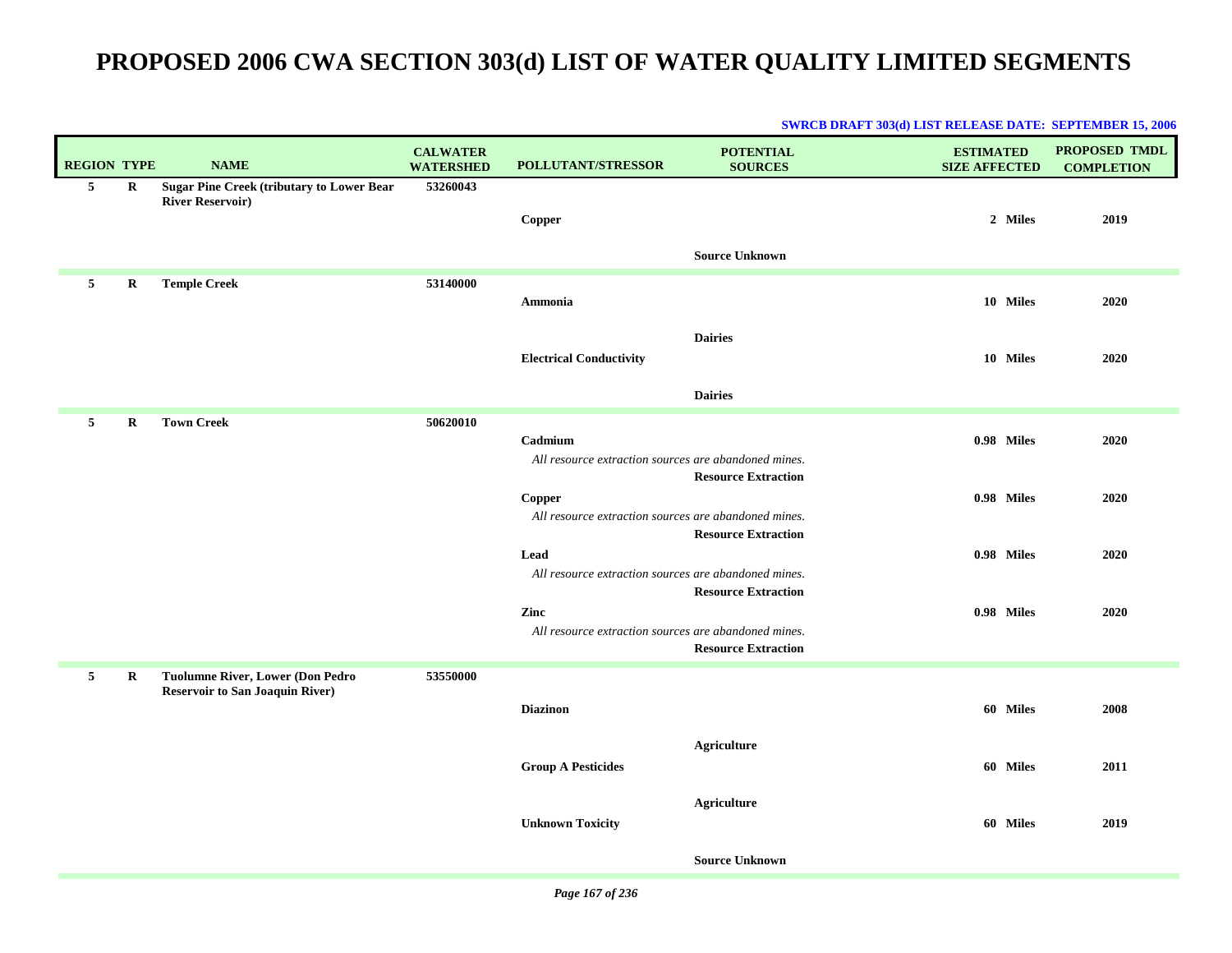| <b>REGION TYPE</b> |             | <b>NAME</b>                                                                                          | <b>CALWATER</b><br><b>WATERSHED</b> | POLLUTANT/STRESSOR                                              | <b>POTENTIAL</b><br><b>SOURCES</b>                                                    | <b>ESTIMATED</b><br><b>SIZE AFFECTED</b> | <b>PROPOSED TMDL</b><br><b>COMPLETION</b> |
|--------------------|-------------|------------------------------------------------------------------------------------------------------|-------------------------------------|-----------------------------------------------------------------|---------------------------------------------------------------------------------------|------------------------------------------|-------------------------------------------|
| 5                  | $\mathbf R$ | <b>Wadsworth Canal</b>                                                                               | 52030000                            | <b>Diazinon</b>                                                 | <b>Source Unknown</b>                                                                 | 16 Miles                                 | 2019                                      |
| 5                  | $\bf R$     | <b>Walker Slough</b>                                                                                 | 53140000                            | Pathogens                                                       |                                                                                       | 2.3 Miles                                | 2008                                      |
|                    |             |                                                                                                      |                                     |                                                                 | <b>Urban Runoff/Storm Sewers</b><br>Recreational and Tourism Activities (non-boating) |                                          |                                           |
| 5                  | R           | West Squaw Creek (below Balaklala Mine)                                                              | 50620010                            | Cadmium<br>All resource extraction sources are abandoned mines. |                                                                                       | 2 Miles                                  | 2020                                      |
|                    |             |                                                                                                      |                                     | Copper<br>All resource extraction sources are abandoned mines.  | <b>Resource Extraction</b><br><b>Resource Extraction</b>                              | 2 Miles                                  | 2020                                      |
|                    |             |                                                                                                      |                                     | Lead<br>All resource extraction sources are abandoned mines.    | <b>Resource Extraction</b>                                                            | 2 Miles                                  | 2020                                      |
|                    |             |                                                                                                      |                                     | Zinc<br>All resource extraction sources are abandoned mines.    | <b>Resource Extraction</b>                                                            | 2 Miles                                  | 2020                                      |
| 5                  | L           | Whiskeytown Reservoir (areas near Oak<br><b>Bottom, Brandy Creek Campgrounds and</b><br>Whiskeytown) | 52463010                            |                                                                 |                                                                                       |                                          |                                           |
|                    |             |                                                                                                      |                                     | <b>Coliform Bacteria</b>                                        | <b>Septage Disposal</b>                                                               | 98 Acres                                 | 2019                                      |
| 5                  | $\bf R$     | <b>Willow Creek (Madera County)</b>                                                                  | 54021051                            | Temperature, water                                              |                                                                                       | 6.2 Miles                                | 2019                                      |
|                    |             |                                                                                                      |                                     |                                                                 | <b>Source Unknown</b>                                                                 |                                          |                                           |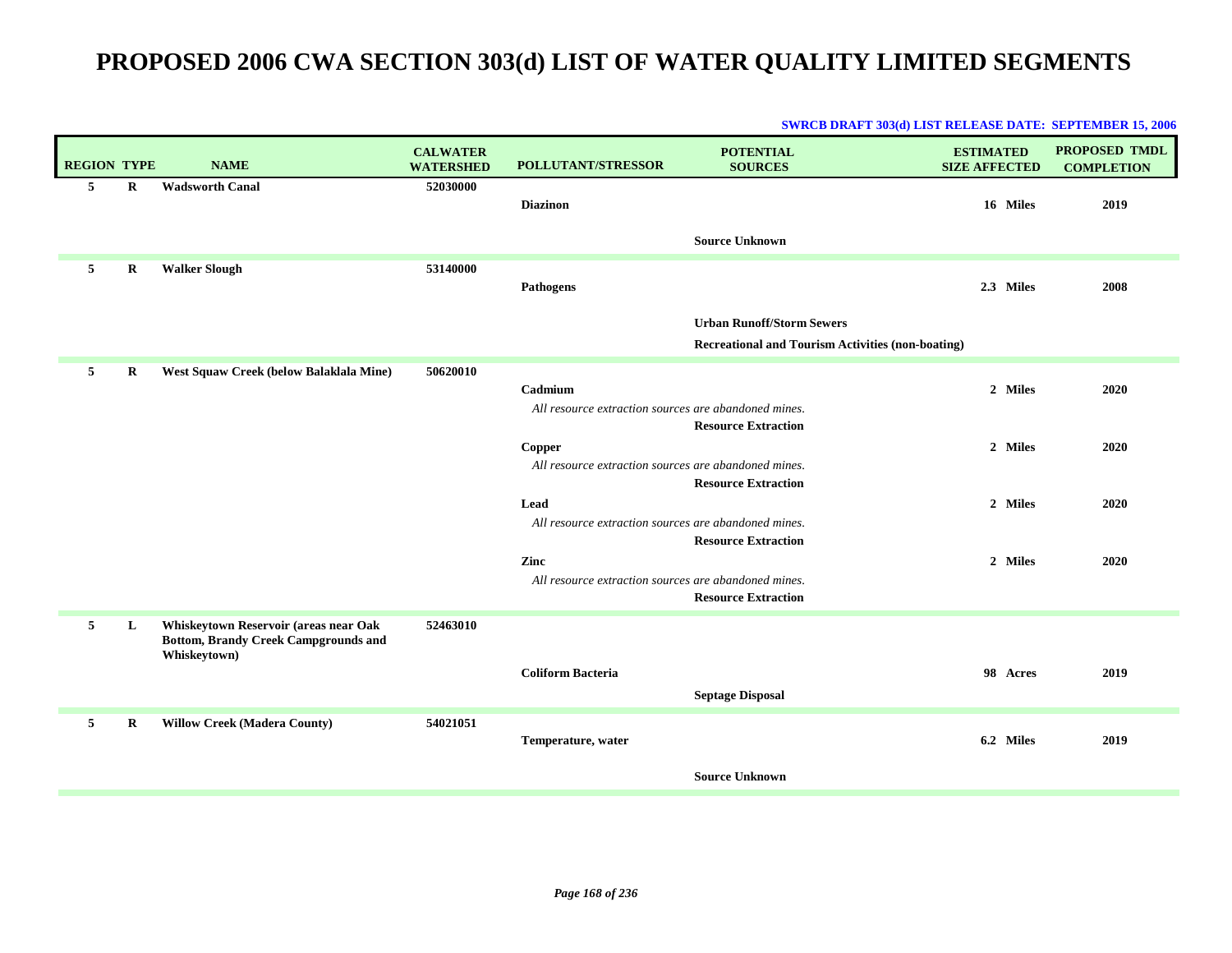| <b>REGION TYPE</b> |          | <b>NAME</b>                                                                 | <b>CALWATER</b><br><b>WATERSHED</b> | <b>POLLUTANT/STRESSOR</b>                            | <b>POTENTIAL</b><br><b>SOURCES</b>                       | <b>ESTIMATED</b><br><b>SIZE AFFECTED</b> | <b>PROPOSED TMDL</b><br><b>COMPLETION</b> |
|--------------------|----------|-----------------------------------------------------------------------------|-------------------------------------|------------------------------------------------------|----------------------------------------------------------|------------------------------------------|-------------------------------------------|
| 5                  | R        | Willow Creek (Shasta County, below<br><b>Greenhorn Mine to Clear Creek)</b> | 52463010                            |                                                      |                                                          |                                          |                                           |
|                    |          |                                                                             |                                     | <b>Acid Mine Drainage</b>                            |                                                          | 4 Miles                                  | 2020                                      |
|                    |          |                                                                             |                                     | All resource extraction sources are abandoned mines. |                                                          |                                          |                                           |
|                    |          |                                                                             |                                     |                                                      | <b>Resource Extraction</b>                               |                                          |                                           |
|                    |          |                                                                             |                                     | <b>Copper</b>                                        |                                                          | 4 Miles                                  | 2020                                      |
|                    |          |                                                                             |                                     | All resource extraction sources are abandoned mines. |                                                          |                                          |                                           |
|                    |          |                                                                             |                                     |                                                      | <b>Resource Extraction</b>                               |                                          |                                           |
|                    |          |                                                                             |                                     | Zinc                                                 |                                                          | 4 Miles                                  | 2020                                      |
|                    |          |                                                                             |                                     | All resource extraction sources are abandoned mines. |                                                          |                                          |                                           |
|                    |          |                                                                             |                                     |                                                      | <b>Resource Extraction</b>                               |                                          |                                           |
| 5                  | $\bf{R}$ | <b>Wolf Creek</b>                                                           | 51632010                            |                                                      |                                                          |                                          |                                           |
|                    |          |                                                                             |                                     | <b>Fecal Coliform</b>                                |                                                          | 23 Miles                                 | 2019                                      |
|                    |          |                                                                             |                                     |                                                      | <b>Agriculture</b>                                       |                                          |                                           |
|                    |          |                                                                             |                                     |                                                      | <b>Urban Runoff/Storm Sewers</b>                         |                                          |                                           |
|                    |          |                                                                             |                                     |                                                      | <b>Recreational and Tourism Activities (non-boating)</b> |                                          |                                           |
| 6                  | R        | <b>Big Meadow Creek</b>                                                     | 63410011                            |                                                      |                                                          |                                          |                                           |
|                    |          |                                                                             |                                     | <b>Pathogens</b>                                     |                                                          | 1.4 Miles                                | 2019                                      |
|                    |          |                                                                             |                                     |                                                      | Range Grazing-Riparian and/or Upland                     |                                          |                                           |
|                    |          |                                                                             |                                     |                                                      | <b>Natural Sources</b>                                   |                                          |                                           |
|                    |          |                                                                             |                                     |                                                      | <b>Recreational and Tourism Activities (non-boating)</b> |                                          |                                           |
| 6                  | $\bf{R}$ | <b>Blackwood Creek</b>                                                      | 63420021                            |                                                      |                                                          |                                          |                                           |
|                    |          |                                                                             |                                     | <b>Iron</b>                                          |                                                          | 5.9 Miles                                | 2015                                      |
|                    |          |                                                                             |                                     |                                                      | <b>Erosion/Siltation</b>                                 |                                          |                                           |
|                    |          |                                                                             |                                     |                                                      | <b>Natural Sources</b>                                   |                                          |                                           |
|                    |          |                                                                             |                                     |                                                      | <b>Nonpoint Source</b>                                   |                                          |                                           |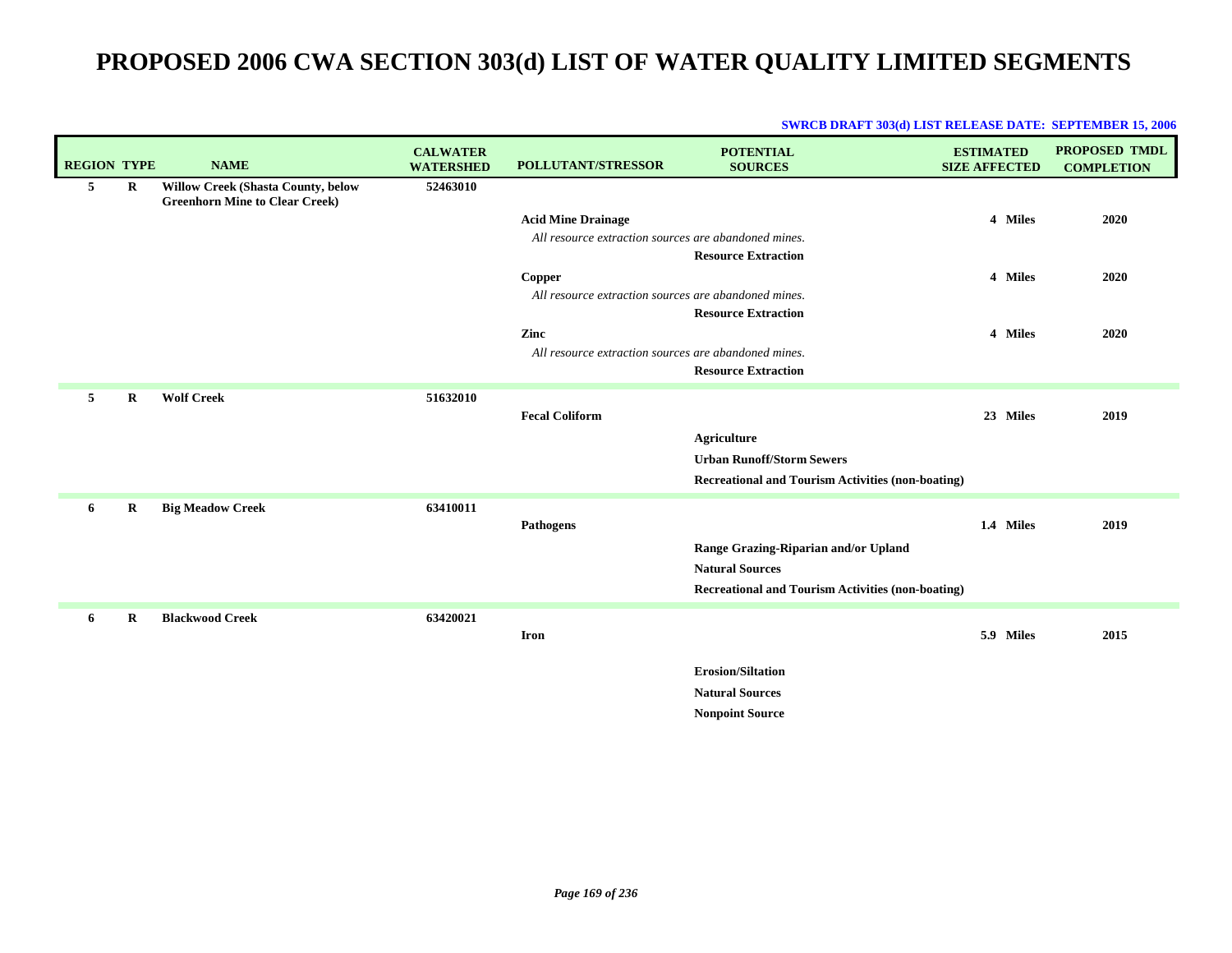| <b>REGION TYPE</b> | <b>NAME</b> | <b>CALWATER</b><br><b>WATERSHED</b> | POLLUTANT/STRESSOR             | <b>POTENTIAL</b><br><b>SOURCES</b>                                                                                | <b>ESTIMATED</b><br><b>SIZE AFFECTED</b> | <b>PROPOSED TMDL</b><br><b>COMPLETION</b> |
|--------------------|-------------|-------------------------------------|--------------------------------|-------------------------------------------------------------------------------------------------------------------|------------------------------------------|-------------------------------------------|
|                    |             |                                     | <b>Nitrogen</b>                |                                                                                                                   | 5.9 Miles                                | 2008                                      |
|                    |             |                                     | be needed for Blackwood Creek. | Nitrogen loading from creek to be addressed during development of Lake Tahoe TMDL, but a more specific TMDL may   |                                          |                                           |
|                    |             |                                     |                                | Silviculture                                                                                                      |                                          |                                           |
|                    |             |                                     |                                | <b>Resource Extraction</b>                                                                                        |                                          |                                           |
|                    |             |                                     |                                | Hydromodification                                                                                                 |                                          |                                           |
|                    |             |                                     |                                | <b>Streambank Modification/Destabilization</b>                                                                    |                                          |                                           |
|                    |             |                                     |                                | <b>Erosion/Siltation</b>                                                                                          |                                          |                                           |
|                    |             |                                     |                                | <b>Atmospheric Deposition</b>                                                                                     |                                          |                                           |
|                    |             |                                     |                                | <b>Natural Sources</b>                                                                                            |                                          |                                           |
|                    |             |                                     |                                | <b>Nonpoint Source</b>                                                                                            |                                          |                                           |
|                    |             |                                     | Phosphorus                     |                                                                                                                   | 5.9 Miles                                | 2008                                      |
|                    |             |                                     | creek may be needed.           | Phosphorus loading from creek to be addressed during development of Lake Tahoe TMDL, but a more specific TMDL for |                                          |                                           |
|                    |             |                                     |                                | <b>Grazing-Related Sources</b>                                                                                    |                                          |                                           |
|                    |             |                                     |                                | Silviculture                                                                                                      |                                          |                                           |
|                    |             |                                     |                                | <b>Resource Extraction</b>                                                                                        |                                          |                                           |
|                    |             |                                     |                                | Hydromodification                                                                                                 |                                          |                                           |
|                    |             |                                     |                                | <b>Streambank Modification/Destabilization</b>                                                                    |                                          |                                           |
|                    |             |                                     |                                | <b>Erosion/Siltation</b>                                                                                          |                                          |                                           |
|                    |             |                                     |                                | <b>Natural Sources</b>                                                                                            |                                          |                                           |
|                    |             |                                     |                                | <b>Nonpoint Source</b>                                                                                            |                                          |                                           |
|                    |             |                                     |                                |                                                                                                                   |                                          |                                           |
|                    |             |                                     |                                |                                                                                                                   |                                          |                                           |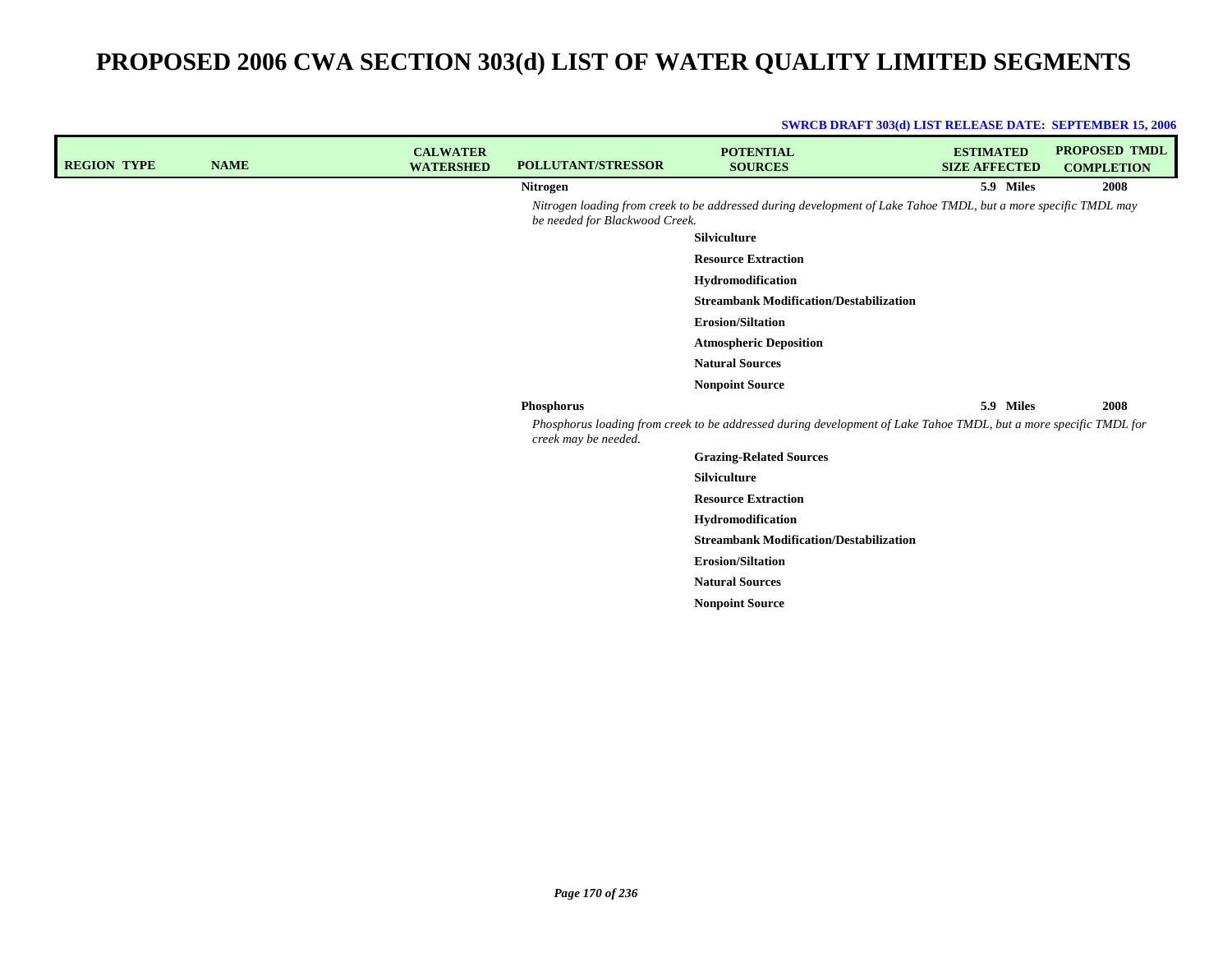| <b>REGION TYPE</b> |   | <b>NAME</b>        | <b>CALWATER</b><br><b>WATERSHED</b> | <b>POLLUTANT/STRESSOR</b>      | <b>POTENTIAL</b><br><b>SOURCES</b>                                                                                    | <b>ESTIMATED</b><br><b>SIZE AFFECTED</b> | PROPOSED TMDL<br><b>COMPLETION</b> |
|--------------------|---|--------------------|-------------------------------------|--------------------------------|-----------------------------------------------------------------------------------------------------------------------|------------------------------------------|------------------------------------|
|                    |   |                    |                                     | <b>Sedimentation/Siltation</b> |                                                                                                                       | 5.9 Miles                                | 2008                               |
|                    |   |                    |                                     |                                | Creek affected by past gravel quarry operations and other watershed disturbance including grazing and timber harvest. |                                          |                                    |
|                    |   |                    |                                     |                                | Range Grazing-Riparian and/or Upland                                                                                  |                                          |                                    |
|                    |   |                    |                                     |                                | Silviculture                                                                                                          |                                          |                                    |
|                    |   |                    |                                     |                                | <b>Construction/Land Development</b>                                                                                  |                                          |                                    |
|                    |   |                    |                                     |                                | <b>Surface Runoff</b>                                                                                                 |                                          |                                    |
|                    |   |                    |                                     |                                | <b>Resource Extraction</b>                                                                                            |                                          |                                    |
|                    |   |                    |                                     |                                | Hydromodification                                                                                                     |                                          |                                    |
|                    |   |                    |                                     |                                | <b>Streambank Modification/Destabilization</b>                                                                        |                                          |                                    |
|                    |   |                    |                                     |                                | <b>Erosion/Siltation</b>                                                                                              |                                          |                                    |
|                    |   |                    |                                     |                                | <b>Atmospheric Deposition</b>                                                                                         |                                          |                                    |
|                    |   |                    |                                     |                                | <b>Natural Sources</b>                                                                                                |                                          |                                    |
|                    |   |                    |                                     |                                | <b>Recreational and Tourism Activities (non-boating)</b>                                                              |                                          |                                    |
|                    |   |                    |                                     |                                | <b>Nonpoint Source</b>                                                                                                |                                          |                                    |
| 6                  | R | <b>Bodie Creek</b> | 63020031                            |                                |                                                                                                                       |                                          |                                    |
|                    |   |                    |                                     | <b>Mercury</b>                 |                                                                                                                       | 11 Miles                                 | 2019                               |
|                    |   |                    |                                     |                                | <b>Source Unknown</b>                                                                                                 |                                          |                                    |
|                    |   |                    |                                     |                                |                                                                                                                       |                                          |                                    |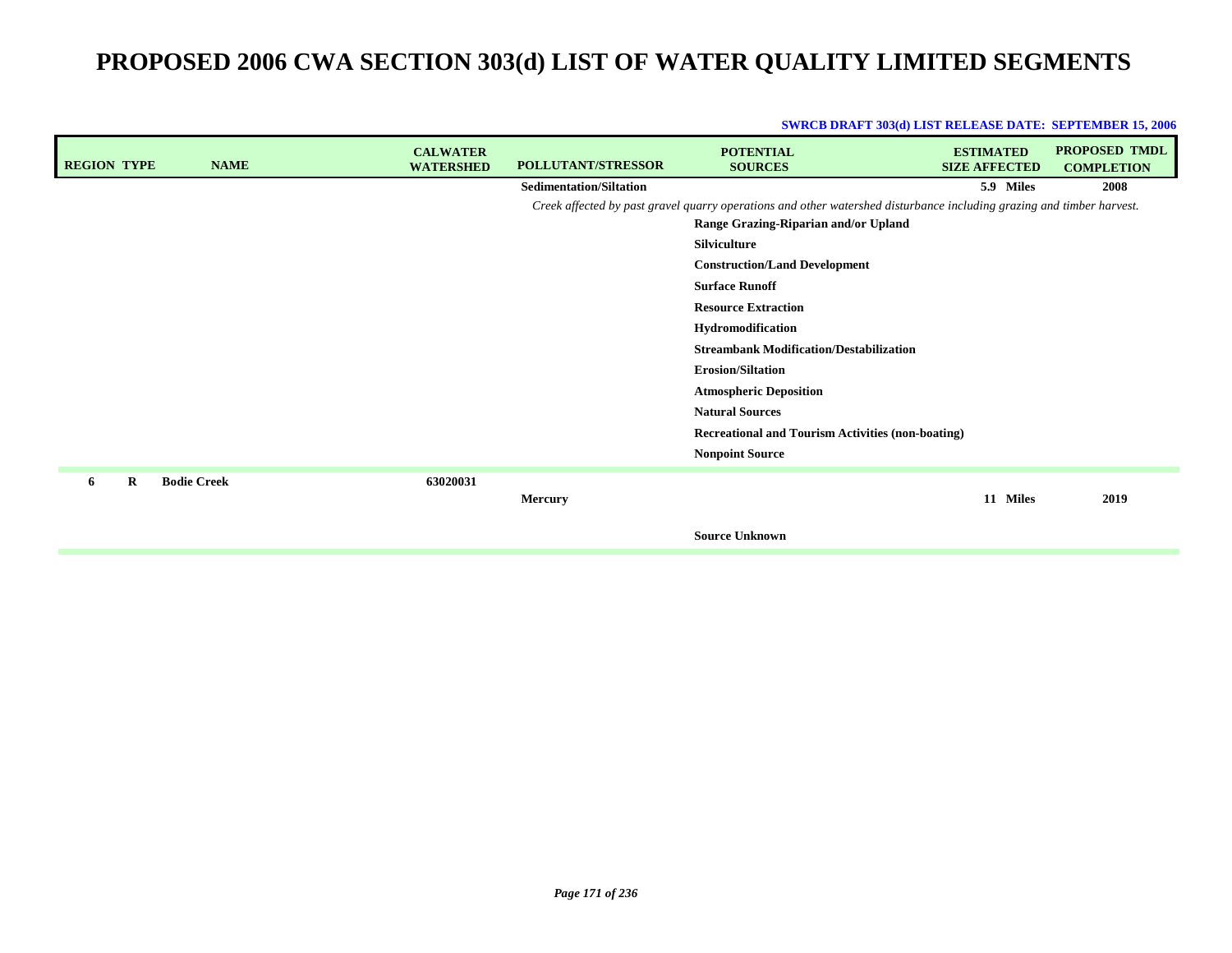| <b>REGION TYPE</b> |   | <b>NAME</b>                 | <b>CALWATER</b><br><b>WATERSHED</b> | <b>POLLUTANT/STRESSOR</b> | <b>POTENTIAL</b><br><b>SOURCES</b>                       | <b>ESTIMATED</b><br><b>SIZE AFFECTED</b> | <b>PROPOSED TMDL</b><br><b>COMPLETION</b> |
|--------------------|---|-----------------------------|-------------------------------------|---------------------------|----------------------------------------------------------|------------------------------------------|-------------------------------------------|
| 6                  | L | <b>Bridgeport Reservoir</b> | 63030050                            |                           |                                                          |                                          |                                           |
|                    |   |                             |                                     | Nitrogen                  |                                                          | 2614 Acres                               | 2006                                      |
|                    |   |                             |                                     |                           | <b>Grazing-Related Sources</b>                           |                                          |                                           |
|                    |   |                             |                                     |                           | Pasture Grazing-Riparian and/or Upland                   |                                          |                                           |
|                    |   |                             |                                     |                           | <b>Other Urban Runoff</b>                                |                                          |                                           |
|                    |   |                             |                                     |                           | <b>Highway/Road/Bridge Runoff</b>                        |                                          |                                           |
|                    |   |                             |                                     |                           | Wastewater - land disposal                               |                                          |                                           |
|                    |   |                             |                                     |                           | <b>Flow Regulation/Modification</b>                      |                                          |                                           |
|                    |   |                             |                                     |                           | <b>Removal of Riparian Vegetation</b>                    |                                          |                                           |
|                    |   |                             |                                     |                           | <b>Streambank Modification/Destabilization</b>           |                                          |                                           |
|                    |   |                             |                                     |                           | <b>Channel Erosion</b>                                   |                                          |                                           |
|                    |   |                             |                                     |                           | <b>Erosion/Siltation</b>                                 |                                          |                                           |
|                    |   |                             |                                     |                           | <b>Marinas and Recreational Boating</b>                  |                                          |                                           |
|                    |   |                             |                                     |                           | <b>Atmospheric Deposition</b>                            |                                          |                                           |
|                    |   |                             |                                     |                           | <b>Internal Nutrient Cycling (primarily lakes)</b>       |                                          |                                           |
|                    |   |                             |                                     |                           | <b>Sediment Resuspension</b>                             |                                          |                                           |
|                    |   |                             |                                     |                           | <b>Natural Sources</b>                                   |                                          |                                           |
|                    |   |                             |                                     |                           | <b>Recreational and Tourism Activities (non-boating)</b> |                                          |                                           |
|                    |   |                             |                                     |                           |                                                          |                                          |                                           |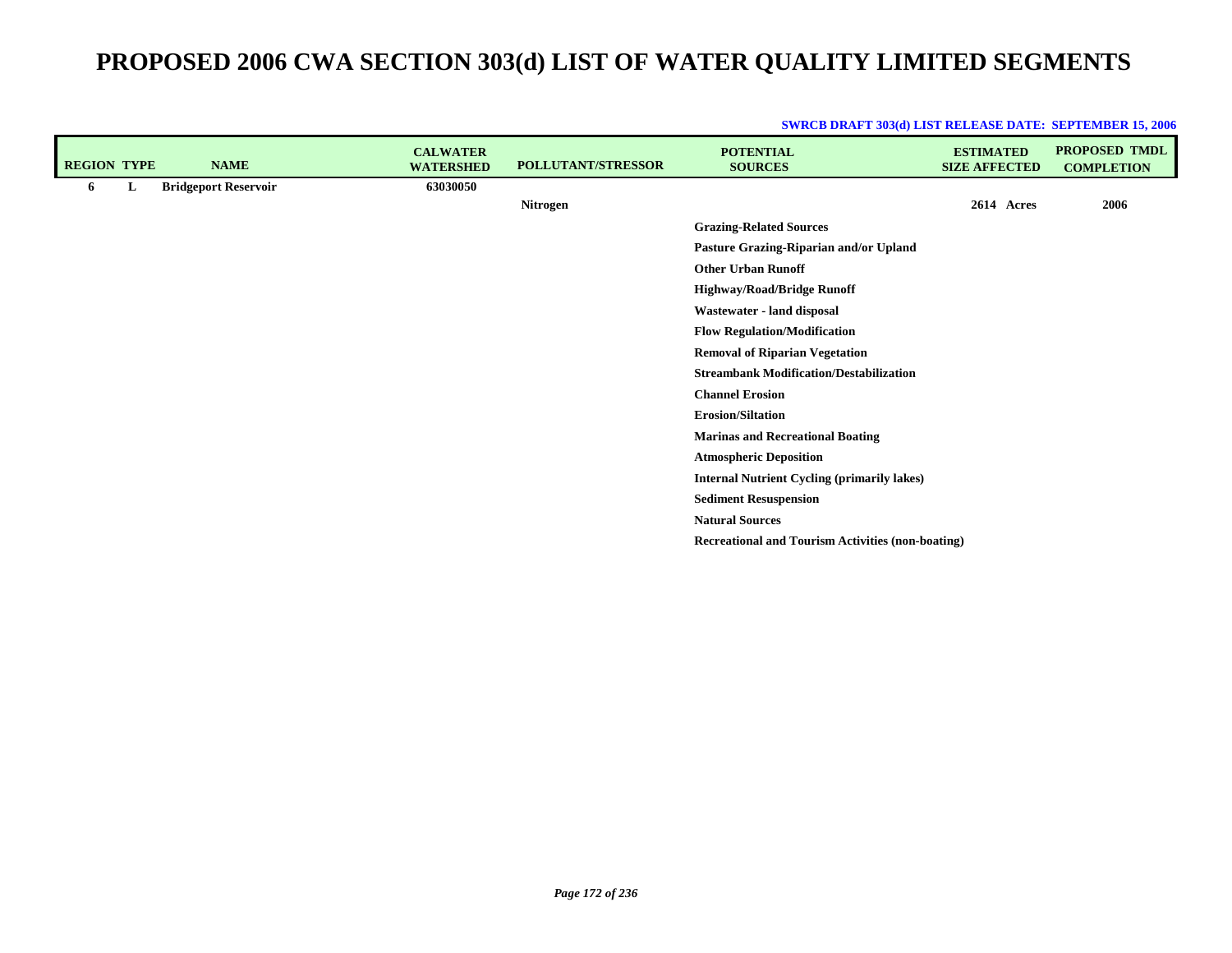| <b>REGION TYPE</b> | <b>NAME</b>         | <b>CALWATER</b><br><b>WATERSHED</b> | <b>POLLUTANT/STRESSOR</b>      | <b>POTENTIAL</b><br><b>SOURCES</b>                           | <b>ESTIMATED</b><br><b>SIZE AFFECTED</b> | <b>PROPOSED TMDL</b><br><b>COMPLETION</b> |
|--------------------|---------------------|-------------------------------------|--------------------------------|--------------------------------------------------------------|------------------------------------------|-------------------------------------------|
|                    |                     |                                     | Phosphorus                     |                                                              | 2614 Acres                               | 2006                                      |
|                    |                     |                                     |                                | <b>Grazing-Related Sources</b>                               |                                          |                                           |
|                    |                     |                                     |                                | Pasture Grazing-Riparian and/or Upland                       |                                          |                                           |
|                    |                     |                                     |                                | <b>Other Urban Runoff</b>                                    |                                          |                                           |
|                    |                     |                                     |                                | <b>Highway/Road/Bridge Runoff</b>                            |                                          |                                           |
|                    |                     |                                     |                                | Wastewater - land disposal                                   |                                          |                                           |
|                    |                     |                                     |                                | <b>Flow Regulation/Modification</b>                          |                                          |                                           |
|                    |                     |                                     |                                | <b>Removal of Riparian Vegetation</b>                        |                                          |                                           |
|                    |                     |                                     |                                | <b>Streambank Modification/Destabilization</b>               |                                          |                                           |
|                    |                     |                                     |                                | <b>Channel Erosion</b>                                       |                                          |                                           |
|                    |                     |                                     |                                | <b>Erosion/Siltation</b>                                     |                                          |                                           |
|                    |                     |                                     |                                | <b>Marinas and Recreational Boating</b>                      |                                          |                                           |
|                    |                     |                                     |                                | <b>Atmospheric Deposition</b>                                |                                          |                                           |
|                    |                     |                                     |                                | <b>Internal Nutrient Cycling (primarily lakes)</b>           |                                          |                                           |
|                    |                     |                                     |                                | <b>Natural Sources</b>                                       |                                          |                                           |
|                    |                     |                                     |                                | <b>Recreational and Tourism Activities (non-boating)</b>     |                                          |                                           |
|                    |                     |                                     | <b>Sedimentation/Siltation</b> |                                                              | 2614 Acres                               | 2006                                      |
|                    |                     |                                     |                                | <b>Grazing-Related Sources</b>                               |                                          |                                           |
|                    |                     |                                     |                                | <b>Streambank Modification/Destabilization</b>               |                                          |                                           |
|                    |                     |                                     |                                | <b>Erosion/Siltation</b>                                     |                                          |                                           |
|                    |                     |                                     |                                | <b>Sediment Resuspension</b>                                 |                                          |                                           |
| R<br>6             | <b>Bronco Creek</b> | 63520053                            |                                |                                                              |                                          |                                           |
|                    |                     |                                     | <b>Sedimentation/Siltation</b> |                                                              | 1.3 Miles                                | 2006                                      |
|                    |                     |                                     |                                | Watershed disturbance in naturally highly erosive watershed. |                                          |                                           |
|                    |                     |                                     |                                | Silviculture                                                 |                                          |                                           |
|                    |                     |                                     |                                | <b>Natural Sources</b>                                       |                                          |                                           |
|                    |                     |                                     |                                | <b>Nonpoint Source</b>                                       |                                          |                                           |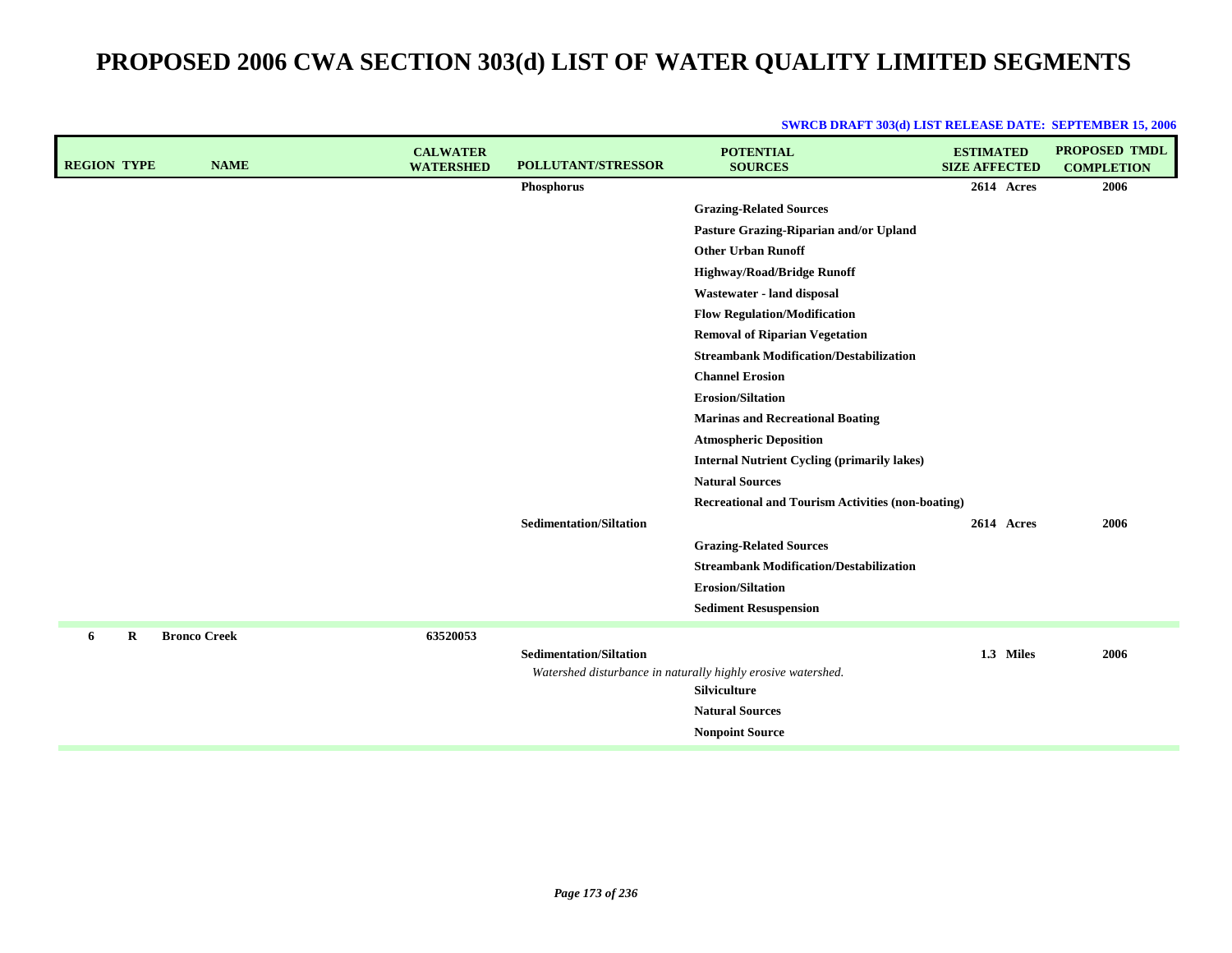| <b>REGION TYPE</b> |         | <b>NAME</b>                                                 | <b>CALWATER</b><br><b>WATERSHED</b> | <b>POLLUTANT/STRESSOR</b> | <b>POTENTIAL</b><br><b>SOURCES</b>                       | <b>ESTIMATED</b><br><b>SIZE AFFECTED</b> | <b>PROPOSED TMDL</b><br><b>COMPLETION</b> |
|--------------------|---------|-------------------------------------------------------------|-------------------------------------|---------------------------|----------------------------------------------------------|------------------------------------------|-------------------------------------------|
| 6                  | $\bf R$ | <b>Buckeye Creek</b>                                        | 63040022                            |                           |                                                          |                                          |                                           |
|                    |         |                                                             |                                     | Pathogens                 |                                                          | 17 Miles                                 | 2019                                      |
|                    |         |                                                             |                                     |                           | <b>Grazing-Related Sources</b>                           |                                          |                                           |
|                    |         |                                                             |                                     |                           | Pasture Grazing-Riparian and/or Upland                   |                                          |                                           |
|                    |         |                                                             |                                     |                           | Range Grazing-Riparian and/or Upland                     |                                          |                                           |
|                    |         |                                                             |                                     |                           | <b>Natural Sources</b>                                   |                                          |                                           |
|                    |         |                                                             |                                     |                           | <b>Recreational and Tourism Activities (non-boating)</b> |                                          |                                           |
| 6                  | $\bf R$ | <b>Carson River, West Fork (Headwaters to</b><br>Woodfords) | 63320014                            |                           |                                                          |                                          |                                           |
|                    |         |                                                             |                                     | <b>Nitrogen</b>           |                                                          | 18 Miles                                 | 2019                                      |
|                    |         |                                                             |                                     |                           | <b>Silviculture</b>                                      |                                          |                                           |
|                    |         |                                                             |                                     |                           | <b>Onsite Wastewater Systems (Septic Tanks)</b>          |                                          |                                           |
|                    |         |                                                             |                                     |                           | <b>Habitat Modification</b>                              |                                          |                                           |
|                    |         |                                                             |                                     |                           | <b>Removal of Riparian Vegetation</b>                    |                                          |                                           |
|                    |         |                                                             |                                     |                           | <b>Streambank Modification/Destabilization</b>           |                                          |                                           |
|                    |         |                                                             |                                     |                           | <b>Channel Erosion</b>                                   |                                          |                                           |
|                    |         |                                                             |                                     |                           | <b>Erosion/Siltation</b>                                 |                                          |                                           |
|                    |         |                                                             |                                     |                           | <b>Atmospheric Deposition</b>                            |                                          |                                           |
|                    |         |                                                             |                                     |                           | <b>Highway Maintenance and Runoff</b>                    |                                          |                                           |
|                    |         |                                                             |                                     |                           | <b>Natural Sources</b>                                   |                                          |                                           |
|                    |         |                                                             |                                     |                           | <b>Recreational and Tourism Activities (non-boating)</b> |                                          |                                           |
|                    |         |                                                             |                                     |                           |                                                          |                                          |                                           |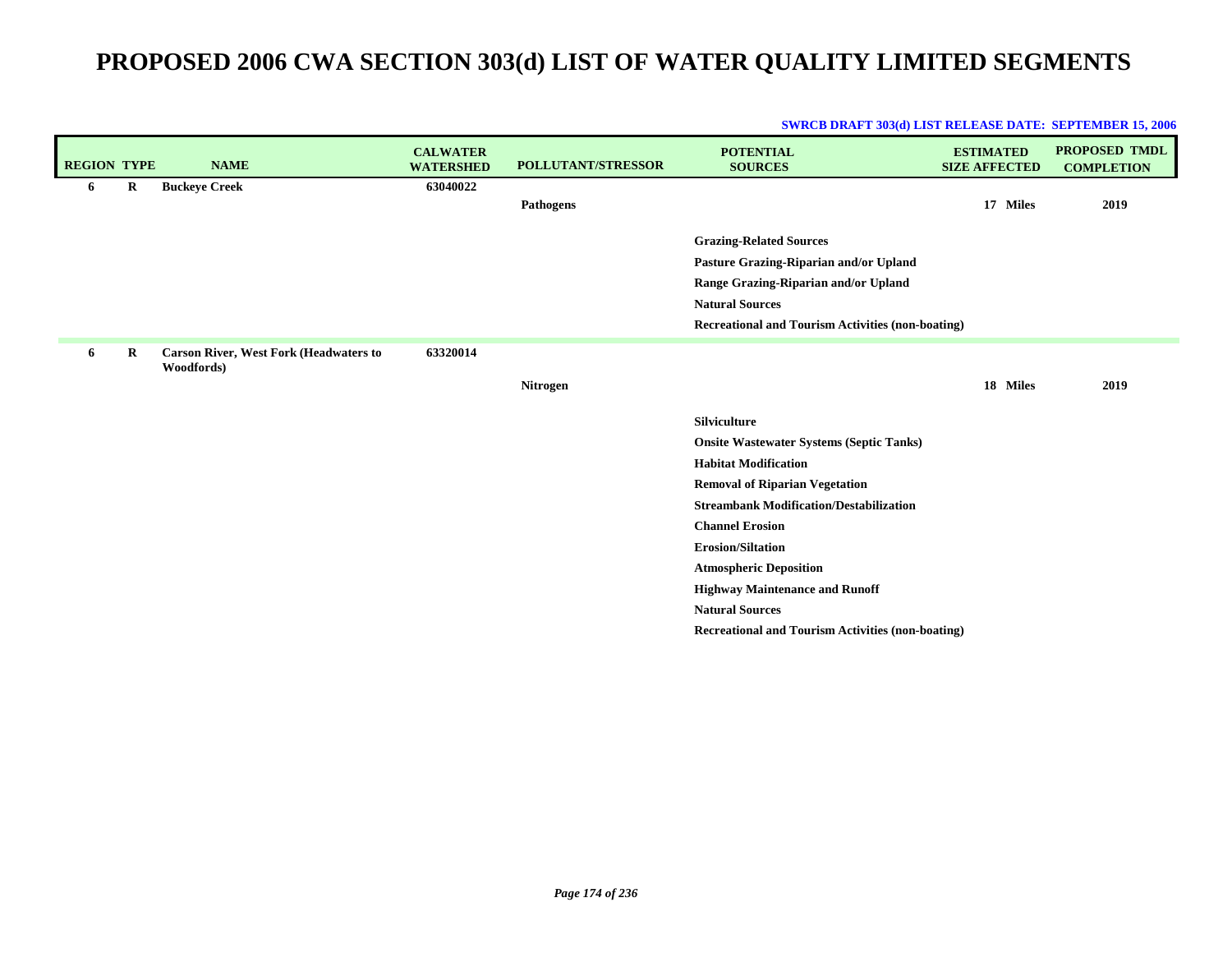| <b>REGION TYPE</b> |                     | <b>NAME</b>                                    | <b>CALWATER</b><br><b>WATERSHED</b> | POLLUTANT/STRESSOR                      | <b>POTENTIAL</b><br><b>SOURCES</b>                       | <b>ESTIMATED</b><br><b>SIZE AFFECTED</b> | <b>PROPOSED TMDL</b><br><b>COMPLETION</b> |
|--------------------|---------------------|------------------------------------------------|-------------------------------------|-----------------------------------------|----------------------------------------------------------|------------------------------------------|-------------------------------------------|
|                    |                     |                                                |                                     | Phosphorus                              |                                                          | 18 Miles                                 | 2019                                      |
|                    |                     |                                                |                                     | Revision of standard may be considered. |                                                          |                                          |                                           |
|                    |                     |                                                |                                     |                                         | <b>Silviculture</b>                                      |                                          |                                           |
|                    |                     |                                                |                                     |                                         | <b>Habitat Modification</b>                              |                                          |                                           |
|                    |                     |                                                |                                     |                                         | <b>Removal of Riparian Vegetation</b>                    |                                          |                                           |
|                    |                     |                                                |                                     |                                         | <b>Streambank Modification/Destabilization</b>           |                                          |                                           |
|                    |                     |                                                |                                     |                                         | <b>Channel Erosion</b>                                   |                                          |                                           |
|                    |                     |                                                |                                     |                                         | <b>Erosion/Siltation</b>                                 |                                          |                                           |
|                    |                     |                                                |                                     |                                         | <b>Atmospheric Deposition</b>                            |                                          |                                           |
|                    |                     |                                                |                                     |                                         | <b>Highway Maintenance and Runoff</b>                    |                                          |                                           |
|                    |                     |                                                |                                     |                                         | <b>Natural Sources</b>                                   |                                          |                                           |
|                    |                     |                                                |                                     |                                         | <b>Recreational and Tourism Activities (non-boating)</b> |                                          |                                           |
|                    |                     |                                                |                                     | Sodium                                  |                                                          | 18 Miles                                 | 2019                                      |
|                    |                     |                                                |                                     |                                         | <b>Onsite Wastewater Systems (Septic Tanks)</b>          |                                          |                                           |
|                    |                     |                                                |                                     |                                         | <b>Atmospheric Deposition</b>                            |                                          |                                           |
|                    |                     |                                                |                                     |                                         | <b>Highway Maintenance and Runoff</b>                    |                                          |                                           |
|                    |                     |                                                |                                     |                                         | <b>Natural Sources</b>                                   |                                          |                                           |
|                    |                     |                                                |                                     |                                         | <b>Recreational and Tourism Activities (non-boating)</b> |                                          |                                           |
| $\mathbf R$<br>6   | <b>State Line</b> ) | <b>Carson River, West Fork (Paynesville to</b> | 63310013                            |                                         |                                                          |                                          |                                           |
|                    |                     |                                                |                                     | <b>Pathogens</b>                        |                                                          | 3.3 Miles                                | 2019                                      |
|                    |                     |                                                |                                     |                                         | Pasture Grazing-Riparian and/or Upland                   |                                          |                                           |
|                    |                     |                                                |                                     |                                         | Agriculture-storm runoff                                 |                                          |                                           |
|                    |                     |                                                |                                     |                                         | <b>Agriculture-irrigation tailwater</b>                  |                                          |                                           |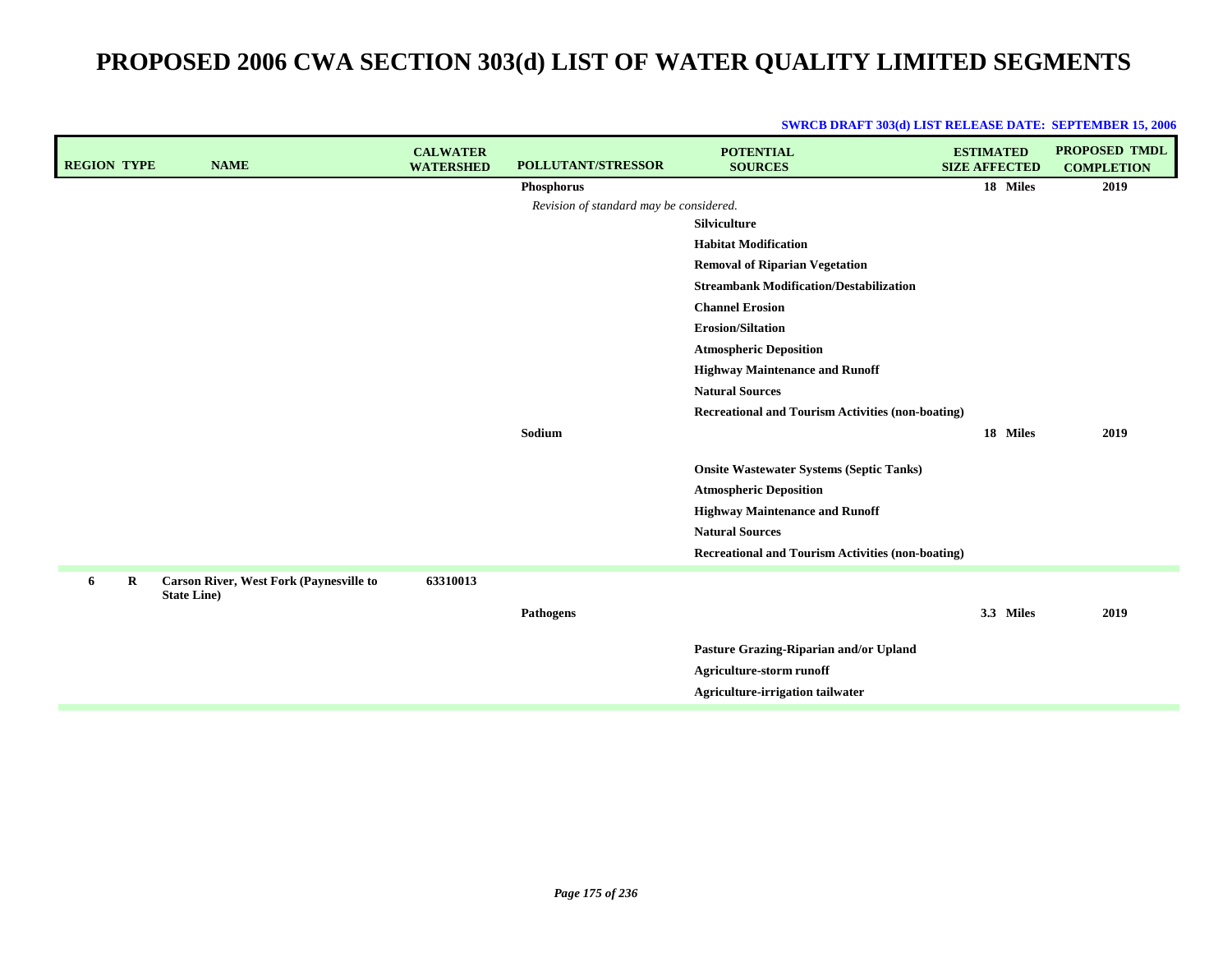| <b>REGION TYPE</b> |   | <b>NAME</b>                                  | <b>CALWATER</b><br><b>WATERSHED</b> | POLLUTANT/STRESSOR                       | <b>POTENTIAL</b><br><b>SOURCES</b>                       | <b>ESTIMATED</b><br><b>SIZE AFFECTED</b> | <b>PROPOSED TMDL</b><br><b>COMPLETION</b> |
|--------------------|---|----------------------------------------------|-------------------------------------|------------------------------------------|----------------------------------------------------------|------------------------------------------|-------------------------------------------|
| 6                  | R | <b>Carson River, West Fork (Woodfords to</b> | 63310012                            |                                          |                                                          |                                          |                                           |
|                    |   | Paynesville)                                 |                                     | Nitrogen                                 |                                                          | 3.6 Miles                                | 2019                                      |
|                    |   |                                              |                                     | Revision of standards may be considered. |                                                          |                                          |                                           |
|                    |   |                                              |                                     |                                          | Pasture Grazing-Riparian and/or Upland                   |                                          |                                           |
|                    |   |                                              |                                     |                                          | Range Grazing-Riparian and/or Upland                     |                                          |                                           |
|                    |   |                                              |                                     |                                          | Agriculture-storm runoff                                 |                                          |                                           |
|                    |   |                                              |                                     |                                          | Agriculture-subsurface drainage                          |                                          |                                           |
|                    |   |                                              |                                     |                                          | Agriculture-irrigation tailwater                         |                                          |                                           |
|                    |   |                                              |                                     |                                          | Silviculture                                             |                                          |                                           |
|                    |   |                                              |                                     |                                          | Wastewater - land disposal                               |                                          |                                           |
|                    |   |                                              |                                     |                                          | <b>Habitat Modification</b>                              |                                          |                                           |
|                    |   |                                              |                                     |                                          | <b>Removal of Riparian Vegetation</b>                    |                                          |                                           |
|                    |   |                                              |                                     |                                          | <b>Streambank Modification/Destabilization</b>           |                                          |                                           |
|                    |   |                                              |                                     |                                          | <b>Channel Erosion</b>                                   |                                          |                                           |
|                    |   |                                              |                                     |                                          | <b>Erosion/Siltation</b>                                 |                                          |                                           |
|                    |   |                                              |                                     |                                          | <b>Atmospheric Deposition</b>                            |                                          |                                           |
|                    |   |                                              |                                     |                                          | <b>Highway Maintenance and Runoff</b>                    |                                          |                                           |
|                    |   |                                              |                                     |                                          | <b>Natural Sources</b>                                   |                                          |                                           |
|                    |   |                                              |                                     |                                          | <b>Recreational and Tourism Activities (non-boating)</b> |                                          |                                           |
|                    |   |                                              |                                     | <b>Pathogens</b>                         |                                                          | 3.6 Miles                                | 2019                                      |
|                    |   |                                              |                                     |                                          | Pasture Grazing-Riparian and/or Upland                   |                                          |                                           |
|                    |   |                                              |                                     |                                          | <b>Agricultural Return Flows</b>                         |                                          |                                           |
|                    |   |                                              |                                     |                                          | <b>Natural Sources</b>                                   |                                          |                                           |
|                    |   |                                              |                                     |                                          | <b>Recreational and Tourism Activities (non-boating)</b> |                                          |                                           |
|                    |   |                                              |                                     |                                          |                                                          |                                          |                                           |
|                    |   |                                              |                                     |                                          |                                                          |                                          |                                           |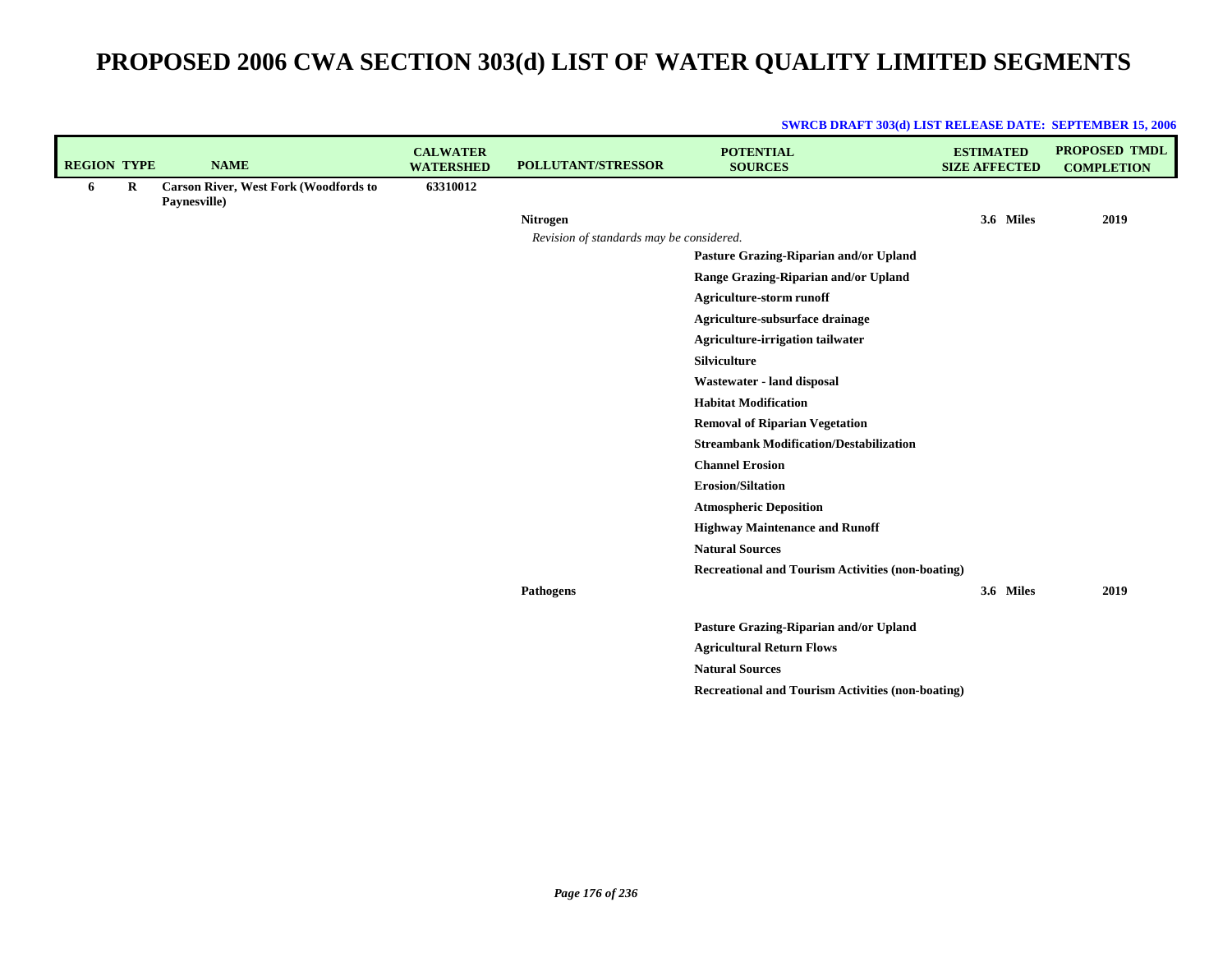| <b>REGION TYPE</b> | <b>NAME</b>             | <b>CALWATER</b><br><b>WATERSHED</b> | POLLUTANT/STRESSOR                                       | <b>POTENTIAL</b><br><b>SOURCES</b>                                                                                                                                                                                                                                                                                                                 | <b>ESTIMATED</b><br><b>SIZE AFFECTED</b> | <b>PROPOSED TMDL</b><br><b>COMPLETION</b> |
|--------------------|-------------------------|-------------------------------------|----------------------------------------------------------|----------------------------------------------------------------------------------------------------------------------------------------------------------------------------------------------------------------------------------------------------------------------------------------------------------------------------------------------------|------------------------------------------|-------------------------------------------|
|                    |                         |                                     | Sodium                                                   |                                                                                                                                                                                                                                                                                                                                                    | 3.6 Miles                                | 2019                                      |
|                    |                         |                                     |                                                          | Agriculture-storm runoff<br><b>Agriculture-irrigation tailwater</b><br><b>Agriculture-grazing</b><br>Wastewater - land disposal<br><b>Onsite Wastewater Systems (Septic Tanks)</b><br><b>Atmospheric Deposition</b><br><b>Highway Maintenance and Runoff</b><br><b>Natural Sources</b><br><b>Recreational and Tourism Activities (non-boating)</b> |                                          |                                           |
| R<br>6             | <b>Clearwater Creek</b> | 63040051                            | <b>Sedimentation/Siltation</b>                           | Listed on basis of limited information; additional monitoring may support delisting.<br>Range Grazing-Riparian and/or Upland<br><b>Construction/Land Development</b><br><b>Highway Maintenance and Runoff</b>                                                                                                                                      | 12 Miles                                 | 2006                                      |
| 6<br>L             | <b>Crowley Lake</b>     | 60310090                            |                                                          |                                                                                                                                                                                                                                                                                                                                                    |                                          |                                           |
|                    |                         |                                     | Ammonia                                                  |                                                                                                                                                                                                                                                                                                                                                    | 4861 Acres                               | 2019                                      |
|                    |                         |                                     | Oxygen, Dissolved                                        | <b>Source Unknown</b><br><b>Source Unknown</b>                                                                                                                                                                                                                                                                                                     | 4861 Acres                               | 2019                                      |
| L<br>6             | <b>Donner Lake</b>      | 63520021                            | <b>Priority Organics</b><br>period for TMDL development. | OEHHA is studying the lake to determine whether a fish consumption advisory is needed. There may be a 6 to 13 year<br><b>Source Unknown</b>                                                                                                                                                                                                        | 819 Acres                                | 2019                                      |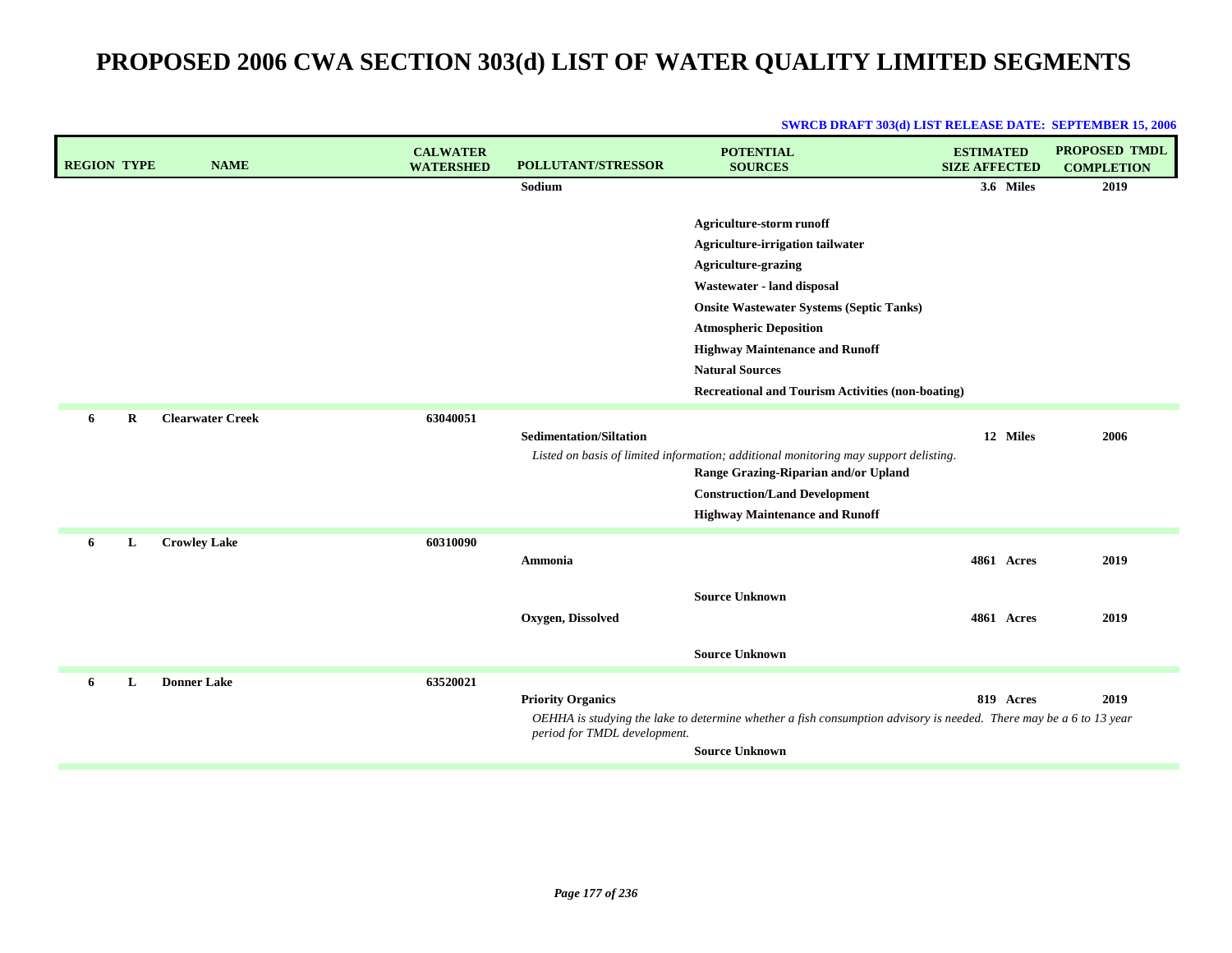| <b>REGION TYPE</b> |   | <b>NAME</b>                | <b>CALWATER</b><br><b>WATERSHED</b> | POLLUTANT/STRESSOR | <b>POTENTIAL</b><br><b>SOURCES</b>                                                                                                                                                                                                                                                                                                                                                                                                                                  | <b>ESTIMATED</b><br><b>SIZE AFFECTED</b> | <b>PROPOSED TMDL</b><br><b>COMPLETION</b> |
|--------------------|---|----------------------------|-------------------------------------|--------------------|---------------------------------------------------------------------------------------------------------------------------------------------------------------------------------------------------------------------------------------------------------------------------------------------------------------------------------------------------------------------------------------------------------------------------------------------------------------------|------------------------------------------|-------------------------------------------|
| 6                  | L | Eagle Lake (Lassen County) | 63732000                            | Nitrogen           |                                                                                                                                                                                                                                                                                                                                                                                                                                                                     | 20704 Acres                              | 2019                                      |
|                    |   |                            |                                     |                    | Agriculture<br><b>Grazing-Related Sources</b><br>Silviculture<br><b>Other Urban Runoff</b><br><b>Highway/Road/Bridge Runoff</b><br>Wastewater<br><b>Onsite Wastewater Systems (Septic Tanks)</b><br><b>Marinas and Recreational Boating</b><br><b>Atmospheric Deposition</b><br><b>Internal Nutrient Cycling (primarily lakes)</b><br><b>Sediment Resuspension</b>                                                                                                  |                                          |                                           |
|                    |   |                            |                                     |                    | <b>Natural Sources</b><br><b>Recreational and Tourism Activities (non-boating)</b>                                                                                                                                                                                                                                                                                                                                                                                  |                                          |                                           |
|                    |   |                            |                                     | Phosphorus         | <b>Nonpoint Source</b>                                                                                                                                                                                                                                                                                                                                                                                                                                              | 20704 Acres                              | 2019                                      |
|                    |   |                            |                                     |                    | <b>Grazing-Related Sources</b><br>Silviculture<br><b>Other Urban Runoff</b><br><b>Highway/Road/Bridge Runoff</b><br>Wastewater<br><b>Onsite Wastewater Systems (Septic Tanks)</b><br><b>Marinas and Recreational Boating</b><br><b>Atmospheric Deposition</b><br><b>Internal Nutrient Cycling (primarily lakes)</b><br><b>Sediment Resuspension</b><br><b>Natural Sources</b><br><b>Recreational and Tourism Activities (non-boating)</b><br><b>Nonpoint Source</b> |                                          |                                           |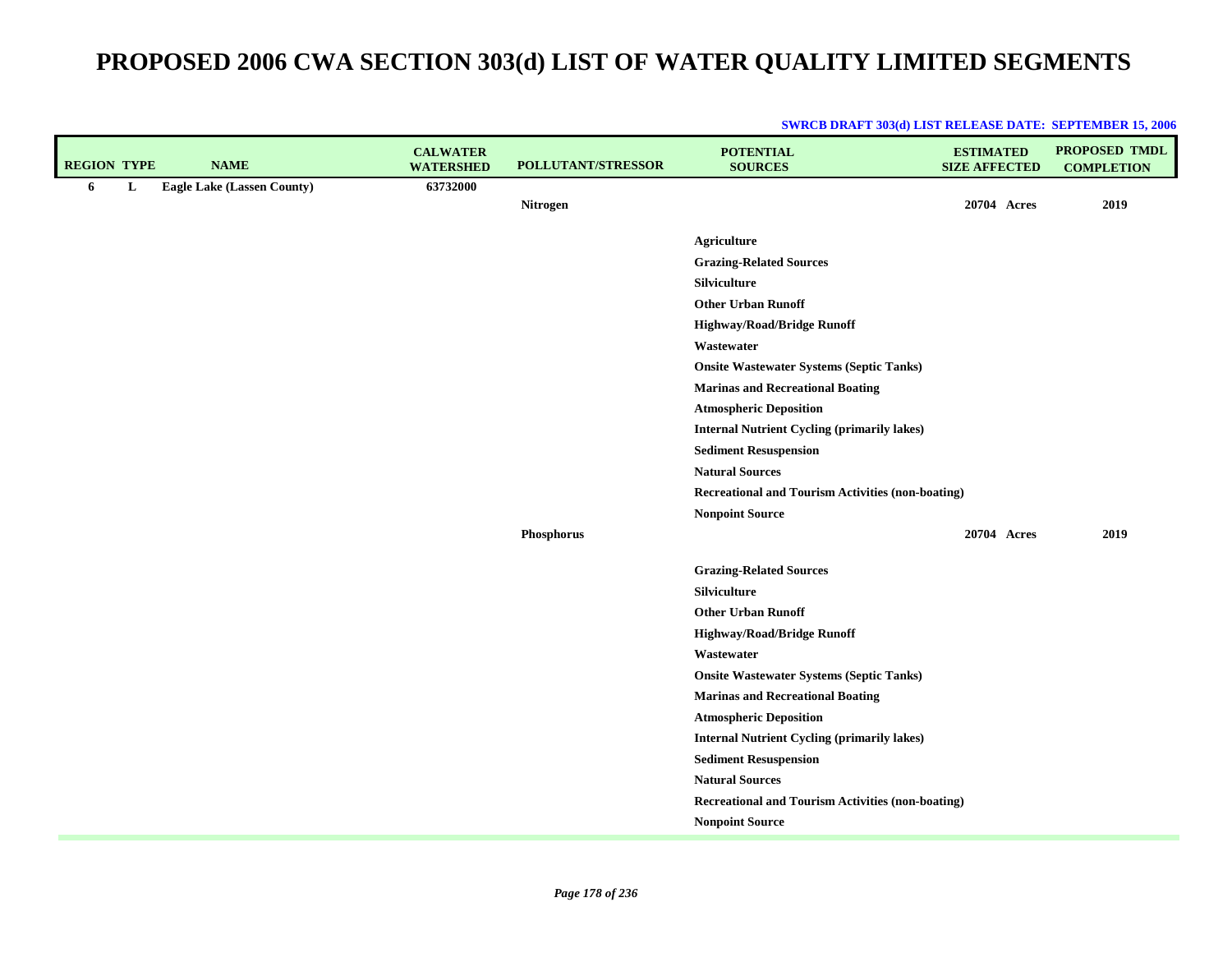| <b>REGION TYPE</b> |          | <b>NAME</b>                                             | <b>CALWATER</b><br><b>WATERSHED</b> | <b>POLLUTANT/STRESSOR</b> | <b>POTENTIAL</b><br><b>SOURCES</b>                       | <b>ESTIMATED</b><br><b>SIZE AFFECTED</b> | <b>PROPOSED TMDL</b><br><b>COMPLETION</b> |
|--------------------|----------|---------------------------------------------------------|-------------------------------------|---------------------------|----------------------------------------------------------|------------------------------------------|-------------------------------------------|
| 6                  | $\bf{R}$ | East Walker River, above Bridgeport<br><b>Reservoir</b> | 63030050                            |                           |                                                          |                                          |                                           |
|                    |          |                                                         |                                     | Pathogens                 |                                                          | 7.2 Miles                                | 2019                                      |
|                    |          |                                                         |                                     |                           |                                                          |                                          |                                           |
|                    |          |                                                         |                                     |                           | Pasture Grazing-Riparian and/or Upland                   |                                          |                                           |
|                    |          |                                                         |                                     |                           | <b>Other Urban Runoff</b>                                |                                          |                                           |
|                    |          |                                                         |                                     |                           | <b>Natural Sources</b>                                   |                                          |                                           |
|                    |          |                                                         |                                     |                           | <b>Recreational and Tourism Activities (non-boating)</b> |                                          |                                           |
| 6                  | R        | East Walker River, below Bridgeport<br><b>Reservoir</b> | 63030050                            |                           |                                                          |                                          |                                           |
|                    |          |                                                         |                                     | Nitrogen                  |                                                          | 8 Miles                                  | 2019                                      |
|                    |          |                                                         |                                     |                           | <b>Grazing-Related Sources</b>                           |                                          |                                           |
|                    |          |                                                         |                                     |                           | Pasture Grazing-Riparian and/or Upland                   |                                          |                                           |
|                    |          |                                                         |                                     |                           | Range Grazing-Riparian and/or Upland                     |                                          |                                           |
|                    |          |                                                         |                                     |                           | <b>Highway/Road/Bridge Runoff</b>                        |                                          |                                           |
|                    |          |                                                         |                                     |                           | <b>Upstream Impoundment</b>                              |                                          |                                           |
|                    |          |                                                         |                                     |                           | <b>Flow Regulation/Modification</b>                      |                                          |                                           |
|                    |          |                                                         |                                     |                           | <b>Streambank Modification/Destabilization</b>           |                                          |                                           |
|                    |          |                                                         |                                     |                           | <b>Erosion/Siltation</b>                                 |                                          |                                           |
|                    |          |                                                         |                                     |                           | <b>Atmospheric Deposition</b>                            |                                          |                                           |
|                    |          |                                                         |                                     |                           | <b>Natural Sources</b>                                   |                                          |                                           |
|                    |          |                                                         |                                     | Phosphorus                |                                                          | 8 Miles                                  | 2019                                      |
|                    |          |                                                         |                                     |                           | Pasture Grazing-Riparian and/or Upland                   |                                          |                                           |
|                    |          |                                                         |                                     |                           | Range Grazing-Riparian and/or Upland                     |                                          |                                           |
|                    |          |                                                         |                                     |                           | <b>Other Urban Runoff</b>                                |                                          |                                           |
|                    |          |                                                         |                                     |                           | <b>Highway/Road/Bridge Runoff</b>                        |                                          |                                           |
|                    |          |                                                         |                                     |                           | <b>Upstream Impoundment</b>                              |                                          |                                           |
|                    |          |                                                         |                                     |                           | <b>Flow Regulation/Modification</b>                      |                                          |                                           |
|                    |          |                                                         |                                     |                           | <b>Streambank Modification/Destabilization</b>           |                                          |                                           |
|                    |          |                                                         |                                     |                           | <b>Erosion/Siltation</b>                                 |                                          |                                           |
|                    |          |                                                         |                                     |                           | <b>Atmospheric Deposition</b>                            |                                          |                                           |
|                    |          |                                                         |                                     |                           | <b>Natural Sources</b>                                   |                                          |                                           |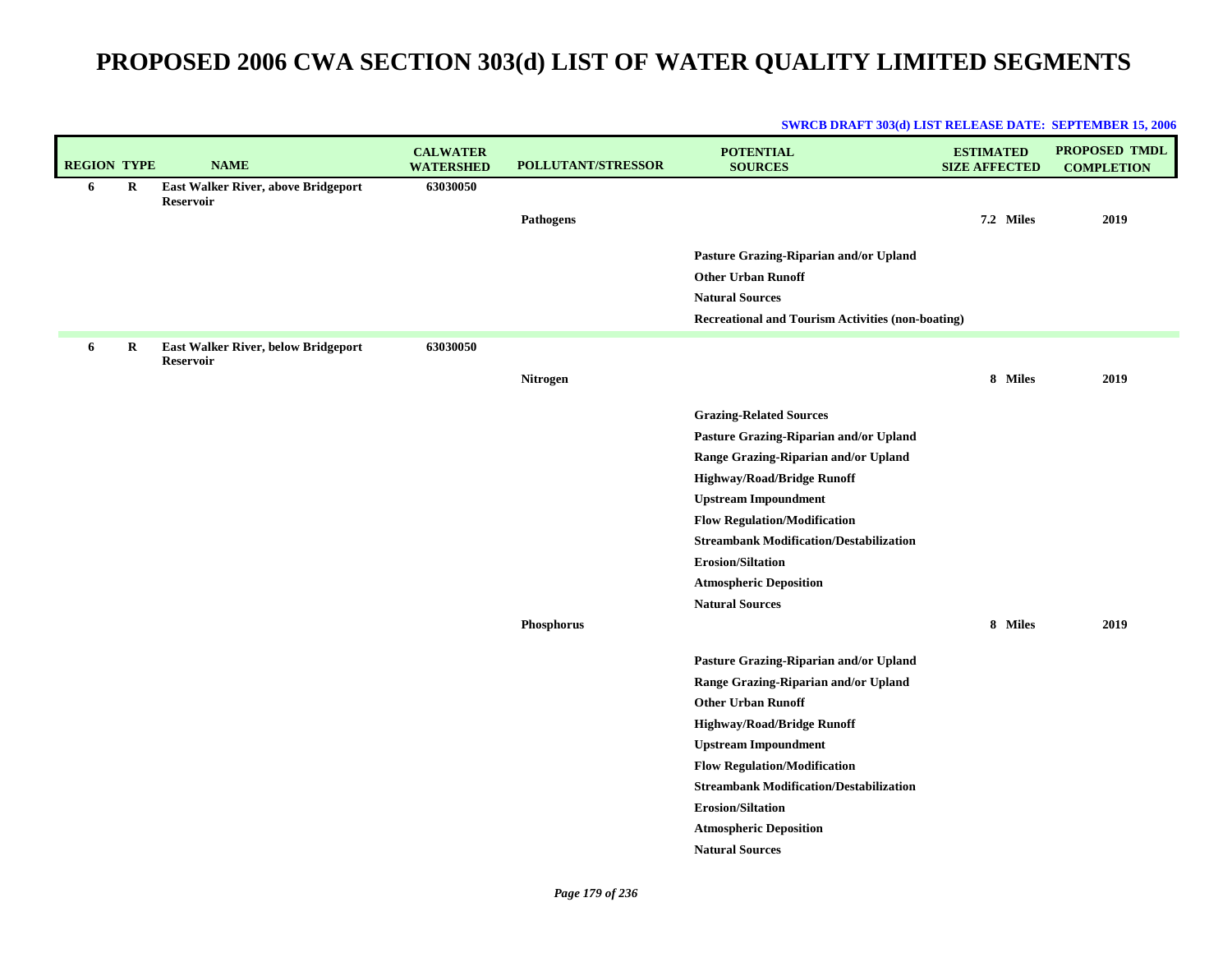| <b>REGION TYPE</b> |          | <b>NAME</b>                       | <b>CALWATER</b><br><b>WATERSHED</b> | POLLUTANT/STRESSOR                              | <b>POTENTIAL</b><br><b>SOURCES</b>                                                                                                                                                                                                                  | <b>ESTIMATED</b><br><b>SIZE AFFECTED</b> | <b>PROPOSED TMDL</b><br><b>COMPLETION</b> |
|--------------------|----------|-----------------------------------|-------------------------------------|-------------------------------------------------|-----------------------------------------------------------------------------------------------------------------------------------------------------------------------------------------------------------------------------------------------------|------------------------------------------|-------------------------------------------|
|                    |          |                                   |                                     | <b>Sedimentation/Siltation</b>                  |                                                                                                                                                                                                                                                     | 8 Miles                                  | 2019                                      |
|                    |          |                                   |                                     |                                                 | <b>Grazing-Related Sources</b><br><b>Highway/Road/Bridge Runoff</b><br><b>Urban Runoff--Erosion and Sedimentation</b><br><b>Upstream Impoundment</b><br><b>Erosion/Siltation</b>                                                                    |                                          |                                           |
| 6                  | $\bf{R}$ | <b>General Creek</b>              | 63420030                            | <b>Iron</b>                                     |                                                                                                                                                                                                                                                     | 9.1 Miles                                | 2019                                      |
|                    |          |                                   |                                     | Phosphorus                                      | Silviculture<br><b>Natural Sources</b><br><b>Erosion/Siltation</b><br><b>Atmospheric Deposition</b><br><b>Natural Sources</b>                                                                                                                       | 9.1 Miles                                | 2019                                      |
| 6                  | R        | <b>Gray Creek (Nevada County)</b> | 63520052                            | <b>Sedimentation/Siltation</b>                  | Sediment from disturbance of naturally highly erosive watershed.<br><b>Silviculture</b><br><b>Natural Sources</b><br><b>Nonpoint Source</b>                                                                                                         | 2.8 Miles                                | 2006                                      |
| 6                  | L        | <b>Haiwee Reservoir</b>           | 62410071                            | Copper<br>Regional Water Quality Control Board. | Copper problems related to algicide used to prevent taste/odor problems in drinking water supplies. TMDL development<br>in progress. A determination of whether or not this water body is a water of the United States will be made by the<br>Other | 1703 Acres                               | 2004                                      |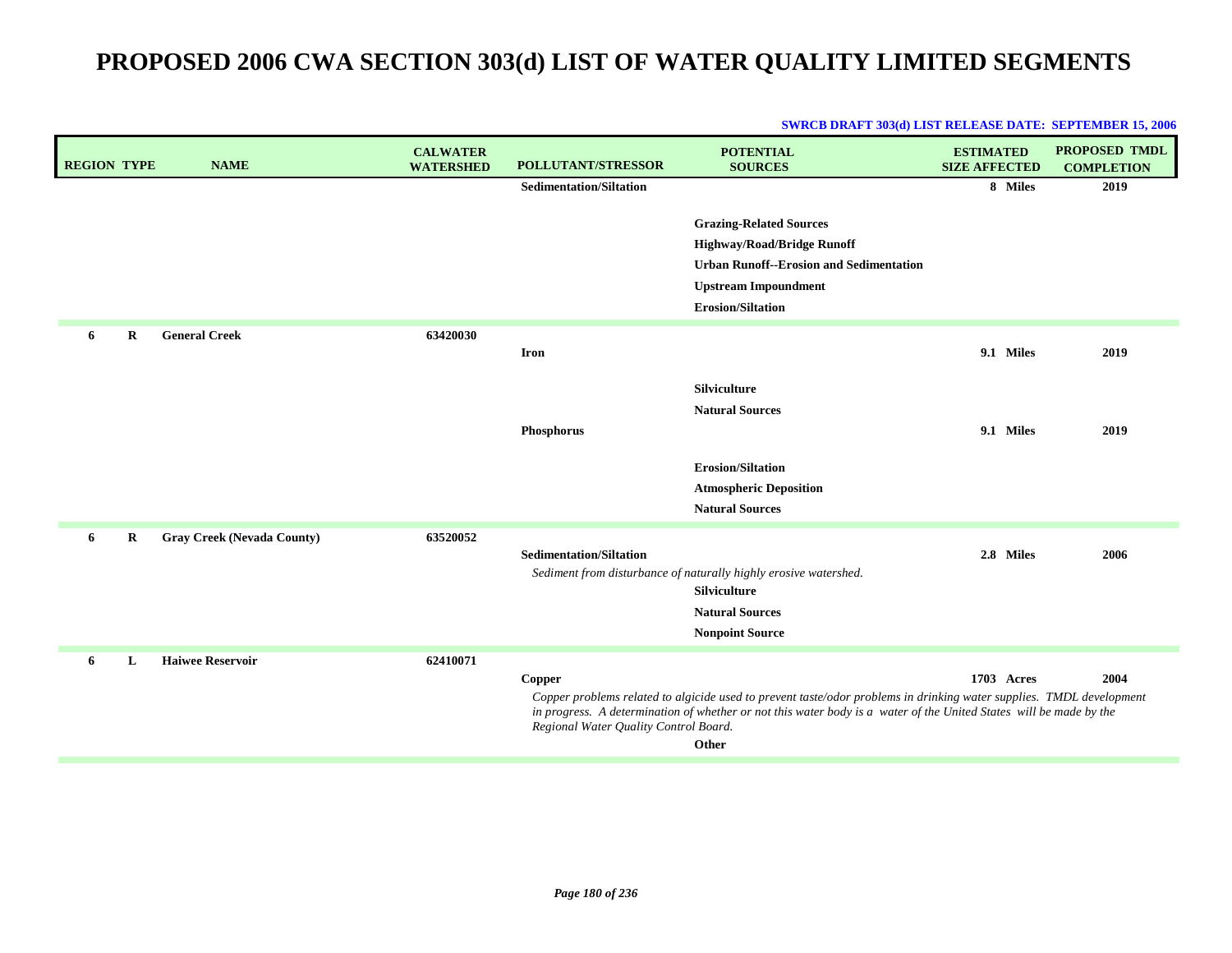| <b>REGION TYPE</b> |   | <b>NAME</b>                                                           | <b>CALWATER</b><br><b>WATERSHED</b> | POLLUTANT/STRESSOR                | <b>POTENTIAL</b><br><b>SOURCES</b>                       | <b>ESTIMATED</b><br><b>SIZE AFFECTED</b> | <b>PROPOSED TMDL</b><br><b>COMPLETION</b> |
|--------------------|---|-----------------------------------------------------------------------|-------------------------------------|-----------------------------------|----------------------------------------------------------|------------------------------------------|-------------------------------------------|
| 6                  | R | <b>Heavenly Valley Creek (source to USFS</b><br>boundary)             | 63410031                            |                                   |                                                          |                                          |                                           |
|                    |   |                                                                       |                                     | <b>Chloride</b>                   |                                                          | 2 Miles                                  | 2019                                      |
|                    |   |                                                                       |                                     | Chloride standard may be revised. |                                                          |                                          |                                           |
|                    |   |                                                                       |                                     |                                   | <b>Highway/Road/Bridge Runoff</b>                        |                                          |                                           |
|                    |   |                                                                       |                                     |                                   | <b>Atmospheric Deposition</b>                            |                                          |                                           |
|                    |   |                                                                       |                                     |                                   | <b>Natural Sources</b>                                   |                                          |                                           |
|                    |   |                                                                       |                                     |                                   | <b>Source Unknown</b>                                    |                                          |                                           |
|                    |   |                                                                       |                                     | Phosphorus                        |                                                          | 2 Miles                                  | 2019                                      |
|                    |   |                                                                       |                                     |                                   | <b>Erosion/Siltation</b>                                 |                                          |                                           |
|                    |   |                                                                       |                                     |                                   | <b>Atmospheric Deposition</b>                            |                                          |                                           |
|                    |   |                                                                       |                                     |                                   | <b>Natural Sources</b>                                   |                                          |                                           |
|                    |   |                                                                       |                                     |                                   | <b>Recreational and Tourism Activities (non-boating)</b> |                                          |                                           |
| 6                  | R | <b>Heavenly Valley Creek (USFS boundary to</b><br><b>Trout Creek)</b> | 63410031                            |                                   |                                                          |                                          |                                           |
|                    |   |                                                                       |                                     | <b>Chloride</b>                   |                                                          | 1.4 Miles                                | 2019                                      |
|                    |   |                                                                       |                                     |                                   | <b>Highway/Road/Bridge Runoff</b>                        |                                          |                                           |
|                    |   |                                                                       |                                     |                                   | <b>Atmospheric Deposition</b>                            |                                          |                                           |
|                    |   |                                                                       |                                     |                                   | <b>Natural Sources</b>                                   |                                          |                                           |
|                    |   |                                                                       |                                     |                                   | <b>Source Unknown</b>                                    |                                          |                                           |
|                    |   |                                                                       |                                     | <b>Sedimentation/Siltation</b>    |                                                          | 1.4 Miles                                | 2019                                      |
|                    |   |                                                                       |                                     |                                   | <b>Construction/Land Development</b>                     |                                          |                                           |
|                    |   |                                                                       |                                     |                                   | <b>Land Development</b>                                  |                                          |                                           |
|                    |   |                                                                       |                                     |                                   | Hydromodification                                        |                                          |                                           |
|                    |   |                                                                       |                                     |                                   | <b>Habitat Modification</b>                              |                                          |                                           |
|                    |   |                                                                       |                                     |                                   | <b>Recreational and Tourism Activities (non-boating)</b> |                                          |                                           |
|                    |   |                                                                       |                                     |                                   | <b>Nonpoint Source</b>                                   |                                          |                                           |
|                    |   |                                                                       |                                     |                                   |                                                          |                                          |                                           |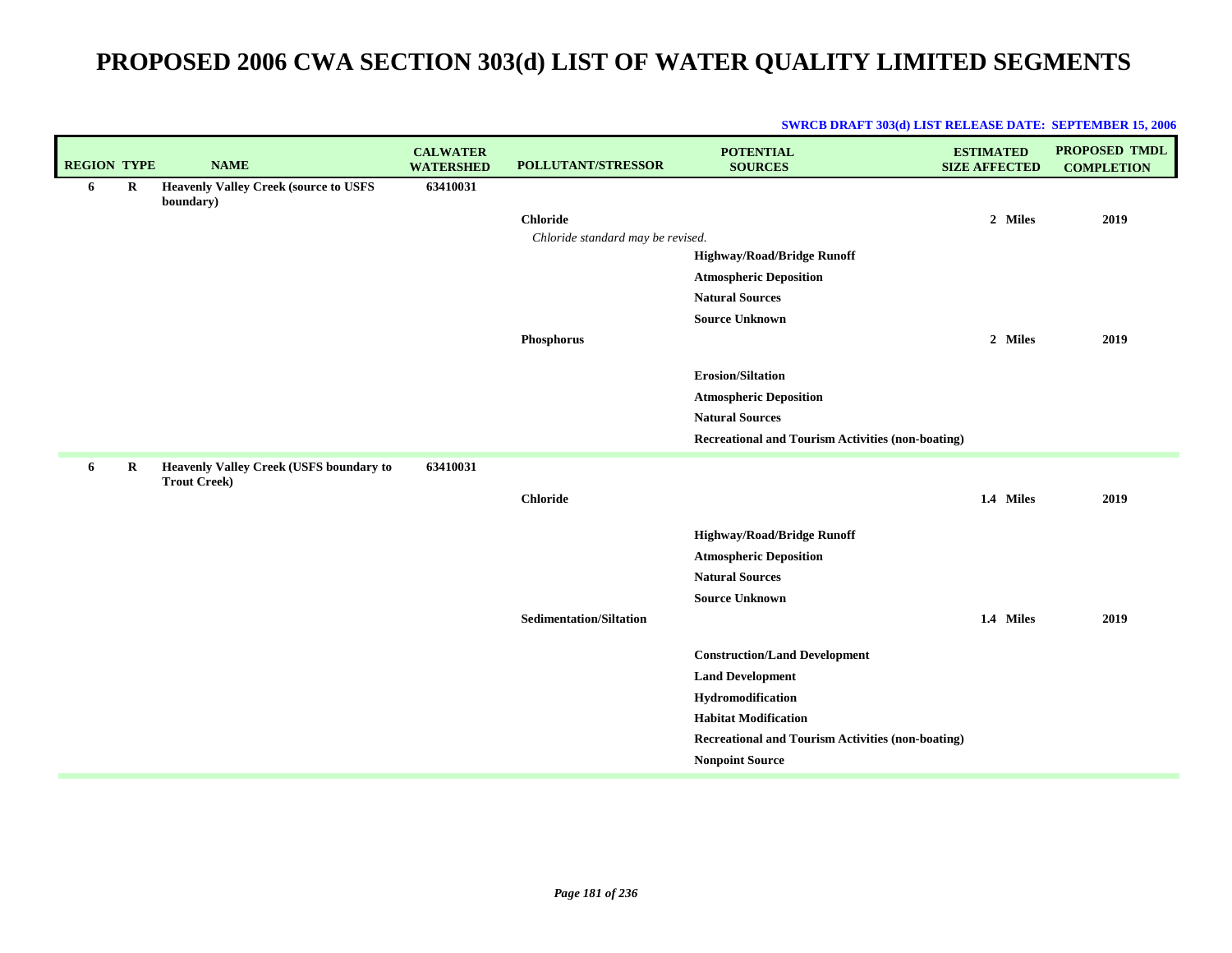| <b>REGION TYPE</b> |   | <b>NAME</b>                                 | <b>CALWATER</b><br><b>WATERSHED</b> | <b>POLLUTANT/STRESSOR</b> | <b>POTENTIAL</b><br><b>SOURCES</b>                                                                                 | <b>ESTIMATED</b><br><b>SIZE AFFECTED</b> | <b>PROPOSED TMDL</b><br><b>COMPLETION</b> |
|--------------------|---|---------------------------------------------|-------------------------------------|---------------------------|--------------------------------------------------------------------------------------------------------------------|------------------------------------------|-------------------------------------------|
| 6                  | S | <b>Honey Lake</b>                           | 63710060                            |                           |                                                                                                                    |                                          |                                           |
|                    |   |                                             |                                     | <b>Arsenic</b>            |                                                                                                                    | 57756 Acres                              | 2019                                      |
|                    |   |                                             |                                     | determine need for TMDL.  | Arsenic is ultimately from natural sources, but lake is affected by geothermal discharges. Further study needed to |                                          |                                           |
|                    |   |                                             |                                     |                           | <b>Geothermal Development</b>                                                                                      |                                          |                                           |
|                    |   |                                             |                                     |                           | <b>Flow Regulation/Modification</b>                                                                                |                                          |                                           |
|                    |   |                                             |                                     |                           | <b>Natural Sources</b>                                                                                             |                                          |                                           |
|                    |   |                                             |                                     |                           | <b>Nonpoint Source</b>                                                                                             |                                          |                                           |
|                    |   |                                             |                                     | Salinity/TDS/Chlorides    |                                                                                                                    | 57756 Acres                              | 2019                                      |
|                    |   |                                             |                                     |                           | Further study needed to determine extent of impairment and need for TMDL.                                          |                                          |                                           |
|                    |   |                                             |                                     |                           | <b>Agriculture</b>                                                                                                 |                                          |                                           |
|                    |   |                                             |                                     |                           | <b>Agricultural Return Flows</b>                                                                                   |                                          |                                           |
|                    |   |                                             |                                     |                           | <b>Geothermal Development</b>                                                                                      |                                          |                                           |
|                    |   |                                             |                                     |                           | <b>Agricultural Water Diversion</b>                                                                                |                                          |                                           |
|                    |   |                                             |                                     |                           | <b>Sediment Resuspension</b>                                                                                       |                                          |                                           |
|                    |   |                                             |                                     |                           | <b>Natural Sources</b>                                                                                             |                                          |                                           |
|                    |   |                                             |                                     |                           | <b>Nonpoint Source</b>                                                                                             |                                          |                                           |
| 6                  | W | <b>Honey Lake Area Wetlands</b>             | 63710060                            |                           |                                                                                                                    |                                          |                                           |
|                    |   |                                             |                                     | <b>Metals</b>             |                                                                                                                    | 62590 Acres                              | 2019                                      |
|                    |   |                                             |                                     |                           | Additional monitoring needed to determine extent of impairment and need for TMDL                                   |                                          |                                           |
|                    |   |                                             |                                     |                           | <b>Agriculture</b>                                                                                                 |                                          |                                           |
|                    |   |                                             |                                     |                           | <b>Geothermal Development</b>                                                                                      |                                          |                                           |
|                    |   |                                             |                                     |                           | <b>Natural Sources</b>                                                                                             |                                          |                                           |
|                    |   |                                             |                                     |                           | <b>Nonpoint Source</b>                                                                                             |                                          |                                           |
| 6                  | S | <b>Honey Lake Wildfowl Management Ponds</b> | 63720095                            |                           |                                                                                                                    |                                          |                                           |
|                    |   |                                             |                                     | <b>Metals</b>             |                                                                                                                    | 665 Acres                                | 2019                                      |
|                    |   |                                             |                                     |                           | Further monitoring needed to determine extent of impairment and need for TMDL.                                     |                                          |                                           |
|                    |   |                                             |                                     |                           | <b>Agriculture</b>                                                                                                 |                                          |                                           |
|                    |   |                                             |                                     |                           | <b>Geothermal Development</b>                                                                                      |                                          |                                           |
|                    |   |                                             |                                     |                           | <b>Natural Sources</b>                                                                                             |                                          |                                           |
|                    |   |                                             |                                     | Salinity/TDS/Chlorides    |                                                                                                                    | 665 Acres                                | 2019                                      |
|                    |   |                                             |                                     |                           | Further monitoring needed to determine extent of impairment and need for TMDL.<br>Agriculture                      |                                          |                                           |
|                    |   |                                             |                                     |                           | <b>Geothermal Development</b>                                                                                      |                                          |                                           |
|                    |   |                                             |                                     |                           | <b>Natural Sources</b>                                                                                             |                                          |                                           |
|                    |   |                                             |                                     |                           |                                                                                                                    |                                          |                                           |
|                    |   |                                             |                                     | Page 182 of 236           |                                                                                                                    |                                          |                                           |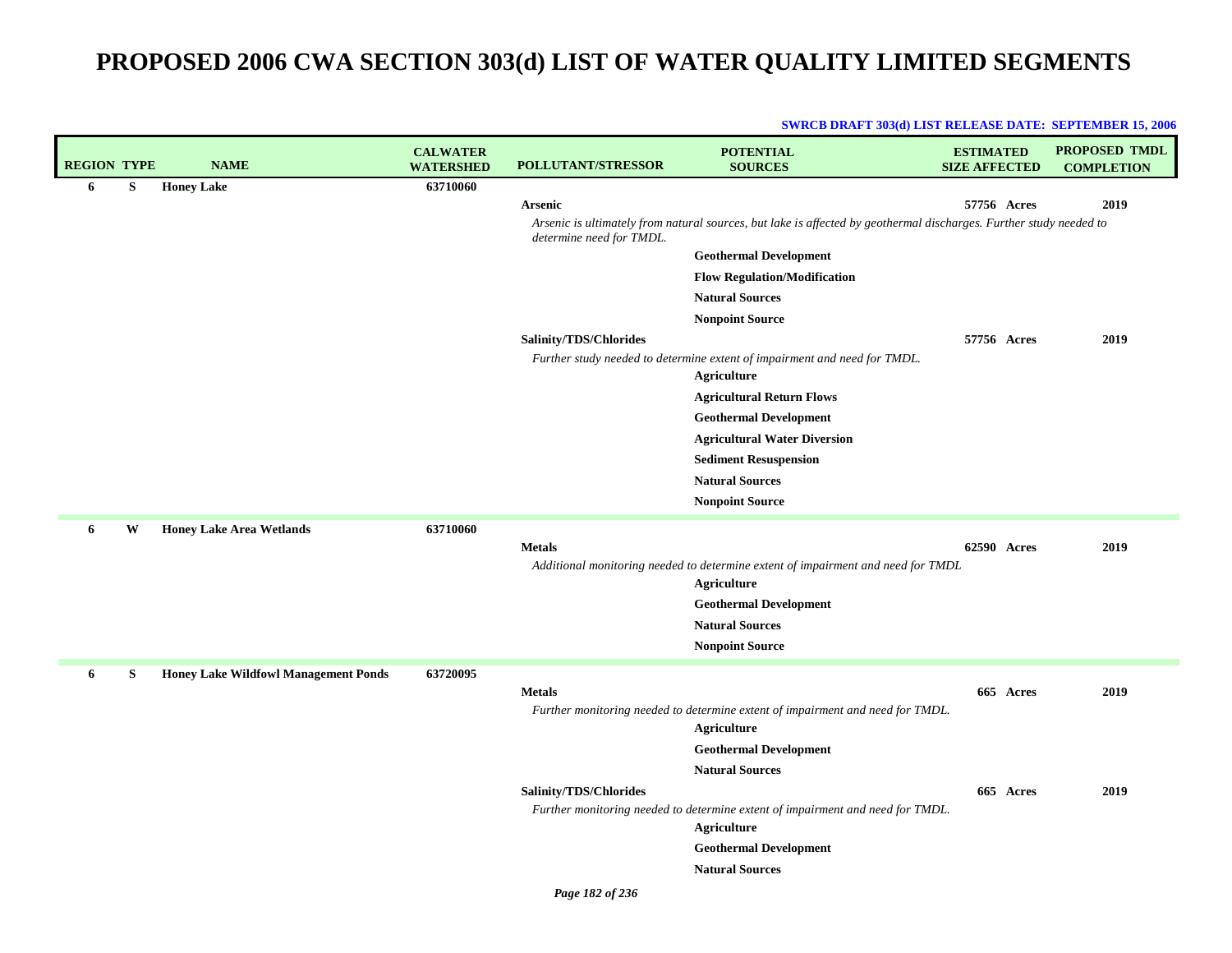| <b>REGION TYPE</b> |   | <b>NAME</b>                         | <b>CALWATER</b><br><b>WATERSHED</b> | <b>POLLUTANT/STRESSOR</b>                                          | <b>POTENTIAL</b><br><b>SOURCES</b>                                                                                 | <b>ESTIMATED</b><br><b>SIZE AFFECTED</b> | <b>PROPOSED TMDL</b><br><b>COMPLETION</b> |
|--------------------|---|-------------------------------------|-------------------------------------|--------------------------------------------------------------------|--------------------------------------------------------------------------------------------------------------------|------------------------------------------|-------------------------------------------|
|                    |   |                                     |                                     | <b>Trace Elements</b>                                              |                                                                                                                    | 665 Acres                                | 2019                                      |
|                    |   |                                     |                                     |                                                                    | Further monitoring needed to determine extent of impairment and need for TMDL.<br><b>Geothermal Development</b>    |                                          |                                           |
|                    |   |                                     |                                     |                                                                    | <b>Nurseries</b>                                                                                                   |                                          |                                           |
| 6                  | R | <b>Hot Springs Canyon Creek</b>     | 63030042                            |                                                                    |                                                                                                                    |                                          |                                           |
|                    |   |                                     |                                     | <b>Sedimentation/Siltation</b>                                     |                                                                                                                    | 2.9 Miles                                | 2008                                      |
|                    |   |                                     |                                     |                                                                    | Listed on basis of limited data; further monitoring may support delisting.<br>Range Grazing-Riparian and/or Upland |                                          |                                           |
| 6                  | R | <b>Indian Creek (Alpine County)</b> | 63220010                            |                                                                    |                                                                                                                    |                                          |                                           |
|                    |   |                                     |                                     | <b>Pathogens</b>                                                   |                                                                                                                    | 13 Miles                                 | 2019                                      |
|                    |   |                                     |                                     |                                                                    | <b>Grazing-Related Sources</b>                                                                                     |                                          |                                           |
|                    |   |                                     |                                     |                                                                    | Pasture Grazing-Riparian and/or Upland                                                                             |                                          |                                           |
| 6                  | R | <b>Mammoth Creek</b>                | 60310053                            |                                                                    |                                                                                                                    |                                          |                                           |
|                    |   |                                     |                                     | <b>Mercury</b>                                                     |                                                                                                                    | 12 Miles                                 | 2019                                      |
|                    |   |                                     |                                     |                                                                    | <b>Source Unknown</b>                                                                                              |                                          |                                           |
|                    |   |                                     |                                     | <b>Metals</b>                                                      |                                                                                                                    | 12 Miles                                 | 2019                                      |
|                    |   |                                     |                                     |                                                                    | Needs monitoring to determine current extent of impairment and need for TMDL.<br><b>Other Urban Runoff</b>         |                                          |                                           |
|                    |   |                                     |                                     |                                                                    | <b>Natural Sources</b>                                                                                             |                                          |                                           |
|                    |   |                                     |                                     |                                                                    | <b>Nonpoint Source</b>                                                                                             |                                          |                                           |
| 6                  | R | <b>Monitor Creek</b>                | 63210070                            |                                                                    |                                                                                                                    |                                          |                                           |
|                    |   |                                     |                                     | <b>Aluminum</b><br>TMDL to be coordinated with CERCLA remediation. |                                                                                                                    | 4 Miles                                  | 2019                                      |
|                    |   |                                     |                                     |                                                                    | <b>Mill Tailings</b>                                                                                               |                                          |                                           |
|                    |   |                                     |                                     |                                                                    | <b>Mine Tailings</b>                                                                                               |                                          |                                           |
|                    |   |                                     |                                     |                                                                    | <b>Acid Mine Drainage</b>                                                                                          |                                          |                                           |
|                    |   |                                     |                                     |                                                                    | <b>Inactive Mining</b>                                                                                             |                                          |                                           |
|                    |   |                                     |                                     |                                                                    | <b>Natural Sources</b>                                                                                             |                                          |                                           |
|                    |   |                                     |                                     |                                                                    | <b>Nonpoint/Point Source</b>                                                                                       |                                          |                                           |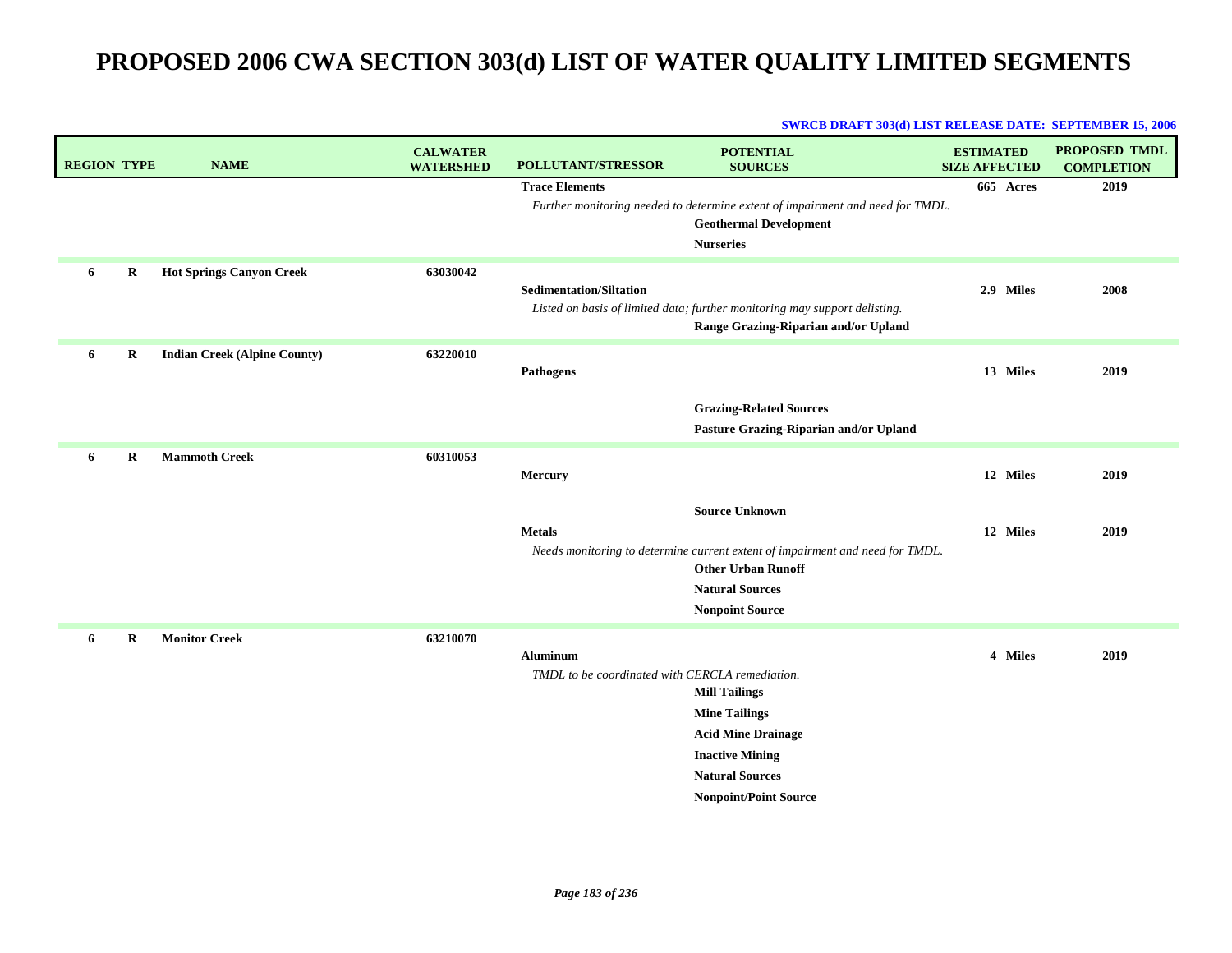| <b>REGION TYPE</b> | <b>NAME</b> | <b>CALWATER</b><br><b>WATERSHED</b> | <b>POLLUTANT/STRESSOR</b>                       | <b>POTENTIAL</b><br><b>SOURCES</b> | <b>ESTIMATED</b><br><b>SIZE AFFECTED</b> | <b>PROPOSED TMDL</b><br><b>COMPLETION</b> |
|--------------------|-------------|-------------------------------------|-------------------------------------------------|------------------------------------|------------------------------------------|-------------------------------------------|
|                    |             |                                     | Iron                                            |                                    | 4 Miles                                  | 2019                                      |
|                    |             |                                     | TMDL to be coordinated with CERCLA remediation. |                                    |                                          |                                           |
|                    |             |                                     |                                                 | <b>Mill Tailings</b>               |                                          |                                           |
|                    |             |                                     |                                                 | <b>Mine Tailings</b>               |                                          |                                           |
|                    |             |                                     |                                                 | <b>Acid Mine Drainage</b>          |                                          |                                           |
|                    |             |                                     |                                                 | <b>Inactive Mining</b>             |                                          |                                           |
|                    |             |                                     |                                                 | <b>Natural Sources</b>             |                                          |                                           |
|                    |             |                                     |                                                 | <b>Nonpoint/Point Source</b>       |                                          |                                           |
|                    |             |                                     | <b>Manganese</b>                                |                                    | 4 Miles                                  | 2019                                      |
|                    |             |                                     | TMDL to be coordinated with CERCLA remediation. | <b>Mill Tailings</b>               |                                          |                                           |
|                    |             |                                     |                                                 | <b>Mine Tailings</b>               |                                          |                                           |
|                    |             |                                     |                                                 | <b>Acid Mine Drainage</b>          |                                          |                                           |
|                    |             |                                     |                                                 | <b>Inactive Mining</b>             |                                          |                                           |
|                    |             |                                     |                                                 | <b>Natural Sources</b>             |                                          |                                           |
|                    |             |                                     |                                                 | <b>Nonpoint/Point Source</b>       |                                          |                                           |
|                    |             |                                     | <b>Silver</b>                                   |                                    | 4 Miles                                  | 2019                                      |
|                    |             |                                     | TMDL to be coordinated with CERCLA remediation. |                                    |                                          |                                           |
|                    |             |                                     |                                                 | <b>Mill Tailings</b>               |                                          |                                           |
|                    |             |                                     |                                                 | <b>Mine Tailings</b>               |                                          |                                           |
|                    |             |                                     |                                                 | <b>Acid Mine Drainage</b>          |                                          |                                           |
|                    |             |                                     |                                                 | <b>Inactive Mining</b>             |                                          |                                           |
|                    |             |                                     |                                                 | <b>Natural Sources</b>             |                                          |                                           |
|                    |             |                                     |                                                 | <b>Nonpoint Source</b>             |                                          |                                           |
|                    |             |                                     | <b>Sulfates</b>                                 |                                    | 4 Miles                                  | 2019                                      |
|                    |             |                                     | TMDL to be coordinated with CERCLA remediation. |                                    |                                          |                                           |
|                    |             |                                     |                                                 | <b>Mill Tailings</b>               |                                          |                                           |
|                    |             |                                     |                                                 | <b>Mine Tailings</b>               |                                          |                                           |
|                    |             |                                     |                                                 | <b>Acid Mine Drainage</b>          |                                          |                                           |
|                    |             |                                     |                                                 | <b>Inactive Mining</b>             |                                          |                                           |
|                    |             |                                     |                                                 | <b>Nonpoint/Point Source</b>       |                                          |                                           |
|                    |             |                                     |                                                 |                                    |                                          |                                           |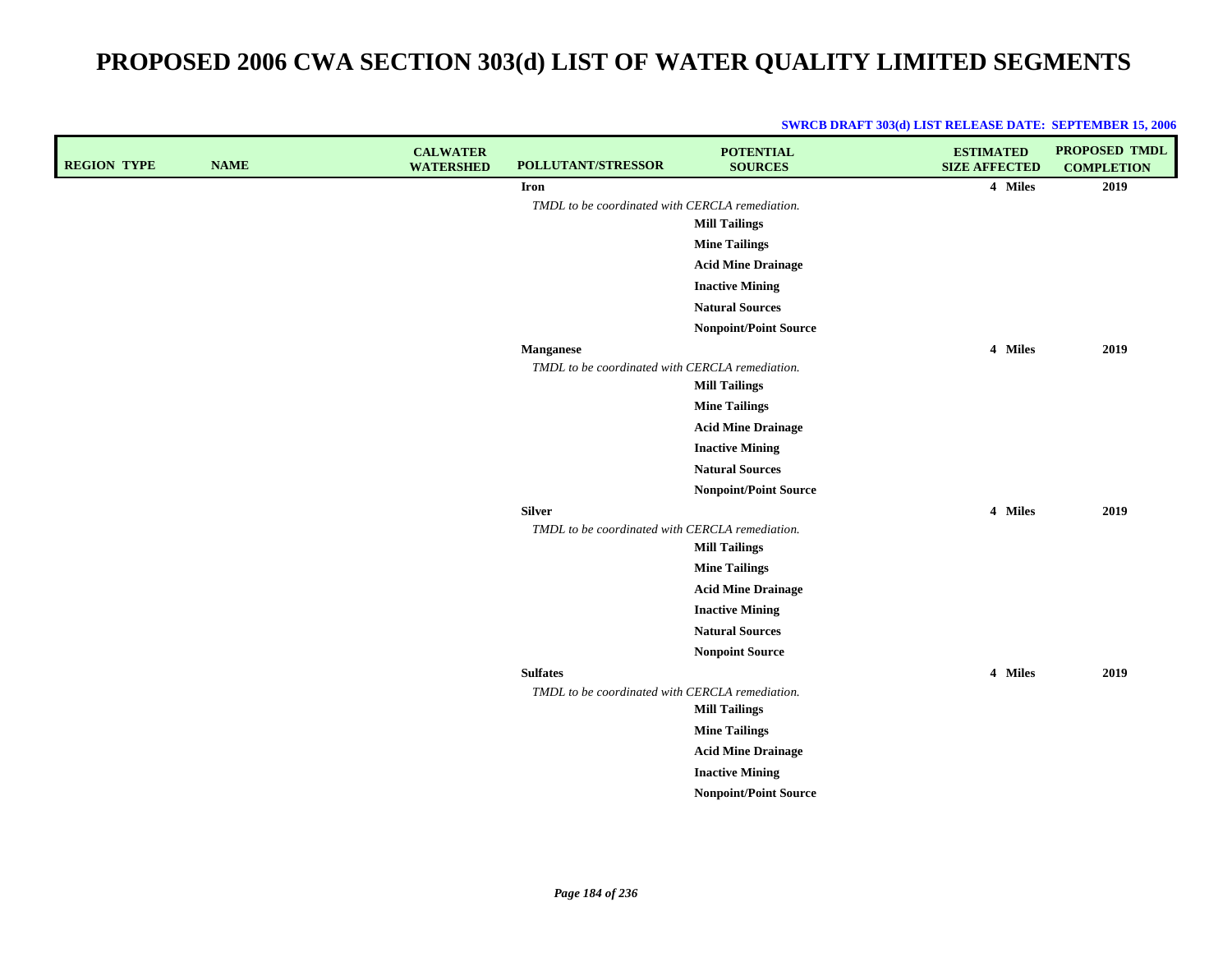| <b>REGION TYPE</b> | <b>NAME</b>                            | <b>CALWATER</b><br><b>WATERSHED</b> | <b>POLLUTANT/STRESSOR</b>                       | <b>POTENTIAL</b><br><b>SOURCES</b>                                        | <b>ESTIMATED</b><br><b>SIZE AFFECTED</b> | <b>PROPOSED TMDL</b><br><b>COMPLETION</b> |
|--------------------|----------------------------------------|-------------------------------------|-------------------------------------------------|---------------------------------------------------------------------------|------------------------------------------|-------------------------------------------|
|                    |                                        |                                     | <b>Total Dissolved Solids</b>                   |                                                                           | 4 Miles                                  | 2019                                      |
|                    |                                        |                                     | TMDL to be coordinated with CERCLA remediation. |                                                                           |                                          |                                           |
|                    |                                        |                                     |                                                 | <b>Mill Tailings</b>                                                      |                                          |                                           |
|                    |                                        |                                     |                                                 | <b>Mine Tailings</b>                                                      |                                          |                                           |
|                    |                                        |                                     |                                                 | <b>Acid Mine Drainage</b>                                                 |                                          |                                           |
|                    |                                        |                                     |                                                 | <b>Inactive Mining</b>                                                    |                                          |                                           |
|                    |                                        |                                     |                                                 | <b>Natural Sources</b>                                                    |                                          |                                           |
|                    |                                        |                                     |                                                 | <b>Nonpoint/Point Source</b>                                              |                                          |                                           |
| 6<br>L             | <b>Pleasant Valley Reservoir</b>       | 60320000                            |                                                 |                                                                           |                                          |                                           |
|                    |                                        |                                     | <b>Organic Enrichment/Low Dissolved Oxygen</b>  |                                                                           | 99 Acres                                 | 2019                                      |
|                    |                                        |                                     |                                                 | <b>Flow Regulation/Modification</b>                                       |                                          |                                           |
|                    |                                        |                                     |                                                 | <b>Nonpoint Source</b>                                                    |                                          |                                           |
| 6<br>R             | Robinson Creek (Hwy 395 to Bridgeport  | 63030050                            |                                                 |                                                                           |                                          |                                           |
|                    | Res)                                   |                                     | Pathogens                                       |                                                                           | 1.8 Miles                                | 2019                                      |
|                    |                                        |                                     |                                                 |                                                                           |                                          |                                           |
|                    |                                        |                                     |                                                 | Pasture Grazing-Riparian and/or Upland                                    |                                          |                                           |
|                    |                                        |                                     |                                                 | <b>Agricultural Return Flows</b>                                          |                                          |                                           |
|                    |                                        |                                     |                                                 | <b>Onsite Wastewater Systems (Septic Tanks)</b>                           |                                          |                                           |
|                    |                                        |                                     |                                                 | <b>Natural Sources</b>                                                    |                                          |                                           |
|                    |                                        |                                     |                                                 | <b>Recreational and Tourism Activities (non-boating)</b>                  |                                          |                                           |
| 6<br>R             | Robinson Creek (Twin Lakes to Hwy 395) | 63030050                            |                                                 |                                                                           |                                          |                                           |
|                    |                                        |                                     | <b>Pathogens</b>                                |                                                                           | 9.1 Miles                                | 2019                                      |
|                    |                                        |                                     |                                                 |                                                                           |                                          |                                           |
|                    |                                        |                                     |                                                 | Pasture Grazing-Riparian and/or Upland                                    |                                          |                                           |
|                    |                                        |                                     |                                                 | <b>Onsite Wastewater Systems (Septic Tanks)</b><br><b>Natural Sources</b> |                                          |                                           |
|                    |                                        |                                     |                                                 | <b>Recreational and Tourism Activities (non-boating)</b>                  |                                          |                                           |
|                    |                                        |                                     |                                                 |                                                                           |                                          |                                           |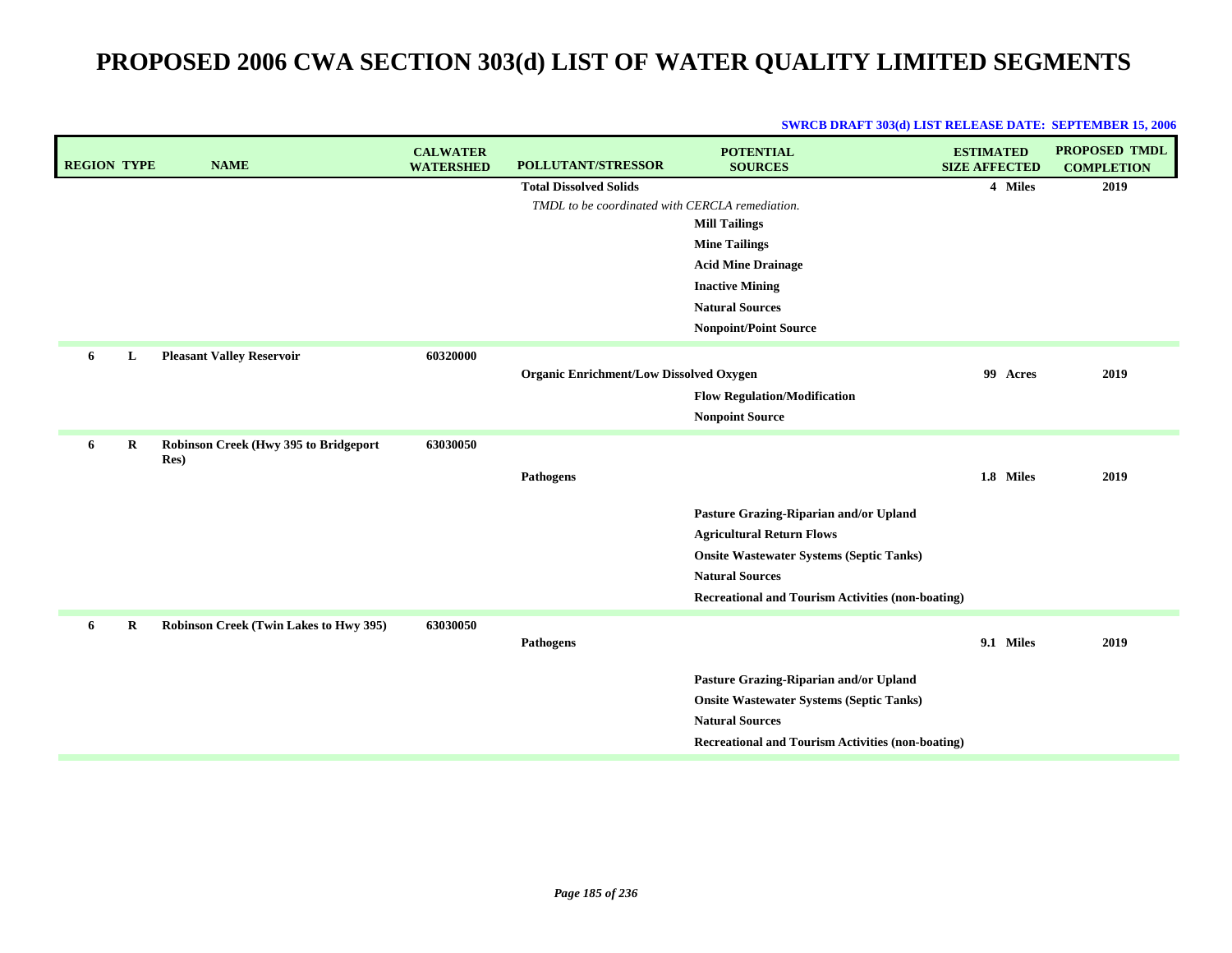| <b>REGION TYPE</b> |         | <b>NAME</b>          | <b>CALWATER</b><br><b>WATERSHED</b> | POLLUTANT/STRESSOR             | <b>POTENTIAL</b><br><b>SOURCES</b>                                                                                                                                                                                                                                                     | <b>ESTIMATED</b><br><b>SIZE AFFECTED</b> | <b>PROPOSED TMDL</b><br><b>COMPLETION</b> |
|--------------------|---------|----------------------|-------------------------------------|--------------------------------|----------------------------------------------------------------------------------------------------------------------------------------------------------------------------------------------------------------------------------------------------------------------------------------|------------------------------------------|-------------------------------------------|
| 6                  | R       | <b>Squaw Creek</b>   | 63520011                            | <b>Sedimentation/Siltation</b> |                                                                                                                                                                                                                                                                                        | 5.8 Miles                                | 2006                                      |
|                    |         |                      |                                     |                                | <b>Construction/Land Development</b><br><b>Other Urban Runoff</b><br>Hydromodification<br><b>Drainage/Filling Of Wetlands</b><br><b>Highway Maintenance and Runoff</b><br><b>Natural Sources</b><br><b>Recreational and Tourism Activities (non-boating)</b><br><b>Nonpoint Source</b> |                                          |                                           |
| 6                  | $\bf R$ | <b>Susan River</b>   | 63720095                            | <b>Mercury</b>                 |                                                                                                                                                                                                                                                                                        | 58 Miles                                 | 2019                                      |
|                    |         |                      |                                     | <b>Unknown Toxicity</b>        | <b>Source Unknown</b>                                                                                                                                                                                                                                                                  | 58 Miles                                 | 2007                                      |
| 6                  | $\bf R$ | <b>Swauger Creek</b> | 63040012                            |                                | <b>Source Unknown</b>                                                                                                                                                                                                                                                                  |                                          |                                           |
|                    |         |                      |                                     | <b>Pathogens</b>               |                                                                                                                                                                                                                                                                                        | 14 Miles                                 | 2019                                      |
|                    |         |                      |                                     |                                | Pasture Grazing-Riparian and/or Upland<br>Range Grazing-Riparian and/or Upland<br><b>Onsite Wastewater Systems (Septic Tanks)</b><br><b>Natural Sources</b><br><b>Recreational and Tourism Activities (non-boating)</b>                                                                |                                          |                                           |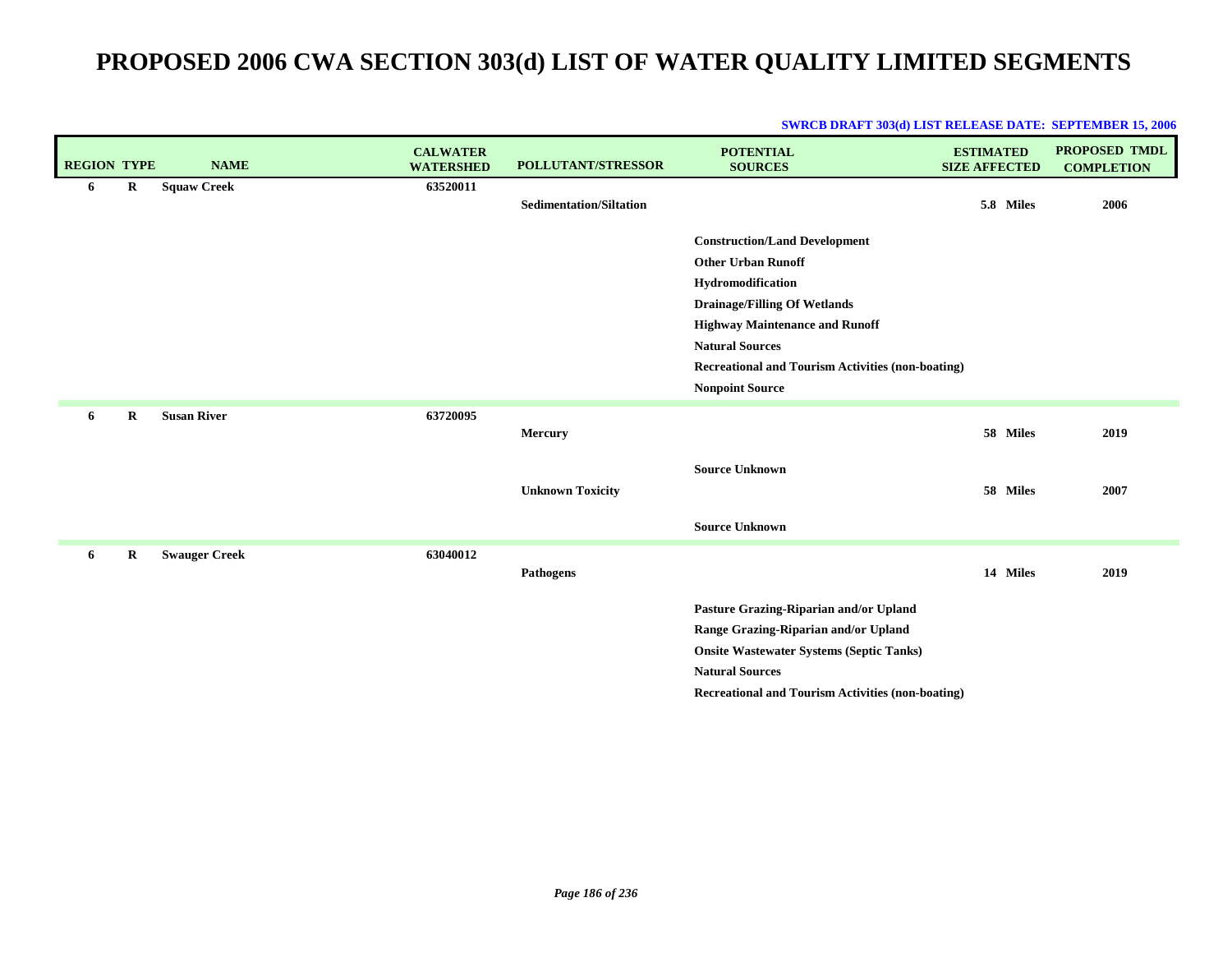| <b>REGION TYPE</b> | <b>NAME</b> | <b>CALWATER</b><br><b>WATERSHED</b> | POLLUTANT/STRESSOR | <b>POTENTIAL</b><br><b>SOURCES</b>                                                                                                                                                                                                                                                                              | <b>ESTIMATED</b><br><b>SIZE AFFECTED</b> | <b>PROPOSED TMDL</b><br><b>COMPLETION</b> |
|--------------------|-------------|-------------------------------------|--------------------|-----------------------------------------------------------------------------------------------------------------------------------------------------------------------------------------------------------------------------------------------------------------------------------------------------------------|------------------------------------------|-------------------------------------------|
|                    |             |                                     | Phosphorus         |                                                                                                                                                                                                                                                                                                                 | 14 Miles                                 | 2019                                      |
|                    |             |                                     |                    | Pasture Grazing-Riparian and/or Upland<br>Range Grazing-Riparian and/or Upland<br><b>Highway/Road/Bridge Runoff</b><br><b>Surface Runoff</b><br><b>Streambank Modification/Destabilization</b><br><b>Erosion/Siltation</b><br><b>Atmospheric Deposition</b><br><b>Natural Sources</b><br><b>Nonpoint Source</b> |                                          |                                           |
|                    |             |                                     |                    |                                                                                                                                                                                                                                                                                                                 |                                          |                                           |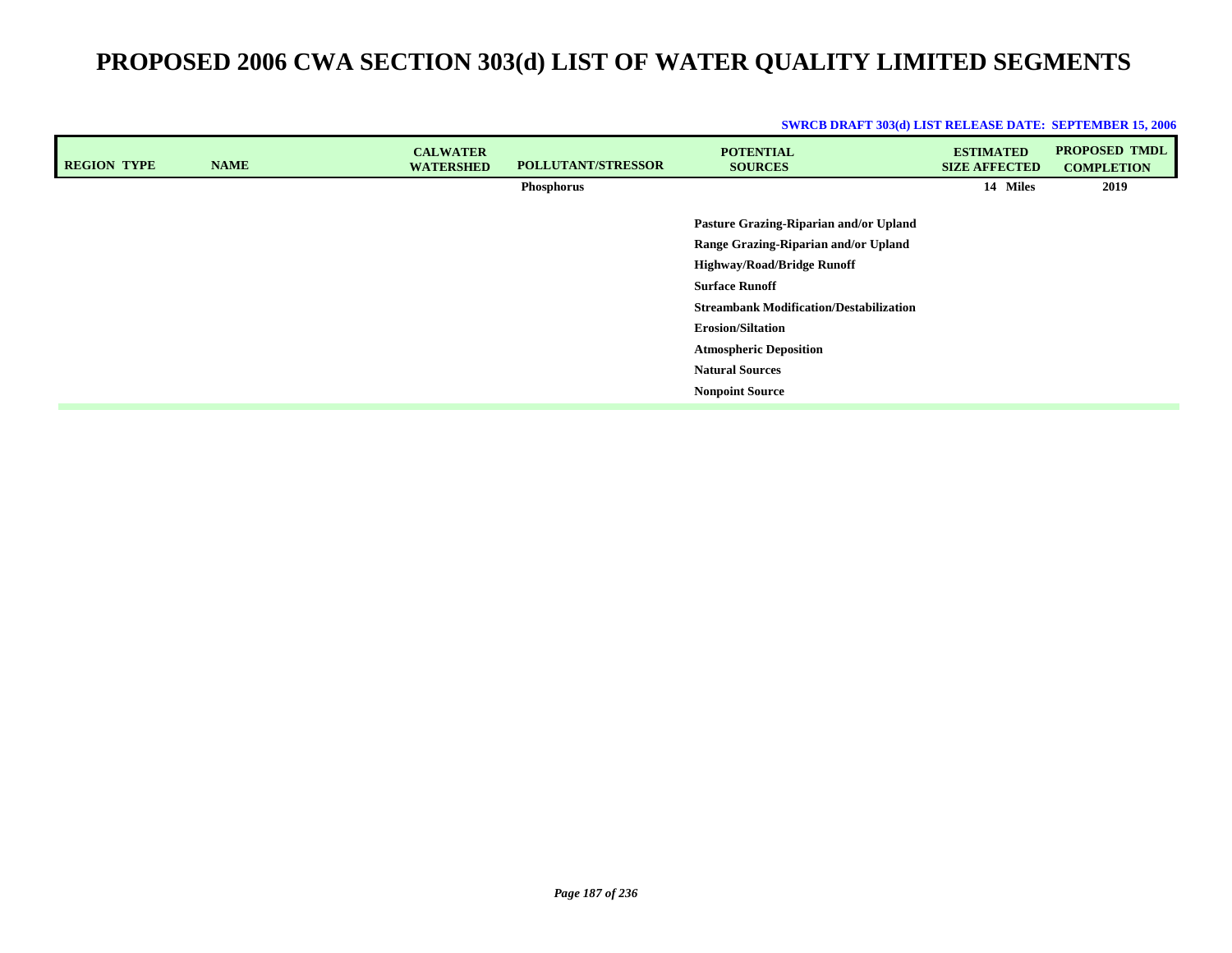| <b>REGION TYPE</b> |   | <b>NAME</b> | <b>CALWATER</b><br><b>WATERSHED</b> | POLLUTANT/STRESSOR | <b>POTENTIAL</b><br><b>SOURCES</b>                       | <b>ESTIMATED</b><br><b>SIZE AFFECTED</b> | <b>PROPOSED TMDL</b><br><b>COMPLETION</b> |
|--------------------|---|-------------|-------------------------------------|--------------------|----------------------------------------------------------|------------------------------------------|-------------------------------------------|
| 6                  | L | Tahoe, Lake | 63430010                            |                    |                                                          |                                          |                                           |
|                    |   |             |                                     | Nitrogen           |                                                          | 85364 Acres                              | 2007                                      |
|                    |   |             |                                     |                    | <b>Grazing-Related Sources</b>                           |                                          |                                           |
|                    |   |             |                                     |                    | Silviculture                                             |                                          |                                           |
|                    |   |             |                                     |                    | <b>Construction/Land Development</b>                     |                                          |                                           |
|                    |   |             |                                     |                    | <b>Land Development</b>                                  |                                          |                                           |
|                    |   |             |                                     |                    | <b>Urban Runoff/Storm Sewers</b>                         |                                          |                                           |
|                    |   |             |                                     |                    | <b>Urban Runoff--Non-industrial Permitted</b>            |                                          |                                           |
|                    |   |             |                                     |                    | <b>Other Urban Runoff</b>                                |                                          |                                           |
|                    |   |             |                                     |                    | <b>Highway/Road/Bridge Runoff</b>                        |                                          |                                           |
|                    |   |             |                                     |                    | <b>Surface Runoff</b>                                    |                                          |                                           |
|                    |   |             |                                     |                    | <b>Urban Runoff--Erosion and Sedimentation</b>           |                                          |                                           |
|                    |   |             |                                     |                    | Hydromodification                                        |                                          |                                           |
|                    |   |             |                                     |                    | <b>Habitat Modification</b>                              |                                          |                                           |
|                    |   |             |                                     |                    | <b>Removal of Riparian Vegetation</b>                    |                                          |                                           |
|                    |   |             |                                     |                    | <b>Streambank Modification/Destabilization</b>           |                                          |                                           |
|                    |   |             |                                     |                    | <b>Drainage/Filling Of Wetlands</b>                      |                                          |                                           |
|                    |   |             |                                     |                    | <b>Channel Erosion</b>                                   |                                          |                                           |
|                    |   |             |                                     |                    | <b>Erosion/Siltation</b>                                 |                                          |                                           |
|                    |   |             |                                     |                    | <b>Marinas and Recreational Boating</b>                  |                                          |                                           |
|                    |   |             |                                     |                    | <b>Atmospheric Deposition</b>                            |                                          |                                           |
|                    |   |             |                                     |                    | <b>Highway Maintenance and Runoff</b>                    |                                          |                                           |
|                    |   |             |                                     |                    | <b>Internal Nutrient Cycling (primarily lakes)</b>       |                                          |                                           |
|                    |   |             |                                     |                    | <b>Natural Sources</b>                                   |                                          |                                           |
|                    |   |             |                                     |                    | <b>Recreational and Tourism Activities (non-boating)</b> |                                          |                                           |
|                    |   |             |                                     |                    | <b>Golf course activities</b>                            |                                          |                                           |
|                    |   |             |                                     |                    | <b>Groundwater Loadings</b>                              |                                          |                                           |
|                    |   |             |                                     |                    |                                                          |                                          |                                           |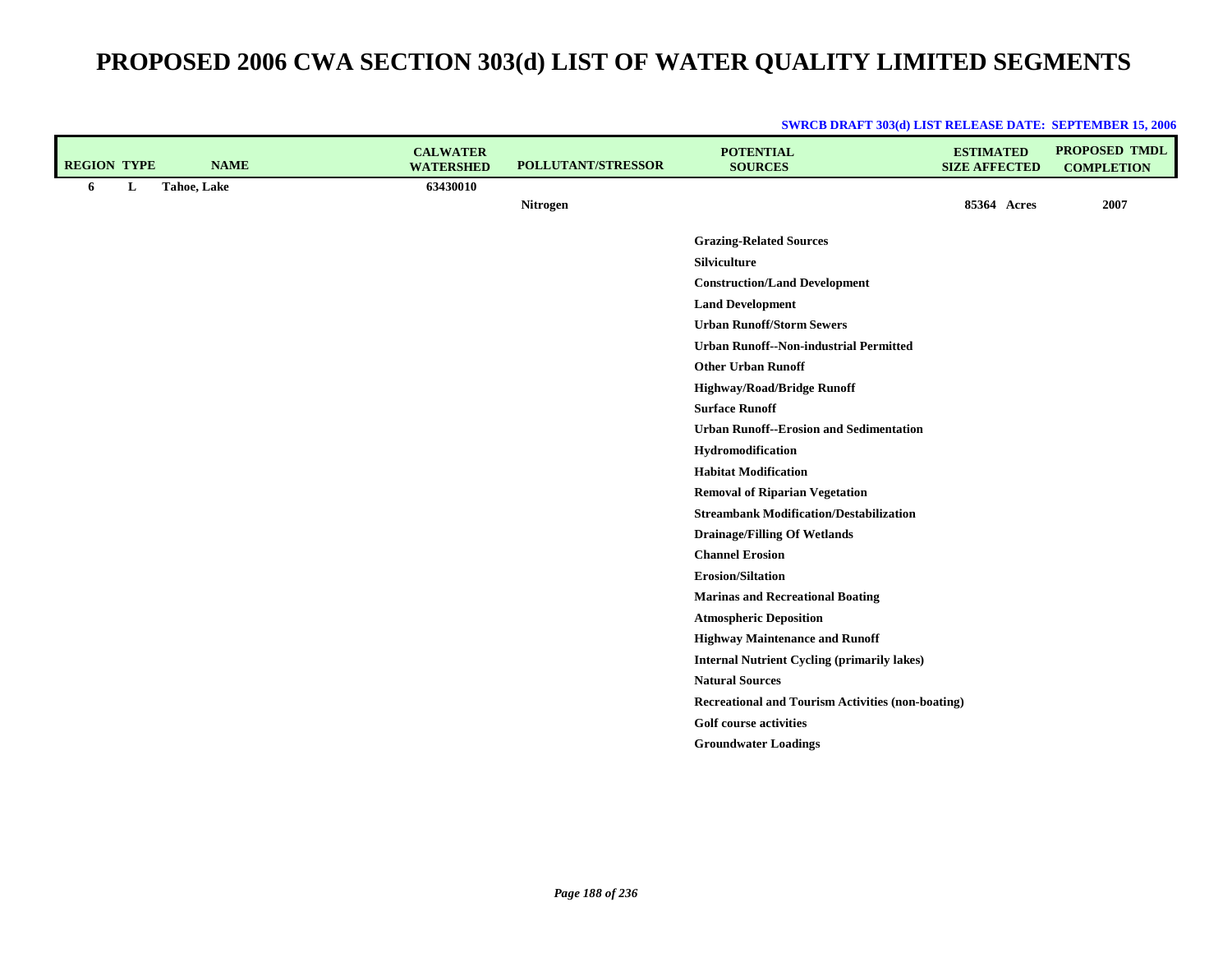| <b>REGION TYPE</b> | <b>NAME</b> | <b>CALWATER</b><br><b>WATERSHED</b> | POLLUTANT/STRESSOR | <b>POTENTIAL</b><br><b>SOURCES</b>                       | <b>ESTIMATED</b><br><b>SIZE AFFECTED</b> | <b>PROPOSED TMDL</b><br><b>COMPLETION</b> |
|--------------------|-------------|-------------------------------------|--------------------|----------------------------------------------------------|------------------------------------------|-------------------------------------------|
|                    |             |                                     | Phosphorus         |                                                          | 85364 Acres                              | 2007                                      |
|                    |             |                                     |                    |                                                          |                                          |                                           |
|                    |             |                                     |                    | <b>Grazing-Related Sources</b>                           |                                          |                                           |
|                    |             |                                     |                    | <b>Silviculture</b>                                      |                                          |                                           |
|                    |             |                                     |                    | <b>Highway/Road/Bridge Construction</b>                  |                                          |                                           |
|                    |             |                                     |                    | <b>Land Development</b>                                  |                                          |                                           |
|                    |             |                                     |                    | <b>Urban Runoff/Storm Sewers</b>                         |                                          |                                           |
|                    |             |                                     |                    | <b>Urban Runoff--Non-industrial Permitted</b>            |                                          |                                           |
|                    |             |                                     |                    | <b>Other Urban Runoff</b>                                |                                          |                                           |
|                    |             |                                     |                    | <b>Highway/Road/Bridge Runoff</b>                        |                                          |                                           |
|                    |             |                                     |                    | <b>Urban Runoff--Erosion and Sedimentation</b>           |                                          |                                           |
|                    |             |                                     |                    | <b>Streambank Modification/Destabilization</b>           |                                          |                                           |
|                    |             |                                     |                    | <b>Channel Erosion</b>                                   |                                          |                                           |
|                    |             |                                     |                    | <b>Erosion/Siltation</b>                                 |                                          |                                           |
|                    |             |                                     |                    | <b>Atmospheric Deposition</b>                            |                                          |                                           |
|                    |             |                                     |                    | <b>Highway Maintenance and Runoff</b>                    |                                          |                                           |
|                    |             |                                     |                    | <b>Internal Nutrient Cycling (primarily lakes)</b>       |                                          |                                           |
|                    |             |                                     |                    | <b>Sediment Resuspension</b>                             |                                          |                                           |
|                    |             |                                     |                    | <b>Natural Sources</b>                                   |                                          |                                           |
|                    |             |                                     |                    | <b>Recreational and Tourism Activities (non-boating)</b> |                                          |                                           |
|                    |             |                                     |                    | <b>Nonpoint Source</b>                                   |                                          |                                           |
|                    |             |                                     |                    |                                                          |                                          |                                           |
|                    |             |                                     |                    |                                                          |                                          |                                           |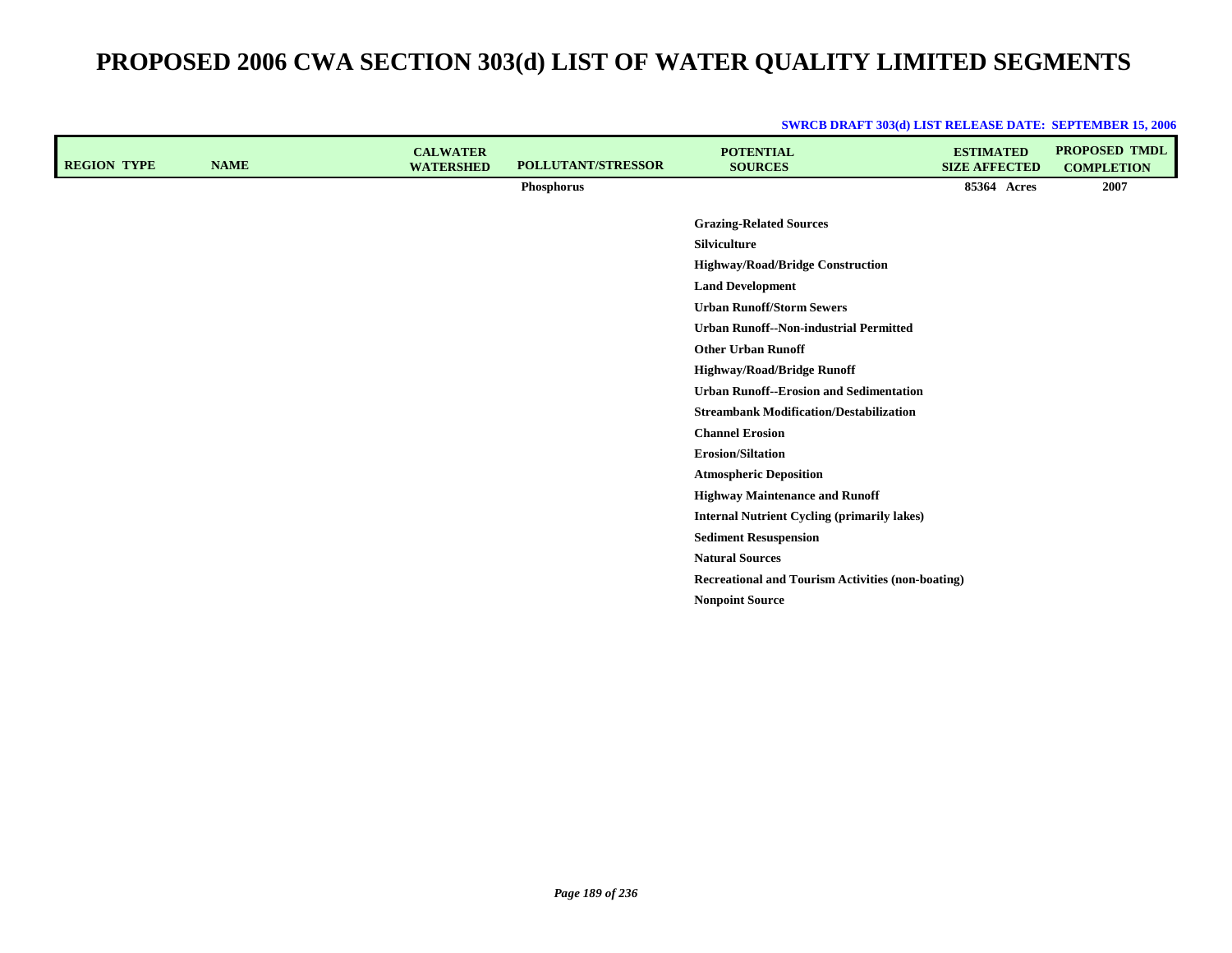| <b>REGION TYPE</b> |   | <b>NAME</b>                       | <b>CALWATER</b><br><b>WATERSHED</b> | POLLUTANT/STRESSOR                  | <b>POTENTIAL</b><br><b>SOURCES</b>                                  | <b>ESTIMATED</b><br><b>SIZE AFFECTED</b> | PROPOSED TMDL<br><b>COMPLETION</b> |
|--------------------|---|-----------------------------------|-------------------------------------|-------------------------------------|---------------------------------------------------------------------|------------------------------------------|------------------------------------|
|                    |   |                                   |                                     | <b>Sedimentation/Siltation</b>      |                                                                     | 85364 Acres                              | 2007                               |
|                    |   |                                   |                                     |                                     |                                                                     |                                          |                                    |
|                    |   |                                   |                                     |                                     | <b>Grazing-Related Sources</b>                                      |                                          |                                    |
|                    |   |                                   |                                     |                                     | <b>Silviculture</b>                                                 |                                          |                                    |
|                    |   |                                   |                                     |                                     | Highway/Road/Bridge Construction                                    |                                          |                                    |
|                    |   |                                   |                                     |                                     | <b>Land Development</b>                                             |                                          |                                    |
|                    |   |                                   |                                     |                                     | <b>Urban Runoff/Storm Sewers</b>                                    |                                          |                                    |
|                    |   |                                   |                                     |                                     | <b>Other Urban Runoff</b>                                           |                                          |                                    |
|                    |   |                                   |                                     |                                     | <b>Highway/Road/Bridge Runoff</b>                                   |                                          |                                    |
|                    |   |                                   |                                     |                                     | <b>Urban Runoff--Erosion and Sedimentation</b><br>Hydromodification |                                          |                                    |
|                    |   |                                   |                                     |                                     |                                                                     |                                          |                                    |
|                    |   |                                   |                                     |                                     | Channelization<br><b>Removal of Riparian Vegetation</b>             |                                          |                                    |
|                    |   |                                   |                                     |                                     | <b>Streambank Modification/Destabilization</b>                      |                                          |                                    |
|                    |   |                                   |                                     |                                     | <b>Channel Erosion</b>                                              |                                          |                                    |
|                    |   |                                   |                                     |                                     | <b>Erosion/Siltation</b>                                            |                                          |                                    |
|                    |   |                                   |                                     |                                     | <b>Atmospheric Deposition</b>                                       |                                          |                                    |
|                    |   |                                   |                                     |                                     | <b>Sediment Resuspension</b>                                        |                                          |                                    |
|                    |   |                                   |                                     |                                     | <b>Natural Sources</b>                                              |                                          |                                    |
|                    |   |                                   |                                     |                                     | <b>Recreational and Tourism Activities (non-boating)</b>            |                                          |                                    |
|                    |   |                                   |                                     |                                     | <b>Nonpoint Source</b>                                              |                                          |                                    |
|                    |   |                                   |                                     |                                     |                                                                     |                                          |                                    |
| 6                  | R | Tallac Creek (below Hwy 89)       | 63410041                            |                                     |                                                                     | 1.3 Miles                                | 2019                               |
|                    |   |                                   |                                     | <b>Pathogens</b>                    |                                                                     |                                          |                                    |
|                    |   |                                   |                                     |                                     | <b>Grazing-Related Sources</b>                                      |                                          |                                    |
|                    |   |                                   |                                     |                                     | <b>Pasture Grazing-Riparian</b>                                     |                                          |                                    |
| 6                  | R | <b>Trout Creek (above Hwy 50)</b> | 63410020                            |                                     |                                                                     |                                          |                                    |
|                    |   |                                   |                                     | Iron                                |                                                                     | 10 Miles                                 | 2019                               |
|                    |   |                                   |                                     | Standards revision to be considered | <b>Urban Runoff--Non-industrial Permitted</b>                       |                                          |                                    |
|                    |   |                                   |                                     |                                     | <b>Erosion/Siltation</b>                                            |                                          |                                    |
|                    |   |                                   |                                     |                                     |                                                                     |                                          |                                    |
|                    |   |                                   |                                     |                                     | <b>Natural Sources</b>                                              |                                          |                                    |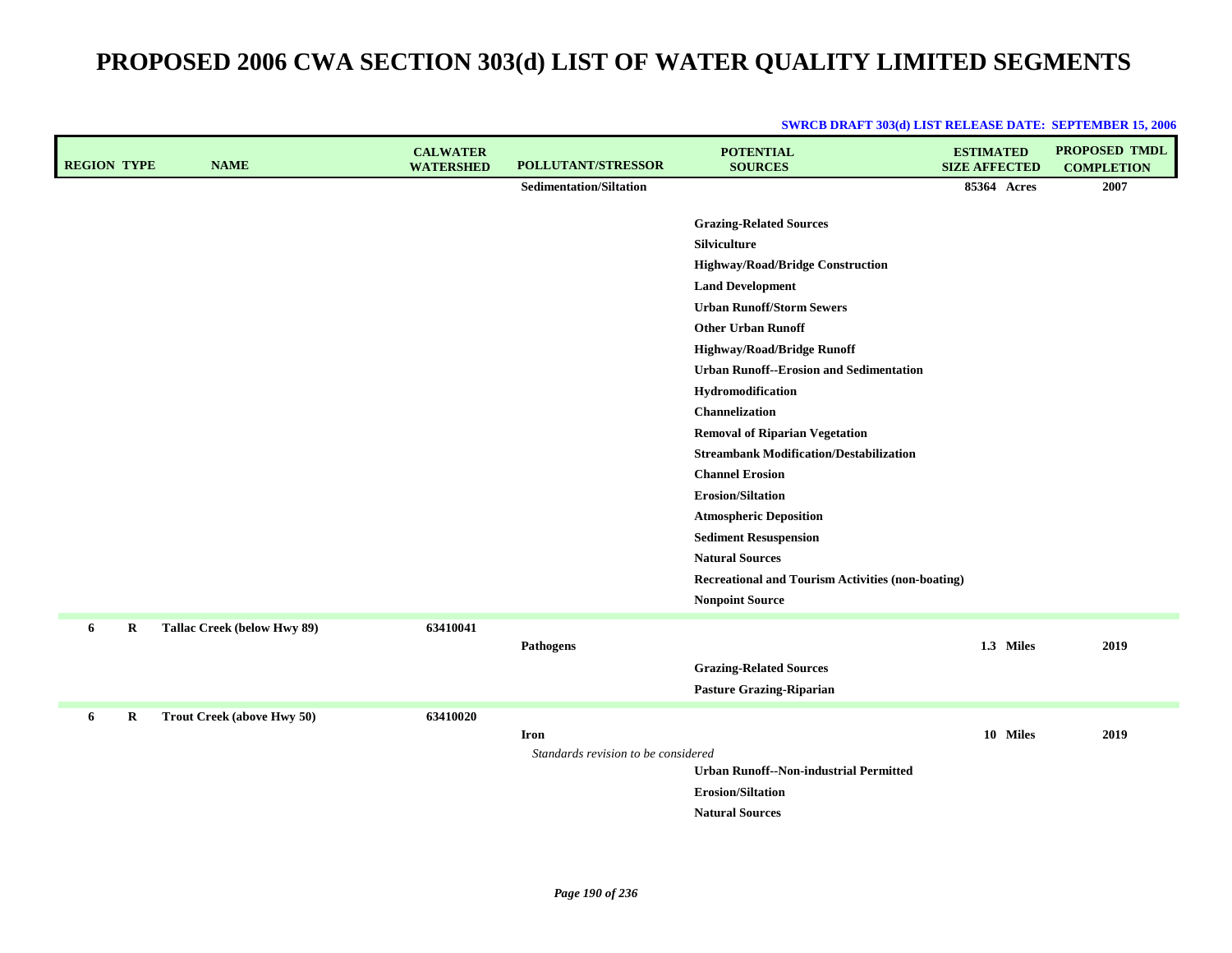| <b>REGION TYPE</b> | <b>NAME</b>                       | <b>CALWATER</b><br><b>WATERSHED</b> | POLLUTANT/STRESSOR             | <b>POTENTIAL</b><br><b>SOURCES</b>                                                                              | <b>ESTIMATED</b><br><b>SIZE AFFECTED</b> | <b>PROPOSED TMDL</b><br><b>COMPLETION</b> |
|--------------------|-----------------------------------|-------------------------------------|--------------------------------|-----------------------------------------------------------------------------------------------------------------|------------------------------------------|-------------------------------------------|
|                    |                                   |                                     | <b>Nitrogen</b>                |                                                                                                                 | 10 Miles                                 | 2019                                      |
|                    |                                   |                                     | be needed for Trout Creek.     | Nitrogen loading from creek to be addressed during development of Lake Tahoe TMDL, but a more specific TMDL may |                                          |                                           |
|                    |                                   |                                     |                                | Pasture Grazing-Riparian and/or Upland                                                                          |                                          |                                           |
|                    |                                   |                                     |                                | <b>Urban Runoff--Non-industrial Permitted</b>                                                                   |                                          |                                           |
|                    |                                   |                                     |                                | <b>Erosion/Siltation</b>                                                                                        |                                          |                                           |
|                    |                                   |                                     |                                | <b>Atmospheric Deposition</b>                                                                                   |                                          |                                           |
|                    |                                   |                                     | <b>Pathogens</b>               |                                                                                                                 | 10 Miles                                 | 2019                                      |
|                    |                                   |                                     |                                | <b>Source Unknown</b>                                                                                           |                                          |                                           |
|                    |                                   |                                     | Phosphorus                     |                                                                                                                 | 10 Miles                                 | 2019                                      |
|                    |                                   |                                     | may be needed for Trout Creek. | Phosphorus loading from creek to be considered during development of Lake Tahoe TMDL, but a more specific TMDL  |                                          |                                           |
|                    |                                   |                                     |                                | Pasture Grazing-Riparian and/or Upland                                                                          |                                          |                                           |
|                    |                                   |                                     |                                | <b>Urban Runoff--Non-industrial Permitted</b>                                                                   |                                          |                                           |
|                    |                                   |                                     |                                | <b>Erosion/Siltation</b>                                                                                        |                                          |                                           |
|                    |                                   |                                     |                                | <b>Atmospheric Deposition</b>                                                                                   |                                          |                                           |
| R<br>6             | <b>Trout Creek (below Hwy 50)</b> | 63410042                            |                                |                                                                                                                 |                                          |                                           |
|                    |                                   |                                     | Iron                           |                                                                                                                 | 0.78 Miles                               | 2019                                      |
|                    |                                   |                                     |                                | <b>Urban Runoff--Non-industrial Permitted</b>                                                                   |                                          |                                           |
|                    |                                   |                                     |                                | <b>Erosion/Siltation</b>                                                                                        |                                          |                                           |
|                    |                                   |                                     |                                | <b>Natural Sources</b>                                                                                          |                                          |                                           |
|                    |                                   |                                     | Nitrogen                       |                                                                                                                 | 0.78 Miles                               | 2019                                      |
|                    |                                   |                                     | be needed for Trout Creek.     | Nitrogen loading from creek to be addressed during development of Lake Tahoe TMDL, but a more specific TMDL may |                                          |                                           |
|                    |                                   |                                     |                                | <b>Urban Runoff--Non-industrial Permitted</b>                                                                   |                                          |                                           |
|                    |                                   |                                     |                                | <b>Erosion/Siltation</b>                                                                                        |                                          |                                           |
|                    |                                   |                                     |                                | <b>Atmospheric Deposition</b>                                                                                   |                                          |                                           |
|                    |                                   |                                     | <b>Pathogens</b>               |                                                                                                                 | 0.78 Miles                               | 2019                                      |
|                    |                                   |                                     |                                | <b>Pasture Grazing-Riparian</b>                                                                                 |                                          |                                           |
|                    |                                   |                                     |                                | <b>Natural Sources</b>                                                                                          |                                          |                                           |
|                    |                                   |                                     |                                | <b>Recreational and Tourism Activities (non-boating)</b>                                                        |                                          |                                           |
|                    |                                   |                                     |                                | <b>Transient encampments</b>                                                                                    |                                          |                                           |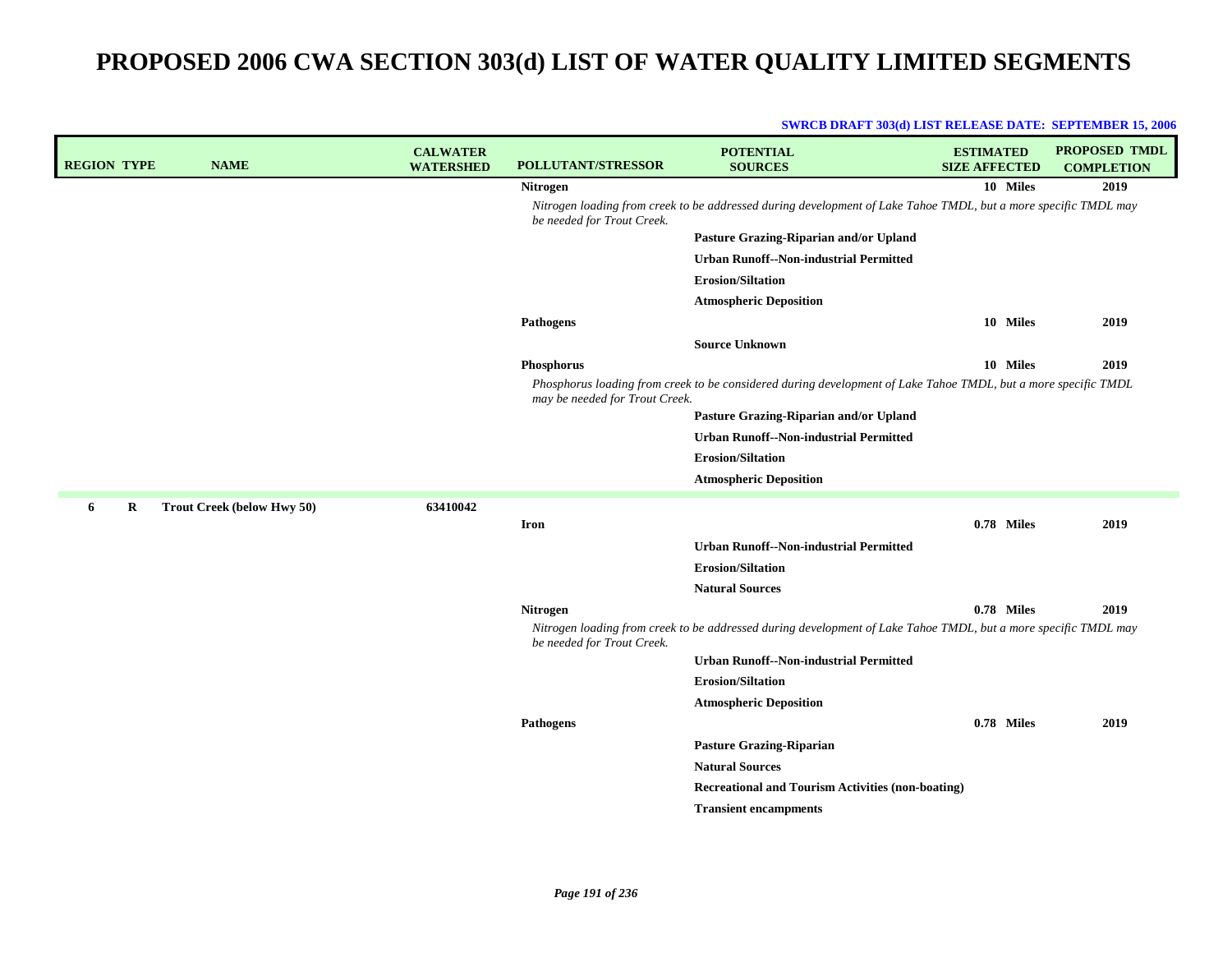| <b>REGION TYPE</b> |             | <b>NAME</b>                                      | <b>CALWATER</b><br><b>WATERSHED</b> | POLLUTANT/STRESSOR                        | <b>POTENTIAL</b><br><b>SOURCES</b>                                                                                   | <b>ESTIMATED</b><br><b>SIZE AFFECTED</b> | <b>PROPOSED TMDL</b><br><b>COMPLETION</b> |
|--------------------|-------------|--------------------------------------------------|-------------------------------------|-------------------------------------------|----------------------------------------------------------------------------------------------------------------------|------------------------------------------|-------------------------------------------|
|                    |             |                                                  |                                     | <b>Phosphorus</b>                         |                                                                                                                      | 0.78 Miles                               | 2019                                      |
|                    |             |                                                  |                                     | may be needed for Trout Creek.            | Phosphorus loading from creek to be addressed during development of Lake Tahoe TMDL, but a more specific TMDL        |                                          |                                           |
|                    |             |                                                  |                                     |                                           | Urban Runoff--Non-industrial Permitted                                                                               |                                          |                                           |
|                    |             |                                                  |                                     |                                           | <b>Erosion/Siltation</b>                                                                                             |                                          |                                           |
|                    |             |                                                  |                                     |                                           | <b>Atmospheric Deposition</b>                                                                                        |                                          |                                           |
| 6                  | R           | <b>Truckee River</b>                             | 63510010                            |                                           |                                                                                                                      |                                          |                                           |
|                    |             |                                                  |                                     | <b>Sedimentation/Siltation</b>            |                                                                                                                      | 39 Miles                                 | 2006                                      |
|                    |             |                                                  |                                     | management; highly erosive subwatersheds. | Watershed disturbance including ski resorts, silvicultural activities, urban development, reservoir construction and |                                          |                                           |
|                    |             |                                                  |                                     |                                           | Range Grazing-Riparian and/or Upland                                                                                 |                                          |                                           |
|                    |             |                                                  |                                     |                                           | <b>Silviculture</b>                                                                                                  |                                          |                                           |
|                    |             |                                                  |                                     |                                           | <b>Construction/Land Development</b>                                                                                 |                                          |                                           |
|                    |             |                                                  |                                     |                                           | <b>Highway/Road/Bridge Construction</b>                                                                              |                                          |                                           |
|                    |             |                                                  |                                     |                                           | <b>Streambank Modification/Destabilization</b>                                                                       |                                          |                                           |
|                    |             |                                                  |                                     |                                           | <b>Channel Erosion</b>                                                                                               |                                          |                                           |
|                    |             |                                                  |                                     |                                           | <b>Erosion/Siltation</b>                                                                                             |                                          |                                           |
|                    |             |                                                  |                                     |                                           | <b>Natural Sources</b>                                                                                               |                                          |                                           |
|                    |             |                                                  |                                     |                                           | <b>Recreational and Tourism Activities (non-boating)</b>                                                             |                                          |                                           |
|                    |             |                                                  |                                     |                                           | <b>Snow skiing activities</b>                                                                                        |                                          |                                           |
|                    |             |                                                  |                                     |                                           | <b>Nonpoint Source</b>                                                                                               |                                          |                                           |
| 6                  | $\mathbf R$ | Truckee River, Upper (above Christmas<br>Valley) | 63410010                            |                                           |                                                                                                                      |                                          |                                           |
|                    |             |                                                  |                                     | Iron                                      |                                                                                                                      | 4.5 Miles                                | 2019                                      |
|                    |             |                                                  |                                     |                                           | <b>Natural Sources</b>                                                                                               |                                          |                                           |
|                    |             |                                                  |                                     | <b>Pathogens</b>                          |                                                                                                                      | 4.5 Miles                                | 2019                                      |
|                    |             |                                                  |                                     |                                           | <b>Grazing-Related Sources</b>                                                                                       |                                          |                                           |
|                    |             |                                                  |                                     |                                           | <b>Natural Sources</b>                                                                                               |                                          |                                           |
|                    |             |                                                  |                                     |                                           | <b>Recreational and Tourism Activities (non-boating)</b>                                                             |                                          |                                           |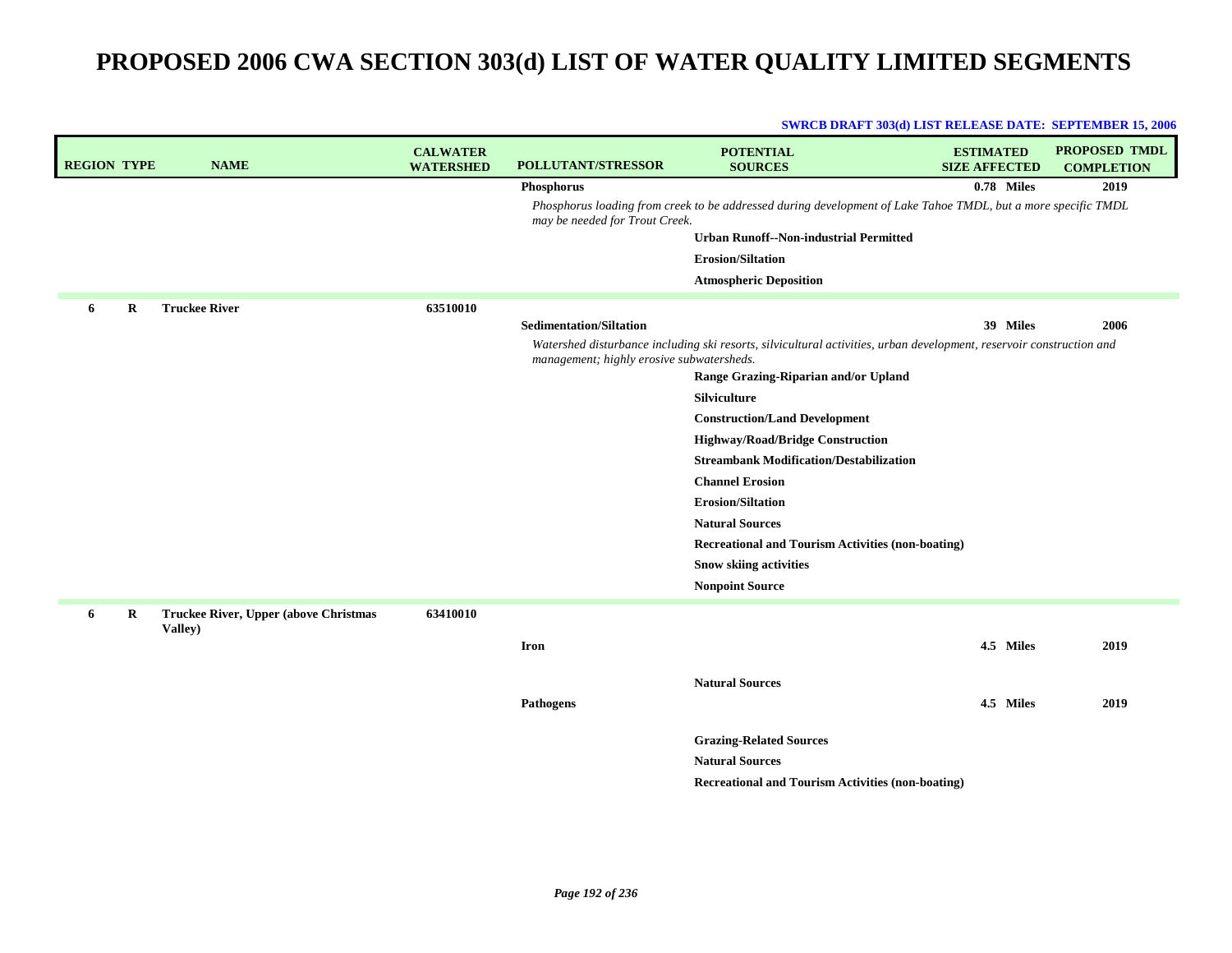| <b>REGION TYPE</b> |   | <b>NAME</b>                                      | <b>CALWATER</b><br><b>WATERSHED</b> | <b>POLLUTANT/STRESSOR</b>                  | <b>POTENTIAL</b><br><b>SOURCES</b>                                                                               | <b>ESTIMATED</b><br><b>SIZE AFFECTED</b> | PROPOSED TMDL<br><b>COMPLETION</b> |
|--------------------|---|--------------------------------------------------|-------------------------------------|--------------------------------------------|------------------------------------------------------------------------------------------------------------------|------------------------------------------|------------------------------------|
|                    |   |                                                  |                                     | Phosphorus                                 |                                                                                                                  | 4.5 Miles                                | 2019                               |
|                    |   |                                                  |                                     | may be needed for the Upper Truckee River. | Phosphorus loading from river to be addressed during development of Lake Tahoe TMDL, but a more specific TMDL    |                                          |                                    |
|                    |   |                                                  |                                     |                                            | <b>Grazing-Related Sources</b>                                                                                   |                                          |                                    |
|                    |   |                                                  |                                     |                                            | Silviculture                                                                                                     |                                          |                                    |
|                    |   |                                                  |                                     |                                            | <b>Natural Sources</b>                                                                                           |                                          |                                    |
| 6                  | R | Truckee River, Upper (below Christmas<br>Valley) | 63410042                            |                                            |                                                                                                                  |                                          |                                    |
|                    |   |                                                  |                                     | <b>Iron</b>                                |                                                                                                                  | 11 Miles                                 | 2019                               |
|                    |   |                                                  |                                     |                                            | <b>Erosion/Siltation</b>                                                                                         |                                          |                                    |
|                    |   |                                                  |                                     |                                            | <b>Natural Sources</b>                                                                                           |                                          |                                    |
|                    |   |                                                  |                                     |                                            | <b>Unknown Nonpoint Source</b>                                                                                   |                                          |                                    |
|                    |   |                                                  |                                     | Phosphorus                                 |                                                                                                                  | 11 Miles                                 | 2019                               |
|                    |   |                                                  |                                     | needed for the Upper Truckee River.        | Phosphorus loading from river to be addressed in development of Lake Tahoe TMDL, but a more specific TMDL may be |                                          |                                    |
|                    |   |                                                  |                                     |                                            | <b>Silviculture</b>                                                                                              |                                          |                                    |
|                    |   |                                                  |                                     |                                            | <b>Construction/Land Development</b>                                                                             |                                          |                                    |
|                    |   |                                                  |                                     |                                            | Hydromodification                                                                                                |                                          |                                    |
|                    |   |                                                  |                                     |                                            | <b>Channelization</b>                                                                                            |                                          |                                    |
|                    |   |                                                  |                                     |                                            | <b>Removal of Riparian Vegetation</b>                                                                            |                                          |                                    |
|                    |   |                                                  |                                     |                                            | <b>Streambank Modification/Destabilization</b>                                                                   |                                          |                                    |
|                    |   |                                                  |                                     |                                            | <b>Erosion/Siltation</b>                                                                                         |                                          |                                    |
|                    |   |                                                  |                                     |                                            | <b>Atmospheric Deposition</b>                                                                                    |                                          |                                    |
|                    |   |                                                  |                                     |                                            | <b>Highway Maintenance and Runoff</b>                                                                            |                                          |                                    |
|                    |   |                                                  |                                     |                                            | <b>Natural Sources</b>                                                                                           |                                          |                                    |
|                    |   |                                                  |                                     |                                            | <b>Unknown Nonpoint Source</b>                                                                                   |                                          |                                    |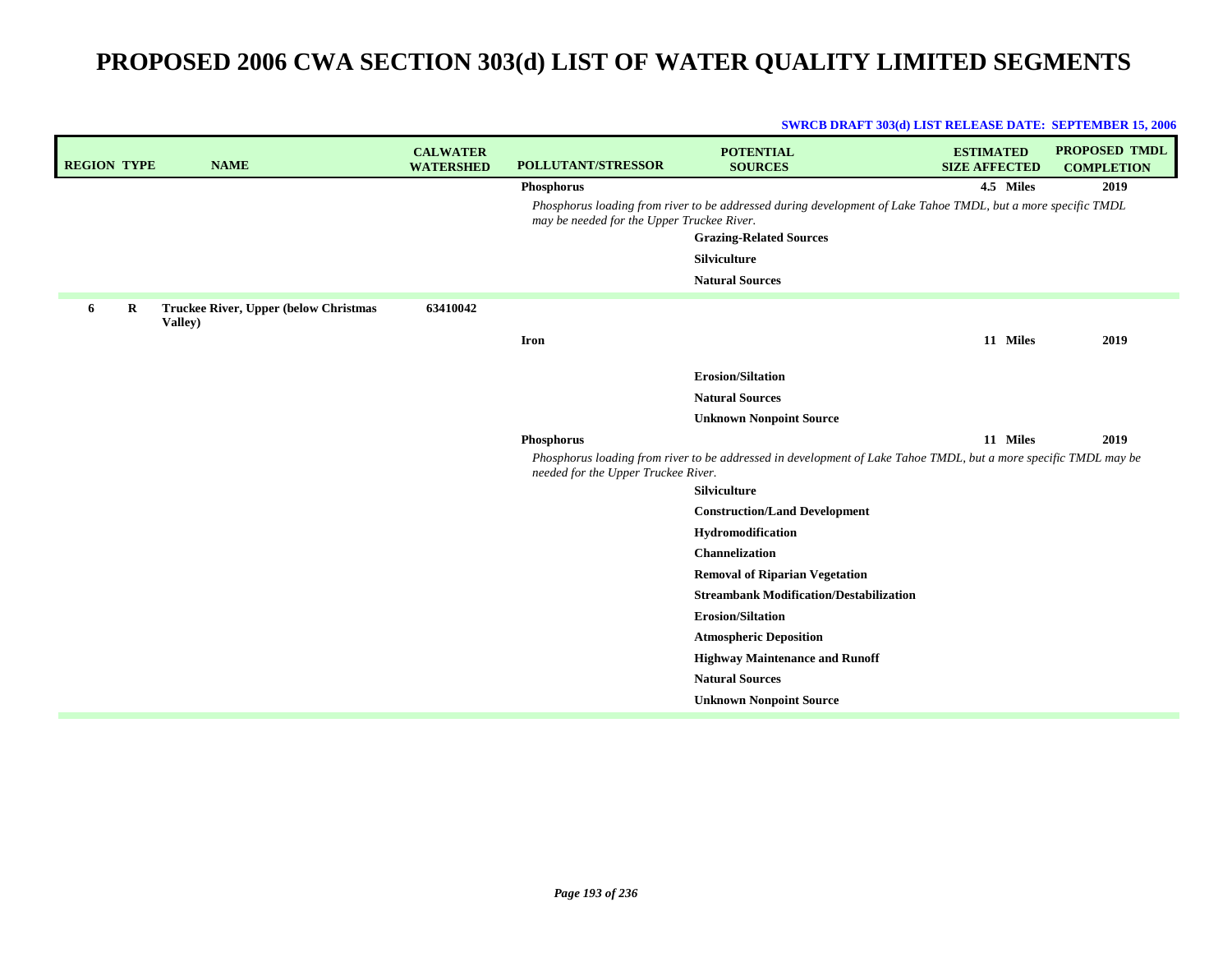| <b>REGION TYPE</b> |   | <b>NAME</b>           | <b>CALWATER</b><br><b>WATERSHED</b> | POLLUTANT/STRESSOR        | <b>POTENTIAL</b><br><b>SOURCES</b>                                                                              | <b>ESTIMATED</b><br><b>SIZE AFFECTED</b> | PROPOSED TMDL<br><b>COMPLETION</b> |
|--------------------|---|-----------------------|-------------------------------------|---------------------------|-----------------------------------------------------------------------------------------------------------------|------------------------------------------|------------------------------------|
| 6                  | L | Twin Lakes (Owens HU) | 60310051                            |                           |                                                                                                                 |                                          |                                    |
|                    |   |                       |                                     | <b>Nitrogen</b>           |                                                                                                                 | 26 Acres                                 | 2019                               |
|                    |   |                       |                                     |                           | Monitoring needed to confirm extent of impairment and need for TMDL.                                            |                                          |                                    |
|                    |   |                       |                                     |                           | <b>Agriculture</b>                                                                                              |                                          |                                    |
|                    |   |                       |                                     |                           | <b>Grazing-Related Sources</b>                                                                                  |                                          |                                    |
|                    |   |                       |                                     |                           | <b>Construction/Land Development</b>                                                                            |                                          |                                    |
|                    |   |                       |                                     |                           | <b>Land Development</b>                                                                                         |                                          |                                    |
|                    |   |                       |                                     |                           | <b>Other Urban Runoff</b>                                                                                       |                                          |                                    |
|                    |   |                       |                                     |                           | <b>Atmospheric Deposition</b>                                                                                   |                                          |                                    |
|                    |   |                       |                                     | Phosphorus                |                                                                                                                 | 26 Acres                                 | 2019                               |
|                    |   |                       |                                     |                           | Monitoring needed to confirm degree of impairment and need for TMDL.<br><b>Agriculture</b>                      |                                          |                                    |
|                    |   |                       |                                     |                           | <b>Grazing-Related Sources</b>                                                                                  |                                          |                                    |
|                    |   |                       |                                     |                           | <b>Construction/Land Development</b>                                                                            |                                          |                                    |
|                    |   |                       |                                     |                           | <b>Land Development</b>                                                                                         |                                          |                                    |
|                    |   |                       |                                     |                           | <b>Other Urban Runoff</b>                                                                                       |                                          |                                    |
| 6                  | R | <b>Ward Creek</b>     | 63420020                            |                           |                                                                                                                 |                                          |                                    |
|                    |   |                       |                                     | Iron                      |                                                                                                                 | 5.7 Miles                                | 2015                               |
|                    |   |                       |                                     |                           | Silviculture                                                                                                    |                                          |                                    |
|                    |   |                       |                                     |                           | <b>Other Urban Runoff</b>                                                                                       |                                          |                                    |
|                    |   |                       |                                     |                           | <b>Highway/Road/Bridge Runoff</b>                                                                               |                                          |                                    |
|                    |   |                       |                                     |                           | <b>Channel Erosion</b>                                                                                          |                                          |                                    |
|                    |   |                       |                                     |                           | <b>Erosion/Siltation</b>                                                                                        |                                          |                                    |
|                    |   |                       |                                     |                           | <b>Natural Sources</b>                                                                                          |                                          |                                    |
|                    |   |                       |                                     | <b>Nitrogen</b>           |                                                                                                                 | 5.7 Miles                                | 2008                               |
|                    |   |                       |                                     | be needed for Ward Creek. | Nitrogen loading from creek to be addressed during development of Lake Tahoe TMDL, but a more specific TMDL may |                                          |                                    |
|                    |   |                       |                                     |                           | Silviculture                                                                                                    |                                          |                                    |
|                    |   |                       |                                     |                           | <b>Other Urban Runoff</b>                                                                                       |                                          |                                    |
|                    |   |                       |                                     |                           | <b>Highway/Road/Bridge Runoff</b>                                                                               |                                          |                                    |
|                    |   |                       |                                     |                           | <b>Channel Erosion</b>                                                                                          |                                          |                                    |
|                    |   |                       |                                     |                           | <b>Erosion/Siltation</b>                                                                                        |                                          |                                    |
|                    |   |                       |                                     |                           | <b>Atmospheric Deposition</b>                                                                                   |                                          |                                    |
|                    |   |                       |                                     |                           | <b>Natural Sources</b>                                                                                          |                                          |                                    |
|                    |   |                       |                                     | Page 194 of 236           |                                                                                                                 |                                          |                                    |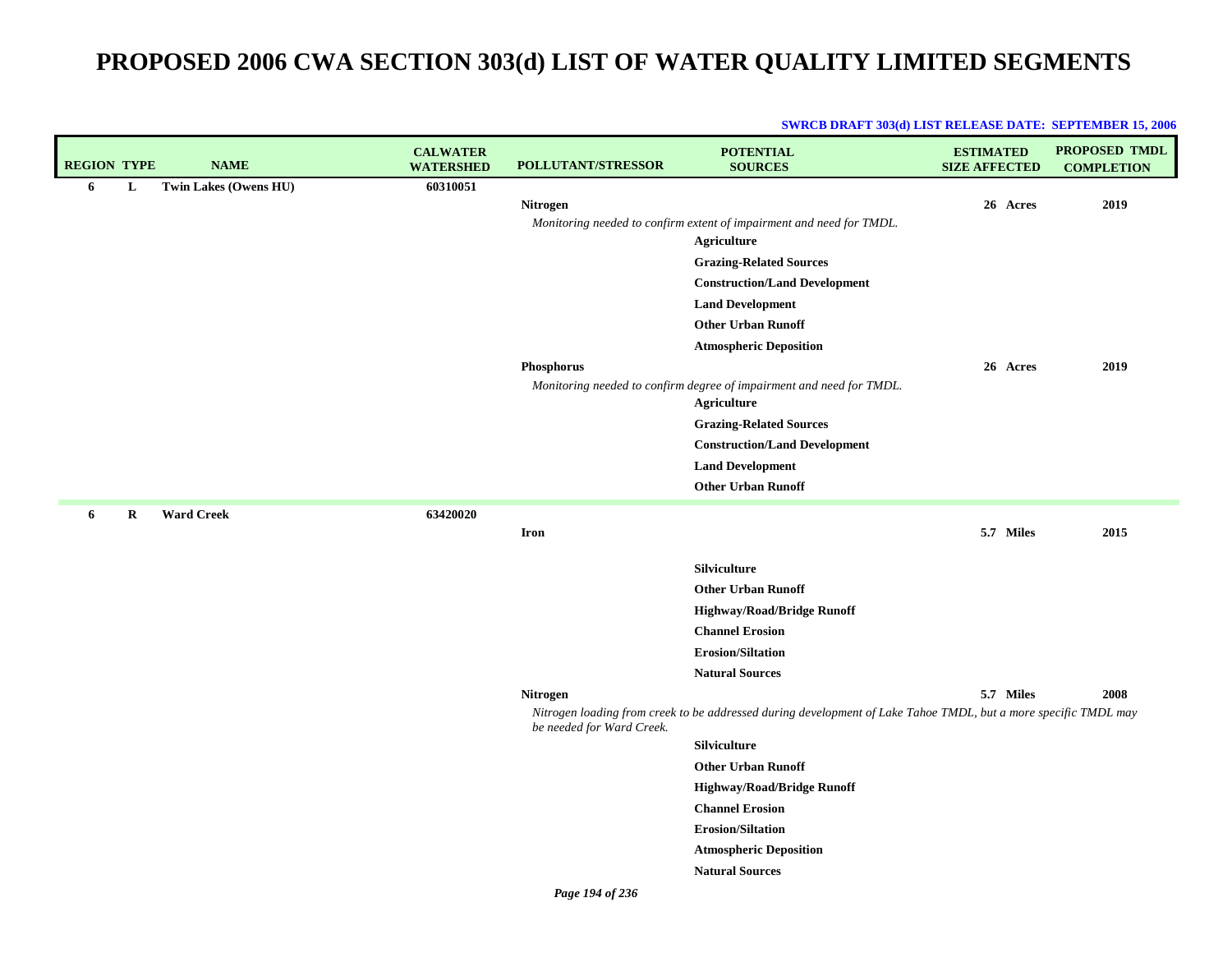### **REGIONTYPE NAME WATERSHED POLLUTANT/STRESSOR CALWATERWATERSHED ESTIMATEDSIZE AFFECTED POTENTIALSOURCES COMPLETIONPROPOSED TMDL Phosphorus 5.7 2008** Phosphorus loading from creek to be addressed during development of Lake Tahoe TMDL, but a more specific TMDL *may be needed for Ward Creek.* 5.7 Miles **SilvicultureOther Urban Runoff Highway/Road/Bridge Runoff Urban Runoff--Erosion and Sedimentation Channel ErosionErosion/SiltationAtmospheric Deposition Natural SourcesSedimentation/Siltation 5.7 Miles 2008 SilvicultureLand Development Urban Runoff/Storm Sewers Highway/Road/Bridge Runoff Channel Erosion Nonpoint Source 6 R Wolf Creek (Alpine County) 63210031 Sedimentation/Siltation 12 Miles 2019 Range Grazing-Riparian and/or Upland SilvicultureNonpoint Source 7 R Alamo River 72310000 Chlorpyrifos 57 Miles 2019 Source UnknownDDT 57 Miles 2019 Source UnknownDieldrin 57 Miles 2019 Source Unknown**

#### **SWRCB DRAFT 303(d) LIST RELEASE DATE: SEPTEMBER 15, 2006**

*Page 195 of 236*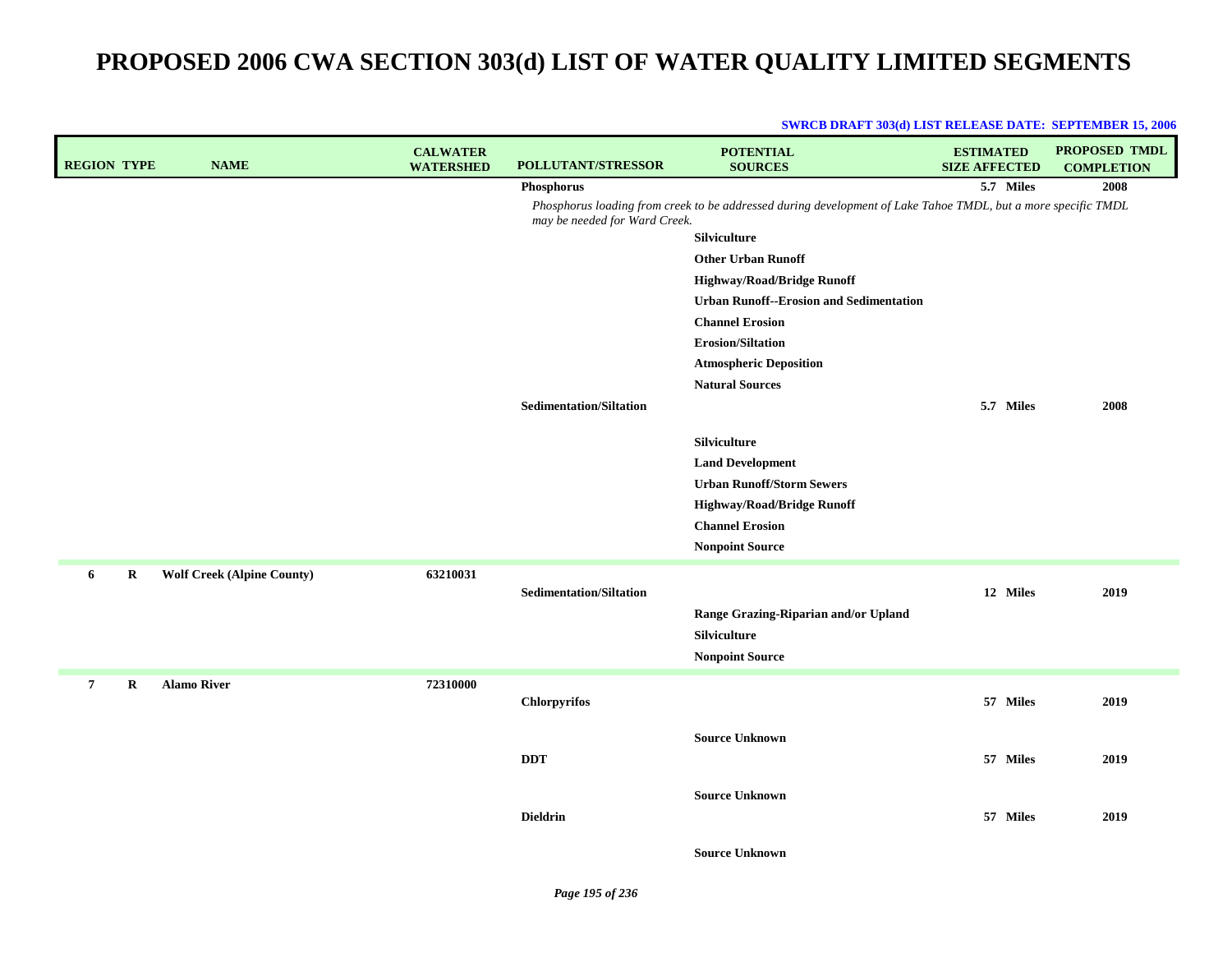| <b>REGION TYPE</b> |         | <b>NAME</b>                                                               | <b>CALWATER</b><br><b>WATERSHED</b> | POLLUTANT/STRESSOR                       | <b>POTENTIAL</b><br><b>SOURCES</b>                                                                                                             | <b>ESTIMATED</b><br><b>SIZE AFFECTED</b> | <b>PROPOSED TMDL</b><br><b>COMPLETION</b> |
|--------------------|---------|---------------------------------------------------------------------------|-------------------------------------|------------------------------------------|------------------------------------------------------------------------------------------------------------------------------------------------|------------------------------------------|-------------------------------------------|
|                    |         |                                                                           |                                     | PCBs (Polychlorinated biphenyls)         |                                                                                                                                                | 57 Miles                                 | 2019                                      |
|                    |         |                                                                           |                                     | <b>Toxaphene</b>                         | <b>Source Unknown</b><br><b>Source Unknown</b>                                                                                                 | 57 Miles                                 | 2019                                      |
| $\overline{7}$     | $\bf R$ | <b>All American Canal</b>                                                 | 72700000                            | <b>Specific Conductivity</b>             |                                                                                                                                                | 72 Miles                                 | 2019                                      |
|                    |         |                                                                           |                                     | <b>Sulfates</b>                          | <b>Source Unknown</b>                                                                                                                          | 72 Miles                                 | 2019                                      |
|                    |         |                                                                           |                                     | <b>Total Dissolved Solids</b>            | <b>Source Unknown</b>                                                                                                                          | 72 Miles                                 | 2019                                      |
|                    |         |                                                                           |                                     |                                          | <b>Source Unknown</b>                                                                                                                          |                                          |                                           |
| $\overline{7}$     | $\bf R$ | <b>Coachella Valley Storm Water Channel</b>                               | 71947000                            | Pathogens                                |                                                                                                                                                | 69 Miles                                 | 2006                                      |
|                    |         |                                                                           |                                     | <b>Toxaphene</b>                         | <b>Source Unknown</b>                                                                                                                          | 69 Miles                                 | 2019                                      |
|                    |         |                                                                           |                                     |                                          | <b>Source Unknown</b>                                                                                                                          |                                          |                                           |
| $\overline{7}$     | $\bf R$ | <b>Colorado River (Imperial Reservoir to</b><br>California-Mexico Border) | 72700000                            | Selenium                                 | <b>Source Unknown</b>                                                                                                                          | 11 Miles                                 | 2019                                      |
| $\overline{7}$     | R       | <b>Imperial Valley Drains</b>                                             | 72310000                            | <b>DDT</b><br>drains.<br><b>Dieldrin</b> | The listing for DDT only applies to the Barbara Worth Drain, Peach Drain, and Rice Drain areas of the Imperial Valley<br><b>Source Unknown</b> | 1225 Miles<br>1225 Miles                 | 2019<br>2019                              |
|                    |         |                                                                           |                                     | $\mathbf{r}$ and cond                    | The listing for dieldrin only applies to the Barbara Worth Drain and Fig Drain areas of the Imperial Valley drains.<br><b>Source Unknown</b>   |                                          |                                           |

#### **SWRCB DRAFT 303(d) LIST RELEASE DATE: SEPTEMBER 15, 2006**

*Page 196 of 236*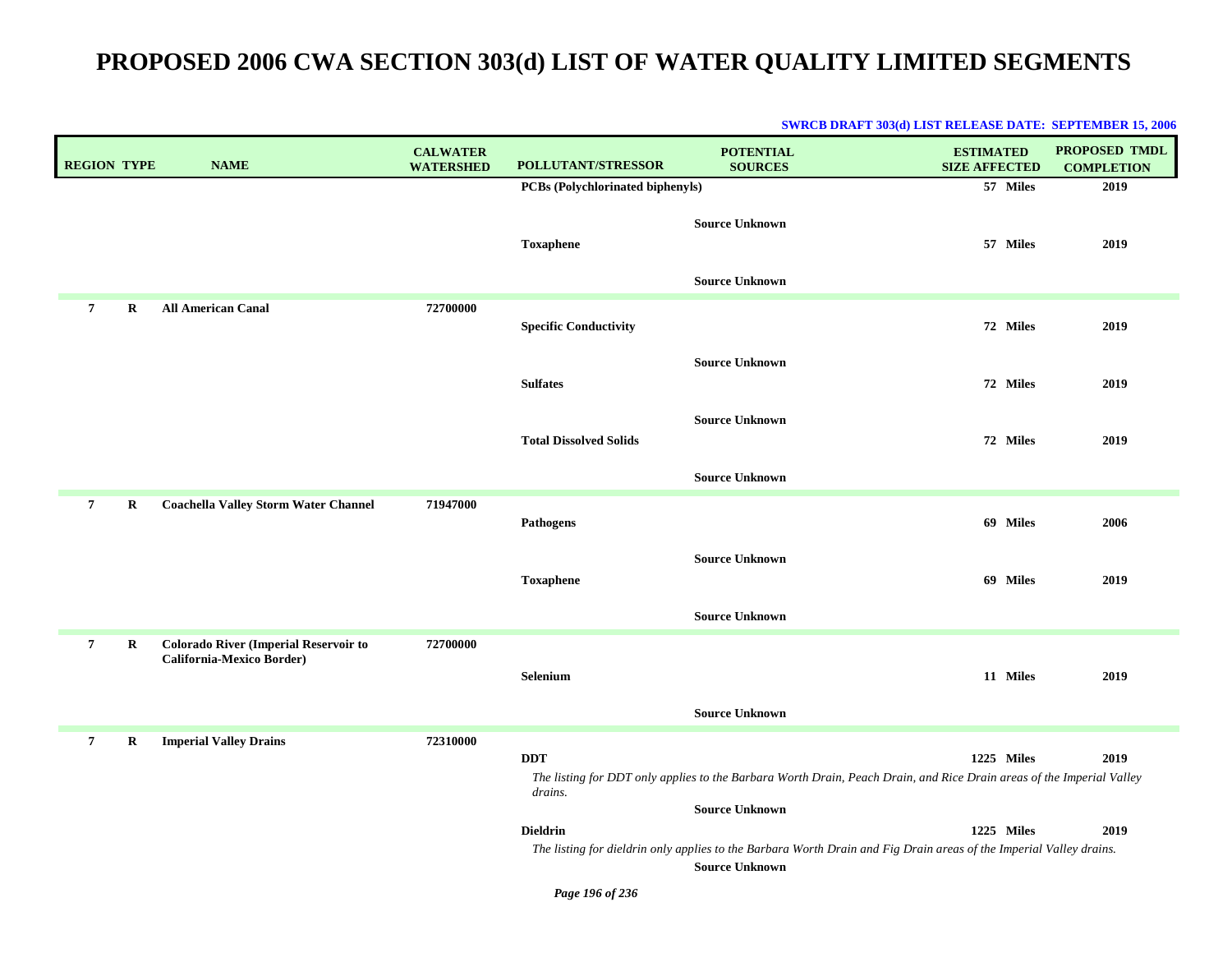| <b>REGION TYPE</b> |   | <b>NAME</b>                        | <b>CALWATER</b><br><b>WATERSHED</b> | <b>POLLUTANT/STRESSOR</b>               | <b>POTENTIAL</b><br><b>SOURCES</b>                                                                                               | <b>ESTIMATED</b><br><b>SIZE AFFECTED</b> | <b>PROPOSED TMDL</b><br><b>COMPLETION</b> |  |
|--------------------|---|------------------------------------|-------------------------------------|-----------------------------------------|----------------------------------------------------------------------------------------------------------------------------------|------------------------------------------|-------------------------------------------|--|
|                    |   |                                    |                                     | Endosulfan                              |                                                                                                                                  | 1225 Miles                               | 2019                                      |  |
|                    |   |                                    |                                     |                                         | The listing for endosulfan only applies to the Peach Drain area of the Imperial Valley drains.                                   |                                          |                                           |  |
|                    |   |                                    |                                     |                                         | <b>Source Unknown</b>                                                                                                            |                                          |                                           |  |
|                    |   |                                    |                                     | <b>PCBs</b> (Polychlorinated biphenyls) |                                                                                                                                  | 1225 Miles                               | 2019                                      |  |
|                    |   |                                    |                                     | outlet into the Alamo River.            | The listing for PCBs only applies to the Central Drain area of the Imperial Valley drains, from Meloland Road to the             |                                          |                                           |  |
|                    |   |                                    |                                     |                                         | <b>Source Unknown</b>                                                                                                            |                                          |                                           |  |
|                    |   |                                    |                                     | Selenium                                |                                                                                                                                  | 1225 Miles                               | 2019                                      |  |
|                    |   |                                    |                                     |                                         | Selenium originates from Upper Basin Portion of Colorado River. Elevated fish tissue levels.<br><b>Agricultural Return Flows</b> |                                          |                                           |  |
|                    |   |                                    |                                     | <b>Toxaphene</b>                        |                                                                                                                                  | 1225 Miles                               | 2019                                      |  |
|                    |   |                                    |                                     | drains.                                 | This listing for toxaphene only applies to the Barbara Worth Drain, Peach Drain, and Rice Drain of the Imperial Valley           |                                          |                                           |  |
|                    |   |                                    |                                     |                                         | <b>Source Unknown</b>                                                                                                            |                                          |                                           |  |
| $\overline{7}$     | R | <b>New River (Imperial County)</b> | 72800000                            |                                         |                                                                                                                                  |                                          |                                           |  |
|                    |   |                                    |                                     | 1,2,4-Trimethylbenzene                  |                                                                                                                                  | 66 Miles                                 | 2006                                      |  |
|                    |   |                                    |                                     |                                         | <b>Industrial Point Sources</b>                                                                                                  |                                          |                                           |  |
|                    |   |                                    |                                     |                                         | Out-of-state source                                                                                                              |                                          |                                           |  |
|                    |   |                                    |                                     | <b>Chlordane</b>                        |                                                                                                                                  | 66 Miles                                 | 2019                                      |  |
|                    |   |                                    |                                     |                                         | <b>Source Unknown</b>                                                                                                            |                                          |                                           |  |
|                    |   |                                    |                                     | <b>Chloroform</b>                       |                                                                                                                                  | 66 Miles                                 | 2006                                      |  |
|                    |   |                                    |                                     |                                         | <b>Industrial Point Sources</b>                                                                                                  |                                          |                                           |  |
|                    |   |                                    |                                     |                                         | Out-of-state source                                                                                                              |                                          |                                           |  |
|                    |   |                                    |                                     | <b>Chlorpyrifos</b>                     |                                                                                                                                  | 66 Miles                                 | 2019                                      |  |
|                    |   |                                    |                                     |                                         | <b>Source Unknown</b>                                                                                                            |                                          |                                           |  |
|                    |   |                                    |                                     | <b>DDT</b>                              |                                                                                                                                  | 66 Miles                                 | 2019                                      |  |
|                    |   |                                    |                                     |                                         | <b>Source Unknown</b>                                                                                                            |                                          |                                           |  |
|                    |   |                                    |                                     | <b>Diazinon</b>                         |                                                                                                                                  | 66 Miles                                 | 2019                                      |  |
|                    |   |                                    |                                     |                                         | <b>Source Unknown</b>                                                                                                            |                                          |                                           |  |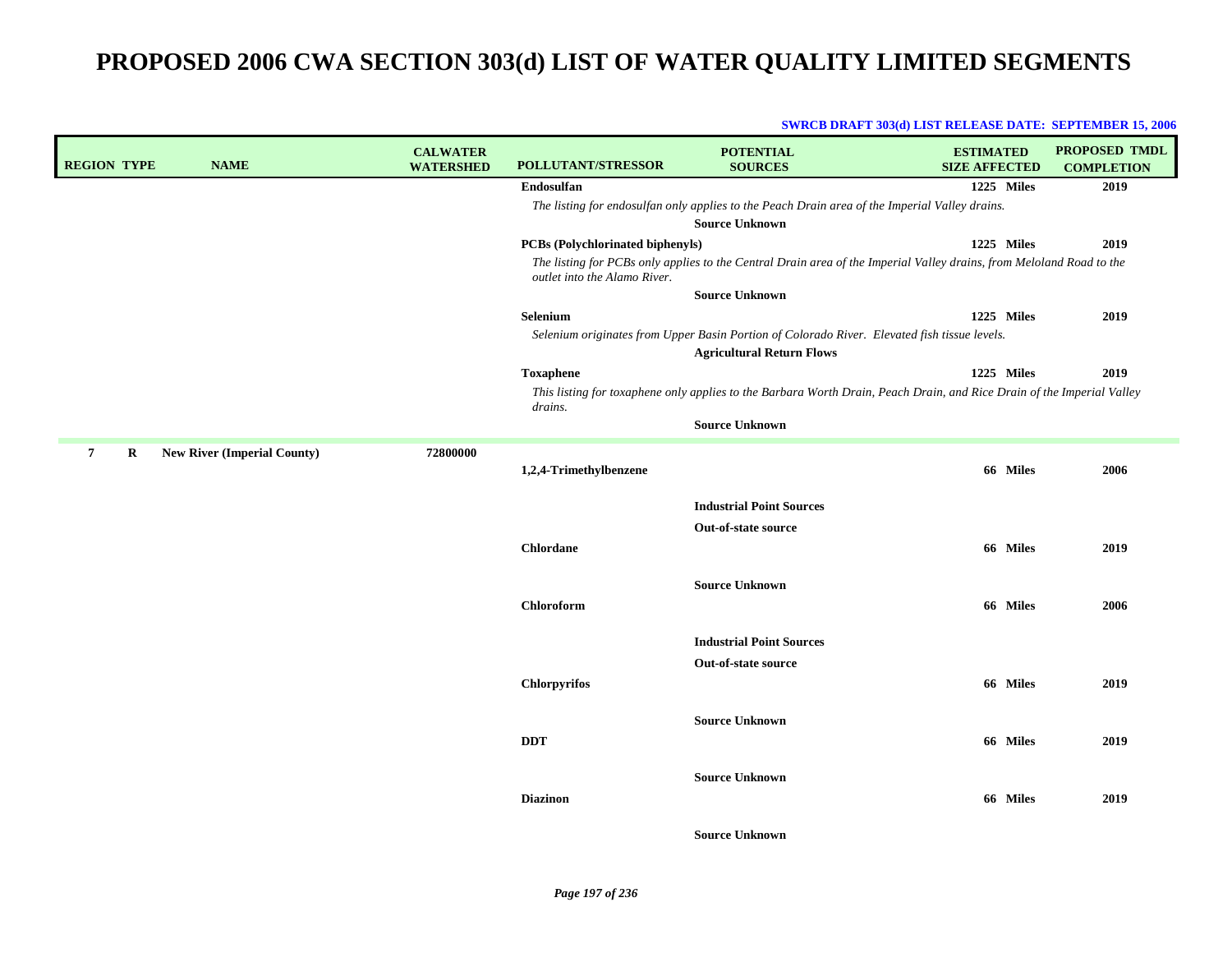| <b>REGION TYPE</b> | <b>NAME</b> | <b>CALWATER</b><br><b>WATERSHED</b> | POLLUTANT/STRESSOR                             | <b>POTENTIAL</b><br><b>SOURCES</b>                                                 | <b>ESTIMATED</b><br><b>SIZE AFFECTED</b> | <b>PROPOSED TMDL</b><br><b>COMPLETION</b> |
|--------------------|-------------|-------------------------------------|------------------------------------------------|------------------------------------------------------------------------------------|------------------------------------------|-------------------------------------------|
|                    |             |                                     | <b>Dieldrin</b>                                |                                                                                    | 66 Miles                                 | 2019                                      |
|                    |             |                                     |                                                |                                                                                    |                                          |                                           |
|                    |             |                                     |                                                | <b>Source Unknown</b>                                                              |                                          |                                           |
|                    |             |                                     | <b>Mercury</b>                                 |                                                                                    | 66 Miles                                 | 2019                                      |
|                    |             |                                     |                                                | <b>Source Unknown</b>                                                              |                                          |                                           |
|                    |             |                                     | meta-para xylenes                              |                                                                                    | 66 Miles                                 | 2006                                      |
|                    |             |                                     |                                                |                                                                                    |                                          |                                           |
|                    |             |                                     |                                                | <b>Industrial Point Sources</b>                                                    |                                          |                                           |
|                    |             |                                     |                                                | Out-of-state source                                                                |                                          |                                           |
|                    |             |                                     | <b>Nutrients</b>                               |                                                                                    | 66 Miles                                 | 2006                                      |
|                    |             |                                     |                                                | Regional Board proposes to establish TMDL in cooperation with U.S. EPA and Mexico. |                                          |                                           |
|                    |             |                                     |                                                | Major Municipal Point Source-dry and/or wet<br>weather discharge                   |                                          |                                           |
|                    |             |                                     |                                                | <b>Agricultural Return Flows</b>                                                   |                                          |                                           |
|                    |             |                                     |                                                | Out-of-state source                                                                |                                          |                                           |
|                    |             |                                     | <b>Organic Enrichment/Low Dissolved Oxygen</b> |                                                                                    | 66 Miles                                 | 2006                                      |
|                    |             |                                     |                                                | Wastewater                                                                         |                                          |                                           |
|                    |             |                                     |                                                | <b>Inappropriate Waste Disposal/Wildcat Dumping</b>                                |                                          |                                           |
|                    |             |                                     |                                                | Out-of-state source                                                                |                                          |                                           |
|                    |             |                                     |                                                | <b>Unknown point source</b>                                                        |                                          |                                           |
|                    |             |                                     | o-Xylenes                                      |                                                                                    | 66 Miles                                 | 2006                                      |
|                    |             |                                     |                                                | <b>Industrial Point Sources</b>                                                    |                                          |                                           |
|                    |             |                                     |                                                | Out-of-state source                                                                |                                          |                                           |
|                    |             |                                     | PCBs (Polychlorinated biphenyls)               |                                                                                    | 66 Miles                                 | 2019                                      |
|                    |             |                                     |                                                | <b>Source Unknown</b>                                                              |                                          |                                           |
|                    |             |                                     | p-Cymene                                       |                                                                                    | 66 Miles                                 | 2006                                      |
|                    |             |                                     |                                                | <b>Industrial Point Sources</b>                                                    |                                          |                                           |
|                    |             |                                     |                                                | Out-of-state source                                                                |                                          |                                           |
|                    |             |                                     |                                                |                                                                                    |                                          |                                           |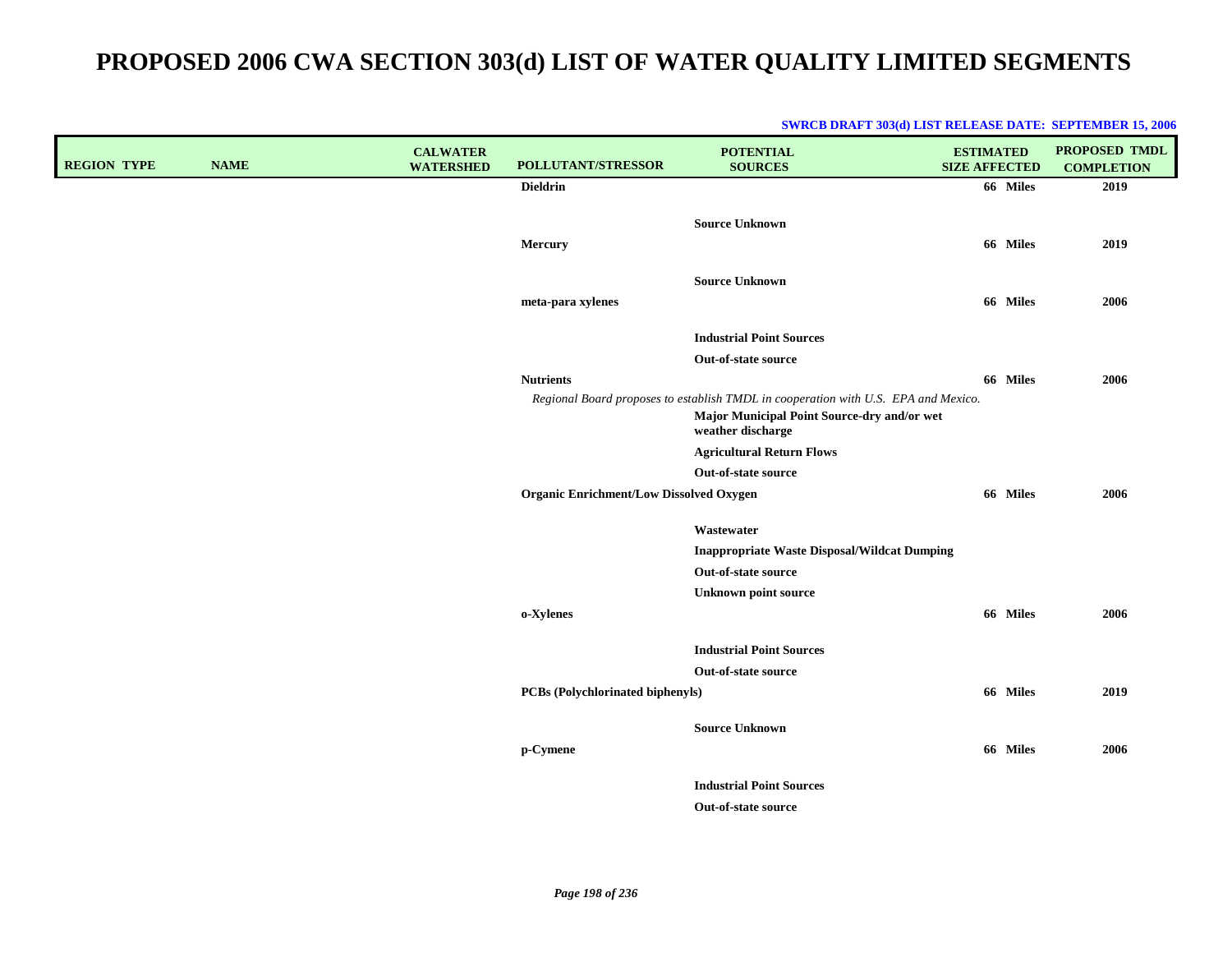### **REGIONTYPE NAME WATERSHED POLLUTANT/STRESSOR CALWATERWATERSHED ESTIMATEDSIZE AFFECTED POTENTIALSOURCES COMPLETIONPROPOSED TMDL p-Dichlorobenzene/DCB 66 Miles 2006 Industrial Point SourcesOut-of-state source Pesticides 66 Miles 2019 Agricultural Return Flows Out-of-state source Selenium 66 Miles 2019 Source UnknownToluene 66 Miles 2006 Industrial Point SourcesOut-of-state source Toxaphene 66 Miles 2019 Source UnknownToxicity 66 Miles 2019 Source UnknownTrash 66 Miles 2006 Out-of-state source 7 R Palo Verde Outfall Drain 71540000 DDT 17 Miles 2019 Source Unknown 7 S Salton Sea 72800000 Nutrients 233340 Acres 2006 Major Industrial Point Source Agricultural Return Flows Out-of-state source**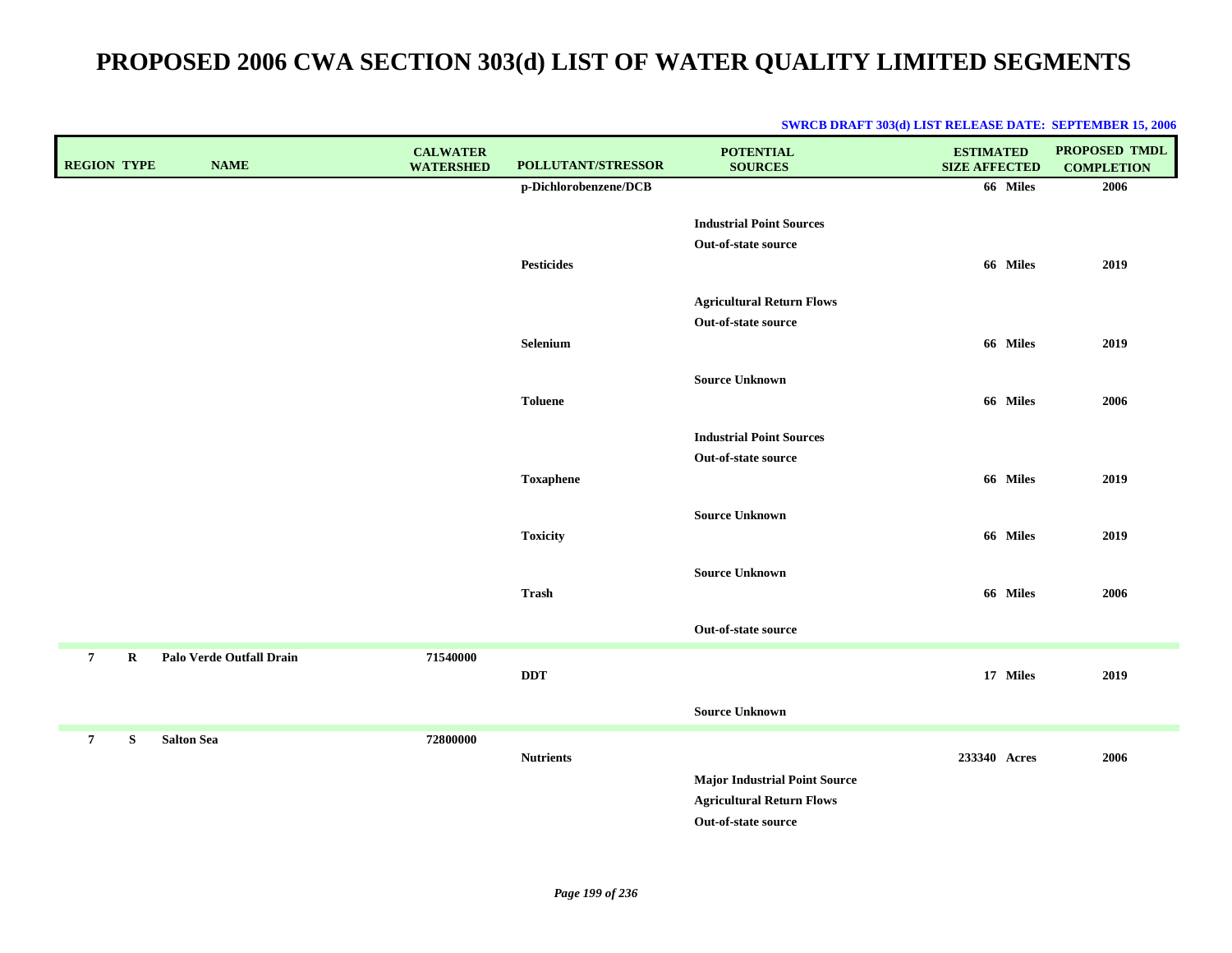| <b>REGION TYPE</b> | <b>NAME</b>         | <b>CALWATER</b><br><b>WATERSHED</b> | <b>POLLUTANT/STRESSOR</b>                 | <b>POTENTIAL</b><br><b>SOURCES</b>                                                                                 | <b>ESTIMATED</b><br><b>SIZE AFFECTED</b> | <b>PROPOSED TMDL</b><br><b>COMPLETION</b> |
|--------------------|---------------------|-------------------------------------|-------------------------------------------|--------------------------------------------------------------------------------------------------------------------|------------------------------------------|-------------------------------------------|
|                    |                     |                                     | <b>Salinity</b>                           |                                                                                                                    | 233340 Acres                             | 2019                                      |
|                    |                     |                                     | federal, local, and state cooperation.    | TMDL development will not be effective in addressing this problem, which will require an engineering solution with |                                          |                                           |
|                    |                     |                                     |                                           | <b>Agricultural Return Flows</b>                                                                                   |                                          |                                           |
|                    |                     |                                     |                                           | Out-of-state source                                                                                                |                                          |                                           |
|                    |                     |                                     |                                           | <b>Point Source</b>                                                                                                |                                          |                                           |
|                    |                     |                                     | Selenium                                  |                                                                                                                    | 233340 Acres                             | 2019                                      |
|                    |                     |                                     |                                           | <b>Agricultural Return Flows</b>                                                                                   |                                          |                                           |
| 8<br>B             | <b>Anaheim Bay</b>  | 80111000                            |                                           |                                                                                                                    |                                          |                                           |
|                    |                     |                                     | Copper                                    |                                                                                                                    | 402 Acres                                | 2019                                      |
|                    |                     |                                     | This listing was made by USEPA.           |                                                                                                                    |                                          |                                           |
|                    |                     |                                     |                                           | <b>Source Unknown</b>                                                                                              |                                          |                                           |
|                    |                     |                                     | Dieldrin (tissue)                         |                                                                                                                    | 402 Acres                                | 2019                                      |
|                    |                     |                                     | This listing was made by USEPA.           |                                                                                                                    |                                          |                                           |
|                    |                     |                                     |                                           | <b>Source Unknown</b>                                                                                              |                                          |                                           |
|                    |                     |                                     | <b>Nickel</b>                             |                                                                                                                    | 402 Acres                                | 2019                                      |
|                    |                     |                                     | This listing was made by USEPA.           |                                                                                                                    |                                          |                                           |
|                    |                     |                                     |                                           | <b>Source Unknown</b>                                                                                              |                                          |                                           |
|                    |                     |                                     | PCBs (Polychlorinated biphenyls) (tissue) |                                                                                                                    | 402 Acres                                | 2019                                      |
|                    |                     |                                     | This listing was made by USEPA.           |                                                                                                                    |                                          |                                           |
|                    |                     |                                     |                                           | <b>Source Unknown</b>                                                                                              |                                          |                                           |
|                    |                     |                                     | <b>Sediment Toxicity</b>                  |                                                                                                                    | 402 Acres                                | 2019                                      |
|                    |                     |                                     |                                           | <b>Source Unknown</b>                                                                                              |                                          |                                           |
| 8<br>$\mathbf C$   | <b>Balboa Beach</b> | 80114000                            |                                           |                                                                                                                    |                                          |                                           |
|                    |                     |                                     | <b>DDT</b>                                |                                                                                                                    | 1.8 Miles                                | 2019                                      |
|                    |                     |                                     |                                           |                                                                                                                    |                                          |                                           |
|                    |                     |                                     |                                           | <b>Source Unknown</b>                                                                                              |                                          |                                           |
|                    |                     |                                     | <b>Dieldrin</b>                           |                                                                                                                    | 1.8 Miles                                | 2019                                      |
|                    |                     |                                     |                                           |                                                                                                                    |                                          |                                           |
|                    |                     |                                     |                                           | <b>Source Unknown</b>                                                                                              |                                          |                                           |
|                    |                     |                                     | PCBs (Polychlorinated biphenyls)          |                                                                                                                    | 1.8 Miles                                | 2019                                      |
|                    |                     |                                     |                                           | <b>Source Unknown</b>                                                                                              |                                          |                                           |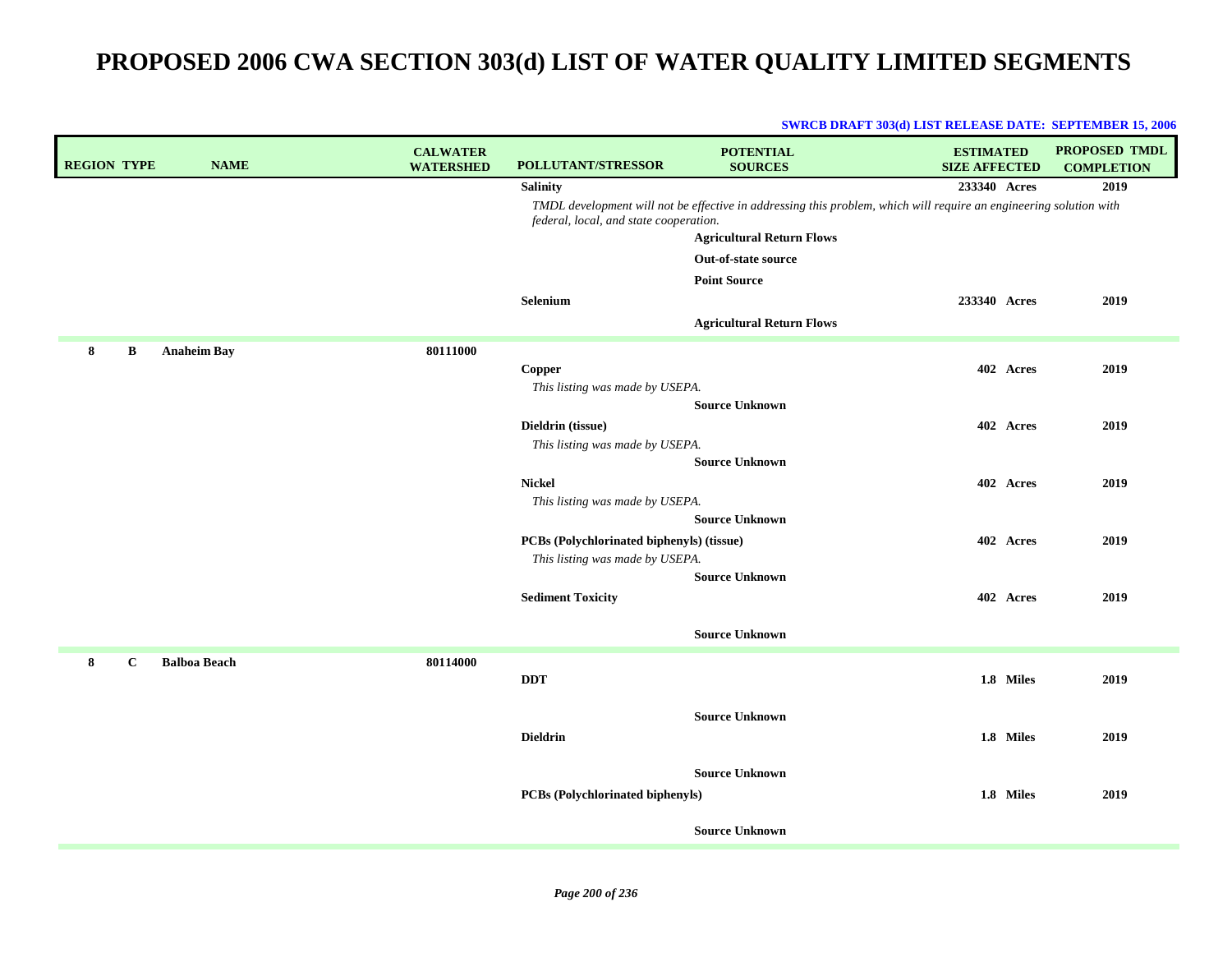| <b>REGION TYPE</b> |              | <b>NAME</b>                    | <b>CALWATER</b><br><b>WATERSHED</b> | POLLUTANT/STRESSOR                               | <b>POTENTIAL</b><br><b>SOURCES</b>                                                                      | <b>ESTIMATED</b><br><b>SIZE AFFECTED</b> | <b>PROPOSED TMDL</b><br><b>COMPLETION</b> |
|--------------------|--------------|--------------------------------|-------------------------------------|--------------------------------------------------|---------------------------------------------------------------------------------------------------------|------------------------------------------|-------------------------------------------|
| 8                  | L            | <b>Big Bear Lake</b>           | 80171000                            | Copper                                           |                                                                                                         | 2865 Acres                               | 2007                                      |
|                    |              |                                |                                     | Mercury                                          | <b>Resource Extraction</b>                                                                              | 2865 Acres                               | 2007                                      |
|                    |              |                                |                                     | <b>Metals</b>                                    | <b>Resource Extraction</b>                                                                              | 2865 Acres                               | 2007                                      |
|                    |              |                                |                                     | Noxious aquatic plants                           | <b>Resource Extraction</b>                                                                              | 2865 Acres                               | 2006                                      |
|                    |              |                                |                                     | <b>Nutrients</b>                                 | <b>Construction/Land Development</b><br><b>Unknown point source</b>                                     | 2865 Acres                               |                                           |
|                    |              |                                |                                     |                                                  | <b>Construction/Land Development</b>                                                                    |                                          | 2006                                      |
|                    |              |                                |                                     | PCBs (Polychlorinated biphenyls)                 | <b>Snow skiing activities</b>                                                                           | 2865 Acres                               | 2019                                      |
|                    |              |                                |                                     | <b>Sedimentation/Siltation</b>                   | <b>Source Unknown</b>                                                                                   | 2865 Acres                               | 2006                                      |
|                    |              |                                |                                     |                                                  | <b>Construction/Land Development</b><br><b>Snow skiing activities</b><br><b>Unknown Nonpoint Source</b> |                                          |                                           |
| 8                  | $\mathbf{C}$ | <b>Bolsa Chica State Beach</b> | 80111000                            | Copper<br>This listing was made by USEPA.        |                                                                                                         | 2.6 Miles                                | 2019                                      |
|                    |              |                                |                                     | <b>Nickel</b><br>This listing was made by USEPA. | <b>Source Unknown</b><br><b>Source Unknown</b>                                                          | 2.6 Miles                                | 2019                                      |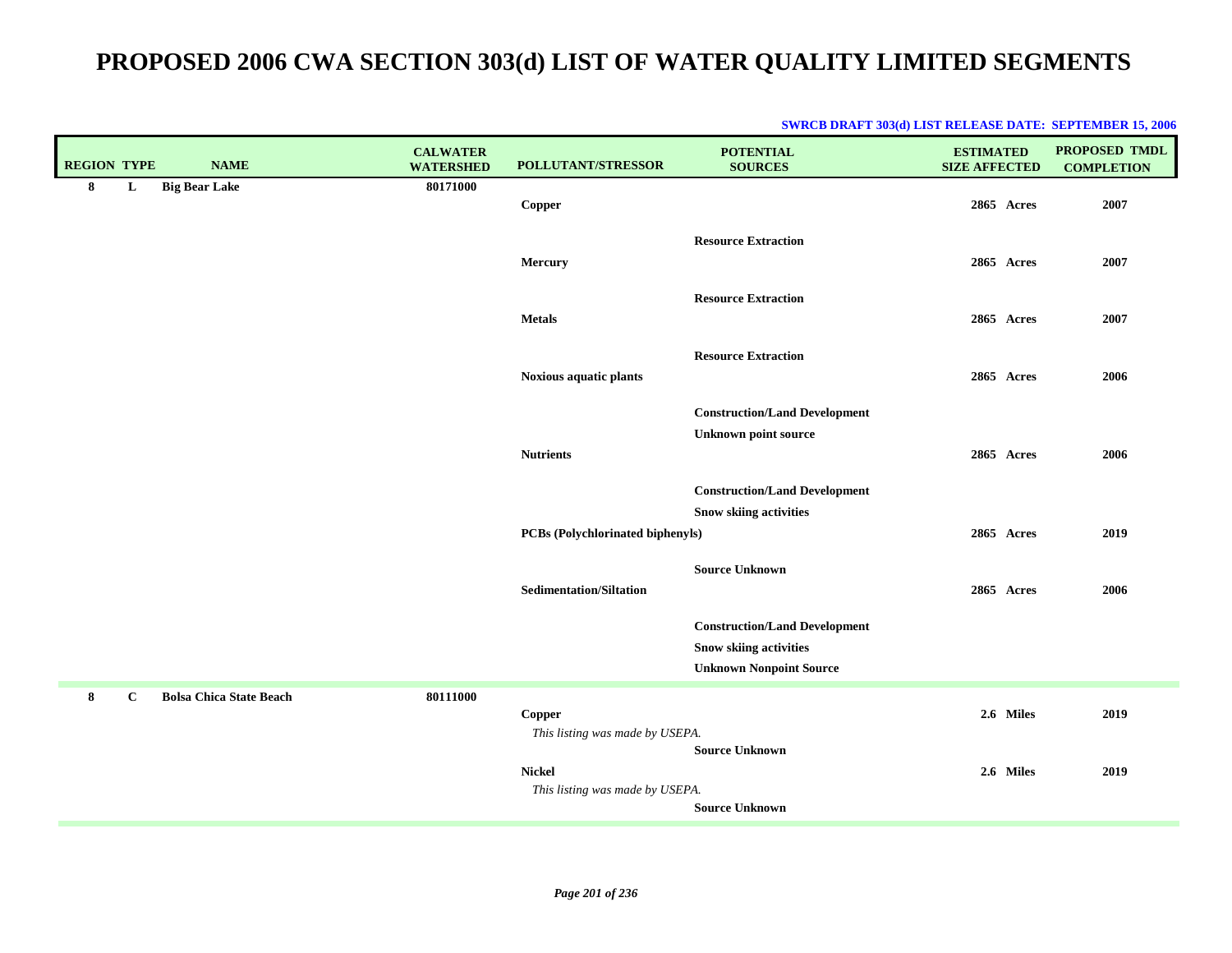| <b>REGION TYPE</b> |             | <b>NAME</b>                                    | <b>CALWATER</b><br><b>WATERSHED</b> | POLLUTANT/STRESSOR                                                       | <b>POTENTIAL</b><br><b>SOURCES</b>             | <b>ESTIMATED</b><br><b>SIZE AFFECTED</b> | <b>PROPOSED TMDL</b><br><b>COMPLETION</b> |
|--------------------|-------------|------------------------------------------------|-------------------------------------|--------------------------------------------------------------------------|------------------------------------------------|------------------------------------------|-------------------------------------------|
| 8                  | R           | <b>Buck Gully Creek</b>                        | 80111000                            | <b>Fecal Coliform</b><br>Listing is downstream of Pacific Coast Highway. |                                                | 0.3 Miles                                | 2019                                      |
|                    |             |                                                |                                     | <b>Total Coliform</b><br>Listing is downstream of Pacific Coast Highway. | <b>Source Unknown</b><br><b>Source Unknown</b> | 0.3 Miles                                | 2019                                      |
| 8                  | L           | <b>Canyon Lake (Railroad Canyon Reservoir)</b> | 80211000                            | <b>Pathogens</b>                                                         |                                                | 453 Acres                                | 2006                                      |
|                    |             |                                                |                                     |                                                                          | <b>Nonpoint Source</b>                         |                                          |                                           |
| 8                  | $\bf R$     | <b>Chino Creek Reach 1</b>                     | 80121000                            | <b>Nutrients</b>                                                         |                                                | 7.8 Miles                                | 2019                                      |
|                    |             |                                                |                                     |                                                                          | <b>Agriculture</b><br><b>Dairies</b>           |                                          |                                           |
| 8                  | L           | <b>Elsinore, Lake</b>                          | 80231000                            | <b>PCBs (Polychlorinated biphenyls)</b>                                  |                                                | 2431 Acres                               | 2019                                      |
|                    |             |                                                |                                     | <b>Unknown Toxicity</b>                                                  | <b>Source Unknown</b>                          | 2431 Acres                               | 2007                                      |
|                    |             |                                                |                                     |                                                                          | <b>Unknown Nonpoint Source</b>                 |                                          |                                           |
| 8                  | L           | Fulmor, Lake                                   | 80221000                            | <b>Pathogens</b>                                                         | <b>Unknown Nonpoint Source</b>                 | 4.2 Acres                                | 2019                                      |
| 8                  | $\mathbf R$ | <b>Grout Creek</b>                             | 80171000                            | <b>Metals</b>                                                            |                                                | 3.5 Miles                                | 2007                                      |
|                    |             |                                                |                                     | <b>Nutrients</b>                                                         | <b>Unknown Nonpoint Source</b>                 | 3.5 Miles                                | 2008                                      |
|                    |             |                                                |                                     |                                                                          | <b>Unknown Nonpoint Source</b>                 |                                          |                                           |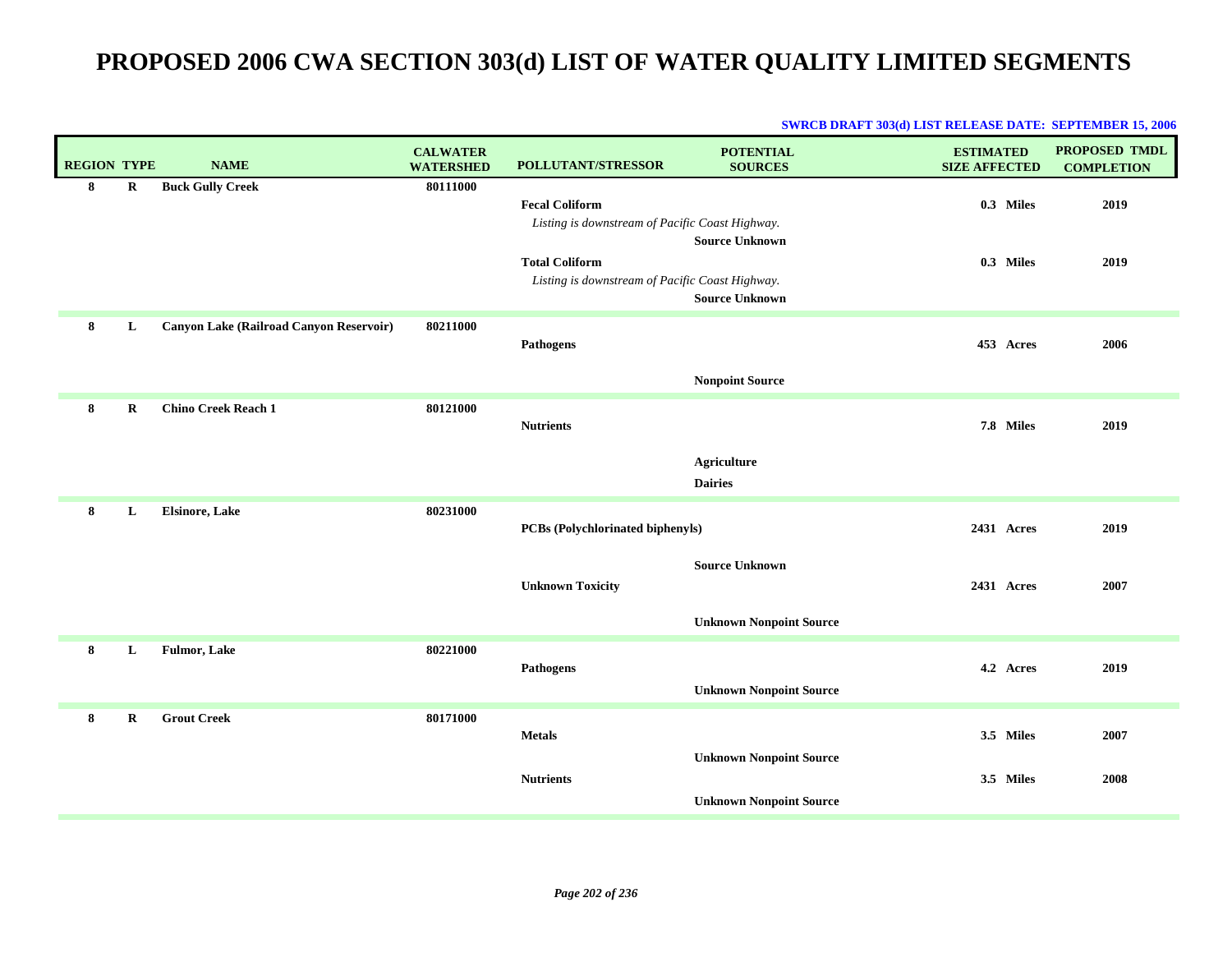| <b>REGION TYPE</b> |              | <b>NAME</b>                        | <b>CALWATER</b><br><b>WATERSHED</b> | POLLUTANT/STRESSOR                                                           | <b>POTENTIAL</b><br><b>SOURCES</b> | <b>ESTIMATED</b><br><b>SIZE AFFECTED</b> | <b>PROPOSED TMDL</b><br><b>COMPLETION</b> |
|--------------------|--------------|------------------------------------|-------------------------------------|------------------------------------------------------------------------------|------------------------------------|------------------------------------------|-------------------------------------------|
| 8                  | $\mathbf{C}$ | <b>Huntington Beach State Park</b> | 80111000                            | <b>Enterococcus</b><br>Impaired 50 yards around drain at Magnolia            | <b>Source Unknown</b>              | 5.8 Miles                                | 2019                                      |
|                    |              |                                    |                                     | <b>PCBs (Polychlorinated biphenyls)</b>                                      |                                    | 5.8 Miles                                | 2019                                      |
|                    |              |                                    |                                     |                                                                              | <b>Source Unknown</b>              |                                          |                                           |
| 8                  | B            | <b>Huntington Harbour</b>          | 80111000                            | Chlordane                                                                    |                                    | 221 Acres                                | 2019                                      |
|                    |              |                                    |                                     | Copper                                                                       | <b>Source Unknown</b>              | 221 Acres                                | 2019                                      |
|                    |              |                                    |                                     | This listing was made by USEPA.                                              | <b>Source Unknown</b>              |                                          |                                           |
|                    |              |                                    |                                     | Lead                                                                         |                                    | 221 Acres                                | 2019                                      |
|                    |              |                                    |                                     | <b>Nickel</b>                                                                | <b>Source Unknown</b>              | 221 Acres                                | 2019                                      |
|                    |              |                                    |                                     | This listing was made by USEPA.                                              |                                    |                                          |                                           |
|                    |              |                                    |                                     | Pathogens                                                                    | <b>Source Unknown</b>              | 221 Acres                                | 2019                                      |
|                    |              |                                    |                                     | PCBs (Polychlorinated biphenyls) (tissue)<br>This listing was made by USEPA. | <b>Urban Runoff/Storm Sewers</b>   | 221 Acres                                | 2019                                      |
|                    |              |                                    |                                     | <b>Sediment Toxicity</b>                                                     | <b>Source Unknown</b>              | 221 Acres                                | 2019                                      |
|                    |              |                                    |                                     |                                                                              | <b>Source Unknown</b>              |                                          |                                           |
| 8                  | R            | <b>Knickerbocker Creek</b>         | 80171000                            | <b>Metals</b>                                                                |                                    | 2 Miles                                  | 2007                                      |
|                    |              |                                    |                                     |                                                                              | <b>Unknown Nonpoint Source</b>     |                                          |                                           |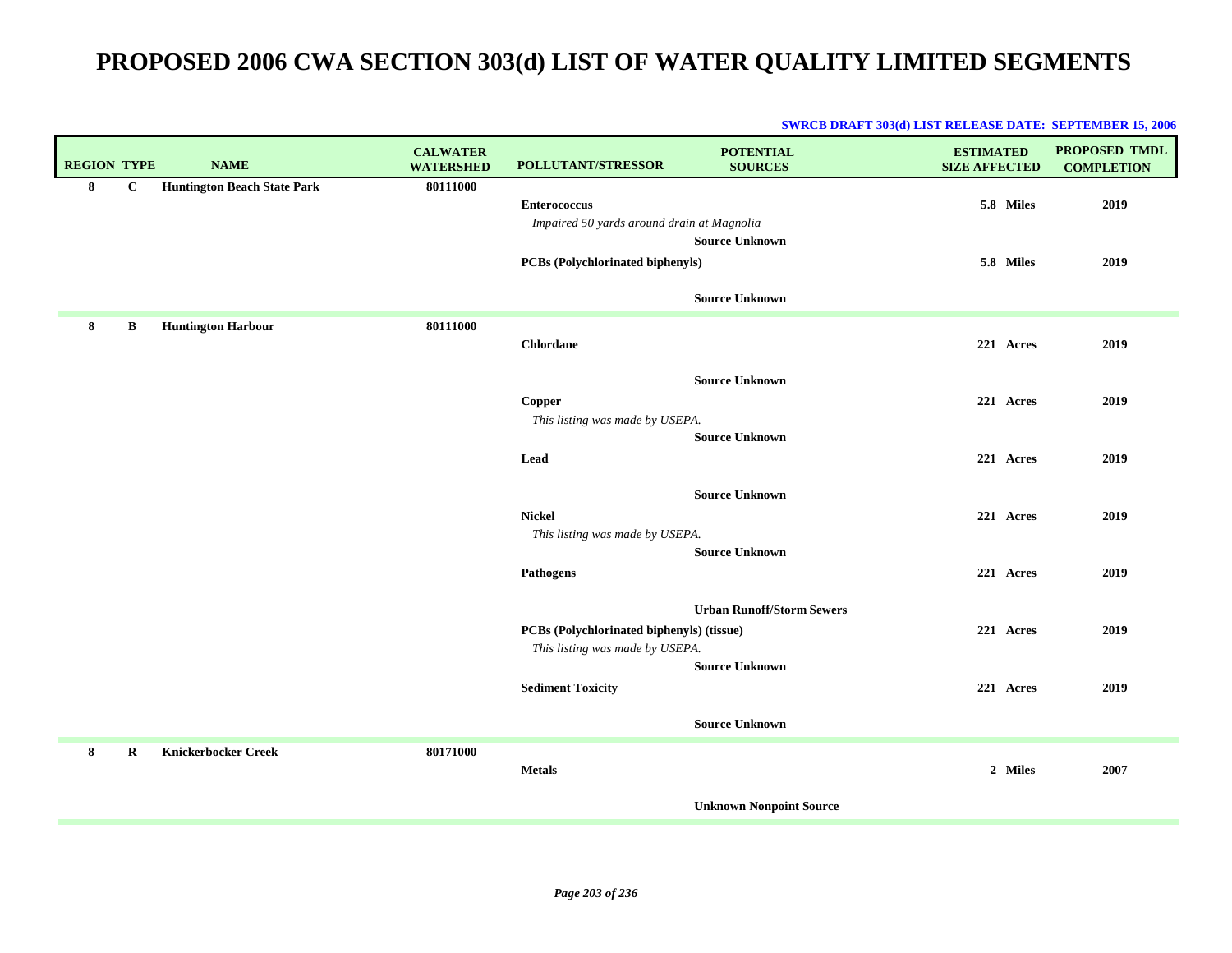| <b>REGION TYPE</b> |             | <b>NAME</b>                            | <b>CALWATER</b><br><b>WATERSHED</b> | POLLUTANT/STRESSOR                                                       | <b>POTENTIAL</b><br><b>SOURCES</b>                     | <b>ESTIMATED</b><br><b>SIZE AFFECTED</b> | <b>PROPOSED TMDL</b><br><b>COMPLETION</b> |
|--------------------|-------------|----------------------------------------|-------------------------------------|--------------------------------------------------------------------------|--------------------------------------------------------|------------------------------------------|-------------------------------------------|
| 8                  | $\mathbf R$ | Los Trancos Creek (Crystal Cove Creek) | 80111000                            | <b>Fecal Coliform</b><br>Listing is downstream of Pacific Coast Highway. | <b>Source Unknown</b>                                  | 0.19 Miles                               | 2019                                      |
|                    |             |                                        |                                     | <b>Total Coliform</b><br>Listing is downstream of Pacific Coast Highway. | <b>Source Unknown</b>                                  | 0.19 Miles                               | 2019                                      |
| 8                  | R           | <b>Lytle Creek</b>                     | 80141000                            | <b>Pathogens</b>                                                         | <b>Unknown Nonpoint Source</b>                         | 41 Miles                                 | 2019                                      |
| 8                  | $\bf R$     | Mill Creek (Prado Area)                | 80121000                            | <b>Nutrients</b>                                                         |                                                        | 1.6 Miles                                | 2019                                      |
|                    |             |                                        |                                     | <b>Total Suspended Solids (TSS)</b>                                      | <b>Agriculture</b><br><b>Dairies</b><br><b>Dairies</b> | 1.6 Miles                                | 2019                                      |
| 8                  | $\bf R$     | <b>Mill Creek Reach 1</b>              | 80156000                            | <b>Pathogens</b>                                                         | <b>Unknown Nonpoint Source</b>                         | 12 Miles                                 | 2019                                      |
| 8                  | $\bf R$     | Mill Creek Reach 2                     | 80158000                            | <b>Pathogens</b>                                                         | <b>Unknown Nonpoint Source</b>                         | 12 Miles                                 | 2019                                      |
| 8                  | $\bf R$     | <b>Mountain Home Creek</b>             | 80158000                            | Pathogens                                                                | <b>Unknown Nonpoint Source</b>                         | 3.7 Miles                                | 2019                                      |
| 8                  | $\bf R$     | <b>Mountain Home Creek, East Fork</b>  | 80158000                            | <b>Pathogens</b>                                                         | <b>Unknown Nonpoint Source</b>                         | 5.1 Miles                                | 2019                                      |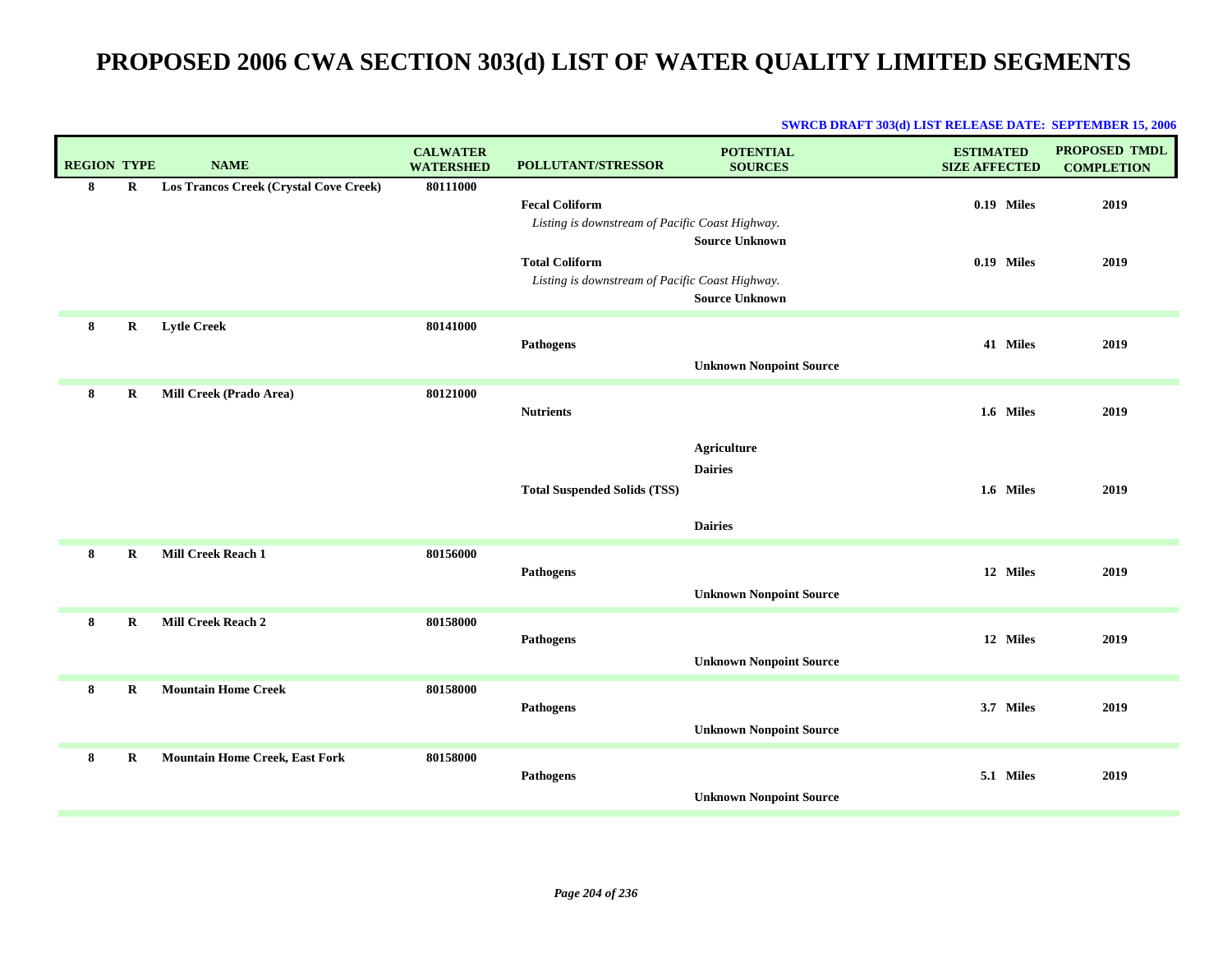| <b>REGION TYPE</b> |          | <b>NAME</b>                                    | <b>CALWATER</b><br><b>WATERSHED</b> | POLLUTANT/STRESSOR               | <b>POTENTIAL</b><br><b>SOURCES</b> | <b>ESTIMATED</b><br><b>SIZE AFFECTED</b> | PROPOSED TMDL<br><b>COMPLETION</b> |
|--------------------|----------|------------------------------------------------|-------------------------------------|----------------------------------|------------------------------------|------------------------------------------|------------------------------------|
| $\bf{8}$           | $\bf{B}$ | Newport Bay, Lower                             | 80114000                            | <b>Chlordane</b>                 |                                    | 767 Acres                                | 2019                               |
|                    |          |                                                |                                     | Copper                           | <b>Source Unknown</b>              | 767 Acres                                | 2007                               |
|                    |          |                                                |                                     | <b>DDT</b>                       | <b>Source Unknown</b>              | 767 Acres                                | 2019                               |
|                    |          |                                                |                                     | PCBs (Polychlorinated biphenyls) | <b>Source Unknown</b>              | 767 Acres                                | 2019                               |
|                    |          |                                                |                                     | <b>Sediment Toxicity</b>         | <b>Source Unknown</b>              | 767 Acres                                | 2019                               |
|                    |          |                                                |                                     |                                  | <b>Source Unknown</b>              |                                          |                                    |
| 8                  | E        | <b>Newport Bay, Upper (Ecological Reserve)</b> | 80111000                            | <b>Chlordane</b>                 |                                    | 653 Acres                                | 2019                               |
|                    |          |                                                |                                     | Copper                           | <b>Source Unknown</b>              | 653 Acres                                | 2007                               |
|                    |          |                                                |                                     | <b>DDT</b>                       | <b>Source Unknown</b>              | 653 Acres                                | 2019                               |
|                    |          |                                                |                                     | <b>Metals</b>                    | <b>Source Unknown</b>              | 653 Acres                                | 2019                               |
|                    |          |                                                |                                     | PCBs (Polychlorinated biphenyls) | <b>Urban Runoff/Storm Sewers</b>   | 653 Acres                                | 2019                               |
|                    |          |                                                |                                     | <b>Sediment Toxicity</b>         | <b>Source Unknown</b>              | 653 Acres                                | 2019                               |
|                    |          |                                                |                                     |                                  | <b>Source Unknown</b>              |                                          |                                    |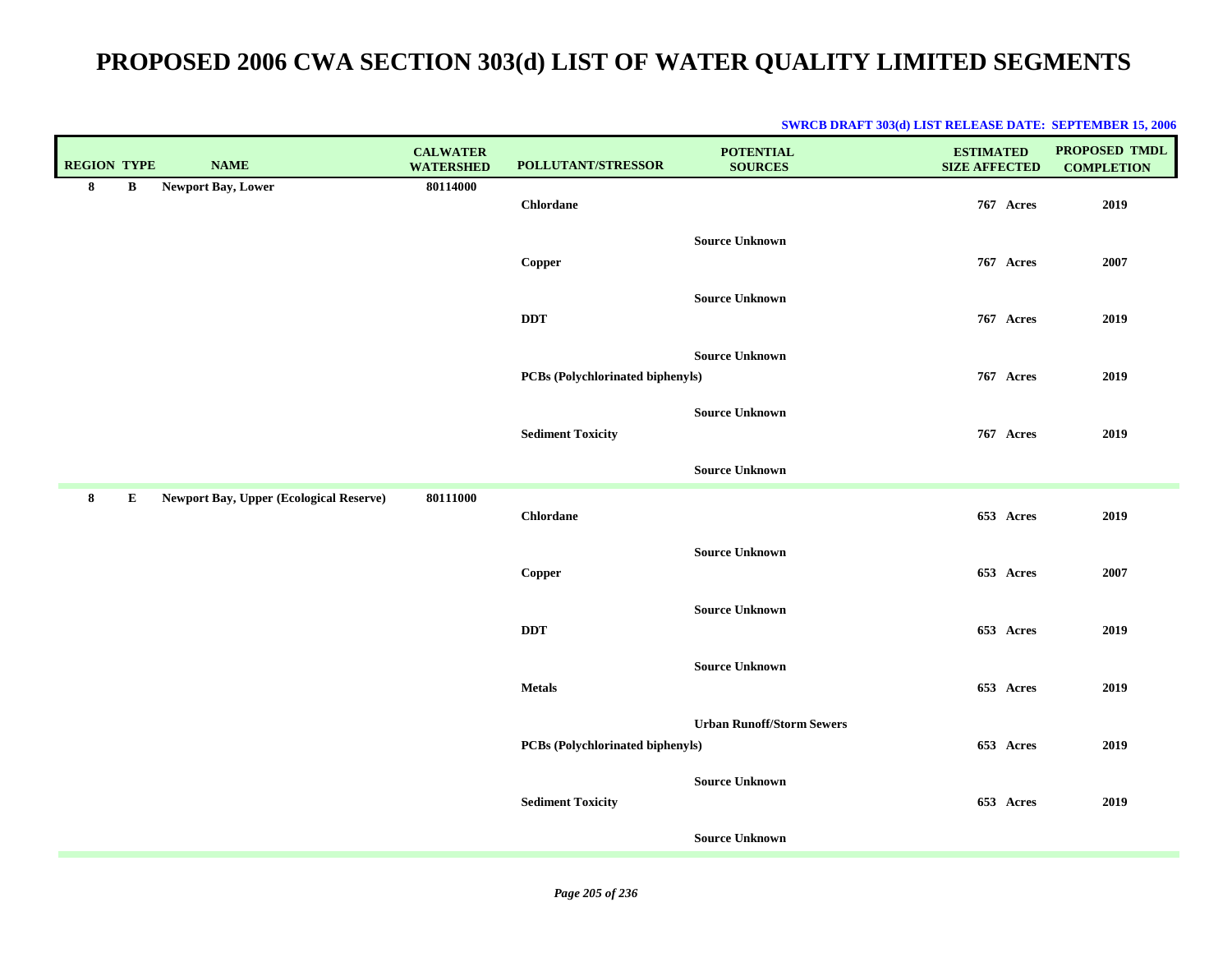| <b>REGION TYPE</b> |             | <b>NAME</b>                     | <b>CALWATER</b><br><b>WATERSHED</b> | POLLUTANT/STRESSOR                      | <b>POTENTIAL</b><br><b>SOURCES</b>                              | <b>ESTIMATED</b><br><b>SIZE AFFECTED</b> | <b>PROPOSED TMDL</b><br><b>COMPLETION</b> |
|--------------------|-------------|---------------------------------|-------------------------------------|-----------------------------------------|-----------------------------------------------------------------|------------------------------------------|-------------------------------------------|
| 8                  | $\mathbf R$ | <b>Peters Canyon Channel</b>    | 80111000                            | <b>DDT</b>                              |                                                                 | 3 Miles                                  | 2019                                      |
|                    |             |                                 |                                     | <b>Toxaphene</b>                        | <b>Source Unknown</b>                                           | 3 Miles                                  | 2019                                      |
|                    |             |                                 |                                     |                                         | <b>Source Unknown</b>                                           |                                          |                                           |
| 8                  | L           | <b>Prado Park Lake</b>          | 80121000                            | <b>Nutrients</b>                        |                                                                 | 90 Acres                                 | 2019                                      |
|                    |             |                                 |                                     |                                         | <b>Nonpoint Source</b>                                          |                                          |                                           |
| 8                  | R           | <b>Rathbone (Rathbun) Creek</b> | 80171000                            | <b>Nutrients</b>                        |                                                                 | 4.7 Miles                                | 2008                                      |
|                    |             |                                 |                                     | <b>Sedimentation/Siltation</b>          | <b>Snow skiing activities</b><br><b>Unknown Nonpoint Source</b> | 4.7 Miles                                | 2006                                      |
|                    |             |                                 |                                     |                                         | <b>Snow skiing activities</b><br><b>Unknown Nonpoint Source</b> |                                          |                                           |
| 8                  | B           | <b>Rhine Channel</b>            | 80114000                            | Copper                                  |                                                                 | 20 Acres                                 | 2019                                      |
|                    |             |                                 |                                     | Lead                                    | <b>Source Unknown</b>                                           | 20 Acres                                 | 2019                                      |
|                    |             |                                 |                                     | <b>Mercury</b>                          | <b>Source Unknown</b>                                           | 20 Acres                                 | 2019                                      |
|                    |             |                                 |                                     | <b>PCBs (Polychlorinated biphenyls)</b> | <b>Source Unknown</b>                                           | 20 Acres                                 | 2019                                      |
|                    |             |                                 |                                     | <b>Sediment Toxicity</b>                | <b>Source Unknown</b>                                           | 20 Acres                                 | 2019                                      |
|                    |             |                                 |                                     |                                         | <b>Source Unknown</b>                                           |                                          |                                           |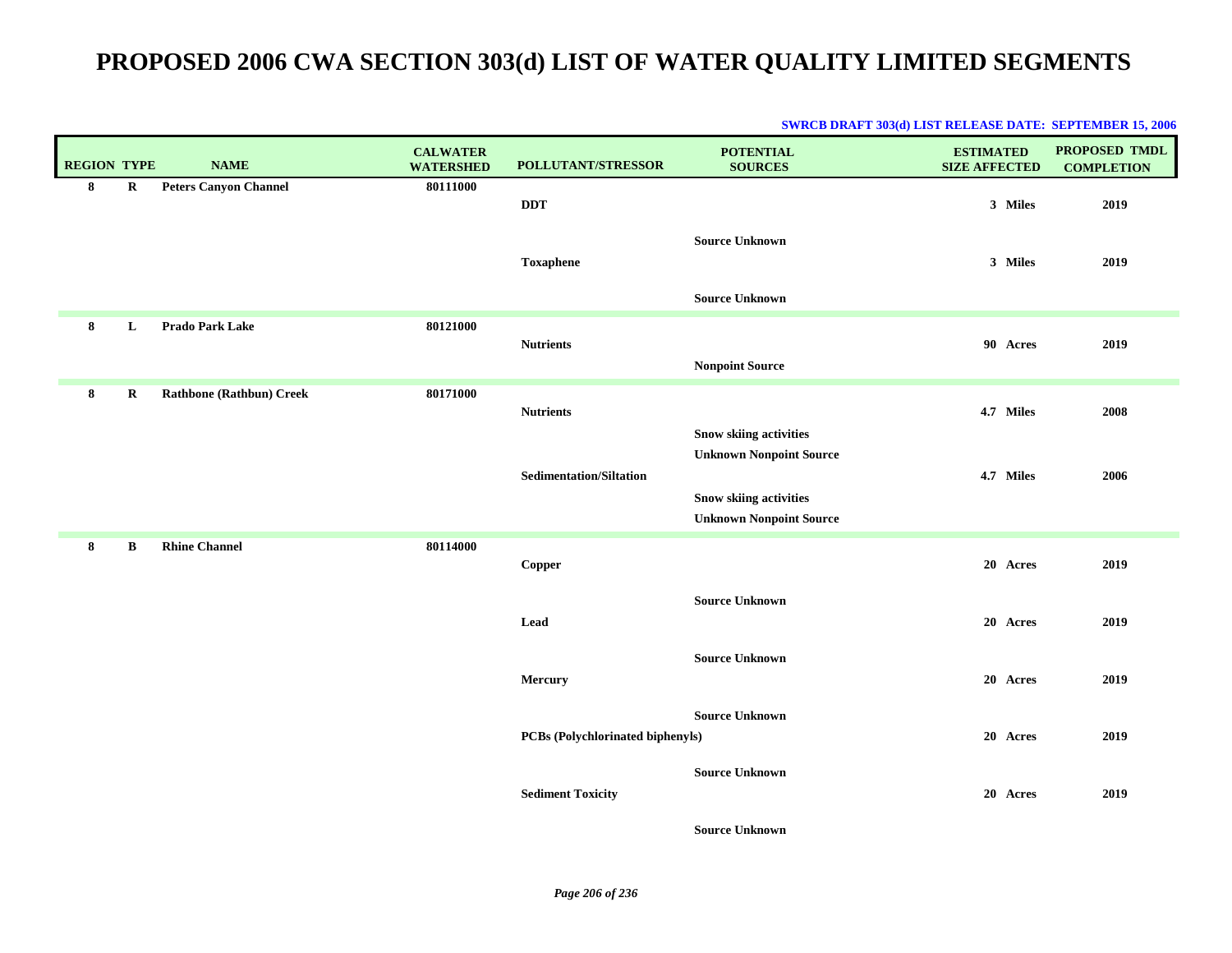| <b>REGION TYPE</b> |              | <b>NAME</b>              | <b>CALWATER</b><br><b>WATERSHED</b> | POLLUTANT/STRESSOR                                                   | <b>POTENTIAL</b><br><b>SOURCES</b>                            | <b>ESTIMATED</b><br><b>SIZE AFFECTED</b> | <b>PROPOSED TMDL</b><br><b>COMPLETION</b> |
|--------------------|--------------|--------------------------|-------------------------------------|----------------------------------------------------------------------|---------------------------------------------------------------|------------------------------------------|-------------------------------------------|
|                    |              |                          |                                     | Zinc                                                                 |                                                               | 20 Acres                                 | 2019                                      |
|                    |              |                          |                                     |                                                                      | <b>Source Unknown</b>                                         |                                          |                                           |
| 8                  | $\bf R$      | San Diego Creek Reach 1  | 80111000                            | <b>Fecal Coliform</b>                                                |                                                               | 7.8 Miles                                | 2019                                      |
|                    |              |                          |                                     |                                                                      | <b>Urban Runoff/Storm Sewers</b><br><b>Other Urban Runoff</b> |                                          |                                           |
|                    |              |                          |                                     | Selenium                                                             |                                                               | 7.8 Miles                                | 2007                                      |
|                    |              |                          |                                     |                                                                      | <b>Source Unknown</b>                                         |                                          |                                           |
|                    |              |                          |                                     | <b>Toxaphene</b>                                                     |                                                               | 7.8 Miles                                | 2019                                      |
|                    |              |                          |                                     |                                                                      | <b>Source Unknown</b>                                         |                                          |                                           |
| 8                  | R            | San Diego Creek Reach 2  | 80111000                            | <b>Metals</b>                                                        |                                                               | 6.3 Miles                                | 2007                                      |
|                    |              |                          |                                     |                                                                      | <b>Urban Runoff/Storm Sewers</b>                              |                                          |                                           |
| 8                  | $\bf R$      | Santa Ana River, Reach 4 | 80127000                            | <b>Pathogens</b>                                                     |                                                               | 14 Miles                                 | 2019                                      |
|                    |              |                          |                                     |                                                                      | <b>Nonpoint Source</b>                                        |                                          |                                           |
| 8                  | R            | Santiago Creek, Reach 4  | 80112000                            | Salinity/TDS/Chlorides                                               | <b>Source Unknown</b>                                         | 9.8 Miles                                | 2019                                      |
| 8                  | $\mathbf{C}$ | <b>Seal Beach</b>        | 80111000                            |                                                                      |                                                               |                                          |                                           |
|                    |              |                          |                                     | <b>Enterococcus</b><br>Impaired 50 yards around drain at 1st Street. |                                                               | 0.53 Miles                               | 2019                                      |
|                    |              |                          |                                     | PCBs (Polychlorinated biphenyls)                                     | <b>Source Unknown</b>                                         | 0.53 Miles                               | 2019                                      |
|                    |              |                          |                                     |                                                                      | <b>Source Unknown</b>                                         |                                          |                                           |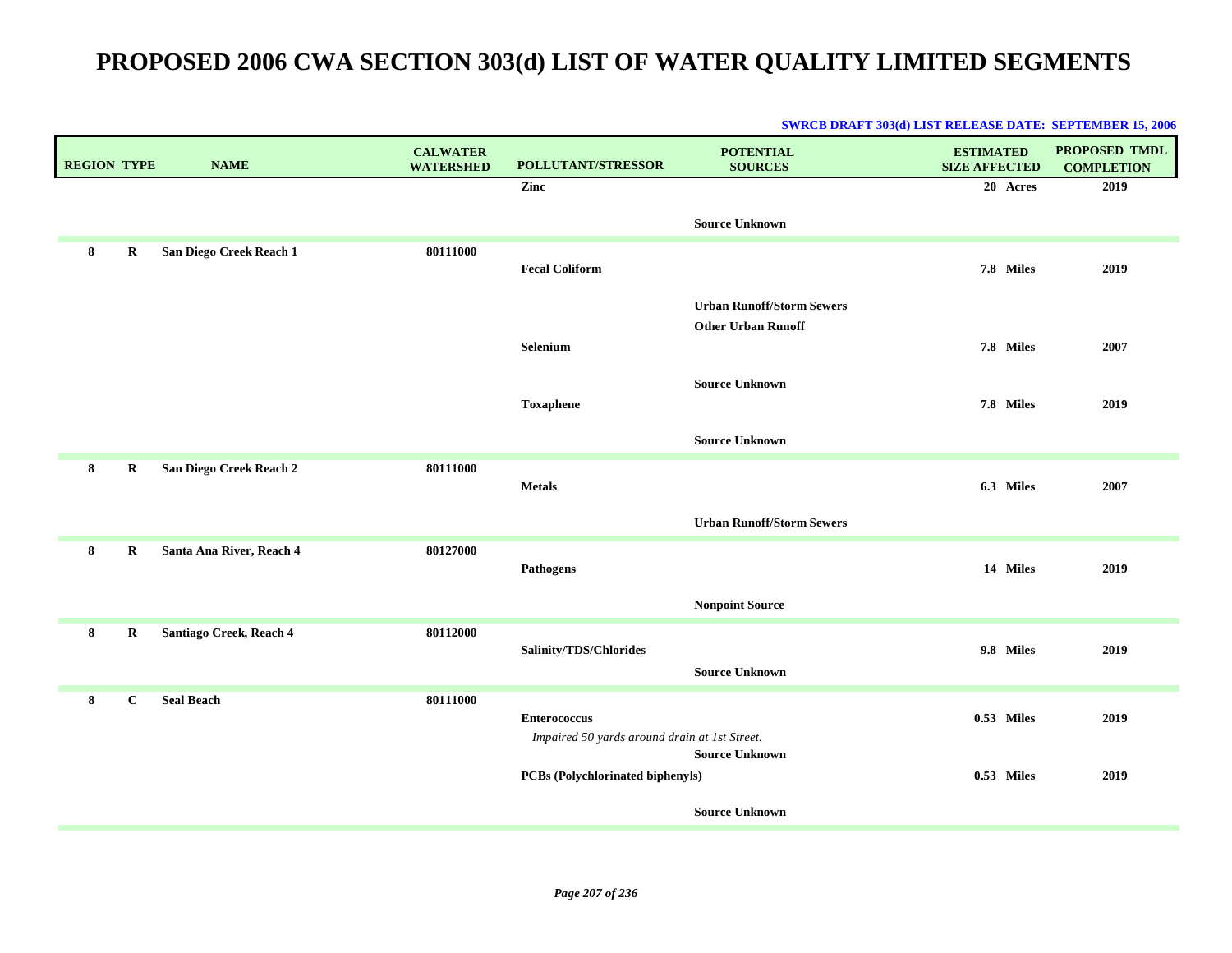|             | <b>NAME</b>                   | <b>CALWATER</b><br><b>WATERSHED</b> | POLLUTANT/STRESSOR             | <b>POTENTIAL</b><br><b>SOURCES</b>                         | <b>ESTIMATED</b><br><b>SIZE AFFECTED</b>                                                           | <b>PROPOSED TMDL</b><br><b>COMPLETION</b> |
|-------------|-------------------------------|-------------------------------------|--------------------------------|------------------------------------------------------------|----------------------------------------------------------------------------------------------------|-------------------------------------------|
| $\mathbf R$ | <b>Silverado Creek</b>        | 80112000                            | Pathogens                      |                                                            | 11 Miles                                                                                           | 2019                                      |
|             |                               |                                     | Salinity/TDS/Chlorides         |                                                            | 11 Miles                                                                                           | 2019                                      |
|             |                               |                                     |                                |                                                            |                                                                                                    |                                           |
|             |                               |                                     | <b>Nutrients</b>               |                                                            | 1.5 Miles                                                                                          | 2008                                      |
|             |                               |                                     |                                | <b>Construction/Land Development</b>                       |                                                                                                    |                                           |
| R           | <b>Agua Hedionda Creek</b>    | 90431000                            | <b>Manganese</b>               |                                                            | 7 Miles                                                                                            | 2019                                      |
|             |                               |                                     | Selenium                       | <b>Source Unknown</b>                                      | 7 Miles                                                                                            | 2019                                      |
|             |                               |                                     |                                | <b>Source Unknown</b>                                      |                                                                                                    |                                           |
|             |                               |                                     | <b>Sulfates</b>                |                                                            | 7 Miles                                                                                            | 2019                                      |
|             |                               |                                     |                                | <b>Source Unknown</b>                                      |                                                                                                    |                                           |
|             |                               |                                     |                                |                                                            |                                                                                                    | 2019                                      |
|             |                               |                                     |                                | <b>Urban Runoff/Storm Sewers</b>                           |                                                                                                    |                                           |
|             |                               |                                     |                                | <b>Unknown point source</b>                                |                                                                                                    |                                           |
| E           | <b>Agua Hedionda Lagoon</b>   | 90431000                            |                                |                                                            |                                                                                                    | 2006                                      |
|             |                               |                                     |                                |                                                            |                                                                                                    |                                           |
|             |                               |                                     | <b>Sedimentation/Siltation</b> | <b>Nonpoint/Point Source</b>                               | 6.8 Acres                                                                                          | 2019                                      |
|             |                               |                                     |                                | <b>Nonpoint/Point Source</b>                               |                                                                                                    |                                           |
|             | <b>REGION TYPE</b><br>$\bf R$ | <b>Summit Creek</b>                 | 80171000                       | <b>Total Dissolved Solids</b><br><b>Indicator</b> bacteria | <b>Unknown Nonpoint Source</b><br><b>Unknown Nonpoint Source</b><br><b>Unknown Nonpoint Source</b> | 7 Miles<br>6.8 Acres                      |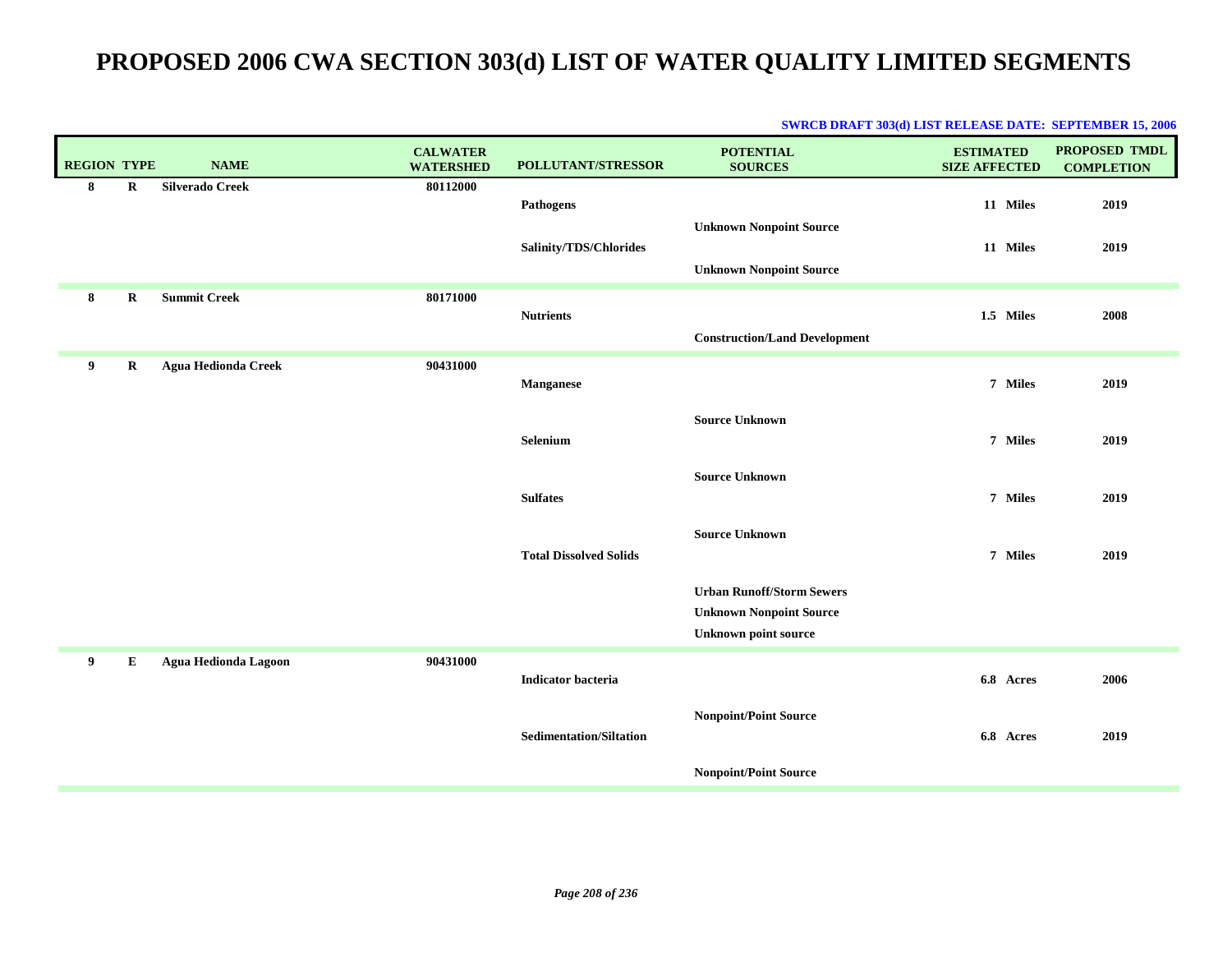| <b>REGION TYPE</b> |         | <b>NAME</b>         | <b>CALWATER</b><br><b>WATERSHED</b> | POLLUTANT/STRESSOR        | <b>POTENTIAL</b><br><b>SOURCES</b>                                                                                                                                                                                                                    | <b>ESTIMATED</b><br><b>SIZE AFFECTED</b> | <b>PROPOSED TMDL</b><br><b>COMPLETION</b> |
|--------------------|---------|---------------------|-------------------------------------|---------------------------|-------------------------------------------------------------------------------------------------------------------------------------------------------------------------------------------------------------------------------------------------------|------------------------------------------|-------------------------------------------|
| 9                  | $\bf R$ | <b>Aliso Creek</b>  | 90113000                            |                           |                                                                                                                                                                                                                                                       |                                          |                                           |
|                    |         |                     |                                     | <b>Indicator bacteria</b> |                                                                                                                                                                                                                                                       | 19 Miles                                 | 2005                                      |
|                    |         |                     |                                     |                           | This listing for indicator bacteria applies to the Aliso Creek mainstem and all the major tributaries of Aliso Creek which<br>are Sulphur Creek, Wood Canyon, Aliso Hills Canyon, Dairy Fork, and English Canyon.<br><b>Urban Runoff/Storm Sewers</b> |                                          |                                           |
|                    |         |                     |                                     |                           | <b>Unknown point source</b>                                                                                                                                                                                                                           |                                          |                                           |
|                    |         |                     |                                     |                           | <b>Nonpoint/Point Source</b>                                                                                                                                                                                                                          |                                          |                                           |
|                    |         |                     |                                     | Phosphorus                |                                                                                                                                                                                                                                                       | 19 Miles                                 | 2019                                      |
|                    |         |                     |                                     |                           | This listing for phosphorus applies to the Aliso Creek mainstem and all the major tributaries of Aliso Creek which are<br>Sulphur Creek, Wood Canyon, Aliso Hills Canyon, Dairy Fork, and English Canyon.                                             |                                          |                                           |
|                    |         |                     |                                     |                           | <b>Urban Runoff/Storm Sewers</b>                                                                                                                                                                                                                      |                                          |                                           |
|                    |         |                     |                                     |                           | <b>Unknown Nonpoint Source</b>                                                                                                                                                                                                                        |                                          |                                           |
|                    |         |                     |                                     |                           | <b>Unknown point source</b>                                                                                                                                                                                                                           |                                          |                                           |
|                    |         |                     |                                     | <b>Toxicity</b>           |                                                                                                                                                                                                                                                       | 19 Miles                                 | 2019                                      |
|                    |         |                     |                                     |                           | This listing for toxicity applies to the Aliso Creek mainstem and all the major tributaries of Aliso Creek which are<br>Sulphur Creek, Wood Canyon, Aliso Hills Canyon, Dairy Fork, and English Canyon.<br><b>Urban Runoff/Storm Sewers</b>           |                                          |                                           |
|                    |         |                     |                                     |                           | <b>Unknown Nonpoint Source</b>                                                                                                                                                                                                                        |                                          |                                           |
|                    |         |                     |                                     |                           | <b>Unknown point source</b>                                                                                                                                                                                                                           |                                          |                                           |
| 9                  | Е       | Aliso Creek (mouth) | 90113000                            |                           |                                                                                                                                                                                                                                                       |                                          |                                           |
|                    |         |                     |                                     | <b>Indicator bacteria</b> |                                                                                                                                                                                                                                                       | 0.29 Acres                               | 2005                                      |
|                    |         |                     |                                     |                           | <b>Nonpoint/Point Source</b>                                                                                                                                                                                                                          |                                          |                                           |
| 9                  | L       | <b>Barrett Lake</b> | 91130000                            |                           |                                                                                                                                                                                                                                                       |                                          |                                           |
|                    |         |                     |                                     | Color                     |                                                                                                                                                                                                                                                       | 125 Acres                                | 2019                                      |
|                    |         |                     |                                     |                           |                                                                                                                                                                                                                                                       |                                          |                                           |
|                    |         |                     |                                     |                           | <b>Source Unknown</b>                                                                                                                                                                                                                                 |                                          |                                           |
|                    |         |                     |                                     | <b>Manganese</b>          |                                                                                                                                                                                                                                                       | 125 Acres                                | 2019                                      |
|                    |         |                     |                                     |                           | <b>Source Unknown</b>                                                                                                                                                                                                                                 |                                          |                                           |
|                    |         |                     |                                     |                           |                                                                                                                                                                                                                                                       | 125 Acres                                | 2019                                      |
|                    |         |                     |                                     | pH                        |                                                                                                                                                                                                                                                       |                                          |                                           |
|                    |         |                     |                                     |                           | <b>Source Unknown</b>                                                                                                                                                                                                                                 |                                          |                                           |
| 9                  | R       | <b>Buena Creek</b>  | 90432000                            |                           |                                                                                                                                                                                                                                                       |                                          |                                           |
|                    |         |                     |                                     | <b>DDT</b>                |                                                                                                                                                                                                                                                       | 4.8 Miles                                | 2019                                      |
|                    |         |                     |                                     |                           | <b>Source Unknown</b>                                                                                                                                                                                                                                 |                                          |                                           |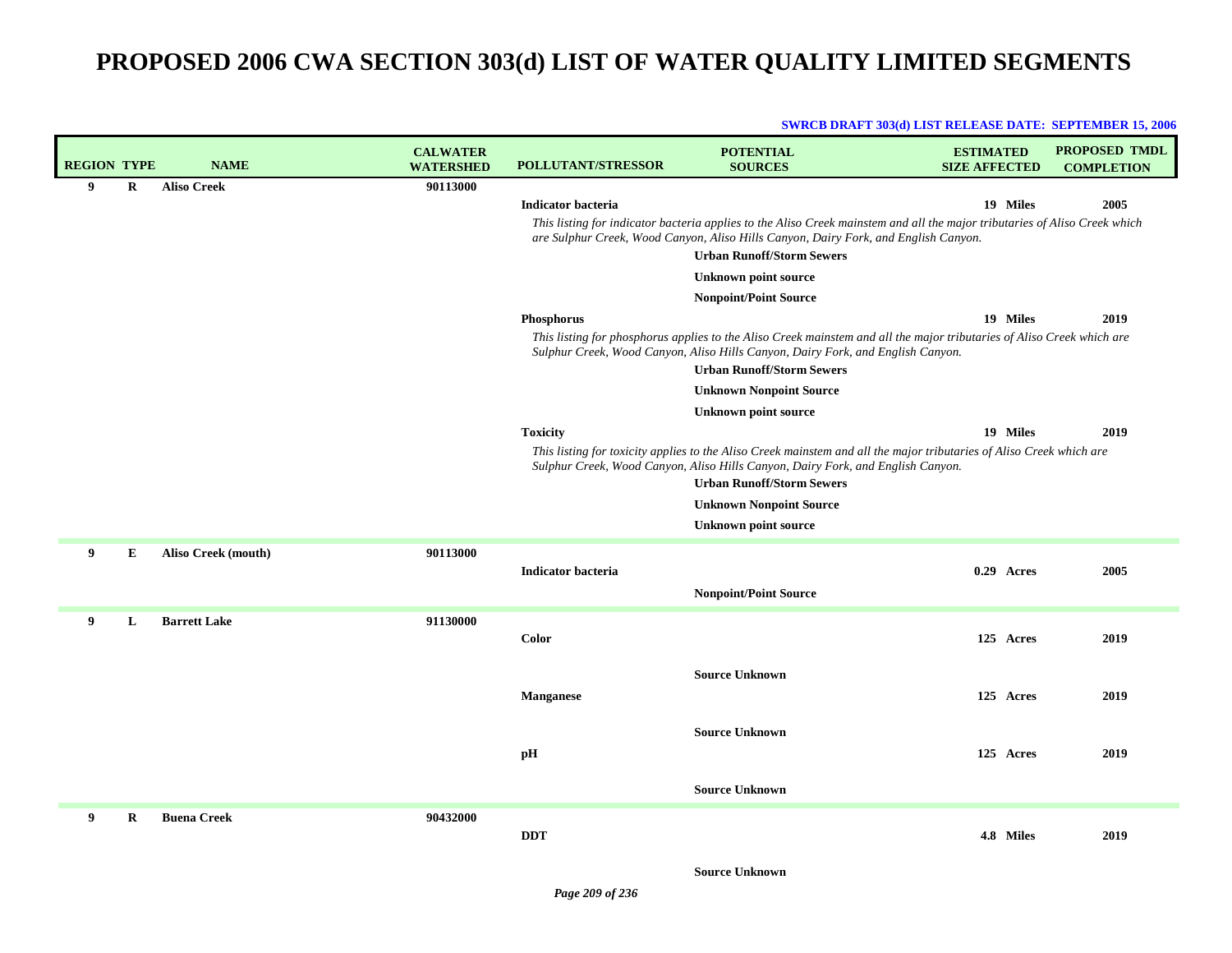| <b>REGION TYPE</b> | <b>NAME</b>               | <b>CALWATER</b><br><b>WATERSHED</b> | <b>POLLUTANT/STRESSOR</b>      | <b>POTENTIAL</b><br><b>SOURCES</b>                                                                            | <b>ESTIMATED</b><br><b>SIZE AFFECTED</b> | PROPOSED TMDL<br><b>COMPLETION</b> |
|--------------------|---------------------------|-------------------------------------|--------------------------------|---------------------------------------------------------------------------------------------------------------|------------------------------------------|------------------------------------|
|                    |                           |                                     | <b>Nitrate and Nitrite</b>     |                                                                                                               | 4.8 Miles                                | 2019                               |
|                    |                           |                                     | Phosphate                      | <b>Source Unknown</b>                                                                                         | 4.8 Miles                                | 2019                               |
|                    |                           |                                     | <b>Sulfates</b>                | <b>Source Unknown</b>                                                                                         | 4.8 Miles                                | 2019                               |
|                    |                           |                                     |                                | <b>Source Unknown</b>                                                                                         |                                          |                                    |
| 9<br>$\bf R$       | <b>Buena Vista Creek</b>  | 90421000                            | <b>Sediment Toxicity</b>       |                                                                                                               | 11 Miles                                 | 2019                               |
|                    |                           |                                     |                                | <b>Source Unknown</b>                                                                                         |                                          |                                    |
| 9<br>${\bf E}$     | <b>Buena Vista Lagoon</b> | 90421000                            | <b>Indicator bacteria</b>      |                                                                                                               | 202 Acres                                | 2008                               |
|                    |                           |                                     | <b>Nutrients</b>               | <b>Nonpoint/Point Source</b><br>Estimated size of impairment is 150 acres located in upper portion of lagoon. | 202 Acres                                | 2019                               |
|                    |                           |                                     | <b>Sedimentation/Siltation</b> | <b>Nonpoint/Point Source</b><br><b>Nonpoint/Point Source</b>                                                  | 202 Acres                                | 2019                               |
| 9<br>$\bf R$       | <b>Chollas Creek</b>      | 90822000                            |                                |                                                                                                               |                                          |                                    |
|                    |                           |                                     | Copper                         |                                                                                                               | 3.5 Miles                                | 2004                               |
|                    |                           |                                     | <b>Indicator bacteria</b>      | <b>Nonpoint/Point Source</b>                                                                                  | 3.5 Miles                                | 2005                               |
|                    |                           |                                     | Lead                           | <b>Nonpoint/Point Source</b>                                                                                  | 3.5 Miles                                | 2004                               |
|                    |                           |                                     | Zinc                           | <b>Nonpoint/Point Source</b>                                                                                  | 3.5 Miles                                | 2004                               |
|                    |                           |                                     |                                | <b>Nonpoint/Point Source</b>                                                                                  |                                          |                                    |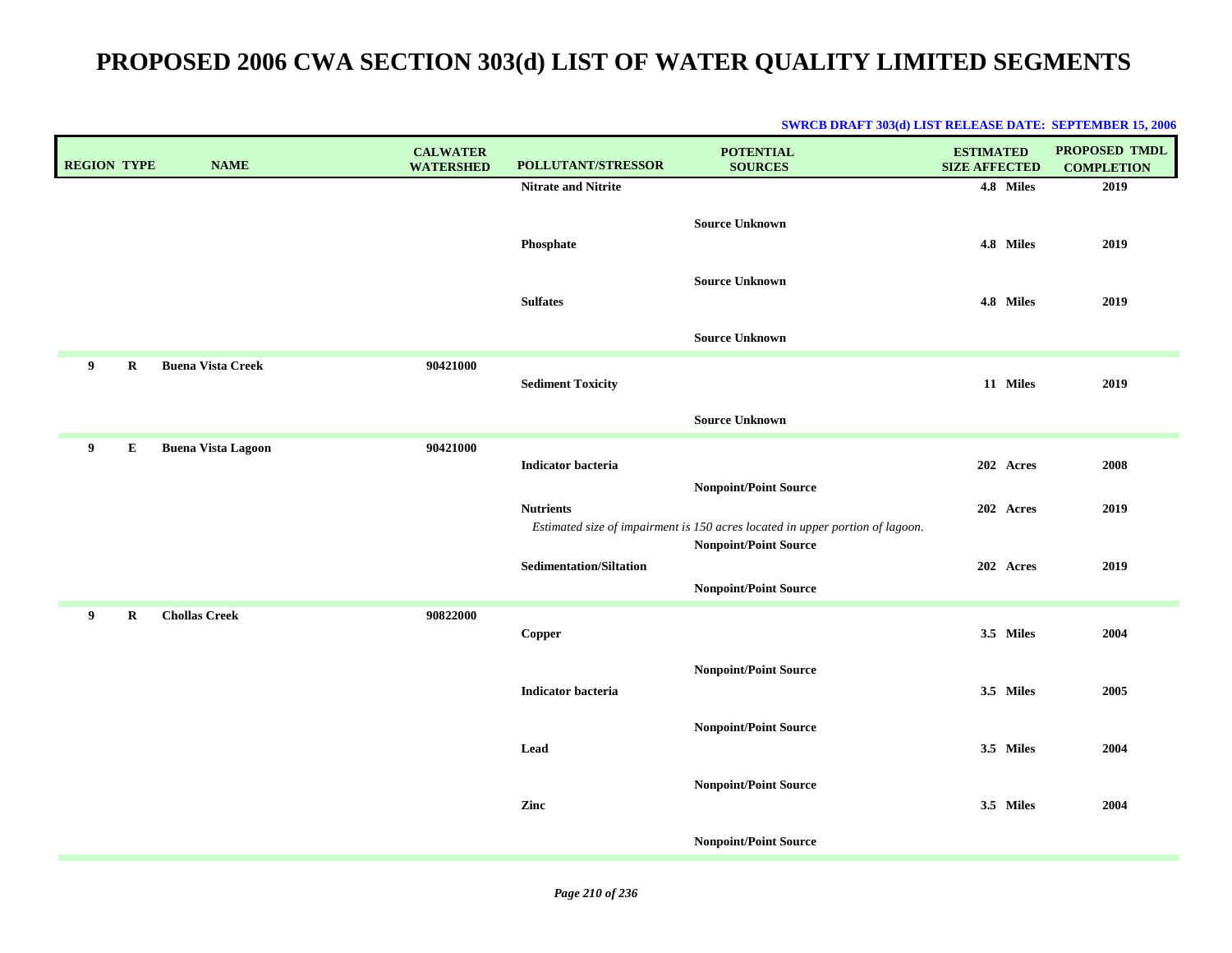| <b>REGION TYPE</b> |   | <b>NAME</b>                                             | <b>CALWATER</b><br><b>WATERSHED</b> | POLLUTANT/STRESSOR                                             | <b>POTENTIAL</b><br><b>SOURCES</b>                                                                                                           | <b>ESTIMATED</b><br><b>SIZE AFFECTED</b> | PROPOSED TMDL<br><b>COMPLETION</b> |
|--------------------|---|---------------------------------------------------------|-------------------------------------|----------------------------------------------------------------|----------------------------------------------------------------------------------------------------------------------------------------------|------------------------------------------|------------------------------------|
| 9                  | R | <b>Cloverdale Creek</b>                                 | 90532000                            | Phosphorus                                                     |                                                                                                                                              | 1.2 Miles                                | 2019                               |
|                    |   |                                                         |                                     | <b>Total Dissolved Solids</b>                                  | <b>Urban Runoff/Storm Sewers</b><br><b>Unknown Nonpoint Source</b><br><b>Unknown point source</b>                                            | 1.2 Miles                                | 2019                               |
|                    |   |                                                         |                                     |                                                                | <b>Urban Runoff/Storm Sewers</b><br><b>Unknown Nonpoint Source</b><br><b>Unknown point source</b>                                            |                                          |                                    |
| 9                  | R | <b>Cottonwood Creek (San Marcos Creek</b><br>watershed) | 90451000                            | <b>DDT</b>                                                     |                                                                                                                                              | 1.9 Miles                                | 2019                               |
|                    |   |                                                         |                                     | Phosphorus                                                     | <b>Source Unknown</b>                                                                                                                        | 1.9 Miles                                | 2019                               |
|                    |   |                                                         |                                     | <b>Sediment Toxicity</b>                                       | <b>Source Unknown</b>                                                                                                                        | 1.9 Miles                                | 2019                               |
|                    |   |                                                         |                                     |                                                                | <b>Source Unknown</b>                                                                                                                        |                                          |                                    |
| 9                  | B | <b>Dana Point Harbor</b>                                | 90114000                            | <b>Indicator bacteria</b><br>Impairment located at Baby Beach. |                                                                                                                                              | 119 Acres                                | 2006                               |
|                    |   |                                                         |                                     |                                                                | <b>Urban Runoff/Storm Sewers</b><br><b>Marinas and Recreational Boating</b><br><b>Unknown Nonpoint Source</b><br><b>Unknown point source</b> |                                          |                                    |
| 9                  | R | De Luz Creek                                            | 90221000                            | <b>Iron</b>                                                    |                                                                                                                                              | 14 Miles                                 | 2019                               |

#### **SWRCB DRAFT 303(d) LIST RELEASE DATE: SEPTEMBER 15, 2006**

**Source Unknown**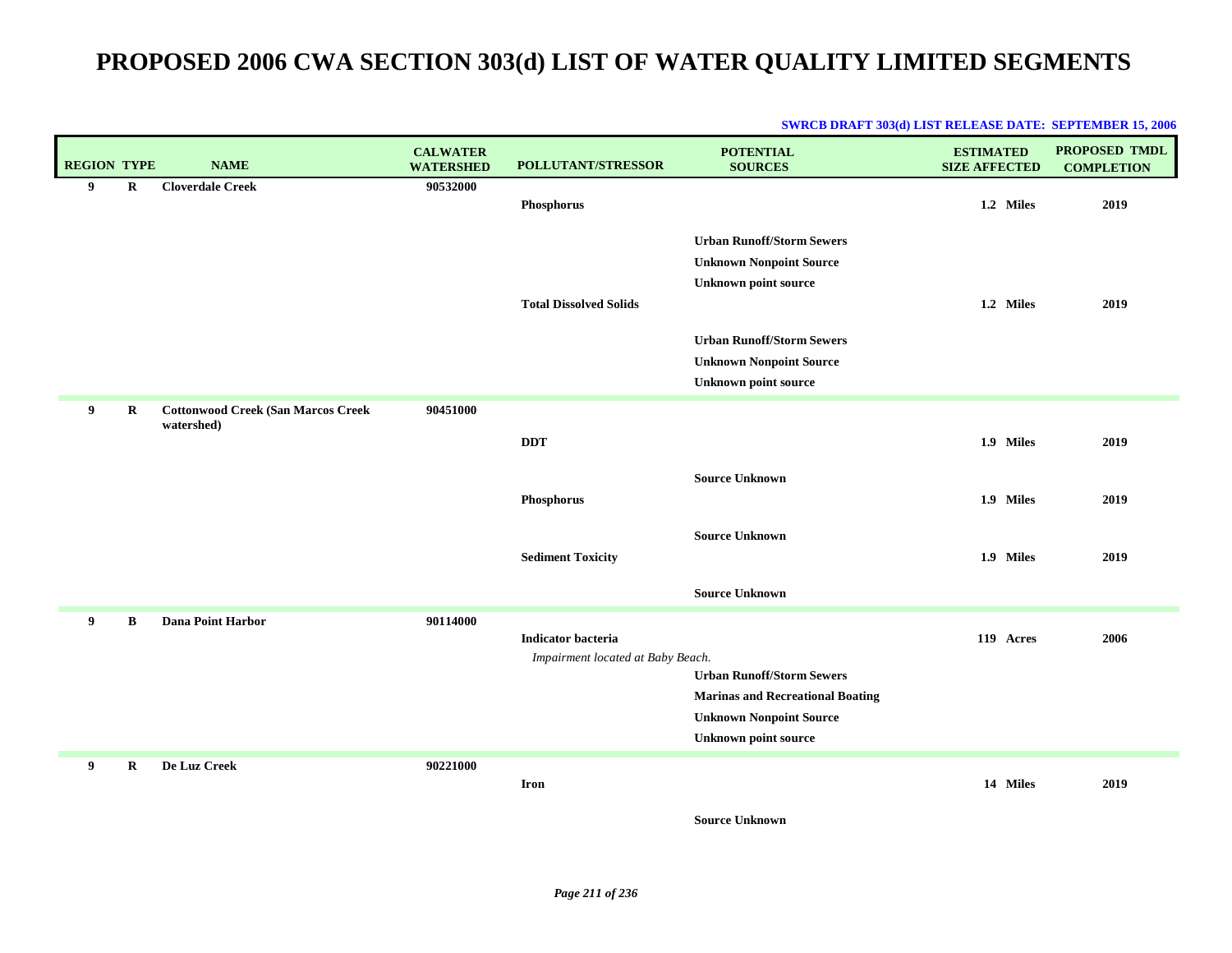| <b>REGION TYPE</b> |             | <b>NAME</b>            | <b>CALWATER</b><br><b>WATERSHED</b> | POLLUTANT/STRESSOR            | <b>POTENTIAL</b><br><b>SOURCES</b> | <b>ESTIMATED</b><br><b>SIZE AFFECTED</b> | PROPOSED TMDL<br><b>COMPLETION</b> |
|--------------------|-------------|------------------------|-------------------------------------|-------------------------------|------------------------------------|------------------------------------------|------------------------------------|
|                    |             |                        |                                     | <b>Manganese</b>              |                                    | 14 Miles                                 | 2019                               |
|                    |             |                        |                                     |                               | <b>Source Unknown</b>              |                                          |                                    |
| 9 <sup>1</sup>     | L           | <b>El Capitan Lake</b> | 90731000                            | Color                         |                                    | 1454 Acres                               | 2019                               |
|                    |             |                        |                                     | <b>Manganese</b>              | <b>Source Unknown</b>              | 1454 Acres                               | 2019                               |
|                    |             |                        |                                     |                               | <b>Source Unknown</b>              |                                          |                                    |
|                    |             |                        |                                     | pH                            |                                    | 1454 Acres                               | 2019                               |
|                    |             |                        |                                     | <b>Total Dissolved Solids</b> | <b>Source Unknown</b>              | 1454 Acres                               | 2019                               |
|                    |             |                        |                                     |                               | <b>Source Unknown</b>              |                                          |                                    |
| 9                  | $\mathbf R$ | <b>Encinitas Creek</b> | 90451000                            | Phosphorus                    |                                    | 3 Miles                                  | 2019                               |
|                    |             |                        |                                     |                               | <b>Source Unknown</b>              |                                          |                                    |
| 9                  | $\mathbf R$ | <b>English Canyon</b>  | 90113000                            | Benzo[b]fluoranthene          |                                    | 3.6 Miles                                | 2019                               |
|                    |             |                        |                                     | <b>Dieldrin</b>               | <b>Source Unknown</b>              | 3.6 Miles                                | 2019                               |
|                    |             |                        |                                     | <b>Sediment Toxicity</b>      | <b>Source Unknown</b>              | 3.6 Miles                                | 2019                               |
|                    |             |                        |                                     |                               | <b>Source Unknown</b>              |                                          |                                    |
| 9 <sup>1</sup>     | $\mathbf R$ | <b>Escondido Creek</b> | 90462000                            | <b>DDT</b>                    |                                    | 26 Miles                                 | 2019                               |
|                    |             |                        |                                     |                               | <b>Source Unknown</b>              |                                          |                                    |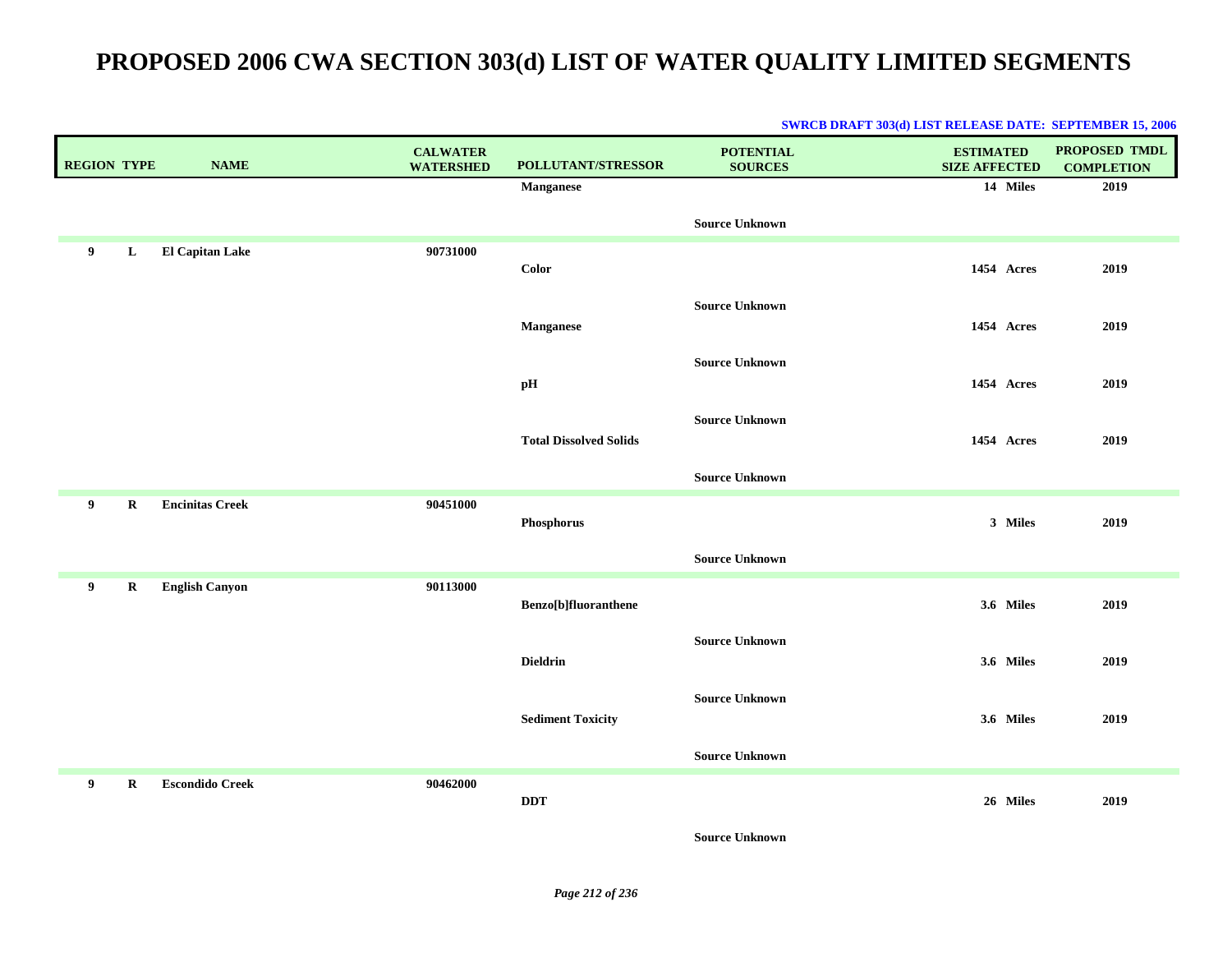| <b>REGION TYPE</b> | <b>NAME</b>                      | <b>CALWATER</b><br><b>WATERSHED</b> | POLLUTANT/STRESSOR            | <b>POTENTIAL</b><br><b>SOURCES</b>                                                                                                                                           | <b>ESTIMATED</b><br><b>SIZE AFFECTED</b> | PROPOSED TMDL<br><b>COMPLETION</b> |
|--------------------|----------------------------------|-------------------------------------|-------------------------------|------------------------------------------------------------------------------------------------------------------------------------------------------------------------------|------------------------------------------|------------------------------------|
|                    |                                  |                                     | <b>Manganese</b>              |                                                                                                                                                                              | 26 Miles                                 | 2019                               |
|                    |                                  |                                     | Phosphate                     | <b>Source Unknown</b>                                                                                                                                                        | 26 Miles                                 | 2019                               |
|                    |                                  |                                     | Selenium                      | <b>Source Unknown</b>                                                                                                                                                        | 26 Miles                                 | 2019                               |
|                    |                                  |                                     | <b>Sulfates</b>               | <b>Source Unknown</b>                                                                                                                                                        | 26 Miles                                 | 2019                               |
|                    |                                  |                                     | <b>Total Dissolved Solids</b> | <b>Source Unknown</b>                                                                                                                                                        | 26 Miles                                 | 2019                               |
|                    |                                  |                                     |                               | <b>Source Unknown</b>                                                                                                                                                        |                                          |                                    |
| 9<br>E             | <b>Famosa Slough and Channel</b> | 90711000                            | Eutrophic                     |                                                                                                                                                                              | 32 Acres                                 | 2019                               |
|                    |                                  |                                     |                               | <b>Nonpoint Source</b>                                                                                                                                                       |                                          |                                    |
| 9<br>R             | <b>Felicita Creek</b>            | 90523000                            | Aluminum                      |                                                                                                                                                                              | 0.92 Miles                               | 2019                               |
|                    |                                  |                                     | <b>Total Dissolved Solids</b> | <b>Source Unknown</b>                                                                                                                                                        | 0.92 Miles                               | 2019                               |
|                    |                                  |                                     |                               | <b>Agricultural Return Flows</b><br><b>Urban Runoff/Storm Sewers</b><br><b>Flow Regulation/Modification</b><br><b>Unknown Nonpoint Source</b><br><b>Unknown point source</b> |                                          |                                    |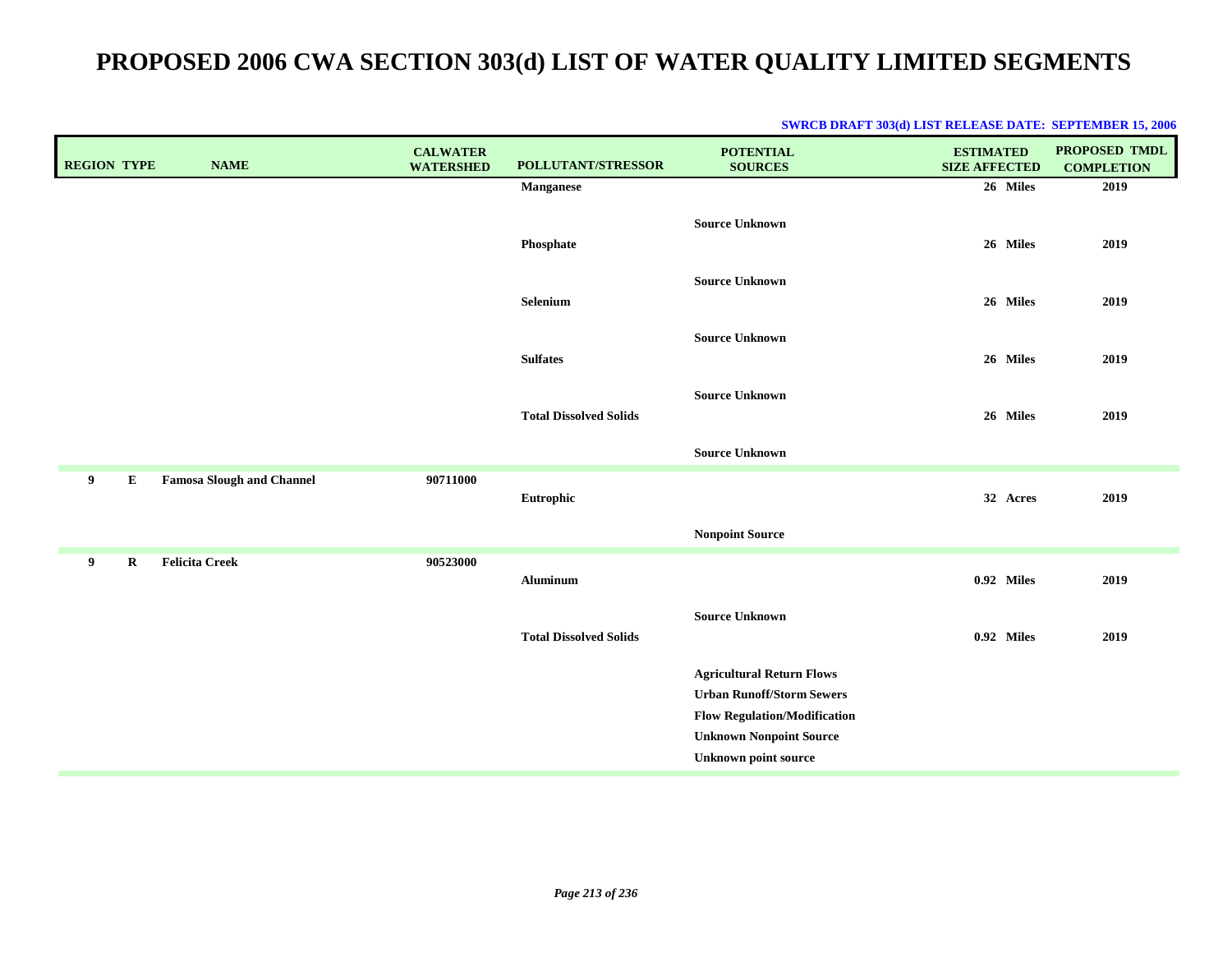| <b>REGION TYPE</b> |         | <b>NAME</b>               | <b>CALWATER</b><br><b>WATERSHED</b> | <b>POLLUTANT/STRESSOR</b>            | <b>POTENTIAL</b><br><b>SOURCES</b>  | <b>ESTIMATED</b><br><b>SIZE AFFECTED</b> | PROPOSED TMDL<br><b>COMPLETION</b> |
|--------------------|---------|---------------------------|-------------------------------------|--------------------------------------|-------------------------------------|------------------------------------------|------------------------------------|
| 9                  | $\bf R$ | <b>Forester Creek</b>     | 90712000                            |                                      |                                     |                                          |                                    |
|                    |         |                           |                                     | <b>Fecal Coliform</b>                |                                     | 6.4 Miles                                | 2005                               |
|                    |         |                           |                                     | Impairment Located at lower 1 mile.  |                                     |                                          |                                    |
|                    |         |                           |                                     |                                      | <b>Urban Runoff/Storm Sewers</b>    |                                          |                                    |
|                    |         |                           |                                     |                                      | <b>Spills</b>                       |                                          |                                    |
|                    |         |                           |                                     |                                      | <b>Unknown Nonpoint Source</b>      |                                          |                                    |
|                    |         |                           |                                     |                                      | <b>Unknown point source</b>         |                                          |                                    |
|                    |         |                           |                                     | Oxygen, Dissolved                    |                                     | 6.4 Miles                                | 2019                               |
|                    |         |                           |                                     |                                      | <b>Source Unknown</b>               |                                          |                                    |
|                    |         |                           |                                     | рH                                   |                                     | 6.4 Miles                                | 2019                               |
|                    |         |                           |                                     | Impairment Located at upper 3 miles. |                                     |                                          |                                    |
|                    |         |                           |                                     |                                      | <b>Industrial Point Sources</b>     |                                          |                                    |
|                    |         |                           |                                     |                                      | <b>Habitat Modification</b>         |                                          |                                    |
|                    |         |                           |                                     |                                      | <b>Spills</b>                       |                                          |                                    |
|                    |         |                           |                                     |                                      | <b>Unknown Nonpoint Source</b>      |                                          |                                    |
|                    |         |                           |                                     |                                      | <b>Unknown point source</b>         |                                          |                                    |
|                    |         |                           |                                     | Phosphorus                           |                                     | 6.4 Miles                                | 2019                               |
|                    |         |                           |                                     |                                      | <b>Source Unknown</b>               |                                          |                                    |
|                    |         |                           |                                     | <b>Total Dissolved Solids</b>        |                                     | 6.4 Miles                                | 2019                               |
|                    |         |                           |                                     | Impairment Located at lower 1 mile.  |                                     |                                          |                                    |
|                    |         |                           |                                     |                                      | <b>Agricultural Return Flows</b>    |                                          |                                    |
|                    |         |                           |                                     |                                      | <b>Urban Runoff/Storm Sewers</b>    |                                          |                                    |
|                    |         |                           |                                     |                                      | <b>Flow Regulation/Modification</b> |                                          |                                    |
|                    |         |                           |                                     |                                      | <b>Unknown Nonpoint Source</b>      |                                          |                                    |
|                    |         |                           |                                     |                                      | <b>Unknown point source</b>         |                                          |                                    |
| 9                  | R       | <b>Green Valley Creek</b> | 90521000                            | <b>Chloride</b>                      |                                     | 0.98 Miles                               | 2019                               |
|                    |         |                           |                                     |                                      |                                     |                                          |                                    |
|                    |         |                           |                                     |                                      | <b>Source Unknown</b>               |                                          |                                    |
|                    |         |                           |                                     | <b>Manganese</b>                     |                                     | 0.98 Miles                               | 2019                               |
|                    |         |                           |                                     |                                      |                                     |                                          |                                    |
|                    |         |                           |                                     |                                      | <b>Source Unknown</b>               |                                          |                                    |
|                    |         |                           |                                     |                                      |                                     |                                          |                                    |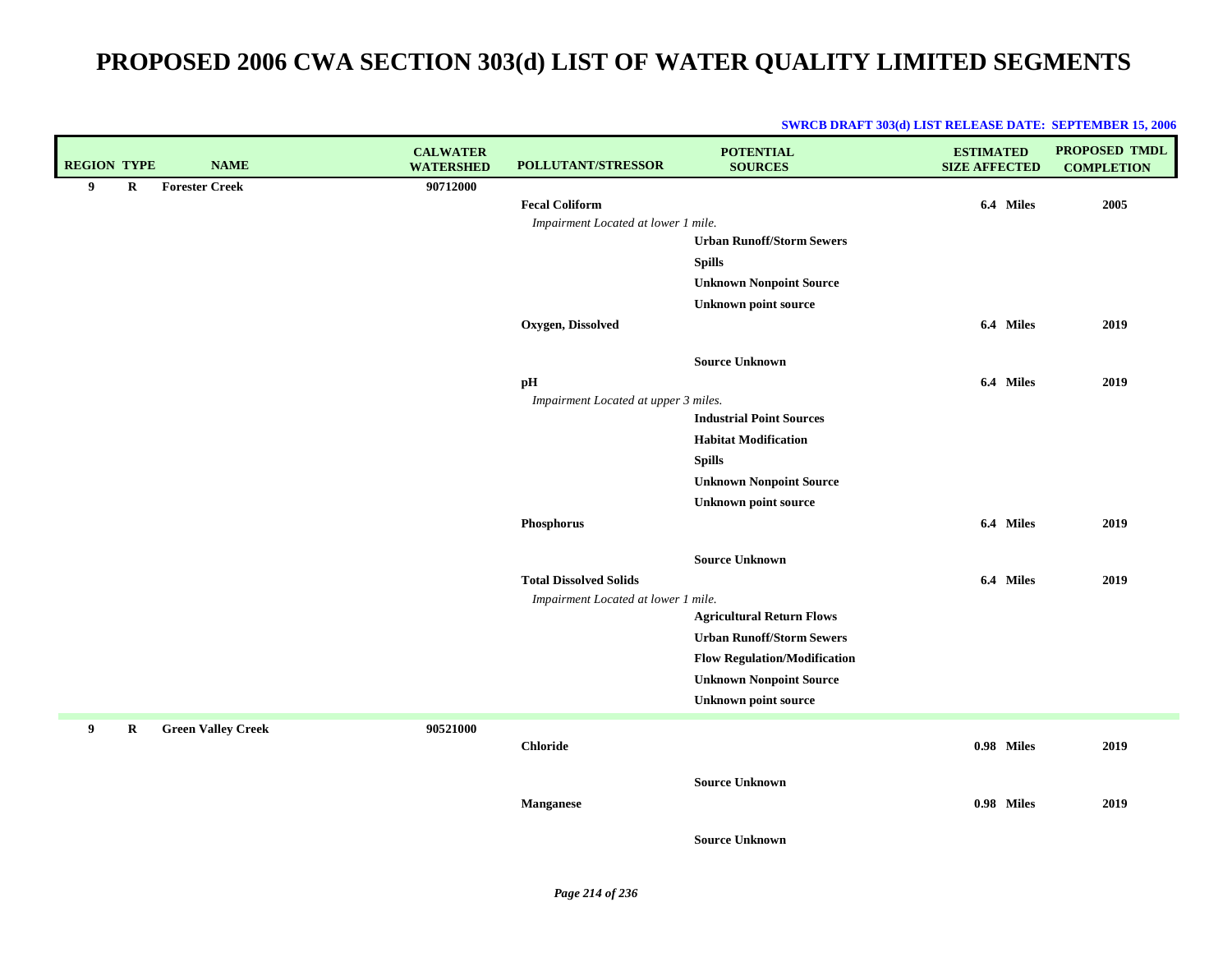| <b>REGION TYPE</b>  | <b>NAME</b>         | <b>CALWATER</b><br><b>WATERSHED</b> | POLLUTANT/STRESSOR      | <b>POTENTIAL</b><br><b>SOURCES</b>                                                                                                        | <b>ESTIMATED</b><br><b>SIZE AFFECTED</b> | <b>PROPOSED TMDL</b><br><b>COMPLETION</b> |
|---------------------|---------------------|-------------------------------------|-------------------------|-------------------------------------------------------------------------------------------------------------------------------------------|------------------------------------------|-------------------------------------------|
|                     |                     |                                     | Pentachlorophenol (PCP) |                                                                                                                                           | 0.98 Miles                               | 2019                                      |
|                     |                     |                                     | <b>Sulfates</b>         | <b>Source Unknown</b>                                                                                                                     | 0.98 Miles                               | 2019                                      |
|                     |                     |                                     |                         | <b>Urban Runoff/Storm Sewers</b><br><b>Natural Sources</b><br><b>Unknown Nonpoint Source</b><br><b>Unknown point source</b>               |                                          |                                           |
| 9 <sup>°</sup><br>L | <b>Guajome Lake</b> | 90311000                            | Eutrophic               | <b>Nonpoint/Point Source</b>                                                                                                              | 33 Acres                                 | 2019                                      |
| 9<br>L              | Hodges, Lake        | 90521000                            | <b>Color</b>            |                                                                                                                                           | <b>1104 Acres</b>                        | 2019                                      |
|                     |                     |                                     |                         | <b>Urban Runoff/Storm Sewers</b>                                                                                                          |                                          |                                           |
|                     |                     |                                     |                         | <b>Unknown Nonpoint Source</b>                                                                                                            |                                          |                                           |
|                     |                     |                                     |                         | <b>Unknown point source</b>                                                                                                               |                                          |                                           |
|                     |                     |                                     | <b>Manganese</b>        |                                                                                                                                           | <b>1104 Acres</b>                        | 2019                                      |
|                     |                     |                                     | Nitrogen                | <b>Source Unknown</b>                                                                                                                     | 1104 Acres                               | 2019                                      |
|                     |                     |                                     |                         | <b>Agriculture</b><br><b>Dairies</b><br><b>Urban Runoff/Storm Sewers</b><br><b>Unknown Nonpoint Source</b><br><b>Unknown point source</b> |                                          |                                           |
|                     |                     |                                     | pH                      |                                                                                                                                           | 1104 Acres                               | 2019                                      |
|                     |                     |                                     |                         | <b>Source Unknown</b>                                                                                                                     |                                          |                                           |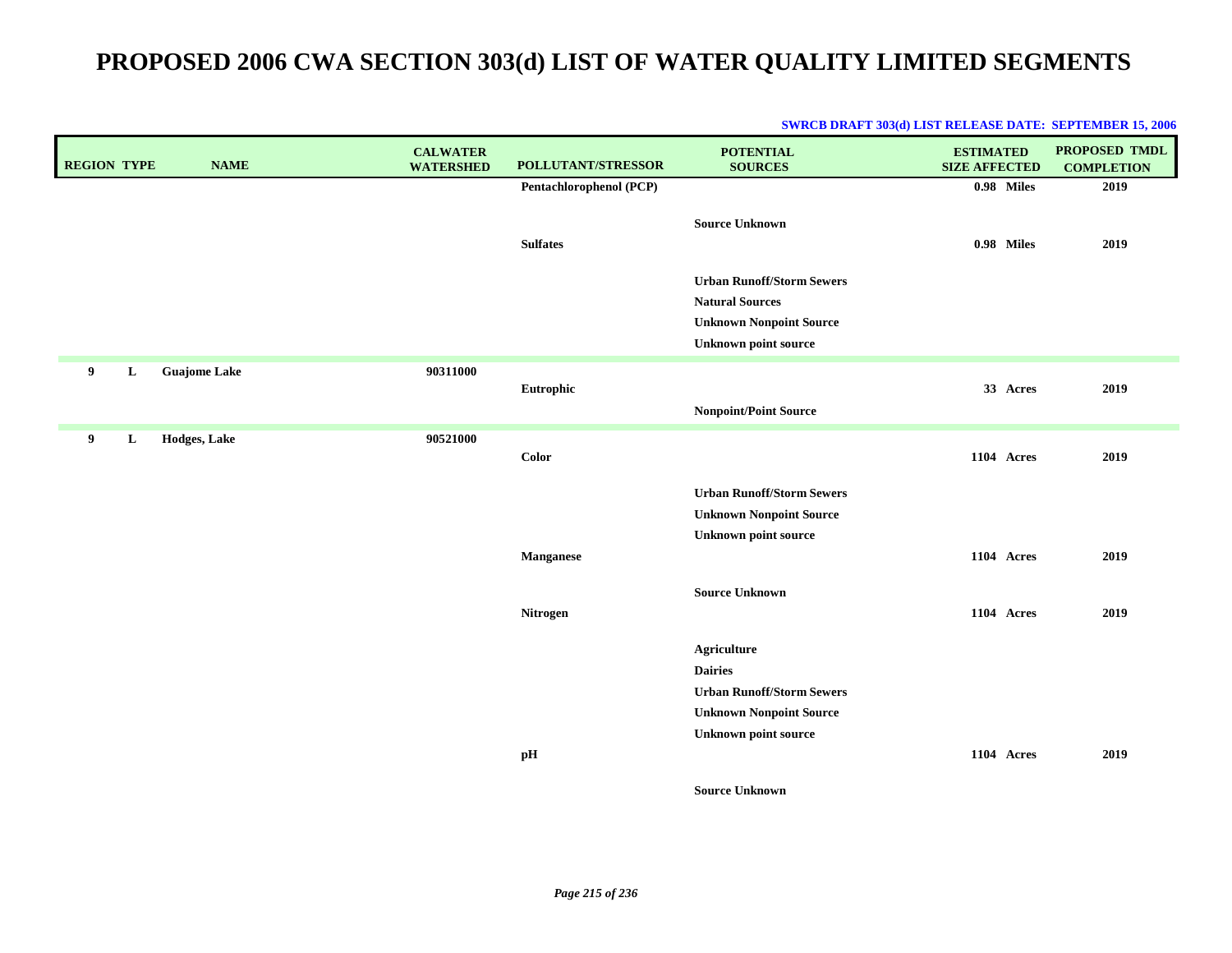| <b>REGION TYPE</b> |             | <b>NAME</b>             | <b>CALWATER</b><br><b>WATERSHED</b> | POLLUTANT/STRESSOR            | <b>POTENTIAL</b><br><b>SOURCES</b>                                   | <b>ESTIMATED</b><br><b>SIZE AFFECTED</b> | <b>PROPOSED TMDL</b><br><b>COMPLETION</b> |
|--------------------|-------------|-------------------------|-------------------------------------|-------------------------------|----------------------------------------------------------------------|------------------------------------------|-------------------------------------------|
|                    |             |                         |                                     | Phosphorus                    |                                                                      | 1104 Acres                               | 2019                                      |
|                    |             |                         |                                     |                               | Agriculture<br><b>Dairies</b><br><b>Urban Runoff/Storm Sewers</b>    |                                          |                                           |
|                    |             |                         |                                     |                               | <b>Unknown Nonpoint Source</b><br><b>Unknown point source</b>        |                                          |                                           |
|                    |             |                         |                                     | <b>Total Dissolved Solids</b> |                                                                      | 1104 Acres                               | 2019                                      |
|                    |             |                         |                                     |                               | <b>Agricultural Return Flows</b><br><b>Urban Runoff/Storm Sewers</b> |                                          |                                           |
|                    |             |                         |                                     |                               | <b>Flow Regulation/Modification</b>                                  |                                          |                                           |
|                    |             |                         |                                     |                               | <b>Natural Sources</b>                                               |                                          |                                           |
|                    |             |                         |                                     |                               | <b>Unknown Nonpoint Source</b>                                       |                                          |                                           |
|                    |             |                         |                                     |                               | <b>Unknown point source</b>                                          |                                          |                                           |
|                    |             |                         |                                     | <b>Turbidity</b>              |                                                                      | 1104 Acres                               | 2019                                      |
|                    |             |                         |                                     |                               | <b>Source Unknown</b>                                                |                                          |                                           |
| 9                  | $\mathbf R$ | <b>Kit Carson Creek</b> | 90521000                            | Pentachlorophenol (PCP)       |                                                                      | 0.99 Miles                               | 2019                                      |
|                    |             |                         |                                     | <b>Total Dissolved Solids</b> | <b>Source Unknown</b>                                                | 0.99 Miles                               | 2019                                      |
|                    |             |                         |                                     |                               | <b>Agricultural Return Flows</b>                                     |                                          |                                           |
|                    |             |                         |                                     |                               | <b>Urban Runoff/Storm Sewers</b>                                     |                                          |                                           |
|                    |             |                         |                                     |                               | <b>Flow Regulation/Modification</b>                                  |                                          |                                           |
|                    |             |                         |                                     |                               | <b>Unknown Nonpoint Source</b>                                       |                                          |                                           |
|                    |             |                         |                                     |                               | <b>Unknown point source</b>                                          |                                          |                                           |
| 9                  | $\mathbf R$ | <b>Kitchen Creek</b>    | 91160000                            | pH                            |                                                                      | 9.7 Miles                                | 2019                                      |
|                    |             |                         |                                     |                               | <b>Source Unknown</b>                                                |                                          |                                           |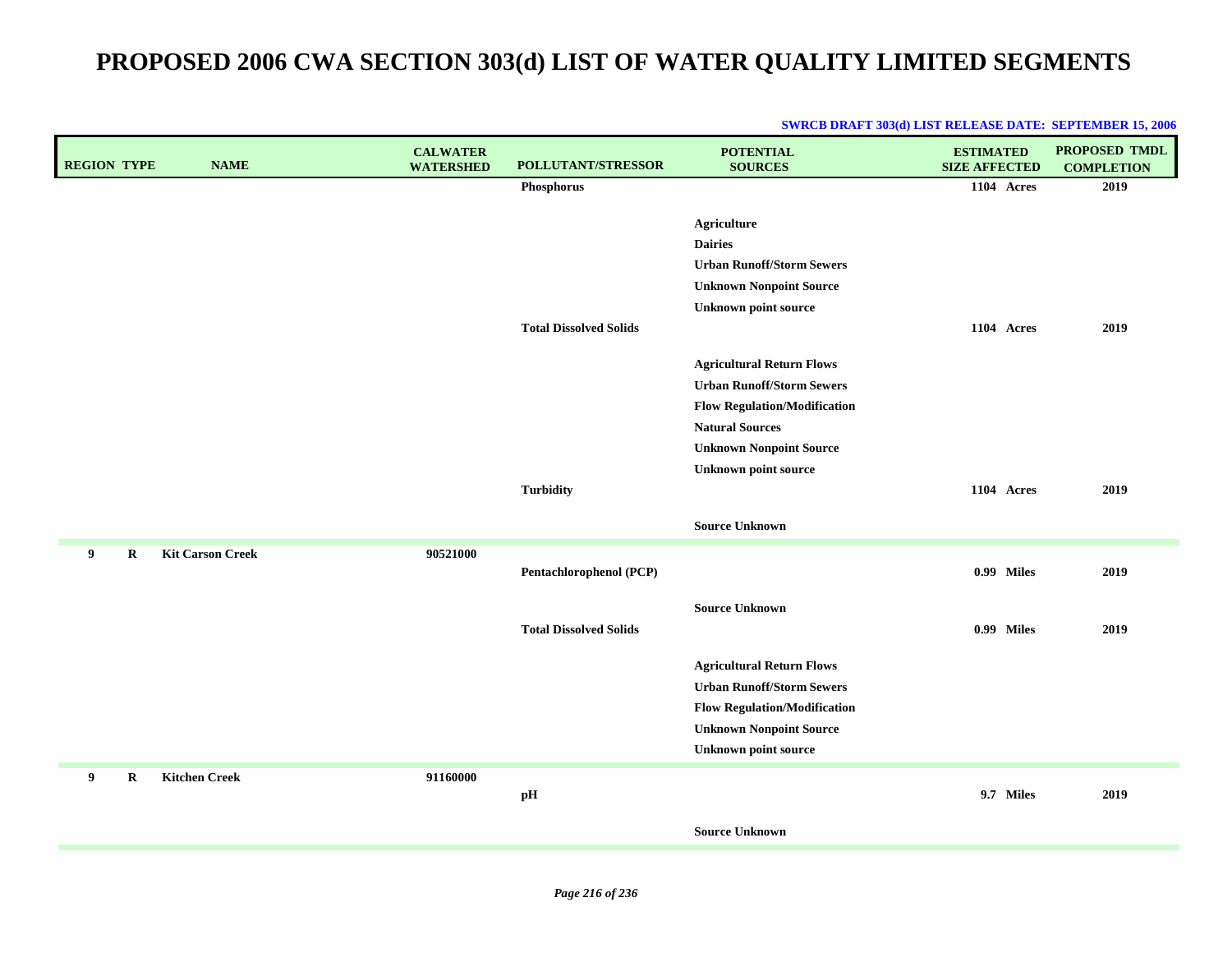| <b>REGION TYPE</b> |             | <b>NAME</b>                   | <b>CALWATER</b><br><b>WATERSHED</b> | POLLUTANT/STRESSOR             | <b>POTENTIAL</b><br><b>SOURCES</b> | <b>ESTIMATED</b><br><b>SIZE AFFECTED</b> | <b>PROPOSED TMDL</b><br><b>COMPLETION</b> |
|--------------------|-------------|-------------------------------|-------------------------------------|--------------------------------|------------------------------------|------------------------------------------|-------------------------------------------|
| 9                  | $\mathbf R$ | <b>Laguna Canyon Channel</b>  | 90112000                            | <b>Sediment Toxicity</b>       |                                    | 5.7 Miles                                | 2019                                      |
|                    |             |                               |                                     |                                | <b>Source Unknown</b>              |                                          |                                           |
| 9                  | ${\bf E}$   | Loma Alta Slough              | 90410000                            | Eutrophic                      |                                    | 8.2 Acres                                | 2019                                      |
|                    |             |                               |                                     | <b>Indicator bacteria</b>      | <b>Nonpoint Source</b>             | 8.2 Acres                                | 2008                                      |
| 9                  | R           | <b>Long Canyon Creek</b>      | 90283000                            |                                | <b>Nonpoint Source</b>             |                                          |                                           |
|                    |             |                               |                                     | <b>Total Dissolved Solids</b>  |                                    | 8.3 Miles                                | 2019                                      |
|                    |             |                               |                                     |                                | <b>Source Unknown</b>              |                                          |                                           |
| 9                  | $\bf R$     | <b>Los Penasquitos Creek</b>  | 90610000                            | Phosphate                      |                                    | 12 Miles                                 | 2019                                      |
|                    |             |                               |                                     | <b>Total Dissolved Solids</b>  | <b>Source Unknown</b>              | 12 Miles                                 | 2019                                      |
|                    |             |                               |                                     |                                | <b>Source Unknown</b>              |                                          |                                           |
| 9                  | ${\bf E}$   | <b>Los Penasquitos Lagoon</b> | 90610000                            | <b>Sedimentation/Siltation</b> | <b>Nonpoint/Point Source</b>       | 469 Acres                                | 2019                                      |
| 9                  | L           | <b>Loveland Reservoir</b>     | 90931000                            | <b>Aluminum</b>                |                                    | 420 Acres                                | 2019                                      |
|                    |             |                               |                                     | Manganese                      | <b>Source Unknown</b>              | 420 Acres                                | 2019                                      |
|                    |             |                               |                                     | Oxygen, Dissolved              | <b>Source Unknown</b>              | 420 Acres                                | 2019                                      |
|                    |             |                               |                                     |                                | <b>Source Unknown</b>              |                                          |                                           |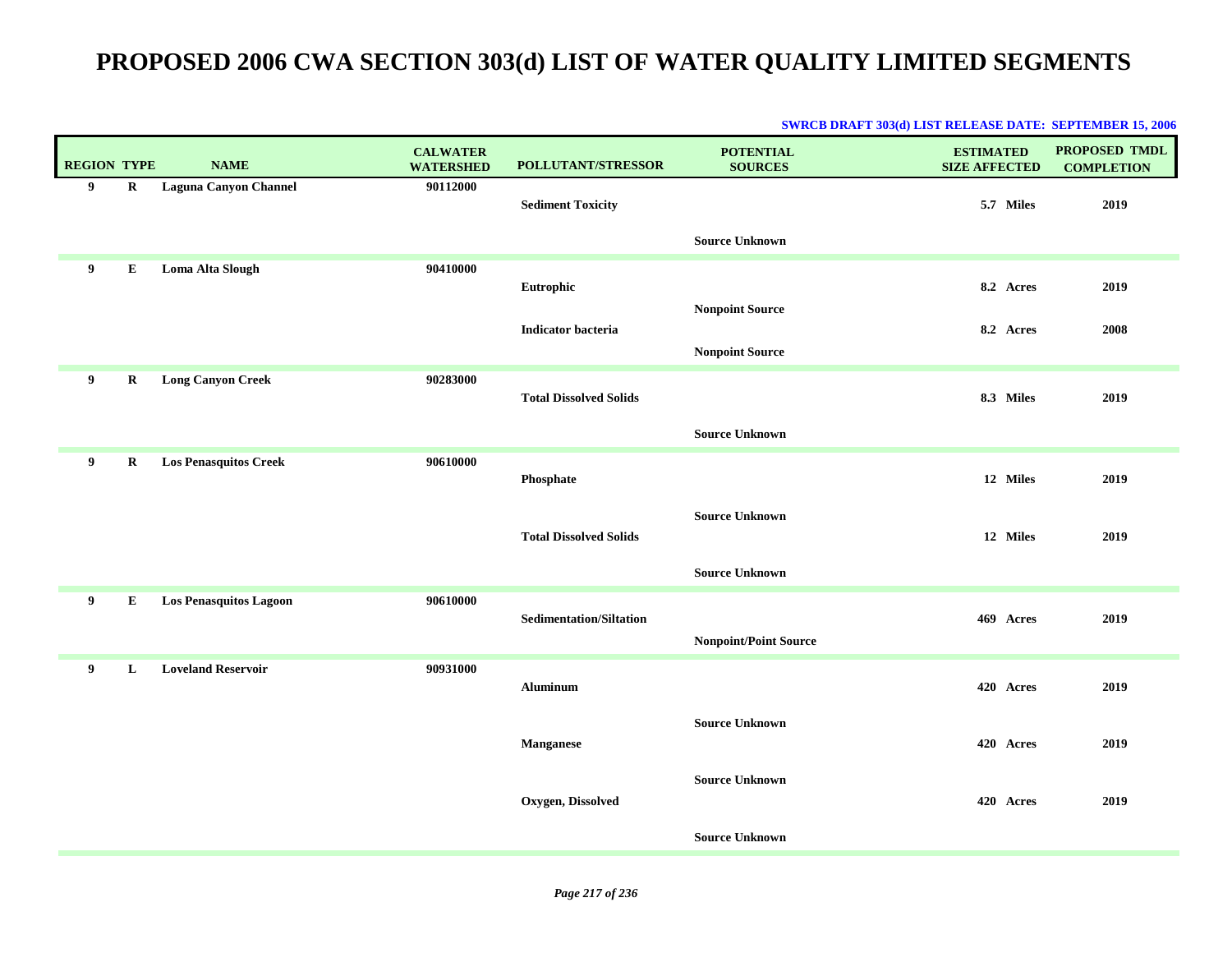| <b>REGION TYPE</b> |              | <b>NAME</b>                                           | <b>CALWATER</b><br><b>WATERSHED</b> | POLLUTANT/STRESSOR            | <b>POTENTIAL</b><br><b>SOURCES</b> | <b>ESTIMATED</b><br><b>SIZE AFFECTED</b> | <b>PROPOSED TMDL</b><br><b>COMPLETION</b> |
|--------------------|--------------|-------------------------------------------------------|-------------------------------------|-------------------------------|------------------------------------|------------------------------------------|-------------------------------------------|
| 9                  | L            | <b>Miramar Reservoir</b>                              | 90610000                            | <b>Sulfates</b>               |                                    | 138 Acres                                | 2019                                      |
|                    |              |                                                       |                                     | <b>Total Dissolved Solids</b> | <b>Source Unknown</b>              | 138 Acres                                | 2019                                      |
|                    |              |                                                       |                                     |                               | <b>Source Unknown</b>              |                                          |                                           |
| 9                  | $\, {\bf B}$ | Mission Bay (area at mouth of Rose Creek<br>only)     | 90640000                            |                               |                                    |                                          |                                           |
|                    |              |                                                       |                                     | Eutrophic<br>$\cdot$          |                                    | 9.2 Acres                                | 2019                                      |
|                    |              |                                                       |                                     | Lead                          | <b>Nonpoint/Point Source</b>       | 9.2 Acres                                | 2019                                      |
|                    |              |                                                       |                                     | $\cdot$                       | <b>Nonpoint/Point Source</b>       |                                          |                                           |
| 9                  | B            | Mission Bay (area at mouth of Tecolote<br>Creek only) | 90650000                            |                               |                                    |                                          |                                           |
|                    |              |                                                       |                                     | Eutrophic<br>$\cdot$          |                                    | 3.1 Acres                                | 2019                                      |
|                    |              |                                                       |                                     | Lead                          | <b>Nonpoint/Point Source</b>       | 3.1 Acres                                | 2019                                      |
|                    |              |                                                       |                                     | $\cdot$                       | <b>Nonpoint/Point Source</b>       |                                          |                                           |
| 9                  | L            | <b>Morena Reservoir</b>                               | 91150000                            | Color                         |                                    | 104 Acres                                | 2019                                      |
|                    |              |                                                       |                                     | <b>Manganese</b>              | <b>Source Unknown</b>              | 104 Acres                                | 2019                                      |
|                    |              |                                                       |                                     | pH                            | <b>Source Unknown</b>              | 104 Acres                                | 2019                                      |
|                    |              |                                                       |                                     |                               | <b>Source Unknown</b>              |                                          |                                           |
|                    |              |                                                       |                                     |                               |                                    |                                          |                                           |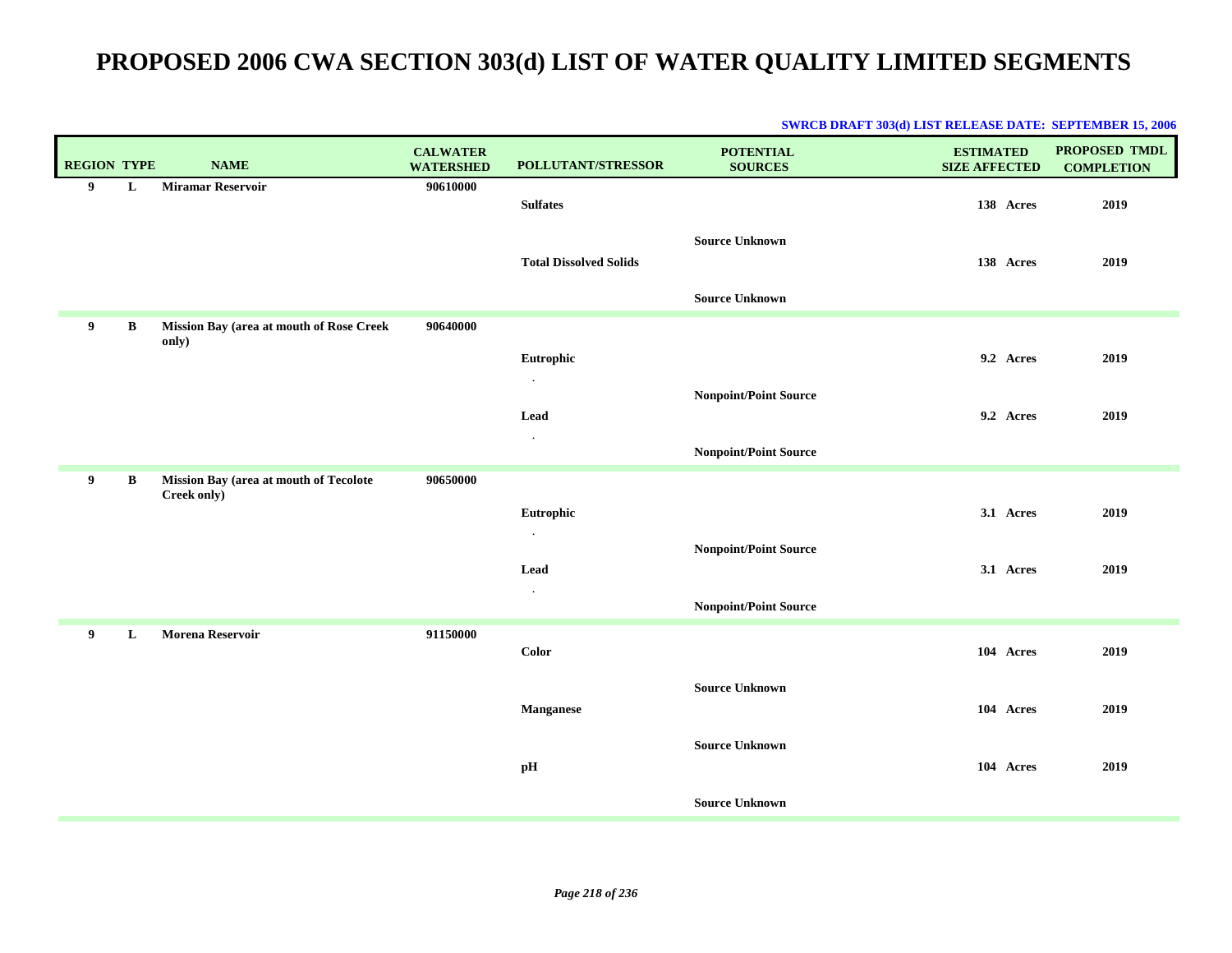| <b>REGION TYPE</b>      |         | <b>NAME</b>                              | <b>CALWATER</b><br><b>WATERSHED</b> | POLLUTANT/STRESSOR            | <b>POTENTIAL</b><br><b>SOURCES</b>                                                                | <b>ESTIMATED</b><br><b>SIZE AFFECTED</b> | <b>PROPOSED TMDL</b><br><b>COMPLETION</b> |
|-------------------------|---------|------------------------------------------|-------------------------------------|-------------------------------|---------------------------------------------------------------------------------------------------|------------------------------------------|-------------------------------------------|
| 9                       | L       | <b>Murray Reservoir</b>                  | 90711000                            | pH                            |                                                                                                   | 119 Acres                                | 2019                                      |
|                         |         |                                          |                                     | <b>Total Dissolved Solids</b> | <b>Source Unknown</b>                                                                             | 119 Acres                                | 2019                                      |
|                         |         |                                          |                                     |                               | <b>Source Unknown</b>                                                                             |                                          |                                           |
| 9                       | $\bf R$ | Murrieta Creek                           | 90252000                            | <b>Iron</b>                   |                                                                                                   | 12 Miles                                 | 2019                                      |
|                         |         |                                          |                                     | Manganese                     | <b>Source Unknown</b>                                                                             | 12 Miles                                 | 2019                                      |
|                         |         |                                          |                                     |                               | <b>Source Unknown</b>                                                                             |                                          |                                           |
|                         |         |                                          |                                     | Nitrogen                      |                                                                                                   | 12 Miles                                 | 2019                                      |
|                         |         |                                          |                                     | Phosphorus                    | <b>Source Unknown</b>                                                                             | 12 Miles                                 | 2019                                      |
|                         |         |                                          |                                     |                               | <b>Urban Runoff/Storm Sewers</b><br><b>Unknown Nonpoint Source</b><br><b>Unknown point source</b> |                                          |                                           |
| 9                       | $\bf R$ | Oso Creek (at Mission Viejo Golf Course) | 90120000                            |                               |                                                                                                   |                                          |                                           |
|                         |         |                                          |                                     | <b>Chloride</b>               |                                                                                                   | 1 Miles                                  | 2019                                      |
|                         |         |                                          |                                     | <b>Sulfates</b>               | <b>Source Unknown</b>                                                                             | 1 Miles                                  | 2019                                      |
|                         |         |                                          |                                     | <b>Total Dissolved Solids</b> | <b>Source Unknown</b>                                                                             | 1 Miles                                  | 2019                                      |
|                         |         |                                          |                                     |                               | <b>Source Unknown</b>                                                                             |                                          |                                           |
| $\overline{\mathbf{9}}$ | L       | <b>Otay Reservoir, Lower</b>             | 91031000                            | Color                         |                                                                                                   | 1050 Acres                               | 2019                                      |
|                         |         |                                          |                                     |                               | <b>Source Unknown</b>                                                                             |                                          |                                           |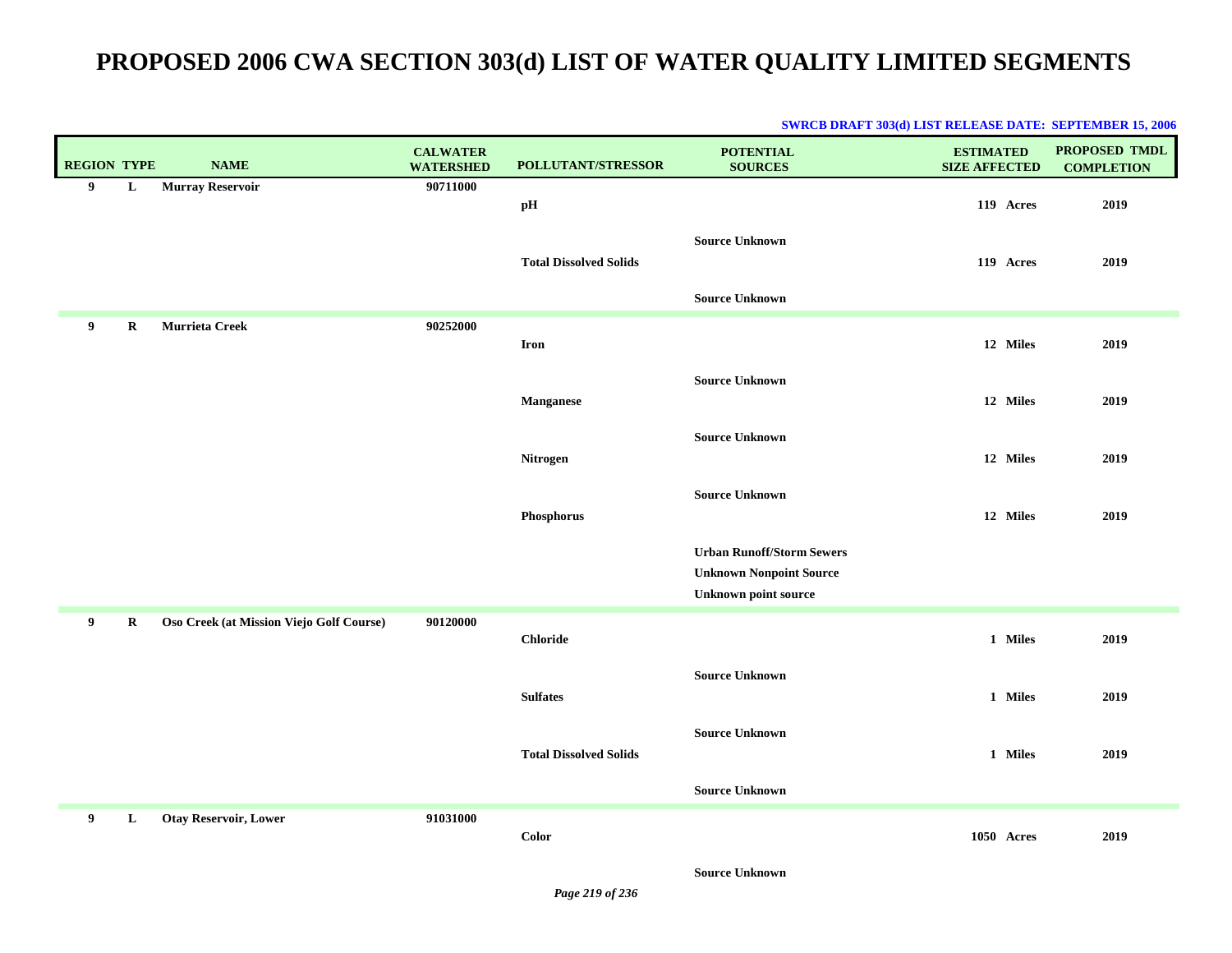| <b>REGION TYPE</b> | <b>NAME</b>                                      | <b>CALWATER</b><br><b>WATERSHED</b> | <b>POLLUTANT/STRESSOR</b>                                                   | <b>POTENTIAL</b><br><b>SOURCES</b>                                                                                                                                                                                                                                           | <b>ESTIMATED</b><br><b>SIZE AFFECTED</b> | <b>PROPOSED TMDL</b><br><b>COMPLETION</b> |
|--------------------|--------------------------------------------------|-------------------------------------|-----------------------------------------------------------------------------|------------------------------------------------------------------------------------------------------------------------------------------------------------------------------------------------------------------------------------------------------------------------------|------------------------------------------|-------------------------------------------|
|                    |                                                  |                                     | Iron                                                                        |                                                                                                                                                                                                                                                                              | 1050 Acres                               | 2019                                      |
|                    |                                                  |                                     | <b>Manganese</b>                                                            | <b>Source Unknown</b>                                                                                                                                                                                                                                                        | 1050 Acres                               | 2019                                      |
|                    |                                                  |                                     | Nitrogen, ammonia (Total Ammonia)                                           | <b>Source Unknown</b>                                                                                                                                                                                                                                                        | 1050 Acres                               | 2019                                      |
|                    |                                                  |                                     | $pH$ (high)                                                                 | <b>Source Unknown</b>                                                                                                                                                                                                                                                        | 1050 Acres                               | 2019                                      |
|                    |                                                  |                                     |                                                                             | <b>Source Unknown</b>                                                                                                                                                                                                                                                        |                                          |                                           |
| 9<br>$\mathbf{C}$  | Pacific Ocean Shoreline, Aliso HSA               | 90113000                            | <b>Indicator bacteria</b>                                                   | Impairment located at Laguna Beach at Lagunita Place / Blue Lagoon Place, Aliso Beach.<br><b>Nonpoint/Point Source</b>                                                                                                                                                       | $0.65$ Miles                             | 2005                                      |
| 9<br>$\mathbf C$   | Pacific Ocean Shoreline, Buena Vista Creek<br>HA | 90421000                            | <b>Indicator bacteria</b><br>Avenue.                                        | Impairment located at Buena Vista Creek, Carlsbad City Beach at Carlsbad Village Drive, Carlsbad State Beach at Pine<br><b>Nonpoint/Point Source</b>                                                                                                                         | 1.2 Miles                                | 2008                                      |
| 9<br>C             | Pacific Ocean Shoreline, Dana Point HSA          | 90114000                            | <b>Indicator bacteria</b><br>Dana Strand Road.                              | Impairment located at Aliso Beach at West Street, Aliso Beach at Table Rock Drive, 1000 Steps Beach at Pacific Coast<br>Hwy (Hospital, 9th Ave), Salt Creek (large outlet), Salt Creek Beach at Salt Creek service road, Salt Creek Beach at<br><b>Nonpoint/Point Source</b> | 2 Miles                                  | 2005                                      |
| 9<br>$\mathbf{C}$  | Pacific Ocean Shoreline, Escondido Creek<br>HA   | 90461000                            | <b>Indicator bacteria</b><br>Impairment located at San Elijo Lagoon outlet. | <b>Nonpoint/Point Source</b>                                                                                                                                                                                                                                                 | 0.44 Miles                               | 2008                                      |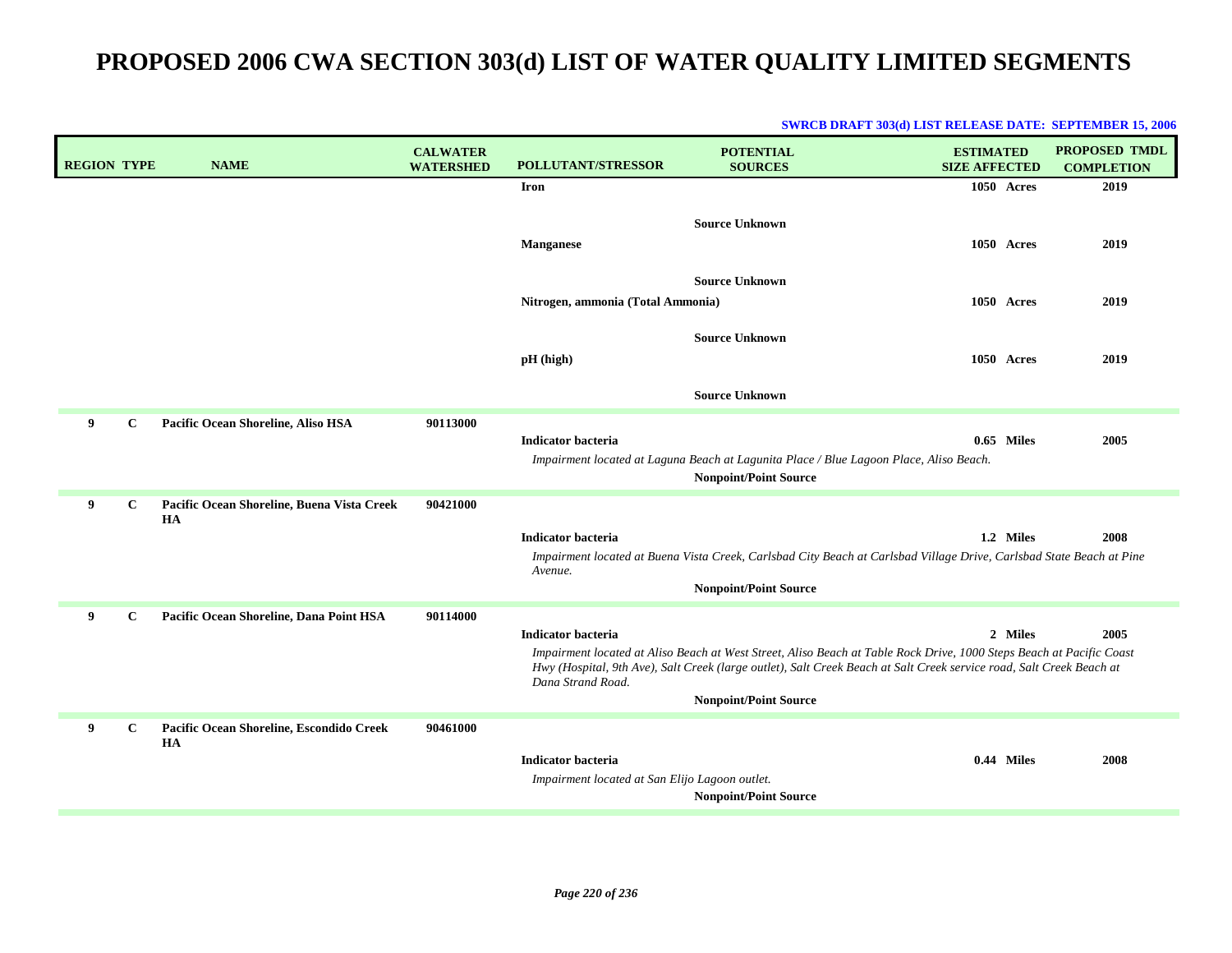| <b>REGION TYPE</b> |              | <b>NAME</b>                                            | <b>CALWATER</b><br><b>WATERSHED</b> | <b>POLLUTANT/STRESSOR</b>                                                       | <b>POTENTIAL</b><br><b>SOURCES</b>                                                                                                                                                                                                                                                                                                                                                                                                                                                                         | <b>ESTIMATED</b><br><b>SIZE AFFECTED</b> | <b>PROPOSED TMDL</b><br><b>COMPLETION</b> |
|--------------------|--------------|--------------------------------------------------------|-------------------------------------|---------------------------------------------------------------------------------|------------------------------------------------------------------------------------------------------------------------------------------------------------------------------------------------------------------------------------------------------------------------------------------------------------------------------------------------------------------------------------------------------------------------------------------------------------------------------------------------------------|------------------------------------------|-------------------------------------------|
| 9                  | $\mathbf{C}$ | Pacific Ocean Shoreline, Imperial Beach<br><b>Pier</b> | 91010000                            | <b>PCBs</b> (Polychlorinated biphenyls)                                         | <b>Source Unknown</b>                                                                                                                                                                                                                                                                                                                                                                                                                                                                                      | 0.42 Miles                               | 2019                                      |
| 9                  | C            | Pacific Ocean Shoreline, Laguna Beach<br><b>HSA</b>    | 90112000                            | <b>Indicator bacteria</b>                                                       | Impairment located at Main Laguna Beach, Laguna Beach at Ocean Avenue, Laguna Beach at Laguna Avenue, Laguna<br>Beach at Cleo Street, Arch Cove at Bluebird Canyon Road, Laguna Beach at Dumond Drive.<br><b>Nonpoint/Point Source</b>                                                                                                                                                                                                                                                                     | 1.8 Miles                                | 2005                                      |
| 9                  | C            | Pacific Ocean Shoreline, Loma Alta HA                  | 90410000                            | <b>Indicator bacteria</b><br>Impairment located at Loma Alta Creek Mouth.       | <b>Nonpoint/Point Source</b>                                                                                                                                                                                                                                                                                                                                                                                                                                                                               | 1.1 Miles                                | 2008                                      |
| 9                  | $\mathbf{C}$ | Pacific Ocean Shoreline, Lower San Juan<br><b>HSA</b>  | 90120000                            | <b>Indicator bacteria</b><br>Beach Road.                                        | Impairment located at North Beach Creek, San Juan Creek (large outlet), Capistrano Beach, South Capistrano Beach at<br><b>Nonpoint/Point Source</b>                                                                                                                                                                                                                                                                                                                                                        | 1.2 Miles                                | 2008                                      |
| 9                  | C            | Pacific Ocean Shoreline, San Clemente HA               | 90130000                            | <b>Indicator bacteria</b><br>Beach, San Clemente State Beach at Cypress Shores. | Impairment located at Poche Beach (large outlet), Ole Hanson Beach Club Beach at Pico Drain, San Clemente City<br>Beach at El Portal St. Stairs, San Clemente City Beach at Mariposa St., San Clemente City Beach at Linda Lane, San<br>Clemente City Beach at South Linda Lane, San Clemente City Beach at Lifeguard Headquarters, Under San Clemente<br>Municipal Pier, San Clemente City Beach at Trafalgar Canyon (Trafalgar Ln.), San Clemente State Beach at Riviera<br><b>Nonpoint/Point Source</b> | 3.7 Miles                                | 2005                                      |
| 9                  | $\mathbf{C}$ | Pacific Ocean Shoreline, San Diego HU                  | 90711000                            | <b>Indicator bacteria</b>                                                       | Impairment located at San Diego River Mouth (aka Dog Beach).<br><b>Nonpoint/Point Source</b>                                                                                                                                                                                                                                                                                                                                                                                                               | 0.37 Miles                               | 2005                                      |
| 9                  | C            | Pacific Ocean Shoreline, San Diequito HU               | 90511000                            | Indicator bacteria                                                              | Impairment located at San Dieguito Lagoon Mouth, Solana Beach.<br><b>Nonpoint/Point Source</b>                                                                                                                                                                                                                                                                                                                                                                                                             | 0.86 Miles                               | 2005                                      |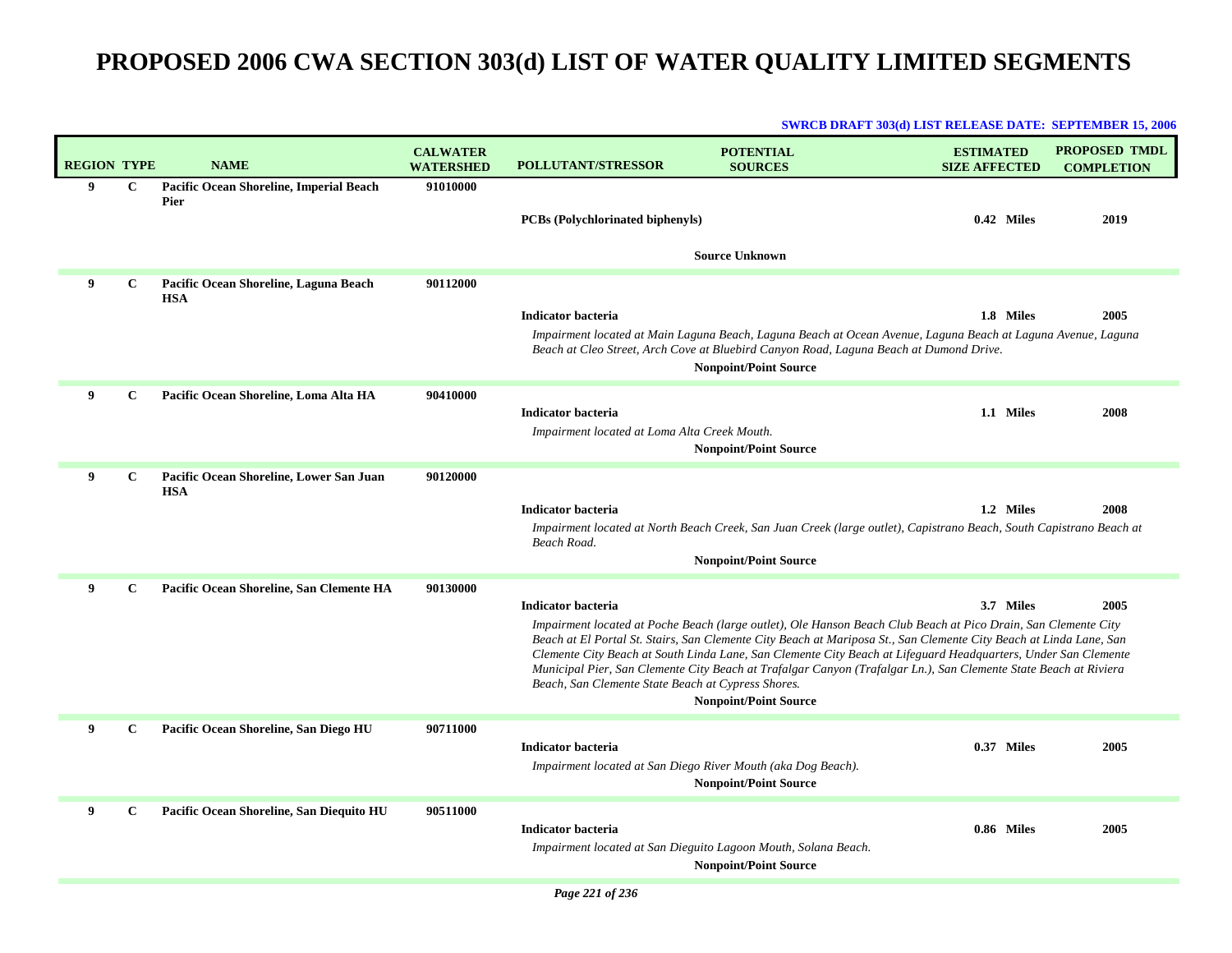### **SWRCB DRAFT 303(d) LIST RELEASE DATE: SEPTEMBER 15, 2006**

| <b>REGION TYPE</b> |              | <b>NAME</b>                                              | <b>CALWATER</b><br><b>WATERSHED</b> | <b>POLLUTANT/STRESSOR</b>                                          | <b>POTENTIAL</b><br><b>SOURCES</b>                                                                                                                  | <b>ESTIMATED</b><br><b>SIZE AFFECTED</b> | PROPOSED TMDL<br><b>COMPLETION</b> |
|--------------------|--------------|----------------------------------------------------------|-------------------------------------|--------------------------------------------------------------------|-----------------------------------------------------------------------------------------------------------------------------------------------------|------------------------------------------|------------------------------------|
| 9                  | $\mathbf{C}$ | Pacific Ocean Shoreline, San Joaquin Hills<br><b>HSA</b> | 90111000                            |                                                                    |                                                                                                                                                     |                                          |                                    |
|                    |              |                                                          |                                     | <b>Indicator bacteria</b>                                          |                                                                                                                                                     | 0.63 Miles                               | 2005                               |
|                    |              |                                                          |                                     |                                                                    | Impairment located at Cameo Cove at Irvine Cove Dr./Riviera Way, Heisler Park-North                                                                 |                                          |                                    |
|                    |              |                                                          |                                     |                                                                    | <b>Urban Runoff/Storm Sewers</b>                                                                                                                    |                                          |                                    |
|                    |              |                                                          |                                     |                                                                    | <b>Unknown Nonpoint Source</b><br><b>Unknown point source</b>                                                                                       |                                          |                                    |
|                    |              |                                                          |                                     |                                                                    |                                                                                                                                                     |                                          |                                    |
| 9                  | $\mathbf{C}$ | Pacific Ocean Shoreline, San Luis Rey HU                 | 90311000                            | <b>Indicator bacteria</b>                                          |                                                                                                                                                     | 0.49 Miles                               | 2005                               |
|                    |              |                                                          |                                     | Impairment located at San Luis Rey River Mouth.                    |                                                                                                                                                     |                                          |                                    |
|                    |              |                                                          |                                     |                                                                    | <b>Nonpoint/Point Source</b>                                                                                                                        |                                          |                                    |
| 9                  | $\mathbf{C}$ | Pacific Ocean Shoreline, San Marcos HA                   | 90451000                            |                                                                    |                                                                                                                                                     |                                          |                                    |
|                    |              |                                                          |                                     | Indicator bacteria<br>Impairment located at Moonlight State Beach. |                                                                                                                                                     | 0.5 Miles                                | 2005                               |
|                    |              |                                                          |                                     |                                                                    | <b>Nonpoint/Point Source</b>                                                                                                                        |                                          |                                    |
| 9                  | C            | Pacific Ocean Shoreline, Scripps HA                      | 90630000                            |                                                                    |                                                                                                                                                     |                                          |                                    |
|                    |              |                                                          |                                     | <b>Indicator bacteria</b>                                          |                                                                                                                                                     | 3.9 Miles                                | 2019                               |
|                    |              |                                                          |                                     |                                                                    | This listing for indicator bacteria onliy applies to the Childrens Pool Beach area of this ocean shoreline segment.<br><b>Nonpoint/Point Source</b> |                                          |                                    |
|                    |              |                                                          |                                     |                                                                    |                                                                                                                                                     |                                          |                                    |
| 9                  | C            | Pacific Ocean Shoreline, Tijuana HU                      | 91111000                            | <b>Indicator bacteria</b>                                          |                                                                                                                                                     | 3 Miles                                  | 2010                               |
|                    |              |                                                          |                                     |                                                                    | Impairment located from the border, extending north along the shore.                                                                                |                                          |                                    |
|                    |              |                                                          |                                     |                                                                    | <b>Nonpoint/Point Source</b>                                                                                                                        |                                          |                                    |
| 9                  | R            | <b>Pine Valley Creek (Upper)</b>                         | 91141000                            |                                                                    |                                                                                                                                                     |                                          |                                    |
|                    |              |                                                          |                                     | <b>Enterococcus</b>                                                |                                                                                                                                                     | 2.9 Miles                                | 2010                               |
|                    |              |                                                          |                                     |                                                                    | <b>Grazing-Related Sources</b>                                                                                                                      |                                          |                                    |
|                    |              |                                                          |                                     |                                                                    | <b>Concentrated Animal Feeding Operations</b><br>(permitted, point source)                                                                          |                                          |                                    |
|                    |              |                                                          |                                     |                                                                    | <b>Transient encampments</b>                                                                                                                        |                                          |                                    |
|                    |              |                                                          |                                     | Phosphorus                                                         |                                                                                                                                                     | 2.9 Miles                                | 2019                               |
|                    |              |                                                          |                                     |                                                                    |                                                                                                                                                     |                                          |                                    |

**Source Unknown**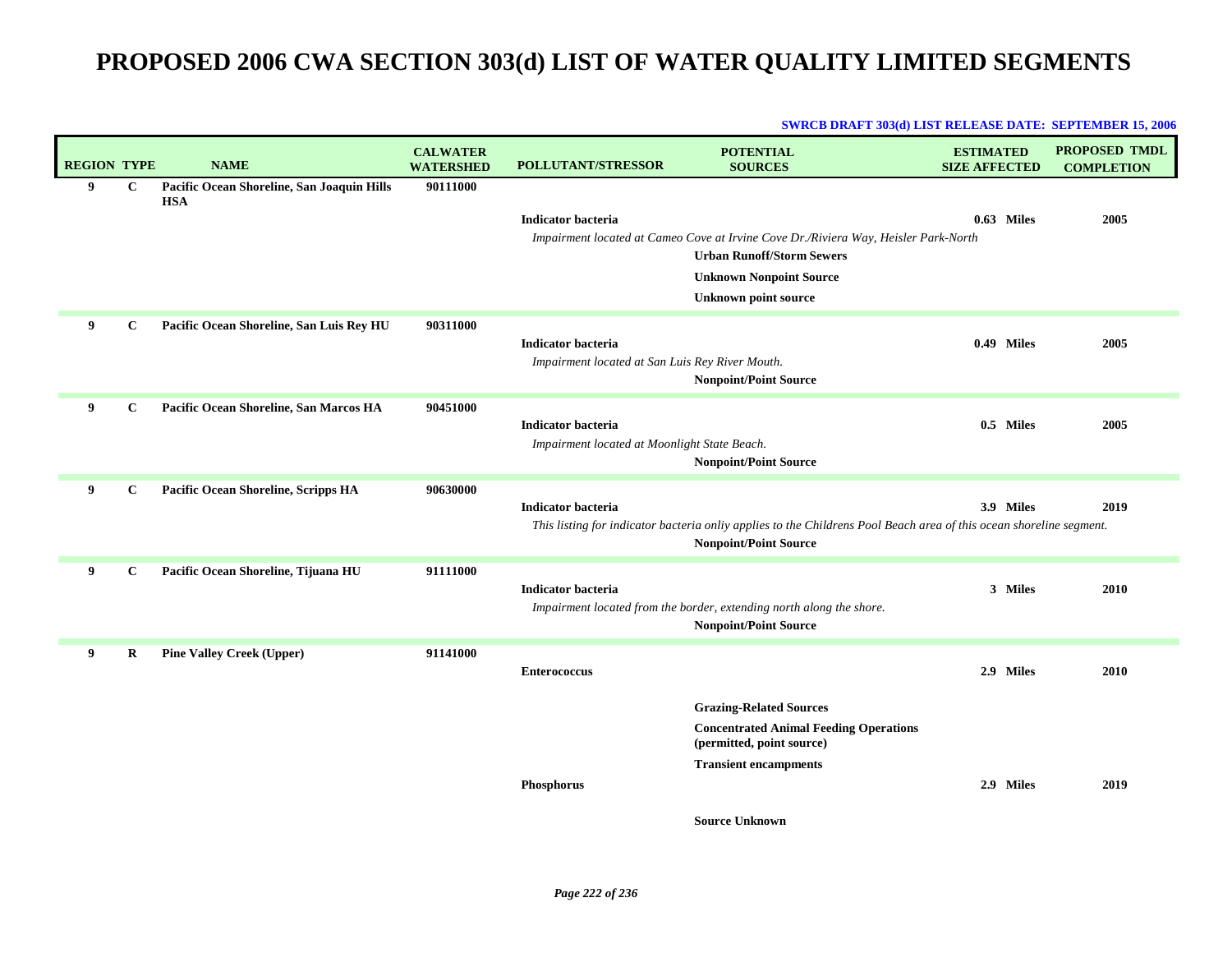| <b>REGION TYPE</b> |             | <b>NAME</b>               | <b>CALWATER</b><br><b>WATERSHED</b> | <b>POLLUTANT/STRESSOR</b>               | <b>POTENTIAL</b><br><b>SOURCES</b>                            | <b>ESTIMATED</b><br><b>SIZE AFFECTED</b> | PROPOSED TMDL<br><b>COMPLETION</b> |
|--------------------|-------------|---------------------------|-------------------------------------|-----------------------------------------|---------------------------------------------------------------|------------------------------------------|------------------------------------|
|                    |             |                           |                                     | <b>Turbidity</b>                        |                                                               | 2.9 Miles                                | 2019                               |
|                    |             |                           |                                     |                                         | <b>Source Unknown</b>                                         |                                          |                                    |
| 9                  | R           | Pogi Canyon Creek         | 91020000                            |                                         |                                                               |                                          |                                    |
|                    |             |                           |                                     | <b>DDT</b>                              |                                                               | 7.8 Miles                                | 2019                               |
|                    |             |                           |                                     |                                         | <b>Source Unknown</b>                                         |                                          |                                    |
| 9                  | $\bf R$     | Prima Deshecha Creek      | 90130000                            |                                         |                                                               |                                          |                                    |
|                    |             |                           |                                     | Phosphorus                              |                                                               | 1.2 Miles                                | 2019                               |
|                    |             |                           |                                     |                                         | <b>Urban Runoff/Storm Sewers</b>                              |                                          |                                    |
|                    |             |                           |                                     |                                         | <b>Unknown Nonpoint Source</b><br><b>Unknown point source</b> |                                          |                                    |
|                    |             |                           |                                     | <b>Turbidity</b>                        |                                                               | 1.2 Miles                                | 2019                               |
|                    |             |                           |                                     |                                         | <b>Urban Runoff/Storm Sewers</b>                              |                                          |                                    |
|                    |             |                           |                                     |                                         | <b>Unknown Nonpoint Source</b>                                |                                          |                                    |
|                    |             |                           |                                     |                                         | <b>Unknown point source</b>                                   |                                          |                                    |
| 9                  | $\mathbf R$ | <b>Rainbow Creek</b>      | 90222000                            |                                         |                                                               |                                          |                                    |
|                    |             |                           |                                     | <b>Iron</b>                             |                                                               | 5 Miles                                  | 2019                               |
|                    |             |                           |                                     |                                         | <b>Source Unknown</b>                                         |                                          |                                    |
|                    |             |                           |                                     | <b>Sulfates</b>                         |                                                               | 5 Miles                                  | 2019                               |
|                    |             |                           |                                     |                                         | <b>Source Unknown</b>                                         |                                          |                                    |
|                    |             |                           |                                     | <b>Total Dissolved Solids</b>           |                                                               | 5 Miles                                  | 2019                               |
|                    |             |                           |                                     |                                         |                                                               |                                          |                                    |
|                    |             |                           |                                     |                                         | <b>Source Unknown</b>                                         |                                          |                                    |
| 9                  | R           | <b>Reidy Canyon Creek</b> | 90462000                            | Phosphorus                              |                                                               | 3.9 Miles                                | 2019                               |
|                    |             |                           |                                     |                                         |                                                               |                                          |                                    |
|                    |             |                           |                                     |                                         | <b>Source Unknown</b>                                         |                                          |                                    |
| 9                  | B           | San Diego Bay             | 91010000                            |                                         |                                                               |                                          |                                    |
|                    |             |                           |                                     | <b>PCBs (Polychlorinated biphenyls)</b> |                                                               | 10783 Acres                              | 2019                               |
|                    |             |                           |                                     |                                         | <b>Source Unknown</b>                                         |                                          |                                    |
|                    |             |                           |                                     |                                         |                                                               |                                          |                                    |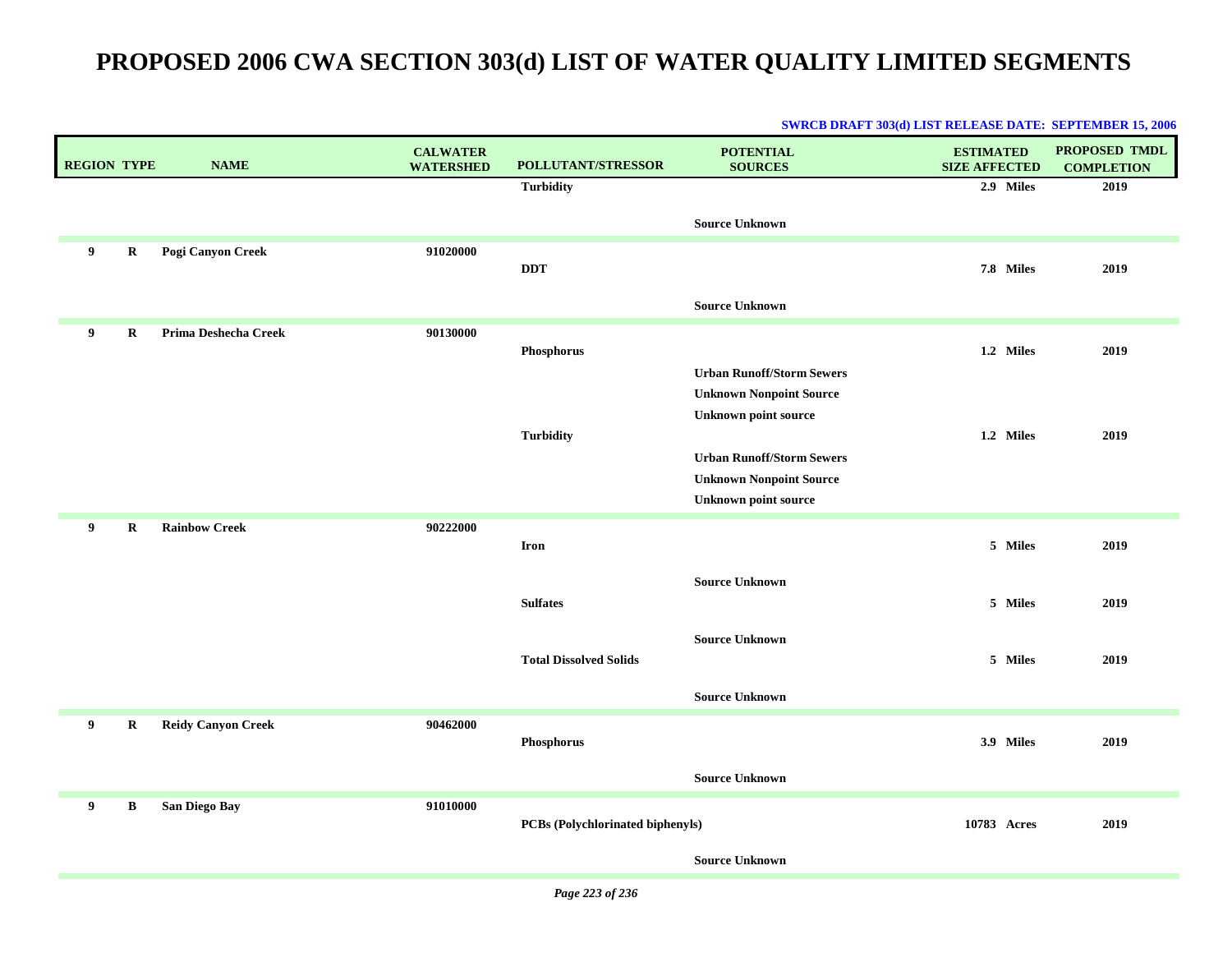| <b>REGION TYPE</b> |   | <b>NAME</b>                                                        | <b>CALWATER</b><br><b>WATERSHED</b> | POLLUTANT/STRESSOR                                           | <b>POTENTIAL</b><br><b>SOURCES</b> | <b>ESTIMATED</b><br><b>SIZE AFFECTED</b> | PROPOSED TMDL<br><b>COMPLETION</b> |
|--------------------|---|--------------------------------------------------------------------|-------------------------------------|--------------------------------------------------------------|------------------------------------|------------------------------------------|------------------------------------|
| 9                  | B | San Diego Bay Shoreline, 32nd St San<br><b>Diego Naval Station</b> | 90822000                            | <b>Benthic Community Effects</b><br><b>Sediment Toxicity</b> | <b>Nonpoint/Point Source</b>       | 103 Acres<br>103 Acres                   | 2019<br>2019                       |
|                    |   |                                                                    |                                     |                                                              | <b>Nonpoint/Point Source</b>       |                                          |                                    |
| 9                  | B | San Diego Bay Shoreline, at Americas Cup<br><b>Harbor</b>          | 90810000                            | Copper                                                       |                                    | 88 Acres                                 | 2019                               |
|                    |   |                                                                    |                                     |                                                              | <b>Source Unknown</b>              |                                          |                                    |
| 9                  | B | San Diego Bay Shoreline, at Coronado Cays                          | 91010000                            | Copper                                                       |                                    | 47 Acres                                 | 2019                               |
|                    |   |                                                                    |                                     |                                                              | <b>Source Unknown</b>              |                                          |                                    |
| 9                  | B | San Diego Bay Shoreline, at Glorietta Bay                          | 91010000                            | Copper                                                       |                                    | 52 Acres                                 | 2019                               |
|                    |   |                                                                    |                                     |                                                              | <b>Source Unknown</b>              |                                          |                                    |
| 9                  | B | San Diego Bay Shoreline, at Harbor Island<br>(East Basin)          | 90821000                            | Copper                                                       |                                    | 73 Acres                                 | 2019                               |
|                    |   |                                                                    |                                     |                                                              | <b>Source Unknown</b>              |                                          |                                    |
| 9                  | B | San Diego Bay Shoreline, at Harbor Island<br>(West Basin)          | 90810000                            | Copper                                                       |                                    | 132 Acres                                | 2019                               |
|                    |   |                                                                    |                                     |                                                              | <b>Source Unknown</b>              |                                          |                                    |
| 9                  | B | San Diego Bay Shoreline, at Marriott<br><b>Marina</b>              | 90821000                            | Copper                                                       |                                    | 24 Acres                                 | 2019                               |
|                    |   |                                                                    |                                     |                                                              | <b>Source Unknown</b>              |                                          |                                    |
|                    |   |                                                                    |                                     |                                                              |                                    |                                          |                                    |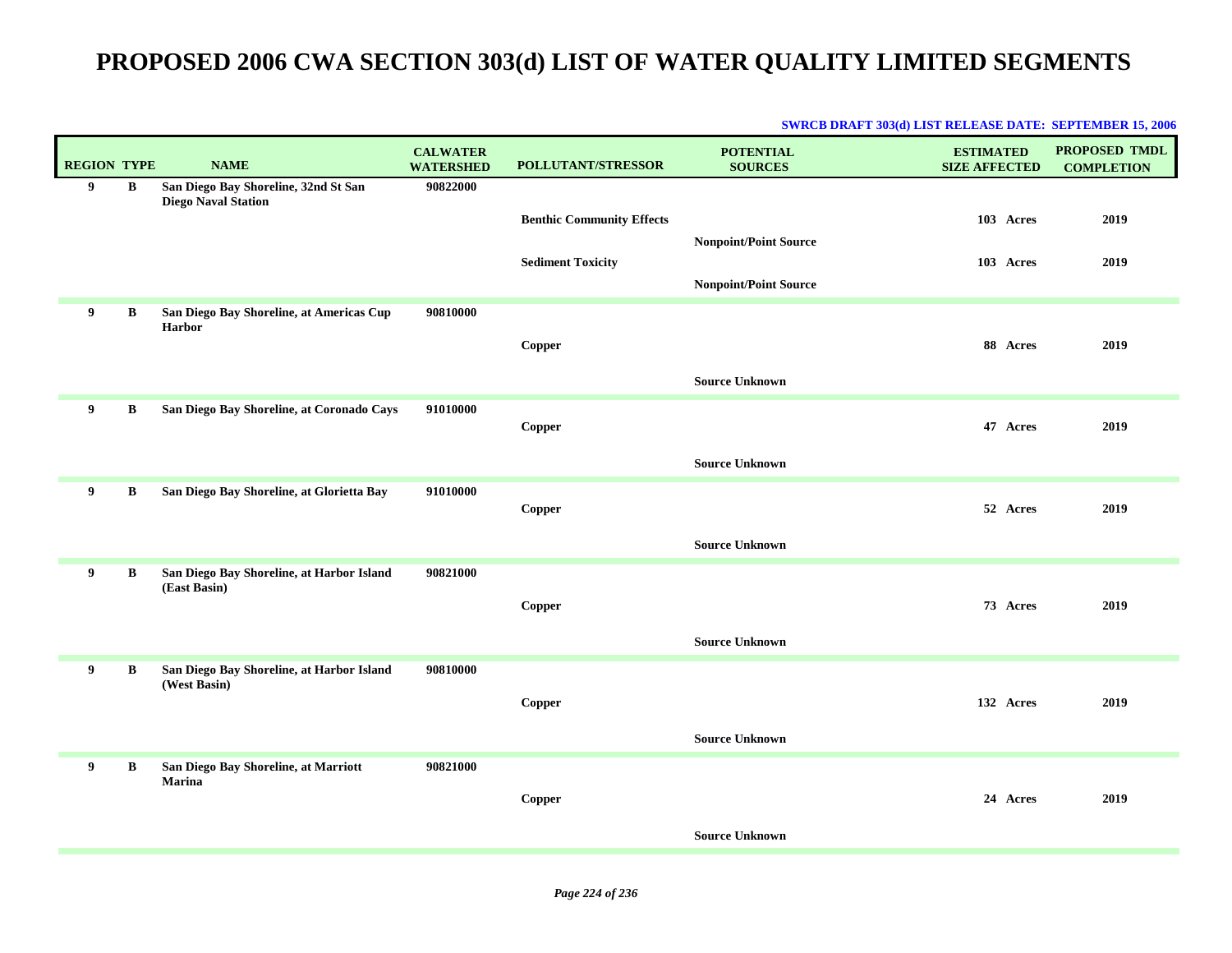| <b>REGION TYPE</b> |              | <b>NAME</b>                                                  | <b>CALWATER</b><br><b>WATERSHED</b> | POLLUTANT/STRESSOR                      | <b>POTENTIAL</b><br><b>SOURCES</b>                                 | <b>ESTIMATED</b><br><b>SIZE AFFECTED</b> | PROPOSED TMDL<br><b>COMPLETION</b> |
|--------------------|--------------|--------------------------------------------------------------|-------------------------------------|-----------------------------------------|--------------------------------------------------------------------|------------------------------------------|------------------------------------|
| 9                  | В            | San Diego Bay Shoreline, between Sampson<br>and 28th Streets | 90822000                            | Copper                                  |                                                                    | 53 Acres                                 | 2005                               |
|                    |              |                                                              |                                     | Mercury                                 | <b>Nonpoint/Point Source</b>                                       | 53 Acres                                 | 2006                               |
|                    |              |                                                              |                                     | PAHs (Polycyclic Aromatic Hydrocarbons) | <b>Nonpoint/Point Source</b>                                       | 53 Acres                                 | 2006                               |
|                    |              |                                                              |                                     | PCBs (Polychlorinated biphenyls)        | <b>Nonpoint/Point Source</b>                                       | 53 Acres                                 | 2019                               |
|                    |              |                                                              |                                     | Zinc                                    | <b>Nonpoint/Point Source</b>                                       | 53 Acres                                 | 2019                               |
|                    |              |                                                              |                                     |                                         | <b>Nonpoint/Point Source</b>                                       |                                          |                                    |
| 9                  | $\mathbf{C}$ | San Diego Bay Shoreline, Chula Vista<br>Marina               | 90912000                            | Copper                                  | <b>Source Unknown</b>                                              | 0.41 Miles                               | 2019                               |
| 9                  | B            | San Diego Bay Shoreline, Downtown                            | 90821000                            |                                         |                                                                    |                                          |                                    |
|                    |              | Anchorage                                                    |                                     | <b>Benthic Community Effects</b>        | <b>Nonpoint/Point Source</b>                                       | 7.4 Acres                                | 2019                               |
|                    |              |                                                              |                                     | <b>Sediment Toxicity</b>                | <b>Nonpoint/Point Source</b>                                       | 7.4 Acres                                | 2019                               |
| 9                  | $\mathbf{C}$ | San Diego Bay Shoreline, G Street Pier                       | 90821000                            | <b>Indicator bacteria</b>               | <b>Urban Runoff/Storm Sewers</b><br><b>Unknown Nonpoint Source</b> | 0.42 Miles                               | 2006                               |
|                    |              |                                                              |                                     |                                         | <b>Unknown point source</b>                                        |                                          |                                    |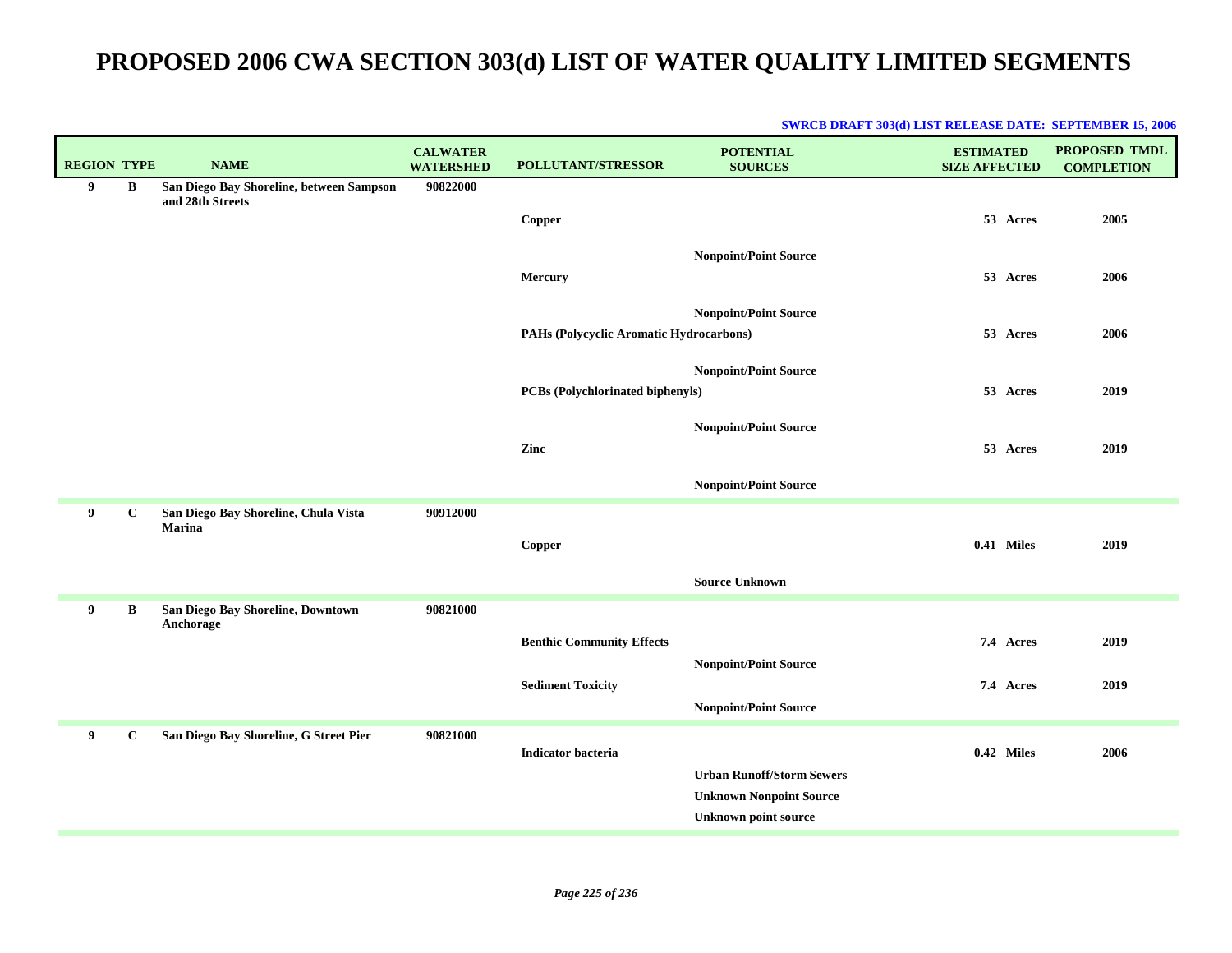| <b>REGION TYPE</b> |   | <b>NAME</b>                                             | <b>CALWATER</b><br><b>WATERSHED</b> | POLLUTANT/STRESSOR                  | <b>POTENTIAL</b><br><b>SOURCES</b>                                                                                      | <b>ESTIMATED</b><br><b>SIZE AFFECTED</b> | PROPOSED TMDL<br><b>COMPLETION</b> |
|--------------------|---|---------------------------------------------------------|-------------------------------------|-------------------------------------|-------------------------------------------------------------------------------------------------------------------------|------------------------------------------|------------------------------------|
| 9                  | B | San Diego Bay Shoreline, near Chollas<br><b>Creek</b>   | 90822000                            |                                     |                                                                                                                         |                                          |                                    |
|                    |   |                                                         |                                     | <b>Benthic Community Effects</b>    |                                                                                                                         | 15 Acres                                 | 2006                               |
|                    |   |                                                         |                                     |                                     | <b>Nonpoint/Point Source</b>                                                                                            |                                          |                                    |
|                    |   |                                                         |                                     | <b>Sediment Toxicity</b>            |                                                                                                                         | 15 Acres                                 | 2006                               |
|                    |   |                                                         |                                     |                                     | <b>Nonpoint/Point Source</b>                                                                                            |                                          |                                    |
| 9                  | B | San Diego Bay Shoreline, near Coronado<br><b>Bridge</b> | 90822000                            |                                     |                                                                                                                         |                                          |                                    |
|                    |   |                                                         |                                     | <b>Benthic Community Effects</b>    |                                                                                                                         | 37 Acres                                 | 2019                               |
|                    |   |                                                         |                                     |                                     | <b>Nonpoint/Point Source</b>                                                                                            |                                          |                                    |
|                    |   |                                                         |                                     | <b>Sediment Toxicity</b>            |                                                                                                                         | 37 Acres                                 | 2019                               |
|                    |   |                                                         |                                     |                                     | Includes Crosby Street/Cesar Chavez Park area, that will receive additional monitoring.<br><b>Nonpoint/Point Source</b> |                                          |                                    |
| 9                  | B | San Diego Bay Shoreline, near sub base                  | 90810000                            |                                     |                                                                                                                         |                                          |                                    |
|                    |   |                                                         |                                     | <b>Benthic Community Effects</b>    |                                                                                                                         | 16 Acres                                 | 2019                               |
|                    |   |                                                         |                                     |                                     | <b>Nonpoint/Point Source</b>                                                                                            |                                          |                                    |
|                    |   |                                                         |                                     | <b>Sediment Toxicity</b>            |                                                                                                                         | 16 Acres                                 | 2019                               |
|                    |   |                                                         |                                     |                                     | <b>Nonpoint/Point Source</b>                                                                                            |                                          |                                    |
| 9                  | B | San Diego Bay Shoreline, near Switzer<br><b>Creek</b>   | 90821000                            |                                     |                                                                                                                         |                                          |                                    |
|                    |   |                                                         |                                     | <b>Chlordane</b>                    |                                                                                                                         | 5.5 Acres                                | 2019                               |
|                    |   |                                                         |                                     |                                     | <b>Urban Runoff/Storm Sewers</b>                                                                                        |                                          |                                    |
|                    |   |                                                         |                                     |                                     | Other                                                                                                                   |                                          |                                    |
|                    |   |                                                         |                                     |                                     | <b>Boatyards</b>                                                                                                        |                                          |                                    |
|                    |   |                                                         |                                     |                                     | <b>Nonpoint/Point Source</b>                                                                                            |                                          |                                    |
|                    |   |                                                         |                                     | Lindane/Hexachlorocyclohexane (HCH) |                                                                                                                         | 5.5 Acres                                | 2019                               |
|                    |   |                                                         |                                     |                                     | <b>Urban Runoff/Storm Sewers</b>                                                                                        |                                          |                                    |
|                    |   |                                                         |                                     |                                     | Other                                                                                                                   |                                          |                                    |
|                    |   |                                                         |                                     |                                     | <b>Boatyards</b>                                                                                                        |                                          |                                    |
|                    |   |                                                         |                                     |                                     | <b>Nonpoint/Point Source</b>                                                                                            |                                          |                                    |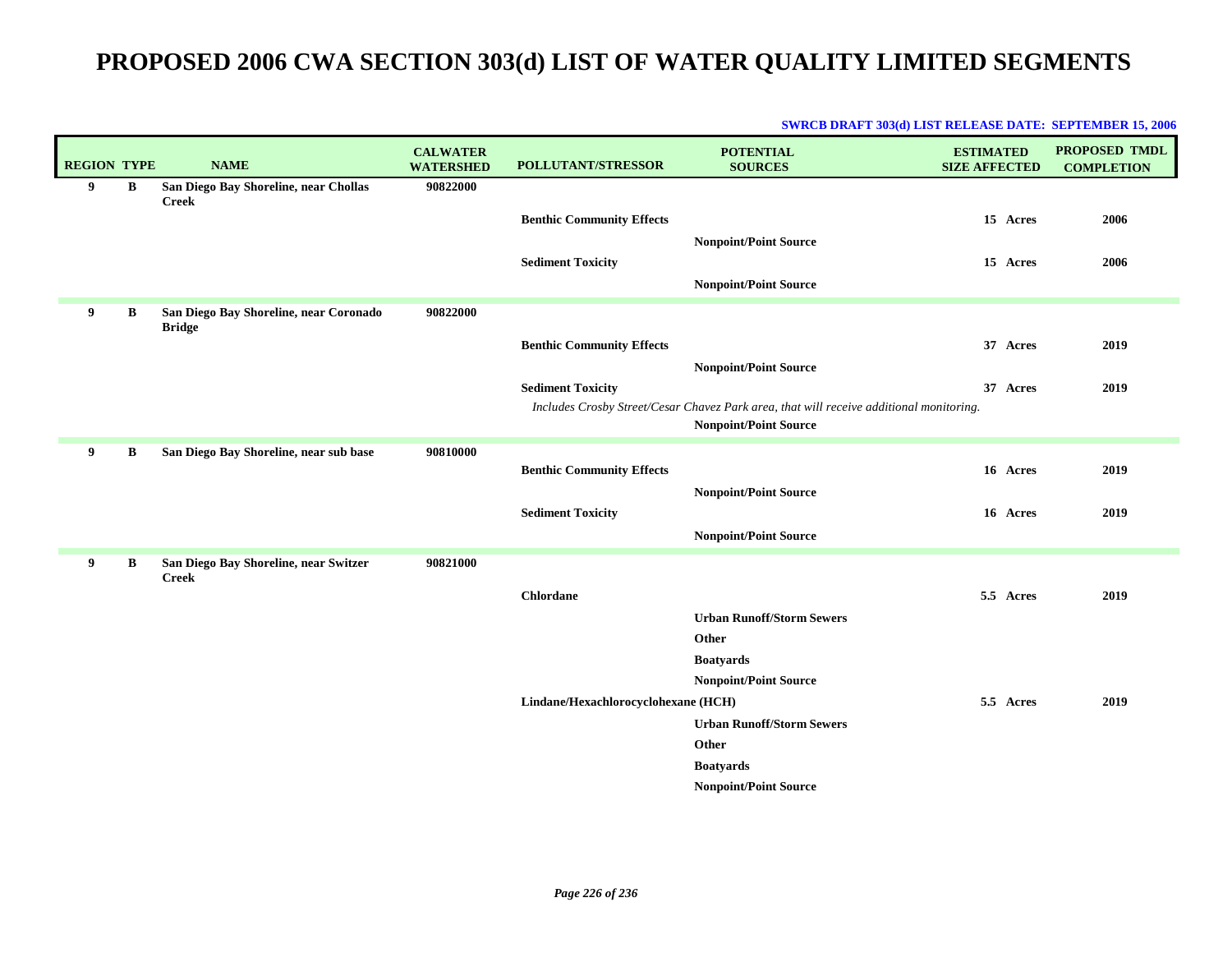| <b>REGION TYPE</b> |             | <b>NAME</b>                                                      | <b>CALWATER</b><br><b>WATERSHED</b> | <b>POLLUTANT/STRESSOR</b>               | <b>POTENTIAL</b><br><b>SOURCES</b>                                                                             | <b>ESTIMATED</b><br><b>SIZE AFFECTED</b> |         | PROPOSED TMDL<br><b>COMPLETION</b> |
|--------------------|-------------|------------------------------------------------------------------|-------------------------------------|-----------------------------------------|----------------------------------------------------------------------------------------------------------------|------------------------------------------|---------|------------------------------------|
|                    |             |                                                                  |                                     | PAHs (Polycyclic Aromatic Hydrocarbons) |                                                                                                                | 5.5 Acres                                |         | 2019                               |
|                    |             |                                                                  |                                     |                                         | <b>Urban Runoff/Storm Sewers</b>                                                                               |                                          |         |                                    |
|                    |             |                                                                  |                                     |                                         | Other                                                                                                          |                                          |         |                                    |
|                    |             |                                                                  |                                     |                                         | <b>Boatyards</b>                                                                                               |                                          |         |                                    |
|                    |             |                                                                  |                                     |                                         | <b>Nonpoint/Point Source</b>                                                                                   |                                          |         |                                    |
| 9                  | B           | San Diego Bay Shoreline, North of 24th                           | 90832000                            |                                         |                                                                                                                |                                          |         |                                    |
|                    |             | <b>Street Marine Terminal</b>                                    |                                     | <b>Benthic Community Effects</b>        |                                                                                                                | 9.5 Acres                                |         | 2019                               |
|                    |             |                                                                  |                                     |                                         | <b>Nonpoint/Point Source</b>                                                                                   |                                          |         |                                    |
|                    |             |                                                                  |                                     | <b>Sediment Toxicity</b>                |                                                                                                                | 9.5 Acres                                |         | 2019                               |
|                    |             |                                                                  |                                     |                                         | <b>Nonpoint/Point Source</b>                                                                                   |                                          |         |                                    |
| 9                  | B           | San Diego Bay Shoreline, Seventh Street                          | 90831000                            |                                         |                                                                                                                |                                          |         |                                    |
|                    |             | <b>Channel</b>                                                   |                                     |                                         |                                                                                                                |                                          |         |                                    |
|                    |             |                                                                  |                                     | <b>Benthic Community Effects</b>        |                                                                                                                |                                          | 9 Acres | 2008                               |
|                    |             |                                                                  |                                     |                                         | <b>Nonpoint/Point Source</b>                                                                                   |                                          |         |                                    |
|                    |             |                                                                  |                                     | <b>Sediment Toxicity</b>                |                                                                                                                |                                          | 9 Acres | 2008                               |
|                    |             |                                                                  |                                     |                                         | <b>Nonpoint/Point Source</b>                                                                                   |                                          |         |                                    |
| 9                  | $\mathbf C$ | San Diego Bay Shoreline, Shelter Island<br><b>Shoreline Park</b> | 90810000                            |                                         |                                                                                                                |                                          |         |                                    |
|                    |             |                                                                  |                                     | <b>Indicator bacteria</b>               |                                                                                                                | 0.42 Miles                               |         | 2006                               |
|                    |             |                                                                  |                                     |                                         | <b>Unknown Nonpoint Source</b>                                                                                 |                                          |         |                                    |
|                    |             |                                                                  |                                     |                                         | <b>Unknown point source</b>                                                                                    |                                          |         |                                    |
| 9                  | B           | San Diego Bay Shoreline, Vicinity of B St                        | 90821000                            |                                         |                                                                                                                |                                          |         |                                    |
|                    |             | and Broadway Piers                                               |                                     |                                         |                                                                                                                |                                          |         |                                    |
|                    |             |                                                                  |                                     | <b>Benthic Community Effects</b>        |                                                                                                                | 9.9 Acres                                |         | 2019                               |
|                    |             |                                                                  |                                     |                                         | <b>Nonpoint/Point Source</b>                                                                                   |                                          |         |                                    |
|                    |             |                                                                  |                                     | <b>Indicator bacteria</b>               |                                                                                                                | 9.9 Acres                                |         | 2006                               |
|                    |             |                                                                  |                                     |                                         | Estimated size of impairment is 0.4 miles around the shoreline of the bay.<br><b>Urban Runoff/Storm Sewers</b> |                                          |         |                                    |
|                    |             |                                                                  |                                     |                                         | <b>Unknown Nonpoint Source</b>                                                                                 |                                          |         |                                    |
|                    |             |                                                                  |                                     |                                         | <b>Unknown point source</b>                                                                                    |                                          |         |                                    |
|                    |             |                                                                  |                                     | <b>Sediment Toxicity</b>                |                                                                                                                | 9.9 Acres                                |         | 2019                               |
|                    |             |                                                                  |                                     |                                         | <b>Nonpoint/Point Source</b>                                                                                   |                                          |         |                                    |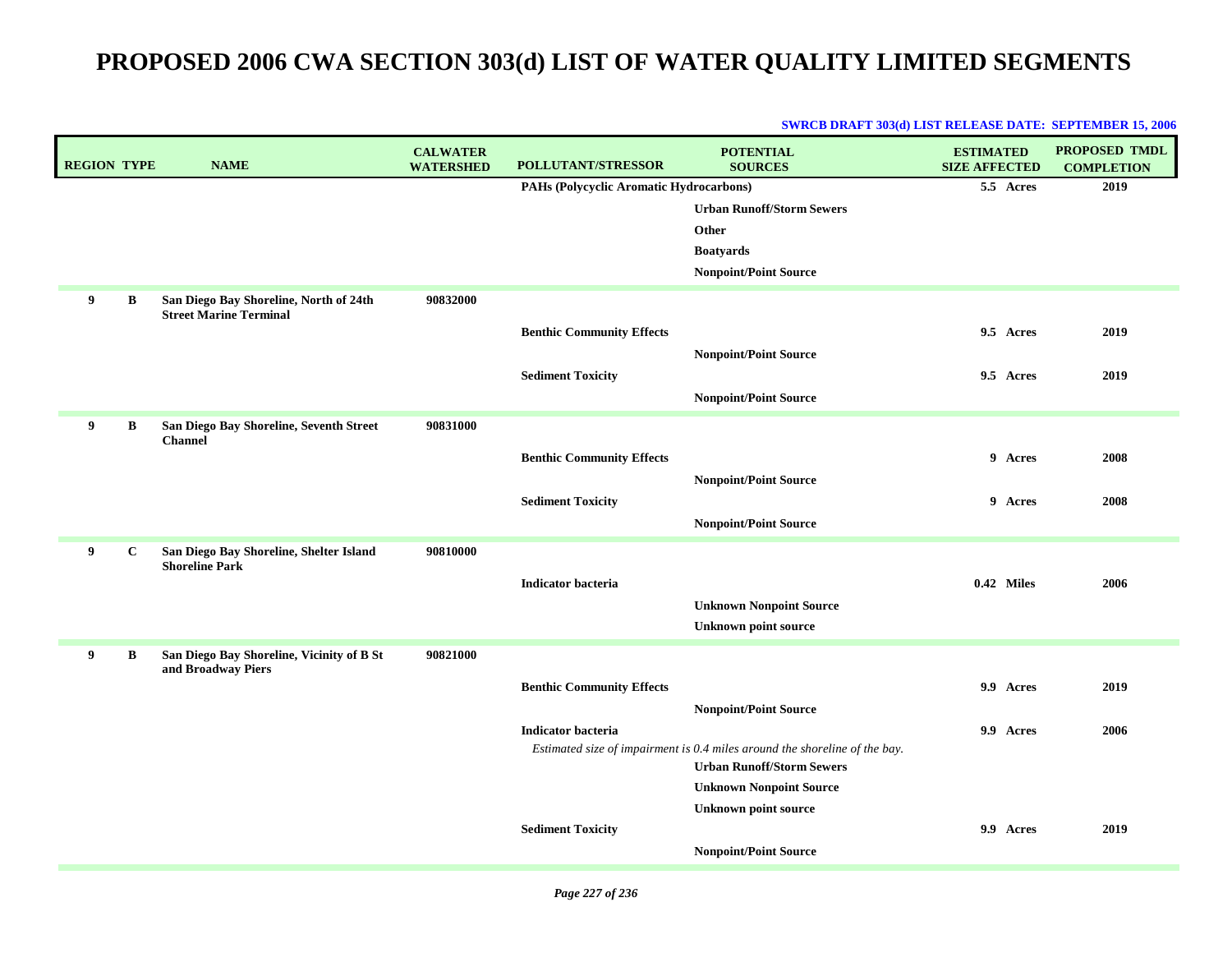| <b>REGION TYPE</b> |   | <b>NAME</b>             | <b>CALWATER</b><br><b>WATERSHED</b> | <b>POLLUTANT/STRESSOR</b>                                                                 | <b>POTENTIAL</b><br><b>SOURCES</b>                                                                                                                          | <b>ESTIMATED</b><br><b>SIZE AFFECTED</b> | <b>PROPOSED TMDL</b><br><b>COMPLETION</b> |
|--------------------|---|-------------------------|-------------------------------------|-------------------------------------------------------------------------------------------|-------------------------------------------------------------------------------------------------------------------------------------------------------------|------------------------------------------|-------------------------------------------|
| 9                  | R | San Diego River (Lower) | 90711000                            | <b>Fecal Coliform</b><br>Lower 6 miles.                                                   |                                                                                                                                                             | 16 Miles                                 | 2005                                      |
|                    |   |                         |                                     |                                                                                           | <b>Urban Runoff/Storm Sewers</b><br>Wastewater                                                                                                              |                                          |                                           |
|                    |   |                         |                                     | <b>Low Dissolved Oxygen</b>                                                               | <b>Nonpoint/Point Source</b>                                                                                                                                | 16 Miles                                 | 2019                                      |
|                    |   |                         |                                     | Impairment transcends adjacent Calwater wtareshed 90712.                                  | <b>Urban Runoff/Storm Sewers</b>                                                                                                                            |                                          |                                           |
|                    |   |                         |                                     |                                                                                           | <b>Unknown Nonpoint Source</b><br><b>Unknown point source</b>                                                                                               |                                          |                                           |
|                    |   |                         |                                     | Phosphorus<br>Impairment transcends adjacent Calwater watershed 90712.                    | <b>Urban Runoff/Storm Sewers</b>                                                                                                                            | 16 Miles                                 | 2019                                      |
|                    |   |                         |                                     |                                                                                           | <b>Unknown Nonpoint Source</b><br><b>Unknown point source</b>                                                                                               |                                          |                                           |
|                    |   |                         |                                     | <b>Total Dissolved Solids</b><br>Impairment transcends adjacent Calwater watershed 90712. | <b>Urban Runoff/Storm Sewers</b><br><b>Flow Regulation/Modification</b><br><b>Natural Sources</b><br><b>Unknown Nonpoint Source</b><br>Unknown point source | 16 Miles                                 | 2019                                      |
| 9                  | Е | San Elijo Lagoon        | 90461000                            | Eutrophic<br>Estimated size of impairment is 330 acres.                                   | <b>Nonpoint/Point Source</b>                                                                                                                                | 566 Acres                                | 2019                                      |
|                    |   |                         |                                     | <b>Indicator bacteria</b><br>Estimated size of impairment is 150 acres.                   | <b>Nonpoint/Point Source</b>                                                                                                                                | 566 Acres                                | 2008                                      |
|                    |   |                         |                                     | <b>Sedimentation/Siltation</b><br>Estimated size of impairment is 150 acres.              | <b>Nonpoint/Point Source</b>                                                                                                                                | 566 Acres                                | 2019                                      |
|                    |   |                         |                                     |                                                                                           |                                                                                                                                                             |                                          |                                           |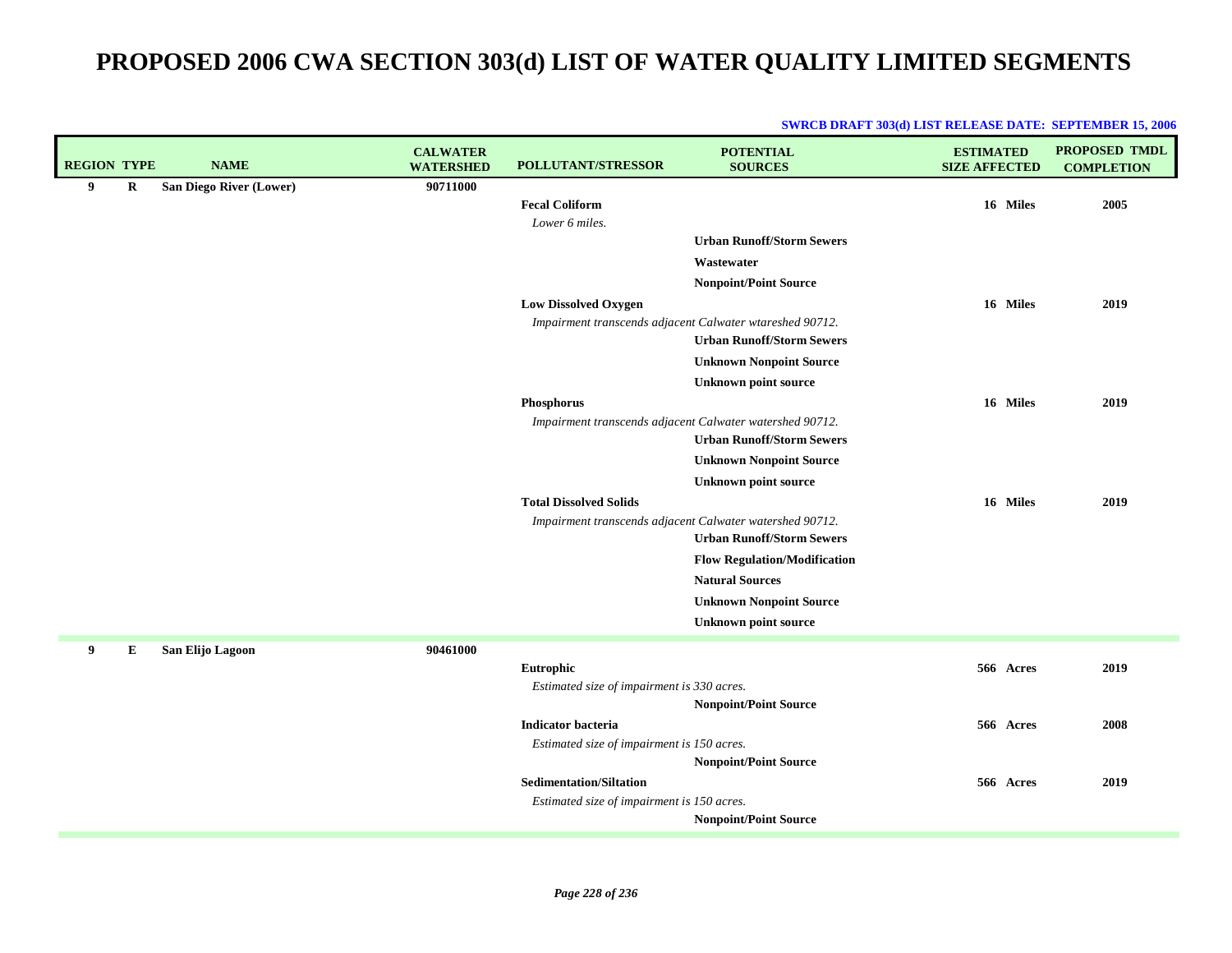| <b>REGION TYPE</b> |             | <b>NAME</b>               | <b>CALWATER</b><br><b>WATERSHED</b> | POLLUTANT/STRESSOR                    | <b>POTENTIAL</b><br><b>SOURCES</b>                                 | <b>ESTIMATED</b><br><b>SIZE AFFECTED</b> | <b>PROPOSED TMDL</b><br><b>COMPLETION</b> |
|--------------------|-------------|---------------------------|-------------------------------------|---------------------------------------|--------------------------------------------------------------------|------------------------------------------|-------------------------------------------|
| 9                  | $\mathbf R$ | <b>San Juan Creek</b>     | 90120000                            | <b>DDE</b>                            |                                                                    | 1 Miles                                  | 2019                                      |
|                    |             |                           |                                     | <b>Indicator bacteria</b>             | <b>Source Unknown</b>                                              | 1 Miles                                  | 2005                                      |
|                    |             |                           |                                     |                                       | <b>Nonpoint/Point Source</b>                                       |                                          |                                           |
| 9                  | E           | San Juan Creek (mouth)    | 90120000                            | <b>Indicator bacteria</b>             |                                                                    | 6.3 Acres                                | 2008                                      |
|                    |             |                           |                                     |                                       | <b>Nonpoint/Point Source</b>                                       |                                          |                                           |
| 9                  | R           | <b>San Luis Rey River</b> | 90311000                            | <b>Chloride</b>                       |                                                                    | 19 Miles                                 | 2019                                      |
|                    |             |                           |                                     | Impairment located at lower 13 miles. |                                                                    |                                          |                                           |
|                    |             |                           |                                     |                                       | <b>Urban Runoff/Storm Sewers</b><br><b>Unknown Nonpoint Source</b> |                                          |                                           |
|                    |             |                           |                                     |                                       | <b>Unknown point source</b>                                        |                                          |                                           |
|                    |             |                           |                                     | <b>Total Dissolved Solids</b>         |                                                                    | 19 Miles                                 | 2019                                      |
|                    |             |                           |                                     |                                       | <b>Industrial Point Sources</b>                                    |                                          |                                           |
|                    |             |                           |                                     |                                       | Agriculture-storm runoff                                           |                                          |                                           |
|                    |             |                           |                                     |                                       | <b>Urban Runoff/Storm Sewers</b><br><b>Surface Mining</b>          |                                          |                                           |
|                    |             |                           |                                     |                                       | <b>Flow Regulation/Modification</b>                                |                                          |                                           |
|                    |             |                           |                                     |                                       | <b>Natural Sources</b>                                             |                                          |                                           |
|                    |             |                           |                                     |                                       | <b>Golf course activities</b>                                      |                                          |                                           |
|                    |             |                           |                                     |                                       | <b>Unknown Nonpoint Source</b>                                     |                                          |                                           |
|                    |             |                           |                                     |                                       | <b>Unknown point source</b>                                        |                                          |                                           |
| 9                  | $\bf R$     | <b>San Marcos Creek</b>   | 90451000                            | <b>DDE</b>                            |                                                                    | 19 Miles                                 | 2019                                      |
|                    |             |                           |                                     | Phosphorus                            | <b>Source Unknown</b>                                              | 19 Miles                                 | 2019                                      |
|                    |             |                           |                                     |                                       | <b>Source Unknown</b>                                              |                                          |                                           |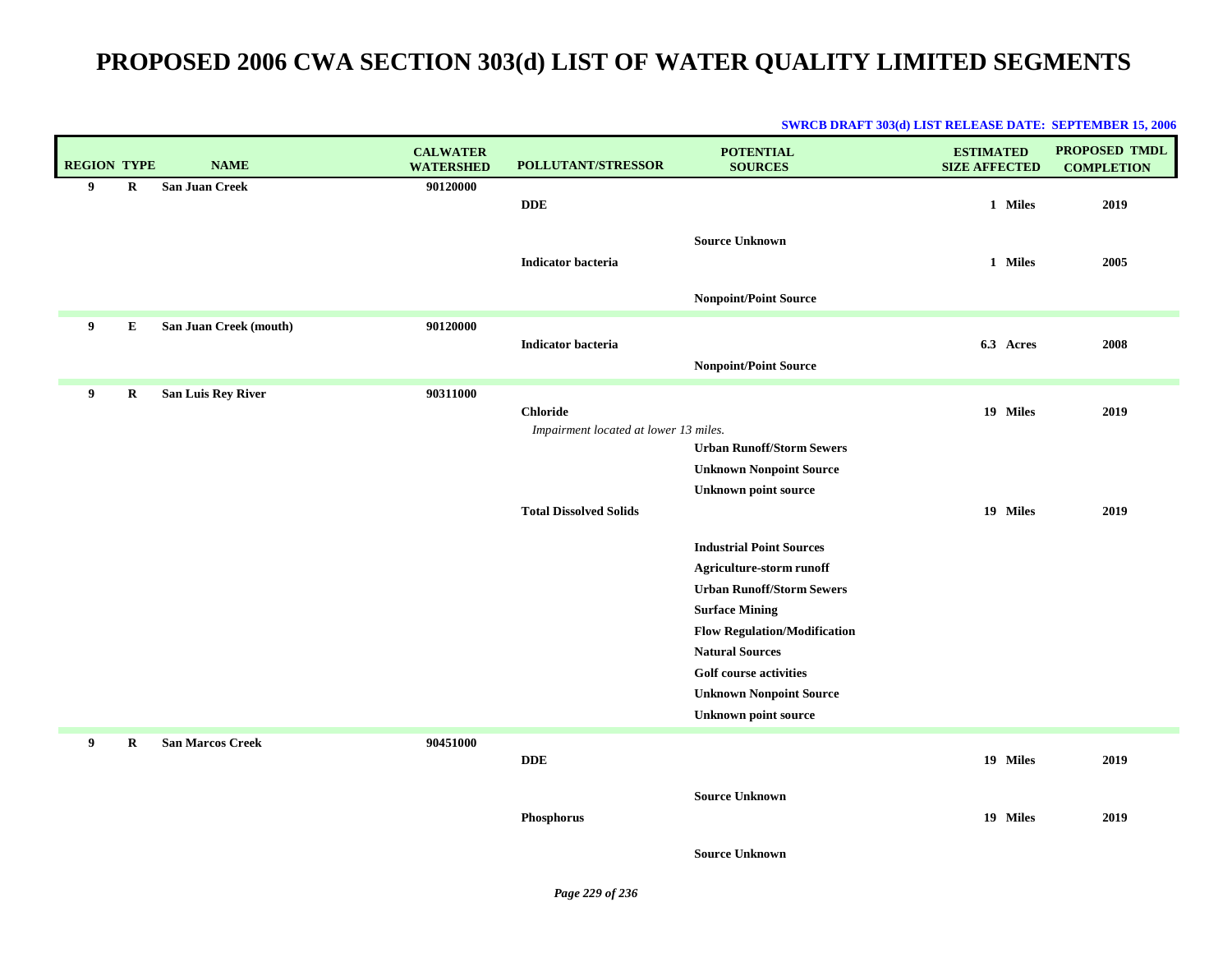| <b>REGION TYPE</b> | <b>NAME</b>                  | <b>CALWATER</b><br><b>WATERSHED</b> | POLLUTANT/STRESSOR            | <b>POTENTIAL</b><br><b>SOURCES</b> | <b>ESTIMATED</b><br><b>SIZE AFFECTED</b> | <b>PROPOSED TMDL</b><br><b>COMPLETION</b> |
|--------------------|------------------------------|-------------------------------------|-------------------------------|------------------------------------|------------------------------------------|-------------------------------------------|
|                    |                              |                                     | <b>Sediment Toxicity</b>      |                                    | 19 Miles                                 | 2019                                      |
|                    |                              |                                     |                               | <b>Source Unknown</b>              |                                          |                                           |
| 9<br>L             | <b>San Marcos Lake</b>       | 90452000                            | Ammonia as Nitrogen           |                                    | 17 Acres                                 | 2019                                      |
|                    |                              |                                     | <b>Nutrients</b>              | <b>Source Unknown</b>              | 17 Acres                                 | 2019                                      |
|                    |                              |                                     | Phosphorus                    | <b>Source Unknown</b>              | 17 Acres                                 | 2019                                      |
|                    |                              |                                     |                               | <b>Source Unknown</b>              |                                          |                                           |
| 9<br>L             | <b>San Vicente Reservoir</b> | 90721000                            | <b>Chloride</b>               |                                    | 1058 Acres                               | 2019                                      |
|                    |                              |                                     | Color                         | <b>Source Unknown</b>              | 1058 Acres                               | 2019                                      |
|                    |                              |                                     | <b>Manganese</b>              | <b>Source Unknown</b>              | 1058 Acres                               | 2019                                      |
|                    |                              |                                     | pH (high)                     | <b>Source Unknown</b>              | 1058 Acres                               | 2019                                      |
|                    |                              |                                     | <b>Sulfates</b>               | <b>Source Unknown</b>              | 1058 Acres                               | 2019                                      |
|                    |                              |                                     | <b>Total Dissolved Solids</b> | <b>Source Unknown</b>              | 1058 Acres                               | 2019                                      |
|                    |                              |                                     |                               | <b>Source Unknown</b>              |                                          |                                           |
| 9<br>$\bf R$       | <b>Sandia Creek</b>          | 90222000                            | Iron                          |                                    | 1.5 Miles                                | 2019                                      |
|                    |                              |                                     |                               | <b>Source Unknown</b>              |                                          |                                           |

#### **SWRCB DRAFT 303(d) LIST RELEASE DATE: SEPTEMBER 15, 2006**

*Page 230 of 236*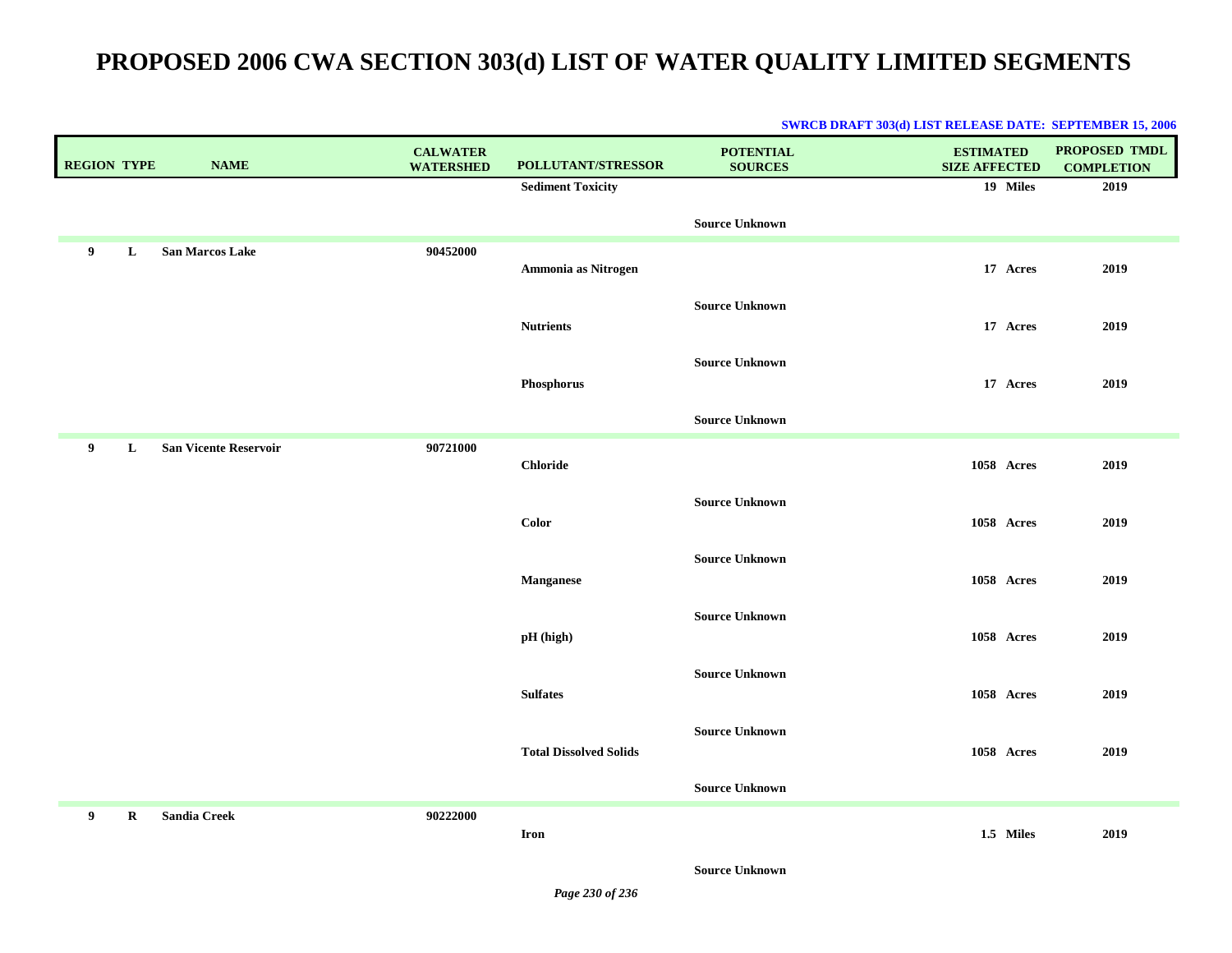| <b>REGION TYPE</b> | <b>NAME</b>                   | <b>CALWATER</b><br><b>WATERSHED</b> | POLLUTANT/STRESSOR            | <b>POTENTIAL</b><br><b>SOURCES</b>                                 | <b>ESTIMATED</b><br><b>SIZE AFFECTED</b> | PROPOSED TMDL<br><b>COMPLETION</b> |
|--------------------|-------------------------------|-------------------------------------|-------------------------------|--------------------------------------------------------------------|------------------------------------------|------------------------------------|
|                    |                               |                                     | <b>Manganese</b>              |                                                                    | 1.5 Miles                                | 2019                               |
|                    |                               |                                     | <b>Nitrogen</b>               | <b>Source Unknown</b>                                              | 1.5 Miles                                | 2019                               |
|                    |                               |                                     |                               |                                                                    |                                          |                                    |
|                    |                               |                                     |                               | <b>Source Unknown</b>                                              |                                          |                                    |
|                    |                               |                                     | <b>Sulfates</b>               |                                                                    | 1.5 Miles                                | 2019                               |
|                    |                               |                                     |                               | <b>Source Unknown</b>                                              |                                          |                                    |
|                    |                               |                                     | <b>Total Dissolved Solids</b> |                                                                    | 1.5 Miles                                | 2019                               |
|                    |                               |                                     |                               | <b>Urban Runoff/Storm Sewers</b>                                   |                                          |                                    |
|                    |                               |                                     |                               | <b>Flow Regulation/Modification</b>                                |                                          |                                    |
|                    |                               |                                     |                               | <b>Natural Sources</b>                                             |                                          |                                    |
|                    |                               |                                     |                               | <b>Unknown Nonpoint Source</b>                                     |                                          |                                    |
|                    |                               |                                     |                               | <b>Unknown point source</b>                                        |                                          |                                    |
| 9<br>E             | Santa Margarita Lagoon        | 90211000                            | Eutrophic                     |                                                                    | 28 Acres                                 | 2019                               |
|                    |                               |                                     |                               | <b>Nonpoint/Point Source</b>                                       |                                          |                                    |
| 9<br>R             | Santa Margarita River (Upper) | 90222000                            |                               |                                                                    |                                          |                                    |
|                    |                               |                                     | Phosphorus                    |                                                                    | 18 Miles                                 | 2019                               |
|                    |                               |                                     |                               | <b>Urban Runoff/Storm Sewers</b>                                   |                                          |                                    |
|                    |                               |                                     |                               | <b>Unknown Nonpoint Source</b>                                     |                                          |                                    |
|                    |                               |                                     |                               | <b>Unknown point source</b>                                        |                                          |                                    |
| 9<br>$\bf R$       | Segunda Deshecha Creek        | 90130000                            |                               |                                                                    |                                          |                                    |
|                    |                               |                                     | Phosphorus                    |                                                                    | 0.92 Miles                               | 2019                               |
|                    |                               |                                     |                               | <b>Urban Runoff/Storm Sewers</b><br><b>Unknown Nonpoint Source</b> |                                          |                                    |
|                    |                               |                                     |                               | <b>Unknown point source</b>                                        |                                          |                                    |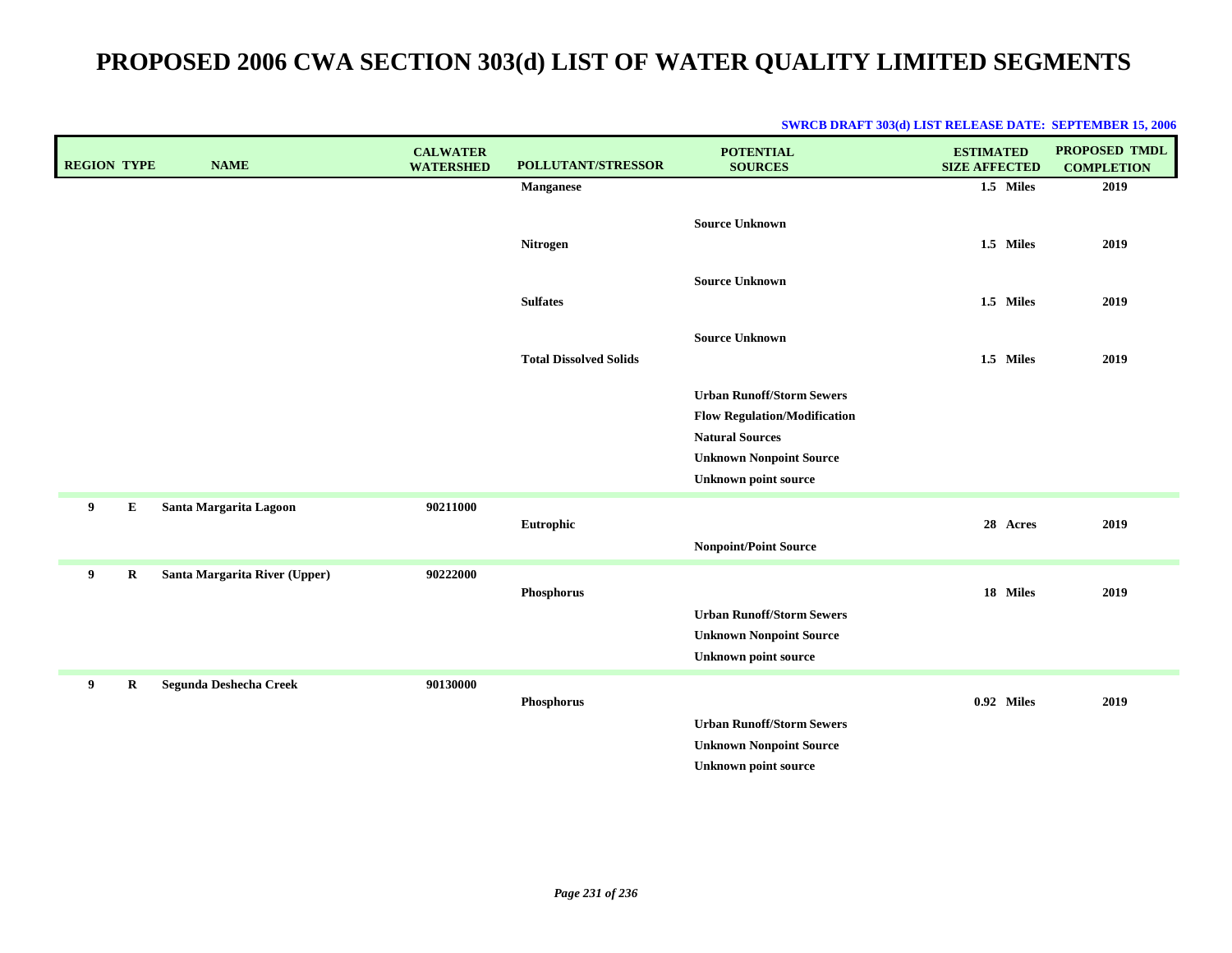| <b>REGION TYPE</b> | <b>NAME</b>                 | <b>CALWATER</b><br><b>WATERSHED</b> | POLLUTANT/STRESSOR            | <b>POTENTIAL</b><br><b>SOURCES</b>                            | <b>ESTIMATED</b><br><b>SIZE AFFECTED</b> | PROPOSED TMDL<br><b>COMPLETION</b> |
|--------------------|-----------------------------|-------------------------------------|-------------------------------|---------------------------------------------------------------|------------------------------------------|------------------------------------|
|                    |                             |                                     | <b>Turbidity</b>              |                                                               | 0.92 Miles                               | 2019                               |
|                    |                             |                                     |                               | <b>Construction/Land Development</b>                          |                                          |                                    |
|                    |                             |                                     |                               | <b>Urban Runoff/Storm Sewers</b>                              |                                          |                                    |
|                    |                             |                                     |                               | <b>Channelization</b>                                         |                                          |                                    |
|                    |                             |                                     |                               | <b>Flow Regulation/Modification</b>                           |                                          |                                    |
|                    |                             |                                     |                               | <b>Unknown Nonpoint Source</b>                                |                                          |                                    |
|                    |                             |                                     |                               | <b>Unknown point source</b>                                   |                                          |                                    |
| 9<br>$\bf R$       | <b>Soledad Canyon</b>       | 90610000                            |                               |                                                               |                                          |                                    |
|                    |                             |                                     | <b>Sediment Toxicity</b>      |                                                               | 1.7 Miles                                | 2019                               |
|                    |                             |                                     |                               | <b>Source Unknown</b>                                         |                                          |                                    |
| 9<br>L             | <b>Sutherland Reservoir</b> | 90553000                            |                               |                                                               |                                          |                                    |
|                    |                             |                                     | Color                         |                                                               | 561 Acres                                | 2019                               |
|                    |                             |                                     |                               |                                                               |                                          |                                    |
|                    |                             |                                     |                               | <b>Urban Runoff/Storm Sewers</b>                              |                                          |                                    |
|                    |                             |                                     |                               | <b>Unknown Nonpoint Source</b><br><b>Unknown point source</b> |                                          |                                    |
|                    |                             |                                     | <b>Manganese</b>              |                                                               | 561 Acres                                | 2019                               |
|                    |                             |                                     |                               |                                                               |                                          |                                    |
|                    |                             |                                     |                               | <b>Source Unknown</b>                                         |                                          |                                    |
|                    |                             |                                     | pH                            |                                                               | 561 Acres                                | 2019                               |
|                    |                             |                                     |                               |                                                               |                                          |                                    |
|                    |                             |                                     |                               | <b>Source Unknown</b>                                         |                                          |                                    |
| 9<br>L             | <b>Sweetwater Reservoir</b> | 90921000                            |                               |                                                               |                                          |                                    |
|                    |                             |                                     | Oxygen, Dissolved             |                                                               | 925 Acres                                | 2019                               |
|                    |                             |                                     |                               | <b>Source Unknown</b>                                         |                                          |                                    |
|                    |                             |                                     | <b>Total Dissolved Solids</b> |                                                               | 925 Acres                                | 2019                               |
|                    |                             |                                     |                               |                                                               |                                          |                                    |
|                    |                             |                                     |                               | <b>Source Unknown</b>                                         |                                          |                                    |
| 9<br>R             | <b>Tecolote Creek</b>       | 90650000                            |                               |                                                               |                                          |                                    |
|                    |                             |                                     | Cadmium                       |                                                               | 6.6 Miles                                | 2019                               |
|                    |                             |                                     |                               | <b>Nonpoint/Point Source</b>                                  |                                          |                                    |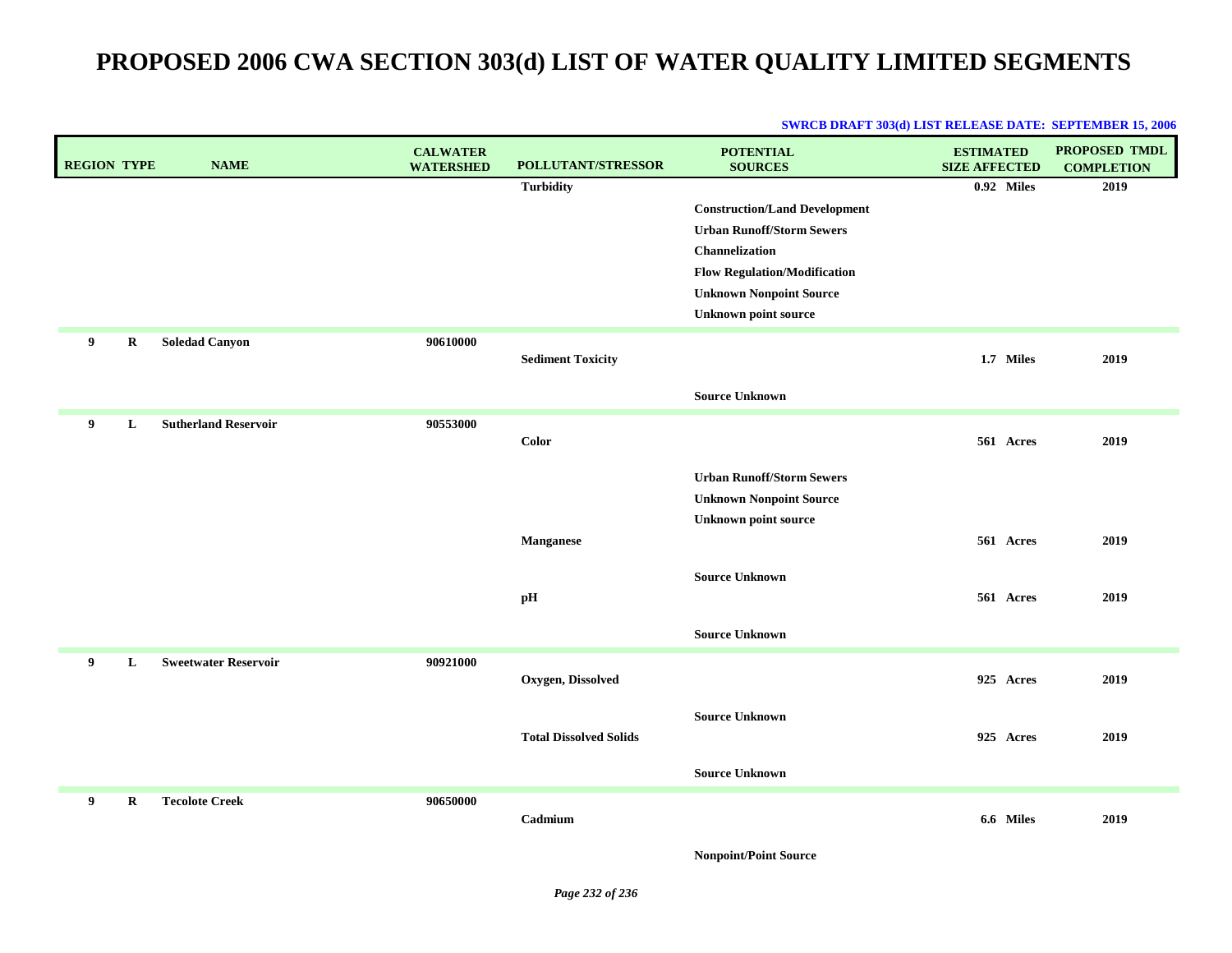| <b>REGION TYPE</b> | <b>NAME</b>           | <b>CALWATER</b><br><b>WATERSHED</b> | POLLUTANT/STRESSOR            | <b>POTENTIAL</b><br><b>SOURCES</b> | <b>ESTIMATED</b><br><b>SIZE AFFECTED</b> | PROPOSED TMDL<br><b>COMPLETION</b> |
|--------------------|-----------------------|-------------------------------------|-------------------------------|------------------------------------|------------------------------------------|------------------------------------|
|                    |                       |                                     | Copper                        |                                    | 6.6 Miles                                | 2019                               |
|                    |                       |                                     | <b>Indicator bacteria</b>     | <b>Nonpoint/Point Source</b>       | 6.6 Miles                                | 2006                               |
|                    |                       |                                     | Lead                          | <b>Nonpoint/Point Source</b>       | 6.6 Miles                                | 2019                               |
|                    |                       |                                     | Phosphorus                    | <b>Nonpoint/Point Source</b>       | 6.6 Miles                                | 2019                               |
|                    |                       |                                     | <b>Toxicity</b>               | <b>Source Unknown</b>              | 6.6 Miles                                | 2019                               |
|                    |                       |                                     | <b>Turbidity</b>              | <b>Nonpoint/Point Source</b>       | 6.6 Miles                                | 2019                               |
|                    |                       |                                     | Zinc                          | <b>Source Unknown</b>              | 6.6 Miles                                | 2019                               |
|                    |                       |                                     |                               | <b>Nonpoint/Point Source</b>       |                                          |                                    |
| 9<br>$\bf R$       | <b>Temecula Creek</b> | 90251000                            | Nitrogen                      |                                    | 44 Miles                                 | 2019                               |
|                    |                       |                                     | Phosphorus                    | <b>Source Unknown</b>              | 44 Miles                                 | 2019                               |
|                    |                       |                                     | <b>Total Dissolved Solids</b> | <b>Source Unknown</b>              | 44 Miles                                 | 2019                               |
|                    |                       |                                     |                               | <b>Source Unknown</b>              |                                          |                                    |
| 9<br>$\mathbf R$   | <b>Tijuana River</b>  | 91111000                            | Eutrophic                     |                                    | 6 Miles                                  | 2019                               |
|                    |                       |                                     |                               | <b>Nonpoint/Point Source</b>       |                                          |                                    |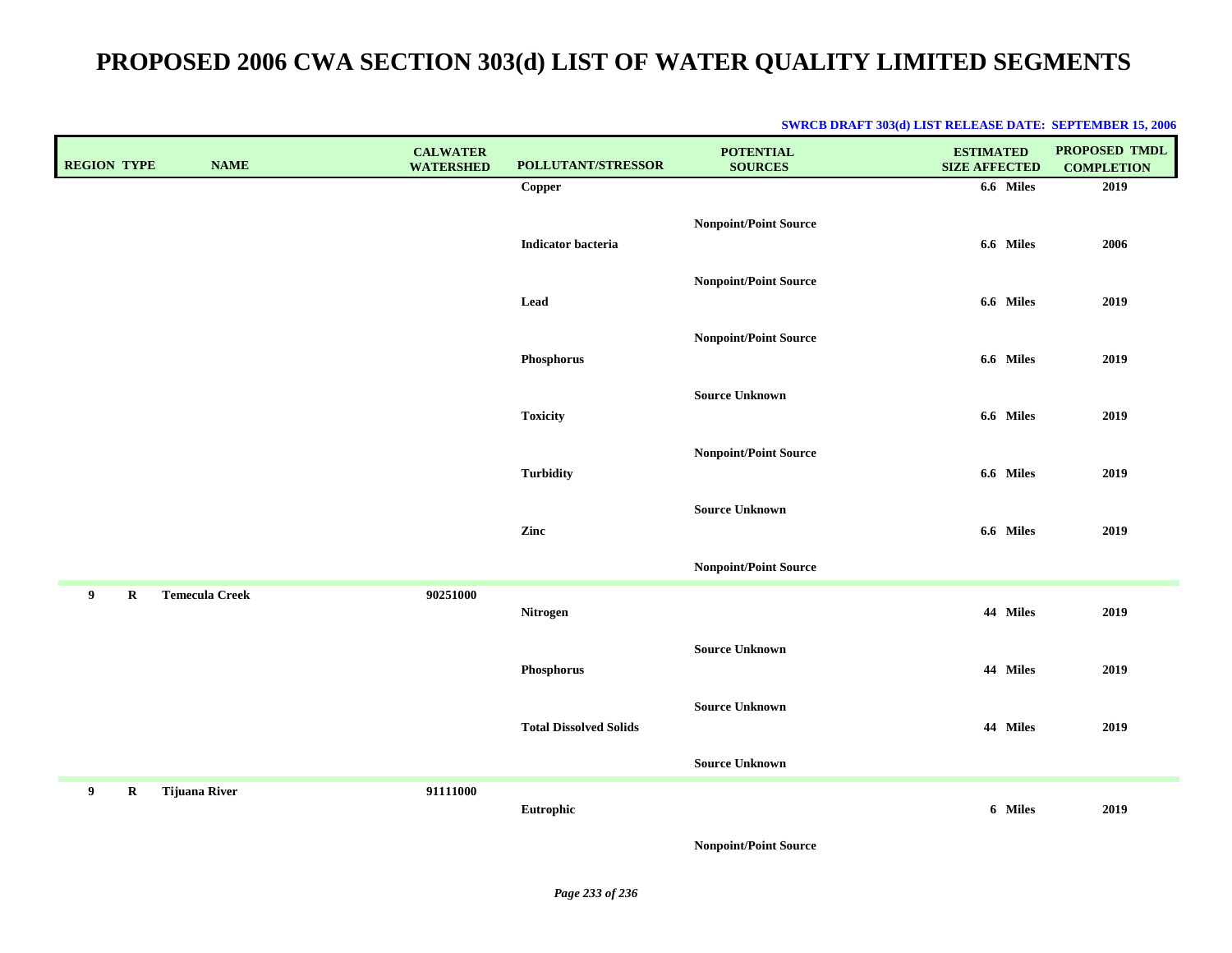| <b>REGION TYPE</b> | <b>NAME</b>                  | <b>CALWATER</b><br><b>WATERSHED</b> | POLLUTANT/STRESSOR                                                      | <b>POTENTIAL</b><br><b>SOURCES</b> | <b>ESTIMATED</b><br><b>SIZE AFFECTED</b> | <b>PROPOSED TMDL</b><br><b>COMPLETION</b> |
|--------------------|------------------------------|-------------------------------------|-------------------------------------------------------------------------|------------------------------------|------------------------------------------|-------------------------------------------|
|                    |                              |                                     | <b>Indicator bacteria</b>                                               |                                    | 6 Miles                                  | 2010                                      |
|                    |                              |                                     | <b>Low Dissolved Oxygen</b>                                             | <b>Nonpoint/Point Source</b>       | 6 Miles                                  | 2019                                      |
|                    |                              |                                     | <b>Pesticides</b>                                                       | <b>Nonpoint/Point Source</b>       | 6 Miles                                  | 2019                                      |
|                    |                              |                                     | <b>Solids</b>                                                           | <b>Nonpoint/Point Source</b>       | 6 Miles                                  | 2019                                      |
|                    |                              |                                     | <b>Synthetic Organics</b>                                               | <b>Nonpoint/Point Source</b>       | 6 Miles                                  | 2019                                      |
|                    |                              |                                     | <b>Trace Elements</b>                                                   | <b>Nonpoint/Point Source</b>       | 6 Miles                                  | 2019                                      |
|                    |                              |                                     | Trash                                                                   | Nonpoint/Point Source              | 6 Miles                                  | 2019                                      |
|                    |                              |                                     |                                                                         | <b>Nonpoint/Point Source</b>       |                                          |                                           |
| 9<br>E             | <b>Tijuana River Estuary</b> | 91111000                            | Eutrophic<br>Estimated size of impairment is 1 acre.                    | <b>Nonpoint/Point Source</b>       | 1319 Acres                               | 2019                                      |
|                    |                              |                                     | <b>Indicator bacteria</b><br>Estimated size of impairment is 150 acres. | <b>Nonpoint/Point Source</b>       | 1319 Acres                               | 2010                                      |
|                    |                              |                                     | Lead<br>Estimated size of impairment is 1 acre.                         | <b>Nonpoint/Point Source</b>       | 1319 Acres                               | 2019                                      |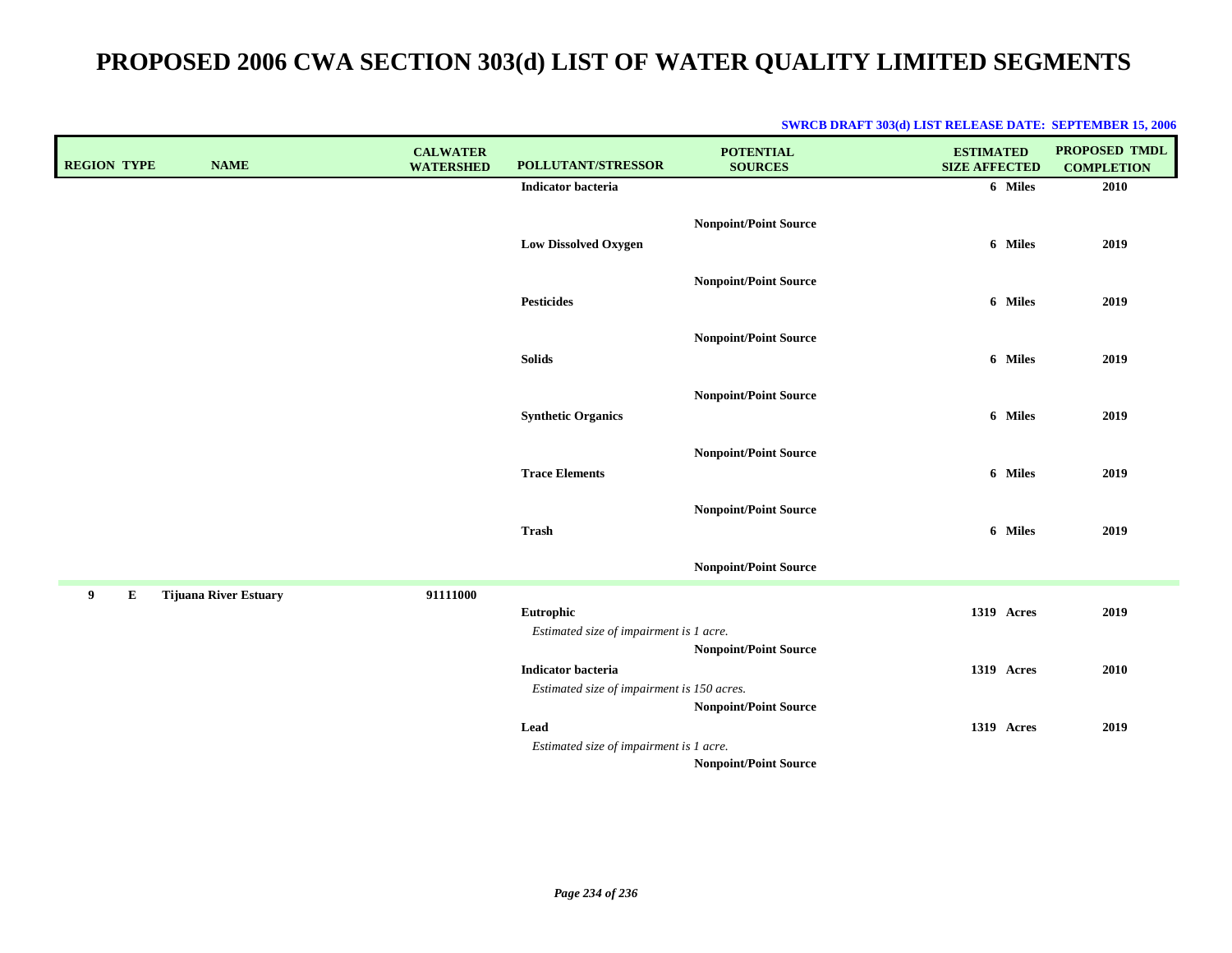| <b>REGION TYPE</b> | <b>NAME</b> | <b>CALWATER</b><br><b>WATERSHED</b> | POLLUTANT/STRESSOR                      | <b>POTENTIAL</b><br><b>SOURCES</b> | <b>ESTIMATED</b><br><b>SIZE AFFECTED</b> | <b>PROPOSED TMDL</b><br><b>COMPLETION</b> |
|--------------------|-------------|-------------------------------------|-----------------------------------------|------------------------------------|------------------------------------------|-------------------------------------------|
|                    |             |                                     | <b>Low Dissolved Oxygen</b>             |                                    | 1319 Acres                               | 2019                                      |
|                    |             |                                     |                                         |                                    |                                          |                                           |
|                    |             |                                     |                                         | <b>Urban Runoff/Storm Sewers</b>   |                                          |                                           |
|                    |             |                                     |                                         | Wastewater                         |                                          |                                           |
|                    |             |                                     |                                         | <b>Unknown Nonpoint Source</b>     |                                          |                                           |
|                    |             |                                     |                                         | <b>Unknown point source</b>        |                                          |                                           |
|                    |             |                                     | <b>Nickel</b>                           |                                    | 1319 Acres                               | 2019                                      |
|                    |             |                                     | Estimated size of impairment is 1 acre. |                                    |                                          |                                           |
|                    |             |                                     |                                         | <b>Nonpoint/Point Source</b>       |                                          |                                           |
|                    |             |                                     | <b>Pesticides</b>                       |                                    | 1319 Acres                               | 2019                                      |
|                    |             |                                     | Estimated size of impairment is 1 acre. |                                    |                                          |                                           |
|                    |             |                                     |                                         | <b>Nonpoint/Point Source</b>       |                                          |                                           |
|                    |             |                                     | <b>Thallium</b>                         |                                    | 1319 Acres                               | 2019                                      |
|                    |             |                                     | Estimated size of impairment is 1 acre. |                                    |                                          |                                           |
|                    |             |                                     |                                         | <b>Nonpoint/Point Source</b>       |                                          |                                           |
|                    |             |                                     | <b>Trash</b>                            |                                    | 1319 Acres                               | 2019                                      |
|                    |             |                                     | Estimated size of impairment is 1 acre. |                                    |                                          |                                           |
|                    |             |                                     |                                         | <b>Nonpoint/Point Source</b>       |                                          |                                           |
|                    |             |                                     | <b>Turbidity</b>                        |                                    | 1319 Acres                               | 2019                                      |
|                    |             |                                     |                                         | <b>Source Unknown</b>              |                                          |                                           |